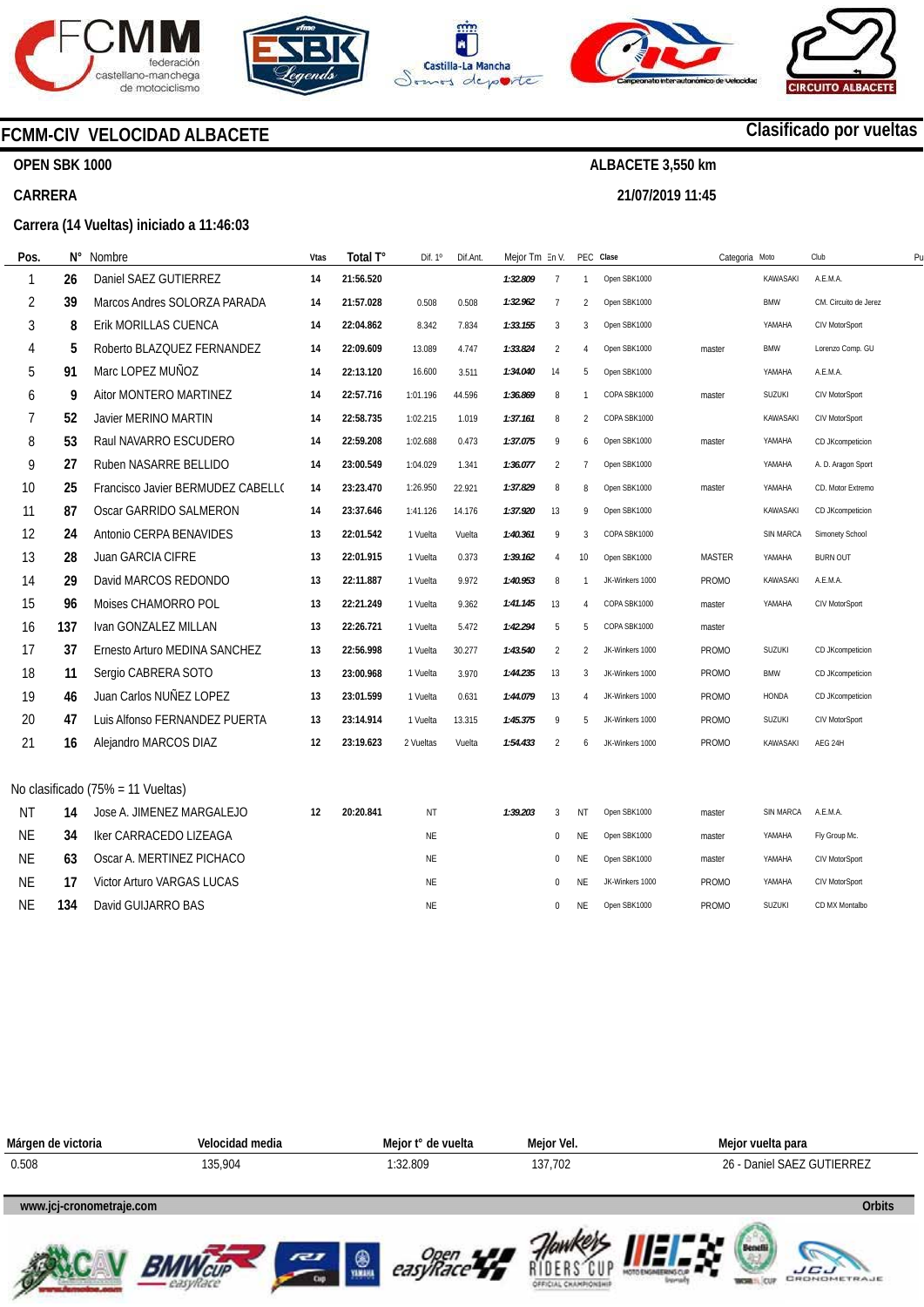







**21/07/2019 11:45** 



# **FCMM-CIV VELOCIDAD ALBACETE**

## **OPEN SBK 1000**

## **CARRERA**

**Carrera (14 Vueltas) iniciado a 11:46:03** 

| Pos.      |                    | N° Nombre                         | Vtas | Total T°  | Dif. 1º            | Dif.Ant. | Mejor Tm En V. |                |                | PEC Clase       | Categoria Moto |                   | Club                       | P <sub>l</sub> |
|-----------|--------------------|-----------------------------------|------|-----------|--------------------|----------|----------------|----------------|----------------|-----------------|----------------|-------------------|----------------------------|----------------|
|           |                    |                                   |      |           |                    |          |                |                |                |                 |                |                   |                            |                |
| 1         | COPA SBK1000<br>9  | Aitor MONTERO MARTINEZ            | 14   | 22:57.716 |                    |          | 1:36.869       | 8              | $\mathbf{1}$   | COPA SBK1000    |                | SUZUKI            | CIV MotorSport             |                |
| 2         | 52                 | <b>Javier MERINO MARTIN</b>       | 14   | 22:58.735 | 1.019              | 1.019    | 1:37.161       | 8              | $\overline{2}$ | COPA SBK1000    | master         | KAWASAKI          | CIV MotorSport             |                |
| 3         | 24                 | Antonio CERPA BENAVIDES           | 13   | 22:01.542 | 1 Vuelta           | Vuelta   | 1:40.361       | 9              | 3              | COPA SBK1000    |                | SIN MARCA         | Simonety School            |                |
|           |                    |                                   |      |           |                    |          |                |                |                |                 |                |                   |                            |                |
| 4         | 96                 | Moises CHAMORRO POL               | 13   | 22:21.249 | 1 Vuelta           | 19.707   | 1:41.145       | 13             | 4              | COPA SBK1000    | master         | YAMAHA            | CIV MotorSport             |                |
| 5         | 137                | Ivan GONZALEZ MILLAN              | 13   | 22:26.721 | 1 Vuelta           | 5.472    | 1:42.294       | 5              | 5              | COPA SBK1000    | master         |                   |                            |                |
|           | JK-Winkers 1000    |                                   |      |           |                    |          |                |                |                |                 |                |                   |                            |                |
| 1         | 29                 | David MARCOS REDONDO              | 13   | 22:11.887 |                    |          | 1:40.953       | 8              | $\mathbf{1}$   | JK-Winkers 1000 | <b>PROMO</b>   | <b>KAWASAKI</b>   | A.E.M.A.                   |                |
| 2         | 37                 | Ernesto Arturo MEDINA SANCHEZ     | 13   | 22:56.998 | 45.111             | 45.111   | 1:43.540       | $\overline{2}$ | 2              | JK-Winkers 1000 | <b>PROMO</b>   | SUZUKI            | CD JKcompeticion           |                |
| 3         | 11                 | Sergio CABRERA SOTO               | 13   | 23:00.968 | 49.081             | 3.970    | 1:44.235       | 13             | 3              | JK-Winkers 1000 | <b>PROMO</b>   | <b>BMW</b>        | CD JKcompeticion           |                |
| 4         | 46                 | Juan Carlos NUÑEZ LOPEZ           | 13   | 23:01.599 | 49.712             | 0.631    | 1:44.079       | 13             | 4              | JK-Winkers 1000 | <b>PROMO</b>   | HONDA             | CD JKcompeticion           |                |
| 5         | 47                 | Luis Alfonso FERNANDEZ PUERTA     | 13   | 23:14.914 | 1:03.027           | 13.315   | 1:45.375       | 9              | 5              | JK-Winkers 1000 | <b>PROMO</b>   | <b>SUZUKI</b>     | CIV MotorSport             |                |
| 6         | 16                 | Alejandro MARCOS DIAZ             | 12   | 23:19.623 | 1 Vuelta           | Vuelta   | 1:54.433       | 2              | 6              | JK-Winkers 1000 | <b>PROMO</b>   | KAWASAKI          | AEG 24H                    |                |
|           |                    | No clasificado (75% = 11 Vueltas) |      |           |                    |          |                |                |                |                 |                |                   |                            |                |
| <b>NE</b> | 17                 | Victor Arturo VARGAS LUCAS        |      |           | <b>NE</b>          |          |                | $\mathbf{0}$   | NE             | JK-Winkers 1000 | <b>PROMO</b>   | YAMAHA            | CIV MotorSport             |                |
|           |                    |                                   |      |           |                    |          |                |                |                |                 |                |                   |                            |                |
|           | Open SBK1000       |                                   |      |           |                    |          |                |                |                |                 |                |                   |                            |                |
|           | 26                 | Daniel SAEZ GUTIERREZ             | 14   | 21:56.520 |                    |          | 1:32.809       | $\overline{7}$ | $\mathbf{1}$   | Open SBK1000    |                | KAWASAKI          | A.E.M.A.                   |                |
| 2         | 39                 | Marcos Andres SOLORZA PARADA      | 14   | 21:57.028 | 0.508              | 0.508    | 1:32.962       | $\overline{7}$ | 2              | Open SBK1000    |                | <b>BMW</b>        | CM. Circuito de Jerez      |                |
| 3         | 8                  | Erik MORILLAS CUENCA              | 14   | 22:04.862 | 8.342              | 7.834    | 1:33.155       | 3              | 3              | Open SBK1000    |                | YAMAHA            | CIV MotorSport             |                |
| 4         | 5                  | Roberto BLAZQUEZ FERNANDEZ        | 14   | 22:09.609 | 13.089             | 4.747    | 1:33.824       | 2              | 4              | Open SBK1000    | master         | <b>BMW</b>        | Lorenzo Comp. GU           |                |
| 5         | 91                 | Marc LOPEZ MUÑOZ                  | 14   | 22:13.120 | 16.600             | 3.511    | 1:34.040       | 14             | 5              | Open SBK1000    |                | YAMAHA            | A.E.M.A.                   |                |
| 6         | 53                 | Raul NAVARRO ESCUDERO             | 14   | 22:59.208 | 1:02.688           | 46.088   | 1:37.075       | 9              | 6              | Open SBK1000    | master         | YAMAHA            | CD JKcompeticion           |                |
| 7         | 27                 | Ruben NASARRE BELLIDO             | 14   | 23:00.549 | 1:04.029           | 1.341    | 1:36.077       | $\overline{2}$ | $\overline{7}$ | Open SBK1000    |                | YAMAHA            | A. D. Aragon Sport         |                |
| 8         | 25                 | Francisco Javier BERMUDEZ CABELLO | 14   | 23:23.470 | 1:26.950           | 22.921   | 1:37.829       | 8              | 8              | Open SBK1000    | master         | YAMAHA            | CD. Motor Extremo          |                |
| 9         | 87                 | Oscar GARRIDO SALMERON            | 14   | 23:37.646 | 1:41.126           | 14.176   | 1:37.920       | 13             | 9              | Open SBK1000    |                | KAWASAKI          | CD JKcompeticion           |                |
| 10        | 28                 | Juan GARCIA CIFRE                 | 13   | 22:01.915 | 1 Vuelta           | Vuelta   | 1:39.162       | 4              | 10             | Open SBK1000    | MASTER         | YAMAHA            | <b>BURN OUT</b>            |                |
|           |                    | No clasificado (75% = 11 Vueltas) |      |           |                    |          |                |                |                |                 |                |                   |                            |                |
| ΝT        | 14                 | Jose A. JIMENEZ MARGALEJO         | 12   | 20:20.841 | ΝT                 |          | 1:39.203       | 3              | ΝT             | Open SBK1000    | master         | <b>SIN MARCA</b>  | A.E.M.A.                   |                |
| <b>NE</b> | 34                 | Iker CARRACEDO LIZEAGA            |      |           | NE                 |          |                | 0              | NE             | Open SBK1000    | master         | YAMAHA            | Fly Group Mc.              |                |
| <b>NE</b> | 63                 | Oscar A. MERTINEZ PICHACO         |      |           | NE                 |          |                | $\bf{0}$       | NE             | Open SBK1000    | master         | YAMAHA            | CIV MotorSport             |                |
| <b>NE</b> | 134                | David GUIJARRO BAS                |      |           | NE                 |          |                | 0              | ΝE             | Open SBK1000    | <b>PROMO</b>   | <b>SUZUKI</b>     | CD MX Montalbo             |                |
|           |                    |                                   |      |           |                    |          |                |                |                |                 |                |                   |                            |                |
|           | Márgen de victoria | Velocidad media                   |      |           | Mejor t° de vuelta |          |                | Mejor Vel.     |                |                 |                | Mejor vuelta para |                            |                |
| 0.508     |                    | 135,904                           |      |           | 1:32.809           |          |                | 137,702        |                |                 |                |                   | 26 - Daniel SAEZ GUTIERREZ |                |

**www.jcj-cronometraje.com Orbits** 













**www.mylaps.com** 

**LICU**<br>GRONOMETRAJE

# **Clasificado por vueltas**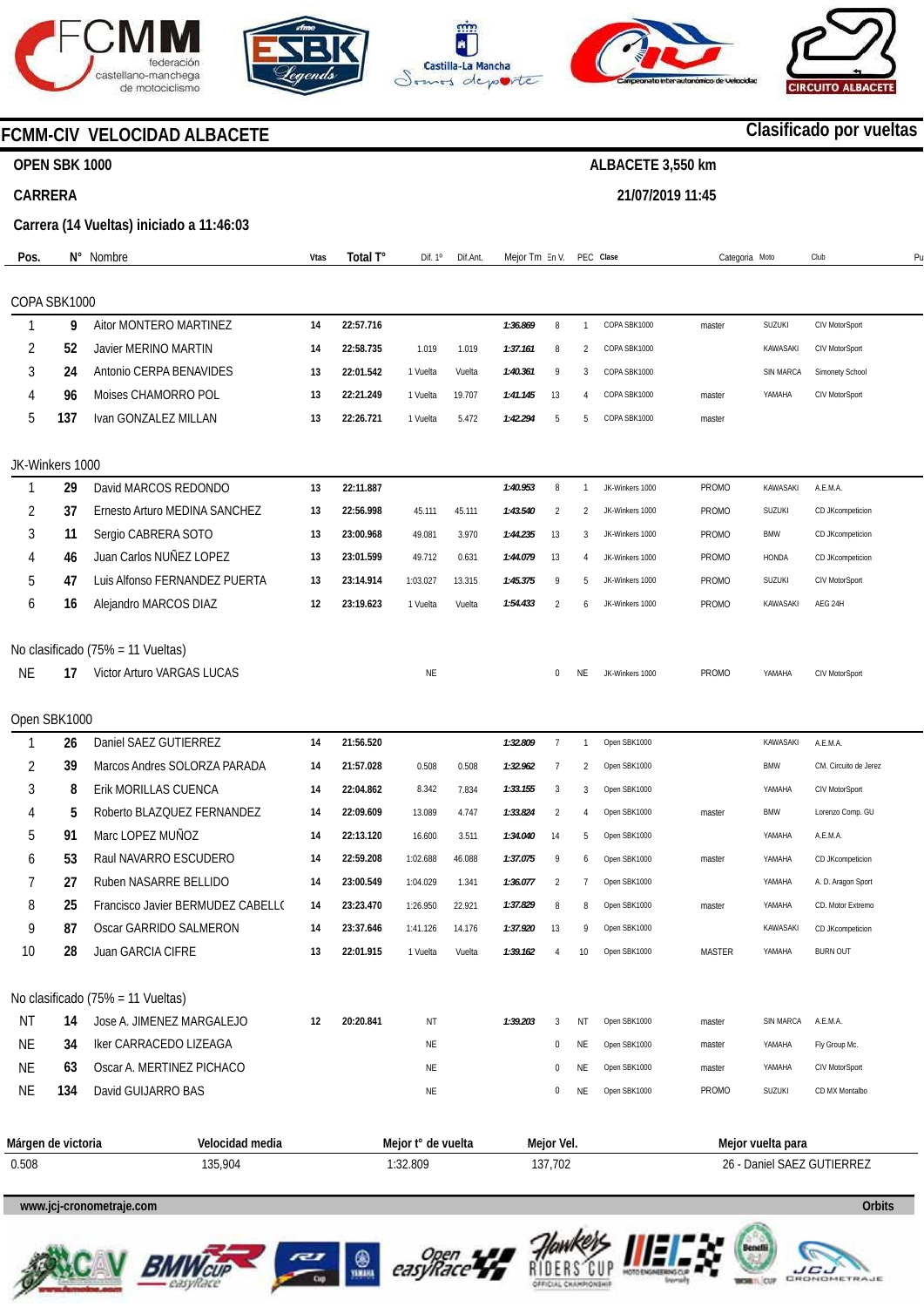







**21/07/2019 11:45** 

**ALBACETE 3,550 km** 



**V.Max**  253,521

201,117 248,276 253,521 253,521 253,521 256,228 254,417 255,319 256,228 255,319 256,228 **258,065**  257,143 246,575

200,557 250,871 251,748 **256,228**  254,417 253,521 254,417 251,748 245,734 246,575 255,319 250,871 250,000 252,632

193,548 227,129 234,528 233,010 230,769 227,129 227,129 225,000 235,294 230,032 236,842 **238,411** 

### **FCMM-CIV VELOCIDAD ALBACETE**

#### **OPEN SBK 1000**

#### **CARRERA**

#### **Carrera (14 Vueltas) iniciado a 11:46:03**

| Vuelta                   | T. Vuelta                         | S1     | S <sub>2</sub> | S <sub>3</sub> | V.Max   | Vuelta                | T. Vuelta                      | S1     | S <sub>2</sub> | S3     |
|--------------------------|-----------------------------------|--------|----------------|----------------|---------|-----------------------|--------------------------------|--------|----------------|--------|
|                          |                                   |        |                |                |         | 14                    | 1:34.842                       | 38.041 | 31.837         | 24.964 |
|                          | (26) Daniel SAEZ GUTIERREZ        |        |                |                |         |                       |                                |        |                |        |
| $\overline{1}$           | 1:37.667                          | 41.634 | 31.500         | 24.533         | 204,545 |                       | (5) Roberto BLAZQUEZ FERNANDEZ |        |                |        |
| $\overline{2}$           | 1:32.882                          | 37.612 | 31.096         | 24.174         | 260,870 | $\mathbf{1}$          | 1:38.105                       | 40.778 | 31.706         | 25.621 |
| 3                        | 1:33.069                          | 37.495 | 31.201         | 24.373         | 261,818 | $\overline{2}$        | 1:33.824                       | 37.818 | 31.491         | 24.515 |
| 4                        | 1:32.895                          | 37.382 | 31.238         | 24.275         | 263,736 | 3                     | 1:34.083                       | 37.935 | 31.467         | 24.681 |
| 5                        | 1:32.880                          | 37.461 | 31.119         | 24.300         | 262,774 | 4                     | 1:34.186                       | 37.900 | 31.690         | 24.596 |
| 6                        | 1:33.177                          | 37.701 | 31.217         | 24.259         | 259,928 | 5                     | 1:34.034                       | 37.756 | 31.585         | 24.693 |
| $\overline{7}$           | 1:32.809                          | 37.244 | 31.249         | 24.316         | 261,818 | 6                     | 1:34.735                       | 38.039 | 31.761         | 24.935 |
| 8                        | 1:33.525                          | 37.445 | 31.649         | 24.431         | 262,774 | $\overline{7}$        | 1:34.640                       | 38.153 | 31.780         | 24.707 |
| 9                        | 1:34.448                          | 38.718 | 31.434         | 24.296         | 259,928 | 8                     | 1:34.292                       | 37.902 | 31.710         | 24.680 |
| 10                       | 1:33.692                          | 37.508 | 31.544         | 24.640         | 259,928 | 9                     | 1:35.017                       | 38.015 | 31.816         | 25.186 |
| 11                       | 1:35.143                          | 38.457 | 31.688         | 24.998         | 259,928 | 10                    | 1:34.623                       | 38.148 | 31.685         | 24.790 |
| 12                       | 1:33.824                          | 37.760 | 31.570         | 24.494         | 259,928 | 11                    | 1:34.687                       | 37.952 | 31.878         | 24.857 |
| 13                       | 1:33.964                          | 37.972 | 31.537         | 24.455         | 262,774 | 12                    | 1:34.522                       | 38.052 | 31.710         | 24.760 |
| 14                       | 1:33.705                          | 38.208 | 31.227         | 24.270         | 259,928 | 13                    | 1:34.834                       | 38.365 | 31.766         | 24.703 |
|                          |                                   |        |                |                |         | 14                    | 1:34.790                       | 38.174 | 31.879         | 24.737 |
|                          | (39) Marcos Andres SOLORZA PARADA |        |                |                |         |                       |                                |        |                |        |
| $\mathbf{1}$             | 1:37.841                          | 41.733 | 31.703         | 24.405         | 206,304 | (91) Marc LOPEZ MUÑOZ |                                |        |                |        |
| 2                        | 1:33.061                          | 37.366 | 31.393         | 24.302         | 252,632 | $\mathbf{1}$          | 1:38.426                       | 41.502 | 32.207         | 24.717 |
| 3                        | 1:33.051                          | 37.381 | 31.224         | 24.446         | 258,065 | $\overline{c}$        | 1:34.284                       | 37.895 | 31.735         | 24.654 |
| 4                        | 1:33.365                          | 37.421 | 31.458         | 24.486         | 258,065 | 3                     | 1:34.284                       | 37.922 | 31.693         | 24.669 |
| 5                        | 1:33.141                          | 37.461 | 31.245         | 24.435         | 258,065 | 4                     | 1:34.644                       | 38.181 | 31.833         | 24.630 |
| 6                        | 1:33.145                          | 37.352 | 31.276         | 24.517         | 259,928 | 5                     | 1:34.215                       | 38.097 | 31.640         | 24.478 |
| 7                        | 1:32.962                          | 37.176 | 31.312         | 24.474         | 259,928 | 6                     | 1:34.773                       | 38.057 | 32.047         | 24.669 |
| 8                        | 1:33.290                          | 37.212 | 31.581         | 24.497         | 258,993 | 7                     | 1:34.419                       | 37.999 | 31.774         | 24.646 |
| 9                        | 1:33.795                          | 38.037 | 31.412         | 24.346         | 260,870 | 8                     | 1:34.461                       | 38.073 | 31.720         | 24.668 |
| 10                       | 1:33.442                          | 37.398 | 31.341         | 24.703         | 258,065 | 9                     | 1:35.214                       | 38.557 | 31.910         | 24.747 |
| 11                       | 1:35.085                          | 38.298 | 31.781         | 25.006         | 252,632 | 10                    | 1:35.299                       | 38.608 | 31.962         | 24.729 |
| 12                       | 1:33.865                          | 37.632 | 31.711         | 24.522         | 252,632 | 11                    | 1:35.449                       | 38.594 | 31.940         | 24.915 |
| 13                       | 1:34.253                          | 37.879 | 31.805         | 24.569         | 258,065 | 12                    | 1:34.350                       | 38.023 | 31.712         | 24.615 |
| 14                       | 1:33.714                          | 37.933 | 31.388         | 24.393         | 261,818 | 13                    | 1:36.029                       | 38.313 | 32.801         | 24.915 |
|                          |                                   |        |                |                |         | 14                    | 1:34.040                       | 37.878 | 31.779         | 24.383 |
| (8) Erik MORILLAS CUENCA |                                   |        |                |                |         |                       |                                |        |                |        |
| $\mathbf{1}$             | 1:36.951                          | 40.613 | 31.572         | 24.766         | 200,557 |                       | (9) Aitor MONTERO MARTINEZ     |        |                |        |
| 2                        | 1:33.305                          | 37.524 | 31.426         | 24.355         | 251,748 |                       | 1:41.281                       | 42.568 | 33.214         | 25.499 |
| 3                        | 1:33.155                          | 37.303 | 31.379         | 24.473         | 256,228 | 2                     | 1:37.696                       | 39.609 | 32.725         | 25.362 |
| 4                        | 1:34.279                          | 37.937 | 31.297         | 25.045         | 246,575 | 3                     | 1:37.339                       | 39.101 | 32.901         | 25.337 |
| 5                        | 1:33.553                          | 37.619 | 31.320         | 24.614         | 244,898 | 4                     | 1:37.406                       | 39.204 | 32.892         | 25.310 |
| 6                        | 1:34.065                          | 37.903 | 31.382         | 24.780         | 253,521 | 5                     | 1:37.901                       | 39.342 | 33.022         | 25.537 |
| 7                        | 1:33.911                          | 37.508 | 31.558         | 24.845         | 254,417 | 6                     | 1:37.980                       | 39.510 | 33.005         | 25.465 |
| 8                        | 1:34.437                          | 37.814 | 31.677         | 24.946         | 250,871 | $\overline{7}$        | 1:38.611                       | 39.610 | 33.559         | 25.442 |
| 9                        | 1:35.369                          | 37.820 | 32.737         | 24.812         | 254,417 | 8                     | 1:36.869                       | 39.249 | 32.461         | 25.159 |
| 10                       | 1:34.111                          | 37.711 | 31.655         | 24.745         | 254,417 | 9                     | 1:37.296                       | 39.176 | 32.740         | 25.380 |
| 11                       | 1:34.764                          | 37.848 | 32.134         | 24.782         | 255,319 | 10                    | 1:37.870                       | 39.421 | 33.000         | 25.449 |
| 12                       | 1:34.746                          | 37.794 | 32.089         | 24.863         | 253,521 | 11                    | 1:37.079                       | 39.192 | 32.640         | 25.247 |
| 13                       | 1:34.407                          | 37.902 | 31.785         | 24.720         | 254,417 | 12                    | 1:38.445                       | 39.257 | 32.839         | 26.349 |











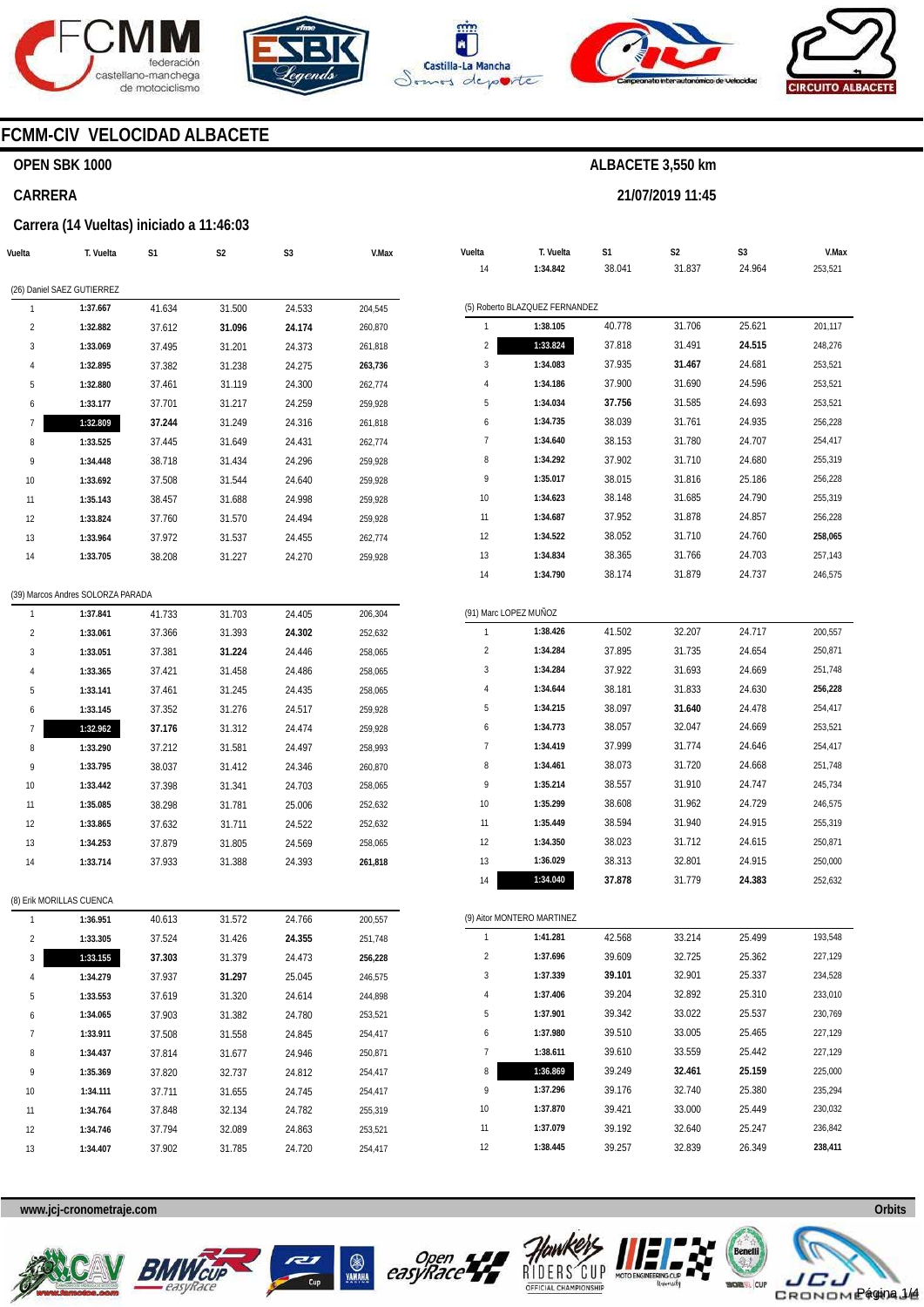









# **FCMM-CIV VELOCIDAD ALBACETE**

## **OPEN SBK 1000**

#### **CARRERA**

#### **Carrera (14 Vueltas) iniciado a 11:46:03**

| Vuelta                  | T. Vuelta                  | S1     | S2     | S3     | V.Max   |
|-------------------------|----------------------------|--------|--------|--------|---------|
| 13                      | 1:38.715                   | 39.943 | 33.080 | 25.692 | 231,511 |
| 14                      | 1:39.173                   | 40.346 | 33.190 | 25.637 | 237,624 |
|                         |                            |        |        |        |         |
|                         | (52) Javier MERINO MARTIN  |        |        |        |         |
| 1                       | 1:40.915                   | 42.081 | 33.300 | 25.534 | 201,117 |
| $\overline{2}$          | 1:37.401                   | 39.235 | 32.885 | 25.281 | 227,848 |
| 3                       | 1:37.669                   | 39.290 | 33.015 | 25.364 | 232,258 |
| 4                       | 1:37.590                   | 39.277 | 32.982 | 25.331 | 239,203 |
| 5                       | 1:37.789                   | 39.470 | 32.802 | 25.517 | 230,769 |
| 6                       | 1:37.340                   | 38.959 | 32.970 | 25.411 | 235,294 |
| $\overline{7}$          | 1:39.029                   | 39.082 | 34.581 | 25.366 | 240,803 |
| 8                       | 1:37.161                   | 38.873 | 32.967 | 25.321 | 242,424 |
| 9                       | 1:37.294                   | 39.030 | 32.830 | 25.434 | 240,803 |
| 10                      | 1:38.133                   | 39.443 | 33.122 | 25.568 | 240,000 |
| 11                      | 1:37.744                   | 39.649 | 32.843 | 25.252 | 238,411 |
| 12                      | 1:38.027                   | 39.098 | 32.814 | 26.115 | 240,000 |
| 13                      | 1:38.899                   | 40.022 | 33.103 | 25.774 | 217,523 |
| 14                      | 1:39.880                   | 40.262 | 33.140 | 26.478 | 227,129 |
|                         |                            |        |        |        |         |
|                         | (53) Raul NAVARRO ESCUDERO |        |        |        |         |
| 1                       | 1:40.740                   | 42.484 | 32.905 | 25.351 | 196,721 |
| 2                       | 1:37.231                   | 39.284 | 32.643 | 25.304 | 229,299 |
| 3                       | 1:37.748                   | 39.461 | 32.893 | 25.394 | 225,000 |
| 4                       | 1:37.654                   | 39.389 | 32.777 | 25.488 | 235,294 |
| 5                       | 1:37.967                   | 39.606 | 32.926 | 25.435 | 231,511 |
| 6                       | 1:38.196                   | 39.851 | 32.898 | 25.447 | 222,910 |
| 7                       | 1:38.766                   | 39.677 | 33.654 | 25.435 | 225,000 |
| 8                       | 1:38.653                   | 40.214 | 32.901 | 25.538 | 220,859 |
| 9                       | 1:37.075                   | 39.194 | 32.564 | 25.317 | 234,528 |
| 10                      | 1:37.337                   | 39.306 | 32.616 | 25.415 | 233,010 |
| 11                      | 1:37.504                   | 39.394 | 32.709 | 25.401 | 226,415 |
| 12                      | 1:38.407                   | 39.585 | 33.089 | 25.733 | 225,000 |
| 13                      | 1:38.578                   | 39.377 | 33.123 | 26.078 | 232,258 |
| 14                      | 1:39.601                   | 40.287 | 33.347 | 25.967 | 230,032 |
|                         |                            |        |        |        |         |
|                         | (27) Ruben NASARRE BELLIDO |        |        |        |         |
| 1                       | 1:39.041                   | 41.455 | 32.640 | 24.946 | 201,117 |
| $\overline{\mathbf{c}}$ | 1:36.077                   | 38.660 | 32.414 | 25.003 | 247,423 |
| 3                       | 1:36.160                   | 38.690 | 32.333 | 25.137 | 250,000 |
| 4                       | 1:36.359                   | 38.551 | 32.731 | 25.077 | 248,276 |
| 5                       | 1:36.182                   | 38.651 | 32.508 | 25.023 | 257,143 |
| 6                       | 1:36.995                   | 38.507 | 32.690 | 25.798 | 250,871 |
| 7                       | 1:36.339                   | 38.824 | 32.505 | 25.010 | 249,135 |
| 8                       | 1:36.680                   | 38.966 | 32.571 | 25.143 | 245,734 |
| 9                       | 1:36.849                   | 38.952 | 32.775 | 25.122 | 251,748 |
| 10                      | 1:36.715                   | 38.867 | 32.744 | 25.104 | 250,871 |
| 11                      | 1:37.768                   | 39.570 | 32.775 | 25.423 | 227,848 |

| Vuelta                                 | T. Vuelta | S <sub>1</sub> | S <sub>2</sub> | S <sub>3</sub> | V.Max   |  |  |  |  |  |  |
|----------------------------------------|-----------|----------------|----------------|----------------|---------|--|--|--|--|--|--|
| 12                                     | 1:39.822  | 40.003         | 33.846         | 25.973         | 246,575 |  |  |  |  |  |  |
| 13                                     | 1:41.037  | 40.228         | 34.068         | 26.741         | 228.571 |  |  |  |  |  |  |
| 14                                     | 1:50.713  | 42.481         | 37.796         | 30.436         | 195,122 |  |  |  |  |  |  |
|                                        |           |                |                |                |         |  |  |  |  |  |  |
| (25) Francisco Javier BERMUDEZ CABELLO |           |                |                |                |         |  |  |  |  |  |  |
| 1                                      | 1:45.190  | 44.694         | 34.313         | 26.183         | 184,143 |  |  |  |  |  |  |
| $\overline{2}$                         | 1:41.419  | 40.408         | 35.399         | 25.612         | 222,910 |  |  |  |  |  |  |
| 3                                      | 1:39.557  | 40.453         | 33.325         | 25.779         | 233,766 |  |  |  |  |  |  |
| $\overline{4}$                         | 1:38.178  | 39.813         | 32.672         | 25.693         | 245,734 |  |  |  |  |  |  |
| 5                                      | 1:38.177  | 39.693         | 32.715         | 25.769         | 236,066 |  |  |  |  |  |  |
| 6                                      | 1:39.076  | 39.731         | 33.117         | 26.228         | 238,411 |  |  |  |  |  |  |
| $\overline{7}$                         | 1:39.166  | 39.884         | 33.270         | 26.012         | 230,032 |  |  |  |  |  |  |
| 8                                      | 1:37.829  | 39.618         | 32.700         | 25.511         | 243,243 |  |  |  |  |  |  |
| 9                                      | 1:39.036  | 40.624         | 32.739         | 25.673         | 244,068 |  |  |  |  |  |  |
| 10                                     | 1:38.352  | 39.446         | 33.003         | 25.903         | 232,258 |  |  |  |  |  |  |
| 11                                     | 1:37.888  | 39.427         | 32.802         | 25.659         | 235,294 |  |  |  |  |  |  |
| 12                                     | 1:39.595  | 39.822         | 33.929         | 25.844         | 237,624 |  |  |  |  |  |  |
| 13                                     | 1:39.091  | 39.978         | 33.321         | 25.792         | 238,411 |  |  |  |  |  |  |
| 14                                     | 1:46.378  | 39.775         | 33.317         | 33.286         | 233,766 |  |  |  |  |  |  |
|                                        |           |                |                |                |         |  |  |  |  |  |  |

**ALBACETE 3,550 km** 

**21/07/2019 11:45** 

|                | (87) Oscar GARRIDO SALMERON |        |        |        |         |
|----------------|-----------------------------|--------|--------|--------|---------|
| 1              | 1:42.291                    | 42.977 | 33.493 | 25.821 | 191,489 |
| $\overline{2}$ | 1:39.894                    | 40.070 | 33.393 | 26.431 | 229,299 |
| 3              | 1:40.200                    | 40.476 | 33.363 | 26.361 | 216,216 |
| 4              | 1:39.935                    | 40.239 | 33.441 | 26.255 | 225,000 |
| 5              | 1:39.637                    | 40.331 | 33.166 | 26.140 | 216,867 |
| 6              | 1:39.427                    | 40.089 | 33.265 | 26.073 | 222,222 |
| 7              | 1:39.659                    | 39.900 | 33.190 | 26.569 | 227,129 |
| 8              | 1:38.674                    | 39.970 | 32.846 | 25.858 | 230,032 |
| 9              | 1:39.433                    | 40.315 | 33.162 | 25.956 | 227,129 |
| 10             | 1:39.060                    | 39.479 | 33.572 | 26.009 | 219,512 |
| 11             | 1:38.704                    | 39.678 | 33.086 | 25.940 | 232,258 |
| 12             | 1:38.562                    | 39.712 | 33.261 | 25.589 | 235,294 |
| 13             | 1:37.920                    | 39.462 | 32.935 | 25.523 | 236,842 |
| 14             | 1:59.870                    | 39.504 | 33.051 | 47.315 | 233,010 |

|                | (24) Antonio CERPA BENAVIDES |        |        |        |         |  |  |  |  |
|----------------|------------------------------|--------|--------|--------|---------|--|--|--|--|
| 1              | 1:44.595                     | 43.707 | 34.295 | 26.593 | 205.128 |  |  |  |  |
| $\overline{2}$ | 1:41.235                     | 40.963 | 33.938 | 26.334 | 227.848 |  |  |  |  |
| 3              | 1:41.278                     | 40.636 | 34.180 | 26.462 | 233.766 |  |  |  |  |
| 4              | 1:40.678                     | 40.712 | 33.829 | 26.137 | 228.571 |  |  |  |  |
| 5              | 1:40.612                     | 40.583 | 33.843 | 26.186 | 229.299 |  |  |  |  |
| 6              | 1:41.153                     | 40.888 | 34.038 | 26.227 | 227.848 |  |  |  |  |
| 7              | 1:40.692                     | 40.730 | 34.122 | 25.840 | 234.528 |  |  |  |  |
| 8              | 1:42.549                     | 40.782 | 33.919 | 27.848 | 250.871 |  |  |  |  |
| 9              | 1:40.361                     | 40.589 | 33.872 | 25.900 | 236.066 |  |  |  |  |
| 10             | 1:40.451                     | 40.618 | 33.850 | 25.983 | 227,129 |  |  |  |  |









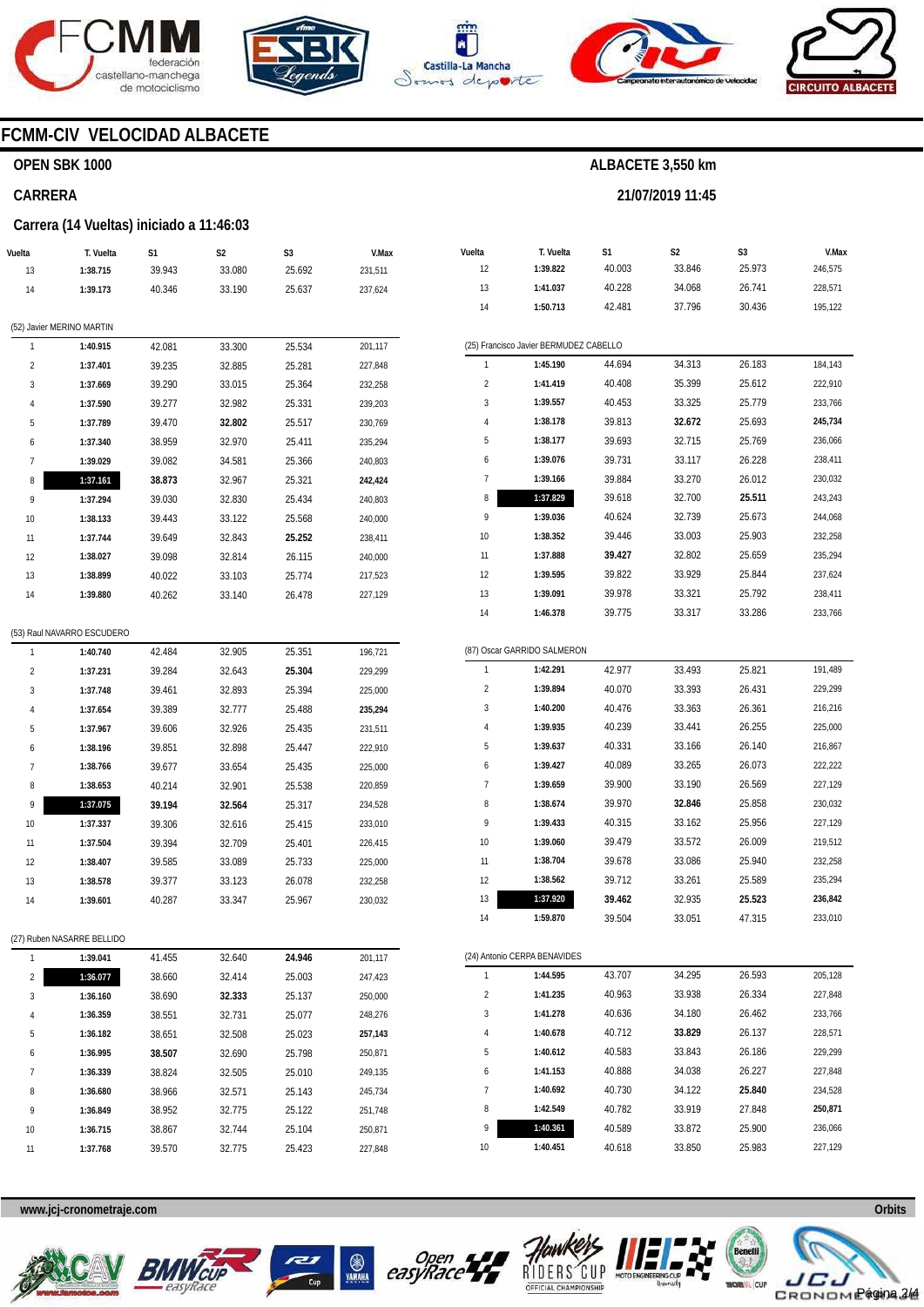







**21/07/2019 11:45** 



# **FCMM-CIV VELOCIDAD ALBACETE**

## **OPEN SBK 1000**

#### **CARRERA**

#### **Carrera (14 Vueltas) iniciado a 11:46:03**

| Vuelta                 | T. Vuelta                 | S1     | S2     | S3     | V.Max   |
|------------------------|---------------------------|--------|--------|--------|---------|
| 11                     | 1:40.897                  | 40.409 | 34.104 | 26.384 | 230,769 |
| 12                     | 1:40.934                  | 40.891 | 34.037 | 26.006 | 240,803 |
| 13                     | 1:41.349                  | 41.254 | 34.182 | 25.913 | 244,898 |
|                        |                           |        |        |        |         |
| (28) Juan GARCIA CIFRE |                           |        |        |        |         |
| 1                      | 1:45.208                  | 44.565 | 34.606 | 26.037 |         |
| 2                      | 1:42.198                  | 41.026 | 34.729 | 26.443 | 208,092 |
| 3                      | 1:42.419                  | 41.379 | 34.524 | 26.516 | 212,389 |
| 4                      | 1:39.162                  | 39.743 | 33.366 | 26.053 | 236,066 |
| 5                      | 1:39.495                  | 40.521 | 32.981 | 25.993 | 225,705 |
| 6                      | 1:40.757                  | 40.703 | 33.930 | 26.124 | 214,286 |
| 7                      | 1:40.763                  | 41.248 | 33.574 | 25.941 | 219,512 |
| 8                      | 1:42.043                  | 40.889 | 33.715 | 27.439 | 216,867 |
| 9                      | 1:40.840                  | 40.774 | 33.730 | 26.336 | 219,512 |
| 10                     | 1:39.988                  | 40.375 | 33.685 | 25.928 | 231,511 |
| 11                     | 1:39.901                  | 40.487 | 33.468 | 25.946 | 232,258 |
| 12                     | 1:40.326                  | 40.344 | 33.426 | 26.556 | 233,766 |
| 13                     | 1:43.161                  | 43.955 | 33.351 | 25.855 | 219,512 |
|                        |                           |        |        |        |         |
|                        | (29) David MARCOS REDONDO |        |        |        |         |
| 1                      | 1:44.561                  | 43.215 | 34.443 | 26.903 | 202,817 |
| 2                      | 1:43.258                  | 41.702 | 34.761 | 26.795 | 218,182 |
| 3                      | 1:42.937                  | 41.158 | 34.754 | 27.025 | 223,602 |
| 4                      | 1:41.650                  | 40.793 | 34.418 | 26.439 | 226,415 |
| 5                      | 1:41.174                  | 40.399 | 34.366 | 26.409 | 236,842 |
| 6                      | 1:41.606                  | 40.396 | 34.782 | 26.428 | 243,243 |
| 7                      | 1:40.958                  | 40.339 | 34.180 | 26.439 | 239,203 |
| 8                      | 1:40.953                  | 40.212 | 34.141 | 26.600 | 238,411 |
| 9                      | 1:41.168                  | 40.708 | 33.883 | 26.577 | 235,294 |
| 10                     | 1:41.207                  | 40.731 | 34.222 | 26.254 | 236,066 |
| 11                     | 1:42.167                  | 41.162 | 34.595 | 26.410 | 232,258 |
| 12                     | 1:43.238                  | 42.064 | 34.136 | 27.038 | 233,010 |
| 13                     | 1:42.175                  | 40.651 | 35.006 | 26.518 | 227,848 |
|                        |                           |        |        |        |         |
|                        | (96) Moises CHAMORRO POL  |        |        |        |         |
| ı                      | 1:46.557                  | 44.811 | 34.728 | 27.018 | 204,545 |
| 2                      | 1:43.677                  | 41.936 | 34.429 | 27.312 | 229,299 |
| 3                      | 1:43.472                  | 41.945 | 34.728 | 26.799 | 218,845 |
| 4                      | 1:41.638                  | 41.036 | 34.020 | 26.582 | 223,602 |
| 5                      | 1:41.884                  | 41.171 | 34.040 | 26.673 | 219,512 |
| 6                      | 1:41.662                  | 40.973 | 34.084 | 26.605 | 224,299 |
| 7                      | 1:42.884                  | 41.270 | 34.855 | 26.759 | 211,144 |
| 8                      | 1:42.636                  | 41.244 | 34.693 | 26.699 | 209,302 |
| 9                      | 1:42.901                  | 41.170 | 34.375 | 27.356 | 227,129 |
| 10                     | 1:42.298                  | 40.498 | 34.113 | 27.687 | 225,000 |
| 11                     | 1:42.433                  | 41.188 | 34.525 | 26.720 | 217,523 |
| 12                     | 1:42.177                  | 41.558 | 33.927 | 26.692 | 219,512 |

| Vuelta                  | T. Vuelta                          | S1     | S2     | S3     | V.Max   |
|-------------------------|------------------------------------|--------|--------|--------|---------|
| 13                      | 1:41.145                           | 40.858 | 33.949 | 26.338 | 223,602 |
|                         |                                    |        |        |        |         |
|                         | (137) Ivan GONZALEZ MILLAN         |        |        |        |         |
| 1                       | 1:44.714                           | 43.978 | 34.314 | 26.422 | 198,895 |
| 2                       | 1:43.149                           | 41.647 | 34.736 | 26.766 | 229,299 |
| 3                       | 1:43.158                           | 41.547 | 34.599 | 27.012 | 220,859 |
| 4                       | 1:42.918                           | 41.329 | 34.695 | 26.894 | 222,222 |
| 5                       | 1:42.294                           | 41.274 | 34.442 | 26.578 | 225,000 |
| 6                       | 1:42.969                           | 41.568 | 34.681 | 26.720 | 225,000 |
| 7                       | 1:43.087                           | 41.673 | 34.721 | 26.693 | 225,705 |
| 8                       | 1:42.443                           | 41.480 | 34.515 | 26.448 | 219,512 |
| 9                       | 1:43.925                           | 41.560 | 34.573 | 27.792 | 226,415 |
| 10                      | 1:42.754                           | 41.349 | 34.653 | 26.752 | 224,299 |
| 11                      | 1:43.253                           | 41.963 | 34.595 | 26.695 | 227,129 |
| 12                      | 1:43.589                           | 41.153 | 35.196 | 27.240 | 232,258 |
| 13                      | 1:43.512                           | 41.612 | 34.983 | 26.917 | 230,032 |
|                         |                                    |        |        |        |         |
|                         | (37) Ernesto Arturo MEDINA SANCHEZ |        |        |        |         |
| 1                       | 1:46.896                           | 44.513 | 35.003 | 27.380 | 201,681 |
| $\overline{\mathbf{c}}$ | 1:43.540                           | 41.727 | 34.320 | 27.493 | 234,528 |
| 3                       | 1:44.575                           | 42.095 | 35.374 | 27.106 | 222,910 |
| 4                       | 1:44.168                           | 41.811 | 35.216 | 27.141 | 227,129 |
| 5                       | 1:44.759                           | 42.831 | 34.871 | 27.057 | 216,216 |
| 6                       | 1:45.753                           | 42.829 | 35.477 | 27.447 | 212,389 |
| 7                       | 1:45.385                           | 42.739 | 35.420 | 27.226 | 218,845 |
| 8                       | 1:43.924                           | 42.107 | 34.563 | 27.254 | 224,299 |
| 9                       | 1:46.005                           | 43.390 | 35.249 | 27.366 | 200,000 |
| 10                      | 1:46.823                           | 43.592 | 35.340 | 27.891 | 220,859 |
| 11                      | 1:45.184                           | 42.591 | 35.607 | 26.986 | 213,650 |
| 12                      | 1:47.106                           | 42.585 | 35.998 | 28.523 | 222,910 |
| 13                      | 1:47.435                           | 44.044 | 35.796 | 27.595 | 208,092 |
|                         | (11) Sergio CABRERA SOTO           |        |        |        |         |
| 1                       | 1:48.869                           | 45.820 | 35.699 | 27.350 | 188,482 |
| 2                       | 1:44.848                           | 42.037 | 35.210 | 27.601 | 206,897 |
| 3                       | 1:46.327                           | 42.808 | 35.713 | 27.806 | 200,000 |
| 4                       | 1:45.397                           | 42.415 | 35.533 | 27.449 | 218,845 |
| 5                       | 1:45.674                           | 42.112 | 35.923 | 27.639 | 220,859 |
| 6                       | 1:46.262                           | 42.934 | 35.720 | 27.608 | 218,182 |
| 7                       | 1:44.834                           | 42.026 | 35.599 | 27.209 | 232,258 |
| 8                       | 1:46.973                           | 42.829 | 36.491 | 27.653 | 221,538 |
| 9                       | 1:45.931                           | 42.231 | 35.748 | 27.952 | 233,766 |
| 10                      | 1:45.041                           | 42.450 | 35.558 | 27.033 | 224,299 |
| 11                      | 1:46.027                           | 42.529 | 36.126 | 27.372 | 233,010 |
| 12                      | 1:44.400                           | 41.922 | 35.575 | 26.903 | 240,000 |
| 13                      | 1:44.235                           | 42.095 | 35.174 | 26.966 | 230,769 |

**www.jcj-cronometraje.com Orbits** 











Página 3/4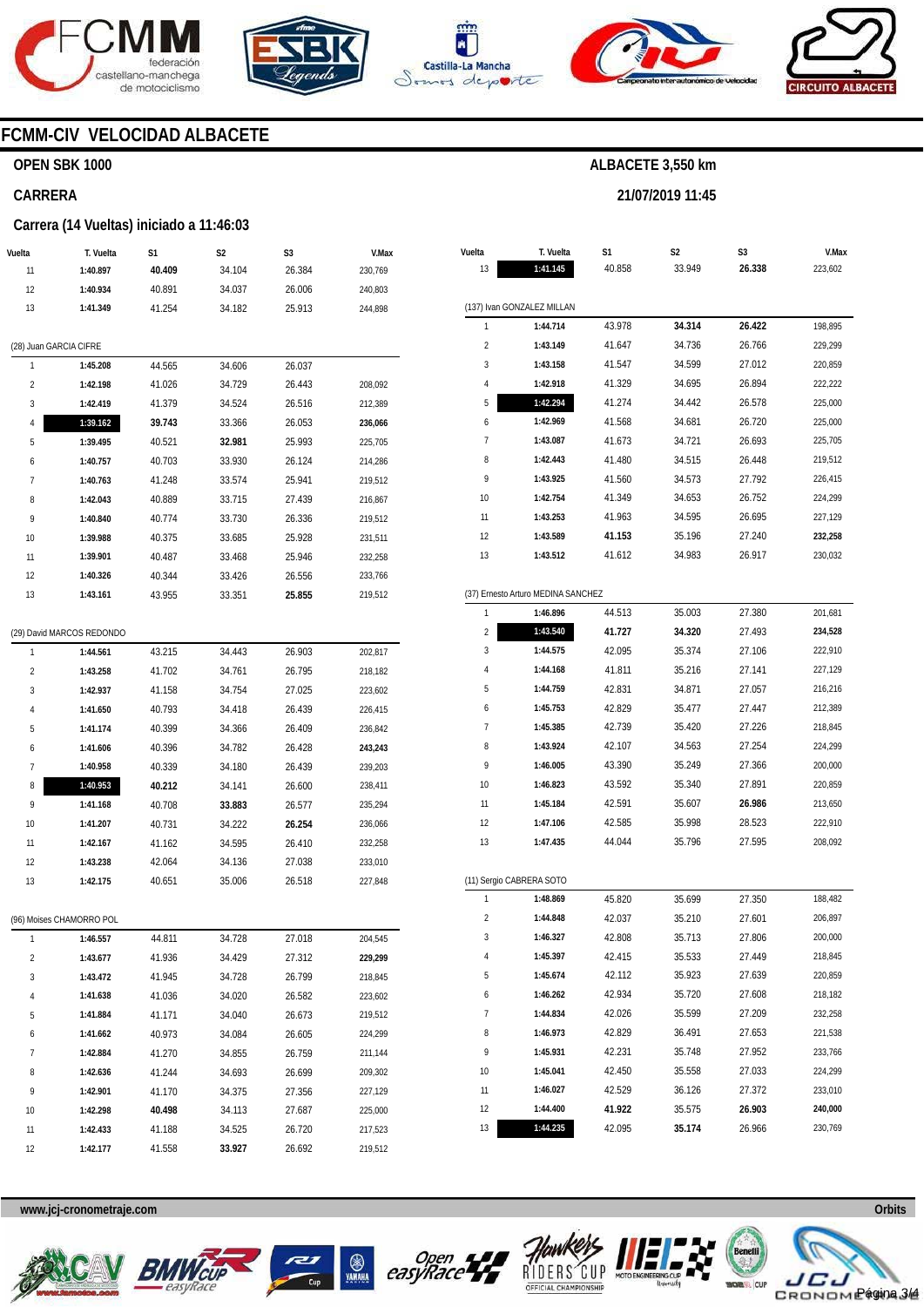









# **FCMM-CIV VELOCIDAD ALBACETE**

## **OPEN SBK 1000**

#### **CARRERA**

#### **Carrera (14 Vueltas) iniciado a 11:46:03**

| Vuelta         | T. Vuelta                    | S <sub>1</sub> | S <sub>2</sub> | S <sub>3</sub> | V.Max   |
|----------------|------------------------------|----------------|----------------|----------------|---------|
|                | (46) Juan Carlos NUÑEZ LOPEZ |                |                |                |         |
| 1              | 1:51.350                     | 46.668         | 36.837         | 27.845         | 185,090 |
| $\overline{2}$ | 1:45.823                     | 42.882         | 35.695         | 27.246         | 230,769 |
| 3              | 1:45.898                     | 42.849         | 35.566         | 27.483         | 231,511 |
| 4              | 1:45.378                     | 43.141         | 35.105         | 27.132         | 226,415 |
| 5              | 1:44.859                     | 42.318         | 35.197         | 27.344         | 230,032 |
| 6              | 1:45.178                     | 43.032         | 35.143         | 27.003         | 220,859 |
| 7              | 1:45.081                     | 42.817         | 35.051         | 27.213         | 225,705 |
| 8              | 1:46.677                     | 43.563         | 35.659         | 27.455         | 223,602 |
| 9              | 1:46.190                     | 42.921         | 34.975         | 28.294         | 227,848 |
| 10             | 1:44.740                     | 42.455         | 35.229         | 27.056         | 233,010 |
| 11             | 1:45.306                     | 42.737         | 35.353         | 27.216         | 232,258 |
| 12             | 1:45.633                     | 42.078         | 36.592         | 26.963         | 223,602 |
| 13             | 1:44.079                     | 42.748         | 34.705         | 26.626         | 230,032 |

#### (47) Luis Alfonso FERNANDEZ PUERTA

| 1              | 1:51.814 | 46.859 | 37.013 | 27.942 | 179.551 |
|----------------|----------|--------|--------|--------|---------|
| $\overline{2}$ | 1:47.427 | 43.405 | 36.138 | 27.884 | 217,523 |
| 3              | 1:47.508 | 43.471 | 36.115 | 27.922 | 212,389 |
| 4              | 1:47.104 | 43.749 | 35.945 | 27.410 | 212,389 |
| 5              | 1:46.236 | 43.106 | 35.466 | 27.664 | 205,714 |
| 6              | 1:45.991 | 43.271 | 35.305 | 27.415 | 212,389 |
| 7              | 1:46.319 | 42.968 | 35.851 | 27.500 | 208,092 |
| 8              | 1:46.227 | 43.270 | 35.163 | 27.794 | 213,018 |
| 9              | 1:45.375 | 42.917 | 35.080 | 27.378 | 214,925 |
| 10             | 1:45.461 | 43.061 | 35.185 | 27.215 | 211,144 |
| 11             | 1:45.930 | 42.489 | 35.070 | 28.371 | 211,144 |
| 12             | 1:46.302 | 42.846 | 35.835 | 27.621 | 214,286 |
| 13             | 1:47.164 | 42.997 | 36.580 | 27.587 | 215.569 |

#### (16) Alejandro MARCOS DIAZ

| 1              | 1:56.322                       | 48.044 | 38.727 | 29.551 | 173,494 |
|----------------|--------------------------------|--------|--------|--------|---------|
| $\overline{2}$ | 1:54.433                       | 44.561 | 39.192 | 30.680 | 211,765 |
| 3              | 1:55.249                       | 45.605 | 39.579 | 30.065 | 209,913 |
| 4              | 1:55.883                       | 45.936 | 39.469 | 30.478 | 221,538 |
| 5              | 1:56.594                       | 46.007 | 39.621 | 30.966 | 208,696 |
| 6              | 1:56.555                       | 46.129 | 40.051 | 30.375 | 199,446 |
| $\overline{7}$ | 1:57.727                       | 47.038 | 40.265 | 30.424 | 189,974 |
| 8              | 1:55.514                       | 46.083 | 39.406 | 30.025 | 203,966 |
| 9              | 1:55.751                       | 46.068 | 39.486 | 30.197 | 202,817 |
| 10             | 1:55.594                       | 46.322 | 39.770 | 29.502 | 195,122 |
| 11             | 1:56.120                       | 45.812 | 40.080 | 30.228 | 225,000 |
| 12             | 1:57.051                       | 45.794 | 38.813 | 32.444 | 199,446 |
|                |                                |        |        |        |         |
|                | (14) Jose A. JIMENEZ MARGALEJO |        |        |        |         |
| 1              | 1:45.608                       | 44.741 | 34.371 | 26.496 | 179,104 |
| $\overline{2}$ | 1:42.796                       | 41.753 | 34.468 | 26.575 | 219,512 |

| Vuelta     | T. Vuelta | S1     | S <sub>2</sub> | S <sub>3</sub> | V.Max   |
|------------|-----------|--------|----------------|----------------|---------|
| 3          | 1:39.203  | 39.744 | 33.439         | 26.020         | 237.624 |
| $\sqrt{4}$ | 1:40.756  | 40.880 | 33.795         | 26.081         | 215,569 |
| 5          | 1:41.059  | 40.691 | 33.765         | 26.603         | 213,650 |
| 6          | 1:40.649  | 40.745 | 33.752         | 26.152         | 226,415 |
| 7          | 1:40.859  | 41.259 | 33.659         | 25.941         | 213.018 |
| 8          | 1:43.502  | 41.190 | 34.538         | 27.774         | 227.848 |
| 9          | 1:40.073  | 40.443 | 33.324         | 26.306         | 228.571 |
| 10         | 1:40.291  | 40.414 | 33.773         | 26.104         | 218.845 |
| 11         | 1:40.454  | 40.372 | 33.794         | 26.288         | 218.845 |
| 12         | 1:41.160  | 41.012 | 33.797         | 26.351         | 227.848 |

**ALBACETE 3,550 km** 

**21/07/2019 11:45** 

**www.jcj-cronometraje.com Orbits** 











Página 4/4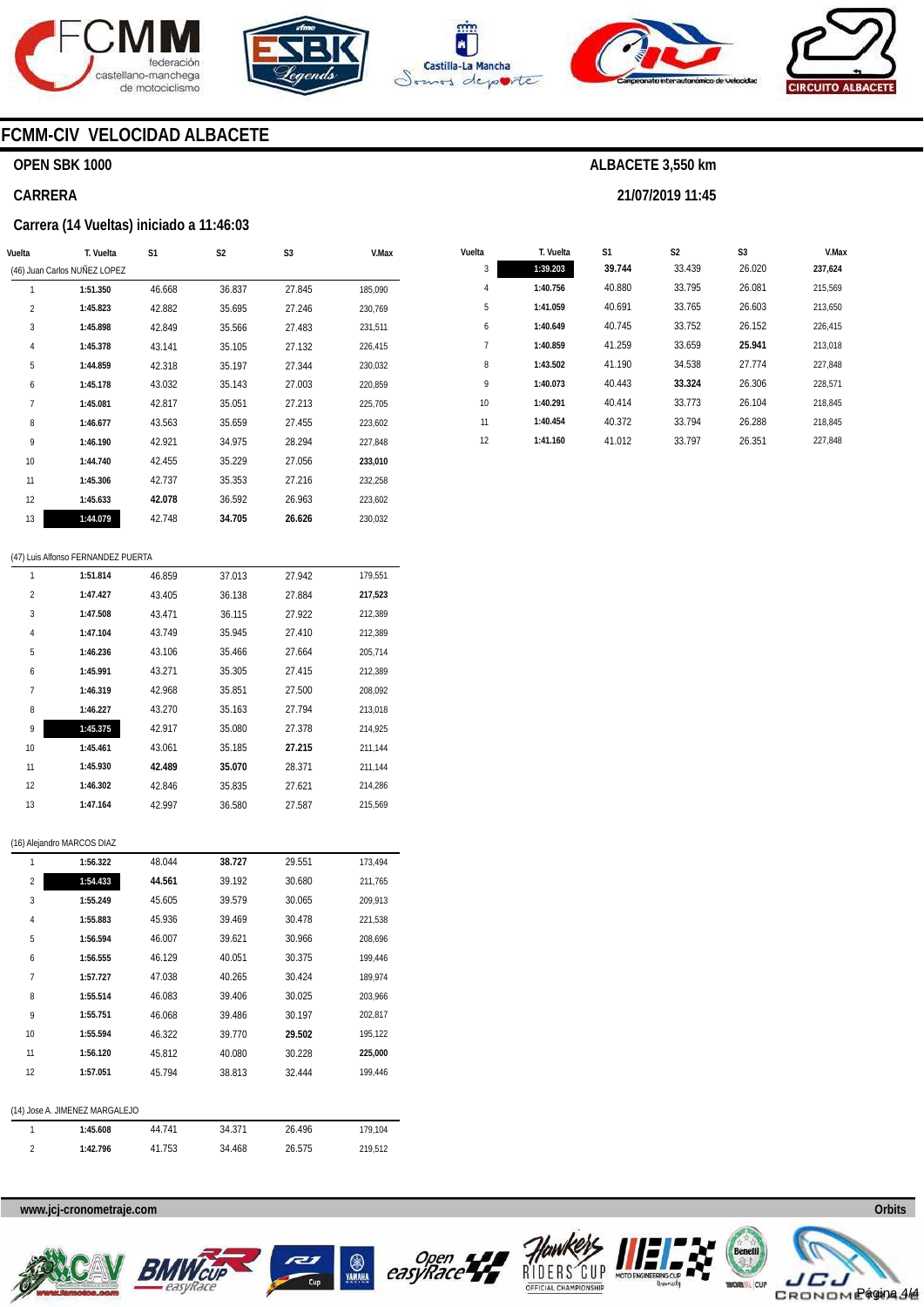









# **FCMM-CIV VELOCIDAD ALBACETE**

**Carrera (14 Vueltas) iniciado a 11:46:03** 

## **OPEN SBK 1000**

## **CARRERA**

| Campeonato Inter autonómico de Velocidad | <b>CIRCUITO ALBACETE</b> |
|------------------------------------------|--------------------------|
|                                          | Clasificado por vueltas  |

**ALBACETE 3,550 km 21/07/2019 11:45** 

| Pos.         |     | N° Nombre                         | Vueltas | Total T°  | Mejor Tm | S1 Mejor | S2 Mejor | S3 Mejor | <b>VM Mejor</b> |
|--------------|-----|-----------------------------------|---------|-----------|----------|----------|----------|----------|-----------------|
| $\mathbf{1}$ | 26  | Daniel SAEZ GUTIERREZ             | 14      | 21:56.520 | 1:32.809 | 37.244   | 31.096   | 24.174   | 263,736         |
| 2            | 39  | Marcos Andres SOLORZA PARADA      | 14      | 21:57.028 | 1:32.962 | 37.176   | 31.224   | 24.302   | 261,818         |
| 3            | 8   | Erik MORILLAS CUENCA              | 14      | 22:04.862 | 1:33.155 | 37.303   | 31.297   | 24.355   | 256,228         |
| 4            | 5   | Roberto BLAZQUEZ FERNANDEZ        | 14      | 22:09.609 | 1:33.824 | 37.756   | 31.467   | 24.515   | 258,065         |
| 5            | 91  | Marc LOPEZ MUÑOZ                  | 14      | 22:13.120 | 1:34.040 | 37.878   | 31.640   | 24.383   | 256,228         |
| 6            | 9   | Aitor MONTERO MARTINEZ            | 14      | 22:57.716 | 1:36.869 | 39.101   | 32.461   | 25.159   | 238,411         |
| 7            | 52  | Javier MERINO MARTIN              | 14      | 22:58.735 | 1:37.161 | 38.873   | 32.802   | 25.252   | 242,424         |
| 8            | 53  | Raul NAVARRO ESCUDERO             | 14      | 22:59.208 | 1:37.075 | 39.194   | 32.564   | 25.304   | 235,294         |
| 9            | 27  | Ruben NASARRE BELLIDO             | 14      | 23:00.549 | 1:36.077 | 38.507   | 32.333   | 24.946   | 257,143         |
| 10           | 25  | Francisco Javier BERMUDEZ CABELLO | 14      | 23:23.470 | 1:37.829 | 39.427   | 32.672   | 25.511   | 245,734         |
| 11           | 87  | Oscar GARRIDO SALMERON            | 14      | 23:37.646 | 1:37.920 | 39.462   | 32.846   | 25.523   | 236,842         |
| 12           | 24  | Antonio CERPA BENAVIDES           | 13      | 22:01.542 | 1:40.361 | 40.409   | 33.829   | 25.840   | 250,871         |
| 13           | 28  | Juan GARCIA CIFRE                 | 13      | 22:01.915 | 1:39.162 | 39.743   | 32.981   | 25.855   | 236,066         |
| 14           | 29  | David MARCOS REDONDO              | 13      | 22:11.887 | 1:40.953 | 40.212   | 33.883   | 26.254   | 243,243         |
| 15           | 96  | Moises CHAMORRO POL               | 13      | 22:21.249 | 1:41.145 | 40.498   | 33.927   | 26.338   | 229,299         |
| 16           | 137 | Ivan GONZALEZ MILLAN              | 13      | 22:26.721 | 1:42.294 | 41.153   | 34.314   | 26.422   | 232,258         |
| 17           | 37  | Ernesto Arturo MEDINA SANCHEZ     | 13      | 22:56.998 | 1:43.540 | 41.727   | 34.320   | 26.986   | 234,528         |
| 18           | 11  | Sergio CABRERA SOTO               | 13      | 23:00.968 | 1:44.235 | 41.922   | 35.174   | 26.903   | 240,000         |
| 19           | 46  | Juan Carlos NUÑEZ LOPEZ           | 13      | 23:01.599 | 1:44.079 | 42.078   | 34.705   | 26.626   | 233,010         |
| 20           | 47  | Luis Alfonso FERNANDEZ PUERTA     | 13      | 23:14.914 | 1:45.375 | 42.489   | 35.070   | 27.215   | 217,523         |
| 21           | 16  | Alejandro MARCOS DIAZ             | 12      | 23:19.623 | 1:54.433 | 44.561   | 38.727   | 29.502   | 225,000         |
|              |     |                                   |         |           |          |          |          |          |                 |
|              |     | No clasificado (75% = 11 Vueltas) |         |           |          |          |          |          |                 |
| <b>NT</b>    | 14  | Jose A. JIMENEZ MARGALEJO         | 12      | 20:20.841 | 1:39.203 | 39.744   | 33.324   | 25.941   | 237,624         |
| NE           | 34  | Iker CARRACEDO LIZEAGA            |         |           |          |          |          |          |                 |
| <b>NE</b>    | 63  | Oscar A. MERTINEZ PICHACO         |         |           |          |          |          |          |                 |
| <b>NE</b>    | 17  | Victor Arturo VARGAS LUCAS        |         |           |          |          |          |          |                 |

**NE**  134 David GUIJARRO BAS

| Márgen de victoria       | Velocidad media | Meior t° de vuelta | Meior Vel. | Mejor vuelta para          |
|--------------------------|-----------------|--------------------|------------|----------------------------|
| 0.508                    | 135,904         | 1:32.809           | 137.702    | 26 - Daniel SAEZ GUTIERREZ |
| www.jcj-cronometraje.com |                 |                    |            | Orbits                     |











**www.mylaps.com LICU**<br>GRONOMETRAJE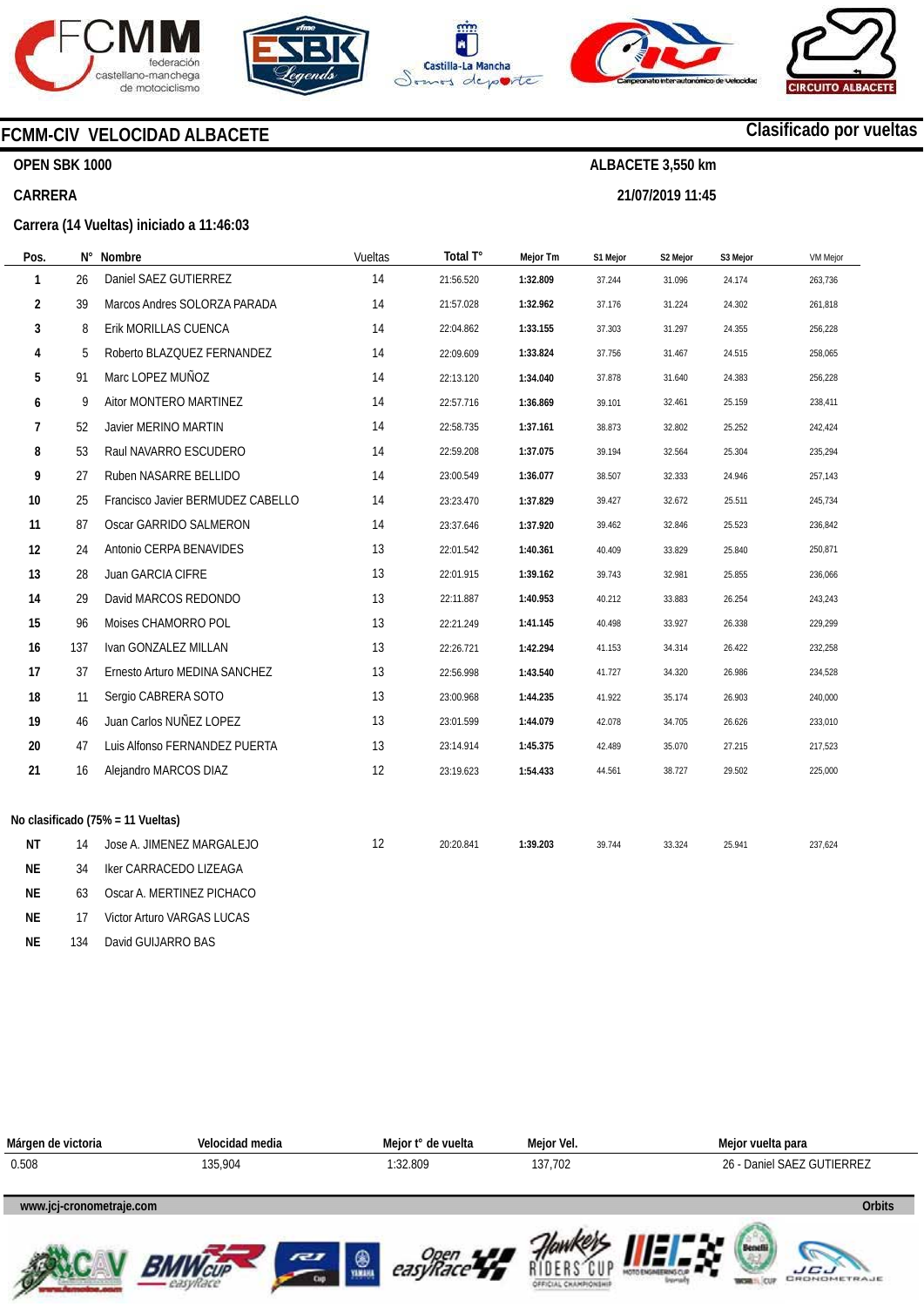









## **Vuelta a vuelta**

**ALBACETE 3,550 km** 

**21/07/2019 11:45** 

# **CARRERA Carrera (14 Vueltas) iniciado a 11:46:03**

**FCMM-CIV VELOCIDAD ALBACETE** 

#### **Competidores Vueltas Vueltas**

**OPEN SBK 1000** 

| Daniel SAEZ GUTIERREZ (26)             | 1  |
|----------------------------------------|----|
| Erik MORILLAS CUENCA (8)               | 2  |
| Marcos Andres SOLORZA PARADA (39)      | 3  |
| Marc LOPEZ MUÑOZ (91)                  | 4  |
| Roberto BLAZQUEZ FERNANDEZ (5)         | 5  |
| Raul NAVARRO ESCUDERO (53)             | 6  |
| Ruben NASARRE BELLIDO (27)             | 7  |
| Javier MERINO MARTIN (52)              | 8  |
| Aitor MONTERO MARTINEZ (9)             | 9  |
| Oscar GARRIDO SALMERON (87)            | 10 |
| Jose A. JIMENEZ MARGALEJO (14)         | 11 |
| Francisco Javier BERMUDEZ CABELLO (25) | 12 |
| Antonio CERPA BENAVIDES (24)           | 13 |
| David MARCOS REDONDO (29)              | 14 |
| Ivan GONZALEZ MILLAN (137)             | 15 |
| Juan Carlos NUÑEZ LOPEZ (46)           | 16 |
| Ernesto Arturo MEDINA SANCHEZ (37)     | 17 |
| Juan GARCIA CIFRE (28)                 | 18 |
| Moises CHAMORRO POL (96)               | 19 |
| Luis Alfonso FERNANDEZ PUERTA (47)     | 20 |
| Sergio CABRERA SOTO (11)               | 21 |
| Alejandro MARCOS DIAZ (16)             | 22 |
|                                        | 23 |

- **26** 

| ompenuores                             |    |     | vuenas |              |     |     |     |     |     |     |     |     |     |     |     |    |
|----------------------------------------|----|-----|--------|--------------|-----|-----|-----|-----|-----|-----|-----|-----|-----|-----|-----|----|
|                                        |    | 0   | 1      | $\mathbf{2}$ | 3   | 4   | 5   | 6   | 7   | 8   | 9   | 10  | 11  | 12  | 13  | 14 |
| Daniel SAEZ GUTIERREZ (26)             | 1  | 26  | 8      | 8            | 8   | 26  | 26  | 26  | 26  | 26  | 26  | 26  | 26  | 26  | 26  | 26 |
| Erik MORILLAS CUENCA (8)               | 2  | 8   | 26     | 26           | 26  | 39  | 39  | 39  | 39  | 39  | 39  | 39  | 39  | 39  | 39  | 39 |
| Marcos Andres SOLORZA PARADA (39)      | 3  | 39  | 39     | 39           | 39  | 8   | 8   | 8   | 8   | 8   | 8   | 8   | 8   | 8   | 8   | 8  |
| Marc LOPEZ MUÑOZ (91)                  | 4  | 91  | 5      | 5            | 5   | 5   | 5   | 5   | 5   | 5   | 5   | 5   | 5   | 5   | 5   | 5  |
| Roberto BLAZQUEZ FERNANDEZ (5)         | 5  | 5   | 91     | 91           | 91  | 91  | 91  | 91  | 91  | 91  | 91  | 91  | 91  | 91  | 91  | 91 |
| Raul NAVARRO ESCUDERO (53)             | 6  | 53  | 27     | 27           | 27  | 27  | 27  | 27  | 27  | 27  | 27  | 27  | 27  | 27  | 27  | 9  |
| Ruben NASARRE BELLIDO (27)             | 7  | 27  | 53     | 53           | 53  | 53  | 53  | 52  | 52  | 52  | 52  | 52  | 9   | 9   | 9   | 52 |
| Javier MERINO MARTIN (52)              | 8  | 52  | 52     | 52           | 52  | 52  | 52  | 53  | 53  | 9   | 9   | 9   | 52  | 52  | 52  | 53 |
| Aitor MONTERO MARTINEZ (9)             | 9  | 9   | 9      | 9            | 9   | 9   | 9   | 9   | 9   | 53  | 53  | 53  | 53  | 53  | 53  | 27 |
| Oscar GARRIDO SALMERON (87)            | 10 | 87  | 87     | 87           | 87  | 87  | 87  | 87  | 25  | 25  | 25  | 25  | 25  | 25  | 25  | 25 |
| Jose A. JIMENEZ MARGALEJO (14)         | 11 | 14  | 24     | 24           | 25  | 25  | 25  | 25  | 87  | 87  | 87  | 87  | 87  | 87  | 87  | 87 |
| Francisco Javier BERMUDEZ CABELLO (25) | 12 | 25  | 29     | 25           | 24  | 24  | 24  | 24  | 24  | 24  | 24  | 24  | 28  | 28  | 24  |    |
| Antonio CERPA BENAVIDES (24)           | 13 | 24  | 137    | 29           | 14  | 14  | 14  | 14  | 14  | 28  | 28  | 28  | 24  | 24  | 28  |    |
| David MARCOS REDONDO (29)              | 14 | 29  | 25     | 137          | 28  | 28  | 28  | 28  | 28  | 14  | 14  | 14  | 14  | 14  | 29  |    |
| Ivan GONZALEZ MILLAN (137)             | 15 | 137 | 14     | 14           | 29  | 29  | 29  | 29  | 29  | 29  | 29  | 29  | 29  | 29  | 96  |    |
| Juan Carlos NUÑEZ LOPEZ (46)           | 16 | 46  | 28     | 28           | 137 | 137 | 137 | 137 | 137 | 137 | 96  | 96  | 96  | 96  | 137 |    |
| Ernesto Arturo MEDINA SANCHEZ (37)     | 17 | 37  | 37     | 37           | 96  | 96  | 96  | 96  | 96  | 96  | 137 | 137 | 137 | 137 | 37  |    |
| Juan GARCIA CIFRE (28)                 | 18 | 28  | 96     | 96           | 37  | 37  | 37  | 37  | 37  | 37  | 37  | 37  | 37  | 37  | 11  |    |
| Moises CHAMORRO POL (96)               | 19 | 96  | 11     | 11           | 11  | 11  | 11  | 11  | 11  | 11  | 11  | 11  | 46  | 11  | 46  |    |
| Luis Alfonso FERNANDEZ PUERTA (47)     | 20 | 47  | 46     | 46           | 46  | 46  | 46  | 46  | 46  | 46  | 46  | 46  | 11  | 46  | 47  |    |
| Sergio CABRERA SOTO (11)               | 21 | 11  | 47     | 47           | 47  | 47  | 47  | 47  | 47  | 47  | 47  | 47  | 47  | 47  |     |    |
| Alejandro MARCOS DIAZ (16)             | 22 | 16  | 16     | 16           | 16  | 16  | 16  | 16  | 16  | 16  | 16  | 16  | 16  | 16  |     |    |
|                                        | 23 |     |        |              |     |     |     |     |     |     |     |     |     |     |     |    |
|                                        | 24 |     |        |              |     |     |     |     |     |     |     |     |     |     |     |    |
|                                        | 25 |     |        |              |     |     |     |     |     |     |     |     |     |     |     |    |
|                                        |    |     |        |              |     |     |     |     |     |     |     |     |     |     |     |    |











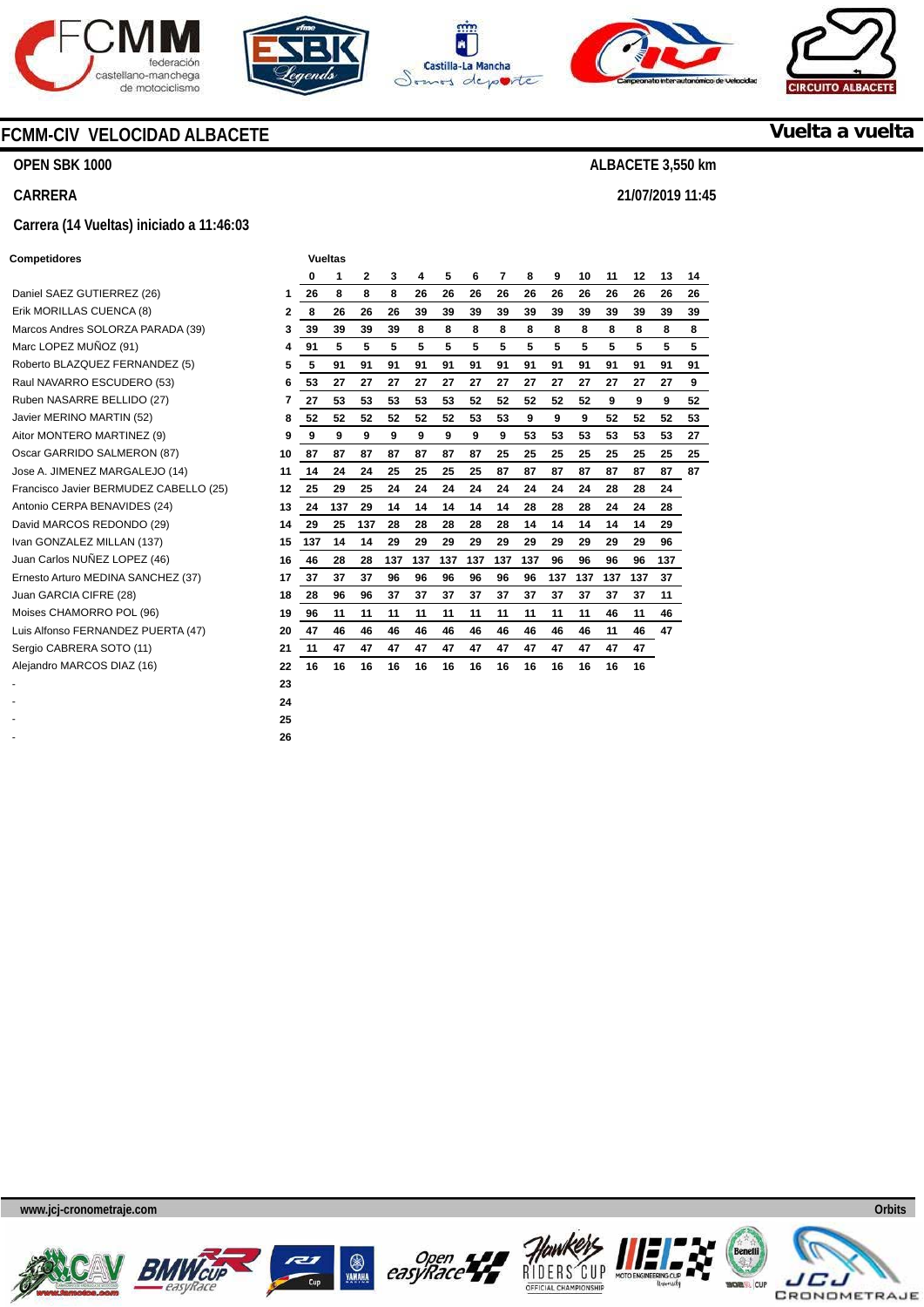









# **FCMM-CIV VELOCIDAD ALBACETE**

## **OPEN SBK 1000**

 $\overline{\phantom{a}}$ 

#### **COMBINADA CRONOS**

| Pos. | $N^{\circ}$ | Nombre                            |                | PEC Clase          | Mejor T° total | Q1       |          | Q2 Club               |
|------|-------------|-----------------------------------|----------------|--------------------|----------------|----------|----------|-----------------------|
| 1    | 26          | Daniel SAEZ GUTIERREZ             | $\mathbf{1}$   | Open SBK1000       | 1:33.731       | 1:33.731 | 1:34.118 | A.E.M.A.              |
| 2    | 39          | Marcos Andres SOLORZA PARADA      | $\overline{2}$ | Open SBK1000       | 1:33.744       | 1:33.896 | 1:33.744 | CM. Circuito de Jerez |
| 3    | 8           | Erik MORILLAS CUENCA              | 3              | Open SBK1000       | 1:33.811       | 1:33.811 | 1:34.045 | CIV MotorSport        |
| 4    | 91          | Marc LOPEZ MUÑOZ                  | 4              | Open SBK1000       | 1:33.897       | 1:34.944 | 1:33.897 | A.E.M.A.              |
| 5    | 5           | Roberto BLAZQUEZ FERNANDEZ        | 5              | Open SBK1000       | 1:34.755       | 1:34.755 | 1:35.669 | Lorenzo Comp. GU      |
| 6    | 34          | Iker CARRACEDO LIZEAGA            | 6              | Open SBK1000       | 1:36.565       | 1:36.565 |          | Fly Group Mc.         |
| 7    | 53          | Raul NAVARRO ESCUDERO             | $\overline{7}$ | Open SBK1000       | 1:36.896       | 1:36.896 |          | CD JKcompeticion      |
| 8    | 52          | Javier MERINO MARTIN              | 8              | Open SBK1000       | 1:37.167       | 1:37.167 | 1:38.691 | CIV MotorSport        |
| 9    | 9           | Aitor MONTERO MARTINEZ            | 9              | Open SBK1000       | 1:37.648       | 1:37.764 | 1:37.648 | CIV MotorSport        |
| 10   | 27          | Ruben NASARRE BELLIDO             | 10             | Open SBK1000       | 1:37.844       | 1:37.844 | 1:38.241 | A. D. Aragon Sport    |
| 11   | 25          | Francisco Javier BERMUDEZ CABELLO | 11             | Open SBK1000       | 1:38.222       | 1:38.904 | 1:38.222 | CD. Motor Extremo     |
| 12   | 63          | Oscar A. MERTINEZ PICHACO         | 12             | Open SBK1000       | 1:38.251       | 1:39.422 | 1:38.251 | CIV MotorSport        |
| 13   | 87          | Oscar GARRIDO SALMERON            | 13             | Open SBK1000       | 1:38.932       | 1:38.932 | 1:39.257 | CD JKcompeticion      |
| 14   | 14          | Jose A. JIMENEZ MARGALEJO         | 14             | Open SBK1000       | 1:40.086       | 1:40.086 |          | A.E.M.A.              |
| 15   | 24          | Antonio CERPA BENAVIDES           | 15             | Open SBK1000       | 1:40.732       | 1:40.732 | 1:41.125 | Simonety School       |
| 16   | 96          | Moises CHAMORRO POL               | 16             | Open SBK1000       | 1:41.677       | 1:41.677 | 1:43.190 | CIV MotorSport        |
| 17   | 29          | David MARCOS REDONDO              | $\mathbf{1}$   | JK-Winkers 1000    | 1:42.208       | 1:42.208 | 1:44.837 | A.E.M.A.              |
| 18   | 137         | Ivan GONZALEZ MILLAN              | 17             | Open SBK1000       | 1:42.451       | 1:42.451 | 1:43.439 |                       |
| 19   | 17          | Victor Arturo VARGAS LUCAS        | $\overline{2}$ | JK-Winkers 1000    | 1:42.930       | 1:43.338 | 1:42.930 | CIV MotorSport        |
| 20   | 46          | Juan Carlos NUÑEZ LOPEZ           | 3              | JK-Winkers 1000    | 1:45.461       | 1:46.404 | 1:45.461 | CD JKcompeticion      |
| 21   | 11          | Sergio CABRERA SOTO               | $\overline{4}$ | JK-Winkers 1000    | 1:46.346       | 1:47.026 | 1:46.346 | CD JKcompeticion      |
| 22   | 37          | Ernesto Arturo MEDINA SANCHEZ     | 5              | JK-Winkers 1000    | 1:46.524       | 1:46.524 | 1:47.968 | CD JKcompeticion      |
| 23   | 47          | Luis Alfonso FERNANDEZ PUERTA     | 6              | JK-Winkers 1000    | 1:48.151       | 1:48.151 | 1:49.291 | CIV MotorSport        |
| 24   | 16          | Alejandro MARCOS DIAZ             | $\overline{7}$ | JK-Winkers 1000    | 1:55.058       | 1:57.296 | 1:55.058 | AEG 24H               |
| 25   | 134         | David GUIJARRO BAS                | -1             | Copa Promo SBK1000 | 2:00.932       | 2:21.899 | 2:00.932 | CD MX Montalbo        |
|      |             |                                   |                |                    |                |          |          |                       |











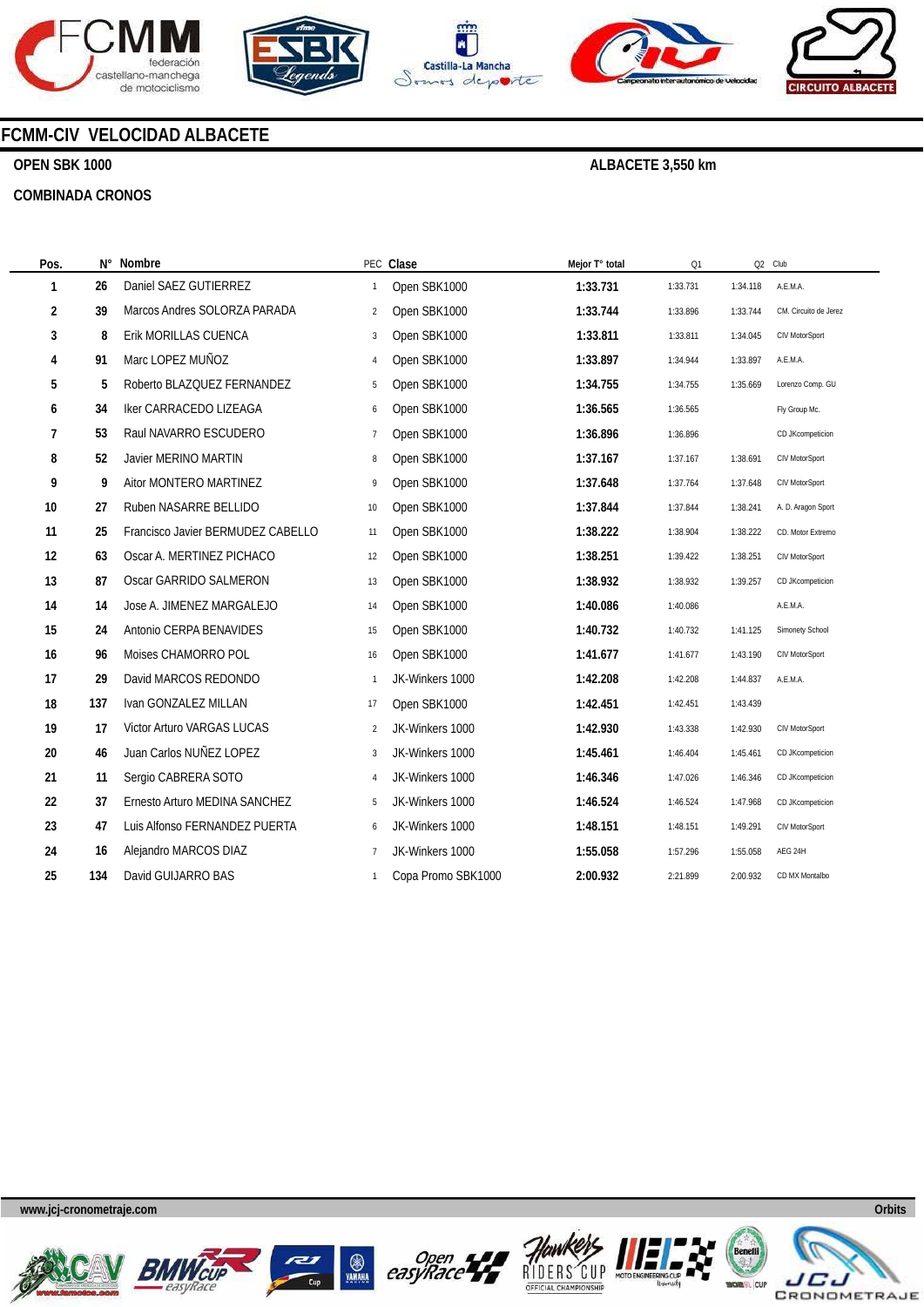







**20/07/2019 14:45** 

**Clasificado por mejor tiempo de vuelta**

# **FCMM-CIV VELOCIDAD ALBACETE**

## **OPEN SBK 1000**

#### **ENTRENO CRONOMETRADO 2**

### **Clasificación (25:00 Tiempo) iniciado a 14:45:04**

| Pos.           | $N^{\circ}$ | Nombre                            | Mejor Tm | Dif. $1^\circ$ | Dif.Ant. | En V. V.T.     |                | Mejor Vel. |                | PEC Clase         | Moto            | Club                  |
|----------------|-------------|-----------------------------------|----------|----------------|----------|----------------|----------------|------------|----------------|-------------------|-----------------|-----------------------|
| 1              | 39          | Marcos Andres SOLORZA PARADA      | 1:33.744 |                |          | 15             | 15             | 136,329    | 1              | Open SBK1000      | <b>BMW</b>      | CM. Circuito de Jerez |
| $\overline{2}$ | 91          | Marc LOPEZ MUÑOZ                  | 1:33.897 | 0.153          | 0.153    | 13             | 14             | 136,107    | $\overline{c}$ | Open SBK1000      | YAMAHA          | A.E.M.A.              |
| 3              | 8           | Erik MORILLAS CUENCA              | 1:34.045 | 0.301          | 0.148    | 5              | 13             | 135,892    | 3              | Open SBK1000      | YAMAHA          | CIV MotorSport        |
| 4              | 26          | Daniel SAEZ GUTIERREZ             | 1:34.118 | 0.374          | 0.073    | 9              | 12             | 135,787    | 4              | Open SBK1000      | <b>KAWASAKI</b> | A.E.M.A.              |
| 5              | 5           | Roberto BLAZQUEZ FERNANDEZ        | 1:35.669 | 1.925          | 1.551    | 6              | 13             | 133,586    | 5              | Open SBK1000      | <b>BMW</b>      | Lorenzo Comp. GU      |
| 6              | 9           | Aitor MONTERO MARTINEZ            | 1:37.648 | 3.904          | 1.979    | $\overline{7}$ | 11             | 130,878    | 6              | Open SBK1000      | <b>SUZUKI</b>   | CIV MotorSport        |
| 7              | 25          | Francisco Javier BERMUDEZ CABELLO | 1:38.222 | 4.478          | 0.574    | 6              | 8              | 130,113    | 7              | Open SBK1000      | YAMAHA          | CD. Motor Extremo     |
| 8              | 27          | Ruben NASARRE BELLIDO             | 1:38.241 | 4.497          | 0.019    | 3              | $\overline{7}$ | 130,088    | 8              | Open SBK1000      | YAMAHA          | A. D. Aragon Sport    |
| 9              | 63          | Oscar A. MERTINEZ PICHACO         | 1:38.251 | 4.507          | 0.010    | 6              | $\overline{7}$ | 130.075    | 9              | Open SBK1000      | YAMAHA          | CIV MotorSport        |
| 10             | 52          | Javier MERINO MARTIN              | 1:38.691 | 4.947          | 0.440    | 6              | 12             | 129,495    | 10             | Open SBK1000      | KAWASAKI        | CIV MotorSport        |
| 11             | 87          | Oscar GARRIDO SALMERON            | 1:39.257 | 5.513          | 0.566    | $\overline{7}$ | 8              | 128,757    | 11             | Open SBK1000      | KAWASAKI        | CD JKcompeticion      |
| 12             | 24          | Antonio CERPA BENAVIDES           | 1:41.125 | 7.381          | 1.868    | 14             | 14             | 126,378    | 12             | Open SBK1000      | SIN MARCA       | Simonety School       |
| 13             | 17          | Victor Arturo VARGAS LUCAS        | 1:42.930 | 9.186          | 1.805    | 5              | $\overline{7}$ | 124,162    | $\mathbf{1}$   | JK-Winkers 1000   | YAMAHA          | CIV MotorSport        |
| 14             | 96          | Moises CHAMORRO POL               | 1:43.190 | 9.446          | 0.260    | 12             | 12             | 123,849    | 13             | Open SBK1000      | YAMAHA          | CIV MotorSport        |
| 15             | 137         | Ivan GONZALEZ MILLAN              | 1:43.439 | 9.695          | 0.249    | 6              | 10             | 123,551    | 14             | Open SBK1000      |                 |                       |
| 16             | 29          | David MARCOS REDONDO              | 1:44.837 | 11.093         | 1.398    | $\overline{4}$ | 6              | 121,904    | $\mathfrak{p}$ | JK-Winkers 1000   | <b>KAWASAKI</b> | A.E.M.A.              |
| 17             | 46          | Juan Carlos NUÑEZ LOPEZ           | 1:45.461 | 11.717         | 0.624    | 8              | 14             | 121,182    | 3              | JK-Winkers 1000   | <b>HONDA</b>    | CD JKcompeticion      |
| 18             | 11          | Sergio CABRERA SOTO               | 1:46.346 | 12.602         | 0.885    | 10             | 12             | 120,174    | 4              | JK-Winkers 1000   | <b>BMW</b>      | CD JKcompeticion      |
| 19             | 37          | Ernesto Arturo MEDINA SANCHEZ     | 1:47.968 | 14.224         | 1.622    | $\overline{4}$ | 5              | 118,368    | 5              | JK-Winkers 1000   | <b>SUZUKI</b>   | CD JKcompeticion      |
| 20             | 47          | Luis Alfonso FERNANDEZ PUERTA     | 1:49.291 | 15.547         | 1.323    | 11             | 12             | 116,936    | 6              | JK-Winkers 1000   | <b>SUZUKI</b>   | CIV MotorSport        |
| 21             | 16          | Alejandro MARCOS DIAZ             | 1:55.058 | 21.314         | 5.767    | 9              | 10             | 111,074    | 7              | JK-Winkers 1000   | KAWASAKI        | AEG 24H               |
| 22             | 134         | David GUIJARRO BAS                | 2:00.932 | 27.188         | 5.874    | $\overline{2}$ | 3              | 105,679    | 1              | Copa Promo SBK100 | <b>SUZUKI</b>   | CD MX Montalbo        |













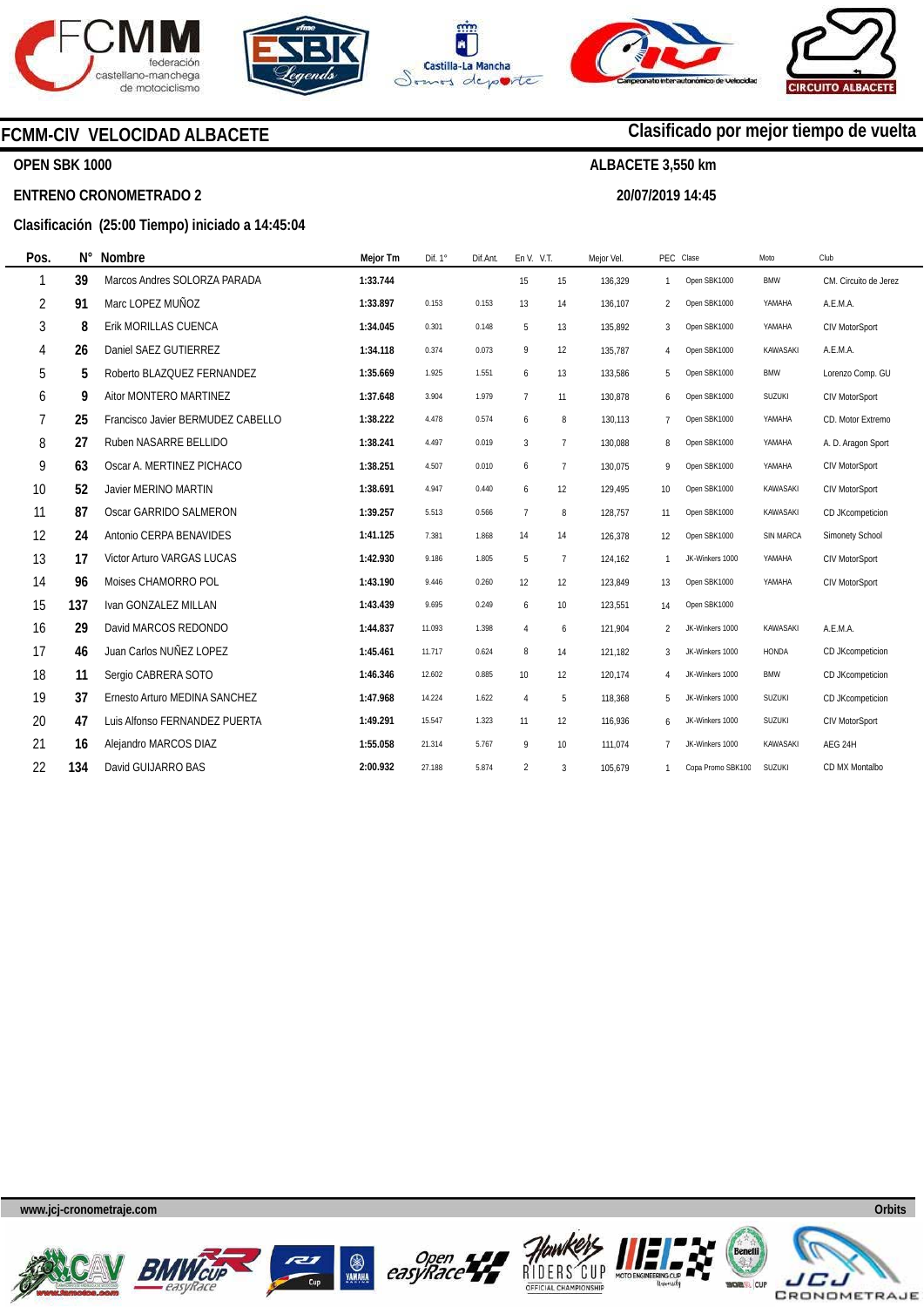







**20/07/2019 14:45** 



## **FCMM-CIV VELOCIDAD ALBACETE**

#### **OPEN SBK 1000**

#### **ENTRENO CRONOMETRADO 2**

#### **Clasificación (25:00 Tiempo) iniciado a 14:45:04**

| Vuelta                  | T. Vuelta                         | S1     | S <sub>2</sub> | S3     | V.Max   |
|-------------------------|-----------------------------------|--------|----------------|--------|---------|
|                         | (39) Marcos Andres SOLORZA PARADA |        |                |        |         |
| 1                       |                                   |        | 32.429         | 24.900 |         |
| $\overline{c}$          | 1:34.332                          | 37.883 | 31.858         | 24.591 | 260,870 |
| 3                       | 1:34.831                          | 37.730 | 32.402         | 24.699 | 259,928 |
| 4                       | 1:34.232                          | 37.912 | 31.696         | 24.624 | 260,870 |
| 5                       | 1:39.383                          | 37.857 | 32.307         | 29.219 | 262,774 |
| 6                       | 1:34.843                          | 37.647 | 32.220         | 24.976 | 260,870 |
| p7                      | 1:39.693                          | 37.846 | 31.712         |        | 261,818 |
| 8                       | 4:15.529                          |        | 34.217         | 31.312 |         |
| 9                       | 1:34.501                          | 38.089 | 31.742         | 24.670 | 258,993 |
| 10                      | 1:35.760                          | 38.286 | 32.051         | 25.423 | 258,065 |
| 11                      | 1:33.912                          | 37.634 | 31.670         | 24.608 | 258,993 |
| 12                      | 1:35.964                          | 38.298 | 32.082         | 25.584 | 252,632 |
| 13                      | 1:33.936                          | 37.641 | 31.650         | 24.645 | 256,228 |
| 14                      | 1:33.803                          | 37.548 | 31.621         | 24.634 | 263,736 |
| 15                      | 1:33.744                          | 37.557 | 31.577         | 24.610 | 261,818 |
|                         |                                   |        |                |        |         |
|                         | (91) Marc LOPEZ MUÑOZ             |        |                |        |         |
| 1                       |                                   |        | 33.229         | 24.931 |         |
| $\overline{\mathbf{c}}$ | 1:35.081                          | 38.467 | 32.044         | 24.570 | 252,632 |
| 3                       | 1:34.312                          | 38.071 | 31.808         | 24.433 | 253,521 |
| 4                       | 1:34.183                          | 37.784 | 31.881         | 24.518 | 255,319 |
| 5                       | 1:37.896                          | 39.839 | 33.308         | 24.749 | 254,417 |
| 6                       | 1:34.314                          | 37.946 | 31.943         | 24.425 | 253,521 |
| p7                      | 1:43.383                          | 37.867 | 35.528         |        | 254,417 |
| 8                       | 3:10.384                          |        | 32.582         | 24.798 |         |
| 9                       | 1:41.859                          | 45.246 | 32.014         | 24.599 | 254,417 |
| 10                      | 1:35.605                          | 38.956 | 31.910         | 24.739 | 252,632 |
| p11                     | 1:40.074                          | 37.923 | 31.749         |        | 253,521 |
| 12                      | 1:49.136                          |        | 32.739         | 25.027 |         |
| 13                      | 1:33.897                          | 37.843 | 31.537         | 24.517 | 252,632 |
| 14                      | 1:34.715                          | 37.920 | 31.996         | 24.799 | 255,319 |

|                | (8) Erik MORILLAS CUENCA |        |        |        |         |
|----------------|--------------------------|--------|--------|--------|---------|
| 1              |                          |        | 32.833 | 25.238 |         |
| p <sub>2</sub> | 1:42.017                 | 39.479 | 33.448 |        | 256,228 |
| 3              | 4:49.144                 |        | 32.475 | 25.023 |         |
| 4              | 1:34.816                 | 37.692 | 31.813 | 25.311 | 255,319 |
| 5              | 1:34.045                 | 37.833 | 31.502 | 24.710 | 257,143 |
| 6              | 1:34.306                 | 37.707 | 31.862 | 24.737 | 256,228 |
| $\overline{7}$ | 1:35.502                 | 37.915 | 32.572 | 25.015 | 252,632 |
| 8              | 1:34.072                 | 37.699 | 31.619 | 24.754 | 253,521 |
| p9             | 1:50.536                 | 41.581 | 36.502 |        | 255,319 |
| 10             | 2:48.901                 |        | 32.182 | 25.127 |         |
| 11             | 1:34.685                 | 38.015 | 31.745 | 24.925 | 253,521 |
| 12             | 1:36.156                 | 38.093 | 31.885 | 26.178 | 250,000 |
|                |                          |        |        |        |         |

| Vuelta         | T. Vuelta                              | S1     | S2<br>S3 |        | V.Max   |  |
|----------------|----------------------------------------|--------|----------|--------|---------|--|
| 13             | 1:35.078                               | 38.130 | 31.808   | 25.140 | 256,228 |  |
|                |                                        |        |          |        |         |  |
|                | (26) Daniel SAEZ GUTIERREZ             |        |          |        |         |  |
| 1              |                                        |        | 32.106   | 24.872 |         |  |
| 2              | 1:34.607                               | 37.866 | 31.697   | 25.044 | 259,928 |  |
| p3             | 1:39.388                               | 38.252 | 31.659   |        | 260,870 |  |
| 4              | 5:36.486                               |        | 32.468   | 25.132 |         |  |
| 5              | 1:37.331                               | 40.766 | 31.994   | 24.571 | 259,928 |  |
| 6              | 1:34.398                               | 38.231 | 31.541   | 24.626 | 256,228 |  |
| 7              | 1:34.418                               | 37.931 | 31.595   | 24.892 | 260,870 |  |
| 8              | 1:38.075                               | 38.125 | 33.902   | 26.048 | 258,993 |  |
| 9              | 1:34.118                               | 37.847 | 31.571   | 24.700 | 259,928 |  |
| p10            | 1:41.820                               | 39.269 | 32.881   |        | 258,993 |  |
| 11             | 3:21.210                               |        | 32.554   | 24.722 |         |  |
| 12             | 1:34.515                               | 38.107 | 31.732   | 24.676 | 261,818 |  |
|                |                                        |        |          |        |         |  |
|                | (5) Roberto BLAZQUEZ FERNANDEZ         |        |          |        |         |  |
| 1              |                                        |        | 33.226   | 25.349 |         |  |
| $\overline{2}$ | 1:38.110                               | 39.267 | 33.382   | 25.461 | 242,424 |  |
| 3              | 1:36.622                               | 39.052 | 32.545   | 25.025 | 247,423 |  |
| 4              | 1:35.873                               | 38.433 | 32.455   | 24.985 | 255,319 |  |
| 5              | 1:35.787                               | 38.445 | 32.242   | 25.100 | 257,143 |  |
| 6              | 1:35.669                               | 38.455 | 32.141   | 25.073 | 254,417 |  |
| p7             | 1:40.676                               | 38.643 | 32.407   |        | 256,228 |  |
| 8              | 2:46.945                               |        | 32.473   | 25.207 |         |  |
| 9              | 1:36.540                               | 38.827 | 32.489   | 25.224 | 249,135 |  |
| 10             | 1:36.843                               | 38.992 | 32.606   | 25.245 | 250,000 |  |
| 11             | 1:37.135                               | 39.189 | 32.598   | 25.348 | 253,521 |  |
| 12             | 1:37.030                               | 39.001 | 32.685   | 25.344 | 251,748 |  |
| p13            | 1:44.681                               | 39.064 | 32.930   |        | 246,575 |  |
|                | (9) Aitor MONTERO MARTINEZ             |        |          |        |         |  |
| 1              |                                        |        | 33.015   | 25.485 |         |  |
| 2              | 1:38.301                               | 39.638 | 32.920   | 25.743 | 227,848 |  |
| 3              | 1:38.068                               | 39.610 | 32.998   | 25.460 | 232,258 |  |
| 4              | 1:38.806                               | 40.226 | 33.020   | 25.560 | 231,511 |  |
| 5              | 1:40.281                               | 40.561 | 34.208   | 25.512 | 232,258 |  |
| 6              | 1:38.349                               | 39.668 | 33.242   | 25.439 | 240,803 |  |
| 7              | 1:37.648                               | 39.453 | 32.804   | 25.391 | 236,842 |  |
| 8              | 1:39.138                               | 39.980 | 33.006   | 26.152 | 233,010 |  |
| р9             | 1:47.551                               | 39.912 | 34.669   |        | 243,243 |  |
| 10             | 3:46.562                               |        | 33.134   | 25.514 |         |  |
| 11             | 1:37.648                               | 39.267 | 32.800   | 25.581 | 242,424 |  |
|                |                                        |        |          |        |         |  |
|                | (25) Francisco Javier BERMUDEZ CABELLO |        |          |        |         |  |
| 1              |                                        |        | 33.734   | 25.801 |         |  |









2



39.879

33.252

**1:38.962** 



233,010

25.831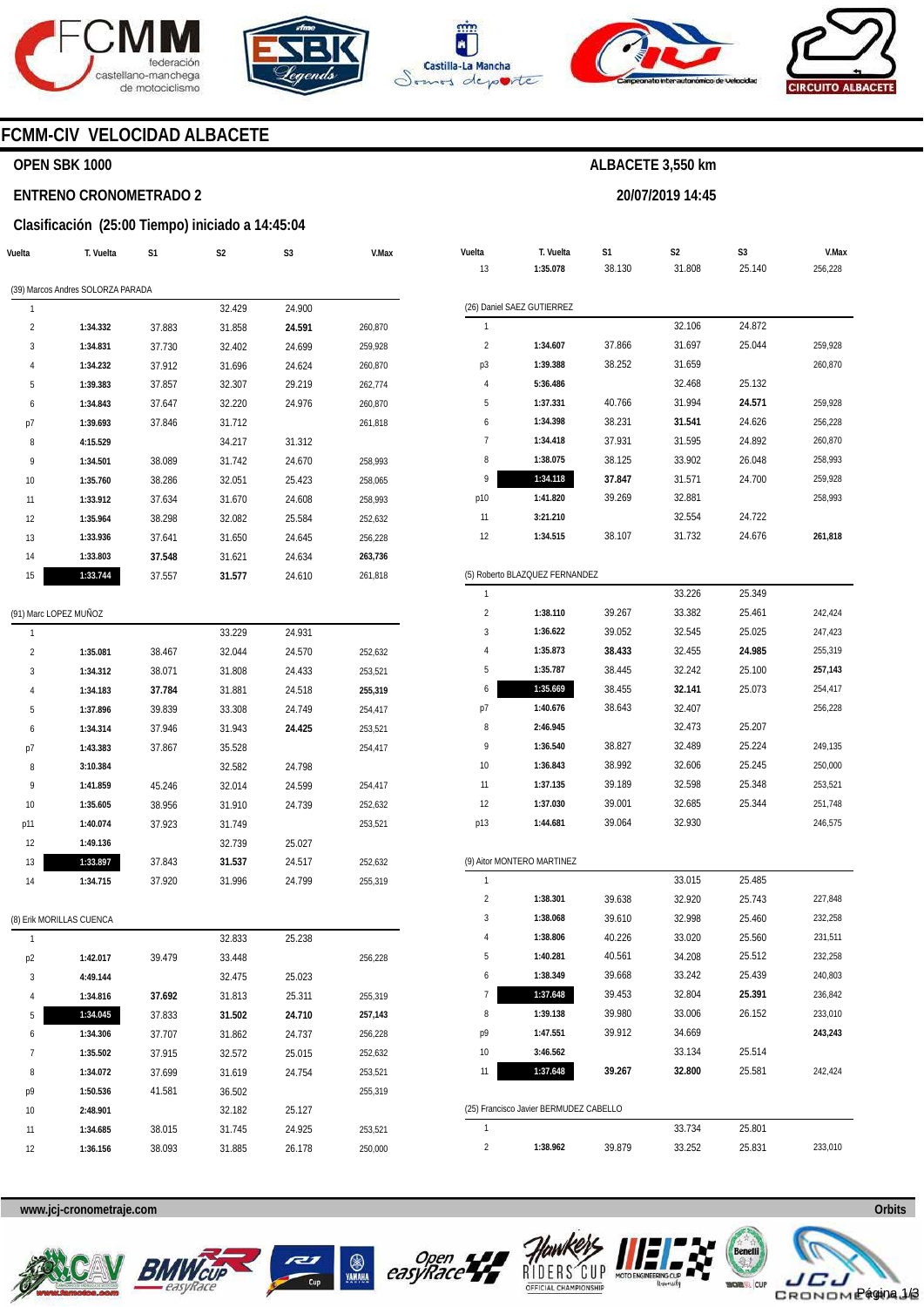







**20/07/2019 14:45** 



# **FCMM-CIV VELOCIDAD ALBACETE**

## **OPEN SBK 1000**

#### **ENTRENO CRONOMETRADO 2**

# **Clasificación (25:00 Tiempo) iniciado a 14:45:04**

|                | Clasificación (25:00 Tiempo) iniciado a 14:45:04 |        |                |                |         |
|----------------|--------------------------------------------------|--------|----------------|----------------|---------|
| Vuelta         | T. Vuelta                                        | S1     | S <sub>2</sub> | S <sub>3</sub> | V.Max   |
| 3              | 1:38.620                                         | 39.971 | 32.959         | 25.690         | 231,511 |
| 4              | 1:39.000                                         | 39.864 | 33.167         | 25.969         | 233,010 |
| 5              | 1:38.620                                         | 39.723 | 33.267         | 25.630         | 239,203 |
| 6              | 1:38.222                                         | 39.689 | 32.963         | 25.570         | 243,243 |
| 7              | 1:48.119                                         | 49.392 | 32.984         | 25.743         | 217,523 |
| p8             | 1:51.914                                         | 45.969 | 34.424         |                | 243,243 |
|                |                                                  |        |                |                |         |
|                | (27) Ruben NASARRE BELLIDO                       |        |                |                |         |
| 1              |                                                  |        | 34.129         | 26.151         |         |
| $\overline{2}$ | 1:39.716                                         | 39.600 | 33.355         | 26.761         | 252,632 |
| 3              | 1:38.241                                         | 39.376 | 33.217         | 25.648         | 250,871 |
| 4              | 1:38.365                                         | 39.276 | 33.323         | 25.766         | 255,319 |
| 5              | 1:38.472                                         | 39.432 | 33.185         | 25.855         | 251,748 |
| 6              | 1:38.718                                         | 39.421 | 33.295         | 26.002         | 244,898 |
| p7             | 1:53.670                                         | 42.994 | 35.516         |                | 245,734 |
|                |                                                  |        |                |                |         |

#### (63) Oscar A. MERTINEZ PICHACO

|               |          |        | 37.672 | 26.938 |         |
|---------------|----------|--------|--------|--------|---------|
| $\mathfrak z$ | 1:43.050 | 42.109 | 34.801 | 26.140 | 218,845 |
| 3             | 1:39.450 | 39.995 | 33.299 | 26.156 | 227.129 |
| 4             | 1:40.327 | 39.763 | 34.721 | 25.843 | 222,222 |
| 5             | 1:38.557 | 39.563 | 33.129 | 25.865 | 230.032 |
| 6             | 1:38.251 | 39.623 | 32.956 | 25.672 | 227.848 |
| p7            | 1:58.581 | 45.461 | 37.958 |        | 220.183 |

#### (52) Javier MERINO MARTIN

| 1              |          |        | 35.612 | 26.832 |         |
|----------------|----------|--------|--------|--------|---------|
| $\overline{2}$ | 1:42.506 | 41.161 | 34.442 | 26.903 | 240,803 |
| 3              | 1:40.400 | 40.224 | 34.163 | 26.013 | 248,276 |
| 4              | 1:40.115 | 41.040 | 33.481 | 25.594 | 230,769 |
| 5              | 1:38.760 | 39.465 | 33.572 | 25.723 | 245,734 |
| 6              | 1:38.691 | 39.821 | 33.379 | 25.491 | 241.611 |
| p7             | 1:45.218 | 39.169 | 33.800 |        | 247,423 |
| 8              | 3:05.335 |        | 34.486 | 26.037 |         |
| 9              | 1:39.109 | 39.547 | 33.526 | 26.036 | 241,611 |
| 10             | 1:39.893 | 40.845 | 33.429 | 25.619 | 229.299 |
| 11             | 1:39.190 | 39.509 | 33.825 | 25.856 | 237.624 |
| p12            | 2:01.209 | 44.881 | 39.623 |        | 242.424 |
|                |          |        |        |        |         |

#### (87) Oscar GARRIDO SALMERON

| 4 |          |        | 34.459 | 26.596 |         |
|---|----------|--------|--------|--------|---------|
| 2 | 1:40.465 | 40.565 | 33.606 | 26.294 | 229.299 |
| 3 | 1:39.951 | 40.282 | 33.569 | 26.100 | 219.512 |
| 4 | 1:39.689 | 40.103 | 33.398 | 26.188 | 214.925 |
| 5 | 1:39.654 | 39.828 | 33.745 | 26.081 | 223.602 |
| 6 | 1:39.902 | 40.168 | 33.555 | 26.179 | 224.299 |
|   | 1:39.257 | 39.762 | 33.392 | 26.103 | 220.183 |

| Vuelta<br>p8   | T. Vuelta<br>1:47.387           | S <sub>1</sub><br>40.814 | S <sub>2</sub><br>34.264 | S <sub>3</sub> | V.Max<br>219,512 |
|----------------|---------------------------------|--------------------------|--------------------------|----------------|------------------|
|                | (24) Antonio CERPA BENAVIDES    |                          |                          |                |                  |
| 1              |                                 |                          | 36.125                   | 27.594         |                  |
| $\overline{2}$ | 1:45.070                        | 43.015                   | 35.038                   | 27.017         | 220,183          |
| 3              | 1:41.624                        | 41.147                   | 34.226                   | 26.251         | 230,032          |
| $\overline{4}$ | 1:42.099                        | 41.136                   | 34.580                   | 26.383         | 231,511          |
| 5              | 1:41.436                        | 41.045                   | 34.178                   | 26.213         | 236,842          |
| 6              | 1:41.473                        | 41.051                   | 34.076                   | 26.346         | 221,538          |
| $\overline{7}$ | 1:43.035                        | 41.459                   | 34.698                   | 26.878         | 229,299          |
| 8              | 1:41.508                        | 40.941                   | 34.357                   | 26.210         | 250,871          |
| 9              | 1:41.202                        | 40.976                   | 34.140                   | 26.086         | 232,258          |
| 10             | 1:41.328                        | 41.027                   | 34.167                   | 26.134         | 233,010          |
| 11             | 1:42.231                        | 41.372                   | 34.286                   | 26.573         | 232,258          |
| p12            | 1:52.091                        | 42.436                   | 34.791                   |                | 225,000          |
| 13             | 3:01.759                        |                          | 34.579                   | 26.350         |                  |
| 14             | 1:41.125                        | 40.901                   | 34.029                   | 26.195         | 249,135          |
|                | (17) Victor Arturo VARGAS LUCAS |                          |                          |                |                  |
| $\mathbf{1}$   |                                 |                          | 37.243                   | 28.206         |                  |
| $\overline{2}$ | 1:52.333                        | 42.961                   | 40.300                   | 29.072         | 228,571          |

| $\mathfrak z$ | 1:52.333 | 42.961 | 40.300 | 29.072 | 228.571 |
|---------------|----------|--------|--------|--------|---------|
| 3             | 1:44.270 | 42.305 | 34.993 | 26.972 | 230.032 |
| 4             | 1:44.583 | 42.177 | 35.130 | 27.276 | 227.848 |
| 5             | 1:42.930 | 41.601 | 34.591 | 26.738 | 233.766 |
| 6             | 1:44.569 | 42.135 | 35.352 | 27.082 | 226.415 |
| p7            | 1:47.814 | 42.182 | 35.314 |        | 230.769 |

#### (96) Moises CHAMORRO POL

|                            |          |        | 21.211 | 27.210 |         |  |
|----------------------------|----------|--------|--------|--------|---------|--|
| (137) Ivan GONZALEZ MILLAN |          |        |        |        |         |  |
| 12                         | 1:43.190 | 41.693 | 34.549 | 26.948 | 212,389 |  |
| 11                         | 1:43.526 | 41.409 | 34.485 | 27.632 | 217,523 |  |
| 10                         | 1:43.615 | 41.910 | 34.779 | 26.926 | 210,526 |  |
| 9                          | 1:45.266 | 42.061 | 34.415 | 28.790 | 200,557 |  |
| 8                          | 2:18.488 | 45.088 | 38.980 | 54.420 | 220,183 |  |
| 7                          | 3:42.647 |        | 38.051 | 28.636 |         |  |
| p6                         | 1:48.401 | 41.970 | 35.787 |        | 211,144 |  |
| 5                          | 1:43.640 | 41.794 | 34.785 | 27.061 | 214,925 |  |
| 4                          | 1:43.953 | 41.946 | 34.988 | 27.019 | 212,389 |  |
| 3                          | 1:44.351 | 42.175 | 34.959 | 27.217 | 211,765 |  |
| $\overline{2}$             | 1:44.551 | 42.072 | 35.085 | 27.394 | 220,859 |  |
| 1                          |          |        | 35.902 | 27.402 |         |  |

|                |          |        | 36.314 | 27.318 |         |
|----------------|----------|--------|--------|--------|---------|
| $\mathfrak{p}$ | 1:45.163 | 42.574 | 35.636 | 26.953 | 212,389 |
| 3              | 1:44.647 | 42.038 | 35.073 | 27.536 | 224.299 |
| 4              | 1:44.139 | 41.943 | 35.237 | 26.959 | 230.032 |
| 5              | 1:44.349 | 42.263 | 34.986 | 27.100 | 224.299 |











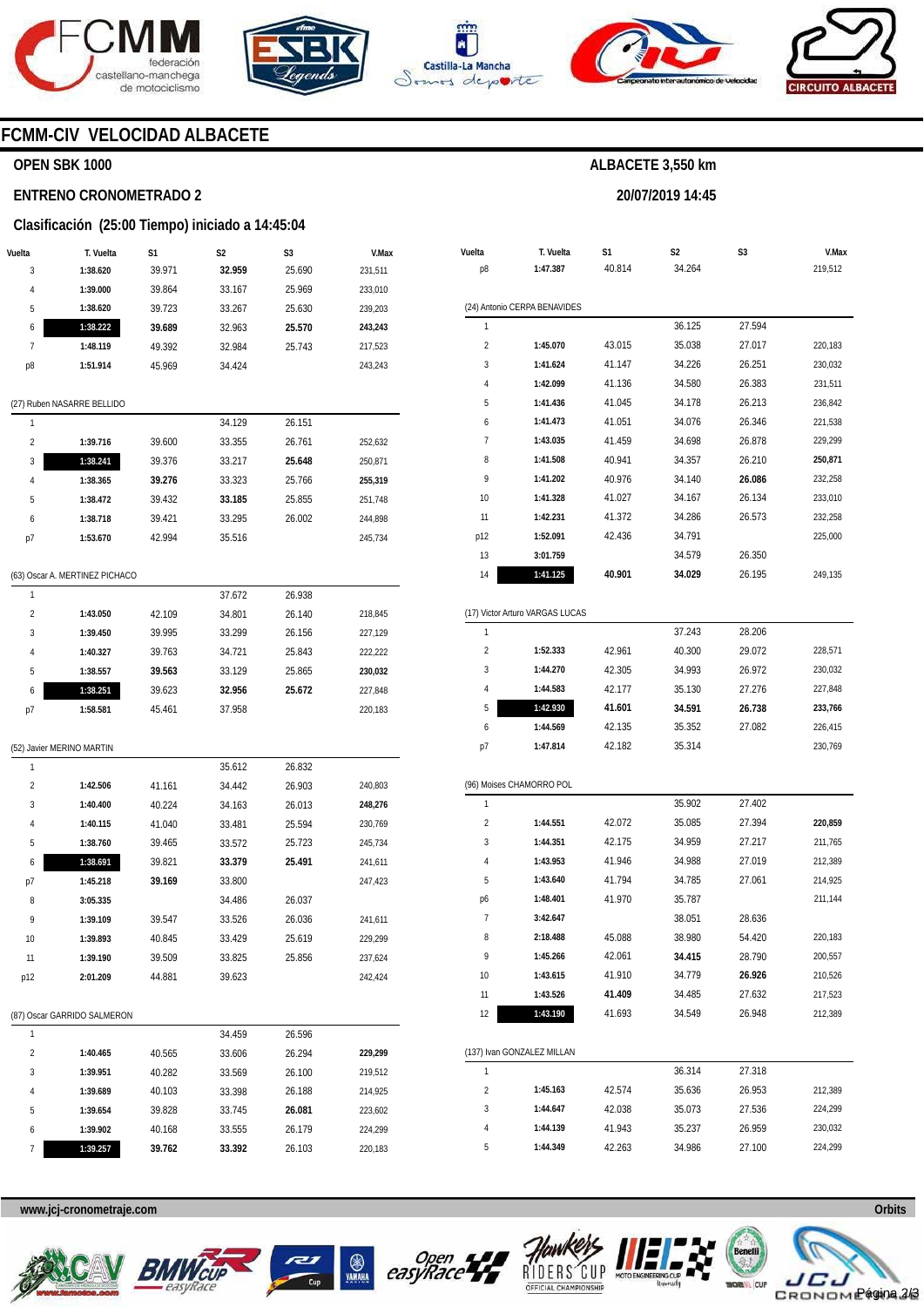





**Vuelta** 

**T. Vuelta** 

**S1** 



**S2** 

**20/07/2019 14:45** 

**ALBACETE 3,550 km** 

**S3** 



**V.Max** 

## **FCMM-CIV VELOCIDAD ALBACETE**

#### **OPEN SBK 1000**

#### **ENTRENO CRONOMETRADO 2**

#### **Clasificación (25:00 Tiempo) iniciado a 14:45:04**

| Vuelta         | T. Vuelta                 | S1     | S <sub>2</sub> | S <sub>3</sub> | V.Max   |
|----------------|---------------------------|--------|----------------|----------------|---------|
| 6              | 1:43.439                  | 41.691 | 34.865         | 26.883         | 233,010 |
| 7              | 1:44.565                  | 42.270 | 35.328         | 26.967         | 217,523 |
| 8              | 1:45.775                  | 42.432 | 35.951         | 27.392         | 222,910 |
| 9              | 1:45.396                  | 42.388 | 35.640         | 27.368         | 223,602 |
| p10            | 1:56.020                  | 42.830 | 37.076         |                | 211,144 |
| 1              |                           |        | 37.397         | 28.356         |         |
|                | (29) David MARCOS REDONDO |        |                |                |         |
| $\overline{2}$ | 1:48.317                  | 42.569 | 36.866         | 28.882         | 230,769 |
| 3              | 1:47.440                  | 43.195 | 36.764         | 27.481         | 228,571 |
| 4              | 1:44.837                  | 42.023 | 35.475         | 27.339         | 238,411 |
| 5              | 1:45.543                  | 42.254 | 35.988         | 27.301         | 233,766 |
|                |                           | 49.110 | 40.774         |                | 233,766 |

| 1              |          |        | 36.912 | 28.892 |         |
|----------------|----------|--------|--------|--------|---------|
| $\overline{2}$ | 1:48.788 | 44.669 | 36.319 | 27.800 | 218,845 |
| 3              | 1:47.888 | 44.073 | 36.180 | 27.635 | 214,286 |
| p4             | 1:54.709 | 45.384 | 37.298 |        | 226,415 |
| 5              | 2:13.931 |        | 35.916 | 27.465 |         |
| 6              | 1:45.613 | 43.022 | 35.344 | 27.247 | 224,299 |
| 7              | 1:46.678 | 43.517 | 35.475 | 27.686 | 218,182 |
|                |          |        |        |        |         |
| 8              | 1:45.461 | 42.757 | 35.371 | 27.333 | 220,859 |
| 9              | 1:46.599 | 43.416 | 35.667 | 27.516 | 226,415 |
| 10             | 1:48.107 | 43.264 | 36.646 | 28.197 | 223,602 |
| 11             | 1:48.681 | 44.657 | 36.629 | 27.395 | 209,302 |
| 12             | 1:49.573 | 44.496 | 37.298 | 27.779 | 222,910 |
| 13             | 1:55.820 | 47.096 | 40.374 | 28.350 | 190,476 |

(11) Sergio CABRERA SOTO

| 1              |          |        | 37.930 | 29.963 |         |
|----------------|----------|--------|--------|--------|---------|
| $\overline{2}$ | 1:50.051 | 44.215 | 37.565 | 28.271 | 228,571 |
| 3              | 1:50.668 | 47.051 | 36.270 | 27.347 | 237,624 |
| 4              | 1:47.259 | 43.232 | 36.398 | 27.629 | 219,512 |
| 5              | 1:47.122 | 43.267 | 36.304 | 27.551 | 211,144 |
| 6              | 1:47.978 | 43.093 | 37.023 | 27.862 | 230,769 |
| p7             | 2:06.445 | 49.567 | 40.894 |        | 204.545 |
| 8              | 3:00.298 |        | 38.076 | 28.896 |         |
| 9              | 1:48.683 | 43.764 | 37.398 | 27.521 | 233,010 |
| 10             | 1:46.346 | 42.866 | 36.170 | 27.310 | 228,571 |
| 11             | 1:49.278 | 44.412 | 36.728 | 28.138 | 209,913 |
| p12            | 2:08.966 | 45.207 | 38.773 |        | 216,867 |
|                |          |        |        |        |         |

| (37) Ernesto Arturo MEDINA SANCHEZ |  |
|------------------------------------|--|
|                                    |  |

|          |     | 188    | 29.206 |
|----------|-----|--------|--------|
| 1:48.700 | 630 | 36.707 | 28.354 |

#### 3 4 p5 (47) Luis Alfonso FERNANDEZ PUERTA 1 2 3 4 5 p6 7 8  $\circ$ 10 11 p12 (16) Alejandro MARCOS DIAZ 1  $\overline{2}$ 3 4 p5 6 7 8 9 p10 (134) David GUIJARRO BAS 1 2 p3 **1:48.181 1:47.968 2:20.934 1:56.156 1:56.476 1:51.035 1:51.132 1:59.496 4:38.391 1:50.907 1:50.126 1:49.790 1:49.291 1:56.732 1:57.727 1:55.699 1:57.568 2:02.452 2:22.600 1:56.287 1:57.081 1:55.058 2:01.899 2:00.932 2:16.323**  43.686 **43.314**  54.073 46.777 48.842 44.728 44.684 45.510 44.852 44.667 44.558 44.700 **43.797**  47.198 46.259 46.806 46.484 **46.036**  46.335 46.146 46.264 **48.695**  50.753 **36.160**  36.541 42.608 39.967 39.649 38.219 37.468 37.676 38.396 38.904 37.370 37.137 36.656 **36.583**  37.092 41.358 39.708 39.537 40.175 40.435 40.066 39.804 40.668 **39.166**  40.007 **39.330**  40.676 42.954 28.335 **28.113**  30.599 29.730 29.415 28.839 28.772 28.920 28.685 28.322 28.576 **28.008**  29.932 30.821 29.903 30.587 30.372 30.447 30.078 **29.746 30.416**  31.561 217,523 **232,258**  213,650 200,000 209,913 **211,144**  207,493 200,000 205,714 203,966 208,092 201,681 206,304 200,000 202,247 213,018 **221,538**  207,493 185,090 213,650 217,523 **169,412**  144,578



**www.jcj-cronometraje.com Orbits** 







228,571

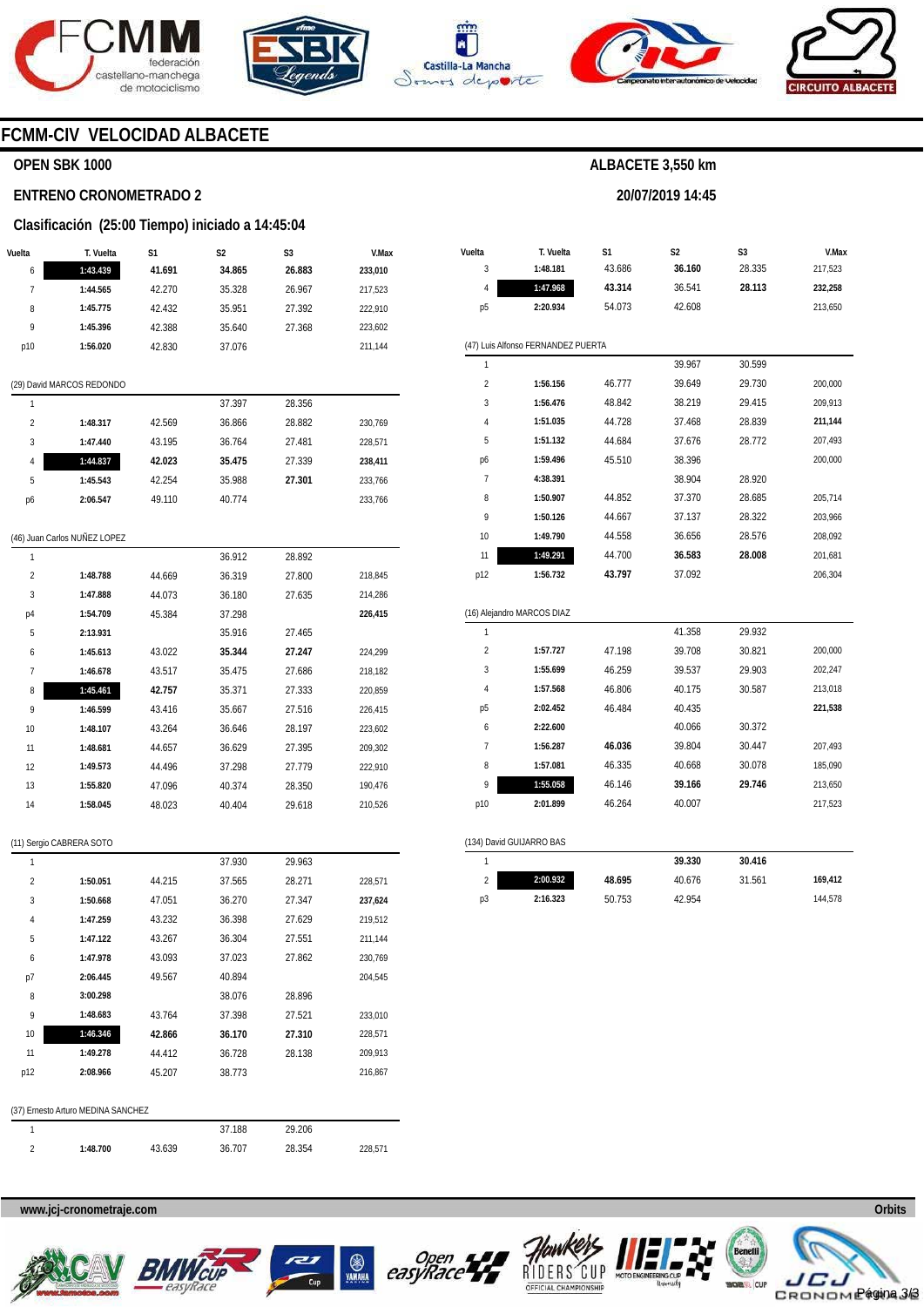









#### **OPEN SBK 1000**

**Pos.** 

#### **ENTRENO CRONOMETRADO 1**

## **Clasificación (20:00 Tiempo) iniciado a 10:35:02**

| Pos.           | $N^{\circ}$ | <b>Nombre</b>                     | Mejor Tm | Dif. 1° | Dif.Ant. | En V. V.T.     |                | Mejor Vel |                | PEC Clase         | Moto             | Club                  |
|----------------|-------------|-----------------------------------|----------|---------|----------|----------------|----------------|-----------|----------------|-------------------|------------------|-----------------------|
| 1              | 26          | Daniel SAEZ GUTIERREZ             | 1:33.731 |         |          | 6              | 11             | 136,348   | $\overline{1}$ | Open SBK1000      | <b>KAWASAKI</b>  | A.E.M.A.              |
| $\overline{2}$ | 8           | Erik MORILLAS CUENCA              | 1:33.811 | 0.080   | 0.080    | 8              | 11             | 136,231   | 2              | Open SBK1000      | YAMAHA           | CIV MotorSport        |
| 3              | 39          | Marcos Andres SOLORZA PARADA      | 1:33.896 | 0.165   | 0.085    | $\overline{2}$ | $\overline{2}$ | 136,108   | 3              | Open SBK1000      | <b>BMW</b>       | CM. Circuito de Jerez |
| 4              | 5           | Roberto BLAZQUEZ FERNANDEZ        | 1:34.755 | 1.024   | 0.859    | $\overline{3}$ | $\overline{7}$ | 134,874   | 4              | Open SBK1000      | <b>BMW</b>       | Lorenzo Comp. GU      |
| 5              | 91          | Marc LOPEZ MUÑOZ                  | 1:34.944 | 1.213   | 0.189    | $\overline{4}$ | 9              | 134,606   | 5              | Open SBK1000      | YAMAHA           | A.E.M.A.              |
| 6              | 34          | Iker CARRACEDO LIZEAGA            | 1:36.565 | 2.834   | 1.621    | 8              | 9              | 132,346   | 6              | Open SBK1000      | YAMAHA           | Fly Group Mc.         |
| 7              | 53          | Raul NAVARRO ESCUDERO             | 1:36.896 | 3.165   | 0.331    | 9              | 10             | 131,894   | $\overline{7}$ | Open SBK1000      | YAMAHA           | CD JKcompeticion      |
| 8              | 52          | Javier MERINO MARTIN              | 1:37.167 | 3.436   | 0.271    | 10             | 10             | 131,526   | 8              | Open SBK1000      | KAWASAKI         | CIV MotorSport        |
| 9              | 9           | Aitor MONTERO MARTINEZ            | 1:37.764 | 4.033   | 0.597    | 5              | 10             | 130,723   | 9              | Open SBK1000      | SUZUKI           | CIV MotorSport        |
| 10             | 27          | Ruben NASARRE BELLIDO             | 1:37.844 | 4.113   | 0.080    | 9              | 11             | 130,616   | 10             | Open SBK1000      | YAMAHA           | A. D. Aragon Sport    |
| 11             | 25          | Francisco Javier BERMUDEZ CABELLO | 1:38.904 | 5.173   | 1.060    | 5              | 6              | 129,216   | 11             | Open SBK1000      | YAMAHA           | CD. Motor Extremo     |
| 12             | 87          | Oscar GARRIDO SALMERON            | 1:38.932 | 5.201   | 0.028    | 5              | 6              | 129,180   | 12             | Open SBK1000      | KAWASAKI         | CD JKcompeticion      |
| 13             | 63          | Oscar A. MERTINEZ PICHACO         | 1:39.422 | 5.691   | 0.490    | 11             | 11             | 128,543   | 13             | Open SBK1000      | YAMAHA           | CIV MotorSport        |
| 14             | 14          | Jose A. JIMENEZ MARGALEJO         | 1:40.086 | 6.355   | 0.664    | 10             | 10             | 127,690   | 14             | Open SBK1000      | <b>SIN MARCA</b> | A.E.M.A.              |
| 15             | 24          | Antonio CERPA BENAVIDES           | 1:40.732 | 7.001   | 0.646    | 11             | 12             | 126,871   | 15             | Open SBK1000      | SIN MARCA        | Simonety School       |
| 16             | 96          | Moises CHAMORRO POL               | 1:41.677 | 7.946   | 0.945    | $\overline{4}$ | 11             | 125,692   | 16             | Open SBK1000      | YAMAHA           | CIV MotorSport        |
| 17             | 29          | David MARCOS REDONDO              | 1:42.208 | 8.477   | 0.531    | $\overline{1}$ | 9              | 125,039   | 1              | JK-Winkers 1000   | <b>KAWASAKI</b>  | A.E.M.A.              |
| 18             | 137         | Ivan GONZALEZ MILLAN              | 1:42.451 | 8.720   | 0.243    | $\overline{4}$ | 10             | 124,743   | 17             | Open SBK1000      |                  |                       |
| 19             | 17          | Victor Arturo VARGAS LUCAS        | 1:43.338 | 9.607   | 0.887    | 5              | 11             | 123,672   | 2              | JK-Winkers 1000   | YAMAHA           | CIV MotorSport        |
| 20             | 46          | Juan Carlos NUÑEZ LOPEZ           | 1:46.404 | 12.673  | 3.066    | 8              | 10             | 120,108   | 3              | JK-Winkers 1000   | HONDA            | CD JKcompeticion      |
| 21             | 37          | Ernesto Arturo MEDINA SANCHEZ     | 1:46.524 | 12.793  | 0.120    | $\overline{3}$ | 9              | 119,973   | 4              | JK-Winkers 1000   | <b>SUZUKI</b>    | CD JKcompeticion      |
| 22             | 11          | Sergio CABRERA SOTO               | 1:47.026 | 13.295  | 0.502    | 5              | 10             | 119,410   | 5              | JK-Winkers 1000   | <b>BMW</b>       | CD JKcompeticion      |
| 23             | 47          | Luis Alfonso FERNANDEZ PUERTA     | 1:48.151 | 14.420  | 1.125    | 8              | 9              | 118,168   | 6              | JK-Winkers 1000   | <b>SUZUKI</b>    | CIV MotorSport        |
| 24             | 16          | Alejandro MARCOS DIAZ             | 1:57.296 | 23.565  | 9.145    | 5              | 8              | 108,955   | $\overline{7}$ | JK-Winkers 1000   | KAWASAKI         | AEG 24H               |
| 25             | 134         | David GUIJARRO BAS                | 2:21.899 | 48.168  | 24.603   | $\overline{2}$ | $\overline{2}$ | 90,064    | $\mathbf{1}$   | Copa Promo SBK100 | <b>SUZUKI</b>    | CD MX Montalbo        |
|                |             |                                   |          |         |          |                |                |           |                |                   |                  |                       |

**www.jcj-cronometraje.com Orbits** 















# **Clasificado por mejor tiempo de vuelta**

**ALBACETE 3,550 km** 

**20/07/2019 10:35**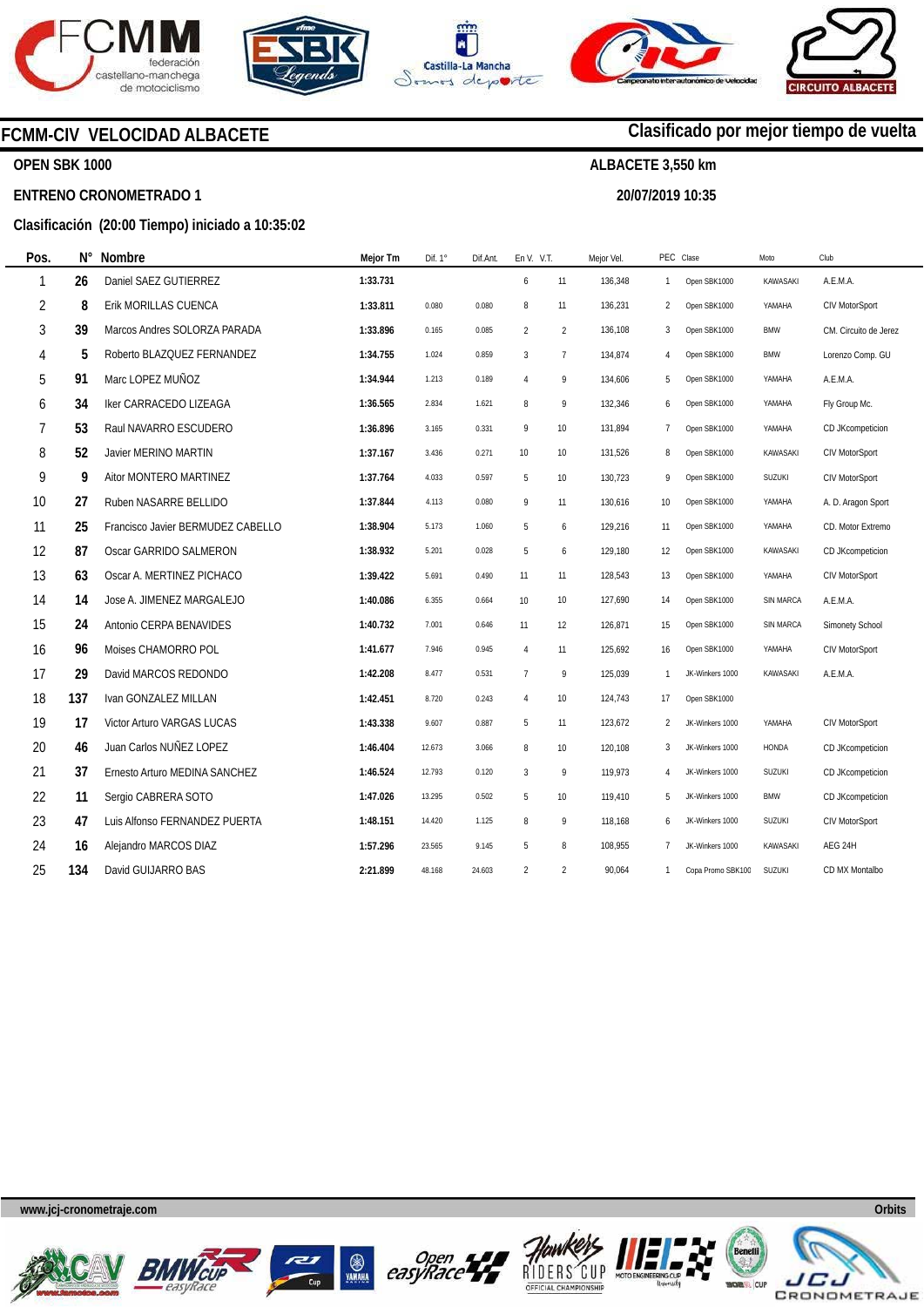







**20/07/2019 10:35** 



## **FCMM-CIV VELOCIDAD ALBACETE**

#### **OPEN SBK 1000**

#### **ENTRENO CRONOMETRADO 1**

#### **Clasificación (20:00 Tiempo) iniciado a 10:35:02**

| Vuelta         | T. Vuelta                  | S1     | S2     | S3     | V.Max   |
|----------------|----------------------------|--------|--------|--------|---------|
|                | (26) Daniel SAEZ GUTIERREZ |        |        |        |         |
| 1              |                            |        | 32.994 | 24.982 |         |
| $\overline{2}$ | 1:34.881                   | 38.153 | 31.790 | 24.938 | 260,870 |
| 3              | 1:34.308                   | 38.141 | 31.657 | 24.510 | 256,228 |
| p4             | 1:39.817                   | 38.134 | 32.566 |        | 260,870 |
| 5              | 4:09.190                   |        | 32.384 | 25.181 |         |
| 6              | 1:33.731                   | 37.651 | 31.524 | 24.556 | 258,993 |
| 7              | 1:33.983                   | 37.569 | 31.658 | 24.756 | 260,870 |
| 8              | 1:36.344                   | 39.662 | 31.840 | 24.842 | 260,870 |
| 9              | 1:33.789                   | 37.561 | 31.660 | 24.568 | 259,928 |
| 10             | 1:34.196                   | 37.639 | 31.579 | 24.978 | 260,870 |
| 11             | 1:34.053                   | 37.946 | 31.563 | 24.544 | 247,423 |
|                |                            |        |        |        |         |
|                | (8) Erik MORILLAS CUENCA   |        |        |        |         |

| 1              |          |        | 39.875 | 28.111 |         |
|----------------|----------|--------|--------|--------|---------|
| $\overline{2}$ | 1:34.287 | 37.826 | 31.676 | 24.785 | 252.632 |
| 3              | 1:35.134 | 38.097 | 32.078 | 24.959 | 242.424 |
| 4              | 1:35.982 | 38.226 | 31.879 | 25.877 | 254.417 |
| 5              | 1:34.095 | 37.603 | 31.719 | 24.773 | 255.319 |
| 6              | 1:35.841 | 38.625 | 32.092 | 25.124 | 253,521 |
| 7              | 1:34.718 | 38.036 | 31.519 | 25.163 | 254.417 |
| 8              | 1:33.811 | 37.484 | 31.569 | 24.758 | 254,417 |
| p9             | 1:40.594 | 37.865 | 32.493 |        | 255.319 |
| 10             | 3:55.613 |        | 32.166 | 25.166 |         |
| 11             | 1:33.999 | 37.900 | 31.441 | 24.658 | 253.521 |
|                |          |        |        |        |         |

#### (39) Marcos Andres SOLORZA PARADA

|   |          |        | 34.626 | 24.663 |         |
|---|----------|--------|--------|--------|---------|
| - | 1:33.896 | 37.414 | 32.165 | 24.317 | 256.228 |

(5) Roberto BLAZQUEZ FERNANDEZ

|                |          |        | 33.330 | 25.478 |         |
|----------------|----------|--------|--------|--------|---------|
| $\mathfrak{p}$ | 1:36.504 | 39.416 | 32.247 | 24.841 | 249.135 |
| 3              | 1:34.755 | 37.953 | 32.029 | 24.773 | 250,871 |
| p4             | 1:41.630 | 37.855 | 32.734 |        | 250,871 |
| 5              | 6:30.175 |        | 32.230 | 24.989 |         |
| 6              | 1:34.828 | 38.274 | 31.783 | 24.771 | 251,748 |
| рī             | 1:58.644 | 52.124 | 36.690 |        | 251,748 |
|                |          |        |        |        |         |

(91) Marc LOPEZ MUÑOZ

|               |          |        | 33.043 | 25.249 |         |
|---------------|----------|--------|--------|--------|---------|
| $\mathfrak z$ | 1:36.681 | 38.798 | 32.896 | 24.987 | 248.276 |
| 3             | 1:36.406 | 39.455 | 32.139 | 24.812 | 250.871 |
| 4             | 1:34.944 | 37.991 | 32.246 | 24.707 | 253,521 |
| 5             | 1:35.444 | 37.979 | 32.212 | 25.253 | 253,521 |
| p6            | 1:42.358 | 39.678 | 32.378 |        | 244.898 |
|               |          |        |        |        |         |

| Vuelta                  | T. Vuelta                   | S1     | S2     | S3     | V.Max   |
|-------------------------|-----------------------------|--------|--------|--------|---------|
| 7                       | 7:15.499                    |        | 32.966 | 25.093 |         |
| 8                       | 1:35.050                    | 38.068 | 32.131 | 24.851 | 251,748 |
| 9                       | 1:34.981                    | 37.793 | 31.914 | 25.274 | 253,521 |
|                         | (34) Iker CARRACEDO LIZEAGA |        |        |        |         |
| 1                       |                             |        | 33.103 | 25.585 |         |
| 2                       | 1:37.542                    | 39.216 | 33.156 | 25.170 | 237,624 |
| 3                       | 1:37.952                    | 39.431 | 33.010 | 25.511 | 231,511 |
| 4                       | 1:40.123                    | 41.881 | 32.803 | 25.439 | 244,068 |
| 5                       | 1:37.226                    | 39.354 | 32.615 | 25.257 | 233,766 |
| 6                       | 1:44.833                    | 42.127 | 34.122 | 28.584 | 208,696 |
| 7                       | 1:39.301                    | 39.697 | 33.560 | 26.044 | 234,528 |
| 8                       | 1:36.565                    | 38.908 | 32.317 | 25.340 | 240,000 |
| p9                      | 1:47.850                    | 41.864 | 33.966 |        | 213,018 |
|                         | (53) Raul NAVARRO ESCUDERO  |        |        |        |         |
| 1                       |                             |        | 33.210 | 25.456 |         |
| 2                       | 1:37.813                    | 39.406 | 32.505 | 25.902 | 225,705 |
| 3                       | 1:38.665                    | 40.421 | 32.837 | 25.407 | 235,294 |
| 4                       | 1:37.381                    | 39.171 | 32.765 | 25.445 | 236,066 |
| 5                       | 1:37.781                    | 39.404 | 32.860 | 25.517 | 231,511 |
| p6                      | 1:49.678                    | 42.697 | 33.091 |        | 220,183 |
| 7                       | 3:28.910                    |        | 32.990 | 25.770 |         |
| 8                       | 1:37.748                    | 39.249 | 32.931 | 25.568 | 230,032 |
| 9                       | 1:36.896                    | 39.306 | 32.400 | 25.190 | 237,624 |
| p10                     | 1:47.770                    | 41.337 | 33.509 |        | 230,032 |
|                         | (52) Javier MERINO MARTIN   |        |        |        |         |
| 1                       |                             |        | 36.492 | 27.128 |         |
| 2                       | 1:41.858                    | 40.791 | 34.604 | 26.463 | 228,571 |
| 3                       | 1:40.306                    | 40.548 | 33.835 | 25.923 | 239,203 |
| 4                       | 1:38.714                    | 39.578 | 33.412 | 25.724 | 232,258 |
| р5                      | 1:44.002                    | 39.532 | 34.100 |        | 236,066 |
| 6                       | 5:09.869                    |        | 34.858 | 25.703 |         |
| 7                       | 1:38.117                    | 39.466 | 33.069 | 25.582 | 233,766 |
| 8                       | 1:38.546                    | 38.913 | 34.019 | 25.614 | 240,803 |
| 9                       | 1:38.117                    | 39.609 | 33.100 | 25.408 | 243,243 |
| 10                      | 1:37.167                    | 38.898 | 32.969 | 25.300 | 239,203 |
|                         |                             |        |        |        |         |
| 1                       | (9) Aitor MONTERO MARTINEZ  |        | 33.539 | 25.817 |         |
| $\overline{\mathbf{c}}$ |                             | 40.947 |        |        |         |
| 3                       | 1:41.621<br>1:39.437        |        | 34.911 | 25.763 | 222,222 |
| 4                       |                             | 40.370 | 33.367 | 25.700 | 222,910 |
|                         | 1:39.014                    | 39.545 | 33.308 | 26.161 | 232,258 |

**www.jcj-cronometraje.com Orbits** 







6 p7



**1:38.002 1:46.664**  **39.376**  39.540

32.940 33.483

25.686



231,511 229,299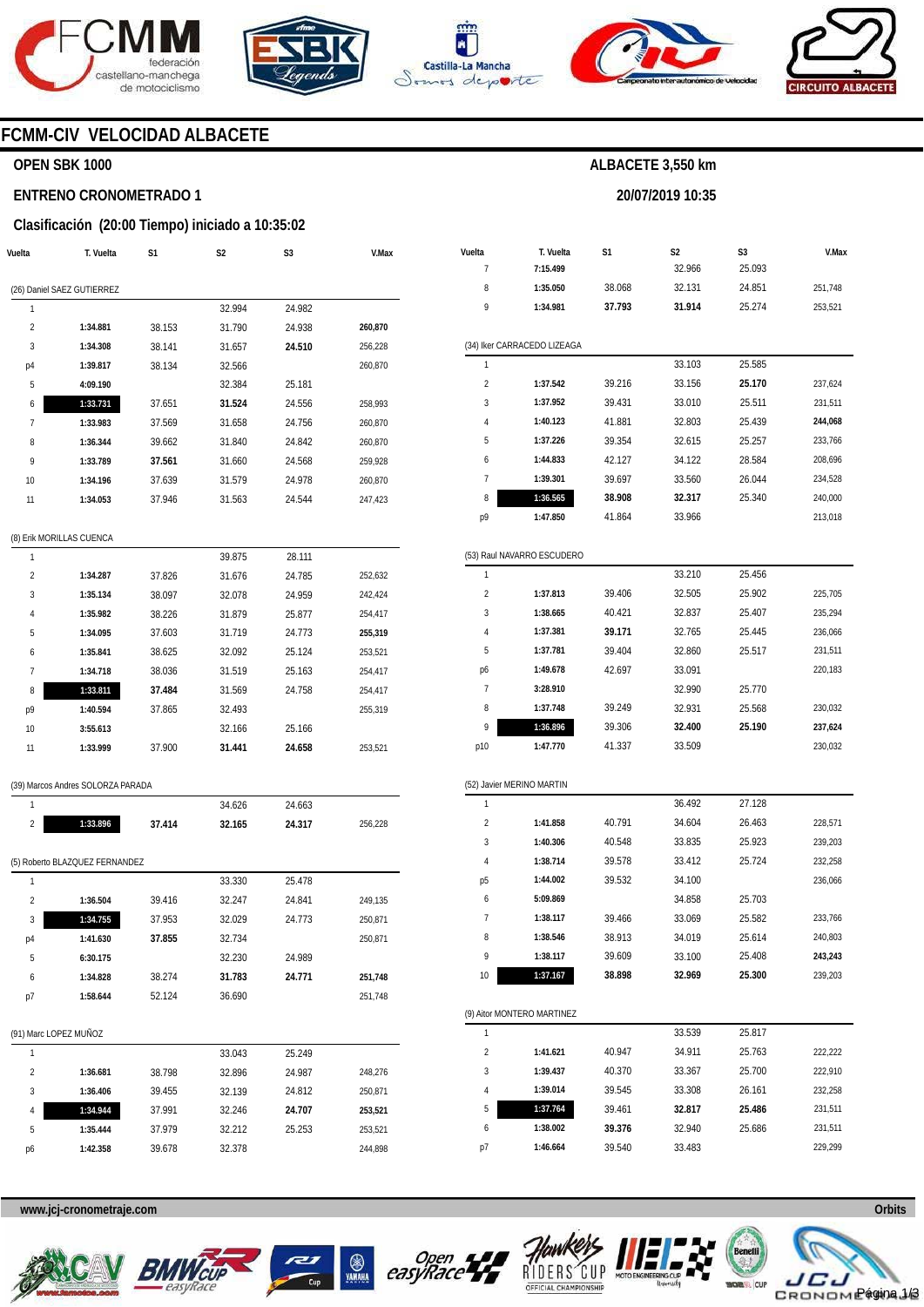







**20/07/2019 10:35** 



## **FCMM-CIV VELOCIDAD ALBACETE**

#### **OPEN SBK 1000**

#### **ENTRENO CRONOMETRADO 1**

#### **Clasificación (20:00 Tiempo) iniciado a 10:35:02**

| Vuelta                  | T. Vuelta                              | S1     | S2     | S3     | V.Max   |
|-------------------------|----------------------------------------|--------|--------|--------|---------|
| 8                       | 3:23.244                               |        | 33.488 | 25.617 |         |
| 9                       | 1:41.140                               | 39.872 | 35.554 | 25.714 | 236,066 |
| p10                     | 1:48.519                               | 40.771 | 34.816 |        | 230,769 |
|                         | (27) Ruben NASARRE BELLIDO             |        |        |        |         |
| 1                       |                                        |        | 33.734 | 26.387 |         |
| $\overline{\mathbf{c}}$ | 1:39.555                               | 39.739 | 34.192 | 25.624 | 254,417 |
| 3                       | 1:39.694                               | 39.615 | 34.242 | 25.837 | 240,803 |
| 4                       | 1:38.169                               | 39.354 | 33.138 | 25.677 | 256,228 |
| р5                      | 1:46.003                               | 39.979 | 33.512 |        | 250,000 |
| 6                       | 2:42.446                               |        | 33.477 | 25.930 |         |
| 7                       | 1:41.451                               | 41.969 | 33.666 | 25.816 | 243,243 |
| 8                       | 1:38.029                               | 39.312 | 32.991 | 25.726 | 255,319 |
| 9                       | 1:37.844                               | 39.394 | 32.981 | 25.469 | 256,228 |
| 10                      | 1:38.525                               | 39.387 | 33.289 | 25.849 | 256,228 |
| p11                     | 1:49.705                               | 42.873 | 34.846 |        | 252,632 |
|                         | (25) Francisco Javier BERMUDEZ CABELLO |        |        |        |         |
| 1                       |                                        |        | 33.570 | 26.103 |         |
| $\overline{2}$          | 1:41.375                               | 40.284 | 35.085 | 26.006 | 235,294 |
| 3                       | 1:39.352                               | 40.145 | 33.442 | 25.765 | 230,769 |
| 4                       | 1:39.902                               | 39.699 | 33.653 | 26.550 | 234,528 |
| 5                       | 1:38.904                               | 39.978 | 33.292 | 25.634 | 223,602 |
| p6                      | 1:49.084                               | 39.604 | 33.215 |        | 221,538 |
|                         | (87) Oscar GARRIDO SALMERON            |        |        |        |         |
| 1                       |                                        |        | 34.161 | 27.195 |         |
| $\overline{2}$          | 1:40.300                               | 40.255 | 34.163 | 25.882 | 224,299 |
| 3                       | 1:39.656                               | 40.290 | 33.454 | 25.912 | 221,538 |
| 4                       | 1:40.320                               | 40.634 | 33.596 | 26.090 | 209,302 |
| 5                       | 1:38.932                               | 40.068 | 33.285 | 25.579 | 218,845 |
| p6                      | 1:54.983                               | 40.177 | 34.324 |        | 219,512 |
|                         | (63) Oscar A. MERTINEZ PICHACO         |        |        |        |         |
| 1                       |                                        |        | 38.591 | 26.578 |         |
| 2                       | 1:40.948                               | 40.520 | 34.403 | 26.025 | 222,910 |
| 3                       | 1:40.881                               | 40.728 | 33.660 | 26.493 | 217,523 |
| 4                       | 1:39.626                               | 39.984 | 33.547 | 26.095 | 223,602 |
| 5                       | 1:41.595                               | 40.040 | 33.525 | 28.030 | 222,910 |
| 6                       | 1:40.072                               | 39.944 | 33.389 | 26.739 | 222,222 |
| 7                       | 1:39.814                               | 40.223 | 33.652 | 25.939 | 215,569 |
| 8                       | 1:45.788                               | 46.153 | 33.588 | 26.047 | 218,845 |
| р9                      | 1:46.371                               | 40.083 | 33.612 |        | 225,000 |
| 10                      | 2:49.907                               |        | 33.864 | 26.086 |         |
| 11                      | 1:39.422                               | 40.164 | 33.339 | 25.919 | 220,183 |
|                         |                                        |        |        |        |         |

| Vuelta                  | T. Vuelta                    | S1       | S2     | S3     | V.Max   |
|-------------------------|------------------------------|----------|--------|--------|---------|
| 1                       |                              |          | 36.017 | 26.799 |         |
| $\overline{\mathbf{c}}$ | 1:40.503                     | 40.463   | 33.521 | 26.519 | 234,528 |
| 3                       | 1:58.554                     | 40.383   | 43.156 | 35.015 | 228,571 |
| 4                       | 1:41.171                     | 40.733   | 34.021 | 26.417 | 218,182 |
| 5                       | 1:51.514                     | 46.949   | 34.216 | 30.349 | 209,302 |
| 6                       | 1:40.701                     | 40.637   | 33.524 | 26.540 | 219,512 |
| 7                       | 1:40.945                     | 40.504   | 33.912 | 26.529 | 220,859 |
| p8                      | 2:15.291                     | 1:03.248 | 34.579 |        | 194,595 |
| 9                       | 2:27.744                     |          | 37.703 | 28.426 |         |
| 10                      | 1:40.086                     | 40.375   | 33.564 | 26.147 | 224,299 |
|                         |                              |          |        |        |         |
|                         | (24) Antonio CERPA BENAVIDES |          |        |        |         |
| 1                       |                              |          | 36.396 | 27.284 |         |
| $\overline{\mathbf{c}}$ | 1:44.618                     | 42.616   | 35.070 | 26.932 | 221,538 |
| 3                       | 1:44.793                     | 42.335   | 35.550 | 26.908 | 223,602 |
| 4                       | 1:42.462                     | 41.158   | 34.914 | 26.390 | 228,571 |
| 5                       | 1:42.354                     | 41.513   | 34.338 | 26.503 | 227,129 |
| 6                       | 1:42.032                     | 41.308   | 34.301 | 26.423 | 232,258 |
| 7                       | 1:41.321                     | 40.872   | 34.205 | 26.244 | 239,203 |
| 8                       | 1:42.001                     | 40.901   | 34.356 | 26.744 | 235,294 |
| 9                       | 1:41.046                     | 40.905   | 33.786 | 26.355 | 235,294 |
| 10                      | 1:40.988                     | 40.910   | 33.914 | 26.164 | 226,415 |
| 11                      | 1:40.732                     | 40.282   | 34.207 | 26.243 | 240,000 |
| 12                      | 1:41.660                     | 41.141   | 34.126 | 26.393 | 230,032 |
|                         |                              |          |        |        |         |
|                         | (96) Moises CHAMORRO POL     |          |        |        |         |
| 1                       |                              |          | 37.352 | 28.849 |         |
| 2                       | 1:45.084                     | 43.289   | 34.627 | 27.168 | 208,696 |
| 3                       | 1:43.253                     | 41.948   | 34.252 | 27.053 | 206,304 |
| 4                       | 1:41.677                     | 41.125   | 33.920 | 26.632 | 214,925 |
| 5                       | 1:42.876                     | 41.078   | 34.617 | 27.181 | 226,415 |
| 6                       | 1:41.794                     | 41.152   | 34.004 | 26.638 | 214,925 |
| 7                       | 1:44.125                     | 42.855   | 34.835 | 26.435 | 225,000 |
| 8                       | 1:41.868                     | 41.136   | 34.096 | 26.636 | 216,216 |
| 9                       | 1:41.869                     | 41.175   | 33.918 | 26.776 | 218,182 |
| 10                      | 1:41.836                     | 41.081   | 34.353 | 26.402 | 216,867 |
| 11                      | 1:44.442                     | 42.152   | 35.345 | 26.945 | 224,299 |
|                         |                              |          |        |        |         |
|                         | (29) David MARCOS REDONDO    |          |        |        |         |
| 1                       |                              |          | 37.377 | 28.694 |         |
| $\overline{\mathbf{c}}$ | 1:45.840                     | 42.870   | 35.772 | 27.198 | 217,523 |
| 3                       | 1:45.710                     | 42.411   | 35.725 | 27.574 | 232,258 |
| 4                       | 1:44.430                     | 41.668   | 35.375 | 27.387 | 233,010 |
| 5                       | 1:44.033                     | 41.738   | 35.286 | 27.009 | 236,066 |
| 6                       | 1:43.856                     | 41.068   | 34.450 | 28.338 | 236,842 |
| 7                       | 1:42.208                     | 40.914   | 34.944 | 26.350 | 235,294 |
| 8                       | 1:42.557                     | 41.060   | 34.831 | 26.666 | 228,571 |

**www.jcj-cronometraje.com Orbits** 

(14) Jose A. JIMENEZ MARGALEJO









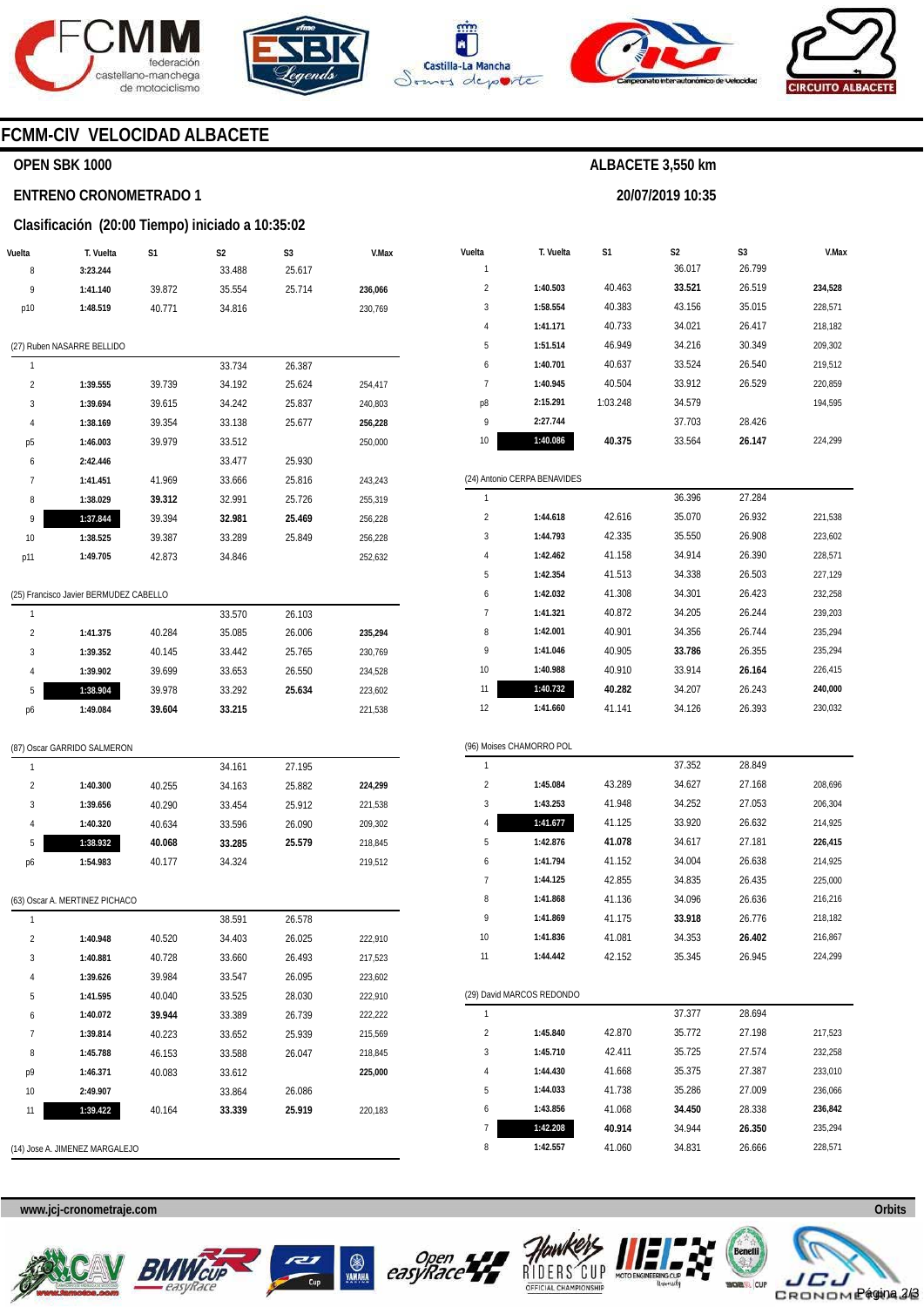





**Vuelta**  8  $\alpha$ 

(11) Sergio CABRERA SOTO

**T. Vuelta 1:47.021 1:46.860** 

**S1**  43.079 42.953

44.018 44.213 43.530 **42.842**  43.116 45.420 48.067 43.771 43.054

**1:49.287 1:49.408 1:47.640 1:47.026 1:47.582 1:50.459 1:54.919 1:49.504 1:47.650** 



**S2**  35.829 35.852

**ALBACETE 3,550 km** 

**20/07/2019 10:35** 

**S3**  28.113 28.055

29.384 28.564 27.990 27.867 27.741 28.074 28.095 28.559 **27.563**  28.080

29.665 29.935 28.821 29.524

30.800 28.926 **28.107**  33.853

31.601 31.332 **30.402**  30.641 30.603

30.436

38.677 36.705 37.205 **36.243**  36.443 36.392 36.944 38.293 38.170 36.516



**V.Max**  222,910 228,571

230,769 226,415 235,294 235,294 **240,000**  235,294 231,511 234,528 239,203

211,144 206,897 **214,286**  203,966

213,650 212,389 212,389

194,070 200,000 204,545 202,817 **213,018** 

193,548

#### **FCMM-CIV VELOCIDAD ALBACETE**

#### **OPEN SBK 1000**

#### **ENTRENO CRONOMETRADO 1**

#### **Clasificación (20:00 Tiempo) iniciado a 10:35:02**

| Vuelta         | T. Vuelta                       | S1     | S <sub>2</sub> | S3     | V.Max   |
|----------------|---------------------------------|--------|----------------|--------|---------|
| p9             | 1:56.701                        | 46.259 | 35.571         |        | 217,523 |
|                |                                 |        |                |        |         |
|                | (137) Ivan GONZALEZ MILLAN      |        |                |        |         |
| 1              |                                 |        | 35.548         | 27.122 |         |
| $\overline{2}$ | 1:44.858                        | 42.362 | 35.492         | 27.004 | 208,696 |
| 3              | 1:43.986                        | 41.879 | 35.285         | 26.822 | 217,523 |
| 4              | 1:42.451                        | 41.507 | 34.486         | 26.458 | 216,216 |
| p <sub>5</sub> | 1:48.963                        | 41.613 | 34.951         |        | 215,569 |
| 6              | 3:09.240                        |        | 34.750         | 26.463 |         |
| $\overline{7}$ | 1:43.317                        | 41.858 | 34.782         | 26.677 | 221,538 |
| 8              | 1:43.237                        | 41.650 | 34.767         | 26.820 | 210,526 |
| 9              | 1:43.549                        | 41.909 | 35.094         | 26.546 | 220,183 |
| 10             | 1:42.835                        | 41.421 | 34.861         | 26.553 | 220,859 |
|                |                                 |        |                |        |         |
|                | (17) Victor Arturo VARGAS LUCAS |        |                |        |         |
| 1              |                                 |        | 36.359         | 27.410 |         |
| $\overline{2}$ | 1:44.647                        | 42.533 | 35.056         | 27.058 | 233,766 |
| 3              | 1:44.541                        | 41.829 | 35.496         | 27.216 | 234,528 |
| 4              | 1:44.283                        | 42.289 | 35.077         | 26.917 | 235,294 |
| 5              | 1:43.338                        | 41.338 | 34.367         | 27.633 | 225,705 |
| 6              | 1:43.588                        | 41.837 | 34.641         | 27.110 | 231,511 |
| 7              | 1:44.285                        | 41.613 | 35.103         | 27.569 | 236,066 |

| 233,766 | 1                          |          |        | 39.409 |
|---------|----------------------------|----------|--------|--------|
| 234,528 | $\overline{2}$             | 1:54.512 | 46.189 | 38.388 |
| 235,294 | 3                          | 1:51.883 | 45.228 | 37.834 |
| 225,705 | $\overline{4}$             | 1:51.078 | 44.513 | 37.041 |
| 231,511 | p <sub>5</sub>             | 1:55.228 | 44.476 | 36.950 |
| 236,066 | 6                          | 4:51.514 |        | 39.296 |
| 230,032 | 7                          | 1:55.022 | 46.055 | 40.041 |
| 236,842 | 8                          | 1:48.151 | 43.277 | 36.767 |
| 230,032 | 9                          | 1:54.165 | 43.867 | 36.445 |
| 234,528 |                            |          |        |        |
|         | (16) Alejandro MARCOS DIAZ |          |        |        |
|         | 1                          |          |        | 40.749 |
|         | $\overline{2}$             | 1:59.205 | 47.270 | 40.603 |
| 229,299 | 3                          | 1:58.734 | 47.316 | 41.016 |
| 219,512 | $\overline{4}$             | 1:58.063 | 46.716 | 40.706 |
| 225,705 | 5                          | 1:57.296 | 46.697 | 39.996 |
| 216,867 | p6                         | 2:00.980 | 46.124 | 40.546 |
| 230,769 | 7                          | 3:51.366 |        | 39.872 |
| 225,000 | p8                         | 2:03.085 | 46.526 | 40.401 |
|         |                            |          |        |        |

(47) Luis Alfonso FERNANDEZ PUERTA

|    | (134) David GUIJARRO BAS |        |        |        |         |
|----|--------------------------|--------|--------|--------|---------|
|    |                          |        | 40.235 | 32.715 |         |
| p2 | 2:21.899                 | 54.164 | 45.082 |        | 153.518 |

| (37) Ernesto Arturo MEDINA SANCHEZ |  |
|------------------------------------|--|
|------------------------------------|--|

(46) Juan Carlos NUÑEZ LOPEZ

**1:47.135 1:44.266 1:46.174 1:50.582** 

44.650 41.892 41.936 41.478 35.252 35.269 36.458 35.227 27.233 27.105 27.780

28.864 28.152 27.857 27.432 27.959 27.750 **27.330**  27.640 27.772

222,222 226,415 222,910

39.674 37.812 36.226 **35.583**  36.357 35.870 36.060 35.827 37.245 36.170

46.859 43.639 43.396 43.434 43.382 43.301 42.937 **42.824**  42.943

**1:52.823 1:47.722 1:46.411 1:47.750 1:47.002 1:46.691 1:46.404 1:47.841 1:53.460** 

| 1              |          |        | 36.067 | 27.875 |         |
|----------------|----------|--------|--------|--------|---------|
| $\mathfrak{p}$ | 1:47.029 | 43.353 | 35.678 | 27.998 | 231,511 |
| 3              | 1:46.524 | 42.843 | 35.508 | 28.173 | 239,203 |
| p4             | 2:13.971 | 47.636 | 47.149 |        | 179,551 |
| p <sub>5</sub> | 2:24.414 |        | 36.832 |        |         |
| 6              | 4:30.118 |        | 38.519 | 30.513 |         |
| 7              | 1:46.639 | 42.728 | 36.012 | 27.899 | 232.258 |









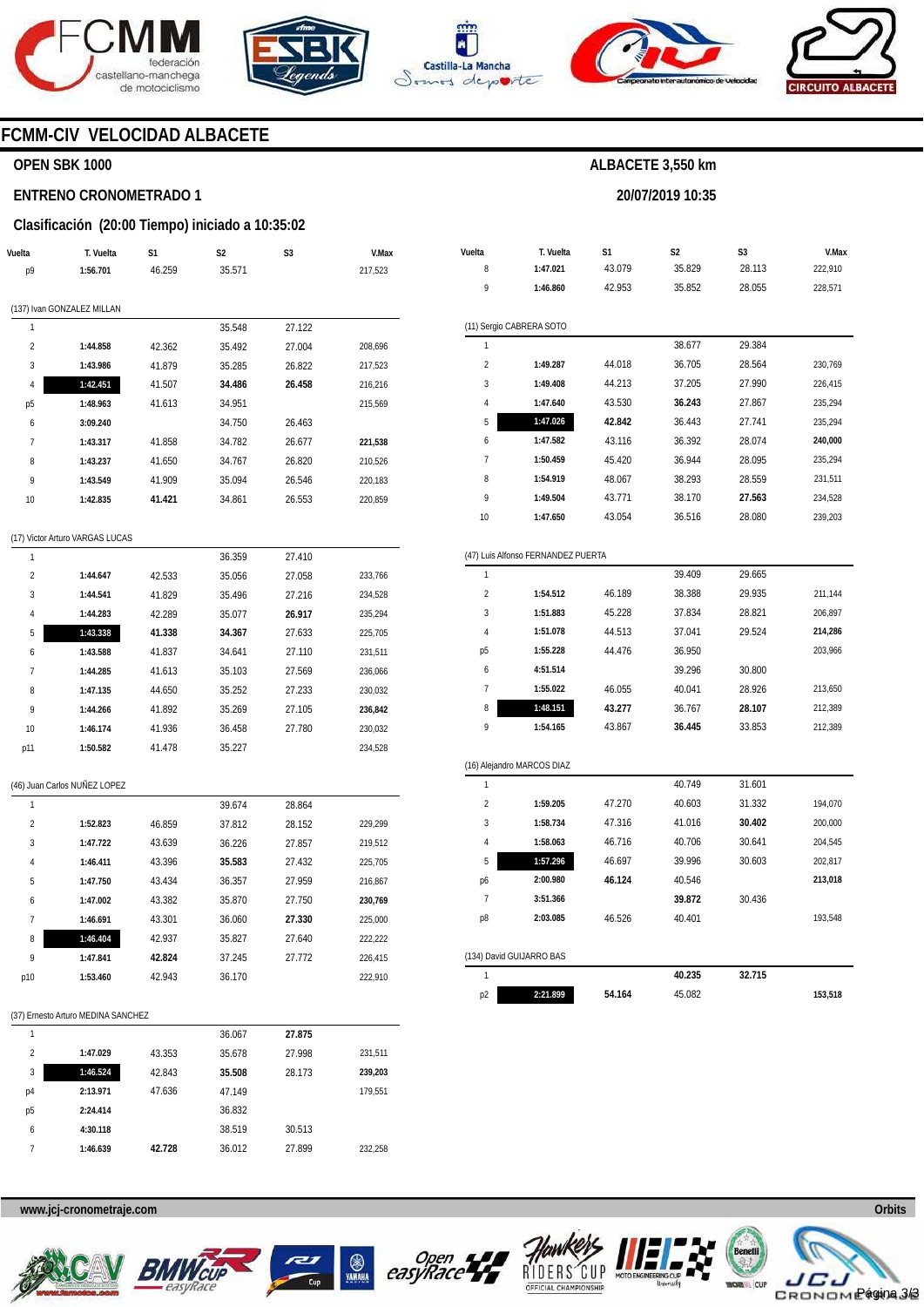







# **FCMM-CIV VELOCIDAD ALBACETE**

## **OPEN SBK 1000**

#### **Warm-Up**

#### **Clasificación (10:00 Tiempo) iniciado a 9:56:08**

| Pos.           | $N^{\circ}$ | Nombre                            | Mejor Tm | Dif. $1^\circ$ | Dif.Ant. | En V. V.T.     |                | Mejor Vel. |                | PEC Clase       | Moto            | Club                  |
|----------------|-------------|-----------------------------------|----------|----------------|----------|----------------|----------------|------------|----------------|-----------------|-----------------|-----------------------|
| 1              | 26          | Daniel SAEZ GUTIERREZ             | 1:33.086 |                |          | $\overline{4}$ | $\overline{7}$ | 137,292    | 1              | Open SBK1000    | <b>KAWASAKI</b> | A.E.M.A.              |
| $\overline{2}$ | 39          | Marcos Andres SOLORZA PARADA      | 1:33.089 | 0.003          | 0.003    | $\overline{4}$ | $\overline{7}$ | 137,288    | $\overline{2}$ | Open SBK1000    | <b>BMW</b>      | CM. Circuito de Jerez |
| 3              | 8           | Erik MORILLAS CUENCA              | 1:33.745 | 0.659          | 0.656    | $\overline{4}$ | $\overline{7}$ | 136,327    | 3              | Open SBK1000    | YAMAHA          | CIV MotorSport        |
| 4              | 5           | Roberto BLAZQUEZ FERNANDEZ        | 1:34.299 | 1.213          | 0.554    | 5              | $\overline{7}$ | 135,526    | 4              | Open SBK1000    | <b>BMW</b>      | Lorenzo Comp. GU      |
| 5              | 91          | Marc LOPEZ MUÑOZ                  | 1:34.440 | 1.354          | 0.141    | $\overline{7}$ | $\overline{7}$ | 135,324    | 5              | Open SBK1000    | YAMAHA          | A.E.M.A.              |
| 6              | 27          | Ruben NASARRE BELLIDO             | 1:37.428 | 4.342          | 2.988    | $\overline{2}$ | $\overline{7}$ | 131.174    | 6              | Open SBK1000    | YAMAHA          | A. D. Aragon Sport    |
| 7              | 53          | Raul NAVARRO ESCUDERO             | 1:37.795 | 4.709          | 0.367    | 5              | 6              | 130.682    | $\overline{7}$ | Open SBK1000    | YAMAHA          | CD JKcompeticion      |
| 8              | 9           | Aitor MONTERO MARTINEZ            | 1:38.363 | 5.277          | 0.568    | $\overline{4}$ | 5              | 129,927    | $\mathbf{1}$   | COPA SBK1000    | SUZUKI          | CIV MotorSport        |
| 9              | 52          | Javier MERINO MARTIN              | 1:38.455 | 5.369          | 0.092    | 6              | 6              | 129,805    | 2              | COPA SBK1000    | KAWASAKI        | <b>CIV MotorSport</b> |
| 10             | 25          | Francisco Javier BERMUDEZ CABELLO | 1:38.699 | 5.613          | 0.244    | 6              | 6              | 129,485    | 8              | Open SBK1000    | YAMAHA          | CD. Motor Extremo     |
| 11             | 87          | Oscar GARRIDO SALMERON            | 1:39.819 | 6.733          | 1.120    | 5              | 6              | 128,032    | 9              | Open SBK1000    | KAWASAKI        | CD JKcompeticion      |
| 12             | 63          | Oscar A. MERTINEZ PICHACO         | 1:40.556 | 7.470          | 0.737    | 5              | 5              | 127,093    | 10             | Open SBK1000    | YAMAHA          | CIV MotorSport        |
| 13             | 28          | Juan GARCIA CIFRE                 | 1:40.795 | 7.709          | 0.239    | 3              | 6              | 126,792    | -1             | <b>MASTER</b>   | YAMAHA          | <b>BURN OUT</b>       |
| 14             | 24          | Antonio CERPA BENAVIDES           | 1:41.449 | 8.363          | 0.654    | 6              | 6              | 125,975    | 3              | COPA SBK1000    | SIN MARCA       | Simonety School       |
| 15             | 96          | Moises CHAMORRO POL               | 1:42.987 | 9.901          | 1.538    | 6              | 6              | 124,093    | 4              | COPA SBK1000    | YAMAHA          | CIV MotorSport        |
| 16             | 29          | David MARCOS REDONDO              | 1:44.039 | 10.953         | 1.052    | 5              | 6              | 122,839    | 1              | JK-Winkers 1000 | <b>KAWASAKI</b> | A.E.M.A.              |
| 17             | 137         | Ivan GONZALEZ MILLAN              | 1:44.380 | 11.294         | 0.341    | $\mathbf{3}$   | 6              | 122,437    | 5              | COPA SBK1000    |                 |                       |
| 18             | 11          | Sergio CABRERA SOTO               | 1:46.521 | 13.435         | 2.141    | 6              | 6              | 119,976    | 2              | JK-Winkers 1000 | <b>BMW</b>      | CD JKcompeticion      |
| 19             | 47          | Luis Alfonso FERNANDEZ PUERTA     | 1:48.556 | 15.470         | 2.035    | 6              | 6              | 117,727    | 3              | JK-Winkers 1000 | <b>SUZUKI</b>   | CIV MotorSport        |
| 20             | 46          | Juan Carlos NUÑEZ LOPEZ           | 1:49.257 | 16.171         | 0.701    | $\mathbf{3}$   | 6              | 116,972    | 4              | JK-Winkers 1000 | <b>HONDA</b>    | CD JKcompeticion      |
| 21             | 16          | Alejandro MARCOS DIAZ             | 1:55.735 | 22.649         | 6.478    | $\overline{2}$ | 5              | 110,425    | 5              | JK-Winkers 1000 | <b>KAWASAKI</b> | AEG 24H               |
|                |             |                                   |          |                |          |                |                |            |                |                 |                 |                       |

**www.jcj-cronometraje.com Orbits** 















# **Clasificado por mejor tiempo de vuelta**

**ALBACETE 3,550 km** 

**21/07/2019 09:55**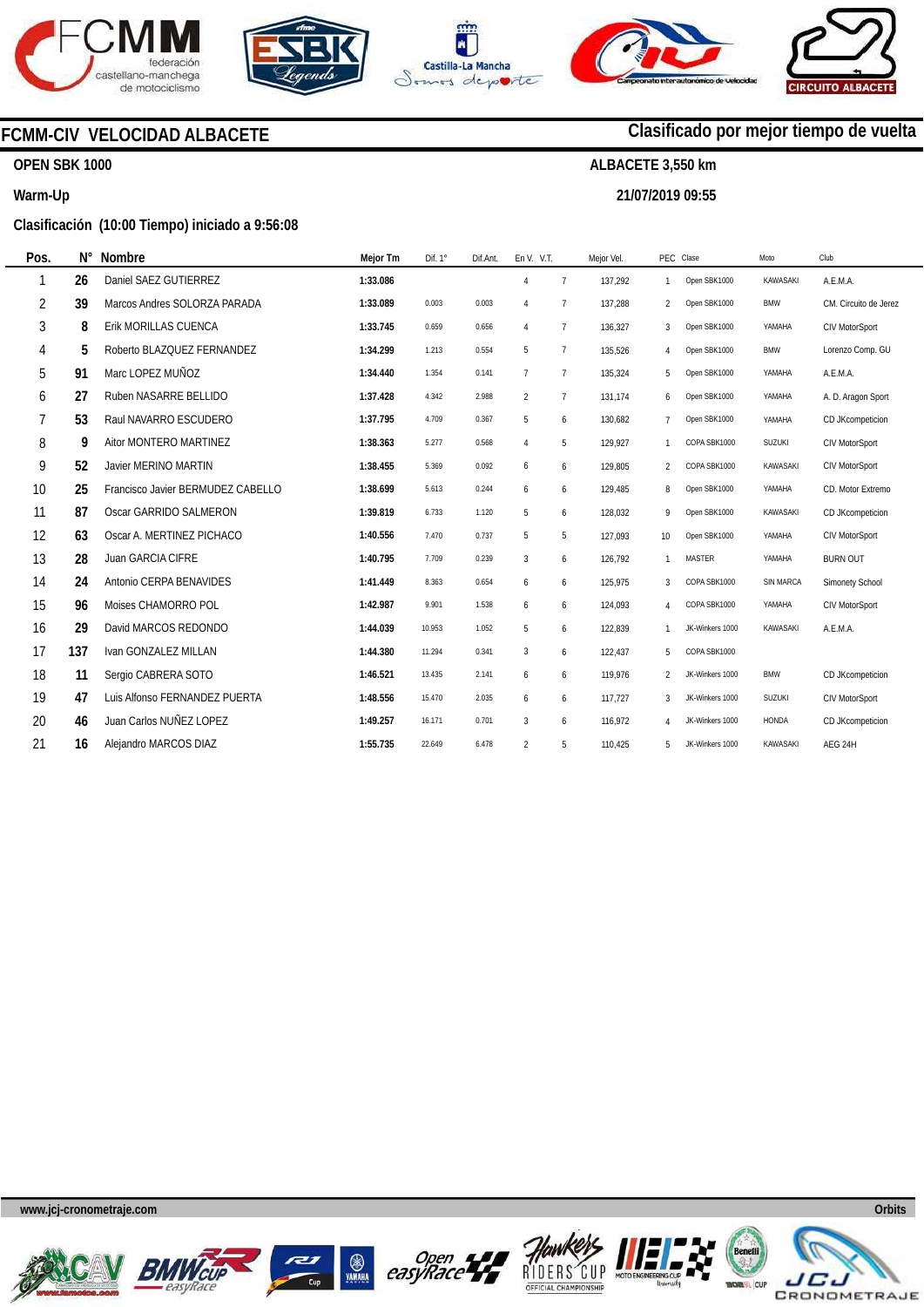







**21/07/2019 09:55** 



# **FCMM-CIV VELOCIDAD ALBACETE**

## **OPEN SBK 1000**

#### **Warm-Up**

#### **Clasificación (10:00 Tiempo) iniciado a 9:56:08**

| Vuelta                  | T. Vuelta                         | S1     | S2               | S3               | V.Max              |
|-------------------------|-----------------------------------|--------|------------------|------------------|--------------------|
|                         | (26) Daniel SAEZ GUTIERREZ        |        |                  |                  |                    |
| 1                       |                                   |        | 32.853           | 24.885           |                    |
| $\overline{2}$          | 1:34.231                          | 38.054 | 31.661           | 24.516           | 257,143            |
| 3                       | 1:33.591                          | 37.730 | 31.480           | 24.381           | 258,065            |
| 4                       | 1:33.086                          | 37.562 | 31.280           | 24.244           | 258,065            |
| 5                       | 1:33.580                          | 37.351 | 31.224           | 25.005           | 260,870            |
| 6                       | 1:33.206                          | 37.417 | 31.271           | 24.518           | 257,143            |
| 7                       | 1:33.434                          | 37.782 | 31.263           | 24.389           | 258,993            |
|                         | (39) Marcos Andres SOLORZA PARADA |        |                  |                  |                    |
| 1                       |                                   |        | 34.264           | 25.213           |                    |
| $\overline{\mathbf{c}}$ | 1:33.996                          | 37.863 | 31.477           | 24.656           | 253,521            |
| 3                       | 1:33.600                          | 37.619 | 31.373           | 24.608           | 249,135            |
| 4                       | 1:33.089                          | 37.346 | 31.205           | 24.538           | 258,065            |
| 5                       | 1:35.143                          | 38.191 | 32.258           | 24.694           | 252,632            |
| 6                       | 1:34.986                          | 38.583 | 31.613           | 24.790           | 257,143            |
| 7                       | 1:38.231                          | 40.282 | 32.454           | 25.495           | 259,928            |
|                         | (8) Erik MORILLAS CUENCA          |        |                  |                  |                    |
| 1                       |                                   |        | 35.386           | 26.285           |                    |
| $\overline{\mathbf{c}}$ | 1:35.143                          | 38.323 | 31.828           | 24.992           | 245,734            |
| 3                       | 1:36.035                          | 38.487 | 32.694           | 24.854           | 244,068            |
| 4                       | 1:33.745                          | 37.559 | 31.514           | 24.672           | 251,748            |
| 5                       | 1:34.141                          | 37.725 | 31.614           | 24.802           | 252,632            |
| 6                       | 1:34.344                          | 37.686 | 31.772           | 24.886           | 253,521            |
| p7                      | 1:41.420                          | 37.809 | 31.703           |                  | 253,521            |
|                         |                                   |        |                  |                  |                    |
| 1                       | (5) Roberto BLAZQUEZ FERNANDEZ    |        | 32.869           | 24.954           |                    |
| 2                       | 1:34.635                          | 38.201 | 31.515           | 24.919           | 245,734            |
| 3                       | 1:35.423                          | 38.803 | 31.737           | 24.883           | 250,000            |
| 4                       | 1:34.461                          | 37.907 | 31.745           | 24.809           | 252,632            |
| 5                       | 1:34.299                          | 37.911 | 31.542           | 24.846           | 252,632            |
| 6                       | 1:34.876                          | 38.151 | 31.772           | 24.953           | 247,423            |
| 7                       | 1:36.485                          | 38.037 | 32.819           | 25.629           | 254,417            |
|                         | (91) Marc LOPEZ MUÑOZ             |        |                  |                  |                    |
| 1                       |                                   |        |                  |                  |                    |
| 2                       | 1:35.507                          | 38.408 | 33.695<br>32.229 | 25.616<br>24.870 | 248,276            |
| 3                       | 1:34.772                          | 38.180 | 31.950           | 24.642           | 251,748            |
| 4                       | 1:34.630                          | 38.080 | 31.917           | 24.633           | 251,748            |
| 5                       | 1:34.540                          | 38.097 | 31.811           | 24.632           | 253,521            |
|                         | 1:41.471                          | 43.763 | 32.628           | 25.080           |                    |
| 6<br>7                  | 1:34.440                          | 37.945 | 31.845           | 24.650           | 254,417<br>253,521 |
|                         |                                   |        |                  |                  |                    |
|                         | (27) Ruben NASARRE BELLIDO        |        |                  |                  |                    |

| Vuelta                  | T. Vuelta                              | S1     | S2     | S3     | V.Max   |
|-------------------------|----------------------------------------|--------|--------|--------|---------|
| 1                       |                                        |        | 33.844 | 26.332 |         |
| 2                       | 1:37.428                               | 38.935 | 32.816 | 25.677 | 253,521 |
| 3                       | 1:39.144                               | 39.077 | 34.326 | 25.741 | 242,424 |
| 4                       | 1:37.450                               | 39.104 | 32.804 | 25.542 | 241,611 |
| 5                       | 1:37.488                               | 38.943 | 32.977 | 25.568 | 257,143 |
| 6                       | 1:37.469                               | 39.228 | 32.805 | 25.436 | 255,319 |
| p7                      | 1:44.013                               | 39.204 | 33.437 |        | 256,228 |
|                         | (53) Raul NAVARRO ESCUDERO             |        |        |        |         |
| 1                       |                                        |        | 33.639 | 25.914 |         |
| $\overline{\mathbf{c}}$ | 1:38.221                               | 39.771 | 32.756 | 25.694 | 222,910 |
| 3                       | 1:39.079                               | 39.969 | 33.287 | 25.823 | 218,845 |
| 4                       | 1:39.232                               | 40.871 | 32.816 | 25.545 | 220,859 |
| 5                       | 1:37.795                               | 39.623 | 32.638 | 25.534 | 223,602 |
| p6                      | 1:55.069                               | 40.210 | 37.938 |        | 222,222 |
|                         | (9) Aitor MONTERO MARTINEZ             |        |        |        |         |
| 1                       |                                        |        | 33.974 | 26.315 |         |
| 2                       | 1:38.882                               | 39.847 | 33.182 | 25.853 | 224,299 |
| 3                       | 1:38.579                               | 39.766 | 33.165 | 25.648 | 243,243 |
| 4                       | 1:38.363                               | 39.657 | 33.171 | 25.535 | 239,203 |
| р5                      | 1:48.410                               | 41.057 | 34.141 |        | 218,845 |
|                         | (52) Javier MERINO MARTIN              |        |        |        |         |
| 1                       |                                        |        | 36.512 | 28.280 |         |
| 2                       | 1:45.372                               | 43.839 | 34.918 | 26.615 | 218,182 |
| 3                       | 1:40.679                               | 40.269 | 34.578 | 25.832 | 230,769 |
| 4                       | 1:39.208                               | 39.680 | 33.588 | 25.940 | 234,528 |
| 5                       | 1:39.401                               | 39.419 | 33.410 | 26.572 | 242,424 |
| 6                       | 1:38.455                               | 39.303 | 33.419 | 25.733 | 243,243 |
|                         | (25) Francisco Javier BERMUDEZ CABELLO |        |        |        |         |
| 1                       |                                        |        | 35.647 | 27.676 |         |
| 2                       | 1:41.667                               | 41.108 | 33.869 | 26.690 | 220,183 |
| 3                       | 1:42.112                               | 41.564 | 34.101 | 26.447 | 223,602 |
| 4                       | 1:41.629                               | 41.331 | 33.796 | 26.502 | 227,129 |
| 5                       | 1:40.964                               | 41.346 | 33.361 | 26.257 | 225,705 |
| 6                       | 1:38.699                               | 39.728 | 33.171 | 25.800 | 230,032 |
|                         | (87) Oscar GARRIDO SALMERON            |        |        |        |         |
| 1                       |                                        |        | 34.735 | 26.769 |         |
| 2                       | 1:40.736                               | 40.413 | 33.817 | 26.506 | 223,602 |
| 3                       | 1:40.381                               | 40.425 | 33.711 | 26.245 | 227,848 |
| 4                       | 1:40.682                               | 40.524 | 33.586 | 26.572 | 224,299 |
| 5                       | 1:39.819                               | 40.138 | 33.471 | 26.210 | 227,848 |
| 6                       | 1:41.034                               | 40.515 | 33.498 | 27.021 | 213,650 |









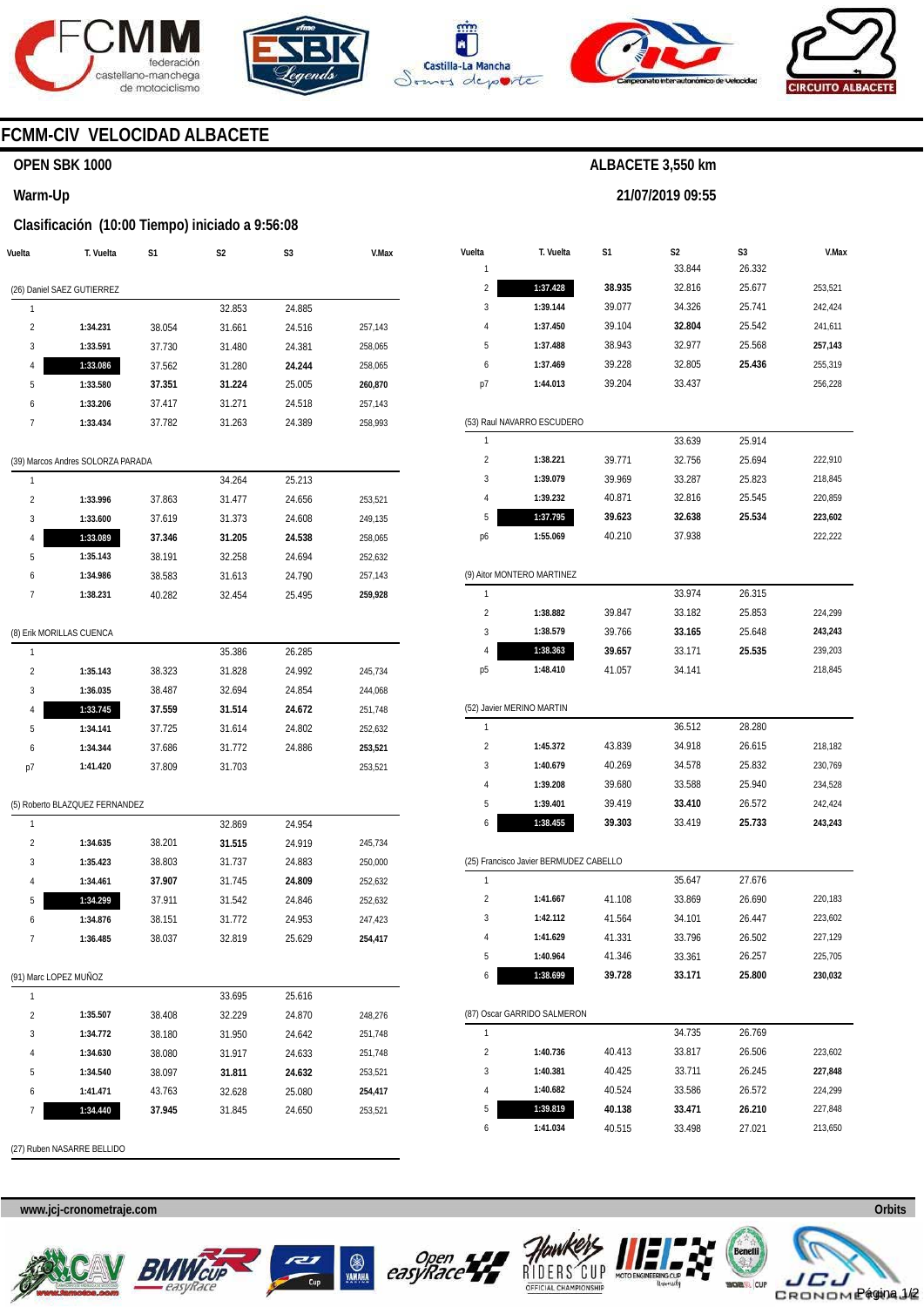





**Vuelta** 

(11) Sergio CABRERA SOTO

**T. Vuelta** 

**S1** 



**S2** 

**ALBACETE 3,550 km** 

**21/07/2019 09:55** 

**S3** 



**V.Max** 

## **FCMM-CIV VELOCIDAD ALBACETE**

#### **OPEN SBK 1000**

#### **Warm-Up**

#### **Clasificación (10:00 Tiempo) iniciado a 9:56:08**

| Vuelta                 | T. Vuelta<br>(63) Oscar A. MERTINEZ PICHACO | S1     | S2     | S3     | V.Max   |
|------------------------|---------------------------------------------|--------|--------|--------|---------|
| 1                      |                                             |        | 35.522 | 29.276 |         |
| $\overline{2}$         | 1:45.270                                    | 43.438 | 34.712 | 27.120 | 202,817 |
| 3                      | 1:42.860                                    | 41.657 | 34.417 | 26.786 | 216,216 |
| 4                      | 1:40.767                                    | 40.381 | 33.858 | 26.528 | 220,859 |
| 5                      | 1:40.556                                    | 40.378 | 33.752 | 26.426 | 220,183 |
| (28) Juan GARCIA CIFRE |                                             |        |        |        |         |
| 1                      |                                             |        | 37.388 | 28.915 |         |
| $\overline{2}$         | 1:46.305                                    | 42.935 | 35.757 | 27.613 | 213,650 |
| 3                      | 1:40.795                                    | 40.881 | 33.591 | 26.323 | 209,913 |
| 4                      | 1:43.551                                    | 40.949 | 35.370 | 27.232 | 220,183 |
| 5                      | 1:43.335                                    | 40.892 | 35.112 | 27.331 | 220,183 |
| 6                      | 1:40.801                                    | 40.693 | 33.696 | 26.412 | 225,000 |
|                        | (24) Antonio CERPA BENAVIDES                |        |        |        |         |
| 1                      |                                             |        | 36.222 | 27.715 |         |
| $\overline{2}$         | 1:44.346                                    | 42.819 | 34.755 | 26.772 | 211,144 |
| 3                      | 1:42.100                                    | 41.390 | 34.301 | 26.409 | 225,000 |
| 4                      | 1:41.621                                    | 41.031 | 34.089 | 26.501 | 231,511 |
| 5                      | 1:42.829                                    | 42.031 | 34.067 | 26.731 | 221,538 |
| 6                      | 1:41.449                                    | 41.008 | 33.853 | 26.588 | 233,766 |
|                        | (96) Moises CHAMORRO POL                    |        |        |        |         |
| 1                      |                                             |        | 37.593 | 28.156 |         |
| $\overline{2}$         | 1:47.542                                    | 43.490 | 36.060 | 27.992 | 207,493 |
| 3                      | 1:45.607                                    | 43.057 | 34.941 | 27.609 | 199,446 |
| 4                      | 1:43.819                                    | 41.887 | 34.696 | 27.236 | 218,845 |
| 5                      | 1:44.031                                    | 41.979 | 34.582 | 27.470 | 213,650 |
| 6                      | 1:42.987                                    | 41.479 | 34.361 | 27.147 | 214,286 |
|                        | (29) David MARCOS REDONDO                   |        |        |        |         |
| 1                      |                                             |        | 37.511 | 28.416 |         |
| $\overline{2}$         | 1:46.663                                    | 42.787 | 36.203 | 27.673 | 228,571 |
| 3                      | 1:45.607                                    | 42.444 | 35.736 | 27.427 | 230,769 |
| 4                      | 1:45.309                                    | 42.181 | 35.606 | 27.522 | 228,571 |
| 5                      | 1:44.039                                    | 41.280 | 35.380 | 27.379 | 234,528 |
| 6                      | 1:44.472                                    | 41.914 | 35.292 | 27.266 | 236,842 |

#### (137) Ivan GONZALEZ MILLAN

|                |          |        | 36.568 | 29.717 |         |
|----------------|----------|--------|--------|--------|---------|
| $\mathfrak{p}$ | 1:45.401 | 43.684 | 34.853 | 26.864 | 213,018 |
| 3              | 1:44.380 | 41.890 | 35.357 | 27.133 | 205.714 |
| 4              | 1:44.860 | 42.295 | 35.291 | 27.274 | 214.286 |
| 5              | 1:45.062 | 42.061 | 35.512 | 27.489 | 225.000 |
| 6              | 1:45.518 | 42.281 | 36.138 | 27.099 | 219,512 |
|                |          |        |        |        |         |

#### 1 2 3 4 5 6 (47) Luis Alfonso FERNANDEZ PUERTA 1  $\overline{2}$ 3 4 5 6 (46) Juan Carlos NUÑEZ LOPEZ 1 **1:49.868 1:49.029 1:48.927 1:47.210 1:46.521 1:55.046 1:53.205 1:49.922 1:50.265 1:48.556**  45.169 44.390 43.084 42.936 **42.532**  47.422 46.165 44.742 45.183 **44.326**  40.139 36.670 36.556 37.269 35.886 **35.837**  39.898 38.277 37.830 36.761 36.648 **36.286**  37.775 31.303 **28.029**  28.083 28.574 28.388 28.152 30.776 29.347 29.210 28.419 28.434 **27.944**  30.384 202,817 203,966 209,913 218,845 **231,511**  196,721 205,714 **213,018**  205,128 210,526

|   |          |        | 31.115 | 30.384 |         |
|---|----------|--------|--------|--------|---------|
| 2 | 1:52.752 | 45.986 | 36.883 | 29.883 | 221,538 |
| 3 | 1:49.257 | 44.260 | 36.629 | 28.368 | 218.845 |
| 4 | 1:50.353 | 44.643 | 37.212 | 28.498 | 211.144 |
| 5 | 1:49.349 | 44.036 | 36.652 | 28.661 | 218.845 |
| 6 | 1:53.338 | 44.841 | 38.229 | 30.268 | 210,526 |
|   |          |        |        |        |         |

#### (16) Alejandro MARCOS DIAZ

|    |          |        | 41.018 | 30.721 |         |
|----|----------|--------|--------|--------|---------|
| 2  | 1:55.735 | 46.547 | 39.151 | 30.037 | 202.247 |
| 3  | 1:56.851 | 46.816 | 39.700 | 30.335 | 188,976 |
| 4  | 1:56.719 | 46.225 | 39.822 | 30.672 | 182.741 |
| p5 | 2:03.979 | 46.991 | 39.753 |        | 186,528 |
|    |          |        |        |        |         |









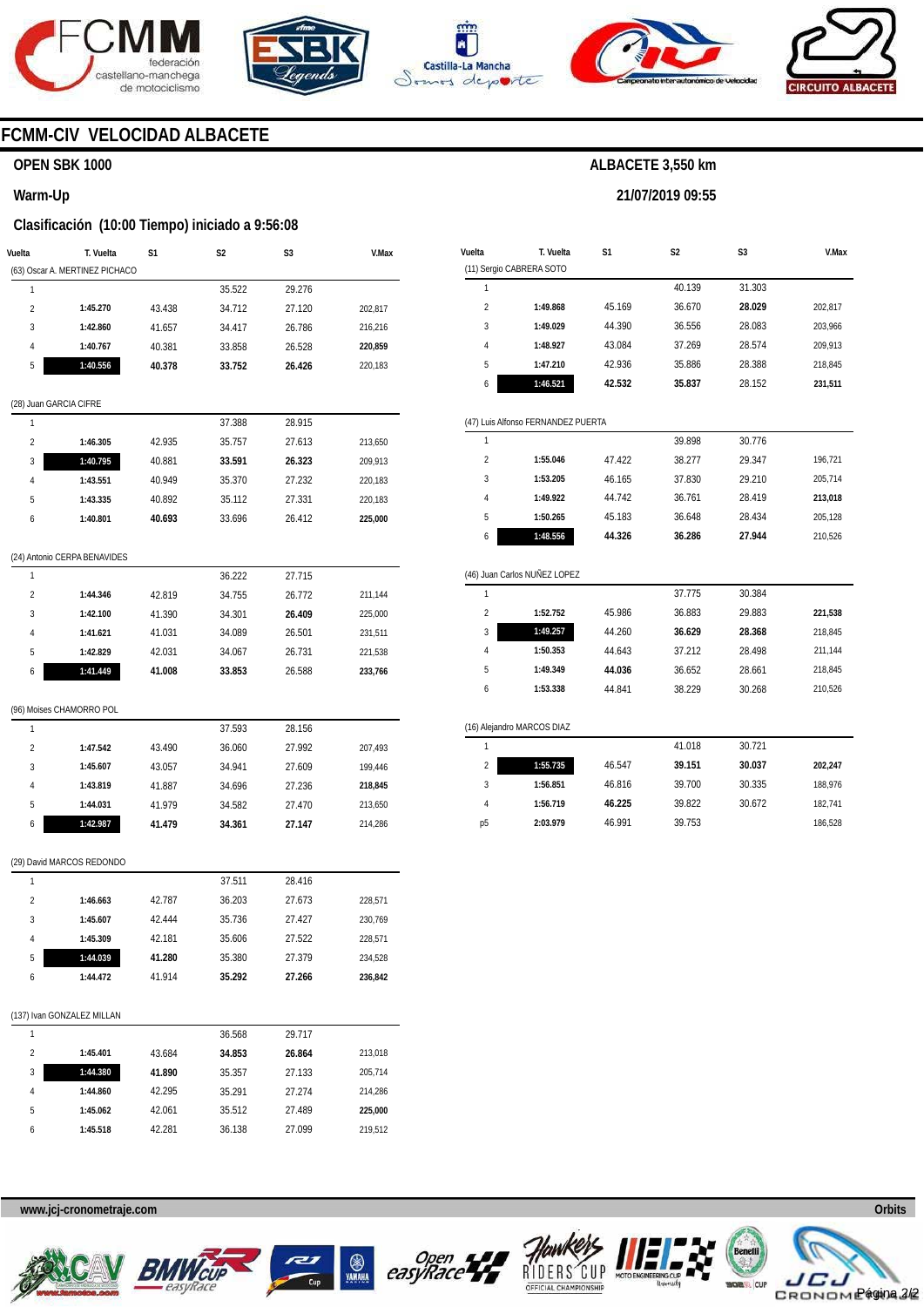

**OPEN SSP 600** 









# **Clasificado por vueltas**

**ALBACETE 3,550 km 21/07/2019 13:00** 

# **CARRERA**

## **Carrera (13 Vueltas) iniciado a 13:01:04**

**FCMM-CIV VELOCIDAD ALBACETE** 

| Pos.           | Ν°  | Nombre                            | Vtas           | Total T°  | Dif. 1°   | Dif.Ant. | Mejor Tm En V. |                |                | PEC Clase         | Categoria Moto |                 | Club                    | P <sub>l</sub> |
|----------------|-----|-----------------------------------|----------------|-----------|-----------|----------|----------------|----------------|----------------|-------------------|----------------|-----------------|-------------------------|----------------|
| $\mathbf{1}$   | 16  | Alejandro RUIZ CARRANZA           | 13             | 20:44.766 |           |          | 1:34.595       | 3              | $\overline{1}$ | Open SSP600       |                | YAMAHA          | CM. Circuito de Jerez   |                |
| 2              | 9   | <b>Vertti TAKALA</b>              | 13             | 21:01.433 | 16.667    | 16.667   | 1:36.177       | 5              | $\mathfrak{D}$ | Open SSP600       |                | YAMAHA          | Independiente           |                |
| 3              | 82  | Elena ROSELL ARAGON               | 13             | 21:04.233 | 19.467    | 2.800    | 1:36.207       | 6              | 3              | Open SSP600       |                | YAMAHA          | MotoDes                 |                |
| 4              | 12  | Rogelio LORENTE CALLE             | 13             | 21:10.928 | 26.162    | 6.695    | 1:36.753       | $\overline{2}$ | $\overline{4}$ | Open SSP600       |                | YAMAHA          | CD. Narixa              |                |
| 5              | 21  | Eduardo MONTERO HUERTA            | 13             | 21:20.906 | 36.140    | 9.978    | 1:37.606       | 9              | 5              | Open SSP600       |                | YAMAHA          | Lorenzo Comp. GU        |                |
| 6              | 44  | Aaron ESCALERA FERNANDEZ          | 13             | 21:21.097 | 36.331    | 0.191    | 1:37.593       | $\overline{7}$ | $\mathbf{1}$   | COPA SSP600       |                | YAMAHA          | Lorenzo Comp. TO        |                |
| $\overline{7}$ | 2   | Juan Jose FERNANDEZ JIMENEZ       | 13             | 21:29.019 | 44.253    | 7.922    | 1:37.684       | $\overline{7}$ | 6              | Open SSP600       | master         | YAMAHA          | Lorenzo Comp. GU        |                |
| 8              | 79  | Santiago BERBEL ALARCON           | 13             | 21:35.891 | 51.125    | 6.872    | 1:37.964       | $\overline{2}$ | $\overline{2}$ | COPA SSP600       |                | KAWASAKI        | Peñon Ataque            |                |
| 9              | 4   | Alberto URKIJO LLANO              | 13             | 21:38.479 | 53.713    | 2.588    | 1:38.503       | 12             | $\overline{7}$ | Open SSP600       | master         | YAMAHA          | Mc. Zalla               |                |
| 10             | 66  | Alejandro DEL VALLE GARCIA        | 13             | 21:38.548 | 53.782    | 0.069    | 1:38.276       | 8              | 3              | COPA SSP600       |                | YAMAHA          | CIV MotorSport          |                |
| 11             | 13  | Ismael PINTO RODRIGUEZ            | 13             | 21:40.409 | 55.643    | 1.861    | 1:38.714       | 6              | $\overline{4}$ | COPA SSP600       |                | YAMAHA          | Independiente           |                |
| 12             | 36  | Yousef SORIANO BENDALI            | 13             | 21:46.669 | 1:01.903  | 6.260    | 1:39.150       | 8              | 5              | COPA SSP600       |                | YAMAHA          | Independiente           |                |
| 13             | 121 | Eduardo FONRUGE RODRIGUEZ         | 13             | 21:48.477 | 1:03.711  | 1.808    | 1:39.215       | 13             | 6              | COPA SSP600       | master         | YAMAHA          | A.E.M.A.                |                |
| 14             | 34  | Luis UTRILLA REYES                | 13             | 21:49.577 | 1:04.811  | 1.100    | 1:39.340       | 12             | $\overline{7}$ | COPA SSP600       |                | YAMAHA          | CIV MotorSport          |                |
| 15             | 19  | Juan Carlos PEREZ TAPIA           | 13             | 22:00.594 | 1:15.828  | 11.017   | 1:39.923       | $\overline{2}$ | 8              | Open SSP600       | master         | YAMAHA          | C. M. Club Cirbón       |                |
| 16             | 57  | Josu NUÑEZ YURRITA                | 13             | 22:08.061 | 1:23.295  | 7.467    | 1:39.959       | 6              | 8              | COPA SSP600       | master         | YAMAHA          | Fly Group Mc.           |                |
| 17             | 55  | Ernesto CELADA JIMENEZ            | 13             | 22:12.112 | 1:27.346  | 4.051    | 1:41.261       | 8              | $\overline{1}$ | Copa Promo SSP600 |                | YAMAHA          | CIV MotorSport          |                |
| 18             | 81  | Nuria LLABRES MASSANET            | 13             | 22:21.446 | 1:36.680  | 9.334    | 1:41.076       | $\mathsf{Q}$   | 9              | Open SSP600       |                | YAMAHA          | Mc. Balear              |                |
| 19             | 8   | Daniel FRUTOS FERNANDEZ           | 12             | 20:51.616 | 1 Vuelta  | Vuelta   | 1:43.015       | $\overline{7}$ | $\overline{2}$ | Copa Promo SSP600 |                | YAMAHA          | CD JKcompeticion        |                |
| 20             | 94  | Francisco Javier CHINCHILLA LIÑAN | 12             | 20:51.881 | 1 Vuelta  | 0.265    | 1:42.659       | 12             | $\overline{1}$ | JK-Winkers 600    |                | YAMAHA          | CIV MotorSport          |                |
| 21             | 40  | David GARRIGOS ROMO               | 12             | 20:57.009 | 1 Vuelta  | 5.128    | 1:42.332       | 8              | $\overline{2}$ | JK-Winkers 600    |                | HONDA           | CD JKcompeticion        |                |
| 22             | 22  | Angel FLORES RUIZ                 | 12             | 21:01.391 | 1 Vuelta  | 4.382    | 1:43.677       | 3              | 3              | Copa Promo SSP600 |                | YAMAHA          | CD JKcompeticion        |                |
| 23             | 88  | Carmelo PALMERO YEBENES           | 12             | 21:12.924 | 1 Vuelta  | 11.533   | 1:43.996       | $\overline{7}$ | 3              | JK-Winkers 600    |                | YAMAHA          | CIV MotorSport          |                |
| 24             | 25  | <b>Gabriel MARTIN RODRIGUEZ</b>   | 12             | 21:14.175 | 1 Vuelta  | 1.251    | 1:44.210       | 4              | $\overline{A}$ | JK-Winkers 600    |                | KAWASAKI        | CD JKcompeticion        |                |
| 25             | 39  | Jose SANCHEZ GONZALEZ             | 12             | 21:43.631 | 1 Vuelta  | 29.456   | 1:45.101       | 6              | 5              | JK-Winkers 600    |                | YAMAHA          | Lorenzo Comp. TO        |                |
| 26             | 113 | Jose Antonio MEGIAS PLATA         | 12             | 22:18.420 | 1 Vuelta  | 34.789   | 1:44.446       | 12             | $\overline{4}$ | Copa Promo SSP600 |                | <b>KAWASAKI</b> | C.D. Vialmotor          |                |
|                |     |                                   |                |           |           |          |                |                |                |                   |                |                 |                         |                |
|                |     | No clasificado (75% = 10 Vueltas) |                |           |           |          |                |                |                |                   |                |                 |                         |                |
| ΝT             | 74  | Ferran CASAS PENDON               | 9              | 14:23.703 | NT        |          | 1:34.707       | 8              | NT             | Open SSP600       |                | YAMAHA          | CM Decarreras           |                |
| ΝT             | 96  | Paco MORALES AIBAR                | 8              | 12:48.110 | <b>NT</b> |          | 1:34.891       | 8              | NT             | Open SSP600       |                | YAMAHA          | <b>ADM Paco Morales</b> |                |
| <b>NT</b>      | 84  | Manuel GARCIA GARCIA              | $\overline{7}$ | 12:38.818 | NT        |          | 1:46.374       | 3              | NT             | COPA SSP600       |                | YAMAHA          | C. M. Club Cirbón       |                |
| ΝT             | 1   | Marc LUNA BAYEN                   | $\overline{4}$ | 6:39.391  | NT        |          | 1:37.781       | $\overline{2}$ | NT             | Open SSP600       |                | <b>HONDA</b>    | Motorland Aragon C.D    |                |
| ΝT             | 91  | Mihail FLOROV                     | $\overline{2}$ | 3:58.133  | NT        |          | 1:44.438       | $\overline{1}$ | <b>NT</b>      | Open SSP600       |                |                 |                         |                |

| Márgen de victoria | Velocidad media | Meior t° de vuelta | Meior Vel. | Meior vuelta para            |
|--------------------|-----------------|--------------------|------------|------------------------------|
| 16.667             | 133.471         | 1:34.595           | 135.102    | 16 - Alejandro RUIZ CARRANZA |
|                    |                 |                    |            |                              |

## **www.jcj-cronometraje.com Orbits**







**O** 





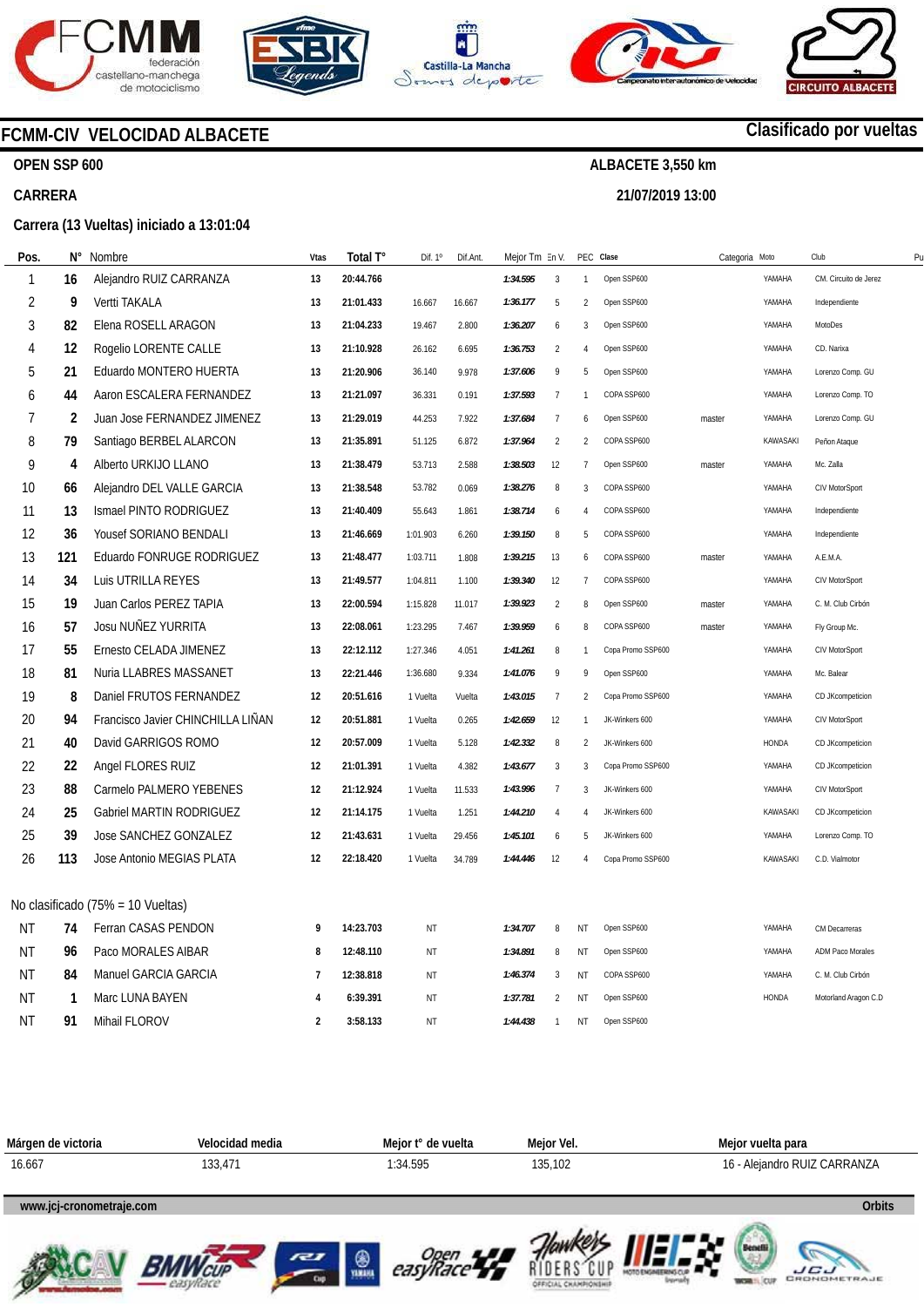









# **FCMM-CIV VELOCIDAD ALBACETE**

## **OPEN SSP 600**

## **CARRERA**

**Carrera (13 Vueltas) iniciado a 13:01:04** 

| Pos.      | Ν°             | Nombre                            | Vtas | Total T°  | Dif. 1°  | Dif.Ant. | Mejor Tm En V. |                |                | PEC Clase         | Categoria Moto |          | Club<br>P <sub>l</sub>  |
|-----------|----------------|-----------------------------------|------|-----------|----------|----------|----------------|----------------|----------------|-------------------|----------------|----------|-------------------------|
|           |                |                                   |      |           |          |          |                |                |                |                   |                |          |                         |
|           |                | Copa Promo SSP600                 |      |           |          |          |                |                |                |                   |                |          |                         |
|           | 55             | Ernesto CELADA JIMENEZ            | 13   | 22:12.112 |          |          | 1:41.261       | 8              | $\overline{1}$ | Copa Promo SSP600 |                | YAMAHA   | CIV MotorSport          |
| 2         | 8              | Daniel FRUTOS FERNANDEZ           | 12   | 20:51.616 | 1 Vuelta | Vuelta   | 1:43.015       | $\overline{7}$ | 2              | Copa Promo SSP600 |                | YAMAHA   | CD JKcompeticion        |
| 3         | 22             | Angel FLORES RUIZ                 | 12   | 21:01.391 | 1 Vuelta | 9.775    | 1:43.677       | 3              | 3              | Copa Promo SSP600 |                | YAMAHA   | CD JKcompeticion        |
| 4         | 113            | Jose Antonio MEGIAS PLATA         | 12   | 22:18.420 | 1 Vuelta | :17.029  | 1:44.446       | 12             | $\overline{4}$ | Copa Promo SSP600 |                | KAWASAKI | C.D. Vialmotor          |
|           |                |                                   |      |           |          |          |                |                |                |                   |                |          |                         |
|           | COPA SSP600    |                                   |      |           |          |          |                |                |                |                   |                |          |                         |
|           | 44             | Aaron ESCALERA FERNANDEZ          | 13   | 21:21.097 |          |          | 1:37.593       | $\overline{7}$ | $\mathbf{1}$   | COPA SSP600       |                | YAMAHA   | Lorenzo Comp. TO        |
| 2         | 79             | Santiago BERBEL ALARCON           | 13   | 21:35.891 | 14.794   | 14.794   | 1:37.964       | $\overline{2}$ | 2              | COPA SSP600       |                | KAWASAKI | Peñon Ataque            |
| 3         | 66             | Alejandro DEL VALLE GARCIA        | 13   | 21:38.548 | 17.451   | 2.657    | 1:38.276       | 8              | 3              | COPA SSP600       |                | YAMAHA   | CIV MotorSport          |
| 4         | 13             | Ismael PINTO RODRIGUEZ            | 13   | 21:40.409 | 19.312   | 1.861    | 1:38.714       | 6              | 4              | COPA SSP600       |                | YAMAHA   | Independiente           |
| 5         | 36             | <b>Yousef SORIANO BENDALI</b>     | 13   | 21:46.669 | 25.572   | 6.260    | 1:39.150       | 8              | 5              | COPA SSP600       |                | YAMAHA   | Independiente           |
| 6         | 121            | Eduardo FONRUGE RODRIGUEZ         | 13   | 21:48.477 | 27.380   | 1.808    | 1:39.215       | 13             | 6              | COPA SSP600       | master         | YAMAHA   | A.E.M.A.                |
| 7         | 34             | Luis UTRILLA REYES                | 13   | 21:49.577 | 28.480   | 1.100    | 1:39.340       | 12             | 7              | COPA SSP600       |                | YAMAHA   | CIV MotorSport          |
| 8         | 57             | Josu NUÑEZ YURRITA                | 13   | 22:08.061 | 46.964   | 18.484   | 1:39.959       | 6              | 8              | COPA SSP600       | master         | YAMAHA   | Fly Group Mc.           |
|           |                |                                   |      |           |          |          |                |                |                |                   |                |          |                         |
|           |                | No clasificado (75% = 10 Vueltas) |      |           |          |          |                |                |                |                   |                |          |                         |
| NT        | 84             | Manuel GARCIA GARCIA              | 7    | 12:38.818 | NT       |          | 1:46.374       | 3              | ΝT             | COPA SSP600       |                | YAMAHA   | C. M. Club Cirbón       |
|           |                |                                   |      |           |          |          |                |                |                |                   |                |          |                         |
|           | JK-Winkers 600 |                                   |      |           |          |          |                |                |                |                   |                |          |                         |
|           | 94             | Francisco Javier CHINCHILLA LIÑAN | 12   | 20:51.881 |          |          | 1:42.659       | 12             | $\overline{1}$ | JK-Winkers 600    |                | YAMAHA   | CIV MotorSport          |
| 2         | 40             | David GARRIGOS ROMO               | 12   | 20:57.009 | 5.128    | 5.128    | 1:42.332       | 8              | 2              | JK-Winkers 600    |                | HONDA    | CD JKcompeticion        |
| 3         | 88             | Carmelo PALMERO YEBENES           | 12   | 21:12.924 | 21.043   | 15.915   | 1:43.996       | 7              | 3              | JK-Winkers 600    |                | YAMAHA   | CIV MotorSport          |
| 4         | 25             | Gabriel MARTIN RODRIGUEZ          | 12   | 21:14.175 | 22.294   | 1.251    | 1:44.210       | $\overline{4}$ | $\overline{4}$ | JK-Winkers 600    |                | KAWASAKI | CD JKcompeticion        |
| 5         | 39             | Jose SANCHEZ GONZALEZ             | 12   | 21:43.631 | 51.750   | 29.456   | 1:45.101       | 6              | 5              | JK-Winkers 600    |                | YAMAHA   | Lorenzo Comp. TO        |
|           |                |                                   |      |           |          |          |                |                |                |                   |                |          |                         |
|           | Open SSP600    |                                   |      |           |          |          |                |                |                |                   |                |          |                         |
|           | 16             | Alejandro RUIZ CARRANZA           | 13   | 20:44.766 |          |          | 1:34.595       | 3              | $\mathbf{1}$   | Open SSP600       |                | YAMAHA   | CM. Circuito de Jerez   |
| 2         | 9              | Vertti TAKALA                     | 13   | 21:01.433 | 16.667   | 16.667   | 1:36.177       | 5              | $\overline{2}$ | Open SSP600       |                | YAMAHA   | Independiente           |
| 3         | 82             | Elena ROSELL ARAGON               | 13   | 21:04.233 | 19.467   | 2.800    | 1:36.207       | 6              | 3              | Open SSP600       |                | YAMAHA   | MotoDes                 |
| 4         | 12             | Rogelio LORENTE CALLE             | 13   | 21:10.928 | 26.162   | 6.695    | 1:36.753       | $\overline{2}$ | 4              | Open SSP600       |                | YAMAHA   | CD. Narixa              |
| 5         | 21             | Eduardo MONTERO HUERTA            | 13   | 21:20.906 | 36.140   | 9.978    | 1:37.606       | 9              | 5              | Open SSP600       |                | YAMAHA   | Lorenzo Comp. GU        |
| 6         | 2              | Juan Jose FERNANDEZ JIMENEZ       | 13   | 21:29.019 | 44.253   | 8.113    | 1:37.684       | 7              | 6              | Open SSP600       | master         | YAMAHA   | Lorenzo Comp. GU        |
|           | 4              | Alberto URKIJO LLANO              | 13   | 21:38.479 | 53.713   | 9.460    | 1:38.503       | 12             | $\overline{7}$ | Open SSP600       | master         | YAMAHA   | Mc. Zalla               |
|           | 19             | Juan Carlos PEREZ TAPIA           | 13   | 22:00.594 | 1:15.828 | 22.115   | 1:39.923       | 2              | 8              | Open SSP600       | master         | YAMAHA   | C. M. Club Cirbón       |
| 9         | 81             | Nuria LLABRES MASSANET            | 13   | 22:21.446 | 1:36.680 | 20.852   | 1:41.076       | -9             | 9              | Open SSP600       |                | YAMAHA   | Mc. Balear              |
|           |                |                                   |      |           |          |          |                |                |                |                   |                |          |                         |
|           |                | No clasificado (75% = 10 Vueltas) |      |           |          |          |                |                |                |                   |                |          |                         |
| <b>NT</b> | 74             | Ferran CASAS PENDON               | 9    | 14:23.703 | ΝT       |          | 1:34.707       | 8              | ΝT             | Open SSP600       |                | YAMAHA   | CM Decarreras           |
| ΝT        | 96             | Paco MORALES AIBAR                | 8    | 12:48.110 | ΝT       |          | 1:34.891       | 8              | ΝT             | Open SSP600       |                | YAMAHA   | <b>ADM Paco Morales</b> |
| ΝT        | 1              | Marc LUNA BAYEN                   | 4    | 6:39.391  | ΝT       |          | 1:37.781       | 2              | ΝT             | Open SSP600       |                | HONDA    | Motorland Aragon C.D    |
| ΝT        | 91             | Mihail FLOROV                     | 2    | 3:58.133  | ΝT       |          | 1:44.438       | $\mathbf{1}$   | ΝT             | Open SSP600       |                |          |                         |
|           |                |                                   |      |           |          |          |                |                |                |                   |                |          |                         |

| Márger<br>victoria<br>α٤ | medi.<br>۱۵۱۸.                                              | vuelta<br>יחוח"<br>91 U<br>. | ™eior Vei.<br>the contract of the contract of | * vuelta para     |
|--------------------------|-------------------------------------------------------------|------------------------------|-----------------------------------------------|-------------------|
| 16.667<br>.              | $\overline{\phantom{a}}$<br>$\overline{\phantom{a}}$<br>JJ, | EOF<br>54.<br>.<br>.         | 100<br>121<br>1 U 4<br>، ب ر                  | ARRANZA<br>- Ale' |

#### **www.jcj-cronometraje.com Orbits**







**O** 







## **Clasificado por vueltas**

# **ALBACETE 3,550 km**

**21/07/2019 13:00**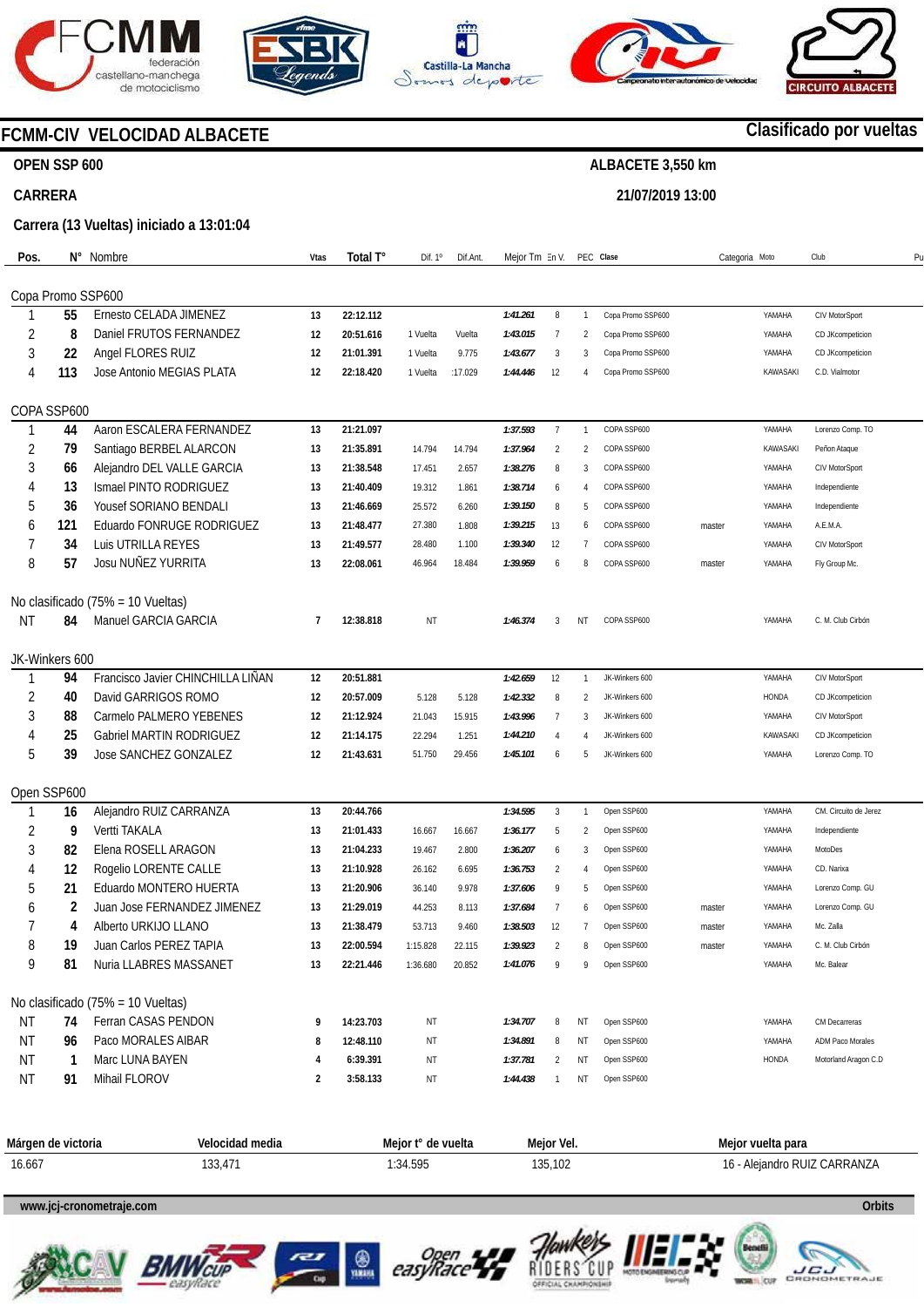









# **FCMM-CIV VELOCIDAD ALBACETE**

## **OPEN SSP 600**

## **CARRERA**

**Carrera (13 Vueltas) iniciado a 13:01:04** 

| Pos. | Ν°           | Nombre                            | Vueltas | Total T°  | Mejor Tm | S1 Mejor | S2 Mejor | S3 Mejor | <b>VM Mejor</b> |
|------|--------------|-----------------------------------|---------|-----------|----------|----------|----------|----------|-----------------|
| 1    | 16           | Alejandro RUIZ CARRANZA           | 13      | 20:44.766 | 1:34.595 | 38.052   | 31.740   | 24.713   | 234,528         |
| 2    | 9            | Vertti TAKALA                     | 13      | 21:01.433 | 1:36.177 | 38.794   | 32.202   | 24.938   | 234,528         |
| 3    | 82           | Elena ROSELL ARAGON               | 13      | 21:04.233 | 1:36.207 | 38.785   | 32.190   | 25.010   | 233,766         |
| 4    | 12           | Rogelio LORENTE CALLE             | 13      | 21:10.928 | 1:36.753 | 38.818   | 32.416   | 25.043   | 230,769         |
| 5    | 21           | Eduardo MONTERO HUERTA            | 13      | 21:20.906 | 1:37.606 | 39.290   | 32.761   | 25.334   | 234,528         |
| 6    | 44           | Aaron ESCALERA FERNANDEZ          | 13      | 21:21.097 | 1:37.593 | 39.290   | 32.613   | 25.426   | 230,769         |
| 7    | 2            | Juan Jose FERNANDEZ JIMENEZ       | 13      | 21:29.019 | 1:37.684 | 39.437   | 32.755   | 25.492   | 230,769         |
| 8    | 79           | Santiago BERBEL ALARCON           | 13      | 21:35.891 | 1:37.964 | 39.407   | 32.850   | 25.557   | 231,511         |
| 9    | 4            | Alberto URKIJO LLANO              | 13      | 21:38.479 | 1:38.503 | 39.933   | 32.990   | 25.509   | 227,848         |
| 10   | 66           | Alejandro DEL VALLE GARCIA        | 13      | 21:38.548 | 1:38.276 | 39.282   | 32.897   | 25.453   | 233,766         |
| 11   | 13           | Ismael PINTO RODRIGUEZ            | 13      | 21:40.409 | 1:38.714 | 39.779   | 33.044   | 25.748   | 227,848         |
| 12   | 36           | Yousef SORIANO BENDALI            | 13      | 21:46.669 | 1:39.150 | 39.873   | 33.291   | 25.725   | 229,299         |
| 13   | 121          | Eduardo FONRUGE RODRIGUEZ         | 13      | 21:48.477 | 1:39.215 | 40.005   | 33.268   | 25.881   | 230,032         |
| 14   | 34           | Luis UTRILLA REYES                | 13      | 21:49.577 | 1:39.340 | 40.029   | 33.376   | 25.797   | 229,299         |
| 15   | 19           | Juan Carlos PEREZ TAPIA           | 13      | 22:00.594 | 1:39.923 | 40.148   | 33.419   | 26.110   | 230,032         |
| 16   | 57           | Josu NUÑEZ YURRITA                | 13      | 22:08.061 | 1:39.959 | 40.095   | 33.466   | 26.150   | 232,258         |
| 17   | 55           | Ernesto CELADA JIMENEZ            | 13      | 22:12.112 | 1:41.261 | 40.760   | 33.779   | 26.320   | 225,705         |
| 18   | 81           | Nuria LLABRES MASSANET            | 13      | 22:21.446 | 1:41.076 | 41.410   | 34.413   | 27.089   | 225,000         |
| 19   | 8            | Daniel FRUTOS FERNANDEZ           | 12      | 20:51.616 | 1:43.015 | 41.392   | 34.202   | 26.801   | 220,859         |
| 20   | 94           | Francisco Javier CHINCHILLA LINAN | 12      | 20:51.881 | 1:42.659 | 41.348   | 34.410   | 26.806   | 223,602         |
| 21   | 40           | David GARRIGOS ROMO               | 12      | 20:57.009 | 1:42.332 | 41.155   | 34.357   | 26.572   | 215,569         |
| 22   | 22           | Angel FLORES RUIZ                 | 12      | 21:01.391 | 1:43.677 | 41.765   | 34.562   | 26.749   | 224,299         |
| 23   | 88           | Carmelo PALMERO YEBENES           | 12      | 21:12.924 | 1:43.996 | 41.938   | 34.937   | 26.866   | 214,925         |
| 24   | 25           | Gabriel MARTIN RODRIGUEZ          | 12      | 21:14.175 | 1:44.210 | 41.893   | 35.218   | 27.099   | 219,512         |
| 25   | 39           | Jose SANCHEZ GONZALEZ             | 12      | 21:43.631 | 1:45.101 | 41.892   | 35.259   | 27.448   | 220,859         |
| 26   | 113          | Jose Antonio MEGIAS PLATA         | 12      | 22:18.420 | 1:44.446 | 41.477   | 35.057   | 26.408   | 220,183         |
|      |              | No clasificado (75% = 10 Vueltas) |         |           |          |          |          |          |                 |
| ΝT   | 74           | Ferran CASAS PENDON               | 9       | 14:23.703 | 1:34.707 | 38.066   | 31.719   | 24.818   | 235,294         |
| ΝT   | 96           | Paco MORALES AIBAR                | 8       | 12:48.110 | 1:34.891 | 38.189   | 31.806   | 24.799   | 229,299         |
| ΝT   | 84           | Manuel GARCIA GARCIA              | 7       | 12:38.818 | 1:46.374 | 42.512   | 35.890   | 27.153   | 220,859         |
| ΝT   | $\mathbf{1}$ | Marc LUNA BAYEN                   | 4       | 6:39.391  | 1:37.781 | 39.180   | 32.659   | 25.278   | 235,294         |
| ΝT   | 91           | Mihail FLOROV                     | 2       | 3:58.133  | 1:44.438 | 39.090   | 32.926   | 26.056   | 231,511         |

| Márgen de victoria | Velocidad media     | Meior t° de vuelta | Meior Vel. | Meior vuelta para         |
|--------------------|---------------------|--------------------|------------|---------------------------|
| 16.667             | $\sim$<br>ا 1 3 ق 1 | 1:34.595           | 135.102    | - Aleiandro RUIZ CARRANZA |

## **www.jcj-cronometraje.com Orbits**







**O** 







# **Clasificado por vueltas**

**ALBACETE 3,550 km 21/07/2019 13:00**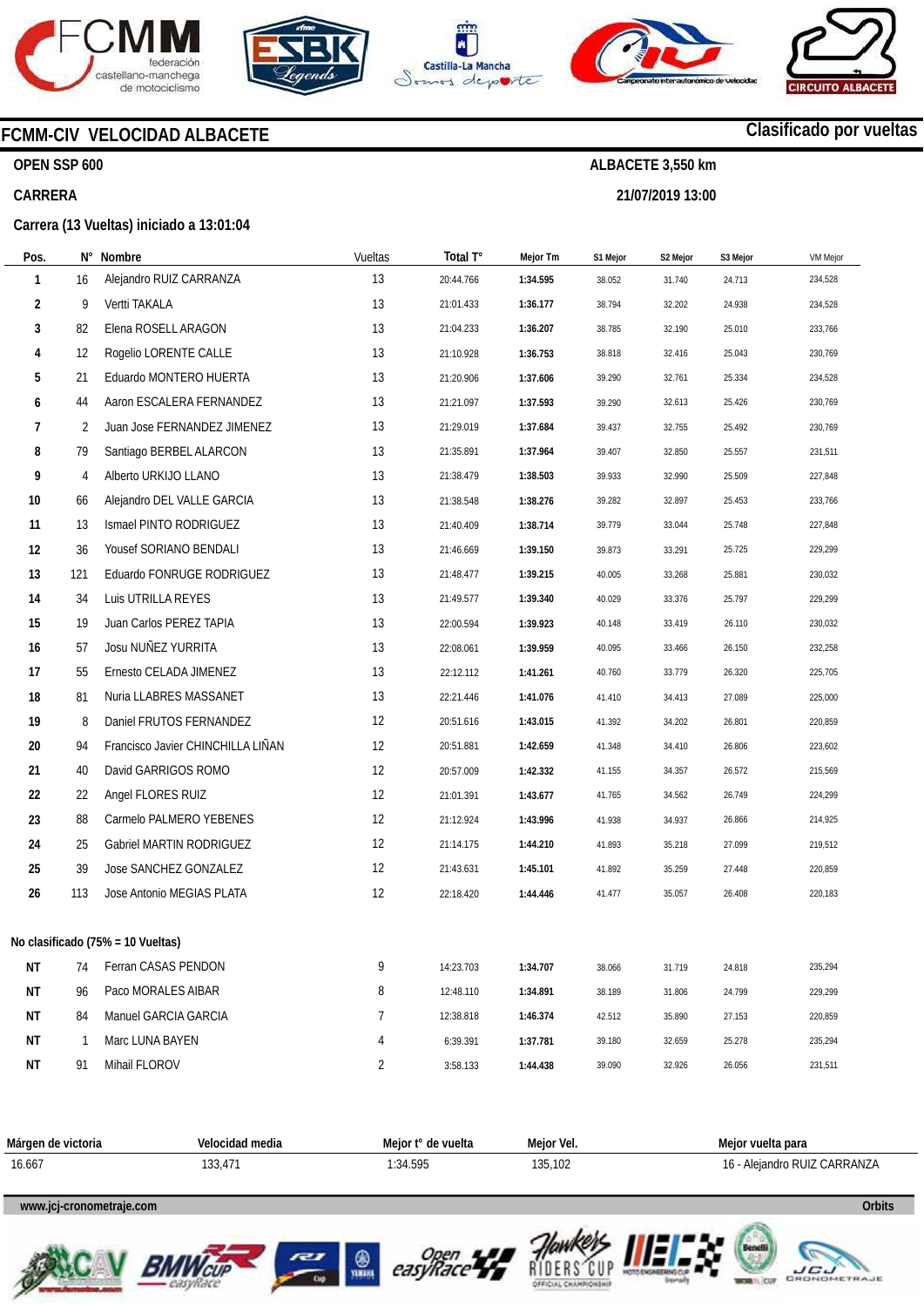







**21/07/2019 13:00** 



# **FCMM-CIV VELOCIDAD ALBACETE**

## **OPEN SSP 600**

#### **CARRERA**

#### **Carrera (13 Vueltas) iniciado a 13:01:04**

| Vuelta                       | T. Vuelta                  | S1     | S2     | S3     | V.Max   |  |  |  |  |  |
|------------------------------|----------------------------|--------|--------|--------|---------|--|--|--|--|--|
|                              |                            |        |        |        |         |  |  |  |  |  |
| (16) Alejandro RUIZ CARRANZA |                            |        |        |        |         |  |  |  |  |  |
| 1                            | 1:37.981                   | 41.270 | 31.960 | 24.751 | 181,818 |  |  |  |  |  |
| 2                            | 1:34.892                   | 38.209 | 31.875 | 24.808 | 233,010 |  |  |  |  |  |
| 3                            | 1:34.595                   | 38.142 | 31.740 | 24.713 | 232,258 |  |  |  |  |  |
| 4                            | 1:34.753                   | 38.052 | 31.915 | 24.786 | 234,528 |  |  |  |  |  |
| 5                            | 1:35.157                   | 38.256 | 31.973 | 24.928 | 233,766 |  |  |  |  |  |
| 6                            | 1:35.423                   | 38.373 | 32.107 | 24.943 | 230,769 |  |  |  |  |  |
| 7                            | 1:35.195                   | 38.197 | 32.086 | 24.912 | 230,769 |  |  |  |  |  |
| 8                            | 1:34.926                   | 38.178 | 31.793 | 24.955 | 233,010 |  |  |  |  |  |
| 9                            | 1:35.519                   | 38.298 | 32.181 | 25.040 | 233,010 |  |  |  |  |  |
| 10                           | 1:35.524                   | 38.331 | 32.032 | 25.161 | 228,571 |  |  |  |  |  |
| 11                           | 1:35.756                   | 38.658 | 32.096 | 25.002 | 230,769 |  |  |  |  |  |
| 12                           | 1:36.569                   | 38.642 | 32.288 | 25.639 | 231,511 |  |  |  |  |  |
| 13                           | 1:36.251                   | 38.620 | 32.287 | 25.344 | 231,511 |  |  |  |  |  |
|                              |                            |        |        |        |         |  |  |  |  |  |
| (9) Vertti TAKALA            |                            |        |        |        |         |  |  |  |  |  |
| 1                            | 1:39.794                   | 41.889 | 32.745 | 25.160 | 184,143 |  |  |  |  |  |
| 2                            | 1:36.416                   | 38.943 | 32.360 | 25.113 | 234,528 |  |  |  |  |  |
| 3                            | 1:36.533                   | 39.151 | 32.444 | 24.938 | 234,528 |  |  |  |  |  |
| 4                            | 1:36.307                   | 38.970 | 32.322 | 25.015 | 233,766 |  |  |  |  |  |
| 5                            | 1:36.177                   | 38.794 | 32.328 | 25.055 | 233,766 |  |  |  |  |  |
| 6                            | 1:36.230                   | 38.810 | 32.381 | 25.039 | 231,511 |  |  |  |  |  |
| 7                            | 1:36.634                   | 39.438 | 32.204 | 24.992 | 230,032 |  |  |  |  |  |
| 8                            | 1:36.557                   | 38.969 | 32.436 | 25.152 | 232,258 |  |  |  |  |  |
| 9                            | 1:36.941                   | 39.087 | 32.395 | 25.459 | 231,511 |  |  |  |  |  |
| 10                           | 1:36.529                   | 39.030 | 32.388 | 25.111 | 231,511 |  |  |  |  |  |
| 11                           | 1:36.382                   | 38.891 | 32.202 | 25.289 | 232,258 |  |  |  |  |  |
| 12                           | 1:37.131                   | 39.064 | 32.918 | 25.149 | 230,032 |  |  |  |  |  |
| 13                           | 1:37.120                   | 39.036 | 32.420 | 25.664 | 231,511 |  |  |  |  |  |
|                              |                            |        |        |        |         |  |  |  |  |  |
|                              | (82) Elena ROSELL ARAGON   |        |        |        |         |  |  |  |  |  |
| 1                            | 1:40.121                   | 42.412 | 32.416 | 25.293 | 182,278 |  |  |  |  |  |
| 2                            | 1:36.354                   | 38.923 | 32.297 | 25.134 | 233,766 |  |  |  |  |  |
| 3                            | 1:36.967                   | 39.080 | 32.650 | 25.237 | 232,258 |  |  |  |  |  |
| 4                            | 1:36.618                   | 39.026 | 32.292 | 25.300 | 233,766 |  |  |  |  |  |
| 5                            | 1:36.336                   | 39.040 | 32.190 | 25.106 | 233,766 |  |  |  |  |  |
| 6                            | 1:36.207                   | 38.868 | 32.329 | 25.010 | 230,769 |  |  |  |  |  |
| 7                            | 1:36.647                   | 38.785 | 32.755 | 25.107 | 231,511 |  |  |  |  |  |
| 8                            | 1:36.538                   | 38.962 | 32.493 | 25.083 | 230,769 |  |  |  |  |  |
| 9                            | 1:36.347                   | 38.807 | 32.375 | 25.165 | 227,848 |  |  |  |  |  |
| 10                           | 1:36.996                   | 39.171 | 32.583 | 25.242 | 230,032 |  |  |  |  |  |
|                              |                            |        |        |        |         |  |  |  |  |  |
| 11                           | 1:36.860                   | 39.112 | 32.456 | 25.292 | 231,511 |  |  |  |  |  |
| 12                           | 1:37.759                   | 39.361 | 32.862 | 25.536 | 227,848 |  |  |  |  |  |
| 13                           | 1:37.591                   | 39.286 | 32.730 | 25.575 | 230,769 |  |  |  |  |  |
|                              | (12) Rogelio LORENTE CALLE |        |        |        |         |  |  |  |  |  |

| Vuelta | T. Vuelta                       | S1     | S <sub>2</sub> | S3     | V.Max   |  |  |  |  |  |
|--------|---------------------------------|--------|----------------|--------|---------|--|--|--|--|--|
| 1      | 1:38.679                        | 41.165 | 32.471         | 25.043 | 187,500 |  |  |  |  |  |
| 2      | 1:36.753                        | 39.030 | 32.416         | 25.307 | 230,769 |  |  |  |  |  |
| 3      | 1:37.546                        | 39.708 | 32.645         | 25.193 | 230,032 |  |  |  |  |  |
| 4      | 1:36.788                        | 38.818 | 32.582         | 25.388 | 230,769 |  |  |  |  |  |
| 5      | 1:37.138                        | 39.342 | 32.449         | 25.347 | 230,769 |  |  |  |  |  |
| 6      | 1:37.151                        | 39.313 | 32.622         | 25.216 | 230,032 |  |  |  |  |  |
| 7      | 1:37.339                        | 38.826 | 33.046         | 25.467 | 227,129 |  |  |  |  |  |
| 8      | 1:37.041                        | 39.083 | 32.564         | 25.394 | 227,848 |  |  |  |  |  |
| 9      | 1:37.517                        | 38.995 | 33.059         | 25.463 | 228,571 |  |  |  |  |  |
| 10     | 1:37.638                        | 39.283 | 32.913         | 25.442 | 227,129 |  |  |  |  |  |
| 11     | 1:37.432                        | 39.176 | 32.749         | 25.507 | 230,032 |  |  |  |  |  |
| 12     | 1:37.736                        | 39.322 | 32.953         | 25.461 | 226,415 |  |  |  |  |  |
| 13     | 1:39.071                        | 39.271 | 34.253         | 25.547 | 228,571 |  |  |  |  |  |
|        |                                 |        |                |        |         |  |  |  |  |  |
|        | (21) Eduardo MONTERO HUERTA     |        |                |        |         |  |  |  |  |  |
| 1      | 1:41.004                        | 42.659 | 32.907         | 25.438 | 185,090 |  |  |  |  |  |
| 2      | 1:37.800                        | 39.480 | 32.986         | 25.334 | 234,528 |  |  |  |  |  |
| 3      | 1:37.679                        | 39.471 | 32.761         | 25.447 | 231,511 |  |  |  |  |  |
| 4      | 1:37.969                        | 39.531 | 32.950         | 25.488 | 234,528 |  |  |  |  |  |
| 5      | 1:38.048                        | 39.553 | 32.867         | 25.628 | 231,511 |  |  |  |  |  |
| 6      | 1:38.255                        | 39.659 | 33.049         | 25.547 | 230,032 |  |  |  |  |  |
| 7      | 1:38.101                        | 39.504 | 33.010         | 25.587 | 230,032 |  |  |  |  |  |
| 8      | 1:38.698                        | 40.239 | 32.956         | 25.503 | 229,299 |  |  |  |  |  |
| 9      | 1:37.606                        | 39.290 | 32.791         | 25.525 | 232,258 |  |  |  |  |  |
| 10     | 1:38.024                        | 39.434 | 33.081         | 25.509 | 231,511 |  |  |  |  |  |
| 11     | 1:38.337                        | 39.578 | 32.869         | 25.890 | 230,032 |  |  |  |  |  |
| 12     | 1:38.013                        | 39.485 | 32.997         | 25.531 | 227,848 |  |  |  |  |  |
| 13     | 1:38.068                        | 39.400 | 33.095         | 25.573 | 230,769 |  |  |  |  |  |
|        |                                 |        |                |        |         |  |  |  |  |  |
|        | (44) Aaron ESCALERA FERNANDEZ   |        |                |        |         |  |  |  |  |  |
| 1      | 1:41.426                        | 42.933 | 32.886         | 25.607 | 187,013 |  |  |  |  |  |
| 2      | 1:37.897                        | 39.663 | 32.679         | 25.555 | 228,571 |  |  |  |  |  |
| 3      | 1:38.023                        | 39.582 | 32.852         | 25.589 | 224,299 |  |  |  |  |  |
| 4      | 1:38.712                        | 39.751 | 33.118         | 25.843 | 224,299 |  |  |  |  |  |
| 5      | 1:38.493                        | 39.837 | 33.171         | 25.485 | 225,000 |  |  |  |  |  |
| 6      | 1:37.797                        | 39.303 | 32.883         | 25.611 | 225,705 |  |  |  |  |  |
| 7      | 1:37.593                        | 39.290 | 32.877         | 25.426 | 222,910 |  |  |  |  |  |
| 8      | 1:37.687                        | 39.556 | 32.660         | 25.471 | 227,848 |  |  |  |  |  |
| 9      | 1:37.618                        | 39.387 | 32.749         | 25.482 | 227,129 |  |  |  |  |  |
| 10     | 1:37.957                        | 39.400 | 33.081         | 25.476 | 227,848 |  |  |  |  |  |
| 11     | 1:38.374                        | 39.629 | 32.892         | 25.853 | 230,769 |  |  |  |  |  |
| 12     | 1:37.961                        | 39.511 | 32.953         | 25.497 | 221,538 |  |  |  |  |  |
| 13     | 1:38.116                        | 39.532 | 32.613         | 25.971 | 225,705 |  |  |  |  |  |
|        |                                 |        |                |        |         |  |  |  |  |  |
|        | (2) Juan Jose FERNANDEZ JIMENEZ |        |                |        |         |  |  |  |  |  |
| 1      | 1:43.098                        | 44.118 | 33.380         | 25.600 | 183,673 |  |  |  |  |  |
| 2      | 1:40.088                        | 40.506 | 33.813         | 25.769 | 230,769 |  |  |  |  |  |









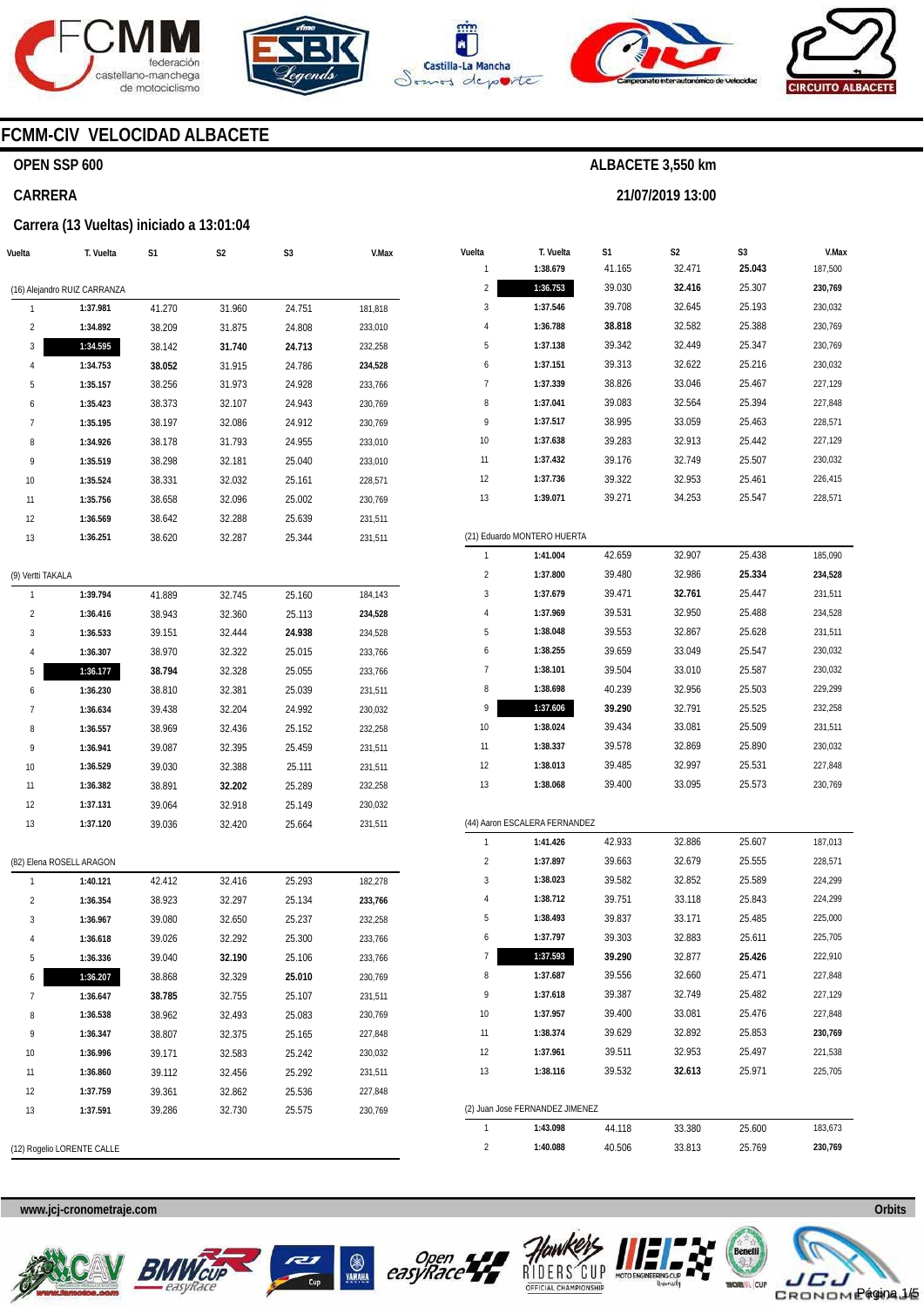





**T. Vuelta 1:39.077 1:38.771 1:40.116 1:38.276** 

**S1**  39.999 39.537 40.245 **39.282** 



**S2**  33.247 33.490 33.669 33.428

**ALBACETE 3,550 km** 

**21/07/2019 13:00** 

**S3**  25.831 25.744 26.202 25.566



**V.Max 233,766**  230,032 229,299 229,299

## **FCMM-CIV VELOCIDAD ALBACETE**

#### **OPEN SSP 600**

#### **CARRERA**

#### **Carrera (13 Vueltas) iniciado a 13:01:04**

| Vuelta | T. Vuelta                    | S <sub>1</sub> | S <sub>2</sub> | S <sub>3</sub> | V.Max   |
|--------|------------------------------|----------------|----------------|----------------|---------|
| 3      | 1:39.174                     | 40.358         | 33.177         | 25.639         | 227,848 |
| 4      | 1:38.509                     | 39.840         | 33.134         | 25.535         | 230,032 |
| 5      | 1:38.375                     | 39.610         | 33.104         | 25.661         | 230,032 |
| 6      | 1:38.164                     | 39.632         | 32.914         | 25.618         | 229,299 |
| 7      | 1:37.684                     | 39.437         | 32.755         | 25.492         | 229,299 |
| 8      | 1:38.235                     | 39.552         | 33.072         | 25.611         | 229,299 |
| 9      | 1:38.287                     | 39.753         | 32.888         | 25.646         | 227,129 |
| 10     | 1:38.269                     | 39.538         | 33.133         | 25.598         | 229,299 |
| 11     | 1:37.958                     | 39.461         | 32.832         | 25.665         | 227,848 |
| 12     | 1:39.081                     | 39.913         | 33.204         | 25.964         | 225,705 |
| 13     | 1:38.236                     | 39.631         | 33.020         | 25.585         | 230,032 |
|        |                              |                |                |                |         |
|        | (79) Santiago BERBEL ALARCON |                |                |                |         |
| 1      | 1:41.141                     | 42.639         | 32.929         | 25.573         | 184,143 |
| 2      | 1:37.964                     | 39.557         | 32.850         | 25.557         | 231,511 |
| 3      | 1:38.053                     | 39.407         | 32.902         | 25.744         | 227,129 |
| 4      | 1:38.597                     | 39.721         | 33.122         | 25.754         | 227,848 |
| 5      | 1:39.316                     | 40.332         | 33.114         | 25.870         | 226,415 |
| 6      | 1:39.123                     | 40.074         | 33.217         | 25.832         | 223,602 |
| 7      | 1:38.834                     | 39.908         | 33.168         | 25.758         | 224,299 |
| $\sim$ | 1.40F01                      | 11.200         | <b>CPN CC</b>  | OF 001         | OOE OOO |

| 9                           | 1:39.689                        | 40.294 | 33.617 | 25.778 | 225,000 |  |  |  |  |
|-----------------------------|---------------------------------|--------|--------|--------|---------|--|--|--|--|
| 10                          | 1:39.096                        | 40.127 | 33.498 | 25.471 | 227,848 |  |  |  |  |
| 11                          | 1:39.314                        | 40.102 | 33.493 | 25.719 | 224,299 |  |  |  |  |
| 12                          | 1:38.759                        | 40.204 | 32.897 | 25.658 | 218,182 |  |  |  |  |
| 13                          | 1:39.109                        | 39.791 | 33.593 | 25.725 | 227,848 |  |  |  |  |
|                             |                                 |        |        |        |         |  |  |  |  |
| (13) Ismael PINTO RODRIGUEZ |                                 |        |        |        |         |  |  |  |  |
| 1                           | 1:44.162                        | 43.952 | 33.606 | 26.604 | 182,278 |  |  |  |  |
| 2                           | 1:39.843                        | 40.061 | 33.595 | 26.187 | 225,705 |  |  |  |  |
| 3                           | 1:39.333                        | 40.333 | 33.234 | 25.766 | 225,000 |  |  |  |  |
| 4                           | 1:39.620                        | 40.182 | 33.513 | 25.925 | 227,848 |  |  |  |  |
| 5                           | 1:39.189                        | 39.888 | 33.407 | 25.894 | 225,705 |  |  |  |  |
| 6                           | 1:38.714                        | 39.779 | 33.146 | 25.789 | 223,602 |  |  |  |  |
| 7                           | 1:39.680                        | 39.801 | 33.638 | 26.241 | 222,222 |  |  |  |  |
| 8                           | 1:38.714                        | 39.876 | 33.066 | 25.772 | 218,182 |  |  |  |  |
| 9                           | 1:39.775                        | 40.223 | 33.578 | 25.974 | 223,602 |  |  |  |  |
| 10                          | 1:39.241                        | 40.179 | 33.314 | 25.748 | 223,602 |  |  |  |  |
| 11                          | 1:39.178                        | 40.248 | 33.168 | 25.762 | 222,910 |  |  |  |  |
| 12                          | 1:38.998                        | 40.191 | 33.044 | 25.763 | 222,910 |  |  |  |  |
| 13                          | 1:40.200                        | 40.470 | 33.463 | 26.267 | 222,910 |  |  |  |  |
|                             |                                 |        |        |        |         |  |  |  |  |
| (36) Yousef SORIANO BENDALI |                                 |        |        |        |         |  |  |  |  |
| 1                           | 1:43.158                        | 42.951 | 33.942 | 26.265 | 185,567 |  |  |  |  |
| $\overline{c}$              | 1:40.636                        | 40.362 | 33.895 | 26.379 | 229,299 |  |  |  |  |
| 3                           | 1:39.332                        | 40.286 | 33.321 | 25.725 | 225,000 |  |  |  |  |
| 4                           | 1:39.226                        | 39.999 | 33.477 | 25.750 | 229,299 |  |  |  |  |
| 5                           | 1:39.233                        | 39.911 | 33.480 | 25.842 | 227,848 |  |  |  |  |
| 6                           | 1:39.866                        | 40.136 | 33.802 | 25.928 | 222,910 |  |  |  |  |
| 7                           | 1:39.464                        | 39.999 | 33.454 | 26.011 | 226,415 |  |  |  |  |
| 8                           | 1:39.150                        | 40.071 | 33.291 | 25.788 | 223,602 |  |  |  |  |
| 9                           | 1:39.704                        | 39.873 | 33.929 | 25.902 | 226,415 |  |  |  |  |
| 10                          | 1:39.920                        | 40.436 | 33.651 | 25.833 | 221,538 |  |  |  |  |
| 11                          | 1:40.786                        | 40.408 | 34.129 | 26.249 | 224,299 |  |  |  |  |
| 12                          | 1:40.865                        | 40.694 | 33.799 | 26.372 | 222,222 |  |  |  |  |
| 13                          | 1:41.567                        | 41.148 | 33.882 | 26.537 | 220,859 |  |  |  |  |
|                             |                                 |        |        |        |         |  |  |  |  |
|                             | (121) Eduardo FONRUGE RODRIGUEZ |        |        |        |         |  |  |  |  |
| 1                           | 1:44.665                        | 44.453 | 34.019 | 26.193 | 190,476 |  |  |  |  |
| 2                           | 1:40.073                        | 40.457 | 33.435 | 26.181 | 223,602 |  |  |  |  |
| 3                           | 1:40.230                        | 40.540 | 33.511 | 26.179 | 225,705 |  |  |  |  |
| 4                           | 1:40.282                        | 40.503 | 33.510 | 26.269 | 230,032 |  |  |  |  |
| 5                           | 1:40.997                        | 40.671 | 34.049 | 26.277 | 229,299 |  |  |  |  |
| 6                           | 1:40.644                        | 40.548 | 33.826 | 26.270 | 226,415 |  |  |  |  |

| 1                       | 1:41.141                        | 42.639 | 32.929 | 25.573 | 184,143 |
|-------------------------|---------------------------------|--------|--------|--------|---------|
| $\overline{2}$          | 1:37.964                        | 39.557 | 32.850 | 25.557 | 231,511 |
| 3                       | 1:38.053                        | 39.407 | 32.902 | 25.744 | 227,129 |
| 4                       | 1:38.597                        | 39.721 | 33.122 | 25.754 | 227,848 |
| 5                       | 1:39.316                        | 40.332 | 33.114 | 25.870 | 226,415 |
| 6                       | 1:39.123                        | 40.074 | 33.217 | 25.832 | 223,602 |
| 7                       | 1:38.834                        | 39.908 | 33.168 | 25.758 | 224,299 |
| 8                       | 1:40.591                        | 41.288 | 33.412 | 25.891 | 225,000 |
| 9                       | 1:39.513                        | 40.058 | 33.515 | 25.940 | 225,705 |
| 10                      | 1:39.889                        | 40.618 | 33.320 | 25.951 | 225,000 |
| 11                      | 1:39.656                        | 40.036 | 33.545 | 26.075 | 227,129 |
| 12                      | 1:39.667                        | 40.133 | 33.400 | 26.134 | 223,602 |
| 13                      | 1:40.021                        | 40.404 | 33.608 | 26.009 | 227,848 |
|                         |                                 |        |        |        |         |
|                         | (4) Alberto URKIJO LLANO        |        |        |        |         |
| 1                       | 1:42.264                        | 43.225 | 33.366 | 25.673 | 183,206 |
| $\overline{2}$          | 1:40.357                        | 39.998 | 34.472 | 25.887 | 225,705 |
| 3                       | 1:39.303                        | 40.383 | 33.275 | 25.645 | 219,512 |
| 4                       | 1:39.444                        | 40.318 | 33.391 | 25.735 | 227,129 |
| 5                       | 1:39.264                        | 40.002 | 33.503 | 25.759 | 227,129 |
| 6                       | 1:39.386                        | 40.087 | 33.509 | 25.790 | 225,705 |
| 7                       | 1:39.229                        | 39.933 | 33.500 | 25.796 | 225,705 |
| 8                       | 1:39.058                        | 39.938 | 33.361 | 25.759 | 225,705 |
| 9                       | 1:39.588                        | 40.272 | 33.527 | 25.789 | 227,848 |
| 10                      | 1:39.274                        | 40.097 | 33.501 | 25.676 | 227,129 |
| 11                      | 1:39.300                        | 40.065 | 33.294 | 25.941 | 225,000 |
| 12                      | 1:38.503                        | 40.004 | 32.990 | 25.509 | 223,602 |
| 13                      | 1:39.395                        | 40.054 | 33.420 | 25.921 | 227,848 |
|                         |                                 |        |        |        |         |
|                         | (66) Alejandro DEL VALLE GARCIA |        |        |        |         |
| 1                       | 1:44.695                        | 44.964 | 33.630 | 26.101 | 188,976 |
| $\overline{\mathbf{c}}$ | 1:39.502                        | 39.932 | 33.508 | 26.062 | 229,299 |
| 3                       | 1:39.477                        | 40.569 | 33.455 | 25.453 | 232,258 |
| 4                       | 1:38.502                        | 39.455 | 33.475 | 25.572 | 233,010 |









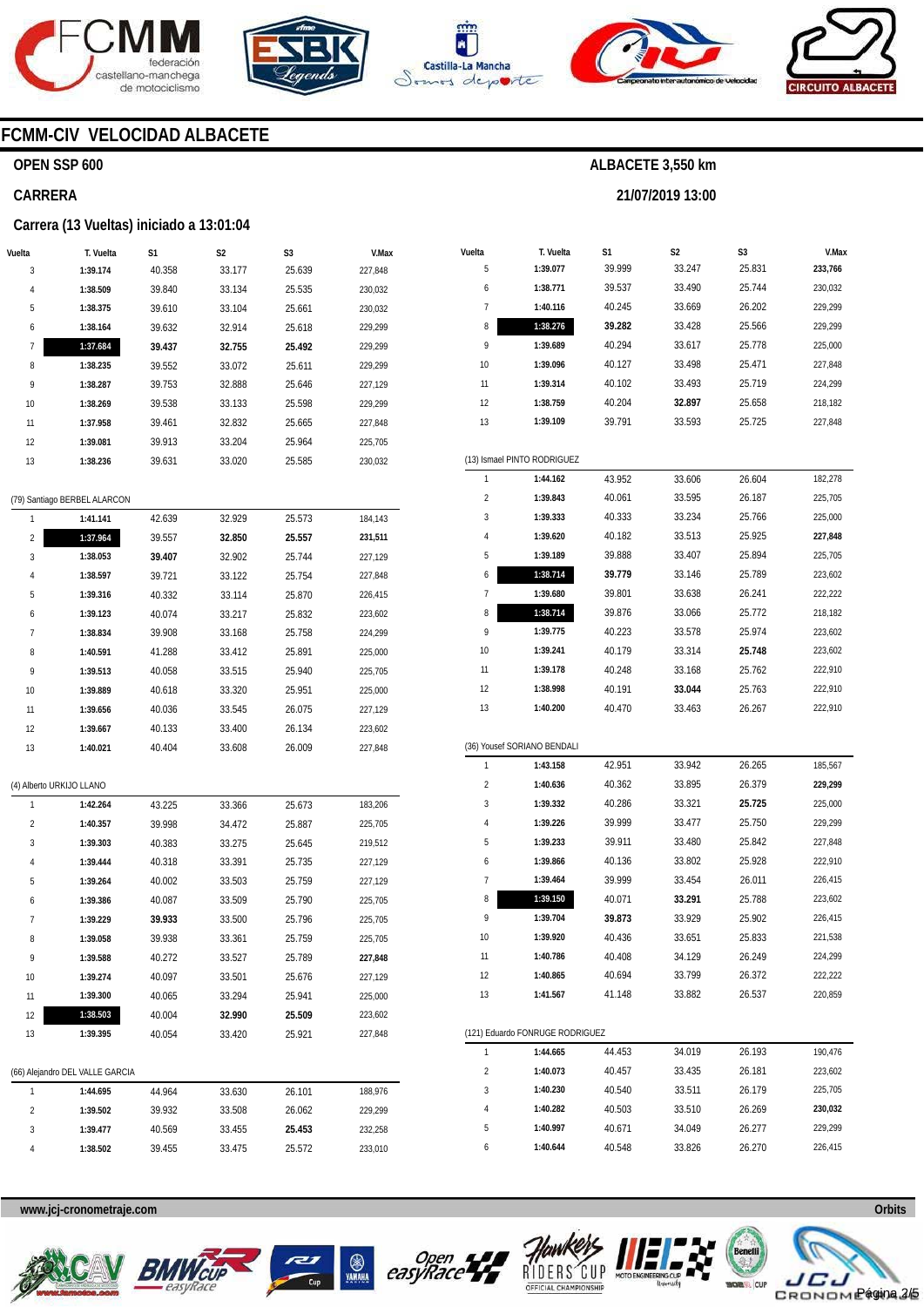







**21/07/2019 13:00** 



## **FCMM-CIV VELOCIDAD ALBACETE**

#### **OPEN SSP 600**

#### **CARRERA**

#### **Carrera (13 Vueltas) iniciado a 13:01:04**

| Vuelta | T. Vuelta                    | S1     | S2     | S3     | V.Max   |
|--------|------------------------------|--------|--------|--------|---------|
| 7      | 1:40.002                     | 40.370 | 33.627 | 26.005 | 227,129 |
| 8      | 1:39.239                     | 40.005 | 33.268 | 25.966 | 225,705 |
| 9      | 1:39.383                     | 40.134 | 33.296 | 25.953 | 226,415 |
| 10     | 1:40.462                     | 40.977 | 33.499 | 25.986 | 228,571 |
| 11     | 1:39.501                     | 40.263 | 33.292 | 25.946 | 227,129 |
| 12     | 1:39.658                     | 40.267 | 33.446 | 25.945 | 225,705 |
| 13     | 1:39.215                     | 40.058 | 33.276 | 25.881 | 228,571 |
|        | (34) Luis UTRILLA REYES      |        |        |        |         |
| 1      | 1:44.321                     | 44.203 | 33.972 | 26.146 | 190,981 |
| 2      | 1:39.752                     | 40.092 | 33.504 | 26.156 | 229,299 |
| 3      | 1:40.615                     | 40.487 | 33.804 | 26.324 | 228,571 |
| 4      | 1:40.107                     | 40.145 | 33.792 | 26.170 | 228,571 |
| 5      | 1:41.083                     | 40.832 | 33.979 | 26.272 | 225,705 |
| 6      | 1:40.651                     | 40.436 | 33.978 | 26.237 | 224,299 |
| 7      | 1:40.150                     | 40.318 | 33.652 | 26.180 | 225,705 |
| 8      | 1:39.827                     | 40.568 | 33.376 | 25.883 | 223,602 |
| 9      | 1:39.541                     | 40.029 | 33.424 | 26.088 | 226,415 |
| 10     | 1:40.446                     | 40.959 | 33.591 | 25.896 | 225,705 |
| 11     | 1:39.726                     | 40.243 | 33.505 | 25.978 | 224,299 |
| 12     | 1:39.340                     | 40.036 | 33.434 | 25.870 | 224,299 |
| 13     | 1:39.788                     | 40.520 | 33.471 | 25.797 | 227,129 |
|        | (19) Juan Carlos PEREZ TAPIA |        |        |        |         |
| 1      | 1:44.671                     | 44.043 | 34.299 | 26.329 | 189,974 |
| 2      | 1:39.923                     | 40.394 | 33.419 | 26.110 | 224,299 |
| 3      | 1:40.385                     | 40.520 | 33.588 | 26.277 | 224,299 |
| 4      | 1:40.680                     | 40.531 | 33.907 | 26.242 | 230,032 |
| 5      | 1:40.998                     | 40.698 | 34.046 | 26.254 | 227,848 |
| 6      | 1:40.430                     | 40.390 | 33.845 | 26.195 | 223,602 |
| 7      | 1:40.486                     | 40.148 | 33.854 | 26.484 | 227,129 |
| 8      | 1:41.311                     | 40.525 | 34.260 | 26.526 | 225,705 |
| 9      | 1:41.411                     | 40.454 | 34.394 | 26.563 | 224,299 |
| 10     | 1:41.530                     | 40.999 | 33.949 | 26.582 | 220,859 |
| 11     | 1:41.232                     | 40.779 | 34.069 | 26.384 | 224,299 |
| 12     | 1:40.796                     | 40.521 | 34.027 | 26.248 | 224,299 |
| 13     | 1:41.975                     | 41.202 | 34.020 | 26.753 | 227,848 |
|        |                              |        |        |        |         |
|        | (57) Josu NUÑEZ YURRITA      |        |        |        |         |
| 1      | 1:45.808                     | 44.907 | 34.627 | 26.274 | 186,528 |
| 2      | 1:45.371                     | 43.595 | 34.772 | 27.004 | 232,258 |
| 3      | 1:41.535                     | 40.911 | 34.035 | 26.589 | 225,705 |
| 4      | 1:41.338                     | 40.785 | 34.068 | 26.485 | 225,000 |
| 5      | 1:41.153                     | 40.675 | 34.075 | 26.403 | 226,415 |
| 6      | 1:39.959                     | 40.095 | 33.714 | 26.150 | 225,705 |
| 7      | 1:39.974                     | 40.101 | 33.466 | 26.407 | 227,129 |

| Vuelta         | T. Vuelta                   | S1     | S2     | S3     | V.Max   |
|----------------|-----------------------------|--------|--------|--------|---------|
| 9              | 1:41.477                    | 40.898 | 33.865 | 26.714 | 225,705 |
| 10             | 1:41.779                    | 41.520 | 33.863 | 26.396 | 227,129 |
| 11             | 1:40.993                    | 40.412 | 33.758 | 26.823 | 226,415 |
| 12             | 1:41.098                    | 40.515 | 34.081 | 26.502 | 222,910 |
| 13             | 1:41.555                    | 40.788 | 34.018 | 26.749 | 227,848 |
|                |                             |        |        |        |         |
|                | (55) Ernesto CELADA JIMENEZ |        |        |        |         |
| 1              | 1:44.994                    | 44.438 | 34.236 | 26.320 | 190,981 |
| 2              | 1:41.370                    | 40.760 | 34.010 | 26.600 | 225,705 |
| 3              | 1:41.285                    | 40.796 | 33.936 | 26.553 | 224,299 |
| 4              | 1:41.680                    | 41.038 | 34.073 | 26.569 | 225,705 |
| 5              | 1:41.809                    | 41.048 | 34.153 | 26.608 | 225,705 |
| 6              | 1:41.503                    | 40.946 | 33.799 | 26.758 | 221,538 |
| 7              | 1:41.646                    | 41.063 | 33.954 | 26.629 | 221,538 |
| 8              | 1:41.261                    | 41.130 | 33.780 | 26.351 | 222,222 |
| 9              | 1:41.670                    | 40.897 | 33.996 | 26.777 | 221,538 |
| 10             | 1:42.579                    | 41.983 | 34.156 | 26.440 | 220,859 |
| 11             | 1:42.568                    | 41.317 | 34.455 | 26.796 | 222,910 |
| 12             | 1:42.227                    | 41.622 | 33.779 | 26.826 | 214,286 |
| 13             | 1:42.503                    | 41.402 | 33.974 | 27.127 | 221,538 |
|                |                             |        |        |        |         |
|                | (81) Nuria LLABRES MASSANET |        |        |        |         |
| 1              | 1:48.282                    | 45.931 | 35.262 | 27.089 | 172,249 |
| 2              | 1:42.991                    | 41.410 | 34.413 | 27.168 | 224,299 |
| 3              | 1:43.437                    | 41.723 |        |        | 225,000 |
| 4              | 1:43.439                    |        |        |        |         |
| 5              | 1:41.710                    |        |        |        |         |
| 6              | 1:41.580                    |        |        |        |         |
| 7              | 1:41.690                    |        |        |        |         |
| 8<br>9         | 1:41.227                    |        |        |        |         |
| 10             | 1:41.076<br>1:42.980        |        |        |        |         |
| 11             | 1:42.674                    |        |        |        |         |
| 12             | 1:42.810                    |        |        |        |         |
| 13             | 1:42.530                    |        |        |        |         |
|                |                             |        |        |        |         |
|                | (8) Daniel FRUTOS FERNANDEZ |        |        |        |         |
| 1              | 1:46.716                    | 45.209 | 34.605 | 26.902 | 189,974 |
| $\overline{c}$ | 1:44.587                    | 42.190 | 34.950 | 27.447 | 216,216 |
| 3              | 1:43.434                    | 41.775 | 34.367 | 27.292 | 209,913 |
| 4              | 1:44.051                    | 41.847 | 34.596 | 27.608 | 214,925 |
| 5              | 1:44.183                    | 42.082 | 34.925 | 27.176 | 220,859 |
| 6              | 1:43.263                    | 41.840 | 34.202 | 27.221 | 216,867 |
| 7              | 1:43.015                    | 41.392 | 34.462 | 27.161 | 208,696 |

**www.jcj-cronometraje.com Orbits** 

**1:41.379** 

40.964



8



33.938

26.477

227,129



8 9 10



**1:43.682 1:43.719 1:43.300**  42.058 41.737 42.013 34.596 34.770 34.486

27.028 27.212 **26.801** 



205,128 205,714 211,144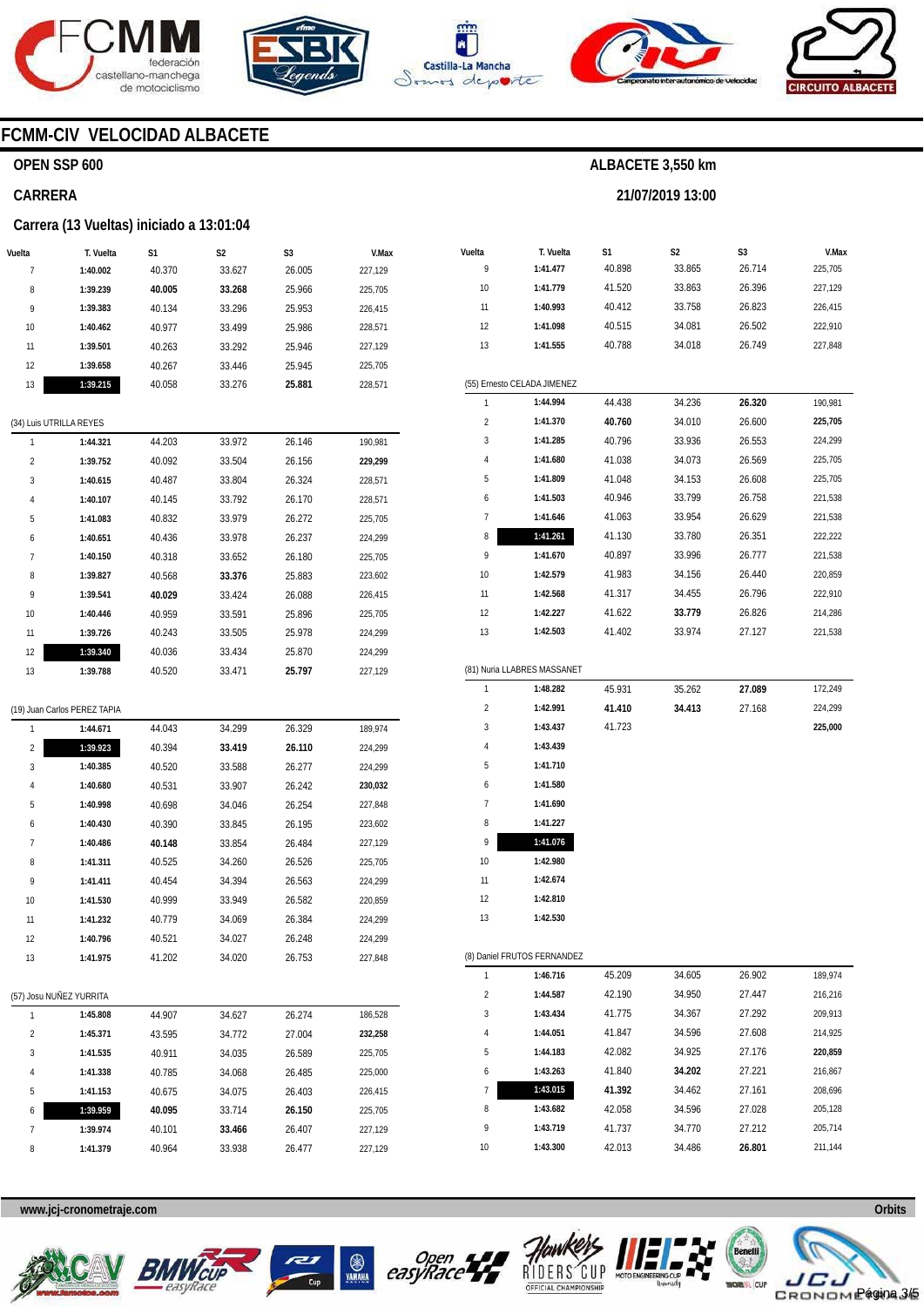







**21/07/2019 13:00** 



# **FCMM-CIV VELOCIDAD ALBACETE**

## **OPEN SSP 600**

### **CARRERA**

#### **Carrera (13 Vueltas) iniciado a 13:01:04**

| Vuelta         | T. Vuelta                              | S1     | S2     | S3     | V.Max   |
|----------------|----------------------------------------|--------|--------|--------|---------|
| 11             | 1:43.614                               | 41.886 | 34.753 | 26.975 | 211,765 |
| 12             | 1:43.266                               | 41.553 | 34.505 | 27.208 | 211,144 |
|                |                                        |        |        |        |         |
|                | (94) Francisco Javier CHINCHILLA LIÑAN |        |        |        |         |
| 1              | 1:48.298                               | 45.773 | 35.332 | 27.193 | 187,013 |
| $\overline{2}$ | 1:44.101                               | 42.220 | 34.762 | 27.119 | 212,389 |
| 3              | 1:45.215                               | 42.932 | 35.116 | 27.167 | 223,602 |
| 4              | 1:43.862                               | 41.795 | 34.851 | 27.216 | 218,845 |
| 5              | 1:43.477                               | 41.957 | 34.543 | 26.977 | 221,538 |
| 6              | 1:43.662                               | 41.805 | 34.647 | 27.210 | 218,182 |
| 7              | 1:43.322                               | 41.591 | 34.756 | 26.975 | 216,216 |
| 8              | 1:42.825                               | 41.419 | 34.600 | 26.806 | 214,925 |
| 9              | 1:43.194                               | 41.455 | 34.761 | 26.978 | 220,183 |
| 10             | 1:43.118                               | 41.421 | 34.809 | 26.888 | 222,910 |
| 11             | 1:43.129                               | 41.378 | 34.501 | 27.250 | 217,523 |
| 12             | 1:42.659                               | 41.348 | 34.410 | 26.901 | 216,216 |
|                | (40) David GARRIGOS ROMO               |        |        |        |         |
| 1              | 1:50.188                               | 46.761 | 36.258 | 27.169 | 184,615 |
| $\overline{2}$ | 1:44.254                               | 41.998 | 35.369 | 26.887 | 214,925 |
| 3              | 1:43.944                               | 42.307 | 34.759 | 26.878 | 214,925 |
| 4              | 1:43.722                               | 41.866 | 34.844 | 27.012 | 215,569 |
| 5              | 1:43.922                               | 41.866 | 34.985 | 27.071 | 213,650 |
| 6              | 1:43.632                               | 41.797 | 34.805 | 27.030 | 211,765 |
| 7              | 1:43.867                               | 41.882 | 35.052 | 26.933 | 213,650 |
| 8              | 1:42.332                               | 41.155 | 34.357 | 26.820 | 213,650 |
| 9              | 1:42.751                               | 41.609 | 34.570 | 26.572 | 213,018 |
| 10             | 1:43.187                               | 41.723 | 34.635 | 26.829 | 214,286 |
| 11             | 1:44.892                               | 42.013 | 35.782 | 27.097 | 211,765 |
| 12             | 1:44.882                               | 42.266 | 35.177 | 27.439 | 211,144 |
|                | (22) Angel FLORES RUIZ                 |        |        |        |         |

| $E$ , $\frac{1}{2}$ , $\frac{1}{2}$ , $\frac{1}{2}$ , $\frac{1}{2}$ , $\frac{1}{2}$ , $\frac{1}{2}$ , $\frac{1}{2}$ |                              |        |        |        |         |
|---------------------------------------------------------------------------------------------------------------------|------------------------------|--------|--------|--------|---------|
| 1                                                                                                                   | 1:49.840                     | 46.278 | 36.093 | 27.469 | 177,340 |
| $\overline{2}$                                                                                                      | 1:44.340                     | 42.111 | 35.204 | 27.025 | 216,867 |
| 3                                                                                                                   | 1:43.677                     | 42.090 | 34.811 | 26.776 | 221,538 |
| 4                                                                                                                   | 1:43.683                     | 41.879 | 35.055 | 26.749 | 224,299 |
| 5                                                                                                                   | 1:43.928                     | 41.885 | 34.990 | 27.053 | 222,222 |
| 6                                                                                                                   | 1:43.954                     | 41.959 | 34.760 | 27.235 | 208,696 |
| 7                                                                                                                   | 1:43.968                     | 41.765 | 34.905 | 27.298 | 218,845 |
| 8                                                                                                                   | 1:44.024                     | 42.125 | 34.668 | 27.231 | 220,859 |
| 9                                                                                                                   | 1:43.696                     | 41.925 | 34.562 | 27.209 | 222,222 |
| 10                                                                                                                  | 1:44.712                     | 42.420 | 35.264 | 27.028 | 218,182 |
| 11                                                                                                                  | 1:45.144                     | 42.176 | 35.204 | 27.764 | 220,183 |
| 12                                                                                                                  | 1:44.977                     | 42.604 | 34.966 | 27.407 | 209,913 |
|                                                                                                                     |                              |        |        |        |         |
|                                                                                                                     | (88) Carmelo PALMERO YEBENES |        |        |        |         |
| 1                                                                                                                   | 1:50.728                     | 47.248 | 35.929 | 27.551 | 185,567 |
|                                                                                                                     |                              |        |        |        |         |

| Vuelta | T. Vuelta                       | S1     | S2       | S3     | V.Max   |
|--------|---------------------------------|--------|----------|--------|---------|
| 2      | 1:45.693                        | 43.000 | 35.512   | 27.181 | 208,696 |
| 3      | 1:44.813                        | 42.383 | 35.112   | 27.318 | 206,304 |
| 4      | 1:45.268                        | 42.473 | 35.336   | 27.459 | 206,897 |
| 5      | 1:45.136                        | 42.155 | 35.741   | 27.240 | 207,493 |
| 6      | 1:44.714                        | 42.112 | 35.384   | 27.218 | 208,696 |
| 7      | 1:43.996                        | 42.193 | 34.937   | 26.866 | 207,493 |
| 8      | 1:44.715                        | 41.938 | 35.476   | 27.301 | 209,302 |
| 9      | 1:45.253                        | 42.330 | 35.929   | 26.994 | 203,390 |
| 10     | 1:46.426                        | 42.979 | 35.998   | 27.449 | 209,302 |
| 11     | 1:45.901                        | 42.865 | 35.722   | 27.314 | 211,765 |
| 12     | 1:44.331                        | 42.063 | 35.319   | 26.949 | 214,925 |
|        |                                 |        |          |        |         |
|        | (25) Gabriel MARTIN RODRIGUEZ   |        |          |        |         |
| 1      | 1:50.093                        | 46.313 | 36.467   | 27.313 | 173,077 |
| 2      | 1:45.338                        | 42.717 | 35.493   | 27.128 | 214,925 |
| 3      | 1:45.033                        | 42.292 | 35.416   | 27.325 | 215,569 |
| 4      | 1:44.210                        | 41.893 | 35.218   | 27.099 | 216,867 |
| 5      | 1:44.905                        | 42.160 | 35.422   | 27.323 | 212,389 |
| 6      | 1:45.241                        | 42.241 | 35.638   | 27.362 | 219,512 |
| 7      | 1:44.908                        | 42.412 | 35.352   | 27.144 | 208,092 |
| 8      | 1:45.771                        | 42.745 | 35.550   | 27.476 | 214,286 |
| 9      | 1:45.215                        | 42.309 | 35.663   | 27.243 | 216,867 |
| 10     | 1:46.470                        | 43.110 | 35.853   | 27.507 | 216,867 |
| 11     | 1:46.018                        | 42.864 | 35.584   | 27.570 | 209,913 |
| 12     | 1:45.692                        | 42.611 | 35.964   | 27.117 | 209,302 |
|        |                                 |        |          |        |         |
|        | (39) Jose SANCHEZ GONZALEZ      |        |          |        |         |
| 1      | 1:50.557                        | 46.661 | 36.077   | 27.819 | 192,000 |
| 2      | 1:46.656                        | 43.292 | 35.872   | 27.492 | 213,650 |
| 3      | 1:46.709                        | 42.433 | 35.676   | 28.600 | 203,390 |
| 4      | 1:46.464                        | 43.045 | 35.971   | 27.448 | 213,018 |
| 5      | 1:46.401                        | 42.970 | 35.837   | 27.594 | 215,569 |
| 6      | 1:45.101                        | 41.892 | 35.259   | 27.950 | 220,859 |
| 7      | 1:46.375                        | 42.461 | 35.290   | 28.624 | 213,018 |
| 8      | 1:51.229                        | 44.654 | 37.507   | 29.068 | 212,389 |
| 9      | 1:50.097                        | 44.247 | 36.835   | 29.015 | 208,696 |
| 10     | 1:48.667                        | 44.055 | 36.397   | 28.215 | 203,390 |
| 11     | 1:48.846                        | 43.652 | 36.404   | 28.790 | 194,070 |
| 12     | 1:49.825                        | 44.623 | 36.502   | 28.700 | 211,765 |
|        | (113) Jose Antonio MEGIAS PLATA |        |          |        |         |
| 1      | 1:46.885                        | 45.420 | 35.057   | 26.408 | 176,039 |
| 2      | 2:29.458                        | 41.477 | 1:19.881 | 28.100 | 218,845 |
| 3      | 1:45.182                        | 42.047 | 35.819   | 27.316 | 217,523 |
| 4      | 1:45.613                        | 42.253 | 35.960   | 27.400 | 220,183 |
| 5      | 1:48.402                        | 42.787 | 36.216   | 29.399 | 213,650 |
| 6      | 1:48.192                        | 43.100 | 37.031   | 28.061 | 216,867 |









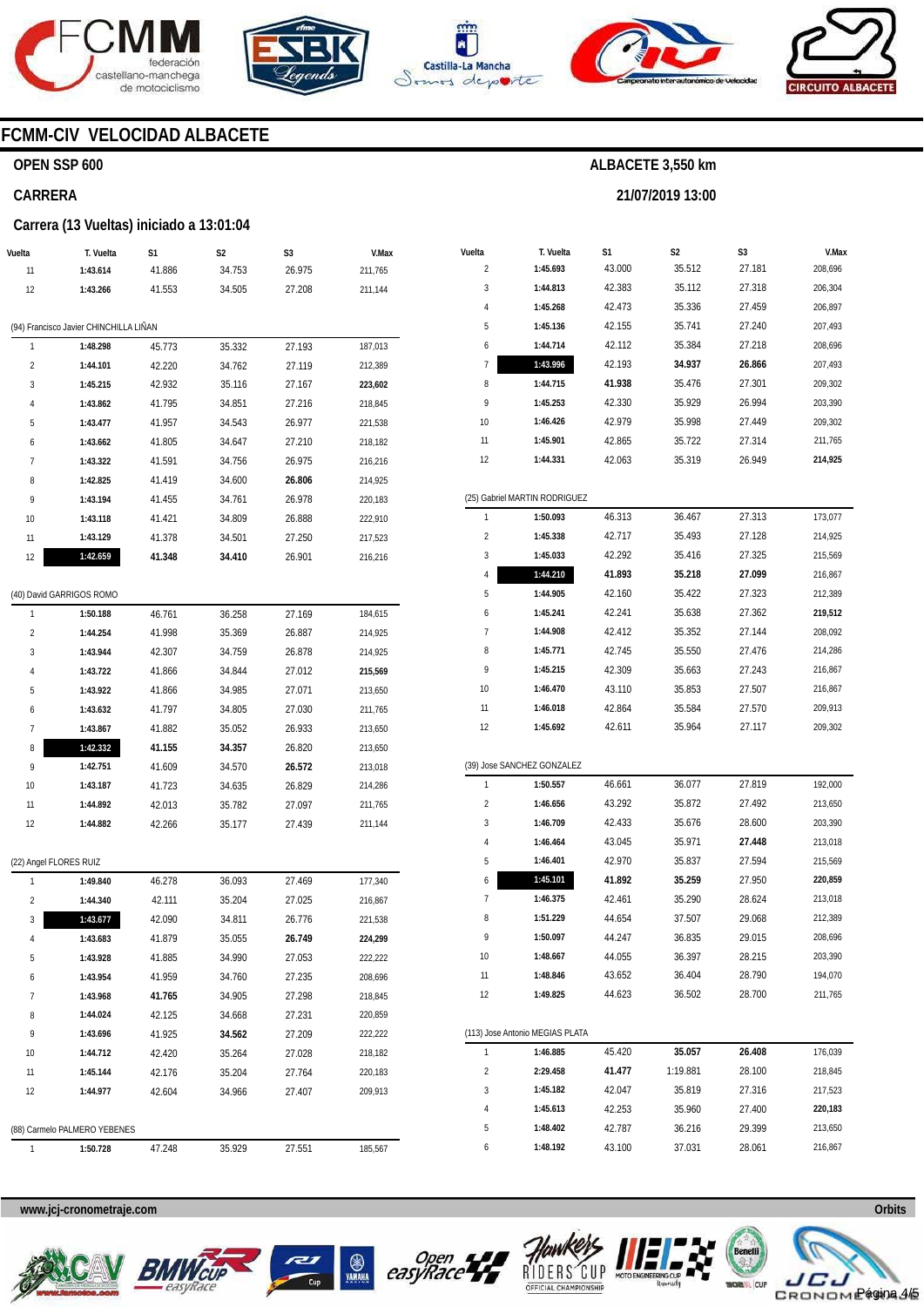









# **FCMM-CIV VELOCIDAD ALBACETE**

## **OPEN SSP 600**

#### **CARRERA**

#### **Carrera (13 Vueltas) iniciado a 13:01:04**

| Vuelta              | T. Vuelta                 | S1     | S <sub>2</sub> | S <sub>3</sub> | V.Max   | Vuelta | T. Vuelta | S1 | $\mathsf{S2}\,$ | S <sub>3</sub> |
|---------------------|---------------------------|--------|----------------|----------------|---------|--------|-----------|----|-----------------|----------------|
| $\overline{1}$      | 1:51.024                  | 46.187 | 37.570         | 27.267         | 213,018 |        |           |    |                 |                |
| 8                   | 1:47.938                  | 42.997 | 37.417         | 27.524         | 211,144 |        |           |    |                 |                |
| 9                   | 1:50.702                  | 45.987 | 37.021         | 27.694         | 207,493 |        |           |    |                 |                |
| 10                  | 1:46.950                  | 42.903 | 36.313         | 27.734         | 205,714 |        |           |    |                 |                |
| 11                  | 1:48.534                  | 43.787 | 36.887         | 27.860         | 202,817 |        |           |    |                 |                |
| 12                  | 1:44.446                  | 41.792 | 35.317         | 27.337         | 213,650 |        |           |    |                 |                |
|                     | (74) Ferran CASAS PENDON  |        |                |                |         |        |           |    |                 |                |
| $\mathbf{1}$        | 1:39.650                  | 42.357 | 32.431         | 24.862         | 178,660 |        |           |    |                 |                |
| $\overline{2}$      | 1:35.435                  | 38.514 | 31.949         | 24.972         | 235,294 |        |           |    |                 |                |
| 3                   | 1:34.800                  | 38.066 | 31.916         | 24.818         | 230,032 |        |           |    |                 |                |
| 4                   | 1:35.216                  | 38.394 | 31.838         | 24.984         | 233,010 |        |           |    |                 |                |
| 5                   | 1:34.990                  | 38.234 | 31.824         | 24.932         | 228,571 |        |           |    |                 |                |
| 6                   | 1:35.613                  | 38.251 | 31.873         | 25.489         | 232,258 |        |           |    |                 |                |
| 7                   | 1:35.059                  | 38.176 | 31.788         | 25.095         | 230,032 |        |           |    |                 |                |
| 8                   | 1:34.707                  | 38.106 | 31.719         | 24.882         | 230,032 |        |           |    |                 |                |
| 9                   | 1:35.883                  | 38.741 | 32.059         | 25.083         | 230,769 |        |           |    |                 |                |
|                     | (96) Paco MORALES AIBAR   |        |                |                |         |        |           |    |                 |                |
| $\mathbf{1}$        | 1:38.374                  | 41.552 | 31.962         | 24.860         | 176,471 |        |           |    |                 |                |
| $\overline{2}$      | 1:35.113                  | 38.432 | 31.828         | 24.853         | 229,299 |        |           |    |                 |                |
| 3                   | 1:35.020                  | 38.300 | 31.921         | 24.799         | 227,848 |        |           |    |                 |                |
| 4                   | 1:35.063                  | 38.189 | 31.997         | 24.877         | 229,299 |        |           |    |                 |                |
| 5                   | 1:35.853                  | 38.828 | 31.928         | 25.097         | 227,129 |        |           |    |                 |                |
| 6                   | 1:36.092                  | 38.500 | 32.148         | 25.444         | 227,129 |        |           |    |                 |                |
| $\overline{1}$      | 1:35.233                  | 38.437 | 31.887         | 24.909         | 225,705 |        |           |    |                 |                |
| 8                   | 1:34.891                  | 38.198 | 31.806         | 24.887         | 229,299 |        |           |    |                 |                |
|                     |                           |        |                |                |         |        |           |    |                 |                |
|                     | (84) Manuel GARCIA GARCIA |        |                |                |         |        |           |    |                 |                |
| $\mathbf{1}$        | 1:50.310                  | 46.612 | 36.040         | 27.658         | 191,489 |        |           |    |                 |                |
| $\overline{a}$      | 1:46.701                  | 43.412 | 36.136         | 27.153         | 220,859 |        |           |    |                 |                |
| 3                   | 1:46.374                  | 42.512 | 36.041         | 27.821         | 216,216 |        |           |    |                 |                |
| 4                   | 1:47.280                  | 43.717 | 35.890         | 27.673         | 218,182 |        |           |    |                 |                |
| 5                   | 1:47.698                  | 42.970 | 36.387         | 28.341         | 206,304 |        |           |    |                 |                |
| 6                   | 1:46.952                  | 43.081 | 36.116         | 27.755         | 210,526 |        |           |    |                 |                |
| $\boldsymbol{7}$    | 1:47.292                  | 43.415 | 36.153         | 27.724         | 214,925 |        |           |    |                 |                |
| (1) Marc LUNA BAYEN |                           |        |                |                |         |        |           |    |                 |                |
| $\mathbf{1}$        | 1:41.966                  | 43.671 | 33.017         | 25.278         | 181,360 |        |           |    |                 |                |
| $\overline{2}$      | 1:37.781                  | 39.694 | 32.659         | 25.428         | 235,294 |        |           |    |                 |                |
| 3                   | 1:38.054                  | 39.579 | 32.913         | 25.562         | 232,258 |        |           |    |                 |                |
| $\overline{4}$      | 1:38.291                  | 39.658 | 32.928         | 25.705         | 230,032 |        |           |    |                 |                |
|                     |                           |        |                |                |         |        |           |    |                 |                |
| (91) Mihail FLOROV  |                           |        |                |                |         |        |           |    |                 |                |
| $\mathbf{1}$        | 1:44.438                  | 44.968 | 33.414         | 26.056         | 177,778 |        |           |    |                 |                |
| p2                  | 2:10.594                  | 39.090 | 32.926         |                | 231,511 |        |           |    |                 |                |

### **www.jcj-cronometraje.com Orbits**











# **ALBACETE 3,550 km**

**21/07/2019 13:00**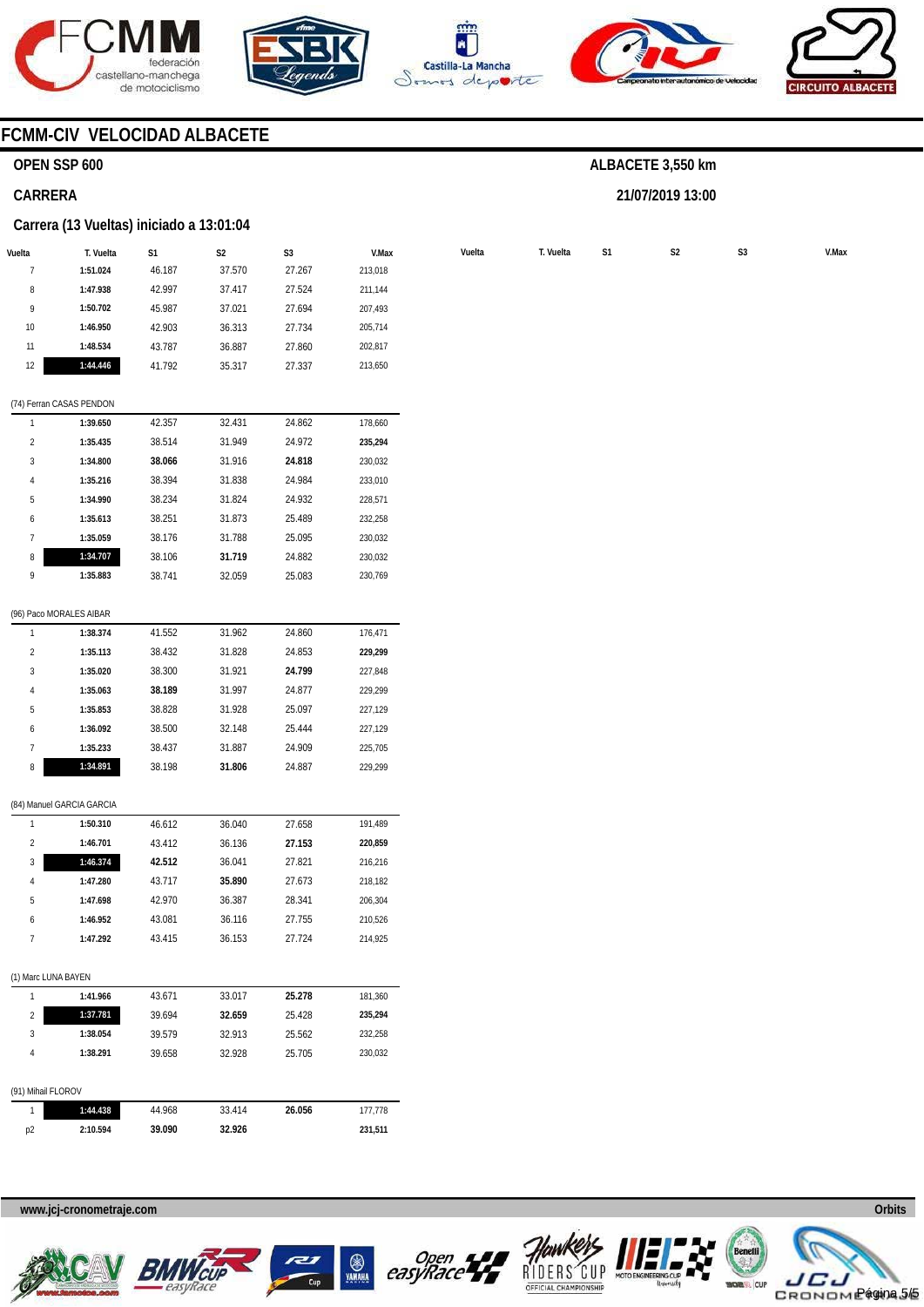







**21/07/2019 13:00** 



**Vuelta a vuelta**

### **FCMM-CIV VELOCIDAD ALBACETE**

**OPEN SSP 600** 

**CARRERA** 

#### **Carrera (13 Vueltas) iniciado a 13:01:04**

#### **Competidores Vueltas**

Alejandro RUIZ CARRANZA (16) **1**  Ferran CASAS PENDON (74) Paco MORALES AIBAR (96) Vertti TAKALA (9) Elena ROSELL ARAGON (82) Rogelio LORENTE CALLE (12) **6 Mihail FLOROV (91)** Marc LUNA BAYEN (1) Eduardo MONTERO HUERTA (21) Aaron ESCALERA FERNANDEZ (44) **10**  Santiago BERBEL ALARCON (79) **Ismael PINTO RODRIGUEZ (13)** Yousef SORIANO BENDALI (36) Juan Jose FERNANDEZ JIMENEZ (2) **14**  Alberto URKIJO LLANO (4) **15**  Eduardo FONRUGE RODRIGUEZ (121) **16**  Alejandro DEL VALLE GARCIA (66) **17**  Luis UTRILLA REYES (34) Josu NUÑEZ YURRITA (57) **19**  Juan Carlos PEREZ TAPIA (19) Daniel FRUTOS FERNANDEZ (8) Ernesto CELADA JIMENEZ (55) **22**  Francisco Javier CHINCHILLA LIÑAN (94) **23 Nuria LLABRES MASSANET (81)** Jose Antonio MEGIAS PLATA (113) **25**  Gabriel MARTIN RODRIGUEZ (25) **26**  David GARRIGOS ROMO (40) Angel FLORES RUIZ (22) Carmelo PALMERO YEBENES (88) Manuel GARCIA GARCIA (84) **30**  Jose SANCHEZ GONZALEZ (39)

|                         | 0              | 1   | 2   | 3   | 4   | 5   | 6   | 7   | 8   | 9                       | 10  | 11  | 12  | 13  |
|-------------------------|----------------|-----|-----|-----|-----|-----|-----|-----|-----|-------------------------|-----|-----|-----|-----|
| 1                       | 16             | 16  | 16  | 16  | 16  | 16  | 16  | 16  | 16  | 16                      | 16  | 16  | 16  | 16  |
| $\overline{\mathbf{2}}$ | 74             | 96  | 96  | 96  | 96  | 96  | 96  | 74  | 74  | 74                      | 9   | 9   | 9   | 9   |
| 3                       | 96             | 12  | 74  | 74  | 74  | 74  | 74  | 96  | 96  | 9                       | 82  | 82  | 82  | 82  |
| 4                       | 9              | 74  | 12  | 9   | 9   | 9   | 9   | 9   | 9   | 82                      | 12  | 12  | 12  | 12  |
| 5                       | 82             | 9   | 9   | 12  | 12  | 82  | 82  | 82  | 82  | 12                      | 21  | 21  | 21  | 21  |
| 6                       | 12             | 82  | 82  | 82  | 82  | 12  | 12  | 12  | 12  | 21                      | 44  | 44  | 44  | 44  |
| 7                       | 91             | 21  | 21  | 21  | 21  | 21  | 21  | 21  | 21  | 44                      | 2   | 2   | 2   | 2   |
| 8                       | 1              | 79  | 79  | 79  | 79  | 44  | 44  | 44  | 44  | $\overline{\mathbf{2}}$ | 79  | 79  | 79  | 79  |
| 9                       | 21             | 44  | 44  | 44  | 1   | 79  | 79  | 79  | 79  | 79                      | 4   | 4   | 4   | 4   |
| 10                      | 44             | 1   | 1   | 1   | 44  | 2   | 2   | 2   | 2   | 4                       | 66  | 66  | 66  | 66  |
| 11                      | 79             | 4   | 4   | 4   | 2   | 4   | 4   | 4   | 4   | 66                      | 13  | 13  | 13  | 13  |
| 12                      | 13             | 36  | 2   | 2   | 4   | 36  | 66  | 13  | 66  | 13                      | 36  | 36  | 36  | 36  |
| 13                      | 36             | 2   | 36  | 36  | 36  | 66  | 13  | 66  | 13  | 36                      | 121 | 121 | 121 | 121 |
| 14                      | $\overline{2}$ | 91  | 13  | 13  | 66  | 13  | 36  | 36  | 36  | 121                     | 34  | 34  | 34  | 34  |
| 15                      | 4              | 13  | 34  | 66  | 13  | 34  | 34  | 34  | 121 | 34                      | 19  | 19  | 19  | 19  |
| 16                      | 121            | 34  | 66  | 34  | 34  | 121 | 121 | 121 | 34  | 19                      | 57  | 57  | 57  | 57  |
| 17                      | 66             | 121 | 121 | 121 | 121 | 19  | 19  | 19  | 19  | 55                      | 55  | 55  | 55  | 55  |
| 18                      | 34             | 66  | 19  | 19  | 19  | 55  | 55  | 55  | 55  | 57                      | 81  | 81  | 81  | 81  |
| 19                      | 57             | 19  | 55  | 55  | 55  | 57  | 57  | 57  | 57  | 81                      | 8   | 8   | 8   |     |
| 20                      | 19             | 55  | 57  | 57  | 57  | 81  | 81  | 81  | 81  | 8                       | 94  | 94  | 94  |     |
| 21                      | 8              | 57  | 8   | 8   | 81  | 8   | 8   | 8   | 8   | 94                      | 40  | 40  | 40  |     |
| 22                      | 55             | 8   | 81  | 81  | 8   | 94  | 94  | 94  | 94  | 40                      | 22  | 22  | 22  |     |
| 23                      | 94             | 113 | 94  | 94  | 94  | 22  | 22  | 22  | 40  | 22                      | 25  | 25  | 88  |     |
| 24                      | 81             | 81  | 22  | 22  | 22  | 40  | 40  | 40  | 22  | 25                      | 88  | 88  | 25  |     |
| 25                      | 113            | 94  | 40  | 40  | 40  | 25  | 25  | 25  | 25  | 88                      | 39  | 39  | 39  |     |
| 26                      | 25             | 22  | 25  | 25  | 25  | 88  | 88  | 88  | 88  | 39                      | 113 | 113 | 113 |     |
| 27                      | 40             | 25  | 88  | 88  | 88  | 39  | 39  | 39  | 39  | 113                     |     |     |     |     |
| 28                      | 22             | 40  | 84  | 84  | 84  | 84  | 84  | 84  | 113 |                         |     |     |     |     |
| 29                      | 88             | 84  | 39  | 39  | 39  | 113 | 113 | 113 |     |                         |     |     |     |     |
| 30                      | 84             | 88  | 91  | 113 | 113 |     |     |     |     |                         |     |     |     |     |
| 31                      | 39             | 39  | 113 |     |     |     |     |     |     |                         |     |     |     |     |











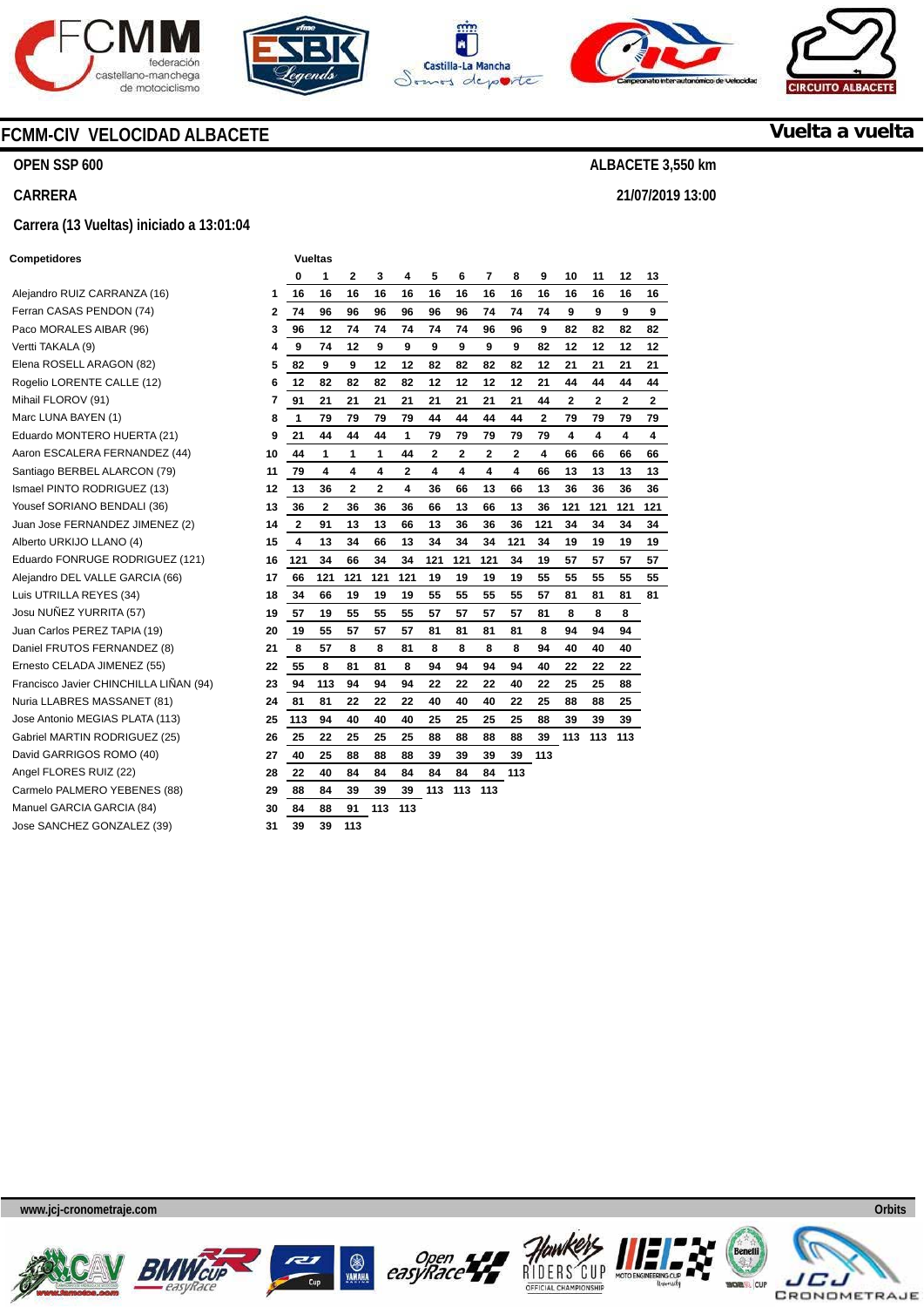









# **FCMM-CIV VELOCIDAD ALBACETE**

## **OPEN SSP 600**

#### **COMBINADA CRONOS**

| Pos.              | N°             | Nombre                            |                | PEC Clase         | Mejor T° total | Q1       | Q <sub>2</sub> | Club                  |
|-------------------|----------------|-----------------------------------|----------------|-------------------|----------------|----------|----------------|-----------------------|
| 1                 | 16             | Alejandro RUIZ CARRANZA           | 1              | Open SSP600       | 1:34.437       | 1:34.437 | 1:34.883       | CM. Circuito de Jerez |
| $\overline{2}$    | 74             | Ferran CASAS PENDON               | $\overline{2}$ | Open SSP600       | 1:34.523       | 1:34.523 | 1:34.681       | CM Decarreras         |
| 3                 | 96             | Paco MORALES AIBAR                | 3              | Open SSP600       | 1:34.581       | 1:34.581 | 1:35.390       | ADM Paco Morales      |
| 4                 | 9              | Vertti TAKALA                     | 4              | Open SSP600       | 1:35.813       | 1:35.813 | 1:36.146       | Independiente         |
| 5                 | 91             | Mihail FLOROV                     | 5              | Open SSP600       | 1:36.402       | 1:36.402 | 1:36.727       |                       |
| 6                 | 82             | Elena ROSELL ARAGON               | 6              | Open SSP600       | 1:36.533       | 1:36.533 | 1:37.197       | MotoDes               |
| $\overline{1}$    | $\mathbf{1}$   | Marc LUNA BAYEN                   | $\overline{7}$ | Open SSP600       | 1:36.599       | 1:36.599 | 1:37.520       | Motorland Aragon C.D. |
| 8                 | 12             | Rogelio LORENTE CALLE             | 8              | Open SSP600       | 1:37.470       | 1:37.470 | 1:37.547       | CD. Narixa            |
| 9                 | 21             | Eduardo MONTERO HUERTA            | 9              | Open SSP600       | 1:37.550       | 1:37.550 | 1:38.003       | Lorenzo Comp. GU      |
| 10                | 79             | Santiago BERBEL ALARCON           | 10             | Open SSP600       | 1:37.555       | 1:37.555 | 1:38.206       | Peñon Ataque          |
| 11                | 44             | Aaron ESCALERA FERNANDEZ          | 11             | Open SSP600       | 1:37.658       | 1:37.918 | 1:37.658       | Lorenzo Comp. TO      |
| $12 \overline{ }$ | 13             | Ismael PINTO RODRIGUEZ            | 12             | Open SSP600       | 1:38.251       | 1:38.251 | 1:39.732       | Independiente         |
| 13                | $\overline{2}$ | Juan Jose FERNANDEZ JIMENEZ       | 13             | Open SSP600       | 1:38.308       | 1:38.308 |                | Lorenzo Comp. GU      |
| 14                | 36             | Yousef SORIANO BENDALI            | 14             | Open SSP600       | 1:38.973       | 1:38.981 | 1:38.973       | Independiente         |
| 15                | 66             | Alejandro DEL VALLE GARCIA        | 15             | Open SSP600       | 1:39.227       | 1:39.227 | 1:39.778       | CIV MotorSport        |
| 16                | 4              | Alberto URKIJO LLANO              | 16             | Open SSP600       | 1:39.830       | 1:39.830 | 1:40.589       | Mc. Zalla             |
| 17                | 19             | Juan Carlos PEREZ TAPIA           | 17             | Open SSP600       | 1:39.988       | 1:40.630 | 1:39.988       | C. M. Club Cirbón     |
| 18                | 121            | Eduardo FONRUGE RODRIGUEZ         | 18             | Open SSP600       | 1:40.244       | 1:40.244 | 1:40.502       | A.E.M.A.              |
| 19                | 34             | Luis UTRILLA REYES                | 19             | Open SSP600       | 1:40.942       | 1:40.942 |                | CIV MotorSport        |
| 20                | 57             | Josu NUÑEZ YURRITA                | 20             | Open SSP600       | 1:41.007       | 1:41.007 | 1:41.670       | Fly Group Mc.         |
| 21                | 8              | Daniel FRUTOS FERNANDEZ           | $\mathbf{1}$   | Copa Promo SSP600 | 1:41.299       | 1:41.299 |                | CD JKcompeticion      |
| 22                | 55             | Ernesto CELADA JIMENEZ            | $\overline{2}$ | Copa Promo SSP600 | 1:41.378       | 1:42.119 | 1:41.378       | CIV MotorSport        |
| 23                | 81             | Nuria LLABRES MASSANET            | 21             | Open SSP600       | 1:41.711       | 1:42.247 | 1:41.711       | Mc. Balear            |
| 24                | 113            | Jose Antonio MEGIAS PLATA         | 3              | Copa Promo SSP600 | 1:42.195       | 1:42.195 | 1:44.082       | C.D. Vialmotor        |
| 25                | 94             | Francisco Javier CHINCHILLA LIÑAN | $\mathbf{1}$   | JK-Winkers 600    | 1:42.407       | 1:42.407 |                | CIV MotorSport        |
| 26                | 40             | David GARRIGOS ROMO               | $\overline{2}$ | JK-Winkers 600    | 1:42.638       | 1:42.638 | 1:43.061       | CD JKcompeticion      |
| 27                | 25             | <b>Gabriel MARTIN RODRIGUEZ</b>   | 3              | JK-Winkers 600    | 1:43.960       | 1:43.960 | 1:44.276       | CD JKcompeticion      |
| 28                | 22             | Angel FLORES RUIZ                 | 4              | Copa Promo SSP600 | 1:44.319       | 1:47.202 | 1:44.319       | CD JKcompeticion      |
| 29                | 88             | Carmelo PALMERO YEBENES           | 4              | JK-Winkers 600    | 1:45.674       | 1:45.674 | 1:45.784       | CIV MotorSport        |
| 30                | 39             | Jose SANCHEZ GONZALEZ             | 5              | JK-Winkers 600    | 1:46.594       | 1:49.815 | 1:46.594       | Lorenzo Comp. TO      |
| 31                | 84             | Manuel GARCIA GARCIA              | 5              | Copa Promo SSP600 | 1:46.771       | 1:46.771 | 1:47.898       | C. M. Club Cirbón     |









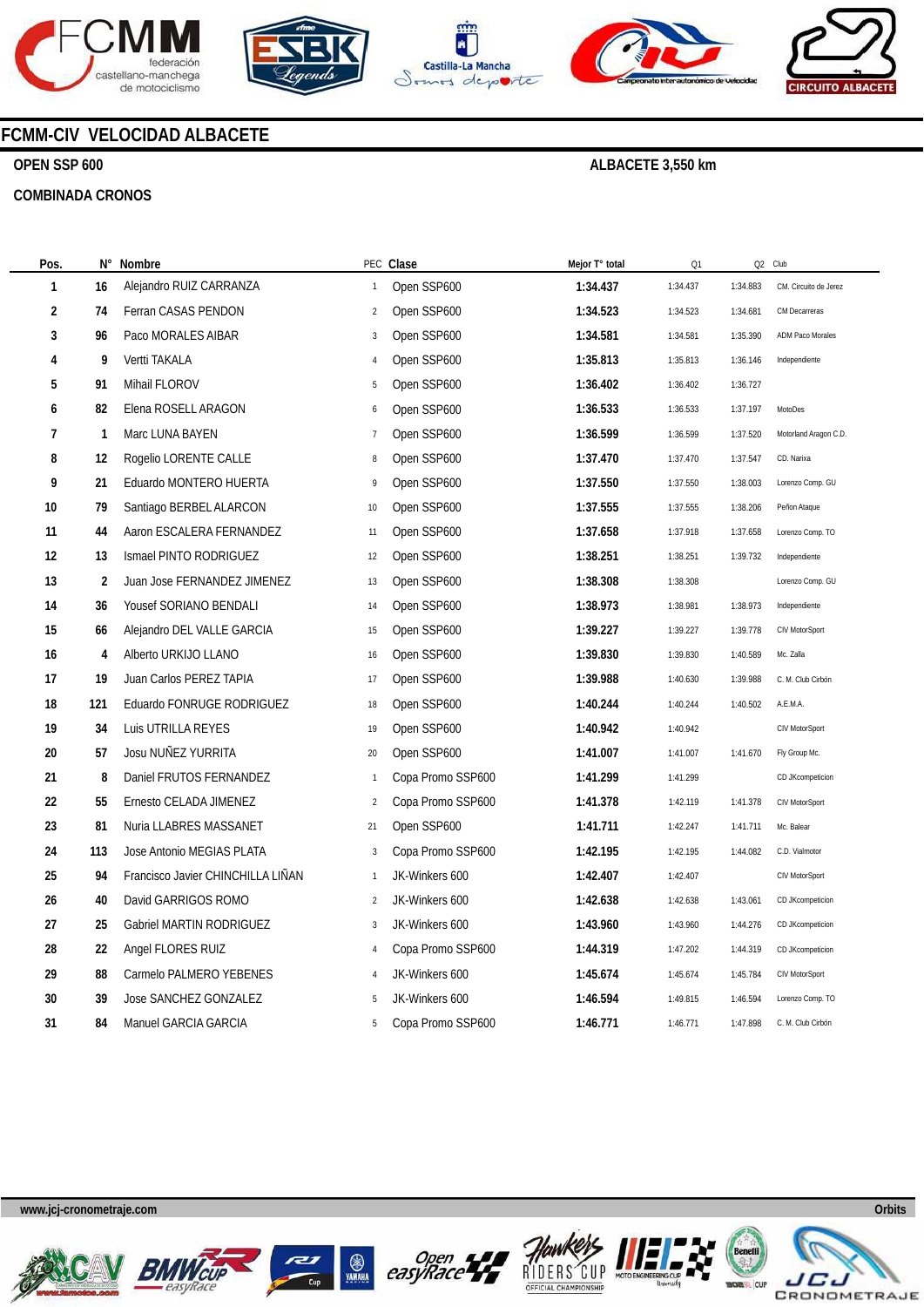







**20/07/2019 15:15** 

**Clasificado por mejor tiempo de vuelta**

# **FCMM-CIV VELOCIDAD ALBACETE**

## **OPEN SSP 600**

#### **ENTRENO CRONOMETRADO 2**

**N°** 

# **Clasificación (25:00 Tiempo) iniciado a 15:15:04**

| Pos. | N°  | <b>Nombre</b>              | Mejor Tm | Dif. 1° | Dif.Ant. | En V. V.T.     |                | Mejor Vel. |                 | PEC Clase         | Moto            | Club                    |
|------|-----|----------------------------|----------|---------|----------|----------------|----------------|------------|-----------------|-------------------|-----------------|-------------------------|
| 1    | 74  | Ferran CASAS PENDON        | 1:34.681 |         |          | 12             | 13             | 134,980    | 1               | Open SSP600       | YAMAHA          | CM Decarreras           |
| 2    | 16  | Alejandro RUIZ CARRANZA    | 1:34.883 | 0.202   | 0.202    | $\overline{3}$ | 11             | 134,692    | $\overline{2}$  | Open SSP600       | YAMAHA          | CM. Circuito de Jerez   |
| 3    | 96  | Paco MORALES AIBAR         | 1:35.390 | 0.709   | 0.507    | 6              | 11             | 133,976    | 3               | Open SSP600       | YAMAHA          | <b>ADM Paco Morales</b> |
| 4    | 9   | Vertti TAKALA              | 1:36.146 | 1.465   | 0.756    | 13             | 14             | 132,923    | 4               | Open SSP600       | YAMAHA          | Independiente           |
| 5    | 91  | Mihail FLOROV              | 1:36.727 | 2.046   | 0.581    | 10             | 12             | 132,124    | 5               | Open SSP600       |                 |                         |
| 6    | 82  | Elena ROSELL ARAGON        | 1:37.197 | 2.516   | 0.470    | 13             | 14             | 131,486    | 6               | Open SSP600       | YAMAHA          | MotoDes                 |
| 7    | 1   | Marc LUNA BAYEN            | 1:37.520 | 2.839   | 0.323    | 3              | 13             | 131,050    | $\overline{7}$  | Open SSP600       | HONDA           | Motorland Aragon C.D.   |
| 8    | 12  | Rogelio LORENTE CALLE      | 1:37.547 | 2.866   | 0.027    | 13             | 14             | 131,014    | 8               | Open SSP600       | YAMAHA          | CD. Narixa              |
| 9    | 44  | Aaron ESCALERA FERNANDEZ   | 1:37.658 | 2.977   | 0.111    | 12             | 14             | 130,865    | 9               | Open SSP600       | YAMAHA          | Lorenzo Comp. TO        |
| 10   | 21  | Eduardo MONTERO HUERTA     | 1:38.003 | 3.322   | 0.345    | 3              | 13             | 130,404    | 10 <sup>°</sup> | Open SSP600       | YAMAHA          | Lorenzo Comp. GU        |
| 11   | 79  | Santiago BERBEL ALARCON    | 1:38.206 | 3.525   | 0.203    | 3              | 11             | 130,135    | 11              | Open SSP600       | <b>KAWASAKI</b> | Peñon Ataque            |
| 12   | 36  | Yousef SORIANO BENDALI     | 1:38.973 | 4.292   | 0.767    | 9              | 13             | 129,126    | 12              | Open SSP600       | YAMAHA          | Independiente           |
| 13   | 13  | Ismael PINTO RODRIGUEZ     | 1:39.732 | 5.051   | 0.759    | 11             | 11             | 128,143    | 13              | Open SSP600       | YAMAHA          | Independiente           |
| 14   | 66  | Alejandro DEL VALLE GARCIA | 1:39.778 | 5.097   | 0.046    | 3              | 11             | 128,084    | 14              | Open SSP600       | YAMAHA          | CIV MotorSport          |
| 15   | 19  | Juan Carlos PEREZ TAPIA    | 1:39.988 | 5.307   | 0.210    | 13             | 13             | 127,815    | 15              | Open SSP600       | YAMAHA          | C. M. Club Cirbón       |
| 16   | 121 | Eduardo FONRUGE RODRIGUEZ  | 1:40.502 | 5.821   | 0.514    | 6              | 8              | 127,162    | 16              | Open SSP600       | YAMAHA          | A.E.M.A.                |
| 17   | 4   | Alberto URKIJO LLANO       | 1:40.589 | 5.908   | 0.087    | 6              | $\overline{7}$ | 127,052    | 17              | Open SSP600       | YAMAHA          | Mc. Zalla               |
| 18   | 55  | Ernesto CELADA JIMENEZ     | 1:41.378 | 6.697   | 0.789    | $\overline{4}$ | 6              | 126,063    | $\overline{1}$  | Copa Promo SSP600 | YAMAHA          | <b>CIV MotorSport</b>   |
| 19   | 57  | Josu NUÑEZ YURRITA         | 1:41.670 | 6.989   | 0.292    | 6              | 12             | 125,701    | 18              | Open SSP600       | YAMAHA          | Fly Group Mc.           |
| 20   | 81  | Nuria LLABRES MASSANET     | 1:41.711 | 7.030   | 0.041    | $\overline{7}$ | 8              | 125,650    | 19              | Open SSP600       | YAMAHA          | Mc. Balear              |
| 21   | 40  | David GARRIGOS ROMO        | 1:43.061 | 8.380   | 1.350    | $\overline{4}$ | 6              | 124,004    | $\overline{1}$  | JK-Winkers 600    | HONDA           | CD JKcompeticion        |
| 22   | 113 | Jose Antonio MEGIAS PLATA  | 1:44.082 | 9.401   | 1.021    | $\overline{2}$ | 5              | 122,788    | $\overline{2}$  | Copa Promo SSP600 | KAWASAKI        | C.D. Vialmotor          |
| 23   | 25  | Gabriel MARTIN RODRIGUEZ   | 1:44.276 | 9.595   | 0.194    | 3              | $\overline{7}$ | 122,559    | $\overline{2}$  | JK-Winkers 600    | KAWASAKI        | CD JKcompeticion        |
| 24   | 22  | Angel FLORES RUIZ          | 1:44.319 | 9.638   | 0.043    | $\overline{4}$ | 5              | 122,509    | 3               | Copa Promo SSP600 | YAMAHA          | CD JKcompeticion        |
| 25   | 88  | Carmelo PALMERO YEBENES    | 1:45.784 | 11.103  | 1.465    | $\overline{3}$ | $\mathsf{q}$   | 120,812    | 3               | JK-Winkers 600    | YAMAHA          | CIV MotorSport          |
| 26   | 39  | Jose SANCHEZ GONZALEZ      | 1:46.594 | 11.913  | 0.810    | $\overline{7}$ | 11             | 119,894    | $\overline{4}$  | JK-Winkers 600    | YAMAHA          | Lorenzo Comp. TO        |
| 27   | 84  | Manuel GARCIA GARCIA       | 1:47.898 | 13.217  | 1.304    | $\overline{4}$ | 5              | 118,445    | 4               | Copa Promo SSP600 | YAMAHA          | C. M. Club Cirbón       |
|      |     |                            |          |         |          |                |                |            |                 |                   |                 |                         |













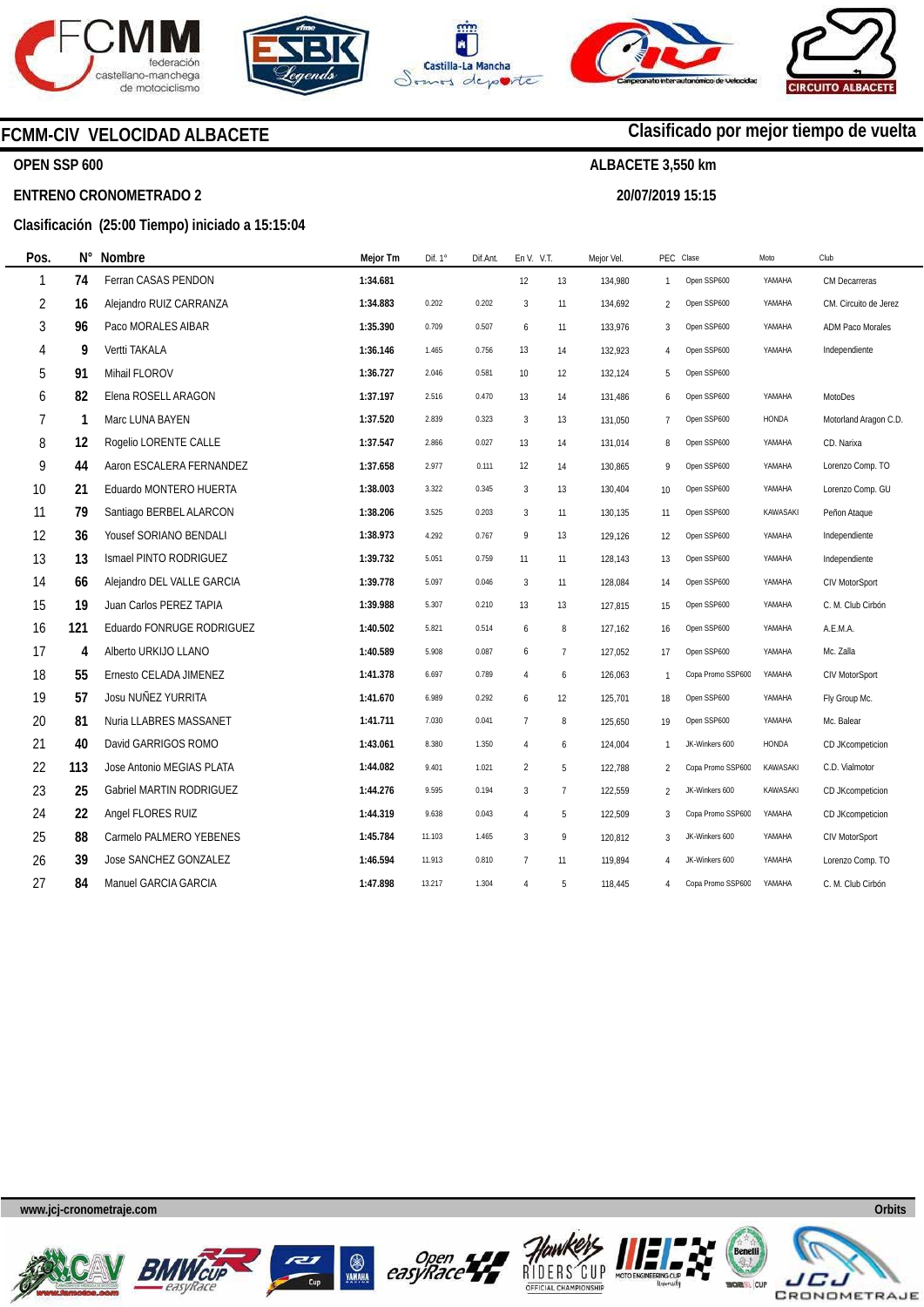







**20/07/2019 15:15** 



## **FCMM-CIV VELOCIDAD ALBACETE**

## **OPEN SSP 600**

#### **ENTRENO CRONOMETRADO 2**

#### **Clasificación (25:00 Tiempo) iniciado a 15:15:04**

| Vuelta         | T. Vuelta                | S1     | S <sub>2</sub> | S3     | V.Max   |
|----------------|--------------------------|--------|----------------|--------|---------|
|                | (74) Ferran CASAS PENDON |        |                |        |         |
| 1              |                          |        | 32.451         | 25.359 |         |
| $\overline{2}$ | 1:35.101                 | 38.106 | 31.866         | 25.129 | 230,032 |
| 3              | 1:35.774                 | 38.687 | 31.864         | 25.223 | 227,129 |
| 4              | 1:35.042                 | 38.030 | 32.027         | 24.985 | 230,032 |
| 5              | 1:35.924                 | 38.218 | 32.292         | 25.414 | 228,571 |
| 6              | 1:35.326                 | 38.465 | 31.925         | 24.936 | 228,571 |
| 7              | 1:34.949                 | 38.084 | 31.907         | 24.958 | 228,571 |
| 8              | 1:37.411                 | 39.354 | 32.817         | 25.240 | 230,032 |
| p9             | 1:45.189                 | 39.944 | 33.133         |        | 230,032 |
| 10             | 4:39.436                 |        | 32.730         | 25.494 |         |
| 11             | 1:35.983                 | 38.973 | 32.076         | 24.934 | 228,571 |
| 12             | 1:34.681                 | 38.136 | 31.712         | 24.833 | 228,571 |
| 13             | 1:35.036                 | 38.421 | 31.831         | 24.784 | 228,571 |
|                |                          |        |                |        |         |

#### (16) Alejandro RUIZ CARRANZA

| 1              |          |        | 32.456 | 24.984 |         |
|----------------|----------|--------|--------|--------|---------|
| $\overline{2}$ | 1:35.156 | 38.417 | 31.891 | 24.848 | 233.766 |
| 3              | 1:34.883 | 38.181 | 31.829 | 24.873 | 233,010 |
| 4              | 1:35.034 | 38.263 | 31.885 | 24.886 | 234,528 |
| p5             | 1:46.797 | 39.912 | 33.605 |        | 232.258 |
| 6              | 6:48.109 |        | 35.680 | 26.268 |         |
| 7              | 1:35.126 | 38.081 | 32.078 | 24.967 | 233,010 |
| 8              | 1:35.276 | 38.021 | 32.270 | 24.985 | 235,294 |
| 9              | 1:35.071 | 38.230 | 31.910 | 24.931 | 233.766 |
| 10             | 1:34.972 | 38.236 | 31.838 | 24.898 | 231.511 |
| p11            | 1:51.219 | 41.897 | 35.143 |        | 231.511 |

(96) Paco MORALES AIBAR

| 1                 |          |        | 32.469 | 25.178 |         |
|-------------------|----------|--------|--------|--------|---------|
| $\overline{2}$    | 1:35.983 | 38.519 | 32.070 | 25.394 | 227,129 |
| p3                | 1:40.573 | 38.847 | 31.786 |        | 230,769 |
| $\overline{4}$    | 4:24.730 |        | 33.379 | 24.975 |         |
| 5                 | 1:35.417 | 38.336 | 32.095 | 24.986 | 227,129 |
| 6                 | 1:35.390 | 38.264 | 31.952 | 25.174 | 228,571 |
| p7                | 1:43.451 | 38.394 | 33.799 |        | 226,415 |
| 8                 | 3:06.513 |        | 32.330 | 25.030 |         |
| 9                 | 1:35.945 | 38.677 | 32.117 | 25.151 | 231,511 |
| 10                | 1:35.704 | 38.565 | 31.961 | 25.178 | 228,571 |
| p11               | 1:41.274 | 38.491 | 32.256 |        | 229,299 |
| (9) Vertti TAKALA |          |        |        |        |         |
| 1                 |          |        | 32.867 | 25.373 |         |
| $\overline{2}$    | 1:36.934 | 39.223 | 32.448 | 25.263 | 231,511 |
| 3                 | 1:37.780 | 39.637 | 32.697 | 25.446 | 232,258 |
| p4                | 1:47.147 | 39.749 | 34.200 |        | 234,528 |

| Vuelta              | T. Vuelta                | S1               | S <sub>2</sub>   | S3               | V.Max                                                                                           |
|---------------------|--------------------------|------------------|------------------|------------------|-------------------------------------------------------------------------------------------------|
| 5                   | 2:28.487                 |                  | 33.010           | 25.769           |                                                                                                 |
| 6                   | 1:36.837                 | 39.180           | 32.587           | 25.070           | 227,848                                                                                         |
| p7                  | 1:51.586                 | 39.217           | 36.463           |                  | 230,032                                                                                         |
| 8                   | 2:24.054                 |                  | 32.960           | 25.248           |                                                                                                 |
| 9                   | 1:37.398                 | 39.445           | 32.785           | 25.168           | 228,571                                                                                         |
| 10                  | 1:36.808                 | 38.913           | 32.464           | 25.431           | 230,769                                                                                         |
| p11                 | 1:51.959                 | 44.162           | 34.534           |                  | 221,538                                                                                         |
| 12                  | 2:29.426                 |                  | 32.483           | 25.400           |                                                                                                 |
| 13                  | 1:36.146                 | 38.858           | 32.217           | 25.071           | 227,848                                                                                         |
| 14                  | 1:48.067                 | 41.526           | 36.038           | 30.503           | 230,032                                                                                         |
| (91) Mihail FLOROV  |                          |                  |                  |                  |                                                                                                 |
| 1                   |                          |                  | 32.681           | 25.846           |                                                                                                 |
| 2                   | 1:36.803                 | 38.976           | 32.410           | 25.417           | 231,511                                                                                         |
| 3                   | 1:38.376                 | 39.578           | 33.302           | 25.496           | 234,528                                                                                         |
| 4                   | 1:36.825                 | 38.963           | 32.505           | 25.357           | 228,571                                                                                         |
| 5                   | 1:37.355                 | 39.430           | 32.548           | 25.377           | 227,129                                                                                         |
| 6                   | 1:37.290                 | 39.041           | 32.810           | 25.439           | 227,848                                                                                         |
| 7                   | 1:38.917                 | 40.741           | 32.517           | 25.659           | 230,032                                                                                         |
| 8                   | 1:37.235                 | 39.167           | 32.510           | 25.558           | 230,769                                                                                         |
| 9                   | 1:37.153                 | 39.105           | 32.419           | 25.629           | 226,415                                                                                         |
| 10                  | 1:36.727                 | 38.841           | 32.463           | 25.423           | 226,415                                                                                         |
| 11                  | 1:37.749                 | 39.330           | 32.586           | 25.833           | 228,571                                                                                         |
| p12                 | 1:56.223                 | 47.833           | 35.598           |                  | 229,299                                                                                         |
|                     | (82) Elena ROSELL ARAGON |                  |                  |                  |                                                                                                 |
| 1                   |                          |                  | 35.068           | 26.682           |                                                                                                 |
| 2                   | 1:37.929                 | 39.252           | 33.275           | 25.402           | 229,299                                                                                         |
| p3                  | 1:44.624                 | 39.717           | 34.048           |                  | 230,032                                                                                         |
| 4                   | 3:23.491                 |                  | 40.874           | 29.878           |                                                                                                 |
| 5                   | 1:42.006                 | 41.041           | 34.473           | 26.492           | 226,415                                                                                         |
| 6                   |                          | 39.225           | 32.589           | 25.813           | 227,848                                                                                         |
|                     | 1:37.627                 |                  |                  |                  |                                                                                                 |
| 7                   | 1:37.354                 |                  |                  |                  |                                                                                                 |
| 8                   | 1:42.778                 | 39.171           | 32.880<br>34.253 | 25.303<br>26.037 |                                                                                                 |
| 9                   | 1:37.852                 | 42.488<br>39.281 | 32.649           | 25.922           |                                                                                                 |
| 10                  | 1:40.222                 | 41.145           | 33.412           | 25.665           |                                                                                                 |
|                     |                          |                  |                  |                  |                                                                                                 |
| 11                  | 1:37.256                 | 39.294           | 32.665           | 25.297           |                                                                                                 |
| 12                  | 1:40.996                 | 39.309           | 34.522           | 27.165           |                                                                                                 |
| 13<br>p14           | 1:37.197<br>1:53.083     | 39.261<br>44.657 | 32.592<br>35.252 | 25.344           |                                                                                                 |
|                     |                          |                  |                  |                  |                                                                                                 |
| (1) Marc LUNA BAYEN |                          |                  |                  |                  |                                                                                                 |
| 1                   |                          |                  | 34.754           | 26.005           |                                                                                                 |
| 2                   | 1:37.985                 | 39.407           | 33.053           | 25.525           | 227,848<br>228,571<br>230,769<br>225,000<br>230,032<br>227,129<br>230,032<br>230,769<br>227,848 |
| 3<br>4              | 1:37.520<br>1:37.960     | 39.186<br>39.117 | 32.948<br>33.176 | 25.386<br>25.667 | 228,571<br>230,032                                                                              |









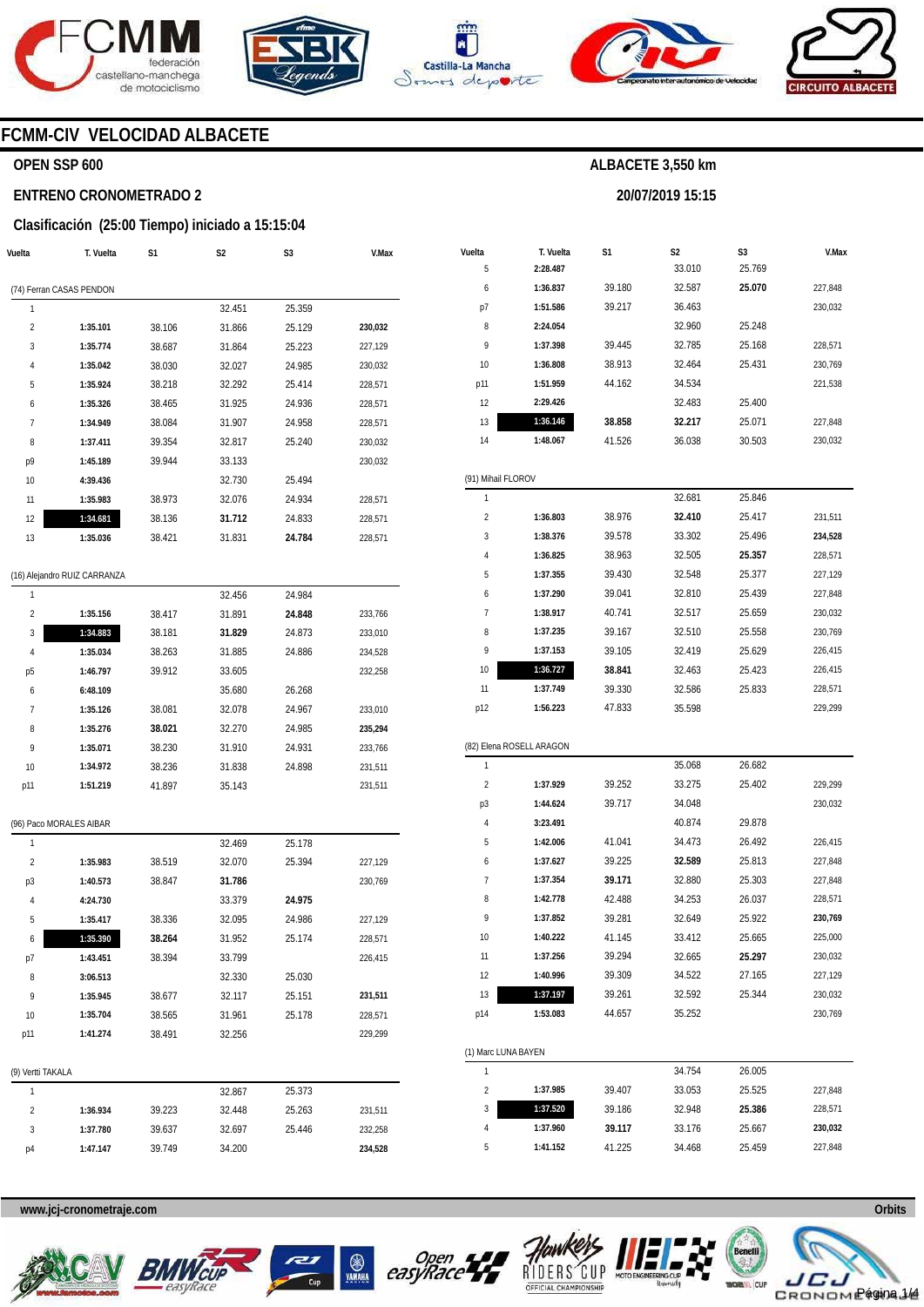







**ALBACETE 3,550 km** 

**20/07/2019 15:15** 



**V.Max** 

## **FCMM-CIV VELOCIDAD ALBACETE**

#### **OPEN SSP 600**

#### **ENTRENO CRONOMETRADO 2**

#### **Clasificación (25:00 Tiempo) iniciado a 15:15:04**

| Vuelta | T. Vuelta | S1     | S <sub>2</sub> | S <sub>3</sub> | V.Max   |
|--------|-----------|--------|----------------|----------------|---------|
| 6      | 1:38.372  | 39.306 | 32.932         | 26.134         | 228,571 |
| p7     | 1:49.826  | 41.472 | 35.758         |                | 227,129 |
| 8      | 4:40.522  |        | 34.448         | 27.031         |         |
| 9      | 1:44.179  | 40.324 | 36.014         | 27.841         | 229.299 |
| 10     | 1:37.732  | 39.276 | 32.832         | 25.624         | 230.032 |
| 11     | 1:38.161  | 39.506 | 33.007         | 25.648         | 229.299 |
| 12     | 1:38.188  | 39.391 | 33.021         | 25.776         | 228.571 |
| 13     | 1:38.847  | 39.536 | 33.118         | 26.193         | 227.129 |

|                | (12) Rogelio LORENTE CALLE |        |        |        |         |
|----------------|----------------------------|--------|--------|--------|---------|
| 1              |                            |        | 33.509 | 25.873 |         |
| $\overline{2}$ | 1:39.036                   | 39.979 | 33.238 | 25.819 | 227,848 |
| 3              | 1:38.149                   | 39.347 | 32.879 | 25.923 | 227,848 |
| p4             | 1:59.607                   | 50.745 | 34.188 |        | 227,848 |
| 5              | 3:01.988                   |        | 33.479 | 25.942 |         |
| 6              | 1:37.997                   | 39.351 | 33.015 | 25.631 | 225,705 |
| $\overline{7}$ | 1:37.707                   | 39.211 | 33.016 | 25.480 | 227,848 |
| 8              | 1:37.685                   | 39.153 | 32.938 | 25.594 | 226,415 |
| 9              | 1:43.196                   | 44.617 | 33.022 | 25.557 | 225,705 |
| p10            | 1:55.901                   | 42.103 | 34.099 |        | 228,571 |
| 11             | 2:38.578                   |        | 34.789 | 26.041 |         |
| 12             | 1:38.151                   | 39.616 | 32.944 | 25.591 | 226,415 |
| 13             | 1:37.547                   | 39.108 | 32.989 | 25.450 | 225,705 |
| p14            | 2:06.585                   | 54.237 | 38.047 |        | 227,848 |

|  | (44) Aaron ESCALERA FERNANDEZ |
|--|-------------------------------|
|  |                               |

| 1              |                             |        | 35.533 | 26.672 |         |
|----------------|-----------------------------|--------|--------|--------|---------|
| $\overline{2}$ | 1:39.772                    | 40.310 | 33.516 | 25.946 | 219,512 |
| 3              | 1:39.783                    | 40.393 | 33.469 | 25.921 | 223,602 |
| 4              | 1:41.144                    | 41.535 | 33.561 | 26.048 | 226,415 |
| 5              | 1:38.589                    | 39.601 | 33.195 | 25.793 | 222,910 |
| p6             | 1:47.527                    | 39.995 | 33.792 |        | 225,000 |
| $\overline{1}$ | 3:02.574                    |        | 34.000 | 26.185 |         |
| 8              | 1:37.766                    | 39.380 | 32.737 | 25.649 | 219,512 |
| 9              | 1:37.688                    | 39.391 | 32.703 | 25.594 | 223,602 |
| p10            | 1:45.629                    | 39.439 | 33.982 |        | 225,705 |
| 11             | 2:32.538                    |        | 33.677 | 26.589 |         |
| 12             | 1:37.658                    | 39.350 | 32.584 | 25.724 | 222,222 |
| 13             | 1:40.377                    | 40.248 | 33.961 | 26.168 | 222,910 |
| 14             | 1:40.439                    | 39.797 | 33.513 | 27.129 | 225,000 |
|                |                             |        |        |        |         |
|                | (21) Eduardo MONTERO HUERTA |        |        |        |         |
| 1              |                             |        | 33.369 | 25.727 |         |
| 2              | 1:38.594                    | 39.856 | 33.138 | 25.600 | 233,766 |

| Vuelta                  | T. Vuelta                    | S1       | S2<br>S3 |        | V.Max   |
|-------------------------|------------------------------|----------|----------|--------|---------|
| 6                       | 5:07.254                     |          | 33.728   | 26.112 |         |
| 7                       | 1:40.550                     | 41.009   | 33.428   | 26.113 | 230,769 |
| 8                       | 1:38.701                     | 39.803   | 33.199   | 25.699 | 232,258 |
| 9                       | 1:39.380                     | 39.919   | 33.326   | 26.135 | 230,769 |
| 10                      | 1:38.406                     | 39.707   | 33.008   | 25.691 | 233,010 |
| 11                      | 1:38.201                     | 39.603   | 33.002   | 25.596 | 230,769 |
| 12                      | 1:38.353                     | 39.716   | 32.978   | 25.659 | 229,299 |
| 13                      | 1:38.143                     | 39.562   | 32.990   | 25.591 | 230,032 |
|                         |                              |          |          |        |         |
|                         | (79) Santiago BERBEL ALARCON |          |          |        |         |
| 1                       |                              |          | 33.906   | 26.343 |         |
| $\overline{\mathbf{c}}$ | 1:39.178                     | 40.038   | 33.212   | 25.928 | 223,602 |
| 3                       | 1:38.206                     | 39.665   | 33.001   | 25.540 | 225,705 |
| 4                       | 1:38.798                     | 39.808   | 33.229   | 25.761 | 223,602 |
| p5                      | 2:17.901                     | 1:11.567 | 34.595   |        | 221,538 |
| 6                       | 8:20.956                     |          | 34.462   | 26.579 |         |
| 7                       | 1:40.610                     | 40.561   | 33.779   | 26.270 | 224,299 |
| 8                       | 1:42.417                     | 41.495   | 34.559   | 26.363 | 223,602 |
| 9                       | 1:41.757                     | 41.043   | 34.125   | 26.589 | 222,222 |
| 10                      | 1:41.000                     | 40.510   | 33.674   | 26.816 | 222,910 |
| p11                     | 2:06.470                     | 48.396   | 39.786   |        | 224,299 |
|                         |                              |          |          |        |         |
|                         | (36) Yousef SORIANO BENDALI  |          |          |        |         |
| 1                       |                              |          | 35.169   | 26.629 |         |
| $\overline{\mathbf{c}}$ | 1:40.658                     | 41.189   | 33.535   | 25.934 | 223,602 |
| 3                       | 1:43.140                     | 41.341   | 35.155   | 26.644 | 224,299 |
| 4                       | 1:39.868                     | 40.194   | 33.502   | 26.172 | 224,299 |
| 5                       | 1:40.199                     | 40.522   | 33.577   | 26.100 | 226,415 |
| 6                       | 1:39.508                     | 40.072   | 33.432   | 26.004 | 224,299 |
| 7                       | 1:40.146                     | 40.122   | 33.700   | 26.324 | 224,299 |
| 8                       | 1:39.569                     | 40.014   | 33.505   | 26.050 | 223,602 |
| 9                       | 1:38.973                     | 39.827   | 33.280   | 25.866 | 224,299 |
| 10                      | 1:39.943                     | 40.196   | 33.757   | 25.990 | 225,705 |
| 11                      | 1:39.685                     | 40.246   | 33.427   | 26.012 | 225,705 |
| 12                      | 1:39.587                     | 40.097   | 33.495   | 25.995 | 225,000 |
| p13                     | 2:05.932                     | 40.180   | 43.907   |        | 223,602 |
|                         |                              |          |          |        |         |
|                         | (13) Ismael PINTO RODRIGUEZ  |          |          |        |         |
| 1                       |                              |          | 34.679   | 26.732 |         |
| 2                       | 1:41.520                     | 41.434   | 33.908   | 26.178 | 222,910 |
| 3                       | 1:40.464                     | 40.589   | 33.863   | 26.012 | 222,910 |
| 4                       | 1:41.166                     | 40.317   | 34.256   | 26.593 | 223,602 |
| 5                       | 1:40.541                     | 40.615   | 33.632   | 26.294 | 223,602 |
| 6                       | 1:40.137                     | 40.553   | 33.401   | 26.183 | 222,222 |
| p7                      | 1:47.597                     | 40.758   | 33.857   |        | 222,910 |
| 8                       | 5:36.442                     |          | 34.202   | 26.158 |         |
| 9                       | 1:40.590                     | 40.700   | 33.634   | 26.256 | 221,538 |

**www.jcj-cronometraje.com Orbits** 

**1:38.003 1:38.630 1:55.167**  **39.547**  39.866 47.853



3 4 p5



**32.866**  33.206 33.684

25.590 **25.558** 

233,766 233,010 230,032





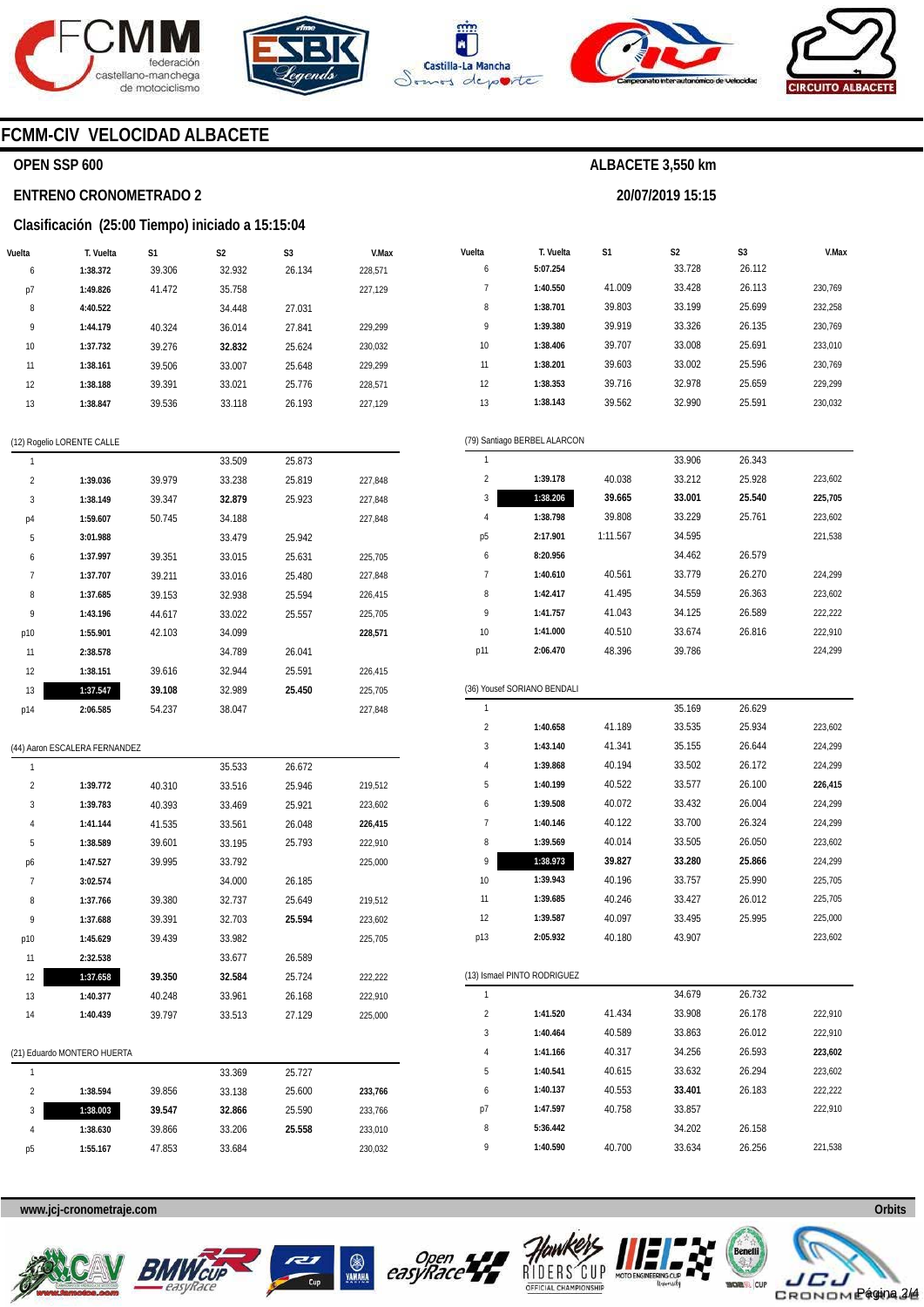







**20/07/2019 15:15** 



# **FCMM-CIV VELOCIDAD ALBACETE**

## **OPEN SSP 600**

#### **ENTRENO CRONOMETRADO 2**

#### **Clasificación (25:00 Tiempo) iniciado a 15:15:04**

| Vuelta                          | T. Vuelta                       | S1     | S2     | S3     | V.Max   |  |  |  |  |  |  |  |
|---------------------------------|---------------------------------|--------|--------|--------|---------|--|--|--|--|--|--|--|
| 10                              | 1:39.740                        | 40.369 | 33.436 | 25.935 | 220,183 |  |  |  |  |  |  |  |
| 11                              | 1:39.732                        | 40.195 | 33.516 | 26.021 | 221,538 |  |  |  |  |  |  |  |
|                                 |                                 |        |        |        |         |  |  |  |  |  |  |  |
| (66) Alejandro DEL VALLE GARCIA |                                 |        |        |        |         |  |  |  |  |  |  |  |
| 1                               |                                 |        | 35.785 | 26.810 |         |  |  |  |  |  |  |  |
| 2                               | 1:40.416                        | 40.414 | 33.802 | 26.200 | 226,415 |  |  |  |  |  |  |  |
| 3                               | 1:39.778                        | 40.011 | 33.505 | 26.262 | 227,129 |  |  |  |  |  |  |  |
| 4                               | 1:40.069                        | 40.041 | 33.884 | 26.144 | 225,705 |  |  |  |  |  |  |  |
| 5                               | 1:42.405                        | 42.436 | 33.718 | 26.251 | 228,571 |  |  |  |  |  |  |  |
| 6                               | 1:40.082                        | 40.079 | 33.672 | 26.331 | 227,129 |  |  |  |  |  |  |  |
| p7                              | 1:49.310                        | 41.660 | 35.006 |        | 225,705 |  |  |  |  |  |  |  |
| 8                               | 4:30.834                        |        | 34.357 | 26.431 |         |  |  |  |  |  |  |  |
| 9                               | 1:40.773                        | 40.109 | 33.979 | 26.685 | 229,299 |  |  |  |  |  |  |  |
| p10                             | 1:47.304                        | 40.233 | 34.800 |        | 230,032 |  |  |  |  |  |  |  |
| p11                             | 2:25.887                        |        | 39.671 |        |         |  |  |  |  |  |  |  |
|                                 |                                 |        |        |        |         |  |  |  |  |  |  |  |
|                                 | (19) Juan Carlos PEREZ TAPIA    |        |        |        |         |  |  |  |  |  |  |  |
| 1                               |                                 |        | 35.850 | 27.050 |         |  |  |  |  |  |  |  |
| $\overline{2}$                  | 1:41.845                        | 41.169 | 33.903 | 26.773 | 225,000 |  |  |  |  |  |  |  |
| 3                               | 1:41.416                        | 41.003 | 33.835 | 26.578 | 224,299 |  |  |  |  |  |  |  |
| 4                               | 1:42.448                        | 41.348 | 34.390 | 26.710 | 226,415 |  |  |  |  |  |  |  |
| 5                               | 1:41.917                        | 41.198 | 34.096 | 26.623 | 224,299 |  |  |  |  |  |  |  |
| 6                               | 1:41.327                        | 40.930 | 33.827 | 26.570 | 226,415 |  |  |  |  |  |  |  |
| p7                              | 1:46.865                        | 41.158 | 34.641 |        | 225,705 |  |  |  |  |  |  |  |
| 8                               | 4:56.736                        |        | 34.499 | 27.058 |         |  |  |  |  |  |  |  |
| 9                               | 1:41.234                        | 41.070 | 33.716 | 26.448 | 227,129 |  |  |  |  |  |  |  |
| 10                              | 1:41.104                        | 40.907 | 34.087 | 26.110 | 222,910 |  |  |  |  |  |  |  |
| 11                              | 1:40.740                        | 40.988 | 33.676 | 26.076 | 225,000 |  |  |  |  |  |  |  |
| 12                              | 1:40.141                        | 40.744 | 33.348 | 26.049 | 220,859 |  |  |  |  |  |  |  |
| 13                              | 1:39.988                        | 40.377 | 33.433 | 26.178 | 226,415 |  |  |  |  |  |  |  |
|                                 |                                 |        |        |        |         |  |  |  |  |  |  |  |
|                                 | (121) Eduardo FONRUGE RODRIGUEZ |        |        |        |         |  |  |  |  |  |  |  |
| 1                               |                                 |        | 34.325 | 26.582 |         |  |  |  |  |  |  |  |
| 2                               | 1:40.941                        | 40.635 | 34.023 | 26.283 | 225,000 |  |  |  |  |  |  |  |
| 3                               | 1:40.683                        | 40.406 | 33.992 | 26.285 | 227,129 |  |  |  |  |  |  |  |
| 4                               | 1:40.977                        | 40.496 | 33.992 | 26.489 | 227,848 |  |  |  |  |  |  |  |
| 5                               | 1:40.850                        | 40.610 | 33.952 | 26.288 | 224,299 |  |  |  |  |  |  |  |
| 6                               | 1:40.502                        | 40.667 | 33.764 | 26.071 | 225,000 |  |  |  |  |  |  |  |
| 7                               | 1:40.515                        | 40.540 | 33.857 | 26.118 | 225,000 |  |  |  |  |  |  |  |
| 8                               | 1:41.739                        | 40.478 | 33.872 | 27.389 | 226,415 |  |  |  |  |  |  |  |
|                                 |                                 |        |        |        |         |  |  |  |  |  |  |  |
|                                 | (4) Alberto URKIJO LLANO        |        |        |        |         |  |  |  |  |  |  |  |
| 1                               |                                 |        | 35.927 | 26.824 |         |  |  |  |  |  |  |  |
| 2                               | 1:42.959                        | 42.240 | 34.339 | 26.380 | 221,538 |  |  |  |  |  |  |  |
| 3                               | 1:40.939                        | 41.036 | 33.832 | 26.071 | 223,602 |  |  |  |  |  |  |  |
| 4                               | 1:41.252                        | 40.987 | 34.045 | 26.220 | 218,845 |  |  |  |  |  |  |  |
| 5                               | 1:42.728                        | 41.529 | 34.414 | 26.785 | 224,299 |  |  |  |  |  |  |  |
|                                 |                                 |        |        |        |         |  |  |  |  |  |  |  |

| Vuelta                  | T. Vuelta                       | S1     | S2               | S3     | V.Max   |  |
|-------------------------|---------------------------------|--------|------------------|--------|---------|--|
| 6                       | 1:40.589                        | 40.552 | 33.824<br>26.213 |        | 219,512 |  |
| p7<br>1:58.906          |                                 | 46.356 | 37.465           |        | 208,092 |  |
|                         | (55) Ernesto CELADA JIMENEZ     |        |                  |        |         |  |
| 1                       |                                 |        | 35.658           | 27.238 |         |  |
| $\overline{2}$          | 1:43.994                        | 42.293 | 34.901           | 26.800 | 225,705 |  |
| 3                       | 1:42.387                        | 40.973 | 34.435           | 26.979 | 223,602 |  |
| 4                       | 1:41.378                        | 40.952 | 33.983           | 26.443 | 222,910 |  |
| 5                       | 1:41.979                        | 41.012 | 34.411           | 26.556 | 221,538 |  |
| p6                      | 1:58.483                        | 43.275 | 37.607           |        | 223,602 |  |
|                         | (57) Josu NUÑEZ YURRITA         |        |                  |        |         |  |
| 1                       |                                 |        | 36.090           | 27.872 |         |  |
| $\overline{2}$          | 1:44.761                        | 42.543 | 35.019           | 27.199 | 225,705 |  |
| 3                       | 1:43.065                        | 41.175 | 34.531           | 27.359 | 227,848 |  |
| 4                       | 1:42.633                        | 41.304 | 34.291           | 27.038 | 225,000 |  |
| 5                       | 1:44.152                        | 42.285 | 34.909           | 26.958 | 214,286 |  |
| 6                       | 1:41.670                        | 40.638 | 34.185           | 26.847 | 226,415 |  |
| 7                       | 1:41.734                        | 40.994 | 34.071           | 26.669 | 225,000 |  |
| 8                       | 1:41.770                        | 40.823 | 34.368           | 26.579 | 225,705 |  |
| 9                       | 1:44.532                        | 41.924 | 35.308           | 27.300 | 227,129 |  |
| 10                      | 1:43.135                        | 40.963 | 35.091           | 27.081 | 229,299 |  |
| 11                      | 1:42.346                        | 41.160 | 34.359           | 26.827 | 229,299 |  |
| p12                     | 1:58.347                        | 41.026 | 34.677           |        | 225,705 |  |
|                         | (81) Nuria LLABRES MASSANET     |        |                  |        |         |  |
| 1                       |                                 |        | 36.016           | 27.626 |         |  |
| 2                       | 1:44.982                        | 42.462 | 35.313           | 27.207 | 208,696 |  |
| 3                       | 1:43.218                        | 41.444 | 34.824           | 26.950 | 219,512 |  |
| p4                      | 1:50.454                        | 41.096 | 35.890           |        | 223,602 |  |
| 5                       | 4:57.866                        |        | 35.194           | 27.268 |         |  |
| 6                       | 1:42.702                        | 41.015 | 34.788           | 26.899 | 223,602 |  |
| 7                       | 1:41.711                        | 41.001 | 34.217           | 26.493 | 222,910 |  |
| p8                      | 1:57.913                        | 50.876 | 35.111           |        | 224,299 |  |
|                         | (40) David GARRIGOS ROMO        |        |                  |        |         |  |
| 1                       |                                 |        | 35.642           | 27.412 |         |  |
| $\overline{\mathbf{c}}$ | 1:43.724                        | 42.067 | 35.021           | 26.636 | 213,650 |  |
| 3                       | 1:43.232                        | 41.900 | 34.613           | 26.719 | 213,018 |  |
| 4                       | 1:43.061                        | 41.585 | 34.563           | 26.913 | 212,389 |  |
| 5                       | 1:43.289                        | 41.680 | 34.592           | 27.017 | 212,389 |  |
| р6                      | 1:56.426                        | 43.476 | 36.196           |        | 213,650 |  |
|                         |                                 |        |                  |        |         |  |
| 1                       | (113) Jose Antonio MEGIAS PLATA |        |                  |        |         |  |
|                         |                                 |        | 36.156           | 27.569 |         |  |
| $\overline{\mathbf{c}}$ | 1:44.082                        | 42.216 | 35.194           | 26.672 | 207,493 |  |
| 3                       | 1:44.659                        | 42.467 | 35.433           | 26.759 | 201,681 |  |











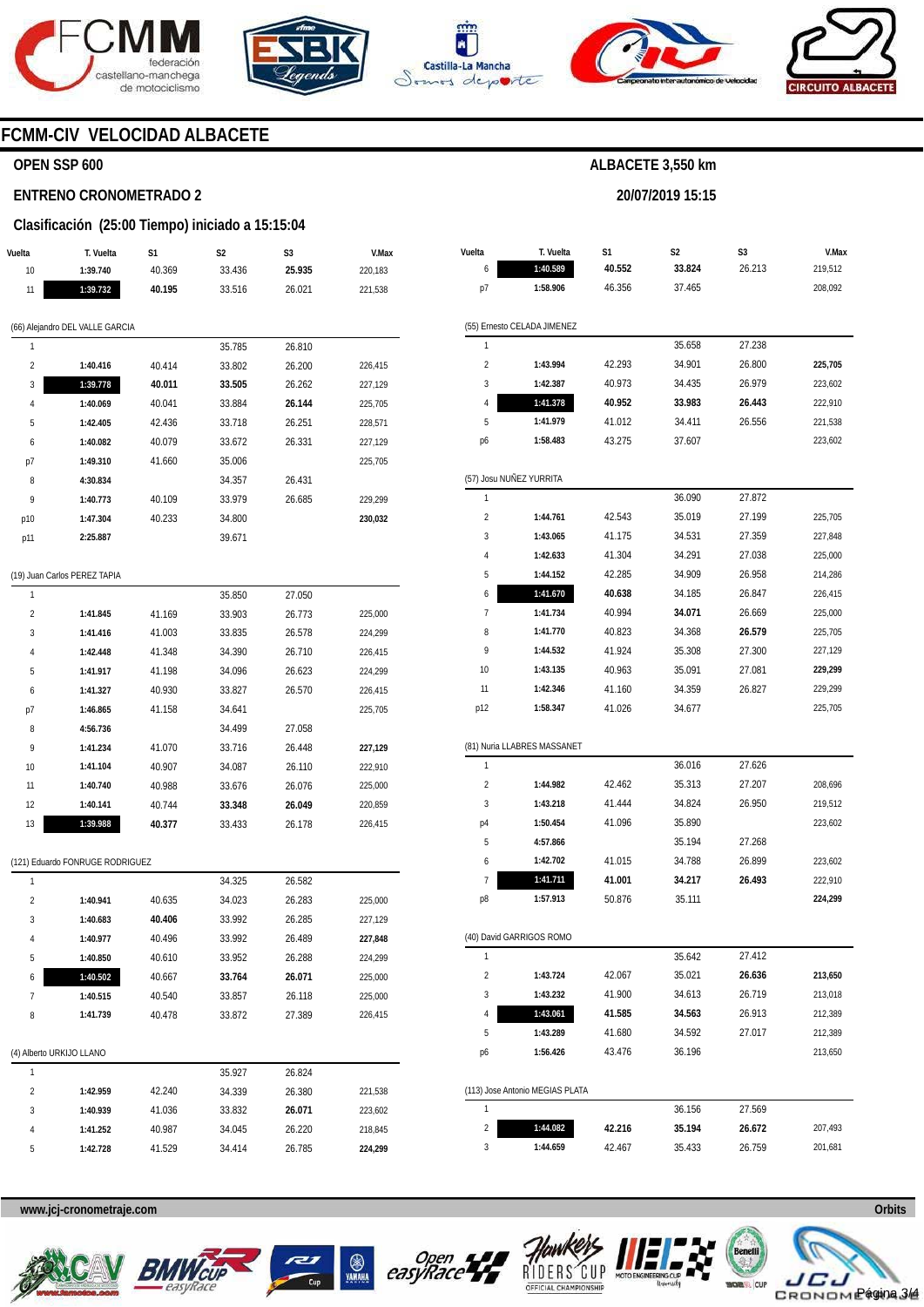







**20/07/2019 15:15** 



# **FCMM-CIV VELOCIDAD ALBACETE**

## **OPEN SSP 600**

#### **ENTRENO CRONOMETRADO 2**

#### **Clasificación (25:00 Tiempo) iniciado a 15:15:04**

| Vuelta                 | T. Vuelta                     | S1     | S <sub>2</sub> | S <sub>3</sub> | V.Max   | Vuelta         | T. Vuelta | S1     |        | S <sub>3</sub><br>S <sub>2</sub> |
|------------------------|-------------------------------|--------|----------------|----------------|---------|----------------|-----------|--------|--------|----------------------------------|
| $\overline{4}$         | 1:45.496                      | 42.290 | 35.651         | 27.555         | 213,018 | $\overline{4}$ | 1:47.898  | 43.593 | 36.378 | 27.927                           |
| p5                     | 1:52.506                      | 43.105 | 37.807         |                | 213,650 | p <sub>5</sub> | 1:52.644  | 43.610 | 36.607 |                                  |
|                        |                               |        |                |                |         |                |           |        |        |                                  |
|                        | (25) Gabriel MARTIN RODRIGUEZ |        |                |                |         |                |           |        |        |                                  |
| $\mathbf{1}$           |                               |        | 36.642         | 27.347         |         |                |           |        |        |                                  |
| $\overline{2}$         | 1:44.607                      | 42.091 | 35.522         | 26.994         | 221,538 |                |           |        |        |                                  |
| 3                      | 1:44.276                      | 41.963 | 35.103         | 27.210         | 223,602 |                |           |        |        |                                  |
| 4                      | 1:44.556                      | 42.133 | 35.213         | 27.210         | 219,512 |                |           |        |        |                                  |
| 5                      | 1:44.687                      | 42.113 | 35.301         | 27.273         | 219,512 |                |           |        |        |                                  |
| 6                      | 1:44.956                      | 41.906 | 35.631         | 27.419         | 222,910 |                |           |        |        |                                  |
| p7                     | 1:51.459                      | 42.075 | 35.916         |                | 221,538 |                |           |        |        |                                  |
| (22) Angel FLORES RUIZ |                               |        |                |                |         |                |           |        |        |                                  |
| $\mathbf{1}$           |                               |        | 36.753         | 27.889         |         |                |           |        |        |                                  |
| $\overline{2}$         | 1:46.585                      | 43.200 | 36.134         | 27.251         | 216,867 |                |           |        |        |                                  |
| 3                      | 1:44.678                      | 42.720 | 34.833         | 27.125         | 214,286 |                |           |        |        |                                  |
| 4                      | 1:44.319                      | 42.441 | 34.799         | 27.079         | 220,183 |                |           |        |        |                                  |
| p5                     | 1:53.864                      | 42.502 | 35.146         |                | 216,216 |                |           |        |        |                                  |
|                        |                               |        |                |                |         |                |           |        |        |                                  |
|                        | (88) Carmelo PALMERO YEBENES  |        |                |                |         |                |           |        |        |                                  |
| $\mathbf{1}$           |                               |        | 36.407         | 28.196         |         |                |           |        |        |                                  |
| $\overline{2}$         | 1:47.210                      | 43.605 | 35.769         | 27.836         | 217,523 |                |           |        |        |                                  |
| $\sqrt{3}$             | 1:45.784                      | 42.693 | 35.454         | 27.637         | 211,765 |                |           |        |        |                                  |
| 4                      | 1:46.060                      | 42.583 | 35.618         | 27.859         | 214,286 |                |           |        |        |                                  |
| p5                     | 2:02.790                      | 45.833 | 39.878         |                | 217,523 |                |           |        |        |                                  |
| 6                      | 2:59.438                      |        | 36.770         | 27.987         |         |                |           |        |        |                                  |
| $\overline{1}$         | 1:46.323                      | 42.791 | 35.891         | 27.641         | 211,765 |                |           |        |        |                                  |
| 8                      | 1:46.519                      | 42.384 | 35.859         | 28.276         | 214,925 |                |           |        |        |                                  |
| p9                     | 2:01.680                      | 46.152 | 38.588         |                | 195,122 |                |           |        |        |                                  |
|                        | (39) Jose SANCHEZ GONZALEZ    |        |                |                |         |                |           |        |        |                                  |
| $\mathbf{1}$           |                               |        | 36.979         | 29.182         |         |                |           |        |        |                                  |
| $\overline{2}$         | 1:50.133                      | 44.176 | 36.097         | 29.860         | 215,569 |                |           |        |        |                                  |
| 3                      | 1:48.176                      | 43.756 | 35.694         | 28.726         | 193,548 |                |           |        |        |                                  |
|                        |                               |        |                |                |         |                |           |        |        |                                  |
| 4                      | 1:49.102                      | 42.939 | 37.124         | 29.039         | 212,389 |                |           |        |        |                                  |
| 5                      | 1:46.941                      | 43.455 | 35.498         | 27.988         | 215,569 |                |           |        |        |                                  |
| 6                      | 1:47.668                      | 43.837 | 35.973         | 27.858         | 200,557 |                |           |        |        |                                  |
| $\overline{7}$         | 1:46.594                      | 43.531 | 35.534         | 27.529         | 214,925 |                |           |        |        |                                  |
| 8                      | 1:48.369                      | 42.894 | 36.052         | 29.423         | 214,925 |                |           |        |        |                                  |
| 9                      | 1:51.261                      | 45.995 | 36.061         | 29.205         | 214,925 |                |           |        |        |                                  |
| 10                     | 1:49.096                      | 44.018 | 36.034         | 29.044         | 205,714 |                |           |        |        |                                  |
| p11                    | 1:58.927                      | 44.323 | 37.658         |                | 208,092 |                |           |        |        |                                  |
|                        | (84) Manuel GARCIA GARCIA     |        |                |                |         |                |           |        |        |                                  |
| $\mathbf{1}$           |                               |        | 36.298         | 28.887         |         |                |           |        |        |                                  |
| $\overline{2}$         | 1:48.368                      | 44.021 | 36.189         | 28.158         | 213,018 |                |           |        |        |                                  |
| $\sqrt{3}$             | 1:47.997                      | 43.376 | 36.554         | 28.067         | 216,867 |                |           |        |        |                                  |
|                        |                               |        |                |                |         |                |           |        |        |                                  |









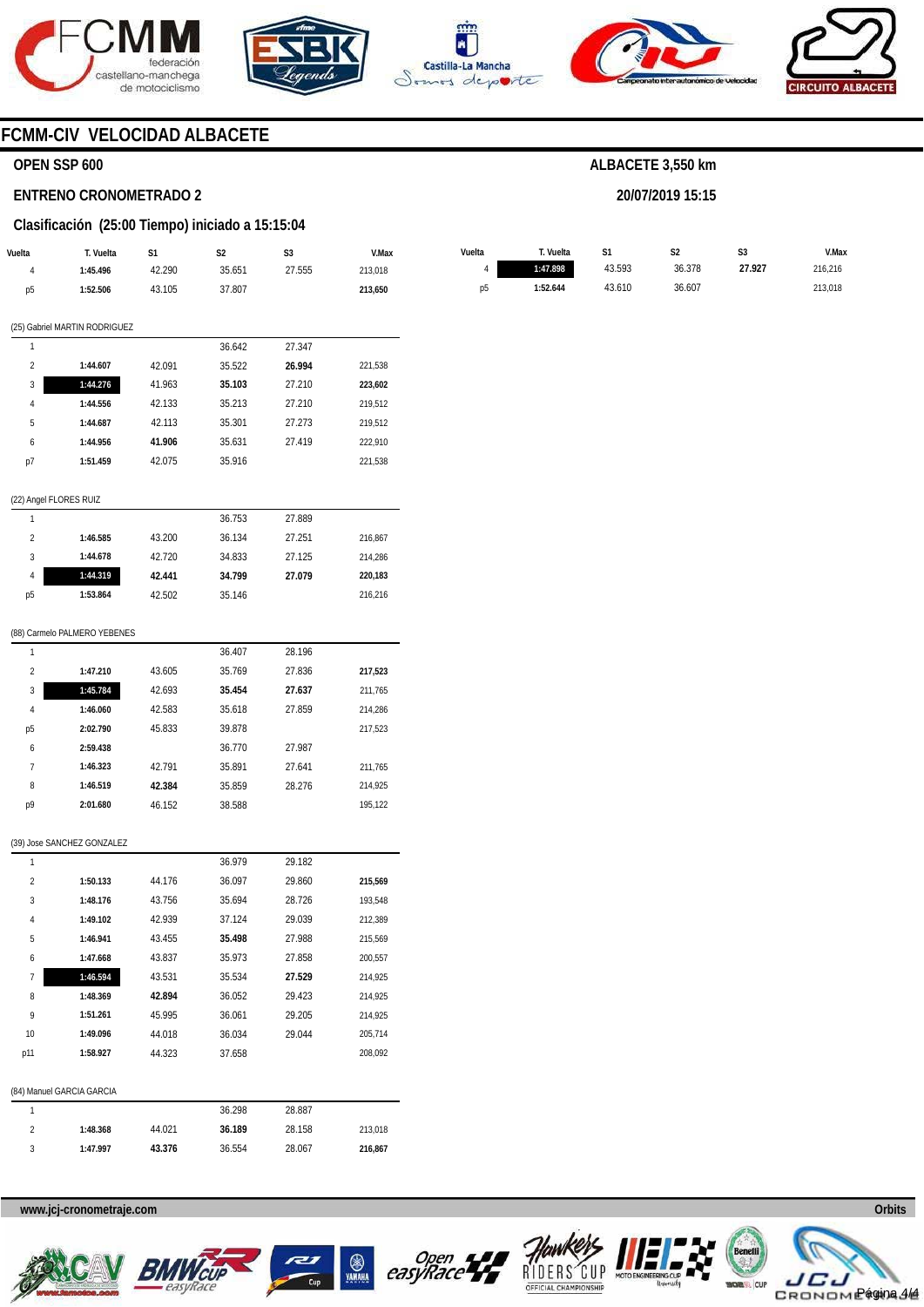

**ENTRENO CRONOMETRADO 1** 

**OPEN SSP 600** 









# **Clasificado por mejor tiempo de vuelta**

**ALBACETE 3,550 km** 

**20/07/2019 11:00** 

# **Clasificación (20:00 Tiempo) iniciado a 11:00:47**

**FCMM-CIV VELOCIDAD ALBACETE** 

| Pos.           | N°  | Nombre                            | Mejor Tm | Dif. $1^\circ$ | Dif.Ant. | En V. V.T.     |                | Mejor Vel. | PEC Clase      |                   | Moto         | Club                    |
|----------------|-----|-----------------------------------|----------|----------------|----------|----------------|----------------|------------|----------------|-------------------|--------------|-------------------------|
| 1              | 16  | Alejandro RUIZ CARRANZA           | 1:34.437 |                |          | 5              | $10$           | 135,328    | $\mathbf{1}$   | Open SSP600       | YAMAHA       | CM. Circuito de Jerez   |
| $\overline{2}$ | 74  | Ferran CASAS PENDON               | 1:34.523 | 0.086          | 0.086    | 8              | 11             | 135,205    | $\overline{2}$ | Open SSP600       | YAMAHA       | CM Decarreras           |
| 3              | 96  | Paco MORALES AIBAR                | 1:34.581 | 0.144          | 0.058    | 6              | 11             | 135,122    | 3              | Open SSP600       | YAMAHA       | <b>ADM Paco Morales</b> |
| 4              | 9   | Vertti TAKALA                     | 1:35.813 | 1.376          | 1.232    | $\overline{7}$ | 11             | 133,385    | 4              | Open SSP600       | YAMAHA       | Independiente           |
| 5              | 91  | Mihail FLOROV                     | 1:36.402 | 1.965          | 0.589    | 6              | 12             | 132,570    | 5              | Open SSP600       |              |                         |
| 6              | 82  | Elena ROSELL ARAGON               | 1:36.533 | 2.096          | 0.131    | $\overline{7}$ | 10             | 132,390    | 6              | Open SSP600       | YAMAHA       | MotoDes                 |
| 7              | 1   | Marc LUNA BAYEN                   | 1:36.599 | 2.162          | 0.066    | 11             | 11             | 132,300    | $\overline{7}$ | Open SSP600       | <b>HONDA</b> | Motorland Aragon C.D.   |
| 8              | 12  | Rogelio LORENTE CALLE             | 1:37.470 | 3.033          | 0.871    | 11             | 11             | 131,117    | 8              | Open SSP600       | YAMAHA       | CD. Narixa              |
| 9              | 21  | Eduardo MONTERO HUERTA            | 1:37.550 | 3.113          | 0.080    | 5              | $10$           | 131,010    | 9              | Open SSP600       | YAMAHA       | Lorenzo Comp. GU        |
| 10             | 79  | Santiago BERBEL ALARCON           | 1:37.555 | 3.118          | 0.005    | 5              | 11             | 131,003    | 10             | Open SSP600       | KAWASAKI     | Peñon Ataque            |
| 11             | 44  | Aaron ESCALERA FERNANDEZ          | 1:37.918 | 3.481          | 0.363    | 11             | 11             | 130,517    | 11             | Open SSP600       | YAMAHA       | Lorenzo Comp. TO        |
| 12             | 13  | Ismael PINTO RODRIGUEZ            | 1:38.251 | 3.814          | 0.333    | $\sqrt{4}$     | $10$           | 130,075    | 12             | Open SSP600       | YAMAHA       | Independiente           |
| 13             | 2   | Juan Jose FERNANDEZ JIMENEZ       | 1:38.308 | 3.871          | 0.057    | 10             | 11             | 130,000    | 13             | Open SSP600       | YAMAHA       | Lorenzo Comp. GU        |
| 14             | 36  | Yousef SORIANO BENDALI            | 1:38.981 | 4.544          | 0.673    | 5              | 12             | 129,116    | 14             | Open SSP600       | YAMAHA       | Independiente           |
| 15             | 66  | Alejandro DEL VALLE GARCIA        | 1:39.227 | 4.790          | 0.246    | 4              | 11             | 128,796    | 15             | Open SSP600       | YAMAHA       | CIV MotorSport          |
| 16             | 4   | Alberto URKIJO LLANO              | 1:39.830 | 5.393          | 0.603    | $\overline{7}$ | 8              | 128,018    | 16             | Open SSP600       | YAMAHA       | Mc. Zalla               |
| 17             | 121 | Eduardo FONRUGE RODRIGUEZ         | 1:40.244 | 5.807          | 0.414    | 10             | 11             | 127,489    | 17             | Open SSP600       | YAMAHA       | A.E.M.A.                |
| 18             | 19  | Juan Carlos PEREZ TAPIA           | 1:40.630 | 6.193          | 0.386    | 10             | 11             | 127,000    | 18             | Open SSP600       | YAMAHA       | C. M. Club Cirbón       |
| 19             | 34  | Luis UTRILLA REYES                | 1:40.942 | 6.505          | 0.312    | 10             | 11             | 126,607    | 19             | Open SSP600       | YAMAHA       | CIV MotorSport          |
| 20             | 57  | Josu NUÑEZ YURRITA                | 1:41.007 | 6.570          | 0.065    | 6              | 6              | 126,526    | 20             | Open SSP600       | YAMAHA       | Fly Group Mc.           |
| 21             | 8   | Daniel FRUTOS FERNANDEZ           | 1:41.299 | 6.862          | 0.292    | $\overline{7}$ | 8              | 126,161    | 1              | Copa Promo SSP60C | YAMAHA       | CD JKcompeticion        |
| 22             | 55  | Ernesto CELADA JIMENEZ            | 1:42.119 | 7.682          | 0.820    | $\overline{4}$ | $\overline{7}$ | 125,148    | $\overline{2}$ | Copa Promo SSP60C | YAMAHA       | CIV MotorSport          |
| 23             | 113 | Jose Antonio MEGIAS PLATA         | 1:42.195 | 7.758          | 0.076    | 5              | 6              | 125,055    | 3              | Copa Promo SSP600 | KAWASAKI     | C.D. Vialmotor          |
| 24             | 81  | Nuria LLABRES MASSANET            | 1:42.247 | 7.810          | 0.052    | $\overline{7}$ | 9              | 124,991    | 21             | Open SSP600       | YAMAHA       | Mc. Balear              |
| 25             | 94  | Francisco Javier CHINCHILLA LIÑAN | 1:42.407 | 7.970          | 0.160    | 9              | 10             | 124,796    | 1              | JK-Winkers 600    | YAMAHA       | CIV MotorSport          |
| 26             | 40  | David GARRIGOS ROMO               | 1:42.638 | 8.201          | 0.231    | $\overline{7}$ | 8              | 124,515    | $\overline{2}$ | JK-Winkers 600    | <b>HONDA</b> | CD JKcompeticion        |
| 27             | 25  | Gabriel MARTIN RODRIGUEZ          | 1:43.960 | 9.523          | 1.322    | 6              | 10             | 122,932    | 3              | JK-Winkers 600    | KAWASAKI     | CD JKcompeticion        |
| 28             | 88  | Carmelo PALMERO YEBENES           | 1:45.674 | 11.237         | 1.714    | $\overline{4}$ | 6              | 120,938    | $\overline{4}$ | JK-Winkers 600    | YAMAHA       | CIV MotorSport          |
| 29             | 84  | Manuel GARCIA GARCIA              | 1:46.771 | 12.334         | 1.097    | $\overline{7}$ | 8              | 119,695    | $\overline{4}$ | Copa Promo SSP600 | YAMAHA       | C. M. Club Cirbón       |
| $30\,$         | 22  | Angel FLORES RUIZ                 | 1:47.202 | 12.765         | 0.431    | $\overline{3}$ | 5              | 119,214    | 5              | Copa Promo SSP600 | YAMAHA       | CD JKcompeticion        |
| 31             | 39  | Jose SANCHEZ GONZALEZ             | 1:49.815 | 15.378         | 2.613    | 4              | 5              | 116,378    | 5              | JK-Winkers 600    | YAMAHA       | Lorenzo Comp. TO        |
|                |     |                                   |          |                |          |                |                |            |                |                   |              |                         |











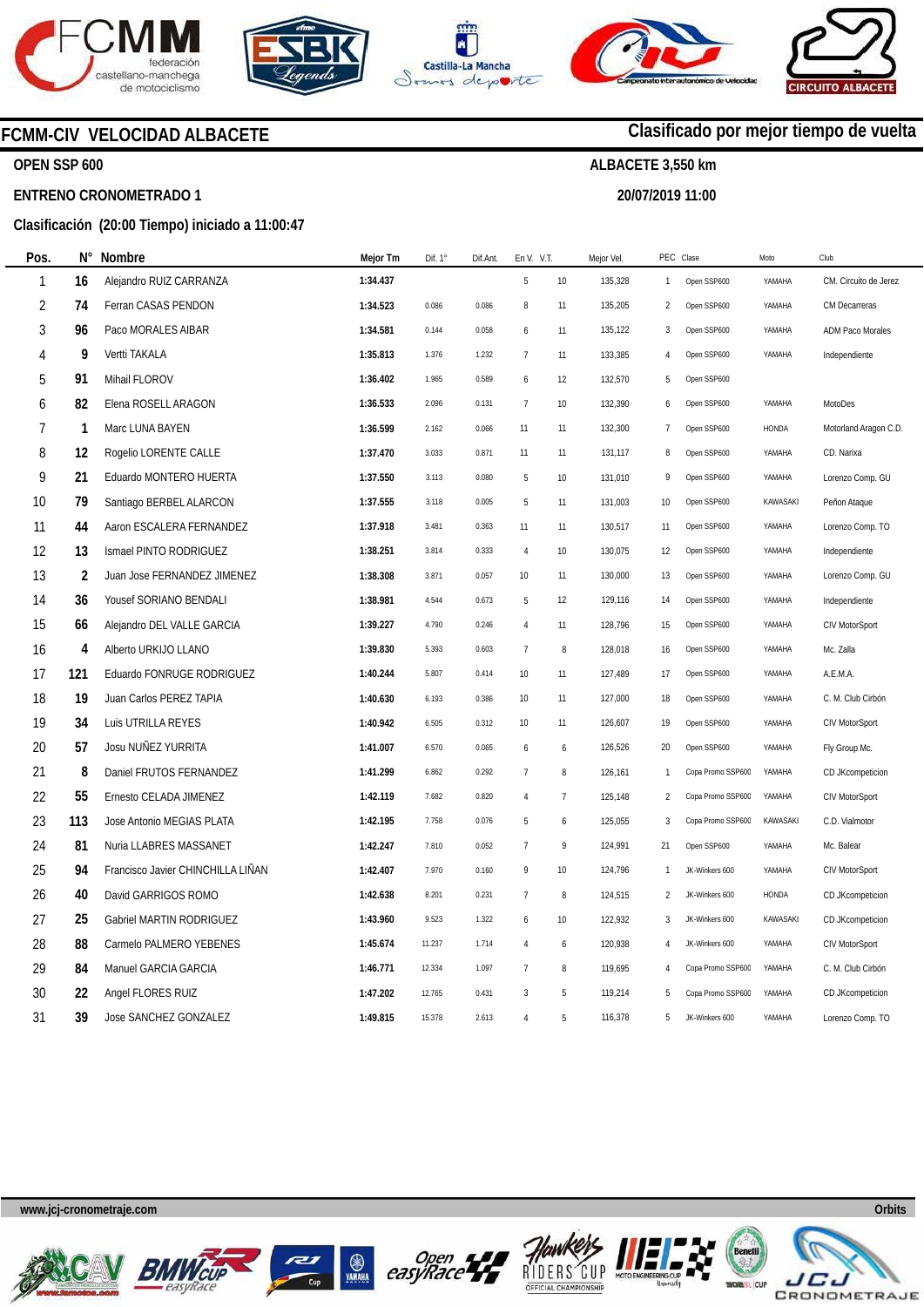







**20/07/2019 11:00** 



### **FCMM-CIV VELOCIDAD ALBACETE**

### **OPEN SSP 600**

#### **ENTRENO CRONOMETRADO 1**

#### **Clasificación (20:00 Tiempo) iniciado a 11:00:47**

| T. Vuelta                | S1                           | S2     | S3     | V.Max   |
|--------------------------|------------------------------|--------|--------|---------|
|                          |                              |        |        |         |
|                          |                              | 32.221 | 25.217 |         |
| 1:36.259                 | 39.098                       | 32.047 | 25.114 | 230,032 |
| 1:35.054                 | 38.302                       | 31.803 | 24.949 | 231,511 |
| 1:36.331                 | 39.517                       | 31.764 | 25.050 | 231,511 |
| 1:34.437                 | 38.026                       | 31.701 | 24.710 | 231,511 |
| 1:43.744                 | 39.790                       | 38.284 | 25.670 | 233,010 |
| 1:44.316                 | 39.112                       | 32.666 |        | 232,258 |
| 5:41.724                 |                              | 38.064 | 26.387 |         |
| 1:34.795                 | 38.258                       | 31.761 | 24.776 | 232,258 |
| 1:34.487                 | 37.834                       | 31.433 | 25.220 | 232,258 |
| (74) Ferran CASAS PENDON |                              |        |        |         |
|                          |                              | 34.177 | 26.193 |         |
| 1:37.412                 | 39.107                       | 32.344 | 25.961 | 227,129 |
| 1:35.410                 | 38.360                       | 32.143 | 24.907 | 226,415 |
| 1:35.036                 | 38.036                       | 31.833 | 25.167 | 226,415 |
| 1:35.041                 | 38.026                       | 32.071 | 24.944 | 225,705 |
| 1:42.794                 | 39.631                       | 32.841 |        | 227,129 |
| 4:28.786                 |                              | 32.209 | 25.193 |         |
| 1:34.523                 | 38.063                       | 31.765 | 24.695 | 227,848 |
| 1:35.621                 | 37.887                       | 32.813 | 24.921 | 227,129 |
| 1:35.134                 | 37.972                       | 32.172 | 24.990 | 227,848 |
| 1:35.074                 | 38.333                       | 31.831 | 24.910 | 227,848 |
| (96) Paco MORALES AIBAR  |                              |        |        |         |
|                          |                              | 32.665 | 25.358 |         |
| 1:36.095                 | 38.947                       | 32.087 | 25.061 | 229,299 |
| 1:35.624                 | 38.549                       | 31.968 | 25.107 | 227,848 |
| 1:41.682                 | 38.635                       | 32.331 |        | 227,129 |
| 3:21.874                 |                              | 32.761 | 25.175 |         |
| 1:34.581                 | 38.157                       | 31.699 | 24.725 | 226,415 |
| 1:36.512                 | 39.402                       | 32.203 | 24.907 | 231,511 |
| 1:34.688                 | 38.175                       | 31.742 | 24.771 | 226,415 |
| 1:35.995                 | 38.332                       | 32.373 | 25.290 | 226,415 |
| 1:34.850                 | 38.140                       | 31.875 | 24.835 | 225,000 |
| 1:43.517                 | 39.939                       | 32.707 |        | 227,129 |
| (9) Vertti TAKALA        |                              |        |        |         |
|                          |                              | 32.823 | 25.315 |         |
| 1:38.022                 | 40.441                       | 32.411 | 25.170 | 228,571 |
| 1:36.513                 | 38.966                       | 32.394 | 25.153 | 230,769 |
| 1:46.759                 | 40.828                       | 32.726 |        | 227,848 |
| 3:01.684                 |                              | 33.021 | 25.503 |         |
| 1:37.530                 | 39.878                       | 32.517 | 25.135 | 229,299 |
| 1:35.813                 | 38.679                       | 32.092 | 25.042 | 228,571 |
|                          | (16) Alejandro RUIZ CARRANZA |        |        |         |

| Vuelta              | T. Vuelta                  | S1     | S <sub>2</sub> | S3     | V.Max   |
|---------------------|----------------------------|--------|----------------|--------|---------|
| p8                  | 1:50.515                   | 43.329 | 33.554         |        | 230,032 |
| 9                   | 2:55.123                   |        | 33.521         | 25.225 |         |
| 10                  | 1:35.816                   | 38.700 | 32.175         | 24.941 | 229,299 |
| 11                  | 1:40.018                   | 39.560 | 35.187         | 25.271 | 228,571 |
| (91) Mihail FLOROV  |                            |        |                |        |         |
| 1                   |                            |        | 33.542         | 25.714 |         |
| 2                   | 1:37.368                   | 39.245 | 32.700         | 25.423 | 225,705 |
| 3                   | 1:36.892                   | 39.111 | 32.306         | 25.475 | 227,848 |
| 4                   | 1:37.275                   | 39.316 | 32.508         | 25.451 | 226,415 |
| 5                   | 1:36.655                   | 39.042 | 32.305         | 25.308 | 227,129 |
| 6                   | 1:36.402                   | 38.898 | 32.239         | 25.265 | 226,415 |
| 7                   | 1:36.812                   | 38.858 | 32.448         | 25.506 | 227,129 |
| p8                  | 1:45.036                   | 40.210 | 33.540         |        | 225,705 |
| 9                   | 2:54.287                   |        | 32.827         | 37.529 |         |
| 10                  | 1:39.124                   | 39.004 | 34.173         | 25.947 | 224,299 |
| 11                  | 1:36.449                   | 38.771 | 32.290         | 25.388 | 227,129 |
| 12                  | 1:38.571                   | 39.102 | 32.851         | 26.618 | 227,848 |
|                     |                            |        |                |        |         |
|                     | (82) Elena ROSELL ARAGON   |        |                |        |         |
| 1                   |                            |        | 36.486         | 27.417 |         |
| $\overline{2}$      | 1:37.581                   | 39.322 | 32.895         | 25.364 | 225,705 |
| 3                   | 1:37.425                   | 39.015 | 33.083         | 25.327 | 228,571 |
| 4                   | 1:45.503                   | 44.082 | 35.046         | 26.375 | 227,129 |
| p <sub>5</sub>      | 1:45.380                   | 38.979 | 33.853         |        | 229,299 |
| 6                   | 3:11.869                   |        | 36.534         | 26.852 |         |
| 7                   | 1:36.533                   | 38.966 | 32.335         | 25.232 | 227,848 |
| p8                  | 1:44.839                   | 40.528 | 33.292         |        | 226,415 |
| 9                   | 3:23.496                   |        | 34.388         | 25.873 |         |
| 10                  | 1:36.577                   | 38.916 | 32.400         | 25.261 | 227,129 |
| (1) Marc LUNA BAYEN |                            |        |                |        |         |
| 1                   |                            |        | 42.191         | 31.789 |         |
| $\overline{2}$      | 1:40.220                   | 40.532 | 33.632         | 26.056 | 228,571 |
| 3                   | 1:39.466                   | 40.518 | 33.158         | 25.790 | 227,848 |
| 4                   | 1:37.982                   | 39.181 | 32.791         | 26.010 | 228,571 |
| 5                   | 1:40.289                   | 39.424 | 35.005         | 25.860 | 231,511 |
| 6                   | 1:37.321                   | 38.956 | 32.880         | 25.485 | 227,129 |
| p7                  | 1:46.446                   | 40.564 | 34.643         |        | 227,129 |
| 8                   | 3:20.921                   |        | 33.100         | 25.704 |         |
| 9                   | 1:37.736                   | 38.923 | 33.433         | 25.380 | 227,129 |
| 10                  | 1:50.253                   | 49.875 | 34.202         | 26.176 | 227,848 |
| 11                  | 1:36.599                   | 38.771 | 32.457         | 25.371 | 228,571 |
|                     |                            |        |                |        |         |
|                     | (12) Rogelio LORENTE CALLE |        |                |        |         |
| 1                   |                            |        | 34.372         | 25.887 |         |
| 2                   | 1:40.342                   | 40.498 | 34.071         | 25.773 | 225,705 |









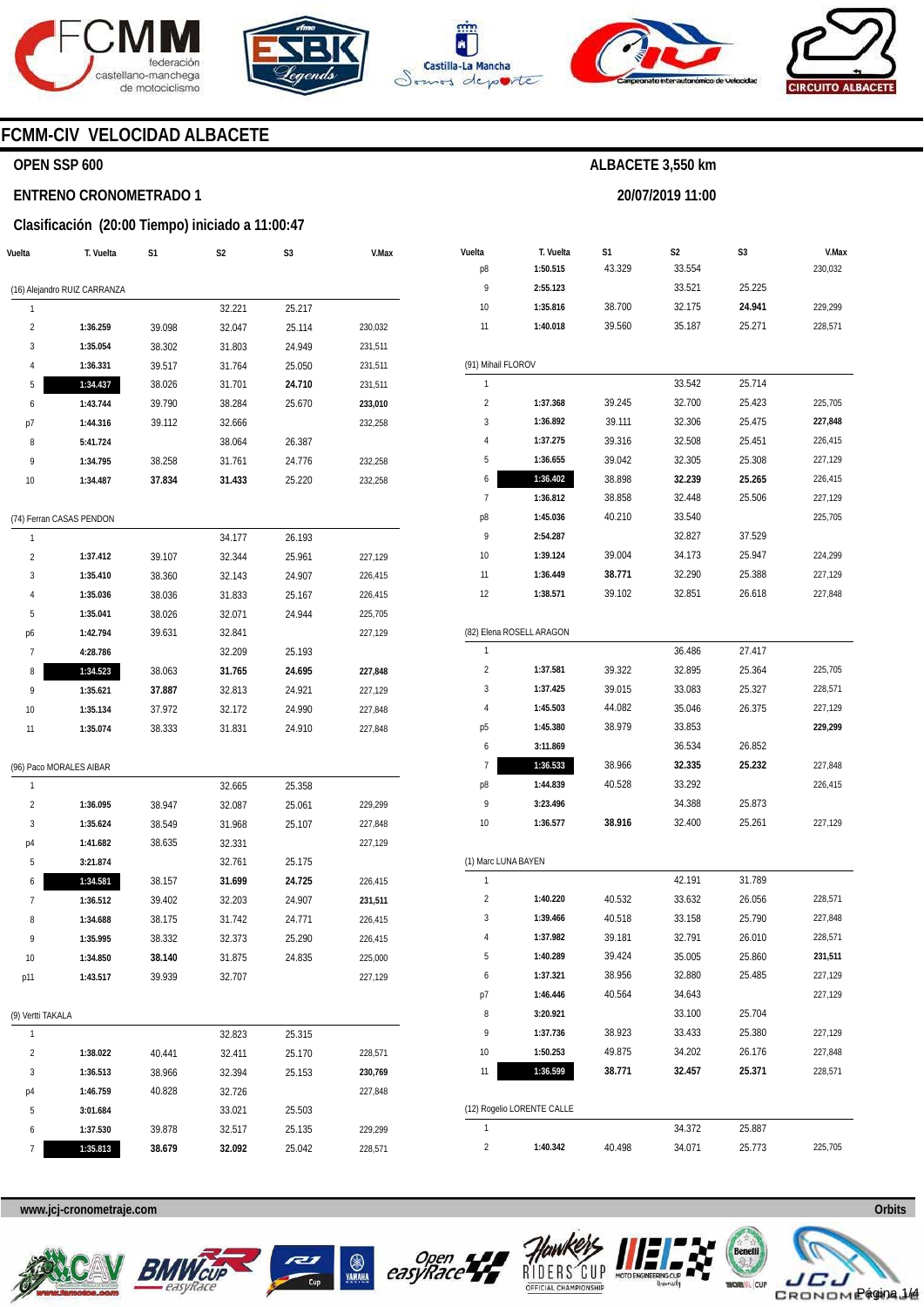







**20/07/2019 11:00** 



### **FCMM-CIV VELOCIDAD ALBACETE**

#### **OPEN SSP 600**

#### **ENTRENO CRONOMETRADO 1**

#### **Clasificación (20:00 Tiempo) iniciado a 11:00:47**

| Vuelta | T. Vuelta | S1     | S <sub>2</sub> | S <sub>3</sub> | V.Max   |
|--------|-----------|--------|----------------|----------------|---------|
| 3      | 1:39.610  | 41.022 | 33.108         | 25.480         | 225.000 |
| 4      | 1:37.660  | 39.196 | 32.996         | 25.468         | 227,129 |
| 5      | 1:37.544  | 39.124 | 32.865         | 25.555         | 227,129 |
| 6      | 1:37.971  | 39.719 | 32.854         | 25.398         | 225.705 |
| p7     | 1:47.368  | 39.208 | 33.255         |                | 227.129 |
| 8      | 3:54.823  |        | 33.431         | 25.491         |         |
| 9      | 1:37.896  | 39.340 | 32.985         | 25.571         | 225.705 |
| 10     | 1:37.713  | 39.152 | 33.045         | 25.516         | 225.000 |
| 11     | 1:37.470  | 39.334 | 32.750         | 25.386         | 225.000 |
|        |           |        |                |                |         |

|  |  | (21) Eduardo MONTERO HUERTA |  |
|--|--|-----------------------------|--|
|--|--|-----------------------------|--|

| 1              |                              |        | 34.546   | 26.033 |         |
|----------------|------------------------------|--------|----------|--------|---------|
|                | (79) Santiago BERBEL ALARCON |        |          |        |         |
| p10            | 2:59.452                     | 39.750 | 1:47.668 |        | 229.299 |
| 9              | 1:38.048                     | 39.444 | 32.975   | 25.629 | 230,769 |
| 8              | 1:38.262                     | 39.789 | 33.006   | 25.467 | 231,511 |
| 7              | 1:38.398                     | 39.567 | 33.214   | 25.617 | 230,769 |
| 6              | 1:38.133                     | 39.386 | 32.888   | 25.859 | 233,010 |
| 5              | 1:37.550                     | 39.358 | 32.749   | 25.443 | 231,511 |
| $\overline{4}$ | 1:39.376                     | 40.297 | 33.407   | 25.672 | 231,511 |
| 3              | 1:38.421                     | 39.723 | 33.012   | 25.686 | 232,258 |
| $\overline{2}$ | 1:39.315                     | 40.199 | 33.215   | 25.901 | 230,769 |
| 1              |                              |        | 34.728   | 27.142 |         |

| $\overline{2}$ | 1:37.993                      | 39.562 | 32.733 | 25.698 | 224,299 |
|----------------|-------------------------------|--------|--------|--------|---------|
| 3              | 1:38.987                      | 39.360 | 33.879 | 25.748 | 224,299 |
| 4              | 1:38.479                      | 39.916 | 32.898 | 25.665 | 222,910 |
| 5              | 1:37.555                      | 39.330 | 32.737 | 25.488 | 225,705 |
| p6             | 1:50.056                      | 43.351 | 34.402 |        | 223,602 |
| 7              | 2:50.728                      |        | 33.160 | 25.622 |         |
| 8              | 1:37.701                      | 39.160 | 32.920 | 25.621 | 225,000 |
| 9              | 1:38.588                      | 39.519 | 33.292 | 25.777 | 225,000 |
| 10             | 1:37.793                      | 39.236 | 32.930 | 25.627 | 222,222 |
| 11             | 1:55.456                      | 44.285 | 43.663 | 27.508 | 223,602 |
|                | (44) Aaron ESCALERA FERNANDEZ |        |        |        |         |
| 1              |                               |        | 37.884 | 28.236 |         |
| $\overline{2}$ | 1:43.360                      | 41.818 | 34.760 | 26.782 | 218,182 |
| 3              | 1:44.225                      | 41.771 | 35.520 | 26.934 | 220,859 |
| 4              | 1:40.410                      | 40.269 | 33.835 | 26.306 | 220,859 |
| 5              | 1:43.601                      | 42.254 | 34.499 | 26.848 | 222,222 |
| 6              | 1:39.021                      | 39.786 | 33.130 | 26.105 | 222,222 |
| p7             | 1:46.593                      | 40.335 | 33.994 |        | 222,910 |
| 8              | 3:14.401                      |        | 34.459 | 26.436 |         |
| 9              | 1:38.644                      | 39.847 | 33.074 | 25.723 | 220,859 |
| 10             | 1:38.363                      | 39.558 | 32.889 | 25.916 | 221,538 |
| 11             | 1:37.918                      | 39.475 | 32.774 | 25.669 | 222.222 |

| Vuelta                  | T. Vuelta                       | S1     | S2     | S3     | V.Max   |
|-------------------------|---------------------------------|--------|--------|--------|---------|
|                         | (13) Ismael PINTO RODRIGUEZ     |        |        |        |         |
| 1                       |                                 |        | 34.277 | 26.804 |         |
| $\overline{2}$          | 1:38.936                        | 39.982 | 33.158 | 25.796 | 220,859 |
| 3                       | 1:38.923                        | 39.916 | 33.367 | 25.640 | 221,538 |
| 4                       | 1:38.251                        | 39.707 | 32.772 | 25.772 | 224,299 |
| 5                       | 1:38.520                        | 39.647 | 33.117 | 25.756 | 222,222 |
| p6                      | 1:49.740                        | 40.827 | 33.830 |        | 222,222 |
| 7                       | 5:02.477                        |        | 33.712 | 25.792 |         |
| 8                       | 1:39.364                        | 39.599 | 33.743 | 26.022 | 220,183 |
| 9                       | 1:39.229                        | 40.133 | 33.315 | 25.781 | 220,859 |
| 10                      | 1:39.101                        | 39.906 | 33.493 | 25.702 | 221,538 |
|                         | (2) Juan Jose FERNANDEZ JIMENEZ |        |        |        |         |
| 1                       |                                 |        | 35.358 | 31.200 |         |
| $\overline{2}$          | 1:42.392                        | 41.021 | 34.643 | 26.728 | 218,845 |
| 3                       | 1:41.170                        | 40.284 | 34.286 | 26.600 | 225,000 |
| 4                       | 1:40.182                        | 40.185 | 33.803 | 26.194 | 225,705 |
| 5                       | 1:39.429                        | 39.946 | 33.495 | 25.988 | 224,299 |
| 6                       | 1:40.441                        | 40.033 | 33.929 | 26.479 | 226,415 |
| 7                       | 1:39.191                        | 40.103 | 33.213 | 25.875 | 225,705 |
| 8                       | 1:38.776                        | 39.866 | 33.150 | 25.760 | 224,299 |
| 9                       | 1:38.408                        | 39.649 | 33.088 | 25.671 | 225,000 |
| 10                      | 1:38.308                        | 39.597 | 33.096 | 25.615 | 225,705 |
| p11                     | 1:50.782                        | 40.623 | 34.429 |        | 227,129 |
|                         | (36) Yousef SORIANO BENDALI     |        |        |        |         |
| 1                       |                                 |        | 35.820 | 27.580 |         |
| $\overline{2}$          | 1:43.044                        | 41.043 | 35.761 | 26.240 | 216,216 |
| 3                       | 1:40.298                        | 40.577 | 33.769 | 25.952 | 218,845 |
| 4                       | 1:39.111                        | 39.968 | 33.241 | 25.902 | 223,602 |
| 5                       | 1:38.981                        | 39.800 | 33.246 | 25.935 | 222,222 |
| p6                      | 1:51.616                        | 42.000 | 34.432 |        | 222,910 |
| 7                       | 2:48.278                        |        | 35.188 | 26.075 |         |
| 8                       | 1:39.681                        | 40.269 | 33.483 | 25.929 | 222,222 |
|                         | 1:39.069                        | 39.817 | 33.278 | 25.974 | 222,222 |
| 10                      | 1:39.141                        | 39.629 | 33.491 | 26.021 | 222,910 |
| 11                      | 1:39.204                        | 39.788 | 33.628 | 25.788 | 222,910 |
| p12                     | 2:02.980                        | 40.060 | 41.174 |        | 222,910 |
|                         |                                 |        |        |        |         |
|                         | (66) Alejandro DEL VALLE GARCIA |        |        |        |         |
| 1                       |                                 |        | 35.162 | 26.659 |         |
| $\overline{\mathbf{c}}$ | 1:40.645                        | 40.782 | 33.826 | 26.037 | 225,000 |
| 3                       | 1:40.077                        | 40.491 | 33.457 | 26.129 | 226,415 |
| 4                       | 1:39.227                        | 40.010 | 33.178 | 26.039 | 225,705 |
| р5                      | 1:50.572                        | 39.824 | 35.582 |        | 227,129 |
| 6                       | 3:30.964                        |        | 33.906 | 26.849 |         |









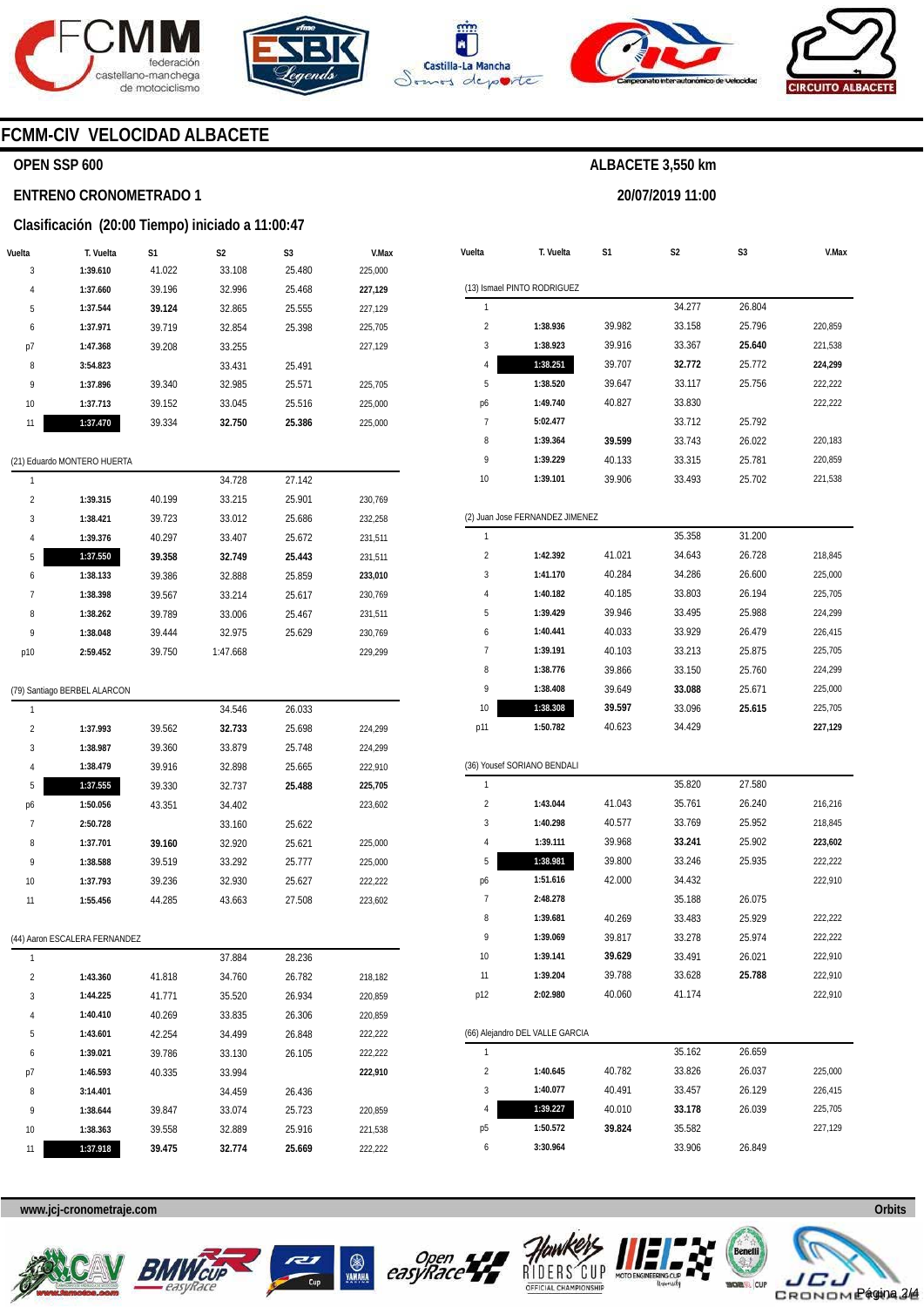







**20/07/2019 11:00** 



### **FCMM-CIV VELOCIDAD ALBACETE**

### **OPEN SSP 600**

#### **ENTRENO CRONOMETRADO 1**

#### **Clasificación (20:00 Tiempo) iniciado a 11:00:47**

| Vuelta         | T. Vuelta                | S1     | S <sub>2</sub> | S <sub>3</sub> | V.Max   |
|----------------|--------------------------|--------|----------------|----------------|---------|
| 7              | 1:39.795                 | 40.069 | 33.349         | 26.377         | 225,705 |
| 8              | 1:39.624                 | 40.104 | 33.438         | 26.082         | 229,299 |
| 9              | 1:39.268                 | 39.926 | 33.347         | 25.995         | 226,415 |
| 10             | 1:43.954                 | 44.861 | 33.327         | 25.766         | 227,129 |
| p11            | 1:46.777                 | 40.353 | 33.194         |                | 227,129 |
|                |                          |        |                |                |         |
|                | (4) Alberto URKIJO LLANO |        |                |                |         |
| 1              |                          |        | 36.854         | 27.030         |         |
| $\overline{2}$ | 1:42.379                 | 41.822 | 34.286         | 26.271         | 222,222 |
| 3              | 1:40.515                 | 41.000 | 33.644         | 25.871         | 222,910 |
| 4              | 1:40.628                 | 40.908 | 33.699         | 26.021         | 216,216 |
| 5              | 1:39.834                 | 40.610 | 33.344         | 25.880         | 215,569 |
| 6              | 1:39.883                 | 40.399 | 33.472         | 26.012         | 218,845 |
| 7              | 1:39.830                 | 40.553 | 33.460         | 25.817         | 222,222 |
| p8             | 2:01.565                 | 48.029 | 39.091         |                | 213,018 |
|                |                          |        |                |                |         |

#### (121) Eduardo FONRUGE RODRIGUEZ

| 1              |          |        | 36.164 | 27.053 |         |
|----------------|----------|--------|--------|--------|---------|
| $\overline{2}$ | 1:44.513 | 41.449 | 35.406 | 27.658 | 223.602 |
| 3              | 1:42.189 | 41.396 | 34.271 | 26.522 | 225,705 |
| 4              | 1:41.070 | 40.729 | 33.917 | 26.424 | 222.910 |
| 5              | 1:40.929 | 40.583 | 33.884 | 26.462 | 224.299 |
| p6             | 1:47.643 | 40.621 | 34.489 |        | 225,000 |
| 7              | 3:05.364 |        | 33.815 | 26.266 |         |
| 8              | 1:40.486 | 40.411 | 33.811 | 26.264 | 223.602 |
| 9              | 1:40.358 | 40.348 | 33.698 | 26.312 | 222.910 |
| 10             | 1:40.244 | 40.318 | 33.691 | 26.235 | 222.910 |
| 11             | 1:40.506 | 40.123 | 33.791 | 26.592 | 224.299 |

(19) Juan Carlos PEREZ TAPIA

| 1              |                         |        | 35.214 | 27.864 |         |
|----------------|-------------------------|--------|--------|--------|---------|
| $\overline{2}$ | 1:43.318                | 41.968 | 34.742 | 26.608 | 206,897 |
| 3              | 1:43.902                | 40.936 | 34.201 | 28.765 | 224,299 |
| p4             | 1:49.039                | 42.002 | 35.033 |        | 218,182 |
| 5              | 3:02.865                |        | 34.706 | 26.841 |         |
| 6              | 1:41.296                | 41.009 | 33.845 | 26.442 | 222,910 |
| 7              | 1:41.622                | 41.178 | 33.971 | 26.473 | 224,299 |
| 8              | 1:42.043                | 41.247 | 33.991 | 26.805 | 223,602 |
| 9              | 1:42.553                | 40.680 | 35.002 | 26.871 | 222,222 |
| 10             | 1:40.630                | 40.240 | 33.879 | 26.511 | 226,415 |
| 11             | 1:41.839                | 40.891 | 34.068 | 26.880 | 223,602 |
|                |                         |        |        |        |         |
|                | (34) Luis UTRILLA REYES |        |        |        |         |
| 1              |                         |        | 35.780 | 27.407 |         |
| $\overline{2}$ | 1:43.294                | 41.859 | 34.648 | 26.787 | 221,538 |
| 3              | 1:43.086                | 41.202 | 34.373 | 27.511 | 222,910 |
| 4              | 1:42.128                | 41.105 | 34.373 | 26.650 | 225,705 |

| Vuelta                  | T. Vuelta                       | S1     | S2     | S3     | V.Max   |
|-------------------------|---------------------------------|--------|--------|--------|---------|
| 5                       | 1:42.875                        | 41.129 | 34.728 | 27.018 | 222,222 |
| 6                       | 1:41.674                        | 40.751 | 34.619 | 26.304 | 221,538 |
| p7                      | 1:46.883                        | 40.803 | 34.333 |        | 225,000 |
| 8                       | 3:23.991                        |        | 34.453 | 26.722 |         |
| 9                       | 1:42.178                        | 40.679 | 34.265 | 27.234 | 223,602 |
| 10                      | 1:40.942                        | 40.366 | 34.167 | 26.409 | 222,910 |
| 11                      | 1:41.190                        | 40.689 | 34.075 | 26.426 | 221,538 |
|                         | (57) Josu NUÑEZ YURRITA         |        |        |        |         |
| 1                       |                                 |        | 35.548 | 27.535 |         |
| $\overline{2}$          | 10:13.540                       |        | 35.451 | 27.562 | 225,000 |
| 3                       | 1:43.608                        | 41.395 | 34.888 | 27.325 | 224,299 |
| 4                       | 1:43.048                        | 41.429 | 34.658 | 26.961 | 223,602 |
| 5                       | 1:42.376                        | 40.935 | 34.693 | 26.748 | 225,000 |
| 6                       | 1:41.007                        | 40.529 | 33.971 | 26.507 | 225,000 |
|                         | (8) Daniel FRUTOS FERNANDEZ     |        |        |        |         |
| 1                       |                                 |        | 36.318 | 27.795 |         |
| $\overline{2}$          | 1:45.503                        | 42.525 | 35.300 | 27.678 | 199,446 |
| 3                       | 1:43.458                        | 41.848 | 34.529 | 27.081 | 209,913 |
| 4                       | 1:42.359                        | 41.394 | 34.321 | 26.644 | 211,144 |
| р5                      | 1:51.471                        | 42.205 | 35.477 |        | 219,512 |
| 6                       | 3:07.385                        |        | 34.521 | 26.940 |         |
| 7                       | 1:41.299                        | 40.877 | 34.263 | 26.159 | 213,018 |
| p8                      | 2:13.249                        | 51.919 | 41.234 |        | 212,389 |
|                         |                                 |        |        |        |         |
|                         | (55) Ernesto CELADA JIMENEZ     |        |        |        |         |
| 1                       |                                 |        | 35.800 | 27.426 |         |
| $\overline{2}$          | 1:43.412                        | 41.833 | 34.503 | 27.076 | 220,859 |
| 3                       | 1:42.530                        | 40.915 | 34.606 | 27.009 | 221,538 |
| 4                       | 1:42.119                        | 41.133 | 33.763 | 27.223 | 223,602 |
| 5                       | 1:44.064                        | 41.120 | 35.668 | 27.276 | 220,859 |
| 6                       | 1:46.098                        | 42.506 | 35.679 | 27.913 | 220,183 |
| p7                      | 1:51.103                        | 41.051 | 35.681 |        | 214,286 |
|                         | (113) Jose Antonio MEGIAS PLATA |        |        |        |         |
| 1                       |                                 |        | 40.270 | 30.232 |         |
| $\overline{\mathbf{c}}$ | 1:45.872                        | 42.964 | 36.080 | 26.828 | 218,182 |
| 3                       | 1:44.008                        | 41.888 | 35.044 | 27.076 | 216,867 |
| 4                       | 1:42.912                        | 41.569 | 34.761 | 26.582 | 218,182 |
| 5                       | 1:42.195                        | 41.359 | 34.276 | 26.560 | 218,182 |

|    | (81) Nuria LLABRES MASSANET |        |        |        |         |
|----|-----------------------------|--------|--------|--------|---------|
|    |                             |        | 36.531 | 27.750 |         |
|    | 1:44.527                    | 42.371 | 34.960 | 27.196 | 209.302 |
| p3 | 1:52.959                    | 43.238 | 36.096 |        | 208.092 |
|    |                             |        |        |        |         |









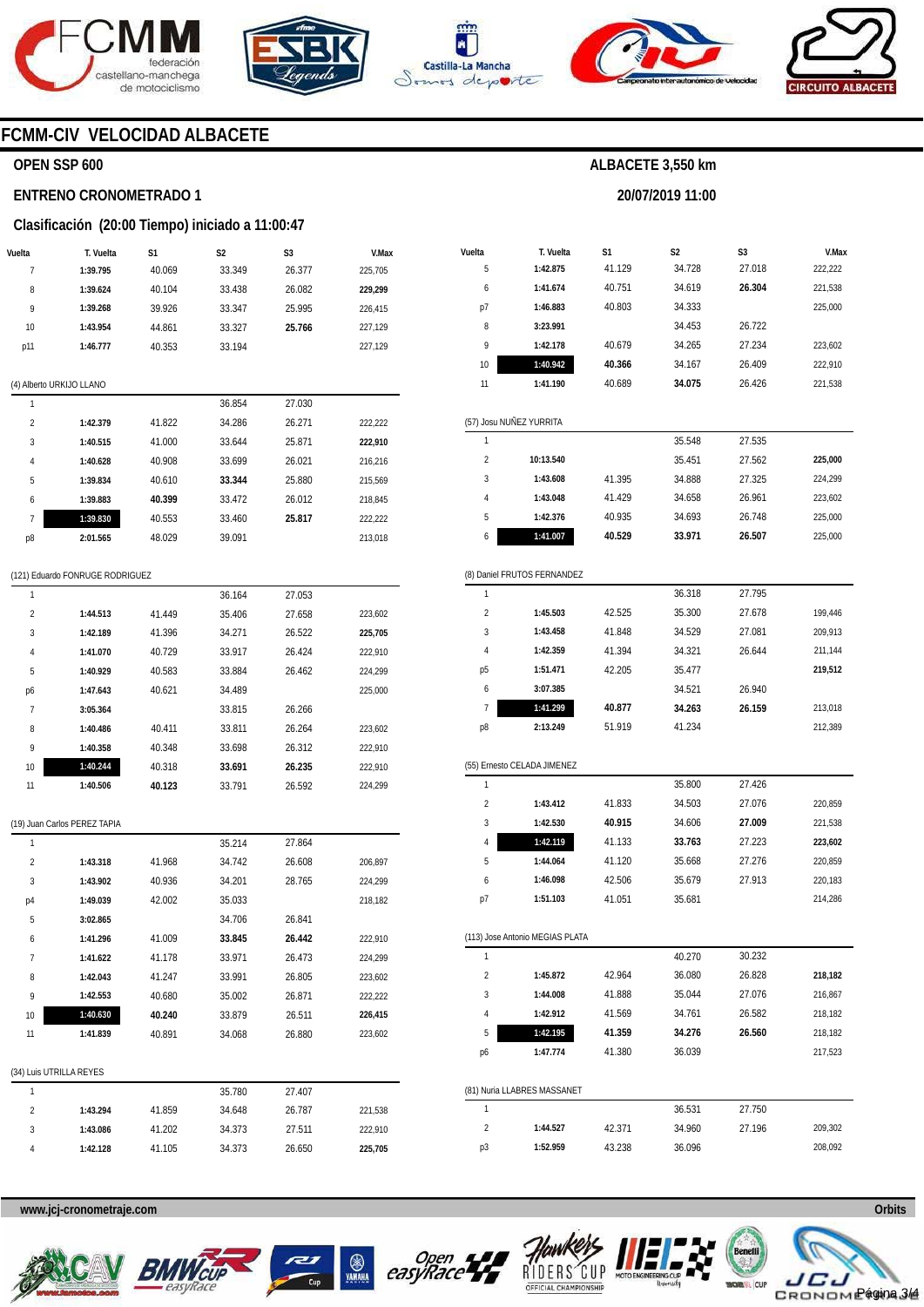





**Vuelta** 

**T. Vuelta** 

**S1** 

4 5

**1:49.815 1:56.937**  44.451 48.243 36.376 36.168 **28.988**  32.526 208,092 **211,765** 



**S2** 

**ALBACETE 3,550 km** 

**20/07/2019 11:00** 

**S3** 



**V.Max** 

### **FCMM-CIV VELOCIDAD ALBACETE**

#### **OPEN SSP 600**

#### **ENTRENO CRONOMETRADO 1**

#### **Clasificación (20:00 Tiempo) iniciado a 11:00:47**

| Vuelta | T. Vuelta | S1     | S <sub>2</sub> | S <sub>3</sub> | V.Max   |
|--------|-----------|--------|----------------|----------------|---------|
| 4      | 2:58.395  |        | 34.469         | 26.722         |         |
| 5      | 1:42.464  | 40.916 | 34.230         | 27.318         | 220.183 |
| 6      | 1:43.190  | 41.541 | 34.787         | 26.862         | 221.538 |
| 7      | 1:42.247  | 41.133 | 34.556         | 26.558         | 222,222 |
| 8      | 1:44.190  | 41.678 | 34.552         | 27.960         | 219.512 |
| p9     | 1:53.550  | 42.282 | 37.455         |                | 215,569 |
|        |           |        |                |                |         |

#### (94) Francisco Javier CHINCHILLA LIÑAN

| 1              |          |        | 37.209 | 27.758 |         |
|----------------|----------|--------|--------|--------|---------|
| $\overline{2}$ | 1:45.139 | 42.517 | 35.572 | 27.050 | 213.018 |
| 3              | 1:44.108 | 41.969 | 35.215 | 26.924 | 218.845 |
| p4             | 1:56.787 | 47.302 | 35.924 |        | 220.859 |
| 5              | 3:55.890 |        | 35.836 | 27.129 |         |
| 6              | 1:44.101 | 41.738 | 35.345 | 27.018 | 215.569 |
| 7              | 1:43.224 | 41.646 | 34.864 | 26.714 | 217.523 |
| 8              | 1:42.674 | 41.217 | 34.775 | 26.682 | 218.182 |
| 9              | 1:42.407 | 41.250 | 34.483 | 26.674 | 220.183 |
| 10             | 1:42.427 | 41.299 | 34.366 | 26.762 | 219.512 |
|                |          |        |        |        |         |

#### (40) David GARRIGOS ROMO

(25) Gabriel MARTIN RODRIGUEZ

| 1              |          |        | 36.430 | 27.985 |         |
|----------------|----------|--------|--------|--------|---------|
| $\mathfrak{p}$ | 1:44.382 | 41.932 | 35.111 | 27.339 | 213,650 |
| 3              | 1:42.986 | 41.574 | 34.558 | 26.854 | 214,925 |
| p4             | 1:57.254 | 44.795 | 35.322 |        | 210,526 |
| 5              | 3:04.490 |        | 35.318 | 27.286 |         |
| 6              | 1:43.062 | 41.845 | 34.421 | 26.796 | 213,650 |
| 7              | 1:42.638 | 41.168 | 34.506 | 26.964 | 212.389 |
| p8             | 1:53.501 | 42.253 | 35.335 |        | 211.144 |

#### p6 (84) Manuel GARCIA GARCIA 1 2 3 4 5 6 7 p8 (22) Angel FLORES RUIZ 1 2 3 4 p5 (39) Jose SANCHEZ GONZALEZ 1 2 3 **1:59.182 1:48.253 1:47.381 1:46.818 1:47.114 1:47.028 1:46.771 1:51.393 1:47.356 1:47.202 1:47.746 1:57.962 1:51.132 1:51.265**  43.787 43.509 42.851 43.197 43.504 43.169 **42.793**  43.171 43.639 **43.020**  43.075 44.257 44.970 44.851 38.888 36.743 36.569 36.890 **35.761**  35.929 35.970 36.085 36.245 37.138 35.961 36.247 **35.463**  36.391 37.825 37.099 37.135 28.066 28.175 **27.640**  27.860 27.681 27.889 27.893 29.273 **27.756**  27.935 29.208 31.078 29.063 29.279 210,526 213,650 213,018 212,389 215,569 **216,216**  214,925 213,018 210,526 **219,512**  219,512 217,523 205,128 206,304

| 1              |          |        | 37.698 | 28.341 |         |
|----------------|----------|--------|--------|--------|---------|
| $\overline{2}$ | 1:46.579 | 43.083 | 36.063 | 27.433 | 213.018 |
| 3              | 1:45.537 | 42.437 | 35.769 | 27.331 | 205.128 |
| 4              | 1:45.336 | 42.168 | 35.329 | 27.839 | 209.913 |
| 5              | 1:44.716 | 42.215 | 35.341 | 27.160 | 215.569 |
| 6              | 1:43.960 | 42.017 | 34.951 | 26.992 | 210.526 |
| 7              | 1:44.610 | 42.359 | 35.153 | 27.098 | 206.897 |
| 8              | 1:44.644 | 42.408 | 35.070 | 27.166 | 200.557 |
| 9              | 1:44.925 | 42.347 | 35.182 | 27.396 | 204.545 |
| p10            | 1:52.232 | 43.118 | 35.717 |        | 198.347 |
|                |          |        |        |        |         |

#### (88) Carmelo PALMERO YEBENES

|   |          |        | 36.327 | 27.603 |         |
|---|----------|--------|--------|--------|---------|
| 2 | 1:47.887 | 43.357 | 35.870 | 28.660 | 186,047 |
| 3 | 1:46.510 | 42.440 | 36.300 | 27.770 | 211,765 |
| 4 | 1:45.674 | 42.694 | 35.720 | 27.260 | 209,302 |
| 5 | 1:48.847 | 43.989 | 36.786 | 28.072 | 190,476 |
|   |          |        |        |        |         |









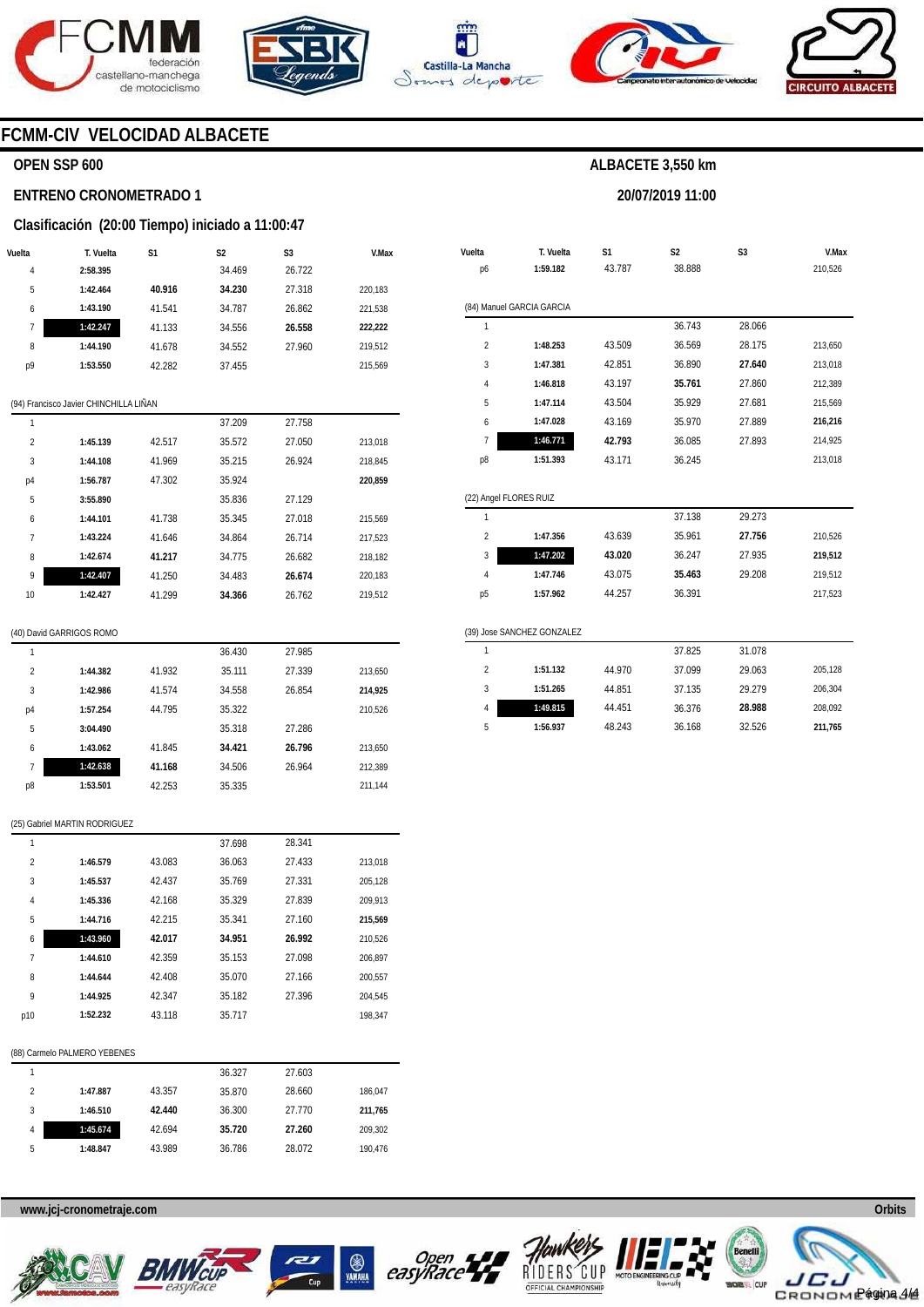

**N°** 







## **FCMM-CIV VELOCIDAD ALBACETE**

### **OPEN SSP 600**

#### **Warm-Up**

#### **Clasificación (10:00 Tiempo) iniciado a 10:10:10**

| Pos. | N°  | <b>Nombre</b>                     | Mejor Tm | Dif. $1^\circ$ | Dif.Ant. | En V. V.T.       |                | Mejor Vel. |                 | PEC Clase         | Moto            | Club                    |
|------|-----|-----------------------------------|----------|----------------|----------|------------------|----------------|------------|-----------------|-------------------|-----------------|-------------------------|
| 1    | 16  | Alejandro RUIZ CARRANZA           | 1:34.871 |                |          | $\overline{4}$   | $\overline{7}$ | 134,709    | $\mathbf{1}$    | Open SSP600       | YAMAHA          | CM. Circuito de Jerez   |
| 2    | 96  | Paco MORALES AIBAR                | 1:35.294 | 0.423          | 0.423    | 4                | $\overline{7}$ | 134,111    | 2               | Open SSP600       | YAMAHA          | <b>ADM Paco Morales</b> |
| 3    | 74  | Ferran CASAS PENDON               | 1:35.891 | 1.020          | 0.597    | 5                | $\overline{7}$ | 133,276    | 3               | Open SSP600       | YAMAHA          | CM Decarreras           |
| 4    | 9   | Vertti TAKALA                     | 1:36.730 | 1.859          | 0.839    | 6                | 6              | 132,120    | 4               | Open SSP600       | YAMAHA          | Independiente           |
| 5    |     | Marc LUNA BAYEN                   | 1:36.754 | 1.883          | 0.024    | 6                | 6              | 132,088    | 5               | Open SSP600       | HONDA           | Motorland Aragon C.D.   |
| 6    | 12  | Rogelio LORENTE CALLE             | 1:37.100 | 2.229          | 0.346    | 5                | 5              | 131,617    | 6               | Open SSP600       | YAMAHA          | CD. Narixa              |
| 7    | 82  | Elena ROSELL ARAGON               | 1:37.155 | 2.284          | 0.055    | 6                | $\overline{7}$ | 131,542    | $\overline{7}$  | Open SSP600       | YAMAHA          | MotoDes                 |
| 8    | 79  | Santiago BERBEL ALARCON           | 1:38.607 | 3.736          | 1.452    | 4                | 6              | 129,605    | $\mathbf{1}$    | COPA SSP600       | KAWASAKI        | Peñon Ataque            |
| 9    | 66  | Alejandro DEL VALLE GARCIA        | 1:38.630 | 3.759          | 0.023    | 6                | 6              | 129,575    | $\overline{2}$  | COPA SSP600       | YAMAHA          | CIV MotorSport          |
| 10   | 44  | Aaron ESCALERA FERNANDEZ          | 1:38.640 | 3.769          | 0.010    | 5                | 6              | 129,562    | 3               | COPA SSP600       | YAMAHA          | Lorenzo Comp. TO        |
| 11   | 36  | Yousef SORIANO BENDALI            | 1:39.394 | 4.523          | 0.754    | 5                | 6              | 128,579    | 4               | COPA SSP600       | YAMAHA          | Independiente           |
| 12   | 13  | Ismael PINTO RODRIGUEZ            | 1:39.680 | 4.809          | 0.286    | 3                | 6              | 128,210    | 5               | COPA SSP600       | YAMAHA          | Independiente           |
| 13   | 121 | Eduardo FONRUGE RODRIGUEZ         | 1:41.135 | 6.264          | 1.455    | 5                | 6              | 126,366    | 6               | COPA SSP600       | YAMAHA          | A.E.M.A.                |
| 14   | 19  | Juan Carlos PEREZ TAPIA           | 1:41.152 | 6.281          | 0.017    | 6                | 6              | 126,345    | 8               | Open SSP600       | YAMAHA          | C. M. Club Cirbón       |
| 15   | 4   | Alberto URKIJO LLANO              | 1:41.780 | 6.909          | 0.628    | 5                | 5              | 125,565    | 9               | Open SSP600       | YAMAHA          | Mc. Zalla               |
| 16   | 55  | Ernesto CELADA JIMENEZ            | 1:41.840 | 6.969          | 0.060    | $\overline{4}$   | 5              | 125,491    | $\mathbf{1}$    | Copa Promo SSP600 | YAMAHA          | CIV MotorSport          |
| 17   | 40  | David GARRIGOS ROMO               | 1:42.483 | 7.612          | 0.643    | 3                | 6              | 124,704    | $\mathbf{1}$    | JK-Winkers 600    | HONDA           | CD JKcompeticion        |
| 18   | 34  | Luis UTRILLA REYES                | 1:42.635 | 7.764          | 0.152    | $\overline{2}$   | 5              | 124,519    | $\overline{7}$  | COPA SSP600       | YAMAHA          | <b>CIV MotorSport</b>   |
| 19   | 57  | Josu NUÑEZ YURRITA                | 1:42.660 | 7.789          | 0.025    | $\overline{4}$   | 6              | 124,489    | 8               | COPA SSP600       | YAMAHA          | Fly Group Mc.           |
| 20   | 81  | Nuria LLABRES MASSANET            | 1:42.691 | 7.820          | 0.031    | 6                | 6              | 124,451    | 10 <sup>°</sup> | Open SSP600       | YAMAHA          | Mc. Balear              |
| 21   | 8   | Daniel FRUTOS FERNANDEZ           | 1:44.553 | 9.682          | 1.862    | 3                | $\overline{4}$ | 122,235    | $\overline{2}$  | Copa Promo SSP600 | YAMAHA          | CD JKcompeticion        |
| 22   | 25  | Gabriel MARTIN RODRIGUEZ          | 1:45.951 | 11.080         | 1.398    | $\overline{2}$   | 4              | 120,622    | $\overline{2}$  | JK-Winkers 600    | <b>KAWASAKI</b> | CD JKcompeticion        |
| 23   | 84  | Manuel GARCIA GARCIA              | 1:46.163 | 11.292         | 0.212    | 5                | 6              | 120,381    | 9               | COPA SSP600       | YAMAHA          | C. M. Club Cirbón       |
| 24   | 94  | Francisco Javier CHINCHILLA LIÑAN | 1:47.096 | 12.225         | 0.933    | $\overline{2}$   | $\overline{2}$ | 119,332    | 3               | JK-Winkers 600    | YAMAHA          | CIV MotorSport          |
| 25   | 39  | Jose SANCHEZ GONZALEZ             | 1:51.039 | 16.168         | 3.943    | $\overline{2}$   | $\overline{2}$ | 115,095    | 4               | JK-Winkers 600    | YAMAHA          | Lorenzo Comp. TO        |
| 26   | 21  | Eduardo MONTERO HUERTA            |          |                |          | $\boldsymbol{0}$ |                | ÷.         | 11              | Open SSP600       | YAMAHA          | Lorenzo Comp. GU        |
|      |     |                                   |          |                |          |                  |                |            |                 |                   |                 |                         |

**www.jcj-cronometraje.com Orbits** 













## **Clasificado por mejor tiempo de vuelta**

**ALBACETE 3,550 km** 

**21/07/2019 10:10**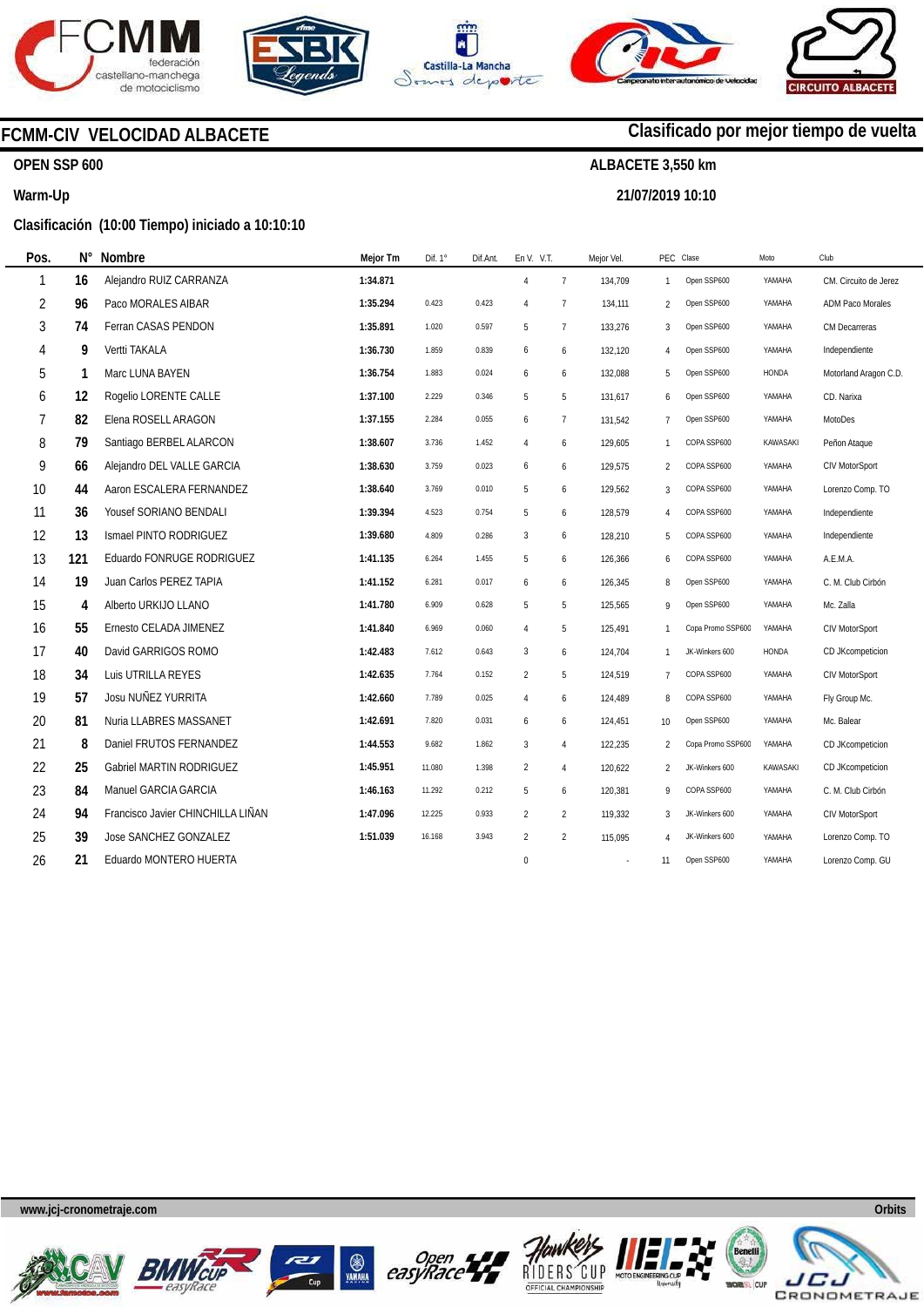







**21/07/2019 10:10** 



### **FCMM-CIV VELOCIDAD ALBACETE**

### **OPEN SSP 600**

#### **Warm-Up**

#### **Clasificación (10:00 Tiempo) iniciado a 10:10:10**

| Vuelta                  | T. Vuelta                    | S1     | S2     | S3     | V.Max   |
|-------------------------|------------------------------|--------|--------|--------|---------|
|                         | (16) Alejandro RUIZ CARRANZA |        |        |        |         |
| 1                       |                              |        | 32.833 | 25.234 |         |
| $\overline{2}$          | 1:35.970                     | 38.451 | 31.743 | 25.776 | 230,032 |
| 3                       | 1:37.790                     | 38.297 | 33.083 | 26.410 | 230,769 |
| 4                       | 1:34.871                     | 38.274 | 31.791 | 24.806 | 232,258 |
| 5                       | 1:37.541                     | 37.814 | 34.663 | 25.064 | 231,511 |
| 6                       | 1:36.097                     | 38.055 | 31.944 | 26.098 | 232,258 |
| 7                       | 1:35.022                     | 37.846 | 32.107 | 25.069 | 231,511 |
|                         | (96) Paco MORALES AIBAR      |        |        |        |         |
| 1                       |                              |        | 32.567 | 25.542 |         |
| $\overline{\mathbf{c}}$ | 1:35.856                     | 39.034 | 32.003 | 24.819 | 231,511 |
| 3                       | 1:35.679                     | 38.809 | 31.770 | 25.100 | 226,415 |
| 4                       | 1:35.294                     | 38.318 | 32.014 | 24.962 | 225,000 |
| 5                       | 1:36.120                     | 38.674 | 32.179 | 25.267 | 225,705 |
| 6                       | 1:35.358                     | 38.335 | 32.070 | 24.953 | 226,415 |
| 7                       | 1:35.400                     | 38.147 | 31.839 | 25.414 | 225,000 |
|                         |                              |        |        |        |         |
|                         | (74) Ferran CASAS PENDON     |        |        |        |         |
| 1                       |                              |        | 33.537 | 26.046 |         |
| $\overline{\mathbf{c}}$ | 1:39.667                     | 39.769 | 34.044 | 25.854 | 225,000 |
| 3                       | 1:36.750                     | 39.124 | 32.269 | 25.357 | 226,415 |
| 4                       | 1:37.623                     | 40.129 | 32.360 | 25.134 | 227,848 |
| 5                       | 1:35.891                     | 38.436 | 32.177 | 25.278 | 228,571 |
| 6                       | 1:36.005                     | 38.786 | 32.071 | 25.148 | 227,848 |
| 7                       | 1:37.024                     | 38.438 | 32.897 | 25.689 | 226,415 |
| (9) Vertti TAKALA       |                              |        |        |        |         |
| 1                       |                              |        | 33.109 | 25.698 |         |
| 2                       | 1:38.280                     | 40.356 | 32.591 | 25.333 | 229,299 |
| pЗ                      | 1:45.569                     | 39.564 | 32.455 |        | 231,511 |
| 4                       | 2:15.620                     |        | 32.876 | 25.313 |         |
| 5                       | 1:36.906                     | 39.095 | 32.412 | 25.399 | 229,299 |
| 6                       | 1:36.730                     | 39.060 | 32.458 | 25.212 | 226,415 |
| (1) Marc LUNA BAYEN     |                              |        |        |        |         |
| 1                       |                              |        | 36.147 | 27.614 |         |
| 2                       | 1:39.809                     | 40.499 | 33.536 | 25.774 | 225,000 |
| 3                       | 1:37.961                     | 39.142 | 32.988 | 25.831 | 227,848 |
| 4                       | 1:37.181                     | 38.864 | 32.821 | 25.496 | 227,848 |
| 5                       | 1:36.983                     | 38.868 | 32.719 | 25.396 | 227,129 |
| 6                       | 1:36.754                     | 38.855 | 32.562 | 25.337 | 227,848 |
|                         | (12) Rogelio LORENTE CALLE   |        |        |        |         |
| 1                       |                              |        | 33.317 | 25.682 |         |
| 2                       | 1:37.289                     | 39.057 | 32.910 | 25.322 | 225,000 |
|                         |                              |        |        |        |         |

| Vuelta              | T. Vuelta                       | S1     | S2               | S3               | V.Max   |
|---------------------|---------------------------------|--------|------------------|------------------|---------|
| 3                   | 1:38.101                        | 39.592 | 32.730           | 25.779           | 227,129 |
| 4                   | 1:38.241                        | 39.817 | 32.726           | 25.698           | 225,000 |
| 5                   | 1:37.100                        | 38.928 | 32.746           | 25.426           | 225,705 |
|                     |                                 |        |                  |                  |         |
|                     | (82) Elena ROSELL ARAGON        |        |                  |                  |         |
| 1                   |                                 |        | 35.159           | 26.806           |         |
| $\overline{2}$      | 1:40.058                        | 39.816 | 33.872           | 26.370           | 227,129 |
| 3                   | 1:38.535                        | 39.570 | 32.581           | 26.384           | 225,705 |
| 4                   | 1:39.005                        | 39.239 | 34.238           | 25.528           | 229,299 |
| 5                   | 1:37.346                        | 39.265 | 32.631           | 25.450           | 227,129 |
| 6                   | 1:37.155                        | 39.179 | 32.633           | 25.343           | 226,415 |
| p7                  | 1:52.313                        | 43.680 | 35.429           |                  | 225,705 |
|                     |                                 |        |                  |                  |         |
|                     | (79) Santiago BERBEL ALARCON    |        |                  |                  |         |
| 1<br>$\overline{2}$ | 1:39.745                        |        | 33.641<br>33.368 | 26.270<br>25.988 |         |
|                     |                                 | 40.389 |                  |                  | 220,183 |
| 3                   | 1:38.681                        | 39.623 | 33.231           | 25.827           | 221,538 |
| 4                   | 1:38.607                        | 39.633 | 33.143           | 25.831           | 222,910 |
| 5                   | 1:38.917                        | 39.690 | 33.278           | 25.949           | 220,859 |
| 6                   | 1:39.083                        | 39.642 | 33.330           | 26.111           | 221,538 |
|                     | (66) Alejandro DEL VALLE GARCIA |        |                  |                  |         |
| 1                   |                                 |        | 35.018           | 26.846           |         |
| $\overline{2}$      | 1:42.037                        | 41.235 | 34.215           | 26.587           | 222,222 |
| 3                   | 1:39.783                        | 40.210 | 33.282           | 26.291           | 225,000 |
| 4                   | 1:39.024                        | 39.748 | 33.277           | 25.999           | 226,415 |
| 5                   | 1:39.870                        | 39.737 | 33.019           | 27.114           | 226,415 |
| 6                   | 1:38.630                        | 39.564 | 32.955           | 26.111           | 225,000 |
|                     |                                 |        |                  |                  |         |
|                     | (44) Aaron ESCALERA FERNANDEZ   |        |                  |                  |         |
| 1                   |                                 |        | 37.508           | 27.710           |         |
| $\overline{2}$      | 1:42.626                        | 41.795 | 34.288           | 26.543           | 213,018 |
| 3                   | 1:42.909                        | 41.637 | 34.725           | 26.547           | 222,910 |
| 4                   | 1:43.980                        | 43.192 | 34.333           | 26.455           | 218,182 |
| 5                   | 1:38.640                        | 39.863 | 32.994           | 25.783           | 220,859 |
| p6                  | 1:46.629                        | 39.837 | 33.452           |                  | 222,910 |
|                     | (36) Yousef SORIANO BENDALI     |        |                  |                  |         |
| 1                   |                                 |        | 34.777           | 26.649           |         |
| $\overline{2}$      | 1:42.853                        | 41.908 | 34.460           | 26.485           | 213,650 |
| 3                   | 1:41.351                        | 41.198 | 33.840           | 26.313           | 220,183 |
| 4                   | 1:40.477                        | 40.421 | 33.960           | 26.096           | 220,859 |
| 5                   | 1:39.394                        | 40.031 | 33.480           | 25.883           | 222,222 |
| 6                   | 1:39.624                        | 39.985 | 33.494           | 26.145           | 222,222 |

1

34.796 27.086









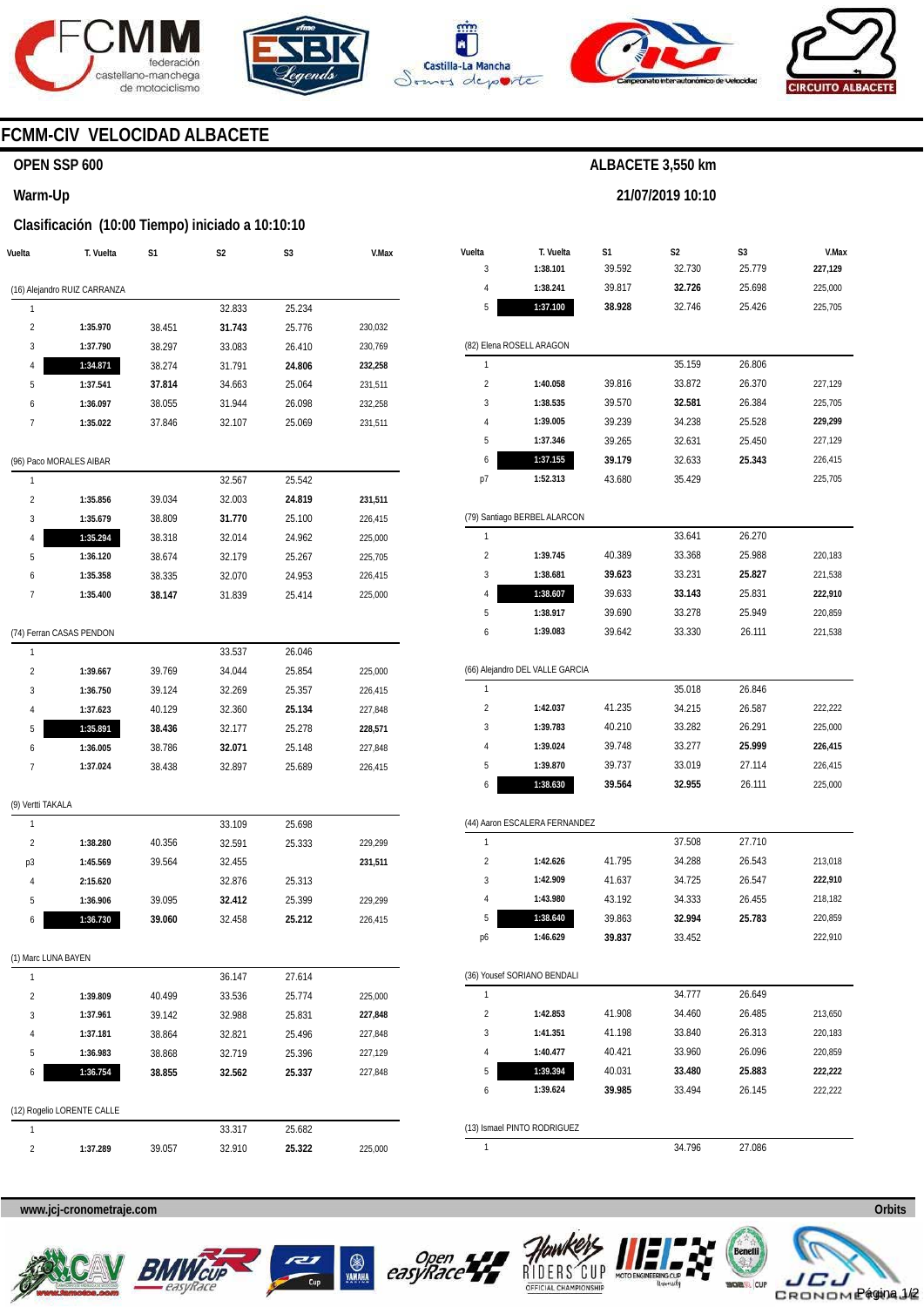







**21/07/2019 10:10** 



### **FCMM-CIV VELOCIDAD ALBACETE**

#### **OPEN SSP 600**

#### **Warm-Up**

#### **Clasificación (10:00 Tiempo) iniciado a 10:10:10**

| Vuelta         | T. Vuelta                       | S1     | S2     | S3     | V.Max   |
|----------------|---------------------------------|--------|--------|--------|---------|
| 2              | 1:41.853                        | 41.370 | 33.880 | 26.603 | 218,845 |
| 3              | 1:39.680                        | 40.206 | 33.447 | 26.027 | 220,859 |
| 4              | 1:40.007                        | 40.169 | 33.991 | 25.847 | 220,859 |
| 5              | 1:39.697                        | 40.033 | 33.527 | 26.137 | 221,538 |
| 6              | 1:40.284                        | 40.506 | 33.634 | 26.144 | 219,512 |
|                |                                 |        |        |        |         |
|                | (121) Eduardo FONRUGE RODRIGUEZ |        |        |        |         |
| 1              |                                 |        | 34.051 | 27.056 |         |
| 2              | 1:42.715                        | 41.816 | 34.102 | 26.797 | 218,845 |
| 3              | 1:41.668                        | 40.800 | 33.988 | 26.880 | 215,569 |
| 4              | 1:41.674                        | 40.961 | 34.161 | 26.552 | 226,415 |
| 5              | 1:41.135                        | 41.034 | 33.630 | 26.471 | 225,705 |
| 6              | 1:41.180                        | 40.916 | 33.834 | 26.430 | 223,602 |
|                |                                 |        |        |        |         |
|                | (19) Juan Carlos PEREZ TAPIA    |        |        | 27.043 |         |
| 1              |                                 |        | 35.048 |        |         |
| 2              | 1:42.482                        | 41.562 | 34.244 | 26.676 | 221,538 |
| 3              | 1:42.225                        | 40.930 | 34.460 | 26.835 | 222,910 |
| 4              | 1:41.927                        | 41.207 | 34.076 | 26.644 | 222,222 |
| 5              | 1:41.174                        | 40.972 | 33.729 | 26.473 | 222,910 |
| 6              | 1:41.152                        | 40.829 | 33.806 | 26.517 | 222,910 |
|                | (4) Alberto URKIJO LLANO        |        |        |        |         |
| 1              |                                 |        | 39.019 | 28.197 |         |
| $\overline{c}$ | 1:43.913                        | 42.490 | 34.692 | 26.731 | 212,389 |
| 3              | 1:43.379                        | 41.643 | 34.313 | 27.423 | 221,538 |
| 4              | 1:41.799                        | 40.942 | 33.871 | 26.986 | 220,859 |
| 5              | 1:41.780                        | 41.168 | 34.271 | 26.341 | 223,602 |
|                |                                 |        |        |        |         |
|                | (55) Ernesto CELADA JIMENEZ     |        |        |        |         |
| 1              |                                 |        | 36.165 | 27.695 |         |
| 2              | 1:44.248                        | 41.969 | 34.999 | 27.280 | 218,845 |
| 3              | 1:42.151                        | 41.320 | 34.174 | 26.657 | 214,286 |
| 4              | 1:41.840                        | 40.848 | 34.185 | 26.807 | 220,183 |
| p5             | 1:57.786                        | 44.381 | 37.648 |        | 217,523 |
|                | (40) David GARRIGOS ROMO        |        |        |        |         |
| 1              |                                 |        | 36.971 | 27.847 |         |
| 2              | 1:44.608                        | 43.003 | 34.679 | 26.926 | 207,493 |
| 3              | 1:42.483                        | 41.364 | 34.441 | 26.678 | 212,389 |
| 4              | 1:44.881                        | 42.299 | 35.322 | 27.260 | 209,913 |
| 5              | 1:43.236                        | 41.448 | 34.864 | 26.924 | 211,144 |
| p6             | 1:55.131                        | 42.339 | 35.453 |        | 209,913 |
|                |                                 |        |        |        |         |
|                | (34) Luis UTRILLA REYES         |        |        |        |         |
| 1              |                                 |        | 35.834 | 27.326 |         |

| Vuelta<br>3             | T. Vuelta<br>1:43.051                  | S1<br>40.924 | S2<br>35.260 | S3<br>26.867 | V.Max<br>225,000 |
|-------------------------|----------------------------------------|--------------|--------------|--------------|------------------|
| 4                       | 1:46.594                               | 42.380       | 35.828       | 28.386       | 225,000          |
| p <sub>5</sub>          | 1:50.611                               | 42.798       | 35.888       |              | 219,512          |
|                         |                                        |              |              |              |                  |
|                         | (57) Josu NUÑEZ YURRITA                |              |              |              |                  |
| 1                       |                                        |              | 35.735       | 28.135       |                  |
| $\overline{2}$          | 1:44.250                               | 41.997       | 35.110       | 27.143       | 222,222          |
| 3                       | 1:43.034                               | 41.528       | 34.599       | 26.907       | 224,299          |
| 4                       | 1:42.660                               | 41.005       | 34.377       | 27.278       | 225,000          |
| 5                       | 1:43.197                               | 41.258       | 34.550       | 27.389       | 226,415          |
| 6                       | 1:43.764                               | 41.340       | 35.060       | 27.364       | 223,602          |
|                         | (81) Nuria LLABRES MASSANET            |              |              |              |                  |
| 1                       |                                        |              | 36.527       | 27.906       |                  |
| $\overline{2}$          | 1:43.497                               | 41.811       | 34.752       | 26.934       | 209,913          |
| 3                       | 1:42.837                               | 41.388       | 34.746       | 26.703       | 209,913          |
| 4                       | 1:46.631                               | 42.814       | 36.127       | 27.690       | 216,216          |
| 5                       | 1:44.525                               | 41.575       | 35.515       | 27.435       | 218,845          |
| 6                       | 1:42.691                               | 40.910       | 34.741       | 27.040       | 220,859          |
|                         | (8) Daniel FRUTOS FERNANDEZ            |              |              |              |                  |
| 1                       |                                        |              | 36.068       | 27.777       |                  |
| $\overline{2}$          | 1:46.407                               | 43.631       | 35.121       | 27.655       | 195,652          |
| 3                       | 1:44.553                               | 42.712       | 34.689       | 27.152       | 201,681          |
| p4                      | 1:57.640                               | 47.460       | 35.057       |              | 198,895          |
|                         | (25) Gabriel MARTIN RODRIGUEZ          |              |              |              |                  |
| 1                       |                                        |              | 36.628       | 28.538       |                  |
| $\overline{2}$          | 1:45.951                               | 42.608       | 35.728       | 27.615       | 214,925          |
| 3                       | 1:46.160                               | 42.473       | 35.907       | 27.780       | 218,845          |
| p4                      | 1:54.301                               | 43.276       | 36.676       |              | 212,389          |
|                         | (84) Manuel GARCIA GARCIA              |              |              |              |                  |
| 1                       |                                        |              | 37.031       | 28.391       |                  |
| $\overline{2}$          | 1:46.927                               | 43.414       | 35.711       | 27.802       | 209,913          |
| 3                       | 1:46.901                               | 42.979       | 35.955       | 27.967       | 197,260          |
| 4                       | 1:46.830                               | 43.136       | 35.821       | 27.873       | 213,650          |
| 5                       | 1:46.163                               | 43.043       | 35.424       | 27.696       | 206,897          |
| 6                       | 1:46.360                               | 42.951       | 35.753       | 27.656       | 212,389          |
|                         |                                        |              |              |              |                  |
|                         | (94) Francisco Javier CHINCHILLA LIÑAN |              |              |              |                  |
| 1                       |                                        |              | 38.353       | 28.776       |                  |
| $\overline{\mathbf{c}}$ | 1:47.096                               | 43.249       | 36.036       | 27.811       | 218,845          |
|                         | (39) Jose SANCHEZ GONZALEZ             |              |              |              |                  |
| 1                       |                                        |              | 39.672       | 32.133       |                  |
| 2                       | 1:51.039                               | 45.949       | 36.393       | 28.697       | 196,721          |
|                         |                                        |              |              |              |                  |

**www.jcj-cronometraje.com Orbits** 

**1:42.635** 

41.425



 $\overline{2}$ 



**34.254** 

26.956

223,602

YAMAHA





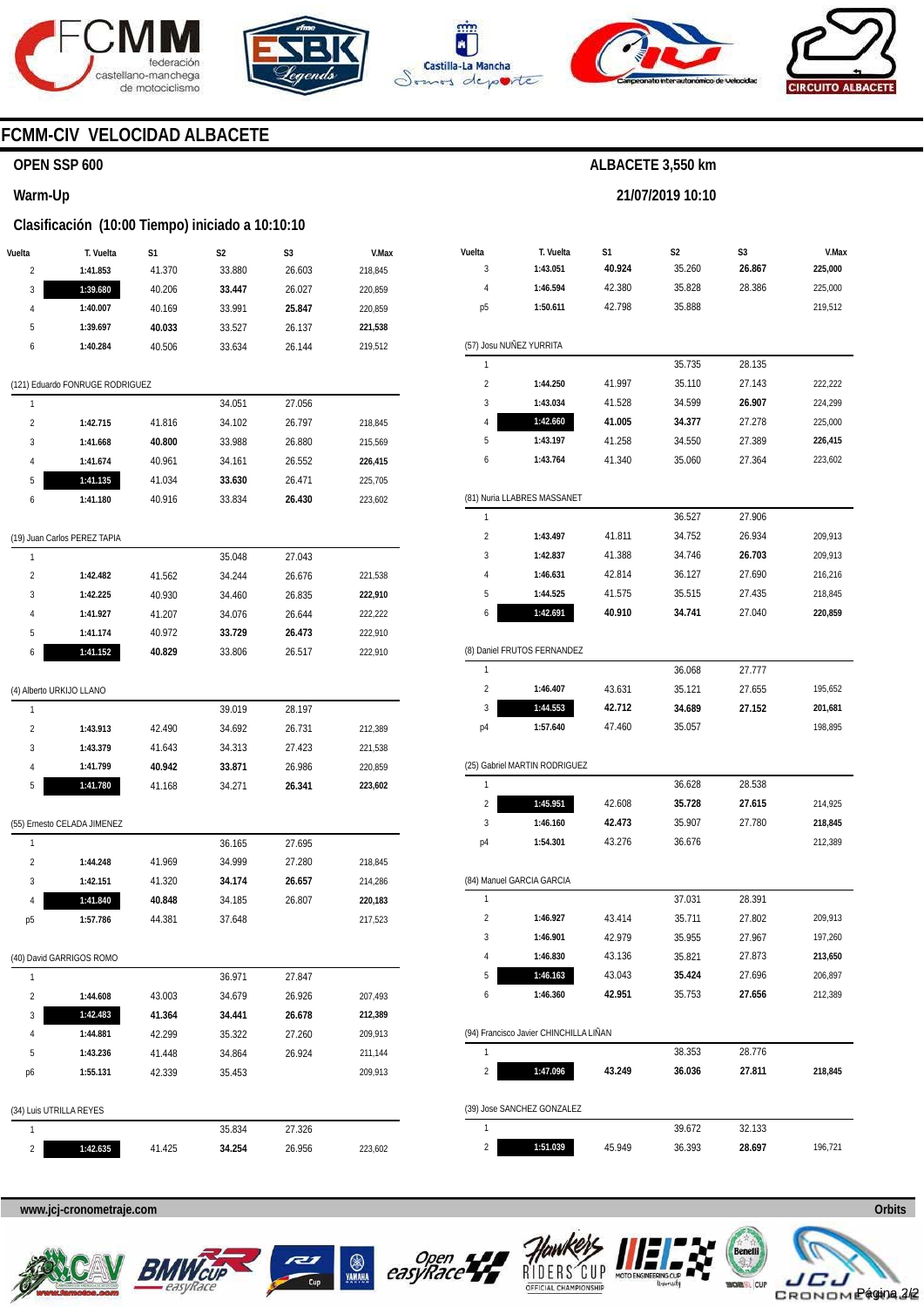







**21/07/2019 14:00** 



## **Clasificado por vueltas**

**SSP 300 - COPA BENELLI CETELEM** 

**FCMM-CIV VELOCIDAD ALBACETE** 

#### **CARRERA**

#### **Carrera (9 Vueltas) iniciado a 14:01:02**

**Impresos: 21/07/2019 14:22:16** 

| Pos.      | N°  | Nombre                              | Vtas | Total T°  | Dif. $1^\circ$ | Dif.Ant. | Meior Tm En V. |                |                        | PEC Clase            | Categoria Moto |                  | Club                  | P <sub>l</sub> |
|-----------|-----|-------------------------------------|------|-----------|----------------|----------|----------------|----------------|------------------------|----------------------|----------------|------------------|-----------------------|----------------|
|           | 48  | Nil ROIG MARTINEZ                   | 9    | 15:28.259 |                |          | 1:41.734       | $\overline{4}$ |                        | Copa SSP300          | Copa SSP300    | <b>KAWASAKI</b>  | Racc M.S.             |                |
| 2         | 11  | <b>Javier CORRAL ARIAS</b>          | 9    | 15:28.293 | 0.034          | 0.034    | 1:41.946       | 2              | $\overline{2}$         | Copa SSP300          | Copa SSP300    | YAMAHA           | CIV MotorSport        |                |
| 3         | 81  | Angel HEREDIA MARTINEZ              | 9    | 15:28.537 | 0.278          | 0.244    | 1:42.029       | 2              | 3                      | Copa SSP300          | Copa SSP300    | KAWASAKI         | Independiente         |                |
| 4         | 52  | <b>Guillem ERILL TRALLERO</b>       | 9    | 15:29.279 | 1.020          | 0.742    | 1:42.095       | 2              | $\overline{4}$         | Copa SSP300          | Copa SSP300    | <b>KAWASAKI</b>  | Mc. Piera Scan        |                |
| 5         | 77  | Alvaro ORTEGA UREÑA                 | 9    | 16:14.951 | 46.692         | 45.672   | 1:47.494       | $\overline{4}$ | 5                      | Copa SSP300          | Copa SSP300    | <b>SIN MARCA</b> | Independiente         |                |
| 6         | 113 | Sergio LOPEZ CARRUANA               | 9    | 16:20.310 | 52.051         | 5.359    | 1:47.750       | 8              | 6                      | Copa SSP300          | Copa SSP300    | <b>KAWASAKI</b>  | CD. Box 77 Moto Club  |                |
|           | 61  | Javier DEL OLMO MORENO              | 9    | 16:20.731 | 52.472         | 0.421    | 1:47.556       | 8              | $\overline{7}$         | Copa SSP300          | Copa SSP300    | <b>KAWASAKI</b>  | Ciudad de Madrid      |                |
| 8         | 55  | Marcos LOPEZ NIETO                  | 9    | 16:27.718 | 59.459         | 6.987    | 1:48.027       | 5              | 8                      | Copa SSP300          | Copa SSP300    | <b>HONDA</b>     | CIV MotorSport        |                |
| 9         | 64  | Sara SANCHEZ TAMAYO                 | 9    | 16:31.637 | 1:03.378       | 3.919    | 1:48.621       | 5              |                        | Copa Benelli-Cetelem | Copa Benelli-( | BENELLI          | Mc B.Bergueda         |                |
| 10        | 18  | Ainara JIMENEZ YEBRA                | 9    | 16:48.412 | 1:20.153       | 16.775   | 1:48.884       | $\overline{2}$ | 9                      | Copa SSP300          | Copa SSP300    | <b>KTM</b>       | C.D. EMA Competición  |                |
| 11        | 65  | Borja SERRANO MANZANO               | 9    | 16:51.042 | 1:22.783       | 2.630    | 1:50.875       | $\overline{2}$ | $\overline{2}$         | Copa Benelli-Cetelem | Copa Benelli-( | BENELLI          | CIV MotorSport        |                |
| 12        | 31  | Guillem RODRIGUEZ BRIONES           | 9    | 17:14.107 | 1:45.848       | 23.065   | 1:53.366       | 3              | 3                      | Copa Benelli-Cetelem | Copa Benelli-( | <b>BENELLI</b>   | NT Grup               |                |
| 13        | 87  | Eduardo SERRANO MANZANO             | 8    | 15:52.475 | 1 Vuelta       | Vuelta   | 1:55.712       | $\overline{2}$ | $\boldsymbol{\Lambda}$ | Copa Benelli-Cetelem | Copa Benelli-( | BENELLI          | CIV MotorSport        |                |
| 14        |     | Po-Kai HUANG                        | 8    | 16:33.421 | 1 Vuelta       | 40.946   | 2:02.242       | $\overline{2}$ | 10                     | Copa SSP300          | Copa SSP300    | <b>KAWASAKI</b>  | Independiente         |                |
|           |     |                                     |      |           |                |          |                |                |                        |                      |                |                  |                       |                |
|           |     | No clasificado $(75\% = 6$ Vueltas) |      |           |                |          |                |                |                        |                      |                |                  |                       |                |
| <b>NT</b> | 75  | Joaquim GALI ANDRADE                | 7    | 14:42.888 | <b>NT</b>      |          | 1:54.205       | 2              | NT                     | Copa Benelli-Cetelem | Copa Benelli-( | <b>BENELLI</b>   | Mc. Pirineu           |                |
| <b>NT</b> | 93  | Diego GRANDE BRIONES                | 6    | 11:16.601 | NT             |          | 1:49.894       | $\overline{2}$ | NT                     | Copa Benelli-Cetelem | Copa Benelli-( | <b>BENELLI</b>   | Independiente         |                |
| <b>NT</b> | 15  | David PEREZ RINCON                  | 5    | 8:43.359  | NT             |          | 1:42.838       | $\overline{2}$ | NT                     | Copa SSP300          | Copa SSP300    | <b>KAWASAKI</b>  | 111 School Motorsport |                |
| <b>NT</b> | 67  | Marcos LAHOZ SENLI                  | 4    | 8:09.253  | NT             |          | 1:50.599       | $\overline{2}$ | ΝT                     | Copa Benelli-Cetelem | Copa Benelli-( | BENELLI          | Motorland Aragon C.D  |                |
| <b>NT</b> | 17  | Ivan MORILLAS MUÑOZ                 | 1    | 1:47.757  | <b>NT</b>      |          | 1:45.551       | $\mathbf{1}$   | NT                     | Copa SSP300          | Copa SSP300    | <b>KTM</b>       | Motor Club Dara       |                |
| <b>NT</b> | 25  | Maria IGLESIAS SALOMON              |      | 4.269     | NT             |          |                | $\mathbf 0$    | NT                     | Copa Benelli-Cetelem | Copa Benelli-C | <b>BENELLI</b>   | Lorenzo Comp. TO      |                |

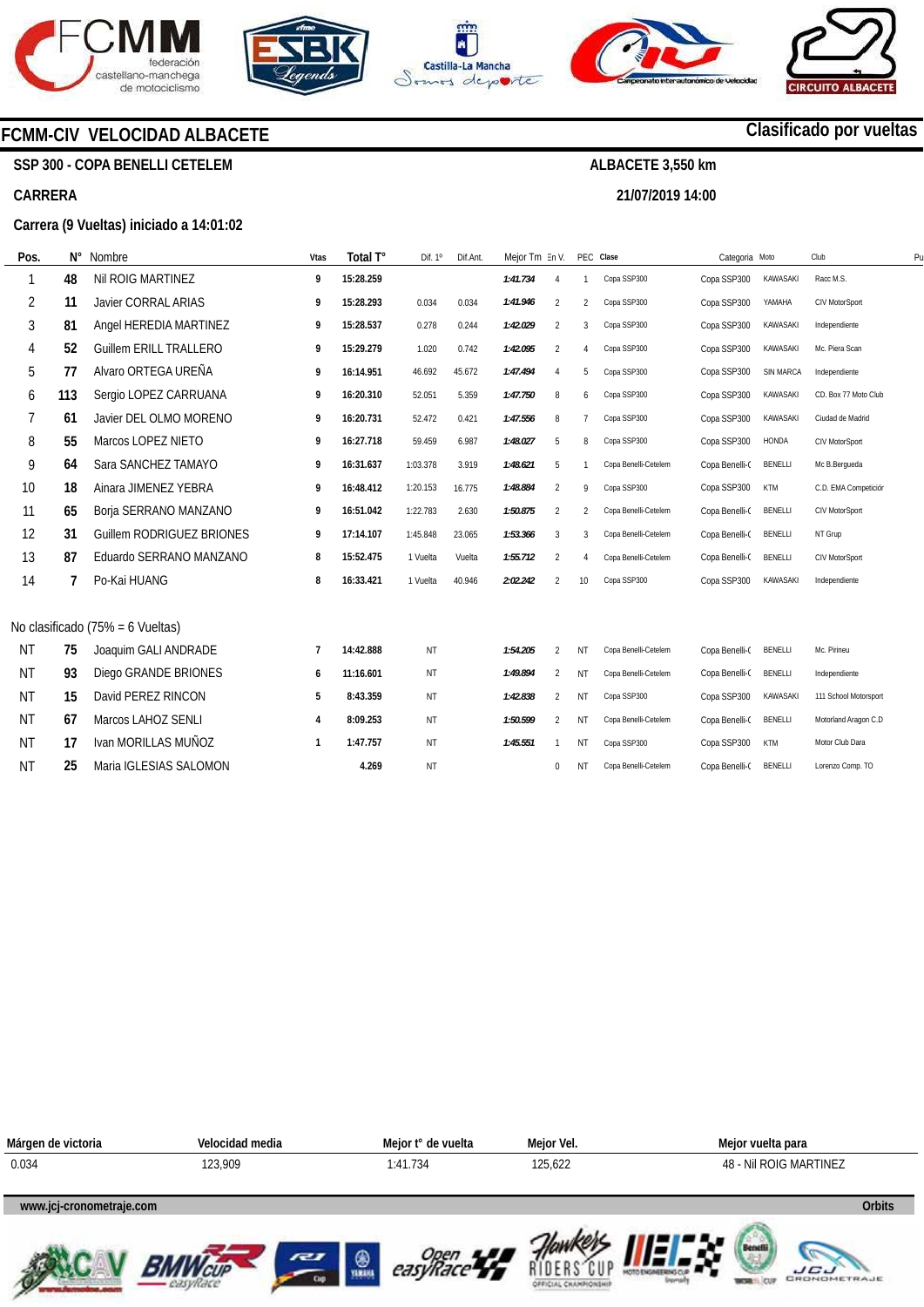







**21/07/2019 14:00** 



### **FCMM-CIV VELOCIDAD ALBACETE**

### **SSP 300 - COPA BENELLI CETELEM**

#### **CARRERA**

#### **Carrera (9 Vueltas) iniciado a 14:01:02**

| Pos.           | $\mathsf{N}^\circ$ | Nombre                           | Vtas           | Total T°  | Dif. 1º   | Dif.Ant. | Mejor Tm En V. |                |                | PEC Clase            | Categoria Moto |                 | Club                  | P <sub>l</sub> |
|----------------|--------------------|----------------------------------|----------------|-----------|-----------|----------|----------------|----------------|----------------|----------------------|----------------|-----------------|-----------------------|----------------|
|                |                    | Copa Benelli-Cetelem             |                |           |           |          |                |                |                |                      |                |                 |                       |                |
| 1              | 64                 | Sara SANCHEZ TAMAYO              | 9              | 16:31.637 |           |          | 1:48.621       | 5              | $\mathbf{1}$   | Copa Benelli-Cetelem | Copa Benelli-C | BENELLI         | Mc B.Bergueda         |                |
| $\overline{2}$ | 65                 | Borja SERRANO MANZANO            | 9              | 16:51.042 | 19.405    | 19.405   | 1:50.875       | $\overline{2}$ | $\mathfrak{p}$ | Copa Benelli-Cetelem | Copa Benelli-( | BENELLI         | CIV MotorSport        |                |
| 3              | 31                 | <b>Guillem RODRIGUEZ BRIONES</b> | 9              | 17:14.107 | 42.470    | 23.065   | 1:53.366       | 3              | 3              | Copa Benelli-Cetelem | Copa Benelli-( | BENELLI         | NT Grup               |                |
| 4              | 87                 | Eduardo SERRANO MANZANO          | 8              | 15:52.475 | 1 Vuelta  | Vuelta   | 1:55.712       | $\mathfrak{D}$ | $\overline{4}$ | Copa Benelli-Cetelem | Copa Benelli-( | BENELLI         | CIV MotorSport        |                |
|                |                    | No clasificado (75% = 6 Vueltas) |                |           |           |          |                |                |                |                      |                |                 |                       |                |
| ΝT             | 75                 | Joaquim GALI ANDRADE             | $\overline{7}$ | 14:42.888 | NT        |          | 1:54.205       | $\overline{2}$ | NT             | Copa Benelli-Cetelem | Copa Benelli-( | BENELLI         | Mc. Pirineu           |                |
| <b>NT</b>      | 93                 | Diego GRANDE BRIONES             | 6              | 11:16.601 | <b>NT</b> |          | 1:49.894       | 2              | <b>NT</b>      | Copa Benelli-Cetelem | Copa Benelli-( | BENELLI         | Independiente         |                |
| <b>NT</b>      | 67                 | Marcos LAHOZ SENLI               | 4              | 8:09.253  | <b>NT</b> |          | 1:50.599       | 2              | NT             | Copa Benelli-Cetelem | Copa Benelli-( | <b>BENELLI</b>  | Motorland Aragon C.D  |                |
| <b>NT</b>      | 25                 | Maria IGLESIAS SALOMON           |                | 4.269     | NT        |          |                | $\mathbf{0}$   | NT             | Copa Benelli-Cetelem | Copa Benelli-( | <b>BENELLI</b>  | Lorenzo Comp. TO      |                |
|                | Copa SSP300        |                                  |                |           |           |          |                |                |                |                      |                |                 |                       |                |
| 1              | 48                 | Nil ROIG MARTINEZ                | 9              | 15:28.259 |           |          | 1:41.734       | $\overline{4}$ | $\overline{1}$ | Copa SSP300          | Copa SSP300    | KAWASAKI        | Racc M.S.             |                |
| $\overline{2}$ | 11                 | <b>Javier CORRAL ARIAS</b>       | 9              | 15:28.293 | 0.034     | 0.034    | 1:41.946       | $\overline{2}$ | $\mathfrak{p}$ | Copa SSP300          | Copa SSP300    | YAMAHA          | CIV MotorSport        |                |
| 3              | 81                 | Angel HEREDIA MARTINEZ           | 9              | 15:28.537 | 0.278     | 0.244    | 1:42.029       | 2              | 3              | Copa SSP300          | Copa SSP300    | <b>KAWASAKI</b> | Independiente         |                |
| 4              | 52                 | <b>Guillem ERILL TRALLERO</b>    | 9              | 15:29.279 | 1.020     | 0.742    | 1:42.095       | $\overline{2}$ | $\overline{4}$ | Copa SSP300          | Copa SSP300    | <b>KAWASAKI</b> | Mc. Piera Scan        |                |
| 5              | 77                 | Alvaro ORTEGA UREÑA              | 9              | 16:14.951 | 46.692    | 45.672   | 1:47.494       | $\overline{A}$ | 5              | Copa SSP300          | Copa SSP300    | SIN MARCA       | Independiente         |                |
| 6              | 113                | Sergio LOPEZ CARRUANA            | 9              | 16:20.310 | 52.051    | 5.359    | 1:47.750       | 8              | 6              | Copa SSP300          | Copa SSP300    | <b>KAWASAKI</b> | CD. Box 77 Moto Club  |                |
| 7              | 61                 | Javier DEL OLMO MORENO           | 9              | 16:20.731 | 52.472    | 0.421    | 1:47.556       | 8              | $\overline{7}$ | Copa SSP300          | Copa SSP300    | <b>KAWASAKI</b> | Ciudad de Madrid      |                |
| 8              | 55                 | Marcos LOPEZ NIETO               | 9              | 16:27.718 | 59.459    | 6.987    | 1:48.027       | 5              | 8              | Copa SSP300          | Copa SSP300    | <b>HONDA</b>    | CIV MotorSport        |                |
| 9              | 18                 | Ainara JIMENEZ YEBRA             | 9              | 16:48.412 | 1:20.153  | 20.694   | 1:48.884       | $\mathfrak{D}$ | 9              | Copa SSP300          | Copa SSP300    | KTM             | C.D. EMA Competición  |                |
| 10             | 7                  | Po-Kai HUANG                     | 8              | 16:33.421 | 1 Vuelta  | Vuelta   | 2:02.242       | $\overline{2}$ | 10             | Copa SSP300          | Copa SSP300    | KAWASAKI        | Independiente         |                |
|                |                    | No clasificado (75% = 6 Vueltas) |                |           |           |          |                |                |                |                      |                |                 |                       |                |
| ΝT             | 15                 | David PEREZ RINCON               | 5              | 8:43.359  | NT        |          | 1:42.838       | 2              | ΝT             | Copa SSP300          | Copa SSP300    | KAWASAKI        | 111 School Motorsport |                |
| ΝT             | 17                 | Ivan MORILLAS MUÑOZ              | $\mathbf{1}$   | 1:47.757  | NT        |          | 1:45.551       | -1             | NT             | Copa SSP300          | Copa SSP300    | KTM             | Motor Club Dara       |                |















## **Clasificado por vueltas**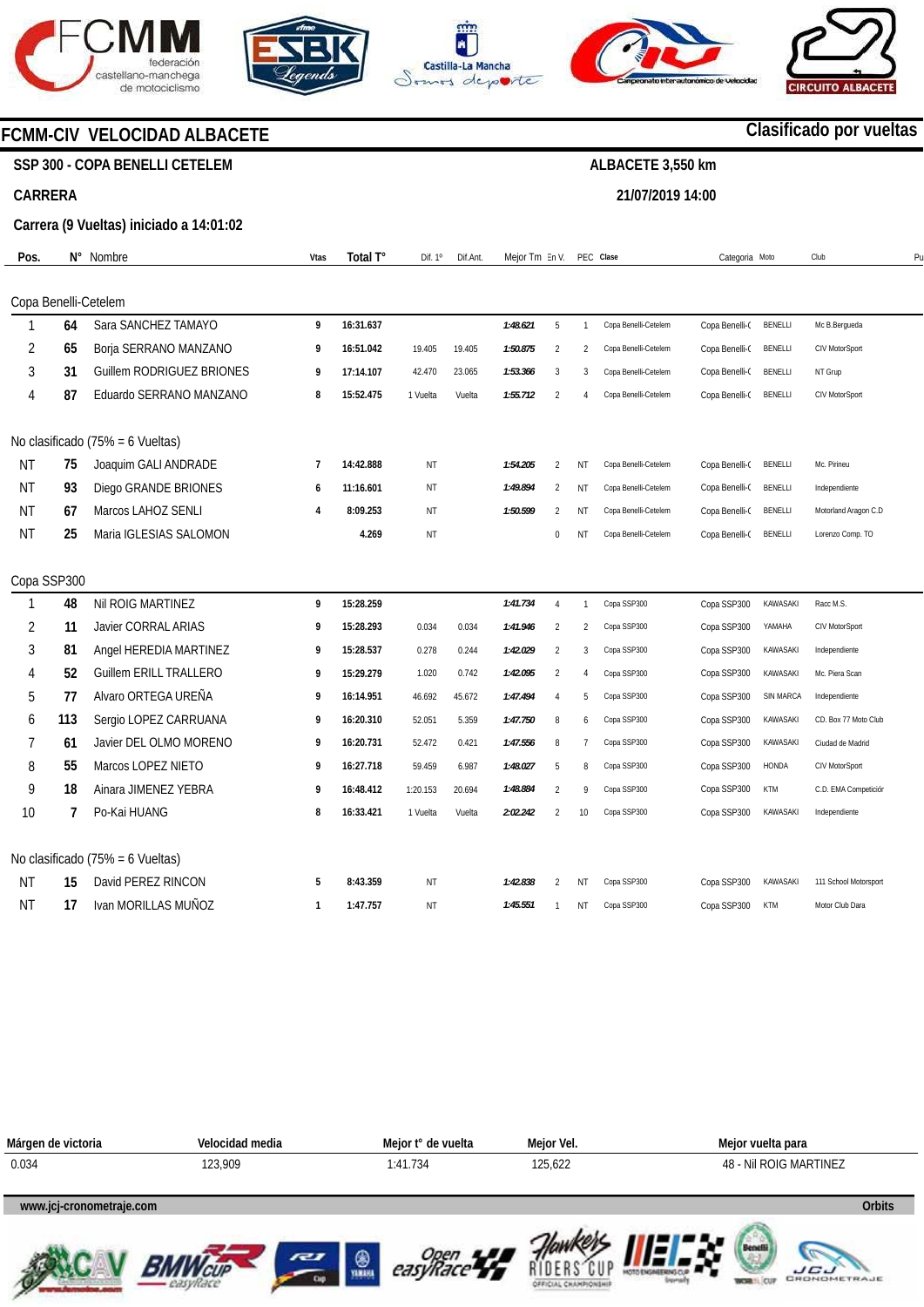









### **FCMM-CIV VELOCIDAD ALBACETE**

**SSP 300 - COPA BENELLI CETELEM** 

#### **CARRERA**

#### **Carrera (9 Vueltas) iniciado a 14:01:02**

**Impresos: 21/07/2019 14:22:39** 

| Pos.           | $N^{\circ}$ | Nombre                           | Vueltas | Total T°  | <b>Mejor Tm</b> | S1 Mejor | S2 Mejor | S3 Mejor | <b>VM Mejor</b> |
|----------------|-------------|----------------------------------|---------|-----------|-----------------|----------|----------|----------|-----------------|
| 1              | 48          | Nil ROIG MARTINEZ                | 9       | 15:28.259 | 1:41.734        | 41.265   | 34.079   | 26.387   | 187,990         |
| $\overline{2}$ | 11          | Javier CORRAL ARIAS              | 9       | 15:28.293 | 1:41.946        | 41.256   | 34.181   | 26.368   | 181,818         |
| 3              | 81          | Angel HEREDIA MARTINEZ           | 9       | 15:28.537 | 1:42.029        | 41.335   | 34.068   | 26.320   | 186,528         |
| 4              | 52          | <b>Guillem ERILL TRALLERO</b>    | 9       | 15:29.279 | 1:42.095        | 41.407   | 34.006   | 26.605   | 182,278         |
| 5              | 77          | Alvaro ORTEGA UREÑA              | 9       | 16:14.951 | 1:47.494        | 43.327   | 35.631   | 27.501   | 179,551         |
| 6              | 113         | Sergio LOPEZ CARRUANA            | 9       | 16:20.310 | 1:47.750        | 43.665   | 36.001   | 27.904   | 176,471         |
| 7              | 61          | Javier DEL OLMO MORENO           | 9       | 16:20.731 | 1:47.556        | 43.615   | 36.005   | 27.615   | 182,278         |
| 8              | 55          | Marcos LOPEZ NIETO               | 9       | 16:27.718 | 1:48.027        | 43.771   | 36.285   | 27.971   | 167,442         |
| 9              | 64          | Sara SANCHEZ TAMAYO              | 9       | 16:31.637 | 1:48.621        | 44.053   | 36.260   | 28.001   | 166,667         |
| 10             | 18          | Ainara JIMENEZ YEBRA             | 9       | 16:48.412 | 1:48.884        | 43.766   | 36.619   | 28.016   | 174,334         |
| 11             | 65          | Borja SERRANO MANZANO            | 9       | 16:51.042 | 1:50.875        | 45.294   | 36.611   | 28.586   | 145,749         |
| 12             | 31          | Guillem RODRIGUEZ BRIONES        | 9       | 17:14.107 | 1:53.366        | 45.798   | 38.070   | 29.142   | 162,896         |
| 13             | 87          | Eduardo SERRANO MANZANO          | 8       | 15:52.475 | 1:55.712        | 47.010   | 38.841   | 29.577   | 155,172         |
| 14             | 7           | Po-Kai HUANG                     | 8       | 16:33.421 | 2:02.242        | 48.862   | 40.350   | 31.490   | 157,549         |
|                |             | No clasificado (75% = 6 Vueltas) |         |           |                 |          |          |          |                 |
| <b>NT</b>      | 75          | Joaquim GALI ANDRADE             | 7       | 14:42.888 | 1:54.205        | 46.299   | 38.408   | 29.293   | 158,590         |
| ΝT             | 93          | Diego GRANDE BRIONES             | 6       | 11:16.601 | 1:49.894        | 44.549   | 36.889   | 28.112   | 157,895         |
| <b>NT</b>      | 15          | David PEREZ RINCON               | 5       | 8:43.359  | 1:42.838        | 41.472   | 34.436   | 26.737   | 184,615         |
| ΝT             | 67          | Marcos LAHOZ SENLI               | 4       | 8:09.253  | 1:50.599        | 45.085   | 36.941   | 28.301   | 164,009         |
| ΝT             | 17          | Ivan MORILLAS MUÑOZ              |         | 1:47.757  | 1:45.551        | 41.476   | 34.538   | 26.665   | 178,218         |
| ΝT             | 25          | Maria IGLESIAS SALOMON           |         | 4.269     |                 | 48.367   |          |          | 134,078         |



## **Clasificado por vueltas**

**ALBACETE 3,550 km 21/07/2019 14:00**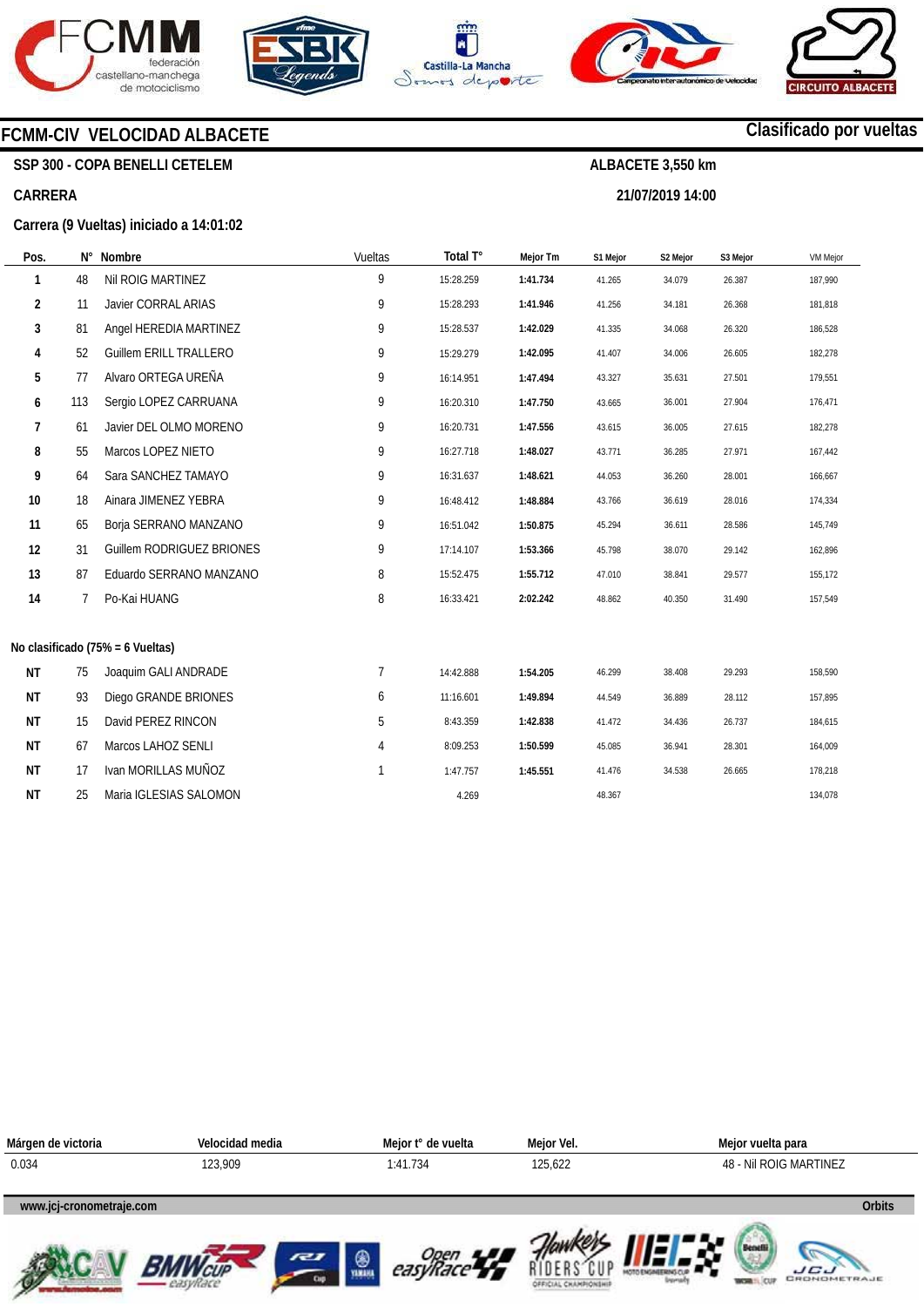







**21/07/2019 14:00** 



### **FCMM-CIV VELOCIDAD ALBACETE**

### **SSP 300 - COPA BENELLI CETELEM**

#### **CARRERA**

#### **Carrera (9 Vueltas) iniciado a 14:01:02**

| Vuelta                 | T. Vuelta                   | S1     | S2     | S3     | V.Max   |
|------------------------|-----------------------------|--------|--------|--------|---------|
| (48) Nil ROIG MARTINEZ |                             |        |        |        |         |
| 1                      | 1:45.710                    | 44.869 | 34.228 | 26.613 | 146,341 |
| 2                      | 1:42.037                    | 41.472 | 34.174 | 26.391 | 186,528 |
| 3                      | 1:42.220                    | 41.326 | 34.444 | 26.450 | 187,990 |
| 4                      | 1:41.734                    | 41.267 | 34.079 | 26.388 | 184,143 |
| 5                      | 1:42.162                    | 41.452 | 34.323 | 26.387 | 185,090 |
| 6                      | 1:42.504                    | 41.531 | 34.114 | 26.859 | 185,090 |
| 7                      | 1:42.455                    | 41.440 | 34.364 | 26.651 | 185,090 |
| 8                      | 1:44.204                    | 42.797 | 34.809 | 26.598 | 179,551 |
| 9                      | 1:42.592                    | 41.265 | 34.600 | 26.727 | 181,818 |
|                        | (11) Javier CORRAL ARIAS    |        |        |        |         |
| 1                      | 1:45.848                    | 44.684 | 34.363 | 26.801 | 144,869 |
| 2                      | 1:41.946                    | 41.256 | 34.181 | 26.509 | 181,818 |
| 3                      | 1:42.203                    | 41.427 | 34.199 | 26.577 | 178,660 |
| 4                      | 1:42.095                    | 41.443 | 34.284 | 26.368 | 178,218 |
| 5                      | 1:42.196                    | 41.567 | 34.255 | 26.374 | 179,104 |
| 6                      | 1:42.622                    | 41.330 | 34.385 | 26.907 | 179,551 |
| 7                      | 1:42.624                    | 41.791 | 34.218 | 26.615 | 180,451 |
| 8                      | 1:44.089                    | 42.544 | 34.863 | 26.682 | 180,905 |
| 9                      | 1:42.644                    | 41.419 | 34.548 | 26.677 | 178,218 |
|                        | (81) Angel HEREDIA MARTINEZ |        |        |        |         |
| 1                      | 1:45.760                    | 44.651 | 34.445 | 26.664 | 147,541 |
| 2                      | 1:42.029                    | 41.478 | 34.068 | 26.483 | 185,567 |
| 3                      | 1:42.141                    | 41.426 | 34.199 | 26.516 | 183,673 |
| 4                      | 1:42.362                    | 41.781 | 34.261 | 26.320 | 184,615 |
| 5                      | 1:42.329                    | 41.534 | 34.322 | 26.473 | 185,090 |
| 6                      | 1:42.490                    | 41.335 | 34.443 | 26.712 | 186,528 |
| 7                      | 1:42.434                    | 41.672 | 34.309 | 26.453 | 186,047 |
| 8                      | 1:43.971                    | 42.670 | 34.770 | 26.531 | 186,047 |
| 9                      | 1:42.601                    | 41.709 | 34.362 | 26.530 | 185,567 |
|                        | (52) Guillem ERILL TRALLERO |        |        |        |         |
| J.                     | 1:46.018                    | 44.873 | 34.404 | 26.741 | 145,455 |
| 2                      | 1:42.095                    | 41.407 | 34.083 | 26.605 | 182,278 |
| 3                      | 1:42.579                    | 41.838 | 34.113 | 26.628 | 182,278 |
| 4                      | 1:42.208                    | 41.581 | 34.006 | 26.621 | 180,451 |
| 5                      | 1:42.255                    | 41.442 | 34.063 | 26.750 | 179,104 |
| 6                      | 1:43.013                    | 41.611 | 34.180 | 27.222 | 180,451 |
| 7                      | 1:42.766                    | 41.781 | 34.115 | 26.870 | 180,905 |
| 8                      | 1:42.832                    | 41.754 | 34.211 | 26.867 | 181,360 |
| 9                      | 1:42.857                    | 41.526 | 34.567 | 26.764 | 180,905 |
|                        | (77) Alvaro ORTEGA UREÑA    |        |        |        |         |
| 1                      | 1:48.594                    | 45.399 | 35.631 | 27.564 | 144,869 |
|                        |                             |        |        |        |         |

| Vuelta                  | T. Vuelta                   | S1     | S <sub>2</sub> | S3     | V.Max   |
|-------------------------|-----------------------------|--------|----------------|--------|---------|
| 2                       | 1:47.922                    | 43.500 | 36.586         | 27.836 | 179,551 |
| 3                       | 1:48.194                    | 43.759 | 36.627         | 27.808 | 176,904 |
| 4                       | 1:47.494                    | 43.605 | 36.388         | 27.501 | 176,904 |
| 5                       | 1:47.816                    | 43.477 | 36.470         | 27.869 | 176,471 |
| 6                       | 1:47.973                    | 43.558 | 36.613         | 27.802 | 178,218 |
| 7                       | 1:47.752                    | 43.637 | 36.207         | 27.908 | 179,104 |
| 8                       | 1:48.212                    | 43.981 | 36.299         | 27.932 | 174,757 |
| 9                       | 1:47.818                    | 43.327 | 36.401         | 28.090 | 176,471 |
|                         | (113) Sergio LOPEZ CARRUANA |        |                |        |         |
| 1                       | 1:50.485                    | 46.464 | 36.001         | 28.020 | 146,045 |
| 2                       | 1:48.518                    | 44.040 | 36.257         | 28.221 | 176,471 |
| 3                       | 1:47.973                    | 44.002 | 36.067         | 27.904 | 175,182 |
| 4                       | 1:48.238                    | 44.100 | 36.189         | 27.949 | 174,757 |
| 5                       | 1:48.159                    | 43.965 | 36.209         | 27.985 | 173,913 |
| 6                       | 1:48.711                    | 44.384 | 36.193         | 28.134 | 173,494 |
| 7                       | 1:47.892                    | 43.821 | 36.072         | 27.999 | 176,039 |
| 8                       | 1:47.750                    | 43.665 | 36.052         | 28.033 | 176,039 |
| 9                       | 1:49.214                    | 44.233 | 36.293         | 28.688 | 172,249 |
|                         | (61) Javier DEL OLMO MORENO |        |                |        |         |
| 1                       | 1:51.329                    | 46.592 | 36.540         | 28.197 | 149,688 |
| $\overline{\mathbf{c}}$ | 1:49.558                    | 44.394 | 37.134         | 28.030 | 181,360 |
| 3                       | 1:48.154                    | 43.755 | 36.369         | 28.030 | 180,000 |
| 4                       | 1:47.942                    | 43.718 | 36.337         | 27.887 | 177,778 |
| 5                       | 1:47.874                    | 43.693 | 36.310         | 27.871 | 178,660 |
| 6                       | 1:48.098                    | 43.910 | 36.363         | 27.825 | 178,660 |
| 7                       | 1:47.570                    | 43.733 | 36.222         | 27.615 | 182,278 |
| 8                       | 1:47.556                    | 43.615 | 36.005         | 27.936 | 181,360 |
| 9                       | 1:48.374                    | 44.332 | 36.171         | 27.871 | 180,451 |
|                         | (55) Marcos LOPEZ NIETO     |        |                |        |         |
| 1                       | 1:53.001                    | 47.734 | 36.930         | 28.337 | 134,831 |
| $\overline{\mathbf{c}}$ | 1:49.612                    | 44.005 | 37.393         | 28.214 | 167,442 |
| 3                       | 1:48.441                    | 43.837 | 36.450         | 28.154 | 162,528 |
| 4                       | 1:48.566                    | 43.780 | 36.591         | 28.195 | 158,590 |
| 5                       | 1:48.027                    | 43.771 | 36.285         | 27.971 | 157,895 |
| 6                       | 1:49.291                    | 44.243 | 36.650         | 28.398 | 160,000 |
| 7                       | 1:48.824                    | 44.057 | 36.499         | 28.268 | 161,435 |
| 8                       | 1:49.045                    | 44.176 | 36.552         | 28.317 | 159,292 |
| 9                       | 1:49.275                    | 43.959 | 37.148         | 28.168 | 158,590 |
|                         | (64) Sara SANCHEZ TAMAYO    |        |                |        |         |
| 1                       | 1:53.241                    | 48.232 | 36.694         | 28.315 | 132,841 |
| $\overline{\mathbf{c}}$ | 1:49.328                    | 44.188 | 36.726         | 28.414 | 163,265 |
| 3                       | 1:48.980                    | 44.560 | 36.409         | 28.011 | 166,667 |
| 4                       | 1:48.734                    | 44.385 | 36.260         | 28.089 | 161,435 |









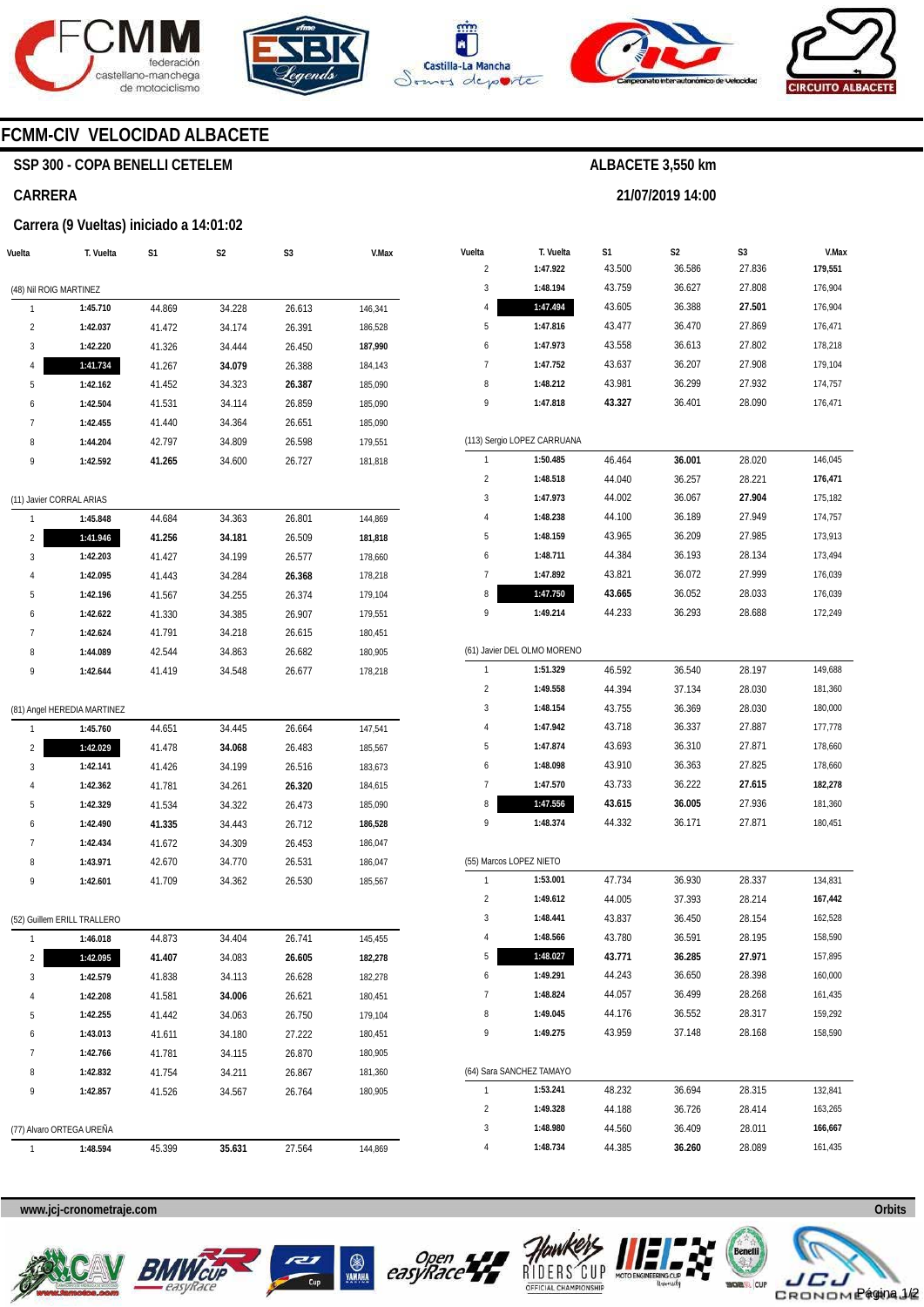







**21/07/2019 14:00** 



### **FCMM-CIV VELOCIDAD ALBACETE**

### **SSP 300 - COPA BENELLI CETELEM**

#### **CARRERA**

#### **Carrera (9 Vueltas) iniciado a 14:01:02**

| Vuelta         | T. Vuelta                      | S1       | S2     | S3     | V.Max   |
|----------------|--------------------------------|----------|--------|--------|---------|
| 5              | 1:48.621                       | 44.053   | 36.567 | 28.001 | 161,074 |
| 6              | 1:49.782                       | 44.690   | 36.981 | 28.111 | 162,162 |
| 7              | 1:49.434                       | 44.681   | 36.607 | 28.146 | 162,528 |
| 8              | 1:49.468                       | 44.547   | 36.728 | 28.193 | 162,528 |
| 9              | 1:50.055                       | 44.510   | 36.870 | 28.675 | 161,798 |
|                |                                |          |        |        |         |
|                | (18) Ainara JIMENEZ YEBRA      |          |        |        |         |
| 1              | 1:52.257                       | 47.177   | 36.942 | 28.138 | 142,292 |
| 2              | 1:48.884                       | 43.766   | 36.619 | 28.499 | 171,021 |
| 3              | 2:08.296                       | 1:02.760 | 37.131 | 28.405 | 174,334 |
| 4              | 1:49.029                       | 43.984   | 37.029 | 28.016 | 167,442 |
| 5              | 1:49.100                       | 44.116   | 36.829 | 28.155 | 165,138 |
| 6              | 1:49.367                       | 44.373   | 36.860 | 28.134 | 167,053 |
| 7              | 1:48.911                       | 43.891   | 36.940 | 28.080 | 169,412 |
| 8              | 1:49.213                       | 43.936   | 37.014 | 28.263 | 168,224 |
| 9              | 1:49.107                       | 44.043   | 36.896 | 28.168 | 166,282 |
|                | (65) Borja SERRANO MANZANO     |          |        |        |         |
| 1              | 1:54.492                       | 48.441   | 37.465 | 28.586 | 130,435 |
| 2              | 1:50.875                       | 45.673   | 36.611 | 28.591 | 145,749 |
| 3              | 1:51.782                       | 45.425   | 37.351 | 29.006 | 145,161 |
| 4              | 1:51.160                       | 45.509   | 37.005 | 28.646 | 145,749 |
| 5              | 1:51.269                       | 45.294   | 37.072 | 28.903 | 145,455 |
| 6              | 1:52.307                       | 46.064   | 37.502 | 28.741 | 145,455 |
| 7              | 1:51.679                       | 45.858   | 37.072 | 28.749 | 145,455 |
| 8              | 1:51.748                       | 45.669   | 37.366 | 28.713 | 144,578 |
| 9              | 1:51.219                       | 45.347   | 37.056 | 28.816 | 144,578 |
|                |                                |          |        |        |         |
|                | (31) Guillem RODRIGUEZ BRIONES |          |        |        |         |
| 1              | 1:57.777                       | 49.487   | 38.850 | 29.440 | 133,581 |
| $\overline{c}$ | 1:54.079                       | 45.828   | 38.706 | 29.545 | 162,896 |
| 3              | 1:53.366                       | 45.798   | 38.205 | 29.363 | 160,356 |
| 4              | 1:53.929                       | 46.683   | 38.104 | 29.142 | 158,590 |
| 5              | 1:53.756                       | 46.289   | 38.207 | 29.260 | 157,895 |
| 6              | 1:54.153                       | 46.400   | 38.579 | 29.174 | 158,242 |
| $\prime$       | 1:53.534                       | 45.959   | 38.278 | 29.297 | 159,292 |
| 8              | 1:53.682                       | 46.191   | 38.070 | 29.421 | 156,863 |
| 9              | 1:54.193                       | 46.273   | 38.641 | 29.279 | 157,895 |
|                | (87) Eduardo SERRANO MANZANO   |          |        |        |         |
| 1              | 1:58.084                       | 49.666   | 38.841 | 29.577 | 131,148 |
| 2              | 1:55.712                       | 47.010   | 38.947 | 29.755 | 155,172 |
| 3              | 1:56.948                       | 47.442   | 39.772 | 29.734 | 155,172 |
| 4              | 1:57.657                       | 47.635   | 39.979 | 30.043 | 153,518 |
| 5              | 1:57.963                       | 47.786   | 40.090 | 30.087 | 153,518 |
| 6              | 1:59.097                       | 48.327   | 40.400 | 30.370 | 153,518 |
| 7              | 2:01.920                       | 48.168   | 43.047 | 30.705 | 154,506 |

| Vuelta           | T. Vuelta                 | S1       | S2     | S3     | V.Max   |
|------------------|---------------------------|----------|--------|--------|---------|
| 8                | 1:59.883                  | 48.904   | 40.295 | 30.684 | 153,518 |
| (7) Po-Kai HUANG |                           |          |        |        |         |
| 1                | 2:03.486                  | 51.451   | 40.350 | 31.685 |         |
| 2                | 2:02.242                  | 48.862   | 41.567 | 31.813 |         |
| 3                | 2:03.527                  | 50.798   | 41.239 | 31.490 |         |
| 4                | 2:03.087                  | 49.846   | 41.452 | 31.789 |         |
| 5                | 2:04.758                  | 49.610   | 41.887 | 33.261 | 157,549 |
| 6                | 2:05.457                  | 51.345   | 42.168 | 31.944 |         |
| 7                | 2:02.827                  | 49.605   | 41.367 | 31.855 |         |
| 8                | 2:02.465                  | 49.289   | 40.966 | 32.210 |         |
|                  | (75) Joaquim GALI ANDRADE |          |        |        |         |
| 1                | 1:57.263                  | 49.135   | 38.611 | 29.517 | 134,579 |
| $\overline{c}$   | 1:54.205                  | 46.299   | 38.544 | 29.362 | 158,590 |
| 3                | 1:54.429                  | 46.630   | 38.408 | 29.391 | 158,590 |
| 4                | 1:55.336                  | 46.964   | 39.079 | 29.293 | 154,839 |
| 5                | 1:55.204                  | 46.341   | 38.971 | 29.892 | 157,205 |
| 6                | 1:55.015                  | 46.803   | 38.811 | 29.401 | 156,863 |
| p7               | 3:06.586                  | 1:27.168 | 49.998 |        | 152,220 |
|                  | (93) Diego GRANDE BRIONES |          |        |        |         |
| 1                | 1:54.432                  | 48.678   | 36.914 | 28.840 | 129,264 |
| 2                | 1:49.894                  | 44.769   | 37.013 | 28.112 | 157,895 |
| 3                | 1:50.963                  | 44.549   | 36.889 | 29.525 | 157,895 |
| 4                | 1:52.385                  | 45.415   | 38.038 | 28.932 | 154,506 |
| 5                | 1:52.847                  | 45.245   | 37.266 | 30.336 | 155,508 |
| 6                | 1:51.896                  | 46.325   | 37.118 | 28.453 | 151,579 |
|                  | (15) David PEREZ RINCON   |          |        |        |         |
| 1                | 1:45.952                  | 44.705   | 34.510 | 26.737 | 149,068 |
| $\overline{c}$   | 1:42.838                  | 41.472   | 34.436 | 26.930 | 184,615 |
| 3                | 1:43.197                  | 41.626   | 34.607 | 26.964 | 181,818 |
| 4                | 1:44.028                  | 42.213   | 34.845 | 26.970 | 180,000 |
| 5                | 1:44.336                  | 42.128   | 35.079 | 27.129 | 180,451 |
|                  | (67) Marcos LAHOZ SENLI   |          |        |        |         |
| 1                | 1:54.326                  | 48.216   | 37.809 | 28.301 | 133,829 |
| 2                | 1:50.599                  | 45.085   | 36.941 | 28.573 | 164,009 |
| 3                | 1:51.924                  | 45.329   | 37.332 | 29.263 | 162,162 |
| p4               | 2:27.577                  | 56.005   | 50.004 |        | 137,667 |
|                  | (17) Ivan MORILLAS MUÑOZ  |          |        |        |         |
| 1                | 1:45.551                  | 44.348   | 34.538 | 26.665 | 144,578 |









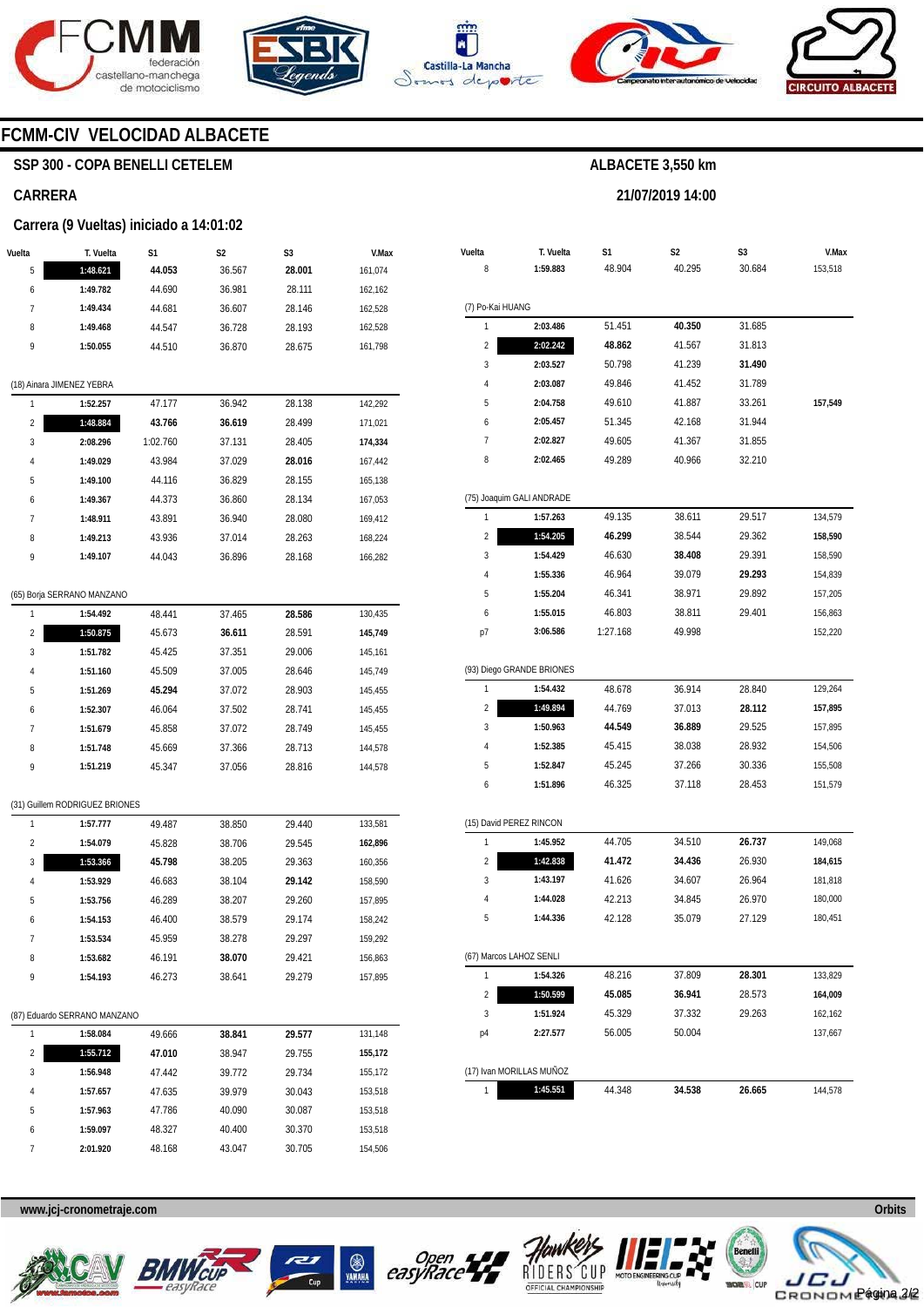







**21/07/2019 14:00** 



**Vuelta a vuelta**

### **FCMM-CIV VELOCIDAD ALBACETE**

**SSP 300 - COPA BENELLI CETELEM** 

#### **CARRERA**

#### **Carrera (9 Vueltas) iniciado a 14:01:02**

#### **Competidores Vueltas**

Javier CORRAL ARIAS (11) Ivan MORILLAS MUÑOZ (17) **2**  Angel HEREDIA MARTINEZ (81) **3 Nil ROIG MARTINEZ (48)** Guillem ERILL TRALLERO (52) David PEREZ RINCON (15) Alvaro ORTEGA UREÑA (77) Sergio LOPEZ CARRUANA (113) Marcos LOPEZ NIETO (55) Sara SANCHEZ TAMAYO (64) Diego GRANDE BRIONES (93) Ainara JIMENEZ YEBRA (18) Maria **IGLESIAS SALOMON** (25) Javier DEL OLMO MORENO (61) Borja SERRANO MANZANO (65) Marcos LAHOZ SENLI (67) Joaquim GALI ANDRADE (75) Eduardo SERRANO MANZANO (87) Po-Kai HUANG (7) Guillem RODRIGUEZ BRIONES (31)

|                         | 0   | 1   | 2   | 3   | 4   | 5   | 6   | 7   | 8   | 9   |
|-------------------------|-----|-----|-----|-----|-----|-----|-----|-----|-----|-----|
| 1                       | 11  | 17  | 11  | 11  | 11  | 11  | 11  | 48  | 11  | 48  |
| $\overline{\mathbf{2}}$ | 17  | 11  | 81  | 81  | 48  | 48  | 48  | 11  | 48  | 11  |
| 3                       | 81  | 81  | 48  | 48  | 81  | 81  | 81  | 81  | 81  | 81  |
| 4                       | 48  | 48  | 52  | 52  | 52  | 52  | 52  | 52  | 52  | 52  |
| 5                       | 52  | 52  | 15  | 15  | 15  | 15  | 77  | 77  | 77  | 77  |
| 6                       | 15  | 15  | 77  | 77  | 77  | 77  | 113 | 113 | 113 | 113 |
| 7                       | 77  | 77  | 113 | 113 | 113 | 113 | 61  | 61  | 61  | 61  |
| 8                       | 113 | 113 | 61  | 61  | 61  | 61  | 55  | 55  | 55  | 55  |
| 9                       | 55  | 61  | 18  | 55  | 55  | 55  | 64  | 64  | 64  | 64  |
| 10                      | 64  | 18  | 55  | 64  | 64  | 64  | 65  | 65  | 18  | 18  |
| 11                      | 93  | 55  | 64  | 93  | 93  | 65  | 93  | 18  | 65  | 65  |
| 12                      | 18  | 64  | 93  | 65  | 65  | 93  | 18  | 31  | 31  | 31  |
| 13                      | 25  | 93  | 67  | 67  | 18  | 18  | 31  | 87  | 87  |     |
| 14                      | 61  | 65  | 65  | 75  | 31  | 31  | 75  | 7   | 7   |     |
| 15                      | 65  | 67  | 75  | 31  | 75  | 75  | 87  | 75  |     |     |
| 16                      | 67  | 75  | 31  | 18  | 87  | 87  | 7   |     |     |     |
| 17                      | 75  | 87  | 87  | 87  | 67  | 7   |     |     |     |     |
| 18                      | 87  | 31  | 7   | 7   | 7   |     |     |     |     |     |
| 19                      | 7   | 7   |     |     |     |     |     |     |     |     |
| 20                      | 31  |     |     |     |     |     |     |     |     |     |













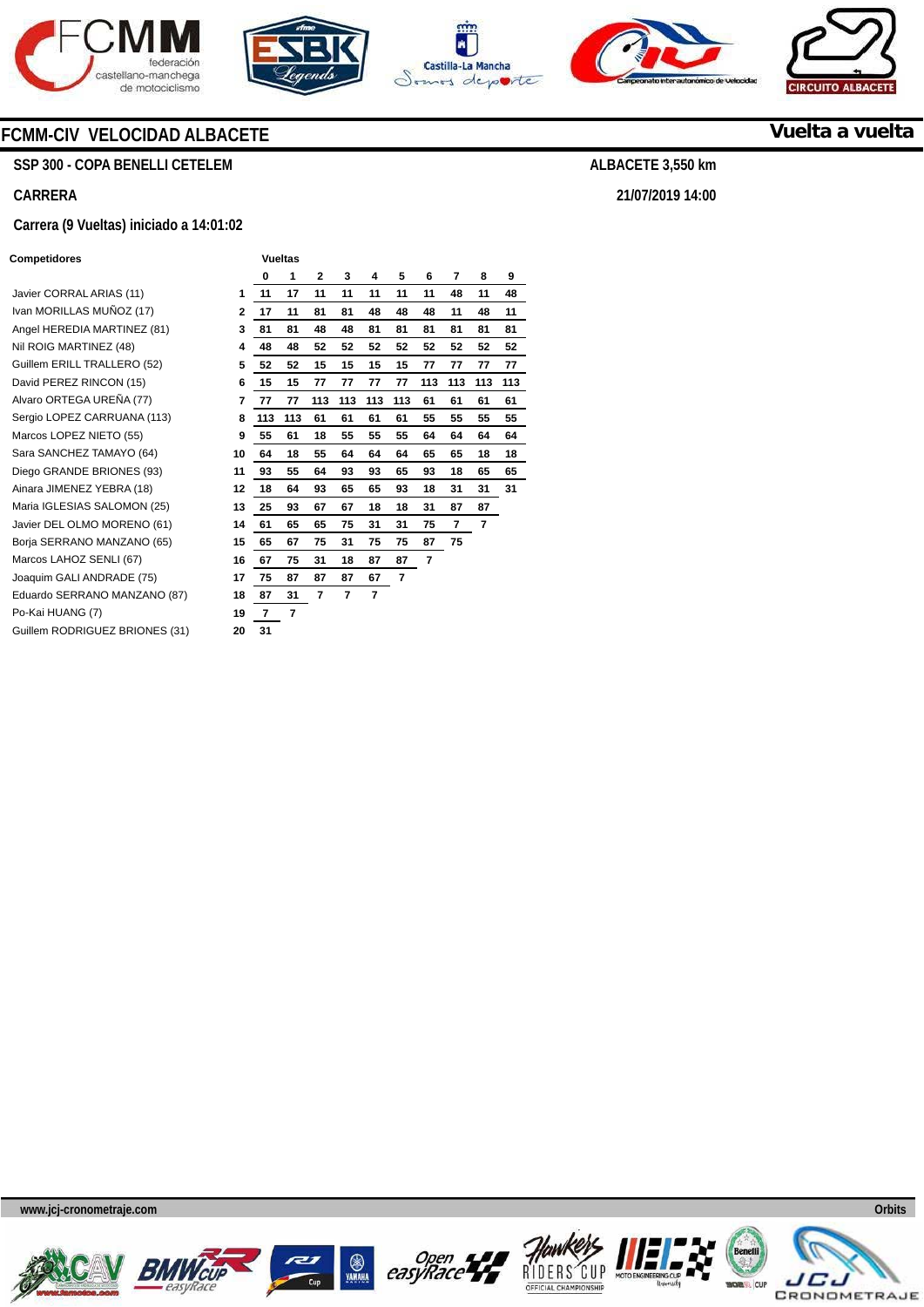









### **FCMM-CIV VELOCIDAD ALBACETE**

**SSP 300 - COPA BENELLI CETELEM** 

#### **COMBINADA CRONOS**

**ALBACETE 3,550 km** 

| Pos. | Ν°  | Nombre                        |                | PEC Clase            | Mejor T° total | Q1       |          | Q2 Club               |
|------|-----|-------------------------------|----------------|----------------------|----------------|----------|----------|-----------------------|
| 1    | 11  | <b>Javier CORRAL ARIAS</b>    |                | Copa SSP300          | 1:42.140       | 1:42.140 | 1:42.880 | CIV MotorSport        |
| 2    | 81  | Angel HEREDIA MARTINEZ        | $\overline{2}$ | Copa SSP300          | 1:42.517       | 1:42.865 | 1:42.517 | Independiente         |
| 3    | 17  | Ivan MORILLAS MUÑOZ           | 3              | Copa SSP300          | 1:42.708       | 1:43.128 | 1:42.708 | Motor Club Dara       |
| 4    | 48  | Nil ROIG MARTINEZ             | 4              | Copa SSP300          | 1:42.769       | 1:42.769 | 1:42.875 | Racc M.S.             |
| 5    | 52  | <b>Guillem ERILL TRALLERO</b> | 5              | Copa SSP300          | 1:42.886       | 1:43.243 | 1:42.886 | Mc. Piera Scan        |
| 6    | 15  | David PEREZ RINCON            | 6              | Copa SSP300          | 1:43.771       | 1:43.986 | 1:43.771 | 111 School Motorsport |
| 7    | 77  | Alvaro ORTEGA UREÑA           |                | Copa SSP300          | 1:46.170       | 1:47.298 | 1:46.170 | Independiente         |
| 8    | 113 | Sergio LOPEZ CARRUANA         | 8              | Copa SSP300          | 1:47.338       | 1:47.338 | 1:47.400 | CD. Box 77 Moto Club  |
| 9    | 55  | Marcos LOPEZ NIETO            | 9              | Copa SSP300          | 1:47.735       | 1:47.735 | 1:48.501 | CIV MotorSport        |
| 10   | 61  | Javier DEL OLMO MORENO        | 10             | Copa SSP300          | 1:48.832       | 1:49.545 | 1:48.832 | Ciudad de Madrid      |
| 11   | 64  | Sara SANCHEZ TAMAYO           | $\mathbf{1}$   | Copa Benelli-Cetelem | 1:48.979       | 1:49.402 | 1:48.979 | Mc B.Bergueda         |
| 12   | 93  | Diego GRANDE BRIONES          | $\overline{2}$ | Copa Benelli-Cetelem | 1:49.022       | 1:49.659 | 1:49.022 | Independiente         |
| 13   | 18  | Ainara JIMENEZ YEBRA          | 11             | Copa SSP300          | 1:49.292       | 1:49.292 | 1:49.368 | C.D. EMA Competición  |
| 14   | 25  | Maria IGLESIAS SALOMON        | 3              | Copa Benelli-Cetelem | 1:49.458       | 1:50.249 | 1:49.458 | Lorenzo Comp. TO      |
| 15   | 65  | Borja SERRANO MANZANO         | 4              | Copa Benelli-Cetelem | 1:49.834       | 1:49.834 | 1:51.236 | CIV MotorSport        |
| 16   | 67  | Marcos LAHOZ SENLI            | 5              | Copa Benelli-Cetelem | 1:50.719       | 1:51.070 | 1:50.719 | Motorland Aragon C.D. |
| 17   | 75  | Joaquim GALI ANDRADE          | 6              | Copa Benelli-Cetelem | 1:53.476       | 1:53.476 | 1:54.750 | Mc. Pirineu           |
| 18   | 31  | Guillem RODRIGUEZ BRIONES     | $\overline{7}$ | Copa Benelli-Cetelem | 1:54.532       | 1:55.970 | 1:54.532 | NT Grup               |
| 19   | 87  | Eduardo SERRANO MANZANO       | 8              | Copa Benelli-Cetelem | 1:56.173       | 1:56.173 | 1:56.943 | CIV MotorSport        |
| 20   |     | Po-Kai HUANG                  | 12             | Copa SSP300          | 1:58.770       | 1:59.259 | 1:58.770 | Independiente         |











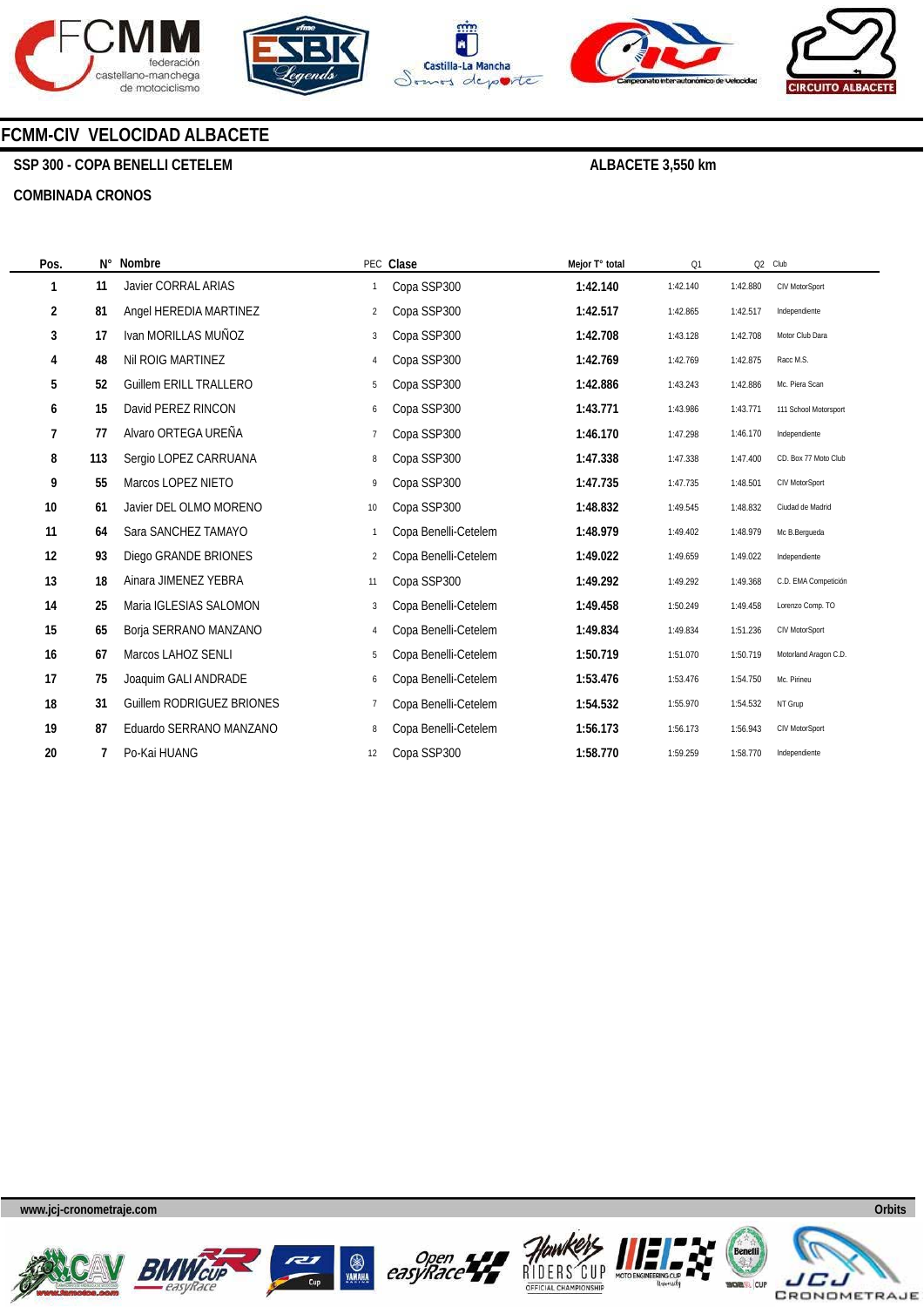









### **FCMM-CIV VELOCIDAD ALBACETE**

**SSP 300 - COPA BENELLI CETELEM** 

**CARRERA** 

**Carrera (9 Vueltas)** 

**ALBACETE 3,550 km** 

**21/07/2019 14:00** 

## 1 FEBRUARI 1907 PROVISIONAL



PROVISIONAL









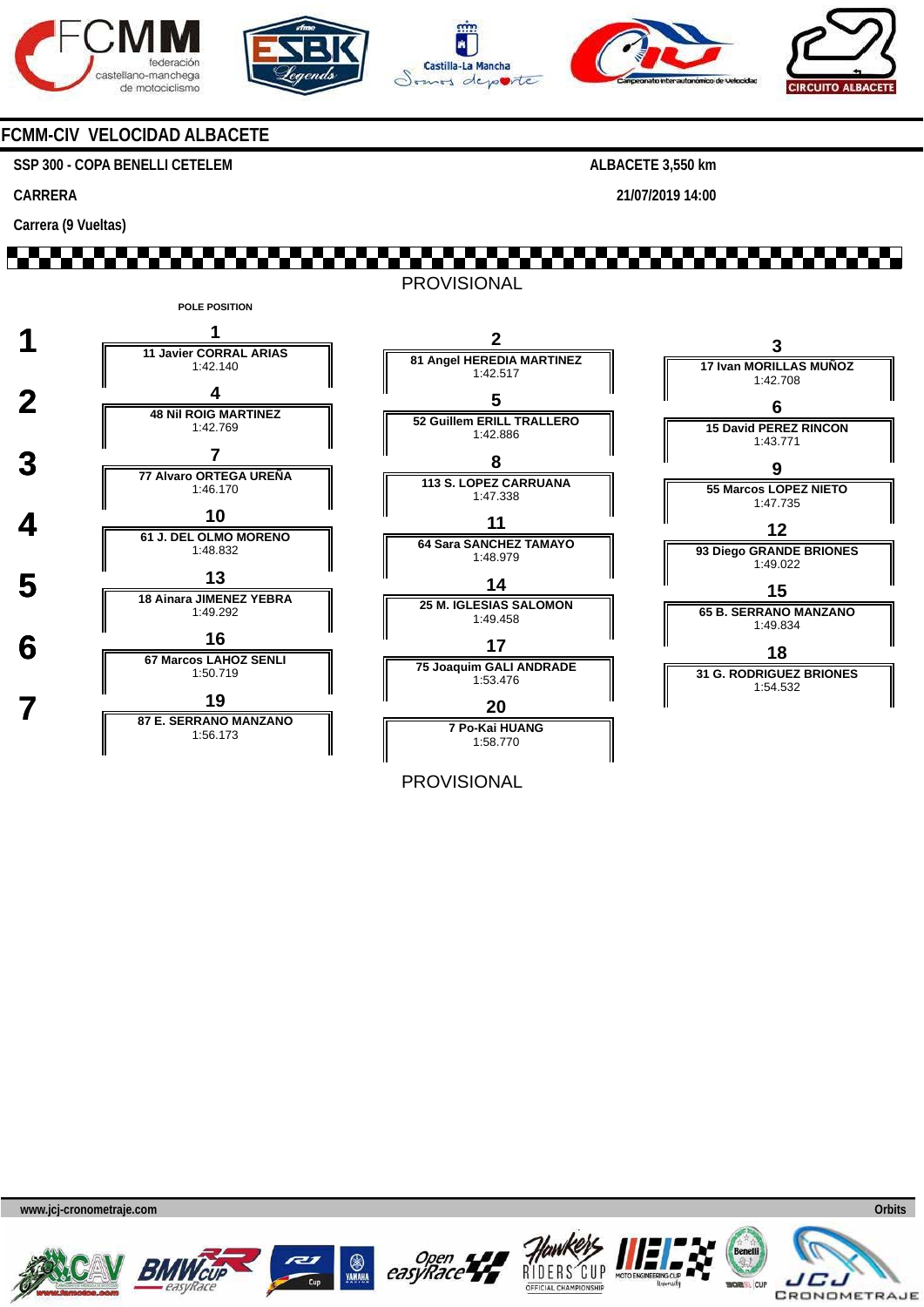







**20/07/2019 14:15** 

**Clasificado por mejor tiempo de vuelta**

### **FCMM-CIV VELOCIDAD ALBACETE**

**SSP 300 - COPA BENELLI CETELEM** 

#### **ENTRENO CRONOMETRADO 2**

#### **Clasificación (25:00 Tiempo) iniciado a 14:15:03**

| Pos. | $N^{\circ}$ | <b>Nombre</b>                    | Mejor Tm | Dif. $1^\circ$ | Dif.Ant. | En V. V.T.      |                | Mejor Vel. |                | PEC Clase            | Moto         | Club                  |
|------|-------------|----------------------------------|----------|----------------|----------|-----------------|----------------|------------|----------------|----------------------|--------------|-----------------------|
| 1    | 81          | Angel HEREDIA MARTINEZ           | 1:42.517 |                |          | 11              | 13             | 124,662    | $\mathbf{1}$   | Copa SSP300          | KAWASAKI     | Independiente         |
| 2    | 17          | Ivan MORILLAS MUÑOZ              | 1:42.708 | 0.191          | 0.191    | $\overline{1}$  | 12             | 124,430    | $\overline{2}$ | Copa SSP300          | KTM          | Motor Club Dara       |
| 3    | 48          | Nil ROIG MARTINEZ                | 1:42.875 | 0.358          | 0.167    | 12              | 13             | 124,228    | 3              | Copa SSP300          | KAWASAKI     | Racc M.S.             |
| 4    | 11          | <b>Javier CORRAL ARIAS</b>       | 1:42.880 | 0.363          | 0.005    | $\overline{2}$  | 9              | 124,222    | 4              | Copa SSP300          | YAMAHA       | CIV MotorSport        |
| 5    | 52          | <b>Guillem ERILL TRALLERO</b>    | 1:42.886 | 0.369          | 0.006    | 10 <sup>°</sup> | 12             | 124,215    | 5              | Copa SSP300          | KAWASAKI     | Mc. Piera Scan        |
| 6    | 15          | David PEREZ RINCON               | 1:43.771 | 1.254          | 0.885    | $\overline{4}$  | 8              | 123,156    | 6              | Copa SSP300          | KAWASAKI     | 111 School Motorsport |
| 7    | 77          | Alvaro ORTEGA UREÑA              | 1:46.170 | 3.653          | 2.399    | 12              | 13             | 120.373    | $\overline{7}$ | Copa SSP300          | SIN MARCA    | Independiente         |
| 8    | 113         | Sergio LOPEZ CARRUANA            | 1:47.400 | 4.883          | 1.230    | 10              | 13             | 118.994    | 8              | Copa SSP300          | KAWASAKI     | CD. Box 77 Moto Club  |
| 9    | 55          | Marcos LOPEZ NIETO               | 1:48.501 | 5.984          | 1.101    | $\overline{4}$  | 11             | 117,787    | 9              | Copa SSP300          | <b>HONDA</b> | CIV MotorSport        |
| 10   | 61          | Javier DEL OLMO MORENO           | 1:48.832 | 6.315          | 0.331    | 12              | 13             | 117,429    | 10             | Copa SSP300          | KAWASAKI     | Ciudad de Madrid      |
| 11   | 64          | Sara SANCHEZ TAMAYO              | 1:48.979 | 6.462          | 0.147    | $\overline{7}$  | 12             | 117,270    | $\mathbf{1}$   | Copa Benelli-Cetelen | BENELLI      | Mc B.Bergueda         |
| 12   | 93          | Diego GRANDE BRIONES             | 1:49.022 | 6.505          | 0.043    | 3               | 6              | 117,224    | $\overline{2}$ | Copa Benelli-Cetelen | BENELLI      | Independiente         |
| 13   | 18          | Ainara JIMENEZ YEBRA             | 1:49.368 | 6.851          | 0.346    | 6               | 13             | 116,853    | 11             | Copa SSP300          | KTM          | C.D. EMA Competición  |
| 14   | 25          | Maria IGLESIAS SALOMON           | 1:49.458 | 6.941          | 0.090    | 10              | 11             | 116,757    | 3              | Copa Benelli-Cetelen | BENELLI      | Lorenzo Comp. TO      |
| 15   | 67          | Marcos LAHOZ SENLI               | 1:50.719 | 8.202          | 1.261    | 8               | 12             | 115.427    | 4              | Copa Benelli-Cetelen | BENELLI      | Motorland Aragon C.D. |
| 16   | 65          | Borja SERRANO MANZANO            | 1:51.236 | 8.719          | 0.517    | 2               | 12             | 114.891    | 5              | Copa Benelli-Cetelen | BENELLI      | CIV MotorSport        |
| 17   | 31          | <b>Guillem RODRIGUEZ BRIONES</b> | 1:54.532 | 12.015         | 3.296    | 12              | 12             | 111,585    | 6              | Copa Benelli-Cetelen | BENELLI      | NT Grup               |
| 18   | 75          | Joaquim GALI ANDRADE             | 1:54.750 | 12.233         | 0.218    | 3               | 10             | 111,373    | $\overline{7}$ | Copa Benelli-Cetelen | BENELLI      | Mc. Pirineu           |
| 19   | 87          | Eduardo SERRANO MANZANO          | 1:56.943 | 14.426         | 2.193    | 5               | $\overline{7}$ | 109.284    | 8              | Copa Benelli-Cetelen | BENELLI      | CIV MotorSport        |
| 20   |             | Po-Kai HUANG                     | 1:58.770 | 16.253         | 1.827    | $\overline{4}$  | 9              | 107.603    | 12             | Copa SSP300          | KAWASAKI     | Independiente         |













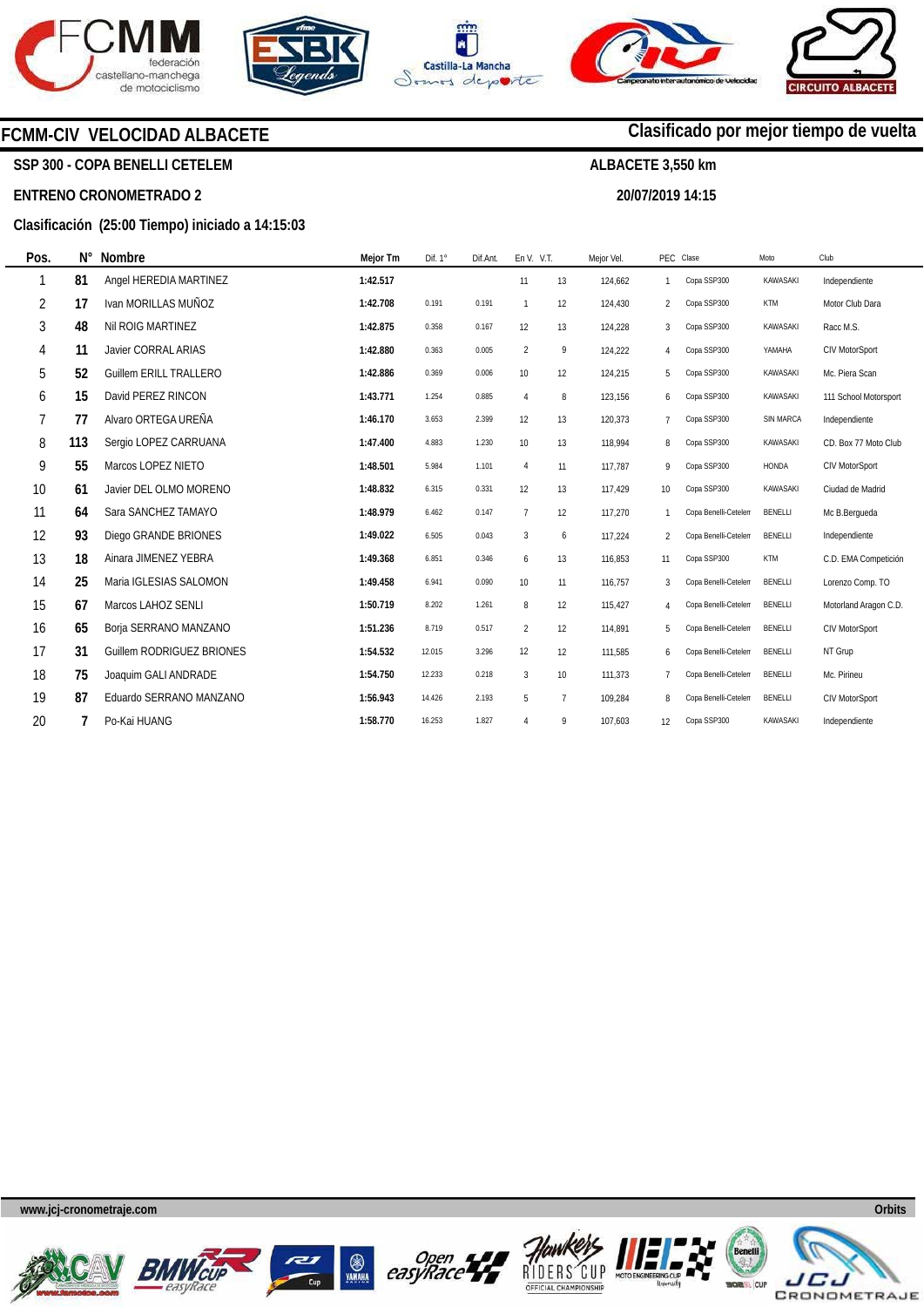







**20/07/2019 14:15** 



### **FCMM-CIV VELOCIDAD ALBACETE**

### **SSP 300 - COPA BENELLI CETELEM**

#### **ENTRENO CRONOMETRADO 2**

#### **Clasificación (25:00 Tiempo) iniciado a 14:15:03**

| Vuelta | T. Vuelta                   | S1     | S2     | S3     | V.Max   |
|--------|-----------------------------|--------|--------|--------|---------|
|        | (81) Angel HEREDIA MARTINEZ |        |        |        |         |
| 1      | 1:42.848                    | 41.748 | 34.337 | 26.763 | 178,660 |
| 2      | 1:44.346                    | 42.721 | 34.777 | 26.848 | 180,451 |
| 3      | 1:42.714                    | 41.561 | 34.388 | 26.765 | 182,741 |
| 4      | 1:52.110                    | 43.233 | 39.176 | 29.701 | 181,360 |
| 5      | 1:42.578                    | 41.440 | 34.272 | 26.866 | 182,278 |
| 6      | 1:45.839                    | 42.717 | 34.985 | 28.137 | 182,741 |
| 7      | 1:52.883                    | 43.392 | 38.702 | 30.789 | 178,660 |
| p8     | 1:52.096                    | 45.141 | 35.406 |        | 181,360 |
| 9      | 1:54.720                    |        | 36.233 | 27.062 |         |
| 10     | 1:47.193                    | 42.604 | 37.364 | 27.225 | 180,451 |
| 11     | 1:42.517                    | 41.517 | 34.389 | 26.611 | 182,278 |
| 12     | 1:46.354                    | 41.535 | 37.153 | 27.666 | 182,278 |
| 13     | 1:52.214                    | 48.752 | 35.537 | 27.925 | 183,673 |
|        |                             |        |        |        |         |
|        | (17) Ivan MORILLAS MUÑOZ    |        |        |        |         |
| 1      | 1:42.708                    | 41.807 | 34.310 | 26.591 | 179,104 |
| 2      | 1:43.531                    | 41.807 | 34.934 | 26.790 | 180,451 |
| 3      | 1:43.536                    | 42.264 | 34.429 | 26.843 | 179,551 |
| p4     | 1:55.079                    | 42.303 | 35.048 |        | 179,551 |
| 5      | 3:25.615                    |        | 34.728 | 26.973 |         |
| 6      | 1:43.796                    | 42.306 | 34.536 | 26.954 | 175,610 |
| 7      | 1:43.718                    | 41.856 | 34.748 | 27.114 | 178,218 |
| 8      | 1:44.121                    | 42.037 | 35.158 | 26.926 | 178,218 |
| 9      | 1:43.364                    | 41.743 | 34.835 | 26.786 | 175,182 |
| 10     | 1:43.061                    | 41.563 | 34.695 | 26.803 | 177,778 |
| 11     | 1:44.161                    | 42.138 | 34.672 | 27.351 | 180,451 |
| 12     | 1:43.273                    | 41.732 | 34.518 | 27.023 | 178,660 |
|        | (48) Nil ROIG MARTINEZ      |        |        |        |         |
| 1      | 1:43.831                    | 42.039 | 34.731 | 27.061 | 176,471 |
| 2      | 1:43.836                    | 41.790 | 34.839 | 27.207 | 180,000 |
| 3      | 1:43.132                    | 41.797 | 34.374 | 26.961 | 178,660 |
| 4      | 1:44.178                    | 42.564 | 34.519 | 27.095 | 180,000 |
| 5      | 1:46.031                    | 41.915 | 37.011 | 27.105 | 179,551 |
| 6      | 1:44.279                    | 41.947 | 34.684 | 27.648 | 181,360 |
| 7      | 1:46.122                    | 43.172 | 35.716 | 27.234 | 179,551 |
| 8      | 1:43.696                    | 42.099 | 34.549 | 27.048 | 180,000 |
| 9      | 1:43.311                    | 41.872 | 34.474 | 26.965 | 178,218 |
| 10     | 1:42.908                    | 41.554 | 34.555 | 26.799 | 180,000 |
| 11     | 1:43.477                    | 41.982 | 34.440 | 27.055 | 181,360 |
| 12     | 1:42.875                    | 41.612 | 34.337 | 26.926 | 181,360 |
| 13     | 1:43.330                    | 41.661 | 34.823 | 26.846 | 180,000 |
|        |                             |        |        |        |         |
|        | (11) Javier CORRAL ARIAS    |        |        |        |         |
| 1      | 1:43.160                    | 41.852 | 34.442 | 26.866 | 177,778 |

| Vuelta         | T. Vuelta                   | S1     | S2     | S3     | V.Max   |
|----------------|-----------------------------|--------|--------|--------|---------|
| $\overline{2}$ | 1:42.880                    | 41.664 | 34.499 | 26.717 | 177,340 |
| 3              | 1:50.214                    | 44.962 | 36.380 | 28.872 | 176,039 |
| 4              | 1:53.117                    | 43.328 | 38.597 | 31.192 | 180,000 |
| 5              | 1:48.725                    | 44.150 | 36.257 | 28.318 | 179,104 |
| p6             | 1:54.049                    | 44.979 | 37.016 |        | 175,182 |
| 7              | 3:34.811                    |        | 34.952 | 26.805 |         |
| 8              | 1:43.423                    | 41.363 | 35.206 | 26.854 | 180,000 |
| 9              | 1:49.402                    | 46.096 | 35.903 | 27.403 | 179,104 |
|                |                             |        |        |        |         |
|                | (52) Guillem ERILL TRALLERO |        |        |        |         |
| 1              | 1:44.651                    | 42.024 | 35.497 | 27.130 | 179,551 |
| 2              | 1:43.756                    | 41.789 | 34.744 | 27.223 | 176,904 |
| p3             | 1:48.259                    | 41.969 | 35.991 |        | 178,660 |
| 4              | 3:58.057                    |        | 36.058 | 27.143 |         |
| 5              | 1:43.901                    | 42.151 | 34.767 | 26.983 | 176,904 |
| 6              | 1:43.137                    | 41.869 | 34.496 | 26.772 | 176,471 |
| 7              | 1:47.076                    | 41.823 | 37.244 | 28.009 | 177,778 |
| 8              | 1:42.952                    | 41.616 | 34.413 | 26.923 | 181,360 |
| 9              | 1:43.179                    | 41.706 | 34.540 | 26.933 | 175,182 |
| 10             | 1:42.886                    | 41.689 | 34.468 | 26.729 | 175,610 |
| 11             | 1:46.046                    | 42.262 | 35.683 | 28.101 | 180,451 |
| 12             | 1:45.061                    | 42.090 | 34.933 | 28.038 | 181,360 |
|                |                             |        |        |        |         |
|                | (15) David PEREZ RINCON     |        |        |        |         |
| 1              | 1:44.390                    | 42.320 | 34.842 | 27.228 | 176,471 |
| 2              | 1:44.472                    | 42.059 | 35.191 | 27.222 | 177,778 |
| 3              | 1:45.023                    | 42.884 | 34.967 | 27.172 | 180,905 |
| 4              | 1:43.771                    | 42.105 | 34.508 | 27.158 | 180,905 |
| 5              | 1:45.045                    | 42.545 | 35.150 | 27.350 | 178,218 |
| 6              | 1:45.670                    | 43.003 | 34.954 | 27.713 | 177,778 |
| 7              | 1:44.464                    | 42.530 | 34.951 | 26.983 | 176,039 |
| 8              | 1:45.189                    | 42.920 | 34.849 | 27.420 | 180,000 |
|                |                             |        |        |        |         |
|                | (77) Alvaro ORTEGA UREÑA    |        |        |        |         |
| 1              | 1:48.651                    | 44.551 | 36.353 | 27.747 | 173,077 |
| 2              | 1:46.742                    | 43.056 | 36.090 | 27.596 | 179,551 |
| 3              | 1:47.143                    | 43.100 | 36.066 | 27.977 | 180,451 |
| 4              | 1:46.718                    | 43.322 | 35.858 | 27.538 | 176,904 |
| 5              | 1:46.811                    | 42.935 | 36.138 | 27.738 | 177,340 |
| 6              | 1:47.402                    | 43.434 | 36.190 | 27.778 | 176,471 |
| 7              | 1:46.772                    | 43.295 | 35.730 | 27.747 | 175,182 |
| 8              | 1:47.538                    | 43.134 | 36.119 | 28.285 | 178,218 |
| 9              | 1:47.410                    | 43.336 | 36.349 | 27.725 | 177,340 |
| 10             | 1:47.750                    | 43.656 | 36.401 | 27.693 | 175,610 |
| 11             | 1:47.988                    | 43.850 | 36.223 | 27.915 | 178,218 |
| 12             | 1:46.170                    | 43.147 | 35.042 | 27.981 | 179,104 |
| 13             | 1:46.742                    | 42.569 | 36.358 | 27.815 | 179,104 |











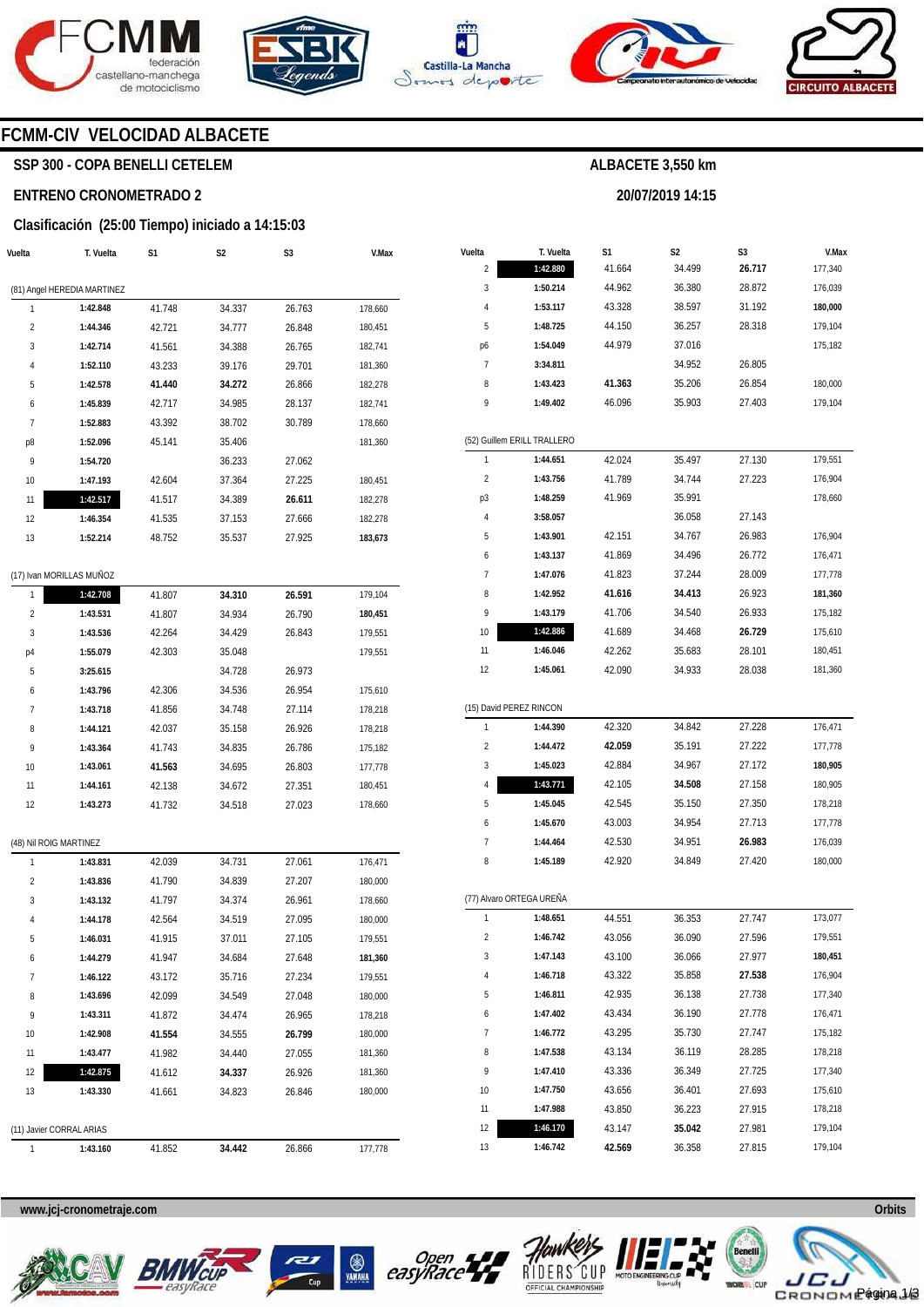







**20/07/2019 14:15** 



### **FCMM-CIV VELOCIDAD ALBACETE**

### **SSP 300 - COPA BENELLI CETELEM**

#### **ENTRENO CRONOMETRADO 2**

#### **Clasificación (25:00 Tiempo) iniciado a 14:15:03**

| Vuelta         | T. Vuelta                           | S1     | S2     | S3     | V.Max   |
|----------------|-------------------------------------|--------|--------|--------|---------|
|                | (113) Sergio LOPEZ CARRUANA         |        |        |        |         |
| 1              | 1:49.083                            | 44.517 | 36.379 | 28.187 | 173,913 |
| 2              | 1:48.185                            | 43.786 | 36.023 | 28.376 | 176,904 |
| 3              | 1:47.982                            | 43.972 | 35.824 | 28.186 | 176,471 |
| 4              | 1:49.214                            | 44.634 | 36.490 | 28.090 | 174,757 |
| 5              | 1:48.863                            | 43.948 | 36.495 | 28.420 | 174,334 |
| 6              | 1:50.096                            | 45.354 | 36.365 | 28.377 | 173,494 |
| 7              | 1:48.643                            | 44.087 | 36.070 | 28.486 | 171,429 |
| 8              | 1:49.289                            | 44.154 | 36.749 | 28.386 | 174,757 |
| 9              | 1:48.733                            | 43.813 | 36.785 | 28.135 | 173,494 |
| 10             | 1:47.400                            | 43.564 | 35.858 | 27.978 | 173,494 |
| 11             | 1:47.818                            | 43.761 | 35.919 | 28.138 | 173,494 |
| 12             | 1:47.859                            | 44.000 | 35.998 | 27.861 | 174,757 |
| 13             | 1:48.505                            | 43.669 | 36.596 | 28.240 | 176,039 |
|                |                                     |        |        |        |         |
| 1              | (55) Marcos LOPEZ NIETO<br>1:49.836 | 44.834 | 36.438 | 28.564 | 156,863 |
| $\overline{c}$ | 1:49.704                            | 44.464 | 36.939 | 28.301 | 158,590 |
| 3              | 1:49.220                            | 44.145 | 36.831 | 28.244 | 160,714 |
| 4              | 1:48.501                            | 43.973 | 36.253 | 28.275 | 161,798 |
| 5              | 1:49.289                            | 44.303 | 36.431 | 28.555 | 159,645 |
| 6              | 1:49.750                            | 44.696 | 36.491 | 28.563 | 160,714 |
| 7              | 1:48.977                            | 44.481 | 36.357 | 28.139 | 155,844 |
| 8              | 1:49.328                            | 44.455 | 36.431 | 28.442 | 158,940 |
| р9             | 2:01.565                            | 47.202 | 38.448 |        | 155,172 |
| 10             | 2:51.082                            |        | 37.027 | 28.330 |         |
| 11             | 1:48.734                            | 44.105 | 36.293 | 28.336 | 159,645 |
|                | (61) Javier DEL OLMO MORENO         |        |        |        |         |
| 1              | 1:52.092                            | 45.493 | 37.616 | 28.983 | 175,610 |
| 2              | 1:51.030                            | 45.117 | 37.439 | 28.474 | 178,218 |
| 3              | 1:50.385                            | 44.735 | 36.992 | 28.658 | 179,104 |
| 4              | 1:50.218                            | 44.558 | 37.388 | 28.272 | 179,551 |
| 5              | 1:49.799                            | 44.504 | 37.047 | 28.248 | 178,218 |
| 6              | 1:50.059                            | 43.818 | 37.795 | 28.446 | 178,660 |
| 7              | 1:48.896                            | 44.194 | 36.549 | 28.153 | 177,778 |
| 8              | 1:49.374                            | 44.490 | 36.586 | 28.298 | 178,218 |
| 9              | 1:49.295                            | 44.197 | 36.775 | 28.323 | 177,340 |
| 10             | 1:49.967                            | 44.303 | 37.141 | 28.523 | 179,104 |
| 11             | 1:49.047                            | 44.333 | 36.601 | 28.113 | 178,660 |
| 12             | 1:48.832                            | 44.198 | 36.556 | 28.078 | 179,104 |
| 13             | 1:53.431                            | 47.091 | 37.506 | 28.834 | 179,104 |
|                | (64) Sara SANCHEZ TAMAYO            |        |        |        |         |
| 1              | 1:49.967                            | 44.540 | 36.981 | 28.446 | 159,292 |
| 2              | 1:49.489                            | 44.316 | 36.629 | 28.544 | 162,528 |
|                |                                     |        |        |        |         |

| Vuelta                  |                             | S1     | S2     | S3     | V.Max   |
|-------------------------|-----------------------------|--------|--------|--------|---------|
| 3                       | T. Vuelta<br>1:49.558       | 44.373 | 36.767 | 28.418 | 162,528 |
| 4                       | 1:49.489                    | 44.457 | 36.729 | 28.303 | 161,074 |
| 5                       | 2:19.564                    | 58.762 | 51.500 | 29.302 | 161,074 |
| 6                       | 1:49.199                    | 44.503 | 36.435 | 28.261 | 159,645 |
| 7                       | 1:48.979                    | 44.523 | 36.239 | 28.217 | 160,356 |
| 8                       | 1:49.329                    | 44.349 | 36.565 | 28.415 | 161,074 |
| 9                       | 2:04.547                    | 50.060 | 45.436 | 29.051 | 159,292 |
| 10                      | 1:56.225                    | 46.885 | 40.021 | 29.319 | 157,895 |
| 11                      | 1:49.907                    | 44.318 | 37.322 | 28.267 | 161,074 |
| 12                      | 1:50.056                    | 44.195 | 36.960 | 28.901 | 160,356 |
|                         |                             |        |        |        |         |
|                         | (93) Diego GRANDE BRIONES   |        |        |        |         |
| 1                       | 1:50.305                    | 45.248 | 36.841 | 28.216 | 155,172 |
| $\overline{2}$          | 1:50.549                    | 44.579 | 37.246 | 28.724 | 157,549 |
| 3                       | 1:49.022                    | 44.405 | 36.478 | 28.139 | 158,242 |
| 4                       | 1:50.503                    | 44.187 | 37.297 | 29.019 | 158,242 |
| 5                       | 1:51.061                    | 45.073 | 37.938 | 28.050 | 158,590 |
| p6                      | 1:55.570                    | 44.629 | 37.117 |        | 157,205 |
|                         |                             |        |        |        |         |
|                         | (18) Ainara JIMENEZ YEBRA   |        |        |        |         |
| 1                       | 1:50.326                    | 44.702 | 37.078 | 28.546 | 167,442 |
| $\overline{\mathbf{c}}$ | 1:49.981                    | 44.485 | 36.989 | 28.507 | 166,282 |
| 3                       | 1:49.789                    | 44.367 | 36.930 | 28.492 | 169,412 |
| 4                       | 1:49.497                    | 44.367 | 36.712 | 28.418 | 168,224 |
| 5                       | 1:50.516                    | 44.660 | 37.332 | 28.524 | 167,832 |
| 6                       | 1:49.368                    | 44.200 | 36.931 | 28.237 | 167,053 |
| 7                       | 1:50.520                    | 44.336 | 36.833 | 29.351 | 169,014 |
| 8                       | 1:49.587                    | 44.063 | 36.972 | 28.552 | 165,517 |
| 9                       | 1:50.188                    | 44.212 | 37.305 | 28.671 | 163,265 |
| 10                      | 1:50.555                    | 44.756 | 37.225 | 28.574 | 167,053 |
| 11                      | 1:50.252                    | 44.286 | 37.057 | 28.909 | 166,667 |
| 12                      | 1:49.615                    | 44.097 | 36.917 | 28.601 | 165,517 |
| 13                      | 1:49.942                    | 44.500 | 37.123 | 28.319 | 162,162 |
|                         |                             |        |        |        |         |
|                         | (25) Maria IGLESIAS SALOMON |        |        |        |         |
| 1                       | 3:03.341                    |        | 37.970 | 28.909 |         |
| 2                       | 1:52.989                    | 46.283 | 37.745 | 28.961 | 161,435 |
| 3                       | 1:51.549                    | 45.261 | 37.362 | 28.926 | 157,895 |
| 4                       | 1:50.812                    | 44.784 | 37.365 | 28.663 | 157,895 |
| 5                       | 1:50.860                    | 45.025 | 37.290 | 28.545 | 158,242 |
| 6                       | 1:50.439                    | 44.692 | 37.135 | 28.612 | 156,863 |
| $\overline{7}$          | 1:53.282                    | 45.994 | 37.906 | 29.382 | 158,590 |
| p8                      | 2:00.388                    | 45.326 | 38.290 |        | 158,590 |
| 9                       | 4:21.600                    |        | 40.212 | 29.647 |         |
| 10                      | 1:49.458                    | 44.307 | 36.952 | 28.199 | 161,798 |
| 11                      | 1:52.483                    | 45.827 | 37.686 | 28.970 | 162,162 |









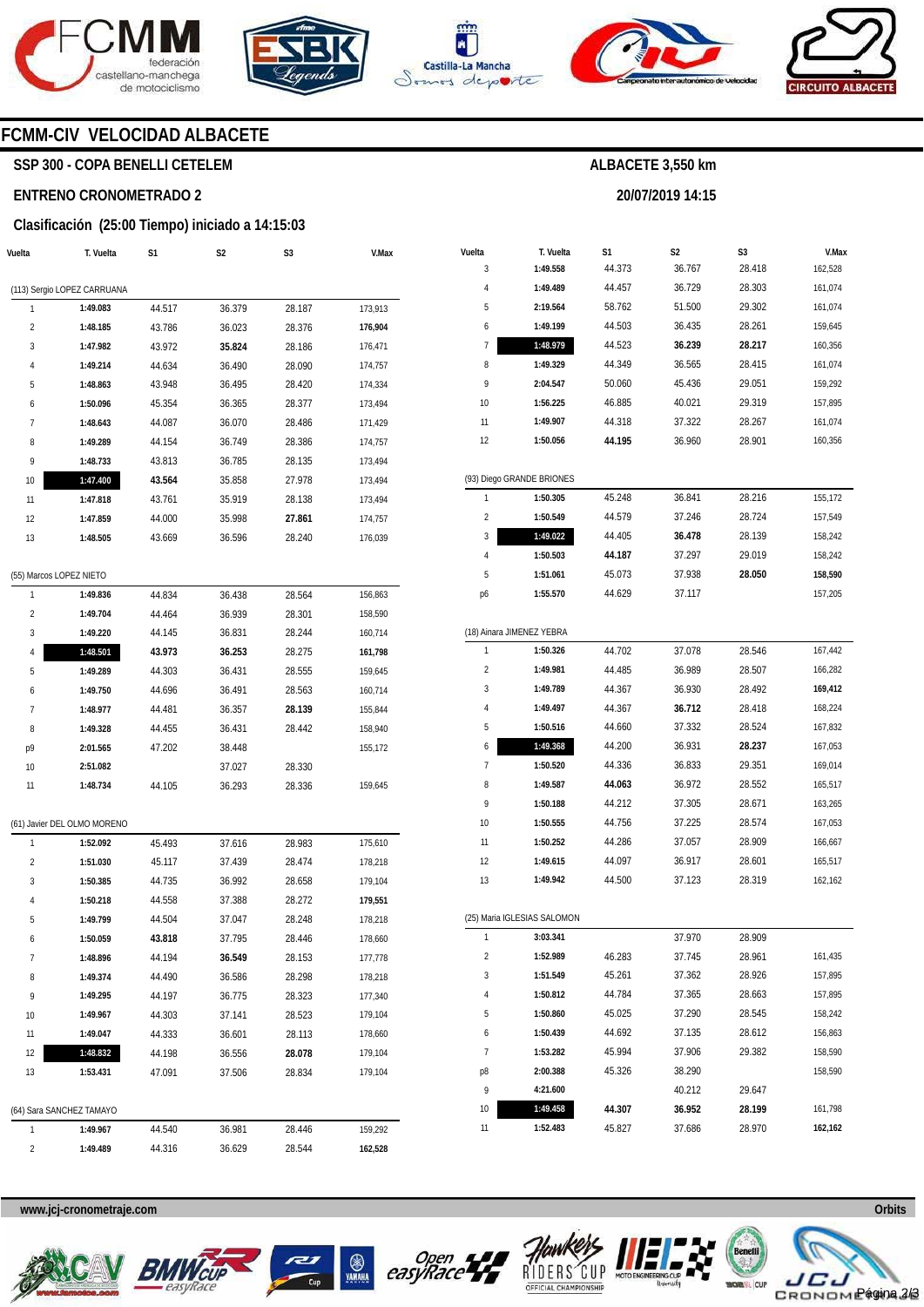





**Vuelta**  5 6

**T. Vuelta 1:59.964 1:55.031** 

**S1**  51.931 46.696

 $\overline{9}$ 

**2:01.922** 

49.450

40.931

31.541

159,645



**S2 38.414**  38.846

**ALBACETE 3,550 km** 

**20/07/2019 14:15** 

**S3**  29.619 **29.489** 



**V.Max**  156,522 157,205

### **FCMM-CIV VELOCIDAD ALBACETE**

#### **SSP 300 - COPA BENELLI CETELEM**

#### **ENTRENO CRONOMETRADO 2**

#### **Clasificación (25:00 Tiempo) iniciado a 14:15:03**

| Vuelta         | T. Vuelta               | S <sub>1</sub> | S <sub>2</sub> | S <sub>3</sub> | V.Max   |
|----------------|-------------------------|----------------|----------------|----------------|---------|
|                | (67) Marcos LAHOZ SENLI |                |                |                |         |
| 1              | 1:51.509                | 44.917         | 36.965         | 29.627         | 161,074 |
| $\overline{2}$ | 2:00.499                | 45.169         | 45.104         | 30.226         | 161,435 |
| 3              | 1:51.793                | 45.201         | 37.711         | 28.881         | 158,940 |
| $\overline{4}$ | 2:01.638                | 51.682         | 40.947         | 29.009         | 160,714 |
| p5             | 1:59.346                | 45.311         | 38.307         |                | 160,356 |
| 6              | 2:38.337                |                | 42.093         | 29.187         |         |
| 7              | 1:51.718                | 45.320         | 37.503         | 28.895         | 157,895 |
| 8              | 1:50.719                | 44.940         | 37.119         | 28.660         | 157,895 |
| р9             | 2:09.693                | 55.706         | 40.540         |                | 157,205 |
| 10             | 2:39.211                |                | 39.431         | 33.103         |         |
| 11             | 1:50.997                | 44.949         | 37.223         | 28.825         | 159,645 |
| 12             | 1:51.511                | 45.402         | 37.373         | 28.736         | 159,645 |
|                |                         |                |                |                |         |

|                | (65) Borja SERRANO MANZANO |        |          |        |         |  |  |  |  |
|----------------|----------------------------|--------|----------|--------|---------|--|--|--|--|
| 1              | 1:51.420                   | 45.210 | 37.190   | 29.020 | 154,839 |  |  |  |  |
| $\overline{2}$ | 1:51.236                   | 45.039 | 37.424   | 28.773 | 156,522 |  |  |  |  |
| 3              | 1:51.782                   | 45.370 | 37.561   | 28.851 | 155,508 |  |  |  |  |
| 4              | 1:51.327                   | 45.247 | 37.298   | 28.782 | 154,176 |  |  |  |  |
| 5              | 1:52.267                   | 45.336 | 38.386   | 28.545 | 153,191 |  |  |  |  |
| 6              | 2:23.044                   | 44.796 | 1:05.391 | 32.857 | 156,863 |  |  |  |  |
| 7              | 1:53.657                   | 46.891 | 37.747   | 29.019 | 150,313 |  |  |  |  |
| 8              | 1:55.442                   | 46.782 | 38.974   | 29.686 | 154.839 |  |  |  |  |
| 9              | 1:52.474                   | 45.736 | 37.713   | 29.025 | 151,261 |  |  |  |  |
| 10             | 1:51.842                   | 45.552 | 37.284   | 29.006 | 153,191 |  |  |  |  |
| 11             | 1:52.721                   | 45.511 | 38.319   | 28.891 | 153.846 |  |  |  |  |
| 12             | 1:51.973                   | 45.381 | 37.503   | 29.089 | 155.508 |  |  |  |  |

| p7               | 2:02.323                     | 46.734 | 39.129 |        | 158,590 |
|------------------|------------------------------|--------|--------|--------|---------|
| 8                | 2:53.782                     |        | 39.447 | 33.017 |         |
| 9                | 1:55.881                     | 47.322 | 38.973 | 29.586 | 156,522 |
| p10              | 2:00.513                     | 47.019 | 38.829 |        | 157,205 |
|                  |                              |        |        |        |         |
|                  | (87) Eduardo SERRANO MANZANO |        |        |        |         |
| 1                | 1:59.550                     | 48.584 | 40.101 | 30.865 | 153,518 |
| $\overline{2}$   | 2:00.232                     | 49.375 | 39.911 | 30.946 | 150,313 |
| 3                | 1:58.892                     | 48.351 | 40.182 | 30.359 | 154,176 |
| $\sqrt{4}$       | 1:58.577                     | 47.728 | 40.282 | 30.567 | 153,191 |
| 5                | 1:56.943                     | 47.642 | 38.985 | 30.316 | 155,172 |
| 6                | 1:59.156                     | 47.911 | 39.873 | 31.372 | 155,172 |
| 7                | 1:58.087                     | 47.395 | 40.291 | 30.401 | 157,895 |
|                  |                              |        |        |        |         |
| (7) Po-Kai HUANG |                              |        |        |        |         |
| 1                | 2:00.731                     | 48.937 | 40.264 | 31.530 | 156,863 |
| $\overline{2}$   | 1:59.499                     | 48.249 | 40.127 | 31.123 | 159,645 |
| 3                | 2:00.916                     | 49.083 | 41.076 | 30.757 | 157,549 |
| $\sqrt{4}$       | 1:58.770                     | 48.193 | 40.063 | 30.514 | 160,000 |
| 5                | 2:00.704                     | 49.083 | 40.483 | 31.138 | 157,549 |
| p6               | 2:03.730                     | 48.795 | 40.175 |        | 157,205 |
| $\overline{1}$   | 3:44.550                     |        | 40.027 | 31.261 |         |
| 8                | 2:02.198                     | 48.852 | 41.620 | 31.726 | 158,590 |

|  | (31) Guillem RODRIGUEZ BRIONES |  |
|--|--------------------------------|--|
|  |                                |  |

|                | (75) Joaquim GALI ANDRADE |        |        |        |         |
|----------------|---------------------------|--------|--------|--------|---------|
| 12             | 1:54.532                  | 46.131 | 38.637 | 29.764 | 158,242 |
|                |                           |        |        |        |         |
| 11             | 1:55.380                  | 46.662 | 39.147 | 29.571 | 156,863 |
| 10             | 1:55.342                  | 47.100 | 38.415 | 29.827 | 154.506 |
| 9              | 1:56.638                  | 47.512 | 39.174 | 29.952 | 154,506 |
| 8              | 1:56.242                  | 47.102 | 39.133 | 30.007 | 154,176 |
| 7              | 1:58.957                  | 47.474 | 38.498 | 32.985 | 154,839 |
| 6              | 1:55.585                  | 47.137 | 38.391 | 30.057 | 156,182 |
| 5              | 1:56.074                  | 47.013 | 39.424 | 29.637 | 156,522 |
| 4              | 1:56.444                  | 47.330 | 39.111 | 30.003 | 155,172 |
| 3              | 1:55.823                  | 47.110 | 38.815 | 29.898 | 159,292 |
| $\overline{2}$ | 1:56.835                  | 47.300 | 39.395 | 30.140 | 156,182 |
| 1              | 1:59.062                  | 48.066 | 39.193 | 31.803 | 154,506 |
|                |                           |        |        |        |         |

| 1:56.292 | 47.253 | 38.760 | 30.279 | 155.508 |
|----------|--------|--------|--------|---------|
| 1:55.283 | 46.608 | 38.497 | 30.178 | 159.292 |
| 1:54.750 | 46.452 | 38.702 | 29.596 | 159.292 |
| 1:59.682 | 51.202 | 38.867 | 29.613 | 157.895 |
|          |        |        |        |         |









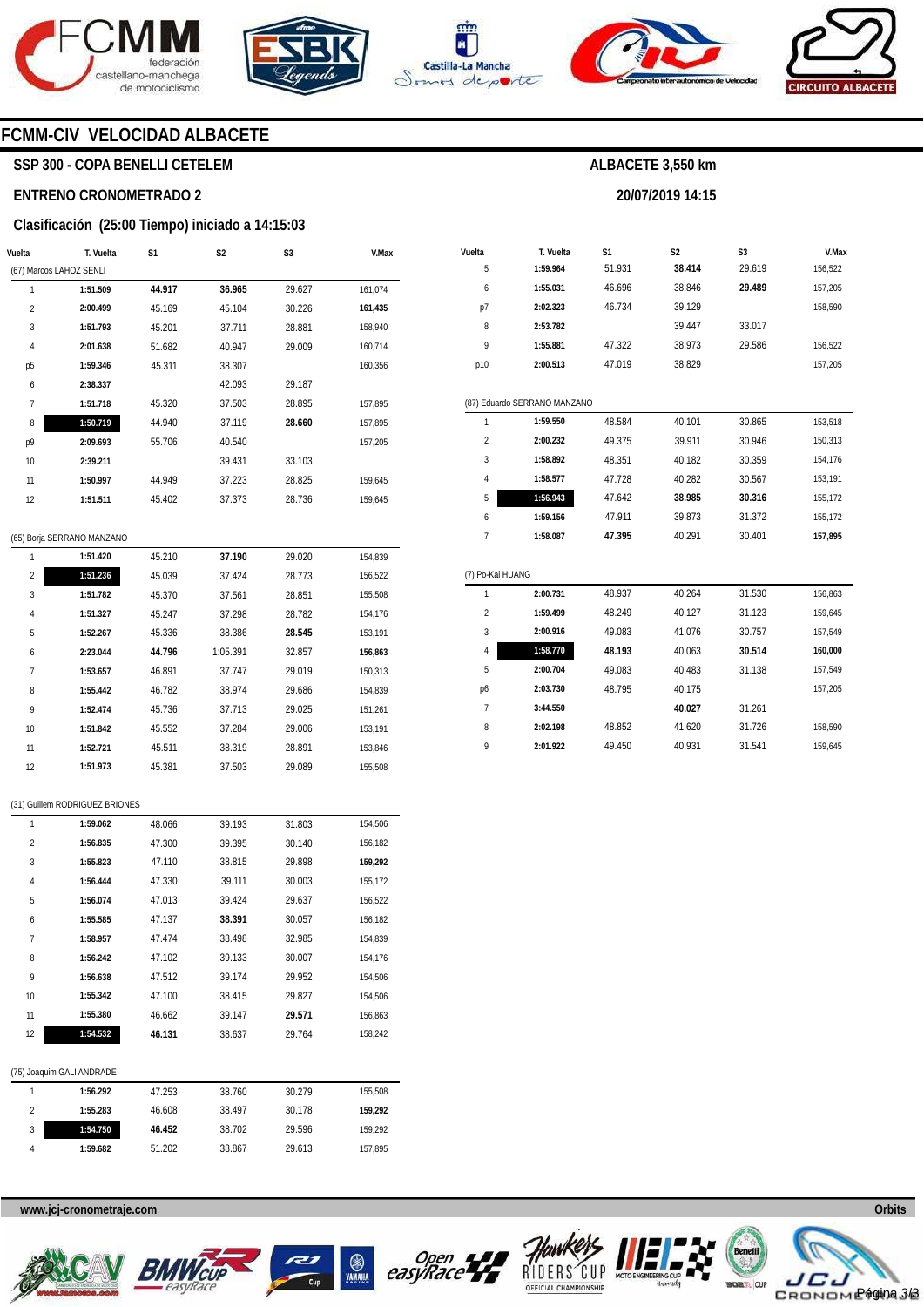







### **FCMM-CIV VELOCIDAD ALBACETE**

**SSP 300 - COPA BENELLI CETELEM** 

#### **ENTRENO CRONOMETRADO 1**

**Pos.** 

#### **Clasificación (20:00 Tiempo) iniciado a 10:10:04**

| Pos.           | $N^{\circ}$ | Nombre                          | Mejor Tm | Dif. $1^\circ$ | Dif.Ant. | En V. V.T.     |                 | Mejor Vel. | PEC Clase      |                      | Moto            | Club                  |
|----------------|-------------|---------------------------------|----------|----------------|----------|----------------|-----------------|------------|----------------|----------------------|-----------------|-----------------------|
| $\mathbf{1}$   | 11          | Javier CORRAL ARIAS             | 1:42.140 |                |          | $\overline{7}$ | $\, 8$          | 125,122    | 1              | Copa SSP300          | YAMAHA          | CIV MotorSport        |
| $\overline{2}$ | 48          | Nil ROIG MARTINEZ               | 1:42.769 | 0.629          | 0.629    | $10$           | 10              | 124,357    | $\overline{2}$ | Copa SSP300          | KAWASAKI        | Racc M.S.             |
| 3              | 18          | Angel HEREDIA MARTINEZ          | 1:42.865 | 0.725          | 0.096    | 11             | 11              | 124,241    | 3              | Copa SSP300          | KAWASAKI        | Independiente         |
| 4              | 17          | Ivan MORILLAS MUÑOZ             | 1:43.128 | 0.988          | 0.263    | 9              | 10              | 123,924    | 4              | Copa SSP300          | <b>KTM</b>      | Motor Club Dara       |
| 5              | 52          | <b>Guillem ERILL TRALLERO</b>   | 1:43.243 | 1.103          | 0.115    | 10             | 11              | 123,786    | 5              | Copa SSP300          | KAWASAKI        | Mc. Piera Scan        |
| 6              | 15          | David PEREZ RINCON              | 1:43.986 | 1.846          | 0.743    | 10             | 10              | 122,901    | 6              | Copa SSP300          | <b>KAWASAKI</b> | 111 School Motorsport |
| 7              | 89          | Antonio MOLINA GARRIDO          | 1:46.129 | 3.989          | 2.143    | $\mathbf{3}$   | $\, 8$          | 120,419    | $\mathbf{1}$   | Moto Engineering Cu  | <b>MEC</b>      |                       |
| 8              | 14          | Emilio Jose GUERRA LETON        | 1:47.012 | 4.872          | 0.883    | 9              | 10              | 119,426    | $\overline{2}$ | Moto Engineering Cu  | MEC             |                       |
| 9              | 77          | Alvaro ORTEGA UREÑA             | 1:47.298 | 5.158          | 0.286    | 9              | 11              | 119,108    | 7              | Copa SSP300          | SIN MARCA       | Independiente         |
| 10             | 113         | Sergio LOPEZ CARRUANA           | 1:47.338 | 5.198          | 0.040    | 9              | 9               | 119,063    | 8              | Copa SSP300          | <b>KAWASAKI</b> | CD. Box 77 Moto Club  |
| 11             | 55          | Marcos LOPEZ NIETO              | 1:47.735 | 5.595          | 0.397    | 10             | 10              | 118,624    | 9              | Copa SSP300          | <b>HONDA</b>    | CIV MotorSport        |
| 12             | 8           | Adrian ESPARZA BARBERA          | 1:48.616 | 6.476          | 0.881    | 9              | 10 <sup>°</sup> | 117,662    | 3              | Moto Engineering Cu  | MEC             |                       |
| 13             | 118         | Ainara JIMENEZ YEBRA            | 1:49.292 | 7.152          | 0.676    | 8              | 10 <sup>°</sup> | 116,934    | 10             | Copa SSP300          | <b>KTM</b>      | C.D. EMA Competición  |
| 14             | 64          | Sara SANCHEZ TAMAYO             | 1:49.402 | 7.262          | 0.110    | $\overline{7}$ | 10              | 116,817    | $\mathbf{1}$   | Copa Benelli-Cetelen | BENELLI         | Mc B.Bergueda         |
| 15             | 61          | Javier DEL OLMO MORENO          | 1:49.545 | 7.405          | 0.143    | 8              | 10              | 116,664    | 11             | Copa SSP300          | KAWASAKI        | Ciudad de Madrid      |
| 16             | 93          | Diego GRANDE BRIONES            | 1:49.659 | 7.519          | 0.114    | $\overline{1}$ | 9               | 116,543    | $\overline{2}$ | Copa Benelli-Cetelen | BENELLI         | Independiente         |
| 17             | 65          | Borja SERRANO MANZANO           | 1:49.834 | 7.694          | 0.175    | $\overline{c}$ | 10              | 116,357    | 3              | Copa Benelli-Cetelen | BENELLI         | CIV MotorSport        |
| 18             | 25          | Maria IGLESIAS SALOMON          | 1:50.249 | 8.109          | 0.415    | 9              | 10              | 115,919    | $\overline{4}$ | Copa Benelli-Cetelen | <b>BENELLI</b>  | Lorenzo Comp. TO      |
| 19             | 67          | Marcos LAHOZ SENLI              | 1:51.070 | 8.930          | 0.821    | $\overline{2}$ | 9               | 115,063    | 5              | Copa Benelli-Cetelen | <b>BENELLI</b>  | Motorland Aragon C.D. |
| 20             | 9           | Manuel GARCIA TROYA             | 1:51.193 | 9.053          | 0.123    | $\overline{2}$ | 8               | 114,935    | $\overline{4}$ | Moto Engineering Cu  | MEC             |                       |
| 21             | 12          | Francisco Javier DE DIOS CASTRO | 1:52.346 | 10.206         | 1.153    | 9              | 9               | 113,756    | 5              | Moto Engineering Cu  | MEC             |                       |
| 22             | 32          | Sara ROMAN RODRIGUEZ            | 1:52.576 | 10.436         | 0.230    | 3              | 9               | 113,523    | 6              | Moto Engineering Cu  | MEC             |                       |
| 23             | 75          | Joaquim GALI ANDRADE            | 1:53.476 | 11.336         | 0.900    | 9              | 9               | 112,623    | 6              | Copa Benelli-Cetelen | <b>BENELLI</b>  | Mc. Pirineu           |
| 24             | 39          | Juan Francisco RISUEÑO LOPEZ    | 1:55.247 | 13.107         | 1.771    | 3              | 5               | 110,892    | $\overline{7}$ | Moto Engineering Cu  | MEC             |                       |
| 25             | 31          | Guillem RODRIGUEZ BRIONES       | 1:55.970 | 13.830         | 0.723    | 10             | 10 <sup>°</sup> | 110,201    | $\overline{7}$ | Copa Benelli-Cetelen | <b>BENELLI</b>  | NT Grup               |
| 26             | 87          | Eduardo SERRANO MANZANO         | 1:56.173 | 14.033         | 0.203    | $\overline{1}$ | $\overline{7}$  | 110,008    | 8              | Copa Benelli-Cetelen | <b>BENELLI</b>  | CIV MotorSport        |
| 27             | 7           | Po-Kai HUANG                    | 1:59.259 | 17.119         | 3.086    | 6              | $\overline{7}$  | 107,162    | 12             | Copa SSP300          | KAWASAKI        | Independiente         |
| 28             | 5           | Michal RUZICKA                  | 2:05.169 | 23.029         | 5.910    | 5              | $\overline{7}$  | 102,102    | 8              | Moto Engineering Cu  | MEC             |                       |
| 29             | 96          | Premysl TOMAN                   | 2:19.918 | 37.778         | 14.749   | 3              | $\overline{4}$  | 91,339     | 9              | Moto Engineering Cu  | MEC             |                       |

**www.jcj-cronometraje.com Orbits** 













### **Clasificado por mejor tiempo de vuelta**

**ALBACETE 3,550 km** 

**20/07/2019 10:10** 

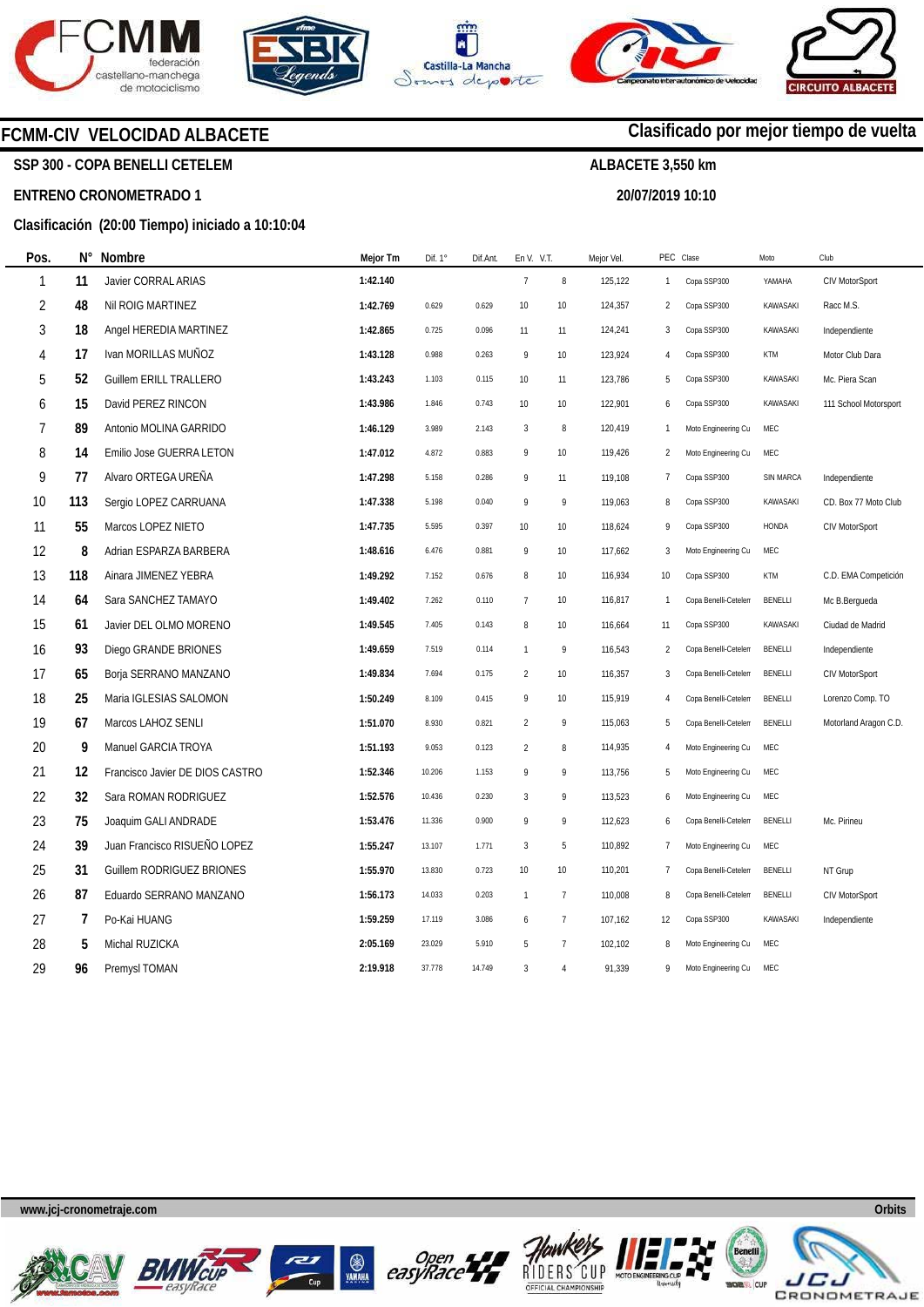







**20/07/2019 10:10** 



### **FCMM-CIV VELOCIDAD ALBACETE**

### **SSP 300 - COPA BENELLI CETELEM**

#### **ENTRENO CRONOMETRADO 1**

#### **Clasificación (20:00 Tiempo) iniciado a 10:10:04**

| Vuelta                 | T. Vuelta                   | S1     | S2     | S3     | V.Max   |
|------------------------|-----------------------------|--------|--------|--------|---------|
|                        | (11) Javier CORRAL ARIAS    |        |        |        |         |
| 1                      | 1:46.027                    | 42.877 | 35.281 | 27.869 | 174,334 |
| 2                      | 1:44.065                    | 42.437 | 34.694 | 26.934 | 176,471 |
| 3                      | 1:44.286                    | 42.544 | 34.893 | 26.849 | 176,039 |
| p4                     | 1:51.322                    | 42.055 | 37.065 |        | 176,039 |
| 5                      | 4:25.652                    |        | 35.084 | 27.691 |         |
| 6                      | 1:42.976                    | 41.727 | 34.556 | 26.693 | 174,757 |
| 7                      | 1:42.140                    | 41.454 | 34.126 | 26.560 | 176,039 |
| p8                     | 1:50.405                    | 42.255 | 35.426 |        | 177,340 |
| (48) Nil ROIG MARTINEZ |                             |        |        |        |         |
| 1                      | 1:45.965                    | 43.427 | 35.191 | 27.347 | 175,610 |
| 2                      | 1:44.364                    | 42.206 | 34.794 | 27.364 | 177,340 |
| 3                      | 1:43.675                    | 42.009 | 34.600 | 27.066 | 179,551 |
| 4                      | 1:43.259                    | 41.648 | 34.555 | 27.056 | 178,660 |
| 5                      | 1:43.557                    | 41.627 | 34.392 | 27.538 | 183,206 |
| 6                      | 1:46.771                    | 41.810 | 36.001 | 28.960 | 177,778 |
| 7                      | 1:44.602                    | 41.917 | 34.462 | 28.223 | 179,104 |
| 8                      | 1:43.714                    | 41.730 | 34.794 | 27.190 | 180,451 |
| 9                      | 1:47.453                    | 45.139 | 35.328 | 26.986 | 178,660 |
| 10                     | 1:42.769                    | 41.360 | 34.672 | 26.737 | 180,451 |
|                        |                             |        |        |        |         |
|                        | (18) Angel HEREDIA MARTINEZ |        |        |        |         |
| 1                      | 1:43.964                    | 42.445 | 34.664 | 26.855 | 179,104 |
| 2                      | 1:46.006                    | 42.681 | 35.501 | 27.824 | 177,778 |
| 3                      | 1:43.321                    | 41.817 | 34.670 | 26.834 | 178,218 |
| 4                      | 1:43.379                    | 41.941 | 34.573 | 26.865 | 175,610 |
| 5                      | 1:44.861                    | 42.207 | 35.478 | 27.176 | 179,104 |
| 6                      | 1:45.546                    | 42.046 | 35.482 | 28.018 | 180,905 |
| 7                      | 1:46.214                    | 41.911 | 35.248 | 29.055 | 178,218 |
| 8                      | 1:43.847                    | 41.681 | 34.978 | 27.188 | 180,000 |
| 9                      | 1:48.666                    | 42.918 | 36.651 | 29.097 | 180,905 |
| 10                     | 1:44.455                    | 42.528 | 35.069 | 26.858 | 180,905 |
| 11                     | 1:42.865                    | 41.568 | 34.680 | 26.617 | 179,551 |
|                        | (17) Ivan MORILLAS MUÑOZ    |        |        |        |         |
| 1                      | 1:46.443                    | 42.829 | 36.083 | 27.531 | 177,778 |
| 2                      | 1:45.398                    | 42.332 | 35.329 | 27.737 | 178,218 |
| 3                      | 1:44.160                    | 42.039 | 34.989 | 27.132 | 176,904 |
| 4                      | 1:43.974                    | 41.811 | 35.438 | 26.725 | 177,340 |
| 5                      | 1:43.707                    | 42.362 | 34.355 | 26.990 | 177,340 |
| 6                      | 1:44.148                    | 41.904 | 35.559 | 26.685 | 177,340 |
| 7                      | 1:43.928                    | 41.955 | 34.768 | 27.205 | 176,904 |
| 8                      | 1:43.908                    | 42.619 | 34.609 | 26.680 | 174,757 |
| 9                      | 1:43.128                    | 41.848 | 34.347 | 26.933 | 176,471 |
| 10                     | 1:43.470                    | 41.957 | 34.478 | 27.035 | 176,471 |

| Vuelta         | T. Vuelta                     | S1     | S2     | S3     | V.Max   |
|----------------|-------------------------------|--------|--------|--------|---------|
|                | (52) Guillem ERILL TRALLERO   |        |        |        |         |
| 1              | 1:46.234                      | 43.251 | 35.300 | 27.683 | 172,662 |
| $\overline{2}$ | 1:44.967                      | 42.506 | 35.327 | 27.134 | 173,494 |
| 3              | 1:45.216                      | 42.407 | 35.133 | 27.676 | 174,757 |
| 4              | 1:44.692                      | 42.430 | 34.927 | 27.335 | 173,494 |
| 5              | 1:44.331                      | 42.296 | 35.119 | 26.916 | 173,077 |
| 6              | 1:47.541                      | 42.138 | 37.519 | 27.884 | 176,039 |
| 7              | 1:43.972                      | 42.397 | 34.551 | 27.024 | 172,249 |
| 8              | 1:45.575                      | 42.217 | 35.240 | 28.118 | 174,757 |
| 9              | 1:47.493                      | 42.461 | 37.386 | 27.646 | 173,913 |
| 10             | 1:43.243                      | 41.928 | 34.468 | 26.847 | 173,077 |
| 11             | 1:43.284                      | 41.779 | 34.560 | 26.945 | 176,471 |
|                |                               |        |        |        |         |
|                | (15) David PEREZ RINCON       |        |        |        |         |
| 1              | 1:48.385                      | 43.870 | 36.322 | 28.193 | 174,757 |
| $\overline{2}$ | 1:46.225                      | 43.395 | 35.449 | 27.381 | 173,913 |
| 3              | 1:45.550                      | 43.006 | 35.074 | 27.470 | 174,334 |
| 4              | 1:46.209                      | 42.418 | 36.426 | 27.365 | 175,182 |
| 5              | 1:44.880                      | 42.027 | 34.301 | 28.552 | 175,182 |
| 6              | 1:44.385                      | 42.208 | 34.658 | 27.519 | 178,660 |
| 7              | 1:44.556                      | 42.650 | 34.680 | 27.226 | 175,610 |
| 8              | 1:45.102                      | 42.896 | 34.718 | 27.488 | 177,340 |
| 9              | 1:46.368                      | 43.440 | 34.946 | 27.982 | 180,000 |
| 10             | 1:43.986                      | 42.242 | 34.941 | 26.803 | 176,039 |
|                | (89) Antonio MOLINA GARRIDO   |        |        |        |         |
| 1              | 1:46.517                      | 43.356 | 35.576 | 27.585 | 174,757 |
| 2              | 1:46.901                      | 43.244 | 35.014 | 28.643 | 177,778 |
| 3              | 1:46.129                      | 42.860 | 35.844 | 27.425 | 165,138 |
| 4              | 1:52.375                      | 45.970 | 37.249 | 29.156 | 175,610 |
| р5             | 1:58.220                      | 45.797 | 38.150 |        | 157,895 |
| 6              | 5:55.030                      |        | 36.798 | 28.602 |         |
| 7              | 1:48.037                      | 43.619 | 36.206 | 28.212 | 171,838 |
| 8              | 1:48.160                      | 43.450 | 36.460 | 28.250 | 159,645 |
|                |                               |        |        |        |         |
|                | (14) Emilio Jose GUERRA LETON |        |        |        |         |
| 1              | 1:49.287                      | 44.765 | 36.487 | 28.035 | 162,528 |
| 2              | 1:48.065                      | 44.513 | 35.668 | 27.884 | 168,618 |
| p3             | 1:56.129                      | 44.059 | 36.872 |        | 165,899 |
| 4              | 2:51.429                      |        | 37.036 | 27.769 |         |
| 5              | 1:48.130                      | 43.948 | 36.098 | 28.084 | 165,899 |
| 6              | 1:47.107                      | 43.423 | 35.797 | 27.887 | 169,014 |
| 7              | 1:47.359                      | 43.915 | 35.717 | 27.727 | 165,138 |
| 8              | 1:48.791                      | 43.905 | 36.880 | 28.006 | 167,442 |
| 9              | 1:47.012                      | 43.677 | 35.653 | 27.682 | 165,899 |

**www.jcj-cronometraje.com Orbits** 







10



43.935

35.698

**1:47.347** 



165,517

27.714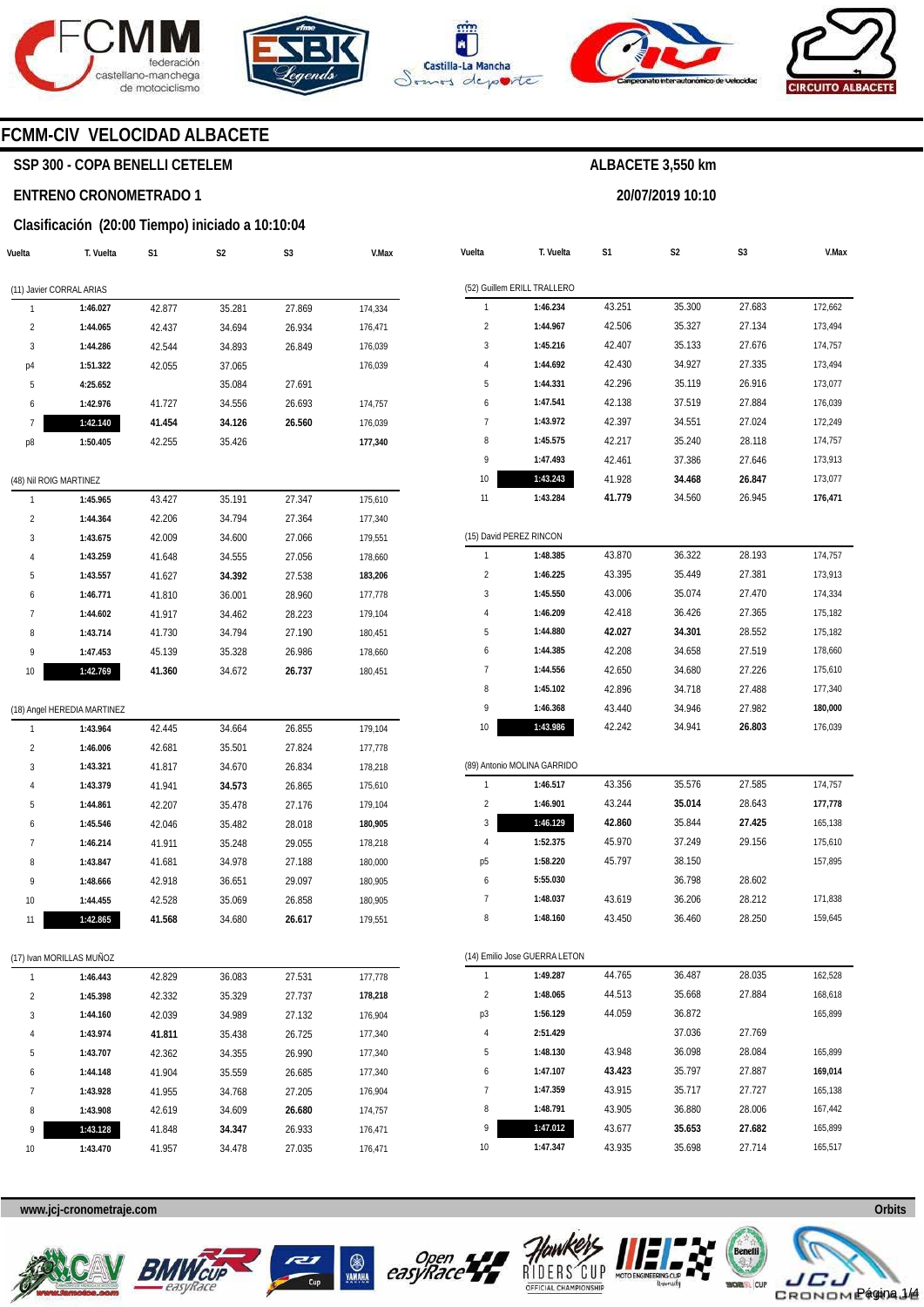



**S3** 



**Vuelta** 

**V.Max** 

**T. Vuelta** 

**S1** 



**S2** 

**20/07/2019 10:10** 

**ALBACETE 3,550 km** 

**S3** 



**V.Max** 

### **FCMM-CIV VELOCIDAD ALBACETE**

### **SSP 300 - COPA BENELLI CETELEM**

#### **ENTRENO CRONOMETRADO 1**

**T. Vuelta** 

**Vuelta** 

### **S1 Clasificación (20:00 Tiempo) iniciado a 10:10:04**

**S2** 

|                |                             |        |        |        |         | 10             | 1:48.656                    | 44.016 | 36.186 | 28.454 | 160,000 |
|----------------|-----------------------------|--------|--------|--------|---------|----------------|-----------------------------|--------|--------|--------|---------|
|                | (77) Alvaro ORTEGA UREÑA    |        |        |        |         |                |                             |        |        |        |         |
| $\mathbf{1}$   | 1:49.675                    | 43.981 | 37.493 | 28.201 | 173,494 |                | (118) Ainara JIMENEZ YEBRA  |        |        |        |         |
| $\overline{2}$ | 1:48.254                    | 43.733 | 36.600 | 27.921 | 175,182 | $\mathbf{1}$   | 1:52.794                    | 45.559 | 37.506 | 29.729 | 165,517 |
| 3              | 1:49.136                    | 43.805 | 36.311 | 29.020 | 175,182 | $\sqrt{2}$     | 1:51.010                    | 44.918 | 37.120 | 28.972 | 165,899 |
| $\overline{4}$ | 1:49.387                    | 43.455 | 37.832 | 28.100 | 173,913 | 3              | 1:51.077                    | 45.230 | 36.757 | 29.090 | 169,811 |
| 5              | 1:48.283                    | 44.406 | 36.189 | 27.688 | 176,904 | 4              | 1:50.708                    | 45.263 | 36.756 | 28.689 | 167,442 |
| 6              | 1:48.417                    | 44.076 | 36.059 | 28.282 | 174,757 | 5              | 1:50.017                    | 44.305 | 36.753 | 28.959 | 166,282 |
| $\overline{1}$ | 1:48.355                    | 43.533 | 36.750 | 28.072 | 174,757 | 6              | 1:50.478                    | 44.390 | 37.200 | 28.888 | 163,636 |
| 8              | 1:47.838                    | 43.385 | 35.936 | 28.517 | 175,182 | $\overline{7}$ | 1:49.836                    | 44.400 | 36.748 | 28.688 | 163,636 |
| 9              | 1:47.298                    | 43.461 | 35.975 | 27.862 | 174,334 | 8              | 1:49.292                    | 44.413 | 36.584 | 28.295 | 165,138 |
| 10             | 1:47.719                    | 43.650 | 35.957 | 28.112 | 175,182 | 9              | 1:50.411                    | 44.535 | 37.254 | 28.622 | 165,899 |
| 11             | 1:48.037                    | 43.567 | 36.234 | 28.236 | 176,039 | 10             | 1:49.595                    | 44.284 | 36.820 | 28.491 | 164,009 |
|                | (113) Sergio LOPEZ CARRUANA |        |        |        |         |                | (64) Sara SANCHEZ TAMAYO    |        |        |        |         |
| $\mathbf{1}$   | 1:49.909                    | 44.767 | 36.728 | 28.414 | 170,616 | $\mathbf{1}$   | 1:52.847                    | 45.738 | 38.028 | 29.081 | 158,940 |
| $\overline{2}$ | 1:48.822                    | 44.360 | 36.124 | 28.338 | 174,334 | $\overline{c}$ | 1:50.702                    | 44.904 | 37.112 | 28.686 | 160,000 |
| 3              | 1:49.487                    | 44.972 | 36.435 | 28.080 | 173,077 | 3              | 1:50.544                    | 44.764 | 37.159 | 28.621 | 160,000 |
| 4              | 1:51.206                    | 44.112 | 37.926 | 29.168 | 170,616 | $\overline{4}$ | 2:07.019                    | 55.846 | 42.221 | 28.952 | 160,000 |
| 5              | 1:47.861                    | 44.155 | 35.702 | 28.004 | 170,616 | 5              | 1:49.687                    | 44.687 | 36.743 | 28.257 | 156,863 |
| 6              | 1:48.349                    | 43.819 | 35.721 | 28.809 | 171,838 | 6              | 1:49.953                    | 44.467 | 37.112 | 28.374 | 158,940 |
| 7              | 1:51.212                    | 43.948 | 38.642 | 28.622 | 169,014 | 7              | 1:49.402                    | 44.430 | 36.623 | 28.349 | 157,549 |
| 8              | 1:48.809                    | 44.318 | 35.769 | 28.722 | 171,429 | 8              | 1:51.635                    | 44.576 | 36.674 | 30.385 | 157,549 |
| 9              | 1:47.338                    | 44.094 | 35.427 | 27.817 | 169,412 | 9              | 2:04.337                    | 54.703 | 40.733 | 28.901 | 155,508 |
|                |                             |        |        |        |         | 10             | 1:50.893                    | 44.616 | 36.589 | 29.688 | 158,590 |
|                | (55) Marcos LOPEZ NIETO     |        |        |        |         |                |                             |        |        |        |         |
| 1              | 1:51.554                    | 45.929 | 37.037 | 28.588 | 153,846 |                | (61) Javier DEL OLMO MORENO |        |        |        |         |
| $\overline{2}$ | 1:50.574                    | 45.271 | 36.665 | 28.638 | 155,844 | $\mathbf{1}$   | 1:52.716                    | 45.896 | 37.737 | 29.083 | 171,838 |
| 3              | 1:49.987                    | 44.440 | 37.334 | 28.213 | 155,172 | $\overline{c}$ | 1:50.032                    | 44.444 | 36.981 | 28.607 | 175,610 |
| 4              | 1:49.054                    | 44.250 | 36.586 | 28.218 | 156,863 | 3              | 1:51.342                    | 45.496 | 37.107 | 28.739 | 173,913 |
| 5              | 1:49.341                    | 44.486 | 36.440 | 28.415 | 154,506 | 4              | 1:49.768                    | 44.496 | 36.629 | 28.643 | 174,334 |
| 6              | 1:48.289                    | 44.119 | 36.047 | 28.123 | 154,176 | 5              | 1:50.137                    | 45.410 | 36.474 | 28.253 | 174,334 |
| $\overline{1}$ | 1:48.838                    | 44.182 | 36.344 | 28.312 | 154,839 | 6              | 1:50.894                    | 44.760 | 37.322 | 28.812 | 175,610 |
| 8              | 1:50.342                    | 44.903 | 37.210 | 28.229 | 155,508 | 7              | 1:52.206                    | 44.510 | 38.026 | 29.670 | 174,757 |
| 9              | 1:48.210                    | 44.103 | 35.986 | 28.121 | 154,506 | 8              | 1:49.545                    | 44.389 | 36.445 | 28.711 | 174,757 |
| 10             | 1:47.735                    | 43.891 | 35.935 | 27.909 | 154,839 | 9              | 1:51.269                    | 45.349 | 36.989 | 28.931 | 173,077 |
|                |                             |        |        |        |         | 10             | 1:50.756                    | 44.948 | 37.060 | 28.748 | 175,182 |
|                | (8) Adrian ESPARZA BARBERA  |        |        |        |         |                |                             |        |        |        |         |
| $\mathbf{1}$   | 1:51.986                    | 45.505 | 37.375 | 29.106 | 156,863 |                | (93) Diego GRANDE BRIONES   |        |        |        |         |
| $\sqrt{2}$     | 1:51.400                    | 44.956 | 37.388 | 29.056 | 157,549 |                | 1:49.659                    | 44.985 | 36.599 | 28.075 | 156,522 |
| 3              | 1:51.045                    | 44.697 | 37.403 | 28.945 | 155,844 | $\sqrt{2}$     | 1:49.955                    | 45.088 | 36.430 | 28.437 | 157,895 |
| $\overline{4}$ | 1:50.761                    | 44.999 | 37.185 | 28.577 | 156,182 | 3              | 1:49.793                    | 45.040 | 36.453 | 28.300 | 156,863 |
| 5              | 1:49.325                    | 44.371 | 36.268 | 28.686 | 158,242 | p4             | 1:58.883                    | 45.790 | 39.052 |        | 157,205 |
| 6              | 1:51.043                    | 44.871 | 37.470 | 28.702 | 158,590 | 5              | 3:29.849                    |        | 36.707 | 28.665 |         |
| $\overline{7}$ | 1:50.037                    | 44.504 | 36.597 | 28.936 | 156,863 | 6              | 1:52.251                    | 45.168 | 38.099 | 28.984 | 154,506 |
| 8              | 1:49.432                    | 44.643 | 36.380 | 28.409 | 159,645 | 7              | 1:53.018                    | 45.898 | 37.925 | 29.195 | 156,522 |
| 9              | 1:48.616                    | 44.038 | 36.096 | 28.482 | 160,000 | 8              | 1:58.192                    | 52.593 | 37.023 | 28.576 | 159,645 |









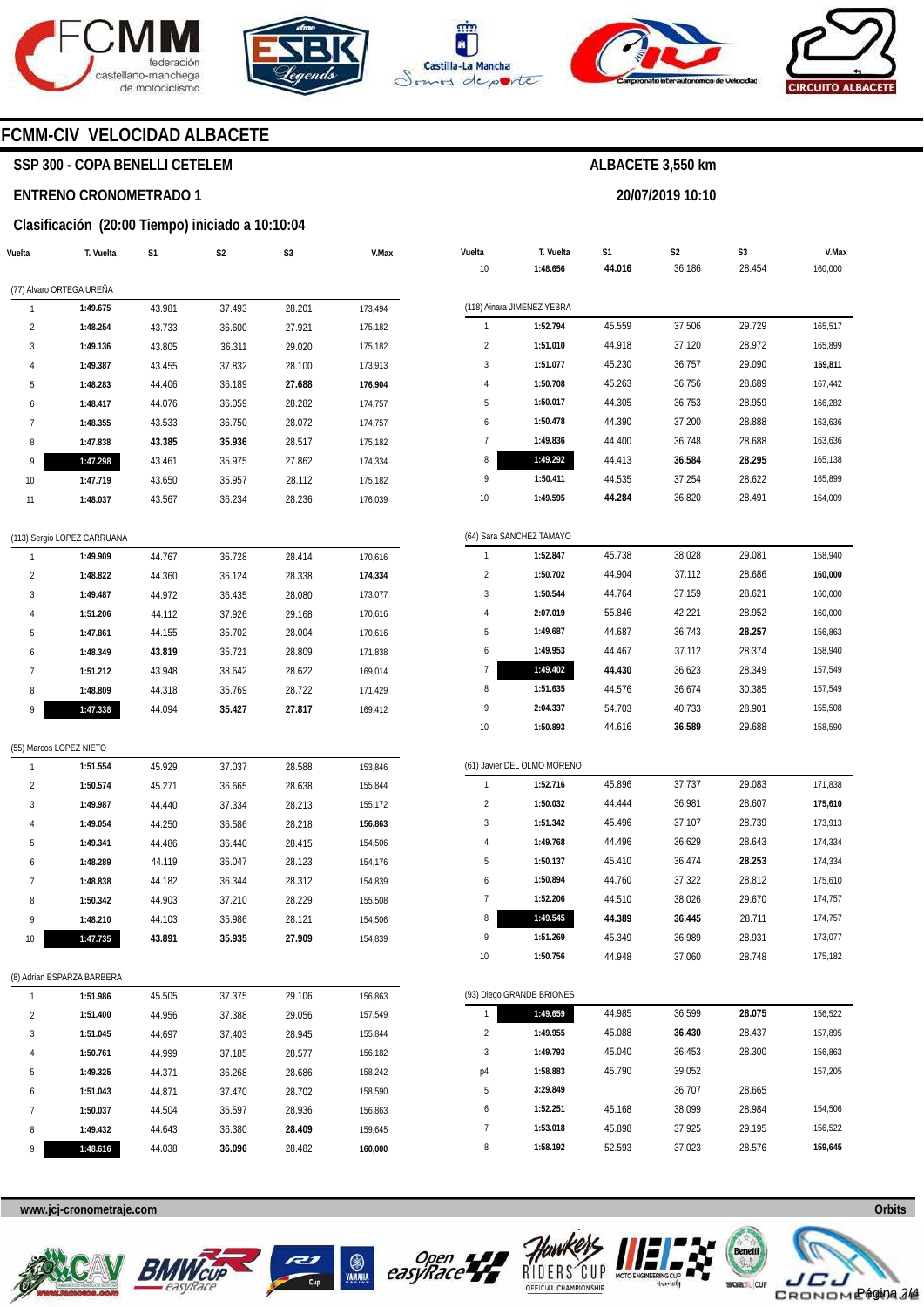







**20/07/2019 10:10** 



### **FCMM-CIV VELOCIDAD ALBACETE**

### **SSP 300 - COPA BENELLI CETELEM**

#### **ENTRENO CRONOMETRADO 1**

#### **Clasificación (20:00 Tiempo) iniciado a 10:10:04**

| Vuelta                  | T. Vuelta                   | S1     | S2     | S3     | V.Max   |
|-------------------------|-----------------------------|--------|--------|--------|---------|
| 9                       | 1:50.030                    | 44.655 | 36.719 | 28.656 | 155,844 |
|                         | (65) Borja SERRANO MANZANO  |        |        |        |         |
| 1                       | 1:50.740                    | 45.235 | 36.862 | 28.643 | 154,839 |
| 2                       | 1:49.834                    | 44.693 | 36.799 | 28.342 | 154,506 |
| 3                       | 1:55.938                    | 45.828 | 38.559 | 31.551 | 154,839 |
| 4                       | 1:51.770                    | 45.802 | 37.294 | 28.674 | 150,943 |
| 5                       | 1:51.335                    | 45.574 | 37.228 | 28.533 | 152,866 |
| 6                       | 1:51.366                    | 45.439 | 37.089 | 28.838 | 152,220 |
| 7                       | 1:51.472                    | 45.045 | 37.542 | 28.885 | 153,846 |
| 8                       | 1:51.035                    | 45.255 | 37.128 | 28.652 | 152,542 |
| 9                       | 1:53.112                    | 45.494 | 38.140 | 29.478 | 156,182 |
| 10                      | 1:52.595                    | 46.597 | 37.211 | 28.787 | 151,579 |
|                         |                             |        |        |        |         |
|                         | (25) Maria IGLESIAS SALOMON |        |        |        |         |
| 1                       | 1:51.824                    | 45.388 | 37.598 | 28.838 | 155,508 |
| $\overline{\mathbf{c}}$ | 1:57.700                    | 47.678 | 39.678 | 30.344 | 158,590 |
| 3                       | 1:51.172                    | 45.191 | 37.278 | 28.703 | 157,205 |
| 4                       | 1:52.763                    | 46.253 | 37.617 | 28.893 | 157,205 |
| 5                       | 1:53.467                    | 45.378 | 38.076 | 30.013 | 156,182 |
| 6                       | 1:50.880                    | 45.065 | 37.155 | 28.660 | 159,292 |
| 7                       | 1:52.343                    | 45.334 | 37.887 | 29.122 | 156,522 |
| 8                       | 1:50.562                    | 44.817 | 37.186 | 28.559 | 155,844 |
| 9                       | 1:50.249                    | 44.872 | 36.895 | 28.482 | 156,182 |
| 10                      | 1:50.273                    | 44.631 | 37.152 | 28.490 | 156,522 |
|                         | (67) Marcos LAHOZ SENLI     |        |        |        |         |
| 1                       | 1:51.416                    | 45.139 | 37.402 | 28.875 | 160,714 |
| 2                       | 1:51.070                    | 44.911 | 37.404 | 28.755 | 158,590 |
| p3                      | 1:55.849                    | 45.651 | 37.472 |        | 157,205 |
| 4                       | 2:54.063                    |        | 39.375 | 29.558 |         |
| 5                       | 2:09.110                    | 45.677 | 47.287 | 36.146 | 155,172 |
| 6                       | 2:06.966                    | 45.217 | 38.071 | 43.678 | 157,549 |
| 7                       | 1:53.313                    | 45.902 | 37.933 | 29.478 | 149,068 |
| 8                       | 1:51.284                    | 45.223 | 37.117 | 28.944 | 156,182 |
| 9                       | 1:57.432                    | 45.243 | 37.770 | 34.419 | 156,522 |
|                         | (9) Manuel GARCIA TROYA     |        |        |        |         |
| 1                       | 1:52.337                    | 45.789 | 37.458 | 29.090 | 164,009 |
| 2                       | 1:51.193                    | 45.108 | 36.997 | 29.088 | 162,528 |
| 3                       | 1:53.584                    | 46.504 | 37.424 | 29.656 | 160,714 |
| 4                       | 1:54.290                    | 46.492 | 38.106 | 29.692 | 155,508 |
| 5                       | 1:55.067                    | 47.032 | 38.069 | 29.966 | 147,844 |
| 6                       | 1:56.094                    | 47.456 | 38.396 | 30.242 | 144,578 |
| 7                       | 1:57.060                    | 47.771 | 38.919 | 30.370 | 144,000 |
| p8                      | 2:21.409                    | 48.485 | 45.563 |        | 140,078 |

| Vuelta                  | T. Vuelta                            | S1     | S2     | S3     | V.Max   |
|-------------------------|--------------------------------------|--------|--------|--------|---------|
|                         | (12) Francisco Javier DE DIOS CASTRO |        |        |        |         |
| 1                       | 2:03.961                             | 51.496 | 40.968 | 31.497 | 149,068 |
| $\overline{2}$          | 1:55.228                             | 46.761 | 38.799 | 29.668 | 148,760 |
| 3                       | 1:53.736                             | 45.608 | 38.340 | 29.788 | 154,176 |
| 4                       | 1:53.356                             | 45.878 | 38.130 | 29.348 | 156,863 |
| 5                       | 1:53.111                             | 45.606 | 38.024 | 29.481 | 155,508 |
| 6                       | 1:52.996                             | 45.761 | 38.161 | 29.074 | 154,176 |
| 7                       | 1:52.777                             | 45.623 | 37.883 | 29.271 | 155,172 |
| 8                       | 1:52.500                             | 45.607 | 37.903 | 28.990 | 155,172 |
| 9                       | 1:52.346                             | 45.511 | 37.773 | 29.062 | 154,839 |
|                         | (32) Sara ROMAN RODRIGUEZ            |        |        |        |         |
| 1                       | 1:53.026                             | 45.401 | 37.614 | 30.011 | 174,757 |
| $\overline{2}$          | 1:52.794                             | 45.751 | 37.768 | 29.275 | 173,077 |
| 3                       | 1:52.576                             | 44.933 | 38.440 | 29.203 | 170,616 |
| 4                       | 1:53.889                             | 46.321 | 38.046 | 29.522 | 169,412 |
| 5                       | 1:52.975                             | 45.658 | 37.812 | 29.505 | 167,832 |
| 6                       | 1:53.415                             | 45.708 | 38.172 | 29.535 | 166,282 |
| 7                       | 1:54.198                             | 45.764 | 38.735 | 29.699 | 164,760 |
| 8                       | 1:54.650                             | 46.316 | 38.345 | 29.989 | 162,896 |
| 9                       | 1:55.364                             | 46.918 | 38.581 | 29.865 | 160,714 |
|                         | (75) Joaquim GALI ANDRADE            |        |        |        |         |
| 1                       | 1:54.555                             | 46.749 | 38.215 | 29.591 | 156,182 |
| $\overline{2}$          | 1:55.072                             | 46.474 | 38.583 | 30.015 | 156,182 |
| 3                       | 1:54.890                             | 46.490 | 38.821 | 29.579 | 156,182 |
| 4                       | 1:55.422                             | 47.769 | 38.229 | 29.424 | 157,549 |
| 5                       | 1:54.783                             | 46.951 | 38.152 | 29.680 | 154,839 |
| p6                      | 2:02.038                             | 47.076 | 38.154 |        | 156,863 |
| 7                       | 2:53.073                             |        | 38.843 | 30.242 |         |
| 8                       | 1:54.513                             | 46.828 | 38.347 | 29.338 | 156,182 |
| 9                       | 1:53.476                             | 46.117 | 37.938 | 29.421 | 155,844 |
|                         | (39) Juan Francisco RISUEÑO LOPEZ    |        |        |        |         |
| 1                       | 1:57.698                             | 48.415 | 39.226 | 30.057 | 148,148 |
| $\overline{\mathbf{c}}$ | 1:56.204                             | 47.291 | 38.872 | 30.041 | 148,148 |
| 3                       | 1:55.247                             | 46.855 | 38.592 | 29.800 | 147,844 |
| 4                       | 2:12.779                             | 53.825 | 46.395 | 32.559 | 148,148 |
| p5                      | 2:22.377                             | 53.372 | 45.860 |        | 150,628 |
|                         | (31) Guillem RODRIGUEZ BRIONES       |        |        |        |         |
| 1                       | 2:00.867                             | 48.802 | 41.010 | 31.055 | 155,172 |
| 2                       | 1:58.811                             | 48.581 | 39.759 | 30.471 | 154,839 |
| 3                       | 1:57.602                             | 47.389 | 39.560 | 30.653 | 153,846 |
| 4                       | 1:57.537                             | 47.677 | 39.584 | 30.276 | 153,846 |
| 5                       | 1:57.509                             | 47.843 | 39.299 | 30.367 | 150,313 |
| 6                       |                                      |        |        |        |         |
|                         | 1:57.471                             | 47.712 | 39.307 | 30.452 | 153,846 |











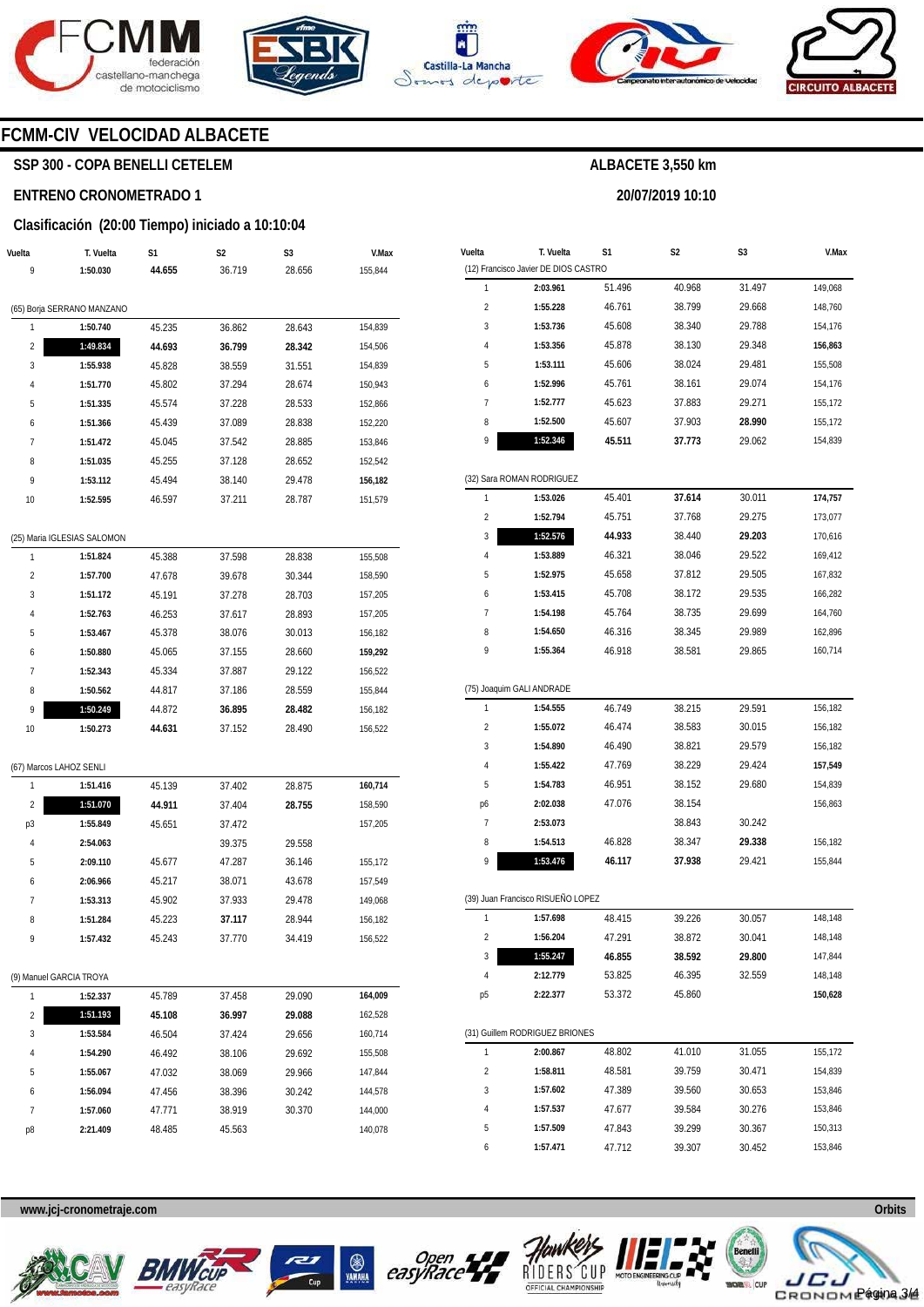









### **FCMM-CIV VELOCIDAD ALBACETE**

### **SSP 300 - COPA BENELLI CETELEM**

#### **ENTRENO CRONOMETRADO 1**

### **Clasificación (20:00 Tiempo) iniciado a 10:10:04**

|                         | T. Vuelta                    | S1     | S <sub>2</sub> | S3     | V.Max   | Vuelta | T. Vuelta | S1 | $\mathsf{S2}\,$ | S <sub>3</sub> |
|-------------------------|------------------------------|--------|----------------|--------|---------|--------|-----------|----|-----------------|----------------|
| $\boldsymbol{7}$        | 1:56.558                     | 47.271 | 38.786         | 30.501 | 154,176 |        |           |    |                 |                |
| $\, 8$                  | 1:56.311                     | 47.371 | 38.672         | 30.268 | 152,866 |        |           |    |                 |                |
| 9                       | 1:57.675                     | 47.164 | 39.624         | 30.887 | 154,506 |        |           |    |                 |                |
| 10                      | 1:55.970                     | 47.034 | 38.909         | 30.027 | 155,508 |        |           |    |                 |                |
|                         | (87) Eduardo SERRANO MANZANO |        |                |        |         |        |           |    |                 |                |
| $\mathbf{1}$            | 1:56.173                     | 47.061 | 38.688         | 30.424 | 153,518 |        |           |    |                 |                |
| $\overline{\mathbf{c}}$ | 1:57.530                     | 47.164 | 40.149         | 30.217 | 153,518 |        |           |    |                 |                |
| 3                       | 1:57.589                     | 47.700 | 39.698         | 30.191 | 152,542 |        |           |    |                 |                |
| 4                       | 1:57.243                     | 47.562 | 38.893         | 30.788 | 150,313 |        |           |    |                 |                |
| 5                       | 1:56.334                     | 47.059 | 39.291         | 29.984 | 152,220 |        |           |    |                 |                |
| 6                       | 1:56.480                     | 47.514 | 38.607         | 30.359 | 153,191 |        |           |    |                 |                |
| p7                      | 2:16.093                     | 47.478 | 47.894         |        | 152,542 |        |           |    |                 |                |
| (7) Po-Kai HUANG        |                              |        |                |        |         |        |           |    |                 |                |
| $\mathbf{1}$            | 2:02.790                     | 50.096 | 41.326         | 31.368 | 156,182 |        |           |    |                 |                |
| $\overline{2}$          | 2:02.160                     | 49.295 | 41.266         | 31.599 | 155,844 |        |           |    |                 |                |
| 3                       | 2:02.047                     | 50.120 | 40.289         | 31.638 | 147,844 |        |           |    |                 |                |
| 4                       | 2:00.840                     | 48.974 | 40.388         | 31.478 | 153,191 |        |           |    |                 |                |
| 5                       | 1:59.691                     | 48.762 | 39.749         | 31.180 | 158,940 |        |           |    |                 |                |
| 6                       | 1:59.259                     | 48.268 | 40.139         | 30.852 | 154,506 |        |           |    |                 |                |
| $7\phantom{.0}$         | 2:01.296                     | 48.435 | 40.189         | 32.672 | 153,191 |        |           |    |                 |                |
| (5) Michal RUZICKA      |                              |        |                |        |         |        |           |    |                 |                |
| $\mathbf{1}$            | 2:11.270                     | 53.595 | 44.147         | 33.528 | 137,931 |        |           |    |                 |                |
| $\overline{2}$          | 2:08.995                     | 52.468 | 43.973         | 32.554 | 139,265 |        |           |    |                 |                |
| $\sqrt{3}$              | 2:06.156                     | 51.232 | 42.937         | 31.987 | 142,292 |        |           |    |                 |                |
| 4                       | 2:05.248                     | 51.174 | 41.942         | 32.132 | 143,426 |        |           |    |                 |                |
| 5                       | 2:05.169                     | 50.769 | 42.355         | 32.045 | 141,454 |        |           |    |                 |                |
| 6                       | 2:05.617                     | 50.398 | 42.251         | 32.968 | 142,574 |        |           |    |                 |                |
| p7                      | 2:30.736                     | 55.144 | 51.018         |        | 140,625 |        |           |    |                 |                |
| (96) Premysl TOMAN      |                              |        |                |        |         |        |           |    |                 |                |
| $\mathbf{1}$            | 2:22.347                     | 57.779 | 47.520         | 37.048 | 147,541 |        |           |    |                 |                |
| $\overline{2}$          | 2:21.573                     | 58.787 | 47.075         | 35.711 | 147,239 |        |           |    |                 |                |
| 3                       | 2:19.918                     | 56.105 | 47.388         | 36.425 | 145,161 |        |           |    |                 |                |

| ALBACETE 3,550 km |  |
|-------------------|--|
|-------------------|--|

**20/07/2019 10:10** 

**www.jcj-cronometraje.com Orbits** 

**2:48.748** 

1:01.001

54.836



p4





143,713



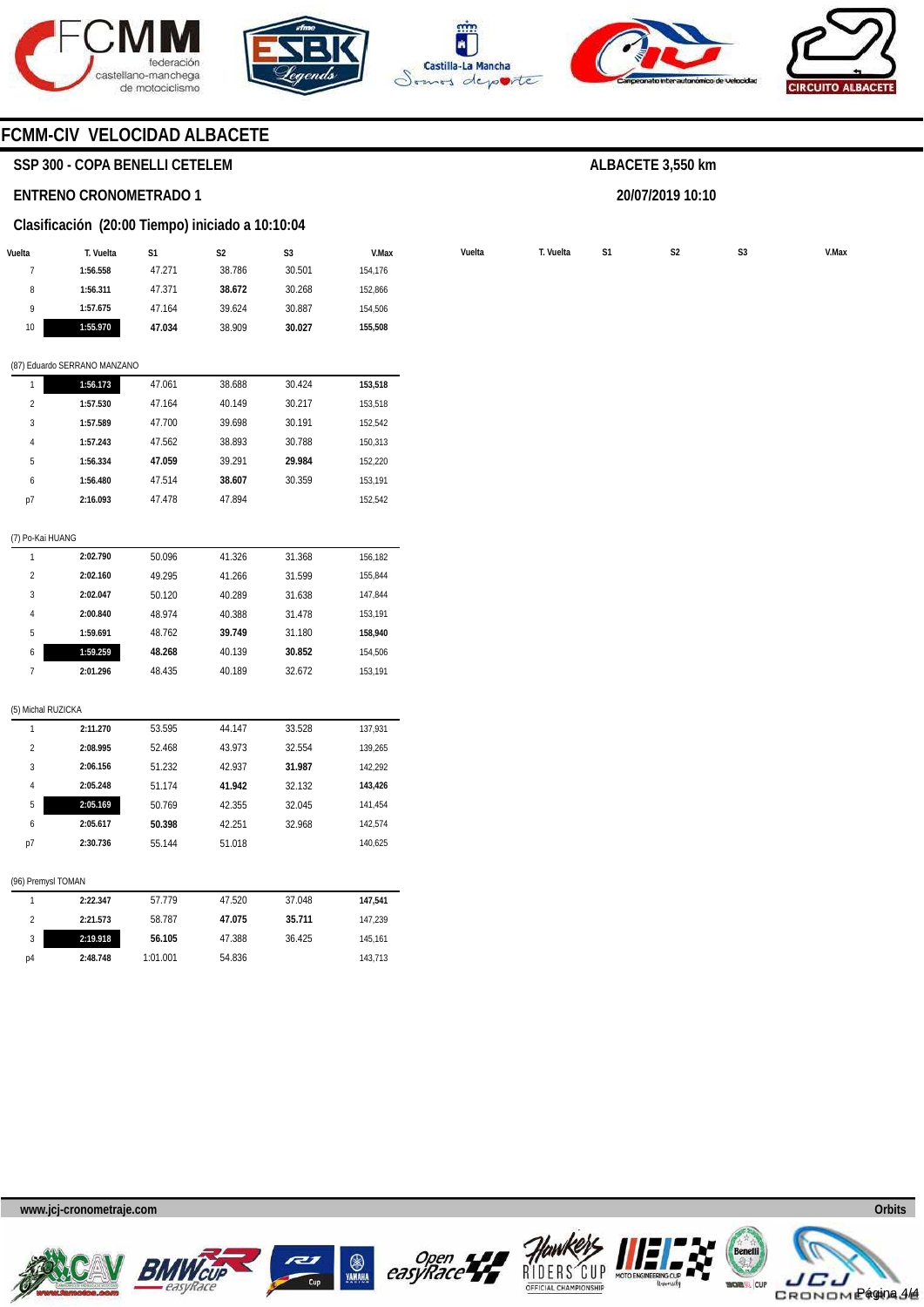







**21/07/2019 09:40** 

**Clasificado por mejor tiempo de vuelta**

### **FCMM-CIV VELOCIDAD ALBACETE**

### **SSP 300 - COPA BENELLI CETELEM**

#### **WARM-UP**

#### **Clasificación (10:00 Tiempo) iniciado a 9:41:25**

| Pos.           | Ν°  | Nombre                    | Mejor Tm | Dif. 1° | Dif.Ant. | En V. V.T.     |                | Mejor Vel. |                | PEC Clase            | Moto       | Club                  |
|----------------|-----|---------------------------|----------|---------|----------|----------------|----------------|------------|----------------|----------------------|------------|-----------------------|
|                | 17  | Ivan MORILLAS MUÑOZ       | 1:42.151 |         |          | $\mathbf{3}$   | $\overline{4}$ | 125,109    |                | Copa SSP300          | <b>KTM</b> | Motor Club Dara       |
| $\overline{2}$ | 11  | Javier CORRAL ARIAS       | 1:42.228 | 0.077   | 0.077    | $\overline{4}$ | $\overline{4}$ | 125,015    | $\overline{2}$ | Copa SSP300          | YAMAHA     | CIV MotorSport        |
| 3              | 81  | Angel HEREDIA MARTINEZ    | 1:42.871 | 0.720   | 0.643    | $\overline{4}$ | 5              | 124,233    | 3              | Copa SSP300          | KAWASAKI   | Independiente         |
| 4              | 52  | Guillem FRILL TRALLERO    | 1:42.927 | 0.776   | 0.056    | 5              | 5              | 124,166    | $\overline{4}$ | Copa SSP300          | KAWASAKI   | Mc. Piera Scan        |
| 5              | 48  | Nil ROIG MARTINEZ         | 1:42.960 | 0.809   | 0.033    | $\mathbf{3}$   | $\overline{4}$ | 124,126    | 5              | Copa SSP300          | KAWASAKI   | Racc M.S.             |
| 6              | 77  | Alvaro ORTEGA UREÑA       | 1:46.229 | 4.078   | 3.269    | $\overline{4}$ | 5              | 120,306    | 6              | Copa SSP300          | SIN MARCA  | Independiente         |
| 7              | 15  | David PEREZ RINCON        | 1:46.923 | 4.772   | 0.694    | $\overline{4}$ | $\overline{4}$ | 119,525    | $\overline{7}$ | Copa SSP300          | KAWASAKI   | 111 School Motorsport |
| 8              | 93  | Diego GRANDE BRIONES      | 1:48.075 | 5.924   | 1.152    | 3              | 5              | 118,251    |                | Copa Benelli-Cetelen | BENELLI    | Independiente         |
| 9              | 61  | Javier DEL OLMO MORENO    | 1:48.521 | 6.370   | 0.446    | $\overline{4}$ | $\overline{4}$ | 117,765    | 8              | Copa SSP300          | KAWASAKI   | Ciudad de Madrid      |
| 10             | 113 | Sergio LOPEZ CARRUANA     | 1:49.097 | 6.946   | 0.576    | $\mathbf{3}$   | $\overline{4}$ | 117,143    | 9              | Copa SSP300          | KAWASAKI   | CD. Box 77 Moto Club  |
| 11             | 18  | Ainara JIMENEZ YEBRA      | 1:49.368 | 7.217   | 0.271    | $\overline{4}$ | $\overline{4}$ | 116,853    | 10             | Copa SSP300          | <b>KTM</b> | C.D. EMA Competición  |
| 12             | 64  | Sara SANCHEZ TAMAYO       | 1:49.702 | 7.551   | 0.334    | $\overline{2}$ | $\overline{4}$ | 116,497    | 2              | Copa Benelli-Cetelen | BENELLI    | Mc B.Bergueda         |
| 13             | 65  | Borja SERRANO MANZANO     | 1:49.879 | 7.728   | 0.177    | $\overline{4}$ | 5              | 116,310    | 3              | Copa Benelli-Cetelen | BENELLI    | CIV MotorSport        |
| 14             | 55  | Marcos LOPEZ NIETO        | 1:49.908 | 7.757   | 0.029    | $\mathbf{3}$   | $\overline{4}$ | 116,279    | 11             | Copa SSP300          | HONDA      | CIV MotorSport        |
| 15             | 25  | Maria IGLESIAS SALOMON    | 1:50.875 | 8.724   | 0.967    | 1              | $\overline{4}$ | 115,265    | $\overline{4}$ | Copa Benelli-Cetelen | BENELLI    | Lorenzo Comp. TO      |
| 16             | 67  | Marcos LAHOZ SENLI        | 1:51.412 | 9.261   | 0.537    | $\overline{4}$ | 5              | 114,709    | 5              | Copa Benelli-Cetelen | BENELLI    | Motorland Aragon C.D. |
| 17             | 75  | Joaquim GALI ANDRADE      | 1:53.034 | 10.883  | 1.622    | 5              | 5              | 113,063    | 6              | Copa Benelli-Cetelen | BENELLI    | Mc. Pirineu           |
| 18             | 31  | Guillem RODRIGUEZ BRIONES | 1:54.306 | 12.155  | 1.272    | $\overline{4}$ | $\overline{4}$ | 111,805    |                | Copa Benelli-Cetelen | BENELLI    | NT Grup               |
| 19             | 87  | Eduardo SERRANO MANZANO   | 2:02.606 | 20.455  | 8.300    | $\overline{2}$ | 3              | 104,236    | 8              | Copa Benelli-Cetelen | BENELLI    | <b>CIV MotorSport</b> |

**www.jcj-cronometraje.com Orbits** 













JE.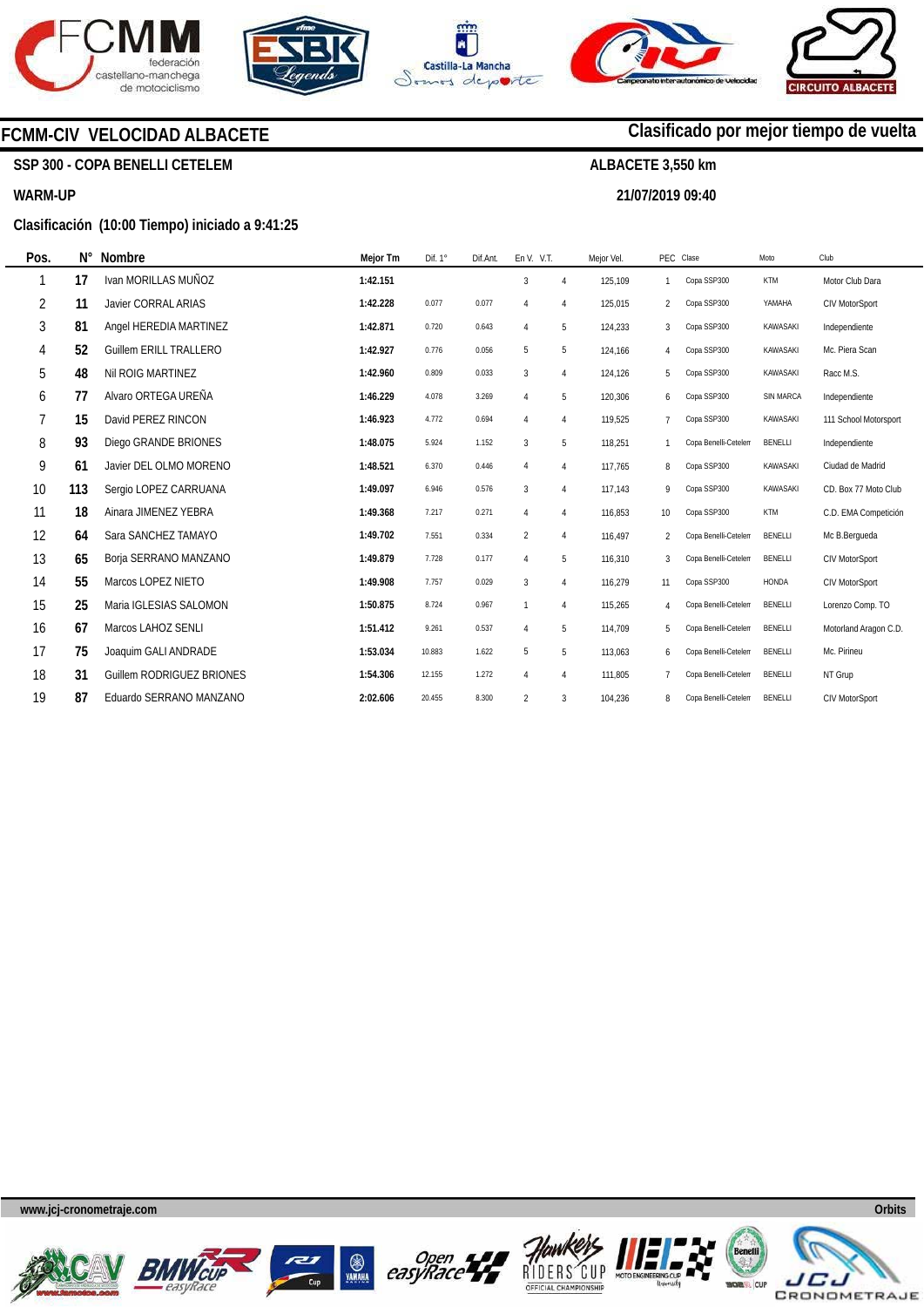







**21/07/2019 09:40** 



### **FCMM-CIV VELOCIDAD ALBACETE**

### **SSP 300 - COPA BENELLI CETELEM**

#### **WARM-UP**

#### **Clasificación (10:00 Tiempo) iniciado a 9:41:25**

| (17) Ivan MORILLAS MUÑOZ<br>34.363<br>26.827<br>1<br>1:43.089<br>41.899<br>176,904<br>$\overline{2}$<br>27.013<br>41.505<br>34.142<br>176,904<br>1:42.660<br>3<br>1:42.151<br>41.207<br>34.278<br>26.666<br>177,340<br>1:53.182<br>4<br>42.064<br>34.127<br>36.991<br>176,471<br>(11) Javier CORRAL ARIAS<br>1<br>42.291<br>34.593<br>1:43.921<br>27.037<br>171,429<br>$\overline{2}$<br>42.146<br>34.451<br>27.065<br>172,662<br>1:43.662<br>3<br>1:42.382<br>41.484<br>34.287<br>26.611<br>173,077<br>1:42.228<br>4<br>41.409<br>26.484<br>173,913<br>34.335<br>(81) Angel HEREDIA MARTINEZ<br>26.816<br>1<br>42.651<br>34.885<br>1:44.352<br>176,039<br>$\overline{2}$<br>1:46.901<br>43.496<br>36.113<br>27.292<br>178,660<br>3<br>1:43.278<br>41.997<br>34.486<br>26.795<br>176,904<br>4<br>1:42.871<br>26.688<br>176,904<br>41.774<br>34.409<br>5<br>26.638<br>176,904<br>1:43.125<br>42.091<br>34.396<br>(52) Guillem ERILL TRALLERO<br>1<br>42.569<br>35.544<br>27.325<br>1:45.438<br>174,757<br>$\overline{2}$<br>1:43.402<br>42.033<br>34.398<br>26.971<br>172,662<br>3<br>1:42.949<br>41.700<br>34.406<br>26.843<br>173,494<br>4<br>1:43.208<br>42.002<br>34.429<br>26.777<br>173,913<br>5<br>1:42.927<br>41.959<br>34.124<br>26.844<br>173,913<br>(48) Nil ROIG MARTINEZ<br>1<br>1:46.355<br>43.431<br>35.314<br>27.610<br>173,077<br>$\overline{2}$<br>1:44.694<br>42.618<br>34.989<br>27.087<br>174,757<br>3<br>1:42.960<br>41.564<br>34.417<br>26.979<br>179,104<br>41.541<br>34.716<br>4<br>1:43.091<br>26.834<br>178,218<br>(77) Alvaro ORTEGA UREÑA<br>1<br>1:47.415<br>44.366<br>35.361<br>27.688<br>171,429<br>$\overline{\mathbf{c}}$<br>1:49.490<br>44.392<br>36.476<br>28.622<br>174,334<br>43.387<br>35.717<br>27.589<br>3<br>1:46.693<br>174,334<br>1:46.229<br>4<br>42.801<br>35.752<br>27.676<br>176,904<br>5<br>1:46.742<br>27.763<br>43.370<br>35.609<br>173,494<br>(15) David PEREZ RINCON<br>1<br>1:50.274<br>45.157<br>36.284<br>28.833<br>171,429<br>$\overline{\mathbf{c}}$<br>44.351<br>35.819<br>28.216<br>1:48.386<br>175,182<br>3<br>1:47.174<br>43.429<br>35.609<br>28.136<br>174,334<br>4<br>1:46.923<br>172,249<br>43.144<br>35.804<br>27.975<br>(93) Diego GRANDE BRIONES | Vuelta | T. Vuelta | S1 | S2 | S3 | V.Max |
|---------------------------------------------------------------------------------------------------------------------------------------------------------------------------------------------------------------------------------------------------------------------------------------------------------------------------------------------------------------------------------------------------------------------------------------------------------------------------------------------------------------------------------------------------------------------------------------------------------------------------------------------------------------------------------------------------------------------------------------------------------------------------------------------------------------------------------------------------------------------------------------------------------------------------------------------------------------------------------------------------------------------------------------------------------------------------------------------------------------------------------------------------------------------------------------------------------------------------------------------------------------------------------------------------------------------------------------------------------------------------------------------------------------------------------------------------------------------------------------------------------------------------------------------------------------------------------------------------------------------------------------------------------------------------------------------------------------------------------------------------------------------------------------------------------------------------------------------------------------------------------------------------------------------------------------------------------------------------------------------------------------------------------------------------------------------------------------------------------------------------------------------------------------------------------------------------------------------|--------|-----------|----|----|----|-------|
|                                                                                                                                                                                                                                                                                                                                                                                                                                                                                                                                                                                                                                                                                                                                                                                                                                                                                                                                                                                                                                                                                                                                                                                                                                                                                                                                                                                                                                                                                                                                                                                                                                                                                                                                                                                                                                                                                                                                                                                                                                                                                                                                                                                                                     |        |           |    |    |    |       |
|                                                                                                                                                                                                                                                                                                                                                                                                                                                                                                                                                                                                                                                                                                                                                                                                                                                                                                                                                                                                                                                                                                                                                                                                                                                                                                                                                                                                                                                                                                                                                                                                                                                                                                                                                                                                                                                                                                                                                                                                                                                                                                                                                                                                                     |        |           |    |    |    |       |
|                                                                                                                                                                                                                                                                                                                                                                                                                                                                                                                                                                                                                                                                                                                                                                                                                                                                                                                                                                                                                                                                                                                                                                                                                                                                                                                                                                                                                                                                                                                                                                                                                                                                                                                                                                                                                                                                                                                                                                                                                                                                                                                                                                                                                     |        |           |    |    |    |       |
|                                                                                                                                                                                                                                                                                                                                                                                                                                                                                                                                                                                                                                                                                                                                                                                                                                                                                                                                                                                                                                                                                                                                                                                                                                                                                                                                                                                                                                                                                                                                                                                                                                                                                                                                                                                                                                                                                                                                                                                                                                                                                                                                                                                                                     |        |           |    |    |    |       |
|                                                                                                                                                                                                                                                                                                                                                                                                                                                                                                                                                                                                                                                                                                                                                                                                                                                                                                                                                                                                                                                                                                                                                                                                                                                                                                                                                                                                                                                                                                                                                                                                                                                                                                                                                                                                                                                                                                                                                                                                                                                                                                                                                                                                                     |        |           |    |    |    |       |
|                                                                                                                                                                                                                                                                                                                                                                                                                                                                                                                                                                                                                                                                                                                                                                                                                                                                                                                                                                                                                                                                                                                                                                                                                                                                                                                                                                                                                                                                                                                                                                                                                                                                                                                                                                                                                                                                                                                                                                                                                                                                                                                                                                                                                     |        |           |    |    |    |       |
|                                                                                                                                                                                                                                                                                                                                                                                                                                                                                                                                                                                                                                                                                                                                                                                                                                                                                                                                                                                                                                                                                                                                                                                                                                                                                                                                                                                                                                                                                                                                                                                                                                                                                                                                                                                                                                                                                                                                                                                                                                                                                                                                                                                                                     |        |           |    |    |    |       |
|                                                                                                                                                                                                                                                                                                                                                                                                                                                                                                                                                                                                                                                                                                                                                                                                                                                                                                                                                                                                                                                                                                                                                                                                                                                                                                                                                                                                                                                                                                                                                                                                                                                                                                                                                                                                                                                                                                                                                                                                                                                                                                                                                                                                                     |        |           |    |    |    |       |
|                                                                                                                                                                                                                                                                                                                                                                                                                                                                                                                                                                                                                                                                                                                                                                                                                                                                                                                                                                                                                                                                                                                                                                                                                                                                                                                                                                                                                                                                                                                                                                                                                                                                                                                                                                                                                                                                                                                                                                                                                                                                                                                                                                                                                     |        |           |    |    |    |       |
|                                                                                                                                                                                                                                                                                                                                                                                                                                                                                                                                                                                                                                                                                                                                                                                                                                                                                                                                                                                                                                                                                                                                                                                                                                                                                                                                                                                                                                                                                                                                                                                                                                                                                                                                                                                                                                                                                                                                                                                                                                                                                                                                                                                                                     |        |           |    |    |    |       |
|                                                                                                                                                                                                                                                                                                                                                                                                                                                                                                                                                                                                                                                                                                                                                                                                                                                                                                                                                                                                                                                                                                                                                                                                                                                                                                                                                                                                                                                                                                                                                                                                                                                                                                                                                                                                                                                                                                                                                                                                                                                                                                                                                                                                                     |        |           |    |    |    |       |
|                                                                                                                                                                                                                                                                                                                                                                                                                                                                                                                                                                                                                                                                                                                                                                                                                                                                                                                                                                                                                                                                                                                                                                                                                                                                                                                                                                                                                                                                                                                                                                                                                                                                                                                                                                                                                                                                                                                                                                                                                                                                                                                                                                                                                     |        |           |    |    |    |       |
|                                                                                                                                                                                                                                                                                                                                                                                                                                                                                                                                                                                                                                                                                                                                                                                                                                                                                                                                                                                                                                                                                                                                                                                                                                                                                                                                                                                                                                                                                                                                                                                                                                                                                                                                                                                                                                                                                                                                                                                                                                                                                                                                                                                                                     |        |           |    |    |    |       |
|                                                                                                                                                                                                                                                                                                                                                                                                                                                                                                                                                                                                                                                                                                                                                                                                                                                                                                                                                                                                                                                                                                                                                                                                                                                                                                                                                                                                                                                                                                                                                                                                                                                                                                                                                                                                                                                                                                                                                                                                                                                                                                                                                                                                                     |        |           |    |    |    |       |
|                                                                                                                                                                                                                                                                                                                                                                                                                                                                                                                                                                                                                                                                                                                                                                                                                                                                                                                                                                                                                                                                                                                                                                                                                                                                                                                                                                                                                                                                                                                                                                                                                                                                                                                                                                                                                                                                                                                                                                                                                                                                                                                                                                                                                     |        |           |    |    |    |       |
|                                                                                                                                                                                                                                                                                                                                                                                                                                                                                                                                                                                                                                                                                                                                                                                                                                                                                                                                                                                                                                                                                                                                                                                                                                                                                                                                                                                                                                                                                                                                                                                                                                                                                                                                                                                                                                                                                                                                                                                                                                                                                                                                                                                                                     |        |           |    |    |    |       |
|                                                                                                                                                                                                                                                                                                                                                                                                                                                                                                                                                                                                                                                                                                                                                                                                                                                                                                                                                                                                                                                                                                                                                                                                                                                                                                                                                                                                                                                                                                                                                                                                                                                                                                                                                                                                                                                                                                                                                                                                                                                                                                                                                                                                                     |        |           |    |    |    |       |
|                                                                                                                                                                                                                                                                                                                                                                                                                                                                                                                                                                                                                                                                                                                                                                                                                                                                                                                                                                                                                                                                                                                                                                                                                                                                                                                                                                                                                                                                                                                                                                                                                                                                                                                                                                                                                                                                                                                                                                                                                                                                                                                                                                                                                     |        |           |    |    |    |       |
|                                                                                                                                                                                                                                                                                                                                                                                                                                                                                                                                                                                                                                                                                                                                                                                                                                                                                                                                                                                                                                                                                                                                                                                                                                                                                                                                                                                                                                                                                                                                                                                                                                                                                                                                                                                                                                                                                                                                                                                                                                                                                                                                                                                                                     |        |           |    |    |    |       |
|                                                                                                                                                                                                                                                                                                                                                                                                                                                                                                                                                                                                                                                                                                                                                                                                                                                                                                                                                                                                                                                                                                                                                                                                                                                                                                                                                                                                                                                                                                                                                                                                                                                                                                                                                                                                                                                                                                                                                                                                                                                                                                                                                                                                                     |        |           |    |    |    |       |
|                                                                                                                                                                                                                                                                                                                                                                                                                                                                                                                                                                                                                                                                                                                                                                                                                                                                                                                                                                                                                                                                                                                                                                                                                                                                                                                                                                                                                                                                                                                                                                                                                                                                                                                                                                                                                                                                                                                                                                                                                                                                                                                                                                                                                     |        |           |    |    |    |       |
|                                                                                                                                                                                                                                                                                                                                                                                                                                                                                                                                                                                                                                                                                                                                                                                                                                                                                                                                                                                                                                                                                                                                                                                                                                                                                                                                                                                                                                                                                                                                                                                                                                                                                                                                                                                                                                                                                                                                                                                                                                                                                                                                                                                                                     |        |           |    |    |    |       |
|                                                                                                                                                                                                                                                                                                                                                                                                                                                                                                                                                                                                                                                                                                                                                                                                                                                                                                                                                                                                                                                                                                                                                                                                                                                                                                                                                                                                                                                                                                                                                                                                                                                                                                                                                                                                                                                                                                                                                                                                                                                                                                                                                                                                                     |        |           |    |    |    |       |
|                                                                                                                                                                                                                                                                                                                                                                                                                                                                                                                                                                                                                                                                                                                                                                                                                                                                                                                                                                                                                                                                                                                                                                                                                                                                                                                                                                                                                                                                                                                                                                                                                                                                                                                                                                                                                                                                                                                                                                                                                                                                                                                                                                                                                     |        |           |    |    |    |       |
|                                                                                                                                                                                                                                                                                                                                                                                                                                                                                                                                                                                                                                                                                                                                                                                                                                                                                                                                                                                                                                                                                                                                                                                                                                                                                                                                                                                                                                                                                                                                                                                                                                                                                                                                                                                                                                                                                                                                                                                                                                                                                                                                                                                                                     |        |           |    |    |    |       |
|                                                                                                                                                                                                                                                                                                                                                                                                                                                                                                                                                                                                                                                                                                                                                                                                                                                                                                                                                                                                                                                                                                                                                                                                                                                                                                                                                                                                                                                                                                                                                                                                                                                                                                                                                                                                                                                                                                                                                                                                                                                                                                                                                                                                                     |        |           |    |    |    |       |
|                                                                                                                                                                                                                                                                                                                                                                                                                                                                                                                                                                                                                                                                                                                                                                                                                                                                                                                                                                                                                                                                                                                                                                                                                                                                                                                                                                                                                                                                                                                                                                                                                                                                                                                                                                                                                                                                                                                                                                                                                                                                                                                                                                                                                     |        |           |    |    |    |       |
|                                                                                                                                                                                                                                                                                                                                                                                                                                                                                                                                                                                                                                                                                                                                                                                                                                                                                                                                                                                                                                                                                                                                                                                                                                                                                                                                                                                                                                                                                                                                                                                                                                                                                                                                                                                                                                                                                                                                                                                                                                                                                                                                                                                                                     |        |           |    |    |    |       |
|                                                                                                                                                                                                                                                                                                                                                                                                                                                                                                                                                                                                                                                                                                                                                                                                                                                                                                                                                                                                                                                                                                                                                                                                                                                                                                                                                                                                                                                                                                                                                                                                                                                                                                                                                                                                                                                                                                                                                                                                                                                                                                                                                                                                                     |        |           |    |    |    |       |
|                                                                                                                                                                                                                                                                                                                                                                                                                                                                                                                                                                                                                                                                                                                                                                                                                                                                                                                                                                                                                                                                                                                                                                                                                                                                                                                                                                                                                                                                                                                                                                                                                                                                                                                                                                                                                                                                                                                                                                                                                                                                                                                                                                                                                     |        |           |    |    |    |       |
|                                                                                                                                                                                                                                                                                                                                                                                                                                                                                                                                                                                                                                                                                                                                                                                                                                                                                                                                                                                                                                                                                                                                                                                                                                                                                                                                                                                                                                                                                                                                                                                                                                                                                                                                                                                                                                                                                                                                                                                                                                                                                                                                                                                                                     |        |           |    |    |    |       |
|                                                                                                                                                                                                                                                                                                                                                                                                                                                                                                                                                                                                                                                                                                                                                                                                                                                                                                                                                                                                                                                                                                                                                                                                                                                                                                                                                                                                                                                                                                                                                                                                                                                                                                                                                                                                                                                                                                                                                                                                                                                                                                                                                                                                                     |        |           |    |    |    |       |
|                                                                                                                                                                                                                                                                                                                                                                                                                                                                                                                                                                                                                                                                                                                                                                                                                                                                                                                                                                                                                                                                                                                                                                                                                                                                                                                                                                                                                                                                                                                                                                                                                                                                                                                                                                                                                                                                                                                                                                                                                                                                                                                                                                                                                     |        |           |    |    |    |       |
|                                                                                                                                                                                                                                                                                                                                                                                                                                                                                                                                                                                                                                                                                                                                                                                                                                                                                                                                                                                                                                                                                                                                                                                                                                                                                                                                                                                                                                                                                                                                                                                                                                                                                                                                                                                                                                                                                                                                                                                                                                                                                                                                                                                                                     |        |           |    |    |    |       |
|                                                                                                                                                                                                                                                                                                                                                                                                                                                                                                                                                                                                                                                                                                                                                                                                                                                                                                                                                                                                                                                                                                                                                                                                                                                                                                                                                                                                                                                                                                                                                                                                                                                                                                                                                                                                                                                                                                                                                                                                                                                                                                                                                                                                                     |        |           |    |    |    |       |
|                                                                                                                                                                                                                                                                                                                                                                                                                                                                                                                                                                                                                                                                                                                                                                                                                                                                                                                                                                                                                                                                                                                                                                                                                                                                                                                                                                                                                                                                                                                                                                                                                                                                                                                                                                                                                                                                                                                                                                                                                                                                                                                                                                                                                     |        |           |    |    |    |       |
|                                                                                                                                                                                                                                                                                                                                                                                                                                                                                                                                                                                                                                                                                                                                                                                                                                                                                                                                                                                                                                                                                                                                                                                                                                                                                                                                                                                                                                                                                                                                                                                                                                                                                                                                                                                                                                                                                                                                                                                                                                                                                                                                                                                                                     |        |           |    |    |    |       |
|                                                                                                                                                                                                                                                                                                                                                                                                                                                                                                                                                                                                                                                                                                                                                                                                                                                                                                                                                                                                                                                                                                                                                                                                                                                                                                                                                                                                                                                                                                                                                                                                                                                                                                                                                                                                                                                                                                                                                                                                                                                                                                                                                                                                                     |        |           |    |    |    |       |
|                                                                                                                                                                                                                                                                                                                                                                                                                                                                                                                                                                                                                                                                                                                                                                                                                                                                                                                                                                                                                                                                                                                                                                                                                                                                                                                                                                                                                                                                                                                                                                                                                                                                                                                                                                                                                                                                                                                                                                                                                                                                                                                                                                                                                     |        |           |    |    |    |       |
|                                                                                                                                                                                                                                                                                                                                                                                                                                                                                                                                                                                                                                                                                                                                                                                                                                                                                                                                                                                                                                                                                                                                                                                                                                                                                                                                                                                                                                                                                                                                                                                                                                                                                                                                                                                                                                                                                                                                                                                                                                                                                                                                                                                                                     |        |           |    |    |    |       |
|                                                                                                                                                                                                                                                                                                                                                                                                                                                                                                                                                                                                                                                                                                                                                                                                                                                                                                                                                                                                                                                                                                                                                                                                                                                                                                                                                                                                                                                                                                                                                                                                                                                                                                                                                                                                                                                                                                                                                                                                                                                                                                                                                                                                                     |        |           |    |    |    |       |
|                                                                                                                                                                                                                                                                                                                                                                                                                                                                                                                                                                                                                                                                                                                                                                                                                                                                                                                                                                                                                                                                                                                                                                                                                                                                                                                                                                                                                                                                                                                                                                                                                                                                                                                                                                                                                                                                                                                                                                                                                                                                                                                                                                                                                     |        |           |    |    |    |       |

| Vuelta |                             |              |              |                  |                  |
|--------|-----------------------------|--------------|--------------|------------------|------------------|
| 1      | T. Vuelta<br>1:48.915       | S1<br>44.447 | S2<br>36.170 | S3<br>28.298     | V.Max<br>153,191 |
| 2      | 1:49.979                    | 44.887       | 36.935       | 28.157           | 155,844          |
| 3      | 1:48.075                    | 44.081       | 35.940       | 28.054           | 156,182          |
| 4      | 2:00.081                    | 44.062       | 36.742       | 39.277           | 153,846          |
| 5      | 2:30.269                    | 1:07.808     | 53.769       | 28.692           | 147,844          |
|        |                             |              |              |                  |                  |
|        | (61) Javier DEL OLMO MORENO |              |              |                  |                  |
| 1      | 1:52.693                    | 45.283       | 38.259       | 29.151           | 171,838          |
| 2      | 1:49.505                    | 44.725       | 36.635       | 28.145           | 173,077          |
| 3      | 1:48.522                    | 43.941       | 36.357       | 28.224           | 173,913          |
| 4      | 1:48.521                    | 44.140       | 36.119       | 28.262           | 173,494          |
|        | (113) Sergio LOPEZ CARRUANA |              |              |                  |                  |
| 1      | 1:54.219                    | 46.247       | 36.928       | 31.044           | 163,265          |
| 2      | 1:49.916                    | 44.892       | 36.418       | 28.606           | 169,811          |
| 3      | 1:49.097                    | 44.667       | 35.941       | 28.489           | 165,899          |
| 4      | 1:49.347                    | 43.720       | 37.373       | 28.254           | 171,021          |
|        | (18) Ainara JIMENEZ YEBRA   |              |              |                  |                  |
| 1      | 2:28.561                    | 1:22.378     | 37.328       | 28.855           | 86,022           |
| 2      | 1:50.708                    | 45.197       | 36.896       | 28.615           | 164,384          |
| 3      | 1:50.229                    | 44.458       | 37.277       | 28.494           | 164,384          |
| 4      | 1:49.368                    | 44.637       | 36.474       | 28.257           | 163,265          |
|        |                             |              |              |                  |                  |
|        | (64) Sara SANCHEZ TAMAYO    |              |              |                  |                  |
| 1<br>2 | 1:52.044<br>1:49.702        | 45.480       | 37.963       | 28.601           | 157,205          |
| 3      | 1:55.283                    | 44.574       | 36.687       | 28.441<br>32.648 | 157,895          |
| 4      |                             | 44.340       | 38.295       |                  | 158,242          |
|        | 1:50.233                    | 44.931       | 36.956       | 28.346           | 156,522          |
|        | (65) Borja SERRANO MANZANO  |              |              |                  |                  |
| 1      | 1:51.079                    | 45.382       | 37.046       | 28.651           | 150,943          |
| 2      | 1:50.567                    | 44.938       | 37.106       | 28.523           | 152,542          |
| 3      | 1:53.444                    | 44.833       | 38.474       | 30.137           | 151,261          |
| 4      | 1:49.879                    | 44.667       | 36.704       | 28.508           | 154,176          |
| 5      | 1:52.804                    | 45.302       | 36.882       | 30.620           | 151,579          |
|        | (55) Marcos LOPEZ NIETO     |              |              |                  |                  |
| 1      | 1:53.005                    | 45.867       | 37.052       | 30.086           | 151,579          |
| 2      | 1:51.570                    | 45.611       | 37.067       | 28.892           | 150,628          |
| 3      | 1:49.908                    | 44.593       | 36.846       | 28.469           | 152,542          |
| 4      | 1:50.227                    | 44.564       | 36.860       | 28.803           | 155,844          |
|        | (25) Maria IGLESIAS SALOMON |              |              |                  |                  |
| 1      | 1:50.875                    | 44.773       | 37.223       | 28.879           | 155,172          |
| 2      | 1:52.320                    | 46.273       | 37.234       | 28.813           | 155,172          |
| 3      | 1:54.518                    | 45.378       | 36.998       | 32.142           | 155,508          |









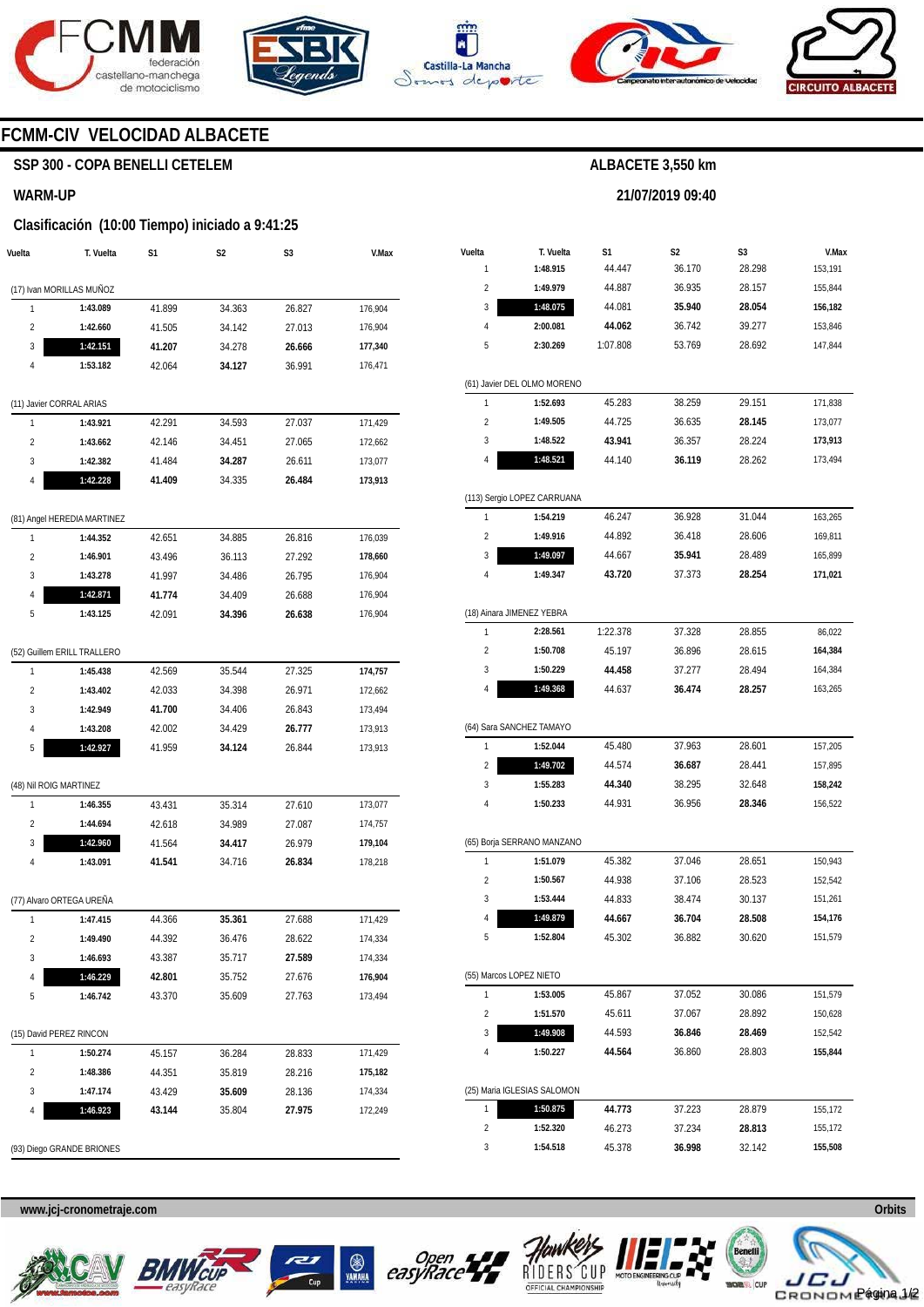







**21/07/2019 09:40** 



### **FCMM-CIV VELOCIDAD ALBACETE**

### **SSP 300 - COPA BENELLI CETELEM**

#### **WARM-UP**

#### **Clasificación (10:00 Tiempo) iniciado a 9:41:25**

| Vuelta         | T. Vuelta                      | S <sub>1</sub> | S <sub>2</sub> | S <sub>3</sub> | V.Max   | Vuelta | T. Vuelta | S1 | S <sub>2</sub> | S <sub>3</sub> |  |
|----------------|--------------------------------|----------------|----------------|----------------|---------|--------|-----------|----|----------------|----------------|--|
| p4             | 2:05.556                       | 47.908         | 39.124         |                | 153,191 |        |           |    |                |                |  |
|                |                                |                |                |                |         |        |           |    |                |                |  |
|                | (67) Marcos LAHOZ SENLI        |                |                |                |         |        |           |    |                |                |  |
|                | 1:52.609                       | 45.746         | 37.691         | 29.172         | 154,506 |        |           |    |                |                |  |
| $\overline{2}$ | 1:51.836                       | 45.455         | 37.742         | 28.639         | 155,508 |        |           |    |                |                |  |
| 3              | 2:06.081                       | 50.703         | 42.787         | 32.591         | 157,205 |        |           |    |                |                |  |
| 4              | 1:51.412                       | 45.441         | 37.302         | 28.669         | 153,518 |        |           |    |                |                |  |
| 5              | 1:51.817                       | 45.854         | 37.256         | 28.707         | 154,839 |        |           |    |                |                |  |
|                |                                |                |                |                |         |        |           |    |                |                |  |
|                | (75) Joaquim GALI ANDRADE      |                |                |                |         |        |           |    |                |                |  |
| $\mathbf{1}$   | 1:54.263                       | 46.342         | 38.189         | 29.732         | 155,508 |        |           |    |                |                |  |
| $\overline{2}$ | 1:53.530                       | 46.348         | 37.804         | 29.378         | 157,205 |        |           |    |                |                |  |
| 3              | 1:53.708                       | 46.009         | 38.229         | 29.470         | 155,844 |        |           |    |                |                |  |
| $\overline{4}$ | 1:53.977                       | 46.350         | 37.975         | 29.652         | 155,844 |        |           |    |                |                |  |
| 5              | 1:53.034                       | 46.288         | 37.685         | 29.061         | 153,518 |        |           |    |                |                |  |
|                |                                |                |                |                |         |        |           |    |                |                |  |
|                | (31) Guillem RODRIGUEZ BRIONES |                |                |                |         |        |           |    |                |                |  |
| $\mathbf{1}$   | 1:58.481                       | 48.466         | 39.018         | 30.997         | 151,899 |        |           |    |                |                |  |
| $\overline{2}$ | 1:59.408                       | 51.222         | 38.543         | 29.643         | 153,846 |        |           |    |                |                |  |
| 3              | 1:54.459                       | 46.499         | 38.365         | 29.595         | 154,839 |        |           |    |                |                |  |
|                |                                |                |                |                |         |        |           |    |                |                |  |

#### (87) Eduardo SERRANO MANZANO

|    | 2:03.614 | 47.445 | 39.097 | 37.072 | 150.000 |
|----|----------|--------|--------|--------|---------|
| p2 | 2:02.606 | 47.611 | 38.966 |        | 148.148 |
|    | 3:37.540 |        | 39.501 | 29.701 |         |











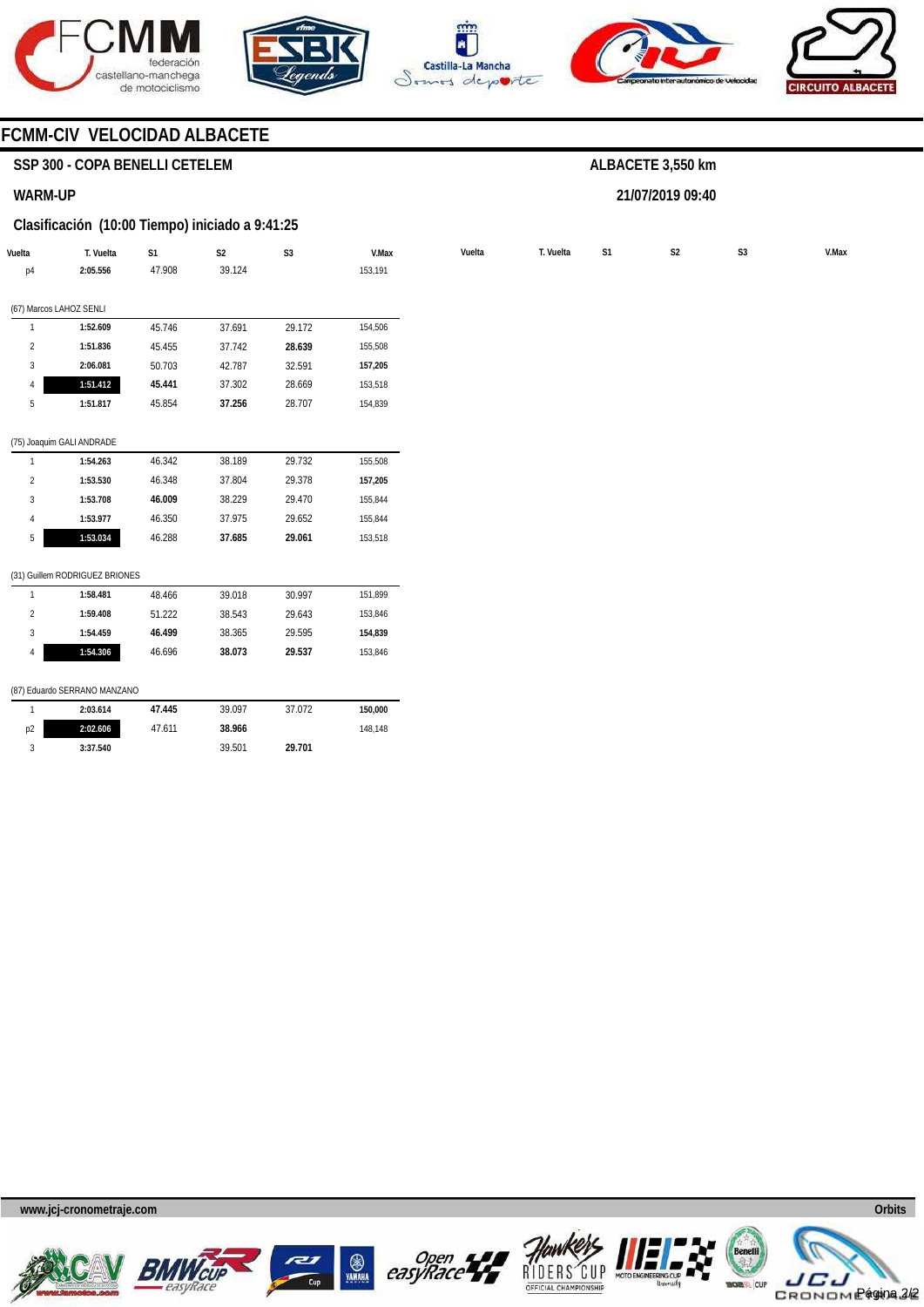

**BMW RR CUP** 

**CARRERA BMW RR CUP** 









### **Clasificado por vueltas**

# **ALBACETE 3,550 km**

**20/07/2019 17:45** 

**Carrera (12 Vueltas) iniciado a 17:51:05** 

**FCMM-CIV VELOCIDAD ALBACETE** 

| Pos.           | N° | Nombre                           | Vtas | Total T°  | Dif. 1º   | Dif.Ant. | Mejor Tm | En V.          |                | PEC Clase  | Club  | Categoria |
|----------------|----|----------------------------------|------|-----------|-----------|----------|----------|----------------|----------------|------------|-------|-----------|
| 1              | 44 | Francisco Javier VALERA SERRANO  | 12   | 19:14.340 |           |          | 1:34.957 | $\overline{2}$ | $\mathbf{1}$   | <b>STK</b> |       |           |
| $\overline{2}$ | 5  | Alberto SERRANO LOPEZ            | 12   | 19:26.871 | 12.531    | 12.531   | 1:35.614 | 5              | 1              | <b>SBK</b> |       |           |
| 3              | 2  | David RASERO GOMEZ               | 12   | 19:35.928 | 21.588    | 9.057    | 1:36.715 | 9              | $\overline{2}$ | <b>SBK</b> |       |           |
| 4              | 7  | Juan Manuel RUIZ ARROYO          | 12   | 19:36.840 | 22.500    | 0.912    | 1:36.424 | 5              | 3              | <b>SBK</b> |       | Veterano  |
| 5              | 27 | Gaspar RODRIGUEZ MAS             | 12   | 19:43.502 | 29.162    | 6.662    | 1:36.824 | 4              | 4              | <b>SBK</b> |       |           |
| 6              | 16 | Balbino RUIZ PAÑOS               | 12   | 19:53.779 | 39.439    | 10.277   | 1:38.347 | 4              | 5              | <b>SBK</b> |       |           |
| 7              | 26 | Javier PASCUAL MORENO            | 12   | 19:54.211 | 39.871    | 0.432    | 1:37.601 | 9              | 6              | <b>SBK</b> |       | Veterano  |
| 8              | 86 | Borja GOMEZ SETIEN               | 12   | 20:00.964 | 46.624    | 6.753    | 1:38.786 | 10             | $\overline{2}$ | <b>STK</b> |       |           |
| 9              | 39 | Raul Sergio GONZALEZ RUIZ        | 12   | 20:10.528 | 56.188    | 9.564    | 1:39.779 | 12             | 7              | <b>SBK</b> |       | Veterano  |
| 10             | 49 | Francisco Manuel GAMERO DOMINGUE | 12   | 20:12.449 | 58.109    | 1.921    | 1:39.810 | $10$           | 3              | <b>STK</b> | Nóvel |           |
| 11             | 4  | Manuel GARCIA BENEROSO           | 12   | 20:20.656 | 1:06.316  | 8.207    | 1:39.336 | $\overline{2}$ | 8              | <b>SBK</b> |       |           |
| 12             | 98 | Jose MARCH MOYA                  | 12   | 20:22.199 | 1:07.859  | 1.543    | 1:40.582 | 6              | 9              | <b>SBK</b> | Nóvel | Veterano  |
| 13             | 88 | Benjamin VALLMANYA CUCURULL      | 12   | 20:25.299 | 1:10.959  | 3.100    | 1:40.892 | $\overline{2}$ | 4              | <b>STK</b> |       | Veterano  |
| 14             | 21 | Santiago DE DIEGO RECUERO        | 12   | 20:33.205 | 1:18.865  | 7.906    | 1:41.113 | 6              | 5              | <b>STK</b> |       |           |
| 15             | 11 | Manuel SANTIAGO DE LA CRUZ       | 12   | 20:40.379 | 1:26.039  | 7.174    | 1:41.676 | 8              | 10             | <b>SBK</b> |       | Veterano  |
| 16             | 80 | Juan Carlos MARQUES PALLISER     | 12   | 20:42.357 | 1:28.017  | 1.978    | 1:41.517 | 4              | 6              | <b>STK</b> |       |           |
| 17             | 10 | Juan Pablo GARCIA SANCHEZ        | 12   | 20:47.733 | 1:33.393  | 5.376    | 1:41.518 | $\overline{2}$ | $\overline{7}$ | <b>STK</b> | Nóvel |           |
| 18             | 34 | Alberto RUIZ GUTIERREZ           | 12   | 20:58.458 | 1:44.118  | 10.725   | 1:42.704 | 10             | 11             | <b>SBK</b> |       |           |
| 19             | 25 | Miguel PASTOR AMOROS             | 11   | 19:15.309 | 1 Vuelta  | 1 Vuelta | 1:42.925 | 11             | 8              | <b>STK</b> | Nóvel |           |
| 20             | 62 | Rafael DE SOLIS MONTES           | 11   | 19:15.909 | 1 Vuelta  | 0.600    | 1:42.676 | 10             | 12             | <b>SBK</b> |       | Veterano  |
| 21             | 9  | Jorge Luis VILELA RANCAÑO        | 11   | 19:58.468 | 1 Vuelta  | 42.559   | 1:45.276 | 5              | 9              | <b>STK</b> |       | Veterano  |
|                |    |                                  |      |           |           |          |          |                |                |            |       |           |
|                |    | No clasificado (75% = 9 Vueltas) |      |           |           |          |          |                |                |            |       |           |
| <b>NT</b>      | 41 | Jose LLAMAS FERNANDEZ            | 5    | 8:42.840  | NT        |          | 1:42.205 | 5              | NT             | <b>SBK</b> |       |           |
| <b>NT</b>      | 92 | Julio DOMINGUEZ GAVIRA           | 4    | 7:08.756  | ΝT        |          | 1:38.560 | 3              | NT             | <b>SBK</b> |       |           |
| ΝT             | 23 | Ivan HERNANDEZ ALONSO            | 3    | 5:39.509  | NT        |          | 1:39.840 | $\overline{2}$ | NT             | <b>SBK</b> |       |           |
| <b>NE</b>      | 8  | Adrian DE LA PUERTA SEMPERE      |      |           | <b>NE</b> |          |          | 0              | NE             | <b>STK</b> | Nóvel |           |

| Márgen de victoria       | Velocidad media | Meior t° de vuelta | Mejor Vel. | Mejor vuelta para                   |
|--------------------------|-----------------|--------------------|------------|-------------------------------------|
| 12.531                   | 132,855         | 1:34.957           | 134,587    | 44 - Francisco Javier VALERA SERRAN |
|                          |                 |                    |            |                                     |
| www.jcj-cronometraje.com |                 |                    |            | <b>Orbits</b>                       |
|                          |                 |                    |            |                                     |













**LICU**<br>GRONOMETRAJE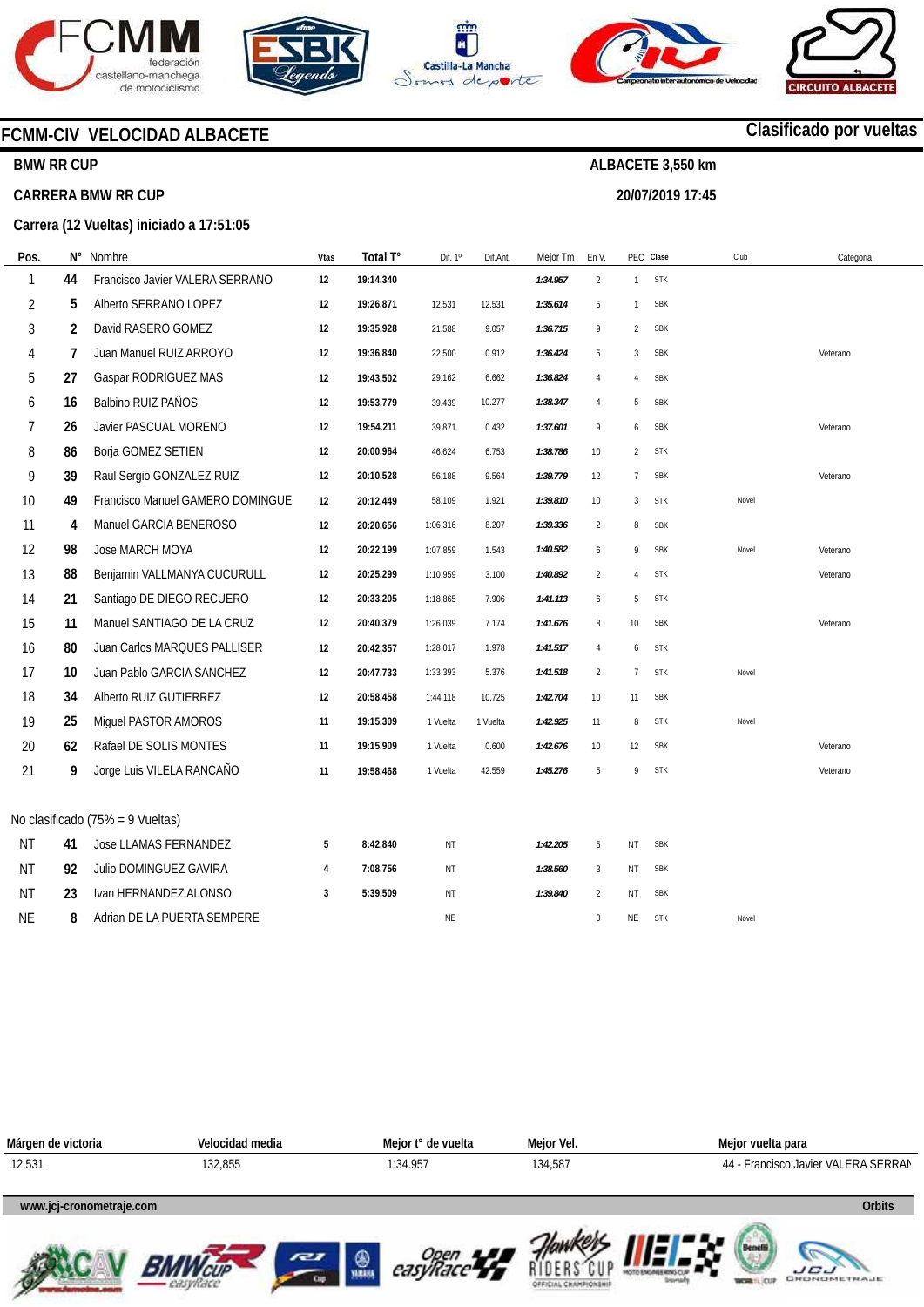







**20/07/2019 17:45** 



### **FCMM-CIV VELOCIDAD ALBACETE**

#### **BMW RR CUP**

#### **CARRERA BMW RR CUP**

**Carrera (12 Vueltas) iniciado a 17:51:05** 

| Pos.         |    | N° Nombre                        | <b>Vtas</b> | Total T°  | Dif. 1º  | Dif.Ant. | Mejor Tm | En V.            |                | PEC Clase  | Club  | Categoria |
|--------------|----|----------------------------------|-------------|-----------|----------|----------|----------|------------------|----------------|------------|-------|-----------|
|              |    |                                  |             |           |          |          |          |                  |                |            |       |           |
| <b>SBK</b>   |    |                                  |             |           |          |          |          |                  |                |            |       |           |
| $\mathbf{1}$ | 5  | Alberto SERRANO LOPEZ            | 12          | 19:26.871 |          |          | 1:35.614 | 5                | $\mathbf{1}$   | <b>SBK</b> |       |           |
| 2            | 2  | David RASERO GOMEZ               | 12          | 19:35.928 | 9.057    | 9.057    | 1:36.715 | 9                | $\overline{2}$ | <b>SBK</b> |       |           |
| 3            | 7  | Juan Manuel RUIZ ARROYO          | 12          | 19:36.840 | 9.969    | 0.912    | 1:36.424 | 5                | 3              | <b>SBK</b> |       | Veterano  |
| 4            | 27 | Gaspar RODRIGUEZ MAS             | 12          | 19:43.502 | 16.631   | 6.662    | 1:36.824 | $\overline{4}$   | $\overline{4}$ | <b>SBK</b> |       |           |
| 5            | 16 | Balbino RUIZ PAÑOS               | 12          | 19:53.779 | 26.908   | 10.277   | 1:38.347 | 4                | 5              | <b>SBK</b> |       |           |
| 6            | 26 | Javier PASCUAL MORENO            | 12          | 19:54.211 | 27.340   | 0.432    | 1:37.601 | 9                | 6              | <b>SBK</b> |       | Veterano  |
| 7            | 39 | Raul Sergio GONZALEZ RUIZ        | 12          | 20:10.528 | 43.657   | 16.317   | 1:39.779 | 12               | $\overline{7}$ | <b>SBK</b> |       | Veterano  |
| 8            | 4  | Manuel GARCIA BENEROSO           | 12          | 20:20.656 | 53.785   | 10.128   | 1:39.336 | $\overline{2}$   | 8              | <b>SBK</b> |       |           |
| 9            | 98 | Jose MARCH MOYA                  | 12          | 20:22.199 | 55.328   | 1.543    | 1:40.582 | 6                | 9              | <b>SBK</b> | Nóvel | Veterano  |
| 10           | 11 | Manuel SANTIAGO DE LA CRUZ       | 12          | 20:40.379 | 1:13.508 | 18.180   | 1:41.676 | 8                | 10             | <b>SBK</b> |       | Veterano  |
| 11           | 34 | Alberto RUIZ GUTIERREZ           | 12          | 20:58.458 | 1:31.587 | 18.079   | 1:42.704 | 10               | 11             | <b>SBK</b> |       |           |
| 12           | 62 | Rafael DE SOLIS MONTES           | 11          | 19:15.909 | 1 Vuelta | 1 Vuelta | 1:42.676 | $10$             | 12             | <b>SBK</b> |       | Veterano  |
|              |    | No clasificado (75% = 9 Vueltas) |             |           |          |          |          |                  |                |            |       |           |
| NT           | 41 | Jose LLAMAS FERNANDEZ            | 5           | 8:42.840  | ΝT       |          | 1:42.205 | 5                | NT             | <b>SBK</b> |       |           |
| <b>NT</b>    | 92 | Julio DOMINGUEZ GAVIRA           | 4           | 7:08.756  | ΝT       |          | 1:38.560 | 3                | NT             | <b>SBK</b> |       |           |
| <b>NT</b>    | 23 | Ivan HERNANDEZ ALONSO            | 3           | 5:39.509  | ΝT       |          | 1:39.840 | $\overline{2}$   | NT             | <b>SBK</b> |       |           |
|              |    |                                  |             |           |          |          |          |                  |                |            |       |           |
| <b>STK</b>   |    |                                  |             |           |          |          |          |                  |                |            |       |           |
| $\mathbf{1}$ | 44 | Francisco Javier VALERA SERRANO  | 12          | 19:14.340 |          |          | 1:34.957 | $\overline{2}$   | $\mathbf{1}$   | <b>STK</b> |       |           |
| 2            | 86 | Borja GOMEZ SETIEN               | 12          | 20:00.964 | 46.624   | 46.624   | 1:38.786 | 10               | $\overline{2}$ | <b>STK</b> |       |           |
| 3            | 49 | Francisco Manuel GAMERO DOMINGUE | 12          | 20:12.449 | 58.109   | 11.485   | 1:39.810 | 10               | 3              | <b>STK</b> | Nóvel |           |
| 4            | 88 | Benjamin VALLMANYA CUCURULL      | 12          | 20:25.299 | 1:10.959 | 12.850   | 1:40.892 | $\overline{2}$   | 4              | <b>STK</b> |       | Veterano  |
| 5            | 21 | Santiago DE DIEGO RECUERO        | 12          | 20:33.205 | 1:18.865 | 7.906    | 1:41.113 | 6                | 5              | <b>STK</b> |       |           |
| 6            | 80 | Juan Carlos MARQUES PALLISER     | 12          | 20:42.357 | 1:28.017 | 9.152    | 1:41.517 | 4                | 6              | <b>STK</b> |       |           |
|              | 10 | Juan Pablo GARCIA SANCHEZ        | 12          | 20:47.733 | 1:33.393 | 5.376    | 1:41.518 | $\overline{2}$   | 7              | <b>STK</b> | Nóvel |           |
| 8            | 25 | Miguel PASTOR AMOROS             | 11          | 19:15.309 | 1 Vuelta | 1 Vuelta | 1:42.925 | 11               | 8              | <b>STK</b> | Novel |           |
| 9            | 9  | Jorge Luis VILELA RANCAÑO        | 11          | 19:58.468 | 1 Vuelta | 43.159   | 1:45.276 | 5                | 9              | <b>STK</b> |       | Veterano  |
|              |    | No clasificado (75% = 9 Vueltas) |             |           |          |          |          |                  |                |            |       |           |
| <b>NE</b>    | 8  | Adrian DE LA PUERTA SEMPERE      |             |           | NE       |          |          | $\boldsymbol{0}$ | NE             | <b>STK</b> | Nóvel |           |

**Márgen de victoria**  12.531 **Velocidad media**  132,855 **Mejor t° de vuelta**  1:34.957 **Mejor Vel.**  134,587 **Mejor vuelta para**  44 - Francisco Javier VALERA SERRAN

#### **www.jcj-cronometraje.com Orbits**













## **Clasificado por vueltas**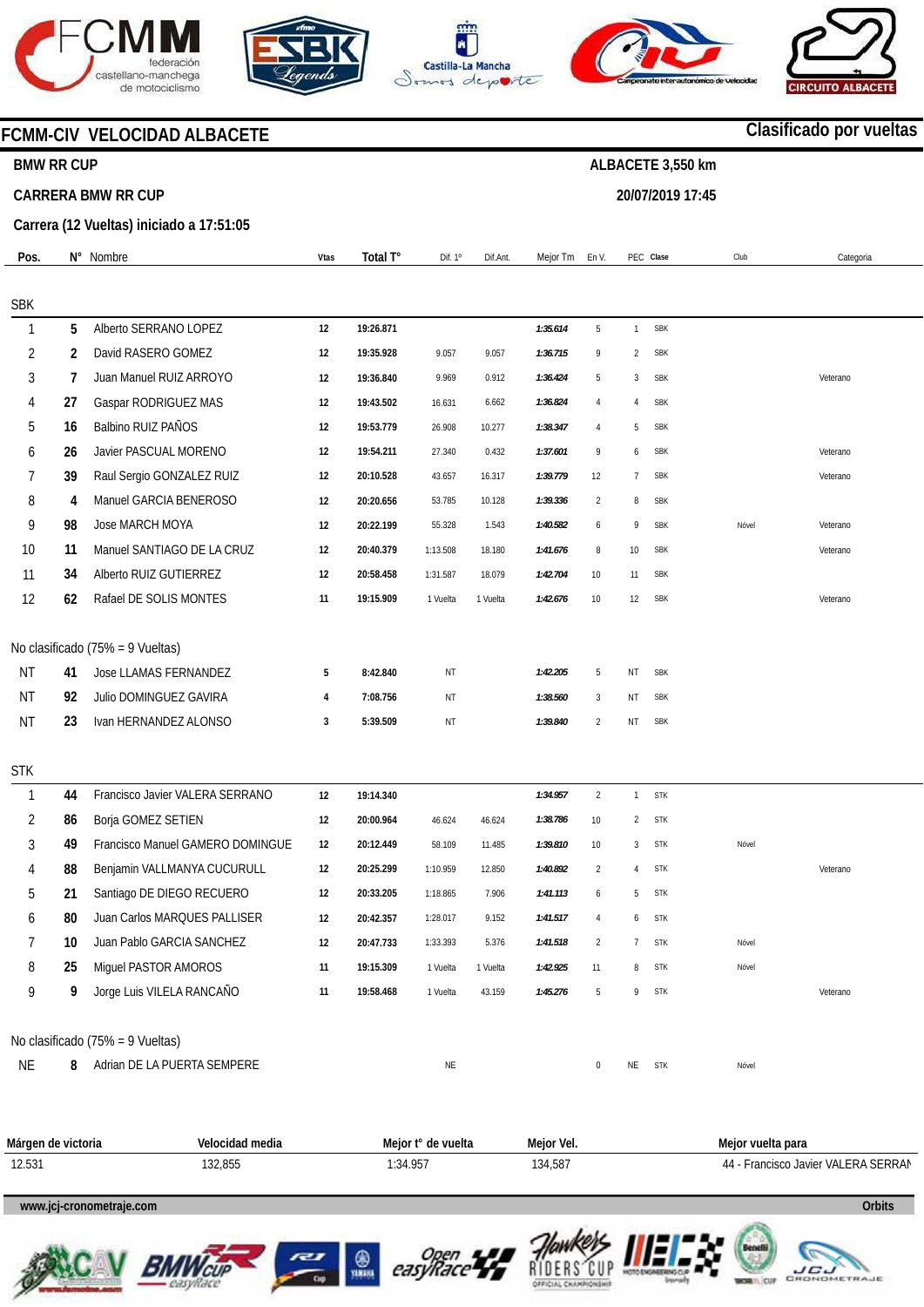







**20/07/2019 17:45** 



### **FCMM-CIV VELOCIDAD ALBACETE**

### **BMW RR CUP**

#### **CARRERA BMW RR CUP**

#### **Carrera (12 Vueltas) iniciado a 17:51:05**

| Vuelta              | T. Vuelta                            | S1               | S2               | S3               | V.Max              |
|---------------------|--------------------------------------|------------------|------------------|------------------|--------------------|
|                     |                                      |                  |                  |                  |                    |
|                     | (44) Francisco Javier VALERA SERRANO |                  |                  |                  |                    |
| 1                   | 1:39.510                             | 42.490           | 32.259           | 24.761           | 194,070            |
| 2<br>3              | 1:34.957<br>1:35.919                 | 38.202<br>38.673 | 31.794           | 24.961           | 245,734            |
| 4                   | 1:36.213                             | 38.782           | 32.167<br>32.113 | 25.079<br>25.318 | 233,766<br>240,803 |
| 5                   | 1:35.608                             | 38.524           | 31.987           | 25.097           | 241,611            |
| 6                   | 1:35.949                             | 38.777           | 32.101           | 25.071           | 239,203            |
| 7                   | 1:36.225                             | 38.901           | 32.025           | 25.299           | 244,898            |
| 8                   | 1:35.200                             | 38.315           | 32.023           | 24.862           | 244,068            |
| 9                   | 1:35.186                             | 38.446           | 31.882           | 24.858           | 243,243            |
| 10                  | 1:35.316                             | 38.478           | 31.985           | 24.853           | 246,575            |
| 11                  | 1:35.677                             | 38.537           | 32.216           | 24.924           | 244,898            |
| 12                  | 1:36.382                             | 38.468           | 32.520           | 25.394           | 247,423            |
|                     |                                      |                  |                  |                  |                    |
|                     | (5) Alberto SERRANO LOPEZ            |                  |                  |                  |                    |
| 1                   | 1:38.102                             | 41.177           | 31.963           | 24.962           | 201,117            |
| 2                   | 1:35.926                             | 38.666           | 32.267           | 24.993           | 243,243            |
| 3                   | 1:35.820                             | 38.677           | 32.221           | 24.922           | 238,411            |
| 4                   | 1:36.126                             | 38.756           | 32.222           | 25.148           | 241,611            |
| 5                   | 1:35.614                             | 38.578           | 32.022           | 25.014           | 248,276            |
| 6                   | 1:36.404                             | 38.957           | 32.130           | 25.317           | 238,411            |
| 7                   | 1:36.395                             | 38.511           | 32.274           | 25.610           |                    |
| 8                   | 1:36.641                             | 38.825           | 32.673           | 25.143           | 241,611            |
| 9                   | 1:38.158                             | 40.219           | 32.794           | 25.145           | 244,898            |
| 10                  | 1:38.780                             | 39.801           | 32.820           | 26.159           | 230,769            |
| 11                  | 1:38.179                             | 39.917           | 32.874           | 25.388           | 233,010            |
| 12                  | 1:38.315                             | 39.406           | 32.960           | 25.949           | 238,411            |
|                     |                                      |                  |                  |                  |                    |
|                     | (2) David RASERO GOMEZ               |                  |                  |                  |                    |
| 1<br>$\overline{2}$ | 1:40.679                             | 42.475           | 32.791           | 25.413           | 205,714            |
| 3                   | 1:38.555<br>1:38.039                 | 39.817           | 32.987<br>33.047 | 25.751           | 244,898            |
| 4                   | 1:36.954                             | 39.690<br>38.749 | 32.657           | 25.302<br>25.548 | 244,068<br>240,000 |
| 5                   | 1:37.634                             | 39.378           | 32.744           | 25.512           | 236,842            |
| 6                   | 1:37.460                             | 39.185           | 32.710           | 25.565           | 246,575            |
| 7                   | 1:37.144                             | 39.122           | 32.592           | 25.430           | 246,575            |
| 8                   | 1:37.605                             | 39.383           | 32.668           | 25.554           | 236,066            |
| 9                   | 1:36.715                             | 38.781           | 32.511           | 25.423           | 248,276            |
| 10                  | 1:36.996                             | 39.054           | 32.533           | 25.409           | 244,898            |
| 11                  | 1:37.316                             | 38.981           | 32.926           | 25.409           | 244,898            |
| 12                  | 1:37.964                             | 39.139           | 33.144           | 25.681           | 240,000            |
|                     |                                      |                  |                  |                  |                    |
|                     | (7) Juan Manuel RUIZ ARROYO          |                  |                  |                  |                    |
| 1                   | 1:41.812                             | 43.547           | 33.093           | 25.172           | 196,185            |
| 2                   | 1:38.530                             | 39.775           | 33.120           | 25.635           | 243,243            |
| 3                   | 1:38.721                             | 39.975           | 32.840           | 25.906           | 238,411            |
|                     |                                      |                  |                  |                  |                    |

| Vuelta                  | T. Vuelta                  | S1     | S2     | S3     | V.Max   |
|-------------------------|----------------------------|--------|--------|--------|---------|
| 4                       | 1:37.588                   | 39.436 | 32.942 | 25.210 | 239,203 |
| 5                       | 1:36.424                   | 38.778 | 32.319 | 25.327 | 241,611 |
| 6                       | 1:37.490                   | 39.344 | 32.575 | 25.571 | 233,766 |
| 7                       | 1:37.748                   | 39.550 | 32.738 | 25.460 | 236,066 |
| 8                       | 1:37.266                   | 39.178 | 32.664 | 25.424 | 242,424 |
| 9                       | 1:37.093                   | 39.085 | 32.612 | 25.396 | 242,424 |
| 10                      | 1:37.074                   | 39.219 | 32.627 | 25.228 | 237,624 |
| 11                      | 1:37.498                   | 39.007 | 33.072 | 25.419 | 244,898 |
| 12                      | 1:37.260                   | 39.114 | 32.505 | 25.641 | 240,000 |
|                         |                            |        |        |        |         |
|                         | (27) Gaspar RODRIGUEZ MAS  |        |        |        |         |
| 1                       | 1:40.699                   | 42.591 | 32.935 | 25.173 | 205,714 |
| $\overline{2}$          | 1:38.630                   | 39.965 | 32.967 | 25.698 | 223,602 |
| 3                       | 1:38.062                   | 39.851 | 33.058 | 25.153 | 249,135 |
| 4                       | 1:36.824                   | 38.933 | 32.404 | 25.487 | 227,848 |
| 5                       | 1:37.638                   | 39.468 | 32.672 | 25.498 | 240,803 |
| 6                       | 1:37.686                   | 39.381 | 32.701 | 25.604 | 243,243 |
| 7                       | 1:37.690                   | 39.171 | 33.019 | 25.500 | 234,528 |
| 8                       | 1:36.866                   | 38.845 | 32.712 | 25.309 | 245,734 |
| 9                       | 1:37.139                   | 39.270 | 32.557 | 25.312 | 223,602 |
| 10                      | 1:38.104                   | 39.565 | 33.271 | 25.268 | 236,842 |
| 11                      | 1:40.616                   | 39.877 | 34.583 | 26.156 | 224,299 |
| 12                      | 1:40.606                   | 40.469 | 33.914 | 26.223 | 225,705 |
|                         |                            |        |        |        |         |
|                         | (16) Balbino RUIZ PAÑOS    |        |        |        |         |
| 1                       | 1:40.828                   | 42.429 | 32.938 | 25.461 | 201,117 |
| $\overline{\mathbf{c}}$ | 1:38.551                   | 39.741 | 33.098 | 25.712 | 248,276 |
| 3                       | 1:39.161                   | 39.522 | 33.642 | 25.997 | 247,423 |
| 4                       | 1:38.347                   | 39.405 | 33.522 | 25.420 | 249,135 |
| 5                       | 1:40.800                   | 41.770 | 33.369 | 25.661 | 248,276 |
| 6                       | 1:39.312                   | 39.930 | 33.446 | 25.936 | 246,575 |
| 7                       | 1:39.692                   | 40.461 | 33.476 | 25.755 | 239,203 |
| 8                       | 1:38.582                   | 39.761 | 33.286 | 25.535 | 240,000 |
| 9                       | 1:38.647                   | 39.716 | 33.279 | 25.652 | 238,411 |
| 10                      | 1:38.786                   | 39.932 | 33.196 | 25.658 | 243,243 |
| 11                      | 1:39.036                   | 39.979 | 33.277 | 25.780 | 237,624 |
| 12                      | 1:39.399                   | 41.054 | 32.979 | 25.366 | 244,898 |
|                         | (26) Javier PASCUAL MORENO |        |        |        |         |
| 1                       |                            |        |        |        |         |
|                         | 1:44.018                   | 43.991 | 34.071 | 25.956 | 176,039 |
| $\overline{\mathbf{c}}$ | 1:39.997                   | 40.733 | 33.465 | 25.799 | 218,182 |
| 3                       | 1:39.446                   | 39.933 | 33.630 | 25.883 | 220,859 |
| 4                       | 1:40.338                   | 40.415 | 33.752 | 26.171 | 223,602 |
| 5                       | 1:40.546                   | 40.210 | 34.072 | 26.264 | 215,569 |
| 6                       | 1:39.904                   | 40.931 | 33.496 | 25.477 | 208,092 |
| 7                       | 1:37.982                   | 39.657 | 32.851 | 25.474 | 227,848 |
| 8                       | 1:37.697                   | 39.482 | 32.794 | 25.421 | 232,258 |

**www.jcj-cronometraje.com Orbits** 













Página 1/4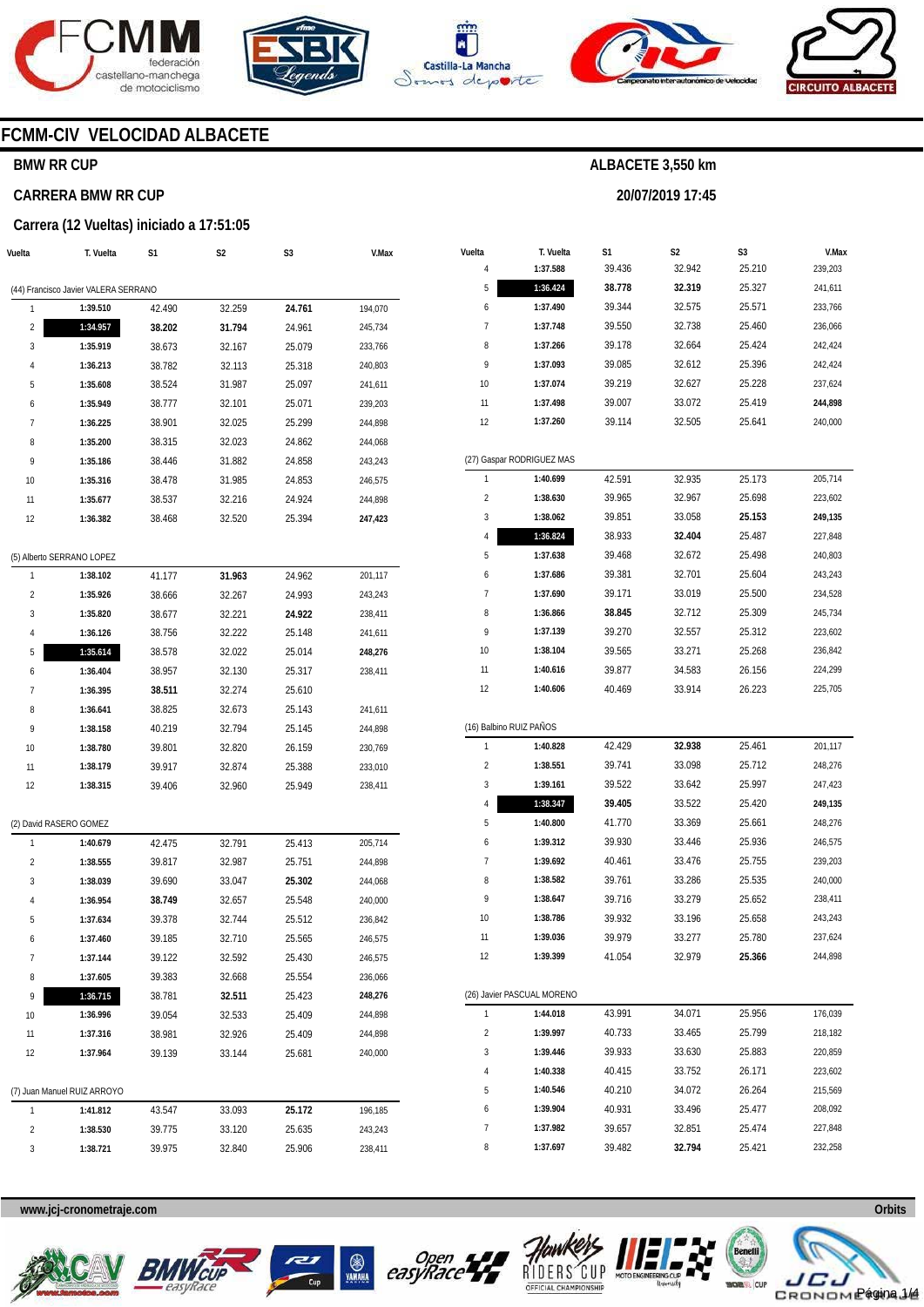







**20/07/2019 17:45** 



### **FCMM-CIV VELOCIDAD ALBACETE**

### **BMW RR CUP**

#### **CARRERA BMW RR CUP**

#### **Carrera (12 Vueltas) iniciado a 17:51:05**

| Vuelta | T. Vuelta                              | S1     | S2     | S3     | V.Max   |
|--------|----------------------------------------|--------|--------|--------|---------|
| 9      | 1:37.601                               | 39.365 | 32.856 | 25.380 | 233,010 |
| 10     | 1:37.916                               | 39.554 | 32.925 | 25.437 | 232,258 |
| 11     | 1:37.785                               | 39.445 | 32.939 | 25.401 | 235,294 |
| 12     | 1:37.963                               | 39.518 | 33.074 | 25.371 | 240,803 |
|        |                                        |        |        |        |         |
|        | (86) Borja GOMEZ SETIEN                |        |        |        |         |
| 1      | 1:42.379                               | 42.501 | 33.830 | 26.048 | 207,493 |
| 2      | 1:40.284                               | 41.054 | 33.382 | 25.848 | 243,243 |
| 3      | 1:39.403                               | 39.994 | 33.501 | 25.908 | 225,000 |
| 4      | 1:40.035                               | 40.426 | 33.662 | 25.947 | 236,066 |
| 5      | 1:39.158                               | 39.880 | 33.348 | 25.930 | 229,299 |
| 6      | 1:39.109                               | 39.988 | 33.348 | 25.773 | 235,294 |
| 7      | 1:39.091                               | 39.897 | 33.208 | 25.986 | 222,910 |
| 8      | 1:38.954                               | 39.940 | 33.143 | 25.871 | 240,000 |
| 9      | 1:38.974                               | 40.286 | 33.004 | 25.684 | 241,611 |
| 10     | 1:38.786                               | 39.482 | 33.583 | 25.721 | 240,000 |
| 11     | 1:40.014                               | 40.199 | 33.747 | 26.068 | 230,769 |
| 12     | 1:40.633                               | 40.463 | 33.849 | 26.321 | 229,299 |
|        |                                        |        |        |        |         |
|        | (39) Raul Sergio GONZALEZ RUIZ         |        |        |        |         |
| 1      | 1:44.236                               | 43.774 | 34.277 | 26.185 | 201,681 |
| 2      | 1:40.126                               | 40.329 | 33.529 | 26.268 | 238,411 |
| 3      | 1:40.097                               | 40.136 | 33.658 | 26.303 | 235,294 |
| 4      | 1:40.019                               | 40.283 | 33.617 | 26.119 | 242,424 |
| 5      | 1:39.970                               | 40.352 | 33.500 | 26.118 | 239,203 |
| 6      | 1:41.031                               | 40.771 | 34.035 | 26.225 | 230,769 |
| 7      | 1:40.836                               | 40.588 | 34.069 | 26.179 | 240,000 |
| 8      | 1:40.427                               | 40.497 | 33.802 | 26.128 | 239,203 |
| 9      | 1:40.075                               | 40.138 | 33.633 | 26.304 | 244,068 |
| 10     | 1:40.263                               | 40.399 | 33.631 | 26.233 | 226,415 |
| 11     | 1:40.036                               | 40.377 | 33.518 | 26.141 | 240,000 |
| 12     | 1:39.779                               | 40.247 | 33.316 | 26.216 | 242,424 |
|        | (49) Francisco Manuel GAMERO DOMINGUEZ |        |        |        |         |
| 1      | 1:44.887                               | 44.157 | 34.235 | 26.495 | 199,446 |
| 2      | 1:39.955                               | 40.462 | 33.365 | 26.128 | 219,512 |
| 3      | 1:39.821                               | 40.243 | 33.614 | 25.964 | 213,650 |
| 4      | 1:40.261                               | 40.425 | 33.697 | 26.139 | 214,925 |
| 5      | 1:40.594                               | 40.844 | 33.565 | 26.185 | 218,845 |
| 6      | 1:40.663                               | 40.661 | 33.713 | 26.289 | 224,299 |
| 7      | 1:40.829                               | 40.876 | 33.841 | 26.112 | 218,845 |
| 8      | 1:40.914                               | 40.749 | 34.075 | 26.090 | 222,910 |
| 9      | 1:40.656                               | 40.655 | 33.954 | 26.047 | 211,765 |
| 10     | 1:39.810                               | 40.401 | 33.462 | 25.947 | 216,867 |
| 11     | 1:40.064                               | 40.403 | 33.430 | 26.231 | 218,182 |
| 12     | 1:40.056                               | 40.668 | 33.441 | 25.947 | 213,018 |
|        |                                        |        |        |        |         |

| Vuelta               | T. Vuelta                        | S1     | S2     | S3     | V.Max   |
|----------------------|----------------------------------|--------|--------|--------|---------|
|                      | (4) Manuel GARCIA BENEROSO       |        |        |        |         |
| 1                    | 1:43.204                         | 43.361 | 33.982 | 25.861 | 198,895 |
| 2                    | 1:39.336                         | 40.221 | 33.322 | 25.793 | 245,734 |
| 3                    | 1:39.759                         | 40.088 | 33.823 | 25.848 | 233,010 |
| 4                    | 1:40.767                         | 40.476 | 33.952 | 26.339 | 240,803 |
| 5                    | 1:40.604                         | 40.361 | 34.006 | 26.237 | 236,066 |
| 6                    | 1:41.404                         | 41.061 | 34.438 | 25.905 | 226,415 |
| 7                    | 1:40.885                         | 40.895 | 34.002 | 25.988 | 224,299 |
| 8                    | 1:41.372                         | 40.903 | 34.606 | 25.863 | 227,129 |
| 9                    | 1:42.393                         | 41.088 | 34.617 | 26.688 | 237,624 |
| 10                   | 1:42.274                         | 41.080 | 34.803 | 26.391 | 225,000 |
| 11                   | 1:42.201                         | 41.031 | 34.714 | 26.456 | 224,299 |
| 12                   | 1:42.889                         | 41.672 | 34.578 | 26.639 | 228,571 |
|                      |                                  |        |        |        |         |
| (98) Jose MARCH MOYA |                                  |        |        |        |         |
| 1                    | 1:45.335                         | 44.709 | 34.469 | 26.157 | 197,802 |
| $\overline{c}$       | 1:40.722                         | 40.812 | 33.933 | 25.977 | 216,867 |
| 3                    | 1:40.648                         | 40.710 | 33.755 | 26.183 | 220,859 |
| 4                    | 1:40.935                         | 40.985 | 33.770 | 26.180 | 218,845 |
| 5                    | 1:41.397                         | 41.157 | 34.109 | 26.131 | 213,018 |
| 6                    | 1:40.582                         | 41.181 | 33.410 | 25.991 | 206,304 |
| 7                    | 1:41.173                         | 40.612 | 33.850 | 26.711 | 216,867 |
| 8                    | 1:41.637                         | 41.242 | 34.264 | 26.131 | 218,845 |
| 9                    | 1:41.599                         | 41.015 | 34.262 | 26.322 | 224,299 |
| 10                   | 1:41.680                         | 41.051 | 34.339 | 26.290 | 220,183 |
| 11                   | 1:41.349                         | 41.040 | 34.160 | 26.149 | 225,705 |
| 12                   | 1:40.843                         | 40.762 | 33.866 | 26.215 | 216,216 |
|                      |                                  |        |        |        |         |
|                      | (88) Benjamin VALLMANYA CUCURULL |        |        |        |         |
| 1                    | 1:45.818                         | 45.010 | 34.363 | 26.445 | 197,802 |
| 2                    | 1:40.892                         | 40.683 | 33.880 | 26.329 | 219,512 |
| 3                    | 1:40.917                         | 40.724 | 33.859 | 26.334 | 225,000 |
| 4                    | 1:41.150                         | 40.883 | 33.872 | 26.395 | 230,769 |
| 5                    | 1:41.357                         | 41.027 | 34.021 | 26.309 | 224,299 |
| 6                    | 1:41.336                         | 40.924 | 33.956 | 26.456 | 217,523 |
| 7                    | 1:41.571                         | 41.126 | 34.042 | 26.403 | 224,299 |
| 8                    | 1:41.382                         | 40.951 | 34.156 | 26.275 | 236,066 |
| 9                    | 1:41.864                         | 41.156 | 34.391 | 26.317 | 227,848 |
| 10                   | 1:41.577                         | 40.979 | 34.133 | 26.465 | 220,859 |
| 11                   | 1:41.766                         | 41.279 | 34.107 | 26.380 | 220,859 |
| 12                   | 1:41.438                         | 40.932 | 34.097 | 26.409 | 223,602 |
|                      |                                  |        |        |        |         |
|                      | (21) Santiago DE DIEGO RECUERO   |        |        |        |         |
| 1                    | 1:45.860                         | 45.363 | 34.279 | 26.218 | 195,652 |
| 2                    | 1:42.155                         | 41.527 | 34.256 | 26.372 | 234,528 |
| 3                    | 1:41.215                         | 40.957 | 33.900 | 26.358 | 230,769 |
| 4                    | 1:43.451                         | 41.235 | 35.637 | 26.579 | 231,511 |











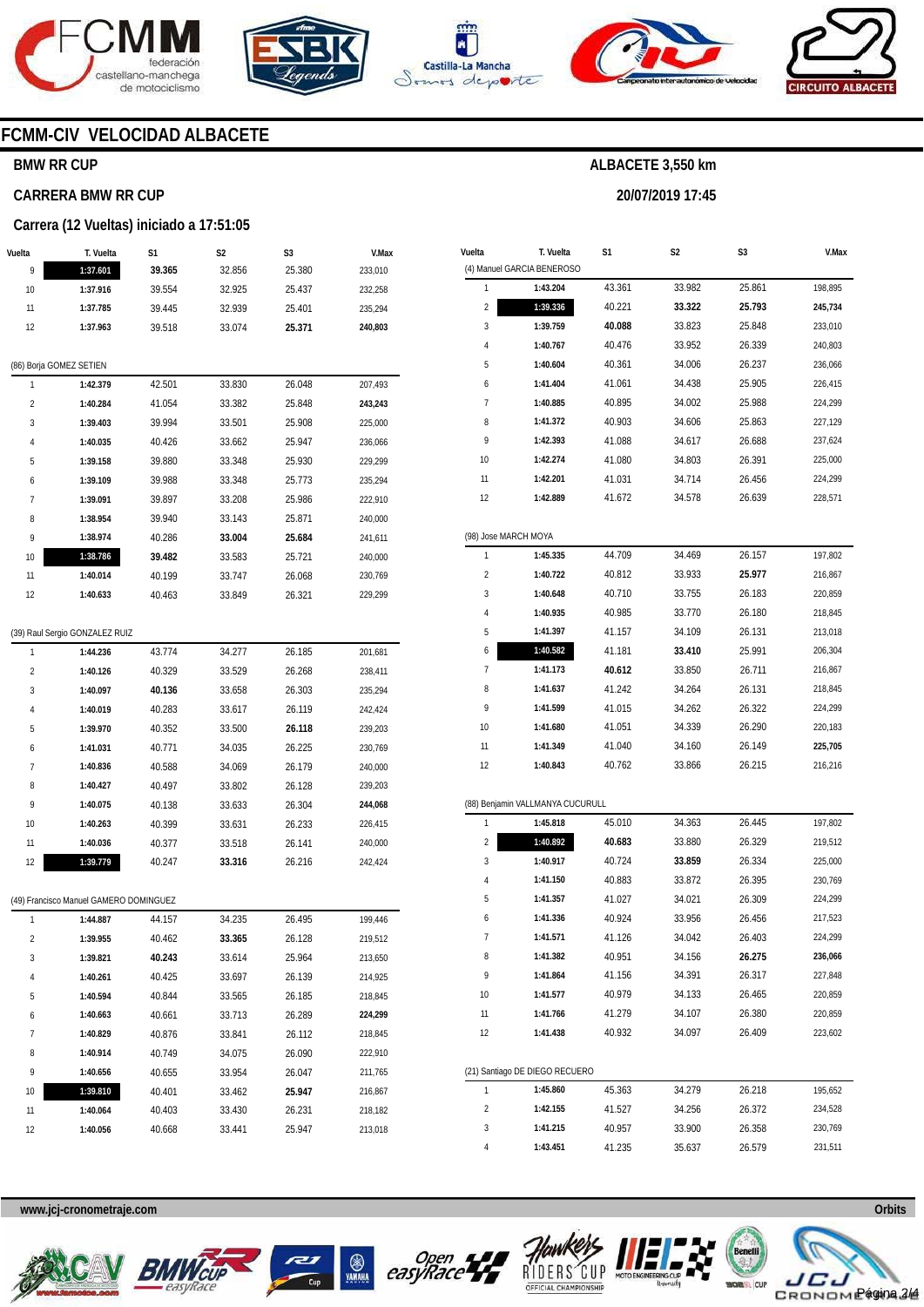







**20/07/2019 17:45** 



### **FCMM-CIV VELOCIDAD ALBACETE**

#### **BMW RR CUP**

#### **CARRERA BMW RR CUP**

#### **Carrera (12 Vueltas) iniciado a 17:51:05**

| Vuelta         | T. Vuelta                         | S1     | S2     | S3     | V.Max   |
|----------------|-----------------------------------|--------|--------|--------|---------|
| 5              | 1:41.139                          | 41.144 | 33.834 | 26.161 | 233,766 |
| 6              | 1:41.113                          | 40.905 | 33.925 | 26.283 | 232,258 |
| 7              | 1:43.042                          | 41.556 | 35.183 | 26.303 | 240,803 |
| 8              | 1:42.783                          | 41.385 | 34.843 | 26.555 | 235,294 |
| 9              | 1:43.413                          | 43.344 | 34.007 | 26.062 | 236,842 |
| 10             | 1:41.414                          | 41.039 | 34.134 | 26.241 | 235,294 |
| 11             | 1:41.794                          | 40.938 | 34.126 | 26.730 | 238,411 |
| 12             | 1:42.444                          | 41.306 | 34.560 | 26.578 | 238,411 |
|                |                                   |        |        |        |         |
|                | (11) Manuel SANTIAGO DE LA CRUZ   |        |        |        |         |
| 1              | 1:48.064                          | 46.174 | 34.820 | 27.070 | 185,090 |
| 2              | 1:43.885                          | 42.586 | 34.279 | 27.020 | 221,538 |
| 3              | 1:43.909                          | 42.050 | 35.338 | 26.521 | 223,602 |
| 4              | 1:41.928                          | 41.418 | 34.044 | 26.466 | 225,000 |
| 5              | 1:41.769                          | 41.012 | 34.275 | 26.482 | 225,705 |
| 6              | 1:41.701                          | 40.898 | 34.237 | 26.566 | 220,859 |
| 7              | 1:41.944                          | 41.360 | 34.207 | 26.377 | 222,222 |
| 8              | 1:41.676                          | 41.129 | 34.246 | 26.301 | 226,415 |
| 9              | 1:42.003                          | 40.985 | 34.197 | 26.821 | 223,602 |
| 10             | 1:42.252                          | 40.860 | 34.283 | 27.109 | 216,867 |
| 11             | 1:43.776                          | 42.198 | 34.946 | 26.632 | 220,859 |
| 12             | 1:42.200                          | 41.244 | 34.189 | 26.767 | 218,182 |
|                |                                   |        |        |        |         |
|                | (80) Juan Carlos MARQUES PALLISER |        |        |        |         |
| 1              | 1:47.137                          | 46.023 | 34.552 | 26.562 | 192,000 |
| 2              | 1:43.182                          | 41.923 | 34.785 | 26.474 | 222,222 |
| 3              | 1:41.624                          | 40.814 | 34.271 | 26.539 | 240,000 |
| 4              | 1:41.517                          | 41.128 | 33.986 | 26.403 | 230,769 |
| 5              | 1:42.708                          | 41.931 | 34.178 | 26.599 | 232,258 |
| 6              | 1:41.878                          | 41.211 | 34.240 | 26.427 | 222,910 |
| 7              | 1:42.544                          | 41.665 | 34.435 | 26.444 | 220,859 |
| 8              | 1:42.686                          | 41.762 | 34.390 | 26.534 | 222,222 |
| 9              | 1:42.548                          | 41.770 | 34.291 | 26.487 | 228,571 |
| 10             | 1:43.747                          | 42.049 | 34.766 | 26.932 | 216,216 |
| 11             | 1:44.488                          | 42.230 | 35.171 | 27.087 | 227,848 |
| 12             | 1:43.776                          | 42.051 | 34.632 | 27.093 | 205,128 |
|                |                                   |        |        |        |         |
|                | (10) Juan Pablo GARCIA SANCHEZ    |        |        |        |         |
| 1              | 1:46.418                          | 45.230 | 34.556 | 26.632 | 185,567 |
| $\overline{c}$ | 1:41.518                          | 40.930 | 34.162 | 26.426 |         |
| 3              | 1:42.472                          | 41.213 | 34.604 | 26.655 | 237,624 |
| 4              | 1:42.641                          | 41.491 | 34.520 | 26.630 | 234,528 |
| 5              | 1:42.942                          | 41.713 | 34.335 | 26.894 | 230,769 |
| 6              | 1:43.678                          | 42.131 | 34.753 | 26.794 | 222,222 |
| 7              | 1:43.193                          | 41.831 | 34.401 | 26.961 |         |
| 8              | 1:43.605                          | 42.389 | 34.392 | 26.824 | 238,411 |
| 9              | 1:43.879                          | 42.191 | 34.867 | 26.821 |         |

| Vuelta                  | T. Vuelta                     | S1     | S2     | S3     | V.Max   |
|-------------------------|-------------------------------|--------|--------|--------|---------|
| 10                      | 1:44.477                      | 41.837 | 35.289 | 27.351 | 231,511 |
| 11                      | 1:44.049                      | 42.423 | 34.683 | 26.943 | 228,571 |
| 12                      | 1:44.012                      | 42.640 | 34.685 | 26.687 | 240,000 |
|                         |                               |        |        |        |         |
|                         | (34) Alberto RUIZ GUTIERREZ   |        |        |        |         |
| 1                       | 1:51.409                      | 48.172 | 35.620 | 27.617 | 192,000 |
| $\overline{\mathbf{c}}$ | 1:43.715                      | 41.932 | 34.839 | 26.944 | 233,010 |
| 3                       | 1:43.770                      | 41.288 | 35.745 | 26.737 | 231,511 |
| 4                       | 1:44.169                      | 42.182 | 35.016 | 26.971 | 230,032 |
| 5                       | 1:44.305                      | 42.584 | 34.812 | 26.909 | 232,258 |
| 6                       | 1:45.403                      | 41.820 | 35.926 | 27.657 | 238,411 |
| 7                       | 1:44.026                      | 41.538 | 34.979 | 27.509 | 220,183 |
| 8                       | 1:43.602                      | 42.243 | 34.777 | 26.582 | 227,848 |
| 9                       | 1:43.008                      | 41.388 | 34.934 | 26.686 | 240,803 |
| 10                      | 1:42.704                      | 41.412 | 34.444 | 26.848 | 238,411 |
| 11                      | 1:42.882                      | 41.639 | 34.456 | 26.787 | 236,066 |
| 12                      | 1:44.519                      | 42.222 | 34.759 | 27.538 | 223,602 |
|                         |                               |        |        |        |         |
|                         | (25) Miguel PASTOR AMOROS     |        |        |        |         |
| 1                       | 1:48.388                      | 46.063 | 35.151 | 27.174 | 182,278 |
| $\overline{\mathbf{c}}$ | 1:43.884                      | 42.017 | 34.751 | 27.116 | 220,859 |
| 3                       | 1:45.495                      | 41.717 | 36.403 | 27.375 | 225,000 |
| 4                       | 1:44.983                      | 42.416 | 35.160 | 27.407 | 214,925 |
| 5                       | 1:44.659                      | 42.361 | 34.983 | 27.315 | 214,286 |
| 6                       | 1:44.408                      | 42.294 | 34.783 | 27.331 | 222,910 |
| 7                       | 1:44.689                      | 42.041 | 35.512 | 27.136 | 225,705 |
| 8                       | 1:44.829                      | 42.576 | 35.350 | 26.903 | 225,705 |
| 9                       | 1:42.939                      | 41.238 | 34.785 | 26.916 | 224,299 |
| 10                      | 1:43.438                      | 41.565 | 34.864 | 27.009 | 221,538 |
| 11                      | 1:42.925                      | 41.311 | 34.688 | 26.926 | 222,222 |
|                         |                               |        |        |        |         |
|                         | (62) Rafael DE SOLIS MONTES   |        |        |        |         |
| 1                       | 1:48.799                      | 46.002 | 35.139 | 27.658 | 187,500 |
| $\overline{\mathbf{c}}$ | 1:43.173                      | 41.774 | 34.645 | 26.754 | 233,766 |
| 3                       | 1:45.081                      | 41.886 | 35.772 | 27.423 | 228,571 |
| 4                       | 1:44.709                      | 42.847 | 34.826 | 27.036 | 226,415 |
| 5                       | 1:43.853                      | 41.904 | 34.934 | 27.015 | 227,129 |
| 6                       | 1:44.603                      | 42.355 | 35.074 | 27.174 | 227,129 |
| 7                       | 1:46.059                      | 42.503 | 36.372 | 27.184 | 230,032 |
| 8                       | 1:44.618                      | 42.845 | 34.835 | 26.938 | 223,602 |
| 9                       | 1:43.176                      | 41.855 | 34.637 | 26.684 | 231,511 |
| 10                      | 1:42.676                      | 41.639 | 34.419 | 26.618 | 219,512 |
| 11                      | 1:43.321                      | 41.833 | 34.803 | 26.685 | 225,000 |
|                         |                               |        |        |        |         |
|                         | (9) Jorge Luis VILELA RANCAÑO |        |        |        |         |
| 1                       | 1:50.118                      | 47.206 | 35.285 | 27.627 | 171,838 |
| 2                       | 1:45.921                      | 43.732 | 35.094 | 27.095 | 209,913 |









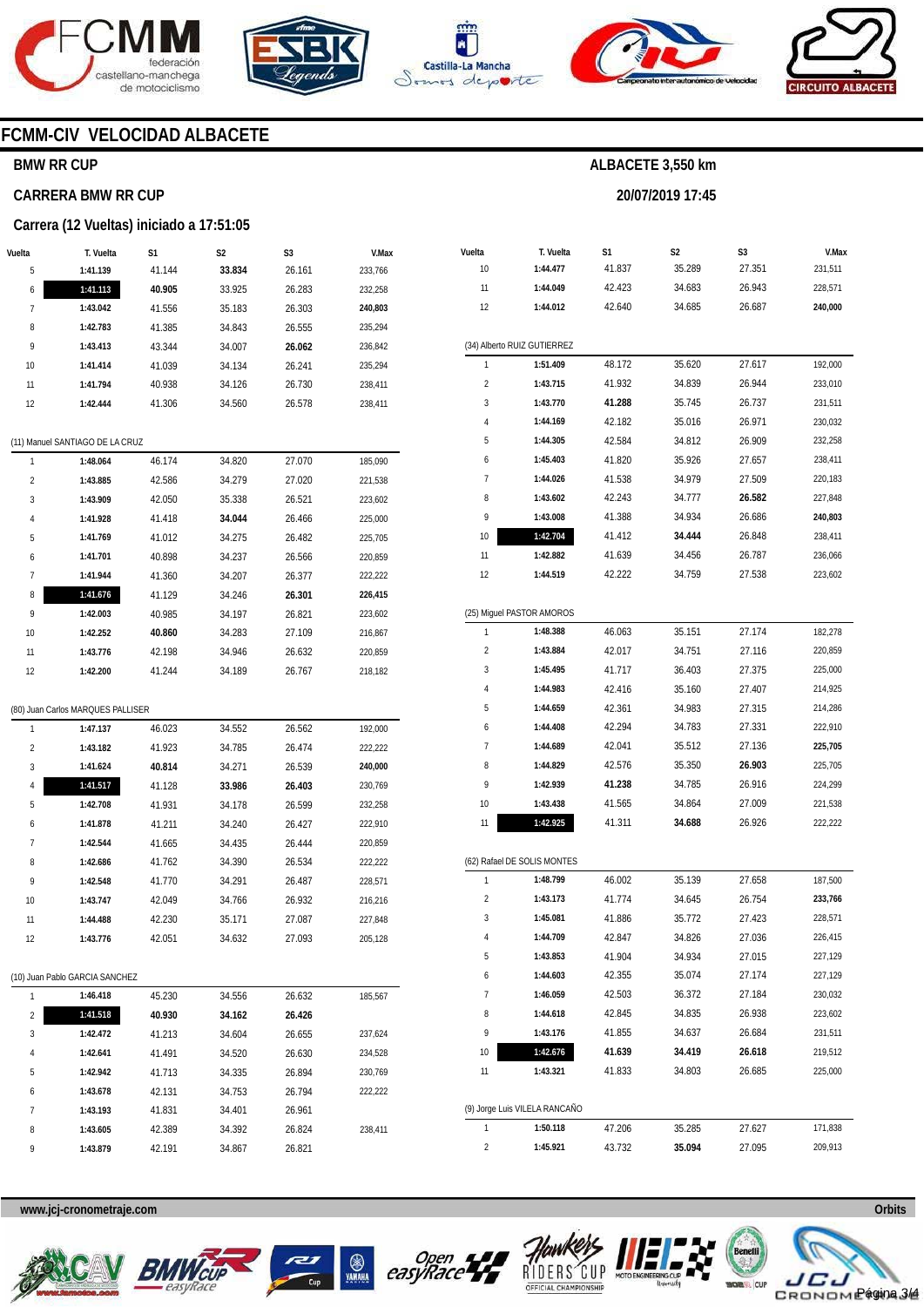







**20/07/2019 17:45** 



### **FCMM-CIV VELOCIDAD ALBACETE**

#### **BMW RR CUP**

#### **CARRERA BMW RR CUP**

#### **Carrera (12 Vueltas) iniciado a 17:51:05**

| Vuelta       | T. Vuelta | S <sub>1</sub> | S <sub>2</sub> | S <sub>3</sub> | V.Max   | Vuelta | T. Vuelta | S <sub>1</sub> | S <sub>2</sub> | S <sub>3</sub> | V.Max |
|--------------|-----------|----------------|----------------|----------------|---------|--------|-----------|----------------|----------------|----------------|-------|
| 3            | 1:47.540  | 42.901         | 37.283         | 27.356         | 206,304 |        |           |                |                |                |       |
| 4            | 1:45.900  | 43.357         | 35.538         | 27.005         | 202,817 |        |           |                |                |                |       |
| 5            | 1:45.276  | 42.853         | 35.396         | 27.027         | 218,845 |        |           |                |                |                |       |
| 6            | 1:47.438  | 43.482         | 36.130         | 27.826         | 211,765 |        |           |                |                |                |       |
| $\mathbf{r}$ | 1:47.242  | 43.510         | 36.302         | 27.430         | 212,389 |        |           |                |                |                |       |
| 8            | 1:47.069  | 43.540         | 35.842         | 27.687         | 208,092 |        |           |                |                |                |       |
| 9            | 1:52.220  | 43.774         | 36.438         | 32.008         | 200,557 |        |           |                |                |                |       |
| 10           | 1:52.175  | 45.028         | 38.835         | 28.312         | 200,557 |        |           |                |                |                |       |
| 11           | 1:52.032  | 45.156         | 38.749         | 28.127         | 192,513 |        |           |                |                |                |       |
|              |           |                |                |                |         |        |           |                |                |                |       |

#### (41) Jose LLAMAS FERNANDEZ

|   | 1:46.401 | 44.390 | 35.307 | 26.704 |         |
|---|----------|--------|--------|--------|---------|
| 2 | 1:43.187 | 41.805 | 34.731 | 26.651 | 216.867 |
| 3 | 1:43.334 | 41.723 | 35.196 | 26.415 | 223.602 |
| 4 | 1:42.589 | 41.907 | 34.231 | 26.451 | 225.705 |
| 5 | 1:42.205 | 41.716 | 34.259 | 26.230 | 223,602 |
|   |          |        |        |        |         |

#### (92) Julio DOMINGUEZ GAVIRA

|    | (23) Ivan HERNANDEZ ALONSO |        |        |        |         |
|----|----------------------------|--------|--------|--------|---------|
| p4 | 2:06.195                   | 58.984 | 35.795 |        | 225.705 |
| 3  | 1:38.560                   | 38.935 | 33.567 | 26.058 | 239.203 |
| 2  | 1:39.503                   | 41.641 | 32.496 | 25.366 | 244.898 |
|    | 1:41.920                   | 43.521 | 33.130 | 25.269 | 197,260 |

|    | 1:44.501 | 44.630 | 33.965 | 25.906 | 201.681 |
|----|----------|--------|--------|--------|---------|
|    | 1:39.840 | 40.484 | 33.183 | 26.173 | 230.769 |
| p3 | 2:11.320 | 45.116 | 50.459 |        | 233.766 |

**www.jcj-cronometraje.com Orbits** 











Página 4/4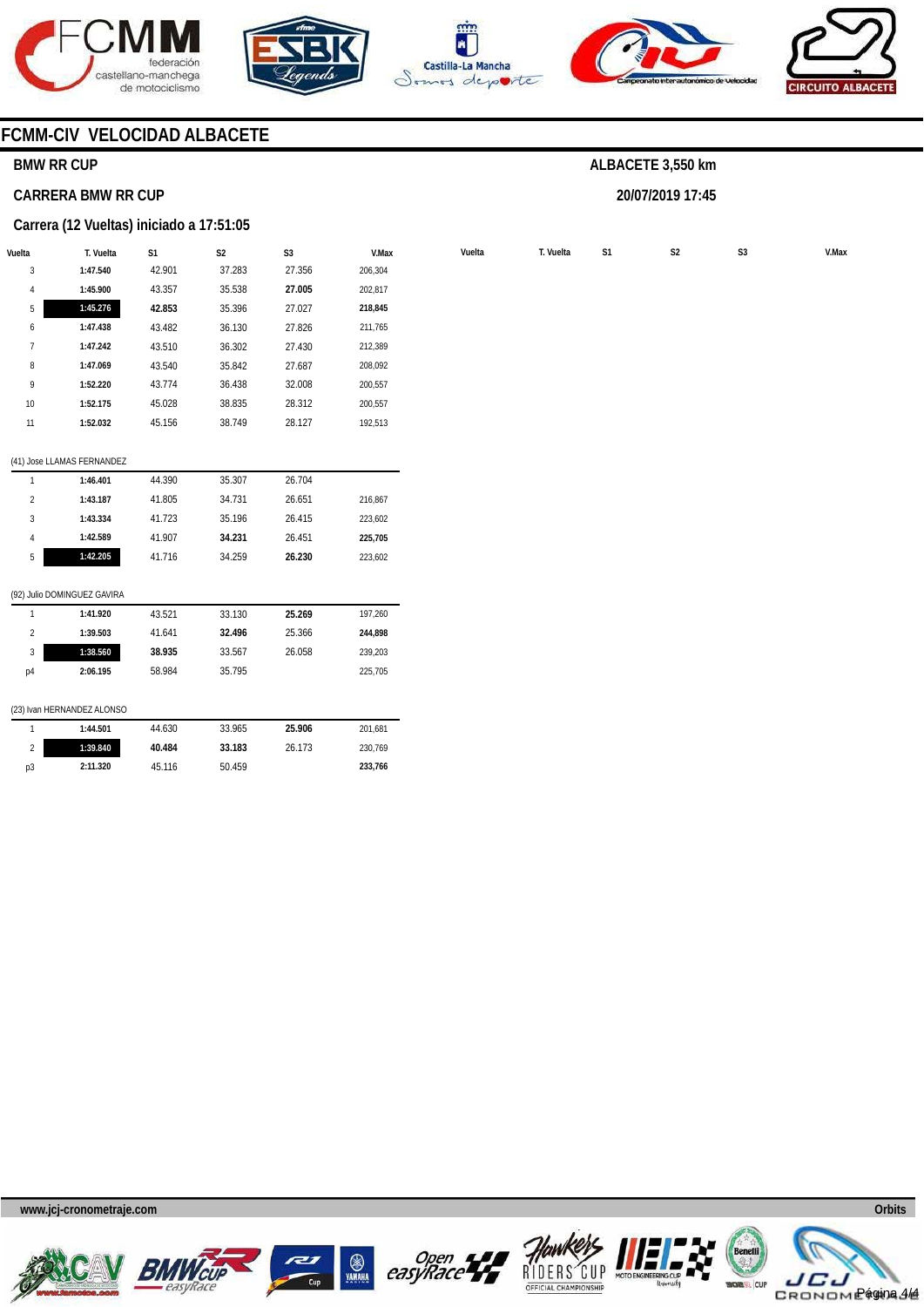









### **Vuelta a vuelta**

**ALBACETE 3,550 km** 

**20/07/2019 17:45** 

### **CARRERA BMW RR CUP**

#### **Carrera (12 Vueltas) iniciado a 17:51:05**

**FCMM-CIV VELOCIDAD ALBACETE** 

#### **Competidores Vueltas**

**BMW RR CUP** 

| Francisco Javier VALERA SERRANO (44)   | 1           |
|----------------------------------------|-------------|
| Juan Manuel RUIZ ARROYO (7)            | $\mathbf 2$ |
| Alberto SERRANO LOPEZ (5)              | 3           |
| Julio DOMINGUEZ GAVIRA (92)            | 4           |
| Balbino RUIZ PAÑOS (16)                | 5           |
| David RASERO GOMEZ (2)                 | 6           |
| Gaspar RODRIGUEZ MAS (27)              | 7           |
| Javier PASCUAL MORENO (26)             | 8           |
| Santiago DE DIEGO RECUERO (21)         | 9           |
| Manuel GARCIA BENEROSO (4)             | 10          |
| Raul Sergio GONZALEZ RUIZ (39)         | 11          |
| Ivan HERNANDEZ ALONSO (23)             | 12          |
| Francisco Manuel GAMERO DOMINGUEZ (49) | 13          |
| Borja GOMEZ SETIEN (86)                | 14          |
| Benjamin VALLMANYA CUCURULL (88)       | 15          |
| Jose MARCH MOYA (98)                   | 16          |
| Juan Carlos MARQUES PALLISER (80)      | 17          |
| Miguel PASTOR AMOROS (25)              | 18          |
| Juan Pablo GARCIA SANCHEZ (10)         | 19          |
| Alberto RUIZ GUTIERREZ (34)            | 20          |
| Jose LLAMAS FERNANDEZ (41)             | 21          |
| Manuel SANTIAGO DE LA CRUZ (11)        | 22          |
| Jorge Luis VILELA RANCAÑO (9)          | 23          |
| Rafael DE SOLIS MONTES (62)            | 24          |

|                                        |    | 0            | 1              | $\mathbf{2}$   | 3            | 4  | 5  | 6  | 7  | 8  | 9              | 10             | 11           | 12             |
|----------------------------------------|----|--------------|----------------|----------------|--------------|----|----|----|----|----|----------------|----------------|--------------|----------------|
| Francisco Javier VALERA SERRANO (44)   | 1  | 44           | 5              | 5              | 5            | 5  | 5  | 44 | 44 | 44 | 44             | 44             | 44           | 44             |
| Juan Manuel RUIZ ARROYO (7)            | 2  | 7            | 44             | 44             | 44           | 44 | 44 | 5  | 5  | 5  | 5              | 5              | 5            | 5              |
| Alberto SERRANO LOPEZ (5)              | 3  | 5            | 16             | 16             | $\mathbf{2}$ | 2  | 2  | 2  | 2  | 2  | $\overline{2}$ | $\overline{2}$ | $\mathbf{2}$ | $\mathbf{2}$   |
| Julio DOMINGUEZ GAVIRA (92)            | 4  | 92           | $\overline{2}$ | $\overline{2}$ | 27           | 27 | 27 | 27 | 27 | 27 | 27             | 7              | 7            | $\overline{7}$ |
| Balbino RUIZ PAÑOS (16)                | 5  | 16           | 27             | 27             | 16           | 7  | 7  | 7  | 7  | 7  | 7              | 27             | 27           | 27             |
| David RASERO GOMEZ (2)                 | 6  | $\mathbf{2}$ | 7              | 7              | 7            | 16 | 16 | 16 | 16 | 16 | 16             | 16             | 16           | 16             |
| Gaspar RODRIGUEZ MAS (27)              | 7  | 27           | 92             | 92             | 92           | 86 | 86 | 86 | 86 | 86 | 26             | 26             | 26           | 26             |
| Javier PASCUAL MORENO (26)             | 8  | 26           | 86             | 4              | 4            | 4  | 4  | 26 | 26 | 26 | 86             | 86             | 86           | 86             |
| Santiago DE DIEGO RECUERO (21)         | 9  | 21           | 4              | 86             | 86           | 26 | 26 | 4  | 4  | 39 | 39             | 39             | 39           | 39             |
| Manuel GARCIA BENEROSO (4)             | 10 | 4            | 26             | 26             | 26           | 39 | 39 | 39 | 39 | 4  | 49             | 49             | 49           | 49             |
| Raul Sergio GONZALEZ RUIZ (39)         | 11 | 39           | 39             | 39             | 39           | 49 | 49 | 49 | 49 | 49 | 4              | 4              | 4            | 4              |
| Ivan HERNANDEZ ALONSO (23)             | 12 | 23           | 23             | 23             | 49           | 98 | 98 | 98 | 98 | 98 | 98             | 98             | 98           | 98             |
| Francisco Manuel GAMERO DOMINGUEZ (49) | 13 | 49           | 49             | 49             | 98           | 88 | 88 | 88 | 88 | 88 | 88             | 88             | 88           | 88             |
| Borja GOMEZ SETIEN (86)                | 14 | 86           | 21             | 98             | 88           | 21 | 21 | 21 | 21 | 21 | 21             | 21             | 21           | 21             |
| Benjamin VALLMANYA CUCURULL (88)       | 15 | 88           | 98             | 88             | 21           | 10 | 80 | 80 | 80 | 80 | 80             | 80             | 11           | 11             |
| Jose MARCH MOYA (98)                   | 16 | 98           | 88             | 21             | 10           | 80 | 10 | 10 | 10 | 11 | 11             | 11             | 80           | 80             |
| Juan Carlos MARQUES PALLISER (80)      | 17 | 80           | 10             | 10             | 80           | 41 | 41 | 11 | 11 | 10 | 10             | 10             | 10           | 10             |
| Miquel PASTOR AMOROS (25)              | 18 | 25           | 41             | 41             | 41           | 11 | 11 | 62 | 25 | 34 | 34             | 34             | 34           | 34             |
| Juan Pablo GARCIA SANCHEZ (10)         | 19 | 10           | 80             | 80             | 11           | 25 | 62 | 25 | 34 | 25 | 25             | 25             | 25           |                |
| Alberto RUIZ GUTIERREZ (34)            | 20 | 34           | 25             | 25             | 25           | 62 | 25 | 34 | 62 | 62 | 62             | 62             | 62           |                |
| Jose LLAMAS FERNANDEZ (41)             | 21 | 41           | 11             | 11             | 62           | 34 | 34 | 9  | 9  | 9  | 9              | 9              | 9            |                |
| Manuel SANTIAGO DE LA CRUZ (11)        | 22 | 11           | 62             | 62             | 34           | 92 | 9  |    |    |    |                |                |              |                |
| Jorge Luis VILELA RANCAÑO (9)          | 23 | 9            | 9              | 34             | 9            | 9  |    |    |    |    |                |                |              |                |
| Rafael DE SOLIS MONTES (62)            | 24 | 62           | 34             | 9              | 23           |    |    |    |    |    |                |                |              |                |
|                                        | 25 |              |                |                |              |    |    |    |    |    |                |                |              |                |











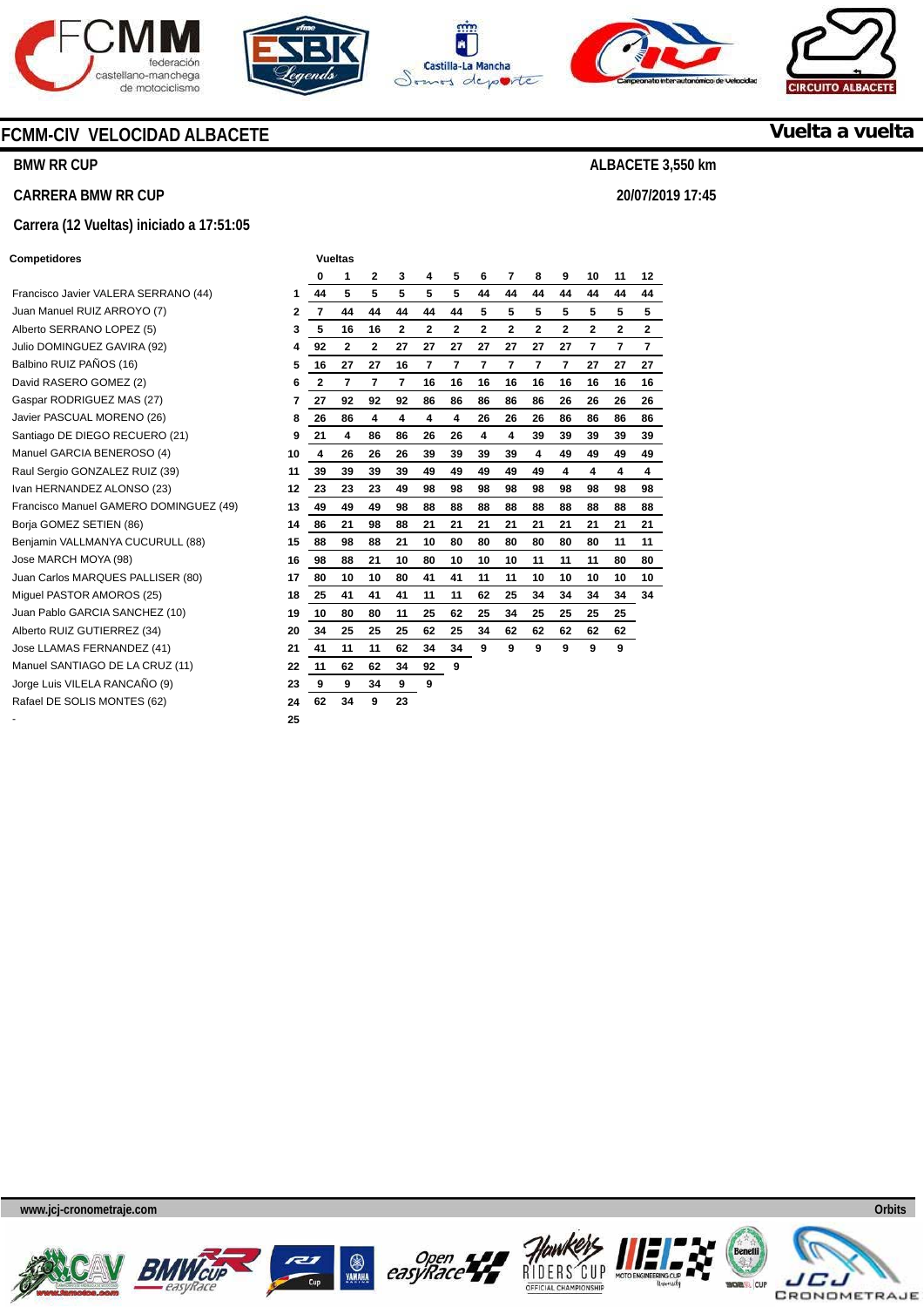









### **FCMM-CIV VELOCIDAD ALBACETE**

### **BMW RR CUP**

#### **COMBINADA CRONOS**

| Pos. | N° | Nombre                            |                | PEC Clase  | Mejor T° total | Q1       | Q2 Club  |       |
|------|----|-----------------------------------|----------------|------------|----------------|----------|----------|-------|
| 1    | 44 | Francisco Javier VALERA SERRANO   | $\mathbf{1}$   | <b>STK</b> | 1:35.322       | 1:35.601 | 1:35.322 |       |
| 2    | 7  | Juan Manuel RUIZ ARROYO           | $\mathbf{1}$   | <b>SBK</b> | 1:35.436       | 1:35.436 | 1:37.545 |       |
| 3    | 5  | Alberto SERRANO LOPEZ             | $\overline{2}$ | <b>SBK</b> | 1:35.767       | 1:36.573 | 1:35.767 |       |
| 4    | 92 | Julio DOMINGUEZ GAVIRA            | 3              | <b>SBK</b> | 1:36.228       | 1:36.228 | 1:37.051 |       |
| 5    | 2  | David RASERO GOMEZ                | $\overline{4}$ | <b>SBK</b> | 1:36.791       | 1:36.791 | 1:36.996 |       |
| 6    | 16 | Balbino RUIZ PAÑOS                | 5              | <b>SBK</b> | 1:37.207       | 1:38.910 | 1:37.207 |       |
| 7    | 27 | Gaspar RODRIGUEZ MAS              | 6              | <b>SBK</b> | 1:37.440       | 1:37.440 | 1:37.607 |       |
| 8    | 26 | Javier PASCUAL MORENO             | $\overline{7}$ | <b>SBK</b> | 1:37.450       | 1:37.450 | 1:38.775 |       |
| 9    | 21 | Santiago DE DIEGO RECUERO         | $\overline{2}$ | <b>STK</b> | 1:38.237       | 1:38.237 | 1:39.278 |       |
| 10   | 39 | Raul Sergio GONZALEZ RUIZ         | 8              | <b>SBK</b> | 1:39.853       | 1:40.466 | 1:39.853 |       |
| 11   | 4  | Manuel GARCIA BENEROSO            | 9              | <b>SBK</b> | 1:39.868       | 1:39.868 | 1:40.698 |       |
| 12   | 23 | Ivan HERNANDEZ ALONSO             | 10             | <b>SBK</b> | 1:39.939       | 1:39.939 | 1:39.958 |       |
| 13   | 98 | Jose MARCH MOYA                   | 11             | <b>SBK</b> | 1:40.062       | 1:41.450 | 1:40.062 | Nóvel |
| 14   | 49 | Francisco Manuel GAMERO DOMINGUEZ | 3              | <b>STK</b> | 1:40.106       | 1:40.106 | 1:41.328 | Nóvel |
| 15   | 88 | Benjamin VALLMANYA CUCURULL       | $\overline{4}$ | <b>STK</b> | 1:40.435       | 1:41.672 | 1:40.435 |       |
| 16   | 86 | Borja GOMEZ SETIEN                | 5              | <b>STK</b> | 1:40.660       | 1:40.892 | 1:40.660 |       |
| 17   | 41 | Jose LLAMAS FERNANDEZ             | 12             | <b>SBK</b> | 1:41.213       | 1:42.395 | 1:41.213 |       |
| 18   | 80 | Juan Carlos MARQUES PALLISER      | 6              | <b>STK</b> | 1:41.370       | 1:41.389 | 1:41.370 |       |
| 19   | 10 | Juan Pablo GARCIA SANCHEZ         | $\overline{7}$ | <b>STK</b> | 1:41.395       | 1:41.395 | 1:42.528 | Nóvel |
| 20   | 34 | Alberto RUIZ GUTIERREZ            | 13             | <b>SBK</b> | 1:41.989       | 1:41.989 | 1:43.806 |       |
| 21   | 25 | Miguel PASTOR AMOROS              | 8              | <b>STK</b> | 1:42.017       | 1:42.286 | 1:42.017 | Nóvel |
| 22   | 11 | Manuel SANTIAGO DE LA CRUZ        | 14             | <b>SBK</b> | 1:42.105       | 1:42.663 | 1:42.105 |       |
| 23   | 9  | Jorge Luis VILELA RANCAÑO         | 9              | <b>STK</b> | 1:43.434       | 1:44.841 | 1:43.434 |       |
| 24   | 62 | Rafael DE SOLIS MONTES            | 15             | <b>SBK</b> | 1:44.750       | 1:44.887 | 1:44.750 |       |
| 25   | 8  | Adrian DE LA PUERTA SEMPERE       | 10             | <b>STK</b> | 1:56.414       | 1:56.414 |          | Nóvel |
|      |    |                                   |                |            |                |          |          |       |











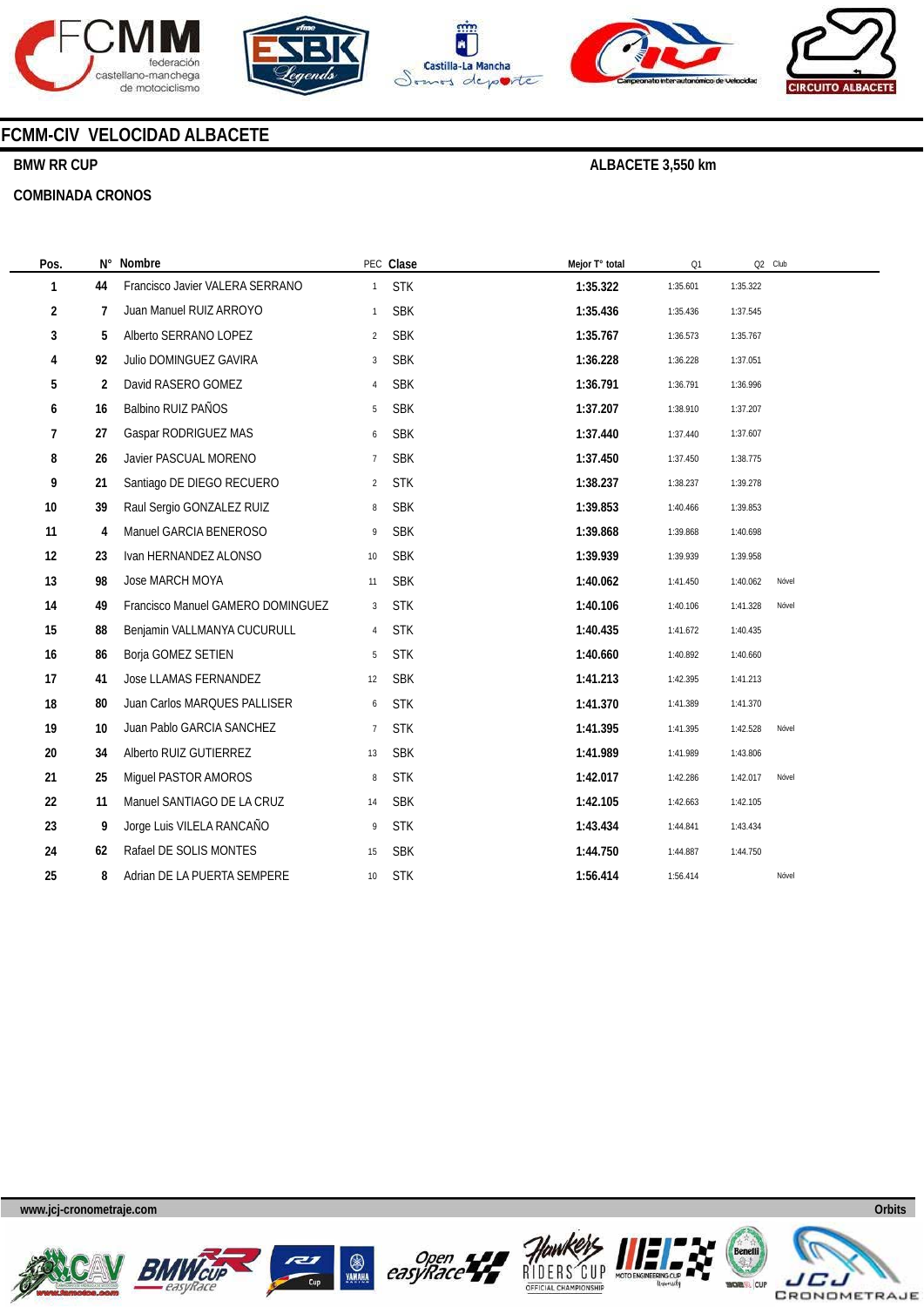







**20/07/2019 17:45** 



#### **FCMM-CIV VELOCIDAD ALBACETE**

<u>Film Film Film</u>

#### **BMW RR CUP**

**CARRERA BMW RR CUP** 

**Carrera (12 Vueltas)** 

H H H **POLE POSITION 1 <sup>1</sup> 44 F. VALERA SERRANO 2 3 7 Juan Manuel RUIZ ARROYO 5 Alberto SERRANO LOPEZ** 1:35.322 1:35.436 1:35.767  **2 <sup>4</sup> 92 Julio DOMINGUEZ GAVIRA 5 6 2 David RASERO GOMEZ** 1:36.228 **16 Balbino RUIZ PAÑOS** 1:36.791 1:37.207  **3 <sup>7</sup> 27 Gaspar RODRIGUEZ MAS 8 9 26 J. PASCUAL MORENO 21 S. DE DIEGO RECUERO** 1:37.440 1:37.450 1:38.237 **4 10**<br> **10 39 R. GONZALEZ RUIZ 11 12 4 M. GARCIA BENEROSO** 1:39.853 **23 I. HERNANDEZ ALONSO** 1:39.868 1:39.939  **5 <sup>13</sup> 98 Jose MARCH MOYA 14 15 49 F. GAMERO DOMINGUEZ** 1:40.062 **88 B. V.** 1:40.106 1:40.435  **6 <sup>16</sup> 86 Borja GOMEZ SETIEN 17 18 41 J. LLAMAS FERNANDEZ**  $1:40.660$ **80 J. MARQUES PALLISER** 1:41.213 1:41.370 **7 19**<br> **10 J. GARCIA SANCHEZ 20 21 34 Alberto RUIZ GUTIERREZ 25 Miguel PASTOR AMOROS** 1:41.395 1:41.989 1:42.017 **8 11 M. SANTIAGO DE LA CRUZ 23 24 9 J. VILELA RANCAÑO 62 Rafael DE SOLIS MONTES** 1:42.105 1:43.434 1:44.750  $\frac{25}{8A.1}$ **8 A. D.** 1:56.414











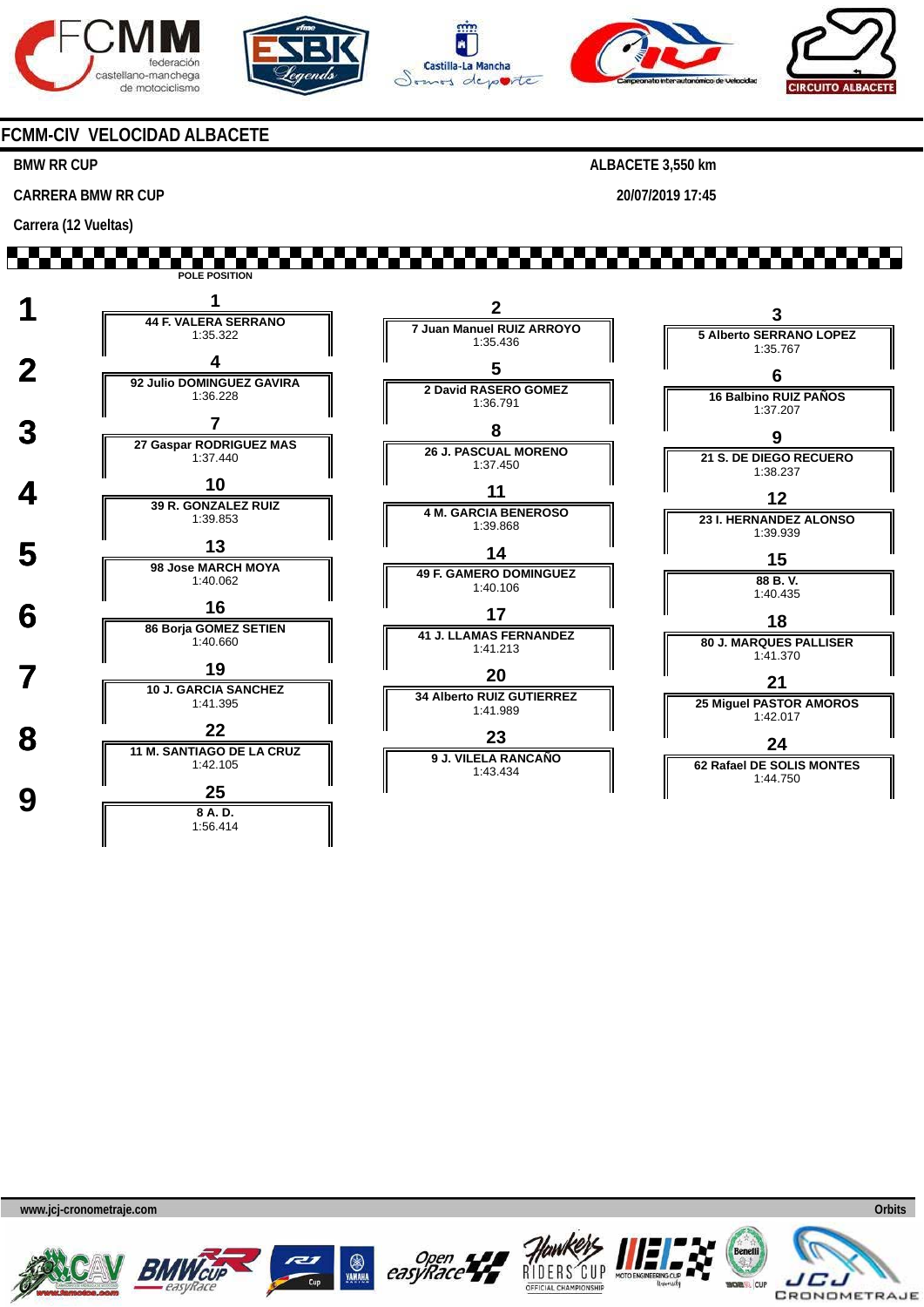









### **BMW RR CUP**

#### **ENTRENO CRONOMETRADO 2**

#### **Clasificación (25:00 Tiempo) iniciado a 13:15:03**

| Pos. | N° | Nombre                            | Mejor Tm | Dif. 1° | Dif.Ant. | En V. V.T.     |                 | Mejor Vel. |                | PEC Clase  | Moto | Club  |  |
|------|----|-----------------------------------|----------|---------|----------|----------------|-----------------|------------|----------------|------------|------|-------|--|
| 1    | 44 | Francisco Javier VALERA SERRANO   | 1:35.322 |         |          | 9              | 11              | 134,072    | $\mathbf{1}$   | <b>STK</b> |      |       |  |
| 2    | 5  | Alberto SERRANO LOPEZ             | 1:35.767 | 0.445   | 0.445    | 3              | 8               | 133,449    | $\mathbf{1}$   | <b>SBK</b> |      |       |  |
| 3    | 2  | David RASERO GOMEZ                | 1:36.996 | 1.674   | 1.229    | 9              | 10              | 131,758    | 2              | <b>SBK</b> |      |       |  |
| 4    | 92 | Julio DOMINGUEZ GAVIRA            | 1:37.051 | 1.729   | 0.055    | 9              | 12              | 131,683    | 3              | <b>SBK</b> |      |       |  |
| 5    | 16 | Balbino RUIZ PAÑOS                | 1:37.207 | 1.885   | 0.156    | $\overline{7}$ | 9               | 131,472    | 4              | <b>SBK</b> |      |       |  |
| 6    | 7  | Juan Manuel RUIZ ARROYO           | 1:37.545 | 2.223   | 0.338    | 5              | 6               | 131,016    | 5              | <b>SBK</b> |      |       |  |
| 7    | 27 | Gaspar RODRIGUEZ MAS              | 1:37.607 | 2.285   | 0.062    | 4              | $7\overline{ }$ | 130,933    | 6              | <b>SBK</b> |      |       |  |
| 8    | 26 | Javier PASCUAL MORENO             | 1:38.775 | 3.453   | 1.168    | $\overline{4}$ | $\overline{7}$  | 129,385    | $\overline{7}$ | <b>SBK</b> |      |       |  |
| 9    | 21 | Santiago DE DIEGO RECUERO         | 1:39.278 | 3.956   | 0.503    | $\overline{2}$ | 5               | 128,729    | 2              | <b>STK</b> |      |       |  |
| 10   | 39 | Raul Sergio GONZALEZ RUIZ         | 1:39.853 | 4.531   | 0.575    | 6              | 10              | 127,988    | 8              | <b>SBK</b> |      |       |  |
| 11   | 23 | Ivan HERNANDEZ ALONSO             | 1:39.958 | 4.636   | 0.105    | $\mathbf{3}$   | 5               | 127,854    | 9              | <b>SBK</b> |      |       |  |
| 12   | 98 | Jose MARCH MOYA                   | 1:40.062 | 4.740   | 0.104    | 9              | 10              | 127,721    | 10             | <b>SBK</b> |      | Nóvel |  |
| 13   | 88 | Benjamin VALLMANYA CUCURULL       | 1:40.435 | 5.113   | 0.373    | $\overline{7}$ | 11              | 127,246    | 3              | <b>STK</b> |      |       |  |
| 14   | 86 | Borja GOMEZ SETIEN                | 1:40.660 | 5.338   | 0.225    | $\overline{1}$ | 8               | 126,962    | $\overline{4}$ | <b>STK</b> |      |       |  |
| 15   | 4  | Manuel GARCIA BENEROSO            | 1:40.698 | 5.376   | 0.038    | 5              | $\overline{7}$  | 126,914    | 11             | <b>SBK</b> |      |       |  |
| 16   | 41 | Jose LLAMAS FERNANDEZ             | 1:41.213 | 5.891   | 0.515    | 8              | 13              | 126,268    | 12             | <b>SBK</b> |      |       |  |
| 17   | 49 | Francisco Manuel GAMERO DOMINGUEZ | 1:41.328 | 6.006   | 0.115    | 9              | 14              | 126,125    | 5              | <b>STK</b> |      | Nóvel |  |
| 18   | 80 | Juan Carlos MARQUES PALLISER      | 1:41.370 | 6.048   | 0.042    | 5              | $\overline{7}$  | 126,073    | 6              | <b>STK</b> |      |       |  |
| 19   | 25 | Miguel PASTOR AMOROS              | 1:42.017 | 6.695   | 0.647    | $\overline{4}$ | 6               | 125,273    | $\overline{7}$ | <b>STK</b> |      | Nóvel |  |
| 20   | 11 | Manuel SANTIAGO DE LA CRUZ        | 1:42.105 | 6.783   | 0.088    | 12             | 12              | 125,165    | 13             | <b>SBK</b> |      |       |  |
| 21   | 10 | Juan Pablo GARCIA SANCHEZ         | 1:42.528 | 7.206   | 0.423    | 5              | 11              | 124,649    | 8              | <b>STK</b> |      | Nóvel |  |
| 22   | 9  | Jorge Luis VILELA RANCAÑO         | 1:43.434 | 8.112   | 0.906    | 3              | 5               | 123,557    | 9              | <b>STK</b> |      |       |  |
| 23   | 34 | Alberto RUIZ GUTIERREZ            | 1:43.806 | 8.484   | 0.372    | 6              | 10              | 123,114    | 14             | <b>SBK</b> |      |       |  |
| 24   | 62 | Rafael DE SOLIS MONTES            | 1:44.750 | 9.428   | 0.944    | 2              | 10              | 122,005    | 15             | <b>SBK</b> |      |       |  |
|      |    |                                   |          |         |          |                |                 |            |                |            |      |       |  |

**www.jcj-cronometraje.com Orbits** 













## **Clasificado por mejor tiempo de vuelta**

**ALBACETE 3,550 km** 

**20/07/2019 13:15**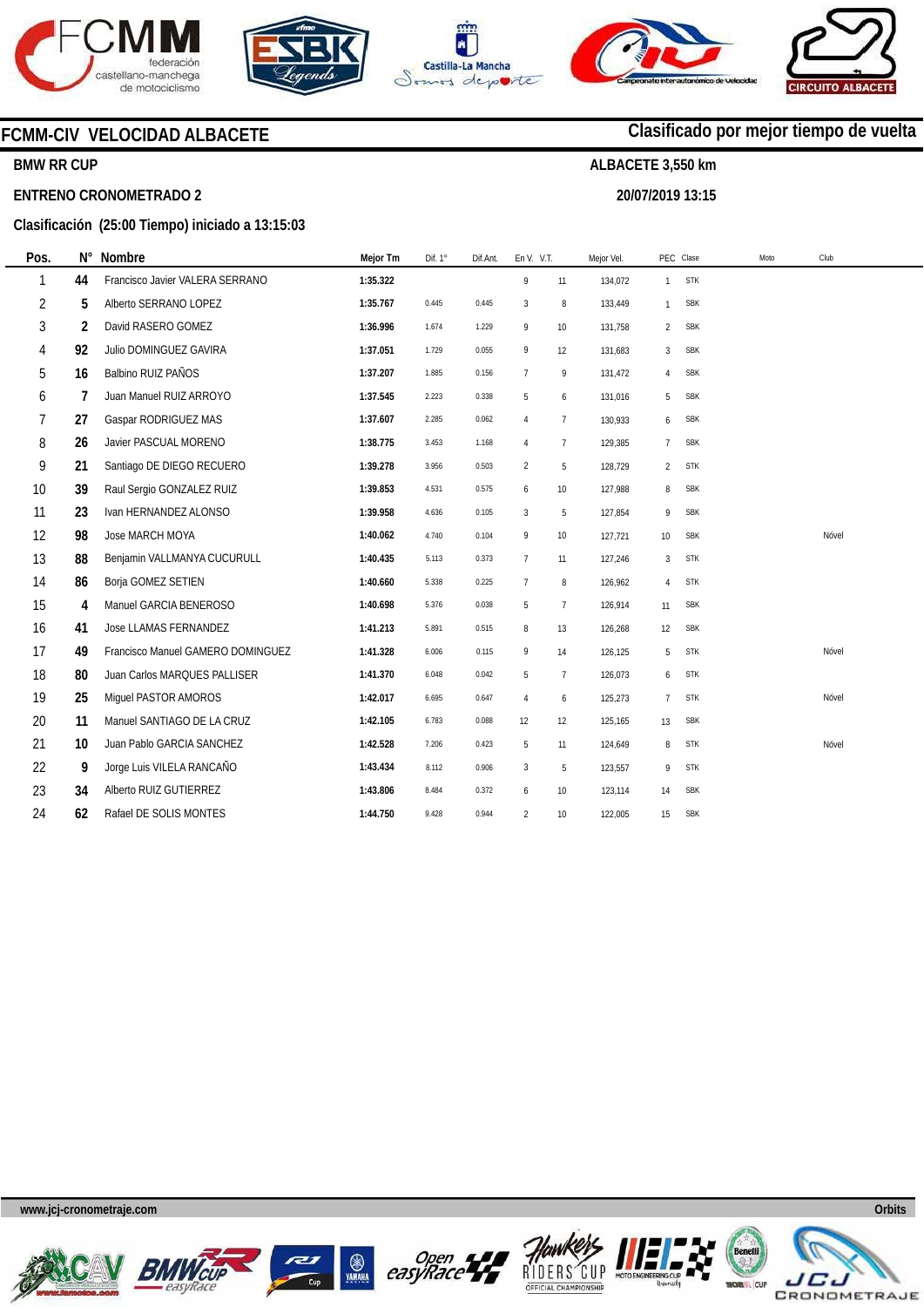







**20/07/2019 13:15** 



### **FCMM-CIV VELOCIDAD ALBACETE**

### **BMW RR CUP**

#### **ENTRENO CRONOMETRADO 2**

#### **Clasificación (25:00 Tiempo) iniciado a 13:15:03**

| Vuelta                    | T. Vuelta                            | S <sub>1</sub> | S <sub>2</sub> | S <sub>3</sub> | V.Max   |  |  |  |  |
|---------------------------|--------------------------------------|----------------|----------------|----------------|---------|--|--|--|--|
|                           | (44) Francisco Javier VALERA SERRANO |                |                |                |         |  |  |  |  |
| 1                         |                                      |                | 37.076         | 27.929         |         |  |  |  |  |
| p <sub>2</sub>            | 1:46.955                             | 42.784         | 34.519         |                | 201,117 |  |  |  |  |
| 3                         | 6:10.863                             |                | 33.366         | 26.603         |         |  |  |  |  |
| 4                         | 1:35.756                             | 38.506         | 32.213         | 25.037         | 245,734 |  |  |  |  |
| 5                         | 1:39.521                             | 39.472         | 33.881         | 26.168         | 249,135 |  |  |  |  |
| 6                         | 1:36.146                             | 39.063         | 32.147         | 24.936         | 234,528 |  |  |  |  |
| $\overline{7}$            | 1:35.755                             | 38.542         | 31.898         | 25.315         | 245,734 |  |  |  |  |
| 8                         | 1:37.167                             | 38.692         | 32.707         | 25.768         | 245,734 |  |  |  |  |
| 9                         | 1:35.322                             | 38.206         | 32.153         | 24.963         | 244,068 |  |  |  |  |
| 10                        | 1:42.202                             | 41.829         | 33.848         | 26.525         | 227,848 |  |  |  |  |
| p11                       | 1:48.481                             | 43.112         | 35.732         |                | 245,734 |  |  |  |  |
|                           |                                      |                |                |                |         |  |  |  |  |
| (5) Alberto SERRANO LOPEZ |                                      |                |                |                |         |  |  |  |  |
| 1                         |                                      |                | 33.876         | 26.421         |         |  |  |  |  |
| $\overline{2}$            | 1:36.112                             | 38.814         | 32.102         | 25.196         | 247,423 |  |  |  |  |
| 3                         | 1:35.767                             | 38.411         | 32.174         | 25.182         | 248,276 |  |  |  |  |

| 3  | 1:35.767  | 38.411 | 32.174 | 25.182 | 248.276 |
|----|-----------|--------|--------|--------|---------|
| p4 | 1:46.583  | 39.510 | 33.762 |        | 246.575 |
| 5  | 12:53.523 |        | 33.022 | 25.344 |         |
| 6  | 1:35.941  | 38.583 | 31.933 | 25.425 | 246.575 |
|    | 1:38.411  | 39.061 | 33.450 | 25.900 | 250.000 |
| 8  | 1:37.008  | 38.593 | 32.958 | 25.457 | 251,748 |
|    |           |        |        |        |         |

#### (2) David RASERO GOMEZ

| 1              |          |        | 36.334 | 30.762 |         |
|----------------|----------|--------|--------|--------|---------|
| p <sub>2</sub> | 1:47.420 | 42.938 | 34.575 |        | 188.976 |
| 3              | 6:10.380 |        | 33.278 | 26.502 |         |
| $\overline{4}$ | 1:37.484 | 39.307 | 32.671 | 25.506 | 238,411 |
| 5              | 1:37.466 | 39.230 | 32.634 | 25.602 | 244.068 |
| 6              | 1:37.288 | 39.447 | 32.502 | 25.339 | 230,769 |
| 7              | 1:37.296 | 38.906 | 32.834 | 25.556 | 239.203 |
| 8              | 1:46.244 | 42.870 | 36.561 | 26.813 | 228.571 |
| 9              | 1:36.996 | 39.097 | 32.511 | 25.388 | 246.575 |
| p10            | 1:55.701 | 44.495 | 38.536 |        | 229.299 |

#### (92) Julio DOMINGUEZ GAVIRA

| 1              |          |        | 34.624 | 26.634 |         |
|----------------|----------|--------|--------|--------|---------|
| $\overline{2}$ | 1:39.796 | 40.362 | 33.352 | 26.082 | 236.066 |
| p3             | 1:46.322 | 39.500 | 34.514 |        | 236.842 |
| 4              | 6:35.340 |        | 35.382 | 27.113 |         |
| 5              | 1:37.192 | 39.096 | 32.643 | 25.453 | 229.299 |
| 6              | 1:37.158 | 39.067 | 32.541 | 25.550 | 233.010 |
| 7              | 1:46.045 | 40.548 | 36.561 | 28.936 | 227.129 |
| 8              | 1:37.140 | 38.923 | 32.674 | 25.543 | 234.528 |
| 9              | 1:37.051 | 39.028 | 32.451 | 25.572 | 238.411 |
| p10            | 1:48.185 | 41.383 | 34.477 |        | 242.424 |

| Vuelta                  | T. Vuelta                      | S1     | S2     | S3     | V.Max   |
|-------------------------|--------------------------------|--------|--------|--------|---------|
| 11                      | 2:41.406                       |        | 33.562 | 26.142 |         |
| 12                      | 1:39.659                       | 39.292 | 34.131 | 26.236 | 242,424 |
|                         |                                |        |        |        |         |
|                         | (16) Balbino RUIZ PAÑOS        |        |        |        |         |
| 1                       |                                |        | 36.176 | 26.588 |         |
| 2                       | 1:39.482                       | 40.493 | 33.240 | 25.749 | 236,066 |
| 3                       | 1:38.900                       | 39.753 | 33.412 | 25.735 | 244,068 |
| 4                       | 1:38.351                       | 39.803 | 32.900 | 25.648 | 239,203 |
| р5                      | 1:47.781                       | 43.889 | 33.466 |        | 248,276 |
| 6                       | 11:40.757                      |        | 33.541 | 25.658 |         |
| 7                       | 1:37.207                       | 39.008 | 32.613 | 25.586 | 246,575 |
| 8                       | 1:37.441                       | 39.295 | 32.743 | 25.403 | 245,734 |
| 9                       | 1:37.532                       | 39.324 | 32.784 | 25.424 | 245,734 |
|                         | (7) Juan Manuel RUIZ ARROYO    |        |        |        |         |
| 1                       |                                |        | 34.081 | 26.442 |         |
| $\overline{\mathbf{c}}$ | 1:40.142                       | 39.887 | 34.070 | 26.185 | 236,842 |
| 3                       | 1:37.816                       | 39.562 | 32.668 | 25.586 | 236,842 |
| 4                       | 2:01.192                       | 54.922 | 39.268 | 27.002 | 234,528 |
| 5                       | 1:37.545                       | 39.413 | 32.650 | 25.482 | 240,803 |
| p6                      | 1:54.849                       | 44.622 | 34.963 |        | 221,538 |
|                         |                                |        |        |        |         |
|                         | (27) Gaspar RODRIGUEZ MAS      |        |        |        |         |
| 1                       |                                |        | 34.446 | 26.903 |         |
| 2                       | 1:38.599                       | 39.615 | 33.378 | 25.606 | 234,528 |
| 3                       | 1:38.468                       | 39.325 | 33.077 | 26.066 | 238,411 |
| 4                       | 1:37.607                       | 39.198 | 32.796 | 25.613 | 246,575 |
| 5                       | 1:38.121                       | 39.223 | 33.218 | 25.680 | 240,000 |
| 6                       | 1:39.029                       | 39.921 | 33.481 | 25.627 | 219,512 |
| p7                      | 1:43.502                       | 39.491 | 33.244 |        | 251,748 |
|                         | (26) Javier PASCUAL MORENO     |        |        |        |         |
| 1                       |                                |        | 34.499 | 26.657 |         |
| $\overline{2}$          | 1:39.198                       | 40.043 | 33.244 | 25.911 | 236,066 |
| 3                       | 1:38.877                       | 39.695 | 33.317 | 25.865 | 234,528 |
| 4                       | 1:38.775                       | 39.678 | 33.298 | 25.799 | 235,294 |
| 5                       | 1:39.791                       | 39.969 | 33.839 | 25.983 | 241,611 |
| 6                       | 1:38.887                       | 39.844 | 33.265 | 25.778 | 235,294 |
| p7                      | 1:55.432                       | 49.008 | 34.218 |        | 218,182 |
|                         |                                |        |        |        |         |
|                         | (21) Santiago DE DIEGO RECUERO |        |        |        |         |
| 1                       |                                |        | 34.911 | 28.678 |         |
| 2                       | 1:39.278                       | 40.435 | 32.982 | 25.861 | 234,528 |
| 3                       | 1:49.172                       | 46.121 | 36.220 | 26.831 | 217,523 |
| 4                       | 1:46.896                       | 41.045 | 37.238 | 28.613 | 228,571 |
| р5                      | 1:45.215                       | 40.343 | 33.278 |        | 233,766 |









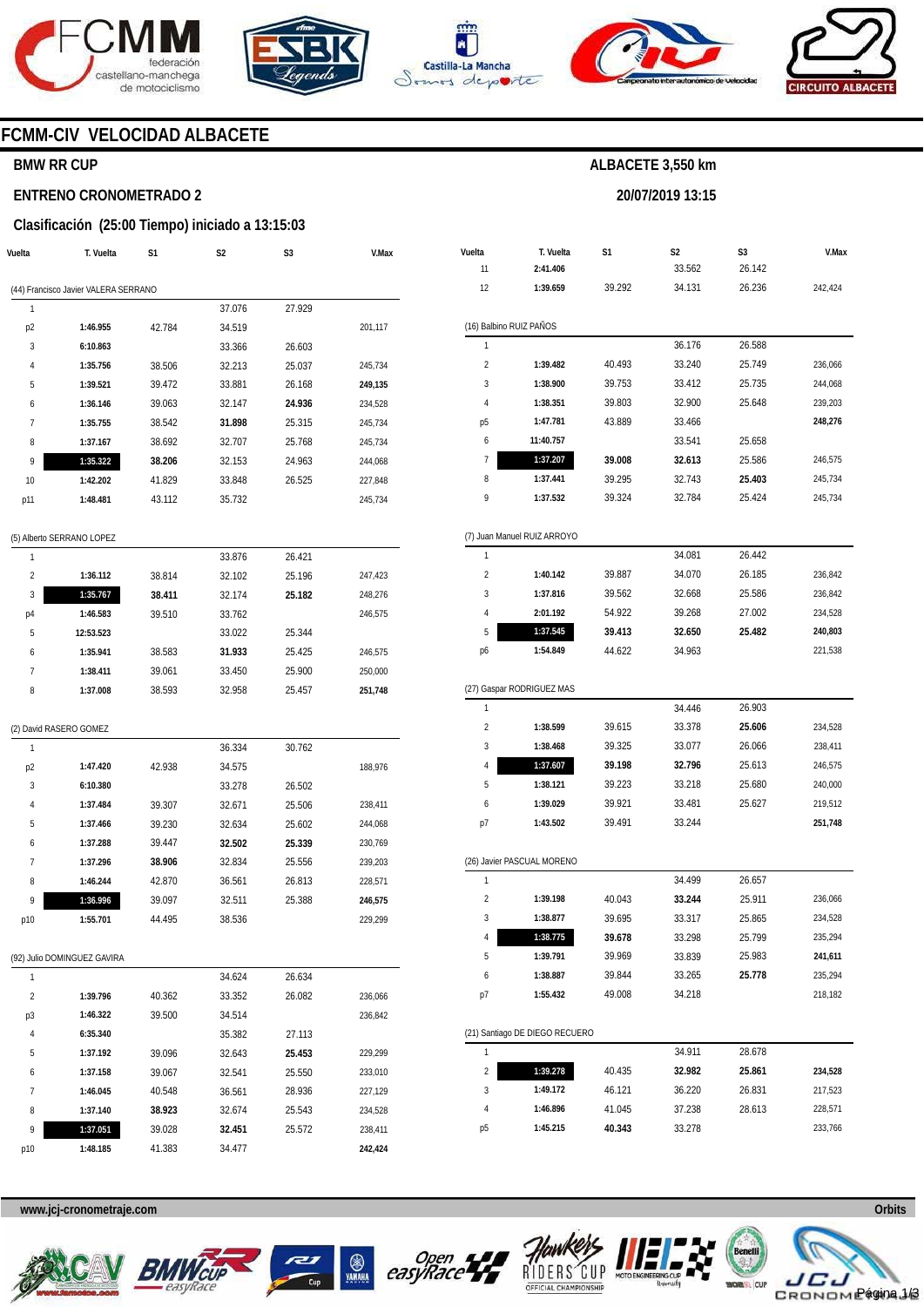







**20/07/2019 13:15** 



### **FCMM-CIV VELOCIDAD ALBACETE**

### **BMW RR CUP**

#### **ENTRENO CRONOMETRADO 2**

#### **Clasificación (25:00 Tiempo) iniciado a 13:15:03**

| Vuelta               | T. Vuelta                        | S1     | S2     | S3     | V.Max   |
|----------------------|----------------------------------|--------|--------|--------|---------|
|                      | (39) Raul Sergio GONZALEZ RUIZ   |        |        |        |         |
| 1                    |                                  |        | 39.524 | 29.841 |         |
| $\overline{2}$       | 1:41.692                         | 40.969 | 34.171 | 26.552 | 233,010 |
| 3                    | 1:41.222                         | 40.940 | 33.597 | 26.685 | 242,424 |
| 4                    | 1:40.473                         | 40.507 | 33.528 | 26.438 | 243,243 |
| 5                    | 1:39.941                         | 40.242 | 33.341 | 26.358 | 246,575 |
| 6                    | 1:39.853                         | 40.250 | 33.465 | 26.138 | 239,203 |
| 7                    | 1:54.663                         | 52.463 | 35.986 | 26.214 | 227,129 |
| 8                    | 1:40.040                         | 40.296 | 33.377 | 26.367 | 244,898 |
| 9                    | 1:40.664                         | 40.837 | 33.613 | 26.214 | 230,769 |
| p10                  | 2:16.849                         | 56.725 | 40.844 |        | 252,632 |
|                      | (23) Ivan HERNANDEZ ALONSO       |        |        |        |         |
| 1                    |                                  |        | 34.301 | 26.494 |         |
| 2                    | 1:40.420                         | 40.294 | 33.502 | 26.624 | 223,602 |
| 3                    | 1:39.958                         | 40.297 | 33.340 | 26.321 | 227,129 |
| 4                    | 1:43.619                         | 41.471 | 35.067 | 27.081 | 229,299 |
| p5                   | 1:46.024                         | 40.912 | 34.202 |        | 230,032 |
|                      |                                  |        |        |        |         |
| (98) Jose MARCH MOYA |                                  |        |        |        |         |
| 1                    |                                  |        | 35.026 | 26.573 |         |
| 2                    | 1:40.084                         | 40.549 | 33.448 | 26.087 | 213,018 |
| p3                   | 1:46.323                         | 40.666 | 33.721 |        | 220,183 |
| 4                    | 3:01.114                         |        | 34.925 | 26.658 |         |
| 5                    | 1:41.205                         | 40.955 | 33.999 | 26.251 | 213,018 |
| 6                    | 1:40.134                         | 40.557 | 33.399 | 26.178 | 220,183 |
| p7                   | 2:12.476                         | 47.660 | 44.163 |        | 216,216 |
| 8                    | 9:10.386                         |        | 37.044 | 26.504 |         |
| 9                    | 1:40.062                         | 40.424 | 33.875 | 25.763 | 222,222 |
| 10                   | 1:40.730                         | 40.596 | 33.991 | 26.143 | 220,183 |
|                      | (88) Benjamin VALLMANYA CUCURULL |        |        |        |         |
| 1                    |                                  |        | 35.108 | 27.304 |         |
| 2                    | 1:44.118                         | 42.209 | 34.789 | 27.120 | 214,286 |
| 3                    | 1:41.921                         | 41.668 | 33.958 | 26.295 | 208,696 |
| 4                    | 1:41.478                         | 40.855 | 34.049 | 26.574 | 216,216 |
| 5                    | 1:40.694                         | 40.559 | 33.675 | 26.460 | 211,144 |
| 6                    | 1:42.916                         | 40.832 | 35.559 | 26.525 | 227,129 |
| 7                    | 1:40.435                         | 40.321 | 33.880 | 26.234 | 236,066 |
| 8                    | 1:41.902                         | 40.868 | 34.475 | 26.559 | 215,569 |
| 9                    | 1:42.203                         | 41.090 | 34.309 | 26.804 | 222,910 |
| 10                   | 1:41.694                         | 40.982 | 34.000 | 26.712 | 222,910 |
| p11                  | 1:56.527                         | 43.597 | 35.787 |        | 210,526 |
|                      |                                  |        |        |        |         |
|                      | (86) Borja GOMEZ SETIEN          |        |        |        |         |
| 1                    |                                  |        | 34.745 | 27.105 |         |
| 2                    | 1:42.783                         | 41.659 | 34.418 | 26.706 | 212,389 |

| Vuelta<br>3    | T. Vuelta<br>1:41.419                  | S1<br>40.935 | S2<br>33.905 | S3<br>26.579 | V.Max<br>230,769 |
|----------------|----------------------------------------|--------------|--------------|--------------|------------------|
| 4              | 1:42.050                               | 40.757       | 34.433       | 26.860       | 232,258          |
| 5              | 1:41.179                               | 40.722       | 33.982       | 26.475       | 231,511          |
| 6              | 1:41.254                               | 40.812       | 33.897       | 26.545       | 222,222          |
| 7              | 1:40.660                               | 40.552       | 33.865       | 26.243       | 229,299          |
| p8             | 1:55.258                               | 42.814       | 36.520       |              | 228,571          |
|                |                                        |              |              |              |                  |
|                | (4) Manuel GARCIA BENEROSO             |              |              |              |                  |
| 1              |                                        |              | 36.940       | 27.931       |                  |
| $\overline{2}$ | 1:43.192                               | 41.817       | 34.704       | 26.671       | 230,032          |
| 3              | 1:42.675                               | 41.485       | 34.546       | 26.644       | 208,696          |
| 4              | 1:42.236                               | 41.594       | 34.340       | 26.302       | 211,144          |
| 5              | 1:40.698                               | 40.411       | 34.123       | 26.164       | 231,511          |
| 6              | 1:41.834                               | 41.312       | 34.478       | 26.044       | 230,769          |
| p7             | 1:59.298                               | 45.687       | 37.084       |              | 225,705          |
|                |                                        |              |              |              |                  |
|                | (41) Jose LLAMAS FERNANDEZ             |              |              |              |                  |
| 1              |                                        |              | 34.956       | 26.576       |                  |
| $\overline{2}$ | 1:42.222                               | 41.694       | 34.118       | 26.410       | 222,222          |
| 3              | 1:42.384                               | 41.651       | 34.058       | 26.675       | 220,183          |
| 4              | 1:42.338                               | 41.529       | 34.208       | 26.601       | 215,569          |
| 5              | 1:43.589                               | 41.299       | 34.440       | 27.850       | 225,705          |
| 6              | 1:45.672                               | 43.441       | 35.547       | 26.684       | 208,696          |
| 7              | 1:41.553                               | 41.503       | 33.962       | 26.088       | 227,129          |
| 8              | 1:41.213                               | 41.057       | 33.853       | 26.303       | 228,571          |
| p9             | 1:57.653                               | 41.607       | 39.722       |              | 225,000          |
| 10             | 3:24.461                               |              | 35.213       | 26.741       |                  |
| 11             | 1:42.580                               | 41.345       | 34.469       | 26.766       | 231,511          |
| p12            | 1:54.925                               | 42.466       | 36.027       |              | 230,032          |
| 13             | 3:38.290                               |              | 46.806       | 30.330       |                  |
|                |                                        |              |              |              |                  |
|                | (49) Francisco Manuel GAMERO DOMINGUEZ |              |              |              |                  |
| 1              |                                        |              | 35.589       | 27.214       |                  |
| 2              | 1:44.143                               | 42.392       | 34.833       | 26.918       | 207,493          |
| 3              | 1:47.143                               | 42.470       | 36.774       | 27.899       | 203,966          |
| 4              | 1:44.818                               | 41.651       | 35.546       | 27.621       | 213,018          |
| 5              | 1:51.756                               | 47.177       | 37.205       | 27.374       | 185,090          |
| 6              | 1:41.490                               | 40.605       | 33.921       | 26.964       | 213,018          |
| р7             | 1:53.500                               | 43.430       | 35.710       |              | 186,047          |
| 8              | 2:12.416                               |              | 36.333       | 27.089       |                  |
| 9              | 1:41.328                               | 40.623       | 33.911       | 26.794       | 211,765          |
| 10             | 1:41.647                               | 41.106       | 33.982       | 26.559       | 202,817          |
| 11             | 1:41.725                               | 41.072       | 34.026       | 26.627       | 203,966          |
| 12             | 1:41.739                               | 41.049       | 34.211       | 26.479       | 219,512          |
| 13             | 1:41.332                               | 40.835       | 33.882       | 26.615       | 217,523          |

**www.jcj-cronometraje.com Orbits** 







p14



**1:53.269** 

43.232

36.012



212,389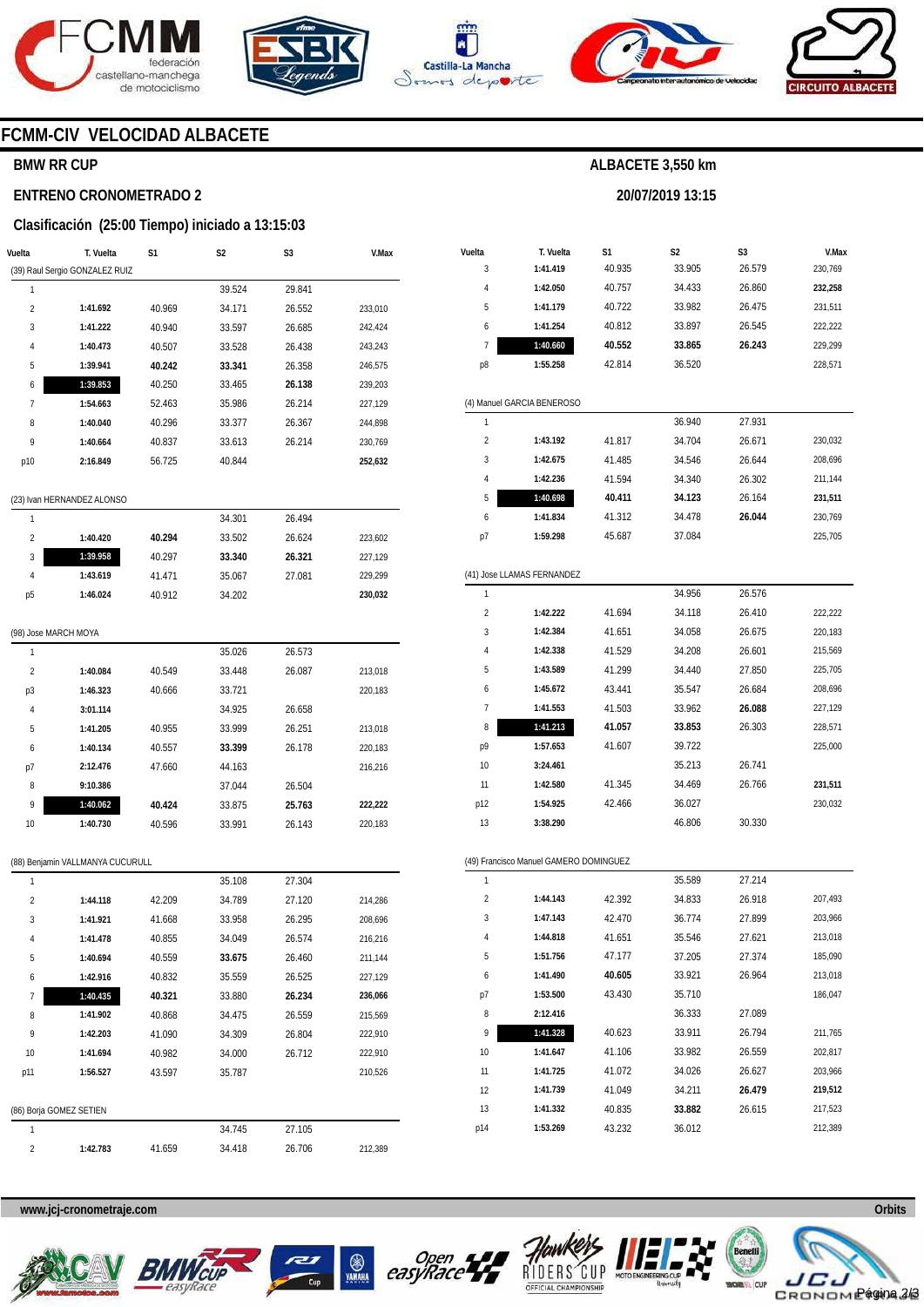





**Vuelta** 

**T. Vuelta** 

**S1** 





**V.Max** 

### **FCMM-CIV VELOCIDAD ALBACETE**

### **BMW RR CUP**

#### **ENTRENO CRONOMETRADO 2**

#### **Clasificación (25:00 Tiempo) iniciado a 13:15:03**

|                | . <b>. .</b>                      |        |                |        |         |  |  |  |
|----------------|-----------------------------------|--------|----------------|--------|---------|--|--|--|
| Vuelta         | T. Vuelta                         | S1     | S <sub>2</sub> | S3     | V.Max   |  |  |  |
|                | (80) Juan Carlos MARQUES PALLISER |        |                |        |         |  |  |  |
| 1              |                                   |        | 34.383         | 26.888 |         |  |  |  |
| $\overline{2}$ | 1:41.725                          | 40.926 | 34.111         | 26.688 | 234,528 |  |  |  |
| 3              | 1:41.899                          | 41.076 | 34.389         | 26.434 | 235,294 |  |  |  |
| $\overline{4}$ | 1:41.636                          | 41.252 | 33.979         | 26.405 | 219,512 |  |  |  |
| 5              | 1:41.370                          | 41.111 | 33.854         | 26.405 | 233,010 |  |  |  |
| 6              | 1:42.247                          | 41.099 | 34.322         | 26.826 | 230,769 |  |  |  |
| p7             | 1:54.189                          | 41.345 | 34.280         |        | 231,511 |  |  |  |
|                |                                   |        |                |        |         |  |  |  |
|                | (25) Miguel PASTOR AMOROS         |        |                |        |         |  |  |  |
| 1              |                                   |        | 35.433         | 27.462 |         |  |  |  |
| $\overline{2}$ | 1:42.078                          | 41.098 | 34.237         | 26.743 | 220,183 |  |  |  |
| 3              | 1:42.075                          | 40.939 | 34.094         | 27.042 | 222,222 |  |  |  |
| 4              | 1:42.017                          | 40.870 | 34.182         | 26.965 | 220,183 |  |  |  |
| p5             | 1:47.458                          | 41.678 | 35.089         |        | 211,144 |  |  |  |

| 3                           | 1:43.434 | 42.155 | 34.511 | 26.768 | 217,523 |  |  |  |
|-----------------------------|----------|--------|--------|--------|---------|--|--|--|
| 4                           | 1:43.938 | 42.362 | 34.458 | 27.118 | 206,304 |  |  |  |
| p <sub>5</sub>              | 1:51.641 | 42.669 | 35.212 |        | 213,650 |  |  |  |
|                             |          |        |        |        |         |  |  |  |
| (34) Alberto RUIZ GUTIERREZ |          |        |        |        |         |  |  |  |
| 1                           |          |        | 35.384 | 27.300 |         |  |  |  |
| $\overline{2}$              | 1:45.477 | 42.567 | 35.291 | 27.619 | 220,859 |  |  |  |
| 3                           | 1:44.316 | 42.169 | 35.021 | 27.126 | 221,538 |  |  |  |
| 4                           | 1:45.303 | 42.580 | 35.193 | 27.530 | 223,602 |  |  |  |
| 5                           | 1:44.280 | 42.006 | 35.049 | 27.225 | 225,705 |  |  |  |
| 6                           | 1:43.806 | 41.754 | 35.113 | 26.939 | 234,528 |  |  |  |
| 7                           | 1:43.958 | 41.915 | 35.069 | 26.974 | 233,010 |  |  |  |
| 8                           | 1:44.337 | 41.871 | 34.895 | 27.571 | 225,000 |  |  |  |
| 9                           | 1:44.971 | 42.380 | 35.360 | 27.231 | 230,032 |  |  |  |
| p10                         | 1:55.777 | 47.076 | 35.292 |        | 215,569 |  |  |  |
|                             |          |        |        |        |         |  |  |  |

**S2** 

**ALBACETE 3,550 km** 

**20/07/2019 13:15** 

**S3** 

### (11) Manuel SANTIAGO DE LA CRUZ

**3:23.203** 

6

| 1              |          |        | 36.863 | 27.849 |         |
|----------------|----------|--------|--------|--------|---------|
| $\overline{2}$ | 1:43.587 | 42.241 | 34.650 | 26.696 | 212,389 |
| 3              | 1:42.593 | 41.384 | 34.397 | 26.812 | 215,569 |
| 4              | 1:42.440 | 41.366 | 34.534 | 26.540 | 220,859 |
| 5              | 1:44.683 | 42.455 | 34.735 | 27.493 | 211,144 |
| 6              | 1:42.990 | 41.385 | 34.882 | 26.723 | 227,129 |
| 7              | 1:44.159 | 42.024 | 34.985 | 27.150 | 226,415 |
| p8             | 1:57.060 | 42.693 | 39.418 |        | 211,765 |
| p9             | 5:08.369 |        | 35.703 |        |         |
| 10             | 2:41.487 |        | 35.742 | 27.064 |         |
| 11             | 1:45.438 | 41.417 | 35.372 | 28.649 | 214.286 |
| 12             | 1:42.105 | 41.127 | 34.429 | 26.549 | 228,571 |
|                |          |        |        |        |         |

36.497

27.568

|                | (62) Rafael DE SOLIS MONTES |        |        |        |         |  |  |  |  |
|----------------|-----------------------------|--------|--------|--------|---------|--|--|--|--|
| 1              |                             |        | 36.906 | 28.063 |         |  |  |  |  |
| $\overline{2}$ | 1:44.750                    | 42.961 | 34.774 | 27.015 | 225.705 |  |  |  |  |
| 3              | 1:45.961                    | 42.290 | 35.832 | 27.839 | 227.129 |  |  |  |  |
| 4              | 1:45.984                    | 42.748 | 35.621 | 27.615 | 227.848 |  |  |  |  |
| 5              | 1:46.888                    | 43.122 | 35.682 | 28.084 | 222.222 |  |  |  |  |
| 6              | 1:46.565                    | 43.136 | 35.695 | 27.734 | 220.859 |  |  |  |  |
| 7              | 1:45.439                    | 42.403 | 35.337 | 27.699 | 228,571 |  |  |  |  |
| 8              | 1:47.325                    | 42.982 | 36.061 | 28.282 | 227.129 |  |  |  |  |
| 9              | 1:47.063                    | 43.357 | 35.850 | 27.856 | 225.705 |  |  |  |  |
| p10            | 2:00.417                    | 46.647 | 37.831 |        | 224.299 |  |  |  |  |
|                |                             |        |        |        |         |  |  |  |  |

#### (10) Juan Pablo GARCIA SANCHEZ

| 1              |                               |        | 35.535 | 27.465 |         |
|----------------|-------------------------------|--------|--------|--------|---------|
| $\overline{2}$ | 1:43.101                      | 41.577 | 34.619 | 26.905 | 241,611 |
| 3              | 1:42.729                      | 41.603 | 34.469 | 26.657 | 232,258 |
| $\overline{4}$ | 1:42.684                      | 41.176 | 34.524 | 26.984 | 232,258 |
| 5              | 1:42.528                      | 41.094 | 34.564 | 26.870 | 238,411 |
| 6              | 1:42.607                      | 41.297 | 34.627 | 26.683 | 240,803 |
| p7             | 1:54.555                      | 43.705 | 36.114 |        | 240,803 |
| 8              | 7:26.426                      |        | 36.547 | 27.847 |         |
| 9              | 1:44.079                      | 42.403 | 34.711 | 26.965 | 242,424 |
| 10             | 1:44.156                      | 41.788 | 35.296 | 27.072 | 244,898 |
| 11             | 1:43.424                      | 41.787 | 34.602 | 27.035 | 240,000 |
|                |                               |        |        |        |         |
|                | (9) Jorge Luis VILELA RANCAÑO |        |        |        |         |
| 1              |                               |        | 35.607 | 27.266 |         |
| $\overline{2}$ | 1:45.091                      | 42.649 | 35.436 | 27.006 | 218,182 |
|                |                               |        |        |        |         |









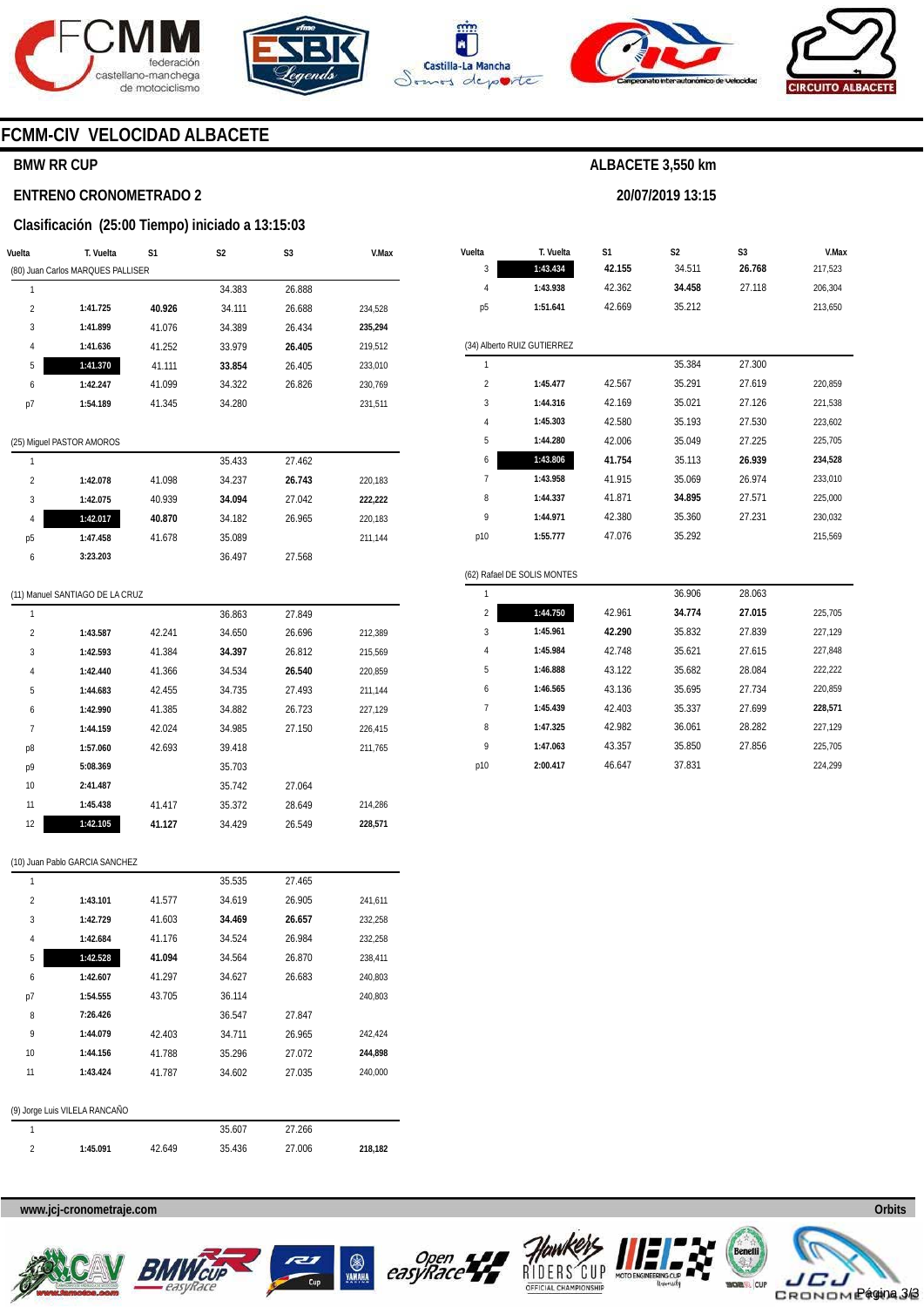







**20/07/2019 09:20** 



**Clasificado por mejor tiempo de vuelta**

### **FCMM-CIV VELOCIDAD ALBACETE**

### **BMW RR CUP**

#### **ENTRENO CRONOMETRADO 1**

### **Clasificación (20:00 Tiempo) iniciado a 9:20:01**

| Pos.           | Ν° | Nombre                            | Mejor Tm | Dif. 1° | Dif.Ant. | En V. V.T.      |                | Mejor Vel. |                | PEC Clase  | Moto<br>Club |  |
|----------------|----|-----------------------------------|----------|---------|----------|-----------------|----------------|------------|----------------|------------|--------------|--|
| 1              | 7  | Juan Manuel RUIZ ARROYO           | 1:35.436 |         |          | 8               | 9              | 133,912    |                | 1 SBK      |              |  |
| $\overline{2}$ | 44 | Francisco Javier VALERA SERRANO   | 1:35.601 | 0.165   | 0.165    | 9               | $10$           | 133,681    | $\mathbf{1}$   | <b>STK</b> |              |  |
| 3              | 92 | Julio DOMINGUEZ GAVIRA            | 1:36.228 | 0.792   | 0.627    | 8               | 10             | 132,810    | $\overline{2}$ | <b>SBK</b> |              |  |
| 4              | 5  | Alberto SERRANO LOPEZ             | 1:36.573 | 1.137   | 0.345    | $\overline{7}$  | 8              | 132,335    | 3              | <b>SBK</b> |              |  |
| 5              | 2  | David RASERO GOMEZ                | 1:36.791 | 1.355   | 0.218    | 10              | 11             | 132,037    | $\overline{4}$ | <b>SBK</b> |              |  |
| 6              | 27 | Gaspar RODRIGUEZ MAS              | 1:37.440 | 2.004   | 0.649    | 9               | 10             | 131,158    | 5              | <b>SBK</b> |              |  |
| 7              | 26 | Javier PASCUAL MORENO             | 1:37.450 | 2.014   | 0.010    | $7\overline{ }$ | 9              | 131,144    | 6              | <b>SBK</b> |              |  |
| 8              | 21 | Santiago DE DIEGO RECUERO         | 1:38.237 | 2.801   | 0.787    | $\overline{7}$  | 8              | 130,094    | 2              | <b>STK</b> |              |  |
| 9              | 16 | Balbino RUIZ PAÑOS                | 1:38.910 | 3.474   | 0.673    | $\mathbf{3}$    | 4              | 129,208    | $\overline{7}$ | <b>SBK</b> |              |  |
| 10             | 4  | Manuel GARCIA BENEROSO            | 1:39.868 | 4.432   | 0.958    | 8               | 9              | 127,969    | 8              | <b>SBK</b> |              |  |
| 11             | 23 | Ivan HERNANDEZ ALONSO             | 1:39.939 | 4.503   | 0.071    | 6               | 11             | 127,878    | 9              | <b>SBK</b> |              |  |
| 12             | 49 | Francisco Manuel GAMERO DOMINGUEZ | 1:40.106 | 4.670   | 0.167    | 10              | 11             | 127,665    | 3              | <b>STK</b> | Nóvel        |  |
| 13             | 39 | Raul Sergio GONZALEZ RUIZ         | 1:40.466 | 5.030   | 0.360    | 7               | 8              | 127,207    | 10             | <b>SBK</b> |              |  |
| 14             | 86 | Borja GOMEZ SETIEN                | 1:40.892 | 5.456   | 0.426    | 10              | 10             | 126,670    | 4              | <b>STK</b> |              |  |
| 15             | 80 | Juan Carlos MARQUES PALLISER      | 1:41.389 | 5.953   | 0.497    | 5               | 10             | 126,049    | 5              | <b>STK</b> |              |  |
| 16             | 10 | Juan Pablo GARCIA SANCHEZ         | 1:41.395 | 5.959   | 0.006    | 6               | 9              | 126,042    | 6              | <b>STK</b> | Nóvel        |  |
| 17             | 98 | Jose MARCH MOYA                   | 1:41.450 | 6.014   | 0.055    | $\mathbf{3}$    | 6              | 125,973    | 11             | <b>SBK</b> | Nóvel        |  |
| 18             | 88 | Benjamin VALLMANYA CUCURULL       | 1:41.672 | 6.236   | 0.222    | 6               | 8              | 125,698    | $\overline{7}$ | <b>STK</b> |              |  |
| 19             | 34 | Alberto RUIZ GUTIERREZ            | 1:41.989 | 6.553   | 0.317    | $7\overline{ }$ | 11             | 125,308    | 12             | <b>SBK</b> |              |  |
| 20             | 25 | Miguel PASTOR AMOROS              | 1:42.286 | 6.850   | 0.297    | $\overline{4}$  | 6              | 124,944    | 8              | <b>STK</b> | Nóvel        |  |
| 21             | 41 | Jose LLAMAS FERNANDEZ             | 1:42.395 | 6.959   | 0.109    | $\overline{1}$  | 8              | 124,811    | 13             | <b>SBK</b> |              |  |
| 22             | 11 | Manuel SANTIAGO DE LA CRUZ        | 1:42.663 | 7.227   | 0.268    | 5               | 8              | 124,485    | 14             | <b>SBK</b> |              |  |
| 23             | 9  | Jorge Luis VILELA RANCAÑO         | 1:44.841 | 9.405   | 2.178    | 8               | 9              | 121,899    | 9              | <b>STK</b> |              |  |
| 24             | 62 | Rafael DE SOLIS MONTES            | 1:44.887 | 9.451   | 0.046    | $\overline{4}$  | 11             | 121,845    | 15             | <b>SBK</b> |              |  |
| 25             | 8  | Adrian DE LA PUERTA SEMPERE       | 1:56.414 | 20.978  | 11.527   | 2               | $\overline{2}$ | 109,781    | 10             | <b>STK</b> | Nóvel        |  |
|                |    |                                   |          |         |          |                 |                |            |                |            |              |  |

**www.jcj-cronometraje.com Orbits** 













JE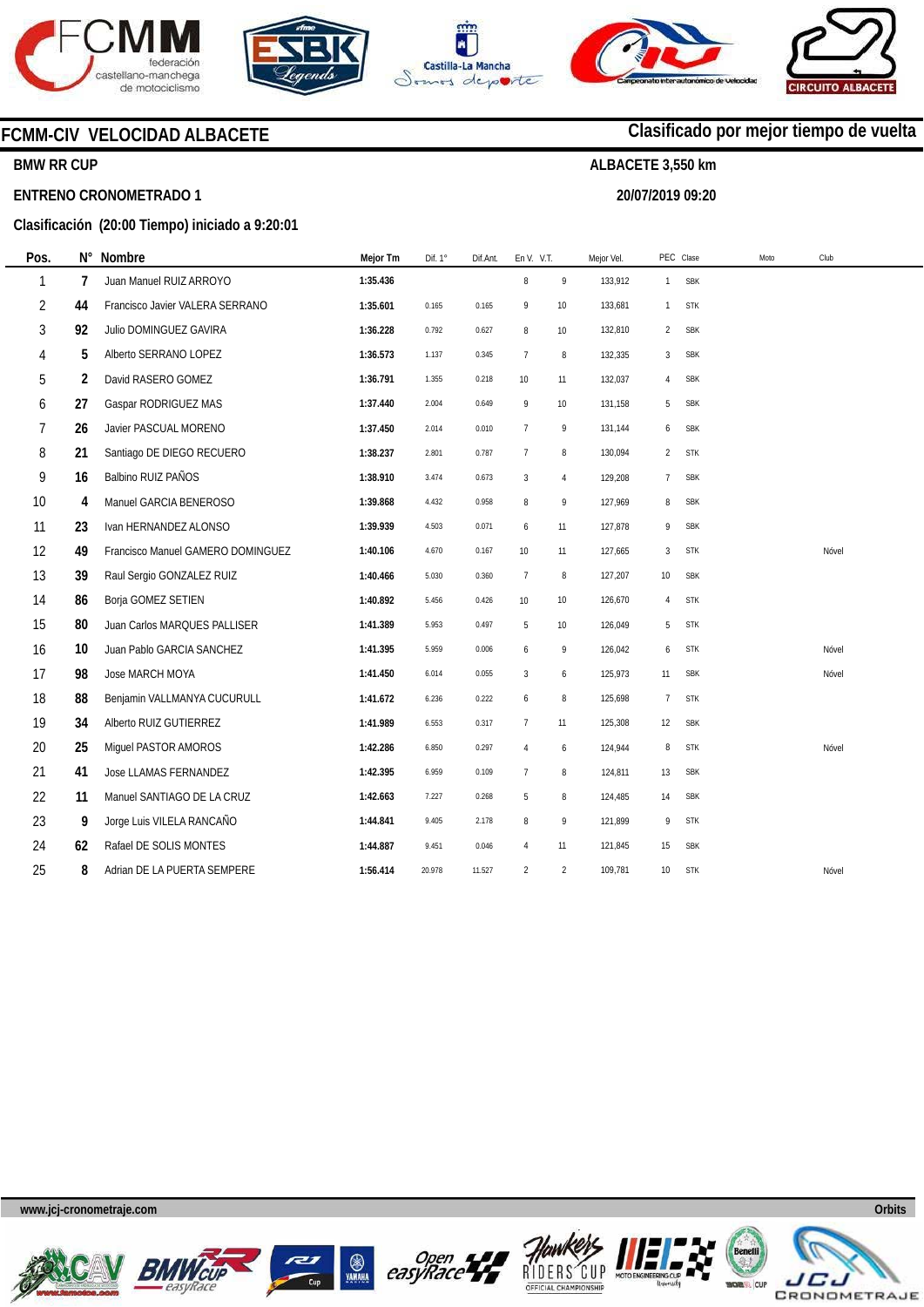





**Vuelta**  1 **T. Vuelta** 

**S1** 



**S2**  34.651

**20/07/2019 09:20** 

**ALBACETE 3,550 km** 

**S3**  27.218



**V.Max** 

### **FCMM-CIV VELOCIDAD ALBACETE**

### **BMW RR CUP**

#### **ENTRENO CRONOMETRADO 1**

#### **Clasificación (20:00 Tiempo) iniciado a 9:20:01**

| Vuelta         | T. Vuelta                   | S1       | S <sub>2</sub> | S <sub>3</sub> | V.Max   |
|----------------|-----------------------------|----------|----------------|----------------|---------|
|                | (7) Juan Manuel RUIZ ARROYO |          |                |                |         |
| 1              |                             |          | 41.848         | 27.878         |         |
| $\overline{2}$ | 1:50.841                    | 49.169   | 35.126         | 26.546         | 235,294 |
| 3              | 1:36.267                    | 39.065   | 32.206         | 24.996         | 245,734 |
| p4             | 2:16.555                    | 55.139   | 44.812         |                | 223,602 |
| 5              | 2:12.169                    |          | 35.311         | 25.683         |         |
| 6              | 1:36.368                    | 38.670   | 32.365         | 25.333         | 245.734 |
| 7              | 1:47.022                    | 47.788   | 33.690         | 25.544         | 173.913 |
| 8              | 1:35.436                    | 38.429   | 32.111         | 24.896         | 246,575 |
| 9              | 2:15.661                    | 1:00.256 | 46.373         | 29.032         | 223,602 |

#### (44) Francisco Javier VALERA SERRANO

| 1              |          |        |        |        |         |
|----------------|----------|--------|--------|--------|---------|
| $\overline{2}$ | 1:45.458 |        |        |        |         |
| 3              | 1:38.622 |        |        |        |         |
| 4              | 1:36.462 |        |        |        |         |
| 5              | 1:36.007 |        |        |        |         |
| 6              | 4:40.763 |        | 35.023 | 26.839 |         |
| 7              | 1:38.083 | 39.697 | 32.844 | 25.542 | 243,243 |
| 8              | 1:38.269 | 39.795 | 33.092 | 25.382 | 242,424 |
| 9              | 1:35.601 | 38.214 | 32.029 | 25.358 | 250,871 |
| p10            | 1:52.210 | 43.534 | 38.160 |        | 233,010 |

| $\overline{2}$ | 1:45.909                   | 39.823 | 34.507 | 31.579 | 226,415 |
|----------------|----------------------------|--------|--------|--------|---------|
| 3              | 1:38.646                   | 39.479 | 33.553 | 25.614 | 227,848 |
| 4              | 1:37.481                   | 39.140 | 32.849 | 25.492 | 229,299 |
| 5              | 1:37.057                   | 38.838 | 32.728 | 25.491 | 233,766 |
| p6             | 1:45.427                   | 40.490 | 34.529 |        | 236,066 |
| 7              | 2:53.181                   |        | 34.865 | 26.740 |         |
| 8              | 1:40.974                   | 39.895 | 33.222 | 27.857 | 236,066 |
| 9              | 1:39.083                   | 39.594 | 33.511 | 25.978 | 247,423 |
| 10             | 1:36.791                   | 38.736 | 32.653 | 25.402 | 240,000 |
| p11            | 1:48.056                   | 38.939 | 37.695 |        | 239,203 |
|                |                            |        |        |        |         |
|                | (27) Gaspar RODRIGUEZ MAS  |        |        |        |         |
| 1              |                            |        | 39.920 | 29.707 |         |
| $\overline{2}$ | 1:39.356                   | 40.249 | 33.246 | 25.861 | 230,032 |
| 3              | 1:39.044                   | 40.536 | 33.141 | 25.367 | 218,182 |
| 4              | 1:38.187                   | 39.797 | 32.902 | 25.488 | 237,624 |
| р5             | 1:42.227                   | 39.596 | 33.195 |        | 235,294 |
| 6              | 3:02.831                   |        | 33.132 | 25.458 |         |
| 7              | 1:38.145                   | 39.613 | 33.316 | 25.216 | 240,000 |
| 8              | 1:37.717                   | 39.813 | 32.728 | 25.176 | 232,258 |
| 9              | 1:37.440                   | 39.295 | 32.699 | 25.446 | 245,734 |
| p10            | 1:43.432                   | 39.265 | 33.152 |        | 233,010 |
|                |                            |        |        |        |         |
|                | (26) Javier PASCUAL MORENO |        |        |        |         |
| 1              |                            |        | 35.731 | 27.176 |         |
| $\overline{2}$ | 1:39.910                   | 40.109 | 33.523 | 26.278 | 216,867 |
| 3              | 1:38.254                   | 39.790 | 32.991 | 25.473 | 231,511 |
| 4              | 1:38.227                   | 39.665 | 33.050 | 25.512 | 230,769 |
| p <sub>5</sub> | 1:47.438                   | 39.901 | 34.919 |        | 229,299 |

| (92) Julio DOMINGUEZ GAVIRA |          |        |        |  |  |  |
|-----------------------------|----------|--------|--------|--|--|--|
|                             |          |        | 35.540 |  |  |  |
|                             | 1:38.903 | 40.021 | 33.097 |  |  |  |
|                             | 1:37.742 | 39.634 | 32.581 |  |  |  |

| 3  | 1:37.742 | 39.634 | 32.581 | 25.527 | 216,867 |
|----|----------|--------|--------|--------|---------|
| p4 | 1:45.772 | 41.138 | 33.247 |        | 225,705 |
| 5  | 6:08.871 |        | 33.599 | 27.692 |         |
| 6  | 1:36.340 | 38.734 | 32.214 | 25.392 | 242.424 |
| 7  | 1:36.618 | 39.034 | 32.320 | 25.264 | 234,528 |
| 8  | 1:36.228 | 38.762 | 32.191 | 25.275 | 236.066 |
| 9  | 1:36.439 | 38.794 | 32.448 | 25.197 | 237,624 |
| 10 | 1:40.310 | 40.421 | 33.701 | 26.188 | 241,611 |
|    |          |        |        |        |         |

26.384 25.785 25.527

225,705

#### (5) Alberto SERRANO LOPEZ

| 1              |          |        | 35.969 | 26.159 |         |
|----------------|----------|--------|--------|--------|---------|
| $\overline{2}$ | 1:37.925 | 39.640 | 32.928 | 25.357 | 244.898 |
| 3              | 1:37.718 | 39.192 | 32.614 | 25.912 | 251,748 |
| 4              | 1:37.523 | 39.484 | 32.493 | 25.546 | 235.294 |
| 5              | 1:37.984 | 39.797 | 32.619 | 25.568 | 244.898 |
| 6              | 1:40.129 | 40.190 | 33.980 | 25.959 | 237.624 |
| 7              | 1:36.573 | 39.058 | 32.271 | 25.244 | 237.624 |
| p8             | 1:47.405 | 39.195 | 34.603 |        | 248.276 |
|                |          |        |        |        |         |

| H.                      |                                |        |        |        |         |
|-------------------------|--------------------------------|--------|--------|--------|---------|
| 6                       | 6:27.739                       |        | 36.228 | 25.984 |         |
| 7                       | 1:37.450                       | 39.114 | 32.832 | 25.504 | 244,068 |
| 8                       | 1:45.141                       | 46.791 | 32.898 | 25.452 | 234,528 |
| 9                       | 1:57.826                       | 48.846 | 42.728 | 26.252 | 241,611 |
|                         |                                |        |        |        |         |
|                         | (21) Santiago DE DIEGO RECUERO |        |        |        |         |
| 1                       |                                |        | 35.388 | 26.833 |         |
| 2                       | 1:39.839                       | 40.434 | 33.173 | 26.232 | 227,848 |
| p3                      | 1:49.105                       | 42.065 | 35.612 |        | 221,538 |
| 4                       | 5:23.520                       |        | 35.010 | 26.787 |         |
| 5                       | 1:38.635                       | 40.113 | 32.950 | 25.572 | 231,511 |
| 6                       | 1:55.358                       | 41.156 | 42.941 | 31.261 | 230,769 |
| 7                       | 1:38.237                       | 39.816 | 32.934 | 25.487 | 236,066 |
| p8                      | 1:59.337                       | 49.841 | 36.337 |        | 227,848 |
|                         |                                |        |        |        |         |
| (16) Balbino RUIZ PAÑOS |                                |        |        |        |         |

1

36.762 26.888

**www.jcj-cronometraje.com Orbits** 



(2) David RASERO GOMEZ







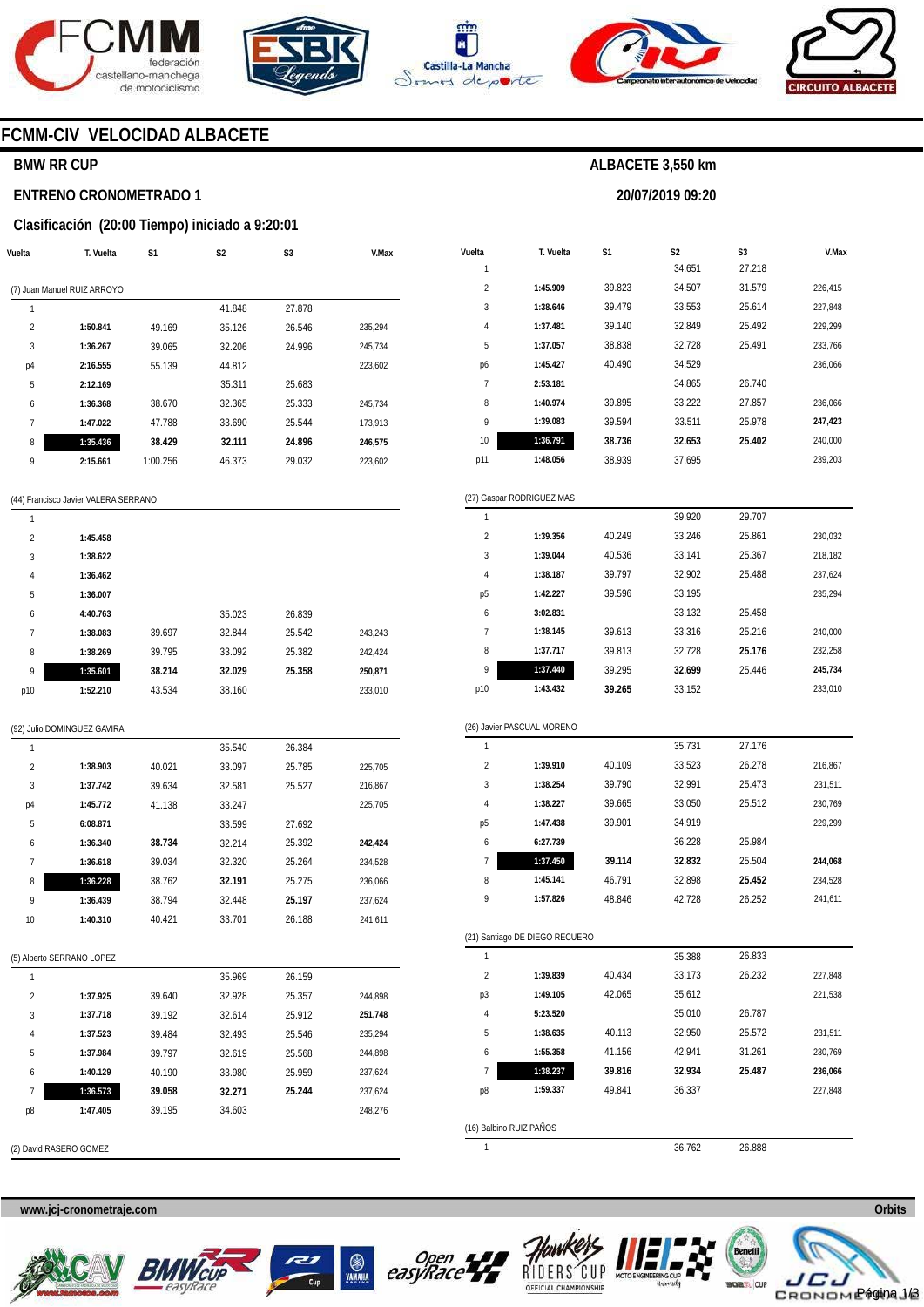







**20/07/2019 09:20** 



### **FCMM-CIV VELOCIDAD ALBACETE**

### **BMW RR CUP**

#### **ENTRENO CRONOMETRADO 1**

#### **Clasificación (20:00 Tiempo) iniciado a 9:20:01**

| Vuelta                  | T. Vuelta                              | S1     | S <sub>2</sub> | S3     | V.Max   |
|-------------------------|----------------------------------------|--------|----------------|--------|---------|
| 2                       | 1:41.540                               | 41.607 | 33.885         | 26.048 | 220,859 |
| 3                       | 1:38.910                               | 40.284 | 33.027         | 25.599 | 231,511 |
| p4                      | 1:44.922                               | 40.315 | 33.942         |        | 236,066 |
|                         |                                        |        |                |        |         |
|                         | (4) Manuel GARCIA BENEROSO             |        |                |        |         |
| 1                       |                                        |        | 34.662         | 26.274 |         |
| $\overline{2}$          | 1:40.981                               | 40.794 | 33.875         | 26.312 | 222,222 |
| 3                       | 1:40.026                               | 40.097 | 33.669         | 26.260 | 243,243 |
| p4                      | 1:52.463                               | 43.201 | 36.587         |        | 222,222 |
| 5                       | 5:57.689                               |        | 34.037         | 26.760 |         |
| 6                       | 1:40.503                               | 40.064 | 33.216         | 27.223 | 230,769 |
| 7                       | 1:48.274                               | 45.682 | 35.269         | 27.323 | 222,910 |
| 8                       | 1:39.868                               | 40.325 | 33.668         | 25.875 | 244,898 |
| p9                      | 1:56.840                               | 47.389 | 35.908         |        | 235,294 |
|                         |                                        |        |                |        |         |
|                         | (23) Ivan HERNANDEZ ALONSO             |        |                |        |         |
| 1                       |                                        |        | 36.411         | 28.021 |         |
| $\overline{2}$          | 1:43.611                               | 41.398 | 35.159         | 27.054 | 211,144 |
| 3                       | 1:43.822                               | 43.239 | 34.394         | 26.189 | 214,925 |
| 4                       | 1:41.023                               | 40.416 | 34.165         | 26.442 | 227,848 |
| 5                       | 1:44.017                               | 42.202 | 35.359         | 26.456 | 213,018 |
| 6                       | 1:39.939                               | 40.253 | 33.581         | 26.105 | 225,000 |
| 7                       | 1:40.845                               | 40.676 | 33.922         | 26.247 | 227,848 |
| 8                       | 1:41.014                               | 40.806 | 33.785         | 26.423 | 229,299 |
| 9                       | 1:41.118                               | 40.858 | 33.750         | 26.510 | 221,538 |
| 10                      | 1:41.107                               | 40.845 | 33.873         | 26.389 | 231,511 |
| p11                     | 1:51.773                               | 43.591 | 35.443         |        | 207,493 |
|                         |                                        |        |                |        |         |
|                         | (49) Francisco Manuel GAMERO DOMINGUEZ |        |                |        |         |
| 1                       |                                        |        | 37.071         | 27.864 |         |
| $\overline{\mathbf{c}}$ | 1:43.194                               | 41.698 | 34.899         | 26.597 | 200,000 |
| 3                       | 1:42.186                               | 40.939 | 34.428         | 26.819 | 213,650 |
| 4                       | 1:41.117                               | 40.723 | 33.986         | 26.408 | 214,925 |
| 5                       | 1:42.119                               | 40.573 | 34.760         | 26.786 | 216,867 |
| 6                       | 1:42.440                               | 42.383 | 33.933         | 26.124 | 199,446 |
| 7                       | 1:42.124                               | 41.168 | 34.311         | 26.645 | 197,260 |
| 8                       | 1:40.934                               | 40.660 | 33.819         | 26.455 | 213,018 |
| 9                       | 1:40.538                               | 40.888 | 33.659         | 25.991 | 199,446 |
| 10                      | 1:40.106                               | 40.753 | 33.358         | 25.995 | 213,650 |
| p11                     | 1:49.251                               | 41.045 | 34.071         |        | 208,092 |
|                         |                                        |        |                |        |         |
|                         | (39) Raul Sergio GONZALEZ RUIZ         |        |                |        |         |
| 1                       |                                        |        | 36.262         | 28.152 |         |
| 2                       | 1:43.694                               | 41.870 | 34.725         | 27.099 | 237,624 |
| 3                       | 1:42.615                               | 41.561 | 34.164         | 26.890 | 242,424 |
| 4                       | 1:41.201                               | 40.901 | 33.724         | 26.576 | 241,611 |
| 5                       | 1:40.697                               | 40.607 | 33.381         | 26.709 | 236,066 |

| Vuelta         | T. Vuelta                         | S <sub>1</sub> | S <sub>2</sub> | S <sub>3</sub> | V.Max   |
|----------------|-----------------------------------|----------------|----------------|----------------|---------|
| 6              | 1:40.476                          | 40.503         | 33.427         | 26.546         | 233,010 |
| 7              | 1:40.466                          | 40.565         | 33.532         | 26.369         | 239,203 |
| p8             | 2:01.855                          | 51.123         | 35.554         |                | 229,299 |
|                |                                   |                |                |                |         |
|                | (86) Borja GOMEZ SETIEN           |                |                |                |         |
| 1              |                                   |                | 36.142         | 27.608         |         |
| $\overline{2}$ | 1:44.398                          | 42.124         | 35.079         | 27.195         | 214,286 |
| 3              | 1:42.998                          | 41.786         | 34.638         | 26.574         | 223,602 |
| 4              | 1:41.792                          | 41.054         | 34.262         | 26.476         | 220,183 |
| 5              | 1:41.555                          | 40.964         | 34.111         | 26.480         | 223,602 |
| p6             | 2:00.165                          | 41.063         | 37.975         |                | 227,848 |
| $\overline{1}$ | 2:56.658                          |                | 34.837         | 27.171         |         |
| 8              | 1:41.997                          | 41.207         | 34.507         | 26.283         | 218,182 |
| 9              | 1:40.916                          | 40.515         | 33.869         | 26.532         | 229,299 |
| 10             | 1:40.892                          | 40.682         | 33.834         | 26.376         | 226,415 |
|                |                                   |                |                |                |         |
|                | (80) Juan Carlos MARQUES PALLISER |                |                |                |         |
| 1              |                                   |                | 37.106         | 27.803         |         |
| $\overline{2}$ | 1:42.147                          | 41.383         | 34.279         | 26.485         | 227,129 |
| 3              | 1:41.881                          | 41.364         | 34.199         | 26.318         | 220,859 |
| 4              | 1:41.775                          | 41.152         | 33.965         | 26.658         | 217,523 |
| 5              | 1:41.389                          | 40.968         | 33.912         | 26.509         | 220,183 |
|                |                                   |                |                |                |         |

| 6   | 1:44.630 | 42.735 | 35.248 | 26.647 | 225,705 |
|-----|----------|--------|--------|--------|---------|
| p7  | 1:48.851 | 41.170 | 34.469 |        | 229.299 |
| 8   | 3:41.902 |        | 34.319 | 26.600 |         |
| 9   | 1:43.203 | 42.080 | 34.577 | 26.546 | 217,523 |
| p10 | 1:51.406 | 41.210 | 34.303 |        | 230,032 |
|     |          |        |        |        |         |

|                | (10) Juan Pablo GARCIA SANCHEZ |        |        |        |         |  |  |  |  |
|----------------|--------------------------------|--------|--------|--------|---------|--|--|--|--|
| 1              |                                |        | 38.454 | 27.942 |         |  |  |  |  |
| $\mathfrak{p}$ | 1:43.668                       | 42.199 | 34.542 | 26.927 | 214.925 |  |  |  |  |
| 3              | 1:42.672                       | 41.639 | 34.202 | 26.831 | 231.511 |  |  |  |  |
| 4              | 1:42.324                       | 41.379 | 34.312 | 26.633 | 236.066 |  |  |  |  |
| 5              | 1:41.984                       | 41.048 | 34.015 | 26.921 | 236.842 |  |  |  |  |
| 6              | 1:41.395                       | 41.004 | 33.582 | 26.809 | 226.415 |  |  |  |  |
| p7             | 1:51.220                       | 43.457 | 35.332 |        | 218,182 |  |  |  |  |
| 8              | 4:01.994                       |        | 35.425 | 27.473 |         |  |  |  |  |
| 9              | 1:42.705                       | 41.278 | 34.350 | 27.077 | 231.511 |  |  |  |  |
|                |                                |        |        |        |         |  |  |  |  |

(98) Jose MARCH MOYA 1  $\overline{2}$ 3 4 5 p6 **1:42.404 1:41.450 1:42.284 1:52.457 1:51.306**  42.210 **41.129**  41.307 44.194 41.288 37.248 **33.832**  34.095 33.950 36.720 35.114 28.114 26.362 **26.226**  27.027 31.543 213,650 220,183 209,302 205,128 **223,602** 









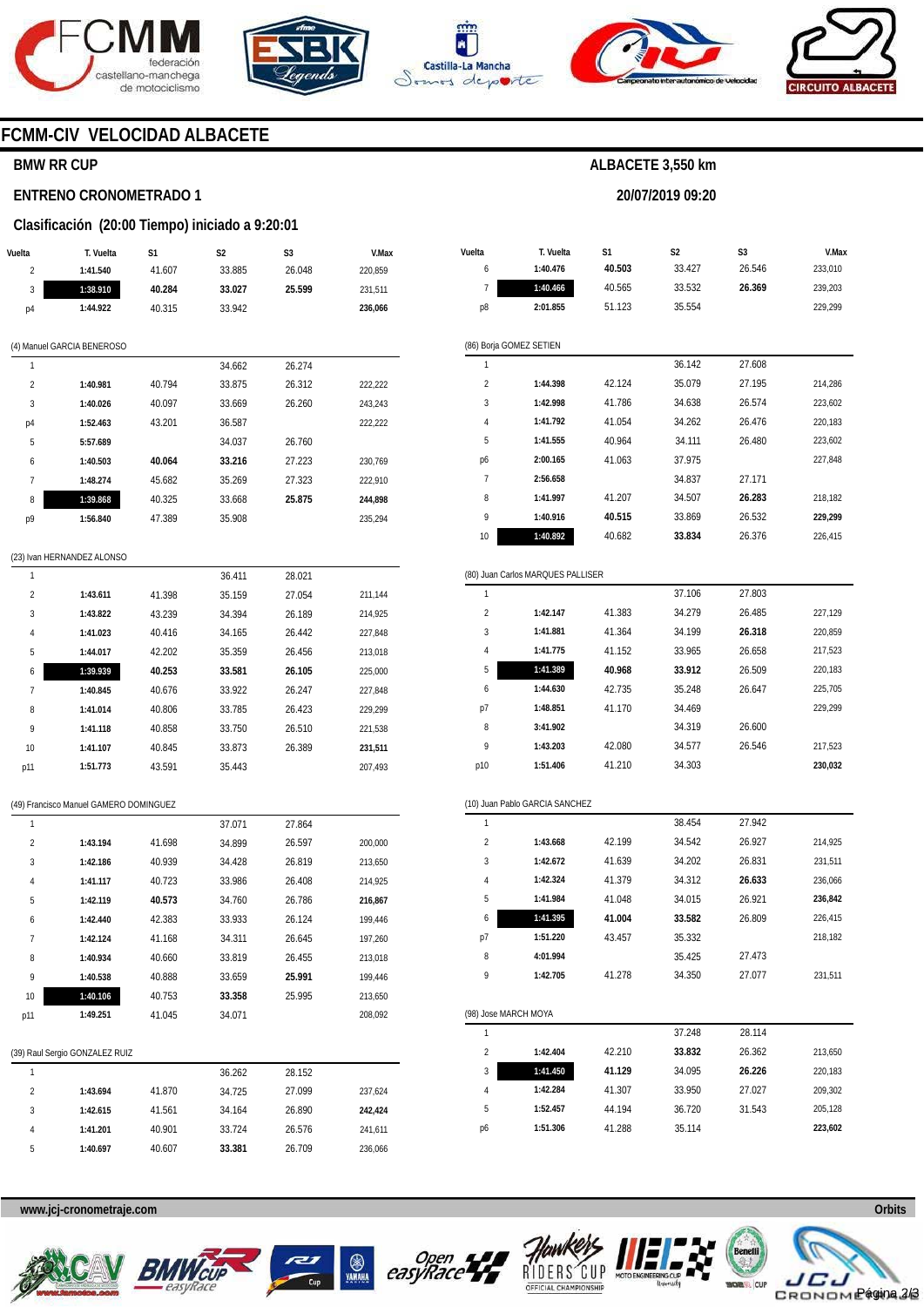







**20/07/2019 09:20** 



### **FCMM-CIV VELOCIDAD ALBACETE**

### **BMW RR CUP**

#### **ENTRENO CRONOMETRADO 1**

#### **Clasificación (20:00 Tiempo) iniciado a 9:20:01**

| Vuelta                  | T. Vuelta                        | S1     | S2     | S3     | V.Max   |
|-------------------------|----------------------------------|--------|--------|--------|---------|
|                         | (88) Benjamin VALLMANYA CUCURULL |        |        |        |         |
| 1                       |                                  |        | 35.225 | 26.701 |         |
| $\overline{\mathbf{c}}$ | 1:42.586                         | 41.381 | 34.585 | 26.620 | 214,925 |
| 3                       | 1:43.175                         | 41.640 | 34.768 | 26.767 | 217,523 |
| 4                       | 1:42.148                         | 41.107 | 34.411 | 26.630 | 216,867 |
| 5                       | 1:41.955                         | 41.100 | 34.155 | 26.700 | 220,183 |
| 6                       | 1:41.672                         | 41.028 | 34.046 | 26.598 | 221,538 |
| 7                       | 1:42.074                         | 40.973 | 34.306 | 26.795 | 224,299 |
| p8                      | 1:54.848                         | 42.326 | 35.425 |        | 233,766 |
|                         | (34) Alberto RUIZ GUTIERREZ      |        |        |        |         |
| 1                       |                                  |        | 36.384 | 28.138 |         |
| $\overline{\mathbf{c}}$ | 1:45.957                         | 42.943 | 35.756 | 27.258 | 214,925 |
| 3                       | 1:45.533                         | 42.543 | 35.808 | 27.182 | 222,222 |
| 4                       | 1:43.834                         | 41.971 | 34.739 | 27.124 | 231,511 |
| 5                       | 1:44.529                         | 42.494 | 34.967 | 27.068 | 216,867 |
| 6                       | 1:44.548                         | 42.573 | 35.090 | 26.885 | 223,602 |
| 7                       | 1:41.989                         | 40.842 | 34.577 | 26.570 | 236,066 |
| 8                       | 1:42.722                         | 41.425 | 34.386 | 26.911 | 229,299 |
| 9                       | 1:43.255                         | 41.352 | 34.749 | 27.154 | 231,511 |
| 10                      | 1:43.033                         | 41.102 | 34.441 | 27.490 | 229,299 |
| 11                      | 1:42.512                         | 41.304 | 34.624 | 26.584 | 233,010 |
|                         | (25) Miguel PASTOR AMOROS        |        |        |        |         |
| p1                      |                                  |        | 39.122 |        |         |
| $\overline{2}$          | 3:16.150                         |        | 35.499 | 27.375 |         |
| 3                       | 1:43.141                         | 41.837 | 34.580 | 26.724 | 215,569 |
| 4                       | 1:42.286                         | 41.116 | 34.335 | 26.835 | 220,183 |
| 5                       | 1:42.928                         | 41.127 | 34.739 | 27.062 | 215,569 |
| p6                      | 1:49.194                         | 41.422 | 34.892 |        | 218,182 |
|                         | (41) Jose LLAMAS FERNANDEZ       |        |        |        |         |
| 1                       |                                  |        | 35.623 | 29.398 |         |
| $\overline{\mathbf{c}}$ | 1:48.173                         | 46.945 | 34.661 | 26.567 | 180,000 |
| 3                       | 1:43.738                         | 41.861 | 35.163 | 26.714 | 234,528 |
| 4                       | 1:47.377                         | 45.119 | 35.852 | 26.406 | 219,512 |
| 5                       | 1:43.329                         | 41.842 | 34.524 | 26.963 | 217,523 |
| 6                       | 1:42.997                         | 42.296 | 34.214 | 26.487 | 218,182 |
| 7                       | 1:42.395                         | 41.528 | 34.392 | 26.475 | 216,216 |
| p8                      | 1:51.249                         | 41.795 | 34.342 |        | 230,032 |
|                         | (11) Manuel SANTIAGO DE LA CRUZ  |        |        |        |         |
| 1                       |                                  |        | 27.204 | 28 U83 |         |

| Vuelta | T. Vuelta                       | S1     | S <sub>2</sub> | S3     | V.Max   |
|--------|---------------------------------|--------|----------------|--------|---------|
| 6      | 1:42.835                        | 41.835 | 34.361         | 26.639 | 225,000 |
| 7      | 1:42.920                        | 41.636 | 34.589         | 26.695 | 227,129 |
| p8     | 2:17.262                        | 57.474 | 41.744         |        | 216,216 |
|        | (9) Jorge Luis VILELA RANCAÑO   |        |                |        |         |
| 1      |                                 |        | 37.522         | 28.098 |         |
| 2      | 1:46.195                        | 43.398 | 35.314         | 27.483 | 203,390 |
| 3      | 1:45.183                        | 42.855 | 34.712         | 27.616 | 210,526 |
| 4      | 1:47.050                        | 42.947 | 35.225         | 28.878 | 205,714 |
| 5      | 1:45.753                        | 43.316 | 35.243         | 27.194 | 196,185 |
| 6      | 1:45.087                        | 42.917 | 35.207         | 26.963 | 219,512 |
| 7      | 1:45.565                        | 43.072 | 35.199         | 27.294 | 213,650 |
| 8      | 1:44.841                        | 42.808 | 35.089         | 26.944 | 221,538 |
| p9     | 1:53.535                        | 43.530 | 35.993         |        | 201,681 |
|        | (62) Rafael DE SOLIS MONTES     |        |                |        |         |
| 1      |                                 |        | 45.052         | 34.706 |         |
| 2      | 1:56.731                        | 48.475 | 38.624         | 29.632 | 135,338 |
| 3      | 1:48.333                        | 44.385 | 36.472         | 27.476 | 204,545 |
| 4      | 1:44.887                        | 42.195 | 35.244         | 27.448 | 223,602 |
| 5      | 1:46.050                        | 43.068 | 35.574         | 27.408 | 216,216 |
| 6      | 1:50.350                        | 42.756 | 39.708         | 27.886 | 221,538 |
| 7      | 1:46.277                        | 42.587 | 35.791         | 27.899 | 228,571 |
| 8      | 1:45.949                        | 42.839 | 35.861         | 27.249 | 216,216 |
| 9      | 1:46.844                        | 43.320 | 35.912         | 27.612 | 223,602 |
| 10     | 1:45.720                        | 42.823 | 35.808         | 27.089 | 222,910 |
| 11     | 1:45.656                        | 42.917 | 35.595         | 27.144 | 220,859 |
|        |                                 |        |                |        |         |
|        | (8) Adrian DE LA PUERTA SEMPERE |        |                |        |         |
| 1      |                                 |        | 37.473         | 28.152 |         |

|   |          |        | 37.306 | 28.083 |         |
|---|----------|--------|--------|--------|---------|
| 2 | 1:45.309 | 43.066 | 35.311 | 26.932 | 219.512 |
| 3 | 1:43.914 | 41.847 | 34.411 | 27.656 | 223,602 |
| 4 | 1:42.811 | 41.155 | 34.955 | 26.701 | 230,032 |
| 5 | 1:42.663 | 41.748 | 34.335 | 26.580 | 216,867 |









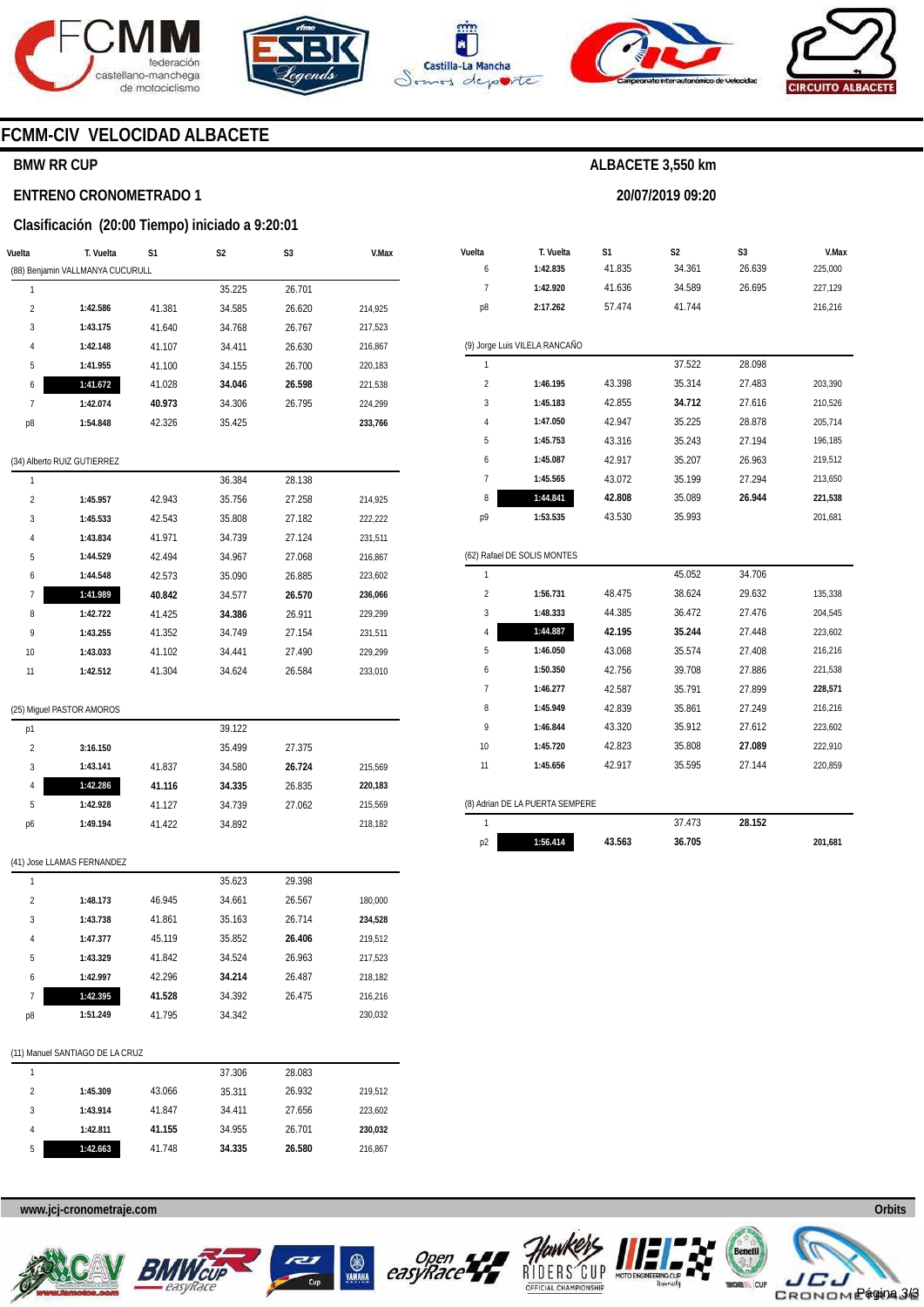









### **FCMM-CIV VELOCIDAD ALBACETE**

**COPA OPEN EASYRACE** 

#### **CARRERA**

#### **Carrera (11 Vueltas) iniciado a 18:27:12**

| Pos.      | N°  | Nombre                            | Vtas | Total T°  | Dif. 1º   | Dif.Ant. | Mejor Tm | En V             |                | PEC Clase  | Categoria Moto | Club  |
|-----------|-----|-----------------------------------|------|-----------|-----------|----------|----------|------------------|----------------|------------|----------------|-------|
| 1         | 2   | Juan Jose FERNADEZ JIMENEZ        | 11   | 18:15.244 |           |          | 1:38.286 | $\boldsymbol{9}$ | $\mathbf{1}$   | SSP        |                |       |
| 2         | 28  | Juan GARCIA CIFRE                 | 11   | 18:16.696 | 1.452     | 1.452    | 1:38.766 | 9                | 1              | <b>SBK</b> |                |       |
| 3         | 33  | Eduardo MONTERO SALGADO           | 11   | 18:27.192 | 11.948    | 10.496   | 1:38.946 | 8                | $\overline{2}$ | <b>SBK</b> |                |       |
| 4         | 114 | Jose A. JIMENEZ MARGALEJO         | 11   | 18:27.936 | 12.692    | 0.744    | 1:39.602 | $\mathbf{3}$     | 3              | <b>SBK</b> |                |       |
| 5         | 20  | Jose Luis DEL CASAR REGIDOR       | 11   | 18:31.645 | 16.401    | 3.709    | 1:39.051 | 5                | $\overline{2}$ | SSP        |                |       |
| 6         | 76  | Enrique VELA ALVAREZ              | 11   | 18:35.461 | 20.217    | 3.816    | 1:39.677 | 6                | 4              | <b>SBK</b> | Veterano       |       |
| 7         | 6   | Juan Antonio RAMIREZ MARTIN       | 11   | 18:35.993 | 20.749    | 0.532    | 1:40.161 | 5                | 5              | <b>SBK</b> |                |       |
| 8         | 16  | Jael SAEZ RICOS                   | 11   | 18:37.976 | 22.732    | 1.983    | 1:39.969 | 6                | 6              | <b>SBK</b> |                |       |
| 9         | 3   | David ESTEVEZ MONTERO             | 11   | 18:38.306 | 23.062    | 0.330    | 1:40.007 | 6                | $\overline{7}$ | <b>SBK</b> |                |       |
| 10        | 34  | Luis UTRILLA REYES                | 11   | 18:41.265 | 26.021    | 2.959    | 1:40.578 | 10               | 3              | SSP        |                |       |
| 11        | 121 | Eduardo FONRUGE RODRIGUEZ         | 11   | 18:41.789 | 26.545    | 0.524    | 1:40.362 | 10               | 4              | SSP        |                |       |
| 12        | 37  | Jesus LEAL VIÑAS                  | 11   | 18:48.496 | 33.252    | 6.707    | 1:40.350 | $\overline{7}$   | 5              | SSP        |                |       |
| 13        | 113 | Jose Antonio MEGIAS PLATA         | 11   | 19:16.221 | 1:00.977  | 27.725   | 1:43.515 | 10               | 6              | SSP        |                |       |
| 14        | 21  | Eduardo UCEDA GUTIERREZ           | 11   | 19:17.499 | 1:02.255  | 1.278    | 1:42.587 | $\overline{2}$   | 8              | <b>SBK</b> | Veterano       |       |
| 15        | 43  | Carlos Alberto RAMOS CALVO        | 11   | 19:21.438 | 1:06.194  | 3.939    | 1:43.829 | 8                | $\mathsf{Q}$   | <b>SBK</b> |                |       |
| 16        | 27  | <b>Gabriel LOMAS FIGUERAS</b>     | 11   | 19:27.917 | 1:12.673  | 6.479    | 1:44.480 | 3                | 10             | <b>SBK</b> | Veterano       | Nóvel |
| 17        | 19  | Alvaro GONZALEZ PEREZ             | 11   | 19:28.714 | 1:13.470  | 0.797    | 1:44.674 | 6                | 11             | <b>SBK</b> |                |       |
| 18        | 52  | Begoña PEREDA PALOMO              | 11   | 19:29.041 | 1:13.797  | 0.327    | 1:44.662 | 6                | 12             | <b>SBK</b> |                |       |
| 19        | 10  | Sergio SANCHEZ SOSA               | 11   | 19:30.026 | 1:14.782  | 0.985    | 1:44.806 | $\overline{4}$   | $\overline{7}$ | SSP        |                |       |
| 20        | 91  | Victor NEIRA VAZQUEZ              | 11   | 19:30.779 | 1:15.535  | 0.753    | 1:44.843 | 6                | 13             | <b>SBK</b> |                | Nóvel |
| 21        | 31  | Julio Cesar SIMON RUBIA           | 11   | 19:43.613 | 1:28.369  | 12.834   | 1:44.802 | 6                | 14             | <b>SBK</b> | Veterano       |       |
| 22        | 58  | Juan Marcial JIMENEZ PASTOR       | 11   | 19:51.271 | 1:36.027  | 7.658    | 1:45.831 | 11               | 15             | <b>SBK</b> | Veterano       |       |
| 23        | 110 | Francisco LUIS AGUT               | 11   | 19:52.854 | 1:37.610  | 1.583    | 1:46.671 | $\overline{2}$   | 8              | SSP        |                |       |
| 24        | 88  | Carmelo PALMERO YEBENES           | 11   | 19:53.558 | 1:38.314  | 0.704    | 1:46.295 | $\overline{7}$   | 9              | SSP        |                |       |
|           |     |                                   |      |           |           |          |          |                  |                |            |                |       |
|           |     | No clasificado (75% = 8 Vueltas)  |      |           |           |          |          |                  |                |            |                |       |
| ΝT        | 134 | David GUIJARRO BAS                | 9    | 16:46.622 | <b>NT</b> |          | 1:49.991 | 6                | NT             | <b>SBK</b> |                | Nóvel |
| ΝT        | 4   | Jeroni BASTE WITTIG               | 6    | 10:30.895 | ΝT        |          | 1:43.051 | $\overline{2}$   | ΝT             | <b>SBK</b> |                | Nóvel |
| ΝT        | 17  | <b>Victor Arturo VARGAS LUCAS</b> | 6    | 10:31.169 | ΝT        |          | 1:42.371 | 6                | ΝT             | <b>SBK</b> |                | Nóvel |
| <b>NE</b> | 66  | <b>Jesus MOLINERO FERNANDEZ</b>   |      |           | NE        |          |          | $\boldsymbol{0}$ | NE             | <b>SBK</b> | Veterano       |       |















### **Clasificado por vueltas**

**ALBACETE 3,550 km 20/07/2019 18:20**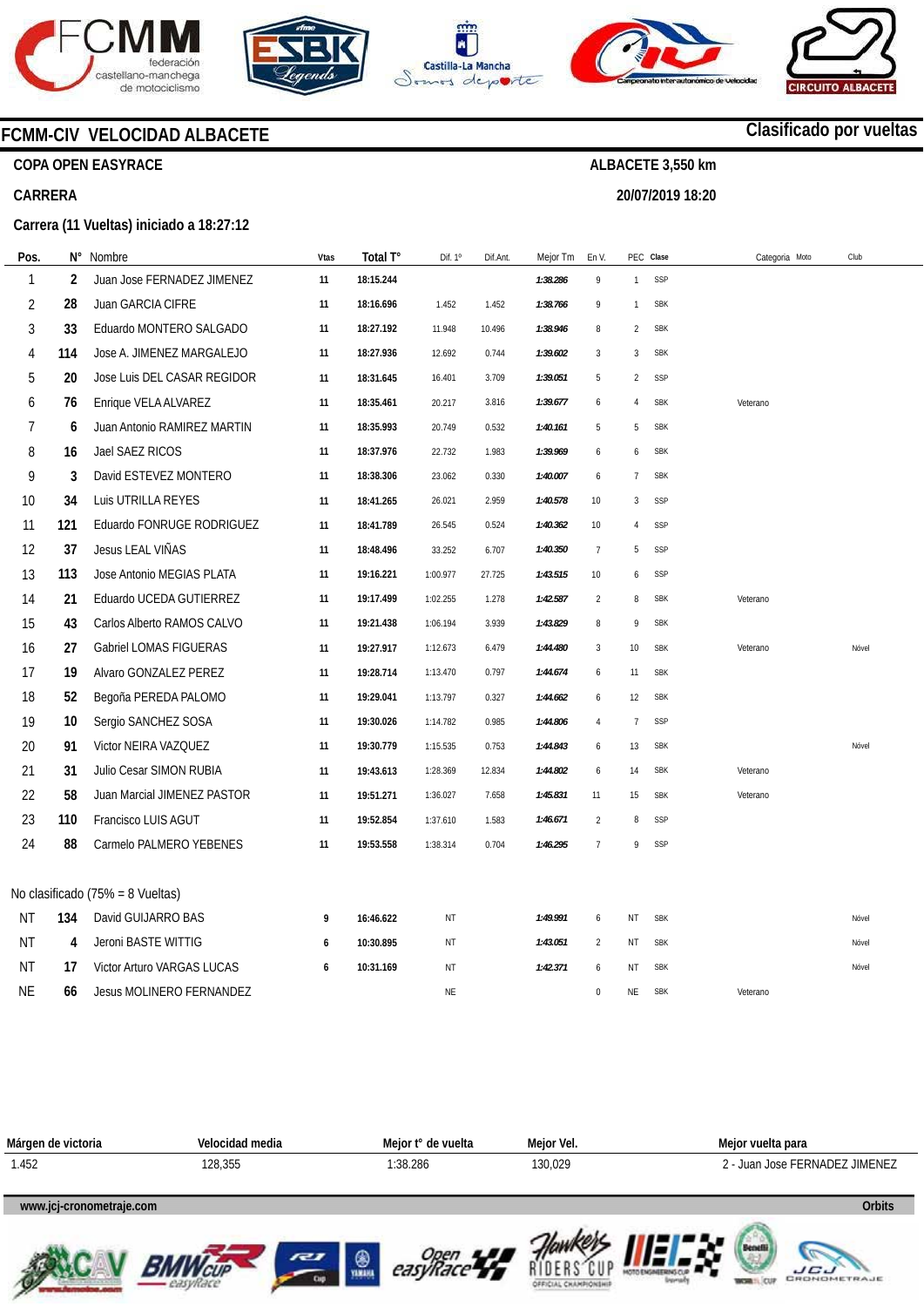







**20/07/2019 18:20** 



**Clasificado por vueltas**

### **FCMM-CIV VELOCIDAD ALBACETE**

### **COPA OPEN EASYRACE**

### **CARRERA**

**Carrera (11 Vueltas) iniciado a 18:27:12** 

| Pos.           |                | N° Nombre                        | <b>Vtas</b> | Total T°               | Dif. 1º   | Dif.Ant. | Mejor Tm             | En V.            |                | PEC Clase  | Categoria Moto | Club  |  |
|----------------|----------------|----------------------------------|-------------|------------------------|-----------|----------|----------------------|------------------|----------------|------------|----------------|-------|--|
| <b>SBK</b>     |                |                                  |             |                        |           |          |                      |                  |                |            |                |       |  |
| $\mathbf{1}$   | 28             | Juan GARCIA CIFRE                | 11          | 18:16.696              |           |          | 1:38.766             | $\overline{9}$   | $\mathbf{1}$   | <b>SBK</b> |                |       |  |
| $\overline{2}$ | 33             | Eduardo MONTERO SALGADO          | 11          | 18:27.192              | 10.496    | 10.496   | 1:38.946             | 8                | $\overline{2}$ | <b>SBK</b> |                |       |  |
| 3              | 114            | Jose A. JIMENEZ MARGALEJO        | 11          | 18:27.936              | 11.240    | 0.744    | 1:39.602             | 3                | 3              | <b>SBK</b> |                |       |  |
| 4              | 76             | Enrique VELA ALVAREZ             | 11          | 18:35.461              | 18.765    | 7.525    | 1:39.677             | 6                | $\overline{4}$ | <b>SBK</b> | Veterano       |       |  |
| 5              | 6              | Juan Antonio RAMIREZ MARTIN      | 11          | 18:35.993              | 19.297    | 0.532    | 1:40.161             | 5                | 5              | <b>SBK</b> |                |       |  |
|                | 16             | Jael SAEZ RICOS                  | 11          | 18:37.976              | 21.280    | 1.983    |                      | 6                | 6              | <b>SBK</b> |                |       |  |
| 6<br>7         | 3              | David ESTEVEZ MONTERO            | 11          |                        |           | 0.330    | 1:39.969<br>1:40.007 | 6                | $\overline{7}$ | <b>SBK</b> |                |       |  |
| 8              | 21             | Eduardo UCEDA GUTIERREZ          |             | 18:38.306<br>19:17.499 | 21.610    |          |                      |                  | 8              | <b>SBK</b> |                |       |  |
|                |                | Carlos Alberto RAMOS CALVO       | 11          |                        | 1:00.803  | 39.193   | 1:42.587             | $\overline{2}$   |                | <b>SBK</b> | Veterano       |       |  |
| 9              | 43             |                                  | 11          | 19:21.438              | 1:04.742  | 3.939    | 1:43.829             | 8                | 9              |            |                |       |  |
| 10             | 27             | Gabriel LOMAS FIGUERAS           | 11          | 19:27.917              | 1:11.221  | 6.479    | 1:44.480             | $\sqrt{3}$       | 10             | <b>SBK</b> | Veterano       | Nóvel |  |
| 11             | 19             | Alvaro GONZALEZ PEREZ            | 11          | 19:28.714              | 1:12.018  | 0.797    | 1:44.674             | 6                | 11             | <b>SBK</b> |                |       |  |
| 12             | 52             | Begoña PEREDA PALOMO             | 11          | 19:29.041              | 1:12.345  | 0.327    | 1:44.662             | 6                | 12             | <b>SBK</b> |                |       |  |
| 13             | 91             | Victor NEIRA VAZQUEZ             | 11          | 19:30.779              | 1:14.083  | 1.738    | 1:44.843             | 6                | 13             | <b>SBK</b> |                | Nóvel |  |
| 14             | 31             | Julio Cesar SIMON RUBIA          | 11          | 19:43.613              | 1:26.917  | 12.834   | 1:44.802             | 6                | 14             | <b>SBK</b> | Veterano       |       |  |
| 15             | 58             | Juan Marcial JIMENEZ PASTOR      | 11          | 19:51.271              | 1:34.575  | 7.658    | 1:45.831             | 11               | 15             | <b>SBK</b> | Veterano       |       |  |
|                |                | No clasificado (75% = 8 Vueltas) |             |                        |           |          |                      |                  |                |            |                |       |  |
| <b>NT</b>      | 134            | David GUIJARRO BAS               | 9           | 16:46.622              | ΝT        |          | 1:49.991             | 6                | NT             | <b>SBK</b> |                | Nóvel |  |
| <b>NT</b>      | 4              | Jeroni BASTE WITTIG              | 6           | 10:30.895              | ΝT        |          | 1:43.051             | $\overline{2}$   | NT             | <b>SBK</b> |                | Nóvel |  |
| <b>NT</b>      | 17             | Victor Arturo VARGAS LUCAS       | 6           | 10:31.169              | ΝT        |          | 1:42.371             | 6                | ΝT             | <b>SBK</b> |                | Nóvel |  |
| <b>NE</b>      | 66             | Jesus MOLINERO FERNANDEZ         |             |                        | <b>NE</b> |          |                      | $\boldsymbol{0}$ | NE             | <b>SBK</b> | Veterano       |       |  |
|                |                |                                  |             |                        |           |          |                      |                  |                |            |                |       |  |
| <b>SSP</b>     |                |                                  |             |                        |           |          |                      |                  |                |            |                |       |  |
| $\mathbf{1}$   | $\overline{2}$ | Juan Jose FERNADEZ JIMENEZ       | 11          | 18:15.244              |           |          | 1:38.286             | $\,9$            | $\mathbf{1}$   | SSP        |                |       |  |
| $\overline{2}$ | 20             | Jose Luis DEL CASAR REGIDOR      | 11          | 18:31.645              | 16.401    | 16.401   | 1:39.051             | 5                | $\overline{c}$ | SSP        |                |       |  |
| 3              | 34             | Luis UTRILLA REYES               | 11          | 18:41.265              | 26.021    | 9.620    | 1:40.578             | 10               | 3              | SSP        |                |       |  |
| 4              | 121            | Eduardo FONRUGE RODRIGUEZ        | 11          | 18:41.789              | 26.545    | 0.524    | 1:40.362             | 10               | $\overline{4}$ | SSP        |                |       |  |
| 5              | 37             | Jesus LEAL VIÑAS                 | 11          | 18:48.496              | 33.252    | 6.707    | 1:40.350             | $\overline{7}$   | 5              | SSP        |                |       |  |
| 6              | 113            | Jose Antonio MEGIAS PLATA        | 11          | 19:16.221              | 1:00.977  | 27.725   | 1:43.515             | 10 <sup>10</sup> | 6              | SSP        |                |       |  |

| Márgen de victoria | Velocidad media | Meior t°<br>de vuelta | Meior Vel. | Meior vuelta para                |
|--------------------|-----------------|-----------------------|------------|----------------------------------|
| 1.452              | 128,355         | :38.286               | 130,029    | ' JIMENEZ<br>Juan Jose FERNADEZ. |

1:14.782 1:37.610 1:38.314

13.805 22.828 0.704

*1:44.806 1:46.671 1:46.295* 

4  $\overline{2}$ 7

7 8 9

SSP SSP SSP

#### **www.jcj-cronometraje.com Orbits**



7 8 9

**10 110 88**  Sergio SANCHEZ SOSA Francisco LUIS AGUT

Carmelo PALMERO YEBENES



**11 11 11** 

**19:30.026 19:52.854 19:53.558** 







**www.mylaps.com**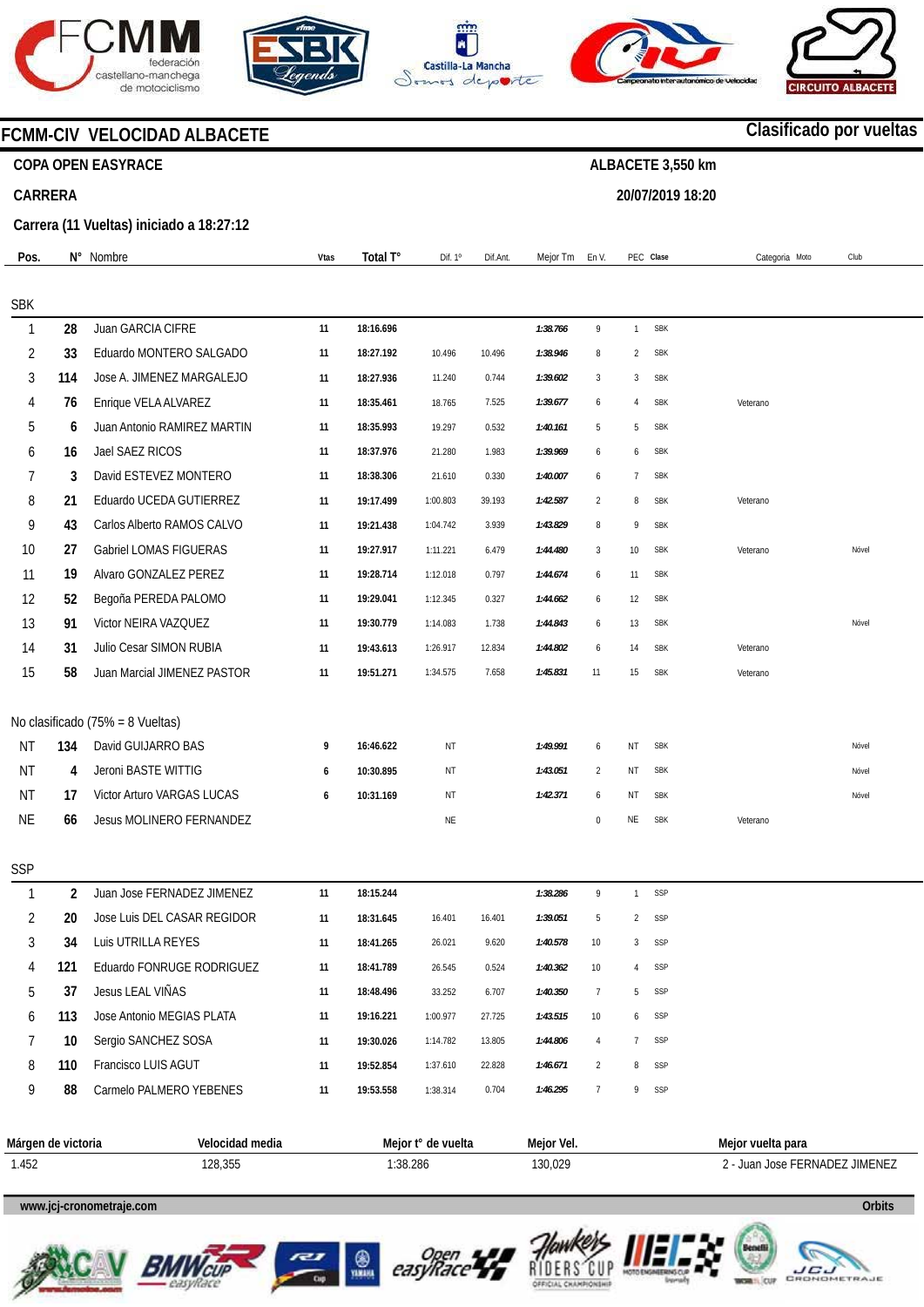







**20/07/2019 18:20** 



### **FCMM-CIV VELOCIDAD ALBACETE**

### **COPA OPEN EASYRACE**

#### **CARRERA**

#### **Carrera (11 Vueltas) iniciado a 18:27:12**

| Vuelta                  | T. Vuelta                       | S1     | S2     | S3     | V.Max   |
|-------------------------|---------------------------------|--------|--------|--------|---------|
|                         |                                 |        |        |        |         |
|                         | (2) Juan Jose FERNADEZ JIMENEZ  |        |        |        |         |
| 1                       | 1:43.605                        | 43.989 | 33.773 | 25.843 | 180,000 |
| 2                       | 1:39.050                        | 40.004 | 33.340 | 25.706 | 230,769 |
| 3                       | 1:39.599                        | 40.318 | 33.508 | 25.773 | 232,258 |
| 4                       | 1:38.931                        | 40.132 | 33.258 | 25.541 | 225,000 |
| 5                       | 1:39.138                        | 40.121 | 33.182 | 25.835 | 230,769 |
| 6                       | 1:38.811                        | 39.779 | 33.428 | 25.604 | 230,032 |
| 7                       | 1:39.011                        | 39.984 | 33.295 | 25.732 | 230,032 |
| 8                       | 1:39.211                        | 40.658 | 33.013 | 25.540 | 221,538 |
| 9                       | 1:38.286                        | 39.575 | 33.176 | 25.535 | 227,129 |
| 10                      | 1:38.589                        | 39.905 | 33.042 | 25.642 | 230,032 |
| 11                      | 1:38.949                        | 39.836 | 33.307 | 25.806 | 227,848 |
|                         |                                 |        |        |        |         |
| (28) Juan GARCIA CIFRE  |                                 |        |        |        |         |
| 1                       | 1:41.615                        | 42.642 | 33.095 | 25.878 | 196,721 |
| 2                       | 1:38.876                        | 39.691 | 33.369 | 25.816 | 241,611 |
| 3                       | 1:39.239                        | 39.968 | 33.248 | 26.023 | 233,010 |
| 4                       | 1:39.823                        | 40.047 | 33.597 | 26.179 | 240,000 |
| 5                       | 1:39.675                        | 40.273 | 33.558 | 25.844 | 235,294 |
| 6                       | 1:39.611                        | 40.185 | 33.460 | 25.966 | 240,000 |
| 7                       | 1:38.995                        | 39.955 | 33.257 | 25.783 | 235,294 |
| 8                       | 1:40.035                        | 41.280 | 33.161 | 25.594 | 209,913 |
| 9                       | 1:38.766                        | 39.917 | 32.949 | 25.900 | 214,925 |
| 10                      | 1:39.279                        | 40.218 | 33.251 | 25.810 | 219,512 |
| 11                      | 1:38.776                        | 39.608 | 33.226 | 25.942 | 237,624 |
|                         |                                 |        |        |        |         |
|                         | (33) Eduardo MONTERO SALGADO    |        |        |        |         |
| 1                       | 1:45.864                        | 45.700 | 33.933 | 26.231 | 193,029 |
| $\overline{\mathbf{c}}$ | 1:40.532                        | 40.999 | 33.496 | 26.037 | 233,766 |
| 3                       | 1:40.802                        | 40.735 | 33.494 | 26.573 | 231,511 |
| 4                       | 1:40.486                        | 40.700 | 33.829 | 25.957 | 237,624 |
| 5                       | 1:39.096                        | 39.930 | 33.454 | 25.712 | 234,528 |
| 6                       | 1:39.589                        | 40.355 | 33.490 | 25.744 | 229,299 |
| 7                       | 1:39.710                        | 40.071 | 33.741 | 25.898 | 232,258 |
| 8                       | 1:38.946                        | 39.823 | 33.367 | 25.756 | 234,528 |
| 9                       | 1:39.892                        | 40.153 | 33.772 | 25.967 | 227,129 |
| 10                      | 1:39.404                        | 40.046 | 33.411 | 25.947 | 241,611 |
| 11                      | 1:40.279                        | 40.517 | 33.548 | 26.214 | 225,000 |
|                         |                                 |        |        |        |         |
|                         | (114) Jose A. JIMENEZ MARGALEJO |        |        |        |         |
| 1                       | 1:43.137                        | 43.272 | 33.829 | 26.036 | 190,476 |
| 2                       | 1:40.539                        | 40.707 | 33.860 | 25.972 | 230,032 |
| 3                       | 1:39.602                        | 40.049 | 33.720 | 25.833 | 232,258 |
| 4                       | 1:39.747                        | 39.932 | 33.643 | 26.172 | 230,769 |
| 5                       | 1:40.254                        | 40.384 | 33.777 | 26.093 | 241,611 |
| 6                       | 1:40.449                        | 40.217 | 33.911 | 26.321 | 227,129 |

| Vuelta               |                                  |                  |                  |              | V.Max   |
|----------------------|----------------------------------|------------------|------------------|--------------|---------|
| 7                    | T. Vuelta<br>1:40.526            | S1<br>40.244     | S2<br>34.147     | S3<br>26.135 | 224,299 |
| 8                    | 1:40.745                         | 40.351           | 34.121           | 26.273       | 220,183 |
| 9                    | 1:40.718                         | 40.269           | 33.891           | 26.558       | 224,299 |
| 10                   | 1:40.043                         | 40.349           | 33.602           | 26.092       | 218,845 |
| 11                   | 1:39.946                         | 40.104           | 33.522           | 26.320       | 218,182 |
|                      |                                  |                  |                  |              |         |
|                      | (20) Jose Luis DEL CASAR REGIDOR |                  |                  |              |         |
| 1                    | 1:43.517                         | 43.773           | 33.868           | 25.876       | 177,778 |
| 2                    | 1:42.327                         | 42.223           | 34.196           | 25.908       | 231,511 |
| 3                    | 1:41.333                         | 41.042           | 33.779           | 26.512       | 227,848 |
| 4                    | 1:41.573                         | 41.346           | 34.232           | 25.995       | 227,848 |
| 5                    | 1:39.051                         | 40.103           | 33.310           | 25.638       | 227,848 |
| 6                    | 1:39.498                         | 40.076           | 33.561           | 25.861       | 225,705 |
| 7                    | 1:40.645                         | 40.070           | 34.007           | 26.568       | 226,415 |
| 8                    | 1:41.432                         | 41.025           | 34.290           | 26.117       | 221,538 |
| 9                    | 1:39.892                         | 40.333           | 33.857           | 25.702       | 225,000 |
| 10                   | 1:39.483                         | 40.432           | 33.291           | 25.760       | 226,415 |
| 11                   | 1:40.379                         | 40.571           | 33.237           | 26.571       | 225,000 |
|                      |                                  |                  |                  |              |         |
|                      | (76) Enrique VELA ALVAREZ        |                  |                  |              |         |
| 1                    | 1:44.033                         | 44.222           | 33.853           | 25.958       | 182,741 |
| $\overline{2}$       | 1:40.376                         | 40.814           | 33.523           | 26.039       | 230,769 |
| 3                    | 1:40.429                         | 40.746           | 33.562           | 26.121       | 232,258 |
| 4                    | 1:41.364                         | 40.508           | 34.317           | 26.539       | 232,258 |
| 5                    | 1:39.994                         | 40.368           | 33.652           | 25.974       | 220,183 |
| 6                    | 1:39.677                         | 40.307           | 33.358           | 26.012       | 230,032 |
| 7                    | 1:41.529                         | 40.154           | 34.782           | 26.593       | 237,624 |
| 8                    | 1:41.239                         | 40.964           | 34.096           | 26.179       | 216,867 |
| 9                    | 1:40.901                         | 40.521           | 34.377           | 26.003       | 226,415 |
| 10                   | 1:40.413                         | 40.247           | 34.078           | 26.088       | 223,602 |
| 11                   | 1:42.680                         | 41.548           | 34.684           | 26.448       | 236,842 |
|                      |                                  |                  |                  |              |         |
| 1                    | (6) Juan Antonio RAMIREZ MARTIN  |                  |                  | 26.369       | 196,721 |
| 2                    | 1:43.701<br>1:41.211             | 43.373<br>41.009 | 33.959<br>34.009 | 26.193       | 231,511 |
|                      |                                  |                  |                  |              |         |
| 3                    | 1:41.323                         | 40.696           | 33.969           | 26.658       | 225,705 |
| 4                    | 1:42.170                         | 40.806           | 34.759           | 26.605       | 225,000 |
| 5                    | 1:40.161                         | 40.658           | 33.559           | 25.944       | 218,845 |
| 6                    | 1:40.739                         | 40.541           | 33.758           | 26.440       | 235,294 |
| 7                    | 1:41.023                         | 40.618           | 34.132           | 26.273       | 225,000 |
| 8                    | 1:41.202                         | 41.042           | 33.842           | 26.318       | 216,867 |
| 9                    | 1:40.251                         | 40.270           | 33.923           | 26.058       | 230,032 |
| 10                   | 1:40.878                         | 40.688           | 33.932           | 26.258       | 234,528 |
| 11                   | 1:40.253                         | 40.255           | 33.915           | 26.083       | 230,769 |
| (16) Jael SAEZ RICOS |                                  |                  |                  |              |         |
| 1                    | 1:46.400                         | 44.963           | 35.003           | 26.434       | 197,260 |









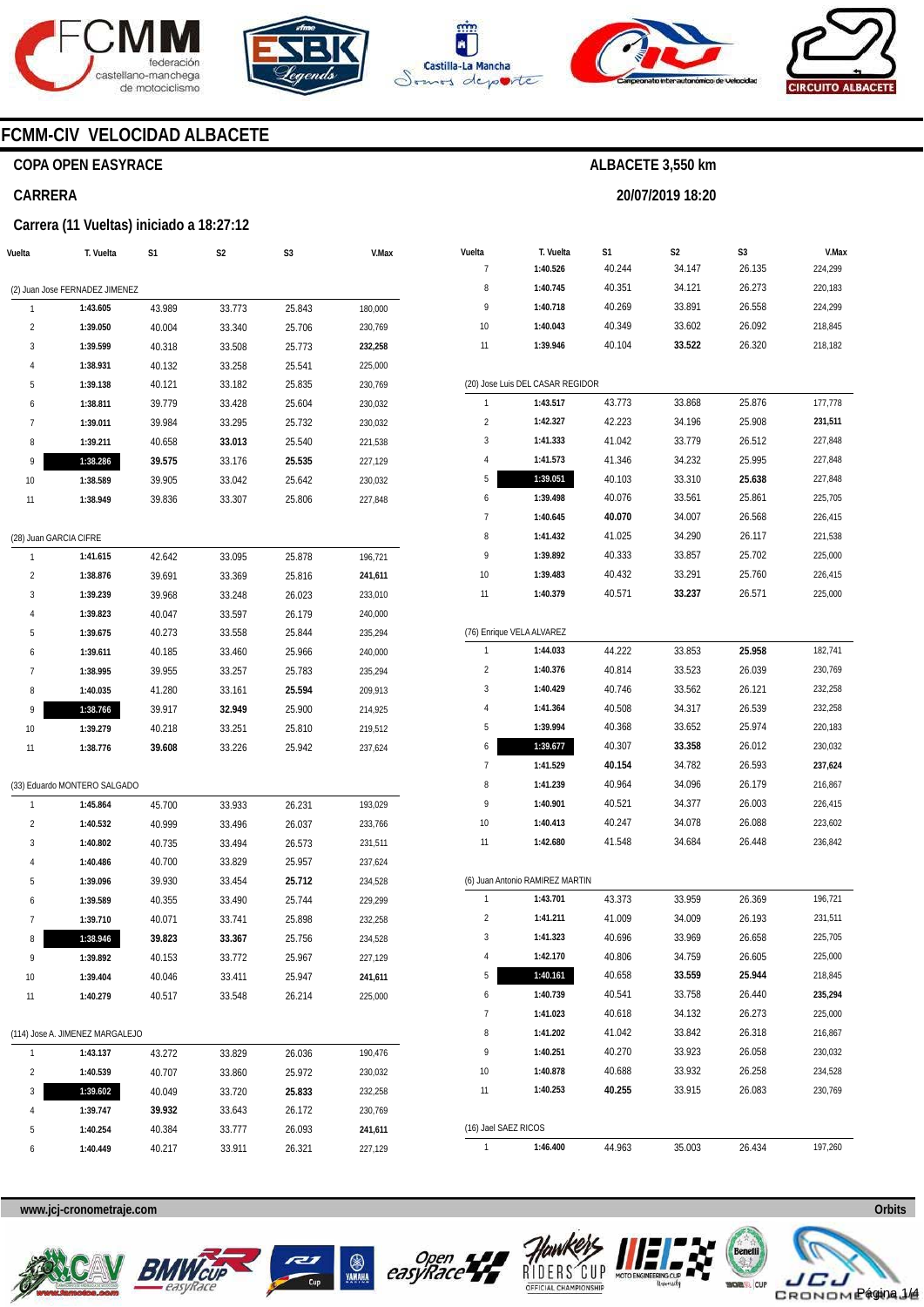







**20/07/2019 18:20** 



### **FCMM-CIV VELOCIDAD ALBACETE**

### **COPA OPEN EASYRACE**

#### **CARRERA**

#### **Carrera (11 Vueltas) iniciado a 18:27:12**

| Vuelta         | T. Vuelta                                   | S1     | S2     | S3     | V.Max              |  |  |  |  |  |
|----------------|---------------------------------------------|--------|--------|--------|--------------------|--|--|--|--|--|
| $\overline{c}$ | 1:40.307                                    | 40.542 | 33.662 | 26.103 | 246,575            |  |  |  |  |  |
| 3              | 1:40.593                                    | 40.764 | 33.748 | 26.081 | 239,203            |  |  |  |  |  |
| 4              | 1:41.317                                    | 41.173 | 33.802 | 26.342 | 246,575            |  |  |  |  |  |
| 5              | 1:41.001                                    | 40.961 | 33.947 | 26.093 | 233,766            |  |  |  |  |  |
| 6              | 1:39.969                                    | 40.039 | 33.712 | 26.218 | 246,575            |  |  |  |  |  |
| 7              | 1:40.773                                    | 40.433 | 33.968 | 26.372 | 240,803            |  |  |  |  |  |
| 8              | 1:40.874                                    | 41.135 | 33.681 | 26.058 | 229,299            |  |  |  |  |  |
| 9              | 1:42.162                                    | 42.131 | 33.913 | 26.118 | 254,417            |  |  |  |  |  |
| 10             | 1:40.475                                    | 40.412 | 33.614 | 26.449 | 238,411            |  |  |  |  |  |
| 11             | 1:40.620                                    | 40.416 | 33.667 | 26.537 | 233,010            |  |  |  |  |  |
|                |                                             |        |        |        |                    |  |  |  |  |  |
|                | (3) David ESTEVEZ MONTERO                   |        |        |        |                    |  |  |  |  |  |
| 1              | 1:46.778                                    | 45.480 | 34.363 | 26.935 | 192,000            |  |  |  |  |  |
| 2              | 1:41.102                                    | 41.040 | 33.787 | 26.275 | 230,769            |  |  |  |  |  |
| 3              | 1:41.163                                    | 41.018 | 34.094 | 26.051 | 228,571            |  |  |  |  |  |
| 4              | 1:41.356                                    | 41.411 | 34.016 | 25.929 | 235,294            |  |  |  |  |  |
| 5              | 1:40.728                                    | 40.930 | 33.637 | 26.161 | 208,696            |  |  |  |  |  |
| 6              | 1:40.007                                    | 40.429 | 33.466 | 26.112 | 222,222            |  |  |  |  |  |
| 7              | 1:40.819                                    | 40.746 | 33.871 | 26.202 | 209,913            |  |  |  |  |  |
| 8              | 1:41.248                                    | 41.417 | 33.844 | 25.987 | 201,117            |  |  |  |  |  |
| 9              | 1:40.245                                    | 40.484 | 33.702 | 26.059 | 217,523            |  |  |  |  |  |
| 10             | 1:40.467                                    | 40.543 | 33.684 | 26.240 | 218,845            |  |  |  |  |  |
| 11             | 1:40.643                                    | 40.714 | 33.636 | 26.293 | 227,129            |  |  |  |  |  |
|                |                                             |        |        |        |                    |  |  |  |  |  |
|                | (34) Luis UTRILLA REYES                     |        |        |        |                    |  |  |  |  |  |
| 1              | 1:44.559                                    | 43.847 | 34.458 | 26.254 | 187,500            |  |  |  |  |  |
| $\overline{c}$ | 1:41.196                                    | 40.831 | 34.143 | 26.222 | 228,571            |  |  |  |  |  |
| 3              | 1:41.730                                    | 41.289 | 34.206 | 26.235 | 231,511            |  |  |  |  |  |
| 4              | 1:41.361                                    | 40.897 | 34.104 | 26.360 | 227,129            |  |  |  |  |  |
| 5              | 1:40.865                                    | 40.848 | 33.809 | 26.208 | 230,032            |  |  |  |  |  |
| 6              | 1:41.509                                    | 40.890 | 34.083 | 26.536 | 225,000            |  |  |  |  |  |
| 7              | 1:41.198                                    | 40.715 | 34.078 | 26.405 | 227,129            |  |  |  |  |  |
| 8              | 1:41.267                                    | 41.025 | 34.085 | 26.157 | 220,859            |  |  |  |  |  |
| 9              | 1:41.095                                    | 40.910 | 34.033 | 26.152 | 218,845            |  |  |  |  |  |
| 10             | 1:40.578                                    | 40.616 | 33.854 | 26.108 | 230,032            |  |  |  |  |  |
| 11             | 1:42.729                                    | 40.423 | 34.095 | 28.211 | 229,299            |  |  |  |  |  |
|                |                                             |        |        |        |                    |  |  |  |  |  |
| 1              | (121) Eduardo FONRUGE RODRIGUEZ<br>1:45.434 | 44.848 | 34.242 | 26.344 |                    |  |  |  |  |  |
| 2              | 1:41.568                                    | 40.903 | 34.142 | 26.523 | 180,000<br>229,299 |  |  |  |  |  |
| 3              | 1:41.995                                    | 40.996 | 34.203 | 26.796 | 231,511            |  |  |  |  |  |
| 4              | 1:41.941                                    | 41.173 | 34.292 | 26.476 | 229,299            |  |  |  |  |  |
| 5              | 1:41.938                                    | 41.010 | 34.088 | 26.840 | 228,571            |  |  |  |  |  |
| 6              | 1:41.573                                    | 41.248 | 34.001 | 26.324 | 228,571            |  |  |  |  |  |
| 7              | 1:40.988                                    | 40.725 | 34.037 | 26.226 | 226,415            |  |  |  |  |  |
| 8              | 1:41.254                                    | 41.096 | 34.029 | 26.129 | 222,222            |  |  |  |  |  |
| 9              | 1:40.739                                    | 40.940 | 33.638 | 26.161 | 228,571            |  |  |  |  |  |

| 1:40.362<br>40.491<br>33.765<br>26.106<br>228,571<br>10<br>27.443<br>11<br>1:41.447<br>40.376<br>33.628<br>229,299<br>(37) Jesus LEAL VIÑAS<br>1:45.681<br>179,104<br>1<br>45.149<br>34.441<br>26.091<br>2<br>1:41.002<br>33.778<br>26.216<br>222,910<br>41.008<br>33.793<br>26.330<br>3<br>1:41.804<br>41.681<br>222,910<br>41.660<br>26.199<br>4<br>1:41.899<br>34.040<br>222,910<br>5<br>42.027<br>33.842<br>26.093<br>226,415<br>1:41.962<br>1:40.589<br>40.839<br>33.860<br>25.890<br>220,859<br>6<br>7<br>1:40.350<br>40.537<br>33.841<br>25.972<br>222,910<br>8<br>1:40.937<br>40.890<br>34.016<br>26.031<br>218,182<br>26.099<br>9<br>1:40.748<br>40.846<br>33.803<br>221,538<br>40.647<br>34.096<br>25.859<br>10<br>1:40.602<br>225,000<br>11<br>1:49.658<br>40.364<br>33.990<br>35.304<br>224,299<br>(113) Jose Antonio MEGIAS PLATA<br>1<br>45.629<br>36.289<br>27.469<br>183,206<br>1:49.387<br>2<br>42.521<br>35.093<br>26.903<br>1:44.517<br>211,144<br>3<br>1:43.869<br>42.049<br>35.136<br>26.684<br>219,512<br>34.942<br>4<br>1:44.099<br>42.363<br>26.794<br>220,183<br>5<br>1:43.981<br>41.883<br>35.043<br>27.055<br>218,182<br>6<br>1:44.162<br>42.126<br>34.941<br>27.095<br>218,845<br>7<br>1:44.698<br>42.255<br>35.207<br>27.236<br>220,183<br>8<br>1:45.681<br>42.950<br>35.342<br>27.389<br>202,247<br>9<br>1:43.964<br>41.925<br>35.365<br>26.674<br>213,018<br>10<br>1:43.515<br>41.768<br>211,144<br>34.890<br>26.857<br>11<br>1:44.318<br>41.604<br>35.479<br>27.235<br>212,389<br>(21) Eduardo UCEDA GUTIERREZ<br>46.268<br>35.622<br>27.340<br>1<br>1:49.230<br>176,471<br>1:42.587<br>41.684<br>34.265<br>26.638<br>2<br>227,129<br>3<br>34.684<br>26.890<br>1:44.196<br>42.622<br>229,299<br>4<br>1:44.609<br>42.898<br>34.802<br>26.909<br>213,018<br>5<br>1:43.673<br>42.023<br>34.626<br>27.024<br>225,705<br>42.123<br>34.928<br>27.026<br>216,216<br>1:44.077<br>6<br>7<br>1:45.737<br>35.521<br>42.863<br>27.353<br>220,859<br>8<br>1:44.776<br>42.731<br>35.168<br>195,122<br>26.877<br>9<br>1:44.487<br>34.923<br>214,925<br>42.415<br>27.149<br>1:45.009<br>42.909<br>34.966<br>209,302<br>10<br>27.134<br>1:44.817<br>42.251<br>34.978<br>27.588<br>11<br>201,117<br>(43) Carlos Alberto RAMOS CALVO<br>187,013<br>1<br>1:49.271<br>45.626<br>35.801<br>27.844<br>2<br>1:46.032<br>42.643<br>35.130<br>206,304<br>28.259<br>3<br>1:44.867<br>42.461<br>35.257<br>27.149<br>213,650 | Vuelta | T. Vuelta | S1 | S2 | S3 | V.Max |
|---------------------------------------------------------------------------------------------------------------------------------------------------------------------------------------------------------------------------------------------------------------------------------------------------------------------------------------------------------------------------------------------------------------------------------------------------------------------------------------------------------------------------------------------------------------------------------------------------------------------------------------------------------------------------------------------------------------------------------------------------------------------------------------------------------------------------------------------------------------------------------------------------------------------------------------------------------------------------------------------------------------------------------------------------------------------------------------------------------------------------------------------------------------------------------------------------------------------------------------------------------------------------------------------------------------------------------------------------------------------------------------------------------------------------------------------------------------------------------------------------------------------------------------------------------------------------------------------------------------------------------------------------------------------------------------------------------------------------------------------------------------------------------------------------------------------------------------------------------------------------------------------------------------------------------------------------------------------------------------------------------------------------------------------------------------------------------------------------------------------------------------------------------------------------------------------------------------------------------------------------------------------------------------------------------------------------------------------------------------------------------------------------------------------------------|--------|-----------|----|----|----|-------|
|                                                                                                                                                                                                                                                                                                                                                                                                                                                                                                                                                                                                                                                                                                                                                                                                                                                                                                                                                                                                                                                                                                                                                                                                                                                                                                                                                                                                                                                                                                                                                                                                                                                                                                                                                                                                                                                                                                                                                                                                                                                                                                                                                                                                                                                                                                                                                                                                                                 |        |           |    |    |    |       |
|                                                                                                                                                                                                                                                                                                                                                                                                                                                                                                                                                                                                                                                                                                                                                                                                                                                                                                                                                                                                                                                                                                                                                                                                                                                                                                                                                                                                                                                                                                                                                                                                                                                                                                                                                                                                                                                                                                                                                                                                                                                                                                                                                                                                                                                                                                                                                                                                                                 |        |           |    |    |    |       |
|                                                                                                                                                                                                                                                                                                                                                                                                                                                                                                                                                                                                                                                                                                                                                                                                                                                                                                                                                                                                                                                                                                                                                                                                                                                                                                                                                                                                                                                                                                                                                                                                                                                                                                                                                                                                                                                                                                                                                                                                                                                                                                                                                                                                                                                                                                                                                                                                                                 |        |           |    |    |    |       |
|                                                                                                                                                                                                                                                                                                                                                                                                                                                                                                                                                                                                                                                                                                                                                                                                                                                                                                                                                                                                                                                                                                                                                                                                                                                                                                                                                                                                                                                                                                                                                                                                                                                                                                                                                                                                                                                                                                                                                                                                                                                                                                                                                                                                                                                                                                                                                                                                                                 |        |           |    |    |    |       |
|                                                                                                                                                                                                                                                                                                                                                                                                                                                                                                                                                                                                                                                                                                                                                                                                                                                                                                                                                                                                                                                                                                                                                                                                                                                                                                                                                                                                                                                                                                                                                                                                                                                                                                                                                                                                                                                                                                                                                                                                                                                                                                                                                                                                                                                                                                                                                                                                                                 |        |           |    |    |    |       |
|                                                                                                                                                                                                                                                                                                                                                                                                                                                                                                                                                                                                                                                                                                                                                                                                                                                                                                                                                                                                                                                                                                                                                                                                                                                                                                                                                                                                                                                                                                                                                                                                                                                                                                                                                                                                                                                                                                                                                                                                                                                                                                                                                                                                                                                                                                                                                                                                                                 |        |           |    |    |    |       |
|                                                                                                                                                                                                                                                                                                                                                                                                                                                                                                                                                                                                                                                                                                                                                                                                                                                                                                                                                                                                                                                                                                                                                                                                                                                                                                                                                                                                                                                                                                                                                                                                                                                                                                                                                                                                                                                                                                                                                                                                                                                                                                                                                                                                                                                                                                                                                                                                                                 |        |           |    |    |    |       |
|                                                                                                                                                                                                                                                                                                                                                                                                                                                                                                                                                                                                                                                                                                                                                                                                                                                                                                                                                                                                                                                                                                                                                                                                                                                                                                                                                                                                                                                                                                                                                                                                                                                                                                                                                                                                                                                                                                                                                                                                                                                                                                                                                                                                                                                                                                                                                                                                                                 |        |           |    |    |    |       |
|                                                                                                                                                                                                                                                                                                                                                                                                                                                                                                                                                                                                                                                                                                                                                                                                                                                                                                                                                                                                                                                                                                                                                                                                                                                                                                                                                                                                                                                                                                                                                                                                                                                                                                                                                                                                                                                                                                                                                                                                                                                                                                                                                                                                                                                                                                                                                                                                                                 |        |           |    |    |    |       |
|                                                                                                                                                                                                                                                                                                                                                                                                                                                                                                                                                                                                                                                                                                                                                                                                                                                                                                                                                                                                                                                                                                                                                                                                                                                                                                                                                                                                                                                                                                                                                                                                                                                                                                                                                                                                                                                                                                                                                                                                                                                                                                                                                                                                                                                                                                                                                                                                                                 |        |           |    |    |    |       |
|                                                                                                                                                                                                                                                                                                                                                                                                                                                                                                                                                                                                                                                                                                                                                                                                                                                                                                                                                                                                                                                                                                                                                                                                                                                                                                                                                                                                                                                                                                                                                                                                                                                                                                                                                                                                                                                                                                                                                                                                                                                                                                                                                                                                                                                                                                                                                                                                                                 |        |           |    |    |    |       |
|                                                                                                                                                                                                                                                                                                                                                                                                                                                                                                                                                                                                                                                                                                                                                                                                                                                                                                                                                                                                                                                                                                                                                                                                                                                                                                                                                                                                                                                                                                                                                                                                                                                                                                                                                                                                                                                                                                                                                                                                                                                                                                                                                                                                                                                                                                                                                                                                                                 |        |           |    |    |    |       |
|                                                                                                                                                                                                                                                                                                                                                                                                                                                                                                                                                                                                                                                                                                                                                                                                                                                                                                                                                                                                                                                                                                                                                                                                                                                                                                                                                                                                                                                                                                                                                                                                                                                                                                                                                                                                                                                                                                                                                                                                                                                                                                                                                                                                                                                                                                                                                                                                                                 |        |           |    |    |    |       |
|                                                                                                                                                                                                                                                                                                                                                                                                                                                                                                                                                                                                                                                                                                                                                                                                                                                                                                                                                                                                                                                                                                                                                                                                                                                                                                                                                                                                                                                                                                                                                                                                                                                                                                                                                                                                                                                                                                                                                                                                                                                                                                                                                                                                                                                                                                                                                                                                                                 |        |           |    |    |    |       |
|                                                                                                                                                                                                                                                                                                                                                                                                                                                                                                                                                                                                                                                                                                                                                                                                                                                                                                                                                                                                                                                                                                                                                                                                                                                                                                                                                                                                                                                                                                                                                                                                                                                                                                                                                                                                                                                                                                                                                                                                                                                                                                                                                                                                                                                                                                                                                                                                                                 |        |           |    |    |    |       |
|                                                                                                                                                                                                                                                                                                                                                                                                                                                                                                                                                                                                                                                                                                                                                                                                                                                                                                                                                                                                                                                                                                                                                                                                                                                                                                                                                                                                                                                                                                                                                                                                                                                                                                                                                                                                                                                                                                                                                                                                                                                                                                                                                                                                                                                                                                                                                                                                                                 |        |           |    |    |    |       |
|                                                                                                                                                                                                                                                                                                                                                                                                                                                                                                                                                                                                                                                                                                                                                                                                                                                                                                                                                                                                                                                                                                                                                                                                                                                                                                                                                                                                                                                                                                                                                                                                                                                                                                                                                                                                                                                                                                                                                                                                                                                                                                                                                                                                                                                                                                                                                                                                                                 |        |           |    |    |    |       |
|                                                                                                                                                                                                                                                                                                                                                                                                                                                                                                                                                                                                                                                                                                                                                                                                                                                                                                                                                                                                                                                                                                                                                                                                                                                                                                                                                                                                                                                                                                                                                                                                                                                                                                                                                                                                                                                                                                                                                                                                                                                                                                                                                                                                                                                                                                                                                                                                                                 |        |           |    |    |    |       |
|                                                                                                                                                                                                                                                                                                                                                                                                                                                                                                                                                                                                                                                                                                                                                                                                                                                                                                                                                                                                                                                                                                                                                                                                                                                                                                                                                                                                                                                                                                                                                                                                                                                                                                                                                                                                                                                                                                                                                                                                                                                                                                                                                                                                                                                                                                                                                                                                                                 |        |           |    |    |    |       |
|                                                                                                                                                                                                                                                                                                                                                                                                                                                                                                                                                                                                                                                                                                                                                                                                                                                                                                                                                                                                                                                                                                                                                                                                                                                                                                                                                                                                                                                                                                                                                                                                                                                                                                                                                                                                                                                                                                                                                                                                                                                                                                                                                                                                                                                                                                                                                                                                                                 |        |           |    |    |    |       |
|                                                                                                                                                                                                                                                                                                                                                                                                                                                                                                                                                                                                                                                                                                                                                                                                                                                                                                                                                                                                                                                                                                                                                                                                                                                                                                                                                                                                                                                                                                                                                                                                                                                                                                                                                                                                                                                                                                                                                                                                                                                                                                                                                                                                                                                                                                                                                                                                                                 |        |           |    |    |    |       |
|                                                                                                                                                                                                                                                                                                                                                                                                                                                                                                                                                                                                                                                                                                                                                                                                                                                                                                                                                                                                                                                                                                                                                                                                                                                                                                                                                                                                                                                                                                                                                                                                                                                                                                                                                                                                                                                                                                                                                                                                                                                                                                                                                                                                                                                                                                                                                                                                                                 |        |           |    |    |    |       |
|                                                                                                                                                                                                                                                                                                                                                                                                                                                                                                                                                                                                                                                                                                                                                                                                                                                                                                                                                                                                                                                                                                                                                                                                                                                                                                                                                                                                                                                                                                                                                                                                                                                                                                                                                                                                                                                                                                                                                                                                                                                                                                                                                                                                                                                                                                                                                                                                                                 |        |           |    |    |    |       |
|                                                                                                                                                                                                                                                                                                                                                                                                                                                                                                                                                                                                                                                                                                                                                                                                                                                                                                                                                                                                                                                                                                                                                                                                                                                                                                                                                                                                                                                                                                                                                                                                                                                                                                                                                                                                                                                                                                                                                                                                                                                                                                                                                                                                                                                                                                                                                                                                                                 |        |           |    |    |    |       |
|                                                                                                                                                                                                                                                                                                                                                                                                                                                                                                                                                                                                                                                                                                                                                                                                                                                                                                                                                                                                                                                                                                                                                                                                                                                                                                                                                                                                                                                                                                                                                                                                                                                                                                                                                                                                                                                                                                                                                                                                                                                                                                                                                                                                                                                                                                                                                                                                                                 |        |           |    |    |    |       |
|                                                                                                                                                                                                                                                                                                                                                                                                                                                                                                                                                                                                                                                                                                                                                                                                                                                                                                                                                                                                                                                                                                                                                                                                                                                                                                                                                                                                                                                                                                                                                                                                                                                                                                                                                                                                                                                                                                                                                                                                                                                                                                                                                                                                                                                                                                                                                                                                                                 |        |           |    |    |    |       |
|                                                                                                                                                                                                                                                                                                                                                                                                                                                                                                                                                                                                                                                                                                                                                                                                                                                                                                                                                                                                                                                                                                                                                                                                                                                                                                                                                                                                                                                                                                                                                                                                                                                                                                                                                                                                                                                                                                                                                                                                                                                                                                                                                                                                                                                                                                                                                                                                                                 |        |           |    |    |    |       |
|                                                                                                                                                                                                                                                                                                                                                                                                                                                                                                                                                                                                                                                                                                                                                                                                                                                                                                                                                                                                                                                                                                                                                                                                                                                                                                                                                                                                                                                                                                                                                                                                                                                                                                                                                                                                                                                                                                                                                                                                                                                                                                                                                                                                                                                                                                                                                                                                                                 |        |           |    |    |    |       |
|                                                                                                                                                                                                                                                                                                                                                                                                                                                                                                                                                                                                                                                                                                                                                                                                                                                                                                                                                                                                                                                                                                                                                                                                                                                                                                                                                                                                                                                                                                                                                                                                                                                                                                                                                                                                                                                                                                                                                                                                                                                                                                                                                                                                                                                                                                                                                                                                                                 |        |           |    |    |    |       |
|                                                                                                                                                                                                                                                                                                                                                                                                                                                                                                                                                                                                                                                                                                                                                                                                                                                                                                                                                                                                                                                                                                                                                                                                                                                                                                                                                                                                                                                                                                                                                                                                                                                                                                                                                                                                                                                                                                                                                                                                                                                                                                                                                                                                                                                                                                                                                                                                                                 |        |           |    |    |    |       |
|                                                                                                                                                                                                                                                                                                                                                                                                                                                                                                                                                                                                                                                                                                                                                                                                                                                                                                                                                                                                                                                                                                                                                                                                                                                                                                                                                                                                                                                                                                                                                                                                                                                                                                                                                                                                                                                                                                                                                                                                                                                                                                                                                                                                                                                                                                                                                                                                                                 |        |           |    |    |    |       |
|                                                                                                                                                                                                                                                                                                                                                                                                                                                                                                                                                                                                                                                                                                                                                                                                                                                                                                                                                                                                                                                                                                                                                                                                                                                                                                                                                                                                                                                                                                                                                                                                                                                                                                                                                                                                                                                                                                                                                                                                                                                                                                                                                                                                                                                                                                                                                                                                                                 |        |           |    |    |    |       |
|                                                                                                                                                                                                                                                                                                                                                                                                                                                                                                                                                                                                                                                                                                                                                                                                                                                                                                                                                                                                                                                                                                                                                                                                                                                                                                                                                                                                                                                                                                                                                                                                                                                                                                                                                                                                                                                                                                                                                                                                                                                                                                                                                                                                                                                                                                                                                                                                                                 |        |           |    |    |    |       |
|                                                                                                                                                                                                                                                                                                                                                                                                                                                                                                                                                                                                                                                                                                                                                                                                                                                                                                                                                                                                                                                                                                                                                                                                                                                                                                                                                                                                                                                                                                                                                                                                                                                                                                                                                                                                                                                                                                                                                                                                                                                                                                                                                                                                                                                                                                                                                                                                                                 |        |           |    |    |    |       |
|                                                                                                                                                                                                                                                                                                                                                                                                                                                                                                                                                                                                                                                                                                                                                                                                                                                                                                                                                                                                                                                                                                                                                                                                                                                                                                                                                                                                                                                                                                                                                                                                                                                                                                                                                                                                                                                                                                                                                                                                                                                                                                                                                                                                                                                                                                                                                                                                                                 |        |           |    |    |    |       |
|                                                                                                                                                                                                                                                                                                                                                                                                                                                                                                                                                                                                                                                                                                                                                                                                                                                                                                                                                                                                                                                                                                                                                                                                                                                                                                                                                                                                                                                                                                                                                                                                                                                                                                                                                                                                                                                                                                                                                                                                                                                                                                                                                                                                                                                                                                                                                                                                                                 |        |           |    |    |    |       |
|                                                                                                                                                                                                                                                                                                                                                                                                                                                                                                                                                                                                                                                                                                                                                                                                                                                                                                                                                                                                                                                                                                                                                                                                                                                                                                                                                                                                                                                                                                                                                                                                                                                                                                                                                                                                                                                                                                                                                                                                                                                                                                                                                                                                                                                                                                                                                                                                                                 |        |           |    |    |    |       |
|                                                                                                                                                                                                                                                                                                                                                                                                                                                                                                                                                                                                                                                                                                                                                                                                                                                                                                                                                                                                                                                                                                                                                                                                                                                                                                                                                                                                                                                                                                                                                                                                                                                                                                                                                                                                                                                                                                                                                                                                                                                                                                                                                                                                                                                                                                                                                                                                                                 |        |           |    |    |    |       |
|                                                                                                                                                                                                                                                                                                                                                                                                                                                                                                                                                                                                                                                                                                                                                                                                                                                                                                                                                                                                                                                                                                                                                                                                                                                                                                                                                                                                                                                                                                                                                                                                                                                                                                                                                                                                                                                                                                                                                                                                                                                                                                                                                                                                                                                                                                                                                                                                                                 |        |           |    |    |    |       |
|                                                                                                                                                                                                                                                                                                                                                                                                                                                                                                                                                                                                                                                                                                                                                                                                                                                                                                                                                                                                                                                                                                                                                                                                                                                                                                                                                                                                                                                                                                                                                                                                                                                                                                                                                                                                                                                                                                                                                                                                                                                                                                                                                                                                                                                                                                                                                                                                                                 |        |           |    |    |    |       |
|                                                                                                                                                                                                                                                                                                                                                                                                                                                                                                                                                                                                                                                                                                                                                                                                                                                                                                                                                                                                                                                                                                                                                                                                                                                                                                                                                                                                                                                                                                                                                                                                                                                                                                                                                                                                                                                                                                                                                                                                                                                                                                                                                                                                                                                                                                                                                                                                                                 |        |           |    |    |    |       |
|                                                                                                                                                                                                                                                                                                                                                                                                                                                                                                                                                                                                                                                                                                                                                                                                                                                                                                                                                                                                                                                                                                                                                                                                                                                                                                                                                                                                                                                                                                                                                                                                                                                                                                                                                                                                                                                                                                                                                                                                                                                                                                                                                                                                                                                                                                                                                                                                                                 |        |           |    |    |    |       |
|                                                                                                                                                                                                                                                                                                                                                                                                                                                                                                                                                                                                                                                                                                                                                                                                                                                                                                                                                                                                                                                                                                                                                                                                                                                                                                                                                                                                                                                                                                                                                                                                                                                                                                                                                                                                                                                                                                                                                                                                                                                                                                                                                                                                                                                                                                                                                                                                                                 |        |           |    |    |    |       |
|                                                                                                                                                                                                                                                                                                                                                                                                                                                                                                                                                                                                                                                                                                                                                                                                                                                                                                                                                                                                                                                                                                                                                                                                                                                                                                                                                                                                                                                                                                                                                                                                                                                                                                                                                                                                                                                                                                                                                                                                                                                                                                                                                                                                                                                                                                                                                                                                                                 |        |           |    |    |    |       |
|                                                                                                                                                                                                                                                                                                                                                                                                                                                                                                                                                                                                                                                                                                                                                                                                                                                                                                                                                                                                                                                                                                                                                                                                                                                                                                                                                                                                                                                                                                                                                                                                                                                                                                                                                                                                                                                                                                                                                                                                                                                                                                                                                                                                                                                                                                                                                                                                                                 |        |           |    |    |    |       |
|                                                                                                                                                                                                                                                                                                                                                                                                                                                                                                                                                                                                                                                                                                                                                                                                                                                                                                                                                                                                                                                                                                                                                                                                                                                                                                                                                                                                                                                                                                                                                                                                                                                                                                                                                                                                                                                                                                                                                                                                                                                                                                                                                                                                                                                                                                                                                                                                                                 |        |           |    |    |    |       |
| 1:44.805<br>42.071<br>4<br>35.461<br>27.273<br>222,910                                                                                                                                                                                                                                                                                                                                                                                                                                                                                                                                                                                                                                                                                                                                                                                                                                                                                                                                                                                                                                                                                                                                                                                                                                                                                                                                                                                                                                                                                                                                                                                                                                                                                                                                                                                                                                                                                                                                                                                                                                                                                                                                                                                                                                                                                                                                                                          |        |           |    |    |    |       |









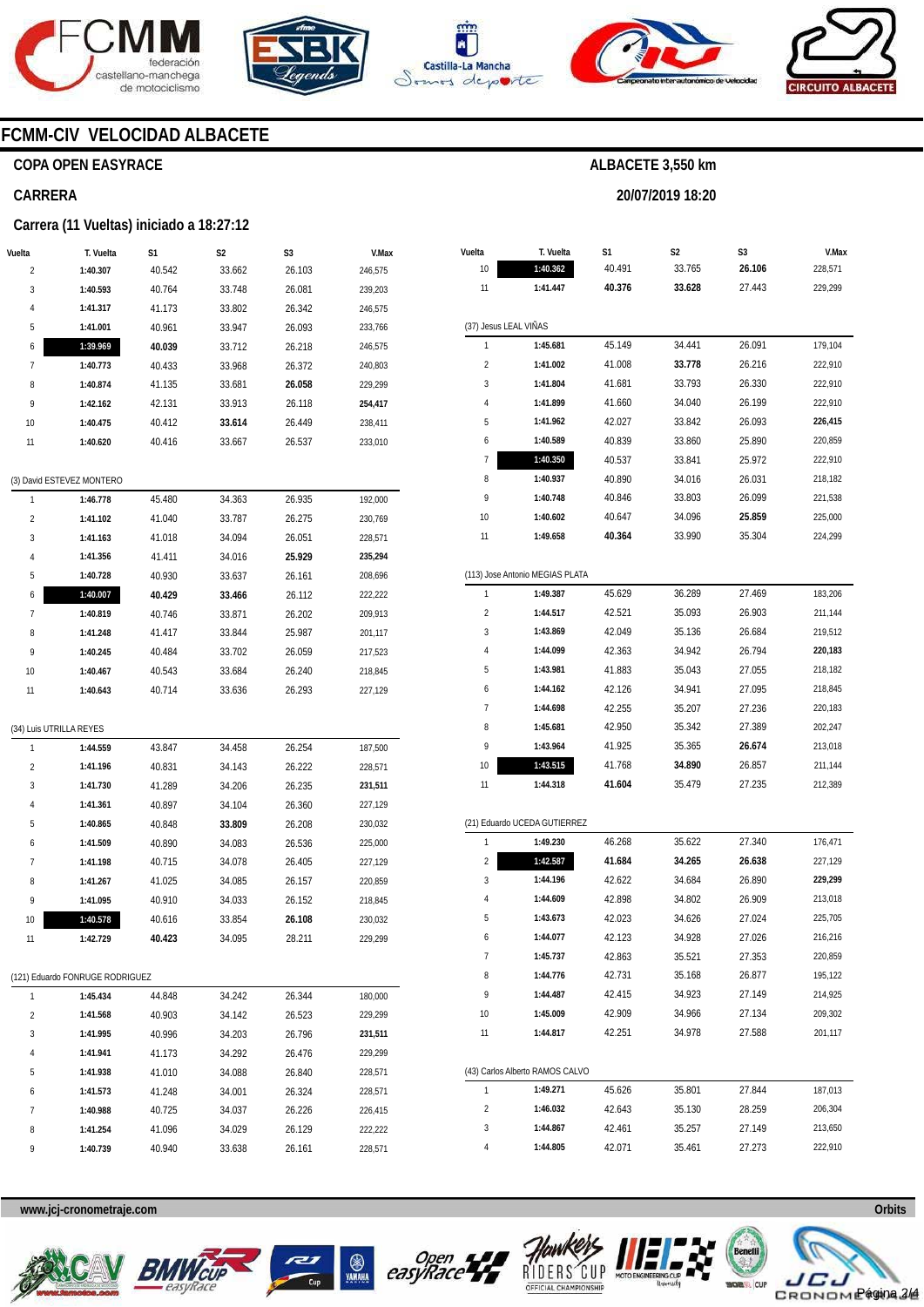







**20/07/2019 18:20** 



### **FCMM-CIV VELOCIDAD ALBACETE**

### **COPA OPEN EASYRACE**

#### **CARRERA**

#### **Carrera (11 Vueltas) iniciado a 18:27:12**

| Vuelta<br>5             | T. Vuelta                   | S1     | S2               | S3               | V.Max              |
|-------------------------|-----------------------------|--------|------------------|------------------|--------------------|
|                         | 1:44.878<br>1:44.263        | 42.175 | 35.282           | 27.421           | 226,415<br>220,859 |
| 6<br>7                  |                             | 41.720 | 35.338           | 27.205<br>26.847 |                    |
|                         | 1:44.705                    | 42.393 | 35.465<br>35.105 |                  | 213,018            |
| 8<br>9                  | 1:43.829                    | 41.720 |                  | 27.004           | 211,765            |
|                         | 1:44.582                    | 42.076 | 35.049           | 27.457           | 216,867            |
| 10                      | 1:44.347                    | 41.860 | 34.812           | 27.675           | 215,569            |
| 11                      | 1:45.319                    | 42.391 | 35.327           | 27.601           | 226,415            |
|                         | (27) Gabriel LOMAS FIGUERAS |        |                  |                  |                    |
| 1                       | 1:51.083                    | 47.137 | 36.788           | 27.158           | 185,567            |
| $\overline{\mathbf{c}}$ | 1:45.006                    | 42.556 | 35.173           | 27.277           | 213,018            |
| 3                       | 1:44.480                    | 42.242 | 35.285           | 26.953           | 225,000            |
| 4                       | 1:45.030                    | 42.413 | 35.548           | 27.069           | 236,842            |
| 5                       | 1:46.411                    | 43.522 | 35.503           | 27.386           | 239,203            |
| 6                       | 1:44.533                    | 42.260 | 35.118           | 27.155           | 213,650            |
| 7                       | 1:45.582                    | 42.663 | 35.517           | 27.402           | 202,247            |
| 8                       | 1:45.709                    | 42.796 | 35.807           | 27.106           | 205,128            |
| 9                       | 1:45.510                    | 42.743 | 35.708           | 27.059           | 205,128            |
| 10                      | 1:45.247                    | 42.620 | 35.700           | 26.927           | 202,247            |
| 11                      | 1:44.698                    | 42.019 | 35.424           | 27.255           | 214,925            |
|                         | (19) Alvaro GONZALEZ PEREZ  |        |                  |                  |                    |
| 1                       | 1:49.485                    | 46.346 | 35.880           | 27.259           | 181,360            |
| $\overline{2}$          | 1:46.190                    | 43.641 | 35.212           | 27.337           | 220,859            |
| 3                       | 1:45.856                    | 43.190 | 35.686           | 26.980           | 213,650            |
| 4                       | 1:45.586                    | 42.848 | 35.535           | 27.203           | 227,848            |
| 5                       | 1:45.039                    | 42.455 | 35.730           | 26.854           | 231,511            |
| 6                       | 1:44.674                    | 42.525 | 35.277           | 26.872           | 217,523            |
| 7                       | 1:45.574                    | 43.115 | 35.532           | 26.927           | 196,185            |
| 8                       | 1:45.909                    | 43.588 | 35.283           | 27.038           | 208,696            |
| 9                       | 1:45.225                    | 42.905 | 35.020           | 27.300           | 216,216            |
| 10                      | 1:45.498                    | 42.784 | 35.783           | 26.931           | 212,389            |
| 11                      | 1:44.805                    | 42.166 | 35.416           | 27.223           | 223,602            |
|                         |                             |        |                  |                  |                    |
|                         | (52) Begoña PEREDA PALOMO   |        |                  |                  |                    |
| 1                       | 1:50.117                    | 46.828 | 36.313           | 26.976           | 187,500            |
| $\overline{\mathbf{c}}$ | 1:46.189                    | 43.366 | 35.756           | 27.067           | 208,092            |
| 3                       | 1:45.208                    | 42.737 | 35.369           | 27.102           | 211,765            |
| 4                       | 1:45.646                    | 42.853 | 35.352           | 27.441           | 212,389            |
| 5                       | 1:44.892                    | 42.569 | 35.512           | 26.811           | 220,859            |
| 6                       | 1:44.662                    | 42.957 | 34.942           | 26.763           | 218,845            |
| 7                       | 1:45.647                    | 43.440 | 35.458           | 26.749           | 203,390            |
| 8                       | 1:46.037                    | 43.746 | 35.497           | 26.794           | 187,990            |
| 9                       | 1:44.939                    | 43.122 | 34.882           | 26.935           | 189,974            |
| 10                      | 1:45.659                    | 43.346 | 35.399           | 26.914           | 198,895            |
| 11                      | 1:44.783                    | 42.211 | 35.407           | 27.165           | 216,216            |

| Vuelta                  | T. Vuelta<br>(10) Sergio SANCHEZ SOSA | S1     | S2     | S3     | V.Max   |
|-------------------------|---------------------------------------|--------|--------|--------|---------|
| 1                       | 1:51.919                              | 48.235 | 36.372 | 27.312 | 187,990 |
|                         |                                       |        |        |        |         |
| $\overline{\mathbf{c}}$ | 1:46.190                              | 43.046 | 35.729 | 27.415 | 222,910 |
| 3                       | 1:45.803                              | 43.043 | 35.366 | 27.394 | 216,867 |
| 4                       | 1:44.806                              | 42.532 | 34.839 | 27.435 | 225,000 |
| 5                       | 1:45.061                              | 42.241 | 35.547 | 27.273 | 223,602 |
| 6                       | 1:44.859                              | 42.345 | 35.360 | 27.154 | 222,910 |
| 7                       | 1:45.456                              | 42.422 | 35.613 | 27.421 | 213,018 |
| 8                       | 1:45.485                              | 42.942 | 35.307 | 27.236 | 208,696 |
| 9                       | 1:45.123                              | 42.511 | 35.298 | 27.314 | 218,845 |
| 10                      | 1:45.245                              | 42.608 | 35.502 | 27.135 | 222,910 |
| 11                      | 1:45.091                              | 42.120 | 35.435 | 27.536 | 222,222 |
|                         | (91) Victor NEIRA VAZQUEZ             |        |        |        |         |
| 1                       | 1:52.108                              | 48.538 | 36.391 | 27.179 | 177,340 |
| $\overline{\mathbf{c}}$ | 1:45.860                              | 42.995 | 35.732 | 27.133 | 225,705 |
| 3                       | 1:45.393                              | 42.621 | 35.520 | 27.252 | 210,526 |
| 4                       | 1:45.402                              | 42.884 | 35.271 | 27.247 | 215,569 |
| 5                       | 1:45.154                              | 42.569 | 35.524 | 27.061 | 218,845 |
| 6                       | 1:44.843                              | 42.580 | 35.311 | 26.952 | 221,538 |
| 7                       | 1:45.838                              | 42.960 | 35.491 | 27.387 | 202,817 |
| 8                       | 1:46.421                              | 43.055 | 36.012 | 27.354 | 201,681 |
| 9                       | 1:45.273                              | 42.604 | 35.472 | 27.197 | 209,913 |
| 10                      | 1:45.056                              | 42.601 | 35.343 | 27.112 | 205,714 |
| 11                      | 1:45.347                              | 42.578 | 35.249 | 27.520 | 211,144 |
|                         |                                       |        |        |        |         |
|                         | (31) Julio Cesar SIMON RUBIA          |        |        |        |         |
| 1                       | 1:53.994                              | 49.620 | 36.712 | 27.662 | 180,451 |
| $\overline{\mathbf{c}}$ | 1:47.201                              | 44.351 | 35.480 | 27.370 | 225,000 |
| 3                       | 1:45.442                              | 42.945 | 35.588 | 26.909 | 228,571 |
| 4                       | 1:46.571                              | 42.748 | 36.228 | 27.595 | 222,910 |
| 5                       | 1:46.967                              | 43.711 | 35.850 | 27.406 | 208,696 |
| 6                       | 1:44.802                              | 42.146 | 35.525 | 27.131 | 215,569 |
| 7                       | 1:46.889                              | 43.316 | 36.028 | 27.545 | 199,446 |
| 8                       | 1:46.545                              | 43.211 | 35.994 | 27.340 | 218,182 |
| У                       | 1:46.576                              | 43.314 | 35.919 | 27.343 | 211,765 |
| 10                      | 1:46.348                              | 42.851 | 36.178 | 27.319 | 214,925 |
| 11                      | 1:47.065                              | 42.789 | 36.088 | 28.188 | 214,925 |
|                         |                                       |        |        |        |         |
|                         | (58) Juan Marcial JIMENEZ PASTOR      |        |        |        |         |
| 1                       | 1:54.555                              | 49.557 | 36.899 | 28.099 | 176,039 |
| $\overline{\mathbf{c}}$ | 1:48.897                              | 44.110 | 36.537 | 28.250 | 215,569 |
| 3                       | 1:48.095                              | 43.617 | 36.533 | 27.945 | 217,523 |
| 4                       | 1:46.817                              | 43.094 | 35.945 | 27.778 | 218,182 |
| 5                       | 1:48.213                              | 44.083 | 36.460 | 27.670 | 221,538 |
| 6                       | 1:46.584                              | 43.136 | 35.769 | 27.679 | 227,129 |
| 7                       | 1:47.067                              | 43.467 | 35.925 | 27.675 | 214,925 |









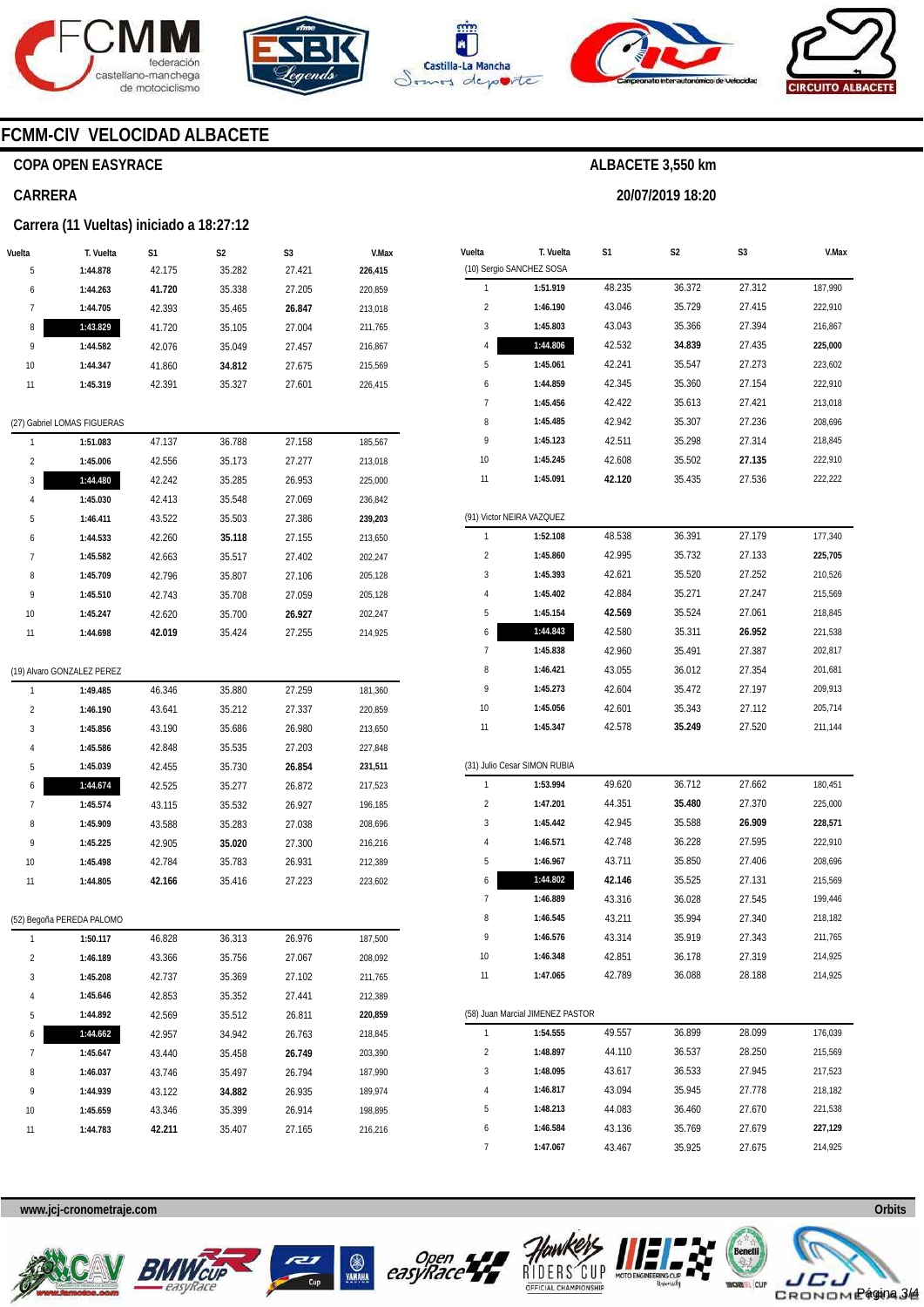









### **FCMM-CIV VELOCIDAD ALBACETE**

### **COPA OPEN EASYRACE**

#### **CARRERA**

#### **Carrera (11 Vueltas) iniciado a 18:27:12**

| Vuelta | T. Vuelta | S1     | S <sub>2</sub> | S <sub>3</sub> | V.Max   |
|--------|-----------|--------|----------------|----------------|---------|
| 8      | 1:47.424  | 43.697 | 36.075         | 27.652         | 202.247 |
| 9      | 1:46.270  | 43.149 | 35.758         | 27.363         | 212,389 |
| 10     | 1:45.999  | 43.060 | 35.782         | 27.157         | 211.144 |
| 11     | 1:45.831  | 42.763 | 35.869         | 27.199         | 213.650 |

#### (110) Francisco LUIS AGUT

| 1              | 1:52.881 | 48.928 | 36.404 | 27.549 | 178,660 |
|----------------|----------|--------|--------|--------|---------|
| $\overline{2}$ | 1:46.671 | 43.230 | 35.861 | 27.580 | 221,538 |
| 3              | 1:46.692 | 43.038 | 35.942 | 27.712 | 220,859 |
| $\overline{4}$ | 1:46.983 | 43.302 | 36.125 | 27.556 | 219,512 |
| 5              | 1:47.362 | 43.358 | 36.222 | 27.782 | 220,183 |
| 6              | 1:47.904 | 43.634 | 36.395 | 27.875 | 208,092 |
| 7              | 1:48.620 | 44.051 | 36.633 | 27.936 | 211,765 |
| 8              | 1:48.370 | 43.982 | 36.449 | 27.939 | 211,144 |
| 9              | 1:47.743 | 43.851 | 36.166 | 27.726 | 218.182 |
| 10             | 1:47.072 | 43.215 | 35.981 | 27.876 | 218,182 |
| 11             | 1:47.767 | 43.056 | 36.819 | 27.892 | 216.867 |
|                |          |        |        |        |         |

#### (88) Carmelo PALMERO YEBENES

| 1              | 1:55.302 | 50.053 | 37.073 | 28.176 | 176.471 |
|----------------|----------|--------|--------|--------|---------|
| $\overline{2}$ | 1:49.324 | 43.910 | 36.703 | 28.711 | 216.216 |
| 3              | 1:47.402 | 43.344 | 36.391 | 27.667 | 207.493 |
| 4              | 1:46.937 | 43.421 | 35.774 | 27.742 | 208.092 |
| 5              | 1:46.896 | 43.673 | 35.829 | 27.394 | 214.925 |
| 6              | 1:46.555 | 43.088 | 35.691 | 27.776 | 210.526 |
| 7              | 1:46.295 | 42.953 | 35.896 | 27.446 | 209.302 |
| 8              | 1:46.369 | 43.082 | 35.916 | 27.371 | 191.489 |
| 9              | 1:47.777 | 43.806 | 36.503 | 27.468 | 213.018 |
| 10             | 1:47.174 | 43.249 | 36.133 | 27.792 | 187.990 |
| 11             | 1:48.198 | 43.726 | 36.101 | 28.371 | 197.802 |

#### (134) David GUIJARRO BAS

| 1              | 1:53.117                | 48.316 | 37.045 | 27.756 | 184,143 |
|----------------|-------------------------|--------|--------|--------|---------|
| $\overline{2}$ | 1:50.595                | 44.618 | 37.089 | 28.888 | 216,216 |
| 3              | 1:50.646                | 44.256 | 37.613 | 28.777 | 221,538 |
| 4              | 1:51.304                | 44.868 | 37.621 | 28.815 | 225,000 |
| 5              | 1:51.073                | 44.841 | 37.446 | 28.786 | 198,895 |
| 6              | 1:49.991                | 44.347 | 37.087 | 28.557 | 210,526 |
| 7              | 1:50.145                | 44.666 | 36.963 | 28.516 | 206,304 |
| 8              | 1:51.920                | 45.096 | 37.663 | 29.161 | 208,092 |
| 9              | 1:51.878                | 45.939 | 37.198 | 28.741 | 196,185 |
|                |                         |        |        |        |         |
|                | (4) Jeroni BASTE WITTIG |        |        |        |         |
| 1              | 1:47.609                | 45.542 | 35.258 | 26.809 | 190,476 |
| $\overline{2}$ | 1:43.051                | 41.777 | 34.563 | 26.711 | 233,766 |
| 3              | 1:43.958                | 41.860 | 35.104 | 26.994 | 244.898 |

### www.jcj-cronometraje.com **Orbits** and Construction of the Construction of the Construction of the Construction of the Construction of the Construction of the Construction of the Construction of the Construction of the Cons

**1:44.252** 

42.169



4



34.955

27.128

238,411

**B**<br>easyRace

RIDERS



# **ALBACETE 3,550 km**

**20/07/2019 18:20** 

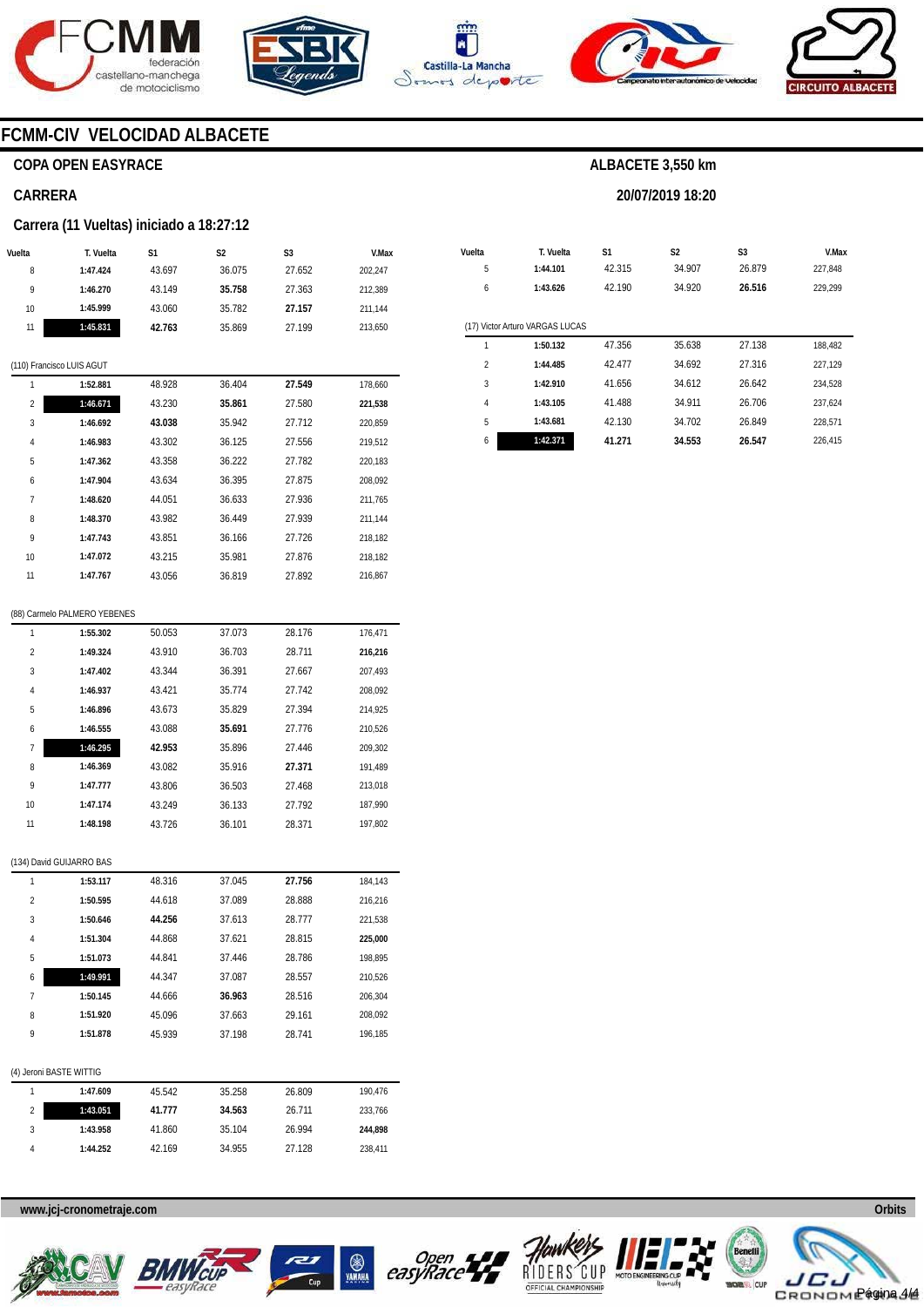









**COPA OPEN EASYRACE** 

**CARRERA** 

#### **Carrera (11 Vueltas) iniciado a 18:27:12**

#### **Competidores Vueltas**

|                                  |    | 0            | 1   | $\mathbf{2}$ | 3            | 4            | 5            | 6            | 7            | 8            | 9            | 10           | 11  |
|----------------------------------|----|--------------|-----|--------------|--------------|--------------|--------------|--------------|--------------|--------------|--------------|--------------|-----|
| Juan GARCIA CIFRE (28)           | 1  | 28           | 28  | 28           | 28           | 28           | 28           | 28           | 28           | $\mathbf{2}$ | $\mathbf{2}$ | $\mathbf{2}$ | 2   |
| Juan Jose FERNADEZ JIMENEZ (2)   | 2  | $\mathbf{2}$ | 114 | $\mathbf{2}$ | $\mathbf{2}$ | $\mathbf{2}$ | $\mathbf{2}$ | $\mathbf{2}$ | $\mathbf{2}$ | 28           | 28           | 28           | 28  |
| Jose A. JIMENEZ MARGALEJO (114)  | 3  | 114          | 2   | 114          | 114          | 114          | 114          | 114          | 114          | 114          | 33           | 33           | 33  |
| Jose Luis DEL CASAR REGIDOR (20) | 4  | 20           | 20  | 76           | 76           | 76           | 76           | 76           | 33           | 33           | 114          | 114          | 114 |
| Eduardo FONRUGE RODRIGUEZ (121)  | 5  | 121          | 6   | 6            | 6            | 33           | 33           | 33           | 76           | 76           | 20           | 20           | 20  |
| Eduardo MONTERO SALGADO (33)     | 6  | 33           | 76  | 20           | 20           | 20           | 20           | 20           | 20           | 20           | 76           | 76           | 76  |
| Enrique VELA ALVAREZ (76)        | 7  | 76           | 34  | 34           | 33           | 6            | 6            | 6            | 6            | 6            | 6            | 6            | 6   |
| Juan Antonio RAMIREZ MARTIN (6)  | 8  | 6            | 121 | 33           | 34           | 34           | 34           | 16           | 16           | 16           | 16           | 16           | 16  |
| Luis UTRILLA REYES (34)          | 9  | 34           | 33  | 121          | 16           | 16           | 16           | 34           | 34           | 34           | 3            | 3            | 3   |
| Jesus LEAL VIÑAS (37)            | 10 | 37           | 37  | 37           | 121          | 121          | 3            | 3            | 3            | 3            | 34           | 34           | 34  |
| Jael SAEZ RICOS (16)             | 11 | 16           | 16  | 16           | 37           | 37           | 121          | 37           | 37           | 37           | 37           | 37           | 121 |
| David ESTEVEZ MONTERO (3)        | 12 | 3            | 3   | 3            | 3            | 3            | 37           | 121          | 121          | 121          | 121          | 121          | 37  |
| Jose Antonio MEGIAS PLATA (113)  | 13 | 113          | 4   | 4            | 4            | 4            | 4            | 4            | 21           | 21           | 21           | 113          | 113 |
| Victor NEIRA VAZQUEZ (91)        | 14 | 91           | 113 | 21           | 21           | 21           | 21           | 17           | 113          | 113          | 113          | 21           | 21  |
| Jeroni BASTE WITTIG (4)          | 15 | 4            | 21  | 113          | 113          | 17           | 17           | 21           | 43           | 43           | 43           | 43           | 43  |
| Eduardo UCEDA GUTIERREZ (21)     | 16 | 21           | 43  | 17           | 17           | 113          | 113          | 113          | 27           | 27           | 27           | 27           | 27  |
| Victor Arturo VARGAS LUCAS (17)  | 17 | 17           | 19  | 43           | 43           | 43           | 43           | 43           | 19           | 19           | 19           | 19           | 19  |
| Carlos Alberto RAMOS CALVO (43)  | 18 | 43           | 17  | 19           | 27           | 27           | 27           | 27           | 52           | 52           | 52           | 52           | 52  |
| Gabriel LOMAS FIGUERAS (27)      | 19 | 27           | 52  | 27           | 19           | 19           | 19           | 19           | 91           | 10           | 10           | 10           | 10  |
| Francisco LUIS AGUT (110)        | 20 | 110          | 27  | 52           | 52           | 52           | 52           | 52           | 10           | 91           | 91           | 91           | 91  |
| Alvaro GONZALEZ PEREZ (19)       | 21 | 19           | 91  | 91           | 91           | 91           | 91           | 91           | 31           | 31           | 31           | 31           | 31  |
| Sergio SANCHEZ SOSA (10)         | 22 | 10           | 10  | 10           | 10           | 10           | 10           | 10           | 110          | 110          | 110          | 110          | 58  |
| Julio Cesar SIMON RUBIA (31)     | 23 | 31           | 110 | 110          | 110          | 110          | 110          | 31           | 88           | 88           | 88           | 88           | 110 |
| Begoña PEREDA PALOMO (52)        | 24 | 52           | 134 | 31           | 31           | 31           | 31           | 110          | 58           | 58           | 58           | 58           | 88  |
| Carmelo PALMERO YEBENES (88)     | 25 | 88           | 31  | 58           | 58           | 58           | 88           | 88           | 134          | 134          | 134          |              |     |
| Juan Marcial JIMENEZ PASTOR (58) | 26 | 58           | 58  | 134          | 88           | 88           | 58           | 58           |              |              |              |              |     |
| David GUIJARRO BAS (134)         | 27 | 134          | 88  | 88           | 134          | 134          | 134          | 134          |              |              |              |              |     |
|                                  | 28 |              |     |              |              |              |              |              |              |              |              |              |     |

**www.jcj-cronometraje.com Orbits** 













**Vuelta a vuelta**

**CIRCUITO** 

**ALBACETE 3,550 km** 

**20/07/2019 18:20**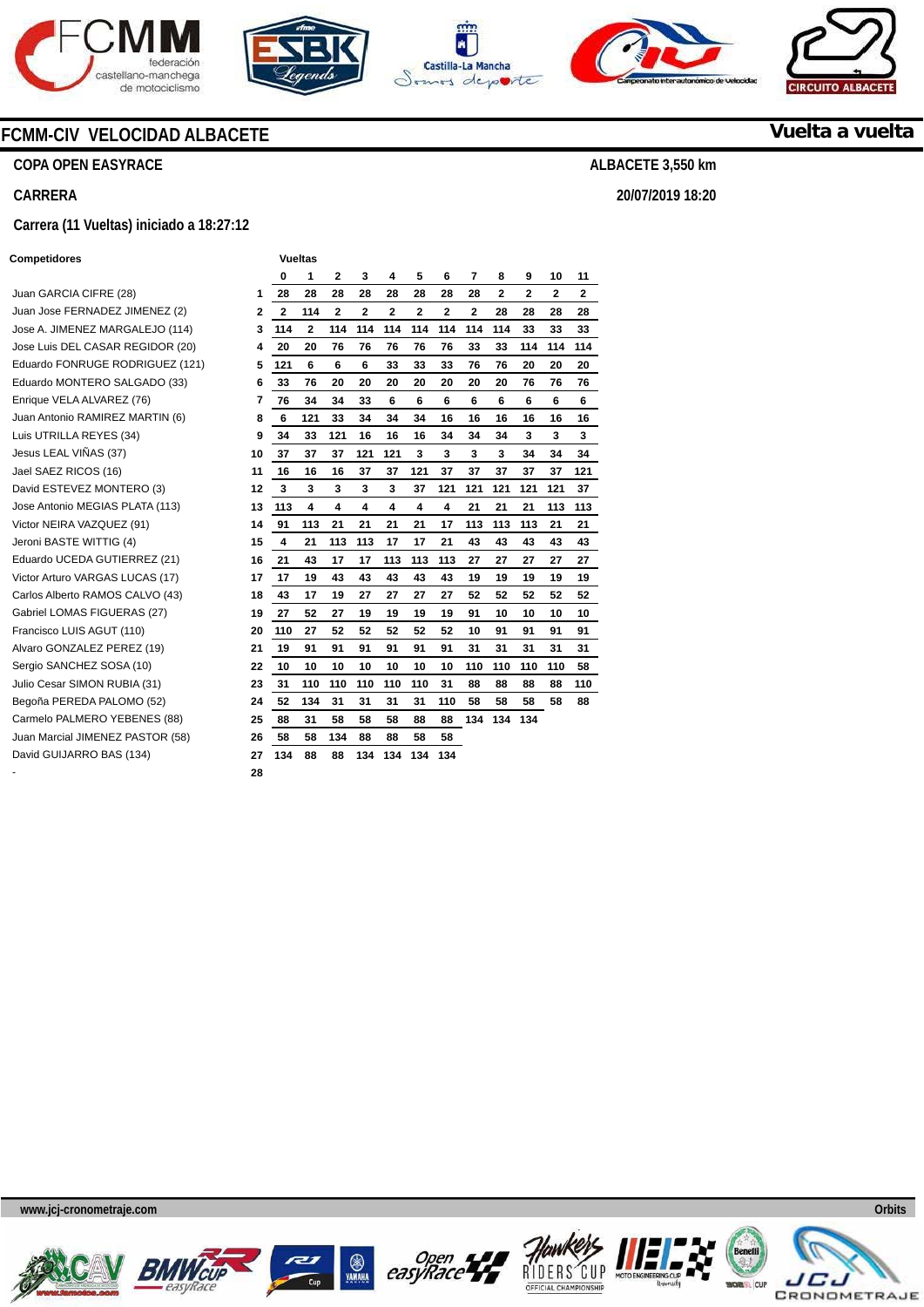









### **FCMM-CIV VELOCIDAD ALBACETE**

### **COPA OPEN EASYRACE**

**COMBINADA CRONOS** 

| Pos.                    |     | N° Nombre                     |                | PEC Clase  | Mejor T° total | Q1       | Q2 Club  |       |
|-------------------------|-----|-------------------------------|----------------|------------|----------------|----------|----------|-------|
| 1                       | 2   | Juan Jose FERNADEZ JIMENEZ    | $\mathbf{1}$   | SSP        | 1:37.956       | 1:38.982 | 1:37.956 |       |
| $\overline{\mathbf{c}}$ | 28  | Juan GARCIA CIFRE             | $\mathbf{1}$   | <b>SBK</b> | 1:37.984       | 1:38.699 | 1:37.984 |       |
| 3                       | 114 | Jose A. JIMENEZ MARGALEJO     | $\overline{2}$ | <b>SBK</b> | 1:39.499       | 1:40.511 | 1:39.499 |       |
| 4                       | 33  | Eduardo MONTERO SALGADO       | $\sqrt{3}$     | <b>SBK</b> | 1:39.512       | 1:40.679 | 1:39.512 |       |
| 5                       | 20  | Jose Luis DEL CASAR REGIDOR   | $\overline{2}$ | SSP        | 1:40.085       | 1:40.085 | 1:40.814 |       |
| 6                       | 121 | Eduardo FONRUGE RODRIGUEZ     | 3              | SSP        | 1:40.252       | 1:40.614 | 1:40.252 |       |
| 7                       | 76  | Enrique VELA ALVAREZ          | $\overline{4}$ | <b>SBK</b> | 1:40.365       | 1:41.720 | 1:40.365 |       |
| 8                       | 16  | Jael SAEZ RICOS               | 5              | <b>SBK</b> | 1:40.510       | 1:40.510 | 1:41.311 |       |
| 9                       | 37  | Jesus LEAL VIÑAS              | $\overline{4}$ | SSP        | 1:40.893       | 1:40.893 | 1:41.821 |       |
| $10\,$                  | 6   | Juan Antonio RAMIREZ MARTIN   | 6              | <b>SBK</b> | 1:40.922       | 1:43.234 | 1:40.922 |       |
| 11                      | 3   | David ESTEVEZ MONTERO         | $\overline{7}$ | <b>SBK</b> | 1:41.015       | 1:41.138 | 1:41.015 |       |
| 12                      | 34  | Luis UTRILLA REYES            | 5              | SSP        | 1:41.981       | 1:41.981 | 1:42.224 |       |
| 13                      | 91  | Victor NEIRA VAZQUEZ          | 8              | <b>SBK</b> | 1:42.067       | 1:43.298 | 1:42.067 | Nóvel |
| 14                      | 4   | Jeroni BASTE WITTIG           | 9              | <b>SBK</b> | 1:42.336       | 1:42.816 | 1:42.336 | Nóvel |
| 15                      | 21  | Eduardo UCEDA GUTIERREZ       | 10             | <b>SBK</b> | 1:42.506       | 1:44.227 | 1:42.506 |       |
| 16                      | 113 | Jose Antonio MEGIAS PLATA     | 6              | SSP        | 1:43.286       |          | 1:43.286 |       |
| 17                      | 27  | <b>Gabriel LOMAS FIGUERAS</b> | 11             | <b>SBK</b> | 1:43.341       | 1:43.341 | 1:44.468 | Nóvel |
| 18                      | 43  | Carlos Alberto RAMOS CALVO    | 12             | <b>SBK</b> | 1:43.664       | 1:45.026 | 1:43.664 |       |
| 19                      | 17  | Victor Arturo VARGAS LUCAS    | 13             | <b>SBK</b> | 1:44.116       | 1:44.116 | 1:44.570 | Nóvel |
| $20\,$                  | 10  | Sergio SANCHEZ SOSA           | $\overline{7}$ | SSP        | 1:44.193       | 1:44.608 | 1:44.193 |       |
| 21                      | 52  | Begoña PEREDA PALOMO          | 14             | <b>SBK</b> | 1:44.324       | 1:44.324 | 1:44.953 |       |
| 22                      | 19  | Alvaro GONZALEZ PEREZ         | 15             | <b>SBK</b> | 1:44.615       | 1:45.456 | 1:44.615 |       |
| 23                      | 88  | Carmelo PALMERO YEBENES       | 8              | SSP        | 1:44.940       | 1:45.276 | 1:44.940 |       |
| 24                      | 31  | Julio Cesar SIMON RUBIA       | 16             | <b>SBK</b> | 1:45.035       | 1:45.166 | 1:45.035 |       |
| 25                      | 110 | Francisco LUIS AGUT           | 9              | SSP        | 1:46.307       | 1:46.853 | 1:46.307 |       |
| 26                      | 58  | Juan Marcial JIMENEZ PASTOR   | 17             | <b>SBK</b> | 1:46.959       | 1:47.389 | 1:46.959 |       |
| 27                      | 66  | Jesus MOLINERO FERNANDEZ      | 18             | <b>SBK</b> | 1:53.171       |          | 1:53.171 |       |
| 28                      | 134 | David GUIJARRO BAS            | 19             | <b>SBK</b> | 1:54.115       | 2:25.118 | 1:54.115 | Nóvel |
|                         |     |                               |                |            |                |          |          |       |









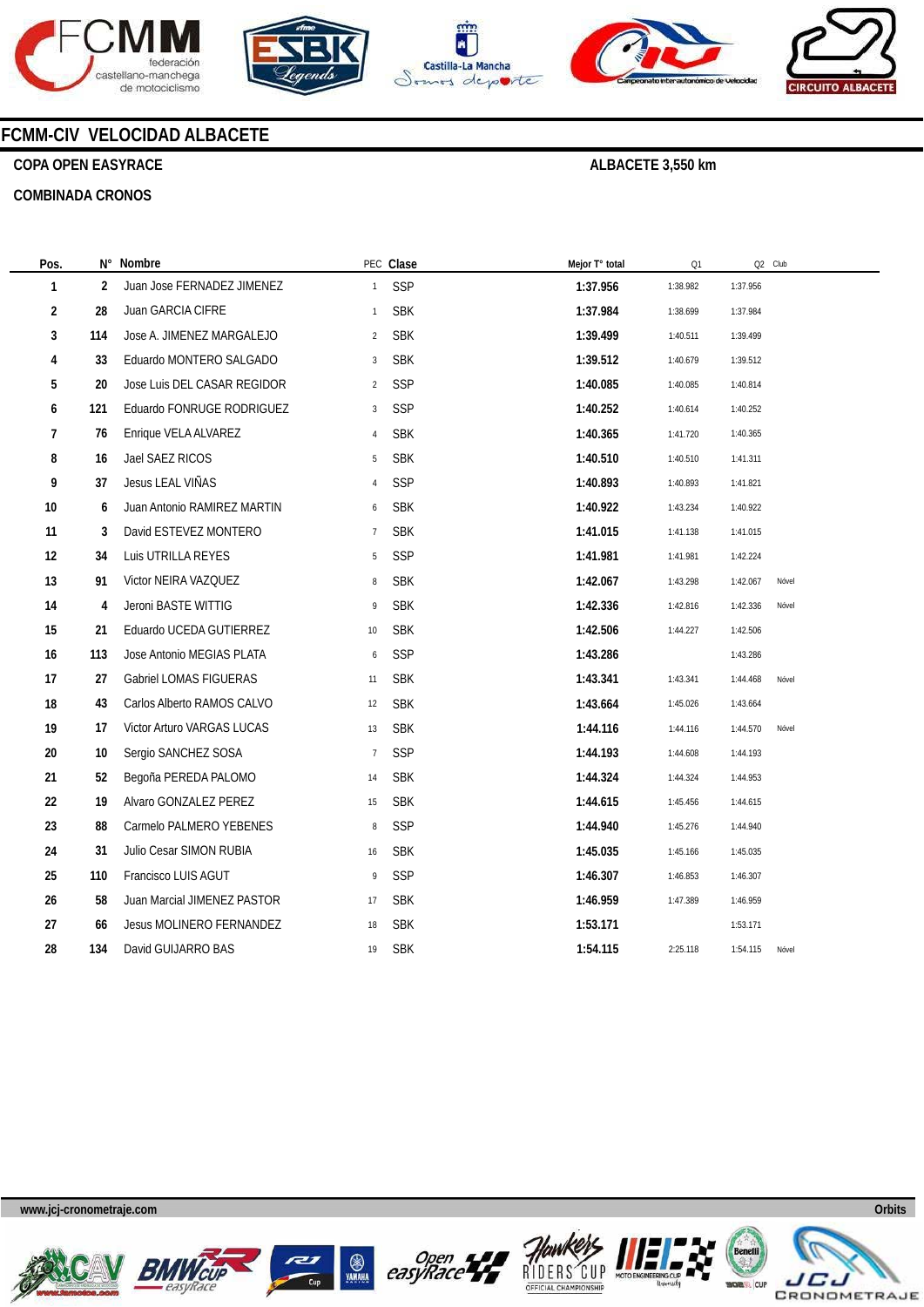







**20/07/2019 18:20** 



### **FCMM-CIV VELOCIDAD ALBACETE**

1:40.922

1:42.067

1:43.286

1:44.116

1:44.615

1:46.307

1:54.115

 **5 <sup>13</sup> 91 Victor NEIRA VAZQUEZ**

**6 16 113 J. MEGIAS PLATA** 

**19 17 V. VARGAS LUCAS** 

 **8 <sup>22</sup> 19 Alvaro GONZALEZ PEREZ**

**9 110 Francisco LUIS AGUT** 

**10 1 134 David GUIJARRO BAS** 

#### **COPA OPEN EASYRACE**

**CARRERA** 

**Carrera (11 Vueltas)** 

,,,,,,,,,,, **POLE POSITION 1 <sup>1</sup> 2 J. FERNADEZ JIMENEZ 2 3 28 Juan GARCIA CIFRE 114 J. JIMENEZ MARGALEJO** 1:37.956 1:37.984 1:39.499  **2 <sup>4</sup> 33 E. MONTERO SALGADO 5 6 20 J. DEL CASAR REGIDOR** 1:39.512 **121 E. F.** 1:40.085 1:40.252 **3 7 76 Enrique VELA ALVAREZ 8 9 16 Jael SAEZ RICOS 37 Jesus LEAL VIÑAS** 1:40.365 1:40.510 1:40.893 **4 10**<br> **6 J. RAMIREZ MARTIN** 

**11 3 David ESTEVEZ MONTERO** 1:41.015 **14 4 Jeroni BASTE WITTIG** 1:42.336

**17 27 Gabriel LOMAS FIGUERAS** 1:43.341 **20**

**10 Sergio SANCHEZ SOSA** 1:44.193

**23 88 C. PALMERO YEBENES** 1:44.940 **26 58 J. JIMENEZ PASTOR**

1:46.959



1:53.171









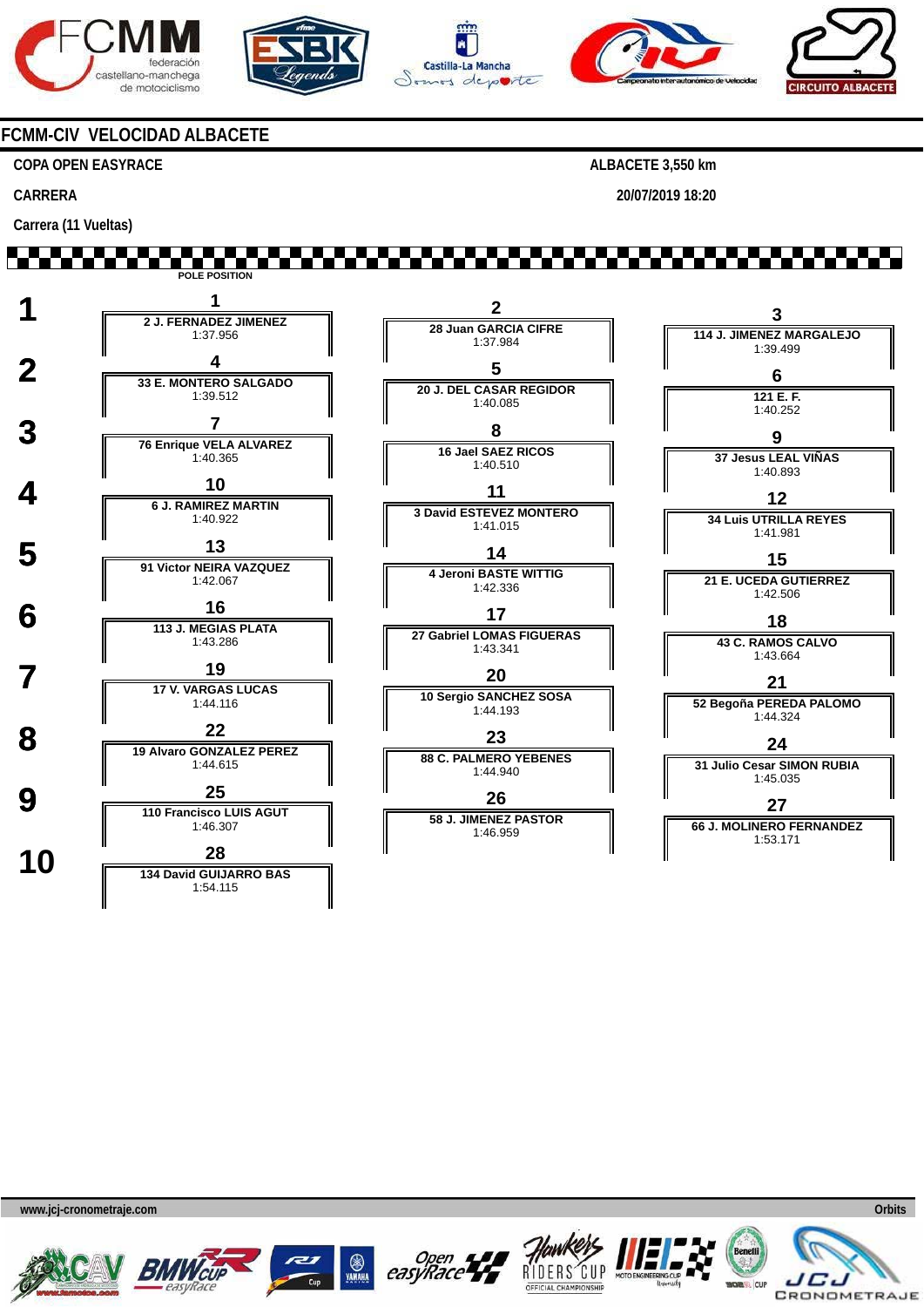







**20/07/2019 13:45** 

**Clasificado por mejor tiempo de vuelta**



### **COPA OPEN EASYRACE**

**Pos.** 

#### **ENTRENO CRONOMETRADO 2**

### **Clasificación (25:00 Tiempo) iniciado a 13:45:05**

| Pos.           | N°             | Nombre                      | Mejor Tm | Dif. 1° | Dif.Ant. | En V. V.T.     |                | Mejor Vel. |                 | PEC Clase  | Club<br>Moto |       |
|----------------|----------------|-----------------------------|----------|---------|----------|----------------|----------------|------------|-----------------|------------|--------------|-------|
| 1              | $\overline{2}$ | Juan Jose FERNADEZ JIMENEZ  | 1:37.956 |         |          | 11             | 13             | 130,467    | $\mathbf{1}$    | SSP        |              |       |
| $\overline{2}$ | 28             | Juan GARCIA CIFRE           | 1:37.984 | 0.028   | 0.028    | 5              | 13             | 130,429    | 1               | <b>SBK</b> |              |       |
| 3              | 114            | Jose A. JIMENEZ MARGALEJO   | 1:39.499 | 1.543   | 1.515    | 14             | 15             | 128,444    | 2               | <b>SBK</b> |              |       |
| 4              | 33             | Eduardo MONTERO SALGADO     | 1:39.512 | 1.556   | 0.013    | 13             | 14             | 128,427    | 3               | <b>SBK</b> |              |       |
| 5              | 121            | Eduardo FONRUGE RODRIGUEZ   | 1:40.252 | 2.296   | 0.740    | 13             | 13             | 127,479    | $\overline{a}$  | SSP        |              |       |
| 6              | 76             | Enrique VELA ALVAREZ        | 1:40.365 | 2.409   | 0.113    | 3              | 13             | 127,335    | 4               | <b>SBK</b> |              |       |
| 7              | 20             | Jose Luis DEL CASAR REGIDOR | 1:40.814 | 2.858   | 0.449    | 9              | 10             | 126,768    | 3               | SSP        |              |       |
| 8              | 6              | Juan Antonio RAMIREZ MARTIN | 1:40.922 | 2.966   | 0.108    | 6              | $\overline{7}$ | 126,632    | 5               | <b>SBK</b> |              |       |
| 9              | 3              | David ESTEVEZ MONTERO       | 1:41.015 | 3.059   | 0.093    | 5              | 8              | 126,516    | 6               | <b>SBK</b> |              |       |
| 10             | 16             | Jael SAEZ RICOS             | 1:41.311 | 3.355   | 0.296    | $\overline{4}$ | 9              | 126,146    | $\overline{7}$  | <b>SBK</b> |              |       |
| 11             | 37             | Jesus LEAL VIÑAS            | 1:41.821 | 3.865   | 0.510    | 4              | 12             | 125,514    | 4               | SSP        |              |       |
| 12             | 91             | Victor NEIRA VAZQUEZ        | 1:42.067 | 4.111   | 0.246    | $\overline{3}$ | $\overline{7}$ | 125,212    | 8               | <b>SBK</b> |              | Nóvel |
| 13             | 34             | Luis UTRILLA REYES          | 1:42.224 | 4.268   | 0.157    | 6              | 10             | 125,020    | 5               | SSP        |              |       |
| 14             | 4              | Jeroni BASTE WITTIG         | 1:42.336 | 4.380   | 0.112    | $\overline{3}$ | $\, 8$         | 124,883    | 9               | <b>SBK</b> |              | Nóvel |
| 15             | 21             | Eduardo UCEDA GUTIERREZ     | 1:42.506 | 4.550   | 0.170    | 6              | $\overline{7}$ | 124,676    | 10 <sup>°</sup> | <b>SBK</b> |              |       |
| 16             | 113            | Jose Antonio MEGIAS PLATA   | 1:43.286 | 5.330   | 0.780    | $\overline{1}$ | 8              | 123,734    | 6               | SSP        |              |       |
| 17             | 43             | Carlos Alberto RAMOS CALVO  | 1:43.664 | 5.708   | 0.378    | 8              | 11             | 123,283    | 11              | <b>SBK</b> |              |       |
| 18             | 10             | Sergio SANCHEZ SOSA         | 1:44.193 | 6.237   | 0.529    | 5              | 9              | 122,657    | $\overline{7}$  | SSP        |              |       |
| 19             | 27             | Gabriel LOMAS FIGUERAS      | 1:44.468 | 6.512   | 0.275    | 11             | 12             | 122,334    | 12              | <b>SBK</b> |              | Nóvel |
| 20             | 17             | Victor Arturo VARGAS LUCAS  | 1:44.570 | 6.614   | 0.102    | $\overline{3}$ | 11             | 122,215    | 13              | <b>SBK</b> |              | Nóvel |
| 21             | 19             | Alvaro GONZALEZ PEREZ       | 1:44.615 | 6.659   | 0.045    | $\overline{4}$ | 10             | 122,162    | 14              | <b>SBK</b> |              |       |
| 22             | 88             | Carmelo PALMERO YEBENES     | 1:44.940 | 6.984   | 0.325    | 6              | $\overline{7}$ | 121,784    | 8               | SSP        |              |       |
| 23             | 52             | Begoña PEREDA PALOMO        | 1:44.953 | 6.997   | 0.013    | $\overline{1}$ | 13             | 121,769    | 15              | <b>SBK</b> |              |       |
| 24             | 31             | Julio Cesar SIMON RUBIA     | 1:45.035 | 7.079   | 0.082    | 9              | 10             | 121,674    | 16              | <b>SBK</b> |              |       |
| 25             | 110            | Francisco LUIS AGUT         | 1:46.307 | 8.351   | 1.272    | 3              | 9              | 120,218    | 9               | SSP        |              |       |
| 26             | 58             | Juan Marcial JIMENEZ PASTOR | 1:46.959 | 9.003   | 0.652    | 14             | 14             | 119,485    | 17              | <b>SBK</b> |              |       |
| 27             | 66             | Jesus MOLINERO FERNANDEZ    | 1:53.171 | 15.215  | 6.212    | $\overline{2}$ | $\overline{4}$ | 112,926    | 18              | <b>SBK</b> |              |       |
| 28             | 134            | David GUIJARRO BAS          | 1:54.115 | 16.159  | 0.944    | $\overline{2}$ | 6              | 111,992    | 19              | <b>SBK</b> |              | Nóvel |
|                |                |                             |          |         |          |                |                |            |                 |            |              |       |











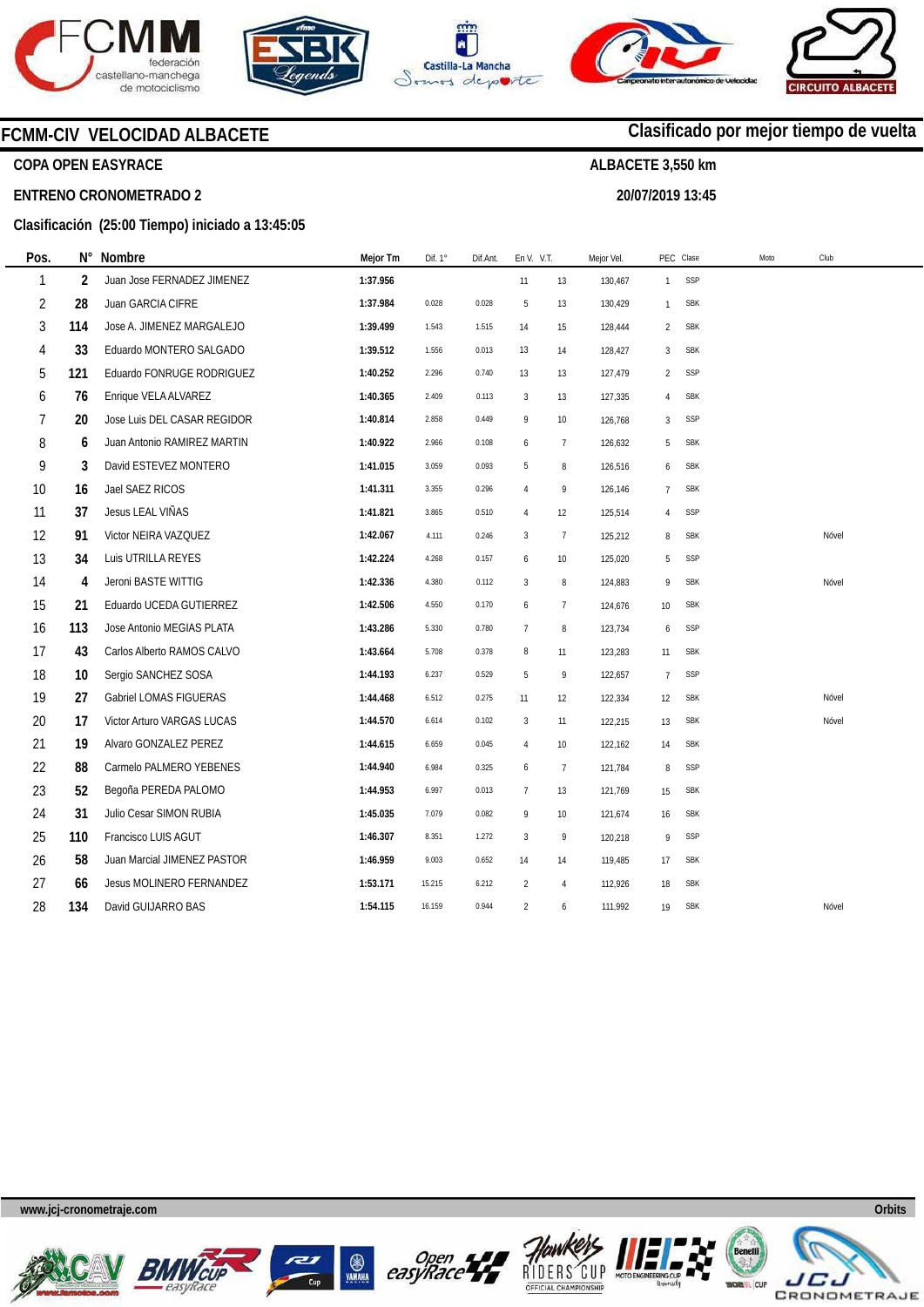





**Vuelta** 

**T. Vuelta** 

**S1** 



**S2** 

**ALBACETE 3,550 km** 

**20/07/2019 13:45** 

**S3** 



**V.Max** 

### **FCMM-CIV VELOCIDAD ALBACETE**

### **COPA OPEN EASYRACE**

#### **ENTRENO CRONOMETRADO 2**

#### **Clasificación (25:00 Tiempo) iniciado a 13:45:05**

| Vuelta         | T. Vuelta                      | S1     | S <sub>2</sub> | S3     | V.Max   |
|----------------|--------------------------------|--------|----------------|--------|---------|
|                | (2) Juan Jose FERNADEZ JIMENEZ |        |                |        |         |
| 1              |                                |        | 46.452         | 41.048 |         |
| $\overline{2}$ | 1:45.300                       | 43.571 | 34.814         | 26.915 | 194,595 |
| 3              | 1:40.148                       | 40.364 | 33.662         | 26.122 | 226,415 |
| 4              | 1:42.960                       | 40.092 | 33.270         | 29.598 | 227,848 |
| 5              | 1:39.443                       | 40.251 | 33.354         | 25.838 | 226,415 |
| 6              | 1:40.064                       | 40.093 | 33.414         | 26.557 | 229,299 |
| 7              | 1:39.551                       | 40.268 | 33.141         | 26.142 | 227,848 |
| 8              | 1:38.968                       | 40.002 | 33.218         | 25.748 | 223,602 |
| 9              | 1:39.805                       | 39.956 | 32.934         | 26.915 | 228,571 |
| 10             | 1:39.043                       | 39.989 | 33.252         | 25.802 | 214,286 |
| 11             | 1:37.956                       | 39.655 | 32.773         | 25.528 | 228,571 |
| 12             | 1:50.168                       | 49.062 | 34.473         | 26.633 | 228,571 |
| p13            | 2:18.600                       | 50.623 | 45.390         |        | 229,299 |
|                |                                |        |                |        |         |

#### (28) Juan GARCIA CIFRE

| 1              |          |        | 33.994 | 25.844 |         |
|----------------|----------|--------|--------|--------|---------|
| $\overline{2}$ | 1:39.054 | 39.961 | 33.205 | 25.888 | 235,294 |
| 3              | 1:40.815 | 40.437 | 34.503 | 25.875 | 232,258 |
| 4              | 1:38.932 | 39.518 | 33.579 | 25.835 | 237,624 |
| 5              | 1:37.984 | 39.545 | 32.796 | 25.643 | 243,243 |
| p6             | 1:52.067 | 41.366 | 35.749 |        | 227.848 |
| 7              | 4:12.455 |        | 38.631 | 26.620 |         |
| 8              | 1:39.051 | 39.783 | 33.027 | 26.241 | 238,411 |
| 9              | 1:39.246 | 39.589 | 33.223 | 26.434 | 242,424 |
| 10             | 1:40.963 | 39.691 | 33.142 | 28.130 | 240.000 |
| 11             | 1:50.797 | 45.384 | 38.865 | 26.548 | 171,429 |
| 12             | 1:39.789 | 39.967 | 33.752 | 26.070 | 232,258 |
| 13             | 1:39.652 | 39.944 | 33.390 | 26.318 | 236,066 |

#### (114) Jose A. JIMENEZ MARGALEJO

| 1              |          |        | 34.641 | 27.702 |         |
|----------------|----------|--------|--------|--------|---------|
| $\overline{2}$ | 1:40.626 | 40.363 | 33.999 | 26.264 | 229,299 |
| 3              | 1:40.924 | 40.500 | 34.115 | 26.309 | 231,511 |
| 4              | 1:41.656 | 40.725 | 33.976 | 26.955 | 230,032 |
| 5              | 1:59.046 | 50.959 | 38.908 | 29.179 | 218,845 |
| 6              | 1:40.445 | 40.375 | 33.845 | 26.225 | 236,842 |
| 7              | 1:41.060 | 40.307 | 33.965 | 26.788 | 230,032 |
| 8              | 1:40.853 | 40.497 | 33.975 | 26.381 | 233,010 |
| 9              | 1:59.567 | 48.721 | 41.322 | 29.524 | 207,493 |
| 10             | 1:40.835 | 40.724 | 33.959 | 26.152 | 234,528 |
| 11             | 1:44.584 | 40.594 | 37.528 | 26.462 | 223,602 |
| 12             | 1:40.552 | 40.242 | 34.232 | 26.078 | 218,182 |
| 13             | 1:40.258 | 40.201 | 33.655 | 26.402 | 229,299 |
| 14             | 1:39.499 | 40.102 | 33.661 | 25.736 | 225,000 |
| p15            | 1:52.685 | 40.420 | 37.869 |        | 222,222 |

| 1              |          |        | 35.046 | 26.876 |         |
|----------------|----------|--------|--------|--------|---------|
| $\overline{2}$ | 1:43.787 | 41.019 | 35.517 | 27.251 | 221,538 |
| 3              | 1:41.250 | 40.572 | 34.263 | 26.415 | 225,705 |
| 4              | 1:42.788 | 41.554 | 34.786 | 26.448 | 222,222 |
| p <sub>5</sub> | 1:46.941 | 40.900 | 33.624 |        | 231,511 |
| 6              | 3:05.430 |        | 34.133 | 26.539 |         |
| 7              | 1:40.654 | 41.042 | 33.603 | 26.009 | 230,032 |
| 8              | 1:40.163 | 40.708 | 33.422 | 26.033 | 234,528 |
| 9              | 1:40.106 | 40.341 | 33.449 | 26.316 | 224,299 |
| 10             | 1:40.431 | 40.150 | 33.948 | 26.333 | 244,068 |
| 11             | 1:40.958 | 40.850 | 34.112 | 25.996 | 223,602 |
| 12             | 1:40.022 | 40.214 | 33.368 | 26.440 | 242,424 |
| 13             | 1:39.512 | 40.163 | 33.313 | 26.036 | 230,769 |
| p14            | 1:52.683 | 41.907 | 36.389 |        | 227,848 |

|     | (121) Eduardo FONRUGE RODRIGUEZ |        |        |        |         |  |  |  |  |  |
|-----|---------------------------------|--------|--------|--------|---------|--|--|--|--|--|
| 1   |                                 |        | 34.859 | 27.088 |         |  |  |  |  |  |
| 2   | 1:43.510                        | 41.801 | 34.761 | 26.948 | 223,602 |  |  |  |  |  |
| p3  | 1:49.323                        | 41.163 | 34.866 |        | 225,000 |  |  |  |  |  |
| 4   | 2:51.182                        |        | 34.213 | 26.746 |         |  |  |  |  |  |
| 5   | 1:41.645                        | 40.781 | 34.110 | 26.754 | 225,000 |  |  |  |  |  |
| 6   | 1:41.348                        | 40.825 | 33.912 | 26.611 | 225,705 |  |  |  |  |  |
| 7   | 1:41.809                        | 41.080 | 34.102 | 26.627 | 225,000 |  |  |  |  |  |
| 8   | 1:40.775                        | 40.689 | 33.759 | 26.327 | 224,299 |  |  |  |  |  |
| 9   | 1:41.058                        | 40.671 | 33.875 | 26.512 | 226,415 |  |  |  |  |  |
| 10  | 1:41.202                        | 40.792 | 34.073 | 26.337 | 225,000 |  |  |  |  |  |
| p11 | 1:51.155                        | 42.831 | 35.661 |        | 226,415 |  |  |  |  |  |
| 12  | 2:45.619                        |        | 33.993 | 26.264 |         |  |  |  |  |  |
| 13  | 1:40.252                        | 40.245 | 33.731 | 26.276 | 226,415 |  |  |  |  |  |

|                | (76) Enrique VELA ALVAREZ |        |        |        |         |  |  |  |  |  |  |
|----------------|---------------------------|--------|--------|--------|---------|--|--|--|--|--|--|
| 1              |                           |        | 35.504 | 26.475 |         |  |  |  |  |  |  |
| $\overline{2}$ | 1:40.978                  | 40.776 | 34.084 | 26.118 | 236,066 |  |  |  |  |  |  |
| 3              | 1:40.365                  | 40.080 | 33.955 | 26.330 | 233,766 |  |  |  |  |  |  |
| p4             | 1:45.363                  | 40.305 | 34.378 |        | 230,769 |  |  |  |  |  |  |
| 5              | 2:56.408                  |        | 34.290 | 26.251 |         |  |  |  |  |  |  |
| 6              | 1:41.150                  | 40.366 | 34.209 | 26.575 | 232,258 |  |  |  |  |  |  |
| 7              | 1:41.257                  | 40.780 | 33.994 | 26.483 | 227,848 |  |  |  |  |  |  |
| 8              | 1:44.282                  | 41.785 | 35.366 | 27.131 | 233,010 |  |  |  |  |  |  |
| p9             | 1:47.367                  | 41.143 | 34.328 |        | 229,299 |  |  |  |  |  |  |
| 10             | 3:40.471                  |        | 35.248 | 26.438 |         |  |  |  |  |  |  |
| 11             | 1:42.459                  | 41.394 | 34.524 | 26.541 | 227,129 |  |  |  |  |  |  |
| 12             | 1:41.611                  | 40.863 | 33.964 | 26.784 | 225,000 |  |  |  |  |  |  |
| 13             | 1:40.901                  | 40.596 | 33.926 | 26.379 | 230.032 |  |  |  |  |  |  |









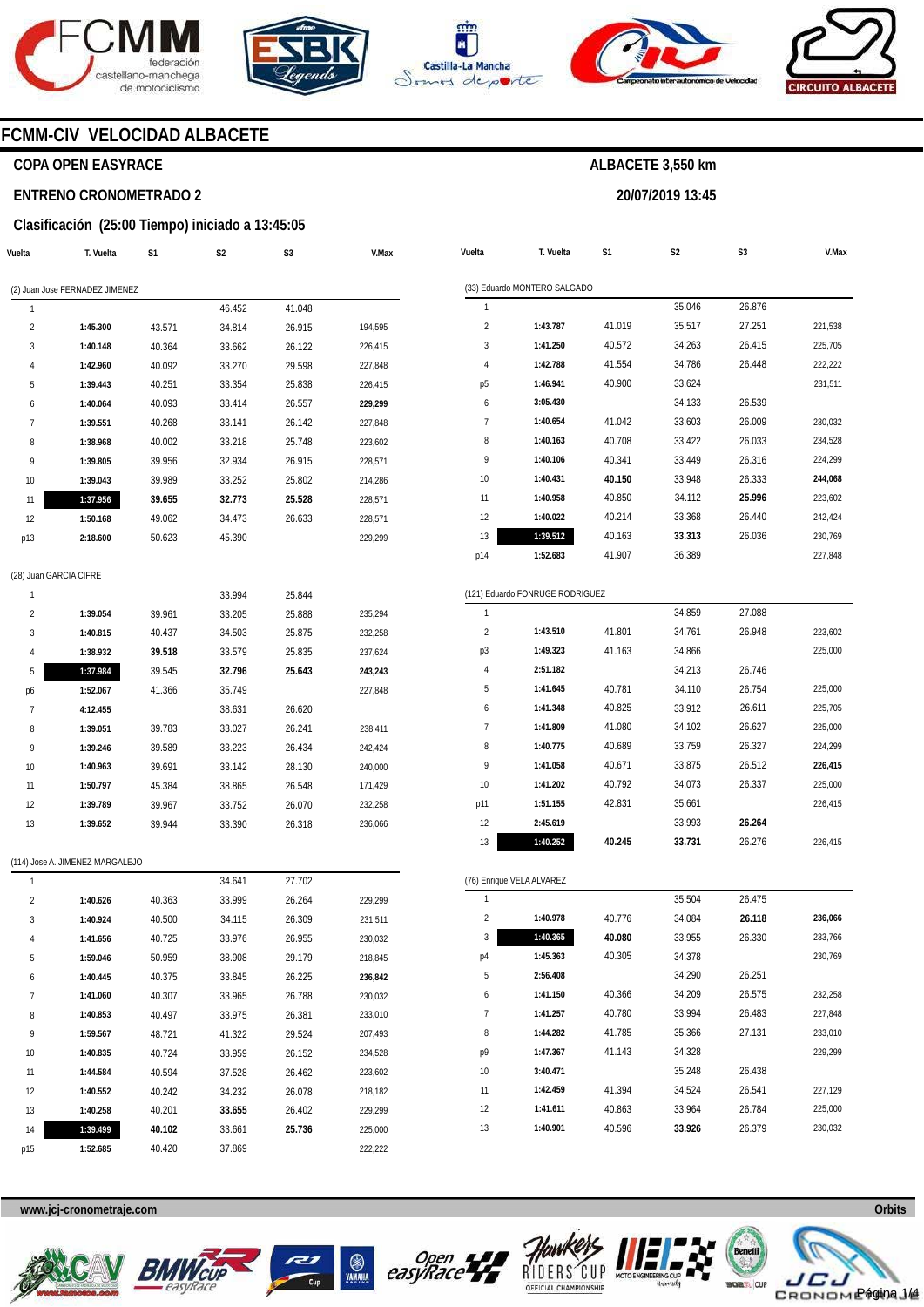







**20/07/2019 13:45** 



### **FCMM-CIV VELOCIDAD ALBACETE**

### **COPA OPEN EASYRACE**

#### **ENTRENO CRONOMETRADO 2**

#### **Clasificación (25:00 Tiempo) iniciado a 13:45:05**

| Vuelta                | T. Vuelta                        | S1     | S <sub>2</sub> | S <sub>3</sub> | V.Max   | Vuelta          | T. Vuelta                    | S1     | S <sub>2</sub> | S <sub>3</sub>   | V.Max              |
|-----------------------|----------------------------------|--------|----------------|----------------|---------|-----------------|------------------------------|--------|----------------|------------------|--------------------|
|                       | (20) Jose Luis DEL CASAR REGIDOR |        |                |                |         | p <sub>5</sub>  | 1:55.536                     | 41.676 | 35.396         |                  | 220,183            |
| $\mathbf{1}$          |                                  |        | 35.248         | 26.922         |         | 6               | 4:22.066                     |        | 40.013         | 30.947           |                    |
| $\overline{2}$        | 1:42.292                         | 41.950 | 34.045         | 26.297         | 224,299 | 7               | 1:51.305                     | 45.786 | 38.338         | 27.181           | 171,429            |
| 3                     | 1:41.048                         | 40.702 | 33.731         | 26.615         | 225,000 | 8               | 1:44.285                     | 42.396 | 34.981         | 26.908           | 190,476            |
|                       | 1:40.875                         | 40.970 | 33.907         | 25.998         | 226,415 | 9               | 1:44.020                     | 41.562 | 34.811         | 27.647           | 218,182            |
| p <sub>5</sub>        | 1:50.415                         | 40.711 | 34.198         |                | 227,129 | 10              | 1:43.592                     | 41.876 | 34.869         | 26.847           | 213,018            |
| 6                     | 9:19.749                         |        | 35.197         | 26.572         |         | 11              | 1:53.906                     | 41.625 | 38.571         | 33.710           | 218,845            |
| $\overline{7}$        | 1:41.002                         | 41.199 | 33.737         | 26.066         | 225,000 | p12             | 2:10.214                     | 50.180 | 41.955         |                  | 180,000            |
| 8                     | 1:47.944                         | 46.317 | 34.898         | 26.729         | 226,415 |                 |                              |        |                |                  |                    |
|                       | 1:40.814                         | 40.588 | 33.681         | 26.545         | 227,129 |                 | (91) Victor NEIRA VAZQUEZ    |        |                |                  |                    |
| p10                   | 1:49.989                         | 40.861 | 33.651         |                | 220,859 | $\mathbf{1}$    |                              |        | 40.645         | 28.935           |                    |
|                       |                                  |        |                |                |         | $\overline{2}$  | 1:43.439                     | 41.614 | 34.765         | 27.060           | 208,696            |
|                       | (6) Juan Antonio RAMIREZ MARTIN  |        |                |                |         | 3               | 1:42.067                     | 40.897 | 34.398         | 26.772           | 225,705            |
| 1                     |                                  |        | 34.868         | 27.005         |         | p4              | 1:57.600                     | 47.073 | 36.306         |                  | 216,216            |
| $\overline{2}$        | 1:43.043                         | 41.630 | 34.449         | 26.964         | 222,910 | 5               | 2:11.305                     |        | 34.871         | 27.427           |                    |
| 3                     | 1:42.278                         | 41.309 | 34.408         | 26.561         | 220,183 | 6               | 1:47.947                     | 45.676 | 35.067         | 27.204           | 230,032            |
|                       | 1:42.162                         | 41.317 | 34.164         | 26.681         | 220,183 | p7              | 1:50.238                     | 41.848 | 34.940         |                  | 208,696            |
| 5                     | 1:41.654                         | 41.131 | 34.042         | 26.481         | 229,299 |                 |                              |        |                |                  |                    |
| 6                     | 1:40.922                         | 40.890 | 33.937         | 26.095         | 225,000 |                 | (34) Luis UTRILLA REYES      |        |                |                  |                    |
| p7                    | 1:51.435                         | 42.481 | 35.399         |                | 233,766 | $\mathbf{1}$    |                              |        | 35.011         | 27.339           |                    |
|                       |                                  |        |                |                |         | $\overline{2}$  | 1:42.910                     | 41.349 | 34.483         | 27.078           | 225,000            |
|                       | (3) David ESTEVEZ MONTERO        |        |                |                |         | 3               | 1:42.377                     | 41.350 | 34.445         | 26.582           | 222,222            |
| $\mathbf{1}$          |                                  |        | 35.178         | 27.039         |         | 4               | 1:42.338                     | 40.994 | 34.501         | 26.843           | 225,705            |
| $\overline{2}$        | 1:42.843                         | 41.367 | 34.058         | 27.418         | 215,569 | 5               | 1:43.273                     | 41.109 | 35.377         | 26.787           | 227,848            |
| 3                     | 1:41.317                         | 40.953 | 34.048         | 26.316         | 214,925 | 6               | 1:42.224                     | 40.969 | 34.328         | 26.927           | 226,415            |
| 4                     | 1:43.361                         | 41.027 | 35.718         | 26.616         | 213,018 | $\overline{7}$  | 1:43.185                     | 40.800 | 35.009         | 27.376           | 225,000            |
| 5                     | 1:41.015                         | 40.628 | 33.819         | 26.568         | 222,222 | 8               | 1:43.590                     | 41.451 | 34.839         | 27.300           | 224,299            |
| 6                     | 1:43.988                         | 42.171 | 35.365         | 26.452         | 219,512 | 9               | 1:42.281                     | 41.394 | 34.233         | 26.654           | 225,000            |
| $\overline{7}$        | 1:42.889                         | 41.630 | 34.434         | 26.825         | 216,216 | p10             | 1:51.394                     | 43.621 | 35.281         |                  | 223,602            |
| p8                    | 1:53.360                         | 42.287 | 36.031         |                | 217,523 |                 |                              |        |                |                  |                    |
|                       |                                  |        |                |                |         |                 | (4) Jeroni BASTE WITTIG      |        |                |                  |                    |
| (16) Jael SAEZ RICOS  |                                  |        |                |                |         | $\overline{1}$  |                              |        | 36.674         | 27.220           |                    |
| $\overline{1}$        |                                  |        | 35.367         | 28.211         |         | $\overline{2}$  | 1:43.433                     | 41.881 | 34.831         | 26.721           | 221,538            |
| $\overline{2}$        | 1:46.015                         | 40.995 | 33.875         | 31.145         | 242,424 | 3               | 1:42.336                     | 41.007 | 34.489         | 26.840           | 237,624            |
| 3                     | 1:41.507                         | 40.815 | 33.987         | 26.705         | 240,803 | 4               | 1:43.736                     | 41.652 | 34.863         | 27.221           | 242,424            |
|                       | 1:41.311                         | 40.620 | 34.263         | 26.428         | 245,734 | 5               | 1:43.855                     | 41.954 | 34.882         | 27.019           | 236,066            |
| 5                     | 1:41.663                         | 40.727 | 34.497         | 26.439         | 246,575 | 6               | 1:44.191                     | 41.532 | 34.763         | 27.896           | 245,734            |
|                       | 1:48.944                         | 41.041 | 34.041         |                | 243,243 | $\overline{1}$  | 1:44.859                     | 42.032 | 35.077         | 27.750           | 236,066            |
| p6                    | 3:46.469                         |        | 35.957         |                |         | p8              | 1:49.691                     | 41.664 | 35.522         |                  | 241,611            |
| p7                    |                                  |        |                | 26.206         |         |                 |                              |        |                |                  |                    |
| 8                     | 1:58.888                         |        | 33.660         |                |         |                 | (21) Eduardo UCEDA GUTIERREZ |        |                |                  |                    |
| p9                    | 1:51.247                         | 40.773 | 34.241         |                | 237,624 | $\mathbf{1}$    |                              |        | 35.957         | 28.414           |                    |
|                       |                                  |        |                |                |         |                 |                              |        |                |                  |                    |
| (37) Jesus LEAL VIÑAS |                                  |        |                |                |         | $\sqrt{2}$<br>3 | 1:45.089                     | 41.778 | 35.727         | 27.584<br>26.715 | 218,845<br>223,602 |
| $\mathbf{1}$          |                                  |        | 35.298         | 28.108         |         |                 | 1:44.307                     | 42.435 | 35.157         |                  |                    |
| $\overline{2}$        | 1:43.006                         | 41.691 | 34.752         | 26.563         | 217,523 | 4               | 1:43.215                     | 41.554 | 34.505         | 27.156           | 220,859            |
| 3                     | 1:42.002                         | 40.952 | 34.414         | 26.636         | 218,182 | 5               | 1:45.415                     | 42.394 | 35.554         | 27.467           | 213,650            |
| 4                     | 1:41.821                         | 41.090 | 34.113         | 26.618         | 217,523 | 6               | 1:42.506                     | 41.607 | 34.209         | 26.690           | 227,129            |









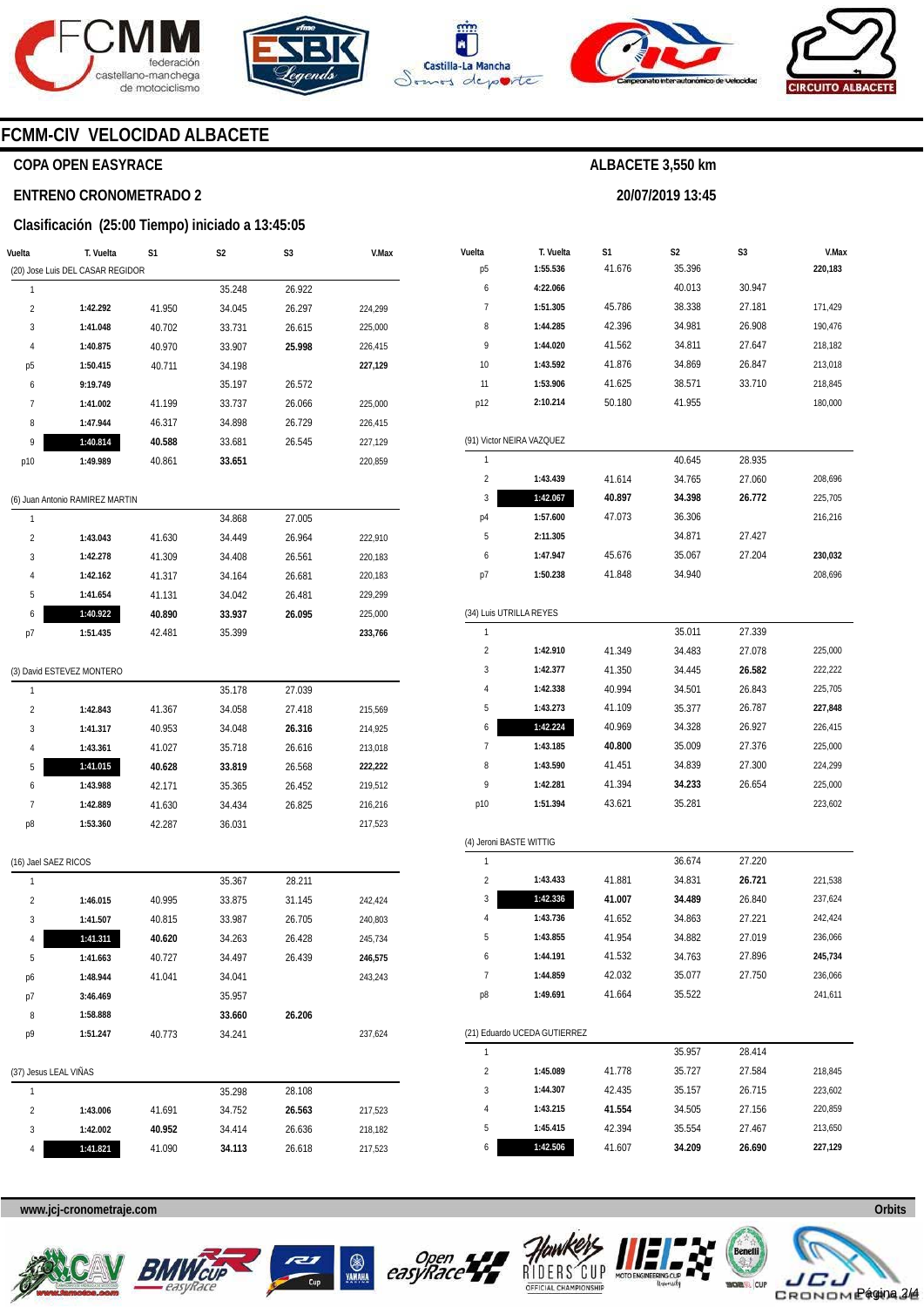







**20/07/2019 13:45** 



### **FCMM-CIV VELOCIDAD ALBACETE**

### **COPA OPEN EASYRACE**

#### **ENTRENO CRONOMETRADO 2**

#### **Clasificación (25:00 Tiempo) iniciado a 13:45:05**

| Vuelta                  | T. Vuelta                       | S1     | S2     | S3     | V.Max   |  |
|-------------------------|---------------------------------|--------|--------|--------|---------|--|
| p7                      | 1:55.690                        | 43.035 | 35.103 |        | 221,538 |  |
|                         | (113) Jose Antonio MEGIAS PLATA |        |        |        |         |  |
| 1                       |                                 |        | 34.817 | 26.924 |         |  |
| p2                      | 1:49.123                        | 42.209 | 34.966 |        | 220,183 |  |
| p3                      | 3:17.462                        |        | 34.986 |        |         |  |
| 4                       | 5:40.895                        |        | 36.238 | 27.226 |         |  |
| 5                       | 1:45.638                        | 43.717 | 34.978 | 26.943 | 220,183 |  |
| 6                       | 1:43.521                        | 42.051 | 34.784 | 26.686 | 214,286 |  |
| 7                       | 1:43.286                        | 41.643 | 34.677 | 26.966 | 211,144 |  |
| p8                      | 1:51.062                        | 42.238 | 35.579 |        | 218,845 |  |
|                         |                                 |        |        |        |         |  |
|                         | (43) Carlos Alberto RAMOS CALVO |        |        |        |         |  |
| 1                       |                                 |        | 35.871 | 27.294 |         |  |
| $\overline{\mathbf{c}}$ | 1:44.825                        | 42.154 | 35.380 | 27.291 | 206,304 |  |
| 3                       | 1:45.001                        | 42.358 | 35.305 | 27.338 | 186,528 |  |
| 4                       | 1:44.768                        | 42.304 | 34.982 | 27.482 | 212,389 |  |
| 5                       | 1:45.049                        | 42.045 | 35.644 | 27.360 | 209,913 |  |
| 6                       | 1:44.199                        | 41.978 | 34.962 | 27.259 | 214,925 |  |
| 7                       | 1:44.134                        | 41.832 | 35.132 | 27.170 | 213,650 |  |
| 8                       | 1:43.664                        | 41.462 | 34.761 | 27.441 | 213,018 |  |
| 9                       | 1:44.722                        | 41.855 | 35.249 | 27.618 | 218,845 |  |
| 10                      | 1:44.047                        | 41.772 | 34.884 | 27.391 | 209,913 |  |
| p11                     | 1:54.005                        | 42.675 | 35.675 |        | 219,512 |  |
|                         | (10) Sergio SANCHEZ SOSA        |        |        |        |         |  |
| 1                       |                                 |        | 36.735 | 28.661 |         |  |
| $\overline{c}$          | 1:46.835                        | 43.382 | 35.461 | 27.992 | 220,183 |  |
| 3                       | 1:46.387                        | 42.714 | 35.513 | 28.160 | 218,182 |  |
| 4                       | 1:47.380                        | 43.676 | 35.600 | 28.104 | 219,512 |  |
| 5                       | 1:44.193                        | 41.946 | 34.910 | 27.337 | 220,183 |  |
| 6                       | 1:46.028                        | 42.610 | 35.462 | 27.956 | 221,538 |  |
| 7                       | 1:46.478                        | 42.563 | 35.182 | 28.733 | 218,182 |  |
| 8                       | 1:45.855                        | 42.309 | 35.142 | 28.404 | 213,650 |  |
| p9                      | 1:54.658                        | 44.434 | 36.470 |        | 215,569 |  |
|                         | (27) Gabriel LOMAS FIGUERAS     |        |        |        |         |  |
| 1                       |                                 |        | 35.453 | 28.822 |         |  |
| 2                       | 1:44.559                        | 42.093 | 35.248 | 27.218 | 226,415 |  |
| 3                       | 1:44.908                        | 42.071 | 35.638 | 27.199 | 209,913 |  |
| 4                       | 1:44.790                        | 41.653 | 35.832 | 27.305 | 214,925 |  |
| 5                       | 1:44.766                        | 41.881 | 35.703 | 27.182 | 226,415 |  |
| 6                       | 1:44.525                        | 42.155 | 35.329 | 27.041 | 225,000 |  |
| p7                      | 1:55.605                        | 44.320 | 37.464 |        | 227,129 |  |
| p8                      | 5:46.103                        |        | 35.868 |        |         |  |
| 9                       | 2:18.053                        |        | 36.887 | 27.583 |         |  |
| 10                      | 1:45.620                        | 42.718 | 35.702 | 27.200 | 213,018 |  |
|                         |                                 |        |        |        |         |  |

| Vuelta                  | T. Vuelta                       | S1     | S2       | S3     | V.Max   |
|-------------------------|---------------------------------|--------|----------|--------|---------|
| 11                      | 1:44.468                        | 42.033 | 35.140   | 27.295 | 225,000 |
| p12                     | 2:00.754                        | 43.164 | 39.931   |        | 218,182 |
|                         |                                 |        |          |        |         |
|                         | (17) Victor Arturo VARGAS LUCAS |        |          |        |         |
| 1                       |                                 |        | 39.192   | 29.014 |         |
| $\overline{\mathbf{c}}$ | 1:44.978                        | 42.377 | 35.235   | 27.366 | 210,526 |
| 3                       | 1:44.570                        | 41.996 | 35.205   | 27.369 | 233,010 |
| 4                       | 1:48.821                        | 46.571 | 35.342   | 26.908 | 116,883 |
| р5                      | 1:49.792                        | 42.105 | 35.089   |        | 220,859 |
| 6                       | 3:06.777                        |        | 35.261   | 29.395 |         |
| 7                       | 1:45.249                        | 42.377 | 35.470   | 27.402 | 225,705 |
| 8                       | 1:44.967                        | 42.376 | 35.314   | 27.277 | 227,848 |
| 9                       | 1:46.455                        | 43.102 | 35.746   | 27.607 | 234,528 |
| 10                      | 1:55.002                        | 46.105 | 41.590   | 27.307 | 235,294 |
| p11                     | 3:36.019                        | 41.769 | 2:06.997 |        | 227,129 |
|                         |                                 |        |          |        |         |
|                         | (19) Alvaro GONZALEZ PEREZ      |        |          |        |         |
| 1                       |                                 |        | 36.686   | 27.963 |         |
| $\overline{2}$          | 1:45.846                        | 42.546 | 35.991   | 27.309 | 214,286 |
| 3                       | 1:45.001                        | 42.519 | 35.276   | 27.206 | 209,302 |
| 4                       | 1:44.615                        | 42.176 | 35.314   | 27.125 | 223,602 |
| 5                       | 1:45.016                        | 42.268 | 35.375   | 27.373 | 233,766 |
| 6                       | 1:45.915                        | 42.903 | 35.504   | 27.508 | 225,000 |
| 7                       | 1:45.464                        | 42.617 | 35.590   | 27.257 | 216,867 |
| 8                       | 1:46.160                        | 42.951 | 35.692   | 27.517 | 214,925 |
| 9                       | 1:47.302                        | 43.170 | 35.994   | 28.138 | 209,302 |
| p10                     | 1:55.329                        | 43.218 | 36.823   |        | 224,299 |
|                         |                                 |        |          |        |         |
|                         | (88) Carmelo PALMERO YEBENES    |        |          |        |         |
| 1                       |                                 |        | 36.570   | 27.961 |         |
| $\overline{\mathbf{c}}$ | 1:46.186                        | 42.701 | 35.635   | 27.850 | 217,523 |
| 3                       | 1:46.236                        | 42.602 | 36.091   | 27.543 | 204,545 |
| 4                       | 1:45.307                        | 42.584 | 35.286   | 27.437 | 211,765 |
| 5                       | 1:45.588                        | 43.071 | 35.152   | 27.365 | 209,302 |
| 6                       | 1:44.940                        | 42.388 | 35.290   | 27.262 | 216,216 |
| p/                      | 1:56.642                        | 44.117 | 37.076   |        | 213,650 |
|                         |                                 |        |          |        |         |
|                         | (52) Begoña PEREDA PALOMO       |        |          |        |         |
| 1                       |                                 |        | 36.077   | 27.305 |         |
| 2                       | 1:46.401                        | 43.113 | 35.820   | 27.468 | 195,122 |
| 3                       | 1:45.466                        | 42.969 | 35.214   | 27.283 | 197,260 |
| 4                       | 1:48.199                        | 44.797 | 36.315   | 27.087 | 166,667 |
| 5                       | 1:45.821                        | 42.848 | 35.428   | 27.545 | 198,347 |
| 6                       | 1:45.812                        | 42.886 | 35.319   | 27.607 | 209,913 |
| 7                       | 1:44.953                        | 42.522 | 35.459   | 26.972 | 206,304 |
| 8                       | 1:45.115                        | 42.722 | 35.631   | 26.762 | 217,523 |
| 9                       | 1:53.158                        | 45.818 | 38.308   | 29.032 | 220,859 |











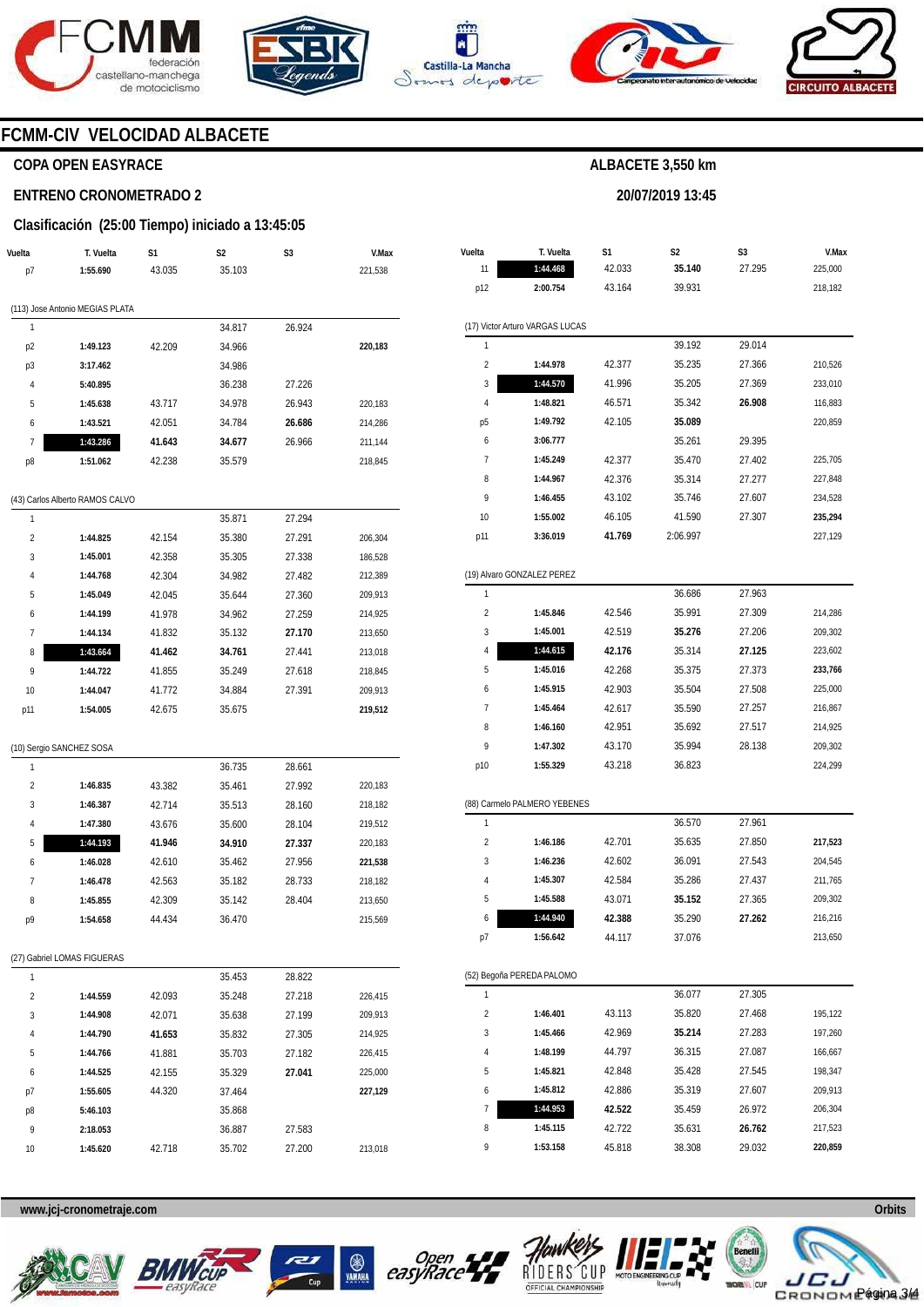









### **FCMM-CIV VELOCIDAD ALBACETE**

### **COPA OPEN EASYRACE**

#### **ENTRENO CRONOMETRADO 2**

#### **Clasificación (25:00 Tiempo) iniciado a 13:45:05**

| Vuelta         | T. Vuelta                    | S1     | S <sub>2</sub> | S <sub>3</sub> | V.Max   |
|----------------|------------------------------|--------|----------------|----------------|---------|
| p10            | 2:00.239                     | 43.631 | 40.010         |                | 204,545 |
| p11            | 2:20.884                     |        | 41.830         |                |         |
| p12            | 2:17.714                     |        | 37.993         |                |         |
| 13             | 2:15.889                     |        | 36.452         | 28.598         |         |
|                |                              |        |                |                |         |
|                | (31) Julio Cesar SIMON RUBIA |        |                |                |         |
| 1              |                              |        | 36.629         | 27.896         |         |
| $\overline{2}$ | 1:46.449                     | 42.873 | 36.178         | 27.398         | 216,216 |
| 3              | 1:47.815                     | 43.301 | 36.580         | 27.934         | 208,092 |
| 4              | 1:47.095                     | 43.326 | 35.852         | 27.917         | 214,286 |
| 5              | 1:45.760                     | 42.539 | 35.699         | 27.522         | 213,650 |
| 6              | 1:46.660                     | 43.316 | 35.652         | 27.692         | 211,765 |
| p7             | 1:56.885                     | 43.862 | 37.511         |                | 209,913 |
| 8              | 3:19.634                     |        | 36.721         | 27.808         |         |
| 9              | 1:45.035                     | 42.152 | 35.417         | 27.466         | 216,216 |
| p10            | 2:18.837                     | 58.850 | 42.230         |                | 203,390 |
|                |                              |        |                |                |         |

| Vuelta         | T. Vuelta                | S <sub>1</sub> | S <sub>2</sub> | S <sub>3</sub> | V.Max   |
|----------------|--------------------------|----------------|----------------|----------------|---------|
| 3              | 1:54.809                 | 46.559         | 38.468         | 29.782         | 184,143 |
| p4             | 1:59.031                 | 46.311         | 38.422         |                | 175,610 |
|                |                          |                |                |                |         |
|                | (134) David GUIJARRO BAS |                |                |                |         |
| 1              |                          |                | 37.871         | 28.892         |         |
| $\overline{2}$ | 1:54.115                 | 46.148         | 38.118         | 29.849         | 188,482 |
| p3             | 2:06.962                 | 47.069         | 40.293         |                | 187,013 |
| $\overline{4}$ | 9:12.939                 |                | 37.884         | 30.079         |         |
| p5             | 2:12.353                 | 48.052         | 42.234         |                | 180,451 |
| p6             | 3:04.593                 |                | 40.217         |                |         |

**ALBACETE 3,550 km** 

**20/07/2019 13:45** 

#### (110) Francisco LUIS AGUT

| 1              |          |        | 36.624 | 28.753 |         |
|----------------|----------|--------|--------|--------|---------|
| $\overline{2}$ | 1:46.949 | 43.117 | 35.977 | 27.855 | 216,867 |
| 3              | 1:46.307 | 42.999 | 35.510 | 27.798 | 216.867 |
| 4              | 1:49.244 | 43.726 | 37.706 | 27.812 | 220.859 |
| 5              | 1:47.291 | 42.824 | 36.823 | 27.644 | 218.845 |
| 6              | 1:46.389 | 42.845 | 36.016 | 27.528 | 218.845 |
| 7              | 1:47.731 | 43.530 | 36.317 | 27.884 | 213,650 |
| 8              | 1:47.258 | 43.103 | 36.116 | 28.039 | 216.216 |
| p9             | 2:05.025 | 44.389 | 38.754 |        | 215.569 |
|                |          |        |        |        |         |

#### (58) Juan Marcial JIMENEZ PASTOR

| 1                             |          |        | 37.537 | 28.827 |         |  |  |  |  |
|-------------------------------|----------|--------|--------|--------|---------|--|--|--|--|
| $\overline{2}$                | 1:49.016 | 44.448 | 36.385 | 28.183 | 195,652 |  |  |  |  |
| 3                             | 1:49.456 | 44.144 | 36.965 | 28.347 | 204,545 |  |  |  |  |
| 4                             | 1:49.623 | 44.350 | 36.815 | 28.458 | 213,650 |  |  |  |  |
| 5                             | 1:50.152 | 44.437 | 37.140 | 28.575 | 209,913 |  |  |  |  |
| 6                             | 1:50.116 | 44.781 | 36.759 | 28.576 | 205,128 |  |  |  |  |
| 7                             | 1:49.366 | 44.549 | 36.424 | 28.393 | 203,966 |  |  |  |  |
| 8                             | 1:48.726 | 44.088 | 36.318 | 28.320 | 203,966 |  |  |  |  |
| 9                             | 1:49.187 | 44.457 | 36.334 | 28.396 | 202,247 |  |  |  |  |
| 10                            | 1:48.998 | 43.806 | 36.869 | 28.323 | 207,493 |  |  |  |  |
| 11                            | 1:50.577 | 45.240 | 36.993 | 28.344 | 215,569 |  |  |  |  |
| 12                            | 1:50.722 | 44.353 | 37.002 | 29.367 | 208,092 |  |  |  |  |
| 13                            | 1:48.017 | 43.842 | 35.944 | 28.231 | 213,650 |  |  |  |  |
| 14                            | 1:46.959 | 43.429 | 35.834 | 27.696 | 226,415 |  |  |  |  |
|                               |          |        |        |        |         |  |  |  |  |
| (66) Jesus MOLINERO FERNANDEZ |          |        |        |        |         |  |  |  |  |

| $\sim$ |          |        |        |        |  |
|--------|----------|--------|--------|--------|--|
|        |          |        | 38.978 | 29.371 |  |
| $\sim$ | 1:53.171 | 45.750 | 37 011 | 29.510 |  |

#### **www.jcj-cronometraje.com Orbits**







**184,143** 



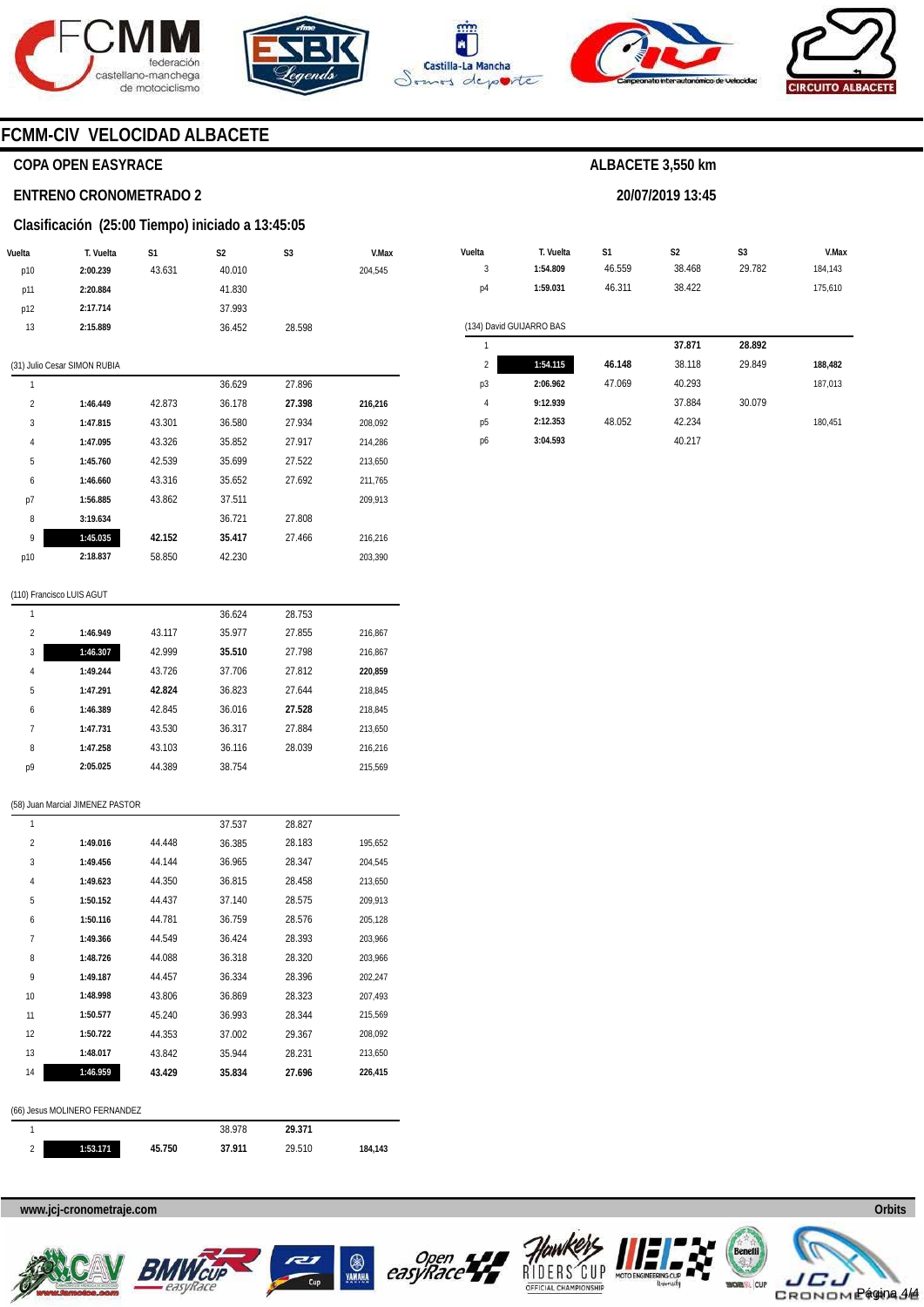







**20/07/2019 09:45** 



**Clasificado por mejor tiempo de vuelta**

### **FCMM-CIV VELOCIDAD ALBACETE**

### **COPA OPEN EASYRACE**

#### **ENTRENO CRONOMETRADO 1**

#### **Clasificación (20:00 Tiempo) iniciado a 9:45:02**

| Pos.           | Ν°  | Nombre                      | Mejor Tm | Dif. 1° | Dif.Ant. | En V. V.T.       |                | Mejor Vel. |                | PEC Clase  | Moto | Club  |
|----------------|-----|-----------------------------|----------|---------|----------|------------------|----------------|------------|----------------|------------|------|-------|
| 1              | 28  | Juan GARCIA CIFRE           | 1:38.699 |         |          | 9                | 11             | 129,485    |                | 1 SBK      |      |       |
| $\overline{2}$ | 2   | Juan Jose FERNADEZ JIMENEZ  | 1:38.982 | 0.283   | 0.283    | $\overline{4}$   | 8              | 129,114    | $\mathbf{1}$   | SSP        |      |       |
| 3              | 20  | Jose Luis DEL CASAR REGIDOR | 1:40.085 | 1.386   | 1.103    | 8                | 10             | 127,691    | 2              | SSP        |      |       |
| 4              | 16  | Jael SAEZ RICOS             | 1:40.510 | 1.811   | 0.425    | $\overline{7}$   | 8              | 127,152    | 2              | <b>SBK</b> |      |       |
| 5              | 114 | Jose A. JIMENEZ MARGALEJO   | 1:40.511 | 1.812   | 0.001    | 8                | 11             | 127,150    | 3              | <b>SBK</b> |      |       |
| 6              | 121 | Eduardo FONRUGE RODRIGUEZ   | 1:40.614 | 1.915   | 0.103    | 9                | 10             | 127,020    | 3              | SSP        |      |       |
| 7              | 33  | Eduardo MONTERO SALGADO     | 1:40.679 | 1.980   | 0.065    | $10$             | 10             | 126,938    | 4              | <b>SBK</b> |      |       |
| 8              | 37  | Jesus LEAL VIÑAS            | 1:40.893 | 2.194   | 0.214    | 8                | 9              | 126,669    | 4              | SSP        |      |       |
| 9              | 3   | David ESTEVEZ MONTERO       | 1:41.138 | 2.439   | 0.245    | 5                | 6              | 126,362    | 5              | <b>SBK</b> |      |       |
| 10             | 76  | Enrique VELA ALVAREZ        | 1:41.720 | 3.021   | 0.582    | 5                | 9              | 125,639    | 6              | <b>SBK</b> |      |       |
| 11             | 34  | Luis UTRILLA REYES          | 1:41.981 | 3.282   | 0.261    | 6                | $\overline{7}$ | 125,317    | 5              | SSP        |      |       |
| 12             | 4   | Jeroni BASTE WITTIG         | 1:42.816 | 4.117   | 0.835    | 5                | 10             | 124,300    | $\overline{7}$ | <b>SBK</b> |      | Nóvel |
| 13             | 6   | Juan Antonio RAMIREZ MARTIN | 1:43.234 | 4.535   | 0.418    | $\overline{4}$   | 8              | 123,796    | 8              | <b>SBK</b> |      |       |
| 14             | 91  | Victor NEIRA VAZQUEZ        | 1:43.298 | 4.599   | 0.064    | 6                | 9              | 123,720    | 9              | <b>SBK</b> |      | Nóvel |
| 15             | 27  | Gabriel LOMAS FIGUERAS      | 1:43.341 | 4.642   | 0.043    | 9                | 9              | 123,668    | 10             | <b>SBK</b> |      | Nóvel |
| 16             | 17  | Victor Arturo VARGAS LUCAS  | 1:44.116 | 5.417   | 0.775    | 6                | $\, 8$         | 122,748    | 11             | <b>SBK</b> |      | Nóvel |
| 17             | 21  | Eduardo UCEDA GUTIERREZ     | 1:44.227 | 5.528   | 0.111    | $\overline{2}$   | $\overline{4}$ | 122,617    | 12             | <b>SBK</b> |      |       |
| 18             | 52  | Begoña PEREDA PALOMO        | 1:44.324 | 5.625   | 0.097    | 5                | 10             | 122,503    | 13             | <b>SBK</b> |      |       |
| 19             | 10  | Sergio SANCHEZ SOSA         | 1:44.608 | 5.909   | 0.284    | $\overline{7}$   | 10             | 122,170    | 6              | SSP        |      |       |
| 20             | 43  | Carlos Alberto RAMOS CALVO  | 1:45.026 | 6.327   | 0.418    | 5                | $\overline{7}$ | 121,684    | 14             | <b>SBK</b> |      |       |
| 21             | 31  | Julio Cesar SIMON RUBIA     | 1:45.166 | 6.467   | 0.140    | 4                | 6              | 121,522    | 15             | <b>SBK</b> |      |       |
| 22             | 88  | Carmelo PALMERO YEBENES     | 1:45.276 | 6.577   | 0.110    | $\overline{4}$   | 10             | 121,395    | $\overline{7}$ | SSP        |      |       |
| 23             | 19  | Alvaro GONZALEZ PEREZ       | 1:45.456 | 6.757   | 0.180    | $7\phantom{.0}$  | 10             | 121,188    | 16             | <b>SBK</b> |      |       |
| 24             | 110 | Francisco LUIS AGUT         | 1:46.853 | 8.154   | 1.397    | 6                | 9              | 119,604    | 8              | SSP        |      |       |
| 25             | 58  | Juan Marcial JIMENEZ PASTOR | 1:47.389 | 8.690   | 0.536    | 9                | 9              | 119,007    | 17             | <b>SBK</b> |      |       |
| 26             | 134 | David GUIJARRO BAS          | 2:25.118 | 46.419  | 37.729   | $\overline{1}$   | $\mathbf{1}$   | 88,066     | 18             | <b>SBK</b> |      | Nóvel |
| 27             | 66  | Jesus MOLINERO FERNANDEZ    |          |         |          | $\boldsymbol{0}$ |                |            | 19             | <b>SBK</b> |      |       |











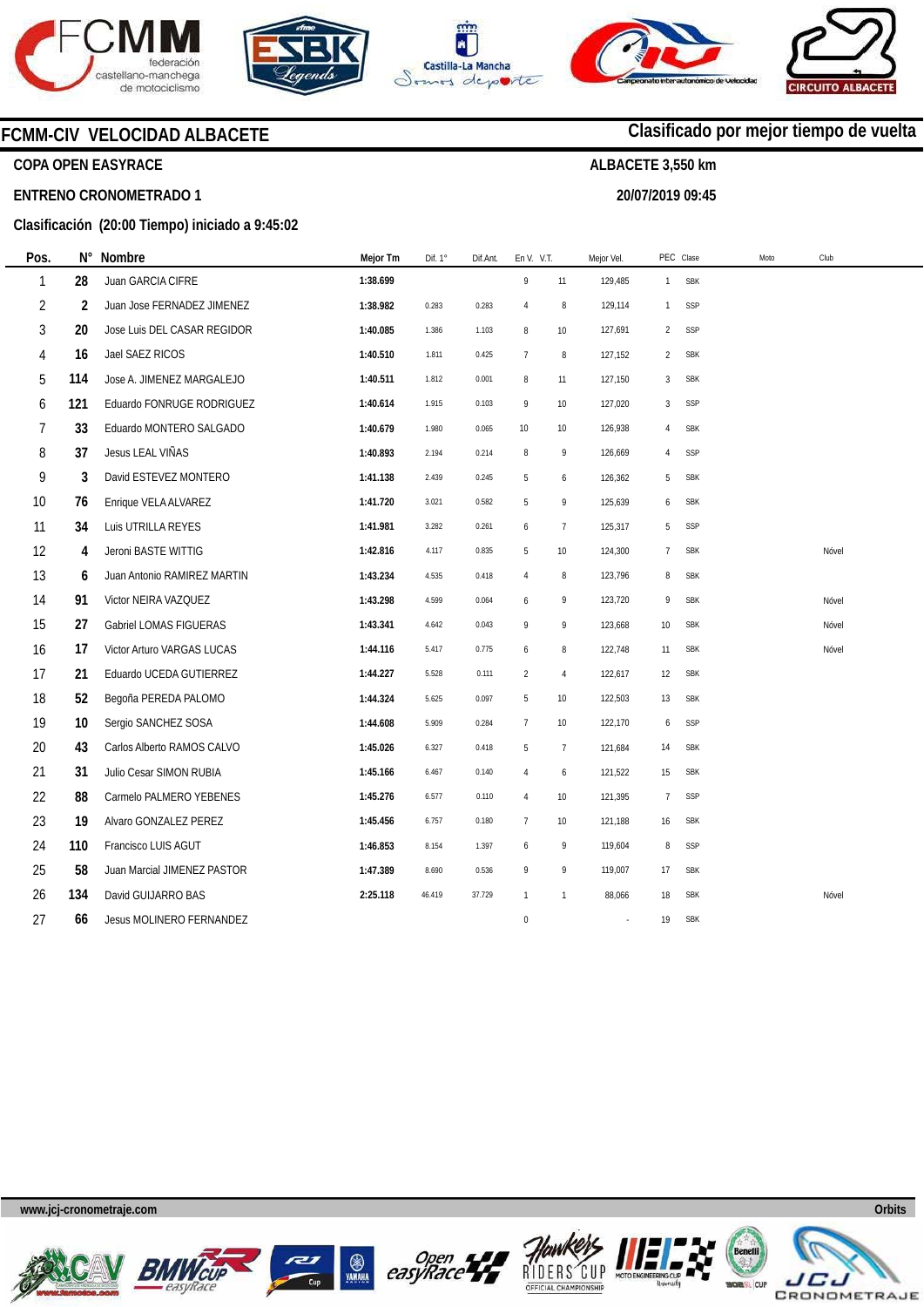





7 8 9

**Open** 

**1:40.960 1:40.893 1:40.933** 

RIDERS OFFICIAL CHA

40.756 40.689 **40.595** 



**ALBACETE 3,550 km** 

**20/07/2019 09:45** 



### **FCMM-CIV VELOCIDAD ALBACETE**

### **COPA OPEN EASYRACE**

**Vuelta** 

#### **ENTRENO CRONOMETRADO 1**

#### **Clasificación (20:00 Tiempo) iniciado a 9:45:02**

| /uelta         | T. Vuelta              | S <sub>1</sub> | S <sub>2</sub> | S <sub>3</sub> | V.Max   |
|----------------|------------------------|----------------|----------------|----------------|---------|
|                | (28) Juan GARCIA CIFRE |                |                |                |         |
| p1             | 1:47.361               | 40.540         | 32.976         |                | 214,286 |
| $\overline{2}$ | 2:12.148               |                | 34.510         | 26.032         |         |
| 3              | 1:39.061               | 40.037         | 32.805         | 26.219         | 235,294 |
| $\overline{4}$ | 1:41.042               | 39.804         | 33.811         | 27.427         | 232,258 |
| 5              | 1:39.102               | 39.940         | 33.286         | 25.876         | 235,294 |
| 6              | 1:38.828               | 39.829         | 33.101         | 25.898         | 234,528 |
| 7              | 1:42.711               | 40.587         | 35.745         | 26.379         | 228,571 |
| 8              | 1:38.821               | 40.030         | 33.080         | 25.711         | 231,511 |
| 9              | 1:38.699               | 40.070         | 32.975         | 25.654         | 244,068 |
| 10             | 1:39.211               | 40.199         | 33.155         | 25.857         | 233,010 |
| 11             | 1:38.818               | 39.808         | 33.094         | 25.916         | 236,842 |
|                |                        |                |                |                |         |

|                | (2) Juan Jose FERNADEZ JIMENEZ |        |        |        |         |
|----------------|--------------------------------|--------|--------|--------|---------|
| 1              | 1:41.735                       | 41.179 | 34.080 | 26.476 | 221,538 |
| $\overline{2}$ | 1:40.289                       | 40.284 | 33.805 | 26.200 | 225,000 |
| 3              | 1:39.135                       | 39.848 | 33.457 | 25.830 | 225,705 |
| 4              | 1:38.982                       | 39.629 | 33.563 | 25.790 | 226.415 |
| p5             | 1:46.374                       | 40.411 | 33.830 |        | 226.415 |
| 6              | 3:06.381                       |        | 34.770 | 26.342 |         |
| 7              | 1:39.618                       | 39.828 | 33.284 | 26.506 | 222.910 |
| 8              | 1:40.438                       | 40.680 | 33.707 | 26.051 | 222.910 |

#### (20) Jose Luis DEL CASAR REGIDOR

| 1              | 1:45.606 | 42.348 | 35.726 | 27.532 | 222.222 |
|----------------|----------|--------|--------|--------|---------|
| $\overline{2}$ | 1:44.193 | 41.836 | 35.226 | 27.131 | 224.299 |
| 3              | 1:43.225 | 41.708 | 34.756 | 26.761 | 224.299 |
| 4              | 1:42.920 | 41.316 | 34.847 | 26.757 | 223.602 |
| 5              | 1:43.447 | 42.581 | 34.619 | 26.247 | 224.299 |
| 6              | 1:44.430 | 43.823 | 33.813 | 26.794 | 224.299 |
| 7              | 1:41.697 | 40.982 | 34.228 | 26.487 | 219.512 |
| 8              | 1:40.085 | 40.270 | 33.879 | 25.936 | 223.602 |
| 9              | 1:41.959 | 41.060 | 34.373 | 26.526 | 225.705 |
| p10            | 1:53.659 | 43.758 | 33.581 |        | 225.000 |

#### (16) Jael SAEZ RICOS

|                | 1:40.753 | 40.982 | 33.796 | 25.975 | 241.611 |
|----------------|----------|--------|--------|--------|---------|
| $\mathfrak{p}$ | 1:40.563 | 40.433 | 33.896 | 26.234 | 240.803 |
| p3             | 1:50.615 | 40.728 | 35.485 |        | 242.424 |
| 4              | 2:42.926 |        | 33.901 | 26.693 |         |
| 5              | 1:42.029 | 40.100 | 33.614 | 28.315 | 247,423 |
| 6              | 1:40.629 | 40.514 | 33.943 | 26.172 | 240.803 |
| 7              | 1:40.510 | 40.454 | 33.959 | 26.097 | 246.575 |
| p8             | 1:50.644 | 41.315 | 34.176 |        | 244.898 |
|                |          |        |        |        |         |

(114) Jose A. JIMENEZ MARGALEJO





| Vuelta                | T. Vuelta                       | S1     | S2     | S3     | V.Max   |
|-----------------------|---------------------------------|--------|--------|--------|---------|
| 1                     | 1:41.877                        | 40.778 | 34.229 | 26.870 | 226,415 |
| 2                     | 1:43.461                        | 40.724 | 34.808 | 27.929 | 227,129 |
| 3                     | 1:58.831                        | 41.106 | 48.845 | 28.880 | 221,538 |
| 4                     | 1:41.412                        | 41.128 | 34.000 | 26.284 | 229,299 |
| 5                     | 1:40.856                        | 40.714 | 33.860 | 26.282 | 223,602 |
| 6                     | 1:44.421                        | 41.403 | 35.950 | 27.068 | 202,817 |
| 7                     | 1:40.517                        | 40.552 | 33.672 | 26.293 | 230,032 |
| 8                     | 1:40.511                        | 40.275 | 33.866 | 26.370 | 225,000 |
| 9                     | 1:40.789                        | 40.639 | 33.944 | 26.206 | 223,602 |
| 10                    | 1:44.626                        | 44.049 | 33.919 | 26.658 | 197,260 |
| 11                    | 1:40.626                        | 40.451 | 33.677 | 26.498 | 221,538 |
|                       | (121) Eduardo FONRUGE RODRIGUEZ |        |        |        |         |
| 1                     | 1:43.063                        | 41.460 | 34.843 | 26.760 | 225,705 |
| p2                    | 1:47.710                        | 41.219 | 34.537 |        | 225,000 |
| 3                     | 2:52.407                        |        | 34.263 | 26.496 |         |
| 4                     | 1:41.565                        | 40.840 | 34.181 | 26.544 | 225,000 |
| 5                     | 1:43.128                        | 40.912 | 35.079 | 27.137 | 225,000 |
| 6                     | 1:41.244                        | 40.730 | 34.011 | 26.503 | 223,602 |
| 7                     | 1:40.918                        | 40.713 | 33.897 | 26.308 | 224,299 |
| 8                     | 1:41.002                        | 40.674 | 33.876 | 26.452 | 223,602 |
| 9                     | 1:40.614                        | 40.521 | 33.725 | 26.368 | 224,299 |
| 10                    | 1:40.950                        | 40.419 | 34.175 | 26.356 | 225,000 |
|                       | (33) Eduardo MONTERO SALGADO    |        |        |        |         |
| 1                     | 1:44.418                        | 42.660 | 34.738 | 27.020 | 225,705 |
| 2                     | 1:41.656                        | 40.760 | 34.342 | 26.554 | 232,258 |
| 3                     | 1:41.878                        | 40.904 | 34.440 | 26.534 | 229,299 |
| 4                     | 1:41.615                        | 40.750 | 34.389 | 26.476 | 236,842 |
| 5                     | 1:42.830                        | 41.424 | 34.501 | 26.905 | 216,216 |
| 6                     | 1:41.475                        | 41.218 | 33.905 | 26.352 | 225,705 |
| 7                     | 1:42.395                        | 41.006 | 34.971 | 26.418 | 230,769 |
| 8                     | 1:43.154                        | 41.877 | 34.895 | 26.382 | 236,842 |
| 9                     | 1:40.896                        | 40.616 | 33.916 | 26.364 | 244,898 |
| 10                    | 1:40.679                        | 40.638 | 33.733 | 26.308 | 233,010 |
| (37) Jesus LEAL VIÑAS |                                 |        |        |        |         |
| 1                     | 1:42.532                        | 41.685 | 34.616 | 26.231 | 218,182 |
| 2                     | 1:42.301                        | 41.280 | 34.058 | 26.963 | 218,182 |
| 3                     | 1:43.740                        | 42.010 | 35.109 | 26.621 | 219,512 |
| p4                    | 1:48.193                        | 41.872 | 33.875 |        | 217,523 |
| 5                     | 4:33.862                        |        | 35.687 | 26.902 |         |
| 6                     | 1:42.625                        | 41.276 | 34.425 | 26.924 | 218,182 |

**www.jcj-cronometraje.com Orbits** 

34.121 33.980 **33.822** 

**26.083**  26.224 26.516



213,018 217,523 215,569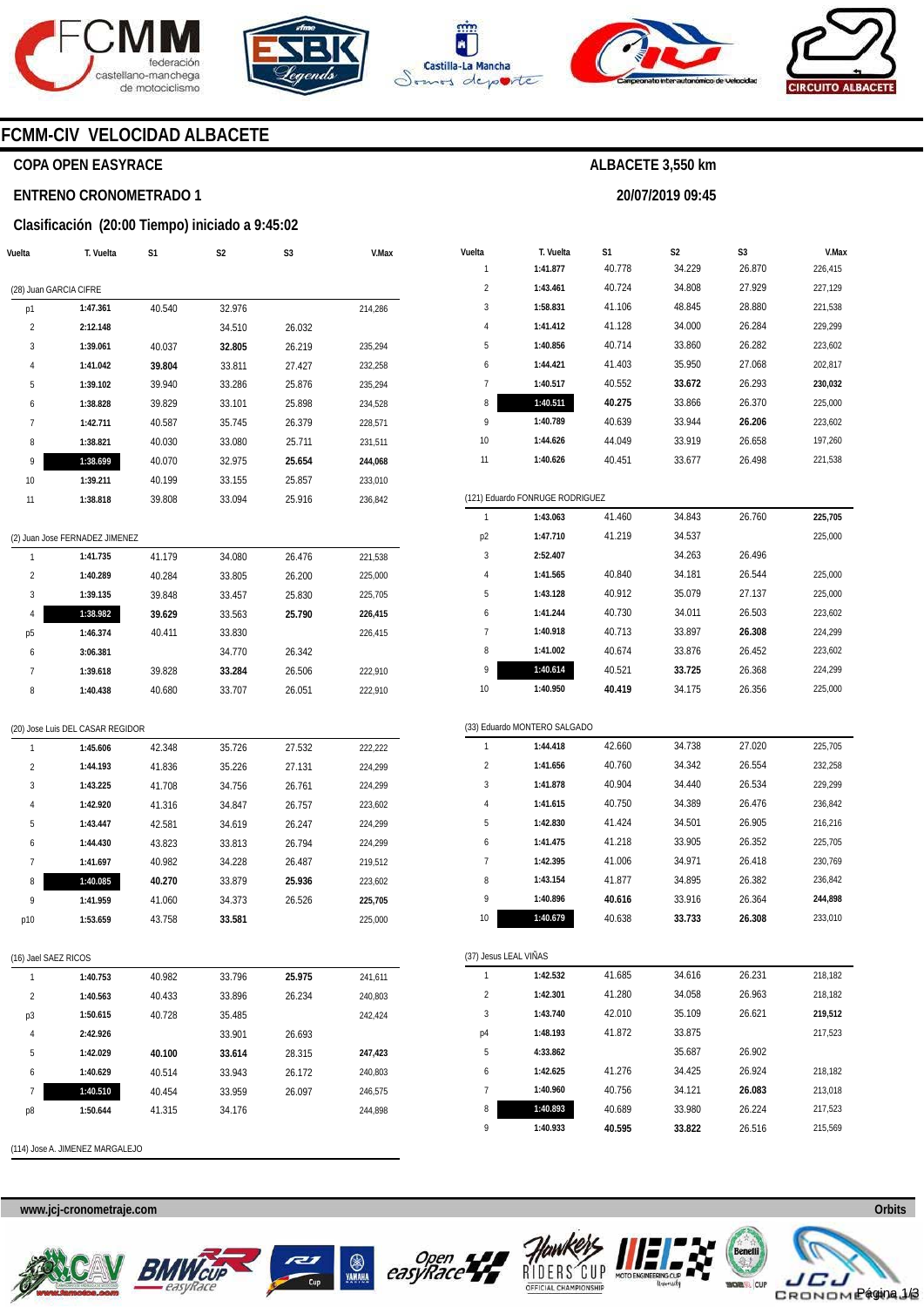







**20/07/2019 09:45** 



### **FCMM-CIV VELOCIDAD ALBACETE**

### **COPA OPEN EASYRACE**

#### **ENTRENO CRONOMETRADO 1**

#### **Clasificación (20:00 Tiempo) iniciado a 9:45:02**

| (3) David ESTEVEZ MONTERO<br>215,569<br>1<br>1:41.823<br>41.427<br>34.186<br>26.210<br>34.067<br>25.957<br>$\overline{c}$<br>41.886<br>215,569<br>1:41.910<br>3<br>1:41.246<br>40.658<br>33.905<br>26.683<br>219,512<br>41.238<br>34.437<br>26.303<br>4<br>1:41.978<br>225,000<br>1:41.138<br>40.641<br>5<br>34.265<br>26.232<br>214,286<br>1:53.639<br>222,910<br>41.306<br>35.358<br>p6<br>(76) Enrique VELA ALVAREZ<br>1<br>42.181<br>35.541<br>26.852<br>217,523<br>1:44.574<br>1:43.246<br>41.798<br>35.005<br>26.443<br>$\overline{c}$<br>216,867<br>3<br>1:42.640<br>26.756<br>226,415<br>41.301<br>34.583<br>1:42.143<br>26.851<br>4<br>40.867<br>34.425<br>235,294<br>5<br>1:41.720<br>26.591<br>220,859<br>40.925<br>34.204<br>26.979<br>6<br>1:43.146<br>41.893<br>34.274<br>219,512<br>7<br>1:42.337<br>41.141<br>34.490<br>26.706<br>220,859<br>8<br>1:42.750<br>41.935<br>34.247<br>26.568<br>209,302<br>р9<br>1:47.519<br>40.823<br>34.355<br>231,511<br>(34) Luis UTRILLA REYES<br>26.898<br>1<br>41.916<br>35.215<br>222,222<br>1:44.029<br>2<br>42.133<br>36.212<br>26.989<br>220,859<br>1:45.334<br>3<br>225,000<br>1:42.324<br>41.354<br>34.417<br>26.553<br>4<br>1:42.297<br>41.127<br>34.686<br>26.484<br>225,705<br>5<br>1:42.514<br>40.875<br>26.581<br>224,299<br>35.058<br>1:41.981<br>26.365<br>41.069<br>34.547<br>224,299<br>6<br>42.968<br>35.942<br>225,000<br>p7<br>1:51.242<br>(4) Jeroni BASTE WITTIG<br>1:45.446<br>1<br>42.425<br>35.539<br>27.482<br>230,032<br>35.040<br>26.957<br>2<br>1:44.645<br>42.648<br>240,803<br>3<br>1:43.591<br>41.182<br>35.037<br>27.372<br>238,411<br>4<br>1:44.224<br>41.744<br>35.508<br>26.972<br>230,032<br>5<br>1:42.816<br>27.042<br>234,528<br>40.997<br>34.777<br>1:43.654<br>236,842<br>6<br>41.911<br>35.080<br>26.663<br>1:44.186<br>34.893<br>27.523<br>236,066<br>7<br>41.770<br>1:43.509<br>27.083<br>8<br>41.709<br>34.717<br>232,258<br>9<br>35.078<br>1:43.974<br>40.577<br>28.319<br>246,575<br>1:44.421<br>41.992<br>35.188<br>10<br>27.241<br>242,424<br>(6) Juan Antonio RAMIREZ MARTIN<br>199,446<br>1<br>1:50.083<br>44.623<br>36.786<br>28.674<br>35.171<br>2<br>1:44.970<br>42.683<br>27.116<br>218,182<br>3<br>1:44.460<br>41.782<br>35.770<br>26.908<br>222,910<br>1:43.234<br>4<br>41.489<br>34.799<br>26.946<br>222,222<br>5<br>1:44.332<br>42.005<br>34.921<br>27.406<br>222,222<br>222,222<br>1:54.744<br>42.112<br>35.934<br>р6 | Vuelta | T. Vuelta | S1 | S2 | S3 | V.Max |
|------------------------------------------------------------------------------------------------------------------------------------------------------------------------------------------------------------------------------------------------------------------------------------------------------------------------------------------------------------------------------------------------------------------------------------------------------------------------------------------------------------------------------------------------------------------------------------------------------------------------------------------------------------------------------------------------------------------------------------------------------------------------------------------------------------------------------------------------------------------------------------------------------------------------------------------------------------------------------------------------------------------------------------------------------------------------------------------------------------------------------------------------------------------------------------------------------------------------------------------------------------------------------------------------------------------------------------------------------------------------------------------------------------------------------------------------------------------------------------------------------------------------------------------------------------------------------------------------------------------------------------------------------------------------------------------------------------------------------------------------------------------------------------------------------------------------------------------------------------------------------------------------------------------------------------------------------------------------------------------------------------------------------------------------------------------------------------------------------------------------------------------------------------------------------------------------------------------------------------------------------------------------------------------------------------------------------------------------------------------------------------------------------------------------------------|--------|-----------|----|----|----|-------|
|                                                                                                                                                                                                                                                                                                                                                                                                                                                                                                                                                                                                                                                                                                                                                                                                                                                                                                                                                                                                                                                                                                                                                                                                                                                                                                                                                                                                                                                                                                                                                                                                                                                                                                                                                                                                                                                                                                                                                                                                                                                                                                                                                                                                                                                                                                                                                                                                                                    |        |           |    |    |    |       |
|                                                                                                                                                                                                                                                                                                                                                                                                                                                                                                                                                                                                                                                                                                                                                                                                                                                                                                                                                                                                                                                                                                                                                                                                                                                                                                                                                                                                                                                                                                                                                                                                                                                                                                                                                                                                                                                                                                                                                                                                                                                                                                                                                                                                                                                                                                                                                                                                                                    |        |           |    |    |    |       |
|                                                                                                                                                                                                                                                                                                                                                                                                                                                                                                                                                                                                                                                                                                                                                                                                                                                                                                                                                                                                                                                                                                                                                                                                                                                                                                                                                                                                                                                                                                                                                                                                                                                                                                                                                                                                                                                                                                                                                                                                                                                                                                                                                                                                                                                                                                                                                                                                                                    |        |           |    |    |    |       |
|                                                                                                                                                                                                                                                                                                                                                                                                                                                                                                                                                                                                                                                                                                                                                                                                                                                                                                                                                                                                                                                                                                                                                                                                                                                                                                                                                                                                                                                                                                                                                                                                                                                                                                                                                                                                                                                                                                                                                                                                                                                                                                                                                                                                                                                                                                                                                                                                                                    |        |           |    |    |    |       |
|                                                                                                                                                                                                                                                                                                                                                                                                                                                                                                                                                                                                                                                                                                                                                                                                                                                                                                                                                                                                                                                                                                                                                                                                                                                                                                                                                                                                                                                                                                                                                                                                                                                                                                                                                                                                                                                                                                                                                                                                                                                                                                                                                                                                                                                                                                                                                                                                                                    |        |           |    |    |    |       |
|                                                                                                                                                                                                                                                                                                                                                                                                                                                                                                                                                                                                                                                                                                                                                                                                                                                                                                                                                                                                                                                                                                                                                                                                                                                                                                                                                                                                                                                                                                                                                                                                                                                                                                                                                                                                                                                                                                                                                                                                                                                                                                                                                                                                                                                                                                                                                                                                                                    |        |           |    |    |    |       |
|                                                                                                                                                                                                                                                                                                                                                                                                                                                                                                                                                                                                                                                                                                                                                                                                                                                                                                                                                                                                                                                                                                                                                                                                                                                                                                                                                                                                                                                                                                                                                                                                                                                                                                                                                                                                                                                                                                                                                                                                                                                                                                                                                                                                                                                                                                                                                                                                                                    |        |           |    |    |    |       |
|                                                                                                                                                                                                                                                                                                                                                                                                                                                                                                                                                                                                                                                                                                                                                                                                                                                                                                                                                                                                                                                                                                                                                                                                                                                                                                                                                                                                                                                                                                                                                                                                                                                                                                                                                                                                                                                                                                                                                                                                                                                                                                                                                                                                                                                                                                                                                                                                                                    |        |           |    |    |    |       |
|                                                                                                                                                                                                                                                                                                                                                                                                                                                                                                                                                                                                                                                                                                                                                                                                                                                                                                                                                                                                                                                                                                                                                                                                                                                                                                                                                                                                                                                                                                                                                                                                                                                                                                                                                                                                                                                                                                                                                                                                                                                                                                                                                                                                                                                                                                                                                                                                                                    |        |           |    |    |    |       |
|                                                                                                                                                                                                                                                                                                                                                                                                                                                                                                                                                                                                                                                                                                                                                                                                                                                                                                                                                                                                                                                                                                                                                                                                                                                                                                                                                                                                                                                                                                                                                                                                                                                                                                                                                                                                                                                                                                                                                                                                                                                                                                                                                                                                                                                                                                                                                                                                                                    |        |           |    |    |    |       |
|                                                                                                                                                                                                                                                                                                                                                                                                                                                                                                                                                                                                                                                                                                                                                                                                                                                                                                                                                                                                                                                                                                                                                                                                                                                                                                                                                                                                                                                                                                                                                                                                                                                                                                                                                                                                                                                                                                                                                                                                                                                                                                                                                                                                                                                                                                                                                                                                                                    |        |           |    |    |    |       |
|                                                                                                                                                                                                                                                                                                                                                                                                                                                                                                                                                                                                                                                                                                                                                                                                                                                                                                                                                                                                                                                                                                                                                                                                                                                                                                                                                                                                                                                                                                                                                                                                                                                                                                                                                                                                                                                                                                                                                                                                                                                                                                                                                                                                                                                                                                                                                                                                                                    |        |           |    |    |    |       |
|                                                                                                                                                                                                                                                                                                                                                                                                                                                                                                                                                                                                                                                                                                                                                                                                                                                                                                                                                                                                                                                                                                                                                                                                                                                                                                                                                                                                                                                                                                                                                                                                                                                                                                                                                                                                                                                                                                                                                                                                                                                                                                                                                                                                                                                                                                                                                                                                                                    |        |           |    |    |    |       |
|                                                                                                                                                                                                                                                                                                                                                                                                                                                                                                                                                                                                                                                                                                                                                                                                                                                                                                                                                                                                                                                                                                                                                                                                                                                                                                                                                                                                                                                                                                                                                                                                                                                                                                                                                                                                                                                                                                                                                                                                                                                                                                                                                                                                                                                                                                                                                                                                                                    |        |           |    |    |    |       |
|                                                                                                                                                                                                                                                                                                                                                                                                                                                                                                                                                                                                                                                                                                                                                                                                                                                                                                                                                                                                                                                                                                                                                                                                                                                                                                                                                                                                                                                                                                                                                                                                                                                                                                                                                                                                                                                                                                                                                                                                                                                                                                                                                                                                                                                                                                                                                                                                                                    |        |           |    |    |    |       |
|                                                                                                                                                                                                                                                                                                                                                                                                                                                                                                                                                                                                                                                                                                                                                                                                                                                                                                                                                                                                                                                                                                                                                                                                                                                                                                                                                                                                                                                                                                                                                                                                                                                                                                                                                                                                                                                                                                                                                                                                                                                                                                                                                                                                                                                                                                                                                                                                                                    |        |           |    |    |    |       |
|                                                                                                                                                                                                                                                                                                                                                                                                                                                                                                                                                                                                                                                                                                                                                                                                                                                                                                                                                                                                                                                                                                                                                                                                                                                                                                                                                                                                                                                                                                                                                                                                                                                                                                                                                                                                                                                                                                                                                                                                                                                                                                                                                                                                                                                                                                                                                                                                                                    |        |           |    |    |    |       |
|                                                                                                                                                                                                                                                                                                                                                                                                                                                                                                                                                                                                                                                                                                                                                                                                                                                                                                                                                                                                                                                                                                                                                                                                                                                                                                                                                                                                                                                                                                                                                                                                                                                                                                                                                                                                                                                                                                                                                                                                                                                                                                                                                                                                                                                                                                                                                                                                                                    |        |           |    |    |    |       |
|                                                                                                                                                                                                                                                                                                                                                                                                                                                                                                                                                                                                                                                                                                                                                                                                                                                                                                                                                                                                                                                                                                                                                                                                                                                                                                                                                                                                                                                                                                                                                                                                                                                                                                                                                                                                                                                                                                                                                                                                                                                                                                                                                                                                                                                                                                                                                                                                                                    |        |           |    |    |    |       |
|                                                                                                                                                                                                                                                                                                                                                                                                                                                                                                                                                                                                                                                                                                                                                                                                                                                                                                                                                                                                                                                                                                                                                                                                                                                                                                                                                                                                                                                                                                                                                                                                                                                                                                                                                                                                                                                                                                                                                                                                                                                                                                                                                                                                                                                                                                                                                                                                                                    |        |           |    |    |    |       |
|                                                                                                                                                                                                                                                                                                                                                                                                                                                                                                                                                                                                                                                                                                                                                                                                                                                                                                                                                                                                                                                                                                                                                                                                                                                                                                                                                                                                                                                                                                                                                                                                                                                                                                                                                                                                                                                                                                                                                                                                                                                                                                                                                                                                                                                                                                                                                                                                                                    |        |           |    |    |    |       |
|                                                                                                                                                                                                                                                                                                                                                                                                                                                                                                                                                                                                                                                                                                                                                                                                                                                                                                                                                                                                                                                                                                                                                                                                                                                                                                                                                                                                                                                                                                                                                                                                                                                                                                                                                                                                                                                                                                                                                                                                                                                                                                                                                                                                                                                                                                                                                                                                                                    |        |           |    |    |    |       |
|                                                                                                                                                                                                                                                                                                                                                                                                                                                                                                                                                                                                                                                                                                                                                                                                                                                                                                                                                                                                                                                                                                                                                                                                                                                                                                                                                                                                                                                                                                                                                                                                                                                                                                                                                                                                                                                                                                                                                                                                                                                                                                                                                                                                                                                                                                                                                                                                                                    |        |           |    |    |    |       |
|                                                                                                                                                                                                                                                                                                                                                                                                                                                                                                                                                                                                                                                                                                                                                                                                                                                                                                                                                                                                                                                                                                                                                                                                                                                                                                                                                                                                                                                                                                                                                                                                                                                                                                                                                                                                                                                                                                                                                                                                                                                                                                                                                                                                                                                                                                                                                                                                                                    |        |           |    |    |    |       |
|                                                                                                                                                                                                                                                                                                                                                                                                                                                                                                                                                                                                                                                                                                                                                                                                                                                                                                                                                                                                                                                                                                                                                                                                                                                                                                                                                                                                                                                                                                                                                                                                                                                                                                                                                                                                                                                                                                                                                                                                                                                                                                                                                                                                                                                                                                                                                                                                                                    |        |           |    |    |    |       |
|                                                                                                                                                                                                                                                                                                                                                                                                                                                                                                                                                                                                                                                                                                                                                                                                                                                                                                                                                                                                                                                                                                                                                                                                                                                                                                                                                                                                                                                                                                                                                                                                                                                                                                                                                                                                                                                                                                                                                                                                                                                                                                                                                                                                                                                                                                                                                                                                                                    |        |           |    |    |    |       |
|                                                                                                                                                                                                                                                                                                                                                                                                                                                                                                                                                                                                                                                                                                                                                                                                                                                                                                                                                                                                                                                                                                                                                                                                                                                                                                                                                                                                                                                                                                                                                                                                                                                                                                                                                                                                                                                                                                                                                                                                                                                                                                                                                                                                                                                                                                                                                                                                                                    |        |           |    |    |    |       |
|                                                                                                                                                                                                                                                                                                                                                                                                                                                                                                                                                                                                                                                                                                                                                                                                                                                                                                                                                                                                                                                                                                                                                                                                                                                                                                                                                                                                                                                                                                                                                                                                                                                                                                                                                                                                                                                                                                                                                                                                                                                                                                                                                                                                                                                                                                                                                                                                                                    |        |           |    |    |    |       |
|                                                                                                                                                                                                                                                                                                                                                                                                                                                                                                                                                                                                                                                                                                                                                                                                                                                                                                                                                                                                                                                                                                                                                                                                                                                                                                                                                                                                                                                                                                                                                                                                                                                                                                                                                                                                                                                                                                                                                                                                                                                                                                                                                                                                                                                                                                                                                                                                                                    |        |           |    |    |    |       |
|                                                                                                                                                                                                                                                                                                                                                                                                                                                                                                                                                                                                                                                                                                                                                                                                                                                                                                                                                                                                                                                                                                                                                                                                                                                                                                                                                                                                                                                                                                                                                                                                                                                                                                                                                                                                                                                                                                                                                                                                                                                                                                                                                                                                                                                                                                                                                                                                                                    |        |           |    |    |    |       |
|                                                                                                                                                                                                                                                                                                                                                                                                                                                                                                                                                                                                                                                                                                                                                                                                                                                                                                                                                                                                                                                                                                                                                                                                                                                                                                                                                                                                                                                                                                                                                                                                                                                                                                                                                                                                                                                                                                                                                                                                                                                                                                                                                                                                                                                                                                                                                                                                                                    |        |           |    |    |    |       |
|                                                                                                                                                                                                                                                                                                                                                                                                                                                                                                                                                                                                                                                                                                                                                                                                                                                                                                                                                                                                                                                                                                                                                                                                                                                                                                                                                                                                                                                                                                                                                                                                                                                                                                                                                                                                                                                                                                                                                                                                                                                                                                                                                                                                                                                                                                                                                                                                                                    |        |           |    |    |    |       |
|                                                                                                                                                                                                                                                                                                                                                                                                                                                                                                                                                                                                                                                                                                                                                                                                                                                                                                                                                                                                                                                                                                                                                                                                                                                                                                                                                                                                                                                                                                                                                                                                                                                                                                                                                                                                                                                                                                                                                                                                                                                                                                                                                                                                                                                                                                                                                                                                                                    |        |           |    |    |    |       |
|                                                                                                                                                                                                                                                                                                                                                                                                                                                                                                                                                                                                                                                                                                                                                                                                                                                                                                                                                                                                                                                                                                                                                                                                                                                                                                                                                                                                                                                                                                                                                                                                                                                                                                                                                                                                                                                                                                                                                                                                                                                                                                                                                                                                                                                                                                                                                                                                                                    |        |           |    |    |    |       |
|                                                                                                                                                                                                                                                                                                                                                                                                                                                                                                                                                                                                                                                                                                                                                                                                                                                                                                                                                                                                                                                                                                                                                                                                                                                                                                                                                                                                                                                                                                                                                                                                                                                                                                                                                                                                                                                                                                                                                                                                                                                                                                                                                                                                                                                                                                                                                                                                                                    |        |           |    |    |    |       |
|                                                                                                                                                                                                                                                                                                                                                                                                                                                                                                                                                                                                                                                                                                                                                                                                                                                                                                                                                                                                                                                                                                                                                                                                                                                                                                                                                                                                                                                                                                                                                                                                                                                                                                                                                                                                                                                                                                                                                                                                                                                                                                                                                                                                                                                                                                                                                                                                                                    |        |           |    |    |    |       |
|                                                                                                                                                                                                                                                                                                                                                                                                                                                                                                                                                                                                                                                                                                                                                                                                                                                                                                                                                                                                                                                                                                                                                                                                                                                                                                                                                                                                                                                                                                                                                                                                                                                                                                                                                                                                                                                                                                                                                                                                                                                                                                                                                                                                                                                                                                                                                                                                                                    |        |           |    |    |    |       |
|                                                                                                                                                                                                                                                                                                                                                                                                                                                                                                                                                                                                                                                                                                                                                                                                                                                                                                                                                                                                                                                                                                                                                                                                                                                                                                                                                                                                                                                                                                                                                                                                                                                                                                                                                                                                                                                                                                                                                                                                                                                                                                                                                                                                                                                                                                                                                                                                                                    |        |           |    |    |    |       |
|                                                                                                                                                                                                                                                                                                                                                                                                                                                                                                                                                                                                                                                                                                                                                                                                                                                                                                                                                                                                                                                                                                                                                                                                                                                                                                                                                                                                                                                                                                                                                                                                                                                                                                                                                                                                                                                                                                                                                                                                                                                                                                                                                                                                                                                                                                                                                                                                                                    |        |           |    |    |    |       |
|                                                                                                                                                                                                                                                                                                                                                                                                                                                                                                                                                                                                                                                                                                                                                                                                                                                                                                                                                                                                                                                                                                                                                                                                                                                                                                                                                                                                                                                                                                                                                                                                                                                                                                                                                                                                                                                                                                                                                                                                                                                                                                                                                                                                                                                                                                                                                                                                                                    |        |           |    |    |    |       |
|                                                                                                                                                                                                                                                                                                                                                                                                                                                                                                                                                                                                                                                                                                                                                                                                                                                                                                                                                                                                                                                                                                                                                                                                                                                                                                                                                                                                                                                                                                                                                                                                                                                                                                                                                                                                                                                                                                                                                                                                                                                                                                                                                                                                                                                                                                                                                                                                                                    |        |           |    |    |    |       |
|                                                                                                                                                                                                                                                                                                                                                                                                                                                                                                                                                                                                                                                                                                                                                                                                                                                                                                                                                                                                                                                                                                                                                                                                                                                                                                                                                                                                                                                                                                                                                                                                                                                                                                                                                                                                                                                                                                                                                                                                                                                                                                                                                                                                                                                                                                                                                                                                                                    |        |           |    |    |    |       |
|                                                                                                                                                                                                                                                                                                                                                                                                                                                                                                                                                                                                                                                                                                                                                                                                                                                                                                                                                                                                                                                                                                                                                                                                                                                                                                                                                                                                                                                                                                                                                                                                                                                                                                                                                                                                                                                                                                                                                                                                                                                                                                                                                                                                                                                                                                                                                                                                                                    |        |           |    |    |    |       |
|                                                                                                                                                                                                                                                                                                                                                                                                                                                                                                                                                                                                                                                                                                                                                                                                                                                                                                                                                                                                                                                                                                                                                                                                                                                                                                                                                                                                                                                                                                                                                                                                                                                                                                                                                                                                                                                                                                                                                                                                                                                                                                                                                                                                                                                                                                                                                                                                                                    |        |           |    |    |    |       |
|                                                                                                                                                                                                                                                                                                                                                                                                                                                                                                                                                                                                                                                                                                                                                                                                                                                                                                                                                                                                                                                                                                                                                                                                                                                                                                                                                                                                                                                                                                                                                                                                                                                                                                                                                                                                                                                                                                                                                                                                                                                                                                                                                                                                                                                                                                                                                                                                                                    |        |           |    |    |    |       |

| Vuelta | T. Vuelta                                   | S1     | S2     | S3     | V.Max   |
|--------|---------------------------------------------|--------|--------|--------|---------|
| 7      | 3:53.376                                    |        | 36.403 | 28.108 |         |
| p8     | 1:53.196                                    | 42.843 | 35.270 |        | 222,910 |
|        |                                             |        |        |        |         |
|        | (91) Victor NEIRA VAZQUEZ                   |        |        |        |         |
| 1      | 1:45.322                                    | 42.067 | 35.597 | 27.658 | 224,299 |
| 2      | 1:48.911                                    | 42.418 | 38.933 | 27.560 | 216,216 |
| 3      | 1:43.975                                    | 41.623 | 35.190 | 27.162 | 222,222 |
| 4      | 1:50.094                                    | 42.806 | 39.548 | 27.740 | 202,817 |
| 5      | 1:44.121                                    | 41.824 | 35.042 | 27.255 | 214,925 |
| 6      | 1:43.298                                    | 41.679 | 34.919 | 26.700 | 230,032 |
| 7      | 1:43.389                                    | 41.664 | 34.640 | 27.085 | 218,182 |
| 8      | 1:50.813                                    | 42.097 | 40.528 | 28.188 | 212,389 |
| p9     | 1:52.988                                    | 41.774 | 35.475 |        | 227,129 |
|        |                                             |        |        |        |         |
|        | (27) Gabriel LOMAS FIGUERAS                 |        |        |        |         |
| 1      | 1:46.969                                    | 42.636 | 36.528 | 27.805 | 214,286 |
| 2      | 1:46.231                                    | 42.478 | 36.007 | 27.746 | 212,389 |
| 3      | 1:45.280                                    | 42.049 | 35.779 | 27.452 | 209,302 |
| p4     | 1:52.919                                    | 43.235 | 36.885 |        | 219,512 |
| 5      | 3:58.380                                    |        | 35.933 | 27.600 |         |
| 6      | 1:44.199                                    | 41.760 | 35.214 | 27.225 | 227,848 |
| 7      | 1:45.095                                    | 41.857 | 35.415 | 27.823 | 222,910 |
| 8      | 1:44.192                                    | 41.855 | 35.273 | 27.064 | 230,032 |
| 9      | 1:43.341                                    | 41.374 | 35.151 | 26.816 | 233,766 |
|        |                                             |        |        |        |         |
|        |                                             |        |        |        |         |
| 1      | (17) Victor Arturo VARGAS LUCAS<br>1:54.001 |        |        |        |         |
|        |                                             | 46.153 | 38.347 | 29.501 | 216,216 |
| 2      | 1:46.439                                    | 42.922 | 35.932 | 27.585 | 202,817 |
| 3      | 1:47.364                                    | 42.275 | 36.809 | 28.280 | 227,848 |
| 4      | 1:44.562                                    | 42.019 | 35.197 | 27.346 | 225,705 |
| 5      | 1:44.700                                    | 41.751 | 35.545 | 27.404 | 229,299 |
| 6      | 1:44.116                                    | 41.761 | 34.541 | 27.814 | 234,528 |
| 7      | 1:45.979                                    | 41.889 | 35.633 | 28.457 | 226,415 |
| p8     | 1:48.112                                    | 42.090 | 34.691 |        | 228,571 |
|        |                                             |        |        |        |         |
|        | (21) Eduardo UCEDA GUTIERREZ                |        |        |        |         |
| 1      | 1:45.289                                    | 42.597 | 35.518 | 27.174 | 205,714 |
| 2      | 1:44.227                                    | 42.609 | 34.395 | 27.223 | 197,802 |
| 3      | 1:44.471                                    | 42.067 | 34.778 | 27.626 | 202,247 |
| p4     | 2:10.259                                    | 42.628 | 45.017 |        | 208,092 |
|        |                                             |        |        |        |         |
|        | (52) Begoña PEREDA PALOMO                   |        |        |        |         |
| 1      | 1:45.301                                    | 43.040 | 35.391 | 26.870 | 203,390 |
| 2      | 1:44.972                                    | 42.818 | 35.400 | 26.754 | 203,966 |
| 3      | 1:44.569                                    | 42.622 | 35.030 | 26.917 | 200,000 |
| 4      | 1:44.855                                    | 42.449 | 35.741 | 26.665 | 200,000 |
| 5      | 1:44.324                                    | 42.413 | 34.943 | 26.968 | 202,817 |









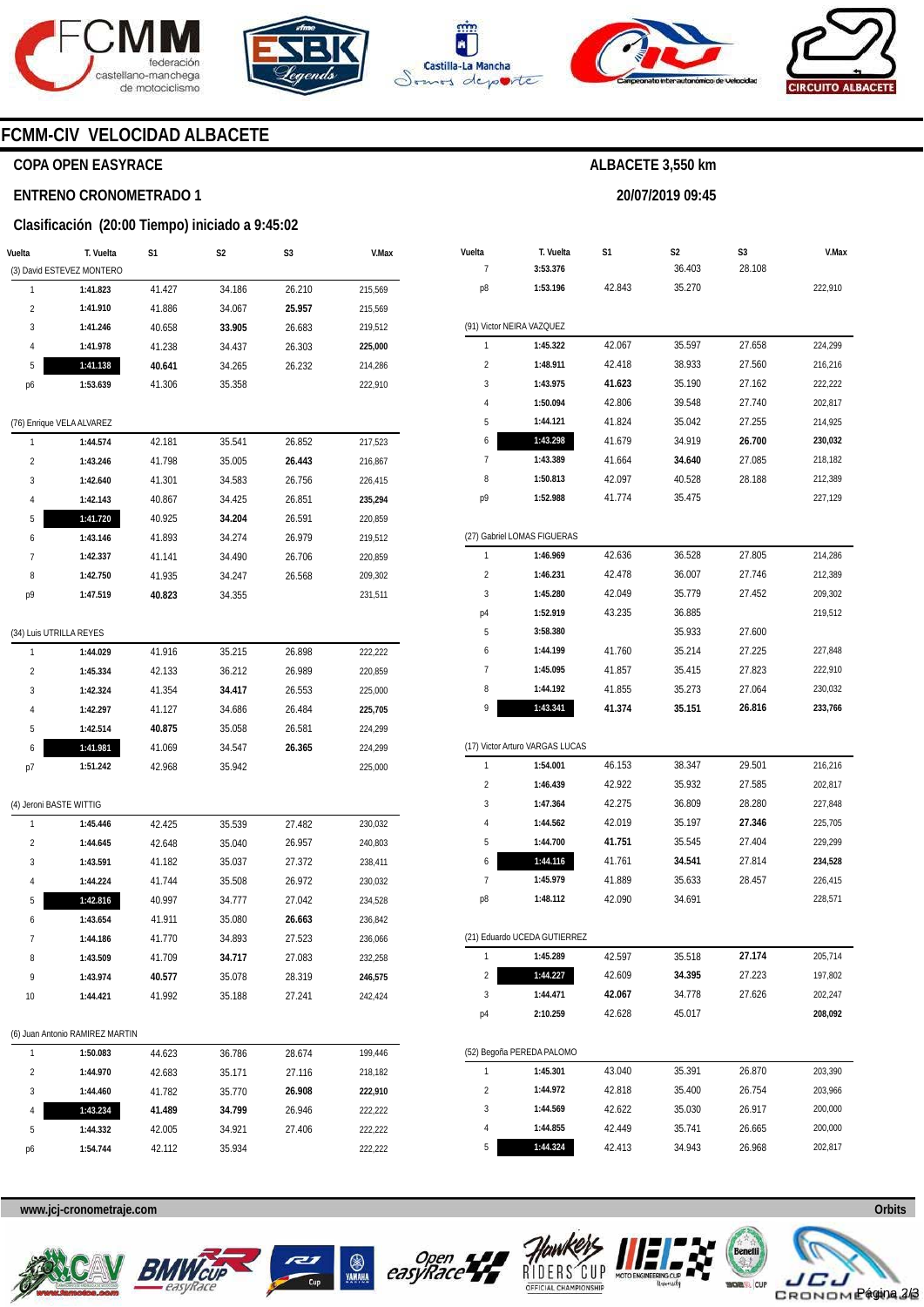







**20/07/2019 09:45** 



### **FCMM-CIV VELOCIDAD ALBACETE**

### **COPA OPEN EASYRACE**

#### **ENTRENO CRONOMETRADO 1**

#### **Clasificación (20:00 Tiempo) iniciado a 9:45:02**

| Vuelta         | T. Vuelta                | S1     | S <sub>2</sub> | S <sub>3</sub> | V.Max   |
|----------------|--------------------------|--------|----------------|----------------|---------|
| 6              | 1:44.523                 | 43.051 | 34.680         | 26.792         | 205,714 |
| 7              | 1:44.565                 | 42.330 | 35.627         | 26.608         | 221,538 |
| 8              | 1:45.999                 | 42.364 | 35.673         | 27.962         | 212,389 |
| 9              | 1:47.660                 | 43.727 | 36.518         | 27.415         | 220,859 |
| 10             | 1:48.249                 | 44.095 | 36.144         | 28.010         | 220,183 |
|                |                          |        |                |                |         |
|                | (10) Sergio SANCHEZ SOSA |        |                |                |         |
| 1              | 1:50.636                 | 45.033 | 37.121         | 28.482         | 212,389 |
| $\overline{2}$ | 1:48.321                 | 43.680 | 36.202         | 28.439         | 208,092 |
| 3              | 1:47.506                 | 43.092 | 36.369         | 28.045         | 218,845 |
| 4              | 1:46.855                 | 42.930 | 35.878         | 28.047         | 218,182 |
| 5              | 1:46.138                 | 43.144 | 35.020         | 27.974         | 214,925 |
| 6              | 1:44.855                 | 42.180 | 35.152         | 27.523         | 220,859 |
| 7              | 1:44.608                 | 42.421 | 34.781         | 27.406         | 220,859 |
| 8              | 1:45.107                 | 42.488 | 34.935         | 27.684         | 220,859 |
| 9              | 1:45.470                 | 42.805 | 34.991         | 27.674         | 216,867 |
| p10            | 1:53.173                 | 43.705 | 35.304         |                | 214,925 |
|                |                          |        |                |                |         |

|               | (43) Carlos Alberto RAMOS CALVO |        |        |        |         |
|---------------|---------------------------------|--------|--------|--------|---------|
| 1             | 5:46.366                        |        | 36.947 | 28.277 |         |
| $\mathfrak z$ | 1:47.311                        | 43.075 | 36.170 | 28.066 | 204.545 |
| 3             | 1:46.983                        | 43.607 | 35.721 | 27.655 | 209.302 |
| 4             | 1:46.582                        | 43.612 | 35.490 | 27.480 | 214,925 |
| 5             | 1:45.026                        | 42.678 | 35.256 | 27.092 | 211,144 |
| 6             | 1:47.390                        | 43.452 | 36.345 | 27.593 | 209.913 |
| 7             | 1:46.848                        | 43.312 | 35.630 | 27.906 | 218,845 |
|               |                                 |        |        |        |         |

|  | (31) Julio Cesar SIMON RUBIA |  |
|--|------------------------------|--|
|  |                              |  |

|    | 1:48.070 | 43.856 | 36.670 | 27.544 | 205.128 |
|----|----------|--------|--------|--------|---------|
| 2  | 1:48.459 | 43.418 | 37.325 | 27.716 | 209.302 |
| 3  | 1:46.817 | 43.304 | 36.133 | 27.380 | 205.714 |
| 4  | 1:45.166 | 42.678 | 35.213 | 27.275 | 205.714 |
| 5  | 1:46.629 | 42.831 | 36.257 | 27.541 | 208.092 |
| p6 | 1:54.125 | 43.486 | 37.009 |        | 205.128 |

#### (88) Carmelo PALMERO YEBENES

| 1              | 1:47.864 | 43.467 | 36.246 | 28.151 | 204.545 |
|----------------|----------|--------|--------|--------|---------|
| p <sub>2</sub> | 1:55.312 | 44.724 | 36.393 |        | 197.260 |
| 3              | 1:57.309 |        | 35.552 | 27.462 |         |
| $\overline{4}$ | 1:45.276 | 42.371 | 35.521 | 27.384 | 212.389 |
| 5              | 1:46.052 | 42.736 | 35.817 | 27.499 | 210,526 |
| 6              | 1:45.618 | 42.613 | 35.641 | 27.364 | 213.650 |
| p7             | 1:55.370 | 43.588 | 35.874 |        | 214.925 |
| 8              | 2:53.203 |        | 35.998 | 27.670 |         |
| 9              | 1:45.407 | 42.613 | 35.418 | 27.376 | 214.286 |
| 10             | 1:46.428 | 42.734 | 35.474 | 28.220 | 217.523 |

| Vuelta         | T. Vuelta                        | S1     | S2     | S3     | V.Max   |
|----------------|----------------------------------|--------|--------|--------|---------|
|                | (19) Alvaro GONZALEZ PEREZ       |        |        |        |         |
| 1              | 1:49.287                         | 44.251 | 36.859 | 28.177 | 203,390 |
| 2              | 1:47.685                         | 43.772 | 36.290 | 27.623 | 210,526 |
| 3              | 1:47.040                         | 43.424 | 36.196 | 27.420 | 211,144 |
| 4              | 1:47.868                         | 43.248 | 36.814 | 27.806 | 214,286 |
| 5              | 1:48.096                         | 43.536 | 37.060 | 27.500 | 208,696 |
| 6              | 1:46.308                         | 42.730 | 36.015 | 27.563 | 211,144 |
| 7              | 1:45.456                         | 42.792 | 35.420 | 27.244 | 209,302 |
| 8              | 1:46.809                         | 43.009 | 36.445 | 27.355 | 215,569 |
| 9              | 1:47.307                         | 43.317 | 36.308 | 27.682 | 226,415 |
| p10            | 2:04.780                         | 46.060 | 38.068 |        | 212,389 |
|                | (110) Francisco LUIS AGUT        |        |        |        |         |
| 1              | 1:48.239                         | 43.687 | 36.396 | 28.156 | 216,216 |
| $\overline{2}$ | 1:47.666                         | 43.630 | 36.274 | 27.762 | 214,925 |
| 3              | 1:47.459                         | 43.329 | 36.178 | 27.952 | 216,867 |
| p4             | 1:55.228                         | 43.589 | 35.985 |        | 213,018 |
| 5              | 3:29.633                         |        | 36.348 | 27.749 |         |
| 6              | 1:46.853                         | 43.323 | 35.755 | 27.775 | 214,286 |
| $\overline{1}$ | 1:47.523                         | 43.109 | 36.379 | 28.035 | 215,569 |
| 8              | 1:49.199                         | 44.275 | 36.884 | 28.040 | 214,925 |
| p9             | 1:54.672                         | 43.540 | 36.538 |        | 216,867 |
|                | (58) Juan Marcial JIMENEZ PASTOR |        |        |        |         |
| 1              | 1:49.098                         | 44.411 | 36.490 | 28.197 | 206,897 |
| $\overline{2}$ | 1:48.683                         | 44.058 | 36.731 | 27.894 | 220,183 |
| p3             | 1:56.141                         | 44.260 | 36.191 |        | 203,966 |
| 4              | 3:48.968                         |        | 36.654 | 28.122 |         |
| 5              | 1:47.514                         | 43.482 | 36.450 | 27.582 | 217,523 |
| 6              | 1:48.038                         | 43.678 | 36.368 | 27.992 | 207,493 |
| 7              | 1:48.227                         | 44.086 | 36.056 | 28.085 | 206,304 |
| 8              | 1:48.415                         | 44.385 | 36.040 | 27.990 | 201,681 |
| 9              | 1:47.389                         | 43.289 | 36.077 | 28.023 | 217,523 |
|                |                                  |        |        |        |         |
|                | (134) David GUIJARRO BAS         |        |        |        |         |
| p1             | 2:25.118                         | 59.302 | 43.979 |        | 166,282 |











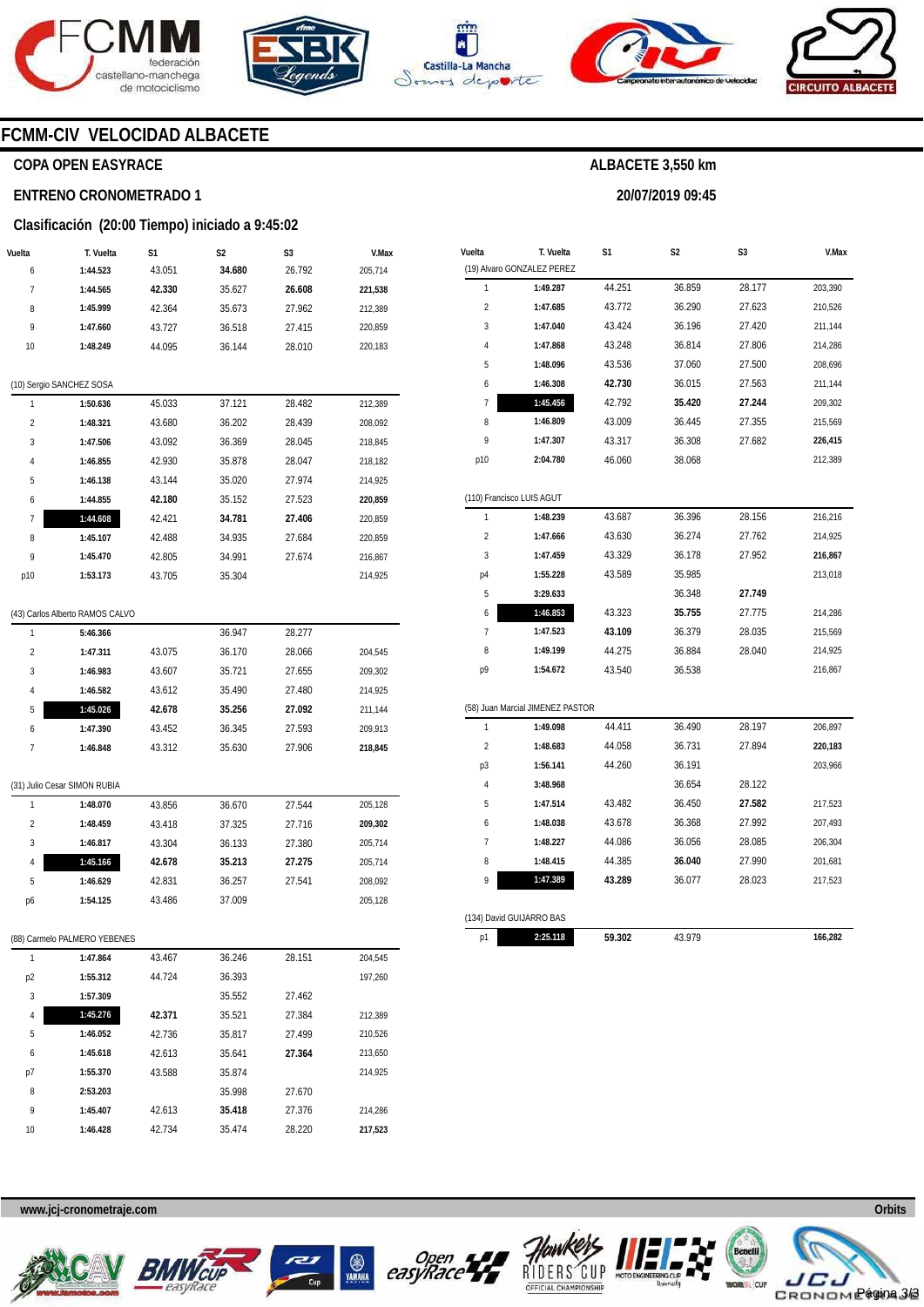







**20/07/2019 16:25** 



## **Clasificado por vueltas**

### **CLASICAS LEGENDS-FUERZA LIBRE/F2/R2**

**FCMM-CIV VELOCIDAD ALBACETE** 

#### **CARRERA**

#### **Carrera (10 Vueltas) iniciado a 16:39:22**

| Pos.      | N°  | Nombre                           | <b>Vtas</b>  | Total T°  | Dif. 1º   | Dif.Ant. | Mejor Tm | En V.          |                | PEC Clase              | Moto           | Club                  | Puntos       |
|-----------|-----|----------------------------------|--------------|-----------|-----------|----------|----------|----------------|----------------|------------------------|----------------|-----------------------|--------------|
| -1        | 51  | Enrique HERNANDEZ GOMEZ          | 10           | 17:18.285 |           |          | 1:42.634 | 5              | 1              | Velocidad Clásicas F1- | <b>DUCATI</b>  | A.E.M.A.              | $\Omega$     |
| 2         | 27  | Enrique FERNANDEZ MARTIN         | 10           | 17:37.215 | 18.930    | 18.930   | 1:43.838 | 5              | 1              | (RFME) F1-SBK/750      | <b>SUZUKI</b>  | A.E.M.A.              | $\mathbf{0}$ |
| 3         | 54  | Francisco BELMONTE MANCEBO       | 10           | 17:41.709 | 23.424    | 4.494    | 1:44.461 | $\overline{4}$ | $\overline{2}$ | (RFME) F1-SBK/750      | SUZUKI         | A.E.M.A.              | $\Omega$     |
| 4         | 72  | Jose A. BIENZOBAS AZNAR          | 10           | 17:55.106 | 36.821    | 13.397   | 1:44.989 | 3              | 2              | Velocidad Clásicas F1- | YAMAHA         | C. M. Club Cirbón     | $\Omega$     |
| 5         | 4   | Miguel DURAN PIÑEIRO             | 10           | 17:56.440 | 38.155    | 1.334    | 1:45.390 | 3              | 3              | Velocidad Clásicas F1- | YAMAHA         | CIV MotorSport        | $\Omega$     |
| 6         | 77  | Francisco Javier BORRELL CASTRO  | 10           | 18:06.622 | 48.337    | 10.182   | 1:46.579 | 3              | 1              | (RFME) F1-SSP/600      | HONDA          | Lorenzo Comp. GU      | 0            |
| 7         | 35  | Mario PERU BERAMENDI             | 10           | 18:14.227 | 55.942    | 7.605    | 1:47.051 | 3              | 4              | Velocidad Clásicas F1- | <b>SUZUKI</b>  | C. Eqüés Skull        | $\Omega$     |
| 8         | 13  | Juan Carlos BONACHE GALERA       | 10           | 18:14.552 | 56.267    | 0.325    | 1:47.398 | 5              | 3              | (RFME) F1-SBK/750      | <b>SUZUKI</b>  | A.E.M.A.              | $\Omega$     |
| 9         | 7   | Roberto MARTIN ELVIRA            | 10           | 18:23.488 | 1:05.203  | 8.936    | 1:47.597 | $\overline{2}$ | 2              | (RFME) F1-SSP/600      | HONDA          | A.E.M.A.              | $\Omega$     |
| 10        | 12  | Pablo MORENO SANCHEZ             | 10           | 18:28.461 | 1:10.176  | 4.973    | 1:48.168 | 10             | 1              | Velocidad Clásicas F1- | <b>HONDA</b>   | CIV MotorSport        | $\Omega$     |
| 11        | 79  | Juan De Dios MARISCAL GUERRERO   | 10           | 18:28.756 | 1:10.471  | 0.295    | 1:48.738 | $\overline{7}$ | 3              | (RFME) F1-SSP/600      | HONDA          | C.D. Dorsal 23        | $\Omega$     |
| 12        | 136 | Pedro Pablo PIQUERAS PANADERO    | 10           | 18:41.356 | 1:23.071  | 12.600   | 1:50.389 | 3              | 4              | (RFME) F1-SBK/750      | <b>SUZUKI</b>  | A.E.M.A.              | $\Omega$     |
| 13        | 88  | Cristian CANO POZAS              | 10           | 18:52.719 | 1:34.434  | 11.363   | 1:50.435 | 6              | 2              | Velocidad Clásicas F1- | HONDA          | A.E.M.A.              | $\Omega$     |
| 14        | 25  | Miguel MATARREDONA SANTONJA      | 9            | 17:24.869 | 1 Vuelta  | 1 Vuelta | 1:53.906 | $\overline{2}$ | 4              | (RFME) F1-SSP/600      | HONDA          | A.E.M.A.              | $\Omega$     |
| 15        | 28  | Sergio POZAS LLAVE               | 9            | 17:35.920 | 1 Vuelta  | 11.051   | 1:55.102 | 6              | 5              | (RFME) F1-SSP/600      | <b>HONDA</b>   | A.E.M.A.              | $\Omega$     |
| 16        | 113 | Fco. Javier MARTINEZ MARTIN      | 9            | 17:36.343 | 1 Vuelta  | 0.423    | 1:55.184 | $\overline{7}$ | 1              | Velocidad Clásicas Fue | YAMAHA         | C. M. Club Cirbón     | $\Omega$     |
| 17        | 17  | Maximo LLAMEDO BLANCO            | 9            | 17:36.548 | 1 Vuelta  | 0.205    | 1:54.903 | $\overline{7}$ | 2              | Velocidad Clásicas Fue | <b>DUCATI</b>  | A.E.M.A.              | $\Omega$     |
| 18        | 2   | Pablo MORENO COBO                | 9            | 17:38.177 | 1 Vuelta  | 1.629    | 1:55.210 | 6              | 3              | Velocidad Clásicas Fue | <b>DUCATI</b>  | A.E.M.A.              | $\mathbf 0$  |
| 19        | 59  | <b>Franz Marius BERNDT</b>       | 9            | 17:47.919 | 1 Vuelta  | 9.742    | 1:56.429 | 8              | 4              | Velocidad Clásicas Fue | YAMAHA         | A.E.M.A.              | $\Omega$     |
| 20        | 62  | Miguel A. GARCIA GARCIA          | 9            | 18:03.582 | 1 Vuelta  | 15.663   | 1:57.418 | 6              | 6              | (RFME) F1-SSP/600      | HONDA          | C.D. Dorsal 23        | $\Omega$     |
| 21        | 40  | Jose Manuel MARTIN LANZA         | 9            | 18:49.045 | 1 Vuelta  | 45.463   | 2:03.351 | $\overline{2}$ | 5              | Velocidad Clásicas Fue | <b>HONDA</b>   | A.E.M.A.              | $\Omega$     |
| 22        | 18  | Jose Miguel UBAGO LUZON          | 9            | 18:54.588 | 1 Vuelta  | 5.543    | 2:02.675 | 9              | 1              | Velocidad Clásicas F1- | SUZUKI         | CD. Motos Clasicas At | $\mathbf 0$  |
| 23        | 71  | Francisco MIRANDA GARCIA         | 9            | 19:17.181 | 1 Vuelta  | 22.593   | 2:04.321 | $\overline{2}$ | 3              | Velocidad Clásicas F1- | <b>DUCATI</b>  | Independiente         | $\Omega$     |
| 24        | 9   | Enrique PEREZ ORTIZ              | 8            | 17:33.609 | 2 Vueltas | 1 Vuelta | 2:08.063 | $\overline{7}$ | 6              | Velocidad Clásicas Fue | <b>MONTESA</b> | A.E.M.A.              | $\Omega$     |
| 25        | 24  | Daniel POZA TOLEDANO             | 8            | 17:46.063 | 2 Vueltas | 12.454   | 2:09.286 | $\overline{7}$ | 7              | Velocidad Clásicas Fue | GUZZI          | A.E.M.A.              | $\Omega$     |
| 26        | 30  | Carlos CARREIRA ABEL             | 8            | 18:32.136 | 2 Vueltas | 46.073   | 1:49.524 | $\overline{2}$ | 5              | (RFME) F1-SBK/750      | <b>SUZUKI</b>  | PM Lucense            | $\Omega$     |
| 27        | 22  | Miguel CARO VEGA                 | 7            | 18:25.541 | 3 Vueltas | 1 Vuelta | 2:24.309 | $\mathbf{1}$   | 8              | Velocidad Clásicas Fue | <b>DUCATI</b>  | CM. Circuito de Jerez | 0            |
|           |     |                                  |              |           |           |          |          |                |                |                        |                |                       |              |
|           |     | No clasificado (75% = 7 Vueltas) |              |           |           |          |          |                |                |                        |                |                       |              |
| NT        | 3   | Jonatan GORDILLO PARRILLA        | 8            | 14:14.363 | ΝT        |          | 1:45.314 | 3              | ΝT             | (RFME) F1-SSP/600      | YAMAHA         | E. Eduardo Castro     | 0            |
| <b>NT</b> | 66  | Nicolas FERNANDEZ ALONSO         | 8            | 14:49.042 | ΝT        |          | 1:49.169 | 5              | ΝT             | Velocidad Clásicas F1- | YAMAHA         | C. M. Club Cirbón     | 0            |
| <b>NT</b> | 21  | Matias Horacio POGGI             | $\mathbf{1}$ | 2:29.933  | ΝT        |          | 2:24.566 | $\mathbf{1}$   | ΝT             | Velocidad Clásicas F1- | <b>DUCATI</b>  | CIV MotorSport        | 0            |
| <b>NE</b> |     | Francisco REBAGLIATO ALLO        |              |           | NE        |          |          | $\bf{0}$       | ΝE             | Velocidad Clásicas F1- | DUCATI         | CIV MotorSport        | 0            |



#### **www.jcj-cronometraje.com Orbits**











**www.mylaps.com LICU**<br>GRONOMETRAJE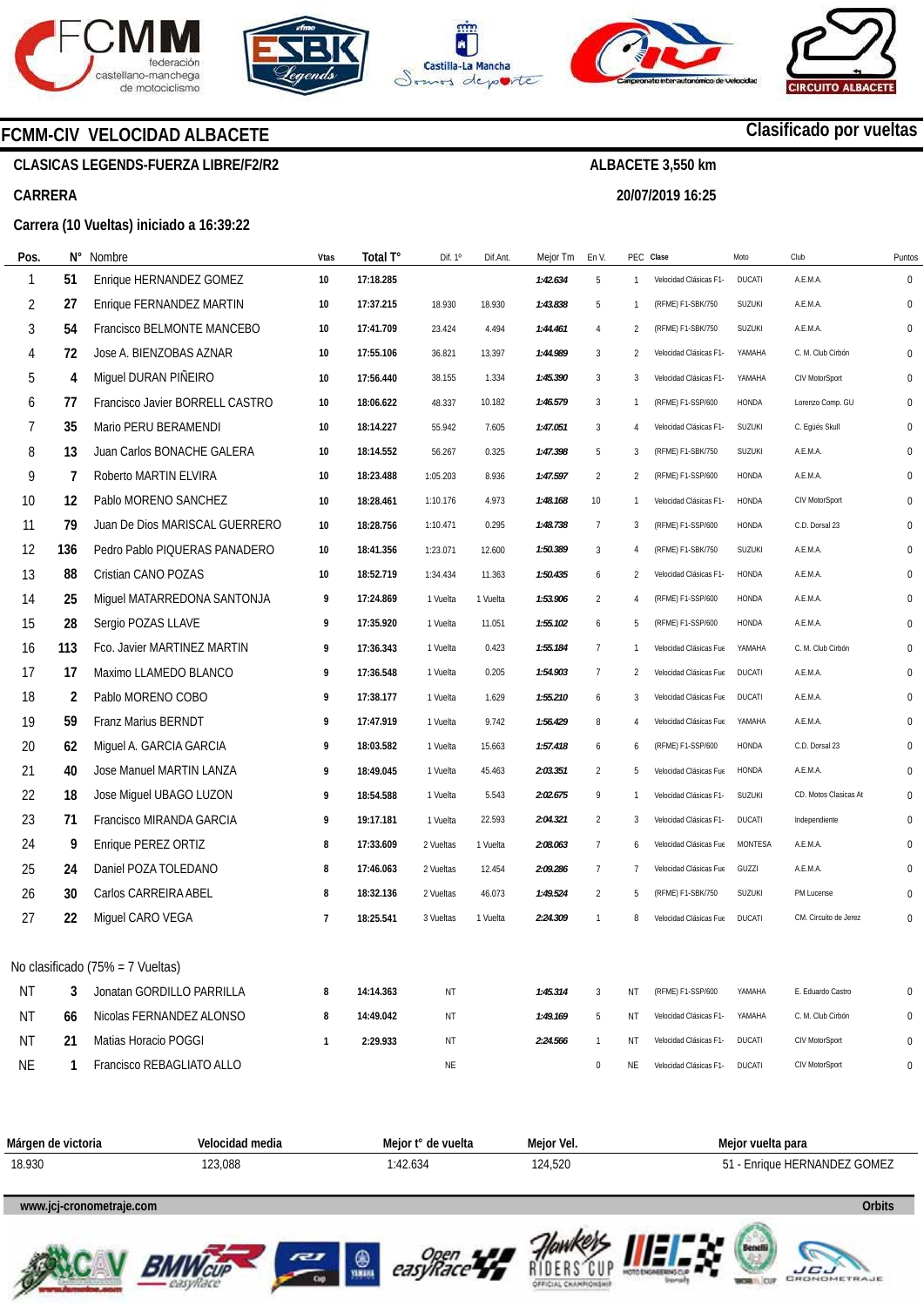









### **FCMM-CIV VELOCIDAD ALBACETE**

### **CLASICAS LEGENDS-FUERZA LIBRE/F2/R2**

### **CARRERA**

**Pos.** 

### **Carrera (10 Vueltas) iniciado a 16:39:22**

| Pos.              |          | N° Nombre                                | Vtas | Total T°  | Dif. 1°   | Dif.Ant   | Mejor Tm | En V.          |                | PEC Clase              | Moto           | Club                  | Puntos       |
|-------------------|----------|------------------------------------------|------|-----------|-----------|-----------|----------|----------------|----------------|------------------------|----------------|-----------------------|--------------|
|                   |          |                                          |      |           |           |           |          |                |                |                        |                |                       |              |
| (RFME) F1-SBK/750 |          |                                          |      |           |           |           |          |                |                |                        |                |                       |              |
|                   | 27       | Enrique FERNANDEZ MARTIN                 | 10   | 17:37.215 |           |           | 1:43.838 | 5              | 1              | (RFME) F1-SBK/750      | <b>SUZUKI</b>  | A.E.M.A.              | $\pmb{0}$    |
| 2                 | 54       | Francisco BELMONTE MANCEBO               | 10   | 17:41.709 | 4.494     | 4.494     | 1:44.461 | 4              | $\overline{2}$ | (RFME) F1-SBK/750      | <b>SUZUKI</b>  | A.E.M.A.              | $\mathbf{0}$ |
| 3                 | 13       | Juan Carlos BONACHE GALERA               | 10   | 18:14.552 | 37.337    | 32.843    | 1:47.398 | 5              | 3              | (RFME) F1-SBK/750      | <b>SUZUKI</b>  | A.E.M.A.              | $\Omega$     |
| 4                 | 136      | Pedro Pablo PIQUERAS PANADERO            | 10   | 18:41.356 | 1:04.141  | 26.804    | 1:50.389 | 3              | $\overline{A}$ | (RFME) F1-SBK/750      | <b>SUZUKI</b>  | A.E.M.A.              | $\Omega$     |
| 5                 | 30       | Carlos CARREIRA ABEL                     | 8    | 18:32.136 | 2 Vueltas | 2 Vueltas | 1:49.524 | $\overline{2}$ | 5              | (RFME) F1-SBK/750      | <b>SUZUKI</b>  | PM Lucense            | $\mathbf{0}$ |
| (RFME) F1-SSP/600 |          |                                          |      |           |           |           |          |                |                |                        |                |                       |              |
|                   | 77       | Francisco Javier BORRELL CASTRO          | 10   | 18:06.622 |           |           | 1:46.579 | 3              | $\mathbf{1}$   | (RFME) F1-SSP/600      | HONDA          | Lorenzo Comp. GU      | 0            |
| $\overline{2}$    | 7        | Roberto MARTIN ELVIRA                    | 10   | 18:23.488 | 16.866    | 16.866    | 1:47.597 | $\overline{2}$ | $\overline{2}$ | (RFME) F1-SSP/600      | HONDA          | A.E.M.A.              | 0            |
| 3                 | 79       | Juan De Dios MARISCAL GUERRERO           | 10   | 18:28.756 | 22.134    | 5.268     | 1:48.738 | $\overline{7}$ | 3              | (RFME) F1-SSP/600      | HONDA          | C.D. Dorsal 23        | 0            |
| 4                 | 25       | Miguel MATARREDONA SANTONJA              | 9    | 17:24.869 | 1 Vuelta  | 1 Vuelta  | 1:53.906 | $\overline{2}$ | $\overline{4}$ | (RFME) F1-SSP/600      | HONDA          | A.E.M.A.              | $\Omega$     |
| 5                 | 28       | Sergio POZAS LLAVE                       | 9    | 17:35.920 | 1 Vuelta  | 11.051    | 1:55.102 | 6              | .5             | (RFME) F1-SSP/600      | <b>HONDA</b>   | A.E.M.A.              | $\Omega$     |
| 6                 | 62       | Miguel A. GARCIA GARCIA                  | 9    | 18:03.582 | 1 Vuelta  | 27.662    | 1:57.418 | 6              | 6              | (RFME) F1-SSP/600      | HONDA          | C.D. Dorsal 23        | $\Omega$     |
|                   |          | No clasificado (75% = 7 Vueltas)         |      |           |           |           |          |                |                |                        |                |                       |              |
| <b>NT</b>         | 3        | Jonatan GORDILLO PARRILLA                | 8    | 14:14.363 | ΝT        |           | 1:45.314 | 3              | NT             | (RFME) F1-SSP/600      | YAMAHA         | E. Eduardo Castro     | $\Omega$     |
|                   |          |                                          |      |           |           |           |          |                |                |                        |                |                       |              |
|                   |          | Velocidad Clásicas F1-EVO                |      |           |           |           |          |                |                |                        |                |                       |              |
|                   | 51       | Enrique HERNANDEZ GOMEZ                  | 10   | 17:18.285 |           |           | 1:42.634 | 5              | $\mathbf{1}$   | Velocidad Clásicas F1- | <b>DUCATI</b>  | A.E.M.A.              | $\pmb{0}$    |
| $\sqrt{2}$        | 72       | Jose A. BIENZOBAS AZNAR                  | 10   | 17:55.106 | 36.821    | 36.821    | 1:44.989 | 3              | $\overline{2}$ | Velocidad Clásicas F1- | YAMAHA         | C. M. Club Cirbón     | 0            |
| 3                 | 4        | Miguel DURAN PIÑEIRO                     | 10   | 17:56.440 | 38.155    | 1.334     | 1:45.390 | 3              | 3              | Velocidad Clásicas F1- | YAMAHA         | CIV MotorSport        | 0            |
| 4                 | 35       | Mario PERU BERAMENDI                     | 10   | 18:14.227 | 55.942    | 17.787    | 1:47.051 | 3              |                | Velocidad Clásicas F1- | <b>SUZUKI</b>  | C. Egüés Skull        | $\Omega$     |
|                   |          | No clasificado (75% = 7 Vueltas)         |      |           |           |           |          |                |                |                        |                |                       |              |
| ΝT                | 66       | Nicolas FERNANDEZ ALONSO                 | 8    | 14:49.042 | ΝT        |           | 1:49.169 | 5              | ΝT             | Velocidad Clásicas F1- | YAMAHA         | C. M. Club Cirbón     | $\Omega$     |
| <b>NT</b>         | 21       | Matias Horacio POGGI                     | 1    | 2:29.933  | <b>NT</b> |           | 2:24.566 | $\mathbf{1}$   | ΝT             | Velocidad Clásicas F1- | <b>DUCATI</b>  | CIV MotorSport        | $\Omega$     |
| <b>NE</b>         | 1        | Francisco REBAGLIATO ALLO                |      |           | NE        |           |          | $\mathbf 0$    | ΝE             | Velocidad Clásicas F1- | <b>DUCATI</b>  | CIV MotorSport        | $\Omega$     |
|                   |          |                                          |      |           |           |           |          |                |                |                        |                |                       |              |
|                   |          | Velocidad Clásicas F1-SBK/750            |      |           |           |           |          |                |                |                        |                |                       |              |
|                   | 18       | Jose Miguel UBAGO LUZON                  | 9    | 18:54.588 |           |           | 2:02.675 | 9              | $\mathbf{1}$   | Velocidad Clásicas F1- | <b>SUZUKI</b>  | CD. Motos Clasicas At | 0            |
|                   |          | Velocidad Clásicas F1-SSP/600            |      |           |           |           |          |                |                |                        |                |                       |              |
|                   | 12       | Pablo MORENO SANCHEZ                     | 10   | 18:28.461 |           |           | 1:48.168 | 10             | 1              | Velocidad Clásicas F1- | <b>HONDA</b>   | CIV MotorSport        | $\pmb{0}$    |
| $\overline{2}$    | 88       | Cristian CANO POZAS                      | 10   | 18:52.719 | 24.258    | 24.258    | 1:50.435 | 6              | $\overline{2}$ | Velocidad Clásicas F1- | HONDA          | A.E.M.A.              | $\mathbf{0}$ |
| 3                 | 71       | Francisco MIRANDA GARCIA                 | 9    | 19:17.181 | 1 Vuelta  | 1 Vuelta  | 2:04.321 | $\overline{2}$ | 3              | Velocidad Clásicas F1- | <b>DUCATI</b>  | Independiente         | $\mathbf{0}$ |
|                   |          | Velocidad Clásicas Fuerza Libre          |      |           |           |           |          |                |                |                        |                |                       |              |
|                   | 113      | Fco. Javier MARTINEZ MARTIN              | 9    | 17:36.343 |           |           | 1:55.184 | $\overline{1}$ | $\mathbf{1}$   | Velocidad Clásicas Fue | YAMAHA         | C. M. Club Cirbón     | $\pmb{0}$    |
| 2                 | 17       | Maximo LLAMEDO BLANCO                    | 9    | 17:36.548 | 0.205     | 0.205     | 1:54.903 | 7              | $\overline{2}$ | Velocidad Clásicas Fue | <b>DUCATI</b>  | A.E.M.A.              | 0            |
| 3                 | 2        | Pablo MORENO COBO                        | 9    | 17:38.177 | 1.834     | 1.629     | 1:55.210 | 6              | 3              | Velocidad Clásicas Fue | DUCATI         | A.E.M.A.              | $\mathbf{0}$ |
| 4                 | 59       | <b>Franz Marius BERNDT</b>               | 9    | 17:47.919 | 11.576    | 9.742     | 1:56.429 | 8              | $\overline{4}$ | Velocidad Clásicas Fue | YAMAHA         | A.E.M.A.              | $\mathbf{0}$ |
| 5                 | 40       | Jose Manuel MARTIN LANZA                 | 9    | 18:49.045 | 1:12.702  | 1:01.126  | 2:03.351 | 2              | .5             | Velocidad Clásicas Fue | HONDA          | A.E.M.A.              | $\mathbf{0}$ |
|                   | 9        | Enrique PEREZ ORTIZ                      | 8    |           |           |           |          |                |                |                        | <b>MONTESA</b> | A.E.M.A.              | 0            |
| 6                 |          |                                          |      | 17:33.609 | 1 Vuelta  | 1 Vuelta  | 2:08.063 | 7              | 6              | Velocidad Clásicas Fue |                | A.E.M.A.              |              |
| 8                 | 24<br>22 | Daniel POZA TOLEDANO<br>Miquel CARO VEGA | 8    | 17:46.063 | 1 Vuelta  | 12.454    | 2:09.286 | 7              |                | Velocidad Clásicas Fue | GUZZI          |                       | 0            |
|                   |          |                                          | 7    | 18:25.541 | 2 Vueltas | 1 Vuelta  | 2:24.309 | $\mathbf{1}$   | 8              | Velocidad Clásicas Fue | <b>DUCATI</b>  | CM. Circuito de Jerez | 0            |
|                   |          |                                          |      |           |           |           |          |                |                |                        |                |                       |              |
|                   |          |                                          |      |           |           |           |          |                |                |                        |                |                       |              |

| Márgen<br>∘de victoria | $\cdot$ .<br>Velocidad media | $\overline{\phantom{a}}$<br>Mejor *<br>de vuelta | .<br>Meior Vel. | ∙lta para<br>Mejor vue               |
|------------------------|------------------------------|--------------------------------------------------|-----------------|--------------------------------------|
| 18.930                 | 123,088                      | $\sim$<br>$\pm 42$<br>ى0ئ.                       | 124,520         | $-MANDFT$<br><b>GOMEZ</b><br>∙nrigu∈ |

### **www.jcj-cronometraje.com Orbits**











**www.mylaps.com LICU**<br>CRONOMETRAJE

### **Clasificado por vueltas**

# **ALBACETE 3,550 km**

### **20/07/2019 16:25**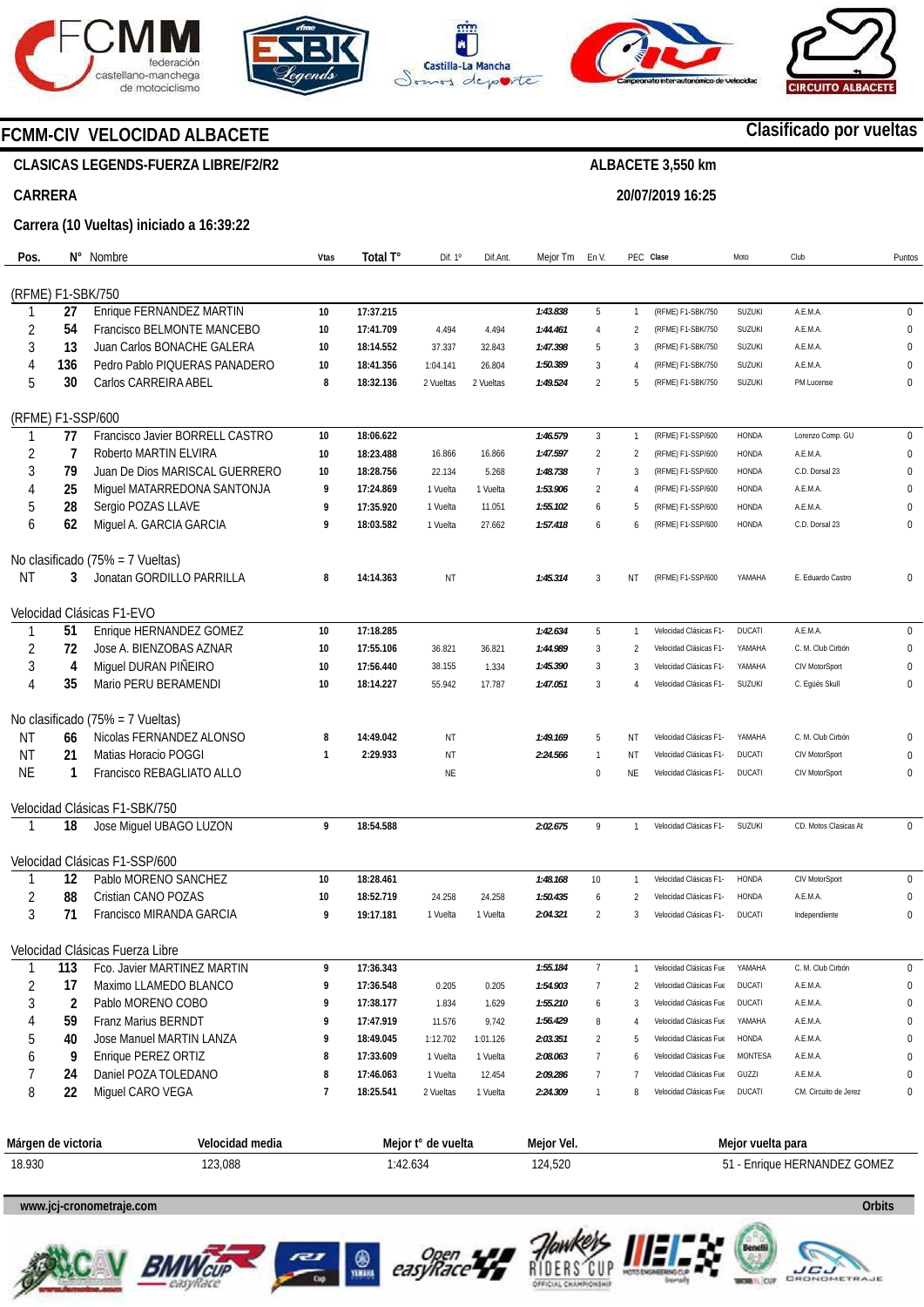





**Vuelta** 

**T. Vuelta** 

**S1** 



**S2** 

**ALBACETE 3,550 km** 

**20/07/2019 16:25** 

**S3** 



**V.Max** 

### **FCMM-CIV VELOCIDAD ALBACETE**

### **CLASICAS LEGENDS-FUERZA LIBRE/F2/R2**

#### **CARRERA**

#### **Carrera (10 Vueltas) iniciado a 16:39:22**

| Vuelta         | T. Vuelta                       | S1     | S <sub>2</sub> | S3     | V.Max   | Vuelta          | T. Vuelta                            | S1     | S <sub>2</sub> | S3     | V.Ma    |
|----------------|---------------------------------|--------|----------------|--------|---------|-----------------|--------------------------------------|--------|----------------|--------|---------|
|                |                                 |        |                |        |         | 10              | 1:50.429                             | 44.460 | 37.356         | 28.613 | 207,493 |
|                | (51) Enrique HERNANDEZ GOMEZ    |        |                |        |         |                 |                                      |        |                |        |         |
| $\mathbf{1}$   | 1:46.346                        | 44.418 | 34.906         | 27.022 |         |                 | (4) Miguel DURAN PIÑEIRO             |        |                |        |         |
| $\sqrt{2}$     | 1:42.979                        | 41.353 | 34.818         | 26.808 | 215,569 | $\mathbf{1}$    | 1:53.125                             | 48.623 | 36.802         | 27.700 | 165,899 |
| 3              | 1:42.849                        | 41.645 | 34.469         | 26.735 | 216,216 | $\overline{2}$  | 1:46.537                             | 43.164 | 35.961         | 27.412 | 210,526 |
| $\overline{4}$ | 1:43.089                        | 41.493 | 34.669         | 26.927 | 218,845 | 3               | 1:45.390                             | 42.295 | 35.745         | 27.350 | 206,897 |
| 5              | 1:42.634                        | 41.316 | 34.650         | 26.668 | 219,512 | $\sqrt{4}$      | 1:46.734                             | 43.109 | 36.042         | 27.583 | 209,913 |
| 6              | 1:43.125                        | 41.780 | 34.522         | 26.823 | 220,183 | 5               | 1:47.448                             | 43.823 | 36.079         | 27.546 | 211,765 |
| 7              | 1:43.297                        | 42.083 | 34.589         | 26.625 | 220,859 | 6               | 1:46.230                             | 42.921 | 35.716         | 27.593 | 209,302 |
| 8              | 1:43.846                        | 42.177 | 34.730         | 26.939 | 220,183 | $\overline{7}$  | 1:46.764                             | 43.101 | 36.041         | 27.622 | 206,897 |
| 9              | 1:43.326                        | 41.469 | 35.245         | 26.612 | 220,183 | 8               | 1:46.846                             | 42.984 | 36.206         | 27.656 | 207,493 |
| 10             | 1:44.005                        | 42.063 | 34.731         | 27.211 | 218,845 | 9               | 1:46.433                             | 43.423 | 35.777         | 27.233 | 207,493 |
|                |                                 |        |                |        |         | 10              | 1:46.492                             | 43.009 | 36.157         | 27.326 | 209,302 |
|                | (27) Enrique FERNANDEZ MARTIN   |        |                |        |         |                 |                                      |        |                |        |         |
| $\mathbf{1}$   | 1:49.052                        | 45.900 | 34.989         | 28.163 | 167,053 |                 | (77) Francisco Javier BORRELL CASTRO |        |                |        |         |
| $\overline{2}$ | 1:44.111                        | 42.360 | 34.610         | 27.141 | 191,489 | $\overline{1}$  | 1:50.740                             | 46.773 | 36.448         | 27.519 | 165,138 |
| 3              | 1:44.785                        | 42.506 | 35.019         | 27.260 | 207,493 | $\overline{2}$  | 1:46.691                             | 42.881 | 36.295         | 27.515 | 207,493 |
| $\overline{A}$ | 1:44.481                        | 42.886 | 34.585         | 27.010 | 209,302 | 3               | 1:46.579                             | 42.598 | 35.930         | 28.051 | 201,681 |
| 5              | 1:43.838                        | 42.405 | 34.640         | 26.793 | 208,696 | $\overline{4}$  | 1:48.548                             | 42.923 | 35.951         | 29.674 | 202,247 |
| 6              | 1:43.924                        | 42.041 | 34.932         | 26.951 | 205,714 | 5               | 1:47.105                             | 43.075 | 35.830         | 28.200 | 205,714 |
| $\overline{7}$ | 1:45.665                        | 43.034 | 35.306         | 27.325 | 205,714 | 6               | 1:48.814                             | 43.089 | 37.956         | 27.769 | 202,817 |
| 8              | 1:45.551                        | 42.671 | 35.117         | 27.763 | 203,966 | $\overline{7}$  | 1:50.020                             | 42.957 | 38.253         | 28.810 | 203,390 |
| 9              | 1:44.964                        | 42.753 | 35.011         | 27.200 | 201,117 | 8               | 1:47.407                             | 43.212 | 36.277         | 27.918 | 198,895 |
| 10             | 1:47.968                        | 43.262 | 36.245         | 28.461 | 205,714 | 9               | 1:48.907                             | 44.235 | 36.399         | 28.273 | 202,247 |
|                |                                 |        |                |        |         | 10 <sup>°</sup> | 1:48.676                             | 44.009 | 36.982         | 27.685 | 203,390 |
|                | (54) Francisco BELMONTE MANCEBO |        |                |        |         |                 |                                      |        |                |        |         |
| $\mathbf{1}$   | 1:48.513                        | 45.819 | 35.226         | 27.468 | 170,616 |                 | (35) Mario PERU BERAMENDI            |        |                |        |         |
| $\overline{2}$ | 1:44.758                        | 42.179 | 35.153         | 27.426 | 211,765 | $\overline{1}$  | 1:49.344                             | 45.800 | 35.970         | 27.574 | 177,340 |
| 3              | 1:44.830                        | 42.248 | 35.169         | 27.413 | 211,144 | $\overline{2}$  | 1:48.634                             | 43.717 | 36.892         | 28.025 | 214,286 |
|                | 1:44.461                        | 42.347 | 34.941         | 27.173 | 213,018 | 3               | 1:47.051                             | 43.160 | 36.118         | 27.773 | 215,569 |
| 5              | 1:44.930                        | 42.303 | 35.510         | 27.117 | 211,144 | 4               | 1:47.646                             | 43.386 | 36.377         | 27.883 | 214,286 |
| 6              | 1:45.373                        | 42.309 | 35.625         | 27.439 | 213,018 | 5               | 1:48.361                             | 43.598 | 36.826         | 27.937 | 213,650 |
| $\overline{7}$ | 1:47.036                        | 43.548 | 36.081         | 27.407 | 213,018 | 6               | 1:48.265                             | 43.567 | 36.688         | 28.010 | 213,018 |
| 8              | 1:45.177                        | 42.582 | 35.280         | 27.315 | 211,144 | 7               | 1:49.983                             | 43.867 | 37.417         | 28.699 | 208,696 |
| 9              | 1:47.286                        | 44.793 | 35.404         | 27.089 | 210,526 | 8               | 1:49.569                             | 44.163 | 37.375         | 28.031 | 211,765 |
| 10             | 1:46.657                        | 43.162 | 35.915         | 27.580 | 212,389 | 9               | 1:49.316                             | 44.495 | 36.500         | 28.321 | 208,092 |
|                |                                 |        |                |        |         | 10              | 1:52.753                             | 46.817 | 37.226         | 28.710 | 211,144 |
|                | (72) Jose A. BIENZOBAS AZNAR    |        |                |        |         |                 |                                      |        |                |        |         |
| $\mathbf{1}$   | 1:49.792                        | 46.350 | 36.158         | 27.284 | 164,009 |                 | (13) Juan Carlos BONACHE GALERA      |        |                |        |         |
| $\overline{2}$ | 1:46.578                        | 43.465 | 36.082         | 27.031 | 215,569 | $\mathbf{1}$    | 1:52.947                             | 47.873 | 36.553         | 28.521 | 159,645 |
| 3              | 1:44.989                        | 42.402 | 35.443         | 27.144 | 210,526 | $\overline{2}$  | 1:49.020                             | 44.502 | 36.320         | 28.198 | 201,117 |
| 4              | 1:46.117                        | 42.881 | 35.969         | 27.267 | 209,302 | 3               | 1:48.998                             | 44.278 | 36.157         | 28.563 | 196,185 |
| 5              | 1:45.957                        | 42.757 | 35.768         | 27.432 | 213,650 | $\overline{4}$  | 1:49.076                             | 44.581 | 36.074         | 28.421 | 200,557 |
| 6              | 1:46.732                        | 43.566 | 35.778         | 27.388 |         | 5               | 1:47.398                             | 43.500 | 35.887         | 28.011 | 203,966 |
| $\overline{7}$ | 1:47.541                        |        |                | 27.701 | 211,765 | 6               | 1:48.533                             | 44.021 | 35.773         | 28.739 | 201,681 |
|                |                                 | 43.460 | 36.380         |        | 209,302 | $\overline{7}$  | 1:48.916                             | 43.472 | 36.074         | 29.370 | 207,493 |
| 8              | 1:46.865                        | 43.346 | 35.922         | 27.597 | 209,913 |                 |                                      |        | 35.852         |        |         |
| 9              | 1:46.740                        | 43.299 | 35.960         | 27.481 | 209,302 | 8               | 1:48.697                             | 44.429 |                | 28.416 | 202,817 |









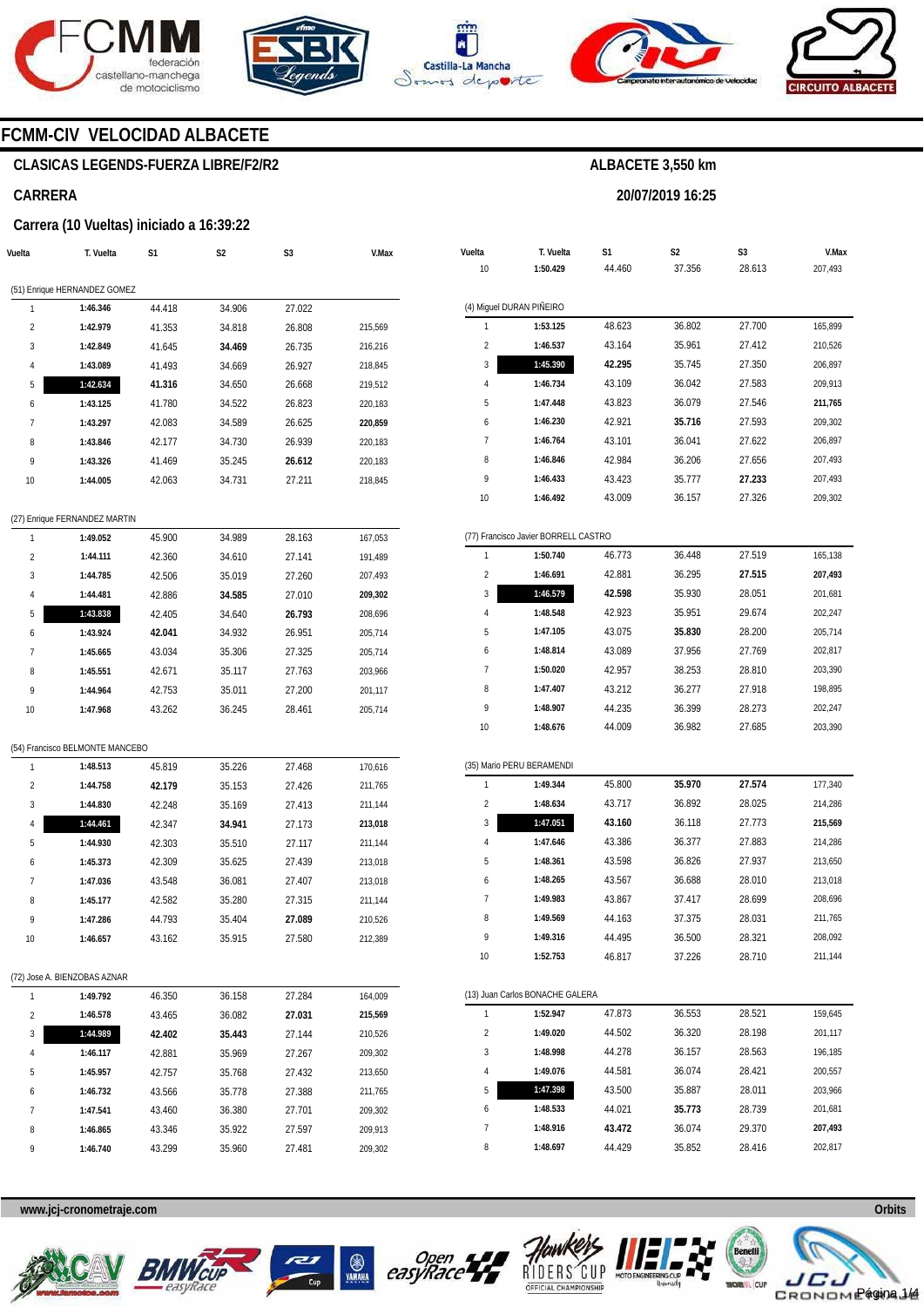







**20/07/2019 16:25** 



### **FCMM-CIV VELOCIDAD ALBACETE**

### **CLASICAS LEGENDS-FUERZA LIBRE/F2/R2**

#### **CARRERA**

#### **Carrera (10 Vueltas) iniciado a 16:39:22**

| Vuelta | T. Vuelta                           | S1     | S2     | S3     | V.Max   |
|--------|-------------------------------------|--------|--------|--------|---------|
| 9      | 1:47.887                            | 43.899 | 35.985 | 28.003 | 196,721 |
| 10     | 1:49.215                            | 43.868 | 36.590 | 28.757 | 203,966 |
|        |                                     |        |        |        |         |
|        | (7) Roberto MARTIN ELVIRA           |        |        |        |         |
| 1      | 1:51.326                            | 46.781 | 36.384 | 28.161 | 166,667 |
| 2      | 1:47.597                            | 43.402 | 35.901 | 28.294 | 205,128 |
| 3      | 1:48.516                            | 43.322 | 36.786 | 28.408 | 203,966 |
| 4      | 1:48.805                            | 43.691 | 36.605 | 28.509 | 203,390 |
| 5      | 1:49.408                            | 43.790 | 36.817 | 28.801 | 204,545 |
| 6      | 1:49.962                            | 44.365 | 36.700 | 28.897 | 203,390 |
| 7      | 1:49.804                            | 43.561 | 36.373 | 29.870 | 203,390 |
| 8      | 1:50.457                            | 44.623 | 37.186 | 28.648 | 204,545 |
| 9      | 1:51.093                            | 44.765 | 37.228 | 29.100 | 195,122 |
| 10     | 1:52.777                            | 45.012 | 37.508 | 30.257 | 199,446 |
|        |                                     |        |        |        |         |
|        | (12) Pablo MORENO SANCHEZ           |        |        |        |         |
| 1      | 1:55.800                            | 49.128 | 38.244 | 28.428 | 162,528 |
| 2      | 1:50.151                            | 44.752 | 36.947 | 28.452 | 202,817 |
| 3      | 1:49.251                            | 44.066 | 36.860 | 28.325 | 200,000 |
| 4      | 1:49.926                            | 44.501 | 36.743 | 28.682 | 203,390 |
| 5      | 1:49.475                            | 44.274 | 36.722 | 28.479 | 195,122 |
| 6      | 1:48.829                            | 43.811 | 36.765 | 28.253 | 201,117 |
| 7      | 1:50.366                            | 45.230 | 36.899 | 28.237 | 195,652 |
| 8      | 1:51.352                            | 46.487 | 36.728 | 28.137 | 198,347 |
| 9      | 1:50.717                            | 45.841 | 36.713 | 28.163 | 203,966 |
| 10     | 1:48.168                            | 43.602 | 36.370 | 28.196 | 201,117 |
|        |                                     |        |        |        |         |
|        | (79) Juan De Dios MARISCAL GUERRERO |        |        |        |         |
| 1      | 1:54.701                            | 48.502 | 37.677 | 28.522 | 161,435 |
| 2      | 1:51.741                            | 44.881 | 38.236 | 28.624 | 197,802 |
| 3      | 1:49.450                            | 44.317 | 37.020 | 28.113 | 200,000 |
| 4      | 1:49.962                            | 44.691 | 36.749 | 28.522 | 201,681 |
| 5      | 1:49.066                            | 43.933 | 36.795 | 28.338 | 201,681 |
| 6      | 1:51.657                            | 44.193 | 37.813 | 29.651 | 202,247 |
| 7      | 1:48.738                            | 44.122 | 36.526 | 28.090 | 193,548 |
| 8      | 1:49.514                            | 44.655 | 36.518 | 28.341 | 200,557 |
| 9      | 1:49.741                            | 44.782 | 36.709 | 28.250 | 201,681 |
| 10     | 1:49.652                            | 43.987 | 37.188 | 28.477 | 200,000 |
|        |                                     |        |        |        |         |
|        | (136) Pedro Pablo PIQUERAS PANADERO |        |        |        |         |
| 1      | 1:56.584                            | 49.193 | 38.719 | 28.672 | 167,053 |
| 2      | 1:50.688                            | 44.618 | 37.256 | 28.814 | 203,966 |
| 3      | 1:50.389                            | 44.505 | 37.187 | 28.697 | 202,247 |
| 4      | 1:51.692                            | 45.173 | 37.249 | 29.270 | 201,117 |
| 5      | 1:50.854                            | 44.914 | 37.269 | 28.671 | 197,802 |
| 6      | 1:50.453                            | 45.112 | 36.798 | 28.543 | 198,895 |
| 7      | 1:51.266                            | 44.412 | 38.092 | 28.762 | 200,557 |

| Vuelta         | T. Vuelta                         | S1               | S2               | S3               | V.Max   |
|----------------|-----------------------------------|------------------|------------------|------------------|---------|
| 8              | 1:52.388                          | 45.479           | 37.971           | 28.938           | 198,895 |
| 9              | 1:51.610                          | 44.869           | 37.380           | 29.361           | 198,347 |
| 10             | 1:51.402                          | 44.921           | 37.390           | 29.091           | 198,347 |
|                |                                   |                  |                  |                  |         |
|                | (88) Cristian CANO POZAS          |                  |                  |                  |         |
| 1              | 1:56.743                          | 49.196           | 38.711           | 28.836           | 161,074 |
| 2              | 1:50.615                          | 44.358           | 37.545           | 28.712           | 194,070 |
| 3              | 1:52.035                          | 45.190           | 37.788           | 29.057           | 185,567 |
| 4              | 1:54.061                          | 45.765           | 38.649           | 29.647           | 187,500 |
| 5              | 1:51.458                          | 45.399           | 37.453           | 28.606           | 185,090 |
| 6              | 1:50.435                          | 44.710           | 37.011           | 28.714           | 179,551 |
| 7              | 1:52.056                          | 45.092           | 37.461           | 29.503           | 187,013 |
| 8              | 1:54.032                          | 45.939           | 39.077           | 29.016           | 184,615 |
| 9              | 1:52.103                          | 46.011           | 36.958           | 29.134           | 179,551 |
| 10             | 1:54.391                          | 45.538           | 39.220           | 29.633           | 183,673 |
|                |                                   |                  |                  |                  |         |
|                | (25) Miguel MATARREDONA SANTONJA  |                  |                  |                  |         |
| 1              | 1:57.449                          | 49.631           | 38.655           | 29.163           | 152,866 |
| $\overline{c}$ | 1:53.906                          | 45.709           | 38.541           | 29.656           | 196,185 |
| 3              | 1:54.750                          | 46.104           | 38.794           | 29.852           | 193,548 |
| 4              | 1:55.945                          | 46.641           | 39.136           | 30.168           | 193,029 |
| 5              | 1:55.545                          | 46.430           | 39.245           | 29.870           | 193,548 |
| 6              | 1:55.765                          | 46.746           | 39.304           | 29.715           | 192,000 |
| 7              | 1:55.370                          | 46.598           | 39.204           | 29.568           | 193,548 |
| 8              | 1:55.325                          | 46.228           | 38.854           | 30.243           | 192,000 |
| 9              | 1:55.868                          | 46.680           | 39.064           | 30.124           | 191,489 |
|                |                                   |                  |                  |                  |         |
| 1              | (28) Sergio POZAS LLAVE           |                  |                  |                  |         |
| $\overline{2}$ | 2:00.022<br>1:56.778              | 50.262<br>46.685 | 39.762<br>39.882 | 29.998<br>30.211 | 161,798 |
| 3              |                                   |                  | 39.776           |                  | 200,000 |
| 4              | 1:56.801<br>1:55.758              | 47.191           |                  | 29.834           | 197,260 |
| 5              | 1:56.535                          | 46.560           | 39.222           | 29.976           | 187,990 |
| 6              | 1:55.102                          | 47.501<br>46.170 | 39.292           | 29.742           | 201,681 |
| 7              | 1:55.490                          | 46.555           | 39.249<br>39.078 | 29.683<br>29.857 | 201,117 |
|                |                                   | 46.497           |                  |                  |         |
| 8<br>9         | 1:55.936<br>1:57.954              | 47.852           | 39.402<br>39.827 | 30.037<br>30.275 | 201,117 |
|                |                                   |                  |                  |                  |         |
|                | (113) Fco. Javier MARTINEZ MARTIN |                  |                  |                  |         |
| 1              | 2:00.709                          | 52.306           | 38.856           | 29.547           | 150,943 |
| 2              | 1:56.800                          | 46.931           | 39.733           | 30.136           | 179,551 |
| 3              | 1:57.012                          | 47.487           | 39.542           | 29.983           | 179,104 |
| 4              | 1:55.576                          | 46.567           | 39.123           | 29.886           | 180,000 |
| 5              | 1:56.709                          | 48.266           | 38.796           | 29.647           | 180,000 |
| 6              | 1:55.285                          | 46.376           | 39.033           | 29.876           | 178,660 |
| 7              | 1:55.184                          | 46.534           | 38.793           | 29.857           | 183,206 |

**www.jcj-cronometraje.com Orbits** 







8



**1:55.514** 

46.755

38.852



29.907

183,206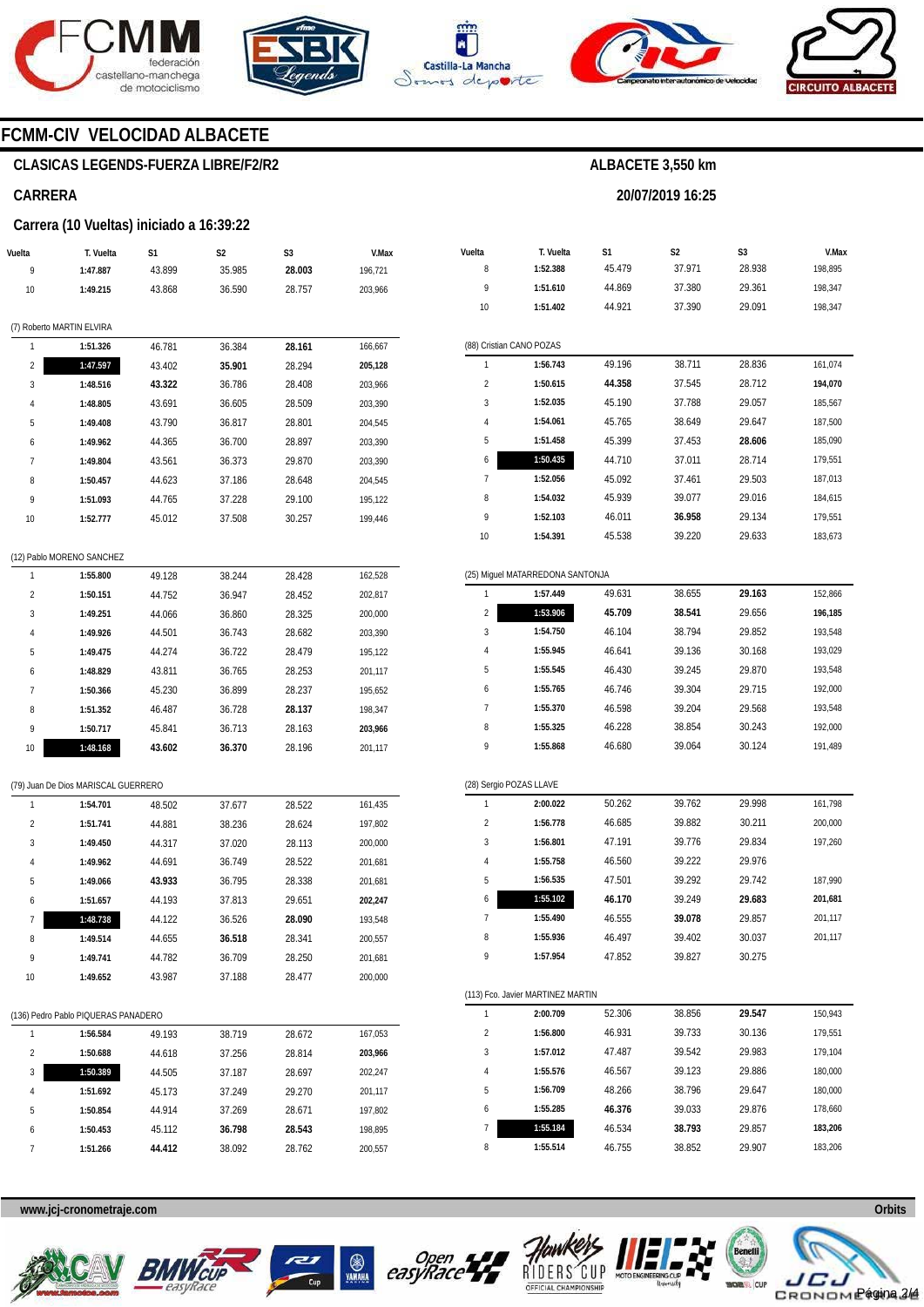







**20/07/2019 16:25** 



### **FCMM-CIV VELOCIDAD ALBACETE**

### **CLASICAS LEGENDS-FUERZA LIBRE/F2/R2**

#### **CARRERA**

#### **Carrera (10 Vueltas) iniciado a 16:39:22**

|                         | T. Vuelta                            | S1               | S2               | S3               | V.Max              |
|-------------------------|--------------------------------------|------------------|------------------|------------------|--------------------|
| 9                       | 1:57.935                             | 47.916           | 39.384           | 30.635           | 180,905            |
|                         | (17) Maximo LLAMEDO BLANCO           |                  |                  |                  |                    |
| 1                       | 2:01.838                             | 52.872           | 39.125           | 29.841           | 155,508            |
| $\overline{\mathbf{c}}$ | 1:55.858                             | 46.630           | 39.014           | 30.214           | 182,278            |
| 3                       | 1:56.664                             | 47.199           |                  |                  |                    |
|                         |                                      |                  | 39.158           | 30.307           | 179,551            |
| 4                       | 1:55.370                             | 46.996           | 38.615           | 29.759           | 182,278            |
| 5                       | 1:56.908                             | 47.795           | 39.172           | 29.941           | 187,013            |
| 6                       | 1:55.925                             | 46.557           | 39.005           | 30.363           | 180,905            |
| 7                       | 1:54.903                             | 46.052           | 38.975           | 29.876           | 183,673            |
| 8                       | 1:57.526                             | 46.863           | 39.694           | 30.969           | 184,615            |
| 9                       | 1:55.842                             | 47.978           | 38.325           | 29.539           | 176,039            |
|                         | (2) Pablo MORENO COBO                |                  |                  |                  |                    |
| 1                       | 2:00.624                             | 50.566           | 39.912           | 30.146           | 154,176            |
| 2                       | 1:56.772                             | 46.800           | 39.770           | 30.202           | 183,206            |
| 3                       | 1:56.841                             | 47.224           | 39.592           | 30.025           | 181,360            |
| 4                       | 1:55.620                             | 46.516           | 39.274           | 29.830           | 183,673            |
| 5                       | 1:56.681                             | 47.733           | 39.219           | 29.729           | 180,000            |
| 6                       | 1:55.210                             | 46.282           | 39.247           | 29.681           | 183,673            |
|                         |                                      | 46.747           | 38.898           | 30.009           | 185,567            |
| 7                       | 1:55.654                             |                  |                  |                  |                    |
|                         | 1:58.214                             | 46.862           | 39.479           | 31.873           | 183,673            |
| 8<br>9                  | 1:57.160                             | 47.662           | 39.146           | 30.352           | 184,143            |
| 1                       | (59) Franz Marius BERNDT<br>2:01.546 | 51.821           | 39.615           | 30.110           | 143,141            |
| $\overline{\mathbf{c}}$ | 1:57.070                             | 46.754           | 39.908           | 30.408           | 168,224            |
|                         | 1:56.867                             | 47.202           | 39.400           | 30.265           | 164,760            |
| 3<br>4                  | 1:56.931                             | 47.579           | 39.108           | 30.244           | 165,517            |
|                         | 1:58.929                             | 48.192           | 40.197           | 30.540           | 166,282            |
|                         | 1:57.670                             | 47.798           | 39.471           | 30.401           | 163,636            |
| 7                       | 1:57.578                             | 47.301           | 39.520           | 30.757           | 167,053            |
| 5<br>6<br>8             | 1:56.429                             | 47.654           | 39.160           | 29.615           | 166,282            |
| 9                       | 1:59.451                             | 49.081           | 39.287           | 31.083           | 162,528            |
|                         | (62) Miguel A. GARCIA GARCIA         |                  |                  |                  |                    |
| 1                       | 2:03.683                             | 52.438           | 40.175           | 31.070           | 144,578            |
| 2                       | 1:59.301                             | 47.540           | 40.492           | 31.269           | 171,838            |
| 3                       | 1:58.797                             | 47.254           | 40.648           | 30.895           | 176,471            |
| 4                       |                                      |                  |                  |                  | 167,832            |
|                         | 1:59.825                             | 48.357           | 40.523           | 30.945           |                    |
| 5                       | 2:00.032                             | 47.846           | 40.623           | 31.563           | 172,662            |
| 6                       | 1:57.418                             | 47.267           | 40.122           | 30.029           | 179,104            |
| 7<br>8                  | 1:59.032<br>1:58.568                 | 47.440<br>48.618 | 40.591<br>39.744 | 31.001<br>30.206 | 180,451<br>179,104 |

| Vuelta                  | T. Vuelta                     | S1     | S <sub>2</sub> | S3     | V.Max   |
|-------------------------|-------------------------------|--------|----------------|--------|---------|
| 1                       | 2:08.921                      | 54.978 | 42.095         | 31.848 | 146,640 |
| $\overline{2}$          | 2:03.351                      | 49.626 | 41.409         | 32.316 | 164,760 |
| 3                       | 2:04.133                      | 50.099 | 41.524         | 32.510 | 162,162 |
| 4                       | 2:03.676                      | 49.763 | 41.406         | 32.507 | 165,899 |
| 5                       | 2:04.259                      | 49.922 | 41.998         | 32.339 | 168,224 |
| 6                       | 2:05.387                      | 50.615 | 42.476         | 32.296 | 165,138 |
| 7                       | 2:03.466                      | 49.251 | 41.868         | 32.347 | 166,282 |
| 8                       | 2:04.857                      | 49.664 | 42.823         | 32.370 | 165,517 |
| 9                       | 2:04.780                      | 49.886 | 42.012         | 32.882 | 167,442 |
|                         |                               |        |                |        |         |
|                         | (18) Jose Miguel UBAGO LUZON  |        |                |        |         |
| 1                       | 2:11.189                      | 54.494 | 44.548         | 32.147 | 151,261 |
| 2                       | 2:05.714                      | 51.040 | 42.822         | 31.852 | 154,176 |
| 3                       | 2:03.299                      | 49.596 | 41.271         | 32.432 | 167,442 |
| 4                       | 2:07.357                      | 51.319 | 42.789         | 33.249 | 169,811 |
| 5                       | 2:05.227                      | 51.387 | 41.714         | 32.126 | 172,249 |
| 6                       | 2:03.780                      | 50.443 | 41.435         | 31.902 | 171,021 |
| 7                       | 2:04.243                      | 50.817 | 41.256         | 32.170 | 173,077 |
| 8                       | 2:04.939                      | 51.990 | 41.171         | 31.778 | 167,832 |
| 9                       | 2:02.675                      | 49.924 | 40.996         | 31.755 | 176,904 |
|                         |                               |        |                |        |         |
|                         | (71) Francisco MIRANDA GARCIA |        |                |        |         |
| 1                       | 2:09.912                      | 55.288 | 42.181         | 32.443 | 141,732 |
| $\overline{c}$          | 2:04.321                      | 50.717 | 41.316         | 32.288 | 170,616 |
| 3                       | 2:05.772                      | 50.487 | 42.374         | 32.911 | 170,616 |
| 4                       | 2:07.447                      | 51.287 | 42.877         | 33.283 | 175,182 |
| 5                       | 2:10.147                      | 52.887 | 43.865         | 33.395 | 176,471 |
| 6                       | 2:08.978                      | 51.226 | 43.764         | 33.988 | 174,757 |
| 7                       | 2:07.852                      | 52.044 | 43.282         | 32.526 | 179,104 |
| 8                       | 2:08.631                      | 51.883 | 42.931         | 33.817 | 168,618 |
| 9                       | 2:07.926                      | 51.087 | 43.364         | 33.475 | 173,913 |
|                         |                               |        |                |        |         |
|                         | (9) Enrique PEREZ ORTIZ       |        |                |        |         |
| 1                       | 2:12.346                      | 55.808 | 42.998         | 33.540 | 140,078 |
| $\overline{c}$          | 2:08.325                      | 52.358 | 42.547         | 33.420 | 153,518 |
| 3                       | 2:08.755                      | 52.982 | 42.355         | 33.418 | 153,518 |
| 4                       | 2:12.157                      | 53.255 | 42.942         | 35.960 | 153,846 |
| 5                       | 2:14.706                      | 54.107 | 46.988         | 33.611 | 154,176 |
| 6                       | 2:09.221                      | 52.436 | 43.754         | 33.031 | 155,172 |
| 7                       | 2:08.063                      | 52.489 | 42.480         | 33.094 | 158,242 |
| 8                       | 2:13.051                      | 53.105 | 45.675         | 34.271 | 155,508 |
|                         |                               |        |                |        |         |
|                         | (24) Daniel POZA TOLEDANO     |        |                |        |         |
| 1                       | 2:15.749                      | 56.592 | 43.464         | 35.693 | 129,264 |
| $\overline{\mathbf{c}}$ | 2:11.467                      | 52.495 | 43.828         | 35.144 | 141,454 |
| 3                       | 2:11.887                      | 52.998 | 43.717         | 35.172 | 143,426 |
| 4                       | 2:17.458                      | 52.985 | 49.529         | 34.944 | 144,000 |







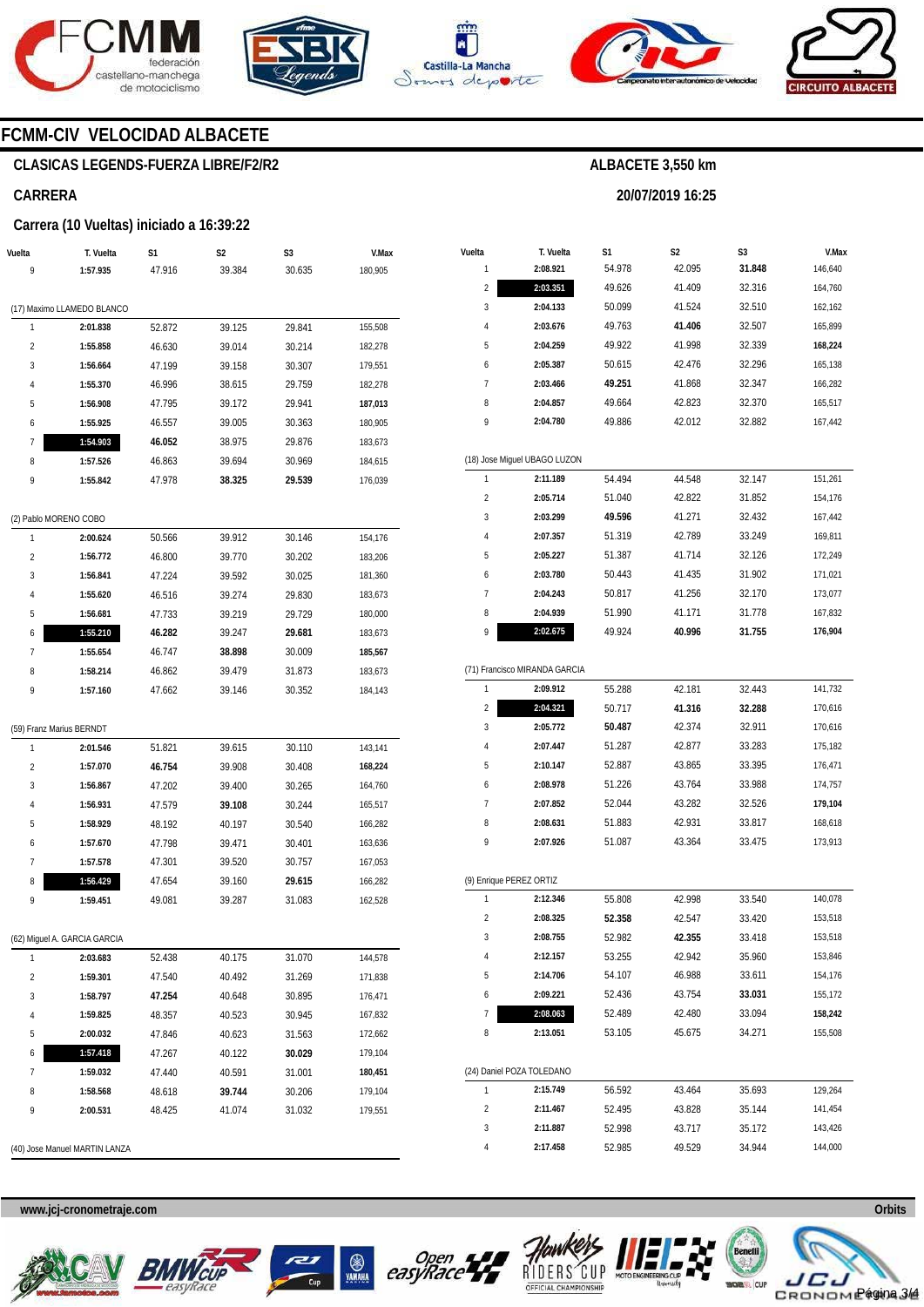







**20/07/2019 16:25** 



## **FCMM-CIV VELOCIDAD ALBACETE**

### **CLASICAS LEGENDS-FUERZA LIBRE/F2/R2**

#### **CARRERA**

#### **Carrera (10 Vueltas) iniciado a 16:39:22**

|                | <b>Darrord</b> (10 vachas) imclude a 10.97.22 |                |                |        |         |        |           |                |                |                |
|----------------|-----------------------------------------------|----------------|----------------|--------|---------|--------|-----------|----------------|----------------|----------------|
| Vuelta         | T. Vuelta                                     | S <sub>1</sub> | S <sub>2</sub> | S3     | V.Max   | Vuelta | T. Vuelta | S <sub>1</sub> | S <sub>2</sub> | S <sub>3</sub> |
| 5              | 2:11.719                                      | 53.738         | 43.111         | 34.870 | 146,341 |        |           |                |                |                |
| 6              | 2:09.815                                      | 52.537         | 43.541         | 33.737 | 147,844 |        |           |                |                |                |
| 7              | 2:09.286                                      | 52.236         | 43.119         | 33.931 | 144,289 |        |           |                |                |                |
| 8              | 2:11.222                                      | 54.327         | 42.736         | 34.159 | 144,869 |        |           |                |                |                |
|                |                                               |                |                |        |         |        |           |                |                |                |
|                | (30) Carlos CARREIRA ABEL                     |                |                |        |         |        |           |                |                |                |
|                | 1:53.234                                      | 48.425         | 36.449         | 28.360 | 158,590 |        |           |                |                |                |
| $\overline{2}$ | 1:49.524                                      | 44.568         | 36.489         | 28.467 | 193,548 |        |           |                |                |                |
| 3              | 1:51.732                                      | 45.175         | 36.838         | 29.719 | 193,548 |        |           |                |                |                |
| $\overline{4}$ | 2:13.894                                      | 51.500         | 44.846         | 37.548 | 175,610 |        |           |                |                |                |
| 5              | 2:23.406                                      | 57.923         | 48.231         | 37.252 | 143,713 |        |           |                |                |                |
|                |                                               |                |                |        |         |        |           |                |                |                |

| h | 2:39.408 | 1:02.258 | 55.050 | 42.100 | 123,077 |
|---|----------|----------|--------|--------|---------|
|   | 2:35.695 | 1:02.625 | 52.268 | 40.802 | 114,650 |
| 8 | 3:01.282 | 1:10.670 | 59.639 | 50.973 | 112,500 |
|   |          |          |        |        |         |

#### (22) Miguel CARO VEGA

|   | 2:24.309 | 58.199   | 48.709 | 37.401 | 129.730 |
|---|----------|----------|--------|--------|---------|
| 2 | 2:32.295 | 1:00.465 | 51.751 | 40.079 | 130.909 |
| 3 | 2:30.392 | 1:02.645 | 49.645 | 38.102 | 120.805 |
| 4 | 2:34.163 | 1:03.641 | 51.591 | 38.931 | 110.599 |
| 5 | 2:34.023 | 1:01.291 | 53.644 | 39.088 | 116.694 |
| 6 | 2:34.586 | 1:01.925 | 53.245 | 39.416 | 116.317 |
|   | 3:07.309 | 1:28.903 | 56.601 | 41.805 | 112.150 |

#### (3) Jonatan GORDILLO PARRILLA

|                | 1:49.627 | 46.120 | 36.133 | 27.374 | 168.224 |
|----------------|----------|--------|--------|--------|---------|
| $\overline{2}$ | 1:45.554 | 43.073 | 35.292 | 27.189 | 209,302 |
| 3              | 1:45.314 | 42.538 | 35.390 | 27.386 | 205.714 |
| 4              | 1:46.377 | 43.037 | 35.575 | 27.765 | 207.493 |
| 5              | 1:45.962 | 42.650 | 35.202 | 28.110 | 205,714 |
| 6              | 1:45.802 | 42.667 | 35.440 | 27.695 | 206.897 |
|                | 1:46.703 | 42.426 | 36.418 | 27.859 | 208.092 |
| 8              | 1:45.622 | 42.465 | 35.450 | 27.707 | 206.897 |

#### (66) Nicolas FERNANDEZ ALONSO

| (21) Matias Horacio POGGI |          |        |        |        |         |  |  |  |  |  |
|---------------------------|----------|--------|--------|--------|---------|--|--|--|--|--|
| 8                         | 1:51.774 | 45.670 | 37.683 | 28.421 | 206.897 |  |  |  |  |  |
| 7                         | 1:50.318 | 44.781 | 37.304 | 28.233 | 205,128 |  |  |  |  |  |
| 6                         | 1:49.997 | 44.202 | 37.351 | 28.444 | 205.714 |  |  |  |  |  |
| 5                         | 1:49.169 | 43.612 | 36.910 | 28.647 | 206.304 |  |  |  |  |  |
| 4                         | 1:49.535 | 44.197 | 36.965 | 28.373 | 205,128 |  |  |  |  |  |
| 3                         | 1:49.353 | 44.077 | 37.073 | 28.203 | 204,545 |  |  |  |  |  |
| $\overline{2}$            | 1:49.338 | 44.662 | 36.768 | 27.908 | 210.526 |  |  |  |  |  |
| 1                         | 1:55.217 | 48.915 | 37.967 | 28.335 | 168.618 |  |  |  |  |  |

#### **www.jcj-cronometraje.com Orbits**











Página 4/4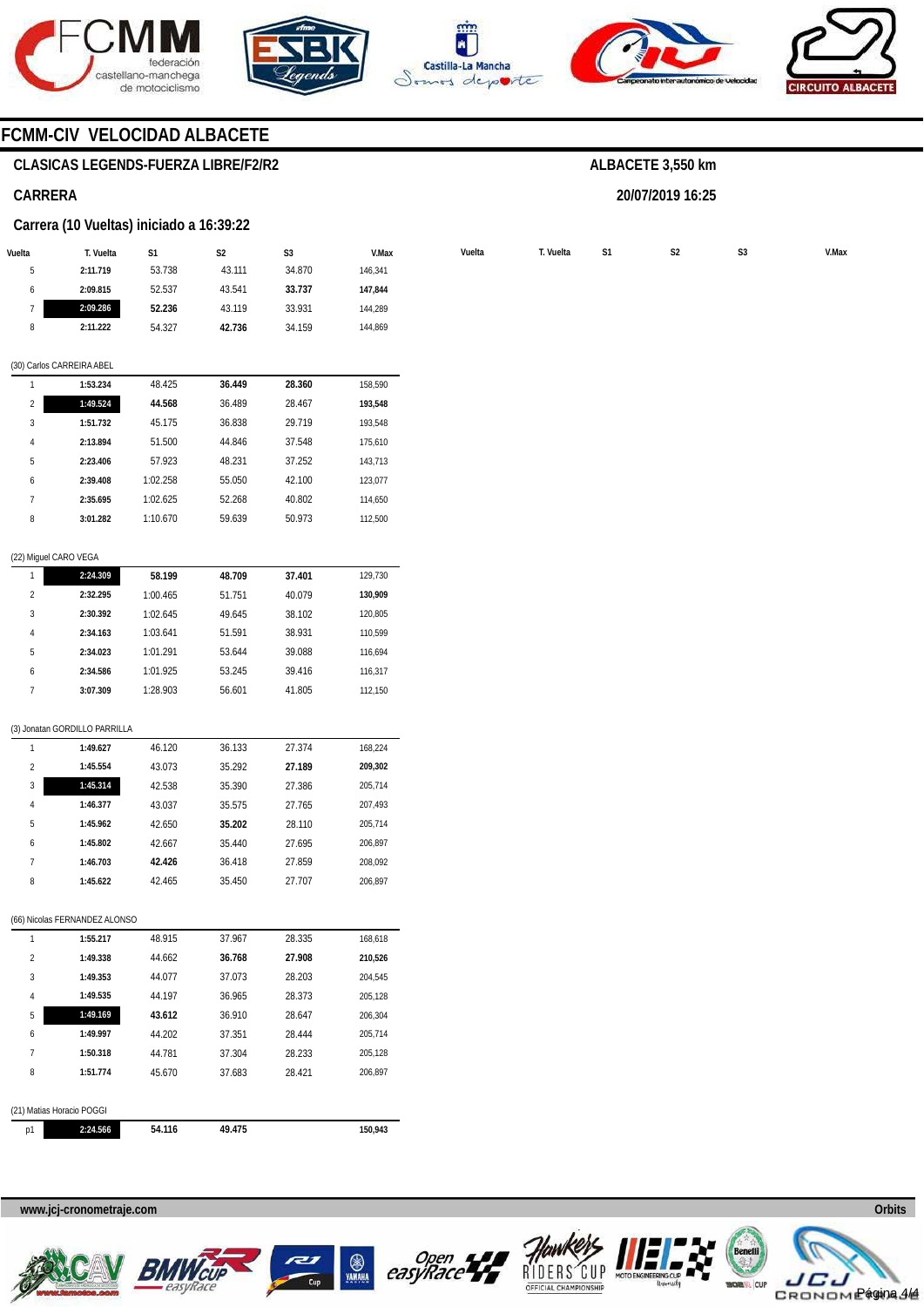







**20/07/2019 16:25** 



**Vuelta a vuelta**

## **FCMM-CIV VELOCIDAD ALBACETE**

### **CLASICAS LEGENDS-FUERZA LIBRE/F2/R2**

### **CARRERA**

#### **Carrera (10 Vueltas) iniciado a 16:39:22**

#### **Competidores**

| Francisco BELMONTE MANCEBO (54)      | 1  |
|--------------------------------------|----|
| Enrique HERNANDEZ GOMEZ (51)         | 2  |
| Enrique FERNANDEZ MARTIN (27)        | 3  |
| Francisco Javier BORRELL CASTRO (77) | 4  |
| Mario PERU BERAMENDI (35)            | 5  |
| Jose A. BIENZOBAS AZNAR (72)         | 6  |
| Jonatan GORDILLO PARRILLA (3)        | 7  |
| Roberto MARTIN ELVIRA (7)            | 8  |
| Juan Carlos BONACHE GALERA (13)      | 9  |
| Carlos CARREIRA ABEL (30)            | 10 |
| Pedro Pablo PIQUERAS PANADERO (136)  | 11 |
| Nicolas FERNANDEZ ALONSO (66)        | 12 |
| Pablo MORENO SANCHEZ (12)            | 13 |
| Miquel DURAN PIÑEIRO (4)             | 14 |
| Juan De Dios MARISCAL GUERRERO (79)  | 15 |
| Cristian CANO POZAS (88)             | 16 |
| Miquel MATARREDONA SANTONJA (25)     | 17 |
| Matias Horacio POGGI (21)            | 18 |
| Pablo MORENO COBO (2)                | 19 |
| Franz Marius BERNDT (59)             | 20 |
| Sergio POZAS LLAVE (28)              | 21 |
| Fco. Javier MARTINEZ MARTIN (113)    | 22 |
| Maximo LLAMEDO BLANCO (17)           | 23 |
| Jose Miguel UBAGO LUZON (18)         | 24 |
| Francisco MIRANDA GARCIA (71)        | 25 |
| Jose Manuel MARTIN LANZA (40)        | 26 |
| Miquel A. GARCIA GARCIA (62)         | 27 |
| Enrique PEREZ ORTIZ (9)              | 28 |
| Daniel POZA TOLEDANO (24)            | 29 |
| Miguel CARO VEGA (22)                | 30 |
|                                      |    |

- **31** 

|    |                | vuenas         |                |                |                |     |             |     |     |     |     |
|----|----------------|----------------|----------------|----------------|----------------|-----|-------------|-----|-----|-----|-----|
|    | 0              | 1              | 2              | 3              | 4              | 5   | 6           | 7   | 8   | 9   | 10  |
| 1  | 54             | 51             | 51             | 51             | 51             | 51  | 51          | 51  | 51  | 51  | 51  |
| 2  | 51             | 54             | 54             | 54             | 54             | 27  | 27          | 27  | 27  | 27  | 27  |
| 3  | 27             | 27             | 27             | 27             | 27             | 54  | 54          | 54  | 54  | 54  | 54  |
| 4  | 77             | 35             | 3              | 3              | 3              | 3   | 3           | 3   | 3   | 72  | 72  |
| 5  | 35             | 3              | 72             | 72             | 72             | 72  | 72          | 72  | 72  | 4   | 4   |
| 6  | 72             | 72             | 77             | 77             | 77             | 77  | 4<br>4<br>4 |     | 77  | 77  |     |
| 7  | 3              | 77             | 35             | 35             | 35             | 4   | 77          | 77  | 77  | 35  | 35  |
| 8  | 7              | 7              | 7              | 4              | 4              | 35  | 35          | 35  | 35  | 13  | 13  |
| 9  | 13             | 13             | 4              | 7              | 7              | 7   | 7           | 13  | 13  | 7   | 7   |
| 10 | 30             | 30             | 13             | 13             | 13             | 13  | 13          | 7   | 7   | 79  | 12  |
| 11 | 136            | 4              | 30             | 66             | 66             | 66  | 66          | 66  | 66  | 12  | 79  |
| 12 | 66             | 79             | 66             | 30             | 12             | 12  | 12          | 12  | 79  | 136 | 136 |
| 13 | 12             | 66             | 12             | 12             | 79             | 79  | 79          | 79  | 12  | 88  | 88  |
| 14 | 4              | 12             | 79             | 79             | 136            | 136 | 136         | 136 | 136 | 25  |     |
| 15 | 79             | 136            | 136            | 136            | 88             | 88  | 88          | 88  | 88  | 28  |     |
| 16 | 88             | 88             | 88             | 88             | 25             | 25  | 25          | 25  | 25  | 113 |     |
| 17 | 25             | 25             | 25             | 25             | 30             | 28  | 28          | 28  | 28  | 17  |     |
| 18 | 21             | 28             | 28             | 28             | 28             | 2   | 2           | 2   | 113 | 2   |     |
| 19 | $\overline{2}$ | $\overline{2}$ | $\overline{2}$ | $\overline{2}$ | $\overline{2}$ | 17  | 113         | 113 | 17  | 59  |     |
| 20 | 59             | 113            | 113            | 17             | 17             | 113 | 17          | 17  | 2   | 62  |     |
| 21 | 28             | 59             | 17             | 113            | 113            | 59  | 59          | 59  | 59  | 40  |     |
| 22 | 113            | 17             | 59             | 59             | 59             | 62  | 62          | 62  | 62  | 18  |     |
| 23 | 17             | 62             | 62             | 62             | 62             | 30  | 40          | 40  | 40  | 71  |     |
| 24 | 18             | 40             | 40             | 40             | 40             | 40  | 18          | 18  | 18  |     |     |
| 25 | 71             | 71             | 71             | 71             | 71             | 18  | 71          | 71  | 71  |     |     |
| 26 | 40             | 18             | 18             | 18             | 18             | 71  | 30          | 9   | 9   |     |     |
| 27 | 62             | 9              | 9              | 9              | 9              | 9   | 9           | 30  | 24  |     |     |
| 28 | 9              | 24             | 24             | 24             | 24             | 24  | 24          | 24  | 30  |     |     |
| 29 | 24             | 21             | 22             | 22             | 22             | 22  | 22          | 22  |     |     |     |
| 30 | 22             | 22             |                |                |                |     |             |     |     |     |     |











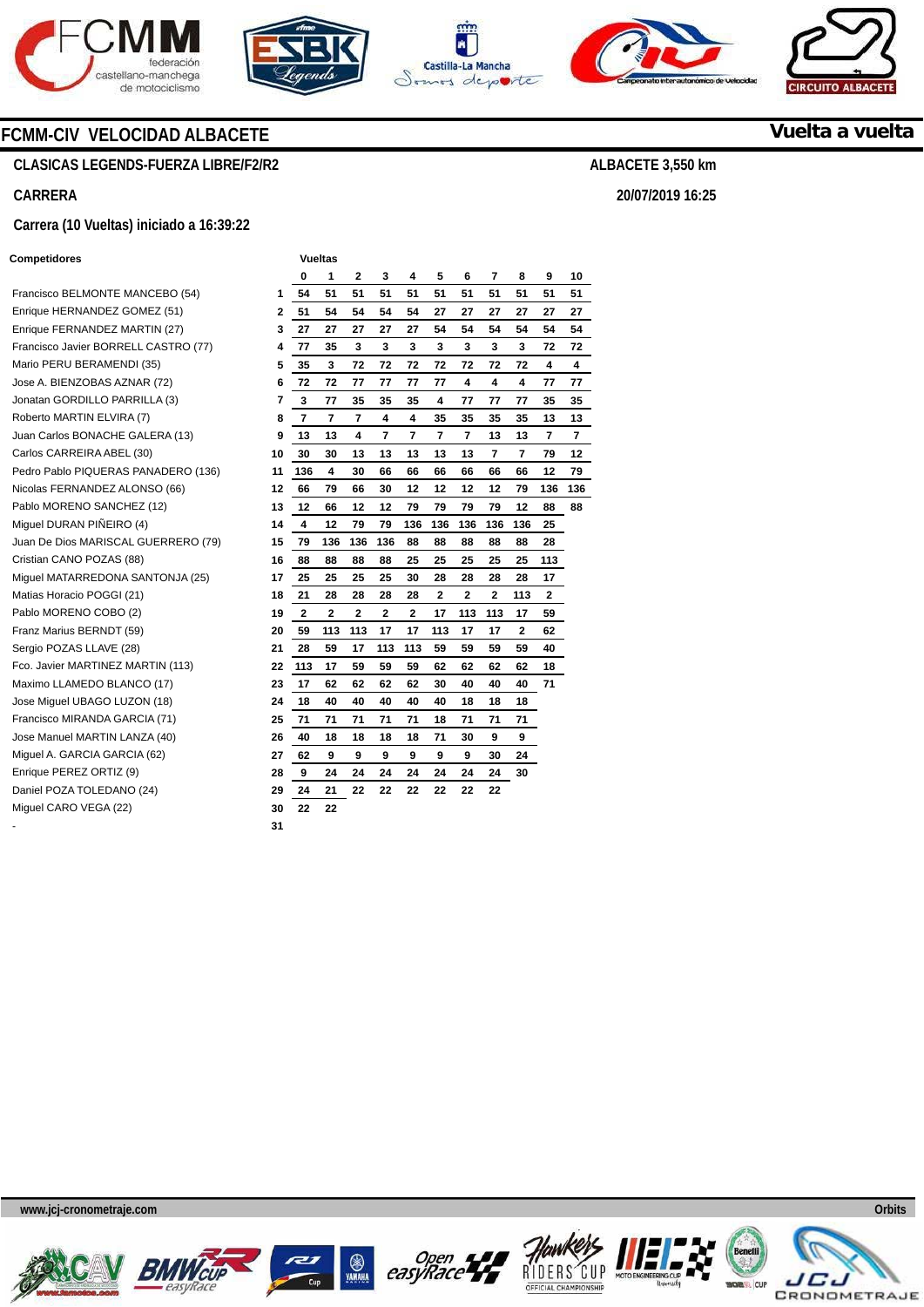









### **FCMM-CIV VELOCIDAD ALBACETE**

**CLASICAS LEGENDS-FUERZA LIBRE/F2/R2** 

### **ALBACETE 3,550 km**

#### **COMBINADA CRONOS**

| Pos.           |     | N° Nombre                       |                | PEC Clase                   | Mejor T° total | Q1       |          | Q2 Club                   |
|----------------|-----|---------------------------------|----------------|-----------------------------|----------------|----------|----------|---------------------------|
| 1              | 51  | Enrique HERNANDEZ GOMEZ         | $\mathbf{1}$   | Velocidad Clásicas F1-EVO   | 1:41.539       | 1:42.945 | 1:41.539 | A.E.M.A.                  |
| 2              | 54  | Francisco BELMONTE MANCEBO      | $\mathbf{1}$   | (RFME) F1-SBK/750           | 1:43.568       | 1:43.568 | 1:44.678 | A.E.M.A.                  |
| 3              | 27  | Enrique FERNANDEZ MARTIN        | $\overline{2}$ | (RFME) F1-SBK/750           | 1:43.576       | 1:43.791 | 1:43.576 | A.E.M.A.                  |
| 4              | 72  | Jose A. BIENZOBAS AZNAR         | $\overline{2}$ | Velocidad Clásicas F1-EVO   | 1:45.002       | 1:45.002 | 1:45.034 | C. M. Club Cirbón         |
| 5              | 77  | Francisco Javier BORRELL CASTRO | $\mathbf{1}$   | (RFME) F1-SSP/600           | 1:45.941       | 1:46.837 | 1:45.941 | Lorenzo Comp. GU          |
| 6              | 4   | Miquel DURAN PIÑEIRO            | $\overline{3}$ | Velocidad Clásicas F1-EVO   | 1:46.062       | 1:48.753 | 1:46.062 | CIV MotorSport            |
| $\overline{1}$ | 3   | Jonatan GORDILLO PARRILLA       | $\overline{2}$ | (RFME) F1-SSP/600           | 1:46.163       | 1:46.163 | 1:46.165 | E. Eduardo Castro         |
| 8              | 35  | Mario PERU BERAMENDI            | $\overline{4}$ | Velocidad Clásicas F1-EVO   | 1:46.817       | 1:48.867 | 1:46.817 | C. Egüés Skull            |
| 9              | 30  | Carlos CARREIRA ABEL            | $\mathbf{3}$   | (RFME) F1-SBK/750           | 1:46.907       | 1:46.907 | 1:47.432 | PM Lucense                |
| 10             | 7   | Roberto MARTIN ELVIRA           | 3              | (RFME) F1-SSP/600           | 1:47.220       | 1:47.532 | 1:47.220 | A.E.M.A.                  |
| 11             | 66  | Nicolas FERNANDEZ ALONSO        | 5              | Velocidad Clásicas F1-EVO   | 1:47.877       | 1:47.877 | 1:48.045 | C. M. Club Cirbón         |
| 12             | 13  | Juan Carlos BONACHE GALERA      | $\overline{4}$ | (RFME) F1-SBK/750           | 1:47.951       | 1:47.951 | 1:48.016 | A.E.M.A.                  |
| 13             | 136 | Pedro Pablo PIQUERAS PANADERO   | 5              | (RFME) F1-SBK/750           | 1:48.254       | 1:49.229 | 1:48.254 | A.E.M.A.                  |
| 14             | 12  | Pablo MORENO SANCHEZ            | $\mathbf{1}$   | Velocidad Clásicas F1-SSP/  | 1:48.657       |          | 1:48.657 | CIV MotorSport            |
| 15             | 88  | Cristian CANO POZAS             | $\overline{2}$ | Velocidad Clásicas F1-SSP/t | 1:49.645       | 1:49.645 | 1:49.718 | A.E.M.A.                  |
| 16             | 79  | Juan De Dios MARISCAL GUERRERO  | $\overline{4}$ | (RFME) F1-SSP/600           | 1:51.206       | 1:53.168 | 1:51.206 | C.D. Dorsal 23            |
| 17             | 1   | Francisco REBAGLIATO ALLO       | 6              | Velocidad Clásicas F1-EVO   | 1:51.485       | 1:52.645 | 1:51.485 | CIV MotorSport            |
| 18             | 21  | Matias Horacio POGGI            | $\overline{7}$ | Velocidad Clásicas F1-EVO   | 1:52.507       | 1:56.999 | 1:52.507 | CIV MotorSport            |
| 19             | 59  | Franz Marius BERNDT             | $\mathbf{1}$   | Velocidad Clásicas Fuerza L | 1:53.579       | 1:55.516 | 1:53.579 | A.E.M.A.                  |
| 20             | 25  | Miguel MATARREDONA SANTONJA     | 5              | (RFME) F1-SSP/600           | 1:53.796       | 1:54.760 | 1:53.796 | A.E.M.A.                  |
| 21             | 113 | Fco. Javier MARTINEZ MARTIN     | $\overline{2}$ | Velocidad Clásicas Fuerza L | 1:55.051       | 1:56.666 | 1:55.051 | C. M. Club Cirbón         |
| 22             | 2   | Pablo MORENO COBO               | 3              | Velocidad Clásicas Fuerza L | 1:56.287       |          | 1:56.287 | A.E.M.A.                  |
| 23             | 28  | Sergio POZAS LLAVE              | 6              | (RFME) F1-SSP/600           | 1:56.314       | 1:58.813 | 1:56.314 | A.E.M.A.                  |
| 24             | 62  | Miguel A. GARCIA GARCIA         | $\overline{7}$ | (RFME) F1-SSP/600           | 1:57.358       | 2:04.961 | 1:57.358 | C.D. Dorsal 23            |
| 25             | 17  | Maximo LLAMEDO BLANCO           | $\overline{4}$ | Velocidad Clásicas Fuerza L | 1:58.324       | 2:00.011 | 1:58.324 | A.E.M.A.                  |
| 26             | 71  | Francisco MIRANDA GARCIA        | $\overline{3}$ | Velocidad Clásicas F1-SSP/  | 2:03.295       | 2:05.226 | 2:03.295 | Independiente             |
| 27             | 40  | Jose Manuel MARTIN LANZA        | 5              | Velocidad Clásicas Fuerza L | 2:03.462       | 2:09.110 | 2:03.462 | A.E.M.A.                  |
| 28             | 18  | Jose Miguel UBAGO LUZON         | $\mathbf{1}$   | Velocidad Clásicas F1-SBK/  | 2:06.975       | 2:09.137 | 2:06.975 | CD. Motos Clasicas Atarfe |
| 29             | 24  | Daniel POZA TOLEDANO            | 6              | Velocidad Clásicas Fuerza L | 2:07.932       | 2:15.268 | 2:07.932 | A.E.M.A.                  |
| 30             | 9   | Enrique PEREZ ORTIZ             | $\overline{7}$ | Velocidad Clásicas Fuerza L | 2:09.961       | 2:17.569 | 2:09.961 | A.E.M.A.                  |
| 31             | 22  | Miquel CARO VEGA                | 8              | Velocidad Clásicas Fuerza L | 2:19.281       | 2:25.657 | 2:19.281 | CM. Circuito de Jerez     |











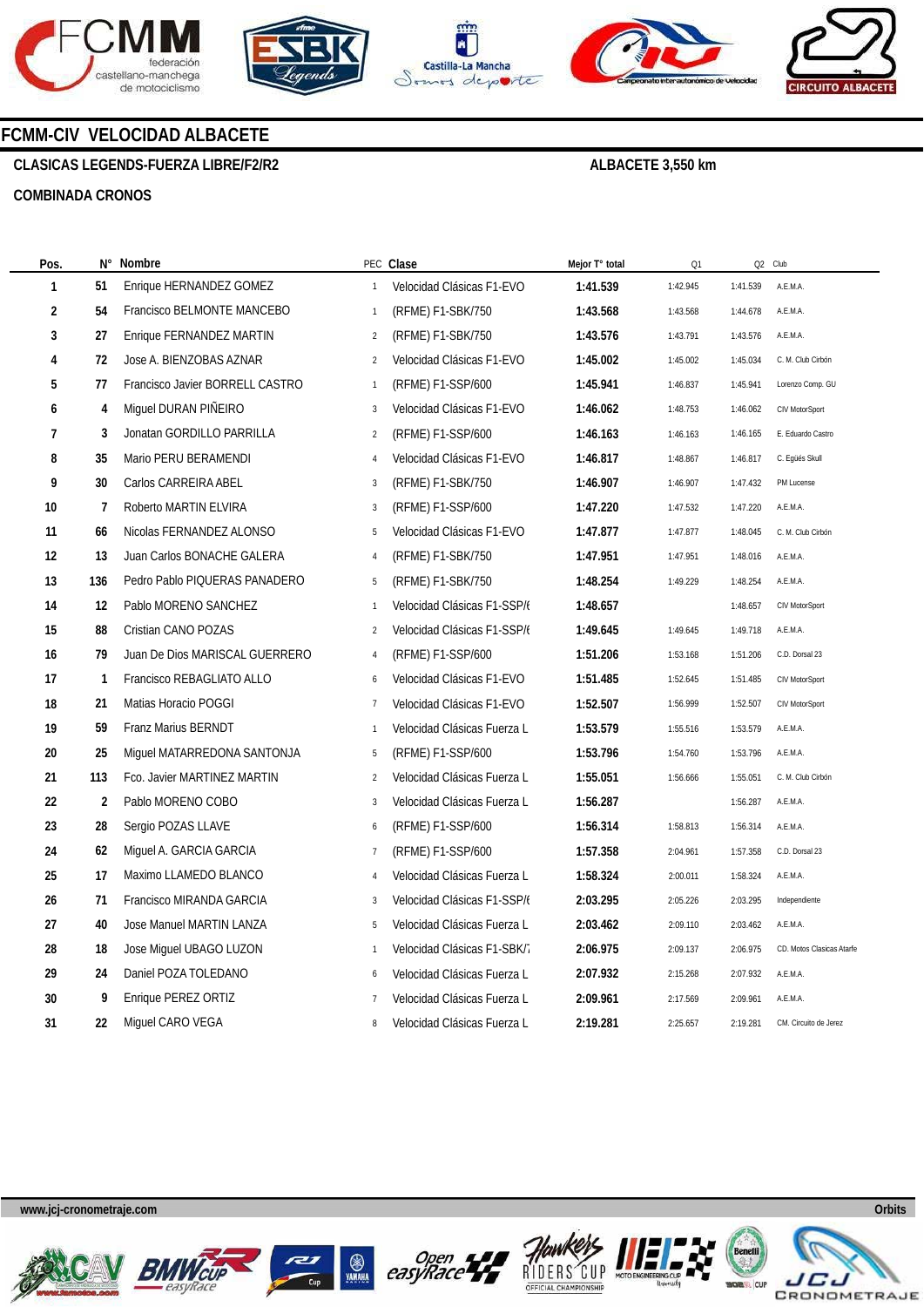









### **FCMM-CIV VELOCIDAD ALBACETE**

**CLASICAS LEGENDS-FUERZA LIBRE/F2/R2** 

### **CARRERA**

**ALBACETE 3,550 km** 

**20/07/2019 16:25** 

#### **Carrera (10 Vueltas)**  \*\*\*\*\*\*\*\*\*\* **POLE POSITION 1 <sup>1</sup> 51 E. HERNANDEZ GOMEZ 2 3 54 F. BELMONTE MANCEBO 27 E. FERNANDEZ MARTIN** 1:41.539 1:43.568 1:43.576 **2 1 72 J. BIENZOBAS AZNAR 5 6 77 F. BORRELL CASTRO** 1:45.002 **4 Miguel DURAN PIÑEIRO** 1:45.941 1:46.062  **3 <sup>7</sup> 3 J. GORDILLO PARRILLA 8 9 35 Mario PERU BERAMENDI 30 Carlos CARREIRA ABEL** 1:46.163 1:46.817 1:46.907 **4 10**<br> **10**<br> **7 Roberto MARTIN ELVIRA 11 12 66 N. FERNANDEZ ALONSO** 1:47.220 **13 J. BONACHE GALERA** 1:47.877 1:47.951  $\frac{13}{136 P}$ **14 15 136 P. P. 12 Pablo MORENO SANCHEZ** 1:48.254 **88 Cristian CANO POZAS** 1:48.657 1:49.645  **6 <sup>16</sup> 79 J. MARISCAL GUERRERO 17 18 1 F. REBAGLIATO ALLO** 1:51.206 **21 Matias Horacio POGGI** 1:51.485 1:52.507  **7 <sup>19</sup> 59 Franz Marius BERNDT 20 21 25 M. M. 113 F. MARTINEZ MARTIN** 1:53.579 1:53.796 1:55.051  **8 <sup>22</sup> 2 Pablo MORENO COBO 23 24 28 Sergio POZAS LLAVE 62 Miguel A. GARCIA GARCIA** 1:56.287 1:56.314 1:57.358 **9 17 M. LLAMEDO BLANCO 26 27 71 F. MIRANDA GARCIA 40 J. MARTIN LANZA** 1:58.324 2:03.295 2:03.462 **10 18 J. UBAGO LUZON 29**

**24 Daniel POZA TOLEDANO** 2:07.932

**30**

**9 Enrique PEREZ ORTIZ** 2:09.961

**www.jcj-cronometraje.com Orbits** 



2:06.975

2:19.281

 **11 <sup>31</sup> 22 Miguel CARO VEGA**





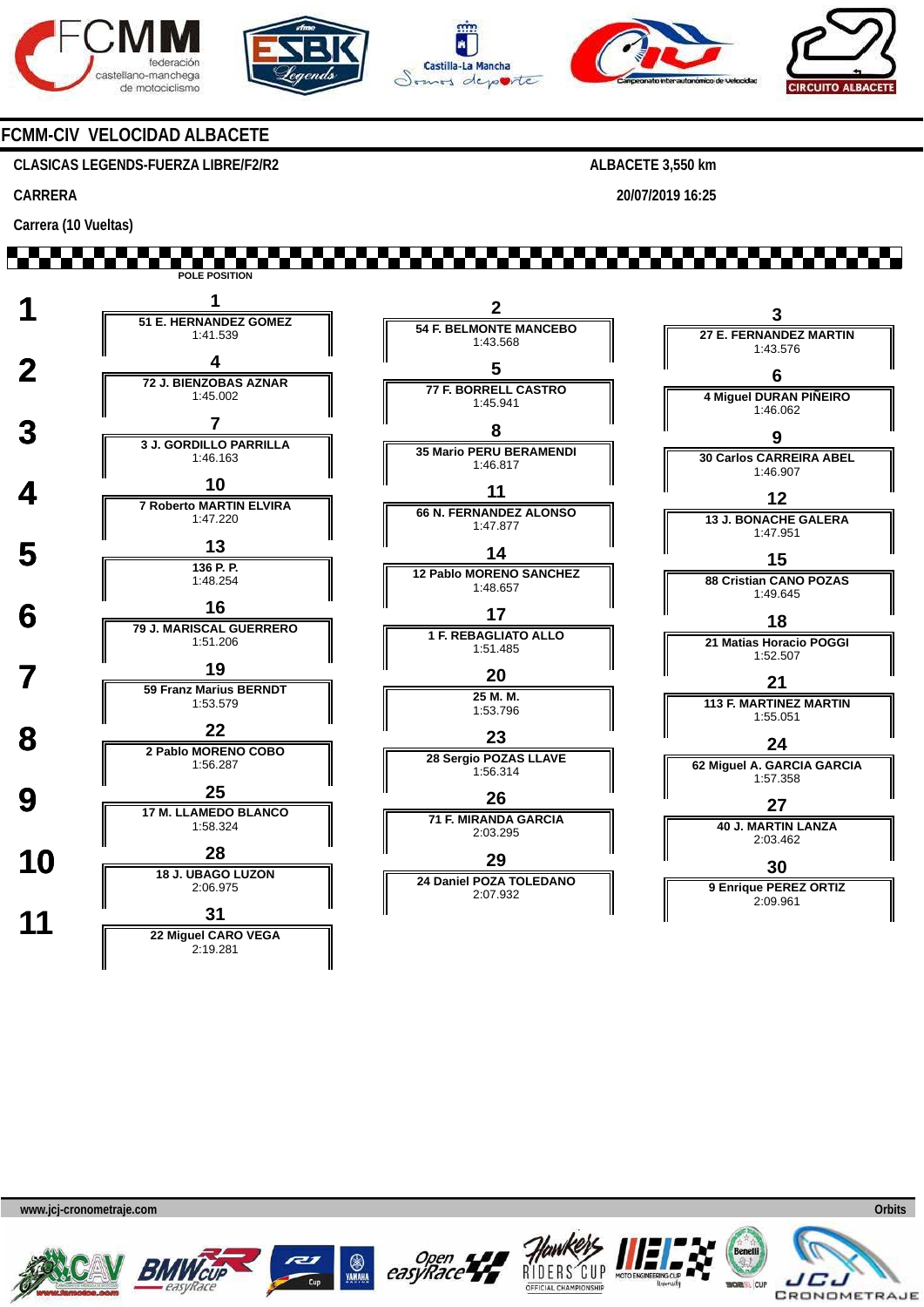







**20/07/2019 08:30** 

**Clasificado por mejor tiempo de vuelta**

### **FCMM-CIV VELOCIDAD ALBACETE**

**CLASICAS LEGENDS-FUERZA LIBRE/F2/R2** 

#### **ENTRENO CRONOMETRADO 1**

### **Clasificación (20:00 Tiempo) iniciado a 8:30:02**

| Pos.           | N°  | Nombre                          | Mejor Tm | Dif. 1° | Dif.Ant | En V. V.T.                        |                | Mejor Vel. | PEC Clase      |                       | Moto           | Club                      |
|----------------|-----|---------------------------------|----------|---------|---------|-----------------------------------|----------------|------------|----------------|-----------------------|----------------|---------------------------|
| 1              | 51  | Enrique HERNANDEZ GOMEZ         | 1:42.945 |         |         | $\mathsf{g}% _{T}=\mathsf{g}_{T}$ | 10             | 124,144    | $\mathbf{1}$   | Velocidad Clásicas F  | DUCATI         | A.E.M.A.                  |
| $\overline{2}$ | 54  | Francisco BELMONTE MANCEBO      | 1:43.568 | 0.623   | 0.623   | 10                                | 10             | 123,397    | $\mathbf{1}$   | (RFME) F1-SBK/750     | SUZUKI         | A.E.M.A.                  |
| $\sqrt{3}$     | 27  | Enrique FERNANDEZ MARTIN        | 1:43.791 | 0.846   | 0.223   | $\, 8$                            | 10             | 123,132    | 2              | (RFME) F1-SBK/750     | SUZUKI         | A.E.M.A.                  |
| 4              | 72  | Jose A. BIENZOBAS AZNAR         | 1:45.002 | 2.057   | 1.211   | 6                                 | 10             | 121,712    | 2              | Velocidad Clásicas F  | YAMAHA         | C. M. Club Cirbón         |
| 5              | 3   | Jonatan GORDILLO PARRILLA       | 1:46.163 | 3.218   | 1.161   | $\overline{7}$                    | 9              | 120,381    | $\overline{1}$ | (RFME) F1-SSP/600     | YAMAHA         | E. Eduardo Castro         |
| 6              | 77  | Francisco Javier BORRELL CASTRO | 1:46.837 | 3.892   | 0.674   | $\overline{7}$                    | 10             | 119,621    | 2              | (RFME) F1-SSP/600     | HONDA          | Lorenzo Comp. GU          |
| 7              | 30  | Carlos CARREIRA ABEL            | 1:46.907 | 3.962   | 0.070   | 10                                | 11             | 119,543    | 3              | (RFME) F1-SBK/750     | SUZUKI         | PM Lucense                |
| 8              | 7   | Roberto MARTIN ELVIRA           | 1:47.532 | 4.587   | 0.625   | 11                                | 11             | 118,848    | 3              | (RFME) F1-SSP/600     | HONDA          | A.E.M.A.                  |
| 9              | 66  | Nicolas FERNANDEZ ALONSO        | 1:47.877 | 4.932   | 0.345   | 9                                 | 10             | 118,468    | 3              | Velocidad Clásicas F  | YAMAHA         | C. M. Club Cirbón         |
| 10             | 13  | Juan Carlos BONACHE GALERA      | 1:47.951 | 5.006   | 0.074   | 8                                 | 9              | 118,387    | $\overline{4}$ | (RFME) F1-SBK/750     | SUZUKI         | A.E.M.A.                  |
| 11             | 4   | Miguel DURAN PIÑEIRO            | 1:48.753 | 5.808   | 0.802   | $\mathbf{3}$                      | 11             | 117,514    | 4              | Velocidad Clásicas F  | YAMAHA         | CIV MotorSport            |
| 12             | 35  | Mario PERU BERAMENDI            | 1:48.867 | 5.922   | 0.114   | $\overline{7}$                    | 8              | 117,391    | 5              | Velocidad Clásicas F  | SUZUKI         | C. Egüés Skull            |
| 13             | 136 | Pedro Pablo PIQUERAS PANADERO   | 1:49.229 | 6.284   | 0.362   | $\overline{7}$                    | 8              | 117,002    | 5              | (RFME) F1-SBK/750     | SUZUKI         | A.E.M.A.                  |
| 14             | 88  | Cristian CANO POZAS             | 1:49.645 | 6.700   | 0.416   | 8                                 | 10             | 116,558    | $\overline{1}$ | Velocidad Clásicas F  | HONDA          | A.E.M.A.                  |
| 15             | -1  | Francisco REBAGLIATO ALLO       | 1:52.645 | 9.700   | 3.000   | 5                                 | 5              | 113,454    | 6              | Velocidad Clásicas F  | <b>DUCATI</b>  | CIV MotorSport            |
| 16             | 79  | Juan De Dios MARISCAL GUERRERO  | 1:53.168 | 10.223  | 0.523   | $\overline{7}$                    | 8              | 112,929    | $\overline{4}$ | (RFME) F1-SSP/600     | <b>HONDA</b>   | C.D. Dorsal 23            |
| 17             | 25  | Miguel MATARREDONA SANTONJA     | 1:54.760 | 11.815  | 1.592   | $\overline{7}$                    | 10             | 111,363    | 5              | (RFME) F1-SSP/600     | HONDA          | A.E.M.A.                  |
| 18             | 59  | Franz Marius BERNDT             | 1:55.516 | 12.571  | 0.756   | 8                                 | 9              | 110,634    | 1              | Velocidad Clásicas F  | YAMAHA         | A.E.M.A.                  |
| 19             | 113 | Fco. Javier MARTINEZ MARTIN     | 1:56.666 | 13.721  | 1.150   | 9                                 | 9              | 109,543    | $\overline{2}$ | Velocidad Clásicas F  | YAMAHA         | C. M. Club Cirbón         |
| 20             | 21  | Matias Horacio POGGI            | 1:56.999 | 14.054  | 0.333   | 5                                 | 6              | 109,232    | 7              | Velocidad Clásicas F  | DUCATI         | CIV MotorSport            |
| 21             | 28  | Sergio POZAS LLAVE              | 1:58.813 | 15.868  | 1.814   | 8                                 | 9              | 107,564    | 6              | (RFME) F1-SSP/600     | <b>HONDA</b>   | A.E.M.A.                  |
| 22             | 17  | Maximo LLAMEDO BLANCO           | 2:00.011 | 17.066  | 1.198   | 8                                 | 10             | 106,490    | 3              | Velocidad Clásicas F  | <b>DUCATI</b>  | A.E.M.A.                  |
| 23             | 62  | Miguel A. GARCIA GARCIA         | 2:04.961 | 22.016  | 4.950   | 6                                 | 6              | 102,272    | $\overline{7}$ | (RFME) F1-SSP/600     | HONDA          | C.D. Dorsal 23            |
| 24             | 71  | Francisco MIRANDA GARCIA        | 2:05.226 | 22.281  | 0.265   | $\overline{2}$                    | $\,9$          | 102,055    | $\overline{2}$ | Velocidad Clásicas F  | <b>DUCATI</b>  | Independiente             |
| 25             | 40  | Jose Manuel MARTIN LANZA        | 2:09.110 | 26.165  | 3.884   | $\mathbf{3}$                      | 6              | 98,985     | $\overline{4}$ | Velocidad Clásicas F  | HONDA          | A.E.M.A.                  |
| 26             | 18  | Jose Miguel UBAGO LUZON         | 2:09.137 | 26.192  | 0.027   | 5                                 | 6              | 98,965     | $\mathbf{1}$   | Velocidad Clásicas F  | SUZUKI         | CD. Motos Clasicas Atarfe |
| 27             | 24  | Daniel POZA TOLEDANO            | 2:15.268 | 32.323  | 6.131   | 3                                 | 5              | 94,479     | 5              | Velocidad Clásicas F  | GUZZI          | A.E.M.A.                  |
| 28             | 9   | Enrique PEREZ ORTIZ             | 2:17.569 | 34.624  | 2.301   | $\mathbf{3}$                      | $\overline{4}$ | 92,899     | 6              | Velocidad Clásicas F  | <b>MONTESA</b> | A.E.M.A.                  |
| 29             | 22  | Miquel CARO VEGA                | 2:25.657 | 42.712  | 8.088   | $\overline{7}$                    | 8              | 87,740     | $\overline{7}$ | Velocidad Clásicas Fr | <b>DUCATI</b>  | CM. Circuito de Jerez     |
| 30             | 2   | Pablo MORENO COBO               |          |         |         | $\overline{1}$                    | $\mathbf{1}$   |            | 8              | Velocidad Clásicas F  | <b>DUCATI</b>  | A.E.M.A.                  |

**www.jcj-cronometraje.com Orbits** 













 $\overline{1}$ F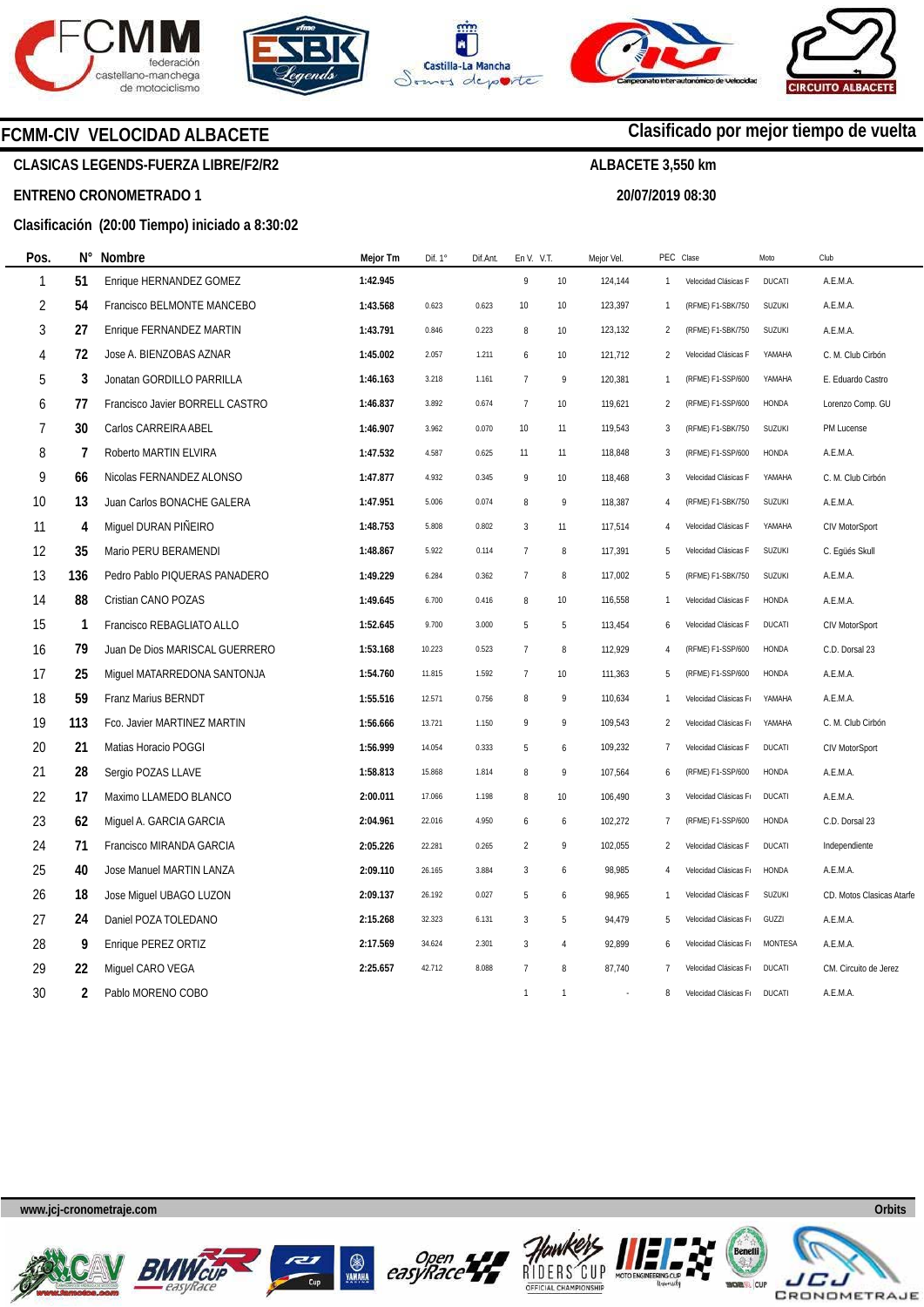







**20/07/2019 08:30** 

**ALBACETE 3,550 km** 



**V.Max** 

# **FCMM-CIV VELOCIDAD ALBACETE**

# **CLASICAS LEGENDS-FUERZA LIBRE/F2/R2**

### **ENTRENO CRONOMETRADO 1**

### **Clasificación (20:00 Tiempo) iniciado a 8:30:02**

| Vuelta         | T. Vuelta                       | S1     | S2       | S3     | V.Max   | Vuelta         | T. Vuelta                            | S1     | S <sub>2</sub> | S <sub>3</sub> | V.Max   |
|----------------|---------------------------------|--------|----------|--------|---------|----------------|--------------------------------------|--------|----------------|----------------|---------|
|                |                                 |        |          |        |         | 10             | 1:48.892                             | 42.795 | 37.745         | 28.352         | 208,696 |
|                | (51) Enrique HERNANDEZ GOMEZ    |        |          |        |         |                |                                      |        |                |                |         |
| $\mathbf{1}$   |                                 |        | 37.010   | 30.903 |         | $\mathbf{1}$   | (3) Jonatan GORDILLO PARRILLA        |        | 43.565         | 31.287         |         |
| $\overline{2}$ | 1:48.331                        | 44.775 | 36.019   | 27.537 | 197,802 | $\sqrt{2}$     |                                      |        |                |                |         |
| 3              | 1:43.833                        | 42.139 | 34.710   | 26.984 | 214,925 |                | 1:51.100                             | 45.015 | 36.851         | 29.234         | 170,213 |
| p4             | 1:56.198                        | 44.045 | 36.471   |        | 214,286 | 3              | 1:49.273                             | 43.772 | 36.959         | 28.542         | 200,557 |
| 5              | 3:25.235                        |        | 35.280   | 27.667 |         |                | 1:48.099                             | 43.776 | 36.214         | 28.109         | 202,247 |
| 6              | 2:11.538                        | 42.993 | 1:00.442 | 28.103 | 216,216 | 5              | 1:52.246                             | 47.053 | 37.556         | 27.637         | 199,446 |
| $\overline{7}$ | 1:44.781                        | 42.123 | 35.331   | 27.327 | 213,650 | 6              | 1:50.534                             | 44.062 | 36.596         | 29.876         | 206,897 |
| 8              | 1:43.514                        | 41.865 | 34.596   | 27.053 | 211,144 | $\overline{7}$ | 1:46.163                             | 43.026 | 35.482         | 27.655         | 202,817 |
| 9              | 1:42.945                        | 41.337 | 34.703   | 26.905 | 216,216 | 8              | 1:48.045                             | 42.833 | 36.164         | 29.048         | 204,545 |
| p10            | 1:59.397                        | 44.278 | 38.499   |        | 214,925 | p9             | 2:19.952                             | 54.981 | 45.410         |                | 194,070 |
|                | (54) Francisco BELMONTE MANCEBO |        |          |        |         |                | (77) Francisco Javier BORRELL CASTRO |        |                |                |         |
| $\mathbf{1}$   |                                 |        | 38.935   | 28.949 |         | $\mathbf{1}$   |                                      |        | 43.932         | 31.518         |         |
| $\overline{2}$ | 1:48.857                        | 44.317 | 36.986   | 27.554 | 194,070 | $\overline{2}$ | 1:52.873                             | 46.581 | 37.739         | 28.553         | 192,000 |
| 3              | 1:46.910                        | 43.941 | 35.560   | 27.409 | 209,913 | 3              | 1:52.288                             | 45.393 | 38.761         | 28.134         | 195,652 |
| p4             | 1:55.539                        | 44.372 | 38.290   |        | 208,696 | $\overline{4}$ | 1:48.898                             | 44.172 | 36.672         | 28.054         | 197,802 |
| 5              | 2:04.757                        |        | 36.005   | 27.600 |         | 5              | 1:47.701                             | 43.553 | 36.325         | 27.823         | 197,802 |
| 6              | 1:50.617                        | 44.467 | 38.356   | 27.794 | 209,913 | 6              | 1:47.291                             | 43.043 | 36.140         | 28.108         | 197,802 |
| 7              | 1:47.892                        | 45.109 | 35.648   | 27.135 | 211,765 | 7              | 1:46.837                             | 43.030 | 36.294         | 27.513         | 197,802 |
| 8              | 1:44.106                        | 41.989 | 35.191   | 26.926 | 208,696 | 8              | 1:47.594                             | 43.292 | 36.193         | 28.109         | 197,260 |
| 9              |                                 |        |          |        |         | 9              | 1:47.736                             | 43.585 | 36.094         | 28.057         | 196,721 |
|                | 1:44.444                        | 41.830 | 34.892   | 27.722 | 210,526 |                |                                      | 44.268 | 39.082         |                | 199,446 |
| 10             | 1:43.568                        | 41.873 | 34.777   | 26.918 | 209,913 | p10            | 2:01.772                             |        |                |                |         |
|                | (27) Enrique FERNANDEZ MARTIN   |        |          |        |         |                | (30) Carlos CARREIRA ABEL            |        |                |                |         |
| $\mathbf{1}$   |                                 |        | 38.790   | 28.963 |         | $\mathbf{1}$   |                                      |        | 42.146         | 29.974         |         |
| 2              | 1:48.245                        | 44.391 | 36.185   | 27.669 | 198,347 | $\overline{2}$ | 1:51.582                             | 45.965 | 37.095         | 28.522         | 191,489 |
| 3              | 1:46.074                        | 42.984 | 35.368   | 27.722 | 210,526 | 3              | 1:48.866                             | 44.208 | 36.350         | 28.308         | 194,595 |
| p4             | 1:56.800                        | 44.914 | 39.419   |        | 208,696 | $\overline{4}$ | 1:49.082                             | 43.862 | 36.444         | 28.776         | 194,070 |
| 5              | 2:03.271                        |        | 35.282   | 27.173 |         | 5              | 1:52.532                             | 46.402 | 37.202         | 28.928         | 193,029 |
| 6              | 1:49.847                        | 45.839 | 36.209   | 27.799 | 171,021 | 6              | 1:51.199                             | 46.243 | 36.423         | 28.533         | 195,652 |
| $\overline{7}$ | 1:51.615                        | 49.201 | 35.414   | 27.000 | 201,681 | $\overline{7}$ | 1:49.598                             | 45.422 | 36.420         | 27.756         | 194,070 |
| 8              | 1:43.791                        | 42.080 | 34.752   | 26.959 | 210,526 | 8              | 1:49.673                             | 43.573 | 36.577         | 29.523         | 193,029 |
| 9              | 1:44.178                        | 42.279 | 34.313   | 27.586 | 209,913 | 9              | 1:49.478                             | 43.922 | 36.297         | 29.259         | 190,476 |
| 10             | 1:43.882                        | 42.290 | 34.815   | 26.777 | 209,913 | 10             | 1:46.907                             | 43.578 | 35.509         | 27.820         | 188,976 |
|                |                                 |        |          |        |         | 11             | 1:52.386                             | 46.547 | 36.970         | 28.869         | 189,974 |
|                | (72) Jose A. BIENZOBAS AZNAR    |        |          |        |         |                |                                      |        |                |                |         |
| $\mathbf{1}$   |                                 |        | 38.538   | 32.790 |         |                | (7) Roberto MARTIN ELVIRA            |        |                |                |         |
| $\overline{2}$ | 1:48.973                        | 44.611 | 36.370   | 27.992 | 206,304 | $\mathbf{1}$   |                                      |        | 39.858         | 29.664         |         |
| 3              | 1:50.858                        | 44.038 | 38.780   | 28.040 | 203,390 | $\overline{2}$ | 1:50.017                             | 44.331 | 36.843         | 28.843         | 198,347 |
| 4              | 1:47.565                        | 43.337 | 36.274   | 27.954 | 211,144 | 3              | 1:49.305                             | 44.025 | 36.644         | 28.636         | 197,802 |
| 5              | 1:50.344                        | 43.067 | 38.600   | 28.677 | 208,696 | $\overline{4}$ | 1:49.490                             | 43.683 | 37.199         | 28.608         | 201,117 |
| 6              | 1:45.002                        | 42.575 | 35.039   | 27.388 | 207,493 | 5              | 1:53.095                             | 45.372 | 37.489         | 30.234         | 200,557 |
| $\overline{7}$ | 1:46.316                        | 43.184 | 35.662   | 27.470 | 208,092 | 6              | 1:49.858                             | 43.702 | 37.188         | 28.968         | 201,117 |
| p8             | 1:56.205                        | 45.123 | 37.538   |        | 204,545 | $\overline{1}$ | 1:56.325                             | 46.880 | 38.548         | 30.897         | 201,117 |
| 9              | 3:07.652                        |        | 40.277   | 28.825 |         | 8              | 1:48.164                             | 43.740 | 36.158         | 28.266         | 202,817 |









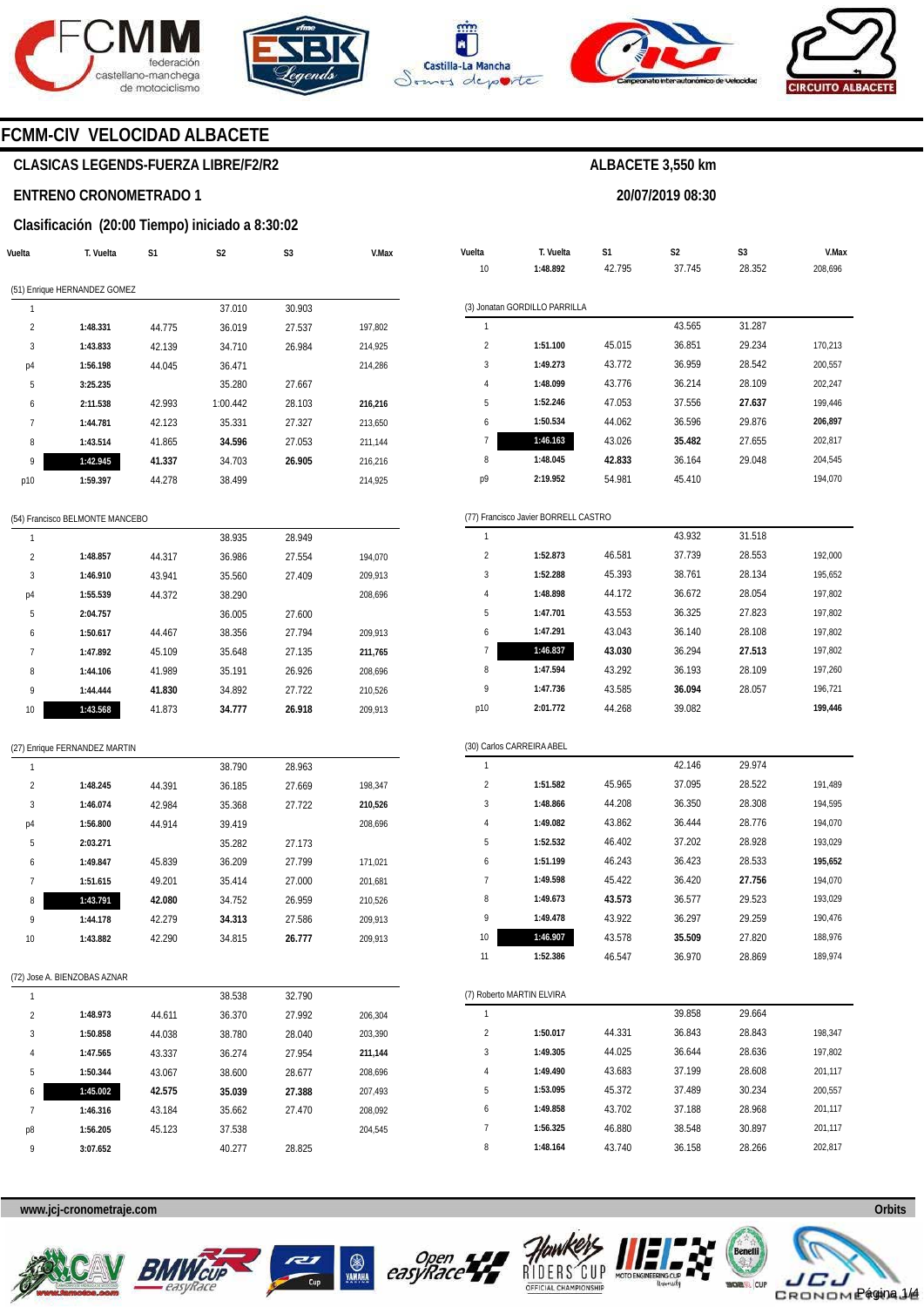







**20/07/2019 08:30** 



# **FCMM-CIV VELOCIDAD ALBACETE**

# **CLASICAS LEGENDS-FUERZA LIBRE/F2/R2**

# **ENTRENO CRONOMETRADO 1**

# **Clasificación (20:00 Tiempo) iniciado a 8:30:02**

| Vuelta | T. Vuelta                       | S1     | S2     | S3     | V.Max   |
|--------|---------------------------------|--------|--------|--------|---------|
| 9      | 1:47.896                        | 43.506 | 36.232 | 28.158 | 202,247 |
| 10     | 1:47.772                        | 43.203 | 36.069 | 28.500 | 203,390 |
| 11     | 1:47.532                        | 43.420 | 35.922 | 28.190 | 201,681 |
|        |                                 |        |        |        |         |
|        | (66) Nicolas FERNANDEZ ALONSO   |        |        |        |         |
| 1      |                                 |        | 41.517 | 31.503 |         |
| 2      | 1:53.224                        | 46.658 | 38.175 | 28.391 | 190,476 |
| 3      | 1:54.650                        | 48.343 | 38.216 | 28.091 | 183,673 |
| 4      | 1:50.402                        | 45.147 | 37.088 | 28.167 | 203,966 |
| 5      | 1:49.276                        | 43.892 | 37.249 | 28.135 | 203,966 |
| 6      | 1:52.057                        | 46.193 | 37.429 | 28.435 | 202,817 |
| 7      | 1:51.750                        | 44.002 | 38.249 | 29.499 | 202,817 |
| 8      | 1:50.062                        | 43.224 | 38.088 | 28.750 | 203,390 |
| 9      | 1:47.877                        | 43.366 | 36.624 | 27.887 | 202,247 |
| 10     | 1:49.402                        | 43.555 | 36.561 | 29.286 | 201,117 |
|        |                                 |        |        |        |         |
|        | (13) Juan Carlos BONACHE GALERA |        |        |        |         |
| 1      |                                 |        | 40.424 | 30.281 |         |
| 2      | 1:53.459                        | 46.030 | 38.260 | 29.169 | 188,976 |
| 3      | 1:54.226                        | 47.408 | 37.553 | 29.265 | 189,974 |
| 4      | 1:51.409                        | 45.846 | 36.891 | 28.672 | 193,548 |
| 5      | 1:50.901                        | 45.174 | 37.217 | 28.510 | 192,000 |
| 6      | 1:49.346                        | 44.193 | 36.691 | 28.462 | 197,260 |
| 7      | 1:49.855                        | 44.651 | 36.396 | 28.808 | 197,260 |
| 8      | 1:47.951                        | 43.439 | 36.236 | 28.276 | 202,817 |
| 9      | 1:49.702                        | 44.458 | 36.455 | 28.789 | 197,260 |
|        |                                 |        |        |        |         |
|        | (4) Miguel DURAN PIÑEIRO        |        |        |        |         |
| 1      |                                 |        | 36.896 | 29.292 |         |
| 2      | 1:49.277                        | 43.978 | 36.851 | 28.448 | 204,545 |
| 3      | 1:48.753                        | 44.081 | 36.618 | 28.054 | 198,895 |
| 4      | 1:48.932                        | 43.502 | 37.145 | 28.285 | 203,390 |
| 5      | 1:50.049                        | 44.160 | 37.287 | 28.602 | 203,390 |
| 6      | 1:49.757                        | 44.512 | 36.916 | 28.329 | 202,817 |
| 7      | 1:51.229                        | 44.419 | 38.239 | 28.571 | 198,347 |
| 8      | 1:51.517                        | 46.645 | 36.499 | 28.373 | 202,247 |
| 9      | 1:49.954                        | 44.766 | 36.953 | 28.235 | 190,476 |
| 10     | 1:51.282                        | 45.164 | 37.562 | 28.556 | 172,662 |
| 11     | 1:52.347                        | 45.089 | 37.868 | 29.390 | 182,741 |
|        |                                 |        |        |        |         |
|        | (35) Mario PERU BERAMENDI       |        |        |        |         |
| 1      |                                 |        | 37.880 | 28.442 |         |
| 2      | 1:52.313                        | 44.668 | 38.982 | 28.663 | 211,144 |
| 3      | 1:51.296                        | 45.182 | 37.617 | 28.497 | 202,817 |
| 4      | 1:50.246                        | 45.165 | 36.537 | 28.544 | 209,302 |
| 5      | 1:49.084                        | 44.105 | 36.628 | 28.351 | 210,526 |
| 6      | 1:49.159                        | 43.989 | 36.629 | 28.541 | 213,018 |

| Vuelta         | T. Vuelta                           | S1     | S2     | S3     | V.Max   |
|----------------|-------------------------------------|--------|--------|--------|---------|
| 7              | 1:48.867                            | 44.188 | 36.535 | 28.144 | 214,286 |
| 8              | 1:49.089                            | 43.543 | 36.488 | 29.058 | 209,302 |
|                | (136) Pedro Pablo PIQUERAS PANADERO |        |        |        |         |
| 1              |                                     |        | 50.579 | 36.536 |         |
| 2              | 2:03.536                            | 50.774 | 42.614 | 30.148 | 146,939 |
| 3              | 1:53.005                            | 46.794 | 37.628 | 28.583 | 190,981 |
| 4              | 1:50.236                            | 44.881 | 37.055 | 28.300 | 197,802 |
| 5              | 1:51.383                            | 44.873 | 37.736 | 28.774 | 198,347 |
| 6              | 1:50.213                            | 44.700 | 36.585 | 28.928 | 199,446 |
| 7              | 1:49.229                            | 44.264 | 36.697 | 28.268 | 198,895 |
| 8              | 1:49.792                            | 44.022 | 36.937 | 28.833 | 200,557 |
|                | (88) Cristian CANO POZAS            |        |        |        |         |
| 1              |                                     |        | 41.685 | 31.002 |         |
| $\overline{2}$ | 1:54.839                            | 47.120 | 38.340 | 29.379 | 187,990 |
| 3              | 1:52.561                            | 45.909 | 37.968 | 28.684 | 173,494 |
| 4              | 1:51.746                            | 45.301 | 37.046 | 29.399 | 188,482 |
| 5              | 1:52.234                            | 44.858 | 36.943 | 30.433 | 186,047 |
| 6              | 1:51.810                            | 46.635 | 37.409 | 27.766 | 187,013 |
| 7              | 1:55.236                            | 49.726 | 36.068 | 29.442 | 188,482 |
| 8              | 1:49.645                            | 44.546 | 36.911 | 28.188 | 189,974 |
| 9              | 1:50.420                            | 44.389 | 37.344 | 28.687 | 186,528 |
| p10            | 2:06.353                            | 50.938 | 40.375 |        | 189,474 |
|                | (1) Francisco REBAGLIATO ALLO       |        |        |        |         |
| 1              |                                     |        | 42.464 | 31.466 |         |
| p <sub>2</sub> | 2:02.621                            | 48.683 | 39.755 |        | 159,645 |
| 3              | 5:36.817                            |        | 39.401 | 29.250 |         |
| 4              | 1:53.128                            | 45.106 | 38.487 | 29.535 | 195,652 |
| 5              | 1:52.645                            | 45.183 | 37.967 | 29.495 | 197,260 |
|                | (79) Juan De Dios MARISCAL GUERRERO |        |        |        |         |
| 1              |                                     |        | 42.750 | 30.552 |         |
| $\overline{2}$ | 1:59.178                            | 48.920 | 39.736 | 30.522 | 184,615 |
| 3              | 1:57.607                            | 48.053 | 39.623 | 29.931 | 190,981 |
| 4              | 1:54.859                            | 46.469 | 38.746 | 29.644 | 189,474 |
| 5              | 1:56.291                            | 47.025 | 39.305 | 29.961 | 191,489 |
| 6              | 1:54.712                            | 46.183 | 38.473 | 30.056 | 194,595 |
| 7              | 1:53.168                            | 45.402 | 38.050 | 29.716 | 190,981 |
| 8              | 1:53.661                            | 45.964 | 38.219 | 29.478 | 194,595 |
|                | (25) Miguel MATARREDONA SANTONJA    |        |        |        |         |
| 1              |                                     |        | 42.021 | 32.415 |         |
| 2              | 1:59.454                            | 47.675 | 40.788 | 30.991 | 188,976 |
| 3              | 1:55.954                            | 46.512 | 39.473 | 29.969 | 187,013 |
| 4              | 1:55.760                            | 46.252 | 39.764 | 29.744 | 190,981 |









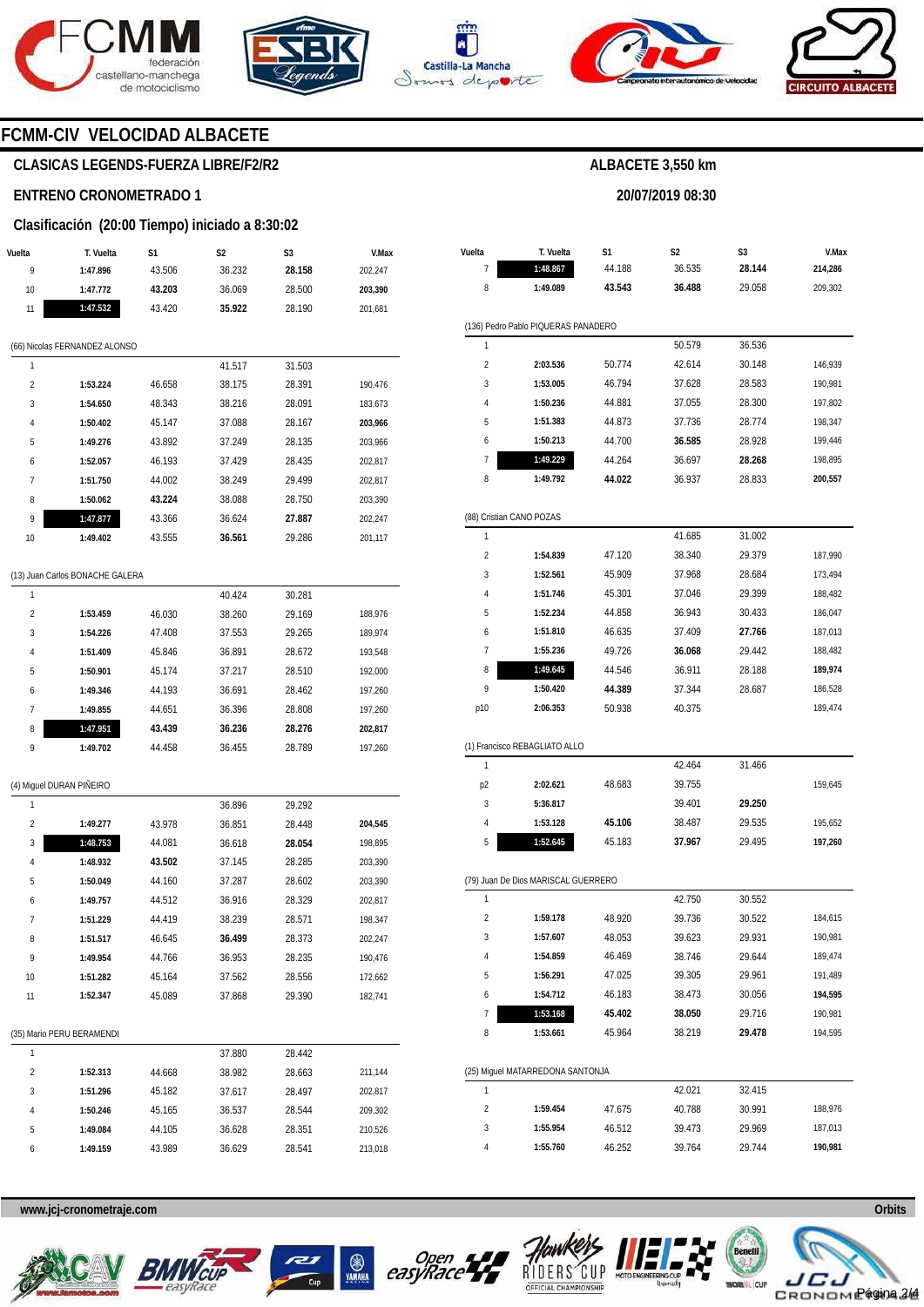







**20/07/2019 08:30** 

**ALBACETE 3,550 km** 



# **FCMM-CIV VELOCIDAD ALBACETE**

# **CLASICAS LEGENDS-FUERZA LIBRE/F2/R2**

### **ENTRENO CRONOMETRADO 1**

### **Clasificación (20:00 Tiempo) iniciado a 8:30:02**

| Vuelta | T. Vuelta                         | S1     | S2     | S3     | V.Max   |
|--------|-----------------------------------|--------|--------|--------|---------|
| 5      | 1:55.375                          | 45.760 | 38.931 | 30.684 | 188,482 |
| 6      | 1:55.889                          | 46.795 | 39.156 | 29.938 | 188,482 |
| 7      | 1:54.760                          | 45.895 | 39.138 | 29.727 | 188,976 |
| 8      | 1:55.067                          | 45.916 | 39.653 | 29.498 | 190,476 |
| 9      | 1:55.046                          | 46.477 | 38.913 | 29.656 | 190,476 |
| 10     | 1:56.792                          | 46.275 | 39.301 | 31.216 | 190,981 |
|        | (59) Franz Marius BERNDT          |        |        |        |         |
| 1      |                                   |        | 47.114 | 35.406 |         |
| 2      | 2:10.583                          | 51.769 | 44.615 | 34.199 | 157,895 |
| 3      | 2:04.931                          | 50.524 | 43.096 | 31.311 | 148,454 |
| 4      | 2:02.030                          | 50.508 | 40.383 | 31.139 | 164,009 |
| 5      | 2:01.078                          | 48.404 | 41.482 | 31.192 | 160,356 |
| 6      | 2:04.966                          | 53.258 | 41.213 | 30.495 | 162,528 |
| 7      | 1:56.989                          | 47.438 | 39.202 | 30.349 | 159,292 |
| 8      | 1:55.516                          | 47.093 | 38.503 | 29.920 | 160,000 |
| р9     | 2:07.569                          | 50.061 | 40.222 |        | 148,148 |
|        | (113) Fco. Javier MARTINEZ MARTIN |        |        |        |         |
| 1      |                                   |        | 43.324 | 34.518 |         |
| 2      | 2:09.889                          | 54.436 | 42.318 | 33.135 | 157,205 |
| 3      | 2:04.225                          | 50.328 | 43.032 | 30.865 | 166,667 |
| 4      | 2:00.232                          | 49.480 | 39.711 | 31.041 | 172,249 |
| 5      | 2:03.391                          | 48.406 | 43.781 | 31.204 | 171,429 |
| 6      | 1:58.003                          | 47.959 | 39.778 | 30.266 | 173,494 |
| 7      | 1:57.424                          | 47.718 | 39.424 | 30.282 | 168,224 |
| 8      | 1:57.752                          | 48.041 | 39.317 | 30.394 | 169,811 |
| 9      | 1:56.666                          | 47.625 | 39.355 | 29.686 | 169,811 |
|        | (21) Matias Horacio POGGI         |        |        |        |         |

|   |          |          | 48.925 | 34.305 |         |
|---|----------|----------|--------|--------|---------|
| 2 | 2:10.317 | 52.749   | 44.365 | 33.203 | 170.213 |
| 3 | 2:03.661 | 49.792   | 42.624 | 31.245 | 164.009 |
| 4 | 2:00.165 | 47.939   | 40.593 | 31.633 | 176.471 |
| 5 | 1:56.999 | 46.667   | 39.509 | 30.823 | 181,360 |
| 6 | 2:24.082 | 1:06.981 | 43.892 | 33.209 | 161.074 |
|   |          |          |        |        |         |

|                | (28) Sergio POZAS LLAVE |        |        |        |         |
|----------------|-------------------------|--------|--------|--------|---------|
| 1              |                         |        | 45.300 | 33.406 |         |
| $\overline{2}$ | 2:07.991                | 51.660 | 43.188 | 33.143 | 187,013 |
| 3              | 2:04.029                | 49.892 | 42.267 | 31.870 | 182.741 |
| 4              | 2:01.176                | 48.837 | 41.286 | 31.053 | 191,489 |
| 5              | 2:03.963                | 49.426 | 41.530 | 33.007 | 190.981 |
| 6              | 2:00.817                | 48.500 | 40.962 | 31.355 | 194,595 |
| 7              | 2:00.371                | 49.034 | 40.481 | 30.856 | 193.029 |
| 8              | 1:58.813                | 47.761 | 40.327 | 30.725 | 194.070 |
| 9              | 2:00.741                | 47.800 | 40.226 | 32.715 | 195.122 |

| Vuelta                  | T. Vuelta                     | S1     | S <sub>2</sub> | S3     | V.Max   |
|-------------------------|-------------------------------|--------|----------------|--------|---------|
|                         | (17) Maximo LLAMEDO BLANCO    |        |                |        |         |
| 1                       |                               |        | 51.977         | 37.215 |         |
| $\overline{\mathbf{c}}$ | 2:16.214                      | 56.443 | 45.467         | 34.304 | 135,084 |
| 3                       | 2:07.201                      | 52.700 | 42.158         | 32.343 | 152,220 |
| 4                       | 2:03.699                      | 51.522 | 41.189         | 30.988 | 165,138 |
| 5                       | 2:02.867                      | 49.455 | 42.046         | 31.366 | 167,832 |
| 6                       | 2:01.990                      | 50.196 | 40.649         | 31.145 | 163,636 |
| 7                       | 2:02.084                      | 48.761 | 41.409         | 31.914 | 168,618 |
| 8                       | 2:00.011                      | 48.567 | 40.047         | 31.397 | 164,384 |
| 9                       | 2:00.364                      | 48.919 | 40.309         | 31.136 | 170,616 |
| p10                     | 2:11.433                      | 49.923 | 41.145         |        | 169,014 |
|                         | (62) Miguel A. GARCIA GARCIA  |        |                |        |         |
| 1                       |                               |        | 47.670         | 33.998 |         |
| $\overline{\mathbf{c}}$ | 2:09.816                      | 51.943 | 44.808         | 33.065 | 159,292 |
| 3                       | 2:07.889                      | 51.483 | 43.019         | 33.387 | 150,628 |
| p4                      | 2:16.301                      | 50.164 | 44.395         |        | 167,442 |
| 5                       | 4:34.308                      |        | 42.722         | 31.957 |         |
| 6                       | 2:04.961                      | 49.848 | 42.268         | 32.845 | 169,014 |
|                         | (71) Francisco MIRANDA GARCIA |        |                |        |         |
| 1                       |                               |        | 44.845         | 33.454 |         |
| 2                       | 2:05.226                      | 51.002 | 42.161         | 32.063 | 173,913 |
| 3                       | 2:05.914                      | 50.797 | 42.535         | 32.582 | 173,494 |
| 4                       | 2:05.738                      | 51.407 | 41.762         | 32.569 | 168,618 |
| 5                       | 2:05.446                      | 51.080 | 41.834         | 32.532 | 169,811 |
| 6                       | 2:05.300                      | 50.696 | 42.193         | 32.411 | 174,334 |
| 7                       | 2:05.738                      | 50.964 | 42.447         | 32.327 | 172,249 |
| 8                       | 2:06.705                      | 51.595 | 42.590         | 32.520 | 170,616 |
| 9                       | 2:07.569                      | 51.525 | 43.248         | 32.796 | 174,334 |
|                         | (40) Jose Manuel MARTIN LANZA |        |                |        |         |
| 1                       |                               |        | 43.405         | 34.080 |         |
| $\overline{\mathbf{c}}$ | 2:09.917                      | 53.205 | 43.774         | 32.938 | 161,074 |
| 3                       | 2:09.110                      | 51.470 | 44.118         | 33.522 | 162,528 |
| 4                       | 2:09.828                      | 52.454 | 44.009         | 33.365 | 156,522 |
| 5                       | 2:10.092                      | 52.416 | 44.706         | 32.970 | 160,714 |
| p6                      | 2:26.373                      | 52.057 | 43.468         |        | 157,549 |
|                         | (18) Jose Miguel UBAGO LUZON  |        |                |        |         |
| 1                       |                               |        | 49.375         | 35.495 |         |
|                         |                               |        |                |        |         |











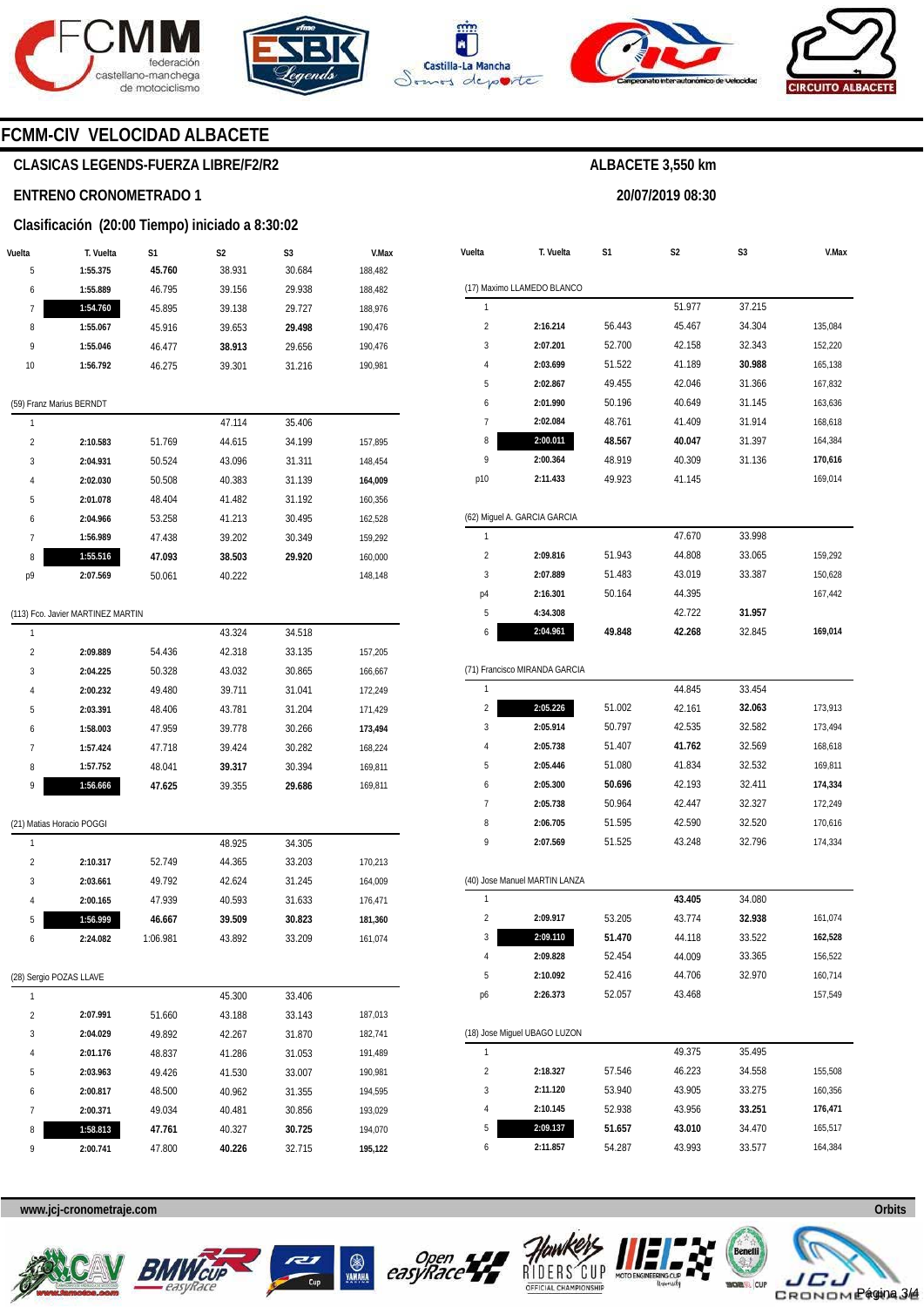







**20/07/2019 08:30** 



# **FCMM-CIV VELOCIDAD ALBACETE**

# **CLASICAS LEGENDS-FUERZA LIBRE/F2/R2**

## **ENTRENO CRONOMETRADO 1**

# **Clasificación (20:00 Tiempo) iniciado a 8:30:02**

| Vuelta                | T. Vuelta                 | S <sub>1</sub> | S <sub>2</sub> | S <sub>3</sub> | V.Max   | Vuelta | T. Vuelta | S <sub>1</sub> | S <sub>2</sub> | S <sub>3</sub> |
|-----------------------|---------------------------|----------------|----------------|----------------|---------|--------|-----------|----------------|----------------|----------------|
|                       | (24) Daniel POZA TOLEDANO |                |                |                |         |        |           |                |                |                |
| $\mathbf{1}$          |                           |                | 58.484         | 43.823         |         |        |           |                |                |                |
| $\overline{2}$        | 2:28.581                  | 1:02.722       | 47.559         | 38.300         | 133,829 |        |           |                |                |                |
| 3                     | 2:15.268                  | 55.430         | 44.747         | 35.091         | 137,143 |        |           |                |                |                |
| $\sqrt{4}$            | 2:19.529                  | 57.179         | 47.804         | 34.546         | 140,625 |        |           |                |                |                |
| p <sub>5</sub>        | 2:19.147                  | 53.740         | 44.742         |                | 138,196 |        |           |                |                |                |
|                       | (9) Enrique PEREZ ORTIZ   |                |                |                |         |        |           |                |                |                |
| $\mathbf{1}$          |                           |                | 58.491         | 43.624         |         |        |           |                |                |                |
| $\overline{2}$        | 2:26.403                  | 1:02.551       | 47.421         | 36.431         | 139,535 |        |           |                |                |                |
| 3                     | 2:17.569                  | 56.174         | 44.899         | 36.496         | 143,713 |        |           |                |                |                |
| p <sub>4</sub>        | 2:31.481                  | 56.295         | 45.317         |                | 146,939 |        |           |                |                |                |
| (22) Miguel CARO VEGA |                           |                |                |                |         |        |           |                |                |                |
| $\mathbf{1}$          |                           |                | 57.324         | 43.286         |         |        |           |                |                |                |
| $\overline{2}$        | 2:30.316                  | 1:03.063       | 48.869         | 38.384         | 130,199 |        |           |                |                |                |
| 3                     | 2:25.929                  | 57.548         | 50.342         | 38.039         | 137,667 |        |           |                |                |                |
| $\sqrt{4}$            | 2:28.156                  | 1:00.531       | 49.127         | 38.498         | 121,417 |        |           |                |                |                |
| 5                     | 2:27.123                  | 59.819         | 49.883         | 37.421         | 115,200 |        |           |                |                |                |
| 6                     | 2:28.979                  | 59.069         | 50.539         | 39.371         | 133,333 |        |           |                |                |                |
| $\overline{7}$        | 2:25.657                  | 58.968         | 48.802         | 37.887         | 117,840 |        |           |                |                |                |
| 8                     | 2:27.554                  | 1:00.015       | 49.819         | 37.720         | 116,694 |        |           |                |                |                |

1

**36.938** 

**50.880** 











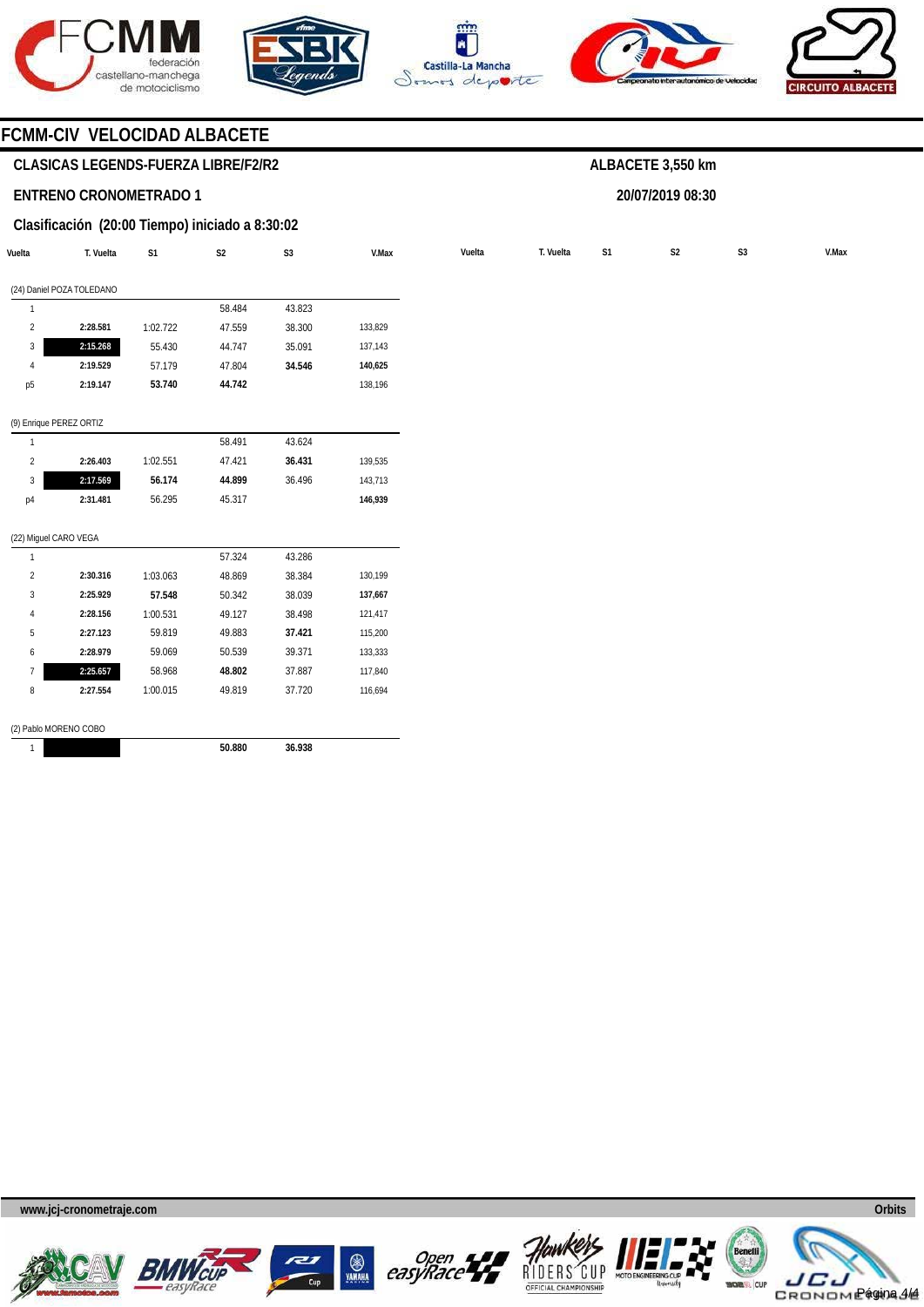







**20/07/2019 11:25** 

**Clasificado por mejor tiempo de vuelta**

# **FCMM-CIV VELOCIDAD ALBACETE**

**CLASICAS LEGENDS-FUERZA LIBRE/F2/R2** 

# **ENTRENO CRONOMETRADO 2**

# **Clasificación (20:00 Tiempo) iniciado a 11:25:01**

| Pos.           | Ν°  | Nombre                          | Mejor Tm | Dif. $1^\circ$ | Dif.Ant. | En V. V.T.       |                | Mejor Vel. | PEC Clase      |                       | Moto           | Club                      |
|----------------|-----|---------------------------------|----------|----------------|----------|------------------|----------------|------------|----------------|-----------------------|----------------|---------------------------|
| 1              | 51  | Enrique HERNANDEZ GOMEZ         | 1:41.539 |                |          | $\sqrt{3}$       | $\, 8$         | 125,863    | $\mathbf{1}$   | Velocidad Clásicas F  | <b>DUCATI</b>  | A.E.M.A.                  |
| $\overline{2}$ | 27  | Enrique FERNANDEZ MARTIN        | 1:43.576 | 2.037          | 2.037    | 9                | 9              | 123,388    | $\mathbf{1}$   | (RFME) F1-SBK/750     | SUZUKI         | A.E.M.A.                  |
| $\mathfrak{Z}$ | 54  | Francisco BELMONTE MANCEBO      | 1:44.678 | 3.139          | 1.102    | 8                | 9              | 122,089    | $\overline{2}$ | (RFME) F1-SBK/750     | SUZUKI         | A.E.M.A.                  |
| 4              | 72  | Jose A. BIENZOBAS AZNAR         | 1:45.034 | 3.495          | 0.356    | 8                | 9              | 121,675    | $\overline{2}$ | Velocidad Clásicas F  | YAMAHA         | C. M. Club Cirbón         |
| 5              | 77  | Francisco Javier BORRELL CASTRO | 1:45.941 | 4.402          | 0.907    | $\,9$            | 10             | 120,633    | $\overline{1}$ | (RFME) F1-SSP/600     | HONDA          | Lorenzo Comp. GU          |
| 6              | 4   | Miguel DURAN PIÑEIRO            | 1:46.062 | 4.523          | 0.121    | 5                | $\overline{7}$ | 120,496    | 3              | Velocidad Clásicas F  | YAMAHA         | CIV MotorSport            |
| $\overline{7}$ | 3   | Jonatan GORDILLO PARRILLA       | 1:46.165 | 4.626          | 0.103    | $\overline{4}$   | 6              | 120,379    | $\overline{2}$ | (RFME) F1-SSP/600     | YAMAHA         | E. Eduardo Castro         |
| 8              | 35  | Mario PERU BERAMENDI            | 1:46.817 | 5.278          | 0.652    | 5                | 8              | 119,644    | 4              | Velocidad Clásicas F  | SUZUKI         | C. Egüés Skull            |
| 9              | 7   | Roberto MARTIN ELVIRA           | 1:47.220 | 5.681          | 0.403    | 9                | 10             | 119,194    | 3              | (RFME) F1-SSP/600     | HONDA          | A.E.M.A.                  |
| 10             | 30  | Carlos CARREIRA ABEL            | 1:47.432 | 5.893          | 0.212    | 5                | 8              | 118,959    | 3              | (RFME) F1-SBK/750     | SUZUKI         | PM Lucense                |
| 11             | 13  | Juan Carlos BONACHE GALERA      | 1:48.016 | 6.477          | 0.584    | 10               | 10             | 118,316    | 4              | (RFME) F1-SBK/750     | SUZUKI         | A.E.M.A.                  |
| 12             | 66  | Nicolas FERNANDEZ ALONSO        | 1:48.045 | 6.506          | 0.029    | 5                | 8              | 118,284    | 5              | Velocidad Clásicas F  | YAMAHA         | C. M. Club Cirbón         |
| 13             | 136 | Pedro Pablo PIQUERAS PANADERO   | 1:48.254 | 6.715          | 0.209    | $\boldsymbol{6}$ | 8              | 118,056    | 5              | (RFME) F1-SBK/750     | SUZUKI         | A.E.M.A.                  |
| 14             | 12  | Pablo MORENO SANCHEZ            | 1:48.657 | 7.118          | 0.403    | 9                | 9              | 117,618    | $\mathbf{1}$   | Velocidad Clásicas F  | HONDA          | CIV MotorSport            |
| 15             | 88  | Cristian CANO POZAS             | 1:49.718 | 8.179          | 1.061    | 6                | 8              | 116,480    | $\overline{2}$ | Velocidad Clásicas F  | HONDA          | A.E.M.A.                  |
| 16             | 79  | Juan De Dios MARISCAL GUERRERO  | 1:51.206 | 9.667          | 1.488    | $\boldsymbol{6}$ | 9              | 114,922    | $\overline{4}$ | (RFME) F1-SSP/600     | HONDA          | C.D. Dorsal 23            |
| 17             | 1   | Francisco REBAGLIATO ALLO       | 1:51.485 | 9.946          | 0.279    | $\overline{4}$   | $\overline{4}$ | 114,634    | 6              | Velocidad Clásicas F  | <b>DUCATI</b>  | <b>CIV MotorSport</b>     |
| 18             | 21  | Matias Horacio POGGI            | 1:52.507 | 10.968         | 1.022    | $\mathbf{3}$     | 5              | 113,593    | $\overline{7}$ | Velocidad Clásicas F  | <b>DUCATI</b>  | CIV MotorSport            |
| 19             | 59  | Franz Marius BERNDT             | 1:53.579 | 12.040         | 1.072    | 5                | 8              | 112,521    | $\mathbf{1}$   | Velocidad Clásicas F  | YAMAHA         | A.E.M.A.                  |
| $20\,$         | 25  | Miguel MATARREDONA SANTONJA     | 1:53.796 | 12.257         | 0.217    | 8                | 10             | 112,306    | 5              | (RFME) F1-SSP/600     | HONDA          | A.E.M.A.                  |
| 21             | 113 | Fco. Javier MARTINEZ MARTIN     | 1:55.051 | 13.512         | 1.255    | 10               | 10             | 111,081    | $\overline{2}$ | Velocidad Clásicas Fr | YAMAHA         | C. M. Club Cirbón         |
| 22             | 2   | Pablo MORENO COBO               | 1:56.287 | 14.748         | 1.236    | 5                | 10             | 109,901    | 3              | Velocidad Clásicas Fr | <b>DUCATI</b>  | A.E.M.A.                  |
| 23             | 28  | Sergio POZAS LLAVE              | 1:56.314 | 14.775         | 0.027    | 9                | 11             | 109,875    | 6              | (RFME) F1-SSP/600     | HONDA          | A.E.M.A.                  |
| 24             | 62  | Miguel A. GARCIA GARCIA         | 1:57.358 | 15.819         | 1.044    | 6                | 9              | 108,898    | $\overline{7}$ | (RFME) F1-SSP/600     | HONDA          | C.D. Dorsal 23            |
| 25             | 17  | Maximo LLAMEDO BLANCO           | 1:58.324 | 16.785         | 0.966    | $\overline{4}$   | 5              | 108,009    | 4              | Velocidad Clásicas Fr | <b>DUCATI</b>  | A.E.M.A.                  |
| 26             | 71  | Francisco MIRANDA GARCIA        | 2:03.295 | 21.756         | 4.971    | $\overline{4}$   | 8              | 103,654    | 3              | Velocidad Clásicas F  | <b>DUCATI</b>  | Independiente             |
| 27             | 40  | Jose Manuel MARTIN LANZA        | 2:03.462 | 21.923         | 0.167    | $\overline{7}$   | 8              | 103,514    | 5              | Velocidad Clásicas F  | HONDA          | A.E.M.A.                  |
| 28             | 18  | Jose Miguel UBAGO LUZON         | 2:06.975 | 25.436         | 3.513    | 5                | $\overline{7}$ | 100,650    | $\mathbf{1}$   | Velocidad Clásicas F  | SUZUKI         | CD. Motos Clasicas Atarfe |
| 29             | 24  | Daniel POZA TOLEDANO            | 2:07.932 | 26.393         | 0.957    | 5                | 6              | 99,897     | 6              | Velocidad Clásicas F  | GUZZI          | A.E.M.A.                  |
| 30             | 9   | Enrique PEREZ ORTIZ             | 2:09.961 | 28.422         | 2.029    | $\mathbf{3}$     | $\overline{4}$ | 98,337     | 7              | Velocidad Clásicas F  | <b>MONTESA</b> | A.E.M.A.                  |
| 31             | 22  | Miquel CARO VEGA                | 2:19.281 | 37.742         | 9.320    | $\overline{2}$   | $\overline{4}$ | 91,757     | 8              | Velocidad Clásicas Fr | <b>DUCATI</b>  | CM. Circuito de Jerez     |











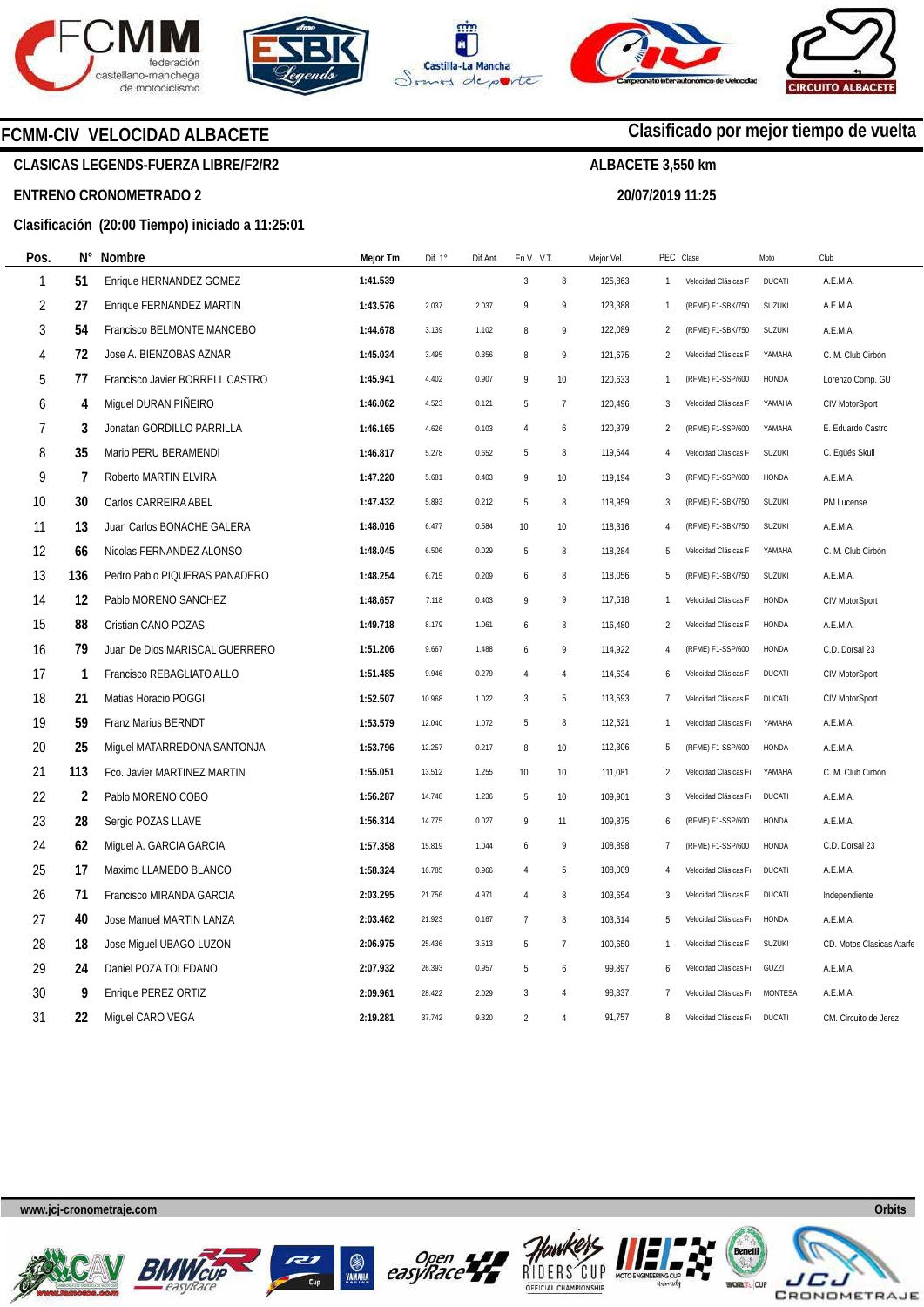







**20/07/2019 11:25** 



# **FCMM-CIV VELOCIDAD ALBACETE**

# **CLASICAS LEGENDS-FUERZA LIBRE/F2/R2**

### **ENTRENO CRONOMETRADO 2**

### **Clasificación (20:00 Tiempo) iniciado a 11:25:01**

| Vuelta                  | T. Vuelta                            | S1     | S2     | S3     | V.Max   |
|-------------------------|--------------------------------------|--------|--------|--------|---------|
|                         | (51) Enrique HERNANDEZ GOMEZ         |        |        |        |         |
| 1                       |                                      |        | 35.741 | 28.932 |         |
| $\overline{\mathbf{c}}$ | 1:43.849                             | 42.726 | 34.711 | 26.412 | 218,845 |
| 3                       | 1:41.539                             | 41.169 | 34.013 | 26.357 | 218,845 |
| p4                      | 1:49.601                             | 41.881 | 35.478 |        | 216,216 |
| 5                       | 3:24.768                             |        | 35.264 | 26.780 |         |
| 6                       | 1:43.113                             | 41.569 | 34.929 | 26.615 | 218,845 |
| 7                       | 1:41.853                             | 41.191 | 34.066 | 26.596 | 216,216 |
| p8                      | 1:55.833                             | 44.567 | 36.125 |        | 206,897 |
|                         | (27) Enrique FERNANDEZ MARTIN        |        |        |        |         |
| 1                       |                                      |        | 38.208 | 29.355 |         |
| $\overline{\mathbf{c}}$ | 1:48.487                             | 44.530 | 35.963 | 27.994 | 203,390 |
| 3                       | 1:45.240                             | 42.721 | 35.271 | 27.248 | 211,765 |
| 4                       | 1:44.032                             | 42.143 | 34.761 | 27.128 | 208,092 |
| 5                       | 1:45.627                             | 42.566 | 35.847 | 27.214 | 210,526 |
| 6                       | 1:44.444                             | 42.193 | 35.152 | 27.099 | 209,913 |
| 7                       | 1:44.175                             | 41.988 | 34.785 | 27.402 | 207,493 |
| 8                       | 1:43.683                             | 42.167 | 34.572 | 26.944 | 208,092 |
| 9                       | 1:43.576                             | 41.996 | 34.805 | 26.775 | 206,897 |
|                         | (54) Francisco BELMONTE MANCEBO      |        |        |        |         |
| 1                       |                                      |        | 36.611 | 27.972 |         |
| $\overline{2}$          | 1:47.348                             | 42.642 | 36.658 | 28.048 | 212,389 |
| 3                       | 1:45.476                             | 42.556 | 35.280 | 27.640 | 212,389 |
| 4                       | 1:45.650                             | 42.663 | 35.441 | 27.546 | 209,913 |
| 5                       | 1:47.756                             | 44.502 | 35.817 | 27.437 | 206,897 |
| 6                       | 1:48.644                             | 44.239 | 36.242 | 28.163 | 212,389 |
| 7                       | 1:45.184                             | 42.494 | 35.298 | 27.392 | 207,493 |
| 8                       | 1:44.678                             | 42.262 | 35.141 | 27.275 | 208,696 |
| p9                      | 2:05.976                             | 46.565 | 38.870 |        | 209,913 |
|                         | (72) Jose A. BIENZOBAS AZNAR         |        |        |        |         |
| 1                       |                                      |        | 36.926 | 28.390 |         |
| $\overline{\mathbf{c}}$ | 1:46.735                             | 42.884 | 36.538 | 27.313 | 211,765 |
| 3                       | 1:45.296                             | 42.380 | 35.217 | 27.699 | 210,526 |
| 4                       | 1:46.795                             | 42.524 | 35.832 | 28.439 | 210,526 |
| 5                       | 1:46.493                             | 42.470 | 35.598 | 28.425 | 209,302 |
| p6                      | 1:54.342                             | 43.319 | 36.308 |        | 209,302 |
| 7                       | 2:33.165                             |        | 37.774 | 30.100 |         |
| 8                       | 1:45.034                             | 42.584 | 35.131 | 27.319 | 209,913 |
| 9                       | 1:48.918                             | 44.850 | 36.310 | 27.758 | 205,128 |
|                         | (77) Francisco Javier BORRELL CASTRO |        |        |        |         |
| 1                       |                                      |        | 39.316 | 29.381 |         |
| $\overline{\mathbf{c}}$ | 1:50.184                             | 44.743 | 37.078 | 28.363 | 197,802 |
|                         |                                      |        |        |        |         |

| Vuelta         | T. Vuelta                     | S1     | S2     | S3     | V.Max   |
|----------------|-------------------------------|--------|--------|--------|---------|
| 3              | 1:49.013                      | 43.825 | 36.693 | 28.495 | 200,000 |
| 4              | 1:48.575                      | 43.548 | 36.675 | 28.352 | 200,000 |
| 5              | 1:51.412                      | 44.163 | 36.867 | 30.382 | 198,347 |
| 6              | 1:49.734                      | 44.088 | 37.141 | 28.505 | 198,347 |
| 7              | 1:47.258                      | 43.234 | 36.533 | 27.491 | 200,000 |
| 8              | 1:46.346                      | 42.882 | 36.035 | 27.429 | 203,390 |
| 9              | 1:45.941                      | 43.001 | 35.545 | 27.395 | 197,802 |
| p10            | 2:07.737                      | 47.490 | 41.650 |        | 203,390 |
|                |                               |        |        |        |         |
|                | (4) Miguel DURAN PIÑEIRO      |        |        |        |         |
| 1              |                               |        | 36.779 | 28.139 |         |
| $\overline{c}$ | 1:49.428                      | 44.034 | 36.222 | 29.172 | 197,802 |
| 3              | 1:48.507                      | 44.080 | 36.285 | 28.142 | 204,545 |
| 4              | 1:48.300                      | 43.724 | 36.589 | 27.987 | 198,895 |
| 5              | 1:46.062                      | 42.696 | 35.494 | 27.872 | 199,446 |
| 6              | 1:46.584                      | 43.056 | 35.701 | 27.827 | 203,966 |
| p7             | 1:54.598                      | 45.699 | 36.977 |        | 200,557 |
|                |                               |        |        |        |         |
|                | (3) Jonatan GORDILLO PARRILLA |        |        |        |         |
| 1              |                               |        | 37.774 | 28.165 |         |
| $\overline{c}$ | 1:49.081                      | 43.411 | 37.354 | 28.316 | 202,817 |
| 3              | 1:47.239                      | 43.132 | 35.803 | 28.304 | 203,390 |
| 4              | 1:46.165                      | 42.990 | 35.448 | 27.727 | 200,557 |
| 5              | 1:49.466                      | 44.703 | 36.302 | 28.461 | 205,128 |
| p6             | 2:19.166                      | 53.719 | 43.359 |        | 203,966 |
|                | (35) Mario PERU BERAMENDI     |        |        |        |         |
| 1              |                               |        | 37.637 | 29.876 |         |
| $\overline{2}$ | 1:48.981                      | 43.868 | 36.614 | 28.499 | 212,389 |
| 3              | 1:47.571                      | 43.136 | 36.121 | 28.314 | 211,765 |
| 4              | 1:47.213                      | 42.942 | 36.051 | 28.220 | 211,144 |
| 5              | 1:46.817                      | 42.971 | 35.484 | 28.362 | 215,569 |
|                | 1:55.739                      | 43.312 | 37.260 |        | 213,018 |
| p6<br>7        | 3:56.310                      |        | 36.399 | 28.167 |         |
| 8              | 1:47.286                      | 43.218 | 36.100 | 27.968 |         |
|                |                               |        |        |        | 211,765 |
|                | (7) Roberto MARTIN ELVIRA     |        |        |        |         |
| 1              |                               |        | 39.721 | 29.404 |         |
| p <sub>2</sub> | 1:55.978                      | 44.797 | 36.956 |        | 202,247 |
| 3              | 3:02.916                      |        | 37.191 | 29.697 |         |
| 4              | 1:49.396                      | 43.456 | 37.317 | 28.623 | 203,966 |
| 5              | 1:48.089                      | 43.472 | 36.094 | 28.523 | 203,390 |
| 6              | 1:47.481                      | 43.177 | 36.023 | 28.281 | 203,390 |
| 7              | 1:47.999                      | 43.364 | 36.134 | 28.501 | 202,247 |
| 8              | 1:59.781                      | 45.846 | 43.148 | 30.787 | 203,966 |
| 9              | 1:47.220                      | 43.320 | 35.864 | 28.036 | 201,681 |
| 10             | 1:53.170                      | 47.995 | 36.344 | 28.831 | 199,446 |









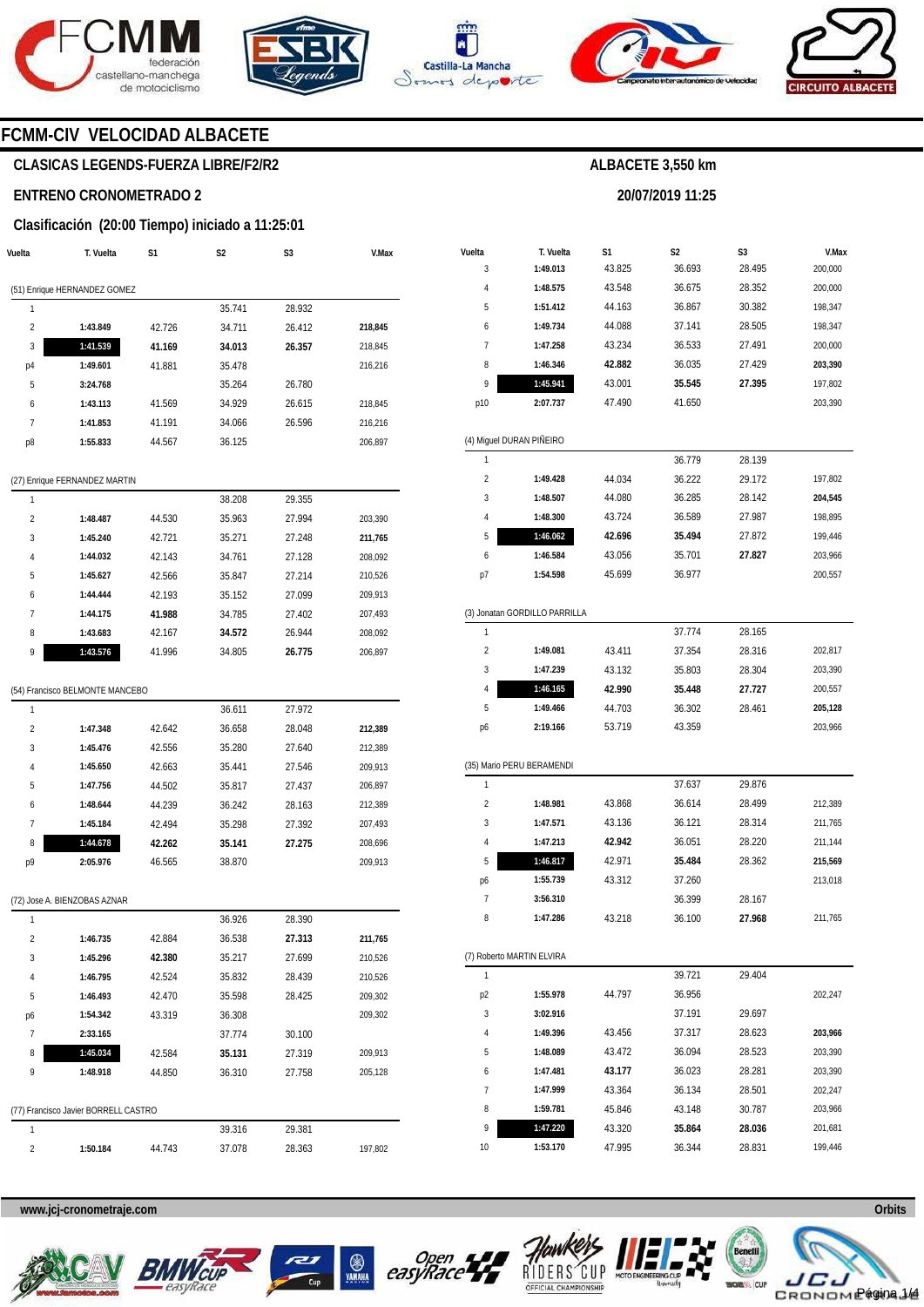







**20/07/2019 11:25** 



# **FCMM-CIV VELOCIDAD ALBACETE**

# **CLASICAS LEGENDS-FUERZA LIBRE/F2/R2**

### **ENTRENO CRONOMETRADO 2**

# **Clasificación (20:00 Tiempo) iniciado a 11:25:01**

| Vuelta         | T. Vuelta                           | S1     | S2     | S3     | V.Max   |
|----------------|-------------------------------------|--------|--------|--------|---------|
|                | (30) Carlos CARREIRA ABEL           |        |        |        |         |
| 1              |                                     |        | 37.577 | 28.971 |         |
| 2              | 1:50.061                            | 44.452 | 36.866 | 28.743 | 196,185 |
| 3              | 1:49.474                            | 45.388 | 36.135 | 27.951 | 193,029 |
| 4              | 1:48.124                            | 44.480 | 35.676 | 27.968 | 195,652 |
| 5              | 1:47.432                            | 43.758 | 35.806 | 27.868 | 193,029 |
| 6              | 1:51.674                            | 44.020 | 37.359 | 30.295 | 191,489 |
| 7              | 1:59.954                            | 47.790 | 40.283 | 31.881 | 174,334 |
| p8             | 2:07.048                            | 48.681 | 39.619 |        | 169,014 |
|                | (13) Juan Carlos BONACHE GALERA     |        |        |        |         |
| 1              |                                     |        | 37.975 | 29.681 |         |
| $\overline{2}$ | 1:50.248                            | 44.897 | 36.456 | 28.895 | 192,000 |
| 3              | 1:57.275                            | 44.496 | 37.003 | 35.776 | 193,548 |
| 4              | 1:51.475                            | 46.043 | 37.026 | 28.406 | 194,595 |
| 5              | 1:49.467                            | 44.134 | 36.235 | 29.098 | 197,260 |
| 6              | 1:48.083                            | 43.913 | 36.030 | 28.140 | 196,185 |
| 7              | 1:48.478                            | 44.087 | 35.958 | 28.433 | 196,185 |
| 8              | 1:48.772                            | 44.028 | 36.444 | 28.300 | 197,802 |
| 9              | 1:48.355                            | 43.976 | 36.196 | 28.183 | 196,721 |
| 10             | 1:48.016                            | 43.947 | 36.024 | 28.045 | 199,446 |
|                |                                     |        |        |        |         |
|                | (66) Nicolas FERNANDEZ ALONSO       |        |        |        |         |
| 1              |                                     |        | 40.025 | 29.929 |         |
| 2              | 1:50.741                            | 45.236 | 37.275 | 28.230 | 198,347 |
| 3              | 1:49.161                            | 44.652 | 36.688 | 27.821 | 194,595 |
| 4              | 1:49.873                            | 43.893 | 37.428 | 28.552 | 203,390 |
| 5              | 1:48.045                            | 44.162 | 36.272 | 27.611 | 202,247 |
| p6             | 1:58.204                            | 43.876 | 39.883 |        | 204,545 |
| 7              | 2:53.666                            |        | 39.305 | 28.882 |         |
| p8             | 1:57.756                            | 44.208 | 37.640 |        | 201,681 |
|                | (136) Pedro Pablo PIQUERAS PANADERO |        |        |        |         |
| 1              |                                     |        | 38.081 | 28.942 |         |
| 2              | 1:49.689                            | 43.993 | 36.626 | 29.070 | 199,446 |
| 3              | 1:50.072                            | 44.402 | 36.486 | 29.184 | 198,895 |
| 4              | 1:50.543                            | 45.390 | 36.706 | 28.447 | 198,347 |
| 5              | 1:49.545                            | 43.996 | 37.109 | 28.440 | 197,260 |
| 6              | 1:48.254                            | 43.810 | 36.159 | 28.285 | 196,185 |
| 7              | 1:48.525                            | 43.774 | 36.442 | 28.309 | 196,721 |
| p8             | 2:04.557                            | 43.953 | 37.151 |        | 196,185 |
|                | (12) Pablo MORENO SANCHEZ           |        |        |        |         |
| 1              |                                     |        | 39.376 | 31.108 |         |
| 2              | 1:50.573                            | 44.821 | 36.812 | 28.940 | 198,347 |
| 3              | 1:50.063                            | 44.048 | 37.108 | 28.907 | 200,000 |
|                |                                     |        |        |        |         |

| Vuelta         | T. Vuelta                           | S1     | S2     | S3     | V.Max   |
|----------------|-------------------------------------|--------|--------|--------|---------|
| 4              | 1:49.050                            | 43.747 | 36.771 | 28.532 | 200,557 |
| 5              | 1:50.438                            | 45.466 | 36.563 | 28.409 | 200,000 |
| 6              | 1:49.867                            | 44.467 | 36.751 | 28.649 | 194,070 |
| 7              | 1:49.981                            | 43.947 | 37.193 | 28.841 | 197,802 |
| 8              | 1:50.144                            | 44.976 | 36.593 | 28.575 | 198,347 |
| 9              | 1:48.657                            | 43.780 | 36.632 | 28.245 | 196,185 |
|                | (88) Cristian CANO POZAS            |        |        |        |         |
| 1              |                                     |        | 41.332 | 30.367 |         |
| $\overline{2}$ | 1:53.761                            | 47.582 | 37.331 | 28.848 | 190,476 |
| 3              | 1:49.795                            | 44.412 | 37.029 | 28.354 | 191,489 |
| 4              | 1:51.691                            | 44.138 | 37.367 | 30.186 | 193,548 |
| 5              | 1:52.304                            | 46.741 | 37.181 | 28.382 | 174,757 |
| 6              | 1:49.718                            | 44.020 | 37.033 | 28.665 | 187,990 |
| 7              | 1:51.236                            | 44.532 | 36.962 | 29.742 | 182,741 |
| p8             | 2:00.897                            | 45.222 | 38.535 |        | 179,104 |
|                | (79) Juan De Dios MARISCAL GUERRERO |        |        |        |         |
| 1              |                                     |        | 38.749 | 29.377 |         |
| 2              | 1:52.717                            | 45.839 | 37.842 | 29.036 | 197,802 |
| 3              | 1:51.613                            | 45.181 | 37.575 | 28.857 | 193,548 |
| 4              | 1:51.719                            | 44.532 | 37.863 | 29.324 | 196,185 |
| 5              | 1:51.636                            | 45.154 | 37.789 | 28.693 | 193,548 |
| 6              | 1:51.206                            | 44.279 | 37.503 | 29.424 | 196,185 |
| $\overline{1}$ | 1:54.745                            | 46.418 | 38.337 | 29.990 | 193,548 |
| 8              | 1:51.900                            | 44.775 | 37.465 | 29.660 | 195,652 |
| 9              | 1:51.414                            | 45.007 | 37.321 | 29.086 | 193,548 |
|                | (1) Francisco REBAGLIATO ALLO       |        |        |        |         |
| 1              |                                     |        | 41.219 | 28.707 |         |
| $\overline{2}$ | 1:53.299                            | 45.492 | 38.239 | 29.568 | 198,895 |
| 3              | 1:51.901                            | 44.785 | 37.949 | 29.167 | 195,652 |
| 4              | 1:51.485                            | 44.264 | 37.420 | 29.801 | 193,548 |
|                | (21) Matias Horacio POGGI           |        |        |        |         |
| 1              |                                     |        | 39.492 | 30.313 |         |
| 2              | 1:55.752                            | 45.910 | 38.865 | 30.977 | 193,029 |
| 3              | 1:52.507                            | 45.211 | 37.795 | 29.501 | 197,260 |
| 4              | 1:54.012                            | 45.956 | 38.468 | 29.588 | 184,143 |
| p5             | 2:15.637                            | 53.885 | 42.285 |        | 168,224 |
|                | (59) Franz Marius BERNDT            |        |        |        |         |
| 1              |                                     |        | 47.360 | 34.408 |         |
| 2              | 2:01.485                            | 50.753 | 40.030 | 30.702 | 141,732 |
| 3              | 1:56.322                            | 47.891 | 38.721 | 29.710 | 164,009 |
| 4              | 1:55.363                            | 46.917 | 39.071 | 29.375 | 161,798 |
| 5              | 1:53.579                            | 46.514 | 37.810 | 29.255 | 164,009 |









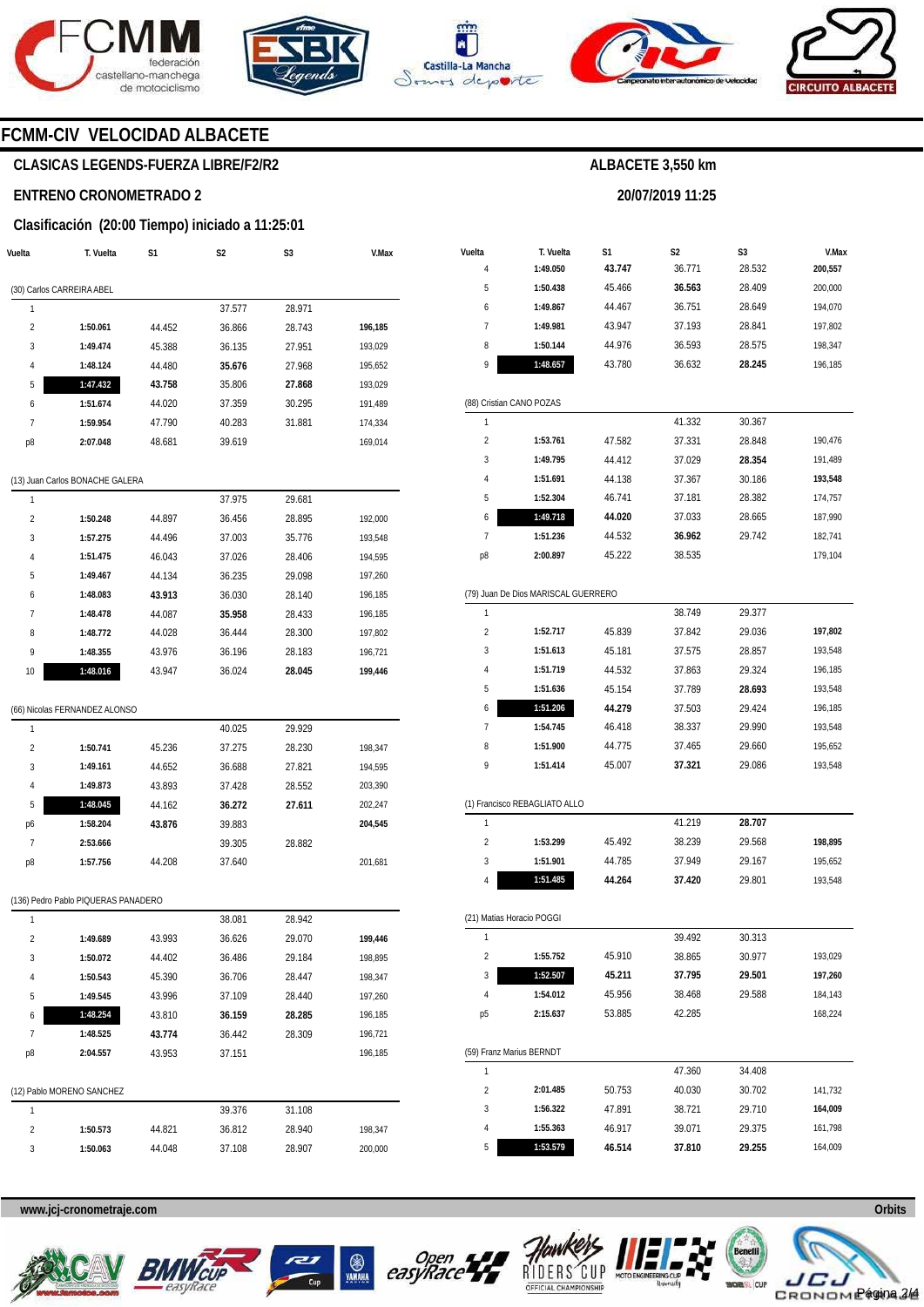







**20/07/2019 11:25** 



# **FCMM-CIV VELOCIDAD ALBACETE**

# **CLASICAS LEGENDS-FUERZA LIBRE/F2/R2**

### **ENTRENO CRONOMETRADO 2**

### **Clasificación (20:00 Tiempo) iniciado a 11:25:01**

| Vuelta                  | T. Vuelta                         | S1     | S2     | S3     | V.Max   |
|-------------------------|-----------------------------------|--------|--------|--------|---------|
| 6                       | 2:00.991                          | 49.966 | 39.865 | 31.160 | 160,714 |
| 7                       | 1:58.717                          | 48.306 | 39.266 | 31.145 | 155,172 |
| p8                      | 2:02.748                          | 46.723 | 38.005 |        | 161,074 |
|                         |                                   |        |        |        |         |
|                         | (25) Miguel MATARREDONA SANTONJA  |        |        |        |         |
| 1                       |                                   |        | 39.844 | 30.141 |         |
| 2                       | 1:56.129                          | 46.814 | 39.580 | 29.735 | 189,974 |
| 3                       | 1:55.352                          | 47.347 | 39.013 | 28.992 | 194,595 |
| 4                       | 1:54.917                          | 45.820 | 38.728 | 30.369 | 190,981 |
| 5                       | 1:54.839                          | 45.673 | 39.249 | 29.917 | 191,489 |
| 6                       | 1:54.840                          | 46.219 | 38.919 | 29.702 | 191,489 |
| 7                       | 1:55.733                          | 46.702 | 39.130 | 29.901 | 192,513 |
| 8                       | 1:53.796                          | 45.739 | 39.060 | 28.997 | 189,474 |
| 9                       | 1:53.960                          | 45.444 | 38.706 | 29.810 | 192,000 |
| 10                      | 1:53.841                          | 45.717 | 38.472 | 29.652 | 190,476 |
|                         |                                   |        |        |        |         |
|                         | (113) Fco. Javier MARTINEZ MARTIN |        |        |        |         |
| 1                       |                                   |        | 39.411 | 30.268 |         |
| $\overline{\mathbf{c}}$ | 1:56.749                          | 47.660 | 39.267 | 29.822 | 172,662 |
| 3                       | 1:58.046                          | 48.652 | 39.509 | 29.885 | 169,412 |
| 4                       | 2:01.722                          | 48.738 | 41.212 | 31.772 | 172,662 |
| 5                       | 1:56.858                          | 47.349 | 39.553 | 29.956 | 174,757 |
| 6                       | 1:55.128                          | 46.551 | 38.605 | 29.972 | 177,340 |
| 7                       | 1:55.156                          | 46.776 | 38.760 | 29.620 | 174,757 |
| 8                       | 1:56.026                          | 46.963 | 39.081 | 29.982 | 173,494 |
| 9                       | 1:55.660                          | 46.752 | 38.950 | 29.958 | 172,249 |
| 10                      | 1:55.051                          | 47.058 | 38.624 | 29.369 | 171,021 |
|                         |                                   |        |        |        |         |
|                         | (2) Pablo MORENO COBO             |        |        |        |         |
| 1                       |                                   |        | 41.299 | 33.181 |         |
| $\overline{2}$          | 2:07.098                          | 54.064 | 42.194 | 30.840 | 156,182 |
| 3                       | 1:57.566                          | 48.002 | 39.148 | 30.416 | 173,913 |
| 4                       | 1:58.069                          | 47.747 | 39.325 | 30.997 | 174,757 |
| 5                       | 1:56.287                          | 47.113 | 39.269 | 29.905 | 175,182 |
| 6                       | 1:57.844                          | 47.245 | 39.392 | 31.207 | 174,334 |
| 7                       | 1:59.454                          | 48.071 | 40.334 | 31.049 | 176,471 |
| 8                       | 1:57.584                          | 47.622 | 39.708 | 30.254 | 174,757 |
| 9                       | 1:58.660                          | 47.986 | 39.665 | 31.009 | 172,249 |
| p10                     | 2:07.668                          | 49.129 | 40.511 |        | 165,517 |
|                         |                                   |        |        |        |         |
|                         | (28) Sergio POZAS LLAVE           |        |        |        |         |
| 1                       |                                   |        | 41.797 | 30.490 |         |
| $\overline{\mathbf{c}}$ | 1:58.445                          | 47.934 | 39.711 | 30.800 | 194,595 |
| 3                       | 1:57.836                          | 47.670 | 40.023 | 30.143 | 192,513 |
| 4                       | 1:57.647                          | 47.212 | 40.025 | 30.410 | 193,548 |
| 5                       | 1:57.617                          | 47.151 | 40.185 | 30.281 | 194,595 |
| 6                       | 1:59.813                          | 49.195 | 40.113 | 30.505 | 195,122 |

| Vuelta                  | T. Vuelta                     | S1     | S2     | S3     | V.Max   |
|-------------------------|-------------------------------|--------|--------|--------|---------|
| 7                       | 1:57.172                      | 46.993 | 39.384 | 30.795 | 197,260 |
| 8                       | 1:57.078                      | 47.080 | 39.902 | 30.096 | 198,895 |
| 9                       | 1:56.314                      | 46.658 | 39.420 | 30.236 | 199,446 |
| 10                      | 1:56.895                      | 46.749 | 39.825 | 30.321 | 198,895 |
| p11                     | 2:04.191                      | 47.120 | 39.580 |        | 195,652 |
|                         | (62) Miguel A. GARCIA GARCIA  |        |        |        |         |
| 1                       |                               |        | 41.504 | 31.683 |         |
| 2                       | 2:02.137                      | 49.343 | 41.357 | 31.437 | 162,896 |
| 3                       | 2:00.262                      | 47.969 | 40.746 | 31.547 | 179,551 |
| 4                       | 2:00.142                      | 47.670 | 41.504 | 30.968 | 173,077 |
| 5                       | 1:58.644                      | 47.415 | 40.102 | 31.127 | 181,818 |
| 6                       | 1:57.358                      | 46.780 | 39.954 | 30.624 | 168,618 |
| 7                       | 1:58.545                      | 47.995 | 39.914 | 30.636 | 171,429 |
| 8                       | 1:57.574                      | 47.928 | 39.281 | 30.365 | 171,429 |
| 9                       | 2:00.286                      | 50.651 | 39.018 | 30.617 | 178,660 |
|                         | (17) Maximo LLAMEDO BLANCO    |        |        |        |         |
| 1                       |                               |        | 45.069 | 34.173 |         |
| $\overline{2}$          | 2:07.233                      | 54.041 | 41.698 | 31.494 | 160,356 |
| 3                       | 2:00.715                      | 49.512 | 40.928 | 30.275 | 170,213 |
| 4                       | 1:58.324                      | 47.995 | 39.490 | 30.839 | 173,077 |
| р5                      | 2:16.088                      | 50.826 | 44.778 |        | 160,000 |
|                         | (71) Francisco MIRANDA GARCIA |        |        |        |         |
| 1                       |                               |        | 43.772 | 32.148 |         |
| $\overline{2}$          | 2:05.118                      | 50.927 | 42.259 | 31.932 | 174,334 |
| 3                       | 2:05.155                      | 50.959 | 42.319 | 31.877 | 171,838 |
| 4                       | 2:03.295                      | 49.971 | 41.446 | 31.878 | 174,757 |
| р5                      | 2:10.493                      | 50.364 | 41.530 |        | 175,182 |
| 6                       | 4:33.833                      |        | 42.160 | 31.895 |         |
| 7                       | 2:04.756                      | 50.699 | 41.470 | 32.587 | 172,662 |
| 8                       | 2:05.926                      | 50.900 | 42.227 | 32.799 | 169,412 |
|                         | (40) Jose Manuel MARTIN LANZA |        |        |        |         |
| 1                       |                               |        | 43.212 | 32.702 |         |
| $\overline{\mathbf{c}}$ | 2:06.336                      | 51.732 | 42.435 | 32.169 | 165,517 |
| 3                       | 2:06.480                      | 50.812 | 42.865 | 32.803 | 161,435 |
| 4                       | 2:06.402                      | 50.388 | 43.272 | 32.742 | 159,645 |
| 5                       | 2:06.481                      | 51.674 | 42.305 | 32.502 | 160,356 |
| 6                       | 2:05.243                      | 50.723 | 42.330 | 32.190 | 157,549 |
| 7                       | 2:03.462                      | 50.095 | 41.191 | 32.176 | 161,435 |
| p8                      | 2:15.613                      | 52.301 | 42.745 |        | 162,896 |
|                         |                               |        |        |        |         |
|                         | (18) Jose Miguel UBAGO LUZON  |        |        |        |         |
| 1                       |                               |        | 48.322 | 35.244 |         |
| $\overline{\mathbf{c}}$ | 2:11.260                      | 53.442 | 44.428 | 33.390 | 163,636 |









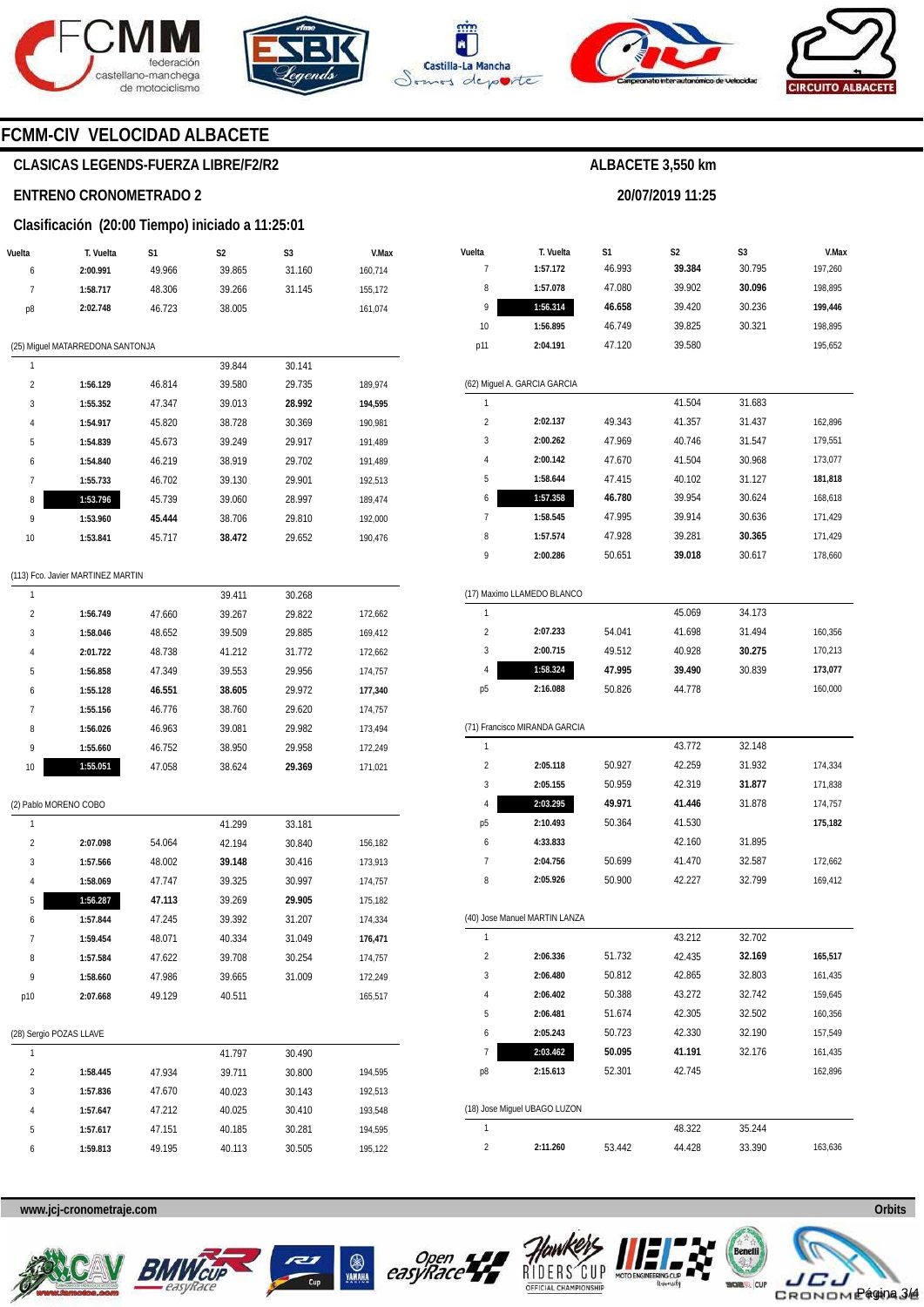









# **CLASICAS LEGENDS-FUERZA LIBRE/F2/R2**

### **ENTRENO CRONOMETRADO 2**

### **Clasificación (20:00 Tiempo) iniciado a 11:25:01**

| Vuelta         | T. Vuelta                 | S1     | S <sub>2</sub> | S <sub>3</sub> | V.Max   |
|----------------|---------------------------|--------|----------------|----------------|---------|
| 3              | 2:08.253                  | 52.434 | 42.205         | 33.614         | 151,899 |
| $\overline{4}$ | 2:09.089                  | 52.291 | 42.881         | 33.917         | 163,636 |
| 5              | 2:06.975                  | 51.381 | 42.092         | 33.502         | 165,138 |
| 6              | 2:09.359                  | 52.103 | 43.070         | 34.186         | 160,714 |
| 7              | 2:07.800                  | 53.149 | 42.326         | 32.325         | 156,863 |
|                |                           |        |                |                |         |
|                | (24) Daniel POZA TOLEDANO |        |                |                |         |
| 1              |                           |        | 46.444         | 35.936         |         |
| $\overline{2}$ | 2:13.280                  | 53.979 | 44.389         | 34.912         | 136,622 |
| p3             | 2:14.727                  | 52.318 | 43.566         |                | 136,882 |
| $\overline{4}$ | 3:41.109                  |        | 44.516         | 33.958         |         |
| 5              | 2:07.932                  | 51.906 | 42.328         | 33.698         | 138,996 |
| p6             | 2:15.845                  | 53.723 | 42.770         |                | 141,176 |
|                |                           |        |                |                |         |
|                | (9) Enrique PEREZ ORTIZ   |        |                |                |         |
| 1              |                           |        | 45.529         | 35.655         |         |

# **ALBACETE 3,550 km**

**20/07/2019 11:25** 

**Vuelta Vuelta T. Vuelta S1 S2 S3 V.Max** 

#### 2 3 p4 **2:12.816 2:09.961 2:24.878**  54.506 **53.288**  54.328 43.657 **43.121**  45.176 34.653 **33.552**  146,640 148,454 **152,542**

### (22) Miguel CARO VEGA

|    |          |        | 54.207 | 39.078 |         |
|----|----------|--------|--------|--------|---------|
|    | 2:19.281 | 56.745 | 46.747 | 35.789 | 132.353 |
|    | 2:19.358 | 55.222 | 47.882 | 36.254 | 146.045 |
| p4 | 2:26.247 | 56.825 | 48.486 |        | 140,078 |

**www.jcj-cronometraje.com Orbits** 











Página 4/4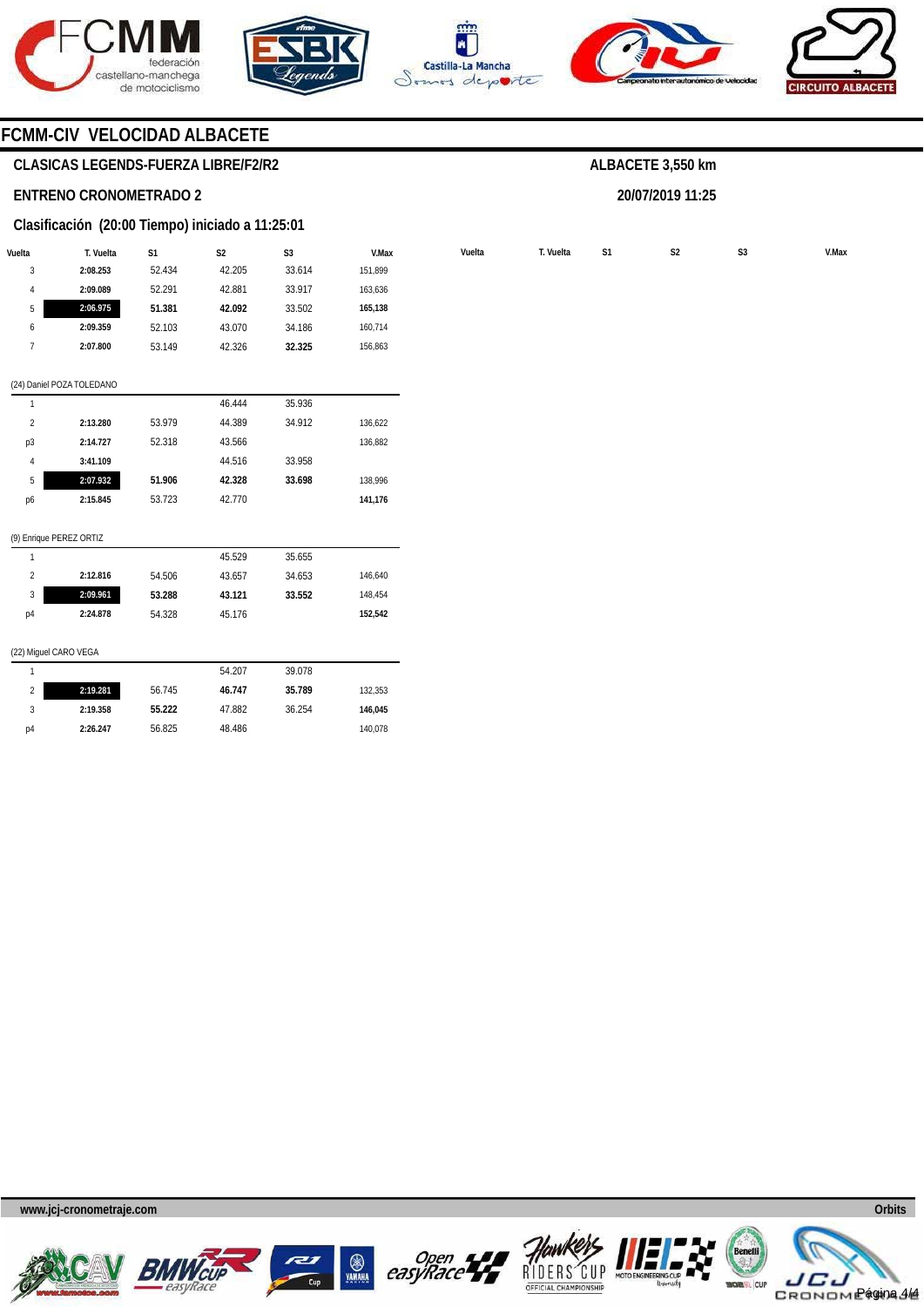







**21/07/2019 10:50** 



# **Clasificado por vueltas**

 $\overline{a}$  $\overline{a}$  $\overline{a}$  $\overline{a}$  $\overline{a}$  $\overline{a}$  $\overline{a}$  $\overline{a}$  $\overline{a}$  $\overline{a}$  $\overline{a}$  $\overline{a}$  $\overline{a}$  $\overline{a}$  $\overline{a}$  $\overline{a}$  $\overline{a}$  $\overline{a}$  $\overline{a}$ 

 $\overline{a}$  $\overline{a}$  $\overline{a}$  $\overline{a}$ 

**LICU**<br>GRONOMETRAJE

# **CLASICAS VINTAGE**

**Impresos: 21/07/2019 11:12:37** 

# **CARRERA**

**Carrera (9 Vueltas) iniciado a 10:50:25** 

**FCMM-CIV VELOCIDAD ALBACETE** 

| Pos.           | N° | Nombre                           | Vtas           | Total T°  | Dif. 1º  | Dif.Ant. | Mejor Tm | En V.          |                | PEC Clase            | Moto           | Club            | Pun |
|----------------|----|----------------------------------|----------------|-----------|----------|----------|----------|----------------|----------------|----------------------|----------------|-----------------|-----|
|                | 97 | Vicente ARNAU SALVADOR           | 9              | 17:02.009 |          |          | 1:51.876 | 9              | $\mathbf{1}$   | Velocidad Clásicas B | AJR            | A.E.M.A.        |     |
| $\overline{2}$ | 16 | Javier TRIGUERO LLOPES           | 9              | 17:02.023 | 0.014    | 0.014    | 1:52.055 | 9              | $\mathbf{1}$   | Velocidad Clásicas C | AJR            | MotoDes         |     |
| 3              | 59 | Miguel CORTIJO SANCHEZ           | 9              | 17:52.491 | 50.482   | 50.468   | 1:53.476 | $\overline{2}$ | 2              | Velocidad Clásicas B | <b>OSSA</b>    | A.E.M.A.        |     |
| 4              | 20 | Rafael GIMENO RUIZ               | 9              | 18:13.101 | 1:11.092 | 20.610   | 1:58.918 | 8              | 2              | Velocidad Clásicas C | AJR            | A.E.M.A.        |     |
| 5              | 7  | Jose BALLESTER CALOMARDE         | 9              | 18:20.936 | 1:18.927 | 7.835    | 1:59.973 | 9              | $\mathbf{1}$   | Velocidad Clásicas A | AJR            | A.E.M.A.        |     |
| 6              | 33 | Enrique VIDAL CARAZO             | 9              | 18:40.172 | 1:38.163 | 19.236   | 2:01.508 | $\, 8$         | 3              | Velocidad Clásicas B | OSSA           | A.E.M.A.        |     |
| 7              | 80 | Gregorio MUÑOZ GARCIA            | 9              | 18:40.427 | 1:38.418 | 0.255    | 2:01.532 | $\overline{7}$ | 4              | Velocidad Clásicas B | <b>MONTESA</b> | A.E.M.A.        |     |
| 8              | 60 | <b>Francisco ALARCON MATEU</b>   | 9              | 18:46.270 | 1:44.261 | 5.843    | 1:59.853 | 7              | $\overline{2}$ | Velocidad Clásicas A | <b>BULTACO</b> | A.E.M.A.        |     |
| 9              | 31 | Juan Carlos PEREZ MAYORAL        | 9              | 18:47.117 | 1:45.108 | 0.847    | 2:03.191 | 6              | 3              | Velocidad Clásicas A | HONDA          | A.E.M.A.        |     |
| 10             | 57 | Jose Antonio JIMENEZ JIMENEZ     | 9              | 18:48.523 | 1:46.514 | 1.406    | 2:03.796 | 5              | 5              | Velocidad Clásicas B | <b>BULTACO</b> | A.E.M.A.        |     |
| 11             | 51 | <b>Jesus BLEDA ESCRIBANO</b>     | 9              | 18:48.862 | 1:46.853 | 0.339    | 2:03.840 | 5              | 4              | Velocidad Clásicas A | <b>OSSA</b>    | A.E.M.A.        |     |
| 12             | 10 | Gregorio CAÑIZARES SANCHEZ       | 8              | 17:04.294 | 1 Vuelta | 1 Vuelta | 2:05.071 | $\overline{2}$ | 5              | Velocidad Clásicas A | <b>BULTACO</b> | MC Alicante     |     |
| 13             | 98 | Victor Manuel SORIA MARTINEZ     | 8              | 17:08.790 | 1 Vuelta | 4.496    | 2:04.617 | $7\phantom{.}$ | 6              | Velocidad Clásicas B | <b>BULTACO</b> | Independiente   |     |
| 14             | 62 | Salvador HERNANDEZ PEREZ         | 8              | 17:10.262 | 1 Vuelta | 1.472    | 2:04.879 | $\, 8$         | 3              | Velocidad Clásicas C | SIN MARCA      | A.E.M.A.        |     |
| 15             | 96 | Jose Vicente ANDREU MARTINEZ     | 8              | 17:12.534 | 1 Vuelta | 2.272    | 2:05.247 | $\overline{7}$ | 6              | Velocidad Clásicas A | <b>BULTACO</b> | A.E.M.A.        |     |
| 16             | 3  | Andres SERRANO MAS               | 8              | 17:14.406 | 1 Vuelta | 1.872    | 2:06.034 | 8              | $\overline{7}$ | Velocidad Clásicas A | <b>BULTACO</b> | A.E.M.A.        |     |
| 17             | 5  | Juan MOHEDANO PADILLA            | 8              | 17:18.693 | 1 Vuelta | 4.287    | 2:07.044 | $\overline{2}$ | $\mathbf{1}$   | Velocidad Clásicas D | <b>DUCATI</b>  | Mc. Almansa     |     |
| 18             | 44 | Michel HOURDEBAIGT               | 8              | 17:49.147 | 1 Vuelta | 30.454   | 2:08.985 | $\overline{7}$ | 2              | Velocidad Clásicas D | TRIUMPH        | Independiente   |     |
| 19             | 78 | Begoña LOIZAGA DOMENECH          | 8              | 17:57.614 | 1 Vuelta | 8.467    | 2:11.676 | 8              | 8              | Velocidad Clásicas A | <b>MONTESA</b> | Independiente   |     |
|                |    | No clasificado (75% = 6 Vueltas) |                |           |          |          |          |                |                |                      |                |                 |     |
| <b>NT</b>      | 58 | Jose Luis SANGRADOR RUBIO        | $\overline{7}$ | 15:10.503 | NT       |          | 2:06.735 | 6              | <b>NT</b>      | Velocidad Clásicas A | HONDA          | A.E.M.A.        |     |
| <b>NT</b>      | 94 | Joaquin ORTS CAÑIZARES           | 6              | 13:08.535 | ΝT       |          | 1:55.593 | $\overline{2}$ | NT             | Velocidad Clásicas B | <b>BULTACO</b> | A.E.M.A.        |     |
| <b>NT</b>      | 47 | <b>Jesus BARAJAS SUAREZ</b>      | 3              | 7:18.000  | ΝT       |          | 2:19.336 | $\overline{2}$ | NT             | Velocidad Clásicas A | <b>BULTACO</b> | A.E.M.A.        |     |
| <b>NT</b>      | 19 | Ignacio RIPOLL JARAUTA           |                |           | NT       |          |          | $\mathbf{0}$   | ΝT             | Velocidad Clásicas A | <b>HONDA</b>   | <b>MX Recas</b> |     |

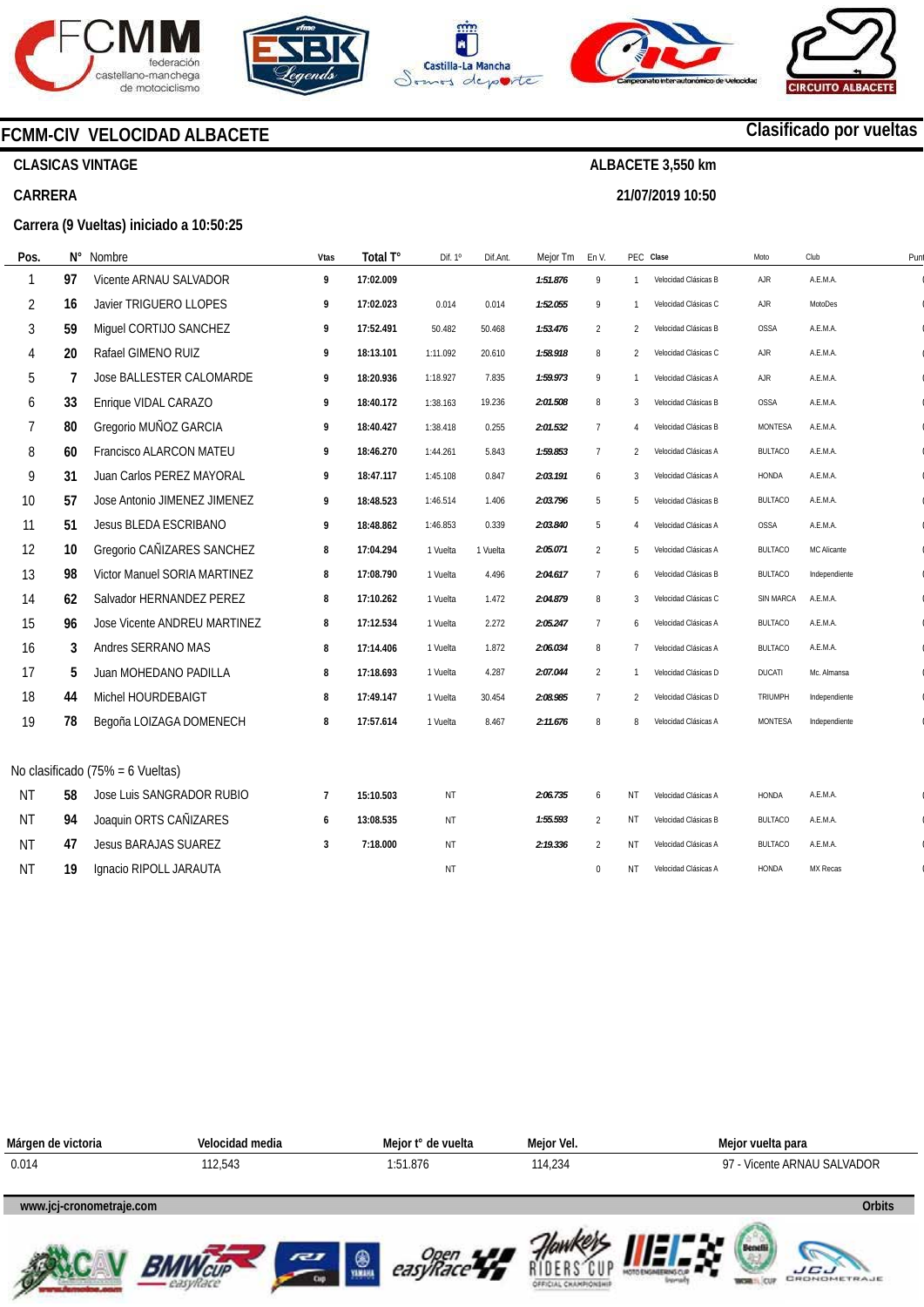







**21/07/2019 10:50** 



# **FCMM-CIV VELOCIDAD ALBACETE**

# **CLASICAS VINTAGE**

# **CARRERA**

**Carrera (9 Vueltas) iniciado a 10:50:25** 

| Pos.                 |    | N° Nombre                        | Vtas           | Total T°  | Dif. 1º            | Dif.Ant. | Mejor Tm   | En V.                       |                | PEC Clase            | Moto              | Club<br>Pun   |
|----------------------|----|----------------------------------|----------------|-----------|--------------------|----------|------------|-----------------------------|----------------|----------------------|-------------------|---------------|
|                      |    |                                  |                |           |                    |          |            |                             |                |                      |                   |               |
| Velocidad Clásicas A |    |                                  |                |           |                    |          |            |                             |                |                      |                   |               |
| 1                    | 7  | Jose BALLESTER CALOMARDE         | 9              | 18:20.936 |                    |          | 1:59.973   | 9                           | $\mathbf{1}$   | Velocidad Clásicas A | AJR               | A.E.M.A.      |
| 2                    | 60 | Francisco ALARCON MATEU          | 9              | 18:46.270 | 25.334             | 25.334   | 1:59.853   | 7                           | 2              | Velocidad Clásicas A | <b>BULTACO</b>    | A.E.M.A.      |
| 3                    | 31 | Juan Carlos PEREZ MAYORAL        | 9              | 18:47.117 | 26.181             | 0.847    | 2:03.191   | 6                           | 3              | Velocidad Clásicas A | <b>HONDA</b>      | A.E.M.A.      |
| 4                    | 51 | Jesus BLEDA ESCRIBANO            | 9              | 18:48.862 | 27.926             | 1.745    | 2:03.840   | 5                           | $\overline{4}$ | Velocidad Clásicas A | OSSA              | A.E.M.A.      |
| 5                    | 10 | Gregorio CAÑIZARES SANCHEZ       | 8              | 17:04.294 | 1 Vuelta           | 1 Vuelta | 2:05.071   | $\overline{2}$              | 5              | Velocidad Clásicas A | <b>BULTACO</b>    | MC Alicante   |
| 6                    | 96 | Jose Vicente ANDREU MARTINEZ     | 8              | 17:12.534 | 1 Vuelta           | 8.240    | 2:05.247   | 7                           | 6              | Velocidad Clásicas A | <b>BULTACO</b>    | A.E.M.A.      |
|                      | 3  | Andres SERRANO MAS               | 8              | 17:14.406 | 1 Vuelta           | 1.872    | 2:06.034   | 8                           | 7              | Velocidad Clásicas A | <b>BULTACO</b>    | A.E.M.A.      |
| 8                    | 78 | Begoña LOIZAGA DOMENECH          | 8              | 17:57.614 | 1 Vuelta           | 43.208   | 2:11.676   | 8                           | 8              | Velocidad Clásicas A | <b>MONTESA</b>    | Independiente |
|                      |    | No clasificado (75% = 6 Vueltas) |                |           |                    |          |            |                             |                |                      |                   |               |
| <b>NT</b>            | 58 | Jose Luis SANGRADOR RUBIO        | $\overline{7}$ | 15:10.503 | ΝT                 |          | 2:06.735   | 6                           | ΝT             | Velocidad Clásicas A | HONDA             | A.E.M.A.      |
| <b>NT</b>            | 47 | <b>Jesus BARAJAS SUAREZ</b>      | 3              | 7:18.000  | ΝT                 |          | 2:19.336   | $\overline{2}$              | ΝT             | Velocidad Clásicas A | <b>BULTACO</b>    | A.E.M.A.      |
| <b>NT</b>            | 19 | Ignacio RIPOLL JARAUTA           |                |           | ΝT                 |          |            | 0                           | ΝT             | Velocidad Clásicas A | HONDA             | MX Recas      |
| Velocidad Clásicas B |    |                                  |                |           |                    |          |            |                             |                |                      |                   |               |
| 1                    | 97 | Vicente ARNAU SALVADOR           | 9              | 17:02.009 |                    |          | 1:51.876   | 9                           | $\mathbf{1}$   | Velocidad Clásicas B | AJR               | A.E.M.A.      |
| 2                    | 59 | Miguel CORTIJO SANCHEZ           | 9              | 17:52.491 | 50.482             | 50.482   | 1:53.476   | $\overline{2}$              | 2              | Velocidad Clásicas B | <b>OSSA</b>       | A.E.M.A.      |
| 3                    | 33 | Enrique VIDAL CARAZO             | 9              | 18:40.172 | 1:38.163           | 47.681   | 2:01.508   | 8                           | 3              | Velocidad Clásicas B | <b>OSSA</b>       | A.E.M.A.      |
| 4                    | 80 | Gregorio MUÑOZ GARCIA            | 9              | 18:40.427 | 1:38.418           | 0.255    | 2:01.532   | $\overline{7}$              | $\overline{4}$ | Velocidad Clásicas B | <b>MONTESA</b>    | A.E.M.A.      |
| 5                    | 57 | Jose Antonio JIMENEZ JIMENEZ     | 9              | 18:48.523 | 1:46.514           | 8.096    | 2:03.796   | 5                           | 5              | Velocidad Clásicas B | <b>BULTACO</b>    | A.E.M.A.      |
| 6                    | 98 | Victor Manuel SORIA MARTINEZ     | 8              | 17:08.790 | 1 Vuelta           | 1 Vuelta | 2:04.617   | 7                           | 6              | Velocidad Clásicas B | <b>BULTACO</b>    | Independiente |
|                      |    | No clasificado (75% = 6 Vueltas) |                |           |                    |          |            |                             |                |                      |                   |               |
| <b>NT</b>            | 94 | Joaquin ORTS CAÑIZARES           | 6              | 13:08.535 | ΝT                 |          | 1:55.593   | $\overline{2}$              | ΝT             | Velocidad Clásicas B | <b>BULTACO</b>    | A.E.M.A.      |
| Velocidad Clásicas C |    |                                  |                |           |                    |          |            |                             |                |                      |                   |               |
| 1                    | 16 | Javier TRIGUERO LLOPES           | 9              | 17:02.023 |                    |          | 1:52.055   | 9                           | -1             | Velocidad Clásicas C | AJR               | MotoDes       |
| 2                    | 20 | Rafael GIMENO RUIZ               | 9              | 18:13.101 | 1:11.078           | 1:11.078 | 1:58.918   | 8                           | 2              | Velocidad Clásicas C | AJR               | A.E.M.A.      |
| 3                    | 62 | Salvador HERNANDEZ PEREZ         | 8              | 17:10.262 | 1 Vuelta           | 1 Vuelta | 2:04.879   | 8                           | 3              | Velocidad Clásicas C | SIN MARCA         | A.E.M.A.      |
| Velocidad Clásicas D |    |                                  |                |           |                    |          |            |                             |                |                      |                   |               |
|                      | 5  | Juan MOHEDANO PADILLA            | 8              | 17:18.693 |                    |          | 2:07.044   | $\overline{2}$              | $\mathbf{1}$   | Velocidad Clásicas D | <b>DUCATI</b>     | Mc. Almansa   |
| 2                    | 44 | Michel HOURDEBAIGT               | 8              | 17:49.147 | 30.454             | 30.454   | 2:08.985   | 7                           | 2              | Velocidad Clásicas D | TRIUMPH           | Independiente |
| Márgen de victoria   |    | Velocidad media                  |                |           | Mejor t° de vuelta |          | Mejor Vel. |                             |                |                      | Mejor vuelta para |               |
| 0.014                |    | 112,543                          |                | 1:51.876  |                    |          | 114,234    | 97 - Vicente ARNAU SALVADOR |                |                      |                   |               |
|                      |    |                                  |                |           |                    |          |            |                             |                |                      |                   |               |

# **www.jcj-cronometraje.com Orbits**













# **Clasificado por vueltas**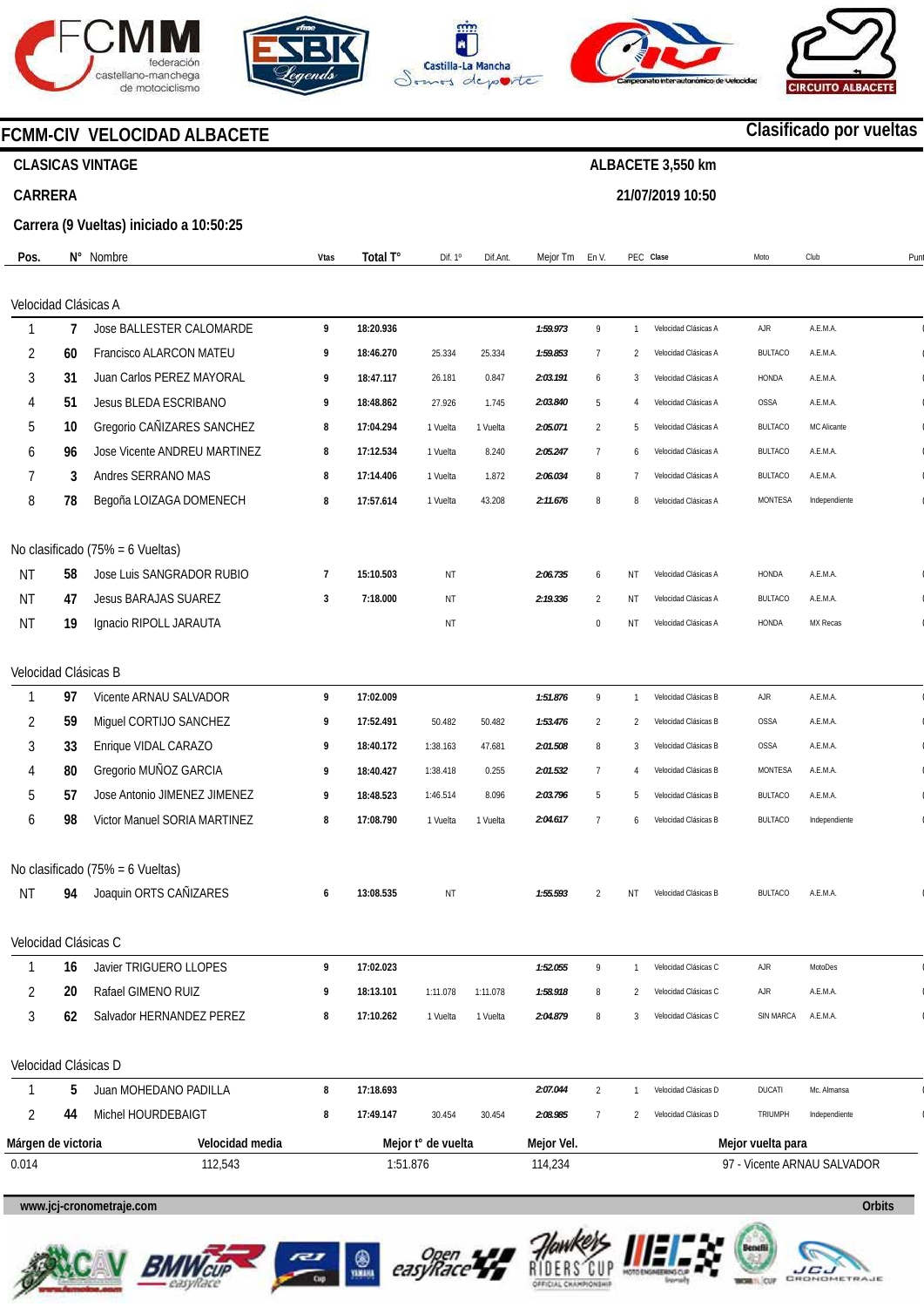







**21/07/2019 10:50** 



# **FCMM-CIV VELOCIDAD ALBACETE**

# **CLASICAS VINTAGE**

# **CARRERA**

### **Carrera (9 Vueltas) iniciado a 10:50:25**

| Vuelta                  | T. Vuelta                                | S1     | S <sub>2</sub> | S3     | V.Max   |
|-------------------------|------------------------------------------|--------|----------------|--------|---------|
|                         |                                          |        |                |        |         |
|                         | (97) Vicente ARNAU SALVADOR              |        |                |        |         |
| 1                       | 1:58.390                                 | 50.284 | 38.635         | 29.471 | 135,084 |
| $\overline{c}$          | 1:52.868                                 | 45.698 | 37.879         | 29.291 | 163,636 |
| 3                       | 1:52.644                                 | 45.661 | 37.613         | 29.370 | 165,517 |
| 4                       | 1:53.897                                 | 45.946 | 38.428         | 29.523 | 169,412 |
| 5                       | 1:52.653                                 | 45.681 | 37.682         | 29.290 | 164,760 |
| 6                       | 1:52.558                                 | 45.590 | 37.678         | 29.290 | 166,282 |
| 7                       | 1:52.985                                 | 45.480 | 38.194         | 29.311 | 168,224 |
| 8                       | 1:52.384                                 | 45.256 | 37.909         | 29.219 | 166,282 |
| 9                       | 1:51.876                                 | 45.215 | 37.582         | 29.079 | 172,662 |
|                         | (16) Javier TRIGUERO LLOPES              |        |                |        |         |
| 1                       | 1:57.537                                 | 50.008 | 38.397         | 29.132 | 138,196 |
| 2                       | 1:52.216                                 | 45.232 | 37.954         | 29.030 | 169,014 |
| 3                       | 1:53.029                                 | 45.427 | 38.132         | 29.470 | 169,811 |
| 4                       | 1:54.278                                 | 46.840 | 37.901         | 29.537 | 165,899 |
| 5                       | 1:52.673                                 | 45.939 | 37.834         | 28.900 | 158,242 |
| 6                       | 1:52.478                                 | 45.821 | 37.422         | 29.235 | 160,000 |
| 7                       | 1:52.985                                 | 45.528 | 38.203         | 29.254 | 160,714 |
| 8                       | 1:52.149                                 | 45.596 | 37.492         | 29.061 | 160,000 |
| 9                       | 1:52.055                                 | 45.270 | 37.578         | 29.207 | 169,811 |
|                         |                                          |        |                |        |         |
|                         | (59) Miguel CORTIJO SANCHEZ              |        |                |        |         |
| 1                       | 1:58.455                                 | 50.799 | 38.182         | 29.474 | 128,114 |
| 2                       | 1:53.476                                 | 45.847 | 38.005         | 29.624 | 157,205 |
| 3                       | 1:53.636                                 | 45.907 | 38.134         | 29.595 | 155,844 |
| 4                       | 1:59.817                                 | 47.914 | 40.610         | 31.293 | 150,943 |
| 5                       | 2:01.679                                 | 49.631 | 40.588         | 31.460 | 141,454 |
| 6                       | 2:00.783                                 | 49.229 | 40.449         | 31.105 | 144,869 |
| 7                       | 2:01.620                                 | 49.774 | 40.164         | 31.682 | 144,000 |
| 8                       | 2:00.389                                 | 49.201 | 40.286         | 30.902 | 140,625 |
| 9                       | 1:59.995                                 | 48.720 | 40.418         | 30.857 | 145,749 |
|                         |                                          |        |                |        |         |
| (20) Rafael GIMENO RUIZ |                                          |        |                |        |         |
|                         | 2:02.171                                 | 51.482 | 39.730         | 30.959 | 131,148 |
| 2                       | 1:59.147                                 | 48.561 | 39.860         | 30.726 | 168,618 |
| 3                       | 2:00.734                                 | 48.633 | 41.068         | 31.033 | 162,896 |
| 4                       | 2:00.986                                 | 48.922 | 40.993         | 31.071 | 161,074 |
| 5                       | 2:02.454                                 | 49.568 | 41.179         | 31.707 | 160,356 |
| 6                       | 2:01.487                                 | 49.083 | 41.141         | 31.263 | 161,435 |
| 7                       | 2:00.824                                 | 49.149 | 40.704         | 30.971 | 162,896 |
| 8                       | 1:58.918                                 | 48.590 | 39.698         | 30.630 | 160,714 |
| 9                       | 2:03.193                                 | 49.966 | 41.062         | 32.165 | 164,009 |
|                         |                                          |        |                |        |         |
| 1                       | (7) Jose BALLESTER CALOMARDE<br>2:08.564 |        |                |        |         |
|                         |                                          | 55.517 | 40.792         | 32.255 | 121,827 |

| Vuelta         | T. Vuelta                  | S <sub>1</sub> | S <sub>2</sub> | S <sub>3</sub> | V.Max   |
|----------------|----------------------------|----------------|----------------|----------------|---------|
| $\overline{2}$ | 2:02.499                   | 49.163         | 41.333         | 32.003         | 149,068 |
| 3              | 2:03.530                   | 50.981         | 41.468         | 31.081         | 146,640 |
| 4              | 2:00.738                   | 48.586         | 40.651         | 31.501         | 146,045 |
| 5              | 2:00.792                   | 48.990         | 40.470         | 31.332         | 143,426 |
| 6              | 2:00.666                   | 49.063         | 40.660         | 30.943         | 142,292 |
| 7              | 2:00.287                   | 48.719         | 40.432         | 31.136         | 145,161 |
| 8              | 2:00.085                   | 48.519         | 40.267         | 31.299         | 143,426 |
| 9              | 1:59.973                   | 48.581         | 40.200         | 31.192         | 147,239 |
|                |                            |                |                |                |         |
|                | (33) Enrique VIDAL CARAZO  |                |                |                |         |
| 1              | 2:06.773                   | 53.193         | 41.406         | 32.174         | 124,567 |
| $\overline{2}$ | 2:04.693                   | 50.733         | 41.686         | 32.274         | 151,261 |
| 3              | 2:05.843                   | 50.957         | 42.345         | 32.541         | 149,068 |
| 4              | 2:05.213                   | 50.849         | 42.509         | 31.855         | 150,313 |
| 5              | 2:03.668                   | 50.407         | 41.764         | 31.497         | 154,506 |
| 6              | 2:02.624                   | 50.003         | 41.016         | 31.605         | 155,508 |
| 7              | 2:02.066                   | 49.472         | 41.130         | 31.464         | 154,839 |
| 8              | 2:01.508                   | 49.473         | 40.763         | 31.272         | 155,172 |
| 9              | 2:04.896                   | 51.927         | 41.364         | 31.605         | 156,863 |
|                |                            |                |                |                |         |
|                | (80) Gregorio MUÑOZ GARCIA |                |                |                |         |
| 1              | 2:06.464                   |                |                |                |         |
| $\overline{2}$ | 2:04.235                   |                |                |                |         |
| 3              | 2:04.258                   |                |                |                |         |

| $\mathfrak z$ | 2:04.235 |
|---------------|----------|
| 3             | 2:04.258 |
| 4             | 2:03.608 |
| 5             | 2:02.145 |
| 6             | 2:02.660 |
| 7             | 2:01.532 |
| ጸ             | 2:05.712 |
|               |          |

| (60) Francisco ALARCON MATEU |                                |          |        |        |         |  |  |  |
|------------------------------|--------------------------------|----------|--------|--------|---------|--|--|--|
| 1                            | 2:07.049                       | 54.365   | 41.027 | 31.657 | 118,812 |  |  |  |
| $\overline{2}$               | 2:02.618                       | 49.950   | 41.310 | 31.358 | 141,732 |  |  |  |
| 3                            | 2:02.294                       | 50.031   | 40.708 | 31.555 | 144,289 |  |  |  |
| 4                            | 2:01.510                       | 49.271   | 40.373 | 31.866 | 137,405 |  |  |  |
| 5                            | 2:00.949                       | 48.818   | 40.559 | 31.572 | 142,012 |  |  |  |
| 6                            | 2:00.685                       | 48.938   | 40.385 | 31.362 | 144,578 |  |  |  |
| 7                            | 1:59.853                       | 49.019   | 39.798 | 31.036 | 142,292 |  |  |  |
| 8                            | 2:00.019                       | 48.885   | 39.967 | 31.167 | 143,713 |  |  |  |
| 9                            | 2:25.223                       | 1:08.721 | 43.388 | 33.114 | 142,012 |  |  |  |
|                              |                                |          |        |        |         |  |  |  |
|                              | (31) Juan Carlos PEREZ MAYORAL |          |        |        |         |  |  |  |
| 1                            | 2:07.044                       | 53.803   | 41.505 | 31.736 | 117,455 |  |  |  |
| $\mathfrak{p}$               | 2:05.331                       | 50.765   | 42.306 | 32.260 | 137,931 |  |  |  |
| 3                            | 2:05.535                       | 51.204   | 42.017 | 32.314 | 140,625 |  |  |  |
| 4                            | 2:05.835                       | 51.552   | 41.978 | 32.305 | 139,265 |  |  |  |
| 5                            | 2:03.804                       | 50.558   | 41.546 | 31.700 | 138,462 |  |  |  |









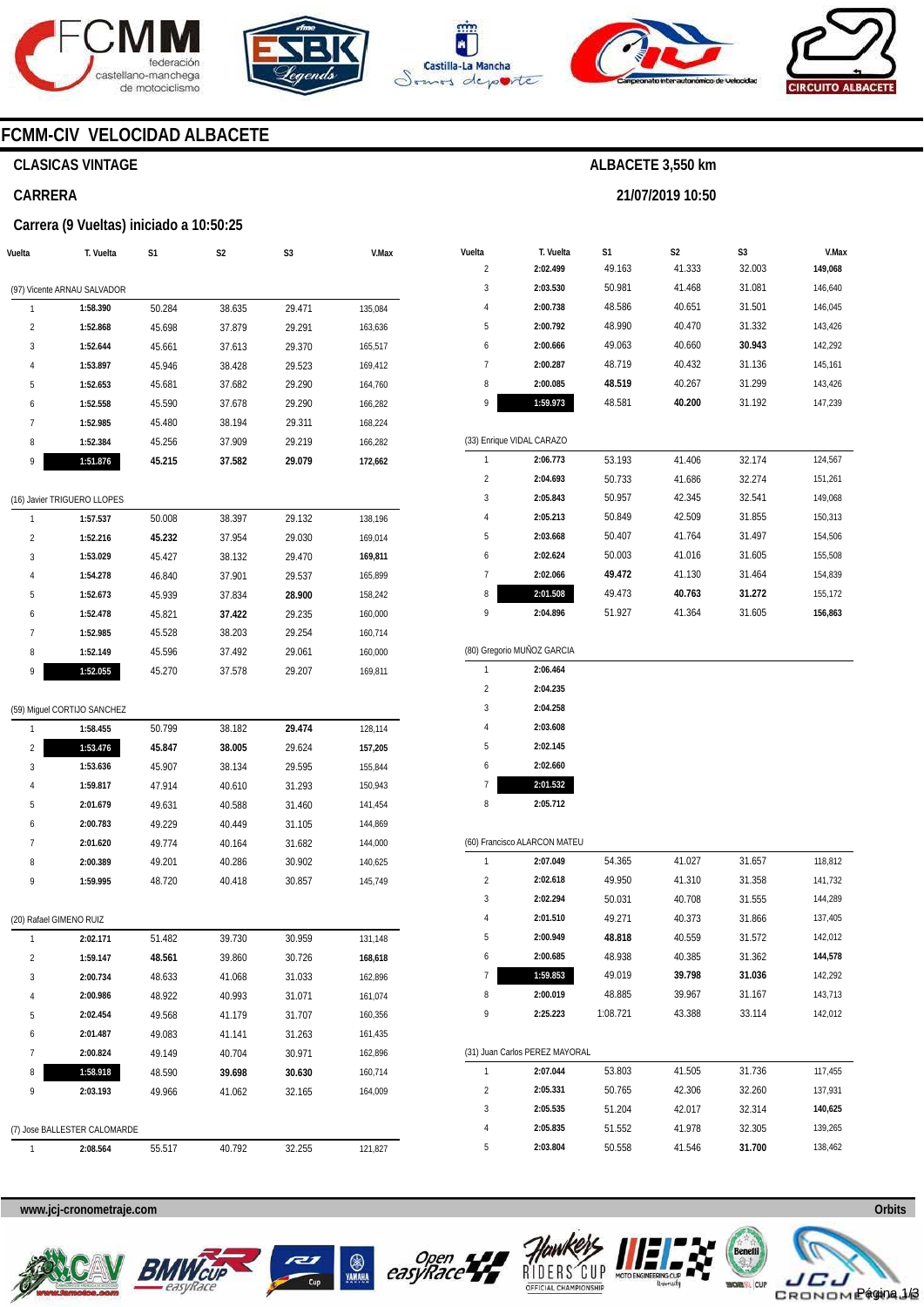







**21/07/2019 10:50** 



# **FCMM-CIV VELOCIDAD ALBACETE**

# **CLASICAS VINTAGE**

# **CARRERA**

### **Carrera (9 Vueltas) iniciado a 10:50:25**

| Vuelta | T. Vuelta                         | S1               | S2               | S3               | V.Max              |  |  |  |  |
|--------|-----------------------------------|------------------|------------------|------------------|--------------------|--|--|--|--|
| 6      | 2:03.191                          | 50.273           | 41.051           | 31.867           | 137,931            |  |  |  |  |
| 7      | 2:04.941                          | 50.648           | 41.515           | 32.778           | 137,405            |  |  |  |  |
| 8      | 2:03.832                          | 50.228           | 41.220           | 32.384           | 135,849            |  |  |  |  |
| 9      | 2:04.182                          | 51.117           | 41.098           | 31.967           | 136,882            |  |  |  |  |
|        |                                   |                  |                  |                  |                    |  |  |  |  |
|        | (57) Jose Antonio JIMENEZ JIMENEZ |                  |                  |                  |                    |  |  |  |  |
| 1      | 2:07.723                          | 54.187           | 41.211           | 32.325           | 126,761            |  |  |  |  |
| 2      | 2:05.017                          | 50.474           | 41.382           | 33.161           | 161,798            |  |  |  |  |
| 3      | 2:03.949                          | 50.394           | 41.506           | 32.049           | 152,866            |  |  |  |  |
| 4      | 2:05.086                          | 51.017           | 41.999           | 32.070           | 140,078            |  |  |  |  |
| 5      | 2:03.796                          | 50.264           | 41.716           | 31.816           | 158,940            |  |  |  |  |
| 6      | 2:04.056                          | 50.178           | 41.023           | 32.855           | 162,528            |  |  |  |  |
| 7      | 2:04.687                          | 49.491           | 42.394           | 32.802           | 156,522            |  |  |  |  |
| 8      | 2:03.956                          | 49.600           | 41.405           | 32.951           | 158,590            |  |  |  |  |
| 9      | 2:06.187                          | 51.971           | 41.912           | 32.304           | 156,863            |  |  |  |  |
|        |                                   |                  |                  |                  |                    |  |  |  |  |
|        | (51) Jesus BLEDA ESCRIBANO        |                  |                  |                  |                    |  |  |  |  |
| 1      | 2:08.813                          | 55.013           | 41.992           | 31.808           | 121,008            |  |  |  |  |
| 2      | 2:04.761                          | 50.164           | 42.235           | 32.362           | 138,728            |  |  |  |  |
| 3<br>4 | 2:04.380                          | 50.511           | 41.378           | 32.491           | 136,106            |  |  |  |  |
| 5      | 2:04.357                          | 50.864<br>51.080 | 41.969<br>41.346 | 31.524<br>31.414 | 136,106            |  |  |  |  |
| 6      | 2:03.840<br>2:04.299              | 50.630           | 42.012           | 31.657           | 133,333<br>135,849 |  |  |  |  |
| 7      | 2:04.806                          | 51.240           | 41.286           | 32.280           | 135,593            |  |  |  |  |
| 8      | 2:03.877                          | 50.767           | 41.295           | 31.815           | 134,328            |  |  |  |  |
| 9      | 2:05.760                          | 51.806           | 42.052           | 31.902           | 135,593            |  |  |  |  |
|        |                                   |                  |                  |                  |                    |  |  |  |  |
|        | (10) Gregorio CAÑIZARES SANCHEZ   |                  |                  |                  |                    |  |  |  |  |
| 1      | 2:08.702                          | 54.714           | 41.780           | 32.208           | 128,114            |  |  |  |  |
| 2      | 2:05.071                          | 50.160           | 42.071           | 32.840           | 158,590            |  |  |  |  |
| 3      | 2:06.633                          | 51.175           | 42.494           | 32.964           | 148,148            |  |  |  |  |
| 4      | 2:08.258                          | 52.059           | 42.752           | 33.447           | 145,161            |  |  |  |  |
| 5      | 2:08.837                          | 52.525           | 43.040           | 33.272           | 143,426            |  |  |  |  |
| 6      | 2:07.894                          | 51.930           | 42.651           | 33.313           | 142,574            |  |  |  |  |
| 7      | 2:06.794                          | 51.152           | 42.431           | 33.211           | 144,289            |  |  |  |  |
| 8      | 2:06.989                          | 51.251           | 42.126           | 33.612           | 146,341            |  |  |  |  |
|        |                                   |                  |                  |                  |                    |  |  |  |  |
|        | (98) Victor Manuel SORIA MARTINEZ |                  |                  |                  |                    |  |  |  |  |
| 1      | 2:16.050                          | 57.739           | 43.390           | 34.921           | 122,034            |  |  |  |  |
| 2      | 2:08.586                          | 52.160           | 42.707           | 33.719           | 135,849            |  |  |  |  |
| 3      | 2:06.398                          | 51.374           | 42.482           | 32.542           | 136,106            |  |  |  |  |
| 4      | 2:06.144                          | 51.883           | 42.094           | 32.167           | 137,143            |  |  |  |  |
| 5      | 2:07.508                          | 51.940           | 42.650           | 32.918           | 134,579            |  |  |  |  |
| 6      | 2:07.204                          | 52.862           | 42.166           | 32.176           | 137,667            |  |  |  |  |
| 7      | 2:04.617                          | 50.674           | 41.894           | 32.049           | 134,579            |  |  |  |  |
| 8      | 2:05.796                          | 50.976           | 42.072           | 32.748           | 134,831            |  |  |  |  |

| Vuelta                  | T. Vuelta                           | S1       | S2               | S3     | V.Max   |
|-------------------------|-------------------------------------|----------|------------------|--------|---------|
|                         | (62) Salvador HERNANDEZ PEREZ       |          |                  |        |         |
| 1                       | 2:15.780                            | 57.765   | 44.031           | 33.984 | 131,627 |
| $\overline{2}$          | 2:09.390                            | 52.572   | 42.690           | 34.128 | 144,289 |
| 3                       | 2:07.828                            | 53.368   | 41.940           | 32.520 | 161,798 |
| 4                       | 2:06.548                            | 51.798   | 42.406           | 32.344 | 159,645 |
| 5                       | 2:06.710                            | 51.116   | 42.918           | 32.676 | 159,292 |
| 6                       | 2:08.478                            | 52.701   | 42.896           | 32.881 | 161,435 |
| 7                       | 2:04.939                            | 50.940   | 41.790           | 32.209 | 164,384 |
| 8                       | 2:04.879                            | 50.388   | 42.022           | 32.469 | 161,798 |
|                         | (96) Jose Vicente ANDREU MARTINEZ   |          |                  |        |         |
| 1                       | 2:16.492                            | 57.523   | 44.694           | 34.275 | 126,316 |
| $\overline{\mathbf{c}}$ | 2:08.869                            | 51.105   | 44.086           | 33.678 | 154,839 |
| 3                       | 2:06.824                            | 51.270   | 42.240           | 33.314 | 152,542 |
| 4                       | 2:09.858                            | 52.551   | 44.403           | 32.904 | 150,313 |
| 5                       | 2:05.568                            | 50.932   | 42.163           | 32.473 | 151,579 |
| 6                       | 2:08.874                            | 52.713   | 42.939           | 33.222 | 151,261 |
| 7                       | 2:05.247                            | 51.154   | 41.765           | 32.328 | 154,506 |
| 8                       | 2:05.935                            | 50.844   | 42.012           | 33.079 | 155,172 |
|                         | (3) Andres SERRANO MAS              |          |                  |        |         |
| 1                       | 2:15.371                            | 57.784   | 43.872           | 33.715 | 107,143 |
| $\overline{\mathbf{c}}$ | 2:09.419                            | 51.895   | 43.453           | 34.071 | 142,857 |
| 3                       | 2:08.546                            | 52.510   | 43.205           | 32.831 | 139,265 |
| 4                       | 2:07.371                            | 51.454   | 42.641           | 33.276 | 144,578 |
| 5                       | 2:07.435                            | 52.186   | 42.687           | 32.562 | 143,141 |
| 6                       | 2:06.723                            | 50.976   | 42.574           | 33.173 | 143,713 |
| 7                       | 2:06.241                            | 51.325   | 42.896           | 32.020 | 144,869 |
| 8                       | 2:06.034                            | 51.379   | 42.555           | 32.100 | 143,141 |
|                         | (5) Juan MOHEDANO PADILLA           |          |                  |        |         |
| 1                       | 2:13.543                            | 58.076   | 42.881           | 32.586 | 118,227 |
| $\overline{\mathbf{c}}$ | 2:07.044                            | 52.325   | 41.951           | 32.768 | 154,839 |
| 3                       | 2:07.591                            | 52.784   | 42.052           | 32.755 | 151,261 |
| 4                       | 2:09.165                            | 53.175   | 42.811           | 33.179 | 154,839 |
| 5                       | 2:09.050                            | 53.678   | 42.757           | 32.615 | 149,688 |
| 6                       | 2:09.019                            | 52.992   | 43.744           | 32.283 | 150,000 |
| 7                       | 2:09.709                            | 54.325   | 42.502           | 32.882 | 149,378 |
| 8                       | 2:09.261                            | 54.419   | 41.901           | 32.941 | 142,292 |
|                         |                                     |          |                  |        |         |
| 1                       | (44) Michel HOURDEBAIGT<br>2:24.575 |          |                  |        |         |
| $\overline{2}$          |                                     | 1:02.000 | 46.507           | 36.068 | 119,800 |
| 3                       | 2:13.141                            | 53.706   | 44.617           | 34.818 | 156,182 |
|                         | 2:12.109                            | 53.916   | 44.122<br>44.447 | 34.071 | 157,205 |
| 4                       | 2:12.697                            | 53.520   |                  | 34.730 | 159,292 |
| 5                       | 2:13.325                            | 54.811   | 44.692           | 33.822 | 158,590 |
| 6                       | 2:09.030                            | 52.405   | 43.342           | 33.283 | 162,528 |

**www.jcj-cronometraje.com Orbits** 









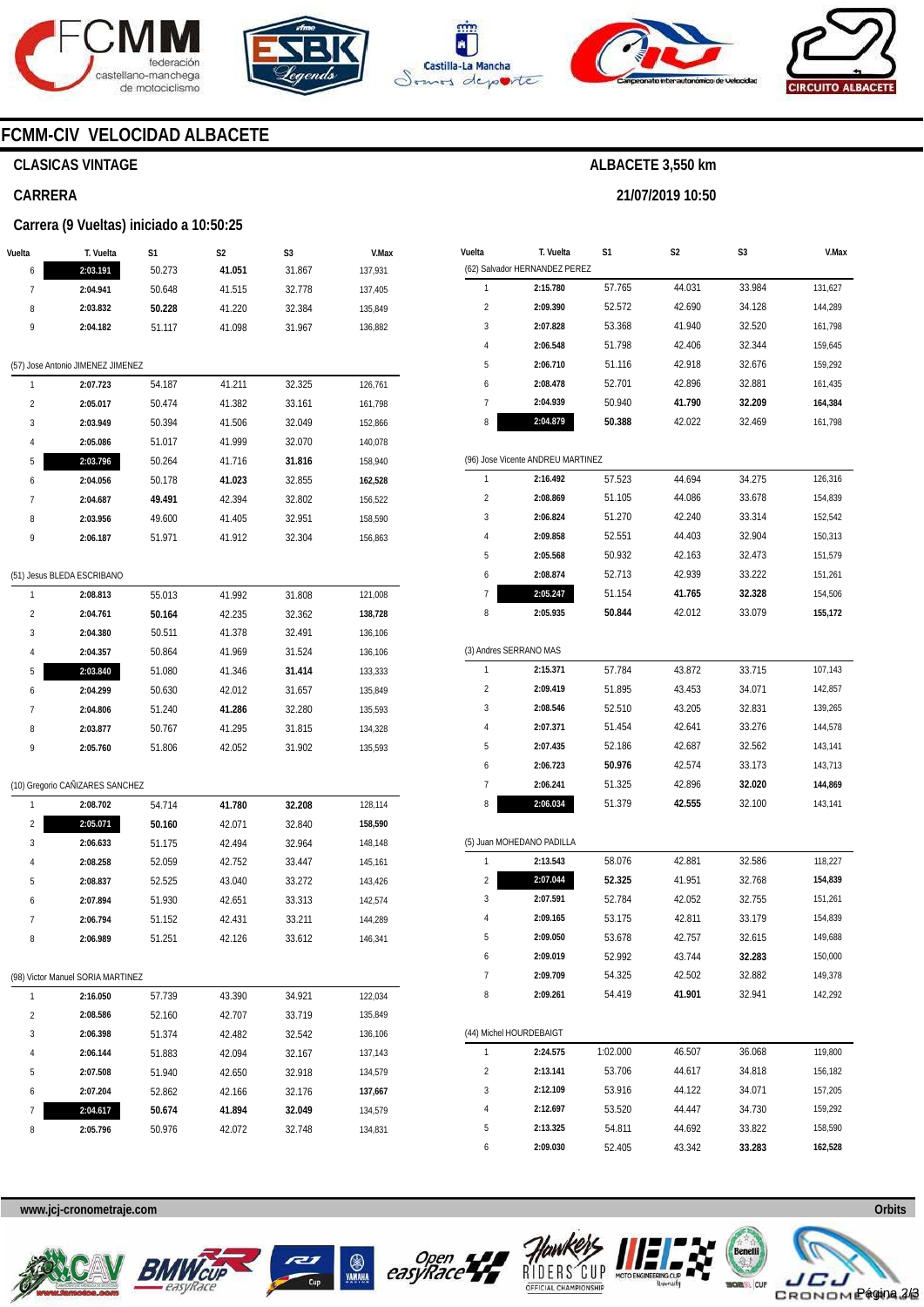









# **CLASICAS VINTAGE**

# **CARRERA**

### **Carrera (9 Vueltas) iniciado a 10:50:25**

| Vuelta         | T. Vuelta                      | S1       | S <sub>2</sub> | $\mathsf{S}3$ | V.Max   | Vuelta | T. Vuelta | S1 | $\mathsf{S2}\,$ | $\mathsf{S}3$ | V.Max |
|----------------|--------------------------------|----------|----------------|---------------|---------|--------|-----------|----|-----------------|---------------|-------|
| $\overline{7}$ | 2:08.985                       | 52.310   | 42.999         | 33.676        | 156,863 |        |           |    |                 |               |       |
| 8              | 2:09.465                       | 52.663   | 43.230         | 33.572        | 156,182 |        |           |    |                 |               |       |
|                | (78) Begoña LOIZAGA DOMENECH   |          |                |               |         |        |           |    |                 |               |       |
| $\mathbf{1}$   | 2:19.394                       | 58.719   | 45.680         | 34.995        | 123,499 |        |           |    |                 |               |       |
| $\overline{2}$ | 2:14.085                       | 55.134   | 44.725         | 34.226        | 139,535 |        |           |    |                 |               |       |
| 3              | 2:13.891                       | 54.574   | 44.218         | 35.099        | 140,351 |        |           |    |                 |               |       |
| 4              | 2:13.410                       | 54.476   | 44.603         | 34.331        | 142,012 |        |           |    |                 |               |       |
| 5              | 2:14.102                       | 55.242   | 44.415         | 34.445        | 138,728 |        |           |    |                 |               |       |
| 6              | 2:12.671                       | 55.327   | 43.589         | 33.755        | 139,265 |        |           |    |                 |               |       |
| $\overline{7}$ | 2:12.486                       | 54.319   | 44.387         | 33.780        | 139,535 |        |           |    |                 |               |       |
| 8              | 2:11.676                       | 54.360   | 43.945         | 33.371        | 142,012 |        |           |    |                 |               |       |
|                |                                |          |                |               |         |        |           |    |                 |               |       |
|                | (58) Jose Luis SANGRADOR RUBIO |          |                |               |         |        |           |    |                 |               |       |
| $\mathbf{1}$   | 2:15.516                       | 58.004   | 43.725         | 33.787        | 119,205 |        |           |    |                 |               |       |
| $\sqrt{2}$     | 2:09.149                       | 52.384   | 43.290         | 33.475        | 135,849 |        |           |    |                 |               |       |
| 3              | 2:08.980                       | 52.457   | 42.926         | 33.597        | 134,579 |        |           |    |                 |               |       |
| 4              | 2:09.126                       | 52.205   | 43.275         | 33.646        | 134,831 |        |           |    |                 |               |       |
| 5              | 2:07.367                       | 51.735   | 42.537         | 33.095        | 136,106 |        |           |    |                 |               |       |
| 6              | 2:06.735                       | 51.458   | 41.979         | 33.298        | 136,622 |        |           |    |                 |               |       |
| $7\phantom{.}$ | 2:08.480                       | 51.611   | 43.320         | 33.549        | 136,882 |        |           |    |                 |               |       |
|                | (94) Joaquin ORTS CAÑIZARES    |          |                |               |         |        |           |    |                 |               |       |
| $\mathbf{1}$   | 2:07.947                       | 54.217   | 41.925         | 31.805        | 124,783 |        |           |    |                 |               |       |
| $\sqrt{2}$     | 1:55.593                       | 47.080   | 38.270         | 30.243        | 158,242 |        |           |    |                 |               |       |
| 3              | 2:02.663                       | 46.084   | 38.290         | 38.289        | 160,714 |        |           |    |                 |               |       |
| $\overline{4}$ | 2:22.571                       | 1:05.273 | 44.025         | 33.273        | 77,754  |        |           |    |                 |               |       |
| 5              | 2:07.182                       | 51.385   | 42.299         | 33.498        | 154,176 |        |           |    |                 |               |       |
| p6             | 2:21.434                       | 54.477   | 46.707         |               | 126,984 |        |           |    |                 |               |       |
|                | (47) Jesus BARAJAS SUAREZ      |          |                |               |         |        |           |    |                 |               |       |
| $\overline{1}$ | 2:23.938                       | 1:00.708 | 47.047         | 36.183        | 133,581 |        |           |    |                 |               |       |
| $\sqrt{2}$     | 2:19.336                       | 55.603   | 46.945         | 36.788        | 146,045 |        |           |    |                 |               |       |
| 3              | 2:28.620                       | 56.906   | 47.650         | 44.064        | 141,732 |        |           |    |                 |               |       |
|                |                                |          |                |               |         |        |           |    |                 |               |       |

**ALBACETE 3,550 km** 

**21/07/2019 10:50** 









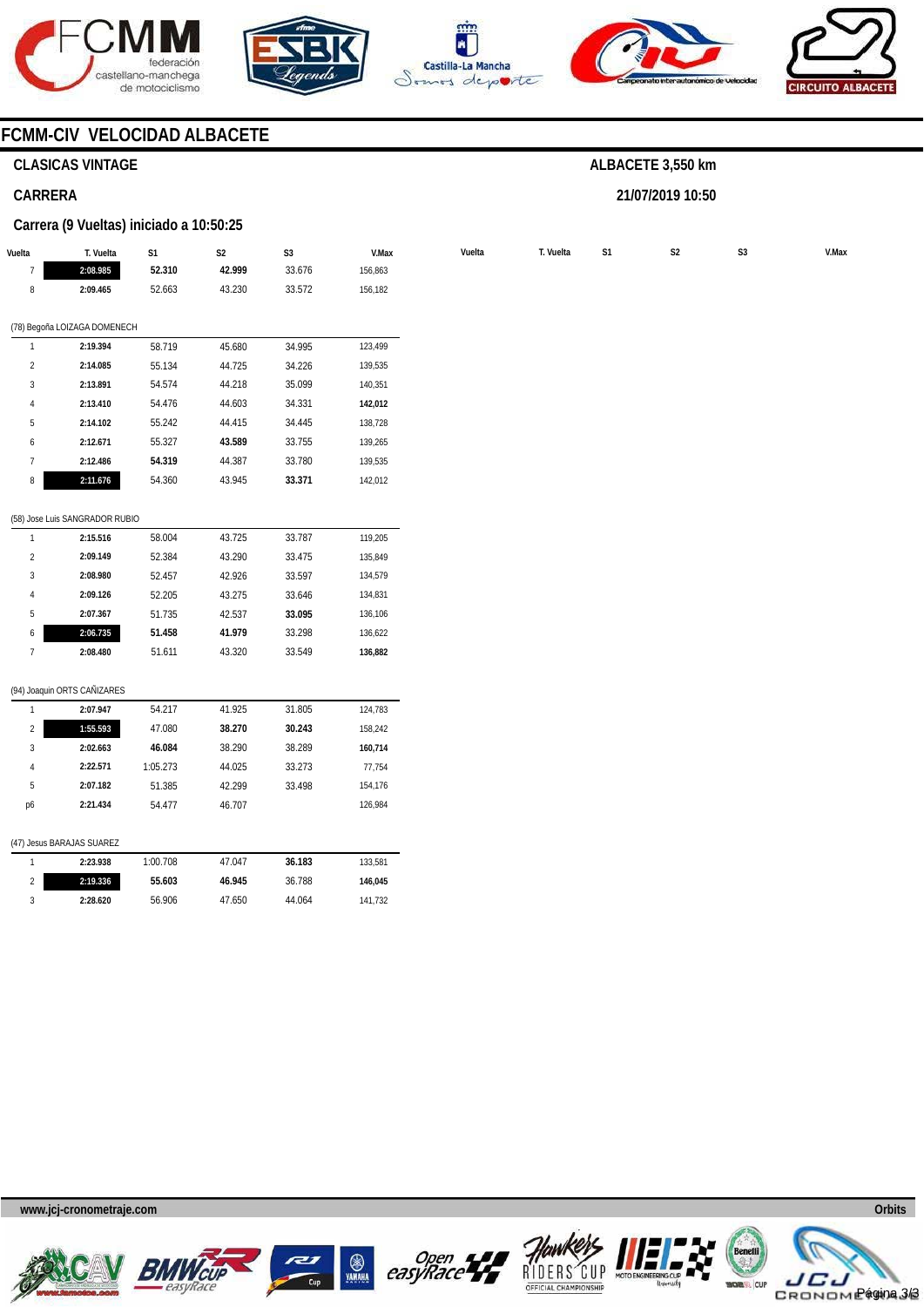









**CLASICAS VINTAGE** 

**CARRERA** 

### **Carrera (9 Vueltas) iniciado a 10:50:25**

#### **Competidores Vueltas**

|                                   |              | 0  | 1  | $\mathbf{2}$ | 3  | 4  | 5  | 6  | 7  | 8  | 9  |
|-----------------------------------|--------------|----|----|--------------|----|----|----|----|----|----|----|
| Vicente ARNAU SALVADOR (97)       | 1            | 97 | 97 | 16           | 16 | 97 | 97 | 97 | 97 | 16 | 97 |
| Javier TRIGUERO LLOPES (16)       | $\mathbf{2}$ | 16 | 16 | 97           | 97 | 16 | 16 | 16 | 16 | 97 | 16 |
| Miguel CORTIJO SANCHEZ (59)       | 3            | 59 | 59 | 59           | 59 | 59 | 59 | 59 | 59 | 59 | 59 |
| Enrique VIDAL CARAZO (33)         | 4            | 33 | 20 | 20           | 20 | 20 | 20 | 20 | 20 | 20 | 20 |
| Rafael GIMENO RUIZ (20)           | 5            | 20 | 33 | 33           | 94 | 7  | 7  | 7  | 7  | 7  | 7  |
| Juan Carlos PEREZ MAYORAL (31)    | 6            | 31 | 31 | 94           | 60 | 60 | 60 | 60 | 60 | 60 | 33 |
| Jose BALLESTER CALOMARDE (7)      | 7            | 7  | 57 | 7            | 7  | 33 | 33 | 33 | 33 | 33 | 60 |
| Jesus BLEDA ESCRIBANO (51)        | 8            | 51 | 7  | 60           | 33 | 57 | 57 | 57 | 57 | 57 | 31 |
| Jose Antonio JIMENEZ JIMENEZ (57) | 9            | 57 | 51 | 31           | 57 | 51 | 51 | 31 | 31 | 31 | 57 |
| Juan MOHEDANO PADILLA (5)         | 10           | 5  | 60 | 57           | 31 | 31 | 31 | 51 | 51 | 51 | 51 |
| Jose Vicente ANDREU MARTINEZ (96) | 11           | 96 | 10 | 51           | 51 | 10 | 10 | 10 | 10 | 10 |    |
| Gregorio CAÑIZARES SANCHEZ (10)   | 12           | 10 | 5  | 10           | 10 | 94 | 94 | 98 | 98 | 98 |    |
| Jose Luis SANGRADOR RUBIO (58)    | 13           | 58 | 94 | 5            | 5  | 5  | 5  | 5  | 62 | 62 |    |
| Salvador HERNANDEZ PEREZ (62)     | 14           | 62 | 58 | 58           | 96 | 98 | 98 | 62 | 96 | 96 |    |
| Michel HOURDEBAIGT (44)           | 15           | 44 | 96 | 96           | 98 | 62 | 62 | 96 | 3  | 3  |    |
| Begoña LOIZAGA DOMENECH (78)      | 16           | 78 | 62 | 62           | 62 | 96 | 96 | 58 | 5  | 5  |    |
| Francisco ALARCON MATEU (60)      | 17           | 60 | 98 | 98           | 58 | 58 | 58 | 3  | 58 | 44 |    |
| Jesus BARAJAS SUAREZ (47)         | 18           | 47 | 3  | 3            | 3  | 3  | 3  | 94 | 44 | 78 |    |
| Victor Manuel SORIA MARTINEZ (98) | 19           | 98 | 78 | 78           | 78 | 78 | 78 | 44 | 78 | 80 |    |
| Andres SERRANO MAS (3)            | 20           | 3  | 47 | 44           | 44 | 44 | 44 | 78 | 80 |    |    |
| Joaquin ORTS CAÑIZARES (94)       | 21           | 94 | 44 | 47           | 47 | 80 | 80 | 80 |    |    |    |
| Gregorio MUÑOZ GARCIA (80)        | 22           | 80 | 80 | 80           | 80 |    |    |    |    |    |    |
|                                   | 23           |    |    |              |    |    |    |    |    |    |    |















**Vuelta a vuelta**

**ALBACETE 3,550 km** 

**21/07/2019 10:50**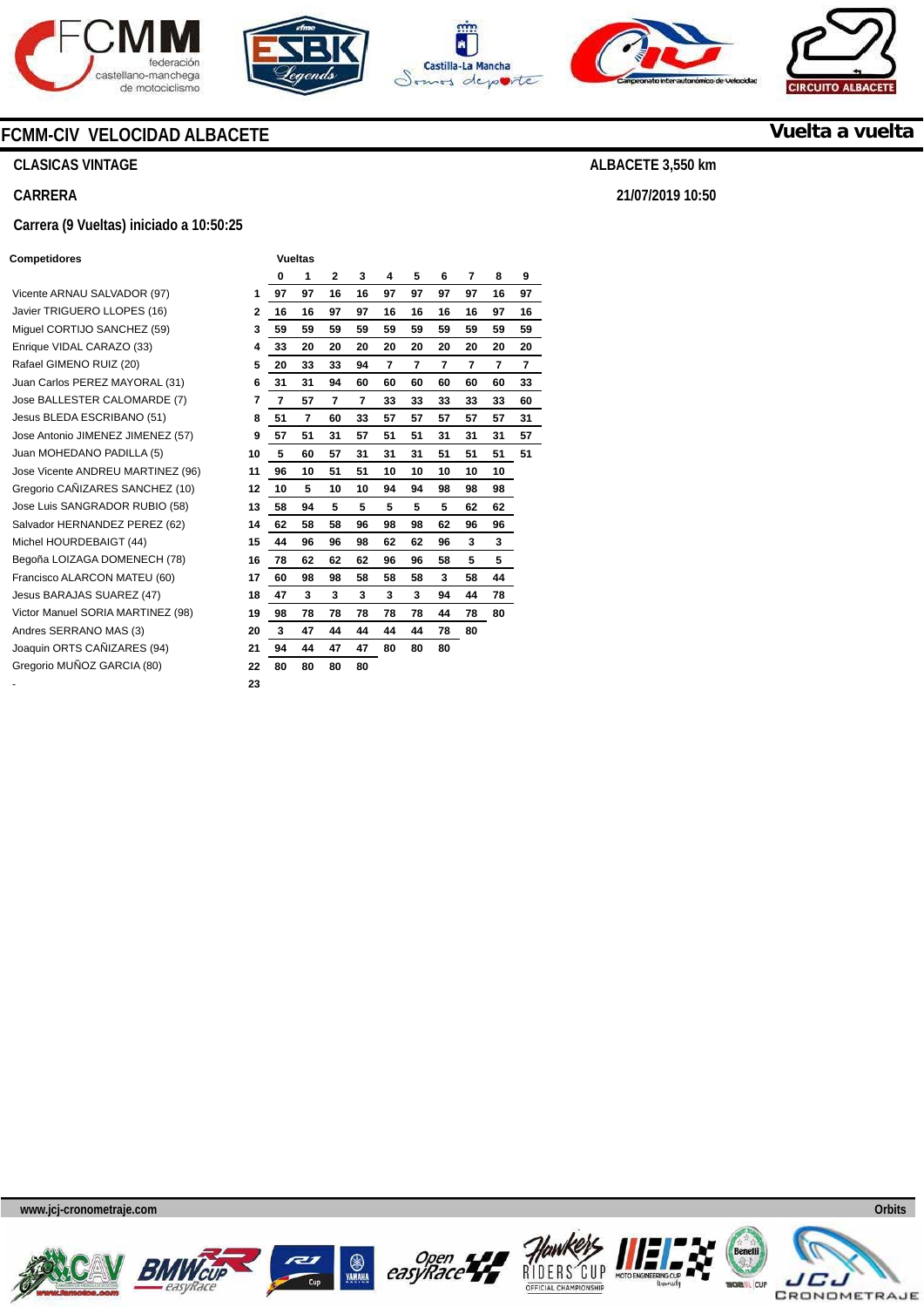









# **CLASICAS VINTAGE**

### **COMBINADA CRONOS**

**ALBACETE 3,550 km** 

| Pos.           | N° | Nombre                          |                | PEC Clase            | Mejor T° total | Q1       |          | Q2 Club       |
|----------------|----|---------------------------------|----------------|----------------------|----------------|----------|----------|---------------|
| 1              | 97 | Vicente ARNAU SALVADOR          | $\mathbf{1}$   | Velocidad Clásicas B | 1:54.111       | 1:56.422 | 1:54.111 | A.E.M.A.      |
| $\overline{2}$ | 94 | Joaquin ORTS CAÑIZARES          | $\overline{2}$ | Velocidad Clásicas B | 1:55.147       | 1:59.193 | 1:55.147 | A.E.M.A.      |
| 3              | 16 | Javier TRIGUERO LLOPES          | $\mathbf{1}$   | Velocidad Clásicas C | 1:57.205       |          | 1:57.205 | MotoDes       |
| 4              | 59 | Miquel CORTIJO SANCHEZ          | 3              | Velocidad Clásicas B | 1:58.033       | 1:58.033 | 1:58.630 | A.E.M.A.      |
| 5              | 20 | Rafael GIMENO RUIZ              | $\overline{2}$ | Velocidad Clásicas C | 2:01.131       | 2:01.590 | 2:01.131 | A.E.M.A.      |
| 6              | 33 | Enrique VIDAL CARAZO            | $\overline{4}$ | Velocidad Clásicas B | 2:02.342       | 2:05.893 | 2:02.342 | A.E.M.A.      |
| 7              | 7  | <b>Jose BALLESTER CALOMARDE</b> | $\mathbf{1}$   | Velocidad Clásicas A | 2:02.455       | 2:10.996 | 2:02.455 | A.E.M.A.      |
| 8              | 80 | Gregorio MUÑOZ GARCIA           | 5              | Velocidad Clásicas B | 2:04.024       | 2:07.719 | 2:04.024 | A.E.M.A.      |
| 9              | 60 | Francisco ALARCON MATEU         | $\overline{2}$ | Velocidad Clásicas A | 2:04.556       |          | 2:04.556 | A.E.M.A.      |
| 10             | 19 | Ignacio RIPOLL JARAUTA          | 3              | Velocidad Clásicas A | 2:04.980       | 2:04.980 | 2:07.153 | MX Recas      |
| 11             | 57 | Jose Antonio JIMENEZ JIMENEZ    | 6              | Velocidad Clásicas B | 2:05.283       | 2:19.943 | 2:05.283 | A.E.M.A.      |
| 12             | 31 | Juan Carlos PEREZ MAYORAL       | $\overline{4}$ | Velocidad Clásicas A | 2:05.616       | 2:05.616 | 2:06.596 | A.E.M.A.      |
| 13             | 3  | Andres SERRANO MAS              | 5              | Velocidad Clásicas A | 2:09.759       | 2:17.672 | 2:09.759 | A.E.M.A.      |
| 14             | 5  | Juan MOHEDANO PADILLA           | $\mathbf{1}$   | Velocidad Clásicas D | 2:09.783       | 2:13.855 | 2:09.783 | Mc. Almansa   |
| 15             | 51 | Jesus BLEDA ESCRIBANO           | 6              | Velocidad Clásicas A | 2:09.882       | 2:09.882 | 2:39.574 | A.E.M.A.      |
| 16             | 96 | Jose Vicente ANDREU MARTINEZ    | $\overline{7}$ | Velocidad Clásicas A | 2:10.752       |          | 2:10.752 | A.E.M.A.      |
| 17             | 62 | Salvador HERNANDEZ PEREZ        | 3              | Velocidad Clásicas C | 2:11.478       | 2:18.676 | 2:11.478 | A.E.M.A.      |
| 18             | 58 | Jose Luis SANGRADOR RUBIO       | 8              | Velocidad Clásicas A | 2:11.718       | 2:13.771 | 2:11.718 | A.E.M.A.      |
| 19             | 98 | Victor Manuel SORIA MARTINEZ    | $\overline{7}$ | Velocidad Clásicas B | 2:12.883       |          | 2:12.883 | Independiente |
| 20             | 78 | Begoña LOIZAGA DOMENECH         | 9              | Velocidad Clásicas A | 2:15.017       | 2:23.166 | 2:15.017 | Independiente |
| 21             | 44 | Michel HOURDEBAIGT              | $\overline{c}$ | Velocidad Clásicas D | 2:17.086       | 2:25.316 | 2:17.086 | Independiente |
| 22             | 47 | <b>Jesus BARAJAS SUAREZ</b>     | 10             | Velocidad Clásicas A | 2:30.411       |          | 2:30.411 | A.E.M.A.      |
| 23             | 10 | Gregorio CAÑIZARES SANCHEZ      | 11             | Velocidad Clásicas A | 2:44.887       |          | 2:44.887 | MC Alicante   |
|                |    |                                 |                |                      |                |          |          |               |











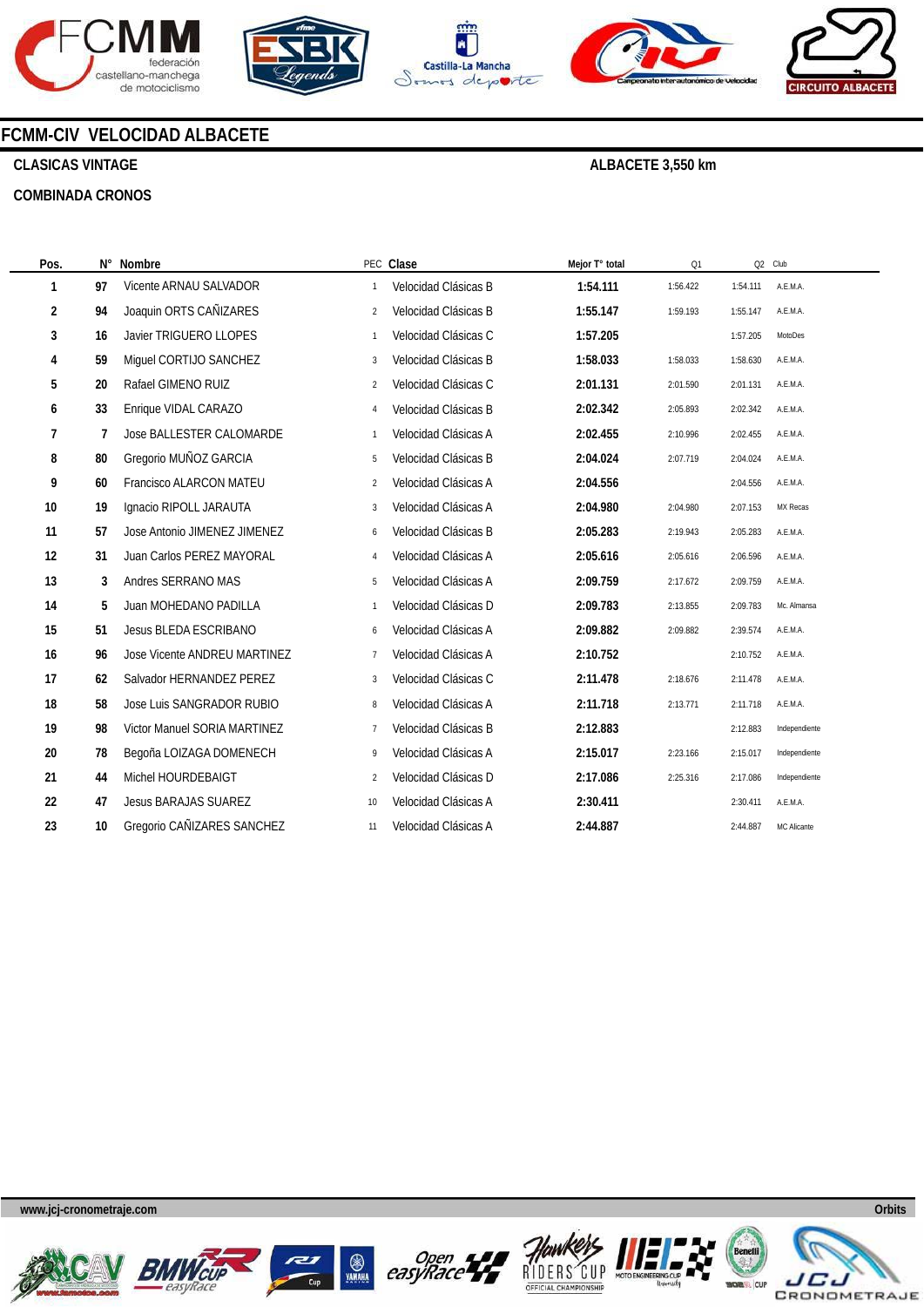







**20/07/2019 15:45** 

**Clasificado por mejor tiempo de vuelta**



**CLASICAS VINTAGE** 

**ENTRENO CRONOMETRADO 2** 

# **Clasificación (25:00 Tiempo) iniciado a 15:59:05**

| Pos.           | $N^{\circ}$ | <b>Nombre</b>                   | Mejor Tm | Dif. 1° | Dif.Ant. | En V. V.T.     |                | Mejor Vel. | PEC.             | Clase                | Moto             | Club           |
|----------------|-------------|---------------------------------|----------|---------|----------|----------------|----------------|------------|------------------|----------------------|------------------|----------------|
| 1              | 97          | Vicente ARNAU SALVADOR          | 1:54.111 |         |          | 8              | 9              | 111.996    | $\mathbf{1}$     | Velocidad Clásicas B | <b>AJR</b>       | A.E.M.A.       |
| $\overline{2}$ | 94          | Joaquin ORTS CAÑIZARES          | 1:55.147 | 1.036   | 1.036    | 8              | 13             | 110,989    | 2                | Velocidad Clásicas B | <b>BULTACO</b>   | A.E.M.A.       |
| 3              | 16          | Javier TRIGUERO LLOPES          | 1:57.205 | 3.094   | 2.058    | 6              | $\overline{7}$ | 109.040    | $\mathbf{1}$     | Velocidad Clásicas C | AJR              | <b>MotoDes</b> |
| 4              | 59          | Miquel CORTIJO SANCHEZ          | 1:58.630 | 4.519   | 1.425    | 2              | 5              | 107,730    | 3                | Velocidad Clásicas B | <b>OSSA</b>      | A.E.M.A.       |
| 5              | 20          | Rafael GIMENO RUIZ              | 2:01.131 | 7.020   | 2.501    | 5              | 6              | 105.506    | 2                | Velocidad Clásicas C | AJR              | A.E.M.A.       |
| 6              | 33          | Enrique VIDAL CARAZO            | 2:02.342 | 8.231   | 1.211    | 8              | 9              | 104,461    | 4                | Velocidad Clásicas B | <b>OSSA</b>      | A.E.M.A.       |
| 7              | 7           | <b>Jose BALLESTER CALOMARDE</b> | 2:02.455 | 8.344   | 0.113    | $\overline{7}$ | 9              | 104.365    | $\mathbf{1}$     | Velocidad Clásicas A | AJR              | A.E.M.A.       |
| 8              | 80          | Gregorio MUÑOZ GARCIA           | 2:04.024 | 9.913   | 1.569    | 5              | $\overline{7}$ | 103,045    | 5                | Velocidad Clásicas B | <b>MONTESA</b>   | A.E.M.A.       |
| 9              | 60          | Francisco ALARCON MATEU         | 2:04.556 | 10.445  | 0.532    | 5              | 6              | 102,604    | 2                | Velocidad Clásicas A | <b>BULTACO</b>   | A.E.M.A.       |
| 10             | 57          | Jose Antonio JIMENEZ JIMENEZ    | 2:05.283 | 11.172  | 0.727    | 8              | 9              | 102,009    | 6                | Velocidad Clásicas B | <b>BULTACO</b>   | A.E.M.A.       |
| 11             | 31          | Juan Carlos PEREZ MAYORAL       | 2:06.596 | 12.485  | 1.313    | 5              | $\overline{7}$ | 100,951    | 3                | Velocidad Clásicas A | HONDA            | A.E.M.A.       |
| 12             | 19          | Ignacio RIPOLL JARAUTA          | 2:07.153 | 13.042  | 0.557    | 5              | 8              | 100.509    | 4                | Velocidad Clásicas A | HONDA            | MX Recas       |
| 13             | 3           | Andres SERRANO MAS              | 2:09.759 | 15.648  | 2.606    | 3              | $\overline{4}$ | 98.490     | 5                | Velocidad Clásicas A | <b>BULTACO</b>   | A.E.M.A.       |
| 14             | 5           | Juan MOHEDANO PADILLA           | 2:09.783 | 15.672  | 0.024    | 5              | $\overline{7}$ | 98.472     | $\mathbf{1}$     | Velocidad Clásicas D | <b>DUCATI</b>    | Mc. Almansa    |
| 15             | 96          | Jose Vicente ANDREU MARTINEZ    | 2:10.752 | 16.641  | 0.969    | $\mathbf{3}$   | 8              | 97.742     | 6                | Velocidad Clásicas A | <b>BULTACO</b>   | A.E.M.A.       |
| 16             | 62          | Salvador HERNANDEZ PEREZ        | 2:11.478 | 17.367  | 0.726    | 3              | 8              | 97.203     | 3                | Velocidad Clásicas C | <b>SIN MARCA</b> | A.E.M.A.       |
| 17             | 58          | Jose Luis SANGRADOR RUBIO       | 2:11.718 | 17.607  | 0.240    | $\overline{7}$ | 8              | 97,025     | $\overline{7}$   | Velocidad Clásicas A | HONDA            | A.E.M.A.       |
| 18             | 98          | Victor Manuel SORIA MARTINEZ    | 2:12.883 | 18.772  | 1.165    | $\overline{7}$ | 8              | 96.175     | 7                | Velocidad Clásicas B | <b>BULTACO</b>   | Independiente  |
| 19             | 78          | Begoña LOIZAGA DOMENECH         | 2:15.017 | 20.906  | 2.134    | 8              | 10             | 94,655     | 8                | Velocidad Clásicas A | MONTESA          | Independiente  |
| 20             | 44          | Michel HOURDEBAIGT              | 2:17.086 | 22.975  | 2.069    | 3              | 8              | 93,226     | $\overline{2}$   | Velocidad Clásicas D | TRIUMPH          | Independiente  |
| 21             | 47          | <b>Jesus BARAJAS SUAREZ</b>     | 2:30.411 | 36.300  | 13.325   | $\overline{2}$ | 5              | 84,967     | 9                | Velocidad Clásicas A | <b>BULTACO</b>   | A.E.M.A.       |
| 22             | 51          | Jesus BLEDA ESCRIBANO           | 2:39.574 | 45.463  | 9.163    | $\overline{2}$ | $\overline{4}$ | 80,088     | 10 <sup>10</sup> | Velocidad Clásicas A | <b>OSSA</b>      | A.E.M.A.       |
| 23             | 10          | Gregorio CAÑIZARES SANCHEZ      | 2:44.887 | 50.776  | 5.313    | $\overline{2}$ | $\overline{2}$ | 77,508     | 11               | Velocidad Clásicas A | <b>BULTACO</b>   | MC Alicante    |
|                |             |                                 |          |         |          |                |                |            |                  |                      |                  |                |











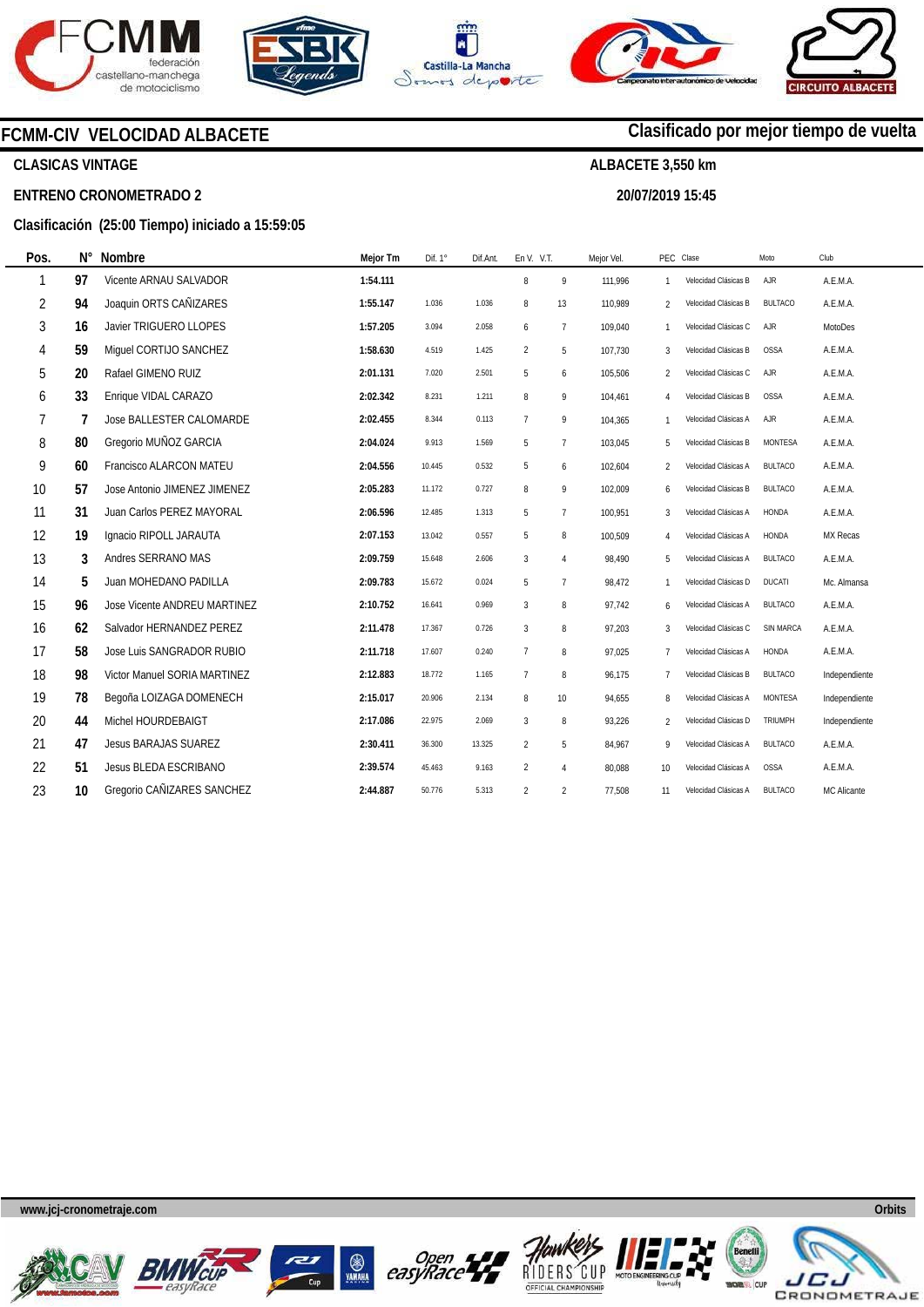







**20/07/2019 15:45** 



# **FCMM-CIV VELOCIDAD ALBACETE**

# **CLASICAS VINTAGE**

# **ENTRENO CRONOMETRADO 2**

# **Clasificación (25:00 Tiempo) iniciado a 15:59:05**

| Vuelta         | T. Vuelta                   | S1     | S2     | S3     | V.Max   |
|----------------|-----------------------------|--------|--------|--------|---------|
|                | (97) Vicente ARNAU SALVADOR |        |        |        |         |
| 1              |                             |        | 40.156 | 30.300 |         |
| $\overline{2}$ | 1:56.969                    | 47.750 | 38.918 | 30.301 | 173,913 |
| 3              | 1:55.270                    | 46.692 | 38.481 | 30.097 | 171,838 |
| 4              | 1:55.895                    | 46.883 | 39.128 | 29.884 | 173,077 |
| 5              | 1:56.511                    | 46.577 | 39.705 | 30.229 | 169,811 |
| 6              | 1:55.632                    | 46.400 | 39.394 | 29.838 | 168,618 |
| 7              | 1:55.065                    | 46.279 | 38.956 | 29.830 | 170,213 |
| 8              | 1:54.111                    | 45.832 | 38.639 | 29.640 | 169,412 |
| p9             | 1:58.026                    | 46.830 | 38.799 |        | 169,811 |
|                | (94) Joaquin ORTS CAÑIZARES |        |        |        |         |
| 1              |                             |        | 40.610 | 30.758 |         |
| $\overline{2}$ | 1:57.828                    | 47.688 | 39.749 | 30.391 | 168,224 |
| 3              | 1:57.421                    | 47.971 | 39.128 | 30.322 | 165,517 |
| 4              | 1:57.360                    | 47.597 | 39.305 | 30.458 | 164,760 |
| 5              | 1:56.619                    | 47.409 | 39.460 | 29.750 | 163,636 |
| 6              | 1:57.552                    | 48.028 | 39.662 | 29.862 | 165,138 |
| $\overline{1}$ | 1:56.551                    | 47.020 | 38.593 | 30.938 | 166,282 |
| 8              | 1:55.147                    | 46.692 | 38.702 | 29.753 | 163,265 |
| 9              | 1:55.740                    | 47.173 | 38.990 | 29.577 | 164,384 |
| 10             | 1:56.042                    | 47.043 | 38.814 | 30.185 | 163,265 |
| 11             | 1:56.387                    | 47.300 | 39.117 | 29.970 | 164,384 |
| 12             | 1:56.717                    | 47.874 | 38.968 | 29.875 | 164,009 |
| 13             | 1:55.438                    | 46.532 | 39.003 | 29.903 | 161,074 |
|                | (16) Javier TRIGUERO LLOPES |        |        |        |         |
| 1              |                             |        | 42.139 | 32.394 |         |
| 2              | 1:59.473                    | 47.681 | 40.584 | 31.208 | 177,778 |
| 3              | 1:59.644                    | 48.542 | 39.846 | 31.256 | 176,039 |
| 4              | 1:57.700                    | 46.800 | 39.264 | 31.636 | 174,334 |
| 5              | 1:58.244                    | 47.608 | 39.178 | 31.458 | 174,334 |
| 6              | 1:57.205                    | 47.028 | 39.974 | 30.203 | 174,334 |
| p7             | 2:05.623                    | 47.427 | 40.315 |        | 172,662 |
|                | (59) Miguel CORTIJO SANCHEZ |        |        |        |         |
| 1              |                             |        | 40.537 | 30.969 |         |
| 2              | 1:58.630                    | 47.860 | 39.924 | 30.846 | 167,053 |
| p3             | 5:45.561                    | 48.161 | 41.734 |        | 166,667 |
| 4              | 3:45.246                    |        | 40.131 | 30.711 |         |
| р5             | 2:03.746                    | 49.407 | 40.832 |        | 126,761 |
|                | (20) Rafael GIMENO RUIZ     |        |        |        |         |
| 1              |                             |        | 44.651 | 33.317 |         |
| 2              | 2:04.469                    | 50.820 | 41.898 | 31.751 | 172,662 |
| 3              | 2:03.997                    | 50.755 | 41.857 | 31.385 | 167,442 |
|                |                             |        |        |        |         |

| Vuelta                  | T. Vuelta                         | S1     | S2     | S3     | V.Max   |
|-------------------------|-----------------------------------|--------|--------|--------|---------|
| 4                       | 2:01.358                          | 49.526 | 41.127 | 30.705 | 171,429 |
| 5                       | 2:01.131                          | 48.828 | 41.223 | 31.080 | 167,442 |
| p6                      | 2:07.204                          | 48.590 | 41.530 |        | 171,429 |
|                         | (33) Enrique VIDAL CARAZO         |        |        |        |         |
| 1                       |                                   |        |        |        |         |
| $\overline{\mathbf{c}}$ | 2:06.784                          |        |        |        |         |
| 3                       | 2:04.490                          |        |        |        |         |
| 4                       | 2:03.828                          |        |        |        |         |
| 5                       | 2:04.413                          |        |        |        |         |
| 6                       | 6:17.098                          |        |        |        |         |
| 7                       | 4:08.202                          |        |        |        |         |
| 8                       | 2:02.342                          |        |        |        |         |
| p9                      | 2:34.010                          |        |        |        |         |
|                         | (7) Jose BALLESTER CALOMARDE      |        |        |        |         |
| 1                       |                                   |        | 44.339 | 34.715 |         |
| $\overline{2}$          | 2:08.056                          | 53.133 | 42.335 | 32.588 | 153,191 |
| 3                       | 2:05.108                          | 50.856 | 41.990 | 32.262 | 157,205 |
| 4                       | 2:03.963                          | 49.687 | 42.634 | 31.642 | 154,839 |
| 5                       | 2:03.322                          | 50.539 | 41.265 | 31.518 | 156,522 |
| 6                       | 2:02.616                          | 49.624 | 41.911 | 31.081 | 153,191 |
| 7                       | 2:02.455                          | 50.175 | 40.688 | 31.592 | 154,506 |
| 8                       | 2:05.192                          | 51.175 | 41.637 | 32.380 | 155,844 |
| p9                      | 2:10.871                          | 50.341 | 41.061 |        | 152,542 |
|                         | (80) Gregorio MUÑOZ GARCIA        |        |        |        |         |
| 1                       |                                   |        | 43.378 | 32.139 |         |
| 2                       | 2:05.545                          | 51.181 | 41.831 | 32.533 | 158,242 |
| 3                       | 2:05.181                          | 50.674 | 41.741 | 32.766 | 153,846 |
| 4                       | 2:05.742                          | 50.929 | 42.450 | 32.363 | 153,518 |
| 5                       | 2:04.024                          | 50.979 | 41.542 | 31.503 | 152,542 |
| 6                       | 2:07.092                          | 50.051 | 44.468 | 32.573 | 153,518 |
| p7                      | 2:12.895                          | 52.341 | 42.233 |        | 145,455 |
|                         | (60) Francisco ALARCON MATEU      |        |        |        |         |
| 1                       |                                   |        | 45.536 | 33.081 |         |
| $\overline{\mathbf{c}}$ | 2:05.520                          | 50.670 | 43.012 | 31.838 | 147,239 |
| 3                       | 2:05.214                          | 49.786 | 41.931 | 33.497 | 146,045 |
| 4                       | 2:04.738                          | 50.229 | 42.206 | 32.303 |         |
| 5                       | 2:04.556                          | 50.845 | 41.809 | 31.902 | 142,574 |
| р6                      | 2:14.647                          | 50.802 | 41.958 |        | 145,161 |
|                         | (57) Jose Antonio JIMENEZ JIMENEZ |        |        |        |         |
| 1                       |                                   |        | 44.390 | 34.966 |         |
| 2                       | 2:08.942                          | 52.451 | 43.072 | 33.419 | 167,053 |
| 3                       | 2:12.174                          | 52.895 | 43.694 | 35.585 | 166,282 |









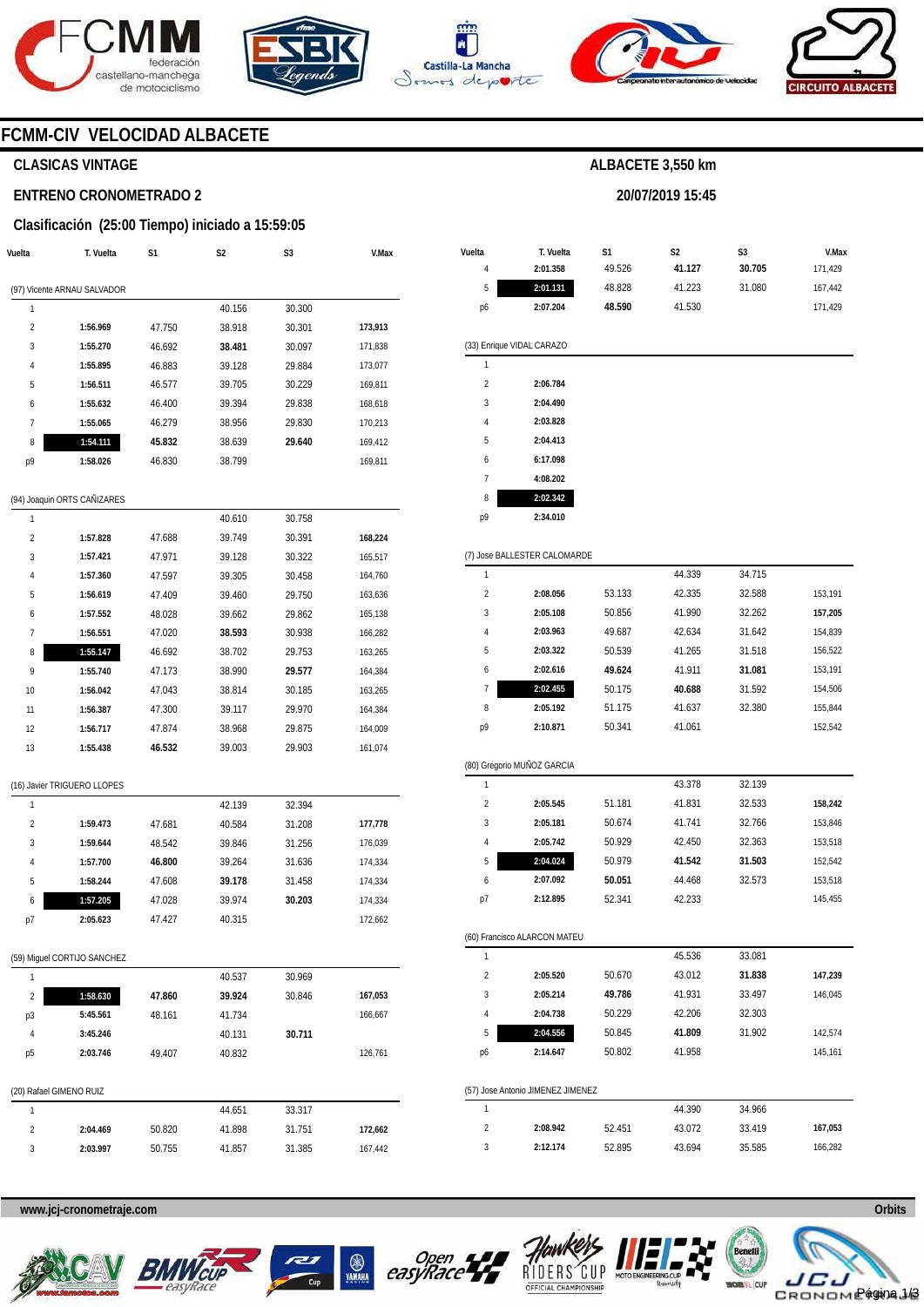







**20/07/2019 15:45** 



# **FCMM-CIV VELOCIDAD ALBACETE**

# **CLASICAS VINTAGE**

### **ENTRENO CRONOMETRADO 2**

### **Clasificación (25:00 Tiempo) iniciado a 15:59:05**

| Vuelta | T. Vuelta | S1     | S2     | S <sub>3</sub> | V.Max   |
|--------|-----------|--------|--------|----------------|---------|
| 4      | 2:08.414  | 51.784 | 43.010 | 33.620         | 164.384 |
| 5      | 2:08.293  | 51.802 | 43.035 | 33.456         | 161.798 |
| 6      | 2:09.267  | 54.101 | 42.898 | 32.268         | 161.074 |
|        | 2:06.533  | 51.622 | 42.666 | 32.245         | 155.844 |
| 8      | 2:05.283  | 50.955 | 41.638 | 32.690         | 164.384 |
| p9     | 2:21.645  | 52.051 | 45.641 |                | 160.356 |
|        |           |        |        |                |         |

#### (31) Juan Carlos PEREZ MAYORAL

|    |          |        | 43.077 | 32.219 |         |
|----|----------|--------|--------|--------|---------|
| 2  | 2:06.946 | 51.531 | 42.046 | 33.369 | 142.292 |
| 3  | 2:15.944 | 52.883 | 44.042 | 39.019 | 140,625 |
| 4  | 2:07.463 | 52.266 | 42.447 | 32.750 | 138.462 |
| 5  | 2:06.596 | 51.648 | 42.392 | 32.556 | 135.849 |
| 6  | 2:07.807 | 51.943 | 43.051 | 32.813 | 136.882 |
| p7 | 2:13.710 | 52.045 | 43.223 |        | 137,143 |
|    |          |        |        |        |         |

### (19) Ignacio RIPOLL JARAUTA

|    |          |        | 43.600 | 32.944 |         |
|----|----------|--------|--------|--------|---------|
| 2  | 2:09.186 | 54.086 | 42.466 | 32.634 | 141.454 |
| 3  | 2:09.188 | 51.549 | 43.113 | 34.526 | 140,625 |
| 4  | 2:08.115 | 53.174 | 42.436 | 32.505 | 138.196 |
| 5  | 2:07.153 | 51.351 | 42.641 | 33.161 | 139.535 |
| 6  | 2:07.597 | 51.966 | 43.024 | 32.607 | 136.364 |
| 7  | 2:07.354 | 51.746 | 42.873 | 32.735 | 137.931 |
| p8 | 2:22.211 | 52.761 | 42.016 |        | 137,143 |

#### (3) Andres SERRANO MAS

|    |          |        | 44.953 | 34.223 |         |
|----|----------|--------|--------|--------|---------|
| 2  | 2:12.225 | 53.983 | 44.276 | 33.966 | 143.141 |
| 3  | 2:09.759 | 52.684 | 44.245 | 32.830 | 145.161 |
| p4 | 2:12.867 | 52.141 | 43.444 |        | 143.713 |

#### (5) Juan MOHEDANO PADILLA

|                |          |        | 45.246 | 34.375 |         |
|----------------|----------|--------|--------|--------|---------|
| $\overline{2}$ | 2:14.986 | 55.368 | 45.458 | 34.160 | 160,000 |
| 3              | 2:15.498 | 56.334 | 44.836 | 34.328 | 159.645 |
| 4              | 2:11.441 | 53.759 | 44.308 | 33.374 | 159.292 |
| 5              | 2:09.783 | 53.152 | 43.397 | 33.234 | 155.844 |
| 6              | 2:13.078 | 54.280 | 45.315 | 33.483 | 154.839 |
| рī             | 2:19.695 | 54.214 | 44.230 |        | 152.866 |
|                |          |        |        |        |         |

#### (96) Jose Vicente ANDREU MARTINEZ

|                |          |          | 44.756   | 34.276 |         |
|----------------|----------|----------|----------|--------|---------|
| 2              | 2:13.063 | 53.825   | 45.141   | 34.097 | 151,579 |
| 3              | 2:10.752 | 52.485   | 44.356   | 33.911 | 150,313 |
| 4              | 2:11.790 | 52.971   | 45.507   | 33.312 | 143,713 |
| p <sub>5</sub> | 2:56.698 | 1:01.564 | 1:01.638 |        | 151,261 |

| Vuelta                  | T. Vuelta                         | S1     | S2     | S3     | V.Max   |
|-------------------------|-----------------------------------|--------|--------|--------|---------|
| 6                       | 5:11.351                          |        | 44.893 | 35.232 |         |
| 7                       | 2:11.222                          | 53.517 | 43.916 | 33.789 | 148,760 |
| p8                      | 2:19.700                          | 52.462 | 45.875 |        | 148,148 |
|                         | (62) Salvador HERNANDEZ PEREZ     |        |        |        |         |
| 1                       |                                   |        | 48.478 | 36.253 |         |
| $\overline{2}$          | 2:17.631                          | 56.965 | 46.090 | 34.576 | 140,625 |
| 3                       | 2:11.478                          | 52.432 | 44.833 | 34.213 | 158,242 |
| 4                       | 2:15.370                          | 55.587 | 46.420 | 33.363 | 164,009 |
| 5                       | 2:13.118                          | 52.582 | 45.781 | 34.755 | 161,074 |
| 6                       | 2:14.116                          | 52.641 | 48.229 | 33.246 | 163,265 |
| 7                       | 2:12.026                          | 53.851 | 44.263 | 33.912 | 161,435 |
| p8                      | 2:24.356                          | 54.042 | 46.152 |        | 158,590 |
|                         | (58) Jose Luis SANGRADOR RUBIO    |        |        |        |         |
| 1                       |                                   |        | 45.697 | 35.351 |         |
| 2                       | 2:14.592                          | 54.241 | 45.943 | 34.408 | 136,622 |
| 3                       | 2:13.771                          | 55.112 | 44.241 | 34.418 | 136,622 |
| 4                       | 2:12.763                          | 53.278 | 44.402 | 35.083 | 134,328 |
| 5                       | 2:14.625                          | 53.919 | 46.254 | 34.452 | 130,199 |
| 6                       | 2:11.940                          | 53.702 | 44.343 | 33.895 | 134,078 |
| 7                       | 2:11.718                          | 53.365 | 44.609 | 33.744 | 139,806 |
| p8                      | 2:18.875                          | 53.877 | 45.155 |        | 138,996 |
|                         | (98) Victor Manuel SORIA MARTINEZ |        |        |        |         |
| 1                       |                                   |        | 51.120 | 40.640 |         |
| $\overline{2}$          | 2:25.934                          | 59.669 | 48.746 | 37.519 | 131,387 |
| 3                       | 2:20.210                          | 57.553 | 46.502 | 36.155 | 136,622 |
| 4                       | 2:18.997                          | 56.890 | 46.832 | 35.275 | 136,364 |
| 5                       | 2:20.091                          | 56.472 | 47.687 | 35.932 | 136,622 |
| 6                       | 2:15.616                          | 55.465 | 45.930 | 34.221 | 136,882 |
| 7                       | 2:12.883                          | 54.564 | 44.453 | 33.866 | 136,622 |
| p8                      | 2:19.895                          | 53.783 | 44.160 |        | 138,196 |
|                         | (78) Begoña LOIZAGA DOMENECH      |        |        |        |         |
| 1                       |                                   |        | 47.046 | 37.338 |         |
| $\overline{\mathbf{c}}$ | 2:20.213                          | 57.510 | 46.277 | 36.426 | 144,289 |
| 3                       | 2:17.915                          | 56.363 | 45.769 | 35.783 | 142,857 |
| 4                       | 2:22.144                          | 56.230 | 49.385 | 36.529 | 144,000 |
| 5                       | 2:20.299                          | 57.208 | 47.464 | 35.627 | 136,882 |
| 6                       | 2:17.243                          | 56.243 | 45.255 | 35.745 | 145,161 |
| 7                       | 2:18.193                          | 55.862 | 45.531 | 36.800 | 142,012 |
| 8                       | 2:15.017                          | 55.224 | 45.335 | 34.458 | 144,000 |
|                         |                                   |        |        |        |         |
| 9                       | 2:22.930                          | 53.848 | 46.614 | 42.468 | 144,000 |

#### (44) Michel HOURDEBAIGT









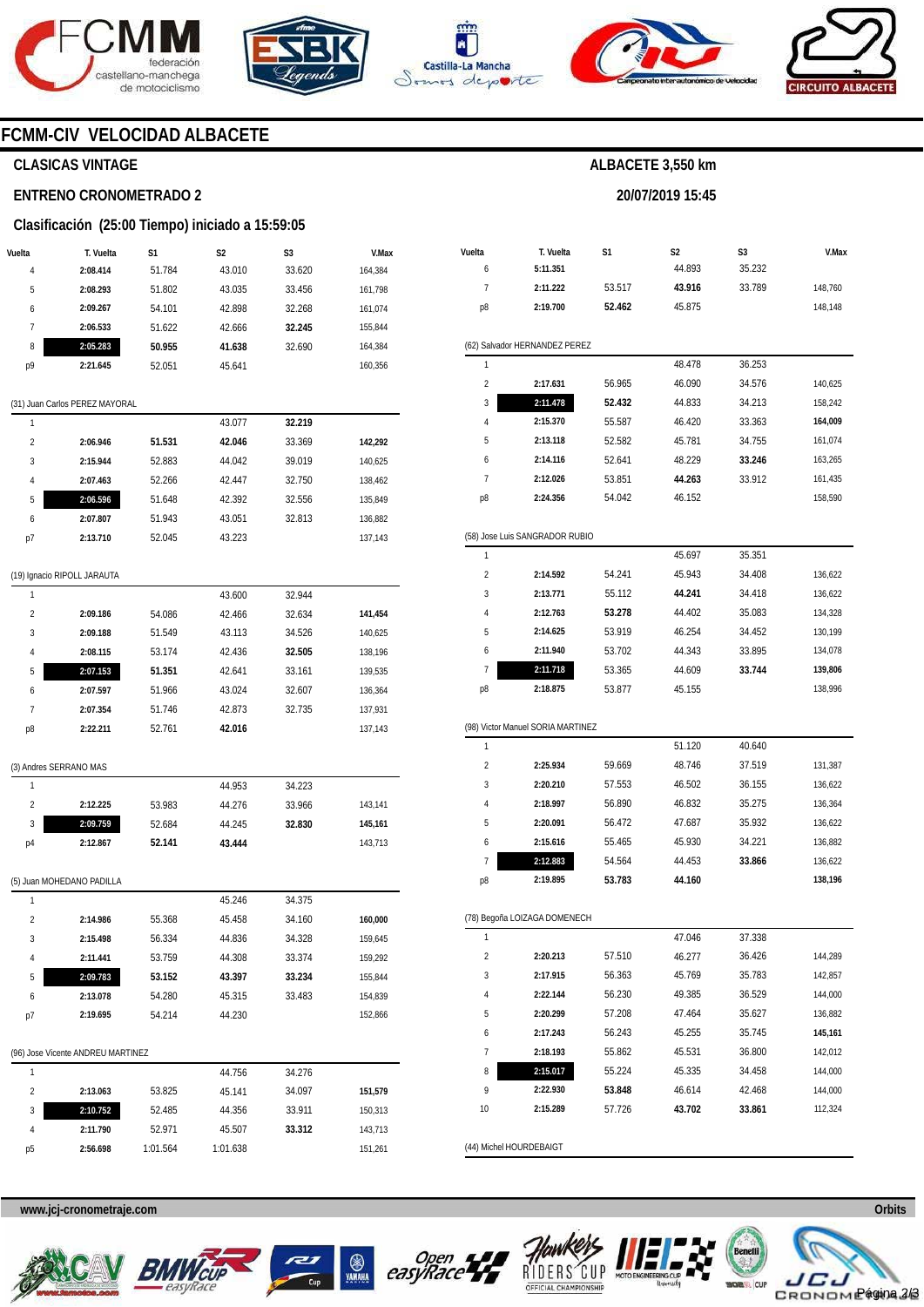









# **CLASICAS VINTAGE**

### **ENTRENO CRONOMETRADO 2**

### **Clasificación (25:00 Tiempo) iniciado a 15:59:05**

| Vuelta         | T. Vuelta | S1     | S <sub>2</sub> | S <sub>3</sub> | V.Max   | Vuelta | T. Vuelta | S <sub>1</sub> | S <sub>2</sub> | S <sub>3</sub> | V.Max |
|----------------|-----------|--------|----------------|----------------|---------|--------|-----------|----------------|----------------|----------------|-------|
|                |           |        | 47.055         | 37.811         |         |        |           |                |                |                |       |
| $\overline{2}$ | 2:17.993  | 55.369 | 46.455         | 36.169         | 143,713 |        |           |                |                |                |       |
| $\overline{3}$ | 2:17.086  | 54.935 | 46.491         | 35.660         | 142,857 |        |           |                |                |                |       |
| 4              | 2:17.359  | 55.114 | 45.387         | 36.858         | 147,541 |        |           |                |                |                |       |
| b              | 2:19.299  | 56.276 | 46.590         | 36.433         | 142,292 |        |           |                |                |                |       |
| 6              | 2:19.393  | 56.459 | 46.855         | 36.079         | 140,900 |        |           |                |                |                |       |
|                | 2:19.465  | 56.222 | 47.206         | 36.037         | 142,857 |        |           |                |                |                |       |
| 8              | 2:19.318  | 56.351 | 45.934         | 37.033         | 143,141 |        |           |                |                |                |       |
|                |           |        |                |                |         |        |           |                |                |                |       |

#### (47) Jesus BARAJAS SUAREZ

|                |          |          | 53.206 | 39.748 |         |
|----------------|----------|----------|--------|--------|---------|
| $\overline{2}$ | 2:30.411 | 59.785   | 51.237 | 39.389 | 151,579 |
| 3              | 2:31.041 | 1:00.567 | 51.034 | 39.440 | 148.760 |
| 4              | 2:31.556 | 1:00.706 | 52.198 | 38.652 | 146.341 |
| p <sub>5</sub> | 2:46.093 | 1:00.108 | 51.347 |        | 147.541 |
|                |          |          |        |        |         |

#### (51) Jesus BLEDA ESCRIBANO

| 1              |                                 |          | 45.193   | 34.721 |         |
|----------------|---------------------------------|----------|----------|--------|---------|
|                | (10) Gregorio CAÑIZARES SANCHEZ |          |          |        |         |
| p4             | 3:20.386                        | 1:03.257 | 1:21.662 |        | 142,574 |
| 3              | 4:44.131                        |          | 46.968   | 33.663 |         |
| p <sub>2</sub> | 2:39.574                        | 52.843   | 52.634   |        | 148,760 |
|                |                                 |          | 45.426   | 33.716 |         |

| p <sub>2</sub> | 2:44.887 | 53.235 | 46.063 | 148.148 |
|----------------|----------|--------|--------|---------|

**www.jcj-cronometraje.com Orbits** 













# **ALBACETE 3,550 km**

**20/07/2019 15:45**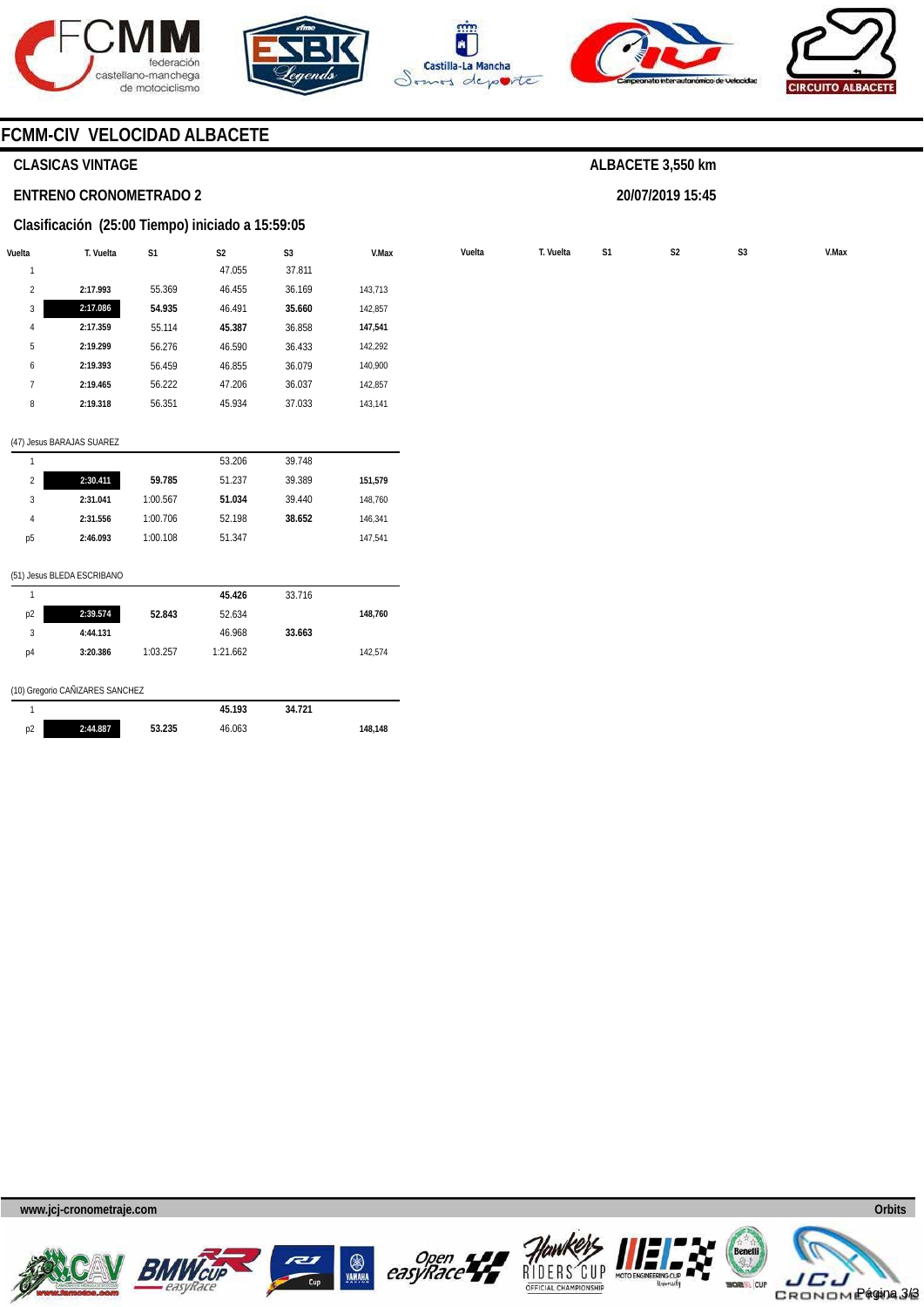







**20/07/2019 11:50** 

**Clasificado por mejor tiempo de vuelta**



# **CLASICAS VINTAGE**

**ENTRENO CRONOMETRADO 1** 

# **Clasificación (20:00 Tiempo) iniciado a 11:50:06**

| Pos. | N° | <b>Nombre</b>                   | Mejor Tm | Dif. 1° | Dif.Ant. | En V. V.T.     |                | Mejor Vel. |                | PEC Clase            | Moto             | Club          |
|------|----|---------------------------------|----------|---------|----------|----------------|----------------|------------|----------------|----------------------|------------------|---------------|
| 1    | 97 | Vicente ARNAU SALVADOR          | 1:56.422 |         |          | $\mathfrak{Z}$ | 3              | 109.773    | 1              | Velocidad Clásicas B | <b>AJR</b>       | A.E.M.A.      |
| 2    | 59 | Miquel CORTIJO SANCHEZ          | 1:58.033 | 1.611   | 1.611    | 3              | $\mathbf{3}$   | 108,275    | 2              | Velocidad Clásicas B | <b>OSSA</b>      | A.E.M.A.      |
| 3    | 94 | Joaquin ORTS CAÑIZARES          | 1:59.193 | 2.771   | 1.160    | $\overline{2}$ | $\overline{2}$ | 107,221    | 3              | Velocidad Clásicas B | <b>BULTACO</b>   | A.E.M.A.      |
| 4    | 20 | Rafael GIMENO RUIZ              | 2:01.590 | 5.168   | 2.397    | $\overline{2}$ | $\overline{2}$ | 105,107    | $\mathbf{1}$   | Velocidad Clásicas C | AJR              | A.E.M.A.      |
| 5    | 19 | Ignacio RIPOLL JARAUTA          | 2:04.980 | 8.558   | 3.390    | 3              | $\mathbf{3}$   | 102,256    | $\mathbf{1}$   | Velocidad Clásicas A | HONDA            | MX Recas      |
| 6    | 31 | Juan Carlos PEREZ MAYORAL       | 2:05.616 | 9.194   | 0.636    | $\overline{2}$ | $\mathbf{3}$   | 101,739    | 2              | Velocidad Clásicas A | HONDA            | A.E.M.A.      |
| 7    | 33 | Enrique VIDAL CARAZO            | 2:05.893 | 9.471   | 0.277    | $\overline{2}$ | $\mathbf{3}$   | 101,515    | 4              | Velocidad Clásicas B | <b>OSSA</b>      | A.E.M.A.      |
| 8    | 80 | Gregorio MUÑOZ GARCIA           | 2:07.719 | 11.297  | 1.826    | $\overline{2}$ | $\overline{2}$ | 100,063    | 5              | Velocidad Clásicas B | MONTESA          | A.E.M.A.      |
| 9    | 51 | Jesus BLEDA ESCRIBANO           | 2:09.882 | 13.460  | 2.163    | $\overline{2}$ | $\overline{2}$ | 98,397     | 3              | Velocidad Clásicas A | <b>OSSA</b>      | A.E.M.A.      |
| 10   | 7  | <b>Jose BALLESTER CALOMARDE</b> | 2:10.996 | 14.574  | 1.114    | $\overline{2}$ | $\overline{2}$ | 97,560     | $\overline{A}$ | Velocidad Clásicas A | AJR              | A.E.M.A.      |
| 11   | 58 | Jose Luis SANGRADOR RUBIO       | 2:13.771 | 17.349  | 2.775    | $\overline{2}$ | $\overline{2}$ | 95,536     | 5              | Velocidad Clásicas A | HONDA            | A.E.M.A.      |
| 12   | 5  | Juan MOHEDANO PADILLA           | 2:13.855 | 17.433  | 0.084    | $\overline{2}$ | $\overline{2}$ | 95,476     | 1              | Velocidad Clásicas D | <b>DUCATI</b>    | Mc. Almansa   |
| 13   | 3  | Andres SERRANO MAS              | 2:17.672 | 21.250  | 3.817    | $\overline{2}$ | $\overline{2}$ | 92,829     | 6              | Velocidad Clásicas A | <b>BULTACO</b>   | A.E.M.A.      |
| 14   | 62 | Salvador HERNANDEZ PEREZ        | 2:18.676 | 22.254  | 1.004    | $\overline{2}$ | $\overline{2}$ | 92,157     | 2              | Velocidad Clásicas C | <b>SIN MARCA</b> | A.E.M.A.      |
| 15   | 57 | Jose Antonio JIMENEZ JIMENEZ    | 2:19.943 | 23.521  | 1.267    | $\overline{2}$ | $\overline{2}$ | 91,323     | 6              | Velocidad Clásicas B | <b>BULTACO</b>   | A.E.M.A.      |
| 16   | 78 | Begoña LOIZAGA DOMENECH         | 2:23.166 | 26.744  | 3.223    | $\overline{2}$ | $\overline{2}$ | 89,267     | $\overline{7}$ | Velocidad Clásicas A | MONTESA          | Independiente |
| 17   | 44 | Michel HOURDEBAIGT              | 2:25.316 | 28.894  | 2.150    | $\overline{2}$ | $\overline{2}$ | 87,946     | $\overline{2}$ | Velocidad Clásicas D | <b>TRIUMPH</b>   | Independiente |
| 18   | 16 | Javier TRIGUERO LLOPES          |          |         |          | $\mathbf{1}$   | $\mathbf{1}$   |            | 3              | Velocidad Clásicas C | AJR              | MotoDes       |
| 19   | 47 | Jesus BARAJAS SUAREZ            |          |         |          | $\mathbf{1}$   | $\overline{1}$ |            | 8              | Velocidad Clásicas A | <b>BULTACO</b>   | A.E.M.A.      |
| 20   | 10 | Gregorio CAÑIZARES SANCHEZ      |          |         |          | $\mathbf{1}$   | $\mathbf{1}$   |            | 9              | Velocidad Clásicas A | <b>BULTACO</b>   | MC Alicante   |
| 21   | 96 | Jose Vicente ANDREU MARTINEZ    |          |         |          | $\mathbf{1}$   | $\overline{1}$ |            | 10             | Velocidad Clásicas A | <b>BULTACO</b>   | A.E.M.A.      |
| 22   | 60 | Francisco ALARCON MATEU         |          |         |          | $\mathbf{1}$   | $\overline{1}$ | $\sim$     | 11             | Velocidad Clásicas A | <b>BULTACO</b>   | A.E.M.A.      |
|      |    |                                 |          |         |          |                |                |            |                |                      |                  |               |











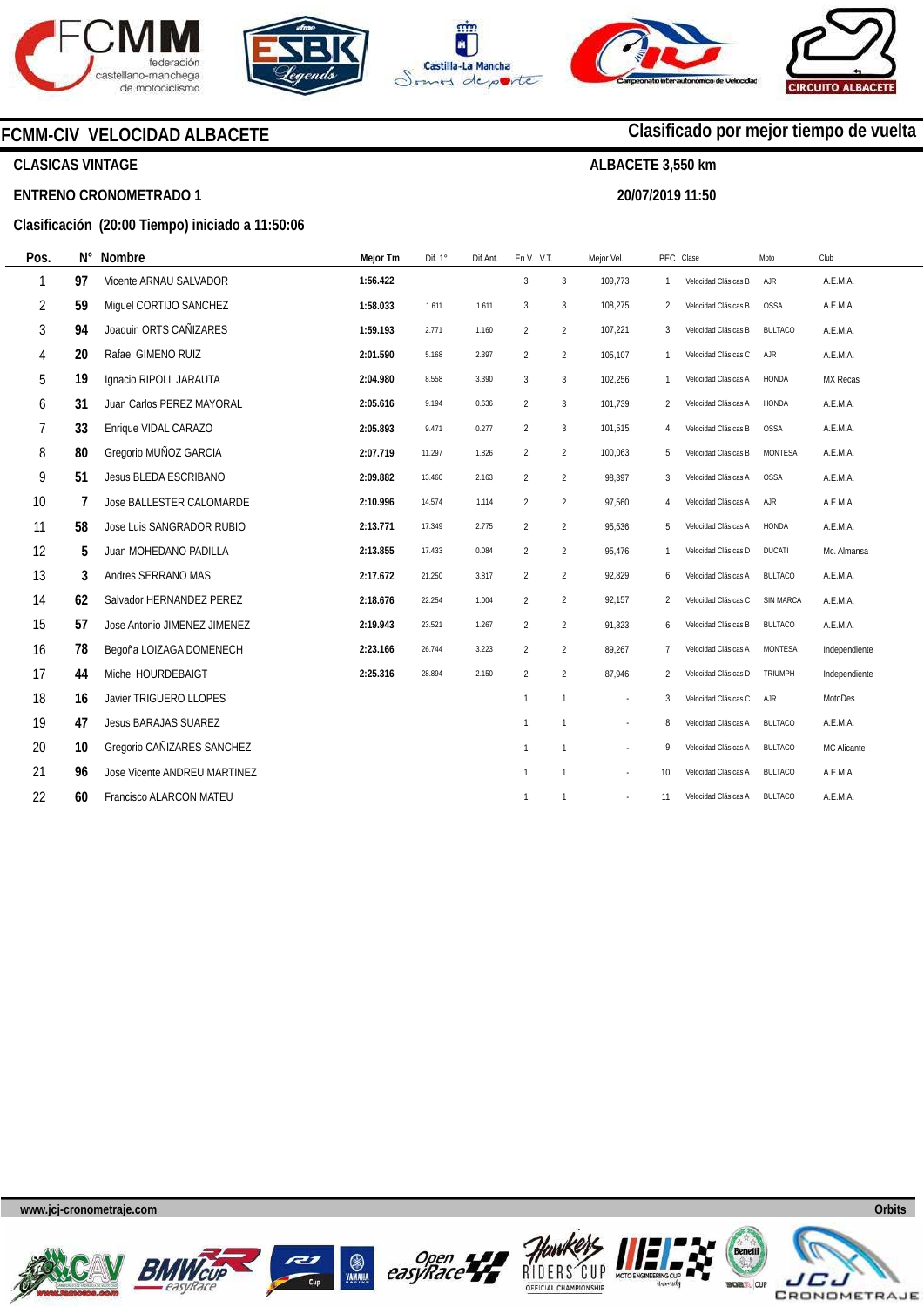







**21/07/2019 09:25** 

**Clasificado por mejor tiempo de vuelta**



**CLASICAS VINTAGE** 

# **Warm-Up**

# **Clasificación (10:00 Tiempo) iniciado a 9:26:45**

| Pos.           | $N^{\circ}$ | <b>Nombre</b>                   | Mejor Tm | Dif. 1° | Dif.Ant. | En V. V.T.     |                | Mejor Vel. |                | PEC Clase            | Moto           | Club            |
|----------------|-------------|---------------------------------|----------|---------|----------|----------------|----------------|------------|----------------|----------------------|----------------|-----------------|
| 1              | 97          | Vicente ARNAU SALVADOR          | 1:52.916 |         |          | $\overline{3}$ | 6              | 113,181    | $\mathbf{1}$   | Velocidad Clásicas B | AJR            | A.E.M.A.        |
| $\overline{2}$ | 94          | Joaquin ORTS CAÑIZARES          | 1:54.080 | 1.164   | 1.164    | 6              | 6              | 112,027    | 2              | Velocidad Clásicas B | <b>BULTACO</b> | A.E.M.A.        |
| 3              | 16          | Javier TRIGUERO LLOPES          | 1:54.313 | 1.397   | 0.233    | 3              | 5              | 111.798    | $\mathbf{1}$   | Velocidad Clásicas C | AJR            | <b>MotoDes</b>  |
| 4              | 59          | Miquel CORTIJO SANCHEZ          | 1:59.713 | 6.797   | 5.400    | $\overline{2}$ | $\overline{2}$ | 106,755    | 3              | Velocidad Clásicas B | OSSA           | A.E.M.A.        |
| 5              | 20          | Rafael GIMENO RUIZ              | 1:59.840 | 6.924   | 0.127    | 3              | 5              | 106,642    | 2              | Velocidad Clásicas C | AJR            | A.E.M.A.        |
| 6              | 31          | Juan Carlos PEREZ MAYORAL       | 2:04.573 | 11.657  | 4.733    | $\overline{2}$ | 5              | 102,590    | $\mathbf{1}$   | Velocidad Clásicas A | <b>HONDA</b>   | A.E.M.A.        |
| 7              | 19          | Ignacio RIPOLL JARAUTA          | 2:04.992 | 12.076  | 0.419    | 3              | 5              | 102,247    | 2              | Velocidad Clásicas A | <b>HONDA</b>   | <b>MX Recas</b> |
| 8              |             | <b>Jose BALLESTER CALOMARDE</b> | 2:05.175 | 12.259  | 0.183    | $\overline{2}$ | $\overline{2}$ | 102.097    | 3              | Velocidad Clásicas A | AJR            | A.E.M.A.        |
| 9              | 51          | Jesus BLEDA ESCRIBANO           | 2:06.475 | 13.559  | 1.300    | 3              | $\overline{4}$ | 101.048    | $\overline{4}$ | Velocidad Clásicas A | <b>OSSA</b>    | A.E.M.A.        |
| 10             | 57          | Jose Antonio JIMENEZ JIMENEZ    | 2:08.053 | 15.137  | 1.578    | 5              | 5              | 99,802     | 4              | Velocidad Clásicas B | <b>BULTACO</b> | A.E.M.A.        |
| 11             | 10          | Gregorio CAÑIZARES SANCHEZ      | 2:08.792 | 15.876  | 0.739    | $\overline{2}$ | 5              | 99,230     | 5              | Velocidad Clásicas A | <b>BULTACO</b> | MC Alicante     |
| 12             | 80          | Gregorio MUÑOZ GARCIA           | 2:08.835 | 15.919  | 0.043    | $\overline{2}$ | $\overline{2}$ | 99,197     | 5              | Velocidad Clásicas B | <b>MONTESA</b> | A.E.M.A.        |
| 13             | 58          | Jose Luis SANGRADOR RUBIO       | 2:09.050 | 16.134  | 0.215    | 3              | 5              | 99.031     | 6              | Velocidad Clásicas A | HONDA          | A.E.M.A.        |
| 14             | 62          | Salvador HERNANDEZ PEREZ        | 2:09.923 | 17.007  | 0.873    | $\overline{4}$ | 5              | 98,366     | 3              | Velocidad Clásicas C | SIN MARCA      | A.E.M.A.        |
| 15             | 60          | <b>Francisco ALARCON MATEU</b>  | 2:10.194 | 17.278  | 0.271    | 3              | 3              | 98.161     | $\overline{7}$ | Velocidad Clásicas A | <b>BULTACO</b> | A.E.M.A.        |
| 16             | 98          | Victor Manuel SORIA MARTINEZ    | 2:10.438 | 17.522  | 0.244    | 5              | 5              | 97,978     | 6              | Velocidad Clásicas B | <b>BULTACO</b> | Independiente   |
| 17             | 96          | Jose Vicente ANDREU MARTINEZ    | 2:10.923 | 18.007  | 0.485    | 2              | 5              | 97.615     | 8              | Velocidad Clásicas A | <b>BULTACO</b> | A.E.M.A.        |
| 18             | 3           | Andres SERRANO MAS              | 2:13.639 | 20.723  | 2.716    | $\overline{2}$ | 3              | 95,631     | 9              | Velocidad Clásicas A | <b>BULTACO</b> | A.E.M.A.        |
| 19             | 78          | Begoña LOIZAGA DOMENECH         | 2:16.602 | 23.686  | 2.963    | 5              | 5              | 93,556     | 10             | Velocidad Clásicas A | MONTESA        | Independiente   |
| 20             | 47          | <b>Jesus BARAJAS SUAREZ</b>     | 2:40.215 | 47.299  | 23.613   | 2              | $\overline{3}$ | 79,768     | 11             | Velocidad Clásicas A | <b>BULTACO</b> | A.E.M.A.        |
| 21             | 33          | Enrique VIDAL CARAZO            |          |         |          | $\mathbf{1}$   | $\overline{1}$ |            |                | Velocidad Clásicas B | <b>OSSA</b>    | A.E.M.A.        |











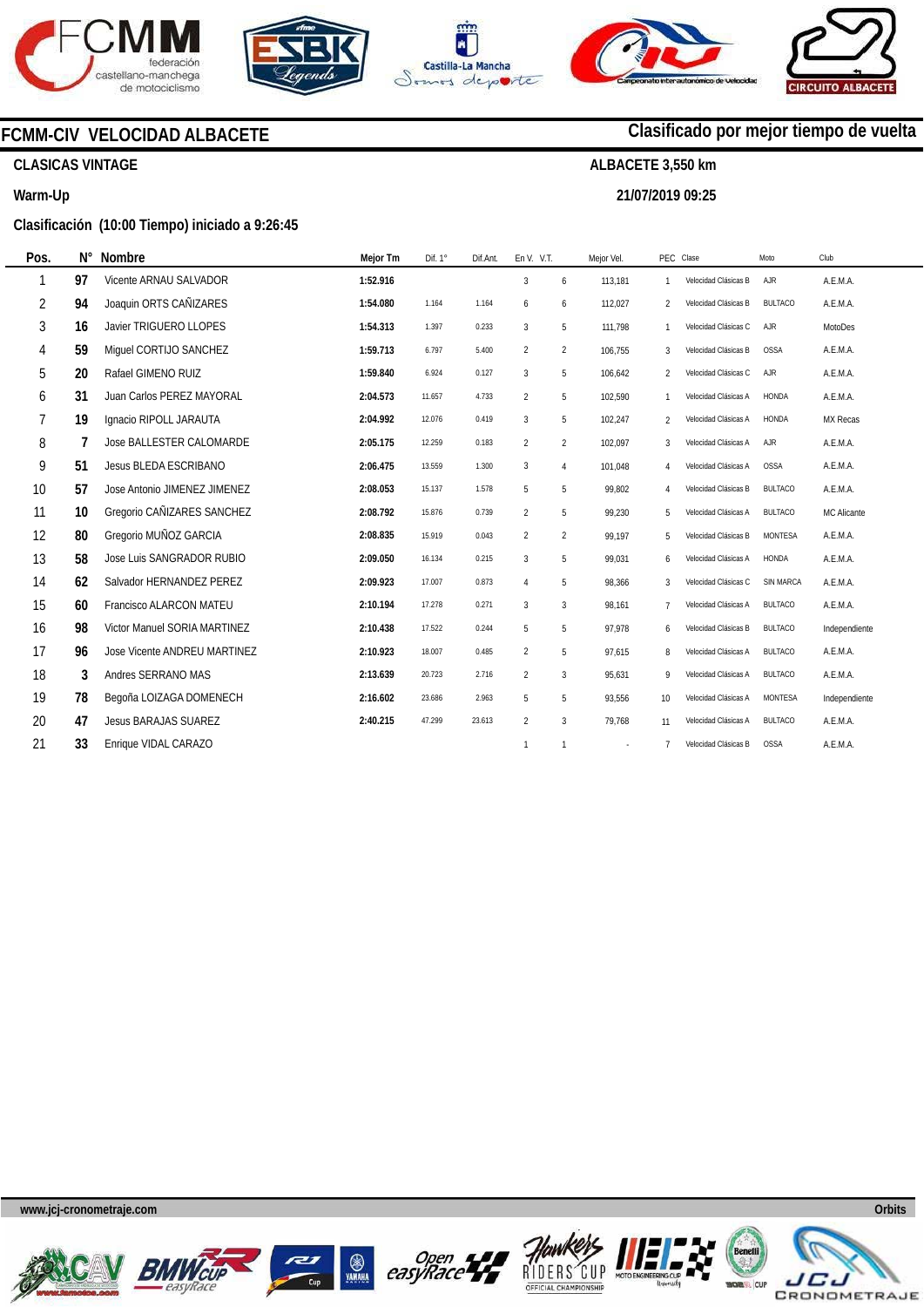







**21/07/2019 09:25** 



# **FCMM-CIV VELOCIDAD ALBACETE**

# **CLASICAS VINTAGE**

### **Warm-Up**

# **Clasificación (10:00 Tiempo) iniciado a 9:26:45**

| Vuelta                  | T. Vuelta                      | S1     | S2     | S3     | V.Max   |
|-------------------------|--------------------------------|--------|--------|--------|---------|
|                         | (97) Vicente ARNAU SALVADOR    |        |        |        |         |
| 1                       |                                |        | 39.175 | 32.127 |         |
| $\overline{\mathbf{c}}$ | 1:54.308                       | 46.518 | 38.181 | 29.609 | 168,224 |
| 3                       | 1:52.916                       | 45.681 | 37.746 | 29.489 | 169,412 |
| 4                       | 1:54.770                       | 46.640 | 38.257 | 29.873 | 163,265 |
| 5                       | 1:54.232                       | 46.527 | 37.949 | 29.756 | 161,074 |
| p6                      | 1:58.274                       | 46.750 | 37.844 |        | 158,590 |
|                         | (94) Joaquin ORTS CAÑIZARES    |        |        |        |         |
| 1                       |                                |        | 39.082 | 29.887 |         |
| 2                       | 1:54.971                       | 46.749 | 38.661 | 29.561 | 161,798 |
| 3                       | 1:54.392                       | 46.448 | 38.224 | 29.720 | 161,435 |
| 4                       | 1:54.721                       | 46.827 | 38.158 | 29.736 | 161,798 |
| 5                       | 1:54.314                       | 46.230 | 38.544 | 29.540 | 160,714 |
| 6                       | 1:54.080                       | 46.653 | 38.043 | 29.384 | 160,714 |
|                         | (16) Javier TRIGUERO LLOPES    |        |        |        |         |
| 1                       |                                |        | 42.100 | 30.805 |         |
| 2                       | 1:57.349                       | 47.964 | 39.404 | 29.981 | 174,757 |
| 3                       | 1:54.313                       | 46.005 | 38.366 | 29.942 | 171,429 |
| 4                       | 2:04.414                       | 50.684 | 41.396 | 32.334 | 170,213 |
| 5                       | 2:01.369                       | 50.397 | 39.879 | 31.093 | 146,045 |
|                         | (59) Miguel CORTIJO SANCHEZ    |        |        |        |         |
| 1                       |                                |        | 39.825 | 30.623 |         |
| p2                      | 1:59.713                       | 46.764 | 39.184 |        | 154,176 |
| (20) Rafael GIMENO RUIZ |                                |        |        |        |         |
| 1                       |                                |        | 42.004 | 32.469 |         |
| $\overline{2}$          | 2:02.806                       | 50.815 | 40.767 | 31.224 | 168,618 |
| 3                       | 1:59.840                       | 48.357 | 40.065 | 31.418 | 167,832 |
| 4                       | 1:59.866                       | 48.259 | 40.207 | 31.400 | 166,667 |
| 5                       | 1:59.930                       | 48.933 | 40.191 | 30.806 | 167,053 |
|                         | (31) Juan Carlos PEREZ MAYORAL |        |        |        |         |
| 1                       |                                |        | 41.847 | 32.421 |         |
| 2                       | 2:04.573                       | 50.894 | 41.577 | 32.102 | 132,353 |
| 3                       | 2:04.738                       | 50.997 | 41.583 | 32.158 | 134,328 |
| 4                       | 2:05.190                       | 50.970 | 41.785 | 32.435 | 134,328 |
| p5                      | 2:18.312                       | 55.482 | 41.885 |        | 134,078 |
|                         | (19) Ignacio RIPOLL JARAUTA    |        |        |        |         |
| 1                       |                                |        | 41.619 | 32.174 |         |
| 2                       | 2:05.905                       | 51.579 | 42.193 | 32.133 | 135,849 |
| 3                       | 2:04.992                       | 50.866 | 41.693 | 32.433 | 131,387 |
| 4                       | 2:05.094                       | 51.178 | 41.723 | 32.193 | 131,148 |

|                         | T. Vuelta                         | S1     | S <sub>2</sub> | S3     | V.Max                         |
|-------------------------|-----------------------------------|--------|----------------|--------|-------------------------------|
| p5                      | 2:11.710                          | 51.958 | 42.260         |        | 133,333                       |
|                         | (7) Jose BALLESTER CALOMARDE      |        |                |        |                               |
| 1                       |                                   |        | 43.541         | 33.417 |                               |
| $\overline{c}$          | 2:05.175                          | 50.603 | 42.169         | 32.403 | 156,863                       |
|                         | (51) Jesus BLEDA ESCRIBANO        |        |                |        |                               |
| 1                       |                                   |        | 45.820         | 32.640 |                               |
| $\overline{2}$          | 2:07.175                          | 52.216 | 42.633         | 32.326 | 140,900                       |
| 3                       | 2:06.475                          | 52.299 | 42.462         | 31.714 | 141,176                       |
| p4                      | 2:48.839                          | 59.463 | 1:01.981       |        | 111,801                       |
|                         |                                   |        |                |        |                               |
| 1                       | (57) Jose Antonio JIMENEZ JIMENEZ |        | 43.515         | 33.878 |                               |
| $\overline{2}$          | 2:08.206                          | 51.826 | 42.955         | 33.425 | 155,508                       |
| 3                       | 2:10.360                          | 52.447 | 43.666         | 34.247 | 147,844                       |
| 4                       | 2:08.640                          | 51.648 | 43.955         | 33.037 | 158,242                       |
| 5                       | 2:08.053                          | 51.649 | 43.173         | 33.231 | 159,292                       |
|                         |                                   |        |                |        |                               |
|                         | (10) Gregorio CAÑIZARES SANCHEZ   |        |                |        |                               |
| 1                       |                                   |        | 44.853         | 34.075 |                               |
| $\overline{2}$          | 2:08.792                          | 52.210 | 43.152         | 33.430 | 155,172                       |
| 3                       | 2:09.664                          | 52.448 | 43.679         | 33.537 | 152,542                       |
|                         |                                   |        |                | 33.570 |                               |
| 4                       | 2:08.825                          | 52.186 | 43.069         |        | 149,378                       |
| 5                       | 2:08.810                          | 52.253 | 43.082         | 33.475 |                               |
|                         | (80) Gregorio MUÑOZ GARCIA        |        |                |        |                               |
| 1                       |                                   |        |                |        |                               |
| $\overline{\mathbf{c}}$ | 2:08.835                          |        |                |        |                               |
|                         | (58) Jose Luis SANGRADOR RUBIO    |        |                |        |                               |
| 1                       |                                   |        | 45.068         | 34.833 |                               |
| $\overline{2}$          | 2:11.026                          | 53.703 | 43.624         | 33.699 |                               |
| 3                       | 2:09.050                          | 52.324 | 43.045         | 33.681 |                               |
| 4                       | 2:10.001                          | 52.961 | 43.406         | 33.634 |                               |
| 5                       | 2:09.249                          | 52.951 | 43.009         | 33.289 | 133,581<br>132,841            |
|                         | (62) Salvador HERNANDEZ PEREZ     |        |                |        |                               |
| 1                       |                                   |        | 47.304         | 35.987 | 147,239<br>134,078<br>134,328 |
| $\overline{2}$          | 2:13.289                          | 53.731 | 45.180         | 34.378 |                               |
| 3                       | 2:12.041                          | 53.492 | 44.419         | 34.130 |                               |
| 4                       | 2:09.923                          | 52.422 | 43.926         | 33.575 | 143,141<br>159,645<br>159,645 |

**www.jcj-cronometraje.com Orbits** 







1 2



54.680

46.857 44.892 35.188 **33.149** 

**2:12.721** 



132,353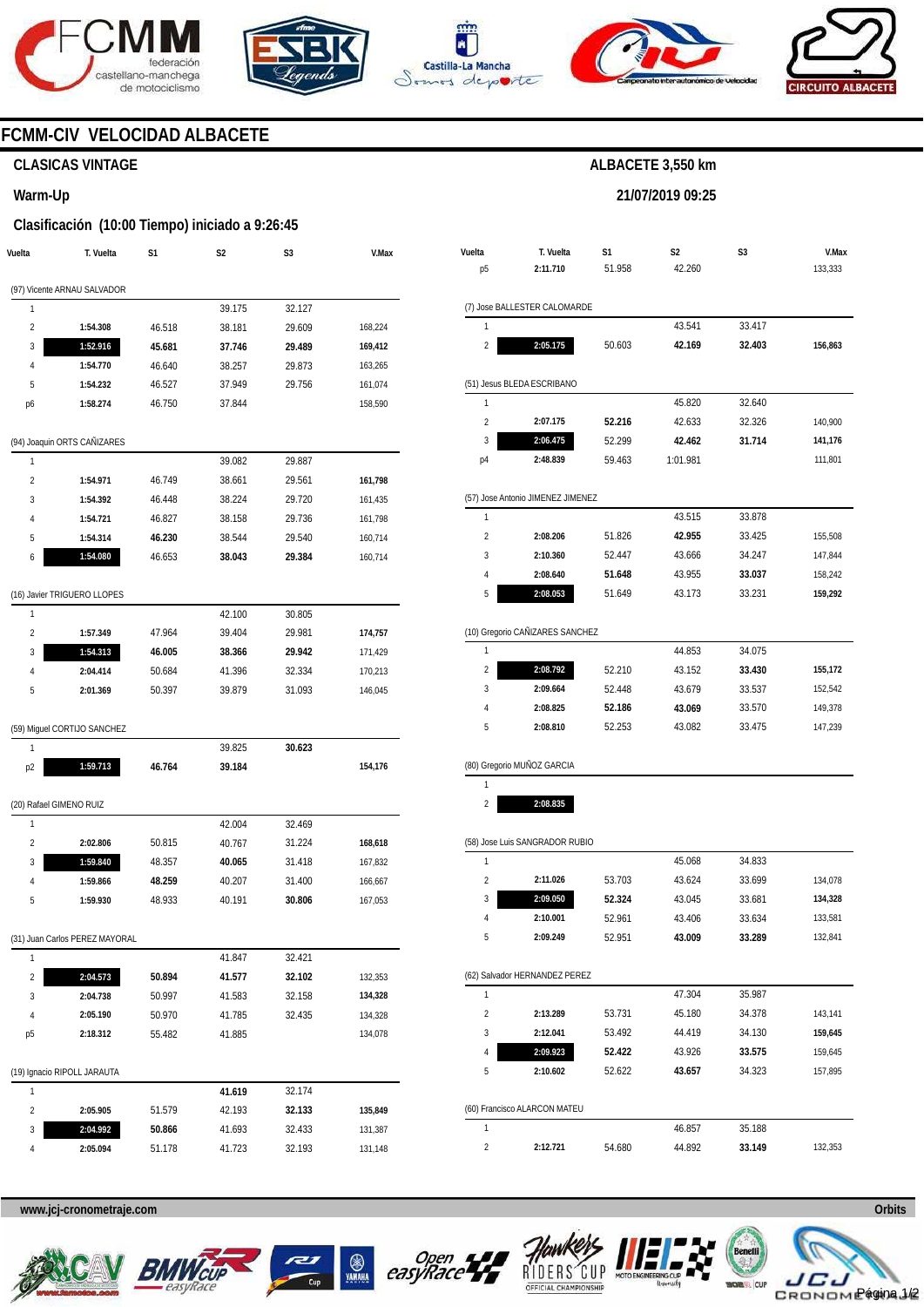







**21/07/2019 09:25** 



# **FCMM-CIV VELOCIDAD ALBACETE**

# **CLASICAS VINTAGE**

# **Warm-Up**

# **Clasificación (10:00 Tiempo) iniciado a 9:26:45**

| Vuelta         | T. Vuelta                         | $\mathsf{S}1$ | $\mathsf{S2}\,$ | $\mathsf{S}3$ | V.Max   | Vuelta | T. Vuelta | S1 | $\mathsf{S2}\,$ | S3 |  |
|----------------|-----------------------------------|---------------|-----------------|---------------|---------|--------|-----------|----|-----------------|----|--|
| p3             | 2:10.194                          | 51.942        | 43.251          |               | 133,333 |        |           |    |                 |    |  |
|                | (98) Victor Manuel SORIA MARTINEZ |               |                 |               |         |        |           |    |                 |    |  |
| $\overline{1}$ |                                   |               | 47.247          | 35.220        |         |        |           |    |                 |    |  |
| $\overline{2}$ | 2:15.539                          | 55.455        | 45.684          | 34.400        | 131,868 |        |           |    |                 |    |  |
| $\mathbf{3}$   | 2:15.250                          | 55.511        | 44.788          | 34.951        | 133,581 |        |           |    |                 |    |  |
| $\overline{4}$ | 2:11.143                          | 53.491        | 43.914          | 33.738        | 133,087 |        |           |    |                 |    |  |
| 5              | 2:10.438                          | 52.658        | 43.231          | 34.549        | 133,581 |        |           |    |                 |    |  |
|                | (96) Jose Vicente ANDREU MARTINEZ |               |                 |               |         |        |           |    |                 |    |  |
| $\mathbf{1}$   |                                   |               | 46.688          | 34.846        |         |        |           |    |                 |    |  |
| $\sqrt{2}$     | 2:10.923                          | 53.234        | 43.716          | 33.973        | 146,640 |        |           |    |                 |    |  |
| $\sqrt{3}$     | 2:12.238                          | 52.838        | 45.143          | 34.257        | 148,454 |        |           |    |                 |    |  |
| $\overline{4}$ | 2:12.596                          | 53.693        | 44.577          | 34.326        | 141,454 |        |           |    |                 |    |  |
| $\sqrt{5}$     | 2:12.328                          | 53.630        | 44.521          | 34.177        | 142,574 |        |           |    |                 |    |  |
|                | (3) Andres SERRANO MAS            |               |                 |               |         |        |           |    |                 |    |  |
| $\overline{1}$ |                                   |               | 48.418          | 34.657        |         |        |           |    |                 |    |  |
| $\sqrt{2}$     | 2:13.639                          | 53.689        | 45.420          | 34.530        | 138,462 |        |           |    |                 |    |  |
| p3             | 2:16.495                          | 52.993        | 44.885          |               | 140,078 |        |           |    |                 |    |  |
|                | (78) Begoña LOIZAGA DOMENECH      |               |                 |               |         |        |           |    |                 |    |  |
| $\overline{1}$ |                                   |               | 51.697          | 40.885        |         |        |           |    |                 |    |  |
| $\sqrt{2}$     | 2:25.023                          | 1:00.673      | 47.787          | 36.563        | 129,264 |        |           |    |                 |    |  |
| 3              | 2:21.680                          | 57.491        | 47.784          | 36.405        | 141,454 |        |           |    |                 |    |  |
| $\overline{4}$ | 2:19.990                          | 57.107        | 47.208          | 35.675        | 142,292 |        |           |    |                 |    |  |
| 5              | 2:16.602                          | 55.906        | 45.661          | 35.035        | 138,996 |        |           |    |                 |    |  |
|                | (47) Jesus BARAJAS SUAREZ         |               |                 |               |         |        |           |    |                 |    |  |
| $\overline{1}$ |                                   |               | 54.834          | 42.611        |         |        |           |    |                 |    |  |
| $\overline{2}$ | 2:40.215                          | 1:04.899      | 54.411          | 40.905        | 140,078 |        |           |    |                 |    |  |
| p3             | 2:46.611                          | 1:01.804      | 52.546          |               | 140,625 |        |           |    |                 |    |  |
|                | (33) Enrique VIDAL CARAZO         |               |                 |               |         |        |           |    |                 |    |  |
| $\mathbf{1}$   |                                   |               |                 |               |         |        |           |    |                 |    |  |











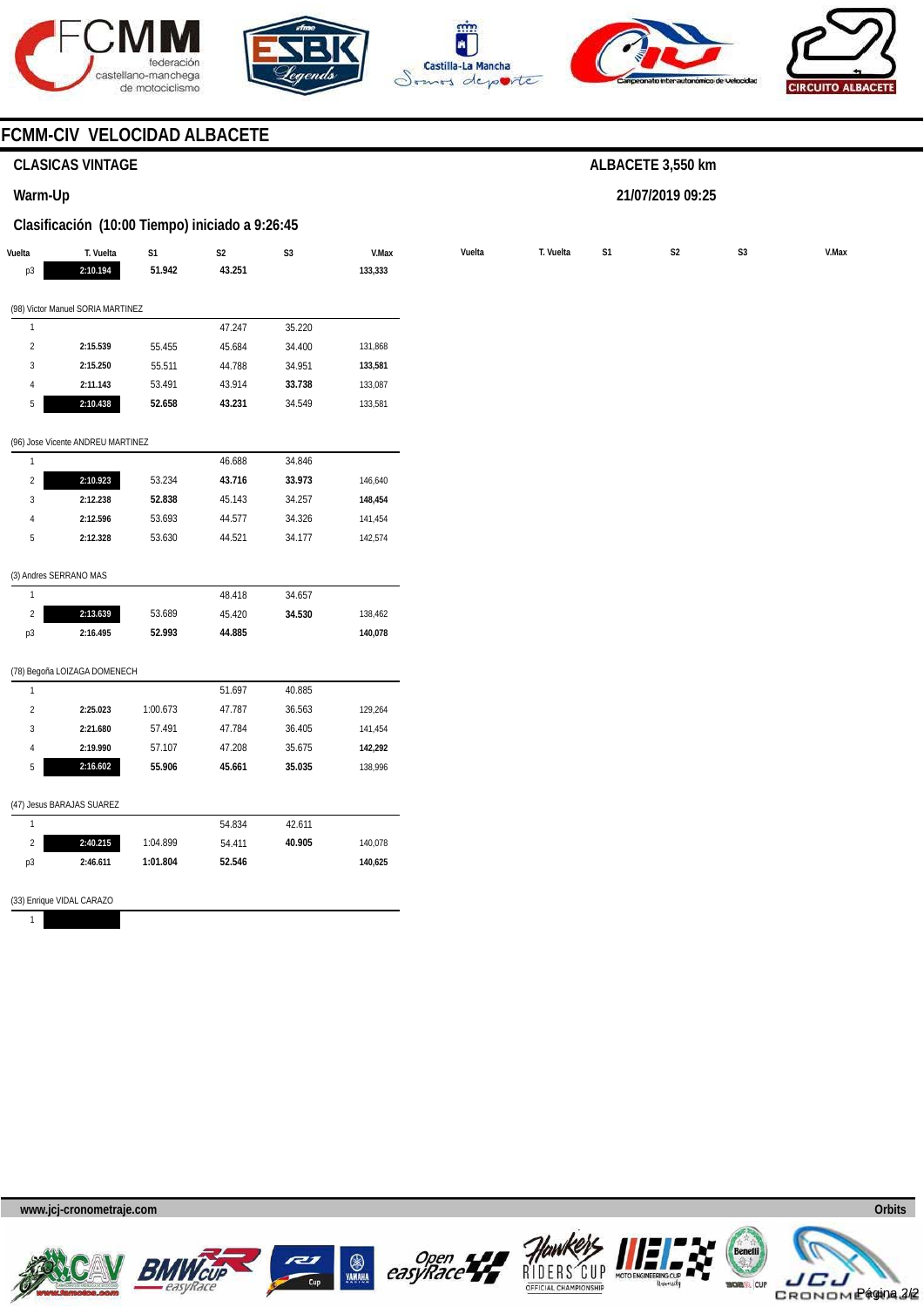

**COPA 2 TIEMPOS** 

**CARRERA** 









# **Clasificado por vueltas**

# **ALBACETE 3,550 km 21/07/2019 15:35**

**Carrera (9 Vueltas) iniciado a 15:34:07** 

**FCMM-CIV VELOCIDAD ALBACETE** 

| Pos.      | N°  | Nombre                           | Vtas | Total T°  | Dif. $1^\circ$ | Dif.Ant | Mejor Tm En V. |                |                        | PEC Clase      | Categoria Moto |         | Club                 | P <sub>l</sub> |
|-----------|-----|----------------------------------|------|-----------|----------------|---------|----------------|----------------|------------------------|----------------|----------------|---------|----------------------|----------------|
|           |     | Jorge Santiago CABANES CATALA    | 9    | 17:27.413 |                |         | 1:53.712       | 9              |                        | Copa 2 Tiempos | Copa 2 Tiemp   | APRILIA | Esc. Piston          |                |
| 2         | 3   | Manuel MARTINEZ NOBLE            | 9    | 17:35.189 | 7.776          | 7.776   | 1:55.290       | 6              | $\overline{2}$         | Copa 2 Tiempos | Copa 2 Tiemp   | APRILIA | Independiente        |                |
| 3         | 171 | Abel VILLADANGOS MARTINEZ        | 9    | 17:43.003 | 15.590         | 7.814   | 1:56.817       | $\overline{2}$ | 3                      | Copa 2 Tiempos | Copa 2 Tiemp   | APRILIA | C.D. J.T.R. Racing   |                |
| 4         |     | Oscar SANCHEZ GARCIA             | 9    | 17:46.368 | 18.955         | 3.365   | 1:56.942       | 5              | $\boldsymbol{\Lambda}$ | Copa 2 Tiempos | Copa 2 Tiemp   | APRILIA | CD. Motor Extremo    |                |
| 5         | 77  | Fabio GRECO                      | 9    | 17:55.514 | 28.101         | 9.146   | 1:57.214       | 6              | 5                      | Copa 2 Tiempos | Copa 2 Tiemp   | APRILIA | CD. Box 77 Moto Club |                |
| 6         | 58  | <b>Javier GUEDAN CARBONELL</b>   | 9    | 18:00.377 | 32.964         | 4.863   | 1:57.395       |                | 6                      | Copa 2 Tiempos | Copa 2 Tiemp   | APRILIA | CD. Motor Extremo    |                |
|           | 80  | Isidoro HERNANDEZ LOPEZ          | 9    | 18:00.445 | 33.032         | 0.068   | 1:58.013       |                |                        | Copa 2 Tiempos | Copa 2 Tiemp   | APRILIA | MC. Trebujena        |                |
| 8         | 28  | Miguel Angel ROMERO LOPEZ        | 9    | 18:06.207 | 38.794         | 5.762   | 1:57.556       | 9              | 8                      | Copa 2 Tiempos | Copa 2 Tiemp   | APRILIA | C.D. J.T.R. Racing   |                |
| 9         | 89  | Daniel SERRANO SANCHEZ           | 9    | 18:10.979 | 43.566         | 4.772   | 1:58.575       | $\overline{A}$ | 9                      | Copa 2 Tiempos | Copa 2 Tiemp   | APRILIA | MC. Moteros Gaditano |                |
| 10        | 17  | <b>Ruben FRIAS MORALES</b>       | 9    | 18:25.639 | 58.226         | 14.660  | 2:01.109       | 9              | 10                     | Copa 2 Tiempos | Copa 2 Tiemp   | APRILIA | Mc. Coria            |                |
| 11        | 72  | Sergio JIMENEZ GARCIA            | 9    | 18:27.274 | 59.861         | 1.635   | 2:00.261       | 9              | 11                     | Copa 2 Tiempos | Copa 2 Tiemp   | APRILIA | CD. Cardoso Racing   |                |
| 12        | 61  | Daniel AGUILAR SERNA             | 9    | 18:42.713 | 1:15.300       | 15.439  | 2:02.187       | $\overline{2}$ | 12                     | Copa 2 Tiempos | Copa 2 Tiemp   | APRILIA | CD. Cardoso Racing   |                |
| 13        | 21  | Amine-Reda ZELLAT SANZ           | 9    | 19:00.128 | 1:32.715       | 17.415  | 2:03.687       | 8              | 13                     | Copa 2 Tiempos | Copa 2 Tiemp   | APRILIA | CD. Cardoso Racing   |                |
| 14        | 38  | Jose Guillermo MESTRE VALERO     | 9    | 19:04.644 | 1:37.231       | 4.516   | 2:05.528       | 8              | 14                     | Copa 2 Tiempos | Copa 2 Tiemp   | APRILIA | Ctat. Albaida        |                |
| 15        | 16  | Manuel RUEDA GONZALEZ            | 9    | 19:16.005 | 1:48.592       | 11.361  | 2:06.498       | 8              | 15                     | Copa 2 Tiempos | Copa 2 Tiemp   | APRILIA | CD. Cardoso Racing   |                |
|           |     |                                  |      |           |                |         |                |                |                        |                |                |         |                      |                |
|           |     | No clasificado (75% = 6 Vueltas) |      |           |                |         |                |                |                        |                |                |         |                      |                |
| <b>NT</b> | 10  | Manuel ESPINOSA MARTINEZ         | 1    | 2:24.738  | <b>NT</b>      |         | 2:18.122       |                | ΝT                     | Copa 2 Tiempos | Copa 2 Tiemp   | APRILIA | CD. Cardoso Racing   |                |
| <b>NT</b> | 78  | Celso Manuel GONZALEZ LAGARES    |      | 6.418     | <b>NT</b>      |         |                | $\mathbf{0}$   | NT                     | Copa 2 Tiempos | Copa 2 Tiemp   | APRILIA | MC. Trebujena        |                |

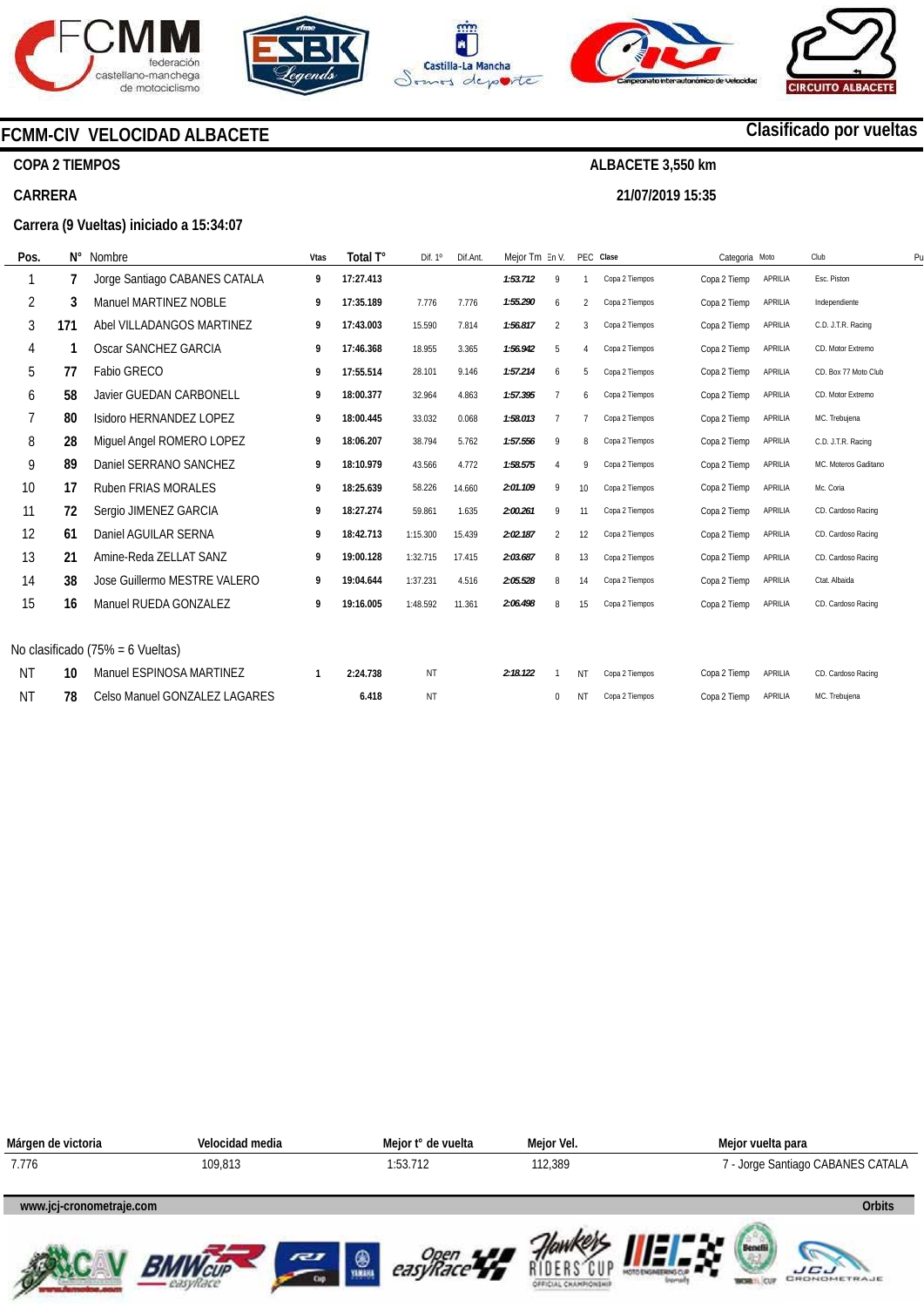







**21/07/2019 15:35** 



# **Clasificado por vueltas**

**COPA 2 TIEMPOS** 

### **CARRERA**

**Carrera (9 Vueltas) iniciado a 15:34:07** 

**FCMM-CIV VELOCIDAD ALBACETE** 

| Pos. |     | N° Nombre                        | Vueltas | Total T°  | Mejor Tm | S1 Mejor | S2 Mejor | S3 Mejor | <b>VM Mejor</b> |
|------|-----|----------------------------------|---------|-----------|----------|----------|----------|----------|-----------------|
| 1    | 7   | Jorge Santiago CABANES CATALA    | 9       | 17:27.413 | 1:53.712 | 45.979   | 38.282   | 29.230   | 175,182         |
| 2    | 3   | Manuel MARTINEZ NOBLE            | 9       | 17:35.189 | 1:55.290 | 46.760   | 38.556   | 29.470   | 165,138         |
| 3    | 171 | Abel VILLADANGOS MARTINEZ        | 9       | 17:43.003 | 1:56.817 | 47.606   | 39.130   | 29.703   | 148,148         |
| 4    | 1   | Oscar SANCHEZ GARCIA             | 9       | 17:46.368 | 1:56.942 | 47.307   | 39.330   | 29.640   | 154,839         |
| 5    | 77  | Fabio GRECO                      | 9       | 17:55.514 | 1:57.214 | 47.315   | 39.426   | 30.161   | 150,943         |
| 6    | 58  | <b>Javier GUEDAN CARBONELL</b>   | 9       | 18:00.377 | 1:57.395 | 47.488   | 39.644   | 29.777   | 155,172         |
| 7    | 80  | Isidoro HERNANDEZ LOPEZ          | 9       | 18:00.445 | 1:58.013 | 48.148   | 39.656   | 30.086   | 148,454         |
| 8    | 28  | Miguel Angel ROMERO LOPEZ        | 9       | 18:06.207 | 1:57.556 | 47.820   | 39.405   | 30.316   | 153,846         |
| 9    | 89  | Daniel SERRANO SANCHEZ           | 9       | 18:10.979 | 1:58.575 | 47.718   | 39.991   | 29.999   | 150,628         |
| 10   | 17  | Ruben FRIAS MORALES              | 9       | 18:25.639 | 2:01.109 | 48.959   | 40.728   | 31.081   | 149,688         |
| 11   | 72  | Sergio JIMENEZ GARCIA            | 9       | 18:27.274 | 2:00.261 | 48.427   | 40.344   | 30.563   | 153,518         |
| 12   | 61  | Daniel AGUILAR SERNA             | 9       | 18:42.713 | 2:02.187 | 49.620   | 41.211   | 31.227   | 153,191         |
| 13   | 21  | Amine-Reda ZELLAT SANZ           | 9       | 19:00.128 | 2:03.687 | 50.107   | 41.109   | 31.774   | 152,866         |
| 14   | 38  | Jose Guillermo MESTRE VALERO     | 9       | 19:04.644 | 2:05.528 | 51.003   | 41.862   | 31.989   | 154,506         |
| 15   | 16  | Manuel RUEDA GONZALEZ            | 9       | 19:16.005 | 2:06.498 | 51.099   | 42.619   | 32.472   | 154,506         |
|      |     |                                  |         |           |          |          |          |          |                 |
|      |     | No clasificado (75% = 6 Vueltas) |         |           |          |          |          |          |                 |
| ΝT   | 10  | Manuel ESPINOSA MARTINEZ         |         | 2:24.738  | 2:18.122 | 56.919   | 44.419   | 36.784   | 113,386         |
| ΝT   | 78  | Celso Manuel GONZALEZ LAGARES    |         | 6.418     |          | 1:01.998 |          |          | 113,030         |

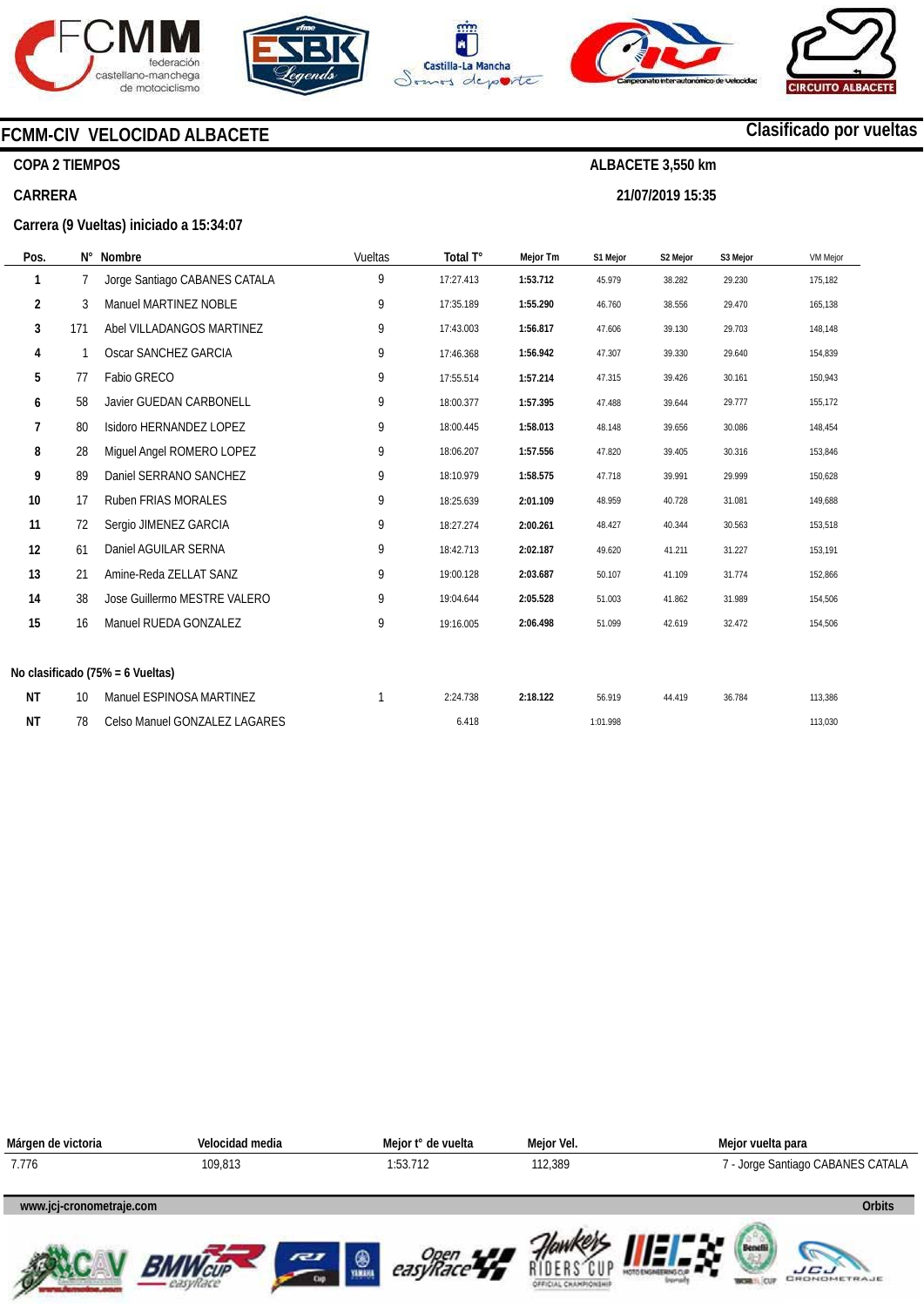







**21/07/2019 15:35** 



# **FCMM-CIV VELOCIDAD ALBACETE**

# **COPA 2 TIEMPOS**

# **CARRERA**

### **Carrera (9 Vueltas) iniciado a 15:34:07**

| Vuelta                  | T. Vuelta                         | S1               | S2               | S3               | V.Max              |
|-------------------------|-----------------------------------|------------------|------------------|------------------|--------------------|
|                         |                                   |                  |                  |                  |                    |
|                         | (7) Jorge Santiago CABANES CATALA |                  |                  |                  |                    |
| 1                       | 1:58.968                          | 49.680           | 39.183           | 30.105           | 135,593            |
| $\overline{\mathbf{c}}$ | 1:56.872                          | 47.397           | 39.600           | 29.875           | 164,384            |
| 3                       | 1:56.921                          | 47.769           | 39.357           | 29.795           | 164,009            |
| 4                       | 1:56.299                          | 47.313           | 39.259           | 29.727           | 164,384            |
| 5                       | 1:55.633                          | 47.148           | 38.720           | 29.765           | 161,798            |
| 6                       | 1:56.110                          | 47.559           | 38.511           | 30.040           | 153,191            |
| 7                       | 1:55.751                          | 46.984           | 38.794           | 29.973           | 154,839            |
| 8                       | 1:54.384                          | 46.635           | 38.519           | 29.230           | 160,356            |
| 9                       | 1:53.712                          | 45.979           | 38.282           | 29.451           | 175,182            |
|                         |                                   |                  |                  |                  |                    |
|                         | (3) Manuel MARTINEZ NOBLE         |                  |                  |                  |                    |
| 1                       | 1:59.953                          | 51.440           | 38.867           | 29.646           | 127,208            |
| $\overline{\mathbf{c}}$ | 1:56.473                          | 47.075           | 39.616           | 29.782           | 162,896            |
| 3                       | 1:56.715                          | 47.966           | 39.243           | 29.506           | 162,528            |
| 4                       | 1:56.813                          | 47.689           | 39.082           | 30.042           | 164,760            |
| 5                       | 1:55.447                          | 47.258           | 38.719           | 29.470           | 155,172            |
| 6                       | 1:55.290                          | 46.760           | 38.556           | 29.974           | 165,138            |
| 7                       | 1:55.877                          | 46.985           | 38.846           | 30.046           | 164,760            |
| 8                       | 1:55.565                          | 46.869           | 39.198           | 29.498           | 163,636            |
| 9                       | 2:00.345                          | 49.622           | 39.615           | 31.108           | 163,265            |
|                         |                                   |                  |                  |                  |                    |
|                         | (171) Abel VILLADANGOS MARTINEZ   |                  |                  |                  |                    |
| 1                       | 2:00.990                          | 51.900           | 39.331           | 29.759           | 122,867            |
| $\overline{2}$          | 1:56.817                          | 47.606           | 39.508           | 29.703           | 148,148            |
| 3                       | 1:57.328                          | 47.913           | 39.348           | 30.067           | 148,148            |
| 4                       | 1:56.944                          | 47.831           | 39.300           | 29.813           | 140,625            |
| 5                       | 1:56.904                          | 47.659           | 39.130           | 30.115           | 145,455            |
| 6                       | 1:56.826                          | 47.743           | 39.257           | 29.826           | 143,426            |
| 7                       | 1:57.569                          | 47.869           | 39.414           | 30.286           | 138,462            |
| 8                       | 1:57.251                          | 48.065           | 39.209           | 29.977           | 134,579            |
| 9                       | 1:58.801                          | 48.634           | 39.454           | 30.713           | 133,829            |
|                         | (1) Oscar SANCHEZ GARCIA          |                  |                  |                  |                    |
| 1                       |                                   |                  |                  |                  |                    |
| 2                       | 2:02.067<br>1:56.966              | 52.388<br>47.307 | 39.950<br>39.589 | 29.729<br>30.070 | 121,212<br>152,866 |
| 3                       | 1:57.343                          | 47.810           | 39.330           | 30.203           | 150,628            |
| 4                       | 1:56.996                          | 47.978           | 39.378           | 29.640           | 151,261            |
| 5                       | 1:56.942                          | 47.436           | 39.472           | 30.034           | 151,261            |
| 6                       |                                   |                  |                  |                  |                    |
| 7                       | 1:57.188<br>1:57.593              | 47.510           | 39.389           | 30.289           | 154,176<br>154,839 |
| 8                       |                                   | 47.413<br>47.763 | 40.059<br>39.951 | 30.121<br>30.708 | 153,846            |
| 9                       | 1:58.422<br>1:59.723              |                  |                  | 30.890           |                    |
|                         |                                   | 48.241           | 40.592           |                  | 152,542            |
| (77) Fabio GRECO        |                                   |                  |                  |                  |                    |
| 1                       | 2:04.286                          | 53.039           | 40.099           | 31.148           |                    |
|                         |                                   |                  |                  |                  |                    |

| Vuelta                  | T. Vuelta                      | S1     | S2     | S3     | V.Max   |
|-------------------------|--------------------------------|--------|--------|--------|---------|
| 2                       | 1:59.233                       | 48.383 | 40.475 | 30.375 | 150,943 |
| 3                       | 1:58.792                       | 48.088 | 40.096 | 30.608 | 147,541 |
| 4                       | 2:00.836                       | 49.673 | 40.687 | 30.476 | 149,068 |
| 5                       | 1:57.733                       | 48.036 | 39.536 | 30.161 | 146,939 |
| 6                       | 1:57.214                       | 47.322 | 39.426 | 30.466 | 150,628 |
| 7                       | 1:57.441                       | 47.315 | 39.886 | 30.240 | 150,943 |
| 8                       | 1:58.081                       | 47.641 | 39.902 | 30.538 | 148,760 |
| 9                       | 1:58.160                       | 48.228 | 39.762 | 30.170 | 146,640 |
|                         | (58) Javier GUEDAN CARBONELL   |        |        |        |         |
| 1                       | 2:05.454                       | 52.754 | 40.995 | 31.705 | 119,008 |
| $\overline{\mathbf{c}}$ | 1:59.611                       | 48.510 | 39.707 | 31.394 | 145,455 |
| 3                       | 2:01.079                       | 49.714 | 40.394 | 30.971 | 150,000 |
| 4                       | 1:57.760                       | 48.087 | 39.896 | 29.777 | 147,844 |
| 5                       | 1:58.647                       | 48.648 | 39.955 | 30.044 | 150,000 |
| 6                       | 1:57.951                       | 48.272 | 39.644 | 30.035 | 150,628 |
| 7                       | 1:57.395                       | 47.488 | 39.796 | 30.111 | 155,172 |
| 8                       | 1:59.012                       | 48.457 | 39.915 | 30.640 | 151,579 |
| 9                       | 1:58.903                       | 48.338 | 40.060 | 30.505 | 148,148 |
|                         | (80) Isidoro HERNANDEZ LOPEZ   |        |        |        |         |
| 1                       | 2:03.887                       | 52.641 | 40.475 | 30.771 | 125,874 |
| $\overline{\mathbf{c}}$ | 1:58.655                       | 48.508 | 39.904 | 30.243 | 148,148 |
| 3                       | 1:59.224                       | 48.509 | 39.991 | 30.724 | 146,939 |
| 4                       | 2:01.520                       | 49.673 | 40.874 | 30.973 | 146,939 |
| 5                       | 1:58.729                       | 48.593 | 39.989 | 30.147 | 148,454 |
| 6                       | 1:58.424                       | 48.267 | 39.894 | 30.263 | 147,844 |
| 7                       | 1:58.013                       | 48.148 | 39.656 | 30.209 | 148,148 |
| 8                       | 1:59.671                       | 49.098 | 39.942 | 30.631 | 148,454 |
| 9                       | 1:58.531                       | 48.774 | 39.671 | 30.086 | 147,541 |
|                         | (28) Miguel Angel ROMERO LOPEZ |        |        |        |         |
| 1                       | 2:09.701                       | 56.667 | 40.771 | 32.263 | 121,212 |
| $\overline{2}$          | 2:01.879                       | 50.526 | 41.001 | 30.352 | 153,191 |
| 3                       | 1:59.073                       | 48.286 | 40.088 | 30.699 | 153,518 |
| 4                       | 1:59.861                       | 48.650 | 40.105 | 31.106 | 151,899 |
| 5                       | 1:58.008                       | 47.890 | 39.718 | 30.400 | 148,148 |
| 6                       | 1:58.122                       | 47.820 | 39.563 | 30.739 | 153,846 |
| 7                       | 1:59.120                       | 48.032 | 40.162 | 30.926 | 152,866 |
| 8                       | 1:58.355                       | 48.125 | 39.518 | 30.712 | 152,542 |
| 9                       | 1:57.556                       | 47.835 | 39.405 | 30.316 | 151,899 |
|                         | (89) Daniel SERRANO SANCHEZ    |        |        |        |         |
| 1                       | 2:04.841                       | 53.264 | 40.997 | 30.580 | 117,840 |
| $\overline{\mathbf{c}}$ | 2:01.423                       | 49.342 | 40.560 | 31.521 | 147,844 |
| 3                       | 1:59.572                       | 48.939 | 40.169 | 30.464 | 149,378 |
| 4                       | 1:58.575                       | 47.966 | 40.610 | 29.999 | 144,578 |









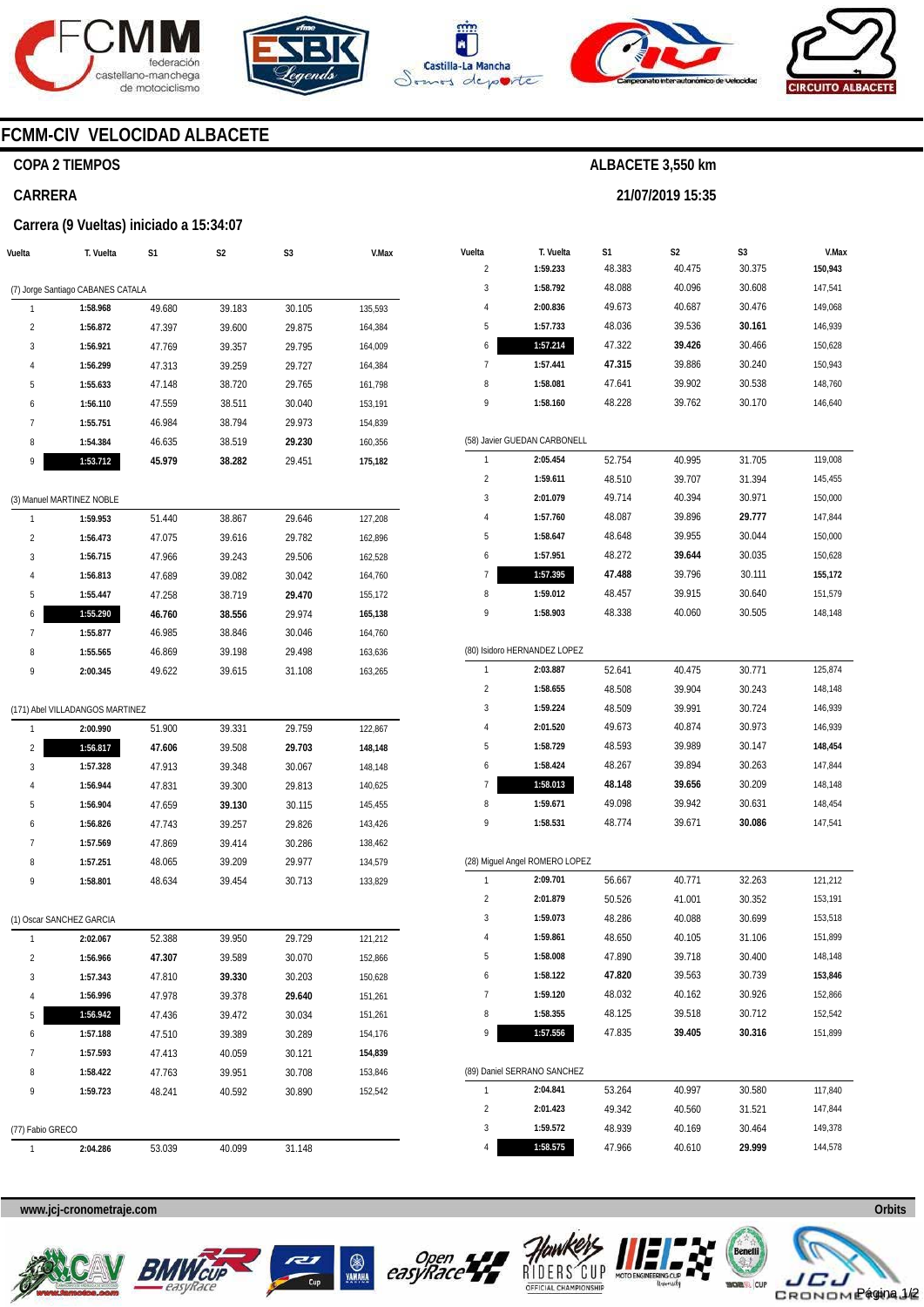





**Vuelta** 

**T. Vuelta** 

**S1** 



**S2** 

**21/07/2019 15:35** 

**ALBACETE 3,550 km** 

**S3** 



**V.Max** 

# **FCMM-CIV VELOCIDAD ALBACETE**

### **COPA 2 TIEMPOS**

### **CARRERA**

#### **Carrera (9 Vueltas) iniciado a 15:34:07**

| Vuelta         | T. Vuelta                | S1     | S <sub>2</sub> | S <sub>3</sub> | V.Max   |
|----------------|--------------------------|--------|----------------|----------------|---------|
| 5              | 1:59.751                 | 49.022 | 40.092         | 30.637         | 145,749 |
| 6              | 2:04.702                 | 48.287 | 45.465         | 30.950         | 150,628 |
| $\overline{7}$ | 1:59.262                 | 48.513 | 40.342         | 30.407         | 148,760 |
| 8              | 1:58.628                 | 48.275 | 40.025         | 30.328         | 150,628 |
| 9              | 2:00.959                 | 47.718 | 39.991         | 33.250         | 148,454 |
|                |                          |        |                |                |         |
|                | (17) Ruben FRIAS MORALES |        |                |                |         |
| 1              | 2:06.527                 | 53.413 | 41.453         | 31.661         | 122,449 |
| $\overline{2}$ | 2:01.256                 | 49.232 | 40.774         | 31.250         | 146,939 |
| 3              | 2:01.698                 | 49.399 | 41.089         | 31.210         | 143,426 |
| 4              | 2:02.374                 | 49.178 | 42.008         | 31.188         | 146,640 |
| 5              | 2:01.457                 | 49.176 | 41.154         | 31.127         | 147,239 |
| 6              | 2:01.287                 | 49.421 | 40.785         | 31.081         | 149,688 |
| 7              | 2:01.514                 | 49.567 | 40.728         | 31.219         | 149,378 |
| 8              | 2:03.287                 | 50.471 | 41.657         | 31.159         | 147,239 |
| 9              | 2:01.109                 | 48.959 | 40.801         | 31.349         | 147,239 |
|                |                          |        |                |                |         |

# (72) Sergio JIMENEZ GARCIA

| 31.715<br>49.000<br>40.344<br>$\overline{2}$<br>2:01.059<br>153.518<br>49.479<br>40.848<br>31.547<br>3<br>2:01.874<br>148.760<br>43.339<br>49.415<br>31.967<br>2:04.721<br>149.378<br>4 | 124.138 |
|-----------------------------------------------------------------------------------------------------------------------------------------------------------------------------------------|---------|
|                                                                                                                                                                                         |         |
|                                                                                                                                                                                         |         |
|                                                                                                                                                                                         |         |
| 5<br>2:02.559<br>41.118<br>31.987<br>144.289<br>49.454                                                                                                                                  |         |
| 2:02.619<br>49.867<br>41.168<br>31.584<br>149.688<br>6                                                                                                                                  |         |
| 7<br>2:03.921<br>50.429<br>31.598<br>41.894<br>149.068                                                                                                                                  |         |
| 31.796<br>40.809<br>49.301<br>8<br>2:01.906<br>149.068                                                                                                                                  |         |
| 2:00.261<br>40.669<br>31.165<br>9<br>48.427<br>148.148                                                                                                                                  |         |

#### (61) Daniel AGUILAR SERNA

| 1              | 2:08.855                    | 55.207 | 41.664 | 31.984 | 123.288 |
|----------------|-----------------------------|--------|--------|--------|---------|
| $\overline{2}$ | 2:02.187                    | 49.727 | 41.233 | 31.227 | 153,191 |
| 3              | 2:03.189                    | 50.153 | 41.211 | 31.825 | 150,628 |
| $\sqrt{4}$     | 2:03.375                    | 50.252 | 41.549 | 31.574 | 148,454 |
| 5              | 2:03.561                    | 50.105 | 41.707 | 31.749 | 147,239 |
| 6              | 2:04.583                    | 50.454 | 41.857 | 32.272 | 152,220 |
| 7              | 2:03.390                    | 49.900 | 41.786 | 31.704 | 150,943 |
| 8              | 2:03.223                    | 49.620 | 42.115 | 31.488 | 150,000 |
| 9              | 2:05.369                    | 50.115 | 42.643 | 32.611 | 151,579 |
|                |                             |        |        |        |         |
|                | (21) Amine-Reda ZELLAT SANZ |        |        |        |         |
| 1              | 2:08.727                    | 54.940 | 41.702 | 32.085 | 124,783 |
| $\overline{2}$ | 2:07.018                    | 50.742 | 43.610 | 32.666 | 148,148 |
| 3              | 2:05.911                    | 51.085 | 42.433 | 32.393 | 144,578 |
| 4              | 2:08.030                    | 52.654 | 42.823 | 32.553 | 146,939 |
| 5              | 2:06.066                    | 51.616 | 42.102 | 32.348 | 145,161 |
| 6              | 2:05.884                    | 50.737 | 42.358 | 32.789 | 150,000 |
| 7              | 2:03.806                    | 50.923 | 41.109 | 31.774 | 152,866 |

# **www.jcj-cronometraje.com Orbits**







| (10) Manuel ESPINOSA MARTINEZ |        |        |        |         |
|-------------------------------|--------|--------|--------|---------|
| 2:18.122                      | 56 919 | 44.419 | 36.784 | 113.386 |

**B**<br>easyRace



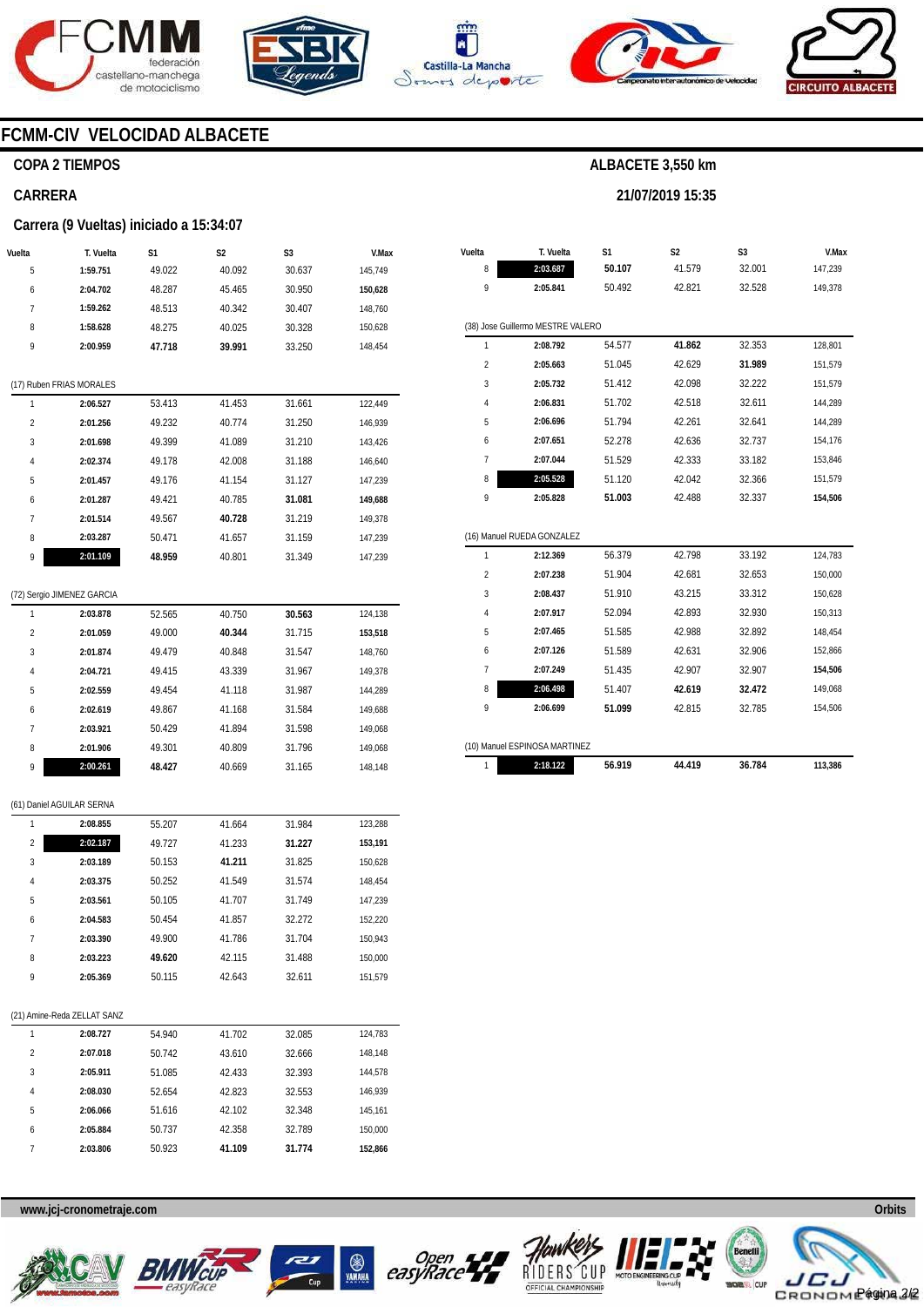









**COPA 2 TIEMPOS** 

**CARRERA** 

### **Carrera (9 Vueltas) iniciado a 15:34:07**

### **Competidores Vueltas Vueltas**

**Manuel MARTINEZ NOBLE (3)** Jorge Santiago CABANES CATALA (7) **2**  Oscar SANCHEZ GARCIA (1) **3**  Daniel SERRANO SANCHEZ (89) Abel VILLADANGOS MARTINEZ (171) **5**  Fabio GRECO (77) Isidoro HERNANDEZ LOPEZ (80) **7**  Sergio JIMENEZ GARCIA (72) **Miguel Angel ROMERO LOPEZ (28)** Javier GUEDAN CARBONELL (58) **10**  Jose Guillermo MESTRE VALERO (38) **11**  Daniel AGUILAR SERNA (61) Manuel RUEDA GONZALEZ (16) Ruben FRIAS MORALES (17) Amine-Reda ZELLAT SANZ (21) **15**  Celso Manuel GONZALEZ LAGARES (78) **16**  Manuel ESPINOSA MARTINEZ (10) **17** 

|    |     | vuenas |     |     |     |     |     |     |     |     |
|----|-----|--------|-----|-----|-----|-----|-----|-----|-----|-----|
|    | 0   | 1      | 2   | 3   | 4   | 5   | 6   | 7   | 8   | 9   |
| 1  | 3   | 7      | 7   | 7   | 7   | 7   | 3   | 3   | 7   | 7   |
| 2  | 7   | 3      | 3   | 3   | 3   | 3   | 7   | 7   | 3   | 3   |
| 3  | 1   | 171    | 171 | 171 | 171 | 171 | 171 | 171 | 171 | 171 |
| 4  | 89  | 1      | 1   | 1   | 1   | 1   | 1   | 1   | 1   | 1   |
| 5  | 171 | 80     | 80  | 80  | 77  | 77  | 77  | 77  | 77  | 77  |
| 6  | 77  | 77     | 77  | 77  | 80  | 80  | 80  | 80  | 58  | 58  |
| 7  | 80  | 89     | 72  | 89  | 89  | 58  | 58  | 58  | 80  | 80  |
| 8  | 72  | 72     | 89  | 58  | 58  | 89  | 28  | 28  | 28  | 28  |
| 9  | 28  | 58     | 58  | 72  | 28  | 28  | 89  | 89  | 89  | 89  |
| 10 | 58  | 17     | 17  | 17  | 72  | 17  | 17  | 17  | 17  | 17  |
| 11 | 38  | 38     | 61  | 28  | 17  | 72  | 72  | 72  | 72  | 72  |
| 12 | 61  | 61     | 28  | 61  | 61  | 61  | 61  | 61  | 61  | 61  |
| 13 | 16  | 21     | 38  | 38  | 38  | 38  | 38  | 21  | 21  | 21  |
| 14 | 17  | 28     | 21  | 21  | 21  | 21  | 21  | 38  | 38  | 38  |
| 15 | 21  | 16     | 16  | 16  | 16  | 16  | 16  | 16  | 16  | 16  |
| 16 | 78  | 10     |     |     |     |     |     |     |     |     |
| 17 | 10  |        |     |     |     |     |     |     |     |     |

**www.jcj-cronometraje.com Orbits** 















**Vuelta a vuelta**

**ALBACETE 3,550 km** 

**21/07/2019 15:35**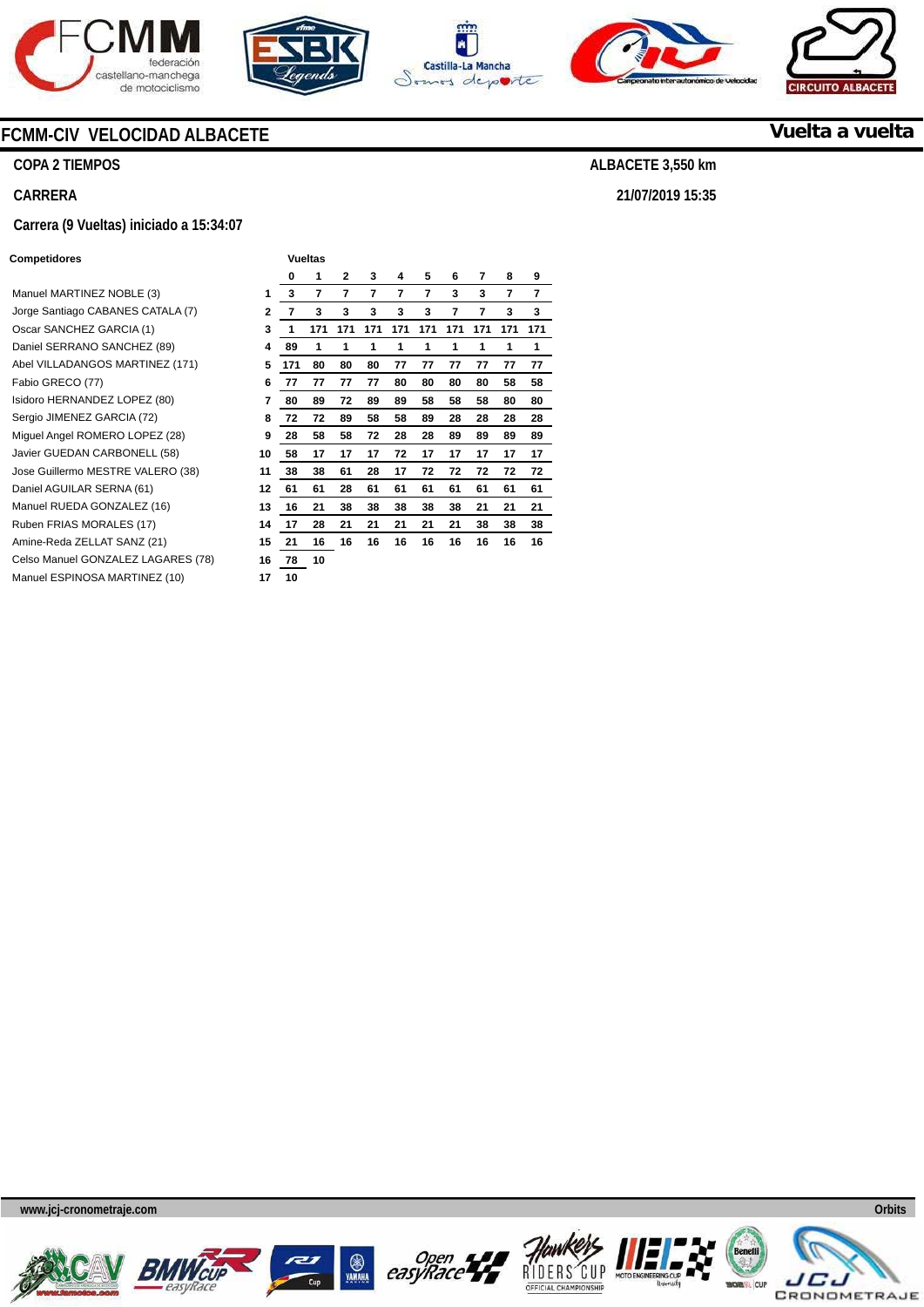









# **COPA 2 TIEMPOS**

### **COMBINADA CRONOS**

**ALBACETE 3,550 km** 

| Pos.           | N۰  | Nombre                        |                | PEC Clase      | Mejor T° total | Q1       | Q2 Club  |                       |
|----------------|-----|-------------------------------|----------------|----------------|----------------|----------|----------|-----------------------|
|                | 3   | Manuel MARTINEZ NOBLE         |                | Copa 2 Tiempos | 1:52.931       | 1:52.931 | 1:53.970 | Independiente         |
| $\overline{2}$ | 7   | Jorge Santiago CABANES CATALA | $\overline{2}$ | Copa 2 Tiempos | 1:54.238       | 1:54.766 | 1:54.238 | Esc. Piston           |
| 3              |     | Oscar SANCHEZ GARCIA          | 3              | Copa 2 Tiempos | 1:55.427       | 1:55.427 | 1:57.497 | CD. Motor Extremo     |
| 4              | 77  | Fabio GRECO                   | 4              | Copa 2 Tiempos | 1:55.884       | 2:05.299 | 1:55.884 | CD. Box 77 Moto Club  |
| 5              | 89  | Daniel SERRANO SANCHEZ        | 5              | Copa 2 Tiempos | 1:57.515       | 1:59.002 | 1:57.515 | MC. Moteros Gaditanos |
| 6              | 171 | Abel VILLADANGOS MARTINEZ     | 6              | Copa 2 Tiempos | 1:57.849       | 1:57.849 | 1:59.525 | C.D. J.T.R. Racing    |
| 7              | 28  | Miguel Angel ROMERO LOPEZ     |                | Copa 2 Tiempos | 1:57.945       | 2:11.985 | 1:57.945 | C.D. J.T.R. Racing    |
| 8              | 80  | Isidoro HERNANDEZ LOPEZ       | 8              | Copa 2 Tiempos | 1:58.415       | 1:58.415 | 1:58.905 | MC. Trebujena         |
| 9              | 17  | Ruben FRIAS MORALES           | 9              | Copa 2 Tiempos | 2:00.601       | 2:01.901 | 2:00.601 | Mc. Coria             |
| 10             | 61  | Daniel AGUILAR SERNA          | 10             | Copa 2 Tiempos | 2:01.777       | 2:05.793 | 2:01.777 | CD. Cardoso Racing    |
| 11             | 72  | Sergio JIMENEZ GARCIA         | 11             | Copa 2 Tiempos | 2:02.079       |          | 2:02.079 | CD. Cardoso Racing    |
| 12             | 58  | Javier GUEDAN CARBONELL       | 12             | Copa 2 Tiempos | 2:02.891       | 2:02.891 | 2:22.069 | CD. Motor Extremo     |
| 13             | 21  | Amine-Reda ZELLAT SANZ        | 13             | Copa 2 Tiempos | 2:03.925       |          | 2:03.925 | CD. Cardoso Racing    |
| 14             | 38  | Jose Guillermo MESTRE VALERO  | 14             | Copa 2 Tiempos | 2:09.932       | 2:10.674 | 2:09.932 | Ctat. Albaida         |
| 15             | 16  | Manuel RUEDA GONZALEZ         | 15             | Copa 2 Tiempos | 2:10.117       | 6:53.888 | 2:10.117 | CD. Cardoso Racing    |
| 16             | 10  | Manuel ESPINOSA MARTINEZ      | 16             | Copa 2 Tiempos | 2:16.354       | 2:16.354 | 8:01.121 | CD. Cardoso Racing    |
| 17             | 78  | Celso Manuel GONZALEZ LAGARES | 17             | Copa 2 Tiempos | 2:21.338       | 2:21.338 | 2:29.119 | MC. Trebujena         |













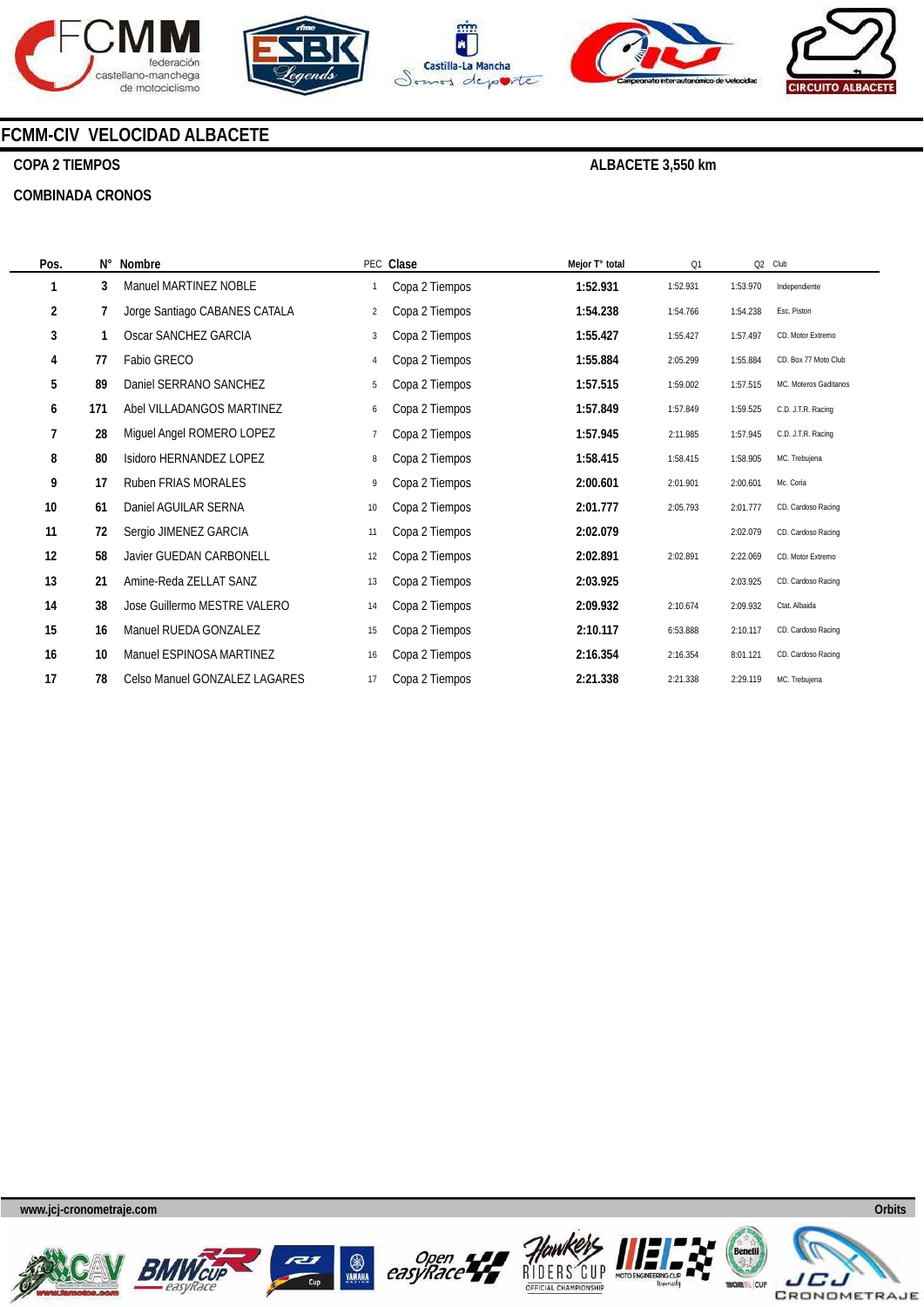









## **COPA 2 TIEMPOS**

**CARRERA** 

**Carrera (9 Vueltas)** 

**ALBACETE 3,550 km** 

**21/07/2019 15:35** 

# **WARRANTA M POLE POSITION**













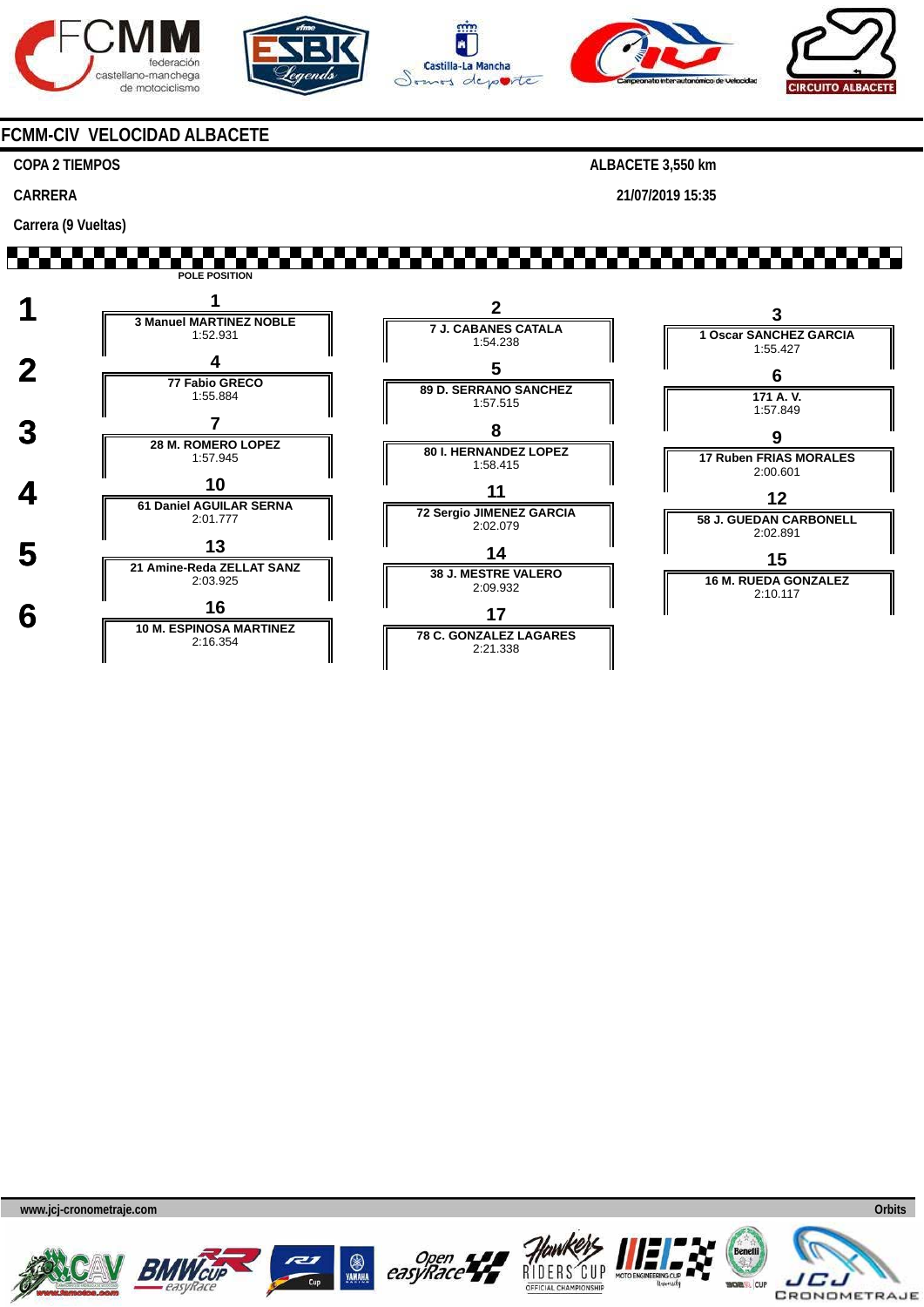







**21/07/2019 09:00** 

**Clasificado por mejor tiempo de vuelta**

# **FCMM-CIV VELOCIDAD ALBACETE**

# **COPA 2 TIEMPOS**

### **ENTRENO CRONOMETRADO 1**

## **Clasificación (20:00 Tiempo) iniciado a 9:00:05**

| Pos. | Ν°  | <b>Nombre</b>                 | Mejor Tm | Dif. $1^\circ$ | Dif.Ant. | En V. V.T.     |                | Mejor Vel. |                | PEC Clase      | Moto    | Club                  |
|------|-----|-------------------------------|----------|----------------|----------|----------------|----------------|------------|----------------|----------------|---------|-----------------------|
|      | 3   | Manuel MARTINEZ NOBLE         | 1:52.931 |                |          | 5              | 8              | 113,166    |                | Copa 2 Tiempos | APRILIA | Independiente         |
| 2    |     | Jorge Santiago CABANES CATALA | 1:54.766 | 1.835          | 1.835    | 9              | 11             | 111,357    | $\overline{2}$ | Copa 2 Tiempos | APRILIA | Esc. Piston           |
| 3    |     | Oscar SANCHEZ GARCIA          | 1:55.427 | 2.496          | 0.661    | 9              | 11             | 110,719    | 3              | Copa 2 Tiempos | APRILIA | CD. Motor Extremo     |
| 4    | 171 | Abel VILLADANGOS MARTINEZ     | 1:57.849 | 4.918          | 2.422    | 5              | $\overline{7}$ | 108,444    | 4              | Copa 2 Tiempos | APRILIA | C.D. J.T.R. Racing    |
| 5    | 80  | Isidoro HERNANDEZ LOPEZ       | 1:58.415 | 5.484          | 0.566    | 9              | 9              | 107,926    | 5              | Copa 2 Tiempos | APRILIA | MC. Trebujena         |
| 6    | 89  | Daniel SERRANO SANCHEZ        | 1:59.002 | 6.071          | 0.587    | 10             | 10             | 107,393    | 6              | Copa 2 Tiempos | APRILIA | MC. Moteros Gaditanos |
| 7    | 17  | <b>Ruben FRIAS MORALES</b>    | 2:01.901 | 8.970          | 2.899    | 6              | 6              | 104.839    | $\overline{7}$ | Copa 2 Tiempos | APRILIA | Mc. Coria             |
| 8    | 58  | Javier GUEDAN CARBONELL       | 2:02.891 | 9.960          | 0.990    | $\overline{4}$ | 10             | 103.995    | 8              | Copa 2 Tiempos | APRILIA | CD. Motor Extremo     |
| 9    | 77  | Fabio GRECO                   | 2:05.299 | 12.368         | 2.408    | 3              | 5              | 101,996    | 9              | Copa 2 Tiempos | APRILIA | CD. Box 77 Moto Club  |
| 10   | 61  | Daniel AGUILAR SERNA          | 2:05.793 | 12.862         | 0.494    | 8              | 9              | 101,595    | 10             | Copa 2 Tiempos | APRILIA | CD. Cardoso Racing    |
| 11   | 38  | Jose Guillermo MESTRE VALERO  | 2:10.674 | 17.743         | 4.881    | $\overline{4}$ | 6              | 97,801     | 11             | Copa 2 Tiempos | APRILIA | Ctat. Albaida         |
| 12   | 28  | Miguel Angel ROMERO LOPEZ     | 2:11.985 | 19.054         | 1.311    | $\overline{4}$ | 5              | 96,829     | 12             | Copa 2 Tiempos | APRILIA | C.D. J.T.R. Racing    |
| 13   | 10  | Manuel ESPINOSA MARTINEZ      | 2:16.354 | 23.423         | 4.369    | $\overline{4}$ | $\overline{4}$ | 93,727     | 13             | Copa 2 Tiempos | APRILIA | CD. Cardoso Racing    |
| 14   | 78  | Celso Manuel GONZALEZ LAGARES | 2:21.338 | 28.407         | 4.984    | 3              | 3              | 90,422     | 14             | Copa 2 Tiempos | APRILIA | MC. Trebujena         |
| 15   | 16  | Manuel RUEDA GONZALEZ         | 6:53.888 | 5:00.957       | 4:32.550 | $\overline{2}$ | $\overline{2}$ | 30,878     | 15             | Copa 2 Tiempos | APRILIA | CD. Cardoso Racing    |
| 16   | 21  | Amine-Reda ZELLAT SANZ        |          |                |          | 0              |                |            | 16             | Copa 2 Tiempos | APRILIA | CD. Cardoso Racing    |
| 17   | 72  | Sergio JIMENEZ GARCIA         |          |                |          |                |                |            | 17             | Copa 2 Tiempos | APRILIA | CD. Cardoso Racing    |













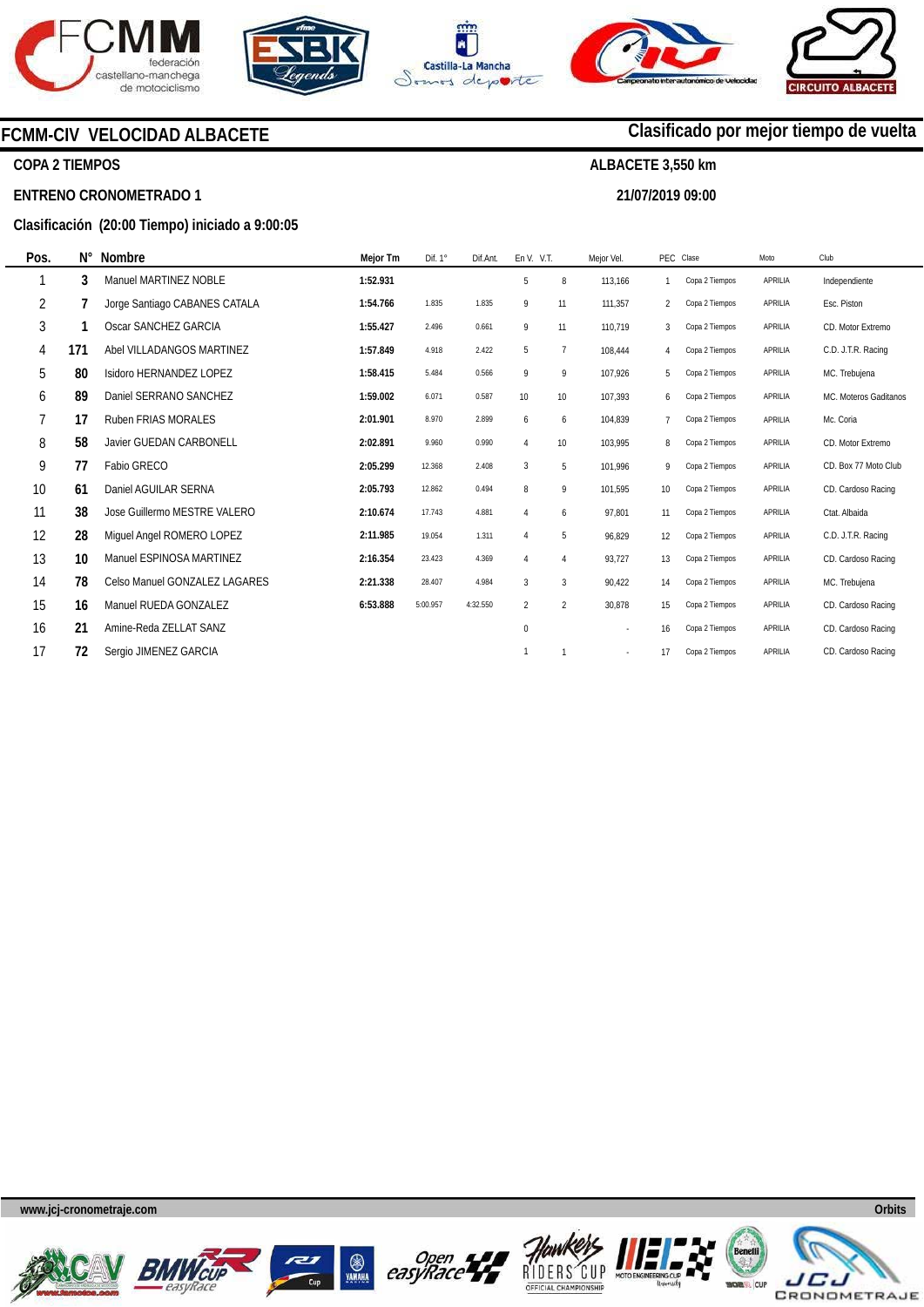







**21/07/2019 09:00** 



# **FCMM-CIV VELOCIDAD ALBACETE**

# **COPA 2 TIEMPOS**

### **ENTRENO CRONOMETRADO 1**

### **Clasificación (20:00 Tiempo) iniciado a 9:00:05**

| Vuelta         | T. Vuelta                         | S1       | S <sub>2</sub> | S <sub>3</sub> | V.Max   |
|----------------|-----------------------------------|----------|----------------|----------------|---------|
|                | (3) Manuel MARTINEZ NOBLE         |          |                |                |         |
| 1              |                                   |          | 40.347         | 30.796         |         |
| $\overline{2}$ | 1:55.837                          | 46.940   | 39.118         | 29.779         | 157,205 |
| 3              | 1:55.087                          | 46.539   | 38.519         | 30.029         | 160,356 |
| 4              | 1:54.067                          | 46.760   | 37.938         | 29.369         | 159,645 |
| 5              | 1:52.931                          | 46.153   | 37.526         | 29.252         | 157,895 |
| 6              | 1:57.388                          | 46.570   | 39.352         | 31.466         | 157,895 |
| 7              | 1:52.983                          | 46.098   | 37.451         | 29.434         | 157,205 |
| p8             | 2:41.424                          | 1:01.282 | 49.938         |                | 120,401 |
|                |                                   |          |                |                |         |
|                | (7) Jorge Santiago CABANES CATALA |          |                |                |         |

| 1              |          |        | 42.322 | 31.647 |         |
|----------------|----------|--------|--------|--------|---------|
| $\overline{2}$ | 2:00.472 | 48.885 | 40.462 | 31.125 | 163,636 |
| 3              | 1:58.493 | 47.764 | 40.501 | 30.228 | 165.138 |
| 4              | 1:57.186 | 47.953 | 39.501 | 29.732 | 163,636 |
| 5              | 1:55.423 | 47.134 | 38.687 | 29.602 | 167.053 |
| 6              | 1:57.903 | 47.246 | 39.494 | 31.163 | 171,838 |
| 7              | 1:56.115 | 47.403 | 38.935 | 29.777 | 163,636 |
| 8              | 1:55.885 | 46.687 | 38.683 | 30.515 | 169.014 |
| 9              | 1:54.766 | 46.618 | 38.726 | 29.422 | 164.760 |
| 10             | 1:54.863 | 46.585 | 38.906 | 29.372 | 169.412 |
| 11             | 1:54.915 | 46.721 | 38.740 | 29.454 | 170.213 |

|  | (1) Oscar SANCHEZ GARCIA |  |
|--|--------------------------|--|
|  |                          |  |

| 1              |                                 |        | 40.165 | 30.742 |         |
|----------------|---------------------------------|--------|--------|--------|---------|
| $\overline{2}$ | 1:58.489                        | 48.155 | 39.715 | 30.619 | 149,068 |
| 3              | 1:58.683                        | 48.492 | 39.425 | 30.766 | 146,640 |
| 4              | 1:58.522                        | 48.110 | 40.030 | 30.382 | 146,045 |
| 5              | 1:57.287                        | 47.837 | 39.338 | 30.112 | 145,455 |
| 6              | 1:57.672                        | 47.923 | 39.365 | 30.384 | 145,749 |
| 7              | 1:56.978                        | 47.538 | 39.561 | 29.879 | 145,749 |
| 8              | 1:56.931                        | 47.810 | 39.000 | 30.121 | 146,640 |
| 9              | 1:55.427                        | 46.933 | 38.965 | 29.529 | 146,341 |
| 10             | 1:56.010                        | 47.144 | 39.229 | 29.637 | 146,939 |
| p11            | 2:14.973                        | 51.293 | 44.354 |        | 146,045 |
|                |                                 |        |        |        |         |
|                | (171) Abel VILLADANGOS MARTINEZ |        |        |        |         |
| 1              |                                 |        | 44.183 | 32.385 |         |
| $\overline{2}$ | 2:03.217                        | 50.318 | 41.646 | 31.253 | 150,000 |
| 3              | 1:59.105                        | 48.625 | 40.000 | 30.480 | 148,760 |

|                       | T. Vuelta                    | S1               | S2               | S3               | V.Max              |
|-----------------------|------------------------------|------------------|------------------|------------------|--------------------|
| p1                    |                              |                  | 46.837           |                  |                    |
| 2                     | 3:18.447                     |                  | 44.486           | 33.227           |                    |
| 3                     | 2:03.663                     | 50.306           | 41.912           | 31.445           |                    |
| 4                     | 2:02.096                     | 48.993           | 40.773<br>32.330 |                  | 146,640            |
| 5                     | 2:02.580                     | 49.881           | 40.974           | 31.725           | 146,341            |
| 6                     | 2:00.000                     | 48.365           | 40.358           | 31.277           | 146,341            |
| 7                     | 1:58.929                     | 48.533           | 39.715           | 30.681           | 146,341            |
| 8                     | 1:58.980                     | 48.526           | 39.656           | 30.798           | 146,341            |
| 9                     | 1:58.415                     | 48.642           | 39.116           | 30.657           | 145,161            |
|                       | (89) Daniel SERRANO SANCHEZ  |                  |                  |                  |                    |
| 1                     |                              |                  | 48.123           | 35.076           |                    |
| $\overline{2}$        | 2:15.755                     | 58.636           | 44.638           | 32.481           | 96,644             |
| 3                     | 2:05.749                     | 51.326           | 42.442           | 31.981           | 137,143            |
| 4                     | 2:02.682                     | 50.114           | 41.083           | 31.485           | 142,574            |
| 5                     | 2:04.022                     | 49.633           | 40.750           | 33.639           | 143,426            |
| 6                     | 1:59.934                     | 48.509           | 40.611           | 30.814           | 142,292            |
| 7                     | 1:59.505                     | 48.522           | 40.222           | 30.761           | 142,574            |
| 8                     | 1:59.453                     | 48.545           | 40.159           | 30.749           | 141,732            |
| 9                     | 1:59.689                     | 48.545           | 40.611           | 30.533           | 143,141            |
| 10                    | 1:59.002                     | 48.609           | 40.172           | 30.221           | 142,012            |
|                       | (17) Ruben FRIAS MORALES     |                  |                  |                  |                    |
| 1                     |                              |                  | 48.480           | 35.019           |                    |
| 2                     | 2:09.209                     | 53.224           | 42.759           | 33.226           | 140,078            |
| 3                     | 2:05.621                     | 50.988           | 41.955           | 32.678           | 144,869            |
| 4                     | 2:05.948                     | 52.010           | 41.839           | 32.099           | 142,292            |
| 5                     | 2:03.983                     | 49.403           | 41.631           | 32.949           | 142,857            |
| 6                     | 2:01.901                     | 49.623           | 40.644           | 31.634           | 142,857            |
|                       | (58) Javier GUEDAN CARBONELL |                  |                  |                  |                    |
| 1                     |                              |                  | 47.653           | 36.266           |                    |
| 2                     | 2:13.116                     | 55.448           | 44.856           | 32.812           | 135,338            |
| 3                     | 2:05.177                     | 51.130           | 42.078           | 31.969           | 139,535            |
| 4                     | 2:02.891                     | 50.594           | 40.739           | 31.558           | 144,869            |
| 5                     | 2:03.968                     | 49.976           | 41.184           | 32.808           | 144,000            |
| 6                     | 2:03.662                     | 50.555           | 40.943           | 32.164           |                    |
| 7                     | 2:09.358                     | 50.165           | 45.135           | 34.058           | 142,857<br>141,176 |
| 8                     | 2:09.796                     | 53.808           | 43.335           | 32.653           | 134,579            |
| 9                     | 2:06.421                     | 51.167           | 42.184           | 33.070           | 137,931            |
| p10                   | 2:16.502                     | 51.124           | 42.352           |                  | 140,625            |
|                       |                              |                  |                  |                  |                    |
| 1                     |                              |                  |                  |                  |                    |
| $\overline{c}$        |                              |                  | 47.764           | 33.091           | 134,579            |
| (77) Fabio GRECO<br>3 | 2:12.075<br>2:05.299         | 53.719<br>50.963 | 45.471<br>42.570 | 32.885<br>31.766 | 140,351            |

**1:58.193 1:57.849 1:58.066 2:08.048**  48.175 **48.003**  48.490 49.270

(80) Isidoro HERNANDEZ LOPEZ





39.611 39.502 **39.291**  41.464

30.407 30.344 **30.285**  149,378 150,313 **151,261**  148,454

 $\bigotimes_{\underline{\mathtt{YAMAHA}}}$ 





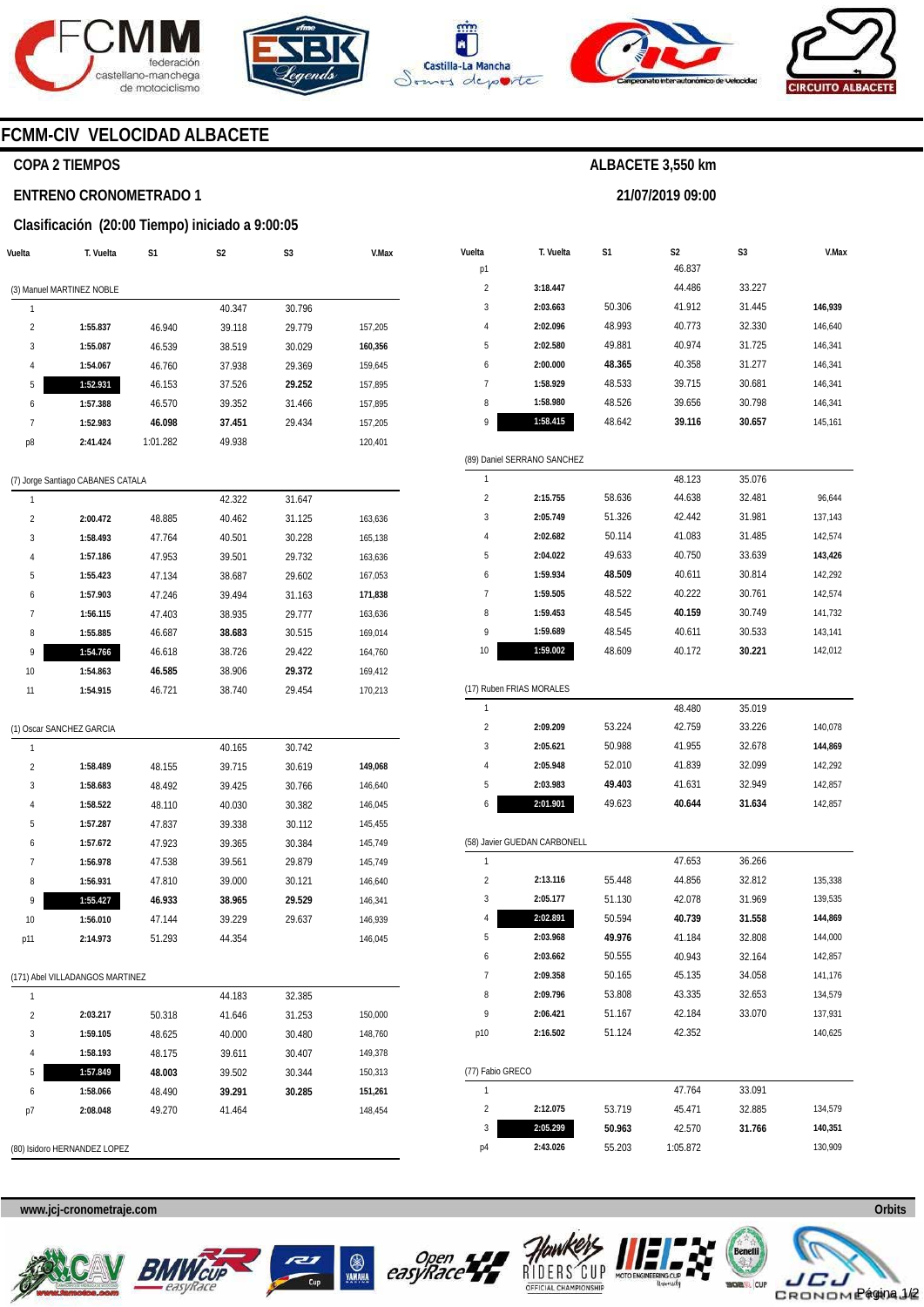







**21/07/2019 09:00** 



# **FCMM-CIV VELOCIDAD ALBACETE**

# **COPA 2 TIEMPOS**

### **ENTRENO CRONOMETRADO 1**

# **Clasificación (20:00 Tiempo) iniciado a 9:00:05**

| Vuelta<br>5    | T. Vuelta<br>6:53.644              | S1       | S <sub>2</sub><br>42.391 | $\mathsf{S}3$<br>35.002 | V.Max   | Vuelta | T. Vuelta | S1 | S <sub>2</sub> | S <sub>3</sub> |  |
|----------------|------------------------------------|----------|--------------------------|-------------------------|---------|--------|-----------|----|----------------|----------------|--|
|                | (61) Daniel AGUILAR SERNA          |          |                          |                         |         |        |           |    |                |                |  |
| $\mathbf{1}$   |                                    |          | 48.547                   | 35.266                  |         |        |           |    |                |                |  |
| $\overline{2}$ | 2:14.003                           | 55.364   | 44.581                   | 34.058                  | 129,264 |        |           |    |                |                |  |
| $\sqrt{3}$     | 2:10.715                           | 53.432   | 43.509                   | 33.774                  | 130,672 |        |           |    |                |                |  |
| $\overline{4}$ | 2:08.691                           | 52.904   | 42.953                   | 32.834                  | 131,148 |        |           |    |                |                |  |
| 5              | 2:06.838                           | 51.207   | 42.472                   | 33.159                  | 131,387 |        |           |    |                |                |  |
| 6              | 2:06.956                           | 51.734   | 42.412                   | 32.810                  | 130,199 |        |           |    |                |                |  |
| $7\phantom{.}$ | 2:07.013                           | 51.995   | 42.323                   | 32.695                  | 130,435 |        |           |    |                |                |  |
| 8              | 2:05.793                           | 51.330   | 42.399                   | 32.064                  | 129,964 |        |           |    |                |                |  |
| 9              | 2:06.071                           | 51.072   | 42.182                   | 32.817                  | 130,435 |        |           |    |                |                |  |
|                | (38) Jose Guillermo MESTRE VALERO  |          |                          |                         |         |        |           |    |                |                |  |
| $\mathbf{1}$   |                                    |          | 47.851                   | 35.397                  |         |        |           |    |                |                |  |
| $\overline{a}$ | 2:15.675                           | 55.458   | 45.622                   | 34.595                  | 134,831 |        |           |    |                |                |  |
| $\sqrt{3}$     | 2:12.577                           | 53.976   | 44.741                   | 33.860                  | 132,110 |        |           |    |                |                |  |
| 4              | 2:10.674                           | 53.052   | 43.852                   | 33.770                  | 138,196 |        |           |    |                |                |  |
| 5              | 2:11.224                           | 52.585   | 43.815                   | 34.824                  | 139,806 |        |           |    |                |                |  |
| p6             | 2:14.165                           | 53.011   | 44.270                   |                         | 140,078 |        |           |    |                |                |  |
|                | (28) Miguel Angel ROMERO LOPEZ     |          |                          |                         |         |        |           |    |                |                |  |
| $\overline{1}$ |                                    |          | 47.220                   | 44.619                  |         |        |           |    |                |                |  |
| $\overline{2}$ | 2:16.619                           | 55.643   | 45.644                   | 35.332                  | 140,900 |        |           |    |                |                |  |
| $\mathbf{3}$   | 2:13.833                           | 54.535   | 44.580                   | 34.718                  | 134,579 |        |           |    |                |                |  |
| $\overline{4}$ | 2:11.985                           | 53.739   | 44.158                   | 34.088                  | 134,831 |        |           |    |                |                |  |
| p <sub>5</sub> | 2:21.771                           | 53.465   | 43.747                   |                         | 133,087 |        |           |    |                |                |  |
|                | (10) Manuel ESPINOSA MARTINEZ      |          |                          |                         |         |        |           |    |                |                |  |
| p1             |                                    |          | 52.106                   |                         |         |        |           |    |                |                |  |
| $\overline{2}$ | 3:41.238                           |          | 49.190                   | 39.108                  |         |        |           |    |                |                |  |
| $\mathbf{3}$   | 2:24.194                           | 1:00.537 | 47.284                   | 36.373                  | 118,616 |        |           |    |                |                |  |
| 4              | 2:16.354                           | 56.600   | 44.435                   | 35.319                  | 125,000 |        |           |    |                |                |  |
|                | (78) Celso Manuel GONZALEZ LAGARES |          |                          |                         |         |        |           |    |                |                |  |
| $\mathbf{1}$   |                                    |          | 49.774                   | 38.530                  |         |        |           |    |                |                |  |
| $\overline{2}$ | 2:24.325                           | 57.209   | 48.472                   | 38.644                  | 136,882 |        |           |    |                |                |  |
| $\sqrt{3}$     | 2:21.338                           | 56.672   | 47.375                   | 37.291                  | 135,338 |        |           |    |                |                |  |
|                | (16) Manuel RUEDA GONZALEZ         |          |                          |                         |         |        |           |    |                |                |  |
| p1             |                                    |          | 52.774                   |                         |         |        |           |    |                |                |  |
| $\overline{2}$ | 6:53.888                           |          | 45.110                   | 35.314                  |         |        |           |    |                |                |  |
|                | (72) Sergio JIMENEZ GARCIA         |          |                          |                         |         |        |           |    |                |                |  |
| p1             |                                    |          | 1:10.034                 |                         |         |        |           |    |                |                |  |









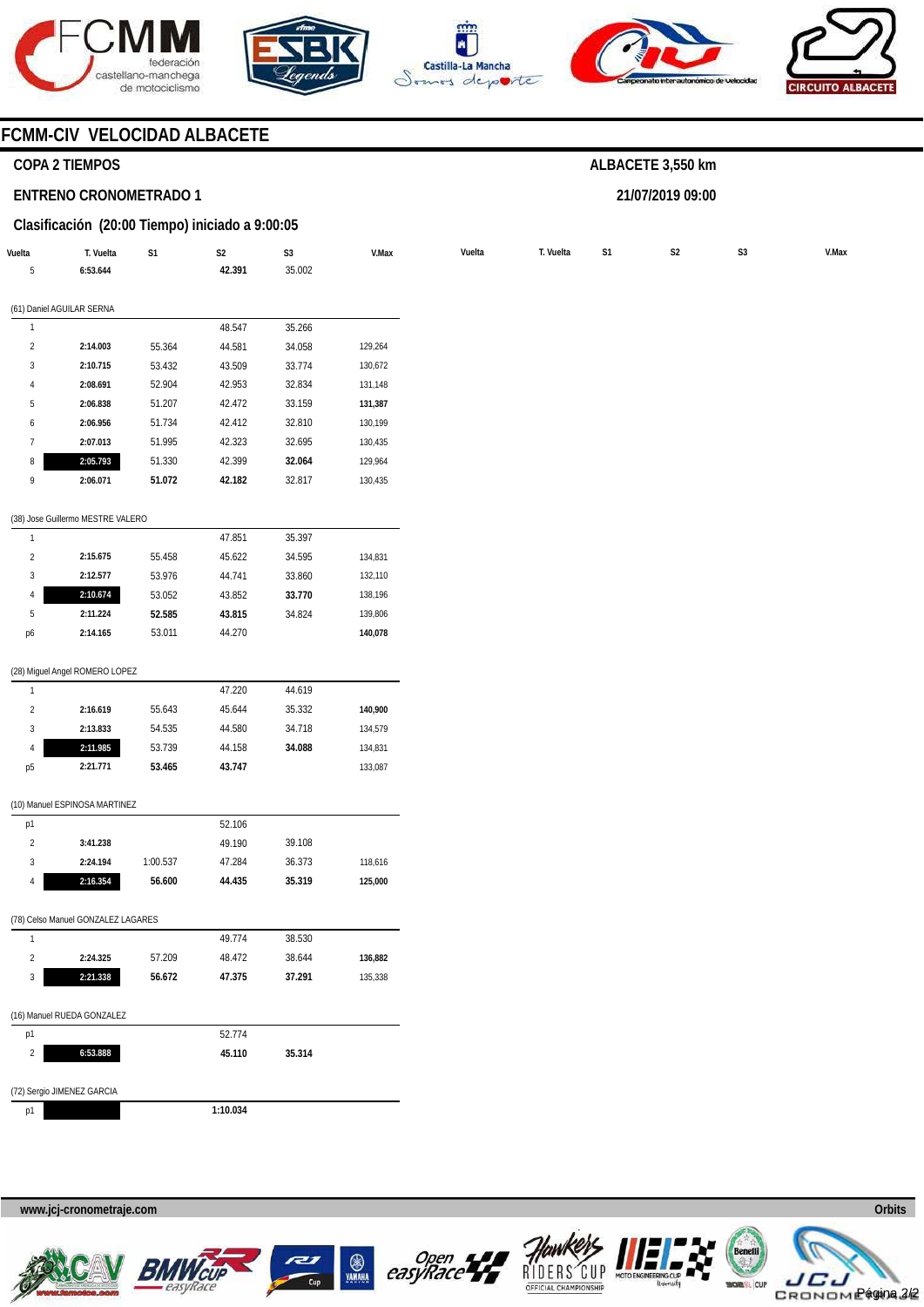







**21/07/2019 12:45** 

**Clasificado por mejor tiempo de vuelta**

# **FCMM-CIV VELOCIDAD ALBACETE**

# **COPA 2 TIEMPOS**

### **ENTRENO CRONOMETRADO 2**

# **Clasificación (20:00 Tiempo) iniciado a 12:27:37**

| N°  | Nombre                        | Mejor Tm | Dif. $1^\circ$ | Dif.Ant  |                |                | Mejor Vel. |                |                | Moto      | Club                  |
|-----|-------------------------------|----------|----------------|----------|----------------|----------------|------------|----------------|----------------|-----------|-----------------------|
| 3   | Manuel MARTINEZ NOBLE         | 1:53.970 |                |          | 8              | 9              | 112,135    | $\mathbf{1}$   | Copa 2 Tiempos | APRILIA   | Independiente         |
|     | Jorge Santiago CABANES CATALA | 1:54.238 | 0.268          | 0.268    | $\mathbf{3}$   | 4              | 111,872    | $\overline{2}$ | Copa 2 Tiempos | APRILIA   | Esc. Piston           |
| 77  | Fabio GRECO                   | 1:55.884 | 1.914          | 1.646    | 8              | 9              | 110,283    | 3              | Copa 2 Tiempos | APRILIA   | CD. Box 77 Moto Club  |
|     | Oscar SANCHEZ GARCIA          | 1:57.497 | 3.527          | 1.613    | 5              | 8              | 108,769    | 4              | Copa 2 Tiempos | APRILIA   | CD. Motor Extremo     |
| 89  | Daniel SERRANO SANCHEZ        | 1:57.515 | 3.545          | 0.018    | 8              | 9              | 108,752    | 5              | Copa 2 Tiempos | APRILIA   | MC. Moteros Gaditanos |
| 28  | Miguel Angel ROMERO LOPEZ     | 1:57.945 | 3.975          | 0.430    | $\overline{7}$ | 9              | 108,356    | 6              | Copa 2 Tiempos | APRILIA   | C.D. J.T.R. Racing    |
| 80  | Isidoro HERNANDEZ LOPEZ       | 1:58.905 | 4.935          | 0.960    | 3              | 9              | 107,481    | $\overline{7}$ | Copa 2 Tiempos | APRILIA   | MC. Trebujena         |
| 171 | Abel VILLADANGOS MARTINEZ     | 1:59.525 | 5.555          | 0.620    | $\overline{4}$ | 8              | 106,923    | 8              | Copa 2 Tiempos | APRILIA   | C.D. J.T.R. Racing    |
| 17  | <b>Ruben FRIAS MORALES</b>    | 2:00.601 | 6.631          | 1.076    | 8              | 10             | 105.969    | 9              | Copa 2 Tiempos | APRILIA   | Mc. Coria             |
| 61  | Daniel AGUILAR SERNA          | 2:01.777 | 7.807          | 1.176    | 10             | 10             | 104.946    | 10             | Copa 2 Tiempos | APRILIA   | CD. Cardoso Racing    |
| 72  | Sergio JIMENEZ GARCIA         | 2:02.079 | 8.109          | 0.302    | 8              | 8              | 104,686    | 11             | Copa 2 Tiempos | APRILIA   | CD. Cardoso Racing    |
| 21  | Amine-Reda ZELLAT SANZ        | 2:03.925 | 9.955          | 1.846    | 6              | 9              | 103,127    | 12             | Copa 2 Tiempos | APRILIA   | CD. Cardoso Racing    |
| 38  | Jose Guillermo MESTRE VALERO  | 2:09.932 | 15.962         | 6.007    | 3              | 5              | 98,359     | 13             | Copa 2 Tiempos | APRILIA   | Ctat. Albaida         |
| 16  | Manuel RUEDA GONZALEZ         | 2:10.117 | 16.147         | 0.185    | $\overline{2}$ | $\overline{7}$ | 98,219     | 14             | Copa 2 Tiempos | APRILIA   | CD. Cardoso Racing    |
| 58  | Javier GUEDAN CARBONELL       | 2:22.069 | 28.099         | 11.952   | $\overline{2}$ | 3              | 89,956     | 15             | Copa 2 Tiempos | APRILIA   | CD. Motor Extremo     |
| 78  | Celso Manuel GONZALEZ LAGARES | 2:29.119 | 35.149         | 7.050    | $\overline{2}$ | $\overline{4}$ | 85.703     | 16             | Copa 2 Tiempos | APRILIA   | MC. Trebujena         |
| 10  | Manuel ESPINOSA MARTINEZ      | 8:01.121 | 6:07.151       | 5:32.002 | 2              | $\overline{2}$ | 26,563     | 17             | Copa 2 Tiempos | APRILIA   | CD. Cardoso Racing    |
|     |                               |          |                |          |                |                | En V. V.T. |                |                | PEC Clase |                       |

**www.jcj-cronometraje.com Orbits** 















**www.mylaps.com LICENCIA CRONOMETRA**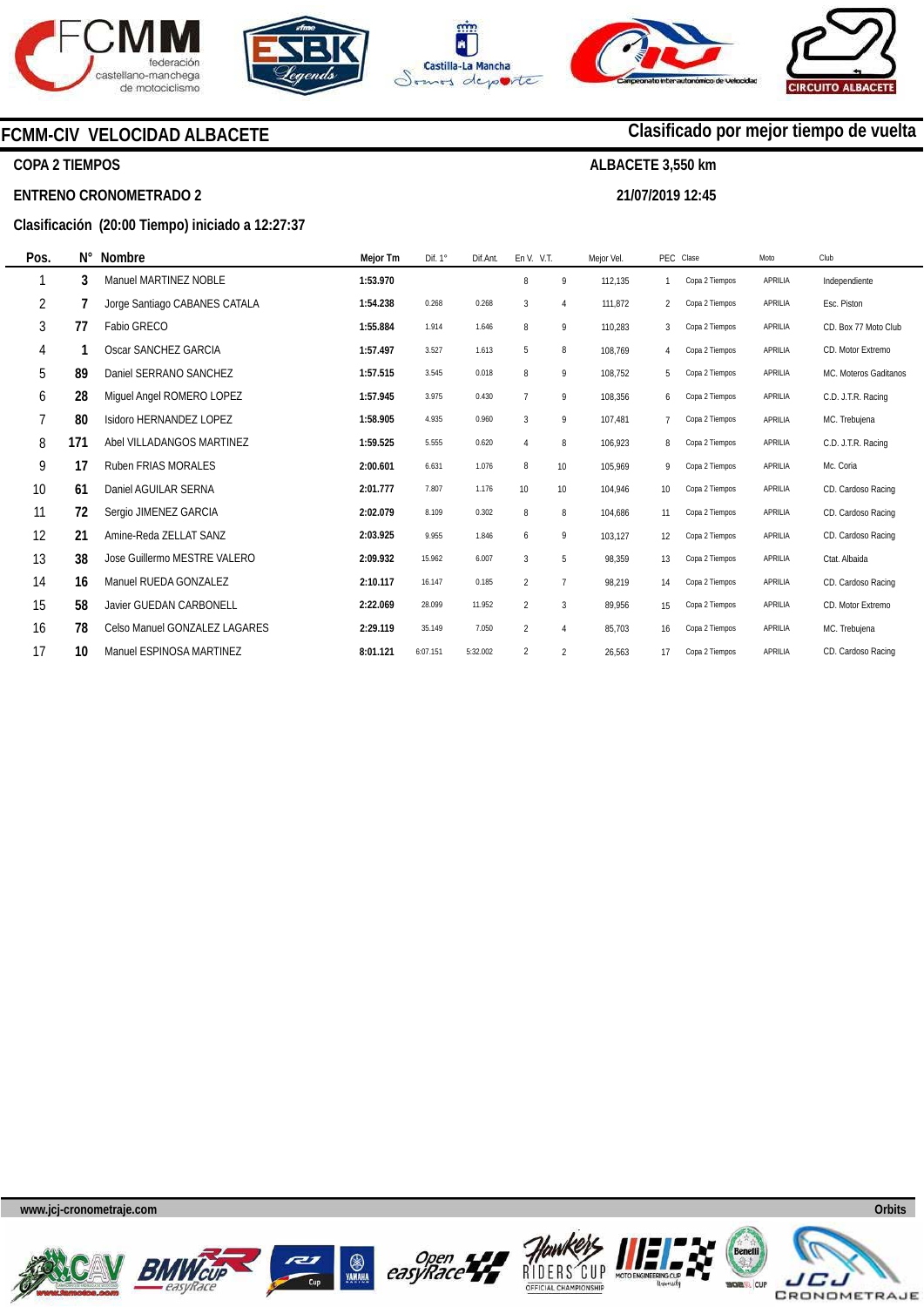







**21/07/2019 12:45** 



# **FCMM-CIV VELOCIDAD ALBACETE**

# **COPA 2 TIEMPOS**

### **ENTRENO CRONOMETRADO 2**

# **Clasificación (20:00 Tiempo) iniciado a 12:27:37**

| Vuelta           | T. Vuelta                         | S1     | S2     | S3     | V.Max   |
|------------------|-----------------------------------|--------|--------|--------|---------|
|                  | (3) Manuel MARTINEZ NOBLE         |        |        |        |         |
| 1                |                                   |        |        |        |         |
| 2                | 1:56.081                          | 46.694 | 38.426 | 30.961 | 164,384 |
| 3                | 1:55.280                          | 47.208 | 38.345 | 29.727 | 155,508 |
| 4                | 1:54.274                          | 46.323 | 38.376 | 29.575 | 162,528 |
| 5                | 1:54.147                          | 46.434 | 37.988 | 29.725 | 162,162 |
| 6                | 2:06.296                          | 46.374 | 47.641 | 32.281 | 162,896 |
| 7                | 2:21.691                          | 46.649 | 57.579 | 37.463 | 162,896 |
| 8                | 1:53.970                          | 46.231 | 38.280 | 29.459 | 159,645 |
| p9               | 2:24.864                          | 45.686 | 52.090 |        | 160,356 |
|                  |                                   |        |        |        |         |
|                  | (7) Jorge Santiago CABANES CATALA |        |        |        |         |
| 1                |                                   |        | 39.023 | 30.075 |         |
| 2                | 1:55.260                          | 47.001 | 38.827 | 29.432 | 168,224 |
| 3                | 1:54.238                          | 46.116 | 38.597 | 29.525 | 170,213 |
| p4               | 2:03.879                          | 47.248 | 38.825 |        | 148,454 |
|                  |                                   |        |        |        |         |
| (77) Fabio GRECO |                                   |        |        |        |         |
| 1                |                                   |        | 40.889 | 31.254 |         |
| 2                | 1:58.784                          | 48.502 | 40.079 | 30.203 | 147,541 |
| 3                | 1:58.996                          | 48.244 | 39.970 | 30.782 | 147,844 |
| 4                | 1:58.310                          | 48.440 | 39.906 | 29.964 | 142,857 |
| 5                | 1:57.737                          | 47.792 | 39.850 | 30.095 | 147,844 |
| 6                | 1:57.405                          | 48.020 | 39.334 | 30.051 | 147,541 |
| 7                | 1:56.214                          | 47.335 | 39.220 | 29.659 | 149,068 |
| 8                | 1:55.884                          | 47.285 | 38.866 | 29.733 | 146,939 |
| p9               | 2:36.788                          | 57.127 | 55.377 |        | 146,939 |
|                  | (1) Oscar SANCHEZ GARCIA          |        |        |        |         |
| 1                |                                   |        | 39.790 | 30.068 |         |
| 2                | 1:59.267                          | 48.505 | 40.338 | 30.424 | 149,688 |
| 3                | 1:57.851                          | 47.743 | 39.926 | 30.182 | 150,628 |
| 4                | 1:57.834                          | 47.880 | 39.949 | 30.005 | 151,579 |
| 5                | 1:57.497                          | 47.676 | 39.896 | 29.925 | 150,313 |
| 6                | 1:58.552                          | 48.210 | 40.043 | 30.299 | 151,579 |
| 7                | 1:58.398                          | 47.792 | 39.904 | 30.702 | 152,220 |
| p8               | 2:07.824                          | 48.104 | 40.939 |        | 151,261 |
|                  |                                   |        |        |        |         |
|                  | (89) Daniel SERRANO SANCHEZ       |        |        |        |         |
| 1                |                                   |        | 42.027 | 31.841 |         |
| 2                | 2:00.788                          | 48.879 | 41.000 | 30.909 | 144,869 |
| 3                | 1:58.667                          | 47.889 | 39.941 | 30.837 | 146,045 |
| 4                | 1:59.302                          | 48.362 | 40.383 | 30.557 | 146,640 |
| 5                | 1:58.828                          | 48.504 | 39.666 | 30.658 | 147,541 |
| 6                | 1:58.122                          | 48.334 | 39.724 | 30.064 | 144,578 |
| 7                | 1:58.546                          | 48.299 | 39.955 | 30.292 | 146,341 |

| Vuelta         | T. Vuelta                       | S1     | S2     | S3     | V.Max   |  |  |  |  |  |  |  |
|----------------|---------------------------------|--------|--------|--------|---------|--|--|--|--|--|--|--|
| 8              | 1:57.515                        | 47.911 | 39.745 | 29.859 | 144,289 |  |  |  |  |  |  |  |
| p9             | 2:09.765                        | 50.357 | 43.504 |        | 144,000 |  |  |  |  |  |  |  |
|                |                                 |        |        |        |         |  |  |  |  |  |  |  |
|                | (28) Miguel Angel ROMERO LOPEZ  |        |        |        |         |  |  |  |  |  |  |  |
| 1              |                                 |        | 46.198 | 34.571 |         |  |  |  |  |  |  |  |
| $\overline{2}$ | 2:09.112                        | 53.882 | 42.883 | 32.347 | 145,749 |  |  |  |  |  |  |  |
| 3              | 2:02.501                        | 50.047 | 41.220 | 31.234 | 150,313 |  |  |  |  |  |  |  |
| 4              | 2:03.192                        | 49.581 | 41.850 | 31.761 | 149,068 |  |  |  |  |  |  |  |
| 5              | 2:01.919                        | 48.948 | 40.437 | 32.534 | 150,313 |  |  |  |  |  |  |  |
| 6              | 1:59.836                        | 48.773 | 40.063 | 31.000 | 147,239 |  |  |  |  |  |  |  |
| 7              | 1:57.945                        | 48.141 | 39.370 | 30.434 | 147,844 |  |  |  |  |  |  |  |
| 8              | 2:01.443                        | 49.868 | 41.323 | 30.252 | 149,688 |  |  |  |  |  |  |  |
| 9              | 1:58.251                        | 47.560 | 39.780 | 30.911 | 150,943 |  |  |  |  |  |  |  |
|                |                                 |        |        |        |         |  |  |  |  |  |  |  |
|                | (80) Isidoro HERNANDEZ LOPEZ    |        |        |        |         |  |  |  |  |  |  |  |
| 1              |                                 |        | 40.524 | 30.750 |         |  |  |  |  |  |  |  |
| $\overline{c}$ | 1:59.920                        | 49.658 | 40.012 | 30.250 | 149,378 |  |  |  |  |  |  |  |
| 3              | 1:58.905                        | 48.119 | 40.171 | 30.615 | 149,378 |  |  |  |  |  |  |  |
| 4              | 1:59.478                        | 48.573 | 40.176 | 30.729 | 148,454 |  |  |  |  |  |  |  |
| 5              | 2:02.317                        | 48.267 | 40.029 | 34.021 | 147,844 |  |  |  |  |  |  |  |
| 6              | 2:09.106                        | 49.945 | 46.309 | 32.852 | 145,455 |  |  |  |  |  |  |  |
| 7              | 1:59.493                        | 48.538 | 40.275 | 30.680 | 148,148 |  |  |  |  |  |  |  |
| 8              | 1:59.467                        | 48.257 | 39.982 | 31.228 | 146,341 |  |  |  |  |  |  |  |
| р9             | 2:00.501                        | 48.022 | 39.747 |        | 146,640 |  |  |  |  |  |  |  |
|                |                                 |        |        |        |         |  |  |  |  |  |  |  |
|                | (171) Abel VILLADANGOS MARTINEZ |        |        |        |         |  |  |  |  |  |  |  |
| 1              |                                 |        |        |        |         |  |  |  |  |  |  |  |
| $\overline{2}$ | 2:00.577                        | 49.625 | 40.341 | 30.611 | 134,579 |  |  |  |  |  |  |  |
| 3              | 2:00.166                        | 48.537 | 40.284 | 31.345 | 139,535 |  |  |  |  |  |  |  |
| 4              | 1:59.525                        | 48.715 | 40.217 | 30.593 | 141,176 |  |  |  |  |  |  |  |
| 5              | 2:00.016                        | 49.094 | 40.099 | 30.823 | 132,110 |  |  |  |  |  |  |  |
| 6              | 2:00.867                        | 49.538 | 40.413 | 30.916 | 128,342 |  |  |  |  |  |  |  |
| 7              | 2:01.554                        | 49.700 | 40.414 | 31.440 | 126,538 |  |  |  |  |  |  |  |
| p8             | 2:19.042                        | 56.823 | 43.859 |        | 124,138 |  |  |  |  |  |  |  |
|                |                                 |        |        |        |         |  |  |  |  |  |  |  |
|                | (17) Ruben FRIAS MORALES        |        |        |        |         |  |  |  |  |  |  |  |
| 1              |                                 |        |        |        |         |  |  |  |  |  |  |  |
| $\overline{2}$ | 2:05.287                        | 50.633 | 41.952 | 32.702 | 143,141 |  |  |  |  |  |  |  |
| 3              | 2:02.310                        | 49.642 | 41.060 | 31.608 | 145,455 |  |  |  |  |  |  |  |
| 4              | 2:02.424                        | 49.691 | 41.201 | 31.532 | 145,455 |  |  |  |  |  |  |  |
| 5              | 2:02.285                        | 49.389 | 41.397 | 31.499 | 146,045 |  |  |  |  |  |  |  |
| 6              | 2:01.765                        | 49.622 | 40.916 | 31.227 | 143,713 |  |  |  |  |  |  |  |
| 7              | 2:00.763                        | 48.789 | 41.114 | 30.860 | 145,455 |  |  |  |  |  |  |  |
| 8              | 2:00.601                        | 49.247 | 40.415 | 30.939 | 147,541 |  |  |  |  |  |  |  |
| 9              | 2:01.206                        | 48.789 | 41.020 | 31.397 | 144,289 |  |  |  |  |  |  |  |
| p10            | 2:21.783                        | 57.107 | 46.613 |        | 129,730 |  |  |  |  |  |  |  |











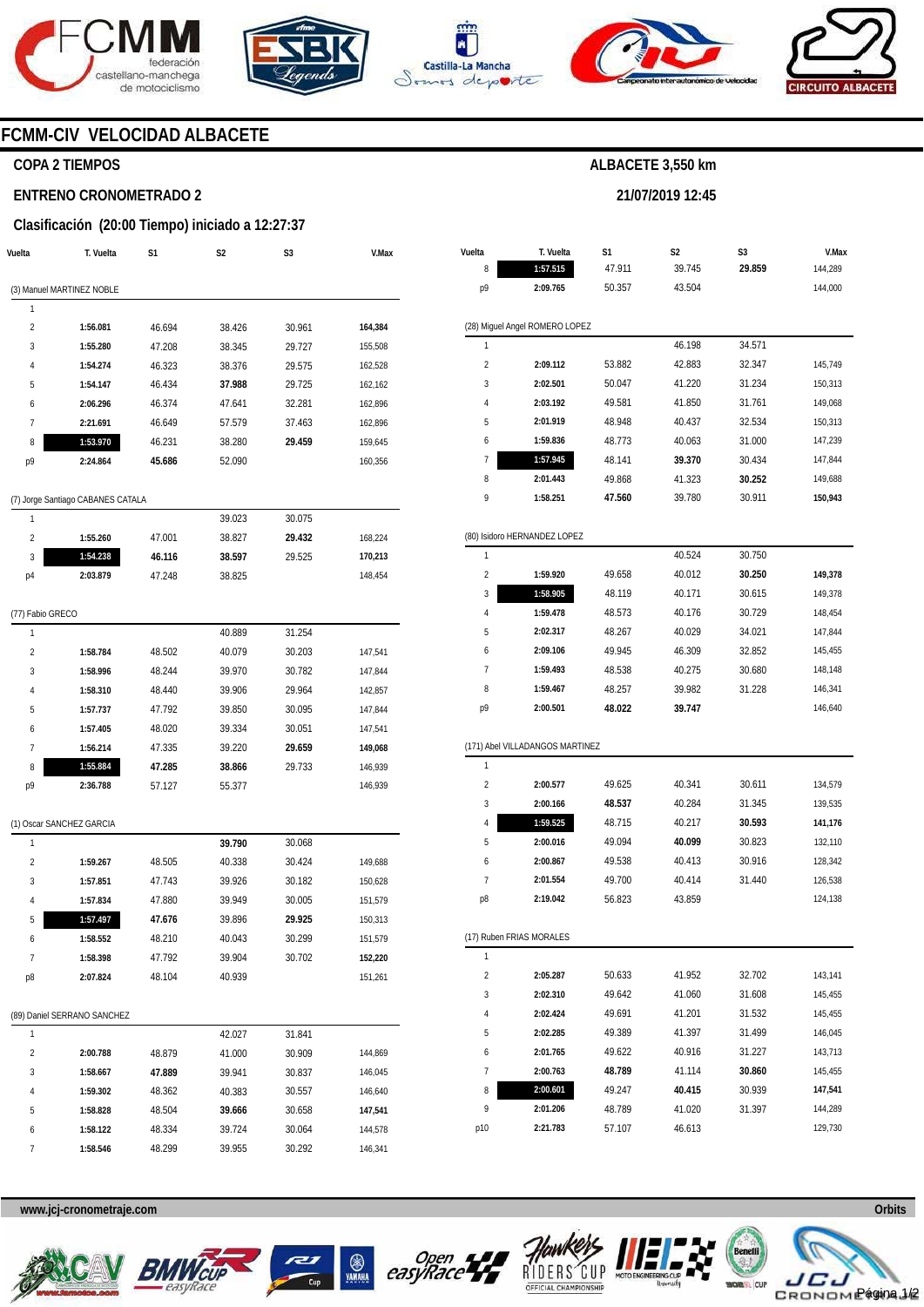





**Vuelta** 





**V.Max** 

# **FCMM-CIV VELOCIDAD ALBACETE**

#### **COPA 2 TIEMPOS**

#### **ENTRENO CRONOMETRADO 2**

#### **Clasificación (20:00 Tiempo) iniciado a 12:27:37**

|                         | T. Vuelta                         | S1               | S2               | S3               | V.Max              |
|-------------------------|-----------------------------------|------------------|------------------|------------------|--------------------|
|                         | (61) Daniel AGUILAR SERNA         |                  |                  |                  |                    |
| 1                       |                                   |                  |                  |                  |                    |
| $\overline{\mathbf{c}}$ | 2:08.219                          | 52.111           | 43.224           | 32.884           | 146,939            |
| 3                       | 2:06.359                          | 51.130           | 42.684           | 32.545           | 138,996            |
| 4                       | 2:06.384                          | 51.232           | 42.567           | 32.585           | 139,265            |
| 5                       | 2:05.653                          | 50.899           | 42.080           | 32.674           | 137,405            |
| 6                       | 2:04.884                          | 50.707           | 41.788           | 32.389           | 142,857            |
| 7                       | 2:03.725                          | 49.761           | 41.607           | 32.357           | 149,068            |
| 8                       | 2:04.808                          | 51.037           | 41.542           | 32.229           | 136,882            |
| 9                       | 2:03.844                          | 50.556           | 41.536           | 31.752           | 146,640            |
| 10                      | 2:01.777                          | 49.255           | 41.002           | 31.520           | 150,628            |
|                         | (72) Sergio JIMENEZ GARCIA        |                  |                  |                  |                    |
| 1                       |                                   |                  | 43.556           | 34.810           | 149,068            |
| $\overline{2}$          | 2:11.187                          | 51.198           | 47.024           | 32.965           | 147,844            |
| 3                       | 2:06.481                          | 50.571           | 43.048           | 32.862           | 148,454            |
| 4                       | 2:08.933                          | 51.524           | 43.994           | 33.415           | 147,844            |
| р5                      | 2:18.922                          | 52.036           | 44.452           |                  | 144,289            |
| 6                       | 4:14.993                          |                  | 53.596           | 37.916           |                    |
| 7                       | 2:06.787                          | 53.325           | 42.163           | 31.299           | 126,095            |
| 8                       | 2:02.079                          | 49.020           | 41.535           | 31.524           | 150,943            |
|                         | (21) Amine-Reda ZELLAT SANZ       |                  |                  |                  |                    |
| 1                       |                                   |                  | 41.607           | 31.966           |                    |
| $\overline{2}$          | 2:04.689                          | 49.992           | 42.595           | 32.102           | 148,148            |
| 3                       | 2:06.755                          | 50.734           | 43.719           | 32.302           | 149,068            |
| 4                       | 2:04.485                          | 50.337           | 42.039           | 32.109           | 148,148            |
|                         | 2:04.826                          | 50.661           | 41.823           | 32.342           | 145,749            |
|                         |                                   |                  |                  |                  | 148,760            |
| 5<br>6                  |                                   |                  |                  |                  |                    |
| 7                       | 2:03.925                          | 50.188           | 41.923           | 31.814           |                    |
|                         | 2:06.743                          | 51.122           | 41.188           | 34.433           | 147,541            |
| 8<br>9                  | 2:28.763<br>2:10.796              | 59.456<br>52.285 | 52.450<br>44.970 | 36.857<br>33.541 | 125,436<br>147,844 |
|                         |                                   |                  |                  |                  |                    |
| 1                       | (38) Jose Guillermo MESTRE VALERO |                  |                  |                  |                    |
| $\overline{c}$          | 2:09.990                          | 53.569           | 43.095           | 33.326           | 149,378            |
| 3                       | 2:09.932                          | 52.688           | 43.435           | 33.809           | 151,261            |
| 4                       | 2:10.278                          | 53.523           | 42.997           | 33.758           |                    |
| р5                      | 2:19.076                          | 53.634           | 44.161           |                  | 149,068<br>145,161 |
|                         |                                   |                  |                  |                  |                    |
|                         | (16) Manuel RUEDA GONZALEZ        |                  |                  |                  |                    |
| 1                       |                                   |                  |                  |                  |                    |
| 2                       | 2:10.117                          | 52.952           | 43.529           | 33.636           | 148,454            |
| 3                       | 2:10.305                          | 52.641           | 43.786           | 33.878           | 150,313            |
| 4<br>5                  | 2:10.136<br>2:10.212              | 52.697<br>52.563 | 43.627<br>43.607 | 33.812<br>34.042 | 142,574<br>144,000 |

#### p7 (58) Javier GUEDAN CARBONELL 1 p2 p3 (78) Celso Manuel GONZALEZ LAGARES 1 **2:25.727 2:22.069 14:02.993**  52.984 **49.266**  45.010 **41.157**  46.619 41.936 50.386 **31.117**  40.016 142,012 **148,760**

**S2** 

**ALBACETE 3,550 km** 

**21/07/2019 12:45** 

**S3** 

| 2:29.119 | 58.732   | 48.769 | 41.618 | 127.660 |
|----------|----------|--------|--------|---------|
| 2:32.599 | 1:00.992 | 51.647 | 39.960 | 120.805 |
| 2:35.208 | 1:03.279 | 51.857 | 40.072 | 120.000 |

**52.836** 

(10) Manuel ESPINOSA MARTINEZ

| p1             |          | 52.836   |
|----------------|----------|----------|
| p <sub>2</sub> | 8:01.121 | 1:06.233 |

**T. Vuelta** 

**S1** 









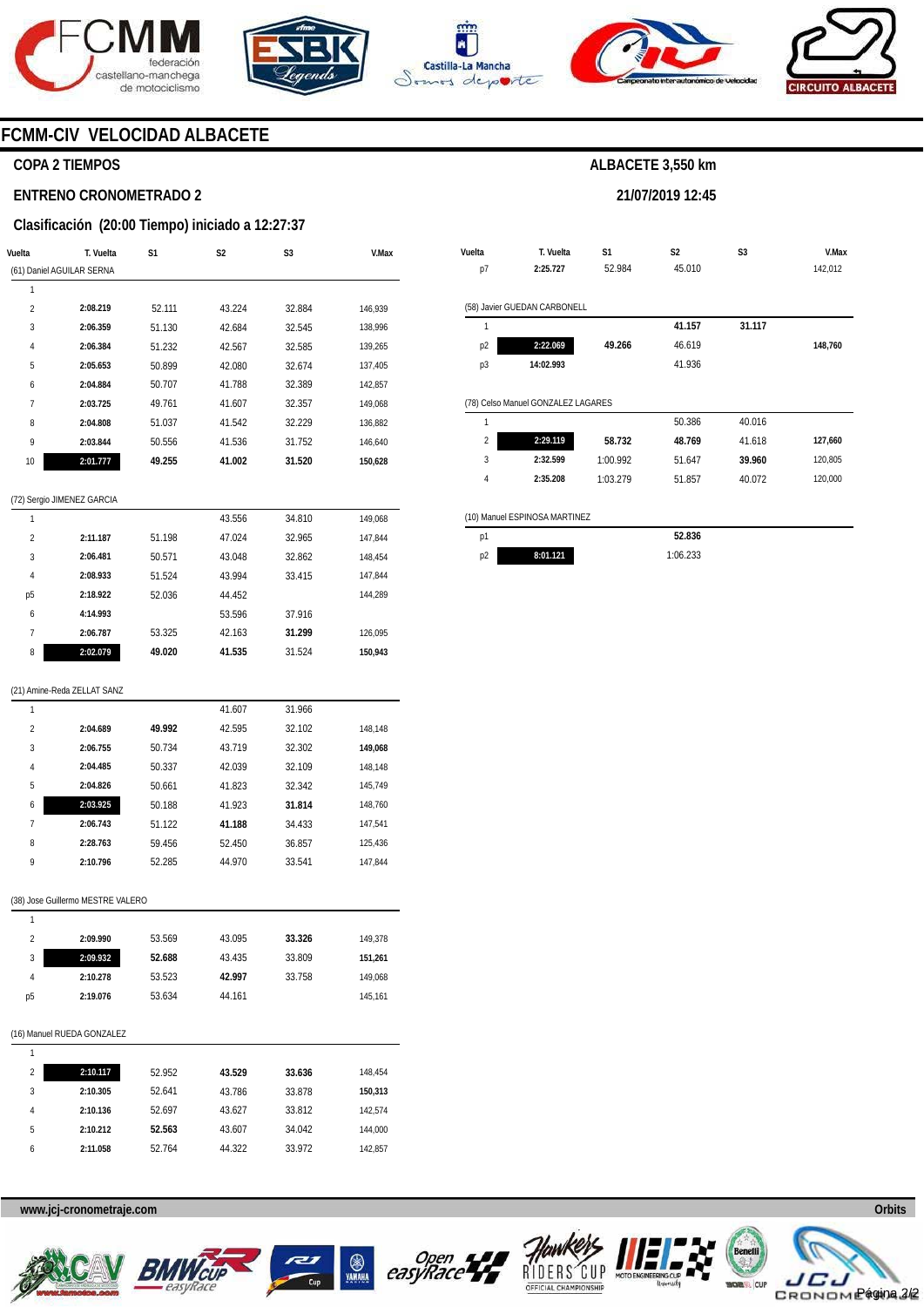







**21/07/2019 14:45** 



# **Clasificado por vueltas**

**HAWKERS / Premoto4-Moto5** 

#### **CARRERA 2**

#### **Carrera (8 Vueltas) iniciado a 14:46:06**

**FCMM-CIV VELOCIDAD ALBACETE** 

| Pos.      | N°  | Nombre                              | Vtas           | Total T°  | Dif. 1°   | Dif.Ant. | Mejor Tm En V. |                |                        | PEC Clase                 | Categoria Moto    |            | Club                   | P |
|-----------|-----|-------------------------------------|----------------|-----------|-----------|----------|----------------|----------------|------------------------|---------------------------|-------------------|------------|------------------------|---|
|           | 99  | Josue SANCHEZ ARROYO                | 8              | 13:44.607 |           |          | 1:41.957       | 2              | $\mathbf{1}$           | Pmoto4                    | Pmoto4            |            | CIV MotorSport         |   |
| 2         | 17  | Samuel DIAZ ACERETE                 | 8              | 13:48.045 | 3.438     | 3.438    | 1:42.315       | $\overline{2}$ | $\overline{2}$         | Pmoto4                    | Pmoto4            |            | Mc. Cuenca Minera      |   |
| 3         | 89  | Antonio MOLINA GARRIDO              | 8              | 14:18.120 | 33.513    | 30.075   | 1:46.124       | 6              | $\mathbf{1}$           | Moto Engineering Cup (ME) | Moto Engineer     | MEC        |                        |   |
| 4         | 14  | Emilio Jose GUERRA LETON            | 8              | 14:27.418 | 42.811    | 9.298    | 1:46.436       | 3              | $\overline{2}$         | Moto Engineering Cup (ME) | Moto Engineer     | MEC        |                        |   |
| 5         | 54  | Alberto FERRANDEZ BENEITE           | 8              | 14:37.169 | 52.562    | 9.751    | 1:48.462       | $\overline{4}$ | $\mathbf{1}$           | Hawker Cup 85cc           | Hawker Cup 8      | CORSE      | CM Hawkers             |   |
| 6         | 11  | <b>Jesus TORRES CABRERA</b>         | 8              | 14:37.534 | 52.927    | 0.365    | 1:48.406       | $\overline{4}$ | 2                      | Hawker Cup 85cc           | Hawker Cup 8      | CORSE      | CM. Circuito de Jerez  |   |
| 7         | 34  | Beñat FERNANDEZ ETXEBERRIA          | 8              | 14:37.970 | 53.363    | 0.436    | 1:48.081       | 3              | 3                      | Hawker Cup 85cc           | Hawker Cup 8      | CORSE      | Fly Group Mc.          |   |
| 8         | 43  | Hodei MARTINEZ NUÑEZ                | 8              | 14:40.838 | 56.231    | 2.868    | 1:48.020       | 2              | $\mathbf{1}$           | Moto <sub>5</sub>         | Moto <sub>5</sub> |            | Mieres Racing          |   |
| 9         | 84  | <b>Hector DOMINGUEZ VILLARRUBIA</b> | 8              | 14:49.086 | 1:04.479  | 8.248    | 1:49.166       | $\overline{2}$ | $\overline{2}$         | Moto <sub>5</sub>         | Moto <sub>5</sub> |            | <b>KSBM</b>            |   |
| 10        | 42  | Roberto GARCIA TINOCO               | 8              | 14:53.570 | 1:08.963  | 4.484    | 1:50.284       | 2              | $\boldsymbol{\Lambda}$ | Hawker Cup 85cc           | Hawker Cup 8      | CORSE      | C.D. Maik Racing Sevi  |   |
| 11        | 4   | David GARCIA ALMANSA                | 8              | 14:53.601 | 1:08.994  | 0.031    | 1:49.335       | 2              | 5                      | Hawker Cup 85cc           | Hawker Cup 8      | CORSE      | CIV MotorSport         |   |
| 12        | 58  | Paola RAMOS VIVO                    | 8              | 14:54.104 | 1:09.497  | 0.503    | 1:49.907       | 2              | 3                      | Moto <sub>5</sub>         | Moto <sub>5</sub> | MIR RACINO | MC Circuit Móra        |   |
| 13        | 19  | Jose PINEDO REQUENA                 | 8              | 14:54.759 | 1:10.152  | 0.655    | 1:49.301       | 2              | $\overline{4}$         | Moto <sub>5</sub>         | Moto <sub>5</sub> | IMR        | Racing GP              |   |
| 14        | 15  | Miguel RODRIGUEZ MENDEZ             | 8              | 14:55.003 | 1:10.396  | 0.244    | 1:50.126       | 5              | 5                      | Moto <sub>5</sub>         | Moto <sub>5</sub> |            | Circuito del Motor     |   |
| 15        | 21  | Gonzalo PEREZ ALVAREZ               | 8              | 15:02.071 | 1:17.464  | 7.068    | 1:50.866       | 2              | 6                      | Hawker Cup 85cc           | Hawker Cup 8      | CORSE      | C.D. Maik Racing Sevi  |   |
| 16        | 95  | Zoltan KOVACS                       | 8              | 15:02.127 | 1:17.520  | 0.056    | 1:50.703       | $\overline{4}$ | 6                      | Moto <sub>5</sub>         | Moto <sub>5</sub> | MIR RACINO | Independiente          |   |
| 17        | 7   | Ruben ROMERO ARIAS                  | 8              | 15:13.681 | 1:29.074  | 11.554   | 1:52.241       | $\overline{7}$ | $\overline{7}$         | Hawker Cup 85cc           | Hawker Cup 8      | CORSE      | CM Andreu28            |   |
| 18        | 35  | Miguel BERNAL ARNAL                 | 8              | 15:13.750 | 1:29.143  | 0.069    | 1:52.241       | $\overline{7}$ | 8                      | Hawker Cup 85cc           | Hawker Cup 8      | CORSE      | A.D. Bernal Racing Tea |   |
| 19        | 37  | Montague James AMER                 | 8              | 15:14.372 | 1:29.765  | 0.622    | 1:52.324       | 6              | 9                      | Hawker Cup 85cc           | Hawker Cup 8      | CORSE      | A. D. Aragon Sport     |   |
| 20        | 2   | Natalia RIVERA RESEL                | 8              | 15:16.670 | 1:32.063  | 2.298    | 1:51.472       | 5              | $\overline{7}$         | Moto <sub>5</sub>         | Moto <sub>5</sub> |            | <b>KSBM</b>            |   |
| 21        | 12  | Francisco Javier DE DIOS CASTRO     | 8              | 15:20.797 | 1:36.190  | 4.127    | 1:53.250       | 3              | 3                      | Moto Engineering Cup (ME  | Moto Engineer     | MEC        |                        |   |
| 22        | 1   | Adriano DONOSO RODRIGO              | 8              | 15:21.109 | 1:36.502  | 0.312    | 1:52.642       | $\overline{2}$ | 10                     | Hawker Cup 85cc           | Hawker Cup 8      | CORSE      |                        |   |
| 23        | 9   | Manuel GARCIA TROYA                 | 8              | 15:25.297 | 1:40.690  | 4.188    | 1:50.348       | 2              | $\overline{4}$         | Moto Engineering Cup (ME  | Moto Engineer     | MEC        |                        |   |
| 24        | 32  | Sara ROMAN RODRIGUEZ                | 8              | 15:26.215 | 1:41.608  | 0.918    | 1:53.134       | 3              | 5                      | Moto Engineering Cup (ME  | Moto Engineer     | MEC        |                        |   |
| 25        | 39  | Juan Francisco RISUEÑO LOPEZ        | 8              | 15:43.169 | 1:58.562  | 16.954   | 1:53.775       | 3              | 6                      | Moto Engineering Cup (ME  | Moto Engineer     | MEC        |                        |   |
| 26        | 77  | Mauro GOMEZ GONZALEZ                | $\overline{7}$ | 13:50.296 | 1 Vuelta  | Vuelta   | 1:56.361       | 2              | 11                     | Hawker Cup 85cc           | Hawker Cup 8      | CORSE      | Lorenzo Comp. TO       |   |
| 27        | 222 | <b>Austin BEN RICHAR</b>            | 7              | 14:09.050 | 1 Vuelta  | 18.754   | 1:58.840       | 3              | 12                     | Hawker Cup 85cc           |                   | CORSE      | A.D. Aragon Sport      |   |
| 28        | 96  | Premysl TOMAN                       | 6              | 14:34.589 | 2 Vueltas | Vuelta   | 2:18.535       | 2              | 7                      | Moto Engineering Cup (ME  | Moto Engineer     | MEC        |                        |   |
|           |     |                                     |                |           |           |          |                |                |                        |                           |                   |            |                        |   |
|           |     | No clasificado (75% = 6 Vueltas)    |                |           |           |          |                |                |                        |                           |                   |            |                        |   |
|           | 22  | Mark PEREZ FERRANDO                 | 1              | 14:09.013 | 7 Vueltas | Vueltas  |                | $\bf{0}$       |                        | Moto <sub>5</sub>         | Moto <sub>5</sub> |            | MotoDes                |   |
| ΝT        | 18  | Carolina MANZANO AFONSO             | 6              | 11:11.742 | ΝT        |          | 1:49.809       | $\overline{2}$ | ΝT                     | Moto <sub>5</sub>         | Moto <sub>5</sub> |            | Racing GP              |   |
| <b>NT</b> | 5   | Michal RUZICKA                      | 6              | 12:41.835 | ΝT        |          | 2:04.635       | 3              | ΝT                     | Moto Engineering Cup (ME) | Moto Engineer     | MEC        |                        |   |
| <b>NT</b> | 8   | Juan BENITO ROMERO                  | 1              | 2:03.154  | ΝT        |          | 1:59.789       | $\mathbf{1}$   | ΝT                     | Moto Engineering Cup (ME) | Moto Engineer     | MEC        |                        |   |
| <b>NT</b> | 71  | Carlos CANO TORTOSA                 |                |           | NT        |          |                | 0              | NT                     | Hawker Cup 85cc           | Hawker Cup 8      | CORSE      | YPJ-Racing             |   |

| Márgen de | Velocidad media | Meior f'                                                        |            | vuelta para                    |
|-----------|-----------------|-----------------------------------------------------------------|------------|--------------------------------|
| victoria  | .               | de vuelta                                                       | Meior Vel. | Meior <b>M</b>                 |
| 3.438     | 123,986         | i OF<br>. л<br>4<br>1.7J<br>the contract of the contract of the | 125,341    | ARROYO<br>QQ<br>SANC<br>INSLIF |

# **www.jcj-cronometraje.com Orbits**













**www.mylaps.com LICU**<br>CRONOMETRAJE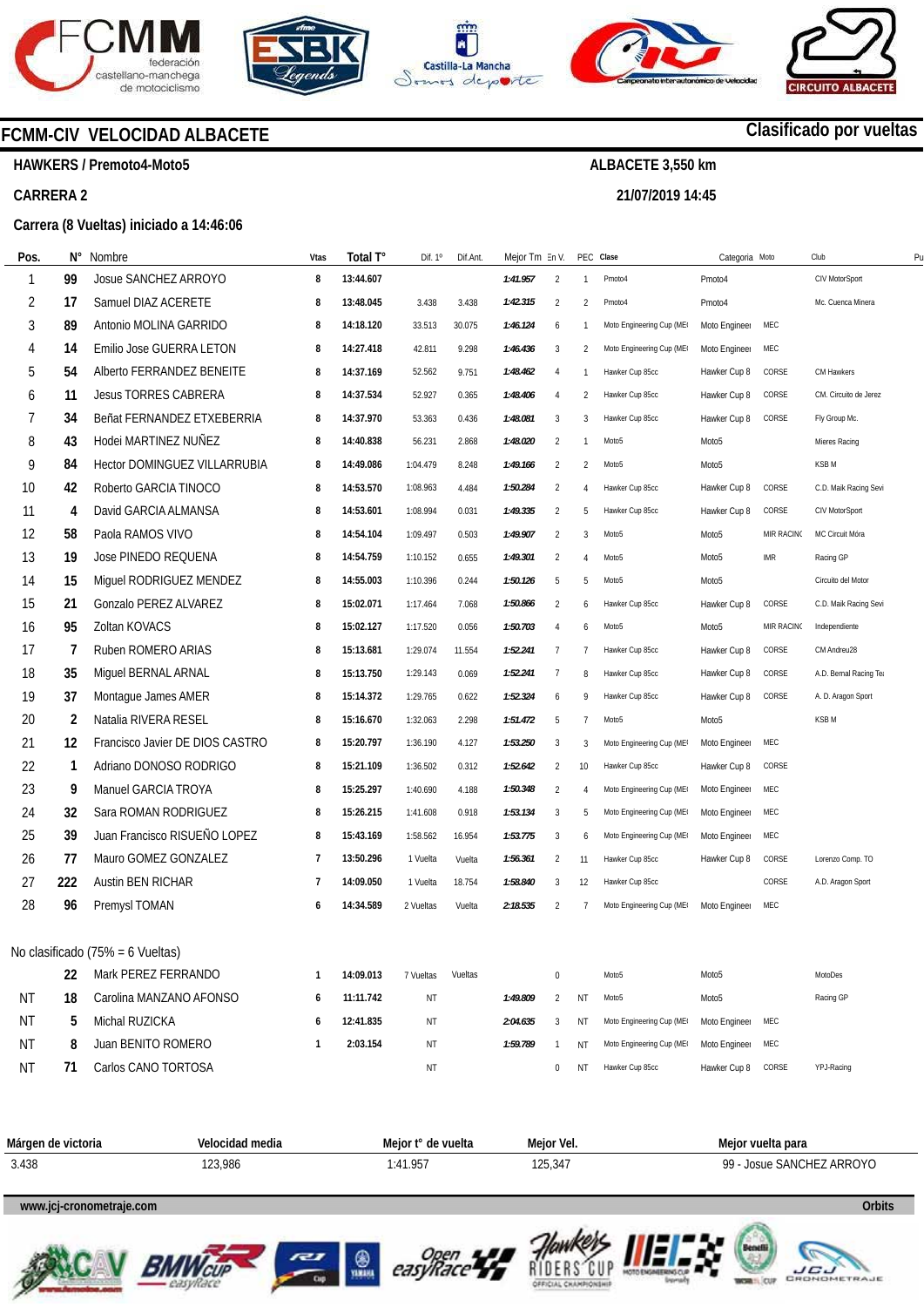









# **FCMM-CIV VELOCIDAD ALBACETE**

**HAWKERS / Premoto4-Moto5** 

**CARRERA 2** 

#### **Carrera (8 Vueltas) iniciado a 14:46:06**

| Pos.               | N°  | Nombre                              | Vtas    | Total T°  | Dif. 1º            | Dif.Ant. | Mejor Tm En V. |                |                | PEC Clase                 | Categoria Moto    |                   | Club                   | P <sub>l</sub> |
|--------------------|-----|-------------------------------------|---------|-----------|--------------------|----------|----------------|----------------|----------------|---------------------------|-------------------|-------------------|------------------------|----------------|
|                    |     |                                     |         |           |                    |          |                |                |                |                           |                   |                   |                        |                |
| Hawker Cup 85cc    |     |                                     |         |           |                    |          |                |                |                |                           |                   |                   |                        |                |
|                    | 54  | Alberto FERRANDEZ BENEITE           | 8       | 14:37.169 |                    |          | 1:48.462       | 4              | $\mathbf{1}$   | Hawker Cup 85cc           | Hawker Cup 8      | CORSE             | CM Hawkers             |                |
| 2                  | 11  | <b>Jesus TORRES CABRERA</b>         | 8       | 14:37.534 | 0.365              | 0.365    | 1:48.406       | $\overline{4}$ | $\overline{2}$ | Hawker Cup 85cc           | Hawker Cup 8      | CORSE             | CM. Circuito de Jerez  |                |
| 3                  | 34  | Beñat FERNANDEZ ETXEBERRIA          | 8       | 14:37.970 | 0.801              | 0.436    | 1:48.081       | 3              | 3              | Hawker Cup 85cc           | Hawker Cup 8      | CORSE             | Fly Group Mc.          |                |
| 4                  | 42  | Roberto GARCIA TINOCO               | 8       | 14:53.570 | 16.401             | 15.600   | 1:50.284       | $\overline{2}$ | 4              | Hawker Cup 85cc           | Hawker Cup 8      | CORSE             | C.D. Maik Racing Sevi  |                |
| 5                  | 4   | David GARCIA ALMANSA                | 8       | 14:53.601 | 16.432             | 0.031    | 1:49.335       | 2              | 5              | Hawker Cup 85cc           | Hawker Cup 8      | CORSE             | CIV MotorSport         |                |
| 6                  | 21  | Gonzalo PEREZ ALVAREZ               | 8       | 15:02.071 | 24.902             | 8.470    | 1:50.866       | $\overline{2}$ | 6              | Hawker Cup 85cc           | Hawker Cup 8      | CORSE             | C.D. Maik Racing Sevi  |                |
| 7                  | 7   | Ruben ROMERO ARIAS                  | 8       | 15:13.681 | 36.512             | 11.610   | 1:52.241       | $\overline{7}$ | 7              | Hawker Cup 85cc           | Hawker Cup 8      | CORSE             | CM Andreu28            |                |
| 8                  | 35  | Miguel BERNAL ARNAL                 | 8       | 15:13.750 | 36.581             | 0.069    | 1:52.241       | $\overline{7}$ | 8              | Hawker Cup 85cc           | Hawker Cup 8      | CORSE             | A.D. Bernal Racing Tea |                |
| 9                  | 37  | Montague James AMER                 | 8       | 15:14.372 | 37.203             | 0.622    | 1:52.324       | 6              | 9              | Hawker Cup 85cc           | Hawker Cup 8      | CORSE             | A. D. Aragon Sport     |                |
| 10                 | 1   | Adriano DONOSO RODRIGO              | 8       | 15:21.109 | 43.940             | 6.737    | 1:52.642       | $\overline{2}$ | 10             | Hawker Cup 85cc           | Hawker Cup 8      | CORSE             |                        |                |
| 11                 | 77  | Mauro GOMEZ GONZALEZ                | 7       | 13:50.296 | 1 Vuelta           | Vuelta   | 1:56.361       | $\overline{2}$ | 11             | Hawker Cup 85cc           | Hawker Cup 8      | CORSE             | Lorenzo Comp. TO       |                |
| 12                 | 222 | Austin BEN RICHAR                   | 7       | 14:09.050 | 1 Vuelta           | 18.754   | 1:58.840       | 3              | 12             | Hawker Cup 85cc           |                   | CORSE             | A.D. Aragon Sport      |                |
|                    |     | No clasificado (75% = 6 Vueltas)    |         |           |                    |          |                |                |                |                           |                   |                   |                        |                |
| ΝT                 | 71  | Carlos CANO TORTOSA                 |         |           | NT                 |          |                | $\bf{0}$       | ΝT             | Hawker Cup 85cc           | Hawker Cup 8      | CORSE             | YPJ-Racing             |                |
|                    |     | Moto Engineering Cup (MEC)          |         |           |                    |          |                |                |                |                           |                   |                   |                        |                |
| -1                 | 89  | Antonio MOLINA GARRIDO              | 8       | 14:18.120 |                    |          | 1:46.124       | 6              | $\mathbf{1}$   | Moto Engineering Cup (ME  | Moto Engineer     | MEC               |                        |                |
| $\overline{2}$     | 14  | Emilio Jose GUERRA LETON            | 8       | 14:27.418 | 9.298              | 9.298    | 1:46.436       | 3              | $\overline{2}$ | Moto Engineering Cup (ME  | Moto Engineer     | MEC               |                        |                |
| 3                  | 12  | Francisco Javier DE DIOS CASTRO     | 8       | 15:20.797 | 1:02.677           | 53.379   | 1:53.250       | 3              | 3              | Moto Engineering Cup (ME  | Moto Engineer     | MEC               |                        |                |
| 4                  | 9   | Manuel GARCIA TROYA                 | 8       | 15:25.297 | 1:07.177           | 4.500    | 1:50.348       | $\overline{2}$ | 4              | Moto Engineering Cup (ME  | Moto Engineer     | MEC               |                        |                |
| 5                  | 32  | Sara ROMAN RODRIGUEZ                | 8       | 15:26.215 | 1:08.095           | 0.918    | 1:53.134       | 3              | 5              | Moto Engineering Cup (ME  | Moto Engineer     | MEC               |                        |                |
| 6                  | 39  | Juan Francisco RISUEÑO LOPEZ        | 8       | 15:43.169 | 1:25.049           | 16.954   | 1:53.775       | 3              | 6              | Moto Engineering Cup (ME  | Moto Engineer     | MEC               |                        |                |
| 7                  | 96  | Premysl TOMAN                       | 6       | 14:34.589 | 2 Vueltas          | Vueltas  | 2:18.535       | $\overline{2}$ | 7              | Moto Engineering Cup (ME  | Moto Engineer     | MEC               |                        |                |
|                    |     | No clasificado (75% = 6 Vueltas)    |         |           |                    |          |                |                |                |                           |                   |                   |                        |                |
| ΝT                 | 5   | Michal RUZICKA                      |         | 12:41.835 | NT                 |          | 2:04.635       | 3              | ΝT             | Moto Engineering Cup (ME  | Moto Engineer     | MEC               |                        |                |
| <b>NT</b>          | 8   | Juan BENITO ROMERO                  | 6<br>-1 | 2:03.154  | NT                 |          | 1:59.789       | $\overline{1}$ | ΝT             | Moto Engineering Cup (ME) | Moto Engineer     | MEC               |                        |                |
|                    |     |                                     |         |           |                    |          |                |                |                |                           |                   |                   |                        |                |
| Moto5              |     |                                     |         |           |                    |          |                |                |                |                           |                   |                   |                        |                |
| 1                  | 43  | Hodei MARTINEZ NUÑEZ                | 8       | 14:40.838 |                    |          | 1:48.020       | $\overline{2}$ | $\mathbf{1}$   | Moto <sub>5</sub>         | Moto <sub>5</sub> |                   | Mieres Racing          |                |
| 2                  | 84  | <b>Hector DOMINGUEZ VILLARRUBIA</b> | 8       | 14:49.086 | 8.248              | 8.248    | 1:49.166       | $\overline{2}$ | 2              | Moto <sub>5</sub>         | Moto <sub>5</sub> |                   | KSB <sub>M</sub>       |                |
| 3                  | 58  | Paola RAMOS VIVO                    | 8       | 14:54.104 | 13.266             | 5.018    | 1:49.907       | $\overline{2}$ | 3              | Moto <sub>5</sub>         | Moto <sub>5</sub> | MIR RACINO        | MC Circuit Móra        |                |
| 4                  | 19  | Jose PINEDO REQUENA                 | 8       | 14:54.759 | 13.921             | 0.655    | 1:49.301       | $\overline{2}$ | 4              | Moto <sub>5</sub>         | Moto5             | IMR               | Racing GP              |                |
| 5                  | 15  | Miguel RODRIGUEZ MENDEZ             | 8       | 14:55.003 | 14.165             | 0.244    | 1:50.126       | 5              | 5              | Moto <sub>5</sub>         | Moto <sub>5</sub> |                   | Circuito del Motor     |                |
| 6                  | 95  | Zoltan KOVACS                       | 8       | 15:02.127 | 21.289             | 7.124    | 1:50.703       | 4              | 6              | Moto <sub>5</sub>         | Moto <sub>5</sub> | MIR RACINO        | Independiente          |                |
|                    | 2   | Natalia RIVERA RESEL                |         | 15:16.670 | 35.832             | 14.543   | 1:51.4/2       |                |                |                           | Moto5             |                   | KSB M                  |                |
|                    |     | No clasificado (75% = 6 Vueltas)    |         |           |                    |          |                |                |                |                           |                   |                   |                        |                |
|                    | 22  | Mark PEREZ FERRANDO                 | 1       | 14:09.013 | 7 Vueltas          | Vueltas  |                | $\bf{0}$       |                | Moto <sub>5</sub>         | Moto <sub>5</sub> |                   | MotoDes                |                |
| ΝT                 | 18  | Carolina MANZANO AFONSO             | 6       | 11:11.742 | ΝT                 |          | 1:49.809       | 2              | ΝT             | Moto <sub>5</sub>         | Moto <sub>5</sub> |                   | Racing GP              |                |
| Pmoto4             |     |                                     |         |           |                    |          |                |                |                |                           |                   |                   |                        |                |
|                    | 99  | Josue SANCHEZ ARROYO                | 8       | 13:44.607 |                    |          | 1:41.957       | 2              | $\mathbf{1}$   | Pmoto4                    | Pmoto4            |                   | CIV MotorSport         |                |
| 2                  | 17  | Samuel DIAZ ACERETE                 | 8       | 13:48.045 | 3.438              | 3.438    | 1:42.315       | 2              | 2              | Pmoto4                    | Pmoto4            |                   | Mc. Cuenca Minera      |                |
|                    |     |                                     |         |           |                    |          |                |                |                |                           |                   |                   |                        |                |
| Márgen de victoria |     | Velocidad media                     |         |           | Mejor t° de vuelta |          |                | Mejor Vel.     |                |                           |                   | Mejor vuelta para |                        |                |
|                    |     |                                     |         |           |                    |          |                |                |                |                           |                   |                   |                        |                |

3.438 123,986 1:41.957 125,347 99 - Josue SANCHEZ ARROYO

**www.jcj-cronometraje.com Orbits** 













# **Clasificado por vueltas**

**ALBACETE 3,550 km 21/07/2019 14:45**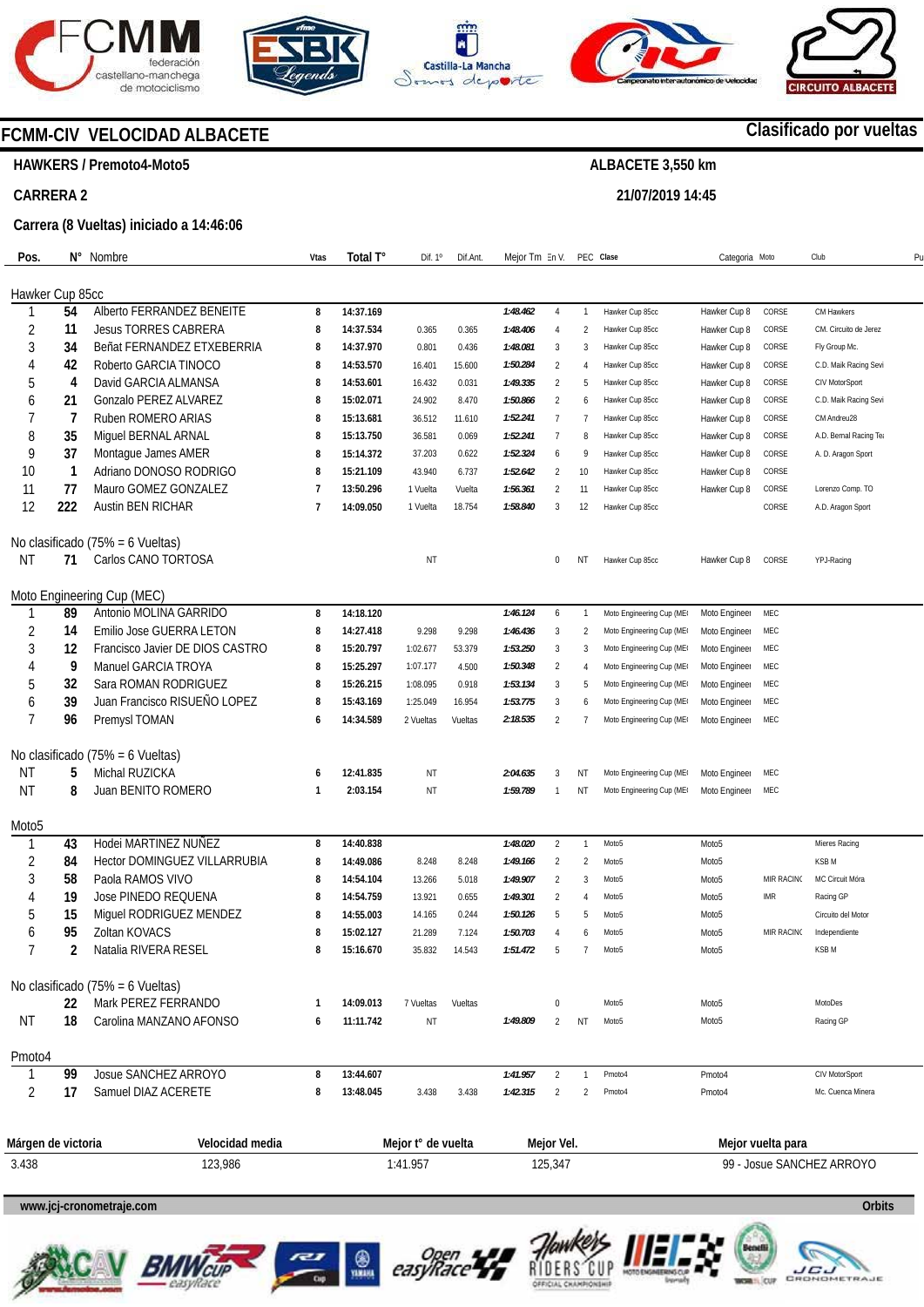







**21/07/2019 14:45** 



# **Clasificado por vueltas**

**HAWKERS / Premoto4-Moto5** 

### **CARRERA 2**

### **Carrera (8 Vueltas) iniciado a 14:46:06**

**FCMM-CIV VELOCIDAD ALBACETE** 

| Pos.               |     | N° Nombre                           | Vueltas  | Total T°           | Mejor Tm   | S1 Mejor | S2 Mejor | S3 Mejor          | VM Mejor                  |
|--------------------|-----|-------------------------------------|----------|--------------------|------------|----------|----------|-------------------|---------------------------|
| 1                  | 99  | Josue SANCHEZ ARROYO                | 8        | 13:44.607          | 1:41.957   | 41.190   | 34.221   | 26.385            | 181,818                   |
| 2                  | 17  | Samuel DIAZ ACERETE                 | 8        | 13:48.045          | 1:42.315   | 41.556   | 34.217   | 26.434            | 177,778                   |
| 3                  | 89  | Antonio MOLINA GARRIDO              | 8        | 14:18.120          | 1:46.124   | 43.199   | 35.047   | 27.284            | 173,077                   |
| 4                  | 14  | Emilio Jose GUERRA LETON            | 8        | 14:27.418          | 1:46.436   | 43.314   | 35.508   | 27.475            | 168,224                   |
| 5                  | 54  | Alberto FERRANDEZ BENEITE           | 8        | 14:37.169          | 1:48.462   | 43.741   | 36.450   | 27.795            | 157,895                   |
| 6                  | 11  | <b>Jesus TORRES CABRERA</b>         | 8        | 14:37.534          | 1:48.406   | 43.704   | 36.149   | 27.751            | 159,292                   |
| 7                  | 34  | Beñat FERNANDEZ ETXEBERRIA          | 8        | 14:37.970          | 1:48.081   | 43.823   | 36.097   | 27.735            | 159,292                   |
| 8                  | 43  | Hodei MARTINEZ NUÑEZ                | 8        | 14:40.838          | 1:48.020   | 43.851   | 35.996   | 27.908            | 158,590                   |
| 9                  | 84  | <b>Hector DOMINGUEZ VILLARRUBIA</b> | 8        | 14:49.086          | 1:49.166   | 44.343   | 36.581   | 28.242            | 154,506                   |
| 10                 | 42  | Roberto GARCIA TINOCO               | 8        | 14:53.570          | 1:50.284   | 44.168   | 37.114   | 28.075            | 157,205                   |
| 11                 | 4   | David GARCIA ALMANSA                | 8        | 14:53.601          | 1:49.335   | 44.218   | 36.732   | 28.230            | 158,590                   |
| 12                 | 58  | Paola RAMOS VIVO                    | 8        | 14:54.104          | 1:49.907   | 44.048   | 36.676   | 28.206            | 158,940                   |
| 13                 | 19  | Jose PINEDO REQUENA                 | 8        | 14:54.759          | 1:49.301   | 44.446   | 36.694   | 28.160            | 160,000                   |
| 14                 | 15  | Miquel RODRIGUEZ MENDEZ             | 8        | 14:55.003          | 1:50.126   | 44.813   | 36.769   | 28.227            | 159,292                   |
| 15                 | 21  | Gonzalo PEREZ ALVAREZ               | 8        | 15:02.071          | 1:50.866   | 44.938   | 37.347   | 28.416            | 157,895                   |
| 16                 | 95  | Zoltan KOVACS                       | 8        | 15:02.127          | 1:50.703   | 44.982   | 36.974   | 28.431            | 155,172                   |
| 17                 | 7   | Ruben ROMERO ARIAS                  | 8        | 15:13.681          | 1:52.241   | 45.195   | 37.930   | 28.842            | 161,435                   |
| 18                 | 35  | Miguel BERNAL ARNAL                 | 8        | 15:13.750          | 1:52.241   | 45.317   | 37.934   | 28.764            | 157,205                   |
| 19                 | 37  | Montague James AMER                 | 8        | 15:14.372          | 1:52.324   | 45.382   | 37.616   | 28.737            | 156,182                   |
| 20                 | 2   | Natalia RIVERA RESEL                | 8        | 15:16.670          | 1:51.472   | 45.341   | 37.031   | 28.795            | 154,506                   |
| 21                 | 12  | Francisco Javier DE DIOS CASTRO     | 8        | 15:20.797          | 1:53.250   | 45.725   | 38.054   | 29.120            | 162,162                   |
| 22                 | 1   | Adriano DONOSO RODRIGO              | 8        | 15:21.109          | 1:52.642   | 45.607   | 37.957   | 29.078            | 150,628                   |
| 23                 | 9   | Manuel GARCIA TROYA                 | 8        | 15:25.297          | 1:50.348   | 44.593   | 36.920   | 28.818            | 166,667                   |
| 24                 | 32  | Sara ROMAN RODRIGUEZ                | 8        | 15:26.215          | 1:53.134   | 45.283   | 38.057   | 29.709            | 176,471                   |
| 25                 | 39  | Juan Francisco RISUEÑO LOPEZ        | 8        | 15:43.169          | 1:53.775   | 46.369   | 37.885   | 29.299            | 159,292                   |
| 26                 | 77  | Mauro GOMEZ GONZALEZ                | 7        | 13:50.296          | 1:56.361   | 47.290   | 39.302   | 29.700            | 148,760                   |
| 27                 | 222 | Austin BEN RICHAR                   | 7        | 14:09.050          | 1:58.840   | 48.381   | 39.785   | 30.492            |                           |
| 28                 | 96  | Premysl TOMAN                       | 6        | 14:34.589          | 2:18.535   | 56.571   | 46.340   | 35.624            | 150,313                   |
|                    |     | No clasificado (75% = 6 Vueltas)    |          |                    |            |          |          |                   |                           |
|                    | 22  | Mark PEREZ FERRANDO                 | 1        | 14:09.013          |            |          | 38.469   | 29.576            |                           |
| ΝT                 | 18  | Carolina MANZANO AFONSO             | 6        | 11:11.742          | 1:49.809   | 44.332   | 36.788   | 28.379            | 155,844                   |
| ΝT                 | 5   | Michal RUZICKA                      | 6        | 12:41.835          | 2:04.635   | 50.404   | 41.808   | 31.750            | 146,045                   |
| ΝT                 | 8   | Juan BENITO ROMERO                  | 1        | 2:03.154           | 1:59.789   | 50.657   | 38.873   | 30.259            | 163,636                   |
| ΝT                 | 71  | Carlos CANO TORTOSA                 |          |                    |            |          |          |                   |                           |
| Márgen de victoria |     | Velocidad media                     |          | Mejor t° de vuelta | Mejor Vel. |          |          | Mejor vuelta para |                           |
| 3.438              |     | 123,986                             | 1:41.957 |                    | 125,347    |          |          |                   | 99 - Josue SANCHEZ ARROYO |











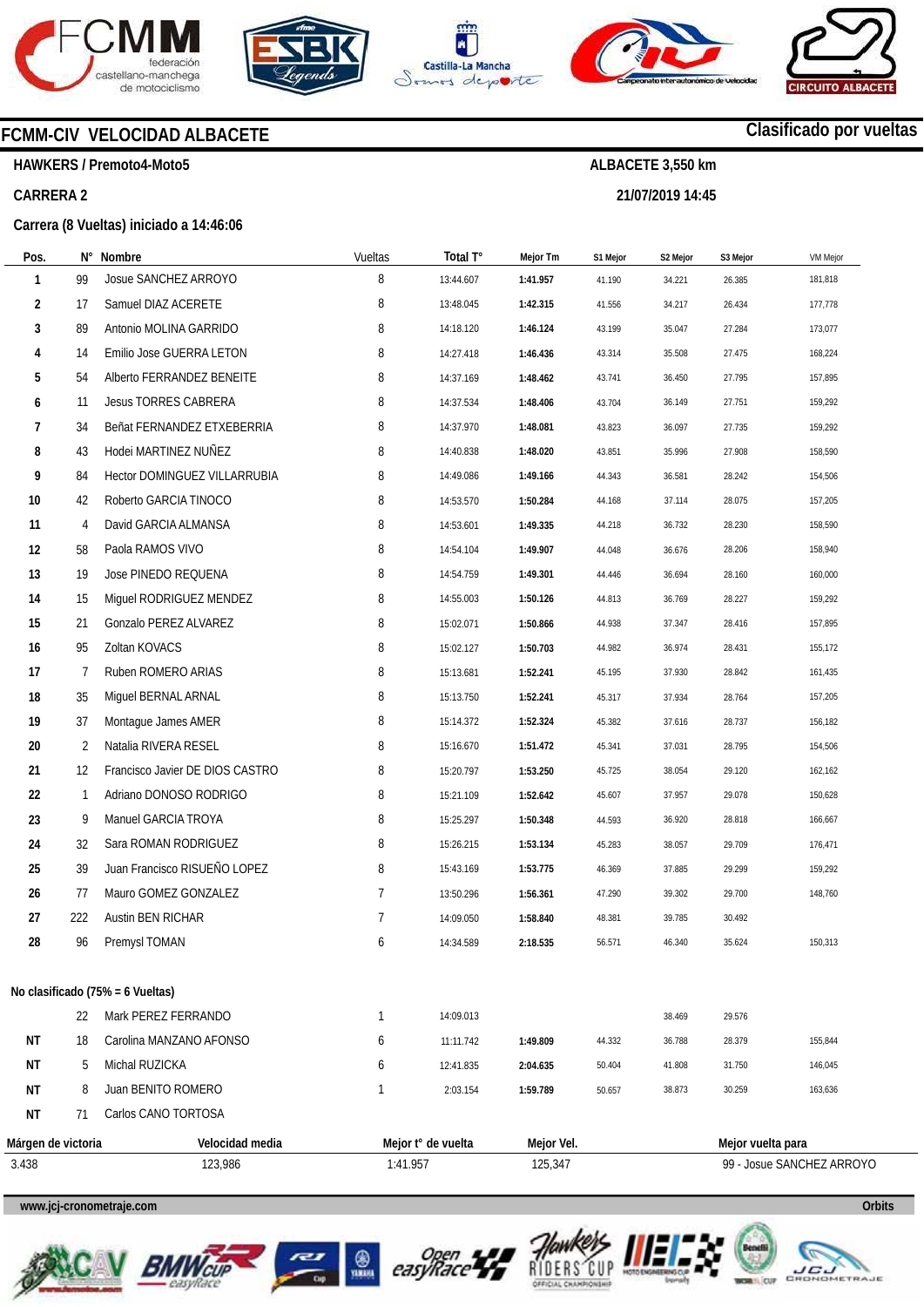







**21/07/2019 14:45** 



# **FCMM-CIV VELOCIDAD ALBACETE**

#### **HAWKERS / Premoto4-Moto5**

### **CARRERA 2**

#### **Carrera (8 Vueltas) iniciado a 14:46:06**

| Vuelta | T. Vuelta                      | S1     | S2     | S3               | V.Max   |
|--------|--------------------------------|--------|--------|------------------|---------|
|        | (99) Josue SANCHEZ ARROYO      |        |        |                  |         |
| 1      | 1:45.886                       | 44.603 | 34.687 | 26.596           | 144,000 |
| 2      | 1:41.957                       | 41.194 | 34.221 | 26.542           | 178,218 |
| 3      | 1:42.185                       | 41.253 | 34.514 | 26.418           | 180,451 |
| 4      | 1:42.110                       | 41.259 | 34.415 | 26.436           | 179,104 |
| 5      | 1:42.475                       | 41.190 | 34.479 | 26.806           | 180,000 |
| 6      | 1:42.463                       | 41.548 | 34.530 | 26.385           | 179,104 |
| 7      | 1:43.057                       | 41.623 | 34.744 | 26.690           | 181,360 |
| 8      | 1:42.672                       | 41.562 | 34.581 | 26.529           | 181,818 |
|        |                                |        |        |                  |         |
|        | (17) Samuel DIAZ ACERETE       |        |        |                  |         |
| 1      | 1:46.368                       | 45.074 | 34.642 | 26.652           | 143,141 |
| 2      | 1:42.315                       | 41.581 | 34.300 | 26.434           | 175,182 |
| 3      | 1:42.451                       | 41.611 | 34.391 | 26.449           | 176,904 |
| 4      | 1:42.574                       | 41.564 | 34.379 | 26.631           | 176,039 |
| 5      | 1:42.359                       | 41.556 | 34.217 | 26.586           | 175,182 |
| 6      | 1:42.852                       | 41.563 | 34.542 | 26.747           | 177,778 |
| 7      | 1:43.030                       | 41.656 | 34.682 | 26.692           | 176,039 |
| 8      | 1:43.751                       | 41.951 | 34.474 | 27.326           | 176,904 |
|        | (89) Antonio MOLINA GARRIDO    |        |        |                  |         |
| 1      | 1:47.819                       | 45.451 | 35.047 | 27.321           | 144,289 |
| 2      | 1:46.482                       | 43.217 | 35.626 | 27.639           | 170,213 |
| 3      | 1:46.788                       | 43.371 | 35.918 | 27.499           | 162,528 |
| 4      | 1:46.345                       | 43.231 | 35.545 | 27.569           | 163,636 |
| 5      | 1:47.144                       | 43.940 | 35.785 | 27.419           | 156,863 |
| 6      | 1:46.124                       | 43.199 | 35.641 | 27.284           | 173,077 |
| 7      | 1:46.855                       | 43.199 | 35.778 | 27.878           | 173,077 |
| 8      | 1:47.912                       | 43.550 | 36.289 | 28.073           | 169,412 |
|        | (14) Emilio Jose GUERRA LETON  |        |        |                  |         |
| 1      | 1:51.041                       | 47.420 | 36.002 | 27.619           | 133,333 |
| 2      | 1:47.001                       | 43.314 | 35.892 | 27.795           |         |
| 3      | 1:46.436                       | 43.314 | 35.647 | 27.475           | 167,442 |
| 4      |                                | 43.798 | 35.748 | 27.800           | 168,224 |
| 5      | 1:47.346<br>1:47.453           | 43.621 | 35.508 | 28.324           | 166,282 |
| 6      | 1:47.349                       | 43.991 | 35.839 | 27.519           |         |
| 7      | 1:48.433                       | 43.609 | 36.926 |                  | 165,899 |
| 8      | 1:49.626                       | 44.078 | 36.752 | 27.898<br>28.796 | 167,442 |
|        |                                |        |        |                  |         |
|        | (54) Alberto FERRANDEZ BENEITE |        |        |                  |         |
| 1      | 1:51.558                       | 47.224 | 36.450 | 27.884           | 126,095 |
| 2      | 1:48.826                       | 44.292 | 36.640 | 27.894           | 151,899 |
| 3      | 1:49.046                       | 44.518 | 36.618 | 27.910           | 153,518 |
| 4      | 1:48.462                       | 43.972 | 36.675 | 27.815           | 151,899 |
| 5      | 1:48.979                       | 44.514 | 36.670 | 27.795           | 150,628 |

| Vuelta                  | T. Vuelta                         | S1     | S2     | S3     | V.Max   |
|-------------------------|-----------------------------------|--------|--------|--------|---------|
| 6                       | 1:48.465                          | 43.741 | 36.863 | 27.861 | 153,191 |
| 7                       | 1:48.962                          | 43.855 | 36.844 | 28.263 | 155,172 |
| 8                       | 1:49.813                          | 44.109 | 37.884 | 27.820 | 157,895 |
|                         | (11) Jesus TORRES CABRERA         |        |        |        |         |
| 1                       | 1:51.345                          | 47.240 | 36.354 | 27.751 | 129,496 |
| 2                       | 1:48.860                          | 44.248 | 36.771 | 27.841 | 154,839 |
| 3                       | 1:49.280                          | 44.558 | 36.588 | 28.134 | 155,172 |
| 4                       | 1:48.406                          | 43.854 | 36.646 | 27.906 | 156,863 |
| 5                       | 1:48.917                          | 44.996 | 36.149 | 27.772 | 155,844 |
| 6                       | 1:48.677                          | 43.704 | 37.037 | 27.936 | 159,292 |
| 7                       | 1:48.471                          | 43.928 | 36.493 | 28.050 | 158,242 |
| 8                       | 1:50.275                          | 44.281 | 37.854 | 28.140 | 156,182 |
|                         | (34) Beñat FERNANDEZ ETXEBERRIA   |        |        |        |         |
| 1                       | 1:52.374                          | 47.814 | 36.540 | 28.020 | 128,342 |
| $\overline{2}$          | 1:48.772                          | 44.404 | 36.437 | 27.931 | 153,518 |
| 3                       | 1:48.081                          | 43.823 | 36.097 | 28.161 | 159,292 |
| 4                       | 1:48.543                          | 44.175 | 36.409 | 27.959 | 158,940 |
| 5                       | 1:49.019                          | 44.506 | 36.308 | 28.205 | 157,549 |
| 6                       | 1:48.707                          | 43.968 | 36.913 | 27.826 | 157,549 |
| 7                       | 1:48.225                          | 43.937 | 36.553 | 27.735 | 159,292 |
| 8                       | 1:50.572                          | 44.878 | 37.124 | 28.570 | 157,895 |
|                         | (43) Hodei MARTINEZ NUÑEZ         |        |        |        |         |
| 1                       | 1:53.178                          | 48.412 | 36.596 | 28.170 | 127,660 |
| 2                       | 1:48.020                          | 43.851 | 36.261 | 27.908 | 155,508 |
| 3                       | 1:48.386                          | 44.281 | 35.996 | 28.109 | 157,549 |
| 4                       | 1:48.587                          | 44.110 | 36.392 | 28.085 | 154,176 |
| 5                       | 1:49.648                          | 44.542 | 36.709 | 28.397 | 154,839 |
| 6                       | 1:49.301                          | 44.368 | 36.755 | 28.178 | 156,522 |
| 7                       | 1:49.564                          | 44.414 | 36.783 | 28.367 | 158,590 |
| 8                       | 1:50.622                          | 44.907 | 37.167 | 28.548 | 155,844 |
|                         | (84) Hector DOMINGUEZ VILLARRUBIA |        |        |        |         |
| 1                       | 1:53.344                          | 48.232 | 36.602 | 28.510 | 127,208 |
| 2                       | 1:49.166                          | 44.343 | 36.581 | 28.242 | 154,506 |
| 3                       | 1:49.633                          | 44.504 | 36.667 | 28.462 | 153,191 |
| 4                       | 1:50.324                          | 44.833 | 37.056 | 28.435 | 150,628 |
| 5                       | 1:50.517                          | 45.111 | 36.966 | 28.440 | 149,378 |
| 6                       | 1:50.754                          | 44.929 | 37.358 | 28.467 | 149,378 |
| 7                       | 1:50.836                          | 44.811 | 37.552 | 28.473 | 151,899 |
| 8                       | 1:50.881                          | 44.927 | 37.345 | 28.609 | 150,628 |
|                         |                                   |        |        |        |         |
|                         | (42) Roberto GARCIA TINOCO        |        |        |        |         |
| 1                       | 1:54.734                          | 48.978 | 37.317 | 28.439 | 125,654 |
| $\overline{\mathbf{c}}$ | 1:50.284                          | 44.955 | 37.114 | 28.215 | 151,899 |









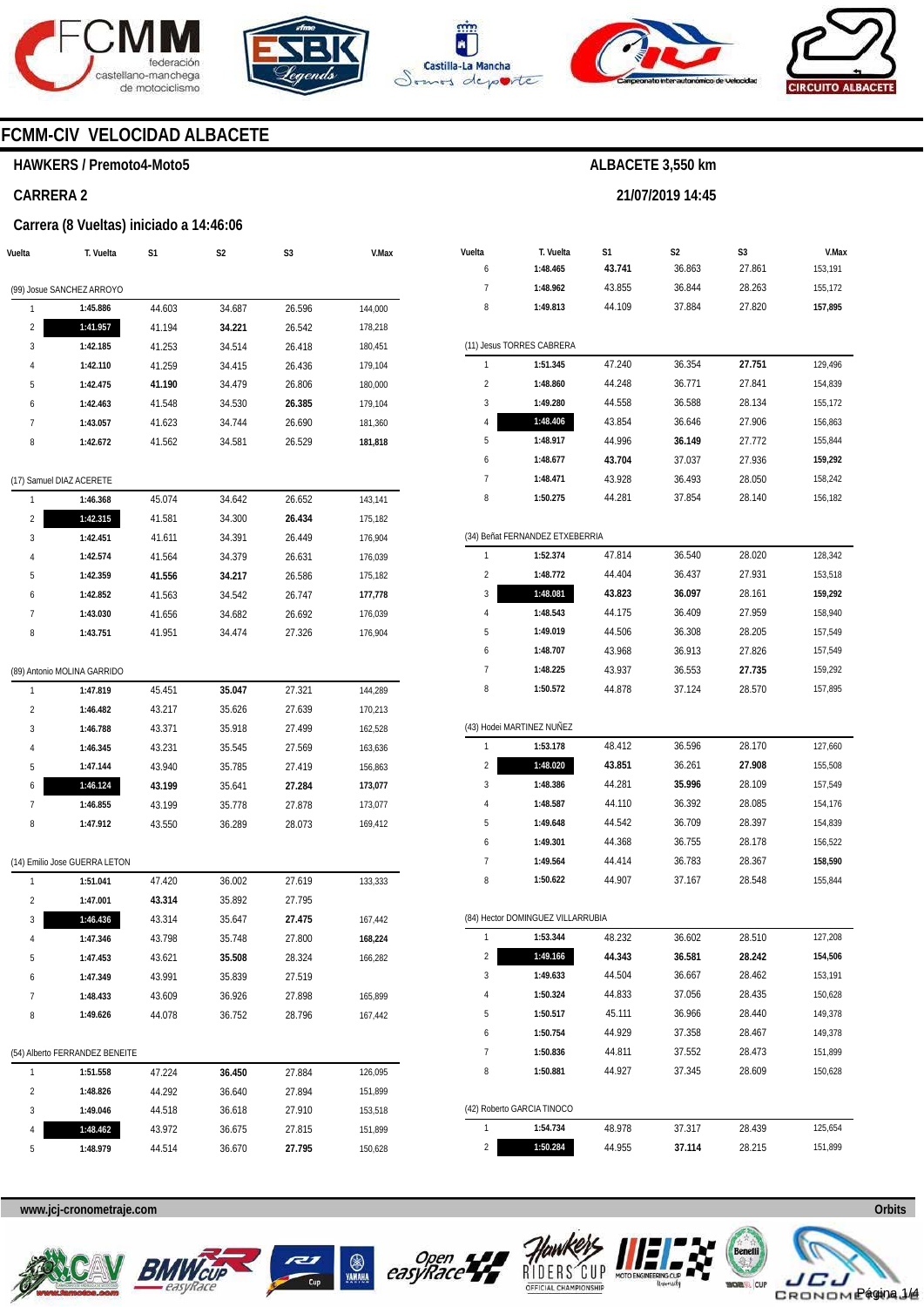







**21/07/2019 14:45** 



# **FCMM-CIV VELOCIDAD ALBACETE**

#### **HAWKERS / Premoto4-Moto5**

#### **CARRERA 2**

#### **Carrera (8 Vueltas) iniciado a 14:46:06**

| Vuelta | T. Vuelta | S1     | S <sub>2</sub> | S <sub>3</sub> | V.Max   |
|--------|-----------|--------|----------------|----------------|---------|
| 3      | 1:50.907  | 45.466 | 37.255         | 28.186         | 157,205 |
| 4      | 1:50.395  | 44.291 | 37.672         | 28.432         | 151,579 |
| 5      | 1:50.682  | 44.349 | 38.258         | 28.075         | 156,863 |
| 6      | 1:50.586  | 44.436 | 37.481         | 28.669         | 155.844 |
| 7      | 1:51.158  | 44.168 | 37.353         | 29.637         | 156,522 |
| 8      | 1:50.579  | 44.504 | 37.568         | 28.507         | 154.176 |
|        |           |        |                |                |         |

#### (4) David GARCIA ALMANSA

|                | 1:55.560 | 49.400 | 37.272 | 28.888 | 127,660 |
|----------------|----------|--------|--------|--------|---------|
| $\overline{2}$ | 1:49.335 | 44.218 | 36.732 | 28.385 | 156,863 |
| 3              | 1:50.409 | 44.671 | 37.204 | 28.534 | 157.549 |
| 4              | 1:50.658 | 44.662 | 37.557 | 28.439 | 155.844 |
| 5              | 1:50.355 | 44.540 | 37.427 | 28.388 | 154.176 |
| 6              | 1:50.698 | 44.917 | 37.551 | 28.230 | 155.844 |
|                | 1:51.653 | 44.609 | 37.622 | 29.422 | 158,590 |
| 8              | 1:50.652 | 44.434 | 37.577 | 28.641 | 156.863 |
|                |          |        |        |        |         |

#### (58) Paola RAMOS VIVO

| 4              | 1:55.500 | 49.389 | 37.661 | 28.450 | 127.434 |
|----------------|----------|--------|--------|--------|---------|
| $\overline{2}$ | 1:49.907 | 44.609 | 36.676 | 28.622 | 158.940 |
| 3              | 1:51.190 | 45.791 | 37.048 | 28.351 | 154.176 |
| 4              | 1:50.000 | 44.048 | 37.528 | 28.424 | 156.863 |
| 5              | 1:50.125 | 44.518 | 37.249 | 28.358 | 155.844 |
| 6              | 1:50.695 | 44.726 | 37.763 | 28.206 | 150.943 |
| 7              | 1:51.440 | 44.466 | 37.729 | 29.245 | 153.191 |
| 8              | 1:51.494 | 44.895 | 37.825 | 28.774 | 151.261 |
|                |          |        |        |        |         |

#### (19) Jose PINEDO REQUENA

| 1<br>49.793<br>38.494<br>29.041<br>1:57.328<br>133,581<br>$\overline{2}$<br>1:49.301<br>44.446<br>36.695<br>28.160<br>153.191<br>36.778<br>28.951<br>45.053<br>3<br>1:50.782<br>158.590<br>28.575<br>44.567<br>37.366<br>$\overline{4}$<br>1:50.508<br>154.506<br>1:50.200<br>44.929<br>37.012<br>28.259<br>5<br>155.172<br>6<br>44.882<br>28.280<br>1:50.471<br>37.309<br>160.000<br>7<br>1:50.843<br>36.813<br>28.842<br>45.188<br>160.000<br>8<br>1:50.327<br>36.694<br>28.632<br>157.205<br>45.001 |  |  |  |  |
|--------------------------------------------------------------------------------------------------------------------------------------------------------------------------------------------------------------------------------------------------------------------------------------------------------------------------------------------------------------------------------------------------------------------------------------------------------------------------------------------------------|--|--|--|--|
|                                                                                                                                                                                                                                                                                                                                                                                                                                                                                                        |  |  |  |  |
|                                                                                                                                                                                                                                                                                                                                                                                                                                                                                                        |  |  |  |  |
|                                                                                                                                                                                                                                                                                                                                                                                                                                                                                                        |  |  |  |  |
|                                                                                                                                                                                                                                                                                                                                                                                                                                                                                                        |  |  |  |  |
|                                                                                                                                                                                                                                                                                                                                                                                                                                                                                                        |  |  |  |  |
|                                                                                                                                                                                                                                                                                                                                                                                                                                                                                                        |  |  |  |  |
|                                                                                                                                                                                                                                                                                                                                                                                                                                                                                                        |  |  |  |  |
|                                                                                                                                                                                                                                                                                                                                                                                                                                                                                                        |  |  |  |  |

|                | (15) Miguel RODRIGUEZ MENDEZ |        |        |        |         |  |  |  |  |  |  |  |  |  |
|----------------|------------------------------|--------|--------|--------|---------|--|--|--|--|--|--|--|--|--|
| 1              | 1:55.930                     | 48.910 | 38.465 | 28.555 | 136.106 |  |  |  |  |  |  |  |  |  |
| $\mathfrak{p}$ | 1:50.335                     | 45.213 | 36.895 | 28.227 | 157.549 |  |  |  |  |  |  |  |  |  |
| 3              | 1:51.122                     | 44.813 | 37.187 | 29.122 | 159,292 |  |  |  |  |  |  |  |  |  |
| 4              | 1:50.192                     | 44.940 | 36.769 | 28.483 | 156,522 |  |  |  |  |  |  |  |  |  |
| 5              | 1:50.126                     | 44.816 | 37.082 | 28.228 | 155.844 |  |  |  |  |  |  |  |  |  |
| 6              | 1:50.499                     | 44.844 | 37.304 | 28.351 | 156.863 |  |  |  |  |  |  |  |  |  |
| 7              | 1:50.671                     | 44.890 | 37.152 | 28.629 | 158.940 |  |  |  |  |  |  |  |  |  |
| 8              | 1:50.855                     | 45.058 | 36.989 | 28.808 | 157.895 |  |  |  |  |  |  |  |  |  |

| Vuelta                  | T. Vuelta                  | S1     | S2     | S3     | V.Max   |
|-------------------------|----------------------------|--------|--------|--------|---------|
|                         | (21) Gonzalo PEREZ ALVAREZ |        |        |        |         |
| 1                       | 1:54.788                   | 48.937 | 37.426 | 28.425 | 129,264 |
| 2                       | 1:50.866                   | 45.103 | 37.347 | 28.416 | 157,895 |
| 3                       | 1:51.827                   | 45.097 | 37.853 | 28.877 | 157,205 |
| 4                       | 1:51.540                   | 44.946 | 37.593 | 29.001 | 153,191 |
| 5                       | 1:51.376                   | 44.938 | 37.418 | 29.020 | 151,579 |
| 6                       | 1:52.527                   | 45.358 | 38.085 | 29.084 | 151,899 |
| 7                       | 1:52.783                   | 45.435 | 38.131 | 29.217 | 152,866 |
| 8                       | 1:51.982                   | 45.469 | 37.634 | 28.879 | 150,628 |
| (95) Zoltan KOVACS      |                            |        |        |        |         |
| 1                       | 1:58.171                   | 49.765 | 38.686 | 29.720 | 132,110 |
| $\overline{\mathbf{c}}$ | 1:51.642                   | 46.237 | 36.974 | 28.431 | 154,506 |
| 3                       | 1:50.986                   | 45.183 | 37.097 | 28.706 | 153,518 |
| 4                       | 1:50.703                   | 45.238 | 37.028 | 28.437 | 152,220 |
| 5                       | 1:50.841                   | 45.053 | 37.131 | 28.657 | 155,172 |
| 6                       | 1:51.928                   | 45.703 | 37.625 | 28.600 | 151,899 |
| 7                       | 1:51.681                   | 45.505 | 37.476 | 28.700 | 153,518 |
| 8                       | 1:51.352                   | 44.982 | 37.470 | 28.900 | 152,542 |
|                         | (7) Ruben ROMERO ARIAS     |        |        |        |         |
| 1                       | 1:58.188                   | 49.348 | 39.083 | 29.757 | 132,597 |
| $\overline{\mathbf{c}}$ | 1:53.864                   | 46.355 | 38.161 | 29.348 | 156,863 |
| 3                       | 1:52.843                   | 45.631 | 38.222 | 28.990 | 155,508 |
| 4                       | 1:52.622                   | 45.450 | 38.168 | 29.004 | 161,435 |
| 5                       | 1:53.163                   | 45.506 | 38.815 | 28.842 | 148,454 |
| 6                       | 1:53.441                   | 45.765 | 38.170 | 29.506 | 153,191 |
| 7                       | 1:52.241                   | 45.195 | 38.029 | 29.017 | 154,176 |
| 8                       | 1:52.245                   | 45.416 | 37.930 | 28.899 | 149,688 |
|                         |                            |        |        |        |         |
|                         | (35) Miguel BERNAL ARNAL   |        |        |        |         |
| 1                       | 1:58.636                   | 50.583 | 38.205 | 29.848 | 127,660 |
| $\overline{2}$          | 1:52.518                   | 45.567 | 37.934 | 29.017 | 150,000 |
| 3                       | 1:53.330                   | 46.087 | 38.271 | 28.972 | 154,176 |
| 4                       | 1:52.545                   | 45.648 | 38.032 | 28.865 | 157,205 |
| 5                       | 1:53.204                   | 45.514 | 38.779 | 28.911 | 146,045 |
| 6                       | 1:53.394                   | 45.610 | 38.459 | 29.325 | 151,579 |
| 7                       | 1:52.241                   | 45.401 | 38.076 | 28.764 | 151,899 |
| 8                       | 1:52.317                   | 45.317 | 37.990 | 29.010 | 148,454 |
|                         | (37) Montague James AMER   |        |        |        |         |
| 1                       | 1:58.770                   | 49.751 | 38.722 | 30.297 | 129,964 |
| $\overline{\mathbf{c}}$ | 1:53.538                   | 46.770 | 37.946 | 28.822 | 150,628 |
| 3                       | 1:52.358                   | 45.382 | 37.989 | 28.987 | 154,176 |
| 4                       | 1:52.969                   | 46.295 | 37.878 | 28.796 | 156,182 |
| 5                       | 1:52.733                   | 46.098 | 37.809 | 28.826 | 152,220 |

**www.jcj-cronometraje.com Orbits** 







6



**1:52.324** 

45.833

37.754



**28.737** 

155,844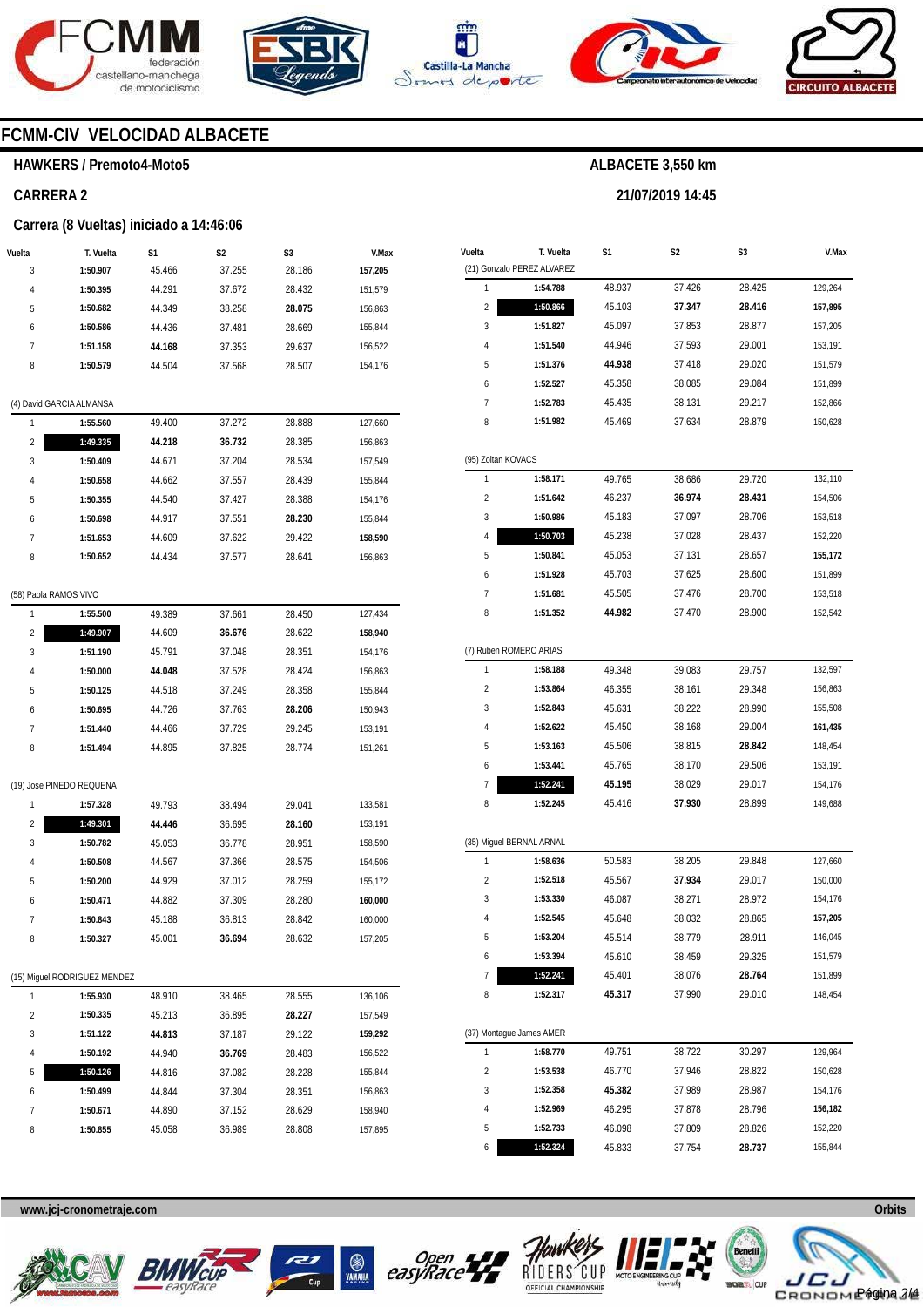







**21/07/2019 14:45** 



# **FCMM-CIV VELOCIDAD ALBACETE**

# **HAWKERS / Premoto4-Moto5**

### **CARRERA 2**

#### **Carrera (8 Vueltas) iniciado a 14:46:06**

| Vuelta                   | T. Vuelta                            | S1     | S2     | S3     | V.Max   |
|--------------------------|--------------------------------------|--------|--------|--------|---------|
| 7                        | 1:53.441                             | 46.094 | 38.284 | 29.063 | 152,220 |
| 8                        | 1:52.533                             | 45.565 | 37.616 | 29.352 | 153,846 |
|                          |                                      |        |        |        |         |
| (2) Natalia RIVERA RESEL |                                      |        |        |        |         |
| 1                        | 2:00.270                             | 51.049 | 39.000 | 30.221 | 122,658 |
| $\overline{2}$           | 1:53.773                             | 46.724 | 37.653 | 29.396 | 152,866 |
| 3                        | 1:51.910                             | 45.341 | 37.391 | 29.178 | 154,506 |
| 4                        | 1:54.440                             | 46.471 | 38.388 | 29.581 | 154,176 |
| 5                        | 1:51.472                             | 45.646 | 37.031 | 28.795 | 152,220 |
| 6                        | 1:53.292                             | 45.582 | 37.979 | 29.731 | 150,628 |
| 7                        | 1:54.409                             | 47.278 | 37.807 | 29.324 | 153,518 |
| 8                        | 1:52.488                             | 45.487 | 37.771 | 29.230 | 146,341 |
|                          |                                      |        |        |        |         |
|                          | (12) Francisco Javier DE DIOS CASTRO |        |        |        |         |
| 1                        | 1:57.755                             | 49.317 | 38.714 | 29.724 | 138,196 |
| 2                        | 1:53.293                             | 45.725 | 38.448 | 29.120 | 162,162 |
| 3                        | 1:53.250                             | 45.959 | 38.114 | 29.177 | 160,356 |
| 4                        | 1:54.786                             | 46.587 | 38.726 | 29.473 | 160,356 |
| 5                        | 1:53.913                             | 46.412 | 38.128 | 29.373 | 160,000 |
| 6                        | 1:54.410                             | 46.860 | 38.172 | 29.378 | 159,292 |
| 7                        | 1:53.923                             | 46.297 | 38.054 | 29.572 | 161,435 |
| 8                        | 1:53.865                             | 46.163 | 38.278 | 29.424 | 158,590 |
|                          |                                      |        |        |        |         |
|                          | (1) Adriano DONOSO RODRIGO           |        |        |        |         |
| 1                        | 1:58.943                             | 50.317 | 38.607 | 30.019 | 126,095 |
| 2                        | 1:52.642                             | 45.607 | 37.957 | 29.078 | 150,628 |
| 3                        | 1:54.057                             | 45.990 | 38.454 | 29.613 | 149,688 |
| 4                        | 1:53.628                             | 45.818 | 38.413 | 29.397 | 150,000 |
| 5                        | 1:54.100                             | 46.627 | 38.097 | 29.376 | 146,341 |
| 6                        | 1:54.501                             | 47.187 | 38.106 | 29.208 | 145,161 |
| 7                        | 1:53.836                             | 46.488 | 38.022 | 29.326 | 149,688 |
| 8                        | 1:53.941                             | 46.320 | 38.292 | 29.329 | 145,749 |
|                          |                                      |        |        |        |         |
|                          | (9) Manuel GARCIA TROYA              |        |        |        |         |
| 1                        | 1:54.089                             | 47.831 | 37.440 | 28.818 | 151,261 |
| 2                        | 1:50.348                             | 44.593 | 36.920 | 28.835 | 166,667 |
| 3                        | 1:53.505                             | 45.837 | 38.413 | 29.255 | 161,435 |
| 4                        | 1:53.776                             | 46.228 | 37.898 | 29.650 | 158,940 |
| 5                        | 1:55.721                             | 47.060 | 38.569 | 30.092 | 151,261 |
| 6                        | 1:57.360                             | 47.754 | 39.464 | 30.142 | 147,239 |
| 7                        | 1:57.815                             | 47.927 | 39.375 | 30.513 | 147,541 |
| 8                        | 1:58.189                             |        | 39.442 |        | 142,857 |
|                          |                                      | 48.186 |        | 30.561 |         |
|                          | (32) Sara ROMAN RODRIGUEZ            |        |        |        |         |
| 1                        | 1:58.994                             | 49.632 | 39.207 | 30.155 | 139,806 |
| 2                        | 1:54.889                             | 46.996 | 38.057 | 29.836 | 171,429 |
| 3                        | 1:53.134                             | 45.283 | 38.142 | 29.709 | 176,471 |
|                          |                                      |        |        |        |         |

| S1<br>S2<br>S3<br>Vuelta<br>T. Vuelta<br>V.Max<br>38.421<br>29.969<br>45.784<br>4<br>1:54.174<br>171,021<br>5<br>1:55.142<br>46.313<br>38.825<br>30.004<br>169,811<br>46.085<br>38.168<br>29.748<br>6<br>1:54.001<br>170,616<br>7<br>1:54.589<br>46.323<br>38.230<br>30.036<br>169,811<br>8<br>46.700<br>1:55.348<br>38.524<br>30.124<br>165,899<br>(39) Juan Francisco RISUEÑO LOPEZ<br>49.385<br>38.398<br>30.344<br>1<br>1:58.127<br>137,143<br>$\overline{2}$<br>46.891<br>37.885<br>29.442<br>1:54.218<br>155,508<br>1:53.775<br>3<br>46.427<br>38.049<br>29.299<br>159,292<br>4<br>1:54.082<br>46.369<br>38.254<br>29.459<br>155,508<br>5<br>1:56.992<br>47.109<br>39.951<br>29.932<br>145,749<br>40.255<br>6<br>1:58.320<br>47.881<br>30.184<br>144,289<br>7<br>1:59.905<br>48.879<br>40.155<br>30.871<br>142,292<br>8<br>2:01.631<br>50.041<br>40.338<br>31.252<br>143,141<br>(77) Mauro GOMEZ GONZALEZ<br>1<br>49.972<br>39.727<br>29.851<br>1:59.550<br>130,435<br>1:56.361<br>39.302<br>29.769<br>2<br>47.290<br>148,454<br>39.692<br>3<br>1:56.939<br>47.547<br>29.700<br>148.454<br>4<br>1:56.948<br>47.399<br>39.660<br>29.889<br>148,454<br>5<br>1:57.365<br>39.849<br>146,045<br>47.712<br>29.804<br>6<br>148,760<br>1:57.606<br>47.564<br>39.802<br>30.240<br>7<br>47.907<br>40.072<br>30.492<br>148,760<br>1:58.471<br>(222) Austin BEN RICHAR<br>1<br>2:02.543<br>51.946<br>30.516<br>40.081<br>2<br>2:00.774<br>49.573<br>40.136<br>31.065<br>3<br>1:58.840<br>48.381<br>39.785<br>30.674<br>48.680<br>30.690<br>4<br>1:59.581<br>40.211<br>5<br>1:59.170<br>48.430<br>40.248<br>30.492<br>2:00.769<br>30.779<br>6<br>49.108<br>40.882<br>7<br>2:00.330<br>49.382<br>40.093<br>30.855<br>(96) Premysl TOMAN<br>1<br>2:21.531<br>58.093<br>47.454<br>35.984<br>140,078<br>2:18.535<br>56.571<br>46.340<br>35.624<br>150,313<br>2<br>3<br>2:22.625<br>57.220<br>48.945<br>36.460<br>139,806<br>4<br>2:21.994<br>36.745<br>135,593<br>57.003<br>48.246<br>2:24.439<br>5<br>57.718<br>49.058<br>37.663<br>131,387<br>2:38.186<br>1:05.647<br>52.252<br>40.287<br>124,783<br>6<br>(18) Carolina MANZANO AFONSO<br>1<br>1:55.448<br>49.505<br>37.192<br>124,138<br>28.751<br>1:49.809<br>2<br>44.642<br>36.788<br>28.379<br>154,176<br>3<br>1:50.579<br>45.048<br>36.890<br>28.641<br>155,172<br>44.586<br>4<br>1:50.607<br>37.603<br>28.418<br>151,579 |  |  |  |
|-----------------------------------------------------------------------------------------------------------------------------------------------------------------------------------------------------------------------------------------------------------------------------------------------------------------------------------------------------------------------------------------------------------------------------------------------------------------------------------------------------------------------------------------------------------------------------------------------------------------------------------------------------------------------------------------------------------------------------------------------------------------------------------------------------------------------------------------------------------------------------------------------------------------------------------------------------------------------------------------------------------------------------------------------------------------------------------------------------------------------------------------------------------------------------------------------------------------------------------------------------------------------------------------------------------------------------------------------------------------------------------------------------------------------------------------------------------------------------------------------------------------------------------------------------------------------------------------------------------------------------------------------------------------------------------------------------------------------------------------------------------------------------------------------------------------------------------------------------------------------------------------------------------------------------------------------------------------------------------------------------------------------------------------------------------------------------------------------------------------------------------------------------------------------------------------------------------------------------------------------------------------------------------------------------------------------------------------------------------------------|--|--|--|
|                                                                                                                                                                                                                                                                                                                                                                                                                                                                                                                                                                                                                                                                                                                                                                                                                                                                                                                                                                                                                                                                                                                                                                                                                                                                                                                                                                                                                                                                                                                                                                                                                                                                                                                                                                                                                                                                                                                                                                                                                                                                                                                                                                                                                                                                                                                                                                       |  |  |  |
|                                                                                                                                                                                                                                                                                                                                                                                                                                                                                                                                                                                                                                                                                                                                                                                                                                                                                                                                                                                                                                                                                                                                                                                                                                                                                                                                                                                                                                                                                                                                                                                                                                                                                                                                                                                                                                                                                                                                                                                                                                                                                                                                                                                                                                                                                                                                                                       |  |  |  |
|                                                                                                                                                                                                                                                                                                                                                                                                                                                                                                                                                                                                                                                                                                                                                                                                                                                                                                                                                                                                                                                                                                                                                                                                                                                                                                                                                                                                                                                                                                                                                                                                                                                                                                                                                                                                                                                                                                                                                                                                                                                                                                                                                                                                                                                                                                                                                                       |  |  |  |
|                                                                                                                                                                                                                                                                                                                                                                                                                                                                                                                                                                                                                                                                                                                                                                                                                                                                                                                                                                                                                                                                                                                                                                                                                                                                                                                                                                                                                                                                                                                                                                                                                                                                                                                                                                                                                                                                                                                                                                                                                                                                                                                                                                                                                                                                                                                                                                       |  |  |  |
|                                                                                                                                                                                                                                                                                                                                                                                                                                                                                                                                                                                                                                                                                                                                                                                                                                                                                                                                                                                                                                                                                                                                                                                                                                                                                                                                                                                                                                                                                                                                                                                                                                                                                                                                                                                                                                                                                                                                                                                                                                                                                                                                                                                                                                                                                                                                                                       |  |  |  |
|                                                                                                                                                                                                                                                                                                                                                                                                                                                                                                                                                                                                                                                                                                                                                                                                                                                                                                                                                                                                                                                                                                                                                                                                                                                                                                                                                                                                                                                                                                                                                                                                                                                                                                                                                                                                                                                                                                                                                                                                                                                                                                                                                                                                                                                                                                                                                                       |  |  |  |
|                                                                                                                                                                                                                                                                                                                                                                                                                                                                                                                                                                                                                                                                                                                                                                                                                                                                                                                                                                                                                                                                                                                                                                                                                                                                                                                                                                                                                                                                                                                                                                                                                                                                                                                                                                                                                                                                                                                                                                                                                                                                                                                                                                                                                                                                                                                                                                       |  |  |  |
|                                                                                                                                                                                                                                                                                                                                                                                                                                                                                                                                                                                                                                                                                                                                                                                                                                                                                                                                                                                                                                                                                                                                                                                                                                                                                                                                                                                                                                                                                                                                                                                                                                                                                                                                                                                                                                                                                                                                                                                                                                                                                                                                                                                                                                                                                                                                                                       |  |  |  |
|                                                                                                                                                                                                                                                                                                                                                                                                                                                                                                                                                                                                                                                                                                                                                                                                                                                                                                                                                                                                                                                                                                                                                                                                                                                                                                                                                                                                                                                                                                                                                                                                                                                                                                                                                                                                                                                                                                                                                                                                                                                                                                                                                                                                                                                                                                                                                                       |  |  |  |
|                                                                                                                                                                                                                                                                                                                                                                                                                                                                                                                                                                                                                                                                                                                                                                                                                                                                                                                                                                                                                                                                                                                                                                                                                                                                                                                                                                                                                                                                                                                                                                                                                                                                                                                                                                                                                                                                                                                                                                                                                                                                                                                                                                                                                                                                                                                                                                       |  |  |  |
|                                                                                                                                                                                                                                                                                                                                                                                                                                                                                                                                                                                                                                                                                                                                                                                                                                                                                                                                                                                                                                                                                                                                                                                                                                                                                                                                                                                                                                                                                                                                                                                                                                                                                                                                                                                                                                                                                                                                                                                                                                                                                                                                                                                                                                                                                                                                                                       |  |  |  |
|                                                                                                                                                                                                                                                                                                                                                                                                                                                                                                                                                                                                                                                                                                                                                                                                                                                                                                                                                                                                                                                                                                                                                                                                                                                                                                                                                                                                                                                                                                                                                                                                                                                                                                                                                                                                                                                                                                                                                                                                                                                                                                                                                                                                                                                                                                                                                                       |  |  |  |
|                                                                                                                                                                                                                                                                                                                                                                                                                                                                                                                                                                                                                                                                                                                                                                                                                                                                                                                                                                                                                                                                                                                                                                                                                                                                                                                                                                                                                                                                                                                                                                                                                                                                                                                                                                                                                                                                                                                                                                                                                                                                                                                                                                                                                                                                                                                                                                       |  |  |  |
|                                                                                                                                                                                                                                                                                                                                                                                                                                                                                                                                                                                                                                                                                                                                                                                                                                                                                                                                                                                                                                                                                                                                                                                                                                                                                                                                                                                                                                                                                                                                                                                                                                                                                                                                                                                                                                                                                                                                                                                                                                                                                                                                                                                                                                                                                                                                                                       |  |  |  |
|                                                                                                                                                                                                                                                                                                                                                                                                                                                                                                                                                                                                                                                                                                                                                                                                                                                                                                                                                                                                                                                                                                                                                                                                                                                                                                                                                                                                                                                                                                                                                                                                                                                                                                                                                                                                                                                                                                                                                                                                                                                                                                                                                                                                                                                                                                                                                                       |  |  |  |
|                                                                                                                                                                                                                                                                                                                                                                                                                                                                                                                                                                                                                                                                                                                                                                                                                                                                                                                                                                                                                                                                                                                                                                                                                                                                                                                                                                                                                                                                                                                                                                                                                                                                                                                                                                                                                                                                                                                                                                                                                                                                                                                                                                                                                                                                                                                                                                       |  |  |  |
|                                                                                                                                                                                                                                                                                                                                                                                                                                                                                                                                                                                                                                                                                                                                                                                                                                                                                                                                                                                                                                                                                                                                                                                                                                                                                                                                                                                                                                                                                                                                                                                                                                                                                                                                                                                                                                                                                                                                                                                                                                                                                                                                                                                                                                                                                                                                                                       |  |  |  |
|                                                                                                                                                                                                                                                                                                                                                                                                                                                                                                                                                                                                                                                                                                                                                                                                                                                                                                                                                                                                                                                                                                                                                                                                                                                                                                                                                                                                                                                                                                                                                                                                                                                                                                                                                                                                                                                                                                                                                                                                                                                                                                                                                                                                                                                                                                                                                                       |  |  |  |
|                                                                                                                                                                                                                                                                                                                                                                                                                                                                                                                                                                                                                                                                                                                                                                                                                                                                                                                                                                                                                                                                                                                                                                                                                                                                                                                                                                                                                                                                                                                                                                                                                                                                                                                                                                                                                                                                                                                                                                                                                                                                                                                                                                                                                                                                                                                                                                       |  |  |  |
|                                                                                                                                                                                                                                                                                                                                                                                                                                                                                                                                                                                                                                                                                                                                                                                                                                                                                                                                                                                                                                                                                                                                                                                                                                                                                                                                                                                                                                                                                                                                                                                                                                                                                                                                                                                                                                                                                                                                                                                                                                                                                                                                                                                                                                                                                                                                                                       |  |  |  |
|                                                                                                                                                                                                                                                                                                                                                                                                                                                                                                                                                                                                                                                                                                                                                                                                                                                                                                                                                                                                                                                                                                                                                                                                                                                                                                                                                                                                                                                                                                                                                                                                                                                                                                                                                                                                                                                                                                                                                                                                                                                                                                                                                                                                                                                                                                                                                                       |  |  |  |
|                                                                                                                                                                                                                                                                                                                                                                                                                                                                                                                                                                                                                                                                                                                                                                                                                                                                                                                                                                                                                                                                                                                                                                                                                                                                                                                                                                                                                                                                                                                                                                                                                                                                                                                                                                                                                                                                                                                                                                                                                                                                                                                                                                                                                                                                                                                                                                       |  |  |  |
|                                                                                                                                                                                                                                                                                                                                                                                                                                                                                                                                                                                                                                                                                                                                                                                                                                                                                                                                                                                                                                                                                                                                                                                                                                                                                                                                                                                                                                                                                                                                                                                                                                                                                                                                                                                                                                                                                                                                                                                                                                                                                                                                                                                                                                                                                                                                                                       |  |  |  |
|                                                                                                                                                                                                                                                                                                                                                                                                                                                                                                                                                                                                                                                                                                                                                                                                                                                                                                                                                                                                                                                                                                                                                                                                                                                                                                                                                                                                                                                                                                                                                                                                                                                                                                                                                                                                                                                                                                                                                                                                                                                                                                                                                                                                                                                                                                                                                                       |  |  |  |
|                                                                                                                                                                                                                                                                                                                                                                                                                                                                                                                                                                                                                                                                                                                                                                                                                                                                                                                                                                                                                                                                                                                                                                                                                                                                                                                                                                                                                                                                                                                                                                                                                                                                                                                                                                                                                                                                                                                                                                                                                                                                                                                                                                                                                                                                                                                                                                       |  |  |  |
|                                                                                                                                                                                                                                                                                                                                                                                                                                                                                                                                                                                                                                                                                                                                                                                                                                                                                                                                                                                                                                                                                                                                                                                                                                                                                                                                                                                                                                                                                                                                                                                                                                                                                                                                                                                                                                                                                                                                                                                                                                                                                                                                                                                                                                                                                                                                                                       |  |  |  |
|                                                                                                                                                                                                                                                                                                                                                                                                                                                                                                                                                                                                                                                                                                                                                                                                                                                                                                                                                                                                                                                                                                                                                                                                                                                                                                                                                                                                                                                                                                                                                                                                                                                                                                                                                                                                                                                                                                                                                                                                                                                                                                                                                                                                                                                                                                                                                                       |  |  |  |
|                                                                                                                                                                                                                                                                                                                                                                                                                                                                                                                                                                                                                                                                                                                                                                                                                                                                                                                                                                                                                                                                                                                                                                                                                                                                                                                                                                                                                                                                                                                                                                                                                                                                                                                                                                                                                                                                                                                                                                                                                                                                                                                                                                                                                                                                                                                                                                       |  |  |  |
|                                                                                                                                                                                                                                                                                                                                                                                                                                                                                                                                                                                                                                                                                                                                                                                                                                                                                                                                                                                                                                                                                                                                                                                                                                                                                                                                                                                                                                                                                                                                                                                                                                                                                                                                                                                                                                                                                                                                                                                                                                                                                                                                                                                                                                                                                                                                                                       |  |  |  |
|                                                                                                                                                                                                                                                                                                                                                                                                                                                                                                                                                                                                                                                                                                                                                                                                                                                                                                                                                                                                                                                                                                                                                                                                                                                                                                                                                                                                                                                                                                                                                                                                                                                                                                                                                                                                                                                                                                                                                                                                                                                                                                                                                                                                                                                                                                                                                                       |  |  |  |
|                                                                                                                                                                                                                                                                                                                                                                                                                                                                                                                                                                                                                                                                                                                                                                                                                                                                                                                                                                                                                                                                                                                                                                                                                                                                                                                                                                                                                                                                                                                                                                                                                                                                                                                                                                                                                                                                                                                                                                                                                                                                                                                                                                                                                                                                                                                                                                       |  |  |  |
|                                                                                                                                                                                                                                                                                                                                                                                                                                                                                                                                                                                                                                                                                                                                                                                                                                                                                                                                                                                                                                                                                                                                                                                                                                                                                                                                                                                                                                                                                                                                                                                                                                                                                                                                                                                                                                                                                                                                                                                                                                                                                                                                                                                                                                                                                                                                                                       |  |  |  |
|                                                                                                                                                                                                                                                                                                                                                                                                                                                                                                                                                                                                                                                                                                                                                                                                                                                                                                                                                                                                                                                                                                                                                                                                                                                                                                                                                                                                                                                                                                                                                                                                                                                                                                                                                                                                                                                                                                                                                                                                                                                                                                                                                                                                                                                                                                                                                                       |  |  |  |
|                                                                                                                                                                                                                                                                                                                                                                                                                                                                                                                                                                                                                                                                                                                                                                                                                                                                                                                                                                                                                                                                                                                                                                                                                                                                                                                                                                                                                                                                                                                                                                                                                                                                                                                                                                                                                                                                                                                                                                                                                                                                                                                                                                                                                                                                                                                                                                       |  |  |  |
|                                                                                                                                                                                                                                                                                                                                                                                                                                                                                                                                                                                                                                                                                                                                                                                                                                                                                                                                                                                                                                                                                                                                                                                                                                                                                                                                                                                                                                                                                                                                                                                                                                                                                                                                                                                                                                                                                                                                                                                                                                                                                                                                                                                                                                                                                                                                                                       |  |  |  |
|                                                                                                                                                                                                                                                                                                                                                                                                                                                                                                                                                                                                                                                                                                                                                                                                                                                                                                                                                                                                                                                                                                                                                                                                                                                                                                                                                                                                                                                                                                                                                                                                                                                                                                                                                                                                                                                                                                                                                                                                                                                                                                                                                                                                                                                                                                                                                                       |  |  |  |
|                                                                                                                                                                                                                                                                                                                                                                                                                                                                                                                                                                                                                                                                                                                                                                                                                                                                                                                                                                                                                                                                                                                                                                                                                                                                                                                                                                                                                                                                                                                                                                                                                                                                                                                                                                                                                                                                                                                                                                                                                                                                                                                                                                                                                                                                                                                                                                       |  |  |  |
|                                                                                                                                                                                                                                                                                                                                                                                                                                                                                                                                                                                                                                                                                                                                                                                                                                                                                                                                                                                                                                                                                                                                                                                                                                                                                                                                                                                                                                                                                                                                                                                                                                                                                                                                                                                                                                                                                                                                                                                                                                                                                                                                                                                                                                                                                                                                                                       |  |  |  |
|                                                                                                                                                                                                                                                                                                                                                                                                                                                                                                                                                                                                                                                                                                                                                                                                                                                                                                                                                                                                                                                                                                                                                                                                                                                                                                                                                                                                                                                                                                                                                                                                                                                                                                                                                                                                                                                                                                                                                                                                                                                                                                                                                                                                                                                                                                                                                                       |  |  |  |
|                                                                                                                                                                                                                                                                                                                                                                                                                                                                                                                                                                                                                                                                                                                                                                                                                                                                                                                                                                                                                                                                                                                                                                                                                                                                                                                                                                                                                                                                                                                                                                                                                                                                                                                                                                                                                                                                                                                                                                                                                                                                                                                                                                                                                                                                                                                                                                       |  |  |  |
|                                                                                                                                                                                                                                                                                                                                                                                                                                                                                                                                                                                                                                                                                                                                                                                                                                                                                                                                                                                                                                                                                                                                                                                                                                                                                                                                                                                                                                                                                                                                                                                                                                                                                                                                                                                                                                                                                                                                                                                                                                                                                                                                                                                                                                                                                                                                                                       |  |  |  |
|                                                                                                                                                                                                                                                                                                                                                                                                                                                                                                                                                                                                                                                                                                                                                                                                                                                                                                                                                                                                                                                                                                                                                                                                                                                                                                                                                                                                                                                                                                                                                                                                                                                                                                                                                                                                                                                                                                                                                                                                                                                                                                                                                                                                                                                                                                                                                                       |  |  |  |
|                                                                                                                                                                                                                                                                                                                                                                                                                                                                                                                                                                                                                                                                                                                                                                                                                                                                                                                                                                                                                                                                                                                                                                                                                                                                                                                                                                                                                                                                                                                                                                                                                                                                                                                                                                                                                                                                                                                                                                                                                                                                                                                                                                                                                                                                                                                                                                       |  |  |  |
|                                                                                                                                                                                                                                                                                                                                                                                                                                                                                                                                                                                                                                                                                                                                                                                                                                                                                                                                                                                                                                                                                                                                                                                                                                                                                                                                                                                                                                                                                                                                                                                                                                                                                                                                                                                                                                                                                                                                                                                                                                                                                                                                                                                                                                                                                                                                                                       |  |  |  |
|                                                                                                                                                                                                                                                                                                                                                                                                                                                                                                                                                                                                                                                                                                                                                                                                                                                                                                                                                                                                                                                                                                                                                                                                                                                                                                                                                                                                                                                                                                                                                                                                                                                                                                                                                                                                                                                                                                                                                                                                                                                                                                                                                                                                                                                                                                                                                                       |  |  |  |











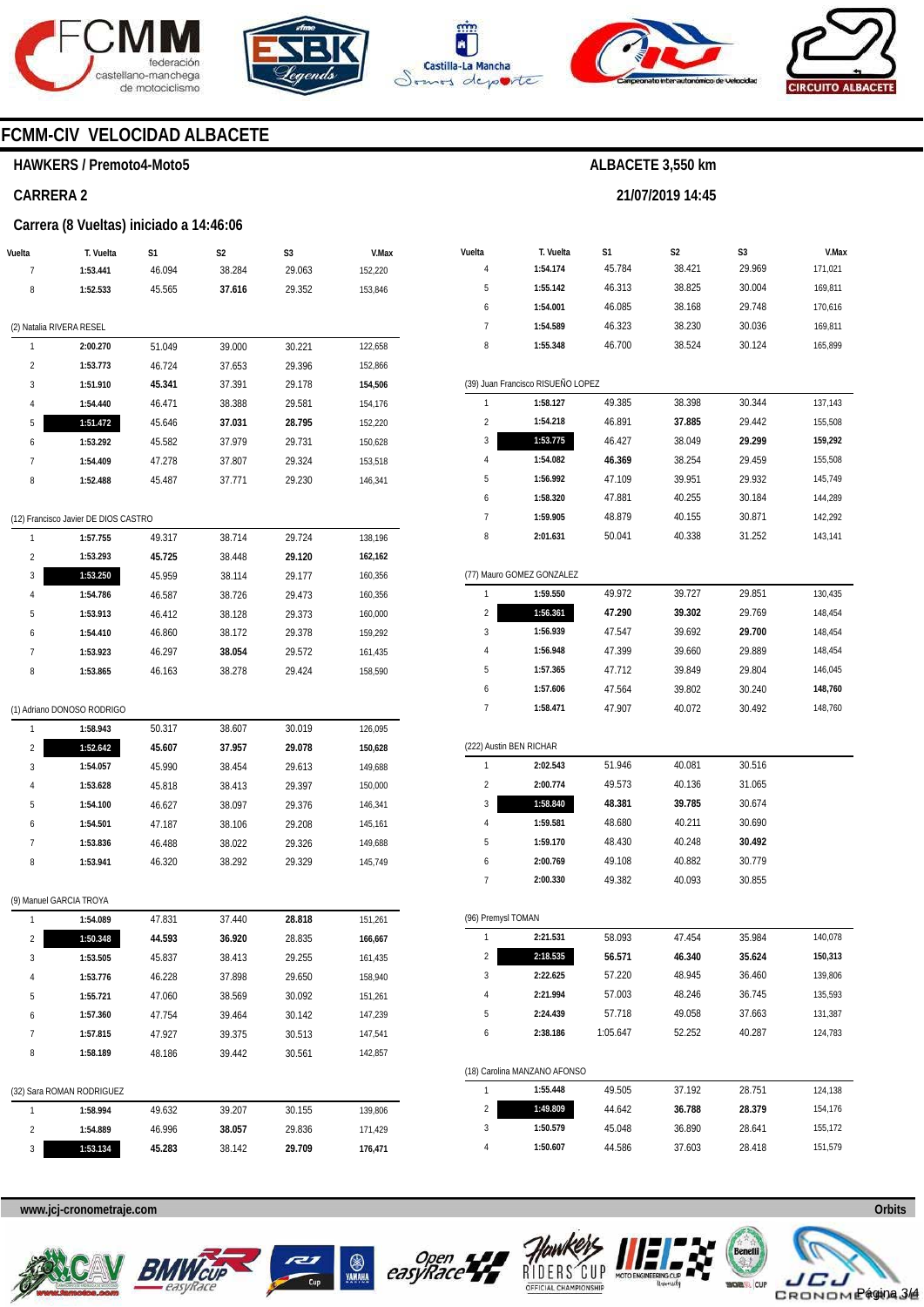









# **FCMM-CIV VELOCIDAD ALBACETE**

# **HAWKERS / Premoto4-Moto5**

### **CARRERA 2**

#### **Carrera (8 Vueltas) iniciado a 14:46:06**

| Vuelta             | T. Vuelta              | S1     | S <sub>2</sub> | S <sub>3</sub> | V.Max   | Vuelta | T. Vuelta | S1 | S <sub>2</sub> | S <sub>3</sub> | V.Max |
|--------------------|------------------------|--------|----------------|----------------|---------|--------|-----------|----|----------------|----------------|-------|
| 5                  | 1:50.099               | 44.332 | 37.182         | 28.585         | 155,844 |        |           |    |                |                |       |
| 6                  | 1:50.846               | 44.713 | 37.528         | 28.605         | 153,846 |        |           |    |                |                |       |
| (5) Michal RUZICKA |                        |        |                |                |         |        |           |    |                |                |       |
|                    | 2:08.187               | 54.629 | 41.808         | 31.750         | 126,316 |        |           |    |                |                |       |
| 2                  | 2:05.127               | 50.931 | 42.234         | 31.962         | 145,455 |        |           |    |                |                |       |
| 3                  | 2:04.635               | 50.627 | 41.982         | 32.026         | 145,161 |        |           |    |                |                |       |
| 4                  | 2:04.860               | 50.404 | 42.398         | 32.058         | 146,045 |        |           |    |                |                |       |
| 5                  | 2:05.507               | 50.487 | 42.653         | 32.367         | 144,000 |        |           |    |                |                |       |
| 6                  | 2:05.959               | 51.139 | 42.555         | 32.265         | 145,161 |        |           |    |                |                |       |
|                    | (8) Juan BENITO ROMERO |        |                |                |         |        |           |    |                |                |       |
|                    | 1:59.789               | 50.657 | 38.873         | 30.259         | 125,436 |        |           |    |                |                |       |

**ALBACETE 3,550 km** 

**21/07/2019 14:45** 













**www.jcj-cronometraje.com Orbits** 

Página 4/4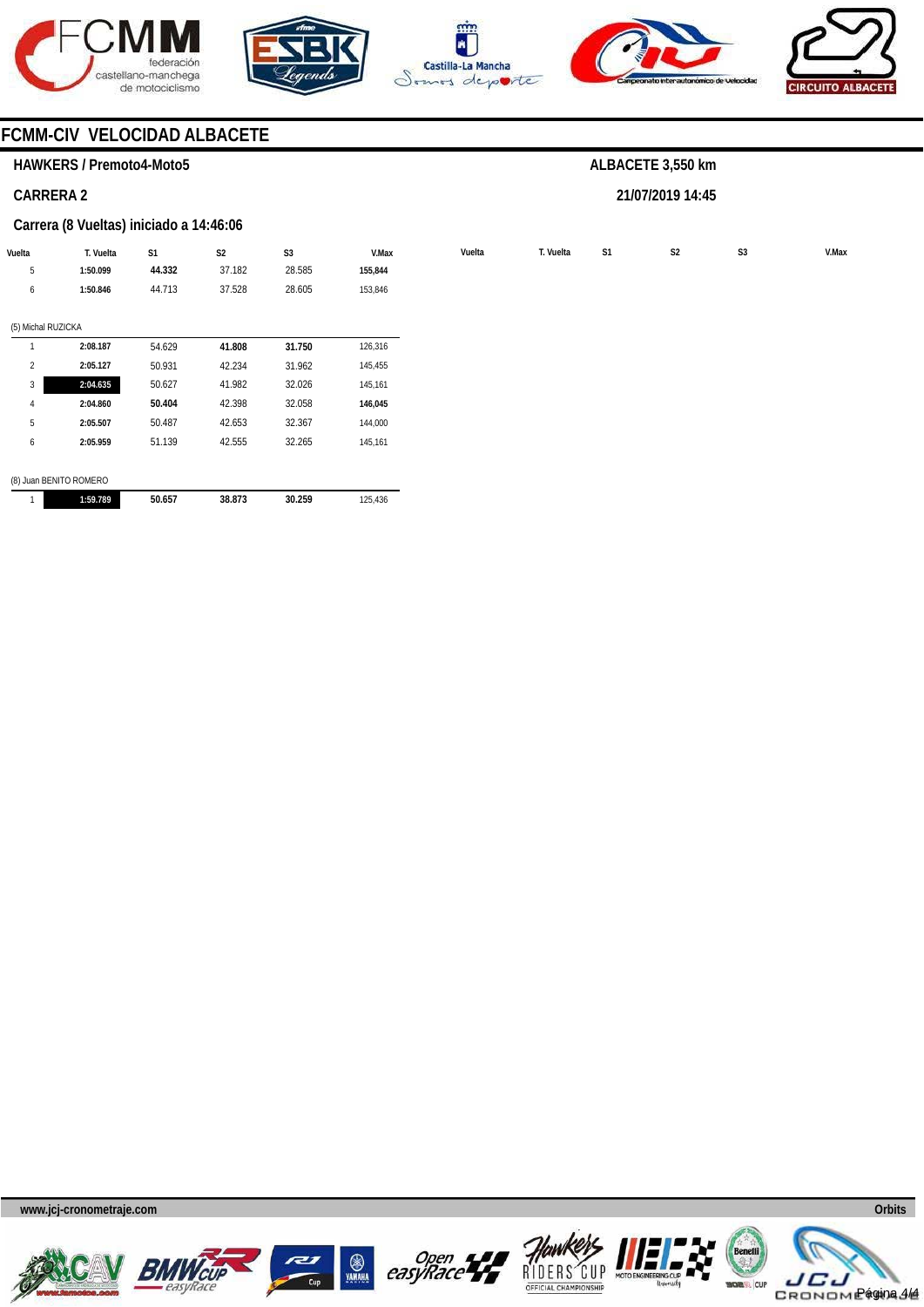









# **Vuelta a vuelta**

**ALBACETE 3,550 km** 

**21/07/2019 14:45** 

# **FCMM-CIV VELOCIDAD ALBACETE**

**HAWKERS / Premoto4-Moto5** 

### **CARRERA 2**

#### **Carrera (8 Vueltas) iniciado a 14:46:06**

#### **Competidores Vueltas**

Josue SANCHEZ ARROYO (99) **1**  Samuel DIAZ ACERETE (17) Antonio MOLINA GARRIDO (89) Emilio Jose GUERRA LETON (14) Alberto FERRANDEZ BENEITE (54) **5**  Jesus TORRES CABRERA (11) **6**  Juan BENITO ROMERO (8) Hodei MARTINEZ NUÑEZ (43) **8 Hector DOMINGUEZ VILLARRUBIA (84)** Beñat FERNANDEZ ETXEBERRIA (34) Paola RAMOS VIVO (58) Roberto GARCIA TINOCO (42) David GARCIA ALMANSA (4) Carolina MANZANO AFONSO (18) Gonzalo PEREZ ALVAREZ (21) **15**  Manuel GARCIA TROYA (9) Natalia RIVERA RESEL (2) **17**  Zoltan KOVACS (95) Jose PINEDO REQUENA (19) Ruben ROMERO ARIAS (7) **20 Miguel RODRIGUEZ MENDEZ (15)** Adriano DONOSO RODRIGO (1) **22 Miguel BERNAL ARNAL (35)** Francisco Javier DE DIOS CASTRO (12) **24**  Montague James AMER (37) Sara ROMAN RODRIGUEZ (32) Juan Francisco RISUEÑO LOPEZ (39) **27**  Austin BEN RICHAR (222) Mauro GOMEZ GONZALEZ (77) **29**  Premysl TOMAN (96) Michal RUZICKA (5) Mark PEREZ FERRANDO (22) - **33** 

|    | 0                       | 1   | 2   | 3              | 4   | 5   | 6   | 7   | 8              |
|----|-------------------------|-----|-----|----------------|-----|-----|-----|-----|----------------|
| 1  | 99                      | 99  | 99  | 99             | 99  | 99  | 99  | 99  | 99             |
| 2  | 17                      | 17  | 17  | 17             | 17  | 17  | 17  | 17  | 17             |
| 3  | 89                      | 89  | 89  | 89             | 89  | 89  | 89  | 89  | 89             |
| 4  | 14                      | 14  | 14  | 14             | 14  | 14  | 14  | 14  | 14             |
| 5  | 54                      | 54  | 54  | 54             | 54  | 54  | 54  | 11  | 54             |
| 6  | 11                      | 11  | 11  | 11             | 11  | 11  | 11  | 54  | 11             |
| 7  | 8                       | 34  | 43  | 34             | 34  | 34  | 34  | 34  | 34             |
| 8  | 43                      | 43  | 34  | 43             | 43  | 43  | 43  | 43  | 43             |
| 9  | 84                      | 84  | 84  | 84             | 84  | 84  | 84  | 84  | 84             |
| 10 | 34                      | 9   | 9   | 4              | 4   | 58  | 58  | 58  | 42             |
| 11 | 58                      | 42  | 58  | 42             | 58  | 4   | 4   | 4   | 4              |
| 12 | 42                      | 21  | 4   | 18             | 42  | 18  | 18  | 42  | 58             |
| 13 | 4                       | 58  | 42  | 58             | 18  | 42  | 42  | 15  | 19             |
| 14 | 18                      | 18  | 18  | 21             | 15  | 15  | 15  | 19  | 15             |
| 15 | 21                      | 4   | 21  | 19             | 19  | 19  | 19  | 21  | 21             |
| 16 | 9                       | 15  | 15  | 9              | 21  | 21  | 21  | 95  | 95             |
| 17 | $\overline{\mathbf{2}}$ | 19  | 19  | 15             | 9   | 95  | 95  | 35  | $\overline{7}$ |
| 18 | 95                      | 95  | 95  | 95             | 95  | 9   | 37  | 7   | 35             |
| 19 | 19                      | 8   | 12  | 12             | 7   | 7   | 35  | 37  | 37             |
| 20 | $\overline{7}$          | 7   | 35  | 7              | 35  | 35  | 7   | 2   | 2              |
| 21 | 15                      | 12  | 1   | 35             | 37  | 37  | 9   | 12  | 12             |
| 22 | 1                       | 35  | 7   | 37             | 12  | 2   | 2   | 9   | 1              |
| 23 | 35                      | 39  | 37  | $\overline{2}$ | 1   | 12  | 12  | 1   | 9              |
| 24 | 12                      | 1   | 39  | 1              | 2   | 1   | 1   | 32  | 32             |
| 25 | 37                      | 37  | 2   | 39             | 39  | 32  | 32  | 39  | 39             |
| 26 | 32                      | 2   | 32  | 32             | 32  | 39  | 39  | 77  |                |
| 27 | 39                      | 32  | 77  | 77             | 77  | 77  | 77  | 222 |                |
| 28 | 222                     | 77  | 222 | 222            | 222 | 222 | 222 |     |                |
| 29 | 77                      | 222 | 5   | 5              | 5   | 5   | 5   |     |                |
| 30 | 96                      | 5   | 96  | 96             | 96  | 96  | 96  |     |                |
| 31 | 5                       | 96  |     |                |     |     |     |     |                |
| 32 | 22                      |     |     |                |     |     |     |     |                |
|    |                         |     |     |                |     |     |     |     |                |











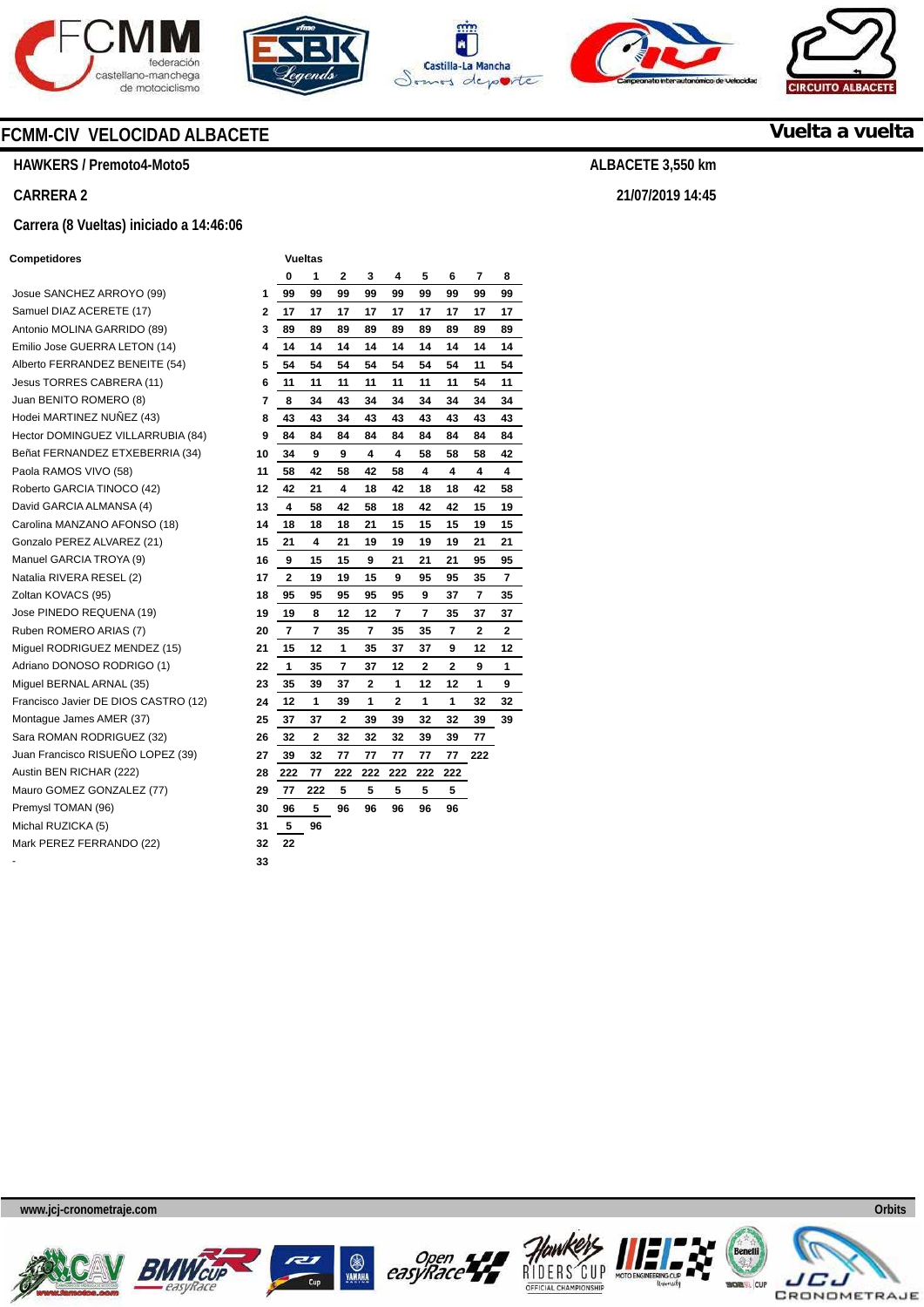









**HAWKERS / Premoto4-Moto5** 

**CARRERA 1** 

#### **Carrera (8 Vueltas) iniciado a 19:12:01**

| N°             | Nombre                              | Vtas                             | Total T°  | Diff.1°   | Interv   | Mejor Tm | M.V.           | Ptos         | PEC Clase      |                            | Club             | Moto       | Km/h.   |
|----------------|-------------------------------------|----------------------------------|-----------|-----------|----------|----------|----------------|--------------|----------------|----------------------------|------------------|------------|---------|
| 99             | Josue SANCHEZ ARROYO                | 8                                | 13:47.235 |           |          | 1:42.117 | 8              | $\mathbf 0$  | 1              | Pmoto4                     | CIV MotorSpo     |            | 123,592 |
| 17             | Samuel DIAZ ACERETE                 | 8                                | 13:47.375 | 0.140     | 0.140    | 1:42.071 | 8              | $\mathbf{0}$ | $\mathfrak{p}$ | Pmoto4                     | Mc. Cuenca M     |            | 123,572 |
| 89             | Antonio MOLINA GARRIDO              | 8                                | 14:18.602 | 31.367    | 31.227   | 1:45.396 | 6              | 0            | 1              | Moto Engineering Cup (MEC) |                  | MEC        | 119,077 |
| 41             | Emilio Jose GUERRA LETON            | 8                                | 14:26.898 | 39.663    | 8.296    | 1:46.413 | $\overline{4}$ | $\mathbf{0}$ | $\overline{2}$ | Moto Engineering Cup (MEC) |                  | MEC        | 117,938 |
| 8              | Adrian ESPARZA BARBERA              | 8                                | 14:41.890 | 54.655    | 14.992   | 1:48.037 | $\overline{7}$ | $\mathbf{0}$ | $\mathbf{3}$   | Moto Engineering Cup (MEC) |                  | MEC        | 115,933 |
| 43             | Hodei MARTINEZ NUÑEZ                | 8                                | 14:44.961 | 57.726    | 3.071    | 1:48.827 | 5              | $\Omega$     | 1              | Moto <sub>5</sub>          | Mieres Racinc    |            | 115.531 |
| 58             | Paola RAMOS VIVO                    | 8                                | 14:54.318 | 1:07.083  | 9.357    | 1:50.196 | $\overline{7}$ | $\Omega$     | $\overline{2}$ | Moto <sub>5</sub>          | MC Circuit Mó    | MIR RACING | 114,322 |
| 84             | <b>Hector DOMINGUEZ VILLARRUBIA</b> | 8                                | 14:54.451 | 1:07.216  | 0.133    | 1:49.910 | 5              | $\Omega$     | 3              | Moto <sub>5</sub>          | KSB <sub>M</sub> |            | 114,305 |
| 4              | David GARCIA ALMANSA                | 8                                | 14:56.900 | 1:09.665  | 2.449    | 1:50.576 | 6              | 0            | 1              | Hawker Cup 85cc            | CIV MotorSpo     | CORSE      | 113.993 |
| 19             | Jose PINEDO REQUENA                 | 8                                | 14:58.654 | 1:11.419  | 1.754    | 1:50.373 | $\overline{2}$ | $\mathbf{0}$ | 4              | Moto <sub>5</sub>          | Racing GP        | <b>IMR</b> | 113,770 |
| 21             | Gonzalo PEREZ ALVAREZ               | 8                                | 15:01.622 | 1:14.387  | 2.968    | 1:50.828 | $\overline{2}$ | 0            | $\mathfrak{p}$ | Hawker Cup 85cc            | C.D. Maik Rac    | CORSE      | 113.396 |
| 18             | Carolina MANZANO AFONSO             | 8                                | 15:05.866 | 1:18.631  | 4.244    | 1:51.584 | $\overline{2}$ | 0            | 5              | Moto <sub>5</sub>          | Racing GP        |            | 112,864 |
| 95             | Zoltan KOVACS                       | 8                                | 15:05.932 | 1:18.697  | 0.066    | 1:51.287 | $\overline{7}$ | 0            | 6              | Moto <sub>5</sub>          | Independiente    | MIR RACING | 112,856 |
| $\overline{2}$ | Natalia RIVERA RESEL                | 8                                | 15:06.272 | 1:19.037  | 0.340    | 1:50.818 | $\overline{2}$ | $\mathbf{0}$ | $\overline{7}$ | Moto <sub>5</sub>          | <b>KSBM</b>      |            | 112,814 |
| 15             | Miguel RODRIGUEZ MENDEZ             | 8                                | 15:20.323 | 1:33.088  | 14.051   | 1:53.142 | $\overline{7}$ | $\mathbf{0}$ | 8              | Moto <sub>5</sub>          | Circuito del M   |            | 111,091 |
| 35             | Miguel BERNAL ARNAL                 | 8                                | 15:20.594 | 1:33.359  | 0.271    | 1:52.750 | 8              | $\mathbf{0}$ | 3              | Hawker Cup 85cc            | A.D. Bernal R.   | CORSE      | 111,059 |
| $\overline{1}$ | Adriano DONOSO RODRIGO              | 8                                | 15:20.921 | 1:33.686  | 0.327    | 1:52.834 | 8              | $\mathbf{0}$ | 4              | Hawker Cup 85cc            |                  | CORSE      | 111,019 |
| 12             | Francisco Javier DE DIOS CASTRO     | 8                                | 15:23.342 | 1:36.107  | 2.421    | 1:52.788 | 8              | $\mathbf{0}$ | 4              | Moto Engineering Cup (MEC) |                  | MEC        | 110,728 |
| $\overline{7}$ | Ruben ROMERO ARIAS                  | 8                                | 15:30.981 | 1:43.746  | 7.639    | 1:54.035 | 6              | $\mathbf{0}$ | 5              | Hawker Cup 85cc            | CM Andreu28      | CORSE      | 109,820 |
| 37             | Montague James AMER                 | 8                                | 15:31.145 | 1:43.910  | 0.164    | 1:53.450 | $\overline{4}$ | 0            | 6              | Hawker Cup 85cc            | A. D. Aragon !   | CORSE      | 109,800 |
| 9              | Manuel GARCIA TROYA                 | 8                                | 15:33.191 | 1:45.956  | 2.046    | 1:51.737 | $\overline{2}$ | $\mathbf{0}$ | 5              | Moto Engineering Cup (MEC) |                  | MEC        | 109,560 |
| 22             | Mark PEREZ FERRANDO                 | 8                                | 15:37.930 | 1:50.695  | 4.739    | 1:54.899 | 6              | $\Omega$     | 9              | Moto <sub>5</sub>          | MotoDes          |            | 109,006 |
| 39             | Juan Francisco RISUEÑO LOPEZ        | $\overline{7}$                   | 13:51.595 | 1 Vuelta  | 1 Vuelta | 1:56.118 | $\overline{3}$ | $\mathbf{0}$ | 6              | Moto Engineering Cup (MEC) |                  | MEC        | 107,576 |
| 77             | Mauro GOMEZ GONZALEZ                | $\overline{7}$                   | 13:51.709 | 1 Vuelta  | 0.114    | 1:56.209 | 4              | 0            | 7              | Hawker Cup 85cc            | Lorenzo Com      | CORSE      | 107,562 |
| 222            | <b>Austin BEN RICHAR</b>            | $\overline{7}$                   | 14:29.623 | 1 Vuelta  | 37.914   | 2:02.012 | 6              | $\mathbf{0}$ | 8              | Hawker Cup 85cc            | A.D. Aragon S    | CORSE      | 102,872 |
| 96             | Premysl TOMAN                       | 6                                | 15:02.087 | 2 Vueltas | 1 Vuelta | 2:22.275 | $\mathbf{1}$   | $\Omega$     | $\overline{1}$ | Moto Engineering Cup (MEC) |                  | MEC        | 85.003  |
|                |                                     |                                  |           |           |          |          |                |              |                |                            |                  |            |         |
| 71             | Carlos CANO TORTOSA                 | 4                                | 8:16.841  | <b>NT</b> |          | 1:56.349 | 3              | $\mathbf 0$  | NT             | Hawker Cup 85cc            | YPJ-Racing       | CORSE      | 102,890 |
| 5              | Michal RUZICKA                      | 4                                | 8:43.925  | ΝT        |          | 2:03.652 | 3              | $\Omega$     | NT             | Moto Engineering Cup (MEC) |                  | MEC        | 97,571  |
| 32             | Sara ROMAN RODRIGUEZ                | $\mathbf{1}$                     | 2:03.192  | NT        |          | 1:57.428 | $\overline{1}$ | 0            | NT             | Moto Engineering Cup (MEC) |                  | MEC        | 103,741 |
| 54             | Alberto FERRANDEZ BENEITE           | 8                                | 14:42.076 | EX        |          | 1:48.186 | $\overline{7}$ | 0            | EX             | Hawker Cup 85cc            | CM Hawkers       | CORSE      | 115,908 |
| 11             | <b>Jesus TORRES CABRERA</b>         | 8                                | 14:44.664 | EX        |          | 1:48.186 | $\overline{7}$ | $\mathbf 0$  | EX             | Hawker Cup 85cc            | CM. Circuito d   | CORSE      | 115,569 |
| 34             | Beñat FERNANDEZ ETXEBERRIA          | 8                                | 14:44.804 | EX        |          | 1:48.844 | $\overline{7}$ | $\Omega$     | EX             | Hawker Cup 85cc            | Fly Group Mc.    | CORSE      | 115,551 |
| 42             | Roberto GARCIA TINOCO               | 8                                | 15:04.233 | EX        |          | 1:50.367 | $\overline{2}$ | $\mathbf 0$  | EX             | Hawker Cup 85cc            | C.D. Maik Rao    | CORSE      | 113,068 |
|                |                                     | No clasificado (75% = 6 Vueltas) |           |           |          |          |                |              |                |                            |                  |            |         |

#### **Notificaciones**

#11, 34, 42, 54 DESCLCASIFICADOS POR VERIFICACIÓN TÉCNICA

















**Clasificado por vueltas**

**ALBACETE 3,550 km 20/07/2019 19:10**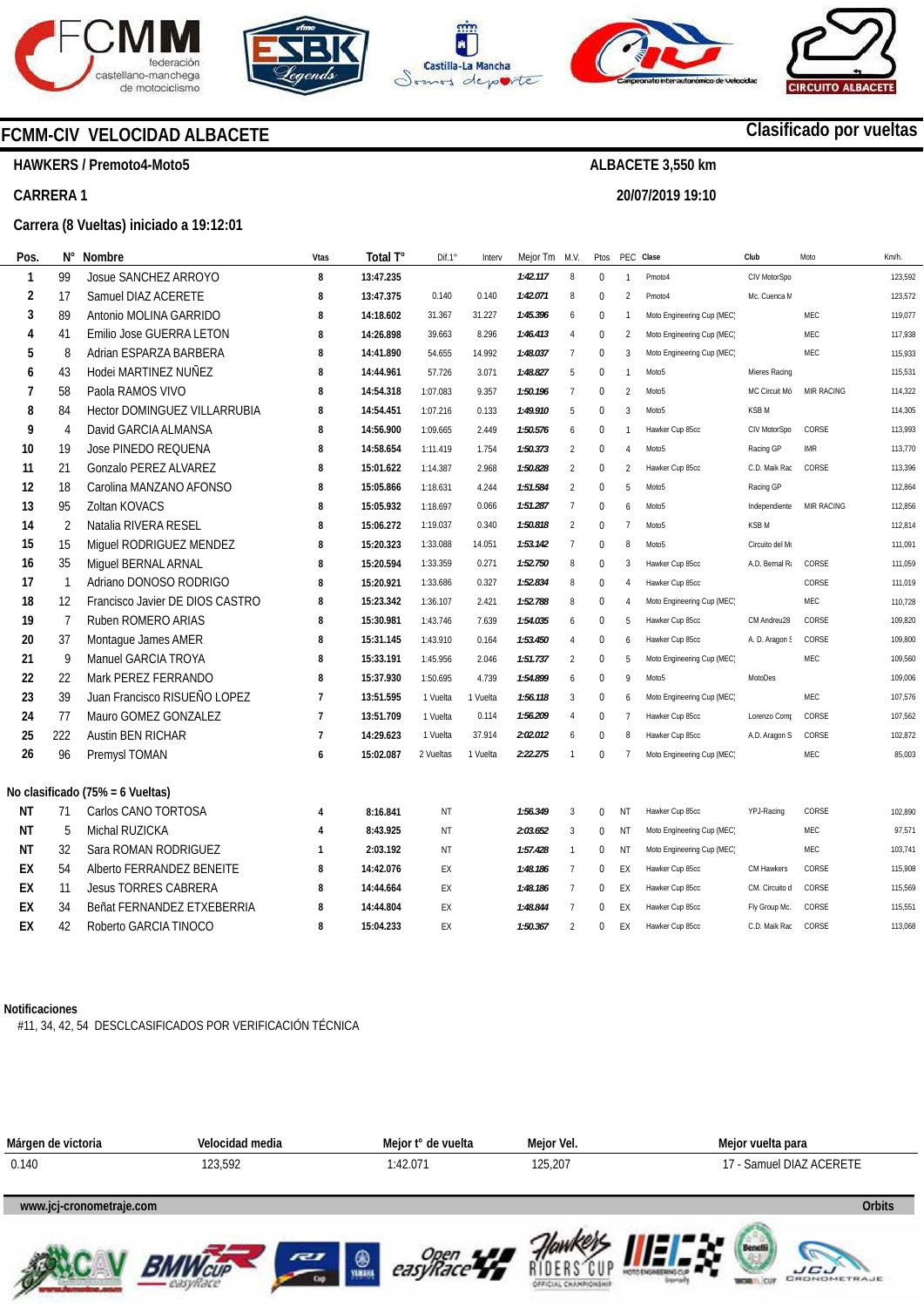









# **FCMM-CIV VELOCIDAD ALBACETE**

#### **HAWKERS / Premoto4-Moto5**

#### **CARRERA 1**

#### **Carrera (8 Vueltas) iniciado a 19:12:01**

| Pos.            |                | N° Nombre                           | Vtas           | Total T°  | Dif.1     | Interv   | Mejor Tm M.V. |                | Ptos         | PEC Clase      |                            | Club           | Moto       | Km/h.   |
|-----------------|----------------|-------------------------------------|----------------|-----------|-----------|----------|---------------|----------------|--------------|----------------|----------------------------|----------------|------------|---------|
| Hawker Cup 85cc |                |                                     |                |           |           |          |               |                |              |                |                            |                |            |         |
|                 | 4              | David GARCIA ALMANSA                | 8              | 14:56.900 |           |          | 1:50.576      | 6              | $\mathbf{0}$ |                | Hawker Cup 85cc            | CIV MotorSpo   | CORSE      | 113,993 |
| 2               | 21             | Gonzalo PEREZ ALVAREZ               | 8              | 15:01.622 | 4.722     | 4.722    | 1:50.828      | $\overline{2}$ | $\mathbf{0}$ | $\overline{2}$ | Hawker Cup 85cc            | C.D. Maik Rad  | CORSE      | 113,396 |
| 3               | 35             | Miquel BERNAL ARNAL                 | 8              | 15:20.594 | 23.694    | 18.972   | 1:52.750      | 8              | $\mathbf{0}$ | $\overline{3}$ | Hawker Cup 85cc            | A.D. Bernal R. | CORSE      | 111,059 |
| 4               | -1             | Adriano DONOSO RODRIGO              | 8              | 15:20.921 | 24.021    | 0.327    | 1:52.834      | 8              | $\mathbf 0$  |                | Hawker Cup 85cc            |                | CORSE      | 111,019 |
| 5               | $\overline{7}$ | Ruben ROMERO ARIAS                  | 8              | 15:30.981 | 34.081    | 10.060   | 1:54.035      | 6              | $\mathbf{0}$ | 5              | Hawker Cup 85cc            | CM Andreu28    | CORSE      | 109,820 |
| 6               | 37             | Montague James AMER                 | 8              | 15:31.145 | 34.245    | 0.164    | 1:53.450      | 4              | $\mathbf{0}$ | $\mathsf{f}$   | Hawker Cup 85cc            | A. D. Aragon ! | CORSE      | 109,800 |
| 7               | 77             | Mauro GOMEZ GONZALEZ                | $\overline{7}$ | 13:51.709 | 1 Vuelta  | 1 Vuelta | 1:56.209      | $\overline{4}$ | $\mathbf{0}$ | $\overline{7}$ | Hawker Cup 85cc            | Lorenzo Com    | CORSE      | 107,562 |
| 8               | 222            | <b>Austin BEN RICHAR</b>            | $\overline{7}$ | 14:29.623 | 1 Vuelta  | 37.914   | 2:02.012      | 6              | $\Omega$     | 8              | Hawker Cup 85cc            | A.D. Aragon S  | CORSE      | 102,872 |
|                 |                | No clasificado (75% = 6 Vueltas)    |                |           |           |          |               |                |              |                |                            |                |            |         |
| NΤ              | 71             | Carlos CANO TORTOSA                 | $\overline{4}$ | 8:16.841  | ΝT        |          | 1:56.349      | 3              | $\Omega$     | NT             | Hawker Cup 85cc            | YPJ-Racing     | CORSE      | 102,890 |
| EX              | 54             | Alberto FERRANDEZ BENEITE           | 8              | 14:42.076 | EX        |          | 1:48.186      | $\overline{7}$ | $\Omega$     | EX             | Hawker Cup 85cc            | CM Hawkers     | CORSE      | 115,908 |
| EX              | 11             | <b>Jesus TORRES CABRERA</b>         | 8              | 14:44.664 | EX        |          | 1:48.186      | $\overline{7}$ | $\Omega$     | EX             | Hawker Cup 85cc            | CM. Circuito d | CORSE      | 115,569 |
| EX              | 34             | Beñat FERNANDEZ ETXEBERRIA          | 8              | 14:44.804 | EX        |          | 1:48.844      | $\overline{7}$ | $\mathbf{0}$ | EX             | Hawker Cup 85cc            | Fly Group Mc.  | CORSE      | 115,551 |
| EX              | 42             | Roberto GARCIA TINOCO               | 8              | 15:04.233 | EX        |          | 1:50.367      | $\mathfrak{p}$ | $\Omega$     | EX             | Hawker Cup 85cc            | C.D. Maik Rao  | CORSE      | 113,068 |
|                 |                | Moto Engineering Cup (MEC)          |                |           |           |          |               |                |              |                |                            |                |            |         |
|                 | 89             | Antonio MOLINA GARRIDO              | 8              | 14:18.602 |           |          | 1:45.396      | 6              | $\mathbf 0$  | $\mathbf{1}$   | Moto Engineering Cup (MEC) |                | <b>MEC</b> | 119,077 |
| $\overline{2}$  | 41             | Emilio Jose GUERRA LETON            | 8              | 14:26.898 | 8.296     | 8.296    | 1:46.413      | 4              | $\mathbf{0}$ | $\overline{2}$ | Moto Engineering Cup (MEC) |                | MEC        | 117,938 |
| 3               | 8              | Adrian ESPARZA BARBERA              | 8              | 14:41.890 | 23.288    | 14.992   | 1:48.037      | $\overline{7}$ | $\Omega$     | 3              | Moto Engineering Cup (MEC) |                | MEC        | 115,933 |
| 4               | 12             | Francisco Javier DE DIOS CASTRO     | 8              | 15:23.342 | 1:04.740  | 41.452   | 1:52.788      | 8              | $\mathbf 0$  | $\overline{A}$ | Moto Engineering Cup (MEC) |                | MEC        | 110,728 |
| 5               | 9              | Manuel GARCIA TROYA                 | 8              | 15:33.191 | 1:14.589  | 9.849    | 1:51.737      | $\mathfrak{p}$ | $\mathbf{0}$ | 5              | Moto Engineering Cup (MEC) |                | MEC        | 109,560 |
| 6               | 39             | Juan Francisco RISUEÑO LOPEZ        | $\overline{7}$ | 13:51.595 | 1 Vuelta  | 1 Vuelta | 1:56.118      | 3              | $\Omega$     | $\overline{a}$ | Moto Engineering Cup (MEC) |                | MEC        | 107,576 |
| $\overline{7}$  | 96             | Premysl TOMAN                       | $\overline{6}$ | 15:02.087 | 2 Vueltas | 1 Vuelta | 2:22.275      | $\mathbf{1}$   | $\mathbf{0}$ |                | Moto Engineering Cup (MEC) |                | MEC        | 85,003  |
|                 |                | No clasificado (75% = 6 Vueltas)    |                |           |           |          |               |                |              |                |                            |                |            |         |
| ΝT              | 5              | Michal RUZICKA                      | 4              | 8:43.925  | NT        |          | 2:03.652      | 3              | $\Omega$     | NT             | Moto Engineering Cup (MEC) |                | MEC        | 97,571  |
| ΝT              | 32             | Sara ROMAN RODRIGUEZ                | $\mathbf{1}$   | 2:03.192  | NT        |          | 1:57.428      | $\mathbf{1}$   | $\mathbf{0}$ | <b>NT</b>      | Moto Engineering Cup (MEC) |                | MEC        | 103,741 |
| Moto5           |                |                                     |                |           |           |          |               |                |              |                |                            |                |            |         |
| 1               | 43             | Hodei MARTINEZ NUÑEZ                | 8              | 14:44.961 |           |          | 1:48.827      | 5              | $\mathbf{0}$ | $\mathbf{1}$   | Moto <sub>5</sub>          | Mieres Racinc  |            | 115,531 |
| 2               | 58             | Paola RAMOS VIVO                    | 8              | 14:54.318 | 9.357     | 9.357    | 1:50.196      | $\overline{7}$ | $\mathbf{0}$ | $\overline{2}$ | Moto <sub>5</sub>          | MC Circuit Mó  | MIR RACING | 114,322 |
| 3               | 84             | <b>Hector DOMINGUEZ VILLARRUBIA</b> | 8              | 14:54.451 | 9.490     | 0.133    | 1:49.910      | 5              | $\Omega$     | $\overline{3}$ | Moto <sub>5</sub>          | <b>KSBM</b>    |            | 114,305 |
|                 | 19             | <b>Jose PINEDO REQUENA</b>          | 8              | 14:58.654 | 13.693    | 4.203    | 1:50.373      | $\overline{2}$ | $\Omega$     | $\overline{A}$ | Moto <sub>5</sub>          | Racing GP      | <b>IMR</b> | 113,770 |
| 5               | 18             | Carolina MANZANO AFONSO             | 8              | 15:05.866 | 20.905    | 7.212    | 1:51.584      | $\overline{2}$ | $\mathbf{0}$ | -5             | Moto <sub>5</sub>          | Racing GP      |            | 112,864 |
| 6               | 95             | Zoltan KOVACS                       | 8              | 15:05.932 | 20.971    | 0.066    | 1:51.287      | $\overline{7}$ | $\mathbf{0}$ | 6              | Moto <sub>5</sub>          | Independiente  | MIR RACING | 112,856 |
| 7               | $\overline{2}$ | Natalia RIVERA RESEL                | 8              | 15:06.272 | 21.311    | 0.340    | 1:50.818      | $\mathfrak{p}$ | $\Omega$     | $\overline{7}$ | Moto <sub>5</sub>          | <b>KSBM</b>    |            | 112.814 |
| 8               | 15             | Miguel RODRIGUEZ MENDEZ             | 8              | 15:20.323 | 35.362    | 14.051   | 1:53.142      | $\overline{7}$ | $\Omega$     | 8              | Moto <sub>5</sub>          | Circuito del M |            | 111,091 |
| q               | 22             | Mark PEREZ FERRANDO                 | 8              | 15:37.930 | 52.969    | 17.607   | 1:54.899      | 6              | $\Omega$     | q              | Moto <sub>5</sub>          | MotoDes        |            | 109,006 |
| Pmoto4          |                |                                     |                |           |           |          |               |                |              |                |                            |                |            |         |
|                 | 99             | Josue SANCHEZ ARROYO                | 8              | 13:47.235 |           |          | 1:42.117      | 8              | $\mathbf{0}$ |                | Pmoto4                     | CIV MotorSpo   |            | 123.592 |
| $\overline{2}$  | 17             | Samuel DIAZ ACERETE                 | 8              | 13:47.375 | 0.140     | 0.140    | 1:42.071      | 8              | $\Omega$     | $\overline{2}$ | Pmoto4                     | Mc. Cuenca N   |            | 123,572 |
|                 |                |                                     |                |           |           |          |               |                |              |                |                            |                |            |         |

#### **Notificaciones**

#11, 34, 42, 54 DESCLCASIFICADOS POR VERIFICACIÓN TÉCNICA















**www.mylaps.com** 

# **Clasificado por vueltas**

# **ALBACETE 3,550 km**

# **20/07/2019 19:10**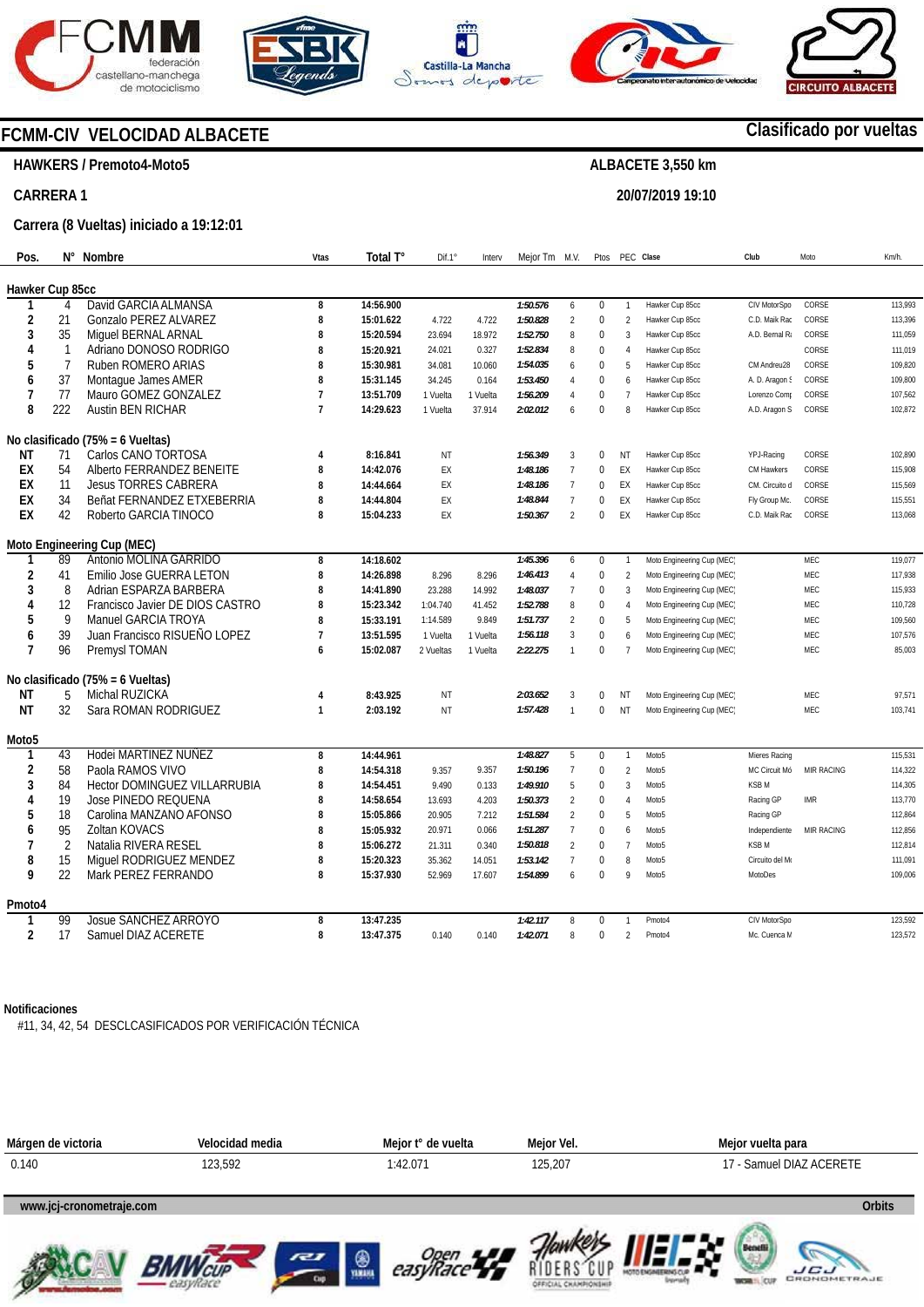







**ALBACETE 3,550 km** 

**20/07/2019 19:10** 



# **FCMM-CIV VELOCIDAD ALBACETE**

#### **HAWKERS / Premoto4-Moto5**

### **CARRERA 1**

#### **Carrera (8 Vueltas) iniciado a 19:12:01**

|                | T. Vuelta                       | S1     | $\mathsf{S2}\,$ | S <sub>3</sub> | V.Max   | Vuelta | T. Vuelta | S <sub>1</sub> | S <sub>2</sub> |  |
|----------------|---------------------------------|--------|-----------------|----------------|---------|--------|-----------|----------------|----------------|--|
|                | (54) Alberto FERRANDEZ BENEITE  |        |                 |                |         |        |           |                |                |  |
|                | 1:53.539                        | 47.984 | 37.235          | 28.320         | 125,874 |        |           |                |                |  |
| $\overline{2}$ | 1:50.325                        | 44.172 | 37.586          | 28.567         | 161,435 |        |           |                |                |  |
| $\sqrt{3}$     | 1:50.007                        | 44.252 | 37.290          | 28.465         | 160,356 |        |           |                |                |  |
| 4              | 1:49.950                        | 44.809 | 37.000          | 28.141         | 155,844 |        |           |                |                |  |
| 5              | 1:49.261                        | 44.355 | 36.937          | 27.969         | 153,846 |        |           |                |                |  |
| 6              | 1:48.759                        | 44.298 | 36.401          | 28.060         | 161,798 |        |           |                |                |  |
| $\overline{7}$ | 1:48.186                        | 43.813 | 36.587          | 27.786         | 160,356 |        |           |                |                |  |
| 8              | 1:48.984                        | 43.847 | 36.848          | 28.289         | 158,940 |        |           |                |                |  |
|                | (11) Jesus TORRES CABRERA       |        |                 |                |         |        |           |                |                |  |
| $\mathbf{1}$   | 1:52.687                        | 47.595 | 36.808          | 28.284         | 128,571 |        |           |                |                |  |
| $\overline{2}$ | 1:50.365                        | 44.291 | 37.606          | 28.468         | 161,435 |        |           |                |                |  |
| $\mathbf{3}$   | 1:50.032                        | 44.378 | 37.209          | 28.445         | 157,549 |        |           |                |                |  |
| 4              | 1:50.454                        | 44.595 | 37.033          | 28.826         | 156,522 |        |           |                |                |  |
| 5              | 1:48.756                        | 44.127 | 36.562          | 28.067         | 160,000 |        |           |                |                |  |
| 6              | 1:48.768                        | 44.160 | 36.551          | 28.057         | 161,074 |        |           |                |                |  |
| $\overline{7}$ | 1:48.186                        | 43.716 | 36.484          | 27.986         | 161,435 |        |           |                |                |  |
| 8              | 1:51.641                        | 45.798 | 37.334          | 28.509         | 158,940 |        |           |                |                |  |
|                | (34) Beñat FERNANDEZ ETXEBERRIA |        |                 |                |         |        |           |                |                |  |
| $\mathbf{1}$   | 1:54.787                        | 49.423 | 37.087          | 28.277         | 127,434 |        |           |                |                |  |
| $\overline{2}$ | 1:50.252                        | 44.843 | 37.054          | 28.355         | 165,138 |        |           |                |                |  |
| 3              | 1:49.855                        | 44.517 | 37.004          | 28.334         | 158,940 |        |           |                |                |  |
| 4              | 1:49.386                        | 44.392 | 36.932          | 28.062         | 159,292 |        |           |                |                |  |
| 5              | 1:48.910                        | 44.297 | 36.648          | 27.965         | 158,940 |        |           |                |                |  |
| 6              | 1:48.962                        | 44.416 | 36.537          | 28.009         | 160,714 |        |           |                |                |  |
| $\overline{7}$ | 1:48.844                        | 43.966 | 36.772          | 28.106         | 160,714 |        |           |                |                |  |
| 8              | 1:50.163                        | 44.352 | 37.237          | 28.574         | 160,000 |        |           |                |                |  |
|                | (42) Roberto GARCIA TINOCO      |        |                 |                |         |        |           |                |                |  |
| $\mathbf{1}$   | 1:56.199                        | 49.448 | 37.635          | 29.116         | 125,217 |        |           |                |                |  |
| $\overline{c}$ | 1:50.367                        | 44.646 | 37.220          | 28.501         | 155,508 |        |           |                |                |  |
| $\mathbf{3}$   | 1:53.017                        | 46.398 | 37.722          | 28.897         | 160,356 |        |           |                |                |  |
| 4              | 1:50.922                        | 44.496 | 37.808          | 28.618         | 158,242 |        |           |                |                |  |
| 5              | 1:51.722                        | 45.335 | 37.829          | 28.558         | 150,943 |        |           |                |                |  |
| 6              | 1:51.248                        | 45.631 | 37.203          | 28.414         | 151,579 |        |           |                |                |  |
| $\overline{7}$ | 1:51.665                        | 44.969 | 37.634          | 29.062         | 157,549 |        |           |                |                |  |

**www.jcj-cronometraje.com Orbits** 

**1:54.705** 

45.885



8



38.502

30.318

147,541







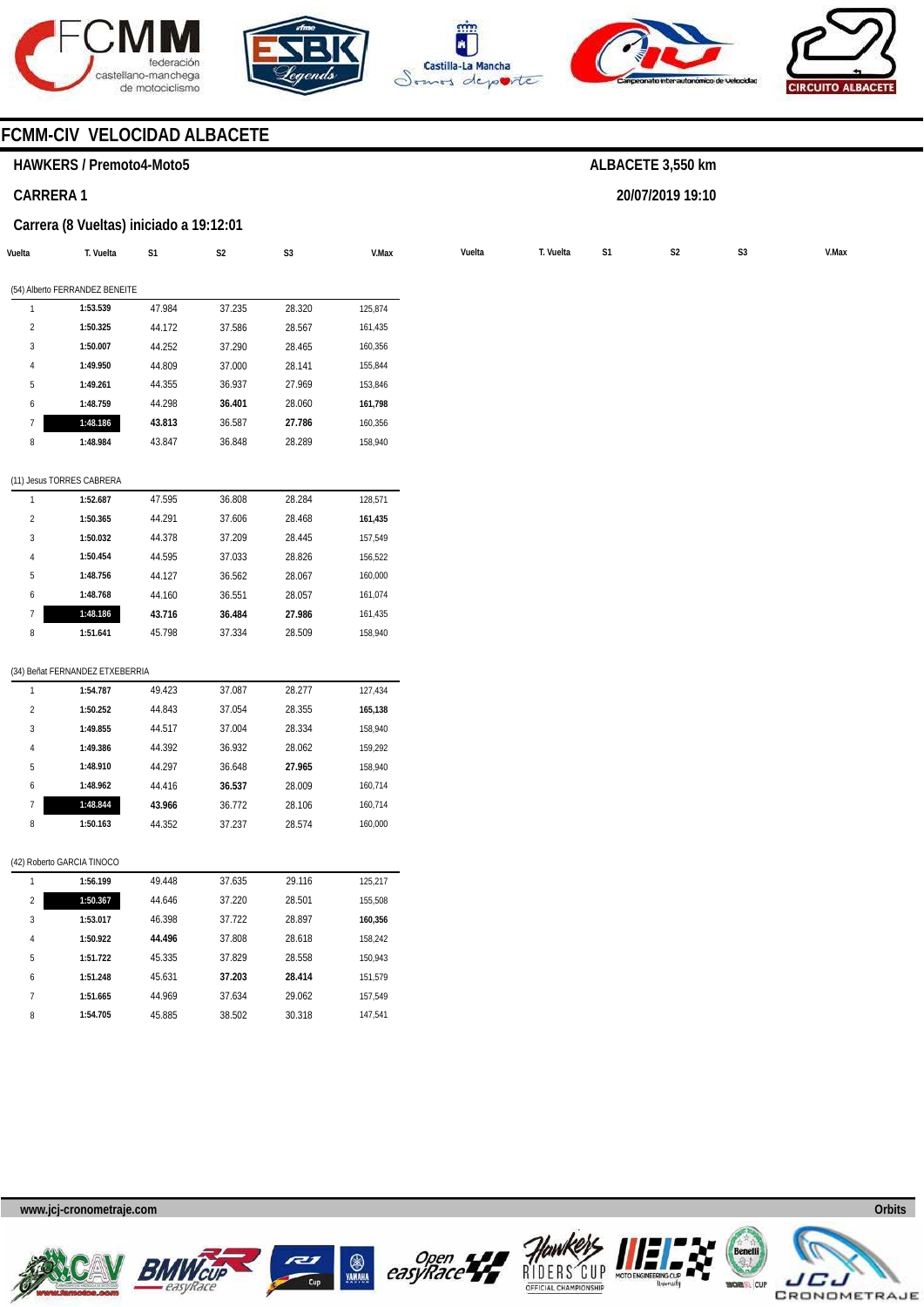









**Vuelta a vuelta**

**ALBACETE 3,550 km** 

**20/07/2019 19:10** 

# **FCMM-CIV VELOCIDAD ALBACETE**

**HAWKERS / Premoto4-Moto5** 

#### **CARRERA 1**

#### **Carrera (8 Vueltas) iniciado a 19:12:01**

#### **Competidores Vueltas**

Josue SANCHEZ ARROYO (99) **1**  Samuel DIAZ ACERETE (17) Antonio MOLINA GARRIDO (89) Emilio Jose GUERRA LETON (41) Alberto FERRANDEZ BENEITE (54) **5**  Adrian ESPARZA BARBERA (8) **6**  Hodei MARTINEZ NUÑEZ (43) **7**  Beñat FERNANDEZ ETXEBERRIA (34) Paola RAMOS VIVO (58) **Hector DOMINGUEZ VILLARRUBIA (84) Jesus TORRES CABRERA (11)** David GARCIA ALMANSA (4) Carolina MANZANO AFONSO (18) Roberto GARCIA TINOCO (42) Manuel GARCIA TROYA (9) Zoltan KOVACS (95) Gonzalo PEREZ ALVAREZ (21) **17**  Natalia RIVERA RESEL (2) **18**  Jose PINEDO REQUENA (19) Miguel BERNAL ARNAL (35) Ruben ROMERO ARIAS (7) **21**  Miguel RODRIGUEZ MENDEZ (15) **22**  Adriano DONOSO RODRIGO (1) **23**  Sara ROMAN RODRIGUEZ (32) Francisco Javier DE DIOS CASTRO (12) **25**  Juan Francisco RISUEÑO LOPEZ (39) **26**  Mark PEREZ FERRANDO (22) Carlos CANO TORTOSA (71) Austin BEN RICHAR (222) Mauro GOMEZ GONZALEZ (77) **30**  Premysl TOMAN (96) Montague James AMER (37) **Michal RUZICKA (5)** 

|    | 1<br>0         |                | 2   | 3         | 4                       | 5              | 6   | 7                       | 8              |
|----|----------------|----------------|-----|-----------|-------------------------|----------------|-----|-------------------------|----------------|
| 1  | 99             | 99             | 99  | 99        | 99                      | 99             | 99  | 99                      | 99             |
| 2  | 17             | 17             | 17  | 17        | 17                      | 17             | 17  | 17                      | 17             |
| 3  | 89             | 89             | 89  | 89        | 89                      | 89             | 89  | 89                      | 89             |
| 4  | 41             | 41             | 41  | 41        | 41                      | 41             | 41  | 41                      | 41             |
| 5  | 54             | 43             | 11  | 11        | 54                      | 8              | 8   | 8                       | 8              |
| 6  | 8              | 11             | 54  | 54        | 8                       | 11             | 11  | 11                      | 54             |
| 7  | 43             | 54             | 43  | 8         | 11                      | 54             | 54  | 54                      | 11             |
| 8  | 34             | 9              | 8   | 43        | 43                      | 43             | 43  | 43                      | 34             |
| 9  | 58             | 8              | 34  | 34        | 34                      | 34             | 34  | 34                      | 43             |
| 10 | 84             | 34             | 9   | 58        | 58                      | 58             | 58  | 58                      | 58             |
| 11 | 11             | 4              | 4   | 4         | 4                       | 84             | 84  | 84                      | 84             |
| 12 | 4              | 84             | 58  | 84        | 84                      | 4              | 4   | 4                       | 4              |
| 13 | 18             | 18             | 84  | 18        | 42                      | 42             | 19  | 19                      | 19             |
| 14 | 42             | 58             | 18  | 21        | 21                      | 19             | 42  | 42                      | 21             |
| 15 | 9              | 95             | 42  | 9         | 19                      | 21             | 21  | 21                      | 42             |
| 16 | 95             | 42             | 19  | 42        | 18                      | 18             | 18  | 18                      | 18             |
| 17 | 21             | 19             | 21  | 19        | 95                      | 95             | 2   | 95                      | 95             |
| 18 | $\overline{2}$ | 21             | 95  | 95        | 9                       | $\overline{2}$ | 95  | $\overline{\mathbf{2}}$ | $\overline{2}$ |
| 19 | 19             | $\overline{2}$ | 2   | 2         | $\overline{\mathbf{2}}$ | 9              | 15  | 15                      | 15             |
| 20 | 35             | 32             | 35  | 15        | 15                      | 15             | 35  | 35                      | 35             |
| 21 | 7              | 12             | 1   | 1         | 35                      | 35             | 9   | 1                       | 1              |
| 22 | 15             | 35             | 15  | 35        | 1                       | 1              | 1   | 12                      | 12             |
| 23 | 1              | 15             | 7   | $\pmb{7}$ | 12                      | 12             | 12  | 9                       | 7              |
| 24 | 32             | 1              | 12  | 12        | 7                       | 7              | 37  | 7                       | 37             |
| 25 | 12             | 39             | 39  | 39        | 37                      | 37             | 7   | 37                      | 9              |
| 26 | 39             | 71             | 22  | 37        | 39                      | 22             | 22  | 22                      | 22             |
| 27 | 22             | 7              | 71  | 22        | 22                      | 39             | 39  | 39                      |                |
| 28 | 71             | 22             | 37  | 71        | 77                      | 77             | 77  | 77                      |                |
| 29 | 222            | 77             | 77  | 77        | 71                      | 222            | 222 | 222                     |                |
| 30 | 77             | 222            | 222 | 222       | 222                     | 96             | 96  |                         |                |
| 31 | 96             | 37             | 5   | 5         | 5                       |                |     |                         |                |
| 32 | 37             | 5              | 96  | 96        | 96                      |                |     |                         |                |
| 33 | 5              | 96             |     |           |                         |                |     |                         |                |











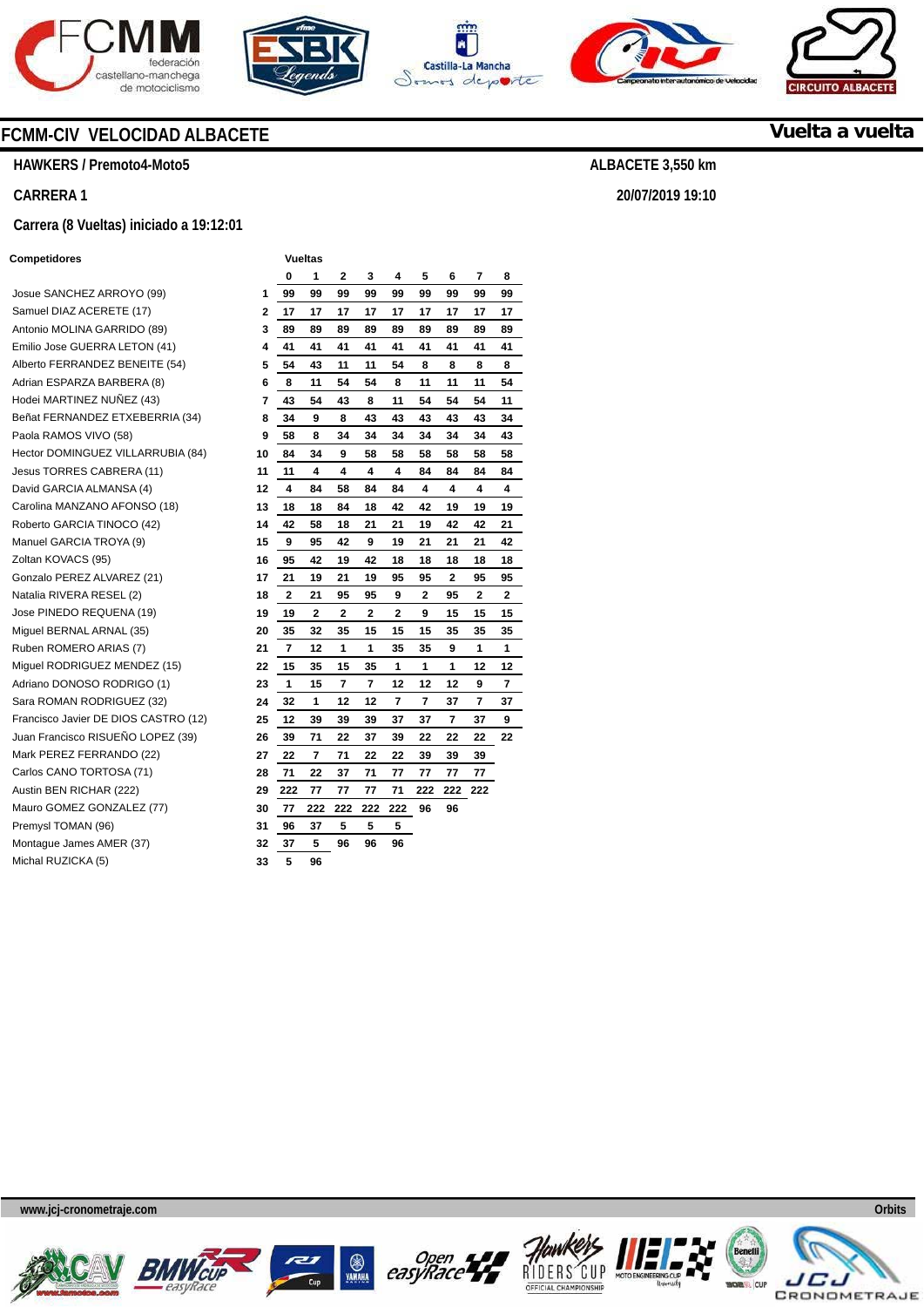







**20/07/2019 12:15** 

**Clasificado por mejor tiempo de vuelta**



**HAWKERS / Premoto4-Moto5** 

# **ENTRENO CRONOMETRADO 1**

#### **Clasificación (25:00 Tiempo) iniciado a 12:16:54**

| Pos.           | Ν°             | Nombre                          | Mejor Tm | Dif. $1^\circ$ | Dif.Ant. | En V. V.T.     |                | Mejor Vel. | PEC Clase      |                     | Moto                        | Club                     |
|----------------|----------------|---------------------------------|----------|----------------|----------|----------------|----------------|------------|----------------|---------------------|-----------------------------|--------------------------|
| $\mathbf{1}$   | 99             | Josue SANCHEZ ARROYO            | 1:42.501 |                |          | 11             | 13             | 124,682    | $\mathbf{1}$   | Moto <sub>5</sub>   |                             | CIV MotorSport           |
| $\overline{2}$ | 17             | Samuel DIAZ ACERETE             | 1:42.719 | 0.218          | 0.218    | 14             | 14             | 124,417    | 1              | Pmoto4              |                             | Mc. Cuenca Minera        |
| 3              | 41             | Emilio Jose GUERRA LETON        | 1:46.167 | 3.666          | 3.448    | 14             | 14             | 120,376    | $\mathbf{1}$   | Moto Engineering Cu | MEC                         |                          |
| 4              | 8              | Adrian ESPARZA BARBERA          | 1:46.960 | 4.459          | 0.793    | 11             | 13             | 119,484    | $\overline{2}$ | Moto Engineering Cu | MEC                         |                          |
| 5              | 54             | Alberto FERRANDEZ BENEITE       | 1:47.361 | 4.860          | 0.401    | 13             | 13             | 119,038    | $\mathbf{1}$   | Hawker Cup 85cc     | CORSE                       | CM Hawkers               |
| 6              | 89             | Antonio MOLINA GARRIDO          | 1:47.566 | 5.065          | 0.205    | $\overline{7}$ | 8              | 118,811    | 3              | Moto Engineering Cu | MEC                         |                          |
| 7              | 11             | <b>Jesus TORRES CABRERA</b>     | 1:48.028 | 5.527          | 0.462    | 6              | 13             | 118,303    | $\overline{2}$ | Hawker Cup 85cc     | CORSE                       | CM. Circuito de Jerez    |
| 8              | 43             | Hodei MARTINEZ NUÑEZ            | 1:48.385 | 5.884          | 0.357    | 6              | 8              | 117,913    | $\overline{2}$ | Moto <sub>5</sub>   |                             | Mieres Racing            |
| 9              | 34             | Beñat FERNANDEZ ETXEBERRIA      | 1:48.921 | 6.420          | 0.536    | 8              | 12             | 117,333    | 3              | Hawker Cup 85cc     | CORSE                       | Fly Group Mc.            |
| 10             | 84             | Hector DOMINGUEZ VILLARRUBIA    | 1:49.068 | 6.567          | 0.147    | 8              | 14             | 117,175    | 3              | Moto <sub>5</sub>   |                             | <b>KSBM</b>              |
| 11             | 4              | David GARCIA ALMANSA            | 1:49.292 | 6.791          | 0.224    | $\overline{7}$ | 13             | 116,934    | $\overline{4}$ | Hawker Cup 85cc     | CORSE                       | CIV MotorSport           |
| 12             | 58             | Paola RAMOS VIVO                | 1:49.431 | 6.930          | 0.139    | 6              | 14             | 116,786    | 4              | Moto <sub>5</sub>   | MIR RACING                  | MC Circuit Móra          |
| 13             | 42             | Roberto GARCIA TINOCO           | 1:50.440 | 7.939          | 1.009    | $\sqrt{3}$     | 5              | 115,719    | 5              | Hawker Cup 85cc     | CORSE                       | C.D. Maik Racing Sevilla |
| 14             | 18             | Carolina MANZANO AFONSO         | 1:50.562 | 8.061          | 0.122    | $\sqrt{4}$     | 14             | 115,591    | 5              | Moto <sub>5</sub>   |                             | Racing GP                |
| 15             | 21             | Gonzalo PEREZ ALVAREZ           | 1:50.630 | 8.129          | 0.068    | 11             | 14             | 115,520    | 6              | Hawker Cup 85cc     | CORSE                       | C.D. Maik Racing Sevilla |
| 16             | 9              | Manuel GARCIA TROYA             | 1:50.795 | 8.294          | 0.165    | $\sqrt{2}$     | 9              | 115,348    | $\overline{4}$ | Moto Engineering Cu | MEC                         |                          |
| 17             | $\overline{2}$ | Natalia RIVERA RESEL            | 1:50.870 | 8.369          | 0.075    | $\overline{4}$ | 14             | 115,270    | 6              | Moto <sub>5</sub>   |                             | <b>KSBM</b>              |
| 18             | 95             | Zoltan KOVACS                   | 1:50.943 | 8.442          | 0.073    | 5              | 13             | 115,194    | $\overline{7}$ | Moto <sub>5</sub>   | MIR RACING                  | Independiente            |
| 19             | 35             | Miguel BERNAL ARNAL             | 1:50.965 | 8.464          | 0.022    | $\overline{2}$ | 2              | 115,171    | $\overline{7}$ | Hawker Cup 85cc     | CORSE                       | A.D. Bernal Racing Team  |
| 20             | 19             | Jose PINEDO REQUENA             | 1:51.178 | 8.677          | 0.213    | $\sqrt{2}$     | $\mathbf{3}$   | 114,951    | 8              | Moto <sub>5</sub>   | $\ensuremath{\mathsf{IMR}}$ | Racing GP                |
| 21             | $\mathbf{1}$   | Adriano DONOSO RODRIGO          | 1:51.524 | 9.023          | 0.346    | $\sqrt{4}$     | 13             | 114,594    | 8              | Hawker Cup 85cc     | CORSE                       |                          |
| 22             | 37             | Montague James AMER             | 1:51.848 | 9.347          | 0.324    | 9              | 10             | 114,262    | 9              | Hawker Cup 85cc     | CORSE                       | A. D. Aragon Sport       |
| 23             | 7              | Ruben ROMERO ARIAS              | 1:51.920 | 9.419          | 0.072    | 12             | 13             | 114,189    | 10             | Hawker Cup 85cc     | CORSE                       | CM Andreu28              |
| 24             | 12             | Francisco Javier DE DIOS CASTRO | 1:52.105 | 9.604          | 0.185    | $\mathbf{3}$   | 5              | 114,000    | 5              | Moto Engineering Cu | MEC                         |                          |
| 25             | 15             | Miguel RODRIGUEZ MENDEZ         | 1:52.217 | 9.716          | 0.112    | 11             | 13             | 113,886    | $\mathsf{Q}$   | Moto <sub>5</sub>   |                             | Circuito del Motor       |
| 26             | 32             | Sara ROMAN RODRIGUEZ            | 1:52.513 | 10.012         | 0.296    | $\sqrt{3}$     | $5\,$          | 113,587    | 6              | Moto Engineering Cu | MEC                         |                          |
| 27             | 71             | Carlos CANO TORTOSA             | 1:54.414 | 11.913         | 1.901    | 8              | 13             | 111,700    | 11             | Hawker Cup 85cc     | CORSE                       | YPJ-Racing               |
| 28             | 22             | Mark PEREZ FERRANDO             | 1:54.492 | 11.991         | 0.078    | 5              | 12             | 111,624    | 10             | Moto <sub>5</sub>   |                             | MotoDes                  |
| 29             | 39             | Juan Francisco RISUEÑO LOPEZ    | 1:54.897 | 12.396         | 0.405    | $\sqrt{3}$     | 5              | 111,230    | $\overline{7}$ | Moto Engineering Cu | MEC                         |                          |
| 30             | 77             | Mauro GOMEZ GONZALEZ            | 1:57.605 | 15.104         | 2.708    | 10             | 11             | 108,669    | 12             | Hawker Cup 85cc     | CORSE                       | Lorenzo Comp. TO         |
| 31             | 222            | Austin BEN RICHAR               | 2:00.259 | 17.758         | 2.654    | 7              | 13             | 106,271    | 13             | Hawker Cup 85cc     | CORSE                       | A.D. Aragon Sport        |
| 32             | 5              | Michal RUZICKA                  | 2:04.397 | 21.896         | 4.138    | 6              | 10             | 102,736    | $\mathsf{R}$   | Moto Engineering Cu | MEC                         |                          |
| 33             | 96             | Premysl TOMAN                   | 2:18.343 | 35.842         | 13.946   | $\mathfrak{p}$ | $\overline{2}$ | 92,379     | 9              | Moto Engineering Cu | MEC                         |                          |











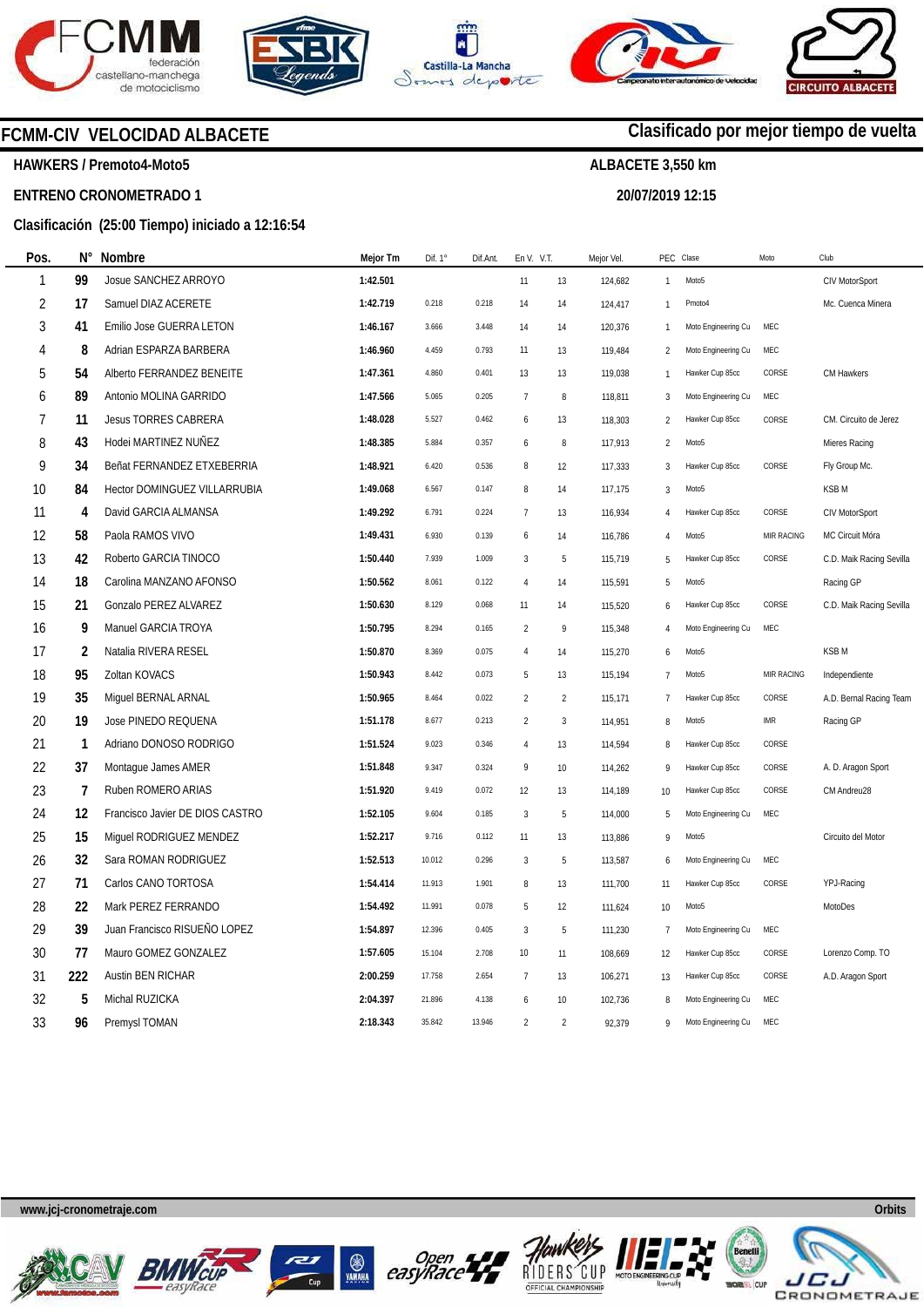





**Vuelta** 

**T. Vuelta** 

**S1** 



**S2** 

**ALBACETE 3,550 km** 

**20/07/2019 12:15** 

**S3** 



**V.Max** 

# **FCMM-CIV VELOCIDAD ALBACETE**

#### **HAWKERS / Premoto4-Moto5**

# **ENTRENO CRONOMETRADO 1**

#### **Clasificación (25:00 Tiempo) iniciado a 12:16:54**

| Vuelta | T. Vuelta                     | S1     | S2     | S3     | V.Max   |
|--------|-------------------------------|--------|--------|--------|---------|
|        | (99) Josue SANCHEZ ARROYO     |        |        |        |         |
| 1      |                               |        | 35.336 | 28.461 |         |
| 2      | 1:44.515                      | 43.267 | 34.773 | 26.475 | 180,451 |
| 3      | 1:43.951                      | 41.940 | 34.376 | 27.635 | 178,218 |
| 4      | 1:43.774                      | 42.151 | 34.504 | 27.119 | 177,340 |
| 5      | 1:43.265                      | 41.775 | 34.731 | 26.759 | 174,334 |
| 6      | 1:42.881                      | 41.618 | 34.566 | 26.697 | 176,039 |
| p7     | 1:48.237                      | 41.309 | 34.614 |        | 176,471 |
| 8      | 4:10.776                      |        | 35.148 | 26.744 |         |
| 9      | 1:42.573                      | 41.670 | 34.259 | 26.644 | 178,218 |
| 10     | 1:42.728                      | 41.763 | 34.429 | 26.536 | 176,904 |
| 11     | 1:42.501                      | 41.397 | 34.376 | 26.728 | 179,104 |
| 12     | 1:42.502                      | 41.414 | 34.336 | 26.752 | 178,660 |
| 13     | 1:42.627                      | 41.466 | 34.347 | 26.814 | 177,778 |
|        | (17) Samuel DIAZ ACERETE      |        |        |        |         |
| 1      |                               |        | 37.757 | 28.217 |         |
| 2      | 1:44.986                      | 42.359 | 35.438 | 27.189 | 179,104 |
| 3      | 1:43.279                      | 41.862 | 34.462 | 26.955 | 176,471 |
| p4     | 1:52.049                      | 42.364 | 34.815 |        | 176,904 |
| 5      | 3:04.829                      |        | 34.550 | 27.608 |         |
| 6      | 1:43.312                      | 42.290 | 34.353 | 26.669 | 178,660 |
| 7      | 1:43.167                      | 41.552 | 34.814 | 26.801 | 178,660 |
| 8      | 1:42.766                      | 41.672 | 34.280 | 26.814 | 178,660 |
| 9      | 1:42.930                      | 41.808 | 34.450 | 26.672 | 179,104 |
| 10     | 1:45.082                      | 42.828 | 35.256 | 26.998 | 179,104 |
| 11     | 1:43.962                      | 42.073 | 34.729 | 27.160 | 178,660 |
| 12     | 1:43.878                      | 42.189 | 34.374 | 27.315 | 178,660 |
| 13     | 1:44.673                      | 42.262 | 34.413 | 27.998 | 180,000 |
| 14     | 1:42.719                      | 41.766 | 34.186 | 26.767 | 178,218 |
|        | (41) Emilio Jose GUERRA LETON |        |        |        |         |
| 1      |                               |        | 36.293 | 27.812 |         |
| 2      | 1:48.304                      | 44.085 | 36.194 | 28.025 | 165,899 |
| 3      | 1:48.019                      | 44.783 | 35.585 | 27.651 | 165,517 |

|                | (8) Adrian ESPARZA BARBERA     |                  |                  |                  |                               |
|----------------|--------------------------------|------------------|------------------|------------------|-------------------------------|
| p1             |                                |                  | 38.935           |                  |                               |
| 2              | 4:27.887                       |                  | 36.911           | 28.633           |                               |
| 3              | 1:49.280                       | 44.343           | 36.514           | 28.423           | 158,940                       |
| 4              | 1:47.685                       | 43.763           | 35.893           | 28.029           | 157,549                       |
| 5              | 1:47.391                       | 43.437           | 36.042           | 27.912           | 159,645                       |
| 6              | 1:49.867                       | 43.844           | 37.223           | 28.800           | 161,798                       |
| 7              | 1:47.083                       | 43.422           | 35.804           | 27.857           | 161,435                       |
| 8              | 1:49.373                       | 43.405           | 37.244           | 28.724           | 160,356                       |
| 9              | 1:47.106                       | 43.557           | 35.757           | 27.792           | 159,645                       |
| 10             | 1:54.479                       | 48.994           | 36.537           | 28.948           | 162,896                       |
| 11             | 1:46.960                       | 43.299           | 35.770           | 27.891           | 160,714                       |
| 12             | 1:47.397                       | 43.462           | 35.927           | 28.008           | 161,074                       |
| 13             | 1:57.630                       | 49.372           | 39.215           | 29.043           | 160,356                       |
|                | (54) Alberto FERRANDEZ BENEITE |                  |                  |                  |                               |
| 1              |                                |                  | 37.767           | 28.551           |                               |
| $\overline{2}$ | 1:48.478                       | 44.179           | 36.594           | 27.705           | 159,645                       |
| 3              | 1:48.919                       | 44.193           | 36.700           | 28.026           | 163,265                       |
| 4              | 1:48.127                       | 44.132           | 36.171           | 27.824           | 158,940                       |
| 5              | 1:47.521                       | 43.832           | 35.973           | 27.716           | 155,508                       |
| 6              | 1:47.426                       | 43.520           | 36.146           | 27.760           | 158,590                       |
| 7              | 1:47.500                       | 43.672           | 35.950           | 27.878           | 156,863                       |
| p8             | 2:00.146                       | 46.208           | 38.991           |                  | 149,378                       |
| 9              | 3:17.384                       |                  | 50.554           | 39.549           |                               |
| 10             | 2:22.815                       | 1:01.650         | 48.187           | 32.978           | 110,260                       |
| 11             | 1:54.666                       | 48.916           | 37.126           | 28.624           | 130,909                       |
| 12             | 1:47.600                       | 43.879           | 35.944           | 27.777           | 158,242                       |
| 13             | 1:47.361                       | 43.566           | 35.859           | 27.936           | 157,895                       |
|                | (89) Antonio MOLINA GARRIDO    |                  |                  |                  |                               |
| 1              |                                |                  | 38.545           | 30.966           |                               |
| $\overline{2}$ | 1:54.932                       | 47.643           | 39.196           | 28.093           | 164,384                       |
| 3              | 1:50.150                       | 45.690           | 36.583           | 27.877           | 162,896                       |
| 4              | 1:49.960                       | 44.995           | 36.494           | 28.471           | 161,074                       |
| p5             | 2:07.095                       | 54.302           | 38.139           |                  | 154,839                       |
| 6              | 9:13.735                       |                  | 36.564           | 28.150           |                               |
| 7              | 1:47.566                       | 43.524           | 36.027           | 28.015           | 162,162                       |
| p8             | 2:01.301                       | 47.640           | 39.202           |                  | 164,384                       |
|                | (11) Jesus TORRES CABRERA      |                  |                  |                  |                               |
|                |                                |                  | 39.257           | 29.141           |                               |
| 1              |                                |                  |                  |                  |                               |
| $\overline{2}$ | 1:50.137                       |                  |                  |                  |                               |
| 3              | 1:48.457                       | 45.129           | 36.672           | 28.336           |                               |
| 4              | 1:48.755                       | 43.858<br>44.380 | 36.148<br>36.352 | 28.451<br>28.023 | 160,714<br>160,714<br>158,590 |

**www.jcj-cronometraje.com Orbits** 

**1:48.123 1:46.581 1:46.523 1:46.441 1:47.258 1:47.285 1:46.823 1:48.535 1:46.545 1:46.229 1:46.167**  44.154 43.458 43.285 **43.099**  43.415 43.685 43.521 44.878 43.484 43.314 43.276





35.875 35.572 35.641 35.675 35.744 35.754 35.578 35.943 35.444 **35.280**  35.290 28.094 **27.551**  27.597 27.667 28.099 27.846 27.724 27.714 27.617 27.635 27.601

**167,442**  164,009 166,667 166,282 165,899 165,899 164,760 165,138 165,517 165,138 163,636





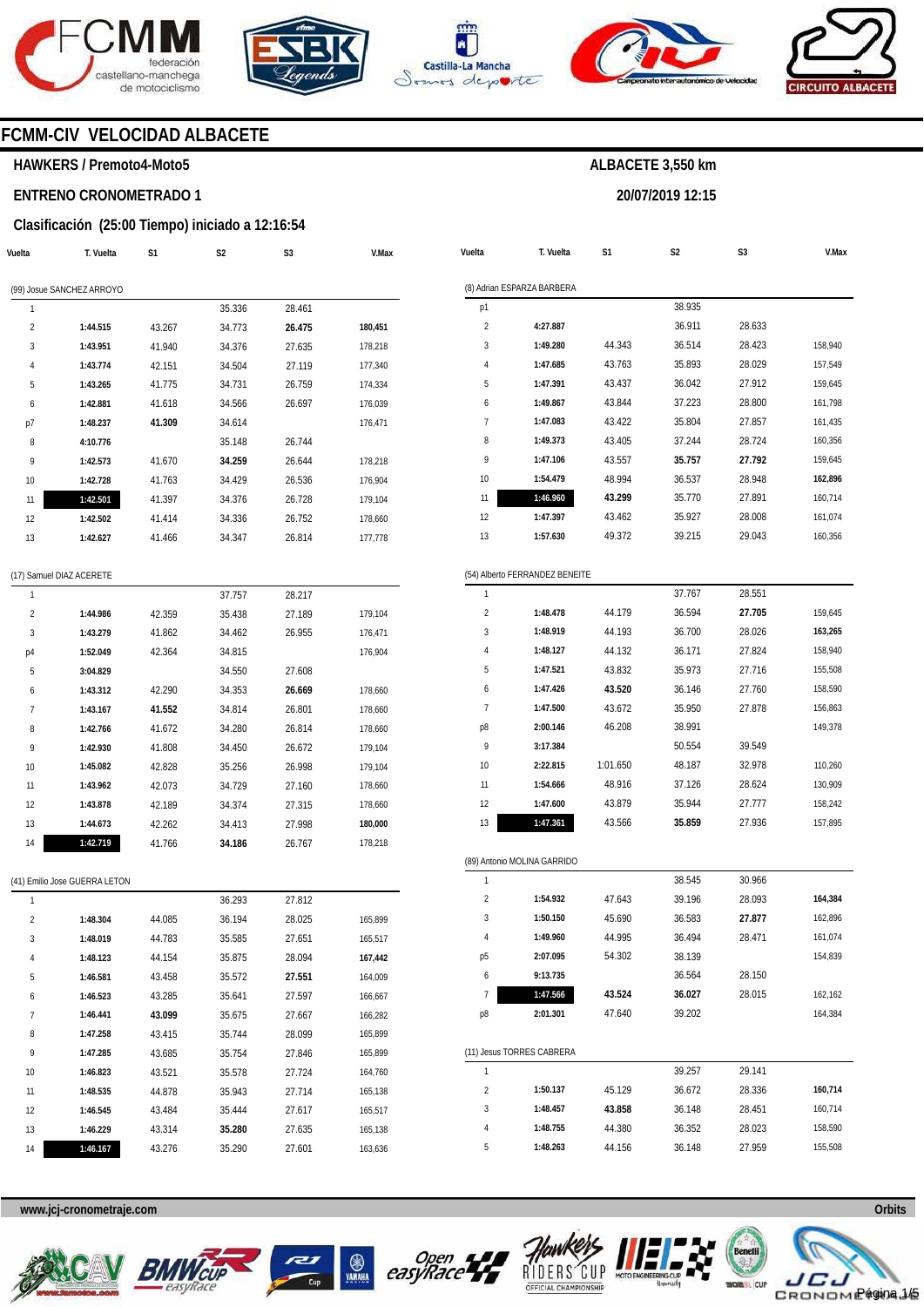







**20/07/2019 12:15** 



# **FCMM-CIV VELOCIDAD ALBACETE**

#### **HAWKERS / Premoto4-Moto5**

# **ENTRENO CRONOMETRADO 1**

### **Clasificación (25:00 Tiempo) iniciado a 12:16:54**

| Vuelta | T. Vuelta                         | S1       | S2     | S3     | V.Max   |  |
|--------|-----------------------------------|----------|--------|--------|---------|--|
| 6      | 1:48.028                          | 43.967   | 36.113 | 27.948 | 156,863 |  |
| 7      | 1:50.227                          | 46.325   | 36.086 | 27.816 | 154,506 |  |
| p8     | 1:59.063                          | 47.877   | 37.544 |        | 158,940 |  |
| 9      | 3:18.392                          |          | 53.000 | 37.300 |         |  |
| 10     | 2:22.725                          | 1:04.832 | 44.398 | 33.495 | 91,255  |  |
| 11     | 2:08.962                          | 58.791   | 41.105 | 29.066 | 128,114 |  |
| 12     | 1:49.065                          | 44.415   | 36.358 | 28.292 | 157,549 |  |
| 13     | 1:48.194                          | 44.115   | 36.007 | 28.072 | 155,508 |  |
|        | (43) Hodei MARTINEZ NUÑEZ         |          |        |        |         |  |
| 1      |                                   |          | 37.698 | 28.656 |         |  |
| 2      | 1:48.778                          | 44.084   | 36.403 | 28.291 | 151,261 |  |
| 3      | 1:49.397                          | 44.657   | 36.503 | 28.237 | 151,261 |  |
| 4      | 1:48.474                          | 44.130   | 36.080 | 28.264 | 150,628 |  |
| 5      | 1:49.082                          | 44.592   | 36.323 | 28.167 | 151,261 |  |
| 6      | 1:48.385                          | 44.040   | 36.121 | 28.224 | 150,943 |  |
| 7      | 1:49.432                          | 44.476   | 36.543 | 28.413 | 151,579 |  |
| p8     | 2:07.347                          | 47.635   | 38.565 |        | 150,000 |  |
|        |                                   |          |        |        |         |  |
|        | (34) Beñat FERNANDEZ ETXEBERRIA   |          |        |        |         |  |
| 1      |                                   |          | 38.662 | 29.196 |         |  |
| 2      | 1:52.703                          | 47.449   | 37.047 | 28.207 | 151,899 |  |
| 3      | 1:52.067                          | 44.326   | 39.196 | 28.545 | 156,182 |  |
| 4      | 1:49.157                          | 44.153   | 36.821 | 28.183 | 152,866 |  |
| 5      | 1:49.160                          | 44.238   | 36.693 | 28.229 | 150,628 |  |
| 6      | 1:49.497                          | 44.677   | 36.691 | 28.129 | 150,943 |  |
| 7      | 1:49.055                          | 44.299   | 36.685 | 28.071 | 149,688 |  |
| 8      | 1:48.921                          | 44.288   | 36.440 | 28.193 | 152,220 |  |
| р9     | 2:04.562                          | 50.280   | 38.004 |        | 150,313 |  |
| 10     | 3:38.677                          |          | 37.209 | 29.008 |         |  |
| 11     | 1:50.940                          | 45.191   | 37.143 | 28.606 | 148,148 |  |
| 12     | 1:50.338                          | 44.776   | 36.971 | 28.591 | 148,760 |  |
|        | (84) Hector DOMINGUEZ VILLARRUBIA |          |        |        |         |  |
| 1      |                                   |          | 38.831 | 29.395 |         |  |
| 2      | 1:50.219                          | 44.965   | 36.746 | 28.508 | 153,191 |  |
| 3      | 1:51.121                          | 44.776   | 36.785 | 29.560 | 150,000 |  |
| 4      | 1:52.498                          | 46.766   | 37.476 | 28.256 | 147,541 |  |
| 5      | 1:49.262                          | 44.573   | 36.520 | 28.169 | 151,899 |  |
| 6      | 1:49.457                          | 44.522   | 36.623 | 28.312 | 150,000 |  |
| 7      | 1:49.481                          | 44.602   | 36.455 | 28.424 | 150,000 |  |
| 8      | 1:49.068                          | 44.366   | 36.652 | 28.050 | 150,000 |  |
| 9      | 1:49.682                          | 44.516   | 36.858 | 28.308 | 148,454 |  |
| 10     | 1:50.457                          | 44.897   | 37.070 | 28.490 | 146,341 |  |
| 11     | 1:50.361                          | 45.304   | 36.872 | 28.185 | 146,640 |  |
| 12     | 1:50.398                          | 45.212   | 36.789 | 28.397 | 147,239 |  |

| Vuelta                | T. Vuelta                    | S1     | S2     | S3     | V.Max   |
|-----------------------|------------------------------|--------|--------|--------|---------|
| 14<br>1:50.304        |                              | 44.792 | 37.065 | 28.447 | 145,161 |
|                       | (4) David GARCIA ALMANSA     |        |        |        |         |
| 1                     |                              |        | 37.763 | 28.956 |         |
| $\overline{2}$        | 1:50.299                     | 44.741 | 37.085 | 28.473 | 151,261 |
| 3                     | 1:49.846                     | 44.437 | 36.944 | 28.465 | 155,172 |
| 4                     | 1:50.696                     | 44.843 | 36.996 | 28.857 | 151,261 |
| 5                     | 1:49.812                     | 44.515 | 36.879 | 28.418 | 150,000 |
| 6                     | 1:49.326                     | 44.473 | 36.856 | 27.997 | 149,688 |
| 7                     | 1:49.292                     | 44.287 | 36.983 | 28.022 | 155,172 |
| 8                     | 1:50.404                     | 44.783 | 37.191 | 28.430 | 156,182 |
| 9                     | 2:01.783                     | 52.106 | 40.176 | 29.501 | 150,000 |
| 10                    | 1:50.685                     | 44.890 | 37.182 | 28.613 | 151,261 |
| 11                    | 1:50.604                     | 44.752 | 37.192 | 28.660 | 151,899 |
| 12                    | 1:50.770                     | 45.026 | 37.127 | 28.617 | 151,899 |
| 13                    | 1:50.169                     | 44.764 | 36.971 | 28.434 | 151,579 |
|                       |                              |        |        |        |         |
| (58) Paola RAMOS VIVO |                              |        |        |        |         |
| 1                     |                              |        | 38.360 | 29.240 |         |
| $\overline{2}$        | 1:50.959                     | 45.402 | 37.165 | 28.392 | 148,148 |
| 3                     | 1:51.721                     | 44.823 | 38.250 | 28.648 | 149,068 |
| 4                     | 1:50.066                     | 45.213 | 36.647 | 28.206 | 147,844 |
| 5                     | 1:49.502                     | 44.562 | 36.733 | 28.207 | 147,844 |
| 6                     | 1:49.431                     | 44.398 | 36.675 | 28.358 | 147,844 |
| 7                     | 1:49.514                     | 44.659 | 36.691 | 28.164 | 146,939 |
| 8                     | 1:50.085                     | 44.645 | 36.934 | 28.506 | 147,239 |
| 9                     | 1:49.786                     | 44.771 | 36.722 | 28.293 | 146,045 |
| 10                    | 1:49.840                     | 44.610 | 36.838 | 28.392 | 145,455 |
| 11                    | 1:50.093                     | 44.892 | 36.933 | 28.268 | 147,844 |
| 12                    | 1:49.777                     | 44.531 | 36.786 | 28.460 | 146,939 |
| 13                    | 1:50.111                     | 44.717 | 37.090 | 28.304 | 146,939 |
| 14                    | 1:50.691                     | 45.310 | 36.916 | 28.465 | 145,749 |
|                       | (42) Roberto GARCIA TINOCO   |        |        |        |         |
| p1                    |                              |        | 39.837 |        |         |
| $\overline{c}$        | 2:52.277                     |        | 37.576 | 28.554 |         |
| 3                     | 1:50.440                     | 44.955 | 37.015 | 28.470 | 146,341 |
| p4                    | 1:57.867                     | 44.837 | 37.343 |        | 147,239 |
| p5                    | 4:49.000                     |        | 38.600 |        |         |
|                       |                              |        |        |        |         |
|                       | (18) Carolina MANZANO AFONSO |        |        |        |         |
| 1                     |                              |        | 38.962 | 29.582 |         |
| 2                     | 1:52.117                     | 45.427 | 37.731 | 28.959 | 153,518 |
| 3                     | 1:52.370                     | 45.351 | 37.687 | 29.332 | 150,943 |
| 4                     | 1:50.562                     | 44.970 | 36.867 | 28.725 | 151,261 |
| 5                     | 1:50.959                     | 45.183 | 36.801 | 28.975 | 152,866 |
| 6                     | 1:52.150                     | 45.309 | 37.292 | 29.549 | 146,640 |

**www.jcj-cronometraje.com Orbits** 

**1:50.066** 

44.857



13



36.670

28.539

145,749





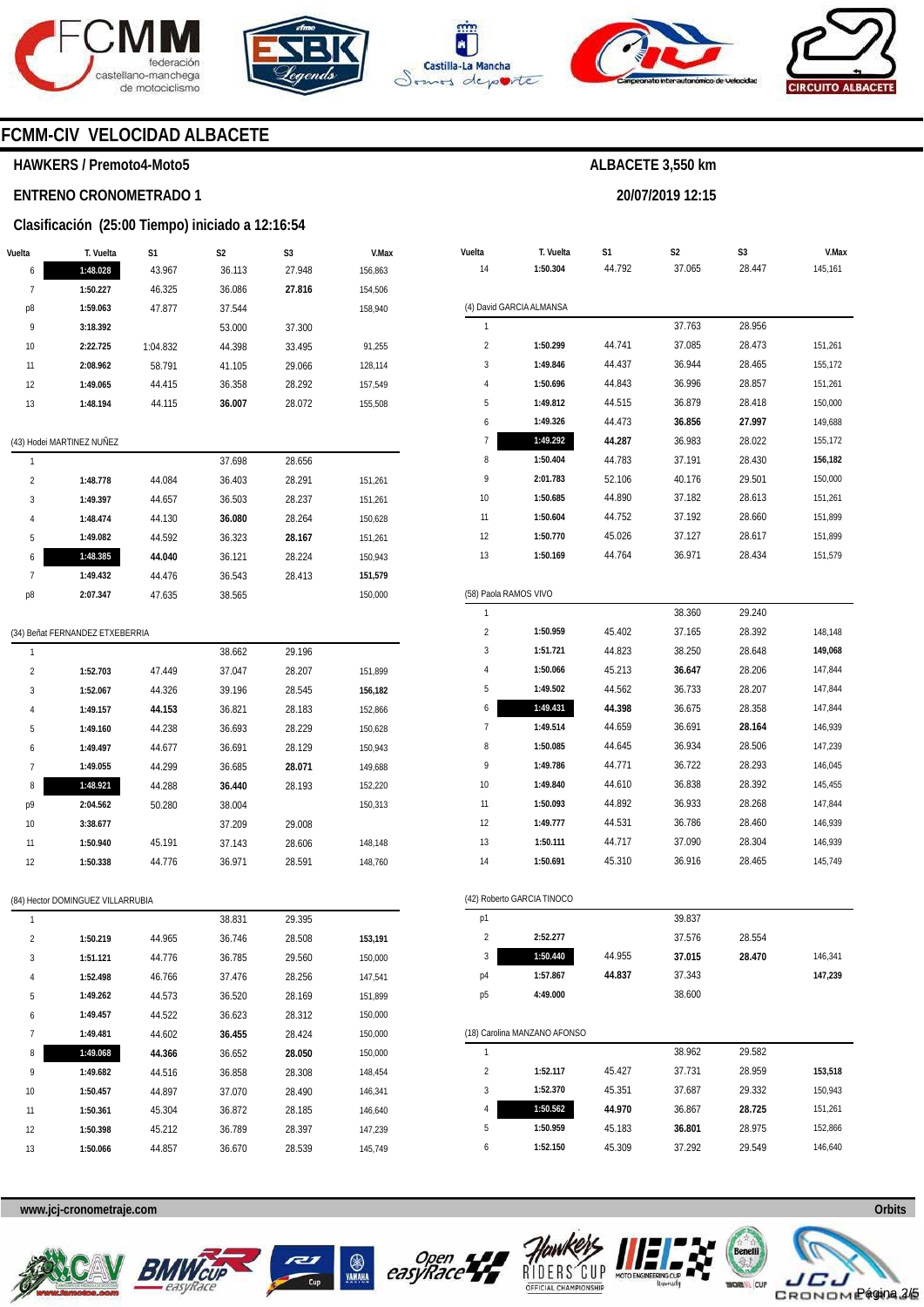







**20/07/2019 12:15** 



# **FCMM-CIV VELOCIDAD ALBACETE**

#### **HAWKERS / Premoto4-Moto5**

# **ENTRENO CRONOMETRADO 1**

#### **Clasificación (25:00 Tiempo) iniciado a 12:16:54**

| Vuelta | T. Vuelta                  | S1     | S2     | S3     | V.Max   |
|--------|----------------------------|--------|--------|--------|---------|
| 7      | 1:54.472                   | 47.515 | 37.635 | 29.322 | 148,148 |
| 8      | 1:53.572                   | 45.875 | 38.029 | 29.668 | 145,749 |
| 9      | 1:54.468                   | 46.350 | 38.254 | 29.864 | 142,292 |
| 10     | 1:55.364                   | 46.732 | 38.726 | 29.906 | 139,535 |
| 11     | 1:54.561                   | 46.669 | 37.989 | 29.903 | 141,454 |
| 12     | 1:54.336                   | 46.430 | 38.176 | 29.730 | 142,574 |
| 13     | 1:53.472                   | 45.748 | 37.931 | 29.793 | 141,454 |
| 14     | 1:54.528                   | 46.115 | 38.260 | 30.153 | 141,454 |
|        | (21) Gonzalo PEREZ ALVAREZ |        |        |        |         |
| 1      |                            |        | 39.847 | 30.877 |         |
| 2      | 1:51.315                   | 45.311 | 37.348 | 28.656 | 150,628 |
| 3      | 1:51.024                   | 44.667 | 37.417 | 28.940 | 154,176 |
| 4      | 1:50.758                   | 44.812 | 37.027 | 28.919 | 150,000 |
| р5     | 1:54.521                   | 45.115 | 37.084 |        | 147,844 |
| 6      | 2:31.716                   |        | 37.624 | 29.074 |         |
| 7      | 1:52.263                   | 45.307 | 38.099 | 28.857 | 146,640 |
| 8      | 1:51.402                   | 45.002 | 37.488 | 28.912 | 149,068 |
| 9      | 1:51.290                   | 45.132 | 37.315 | 28.843 | 147,541 |
| 10     | 1:51.517                   | 45.373 | 37.431 | 28.713 | 146,939 |
| 11     | 1:50.630                   | 44.920 | 37.017 | 28.693 | 150,313 |
| 12     | 1:51.063                   | 44.853 | 37.387 | 28.823 | 149,688 |
| 13     | 1:51.289                   | 45.230 | 37.201 | 28.858 | 149,068 |
| 14     | 1:51.155                   | 45.034 | 37.240 | 28.881 | 145,455 |
|        | (9) Manuel GARCIA TROYA    |        |        |        |         |
| 1      |                            |        | 56.858 | 31.649 |         |
| 2      | 1:50.795                   | 45.875 | 36.352 | 28.568 | 170,213 |
| 3      | 1:51.830                   | 45.073 | 37.440 | 29.317 | 168,618 |
| 4      | 1:53.664                   | 46.264 | 37.675 | 29.725 | 156,863 |
| 5      | 1:55.154                   | 46.723 | 38.376 | 30.055 | 151,261 |
| 6      | 1:56.075                   | 47.562 | 38.540 | 29.973 | 146,045 |
| 7      | 1:58.270                   | 47.921 | 39.603 | 30.746 | 144,000 |
| 8      | 1:59.767                   | 48.639 | 39.625 | 31.503 | 139,265 |
| p9     | 2:11.863                   | 52.114 | 41.459 |        | 143,141 |
|        | (2) Natalia RIVERA RESEL   |        |        |        |         |
| 1      |                            |        | 39.927 | 30.831 |         |
| 2      | 1:51.413                   | 45.197 | 37.293 | 28.923 | 149,378 |
| 3      | 1:51.538                   | 45.007 | 37.425 | 29.106 | 150,000 |
| 4      | 1:50.870                   | 45.406 | 36.718 | 28.746 | 153,191 |
| р5     | 1:58.382                   | 45.914 | 38.459 |        | 150,943 |
| 6      | 2:01.657                   |        | 37.043 | 29.178 |         |
| 7      | 1:52.395                   | 46.309 | 37.089 | 28.997 | 145,749 |
| 8      | 1:51.119                   | 44.978 | 37.045 | 29.096 | 145,749 |
| 9      | 1:51.739                   | 45.185 | 37.573 | 28.981 | 144,869 |
| 10     | 1:52.039                   | 46.059 | 37.249 | 28.731 | 144,578 |
|        |                            |        |        |        |         |

| Vuelta                  | T. Vuelta                  | S1     | S <sub>2</sub> | S3     | V.Max   |
|-------------------------|----------------------------|--------|----------------|--------|---------|
| 11                      | 1:51.051                   | 45.144 | 37.086         | 28.821 | 146,640 |
| 12                      | 1:51.074                   | 45.168 | 36.813         | 29.093 | 146,939 |
| 13                      | 1:51.024                   | 44.789 | 37.014         | 29.221 | 147,844 |
| p14                     | 2:07.107                   | 45.182 | 42.217         |        | 144,869 |
|                         |                            |        |                |        |         |
| (95) Zoltan KOVACS      |                            |        |                |        |         |
| 1                       |                            |        | 37.463         | 29.353 |         |
| $\overline{\mathbf{c}}$ | 1:51.241                   | 45.392 | 37.331         | 28.518 | 151,579 |
| 3                       | 1:53.059                   | 45.439 | 37.553         | 30.067 | 150,000 |
| 4                       | 1:52.300                   | 46.534 | 37.115         | 28.651 | 148,760 |
| 5                       | 1:50.943                   | 45.297 | 36.880         | 28.766 | 147,844 |
| p6                      | 1:56.277                   | 45.320 | 37.627         |        | 146,640 |
| 7                       | 2:24.172                   |        | 37.192         | 28.871 |         |
| 8                       | 1:51.234                   | 45.570 | 37.189         | 28.475 | 147,541 |
| 9                       | 1:53.379                   | 45.824 | 38.078         | 29.477 | 153,518 |
| 10                      | 1:51.462                   | 45.441 | 37.271         | 28.750 | 148,148 |
| 11                      | 1:51.465                   | 45.559 | 37.138         | 28.768 | 147,239 |
| 12                      | 1:51.382                   | 45.315 | 37.171         | 28.896 | 146,045 |
| p13                     | 1:57.477                   | 46.425 | 37.940         |        | 144,000 |
|                         |                            |        |                |        |         |
|                         | (35) Miguel BERNAL ARNAL   |        |                |        |         |
| 1                       |                            |        | 39.124         | 29.217 |         |
| $\overline{\mathbf{c}}$ | 1:50.965                   | 44.918 | 37.685         | 28.362 | 157,549 |
|                         |                            |        |                |        |         |
|                         | (19) Jose PINEDO REQUENA   |        |                |        |         |
| 1                       |                            |        | 38.964         | 29.802 |         |
| 2                       | 1:51.178                   | 45.723 | 36.681         | 28.774 | 150,628 |
| 3                       | 21:16.200                  |        | 38.101         | 28.857 | 152,866 |
|                         |                            |        |                |        |         |
|                         | (1) Adriano DONOSO RODRIGO |        |                |        |         |
| 1                       |                            |        | 39.187         | 29.256 |         |
| $\overline{2}$          | 1:52.262                   | 45.690 | 37.663         | 28.909 | 152,220 |
| 3                       | 1:52.312                   | 45.319 | 37.950         | 29.043 | 148,760 |
| 4                       | 1:51.524                   | 45.142 | 37.152         | 29.230 | 149,688 |
| 5                       | 1:53.987                   | 45.701 | 38.374         | 29.912 | 147,844 |
| 6                       | 1:53.161                   | 45.890 | 37.883         | 29.388 | 147,239 |
| 7                       | 1:52.965                   | 45.985 | 37.792         | 29.188 | 142,857 |
| 8                       | 1:53.216                   | 45.745 | 38.041         | 29.430 | 148,148 |
| p9                      | 1:57.085                   | 45.939 | 37.783         |        | 140,900 |
| 10                      | 3:26.559                   |        | 37.507         | 29.107 |         |
| 11                      | 1:53.542                   | 45.826 | 38.269         | 29.447 | 144,869 |
| 12                      | 1:52.411                   | 45.836 | 37.411         | 29.164 | 142,857 |
| 13                      | 1:53.036                   | 45.949 | 37.729         | 29.358 | 141,732 |
|                         |                            |        |                |        |         |
|                         | (37) Montague James AMER   |        |                |        |         |
| 1                       |                            |        | 40.966         | 31.502 |         |
| 2                       | 1:54.307                   | 47.347 | 37.562         | 29.398 | 147,239 |









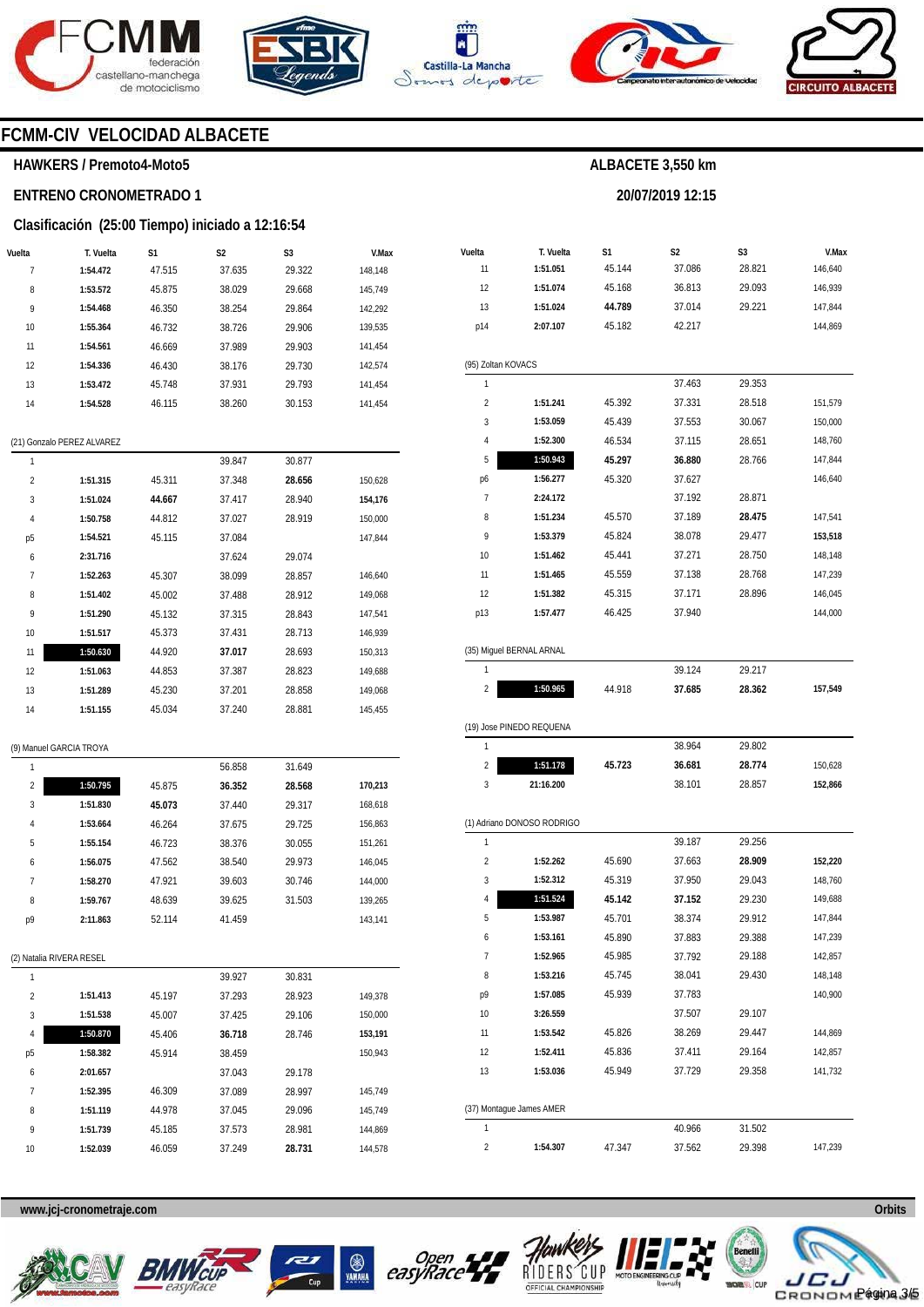





**Vuelta**  1 2 **T. Vuelta** 

**S1** 

50.069

**2:06.517** 



**S2**  42.040 43.428

**20/07/2019 12:15** 

**ALBACETE 3,550 km** 

**S3**  31.297 33.020



**V.Max** 

**173,913** 

### **FCMM-CIV VELOCIDAD ALBACETE**

#### **HAWKERS / Premoto4-Moto5**

# **ENTRENO CRONOMETRADO 1**

#### **Clasificación (25:00 Tiempo) iniciado a 12:16:54**

|                | <b>Crashfold (20.00 Tichipo) iniciado a T2.10.04</b> |        |                |                |         |
|----------------|------------------------------------------------------|--------|----------------|----------------|---------|
| Vuelta         | T. Vuelta                                            | S1     | S <sub>2</sub> | S <sub>3</sub> | V.Max   |
| 3              | 1:52.816                                             | 45.785 | 37.848         | 29.183         | 149,378 |
| p4             | 1:57.763                                             | 45.569 | 38.664         |                | 149,068 |
| 5              | 4:05.941                                             |        | 37.709         | 28.887         |         |
| 6              | 1:52.868                                             | 45.833 | 37.995         | 29.040         | 147,541 |
| $\overline{7}$ | 1:52.166                                             | 45.509 | 37.651         | 29.006         | 148,148 |
| 8              | 1:52.042                                             | 45.795 | 37.298         | 28.949         | 147,844 |
| 9              | 1:51.848                                             | 45.635 | 37.300         | 28.913         | 148,148 |
| 10             | 2:01.469                                             | 50.512 | 40.039         | 30.918         | 149,688 |
|                |                                                      |        |                |                |         |
|                | (7) Ruben ROMERO ARIAS                               |        |                |                |         |
| 1              |                                                      |        | 39.461         | 30.552         |         |
| $\overline{2}$ | 1:54.720                                             | 46.842 | 38.092         | 29.786         | 156,182 |
| 3              | 1:54.341                                             | 46.500 | 38.235         | 29.606         | 150,000 |
| 4              | 1:54.143                                             | 46.470 | 38.238         | 29.435         | 149,068 |
| 5              | 1:53.549                                             | 46.201 | 38.003         | 29.345         | 148,148 |
| 6              | 1:53.170                                             | 46.212 | 37.949         | 29.009         | 147,844 |

| C   | 1:53.549 | 40.ZUT   | 38.UU3 | 79.345 | 148.148 |
|-----|----------|----------|--------|--------|---------|
| 6   | 1:53.170 | 46.212   | 37.949 | 29.009 | 147,844 |
| 7   | 1:52.787 | 45.776   | 38.100 | 28.911 | 148.760 |
| 8   | 1:53.088 | 46.006   | 38.090 | 28.992 | 147,844 |
| 9   | 1:52.481 | 45.820   | 37.754 | 28.907 | 148.454 |
| 10  | 1:53.449 | 46.460   | 38.095 | 28.894 | 148,454 |
| 11  | 1:52.334 | 45.703   | 37.739 | 28.892 | 152.220 |
| 12  | 1:51.920 | 45.344   | 37.557 | 29.019 | 149,688 |
| p13 | 3:19.225 | 1:56.859 | 42.190 |        | 151.579 |

#### (12) Francisco Javier DE DIOS CASTRO

|   |          |        | 40.944 | 31.795 |         |
|---|----------|--------|--------|--------|---------|
| 2 | 1:52.715 | 45.811 | 37.917 | 28.987 | 151,261 |
| 3 | 1:52.105 | 45.464 | 37.629 | 29.012 | 160.000 |
| 4 | 2:18.351 | 46.665 | 58.026 | 33.660 | 156,863 |
| 5 | 2:04.513 | 46.614 | 46.630 | 31.269 | 154.506 |

|  | (15) Miguel RODRIGUEZ MENDEZ |  |
|--|------------------------------|--|
|  |                              |  |

| 1              |          |        | 42.019 | 31.876 |         |
|----------------|----------|--------|--------|--------|---------|
| $\overline{2}$ | 1:57.876 | 48.401 | 39.393 | 30.082 | 150,313 |
| 3              | 1:56.138 | 46.811 | 39.193 | 30.134 | 150,943 |
| 4              | 1:54.832 | 46.762 | 38.531 | 29.539 | 149,688 |
| 5              | 1:54.199 | 46.605 | 38.239 | 29.355 | 149,378 |
| 6              | 1:53.583 | 46.202 | 38.096 | 29.285 | 150,000 |
| 7              | 1:53.226 | 46.040 | 38.126 | 29.060 | 149,688 |
| 8              | 1:53.198 | 45.974 | 37.991 | 29.233 | 150,313 |
| 9              | 1:53.971 | 45.903 | 37.802 | 30.266 | 151,261 |
| 10             | 1:53.623 | 46.235 | 38.476 | 28.912 | 153,518 |
| 11             | 1:52.217 | 45.643 | 37.558 | 29.016 | 151,899 |
| p12            | 1:56.879 | 45.989 | 37.853 |        | 151,899 |
| 13             | 2:28.634 |        | 37.773 | 29.152 |         |
|                |          |        |        |        |         |
|                |          |        |        |        |         |

(32) Sara ROMAN RODRIGUEZ

#### 3 4 p5 (71) Carlos CANO TORTOSA 1  $\overline{2}$ 3 4 5 6 7 8 9 10 11 12 13 (22) Mark PEREZ FERRANDO 1  $\overline{2}$ 3 4 5 6 7 8 9 10 p11 p12 (39) Juan Francisco RISUEÑO LOPEZ 1 2 3 4 p5 (77) Mauro GOMEZ GONZALEZ 1 **1:52.513 1:52.788 2:20.910 1:58.675 1:57.374 1:56.518 1:56.471 1:56.885 1:55.653 1:54.414 1:55.846 1:57.754 1:57.481 1:57.345 1:58.561 1:56.372 1:55.300 1:54.527 1:54.492 1:55.293 1:55.571 1:54.841 1:55.557 1:54.828 2:08.792 3:15.313 1:56.160 1:54.897 1:55.081 2:21.638 45.120**  45.342 50.224 48.107 47.241 47.205 47.282 47.164 47.030 **46.241**  47.249 46.870 47.462 47.374 48.274 47.396 47.068 46.433 **46.417**  46.633 46.996 46.624 46.784 46.789 46.913 47.500 46.793 **46.779**  1:00.777 **37.852**  37.907 48.754 42.161 39.975 39.599 39.132 38.972 39.346 39.021 **38.494**  38.647 40.248 39.500 39.382 39.566 40.644 39.012 38.749 38.637 **38.420**  39.031 38.938 38.593 38.657 38.694 42.511 41.669 40.360 38.767 **38.465**  38.506 42.866 42.816 29.541 **29.539**  31.710 30.593 30.534 30.181 30.217 30.375 **29.602**  29.679 29.950 30.636 30.519 30.589 30.721 30.771 29.964 29.483 29.457 29.655 29.629 29.637 29.624 30.116 **29.345**  30.430 29.893 **29.639**  29.796 32.527 171,021 168,618 165,517 **151,899**  145,455 144,289 142,292 142,574 143,426 147,541 146,045 144,869 143,713 141,176 142,012 **153,191**  152,866 153,191 150,628 149,688 148,454 150,000 148,148 147,541 151,579 148,148 150,943 **153,191**  150,313

**www.jcj-cronometraje.com Orbits** 







p2 3 4



**2:16.635 2:43.589 2:01.177**  49.429

40.570 42.380 40.958

31.131 30.810

49.409



**149,378** 

142,574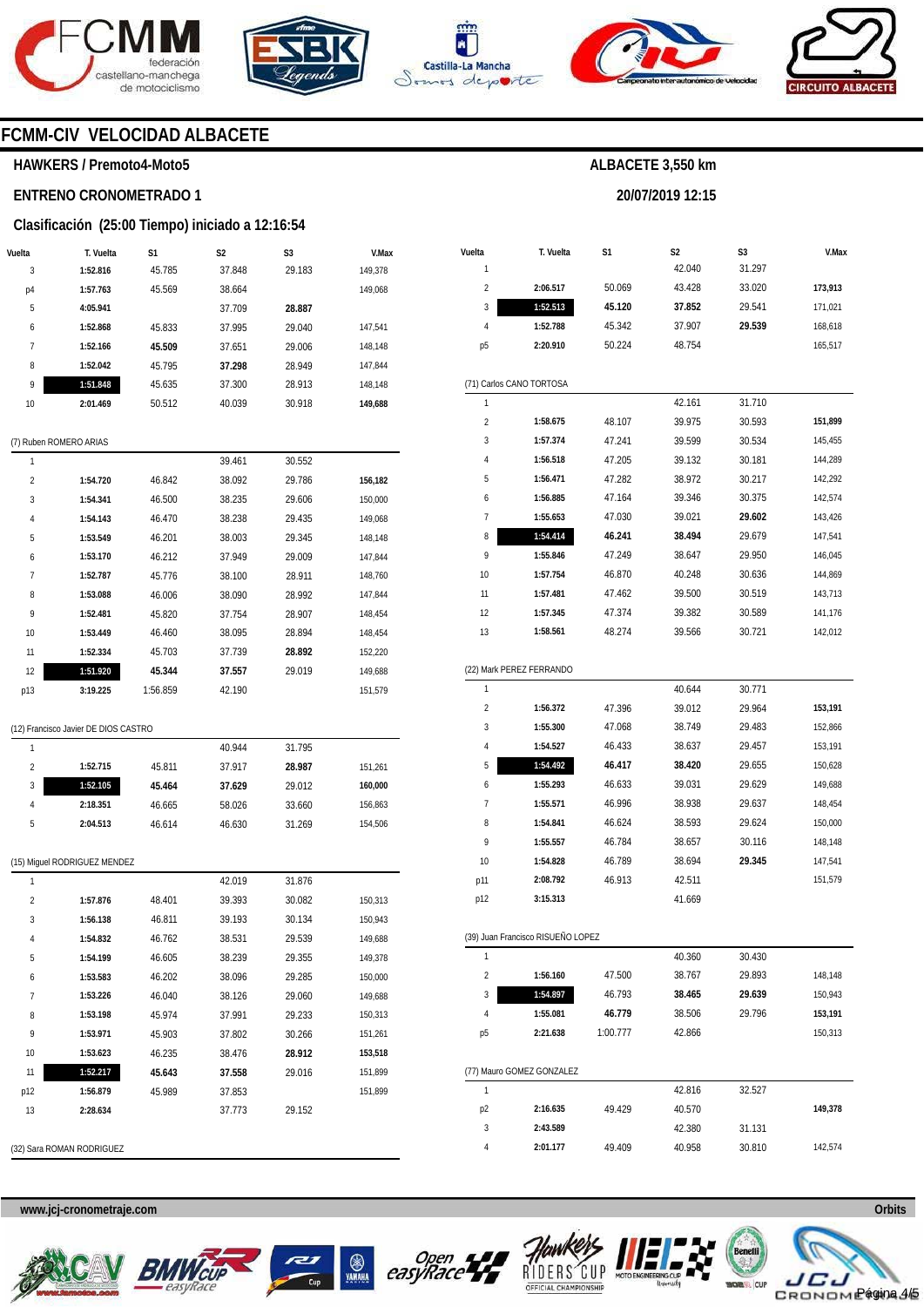







**20/07/2019 12:15** 



# **FCMM-CIV VELOCIDAD ALBACETE**

### **HAWKERS / Premoto4-Moto5**

# **ENTRENO CRONOMETRADO 1**

#### **Clasificación (25:00 Tiempo) iniciado a 12:16:54**

| Vuelta       | T. Vuelta | S1     | S <sub>2</sub> | S <sub>3</sub> | V.Max   | Vuelta | T. Vuelta | S1 | S <sub>2</sub> | S <sub>3</sub> | V.Max |
|--------------|-----------|--------|----------------|----------------|---------|--------|-----------|----|----------------|----------------|-------|
| C            | 1:59.542  | 48.612 | 40.404         | 30.526         | 140,900 |        |           |    |                |                |       |
| <sub>0</sub> | 1:58.694  | 48.567 | 39.927         | 30.200         | 146,341 |        |           |    |                |                |       |
|              | 1:58.680  | 48.646 | 39.938         | 30.096         | 147,541 |        |           |    |                |                |       |
| 8            | 1:58.371  | 48.414 | 39.903         | 30.054         | 146,640 |        |           |    |                |                |       |
| 9            | 1:59.065  | 48.012 | 40.636         | 30.417         | 148,760 |        |           |    |                |                |       |
| 10           | 1:57.605  | 47.825 | 39.828         | 29.952         | 148,760 |        |           |    |                |                |       |
| p11          | 2:21.392  | 50.963 | 42.245         |                | 144,000 |        |           |    |                |                |       |
|              |           |        |                |                |         |        |           |    |                |                |       |

#### (222) Austin BEN RICHAR

| 1              |          |        | 42.271 | 32.140 |         |
|----------------|----------|--------|--------|--------|---------|
| $\overline{2}$ | 2:01.478 | 49.329 | 40.592 | 31.557 | 139,265 |
| 3              | 2:01.797 | 49.379 | 40.772 | 31.646 | 137,667 |
| $\overline{4}$ | 2:01.962 | 49.689 | 40.690 | 31.583 | 137,667 |
| 5              | 2:01.274 | 49.108 | 40.453 | 31.713 | 137,143 |
| 6              | 2:00.971 | 49.554 | 40.482 | 30.935 | 137,405 |
| 7              | 2:00.259 | 48.683 | 40.176 | 31.400 | 138,196 |
| 8              | 2:00.407 | 48.539 | 40.726 | 31.142 | 136,882 |
| 9              | 2:00.954 | 49.361 | 40.273 | 31.320 | 135,084 |
| 10             | 2:02.120 | 50.666 | 40.262 | 31.192 | 136,622 |
| 11             | 2:04.337 | 50.595 | 41.302 | 32.440 | 139,265 |
| 12             | 2:04.729 | 51.548 | 40.891 | 32.290 | 137.667 |
| 13             | 2:10.223 | 49.993 | 44.084 | 36.146 | 137.143 |

#### (5) Michal RUZICKA

2

| 1                  |          |        | 44.347 | 33.224 |         |
|--------------------|----------|--------|--------|--------|---------|
| $\overline{2}$     | 2:06.193 | 51.578 | 41.844 | 32.771 | 146,045 |
| 3                  | 2:07.360 | 50.386 | 44.166 | 32.808 | 145,455 |
| 4                  | 2:05.684 | 50.820 | 41.628 | 33.236 | 139,806 |
| 5                  | 2:04.729 | 50.190 | 42.033 | 32.506 | 143,426 |
| 6                  | 2:04.397 | 50.254 | 41.912 | 32.231 | 142,292 |
| 7                  | 2:08.653 | 51.969 | 42.985 | 33.699 | 141,732 |
| 8                  | 2:05.223 | 51.314 | 41.852 | 32.057 | 142,574 |
| p9                 | 2:20.200 | 53.738 | 44.515 |        | 140,900 |
| 10                 | 3:25.902 |        | 54.175 | 38.377 |         |
|                    |          |        |        |        |         |
| (96) Premysl TOMAN |          |        |        |        |         |
| 1                  |          |        | 48.039 | 37.212 |         |

**46.395** 

**35.242** 

**148,760** 

**www.jcj-cronometraje.com Orbits** 

**2:18.343** 

**56.706** 











Página 5/5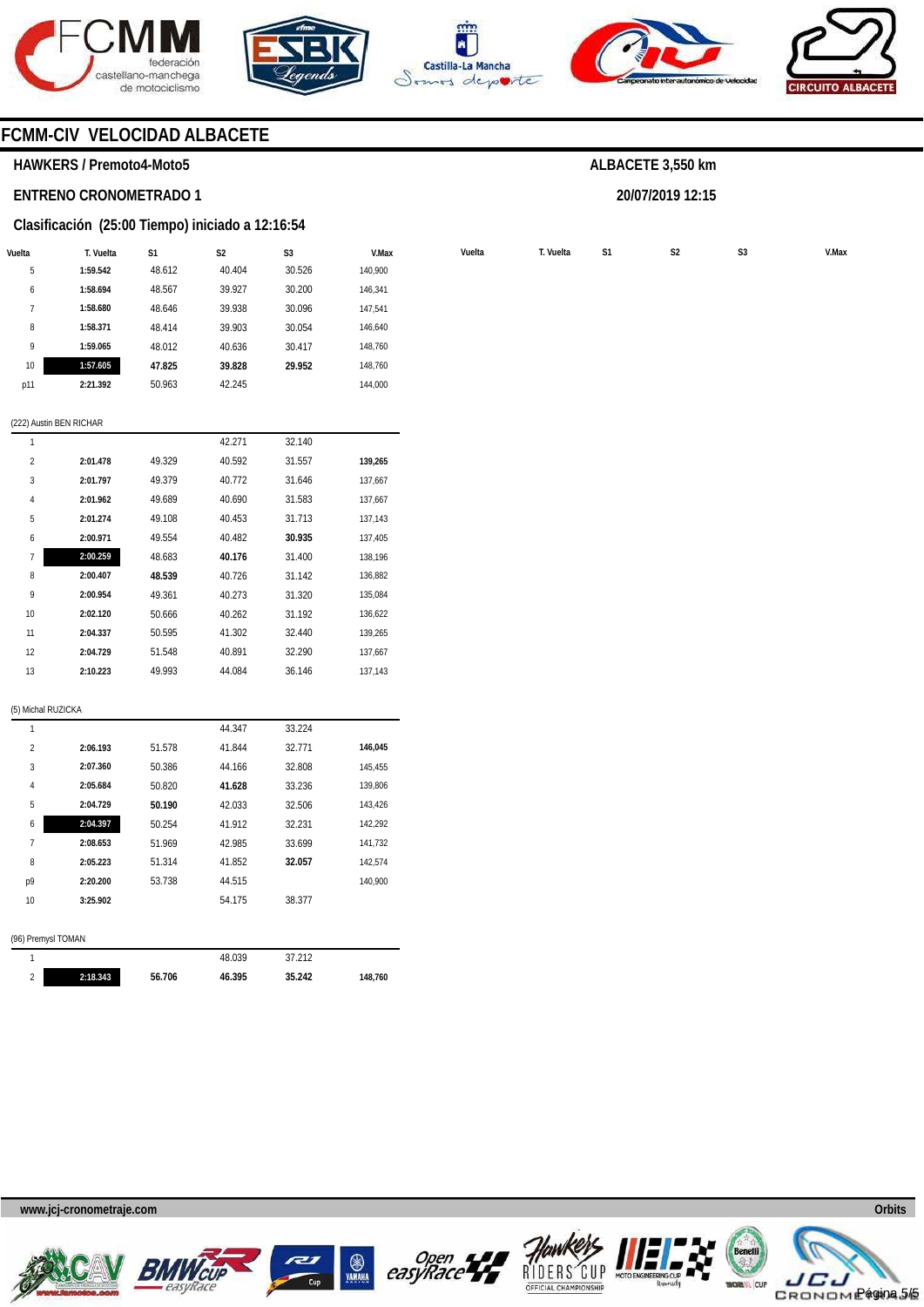







**20/07/2019 19:10** 



# **FCMM-CIV VELOCIDAD ALBACETE**

#### **HAWKERS / Premoto4-Moto5**

**CARRERA 1** 

**Carrera (8 Vueltas)** 

**. . . . . . . . . . . . POLE POSITION 1 <sup>1</sup> 99 Josue SANCHEZ ARROYO 2 3 17 Samuel DIAZ ACERETE 41 E. GUERRA LETON** 1:42.501 1:42.719 1:46.167  **2 <sup>4</sup> 8 Adrian ESPARZA BARBERA 5 6 54 A. FERRANDEZ BENEITE** 1:46.960 **89 Antonio MOLINA GARRIDO** 1:47.361 1:47.566 **3 1 11 Jesus TORRES CABRERA 8 9 43 Hodei MARTINEZ NUÑEZ** 1:48.028 **34 B. F.** 1:48.385 1:48.921  $\frac{10}{\frac{34 \text{ H}}{}}$ **11 12 84 H. D. 4 David GARCIA ALMANSA** 1:49.068 **58 Paola RAMOS VIVO** 1:49.292 1:49.431 **5 13**<br> **13 12 Roberto GARCIA TINOCO 14 15 18 C. MANZANO AFONSO** 1:50.440 **21 Gonzalo PEREZ ALVAREZ** 1:50.562 1:50.630  **6 <sup>16</sup> 9 Manuel GARCIA TROYA 17 18 2 Natalia RIVERA RESEL 95 Zoltan KOVACS** 1:50.795 1:50.870 1:50.943  **7 <sup>19</sup> 35 Miguel BERNAL ARNAL 20 21 19 Jose PINEDO REQUENA 1 Adriano DONOSO RODRIGO** 1:50.965 1:51.178 1:51.524  **8 <sup>22</sup> 37 Montague James AMER 23 24 7 Ruben ROMERO ARIAS 12 F. DE DIOS CASTRO** 1:51.848 1:51.920 1:52.105 **9 15 M. RODRIGUEZ MENDEZ 26 27 32 Sara ROMAN RODRIGUEZ 71 Carlos CANO TORTOSA** 1:52.217 1:52.513 1:54.414 **10 28 28 22 Mark PEREZ FERRANDO 29 30 39 J. RISUEÑO LOPEZ 77 Mauro GOMEZ GONZALEZ** 1:54.492 1:54.897 1:57.605 **11 1 222 Austin BEN RICHAR 32 33 5 Michal RUZICKA 96 Premysl TOMAN** 2:00.259 2:04.397 2:18.343











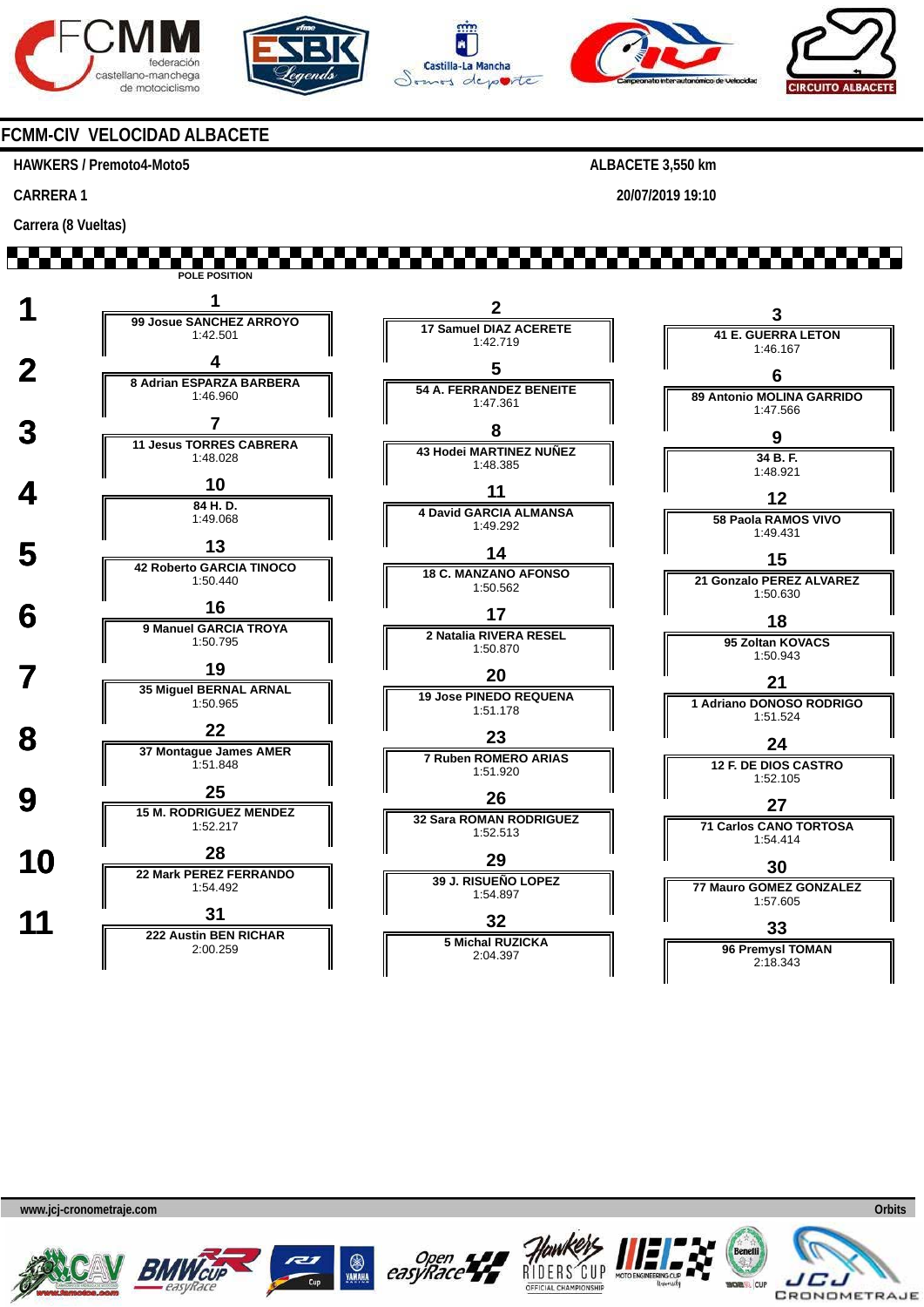







**21/07/2019 10:25** 



# **Clasificado por mejor tiempo de vuelta**

**HAWKERS / Premoto4-Moto5** 

**FCMM-CIV VELOCIDAD ALBACETE** 

#### **Warm-Up**

**Pos.** 

### **Clasificación iniciado a 10:25:07**

| Pos.           | N°             | <b>Nombre</b>                   | Mejor Tm | Dif. 1° | Dif.Ant. | En V. V.T.     |                 | Mejor Vel. |                | PEC Clase           | Moto              | Club                     |
|----------------|----------------|---------------------------------|----------|---------|----------|----------------|-----------------|------------|----------------|---------------------|-------------------|--------------------------|
| $\mathbf{1}$   | 99             | Josue SANCHEZ ARROYO            | 1:44.216 |         |          | 5              | 6               | 122,630    | $\mathbf{1}$   | Pmoto4              |                   | CIV MotorSport           |
| $\overline{2}$ | 89             | Antonio MOLINA GARRIDO          | 1:46.631 | 2.415   | 2.415    | 5              | $\overline{7}$  | 119,853    | $\mathbf{1}$   | Moto Engineering Cu | MEC               |                          |
| 3              | 54             | Alberto FERRANDEZ BENEITE       | 1:48.302 | 4.086   | 1.671    | 5              | 6               | 118,003    | 1              | Hawker Cup 85cc     | CORSE             | CM Hawkers               |
| 4              | 11             | <b>Jesus TORRES CABRERA</b>     | 1:48.537 | 4.321   | 0.235    | 6              | $\overline{1}$  | 117,748    | $\overline{2}$ | Hawker Cup 85cc     | CORSE             | CM. Circuito de Jerez    |
| 5              | 41             | Emilio Jose GUERRA LETON        | 1:48.735 | 4.519   | 0.198    | 5              | 6               | 117,533    | $\overline{2}$ | Moto Engineering Cu | MEC               |                          |
| 6              | 21             | Gonzalo PEREZ ALVAREZ           | 1:48.909 | 4.693   | 0.174    | $\sqrt{3}$     | $\overline{7}$  | 117,346    | 3              | Hawker Cup 85cc     | CORSE             | C.D. Maik Racing Sevilla |
| $\overline{7}$ | 4              | David GARCIA ALMANSA            | 1:48.929 | 4.713   | 0.020    | 5              | $\overline{7}$  | 117,324    | 4              | Hawker Cup 85cc     | CORSE             | CIV MotorSport           |
| 8              | 34             | Beñat FERNANDEZ ETXEBERRIA      | 1:49.224 | 5.008   | 0.295    | 3              | $\overline{1}$  | 117,007    | 5              | Hawker Cup 85cc     | CORSE             | Fly Group Mc.            |
| 9              | 42             | Roberto GARCIA TINOCO           | 1:49.339 | 5.123   | 0.115    | 3              | $7\phantom{.0}$ | 116,884    | 6              | Hawker Cup 85cc     | CORSE             | C.D. Maik Racing Sevilla |
| 10             | 1              | Adriano DONOSO RODRIGO          | 1:50.556 | 6.340   | 1.217    | 5              | $\overline{7}$  | 115,598    | $\overline{7}$ | Hawker Cup 85cc     | CORSE             |                          |
| 11             | 15             | Miguel RODRIGUEZ MENDEZ         | 1:50.638 | 6.422   | 0.082    | 4              | $\overline{1}$  | 115,512    | 1              | Moto <sub>5</sub>   |                   | Circuito del Motor       |
| 12             | 84             | Hector DOMINGUEZ VILLARRUBIA    | 1:51.032 | 6.816   | 0.394    | 3              | 6               | 115,102    | $\overline{c}$ | Moto <sub>5</sub>   |                   | <b>KSBM</b>              |
| 13             | 95             | Zoltan KOVACS                   | 1:51.175 | 6.959   | 0.143    | 6              | $\overline{7}$  | 114,954    | 3              | Moto <sub>5</sub>   | <b>MIR RACING</b> | Independiente            |
| 14             | 35             | Miquel BERNAL ARNAL             | 1:51.382 | 7.166   | 0.207    | 5              | $\overline{7}$  | 114,740    | 8              | Hawker Cup 85cc     | CORSE             | A.D. Bernal Racing Team  |
| 15             | 18             | Carolina MANZANO AFONSO         | 1:52.063 | 7.847   | 0.681    | 6              | $\overline{1}$  | 114,043    | 4              | Moto <sub>5</sub>   |                   | Racing GP                |
| 16             | 58             | Paola RAMOS VIVO                | 1:52.111 | 7.895   | 0.048    | 5              | 6               | 113,994    | 5              | Moto <sub>5</sub>   | MIR RACING        | MC Circuit Móra          |
| 17             | 12             | Francisco Javier DE DIOS CASTRO | 1:52.516 | 8.300   | 0.405    | $\overline{4}$ | $\overline{7}$  | 113,584    | 3              | Moto Engineering Cu | MEC               |                          |
| 18             | $\overline{2}$ | Natalia RIVERA RESEL            | 1:52.786 | 8.570   | 0.270    | 6              | $\overline{1}$  | 113,312    | 6              | Moto <sub>5</sub>   |                   | <b>KSBM</b>              |
| 19             | 22             | Mark PEREZ FERRANDO             | 1:53.316 | 9.100   | 0.530    | 5              | 5               | 112,782    | 7              | Moto <sub>5</sub>   |                   | MotoDes                  |
| 20             | $\overline{7}$ | Ruben ROMERO ARIAS              | 1:53.883 | 9.667   | 0.567    | 6              | $\overline{7}$  | 112,220    | 9              | Hawker Cup 85cc     | CORSE             | CM Andreu28              |
| 21             | 37             | Montague James AMER             | 1:53.945 | 9.729   | 0.062    | 5              | 6               | 112,159    | 10             | Hawker Cup 85cc     | CORSE             | A. D. Aragon Sport       |
| 22             | 9              | Manuel GARCIA TROYA             | 1:54.300 | 10.084  | 0.355    | $\overline{2}$ | 5               | 111,811    | 4              | Moto Engineering Cu | MEC               |                          |
| 23             | 32             | Sara ROMAN RODRIGUEZ            | 1:54.646 | 10.430  | 0.346    | $\overline{4}$ | 6               | 111,474    | 5              | Moto Engineering Cu | MEC               |                          |
| 24             | 39             | Juan Francisco RISUEÑO LOPEZ    | 1:54.927 | 10.711  | 0.281    | $\overline{2}$ | $\overline{4}$  | 111,201    | 6              | Moto Engineering Cu | MEC               |                          |
| 25             | 8              | Adrian ESPARZA BARBERA          | 1:56.251 | 12.035  | 1.324    | 3              | $\overline{1}$  | 109,935    | $\overline{7}$ | Moto Engineering Cu | MEC               |                          |
| 26             | 77             | Mauro GOMEZ GONZALEZ            | 1:57.831 | 13.615  | 1.580    | 4              | 5               | 108,460    | 11             | Hawker Cup 85cc     | CORSE             | Lorenzo Comp. TO         |
| 27             | 222            | Austin BEN RICHAR               | 2:01.426 | 17.210  | 3.595    | $\overline{4}$ | 6               | 105,249    | 12             | Hawker Cup 85cc     | CORSE             | A.D. Aragon Sport        |
| 28             | 5              | Michal RUZICKA                  | 2:05.141 | 20.925  | 3.715    | $\overline{4}$ | 5               | 102,125    | 8              | Moto Engineering Cu | MEC               |                          |
| 29             | 96             | Premysl TOMAN                   | 2:24.483 | 40.267  | 19.342   | 3              | 5               | 88,453     | 9              | Moto Engineering Cu | MEC               |                          |
|                |                |                                 |          |         |          |                |                 |            |                |                     |                   |                          |











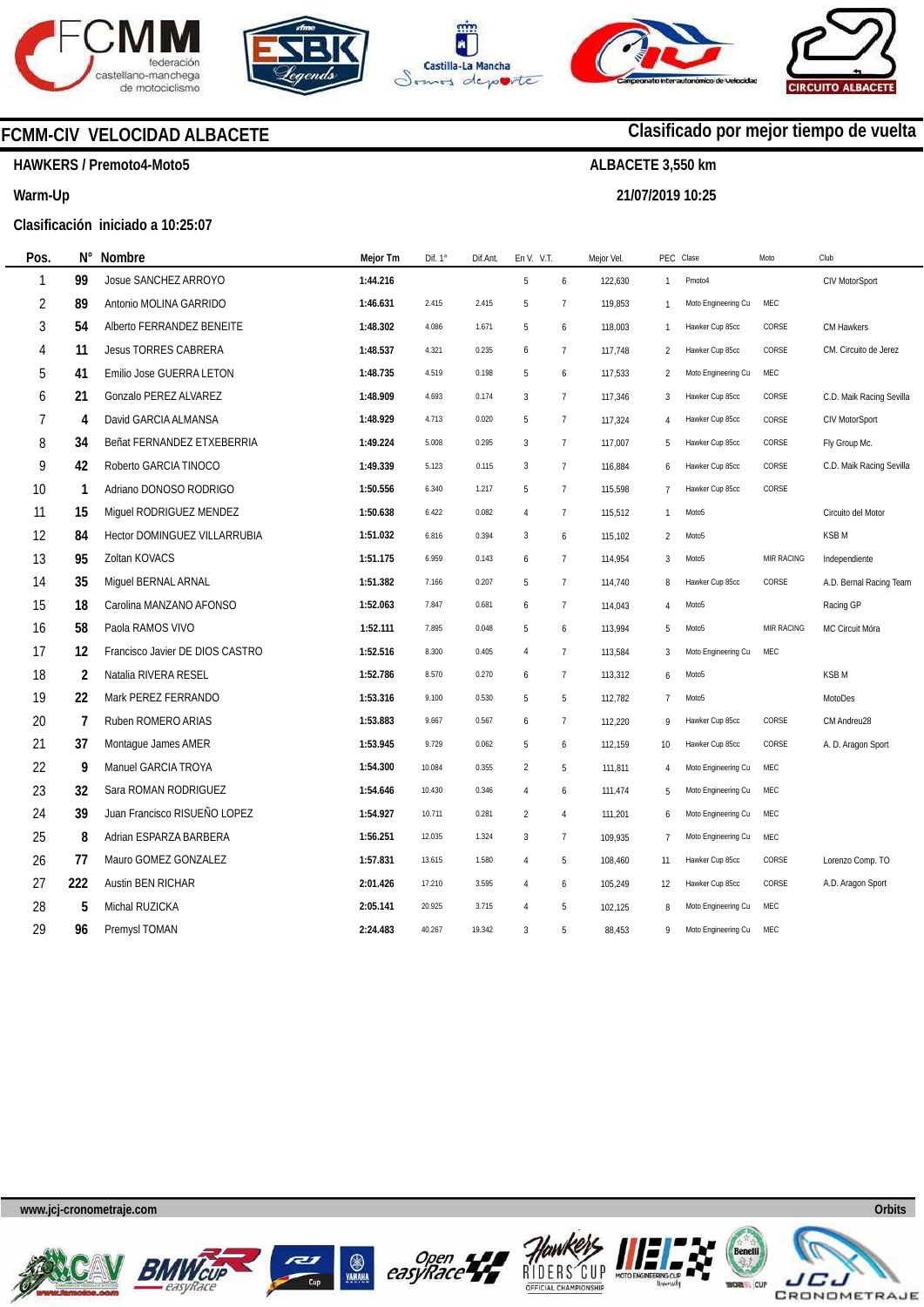







**21/07/2019 10:25** 



# **FCMM-CIV VELOCIDAD ALBACETE**

#### **HAWKERS / Premoto4-Moto5**

**Warm-Up** 

#### **Clasificación iniciado a 10:25:07**

| Vuelta                  | T. Vuelta                      | S1               | S2               | S3     | V.Max              |
|-------------------------|--------------------------------|------------------|------------------|--------|--------------------|
|                         |                                |                  |                  |        |                    |
|                         | (99) Josue SANCHEZ ARROYO      |                  |                  |        |                    |
| 1                       |                                |                  | 36.296           | 27.436 |                    |
| 2                       | 1:45.498                       | 42.907           | 35.200           | 27.391 | 176,471            |
| 3                       | 1:46.105                       | 42.916           | 35.302           | 27.887 | 171,429            |
| 4<br>5                  | 1:44.455                       | 42.630           | 34.684           | 27.141 | 175,610            |
| p6                      | 1:44.216<br>2:13.334           | 41.990<br>44.853 | 34.903<br>48.827 | 27.323 | 177,340<br>175,182 |
|                         |                                |                  |                  |        |                    |
|                         | (89) Antonio MOLINA GARRIDO    |                  |                  |        |                    |
| 1                       |                                |                  | 37.137           | 28.203 |                    |
| $\overline{2}$          | 1:47.889                       | 44.114           | 35.759           | 28.016 | 156,522            |
| 3                       | 1:48.970                       | 44.549           | 36.221           | 28.200 | 155,172            |
| 4                       | 1:46.992                       | 43.738           | 35.475           | 27.779 | 161,435            |
| 5                       | 1:46.631                       | 43.559           | 35.441           | 27.631 | 163,265            |
| 6                       | 1:52.545                       | 46.039           | 38.038           | 28.468 | 153,518            |
| p7                      | 2:12.510                       | 46.600           | 42.240           |        | 165,899            |
|                         |                                |                  |                  |        |                    |
|                         | (54) Alberto FERRANDEZ BENEITE |                  |                  |        |                    |
| 1                       |                                |                  | 36.474           | 28.258 |                    |
| 2                       | 1:48.892                       | 44.314           | 36.561           | 28.017 | 155,844            |
| p3                      | 1:53.673                       | 44.177           | 36.247           |        | 152,220            |
| 4                       | 4:05.273                       |                  | 37.110           | 27.961 |                    |
| 5                       | 1:48.302                       | 44.081           | 36.364           | 27.857 | 152,866            |
| p6                      | 1:55.757                       | 43.988           | 36.388           |        | 151,579            |
|                         |                                |                  |                  |        |                    |
| 1                       | (11) Jesus TORRES CABRERA      |                  | 37.620           | 28.736 |                    |
| 2                       | 1:49.540                       | 44.635           | 36.446           | 28.459 | 156,182            |
| 3                       | 1:49.780                       | 45.143           | 36.290           | 28.347 | 155,844            |
| 4                       | 1:50.000                       | 44.247           | 36.183           | 29.570 | 151,579            |
| 5                       | 1:49.837                       | 44.681           | 36.733           | 28.423 | 154,839            |
| 6                       | 1:48.537                       | 44.529           | 36.099           | 27.909 | 151,261            |
| p7                      | 1:58.707                       | 45.041           | 39.281           |        | 151,261            |
|                         |                                |                  |                  |        |                    |
|                         | (41) Emilio Jose GUERRA LETON  |                  |                  |        |                    |
| 1                       |                                |                  | 37.199           | 29.774 |                    |
| $\overline{\mathbf{c}}$ | 1:48.776                       | 44.606           | 36.150           | 28.020 | 161,074            |
| p3                      | 1:55.306                       | 44.763           | 36.465           |        | 164,009            |
| 4                       | 3:03.174                       |                  | 36.220           | 28.093 |                    |
| 5                       | 1:48.735                       | 44.603           | 35.720           | 28.412 | 165,899            |
| p6                      | 2:14.909                       | 44.032           | 55.423           |        | 164,760            |
|                         |                                |                  |                  |        |                    |
|                         | (21) Gonzalo PEREZ ALVAREZ     |                  |                  |        |                    |
| 1                       |                                |                  | 36.920           | 28.575 |                    |
| $\overline{\mathbf{c}}$ | 1:49.550                       | 44.815           | 36.457           | 28.278 | 149,688            |
| 3                       | 1:48.909                       | 44.222           | 36.354           | 28.333 | 152,866            |

| Vuelta         |                                 | S1     | S2       | S3     | V.Max   |
|----------------|---------------------------------|--------|----------|--------|---------|
| 4              | T. Vuelta<br>1:50.694           | 44.968 | 36.908   | 28.818 | 150,313 |
| 5              | 1:50.403                        | 44.753 | 37.070   | 28.580 | 149,688 |
| 6              | 1:50.666                        | 44.853 | 37.121   | 28.692 | 148,760 |
| p7             | 2:09.200                        | 50.488 | 41.424   |        | 148,760 |
|                |                                 |        |          |        |         |
|                | (4) David GARCIA ALMANSA        |        |          |        |         |
| 1              |                                 |        | 37.482   | 28.658 |         |
| $\overline{2}$ | 1:49.358                        | 43.875 | 36.709   | 28.774 | 154,839 |
| 3              | 1:50.350                        | 45.085 | 36.887   | 28.378 | 155.844 |
| 4              | 1:48.958                        | 44.120 | 36.593   | 28.245 | 155,172 |
| 5              | 1:48.929                        | 44.179 | 36.593   | 28.157 | 151,899 |
| 6              | 1:50.294                        | 44.149 | 37.332   | 28.813 | 152,542 |
| p7             | 2:20.579                        | 50.042 | 53.055   |        | 150,943 |
|                | (34) Beñat FERNANDEZ ETXEBERRIA |        |          |        |         |
| 1              |                                 |        | 37.275   | 28.826 |         |
| $\overline{2}$ | 1:49.962                        | 44.693 | 36.828   | 28.441 | 155,508 |
| 3              | 1:49.224                        | 44.443 | 36.421   | 28.360 | 152,542 |
| 4              | 1:50.444                        | 44.940 | 36.756   | 28.748 | 149,068 |
| 5              | 1:50.076                        | 44.823 | 36.449   | 28.804 | 147,541 |
| 6              | 1:50.432                        | 45.154 | 36.688   | 28.590 | 147,844 |
| p7             | 2:15.277                        | 48.915 | 49.051   |        | 148,760 |
|                |                                 |        |          |        |         |
|                | (42) Roberto GARCIA TINOCO      |        |          |        |         |
| 1              |                                 |        | 37.070   | 28.486 |         |
| $\overline{2}$ | 1:49.536                        | 45.014 | 36.576   | 27.946 | 146,640 |
| 3              | 1:49.339                        | 44.286 | 36.780   | 28.273 | 150,943 |
| 4              | 2:00.339                        | 53.171 | 38.639   | 28.529 | 146,045 |
| 5              | 1:49.892                        | 44.973 | 36.659   | 28.260 | 150,313 |
| 6              | 1:50.085                        | 45.122 | 36.567   | 28.396 | 150,000 |
| p7             | 2:28.120                        | 48.552 | 1:02.196 |        | 139,535 |
|                | (1) Adriano DONOSO RODRIGO      |        |          |        |         |
| 1              |                                 |        | 37.604   | 29.008 |         |
| $\overline{2}$ | 1:51.948                        | 45.623 | 37.345   | 28.980 | 145,455 |
| 3              | 1:51.679                        | 45.412 | 37.227   | 29.040 | 146,045 |
| 4              | 1:52.267                        | 45.569 | 37.592   | 29.106 | 144,578 |
| 5              | 1:50.556                        | 45.068 | 36.812   | 28.676 | 148,148 |
| 6              | 1:53.111                        | 46.409 | 37.596   | 29.106 | 145,749 |
| p7             | 2:15.372                        | 47.851 | 51.099   |        | 145,455 |
|                |                                 |        |          |        |         |
|                | (15) Miguel RODRIGUEZ MENDEZ    |        |          |        |         |
| 1              |                                 |        | 38.247   | 29.035 |         |
| 2              | 1:51.806                        | 45.704 | 37.376   | 28.726 | 152,542 |
| 3              | 1:51.154                        | 45.022 | 37.229   | 28.903 | 153,518 |
| 4              | 1:50.638                        | 45.228 | 36.929   | 28.481 | 150,943 |
| 5              | 1:51.624                        | 45.942 | 36.943   | 28.739 | 153,518 |









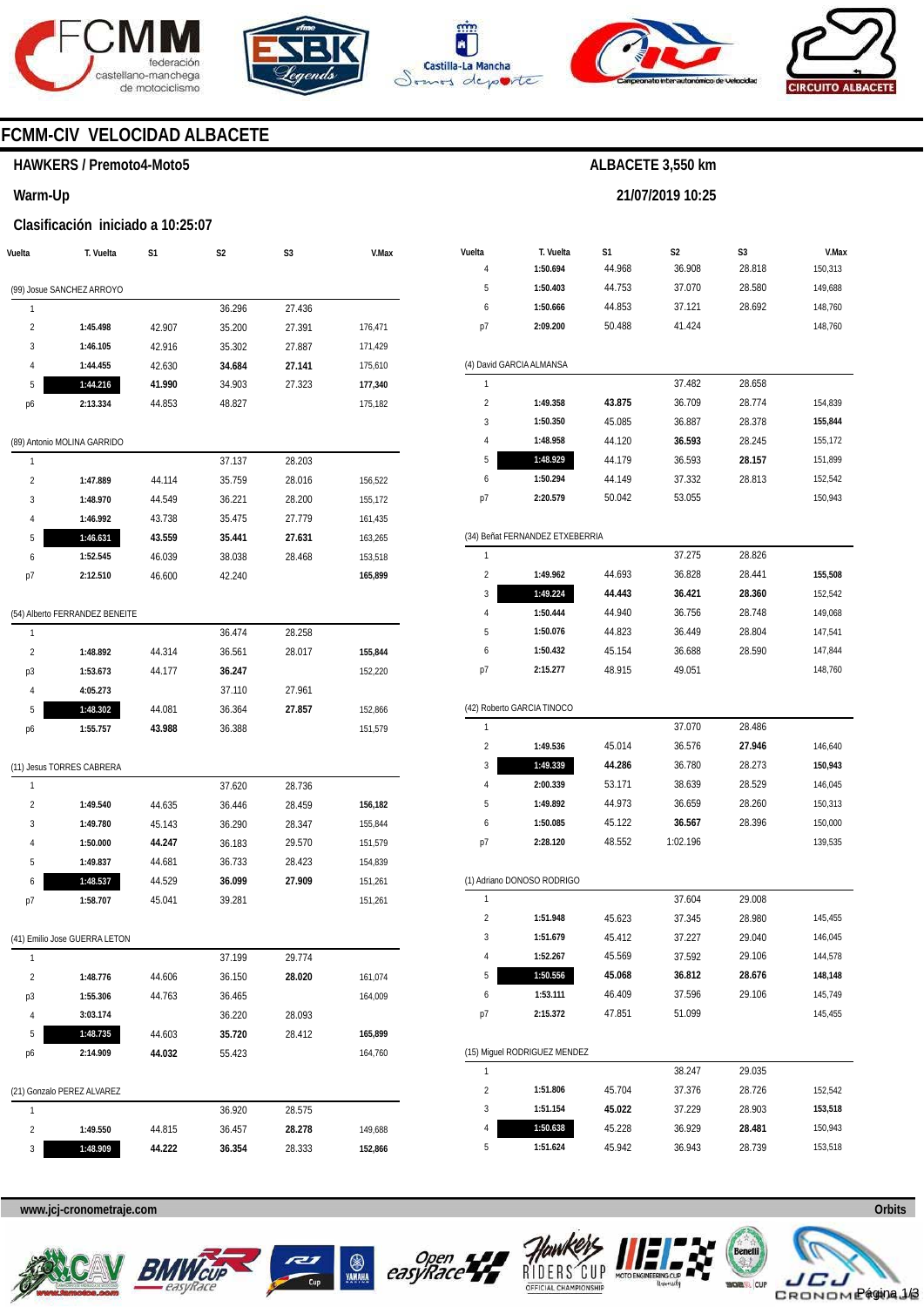





**Vuelta**  1 **T. Vuelta** 

**S1** 



**S2**  40.471

**ALBACETE 3,550 km** 

**21/07/2019 10:25** 

**S3**  30.116



**V.Max** 

# **FCMM-CIV VELOCIDAD ALBACETE**

### **HAWKERS / Premoto4-Moto5**

#### **Warm-Up**

#### **Clasificación iniciado a 10:25:07**

| Vuelta                  | T. Vuelta                         | S1       | S <sub>2</sub> | S3     | V.Max   |
|-------------------------|-----------------------------------|----------|----------------|--------|---------|
| 6                       | 1:51.087                          | 45.362   | 36.855         | 28.870 | 152,220 |
| p7                      | 2:02.539                          | 45.209   | 40.969         |        | 150,313 |
|                         |                                   |          |                |        |         |
|                         | (84) Hector DOMINGUEZ VILLARRUBIA |          |                |        |         |
| 1                       |                                   |          | 38.005         | 28.675 |         |
| 2                       | 1:51.105                          | 45.207   | 37.228         | 28.670 | 147,541 |
| 3                       | 1:51.032                          | 45.567   | 36.867         | 28.598 | 149,068 |
| p4                      | 2:01.177                          | 45.302   | 36.868         |        | 146,341 |
| 5                       | 2:45.774                          |          | 37.941         | 29.148 |         |
| p6                      | 2:59.109                          | 1:10.433 | 1:01.211       |        | 79,383  |
| (95) Zoltan KOVACS      |                                   |          |                |        |         |
| 1                       |                                   |          | 37.192         | 29.021 |         |
| 2                       | 1:51.324                          | 45.419   | 37.380         | 28.525 | 146,939 |
| p3                      | 1:59.528                          | 45.529   | 37.823         |        | 148,760 |
| 4                       | 2:20.284                          |          | 36.873         | 28.426 |         |
| 5                       | 1:51.434                          | 45.007   | 37.186         | 29.241 | 149,068 |
| 6                       | 1:51.175                          | 44.922   | 37.447         | 28.806 | 149,688 |
| p7                      | 2:23.688                          | 47.394   | 58.471         |        | 146,045 |
|                         |                                   |          |                |        |         |
|                         | (35) Miguel BERNAL ARNAL          |          |                |        |         |
| 1                       |                                   |          | 39.462         | 29.911 |         |
| $\overline{2}$          | 1:53.394                          | 46.125   | 38.133         | 29.136 | 148,760 |
| 3                       | 1:52.553                          | 45.786   | 37.830         | 28.937 | 149,688 |
| 4                       | 1:51.997                          | 45.383   | 37.700         | 28.914 | 148,454 |
| 5                       | 1:51.382                          | 45.252   | 37.412         | 28.718 | 150,313 |
| 6                       | 1:51.418                          | 44.938   | 37.515         | 28.965 | 152,220 |
| p7                      | 2:47.529                          | 55.212   | 1:06.644       |        | 151,579 |
|                         | (18) Carolina MANZANO AFONSO      |          |                |        |         |
| 1                       |                                   |          | 40.553         | 30.765 |         |
| $\overline{\mathbf{c}}$ | 1:56.374                          | 47.798   | 38.348         | 30.228 | 149,068 |
| 3                       | 1:54.357                          | 47.279   | 37.584         | 29.494 | 149,068 |
| 4                       | 1:53.307                          | 46.026   | 37.679         | 29.602 | 145,749 |
| 5                       | 1:53.912                          | 46.165   | 38.115         | 29.632 | 145,749 |
| O                       | 1:52.063                          | 45.330   | 37.536         | 29.197 | 146,939 |
| p7                      | 2:26.884                          | 49.033   | 56.093         |        | 146,640 |
|                         |                                   |          |                |        |         |
| (58) Paola RAMOS VIVO   |                                   |          |                |        |         |
| 1                       |                                   |          | 40.802         | 30.485 |         |
| 2                       | 1:55.486                          | 47.505   | 38.345         | 29.636 | 146,045 |
| 3                       | 1:53.120                          | 45.796   | 38.148         | 29.176 | 146,045 |
| 4                       | 1:52.751                          | 45.987   | 37.647         | 29.117 | 143,713 |
| 5                       | 1:52.111                          | 45.620   | 37.492         | 28.999 | 145,455 |
| р6                      | 2:30.152                          | 49.414   | 58.688         |        | 146,939 |
|                         |                                   |          |                |        |         |

| 2              | 1:54.878                 | 47.175 | 38.468   | 29.235 | 157,549 |
|----------------|--------------------------|--------|----------|--------|---------|
| 3              | 1:54.986                 | 45.975 | 39.130   | 29.881 | 159,292 |
| 4              | 1:52.516                 | 45.329 | 37.759   | 29.428 | 161,074 |
| 5              | 1:54.321                 | 45.377 | 39.156   | 29.788 | 156,863 |
| 6              | 1:54.634                 | 46.409 | 38.273   | 29.952 | 156,182 |
| p7             | 2:43.985                 | 56.432 | 1:01.455 |        | 135,338 |
|                |                          |        |          |        |         |
|                | (2) Natalia RIVERA RESEL |        |          |        |         |
| 1              |                          |        | 39.523   | 30.330 |         |
| $\overline{2}$ | 1:52.911                 | 46.012 | 37.494   | 29.405 | 143,713 |
| 3              | 1:54.654                 | 45.831 | 38.320   | 30.503 | 146,640 |
| 4              | 1:54.609                 | 45.982 | 38.420   | 30.207 | 143,713 |
| 5              | 1:53.962                 | 46.711 | 37.670   | 29.581 | 142,857 |
| 6              | 1:52.786                 | 45.667 | 37.607   | 29.512 | 144,869 |
| p7             | 2:21.311                 | 51.335 | 53.056   |        | 143,141 |
|                |                          |        |          |        |         |
|                | (22) Mark PEREZ FERRANDO |        |          |        |         |
| 1              |                          |        |          |        |         |
| $\overline{2}$ | 3:52.055                 |        |          |        |         |
| 3              | 1:54.225                 |        |          |        |         |
| 4              | 1:54.227                 |        |          |        |         |
| 5              | 1:53.316                 |        |          |        |         |
|                |                          |        |          |        |         |
|                | (7) Ruben ROMERO ARIAS   |        |          |        |         |
| 1              |                          |        | 38.290   | 29.777 |         |
| $\overline{2}$ | 1:54.912                 | 47.189 | 38.030   | 29.693 | 145,161 |
| 3              | 1:54.172                 | 46.257 | 38.384   | 29.531 | 146,939 |
| 4              | 1:54.657                 | 46.769 | 38.293   | 29.595 | 146,045 |
| 5              | 1:55.655                 | 47.549 | 38.516   | 29.590 | 149,378 |
| 6              | 1:53.883                 | 46.499 | 38.394   | 28.990 | 146,640 |
| p7             | 2:02.706                 | 46.292 | 41.435   |        | 145,749 |
|                |                          |        |          |        |         |
| 1              | (37) Montague James AMER |        | 40.197   | 29.949 |         |
| $\overline{a}$ | 1:54.276                 | 46.893 | 37.947   | 29.436 | 146,939 |
| p3             | 2:01.736                 | 47.391 | 39.120   |        | 153,846 |
| 4              | 2:16.813                 |        | 40.169   | 31.038 |         |
| 5              | 1:53.945                 | 46.588 | 37.980   | 29.377 | 144,578 |
| p6             | 2:16.559                 | 53.904 | 43.715   |        | 140,078 |
|                |                          |        |          |        |         |
|                |                          |        |          |        |         |

|    | (9) Manuel GARCIA TROYA |          |          |        |         |  |  |  |
|----|-------------------------|----------|----------|--------|---------|--|--|--|
|    |                         |          | 40.011   | 30.336 |         |  |  |  |
| 2  | 1:54.300                | 46.315   | 38.309   | 29.676 | 163.636 |  |  |  |
| p3 | 3:14.416                | 1:07.961 | 1:09.009 |        | 161.435 |  |  |  |
| 4  | 2:50.392                |          | 38.337   | 29.792 |         |  |  |  |
| p5 | 2:02.579                | 46.832   | 38.271   |        | 157.895 |  |  |  |

(12) Francisco Javier DE DIOS CASTRO









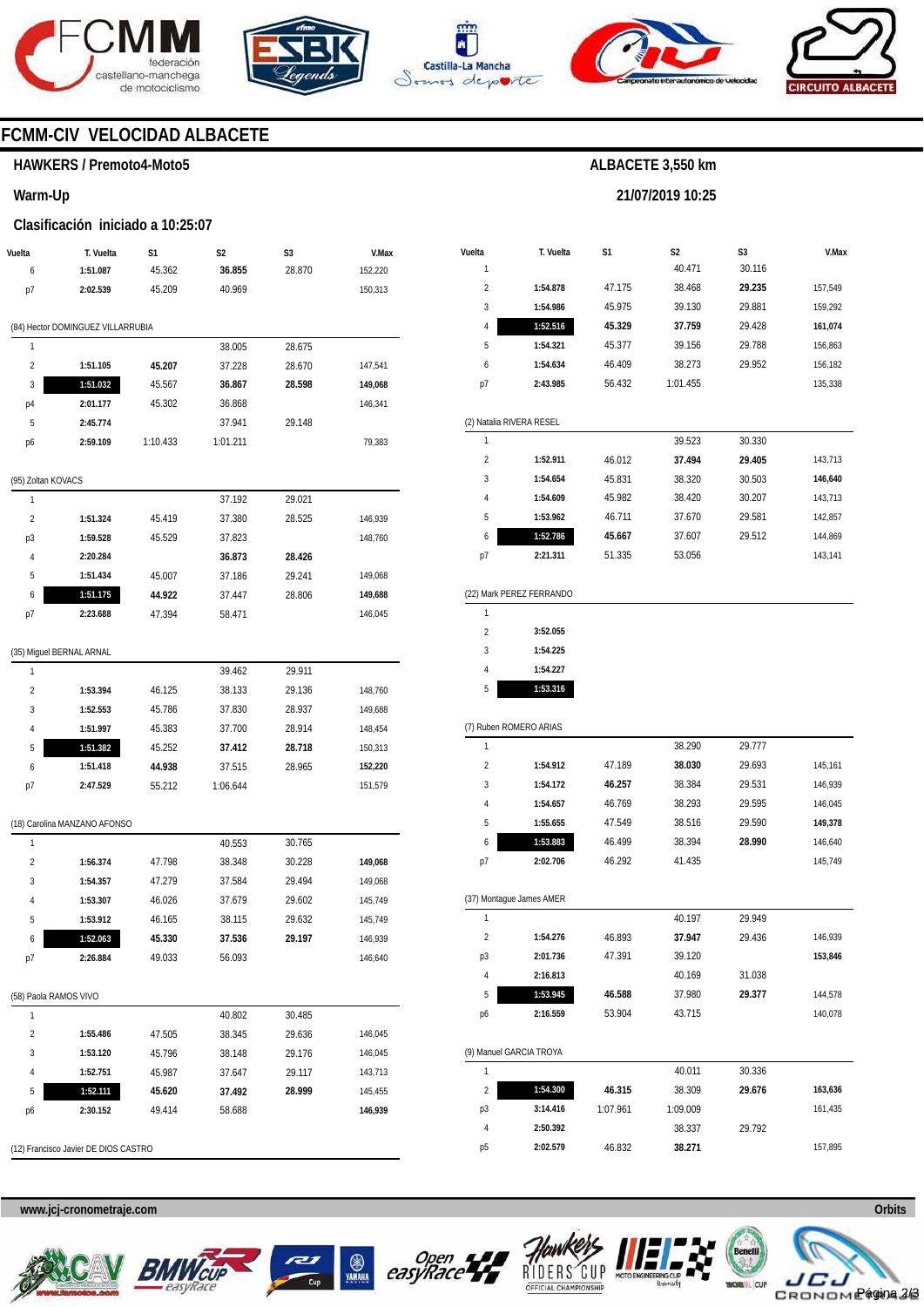





**Vuelta** 

**T. Vuelta** 

**S1** 





**V.Max** 

# **FCMM-CIV VELOCIDAD ALBACETE**

### **HAWKERS / Premoto4-Moto5**

**Warm-Up** 

#### **Clasificación iniciado a 10:25:07**

| Vuelta         | T. Vuelta                 | S1     | S <sub>2</sub> | S <sub>3</sub> | V.Max   |
|----------------|---------------------------|--------|----------------|----------------|---------|
|                |                           |        |                |                |         |
|                | (32) Sara ROMAN RODRIGUEZ |        |                |                |         |
| 1              |                           |        | 43.675         | 32.124         |         |
| $\mathfrak{p}$ | 2:04.454                  | 50.965 | 41.887         | 31.602         | 172,662 |
| 3              | 2:00.713                  | 48.748 | 40.900         | 31.065         | 173.494 |
| $\overline{4}$ | 1:54.646                  | 46.270 | 38.275         | 30.101         | 169.014 |
| 5              | 1:54.725                  | 46.260 | 38.296         | 30.169         | 168.224 |
| p6             | 2:14.078                  | 48.900 | 45.249         |                | 164.384 |
|                |                           |        |                |                |         |

|   |          |        | 49.385 | 38.286 |         |
|---|----------|--------|--------|--------|---------|
| 2 | 2:24.873 | 58.344 | 48.435 | 38.094 | 147,239 |
| 3 | 2:24.483 | 58.424 | 48.623 | 37.436 | 144.578 |
| 4 | 2:24.883 | 58.326 | 48.986 | 37.571 | 144.869 |
| 5 | 2:28.290 | 59.061 | 49.926 | 39.303 | 134,579 |
|   |          |        |        |        |         |

**ALBACETE 3,550 km** 

**21/07/2019 10:25** 

**S2** 

**S3** 

#### (39) Juan Francisco RISUEÑO LOPEZ

|    |          |        | 39.218 | 30.700 |         |
|----|----------|--------|--------|--------|---------|
| 2  | 1:54.927 | 47.154 | 38.257 | 29.516 | 155,844 |
| 3  | 1:59.423 | 46.327 | 42.811 | 30.285 | 152,866 |
| p4 | 2:02.281 | 46.334 | 38.387 |        | 150,628 |
|    |          |        |        |        |         |

#### (8) Adrian ESPARZA BARBERA

|    |          |        | 40.589   | 30.830 |         |
|----|----------|--------|----------|--------|---------|
| 2  | 1:57.091 | 47.870 | 39.222   | 29.999 | 156,522 |
| 3  | 1:56.251 | 47.169 | 39.158   | 29.924 | 160,000 |
| 4  | 1:57.034 | 46.843 | 39.542   | 30.649 | 159.292 |
| 5  | 1:56.624 | 46.820 | 39.411   | 30.393 | 155.508 |
| 6  | 1:56.595 | 46.992 | 39.330   | 30.273 | 158,242 |
| p7 | 2:46.977 | 56.428 | 1:03.914 |        | 157.205 |

#### (77) Mauro GOMEZ GONZALEZ

|                |          |        | 41.898 | 31.848 |         |
|----------------|----------|--------|--------|--------|---------|
| 2              | 2:00.089 | 49.762 | 39.830 | 30.497 | 144.578 |
| 3              | 2:03.488 | 51.241 | 41.584 | 30.663 | 144.578 |
| 4              | 1:57.831 | 48.561 | 39.343 | 29.927 | 140.900 |
| p <sub>5</sub> | 2:32.078 | 48.585 | 40.983 |        | 143.713 |

#### (222) Austin BEN RICHAR

| 1                  |          |        | 40.899 | 32.862 |         |
|--------------------|----------|--------|--------|--------|---------|
| $\overline{2}$     | 2:02.139 | 50.235 | 40.408 | 31.496 | 134,078 |
| 3                  | 2:01.754 | 49.827 | 40.307 | 31.620 | 136,622 |
| 4                  | 2:01.426 | 50.159 | 39.878 | 31.389 | 132,597 |
| 5                  | 2:01.460 | 50.273 | 40.287 | 30.900 | 136,364 |
| p6                 | 2:13.081 | 50.133 | 41.919 |        | 135,593 |
|                    |          |        |        |        |         |
| (5) Michal RUZICKA |          |        |        |        |         |
| 1                  |          |        | 47.507 | 34.883 |         |
| $\overline{2}$     | 2:12.112 | 53.100 | 43.289 | 35.723 | 142,292 |
| 3                  | 2:10.000 | 53.411 | 44.217 | 32.372 | 135,593 |
| 4                  | 2:05.141 | 51.211 | 41.687 | 32.243 | 144,869 |
| p <sub>5</sub>     | 2:15.654 | 50.261 | 42.008 |        | 144,000 |
|                    |          |        |        |        |         |

(96) Premysl TOMAN









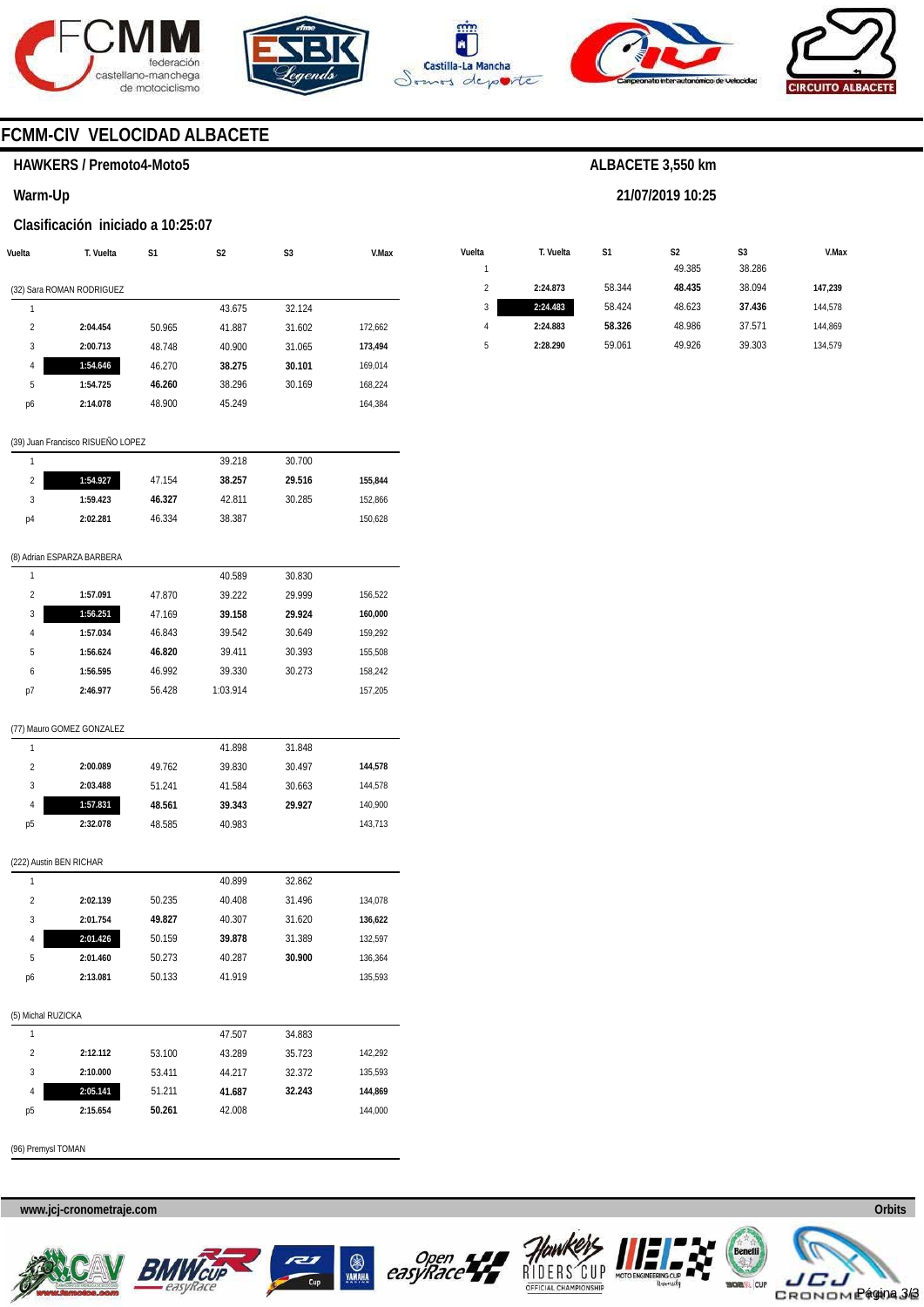







**20/07/2019 17:05** 



# **Clasificado por vueltas**

# **YAMAHA R1 CUP**

#### **CARRERA**

#### **Carrera (12 Vueltas) iniciado a 17:13:53**

**FCMM-CIV VELOCIDAD ALBACETE** 

| Pos.      | N° | Nombre                            | Vtas | Total T°  | Dif. 1º   | Dif.Ant. | Mejor Tm | En V.           |                | PEC Clase     | Moto   | Club                      | Puntos       |
|-----------|----|-----------------------------------|------|-----------|-----------|----------|----------|-----------------|----------------|---------------|--------|---------------------------|--------------|
| 1         | 77 | David VIGUERAS MARTINEZ           | 12   | 19:27.531 |           |          | 1:36.157 | 6               | 1              | OPEN          | YAMAHA | DAYAN 77 RACING TE        | $\mathbf 0$  |
| 2         | 22 | David GONZALEZ PLAZA              | 12   | 19:40.866 | 13.335    | 13.335   | 1:36.916 | $\overline{4}$  | $\mathfrak{p}$ | OPEN          | YAMAHA | ACOASA RACING TE/         | 0            |
| 3         | 81 | Alejandro ZUZAYA BURGUI           | 12   | 19:48.618 | 21.087    | 7.752    | 1:37.570 | 8               |                | <b>ROOKIE</b> | YAMAHA | SPORT-MCYL TEAM           | 0            |
| 4         | 88 | Jose Maria PEÑA SEGURA            | 12   | 19:51.519 | 23.988    | 2.901    | 1:37.830 | $7\overline{ }$ | 3              | OPEN          | YAMAHA | SQUARE RACING TE.         | 0            |
| 5         | 25 | Francisco Javier BERMUDEZ CABELLO | 12   | 19:52.536 | 25.005    | 1.017    | 1:37.908 | $\overline{7}$  | $\mathbf{1}$   | <b>MASTER</b> | YAMAHA | <b>TECNIMOTOR ANTEC</b>   | 0            |
| 6         | 3  | Julian MARTINEZ                   | 12   | 19:52.650 | 25.119    | 0.114    | 1:37.184 | 8               | $\overline{2}$ | ROOKIE        | YAMAHA | <b>HOLIDAYS</b>           | 0            |
| 7         | 7  | Julio GARCIA ADAMS                | 12   | 20:28.422 | 1:00.891  | 35.772   | 1:40.401 | 4               | 3              | <b>ROOKIE</b> | YAMAHA | <b>BLUMED RACING</b>      | 0            |
| 8         | 13 | Jose Manuel GALLEGO DE LA ROSA    | 12   | 20:43.543 | 1:16.012  | 15.121   | 1:42.309 | 3               | $\overline{4}$ | <b>ROOKIE</b> | YAMAHA | VRC MOTORSPORT            | 0            |
| 9         | 27 | Ivan DANESI                       | 12   | 20:45.414 | 1:17.883  | 1.871    | 1:42.594 | 9               | 5              | ROOKIE        | YAMAHA | DANESI RACING TEA         | 0            |
| 10        | 6  | Rafael URENDA CORONA              | 12   | 20:58.660 | 1:31.129  | 13.246   | 1:43.391 | 9               | 6              | ROOKIE        | YAMAHA | <b>HOLIDAYS</b>           | 0            |
| 11        | 16 | Jose RIUS YUSTOS                  | 12   | 21:02.457 | 1:34.926  | 3.797    | 1:43.447 | 8               | $\overline{2}$ | <b>MASTER</b> | YAMAHA | JR.                       | $\mathbf 0$  |
| 12        | 78 | Adolfo GONZALEZ VICENTE           | 12   | 21:02.523 | 1:34.992  | 0.066    | 1:43.333 | 9               | $\overline{7}$ | <b>ROOKIE</b> | YAMAHA | SQUARE RACING TE.         | $\mathbf{0}$ |
| 13        | 8  | David FERNANDEZ VEGA              | 11   | 19:55.272 | 1 Vuelta  | 1 Vuelta | 1:46.820 | 8               | 8              | <b>ROOKIE</b> | YAMAHA | H43 COMPETICION           | 0            |
|           |    |                                   |      |           |           |          |          |                 |                |               |        |                           |              |
|           |    | No clasificado (75% = 9 Vueltas)  |      |           |           |          |          |                 |                |               |        |                           |              |
| <b>NT</b> | 63 | Oscar Andres MARTINEZ PICHACO     | 10   | 16:29.797 | NT        |          | 1:37.464 | 9               | NT             | <b>MASTER</b> | YAMAHA | OTIS RACING TEAM          | 0            |
| <b>NT</b> | 28 | <b>Juan GARCIA CIFRE</b>          | 10   | 17:24.042 | NT        |          | 1:38.374 | 9               | <b>NT</b>      | <b>MASTER</b> | YAMAHA | <b>BURN OUT</b>           | 0            |
| <b>NT</b> | 73 | Andoitz BONILLA PORRAS            |      | 2.106     | NT        |          |          | $\mathbf 0$     | NT             | OPEN          | YAMAHA | MDR COMPETICION           | 0            |
| <b>NT</b> | 34 | <b>Iker CARRACEDO LIZEAGA</b>     |      | 2.592     | <b>NT</b> |          |          | $\mathbf 0$     | NT             | <b>MASTER</b> | YAMAHA | <b>IKR34 RACINTG TEAM</b> | 0            |
| <b>NT</b> | 53 | Raul NAVARRO ESCUDERO             |      | 2.815     | <b>NT</b> |          |          | $\mathbf{0}$    | NT             | <b>MASTER</b> | YAMAHA | <b>TEAM PELU</b>          | $\mathbf{0}$ |

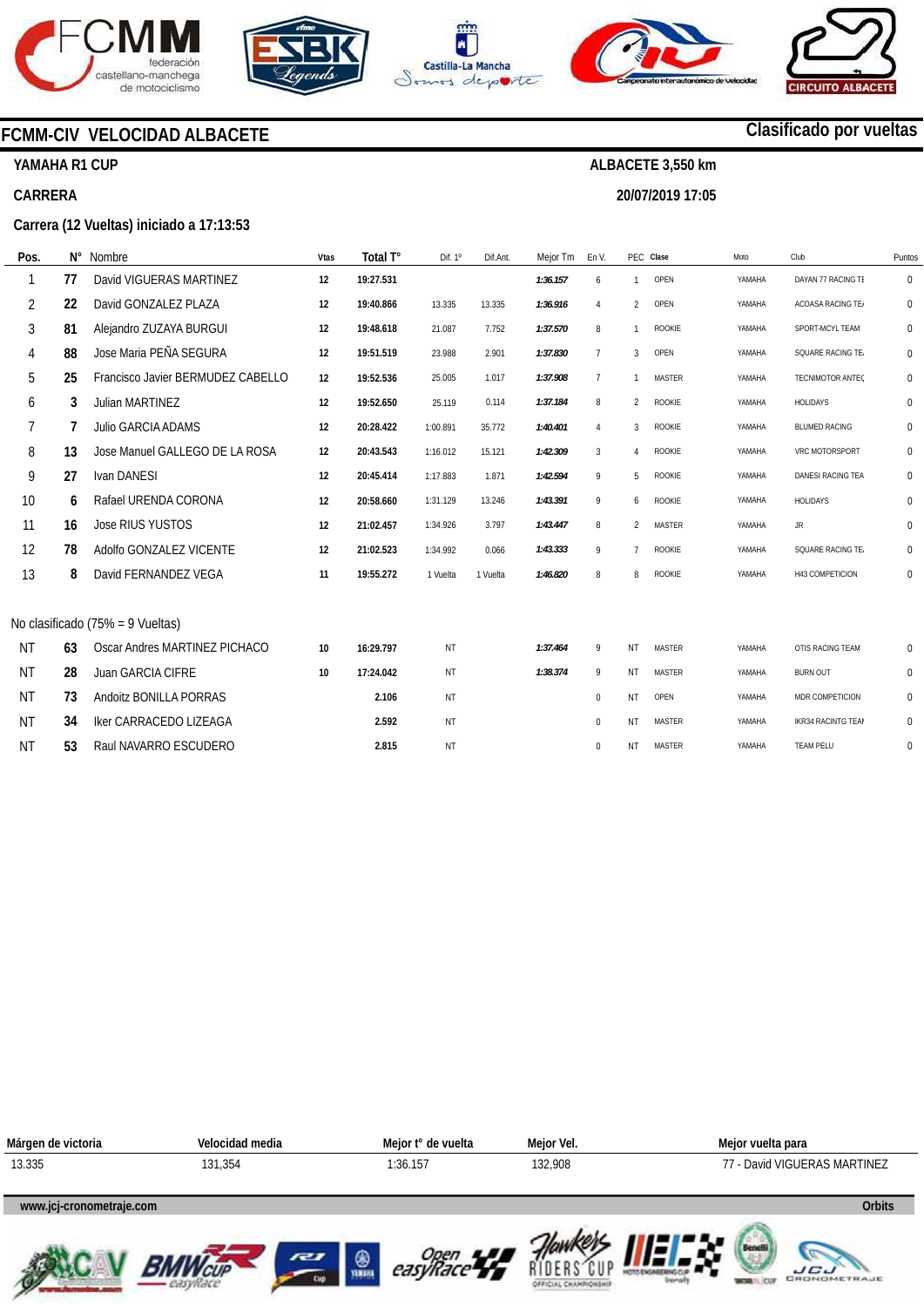









**www.mylaps.com LICU** 

# **FCMM-CIV VELOCIDAD ALBACETE**

# **YAMAHA R1 CUP**

# **CARRERA**

# **Clasificado por vueltas ALBACETE 3,550 km**

# **20/07/2019 17:05**

**Carrera (12 Vueltas) iniciado a 17:13:53** 

| Pos.           |    | N° Nombre                         | <b>Vtas</b> | Total T°  | Dif. 1°  | Dif.Ant. | Mejor Tm En V. |                  |                | PEC Clase     | Moto   | Club                      | Puntos       |
|----------------|----|-----------------------------------|-------------|-----------|----------|----------|----------------|------------------|----------------|---------------|--------|---------------------------|--------------|
| <b>MASTER</b>  |    |                                   |             |           |          |          |                |                  |                |               |        |                           |              |
| 1              | 25 | Francisco Javier BERMUDEZ CABELLO | 12          | 19:52.536 |          |          | 1:37.908       | $\overline{7}$   | $\mathbf{1}$   | <b>MASTER</b> | YAMAHA | TECNIMOTOR ANTEC          | $\mathbf 0$  |
| $\overline{2}$ | 16 | Jose RIUS YUSTOS                  | 12          | 21:02.457 | 1:09.921 | 1:09.921 | 1:43.447       | $\, 8$           | $\overline{2}$ | <b>MASTER</b> | YAMAHA | <b>JR</b>                 | $\pmb{0}$    |
|                |    | No clasificado (75% = 9 Vueltas)  |             |           |          |          |                |                  |                |               |        |                           |              |
| <b>NT</b>      | 63 | Oscar Andres MARTINEZ PICHACO     | 10          | 16:29.797 | NT       |          | 1:37.464       | 9                | ΝT             | <b>MASTER</b> | YAMAHA | OTIS RACING TEAM          | $\Omega$     |
| <b>NT</b>      | 28 | Juan GARCIA CIFRE                 | 10          | 17:24.042 | ΝT       |          | 1:38.374       | 9                | NT             | <b>MASTER</b> | YAMAHA | <b>BURN OUT</b>           | $\Omega$     |
| <b>NT</b>      | 34 | Iker CARRACEDO LIZEAGA            |             | 2.592     | ΝT       |          |                | $\boldsymbol{0}$ | NT             | <b>MASTER</b> | YAMAHA | <b>IKR34 RACINTG TEAM</b> | $\mathbf{0}$ |
| <b>NT</b>      | 53 | Raul NAVARRO ESCUDERO             |             | 2.815     | NT       |          |                | $\,0\,$          | NT             | <b>MASTER</b> | YAMAHA | <b>TEAM PELU</b>          | $\mathbf 0$  |
| <b>OPEN</b>    |    |                                   |             |           |          |          |                |                  |                |               |        |                           |              |
| $\mathbf{1}$   | 77 | David VIGUERAS MARTINEZ           | 12          | 19:27.531 |          |          | 1:36.157       | $\boldsymbol{6}$ | $\mathbf{1}$   | OPEN          | YAMAHA | DAYAN 77 RACING TE        | $\Omega$     |
| 2              | 22 | David GONZALEZ PLAZA              | 12          | 19:40.866 | 13.335   | 13.335   | 1:36.916       | $\overline{4}$   | $\mathfrak{p}$ | OPEN          | YAMAHA | ACOASA RACING TE/         | $\pmb{0}$    |
| 3              | 88 | Jose Maria PEÑA SEGURA            | 12          | 19:51.519 | 23.988   | 10.653   | 1:37.830       | $\overline{7}$   | 3              | OPEN          | YAMAHA | SQUARE RACING TE.         | 0            |
|                |    | No clasificado (75% = 9 Vueltas)  |             |           |          |          |                |                  |                |               |        |                           |              |
| <b>NT</b>      | 73 | Andoitz BONILLA PORRAS            |             | 2.106     | ΝT       |          |                | $\mathbf{0}$     | <b>NT</b>      | OPEN          | YAMAHA | MDR COMPETICION           | $\Omega$     |
| <b>ROOKIE</b>  |    |                                   |             |           |          |          |                |                  |                |               |        |                           |              |
| $\mathbf{1}$   | 81 | Alejandro ZUZAYA BURGUI           | 12          | 19:48.618 |          |          | 1:37.570       | 8                | $\mathbf{1}$   | ROOKIE        | YAMAHA | SPORT-MCYL TEAM           | 0            |
| $\overline{2}$ | 3  | Julian MARTINEZ                   | 12          | 19:52.650 | 4.032    | 4.032    | 1:37.184       | 8                | 2              | ROOKIE        | YAMAHA | <b>HOLIDAYS</b>           | $\mathbf{0}$ |
| 3              | 7  | Julio GARCIA ADAMS                | 12          | 20:28.422 | 39.804   | 35.772   | 1:40.401       | $\overline{4}$   | 3              | ROOKIE        | YAMAHA | <b>BLUMED RACING</b>      | $\Omega$     |
| 4              | 13 | Jose Manuel GALLEGO DE LA ROSA    | 12          | 20:43.543 | 54.925   | 15.121   | 1:42.309       | 3                | 4              | ROOKIE        | YAMAHA | VRC MOTORSPORT            | 0            |
| 5              | 27 | Ivan DANESI                       | 12          | 20:45.414 | 56.796   | 1.871    | 1:42.594       | 9                | 5              | ROOKIE        | YAMAHA | DANESI RACING TEA         | $\mathbf{0}$ |
| 6              | 6  | Rafael URENDA CORONA              | 12          | 20:58.660 | 1:10.042 | 13.246   | 1:43.391       | 9                | 6              | ROOKIE        | YAMAHA | <b>HOLIDAYS</b>           | $\mathbf{0}$ |
|                | 78 | Adolfo GONZALEZ VICENTE           | 12          | 21:02.523 | 1:13.905 | 3.863    | 1:43.333       | 9                | $\overline{7}$ | ROOKIE        | YAMAHA | SQUARE RACING TE.         | $\pmb{0}$    |
| 8              | 8  | David FERNANDEZ VEGA              | 11          | 19:55.272 | 1 Vuelta | 1 Vuelta | 1:46.820       | 8                | 8              | ROOKIE        | YAMAHA | H43 COMPETICION           | $\mathbf{0}$ |

| Márgen de victoria       | Velocidad media | Meior t° de vuelta | Meior Vel. | Mejor vuelta para            |
|--------------------------|-----------------|--------------------|------------|------------------------------|
| 13.335                   | 131,354         | 1:36.157           | 132,908    | 77 - David VIGUERAS MARTINEZ |
|                          |                 |                    |            |                              |
| www.jcj-cronometraje.com |                 |                    |            | <b>Orbits</b>                |







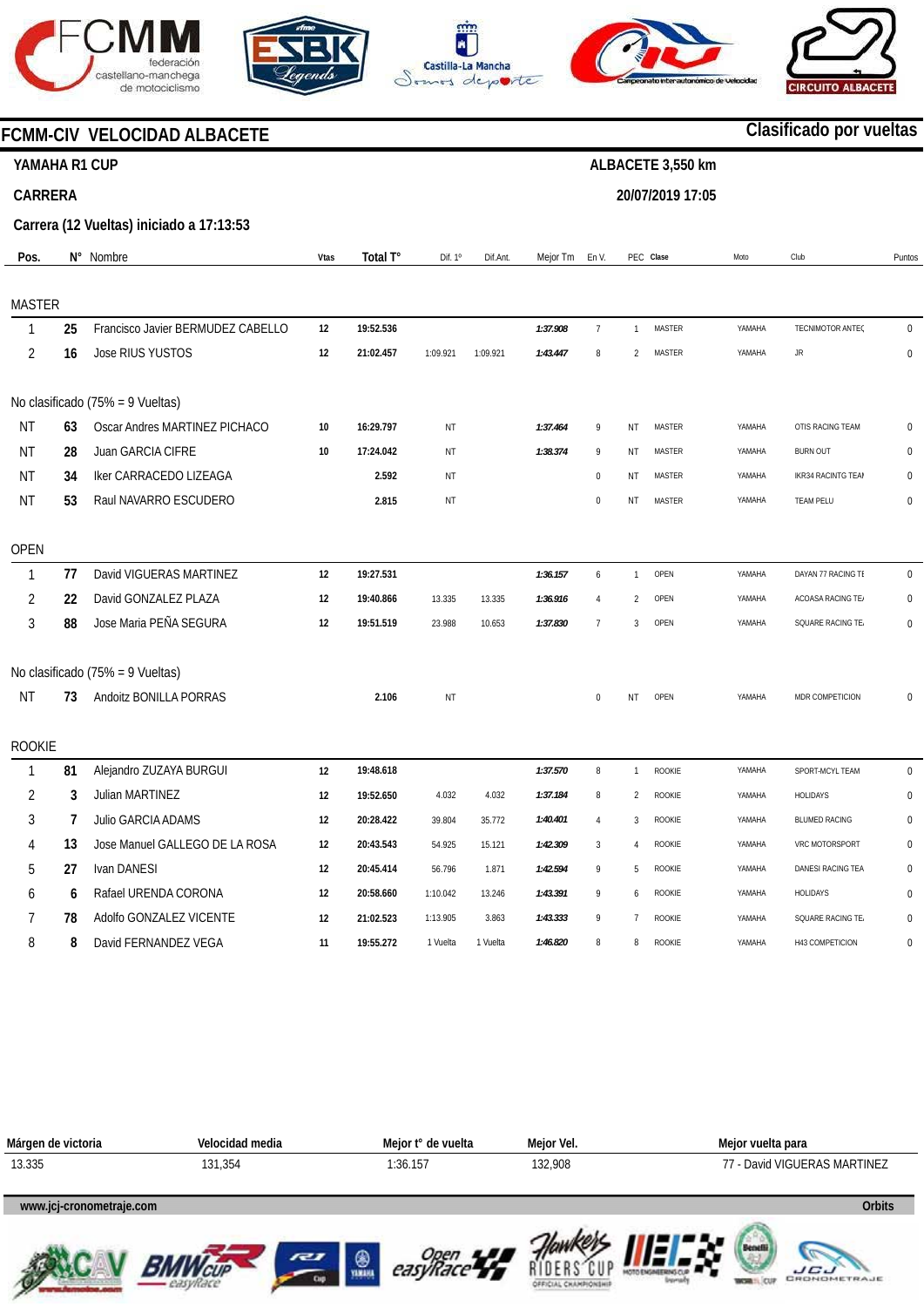







**20/07/2019 17:05** 



# **FCMM-CIV VELOCIDAD ALBACETE**

#### **YAMAHA R1 CUP**

#### **CARRERA**

#### **Carrera (12 Vueltas) iniciado a 17:13:53**

| Vuelta                  | T. Vuelta                    | S1     | S <sub>2</sub> | S3     | V.Max   |
|-------------------------|------------------------------|--------|----------------|--------|---------|
|                         | (77) David VIGUERAS MARTINEZ |        |                |        |         |
| 1                       | 1:39.060                     | 41.128 | 32.829         | 25.103 |         |
| $\overline{\mathbf{c}}$ | 1:36.327                     | 38.879 | 32.231         | 25.217 |         |
| 3                       | 1:36.983                     | 39.363 | 32.378         | 25.242 |         |
| 4                       | 1:36.852                     | 39.142 | 32.522         | 25.188 |         |
| 5                       | 1:36.369                     | 38.909 | 32.623         | 24.837 |         |
| 6                       | 1:36.157                     | 38.711 | 32.236         | 25.210 |         |
| 7                       | 1:36.629                     | 39.063 | 32.483         | 25.083 |         |
| 8                       | 1:36.381                     | 38.676 | 32.494         | 25.211 |         |
| 9                       | 1:36.882                     | 39.280 | 32.571         | 25.031 |         |
| 10                      | 1:37.428                     | 39.438 | 32.677         | 25.313 |         |
| 11                      | 1:37.500                     | 39.122 | 32.817         | 25.561 |         |
| 12                      | 1:38.549                     | 39.400 | 33.441         | 25.708 |         |
|                         | (22) David GONZALEZ PLAZA    |        |                |        |         |
| 1                       | 1:42.015                     | 43.872 | 32.836         | 25.307 | 194,595 |
| 2                       | 1:37.247                     | 39.651 | 32.416         | 25.180 | 233,010 |
| 3                       | 1:38.484                     | 39.945 | 32.766         | 25.773 | 245,734 |
| 4                       | 1:36.916                     | 39.412 | 32.327         | 25.177 | 227,129 |
| 5                       | 1:37.146                     | 39.442 | 32.489         | 25.215 | 244,068 |
| 6                       | 1:37.664                     | 39.599 | 32.697         | 25.368 | 230,769 |
| 7                       | 1:37.584                     | 39.414 | 32.756         | 25.414 | 238,411 |
| 8                       | 1:37.944                     | 39.781 | 32.783         | 25.380 | 233,010 |
| 9                       | 1:37.982                     | 39.468 | 33.218         | 25.296 | 239,203 |
| 10                      | 1:37.847                     | 39.536 | 32.760         | 25.551 | 239,203 |
| 11                      | 1:37.970                     | 39.635 | 32.901         | 25.434 | 233,010 |
| 12                      | 1:38.900                     | 40.079 | 33.163         | 25.658 | 236,842 |
|                         | (81) Alejandro ZUZAYA BURGUI |        |                |        |         |
| 1                       | 1:44.020                     | 45.021 | 33.342         | 25.657 | 196,721 |
| 2                       | 1:38.746                     | 39.989 | 33.023         | 25.734 | 221,538 |
| 3                       | 1:38.731                     | 39.785 | 32.969         | 25.977 | 231,511 |
| 4                       | 1:38.661                     | 39.953 | 33.038         | 25.670 | 232,258 |
| 5                       | 1:38.296                     | 39.748 | 32.730         | 25.818 | 239,203 |
| 6                       | 1:38.038                     | 39.741 | 32.756         | 25.541 | 233,010 |
| 7                       | 1:38.025                     | 39.389 | 33.015         | 25.621 | 238,411 |
| 8                       | 1:37.570                     | 39.309 | 32.765         | 25.496 | 230,032 |
| 9                       | 1:37.766                     | 39.456 | 32.741         | 25.569 | 233,010 |
| 10                      | 1:37.570                     | 39.283 | 32.711         | 25.576 | 244,898 |
| 11                      | 1:38.231                     | 39.066 | 33.127         | 26.038 | 237,624 |
| 12                      | 1:40.032                     | 40.269 | 33.344         | 26.419 | 234,528 |
|                         | (88) Jose Maria PEÑA SEGURA  |        |                |        |         |
| 1                       | 1:43.819                     | 44.540 | 33.565         | 25.714 | 197,260 |
| 2                       | 1:38.449                     | 39.782 | 32.985         | 25.682 | 230,032 |
| 3                       | 1:38.726                     | 40.248 | 32.863         | 25.615 | 228,571 |
|                         |                              |        |                |        |         |

| Vuelta                  | T. Vuelta                              | S1     | S2     | S3     | V.Max   |
|-------------------------|----------------------------------------|--------|--------|--------|---------|
| 4                       | 1:38.850                               | 40.105 | 32.939 | 25.806 | 227,848 |
| 5                       | 1:39.215                               | 40.325 | 33.084 | 25.806 | 240,803 |
| 6                       | 1:38.594                               | 40.015 | 33.091 | 25.488 | 233,010 |
| 7                       | 1:37.830                               | 39.474 | 32.921 | 25.435 | 240,000 |
| 8                       | 1:38.699                               | 40.218 | 32.812 | 25.669 | 244,898 |
| 9                       | 1:38.429                               | 39.890 | 32.781 | 25.758 | 235,294 |
| 10                      | 1:38.369                               | 39.772 | 33.037 | 25.560 | 232,258 |
| 11                      | 1:38.424                               | 39.594 | 33.235 | 25.595 | 235,294 |
| 12                      | 1:38.561                               | 39.693 | 33.248 | 25.620 | 237,624 |
|                         | (25) Francisco Javier BERMUDEZ CABELLO |        |        |        |         |
| 1                       | 1:43.830                               | 44.017 | 33.651 | 26.162 | 196,721 |
| 2                       | 1:38.519                               | 40.005 | 32.743 | 25.771 | 220,859 |
| 3                       | 1:38.756                               | 40.250 | 32.860 | 25.646 | 216,216 |
| 4                       | 1:38.867                               | 40.138 | 32.893 | 25.836 | 213,650 |
| 5                       | 1:39.356                               | 40.393 | 32.851 | 26.112 | 237,624 |
| 6                       | 1:38.422                               | 40.176 | 32.635 | 25.611 | 220,183 |
| 7                       | 1:37.908                               | 39.612 | 32.625 | 25.671 | 238,411 |
| 8                       | 1:38.664                               | 40.153 | 32.867 | 25.644 | 235,294 |
| 9                       | 1:38.840                               | 40.252 | 32.964 | 25.624 | 236,066 |
| 10                      | 1:38.095                               | 39.552 | 32.856 | 25.687 | 231,511 |
| 11                      | 1:38.769                               | 39.802 | 33.269 | 25.698 | 233,010 |
| 12                      | 1:38.751                               | 39.613 | 33.215 | 25.923 | 225,705 |
| (3) Julian MARTINEZ     |                                        |        |        |        |         |
| 1                       | 1:47.376                               | 47.857 | 33.439 | 26.080 | 199,446 |
| $\overline{2}$          | 1:39.091                               | 40.205 | 33.269 | 25.617 | 216,216 |
| 3                       | 1:38.305                               | 39.730 | 33.138 | 25.437 | 231,511 |
| 4                       | 1:37.655                               | 39.311 | 32.952 | 25.392 | 230,032 |
| 5                       | 1:38.058                               | 39.183 | 33.028 | 25.847 | 239,203 |
| 6                       | 1:39.813                               | 40.849 | 33.284 | 25.680 | 220,859 |
| 7                       | 1:38.104                               | 39.442 | 32.902 | 25.760 | 226,415 |
| 8                       | 1:37.184                               | 39.028 | 32.672 | 25.484 | 236,842 |
| 9                       | 1:39.373                               | 40.191 | 33.634 | 25.548 | 227,848 |
| 10                      | 1:38.126                               | 39.520 | 33.081 | 25.525 | 216,867 |
| 11                      | 1:38.235                               | 39.483 | 33.183 | 25.569 | 233,010 |
| 12                      | 1:38.517                               | 39.522 | 33.342 | 25.653 | 213,650 |
| (7) Julio GARCIA ADAMS  |                                        |        |        |        |         |
| 1                       | 1:46.991                               | 45.756 | 34.419 | 26.816 | 189,974 |
| $\overline{\mathbf{c}}$ | 1:42.153                               | 41.333 | 34.486 | 26.334 | 216,867 |
| 3                       | 1:40.613                               | 40.406 | 34.000 | 26.207 | 225,705 |
| 4                       | 1:40.401                               | 40.707 | 33.586 | 26.108 | 222,910 |
| 5                       | 1:40.706                               | 40.801 | 33.781 | 26.124 | 222,910 |
| 6                       | 1:41.336                               | 40.919 | 34.089 | 26.328 | 220,183 |
| 7                       | 1:41.345                               | 40.743 | 34.122 | 26.480 | 229,299 |
| 8                       | 1:41.277                               | 40.804 | 34.106 | 26.367 | 228,571 |









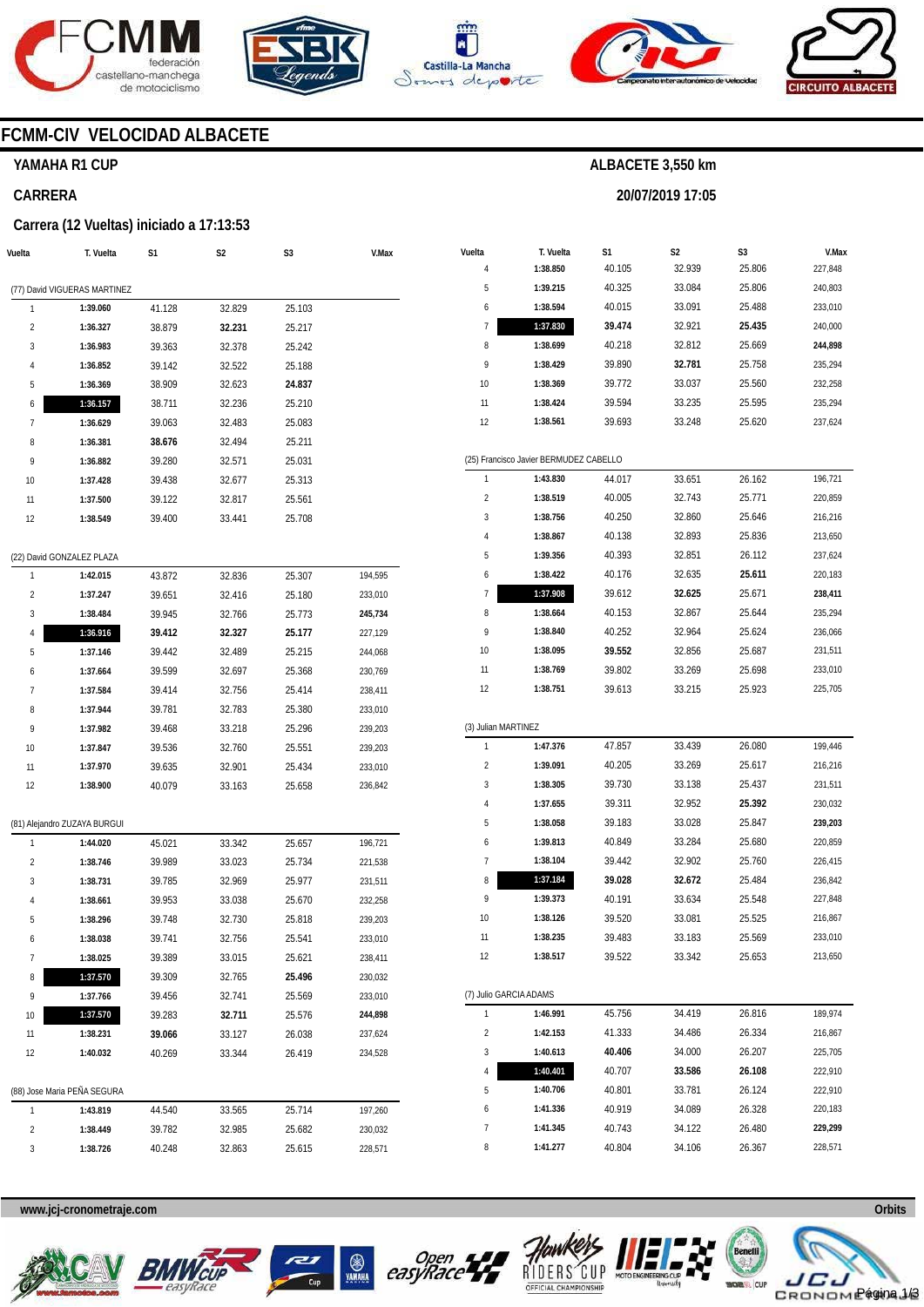







**20/07/2019 17:05** 



# **FCMM-CIV VELOCIDAD ALBACETE**

# **YAMAHA R1 CUP**

#### **CARRERA**

#### **Carrera (12 Vueltas) iniciado a 17:13:53**

| Vuelta           | T. Vuelta                           | S1     | S2     | S3     | V.Max   |
|------------------|-------------------------------------|--------|--------|--------|---------|
| 9                | 1:42.023                            | 41.094 | 34.465 | 26.464 | 218,182 |
| 10               | 1:42.095                            | 41.281 | 34.241 | 26.573 | 228,571 |
| 11               | 1:43.118                            | 41.488 | 34.721 | 26.909 | 211,765 |
| 12               | 1:42.687                            | 41.680 | 34.650 | 26.357 | 224,299 |
|                  |                                     |        |        |        |         |
|                  | (13) Jose Manuel GALLEGO DE LA ROSA |        |        |        |         |
| 1                | 1:46.190                            | 45.395 | 34.469 | 26.326 | 195,122 |
| 2                | 1:43.582                            | 41.818 | 35.014 | 26.750 | 239,203 |
| 3                | 1:42.309                            | 41.509 | 34.350 | 26.450 | 227,129 |
| 4                | 1:42.362                            | 41.418 | 34.285 | 26.659 | 231,511 |
| 5                | 1:43.055                            | 41.703 | 34.296 | 27.056 | 244,898 |
| 6                | 1:44.039                            | 42.346 | 35.255 | 26.438 | 221,538 |
| 7                | 1:43.071                            | 41.736 | 34.484 | 26.851 | 225,000 |
| 8                | 1:42.753                            | 41.841 | 34.516 | 26.396 | 228,571 |
| 9                | 1:43.604                            | 41.991 | 34.665 | 26.948 | 227,848 |
| 10               | 1:43.226                            | 42.145 | 34.330 | 26.751 | 222,910 |
| 11               | 1:42.990                            | 41.727 | 34.567 | 26.696 | 231,511 |
| 12               | 1:42.568                            | 41.492 | 34.618 | 26.458 | 225,000 |
|                  |                                     |        |        |        |         |
| (27) Ivan DANESI |                                     |        |        |        |         |
| 1                | 1:47.983                            | 46.396 | 34.704 | 26.883 | 188,482 |
| 2                | 1:43.112                            | 41.567 | 34.524 | 27.021 | 243,243 |
| 3                | 1:43.829                            | 42.029 | 34.807 | 26.993 | 210,526 |
| 4                | 1:43.409                            | 41.899 | 34.772 | 26.738 | 224,299 |
| 5                | 1:43.103                            | 41.681 | 34.618 | 26.804 | 226,415 |
| 6                | 1:42.765                            | 41.804 | 34.481 | 26.480 | 219,512 |
| 7                | 1:43.112                            | 41.537 | 34.831 | 26.744 | 224,299 |
| 8                | 1:42.667                            | 41.411 | 34.207 | 27.049 | 232,258 |
| 9                | 1:42.594                            | 41.399 | 34.543 | 26.652 | 227,848 |
| 10               | 1:42.853                            | 41.480 | 34.288 | 27.085 | 222,910 |
| 11               | 1:42.754                            | 41.532 | 34.283 | 26.939 | 227,129 |
| 12               | 1:42.718                            | 41.269 | 34.310 | 27.139 | 214,286 |
|                  | (6) Rafael URENDA CORONA            |        |        |        |         |
| 1                | 1:49.198                            | 46.245 | 36.004 | 26.949 | 189,974 |
| 2                | 1:44.653                            | 42.256 | 35.298 | 27.099 | 220,859 |
| 3                | 1:44.349                            | 41.858 | 35.344 | 27.147 | 232,258 |
| 4                | 1:44.973                            | 42.298 | 35.432 | 27.243 | 236,842 |
| 5                | 1:44.147                            | 42.174 | 34.947 | 27.026 | 238,411 |
| 6                | 1:44.189                            | 41.869 | 35.135 | 27.185 | 233,766 |
| 7                | 1:44.186                            | 41.811 | 34.996 | 27.379 | 232,258 |
| 8                | 1:43.859                            | 41.784 | 35.229 | 26.846 | 235,294 |
| 9                | 1:43.391                            | 41.546 | 35.007 | 26.838 | 234,528 |
| 10               | 1:43.415                            | 41.606 | 35.071 | 26.738 | 236,842 |
| 11               | 1:44.031                            | 41.847 | 35.255 | 26.929 | 239,203 |
| 12               | 1:44.140                            | 41.698 | 35.576 | 26.866 | 237,624 |

| Vuelta                | T. Vuelta                                | S1     | S2     | S3     | V.Max   |
|-----------------------|------------------------------------------|--------|--------|--------|---------|
| (16) Jose RIUS YUSTOS |                                          |        |        |        |         |
| 1                     | 1:49.489                                 | 47.433 | 35.323 | 26.733 | 195,122 |
| 2                     | 1:44.757                                 | 42.811 | 35.018 | 26.928 | 231,511 |
| 3                     | 1:44.306                                 | 41.966 | 35.020 | 27.320 | 208,092 |
| 4                     | 1:45.086                                 | 42.229 | 35.604 | 27.253 | 211,144 |
| 5                     | 1:44.141                                 | 42.033 | 35.122 | 26.986 | 220,859 |
| 6                     | 1:44.686                                 | 42.167 | 35.126 | 27.393 | 217,523 |
| 7                     | 1:43.649                                 | 41.658 | 34.649 | 27.342 | 218,182 |
| 8                     | 1:43.447                                 | 41.771 | 34.782 | 26.894 | 221,538 |
| 9                     | 1:43.459                                 | 41.486 | 34.978 | 26.995 | 233,766 |
| 10                    | 1:44.145                                 | 42.440 | 34.597 | 27.108 | 241,611 |
| 11                    | 1:46.491                                 | 43.273 | 35.277 | 27.941 | 236,842 |
| 12                    | 1:44.138                                 | 41.672 | 35.310 | 27.156 | 221,538 |
|                       |                                          |        |        |        |         |
| 1                     | (78) Adolfo GONZALEZ VICENTE<br>1:49.795 | 47.554 | 35.461 | 26.780 | 192,000 |
| 2                     | 1:44.358                                 | 42.355 | 35.039 | 26.964 | 217,523 |
| 3                     | 1:44.393                                 | 42.332 | 35.145 | 26.916 | 217,523 |
| 4                     | 1:44.960                                 | 42.689 | 35.033 | 27.238 | 220,859 |
| 5                     | 1:44.222                                 | 42.429 | 34.694 | 27.099 | 224,299 |
| 6                     | 1:44.038                                 | 42.426 | 34.749 | 26.863 | 225,705 |
| 7                     | 1:44.419                                 | 42.227 | 34.699 | 27.493 | 219,512 |
| 8                     | 1:44.296                                 | 42.983 | 34.446 | 26.867 | 229,299 |
| 9                     | 1:43.333                                 | 42.225 | 34.569 | 26.539 | 223,602 |
| 10                    | 1:43.625                                 | 42.067 | 34.491 | 27.067 | 236,066 |
| 11                    | 1:44.816                                 | 42.915 | 34.920 | 26.981 | 235,294 |
| 12                    | 1:46.300                                 | 43.115 | 36.118 | 27.067 | 232,258 |
|                       |                                          |        |        |        |         |
|                       | (8) David FERNANDEZ VEGA                 |        |        |        |         |
| 1                     | 1:51.631                                 | 47.982 | 36.325 | 27.324 | 176,039 |
| 2                     | 1:47.691                                 | 43.528 | 36.493 | 27.670 | 211,765 |
| 3                     | 1:47.149                                 | 43.307 | 36.310 | 27.532 | 225,000 |
| 4                     | 1:48.265                                 | 43.763 | 36.837 | 27.665 | 229,299 |
| 5                     | 1:47.868                                 | 43.339 | 36.769 | 27.760 | 227,848 |
| 6                     | 1:47.582                                 | 43.270 | 36.795 | 27.517 | 230,032 |
| 7                     | 1:46.922                                 | 43.121 | 36.533 | 27.268 | 232,258 |
| 8                     | 1:46.820                                 | 43.152 | 36.243 | 27.425 | 227,129 |
| 9                     | 1:48.512                                 | 44.318 | 36.475 | 27.719 | 229,299 |
| 10                    | 1:47.878                                 | 43.295 | 37.117 | 27.466 | 230,769 |
| 11                    | 1:49.766                                 | 44.386 | 38.042 | 27.338 | 234,528 |
|                       | (63) Oscar Andres MARTINEZ PICHACO       |        |        |        |         |
| 1                     | 1:43.597                                 | 44.417 | 33.436 | 25.744 | 195,122 |
| 2                     | 1:38.548                                 | 40.046 | 32.956 | 25.546 | 220,183 |
| 3                     | 1:38.753                                 | 39.889 | 33.053 | 25.811 | 224,299 |
| 4                     | 1:38.698                                 | 40.189 | 32.943 | 25.566 | 219,512 |
| 5                     | 1:38.312                                 | 39.840 | 32.714 | 25.758 | 224,299 |

**www.jcj-cronometraje.com Orbits** 











Página 2/3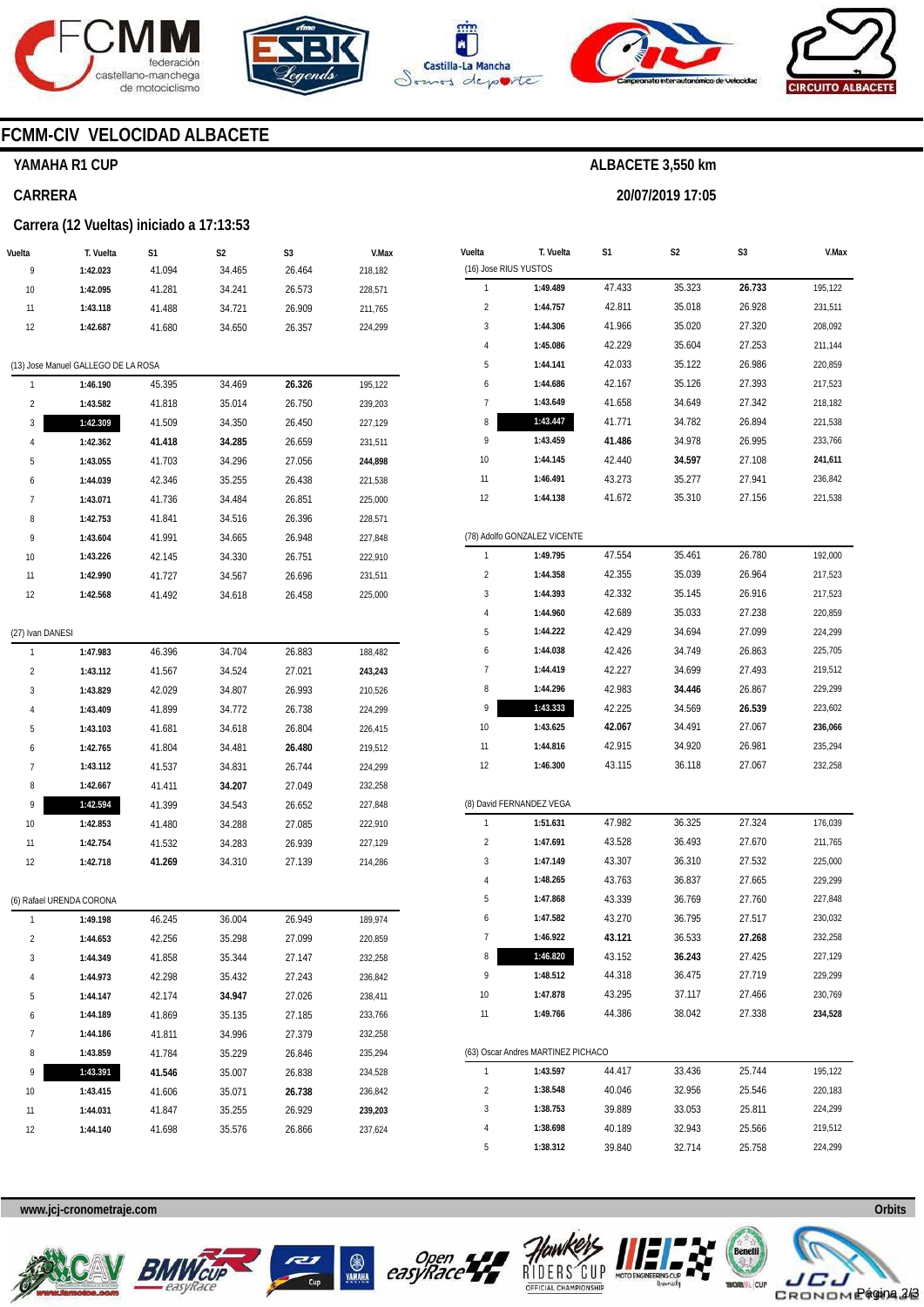









# **FCMM-CIV VELOCIDAD ALBACETE**

# **YAMAHA R1 CUP**

### **CARRERA**

#### **Carrera (12 Vueltas) iniciado a 17:13:53**

| Vuelta                 | T. Vuelta | S <sub>1</sub> | S <sub>2</sub> | S <sub>3</sub> | V.Max   | Vuelta | T. Vuelta | S <sub>1</sub> |
|------------------------|-----------|----------------|----------------|----------------|---------|--------|-----------|----------------|
| 6                      | 1:38.055  | 39.543         | 32.789         | 25.723         | 227,129 |        |           |                |
| $\overline{7}$         | 1:37.919  | 39.453         | 32.785         | 25.681         | 222,910 |        |           |                |
| 8                      | 1:37.826  | 39.435         | 32.766         | 25.625         | 225,705 |        |           |                |
| 9                      | 1:37.464  | 39.385         | 32.629         | 25.450         | 229,299 |        |           |                |
| 10                     | 1:37.547  | 39.328         | 32.756         | 25.463         | 228,571 |        |           |                |
|                        |           |                |                |                |         |        |           |                |
| (28) Juan GARCIA CIFRE |           |                |                |                |         |        |           |                |
|                        | 1:42.380  | 43.226         | 33.135         | 26.019         |         |        |           |                |
| $\overline{2}$         | 1:38.524  | 40.311         | 32.841         | 25.372         | 213,018 |        |           |                |
| 3                      | 1:39.476  | 40.550         | 33.087         | 25.839         | 210,526 |        |           |                |
| $\overline{4}$         | 1:38.717  | 40.124         | 32.989         | 25.604         | 226,415 |        |           |                |
| 5                      | 1:40.323  | 41.026         | 33.088         | 26.209         | 232,258 |        |           |                |
| 6                      | 1:39.630  | 40.796         | 33.164         | 25.670         | 208,696 |        |           |                |
| $7\phantom{.}$         | 1:38.959  | 39.765         | 32.849         | 26.345         | 227,848 |        |           |                |
| 8                      | 1:38.390  | 40.033         | 32.765         | 25.592         | 229,299 |        |           |                |
| 9                      | 1:38.374  | 39.580         | 33.143         | 25.651         | 235,294 |        |           |                |
| p10                    | 2:25.820  | 39.706         | 32.990         |                | 212,389 |        |           |                |
|                        |           |                |                |                |         |        |           |                |

# **ALBACETE 3,550 km**

**20/07/2019 17:05** 











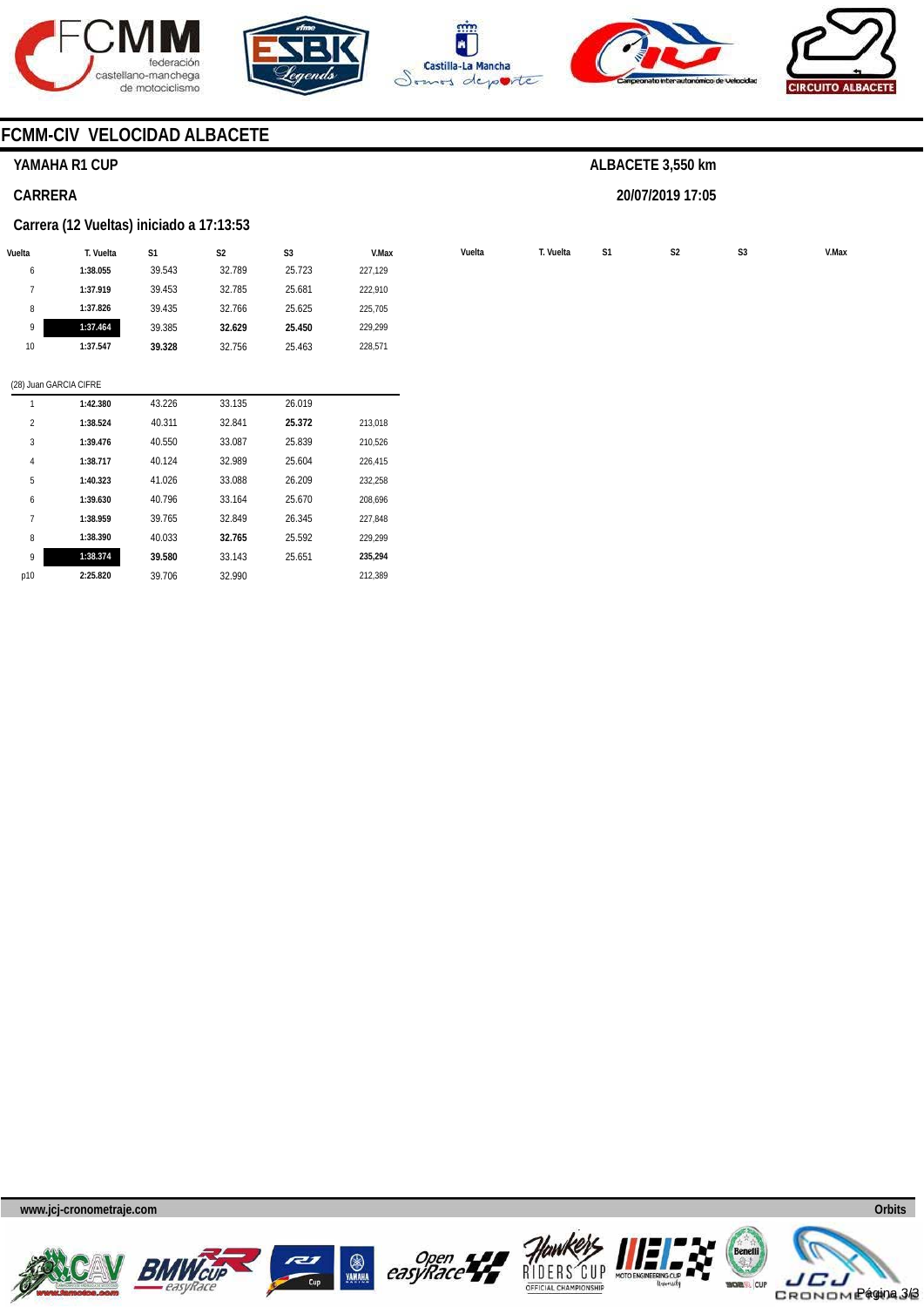







**20/07/2019 17:05** 



**Vuelta a vuelta**

# **FCMM-CIV VELOCIDAD ALBACETE**

**YAMAHA R1 CUP** 

#### **CARRERA**

#### **Carrera (12 Vueltas) iniciado a 17:13:53**

#### **Competidores Vueltas Vueltas**

| Andoitz BONILLA PORRAS (73)            | 1  |
|----------------------------------------|----|
| David VIGUERAS MARTINEZ (77)           | 2  |
| Iker CARRACEDO LIZEAGA (34)            | 3  |
| Julian MARTINEZ (3)                    | 4  |
| Raul NAVARRO ESCUDERO (53)             | 5  |
| Alejandro ZUZAYA BURGUI (81)           | 6  |
| Oscar Andres MARTINEZ PICHACO (63)     | 7  |
| David GONZALEZ PLAZA (22)              | 8  |
| Juan GARCIA CIFRE (28)                 | 9  |
| Jose Maria PEÑA SEGURA (88)            | 10 |
| Julio GARCIA ADAMS (7)                 | 11 |
| Francisco Javier BERMUDEZ CABELLO (25) | 12 |
| Jose Manuel GALLEGO DE LA ROSA (13)    | 13 |
| Adolfo GONZALEZ VICENTE (78)           | 14 |
| Rafael URENDA CORONA (6)               | 15 |
| Ivan DANESI (27)                       | 16 |
| Jose RIUS YUSTOS (16)                  | 17 |
| David FERNANDEZ VEGA (8)               | 18 |

|    | ີ  |    |    |    |    |    |    |    |    |    |    |    |
|----|----|----|----|----|----|----|----|----|----|----|----|----|
| 0  | 1  | 2  | 3  | 4  | 5  | 6  | 7  | 8  | 9  | 10 | 11 | 12 |
| 73 | 77 | 77 | 77 | 77 | 77 | 77 | 77 | 77 | 77 | 77 | 77 | 77 |
| 77 | 22 | 22 | 22 | 22 | 22 | 22 | 22 | 22 | 22 | 22 | 22 | 22 |
| 34 | 28 | 28 | 28 | 28 | 63 | 63 | 63 | 63 | 63 | 63 | 81 | 81 |
| 3  | 63 | 63 | 63 | 63 | 81 | 81 | 81 | 81 | 81 | 81 | 88 | 88 |
| 53 | 81 | 81 | 81 | 81 | 88 | 88 | 88 | 88 | 88 | 88 | 25 | 25 |
| 81 | 88 | 88 | 88 | 88 | 28 | 25 | 25 | 25 | 25 | 25 | 3  | 3  |
| 63 | 25 | 25 | 25 | 25 | 25 | 28 | 3  | 3  | 3  | 3  | 7  | 7  |
| 22 | 13 | 3  | 3  | 3  | 3  | 3  | 28 | 28 | 28 | 7  | 13 | 13 |
| 28 | 3  | 7  | 7  | 7  | 7  | 7  | 7  | 7  | 7  | 13 | 27 | 27 |
| 88 | 7  | 13 | 13 | 13 | 13 | 13 | 13 | 13 | 13 | 27 | 6  | 6  |
| 7  | 27 | 27 | 27 | 27 | 27 | 27 | 27 | 27 | 27 | 28 | 78 | 16 |
| 25 | 6  | 6  | 6  | 6  | 6  | 6  | 6  | 6  | 6  | 6  | 16 | 78 |
| 13 | 78 | 78 | 78 | 78 | 78 | 78 | 78 | 16 | 16 | 78 | 8  |    |
| 78 | 16 | 16 | 16 | 16 | 16 | 16 | 16 | 78 | 78 | 16 |    |    |
| 6  | 8  | 8  | 8  | 8  | 8  | 8  | 8  | 8  | 8  | 8  |    |    |
| 27 |    |    |    |    |    |    |    |    |    |    |    |    |
| 16 |    |    |    |    |    |    |    |    |    |    |    |    |
| 8  |    |    |    |    |    |    |    |    |    |    |    |    |











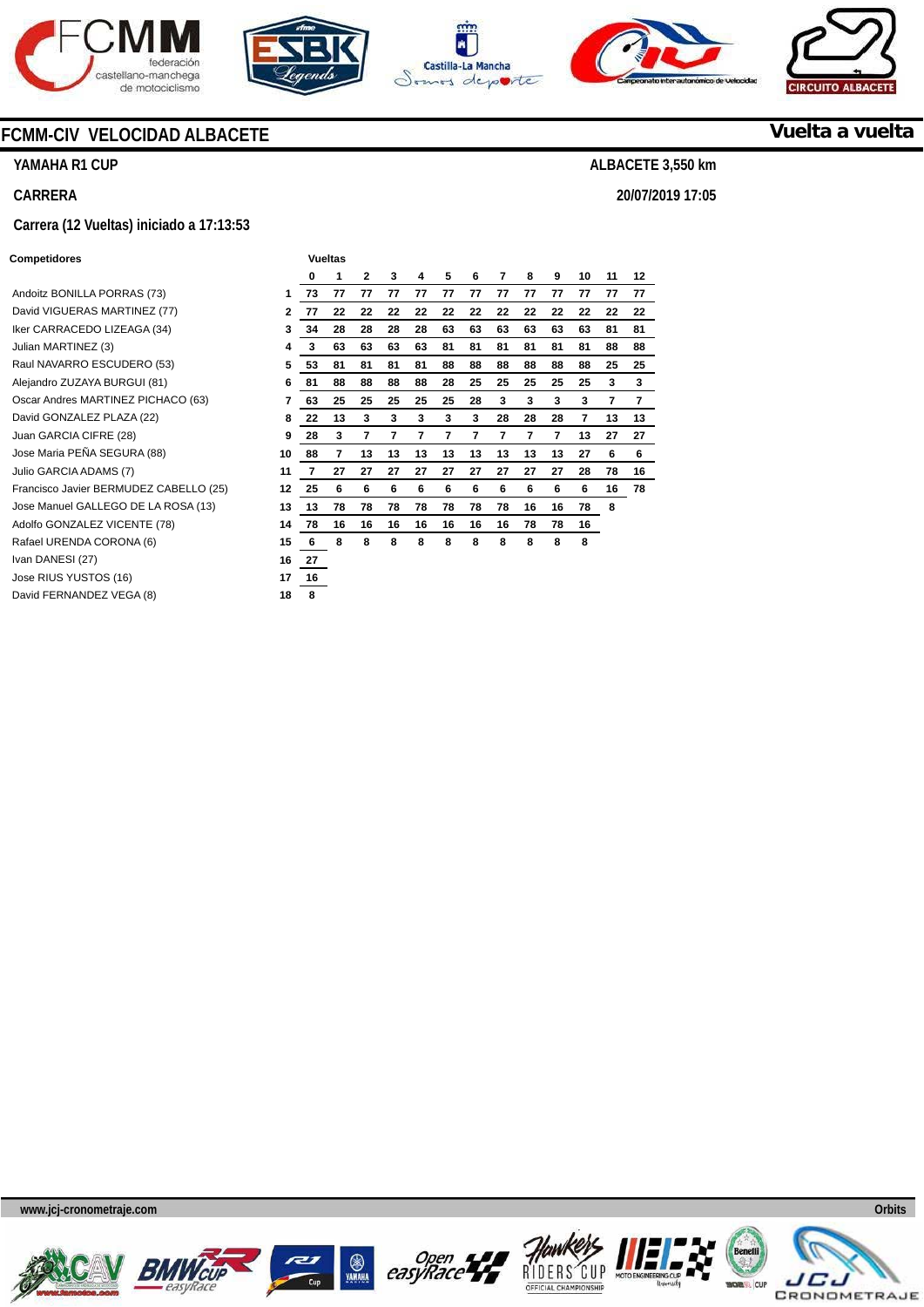







# **FCMM-CIV VELOCIDAD ALBACETE**

# **YAMAHA R1 CUP**

#### **ENTRENO CRONOMETRADO 2**

#### **Clasificación (25:00 Tiempo) iniciado a 12:46:04**

| Pos.           | Ν° | <b>Nombre</b>                     | Mejor Tm | Dif. $1^\circ$ | Dif.Ant. | En V. V.T.      |                | Meior Vel. |                           | PEC Clase     | Moto   | Club                      |
|----------------|----|-----------------------------------|----------|----------------|----------|-----------------|----------------|------------|---------------------------|---------------|--------|---------------------------|
|                | 77 | David VIGUERAS MARTINEZ           | 1:34.393 |                |          |                 | $\overline{2}$ | 135,391    |                           | OPEN          | YAMAHA | DAYAN 77 RACING TEAM      |
| $\overline{2}$ | 73 | Andoitz BONILLA PORRAS            | 1:34.439 | 0.046          | 0.046    | 10 <sup>°</sup> | 11             | 135,325    | $\overline{2}$            | OPEN          | YAMAHA | MDR COMPETICION           |
| 3              | 3  | Julian MARTINEZ                   | 1:36.780 | 2.387          | 2.341    | 6               | $\overline{7}$ | 132,052    |                           | ROOKIE        | YAMAHA | <b>HOLIDAYS</b>           |
| 4              | 34 | Iker CARRACEDO LIZEAGA            | 1:36.956 | 2.563          | 0.176    | $\overline{2}$  | $\overline{4}$ | 131,812    |                           | <b>MASTER</b> | YAMAHA | <b>IKR34 RACINTG TEAM</b> |
| 5              | 81 | Alejandro ZUZAYA BURGUI           | 1:37.013 | 2.620          | 0.057    | $\overline{2}$  | 12             | 131,735    | $\mathfrak{p}$            | ROOKIE        | YAMAHA | SPORT-MCYL TEAM           |
| 6              | 22 | David GONZALEZ PLAZA              | 1:37.366 | 2.973          | 0.353    | 12              | 13             | 131,257    | 3                         | OPEN          | YAMAHA | ACOASA RACING TEAM        |
| $\overline{7}$ | 53 | Raul NAVARRO ESCUDERO             | 1:37.394 | 3.001          | 0.028    | 4               | 8              | 131,220    | $\mathfrak{p}$            | <b>MASTER</b> | YAMAHA | <b>TEAM PELU</b>          |
| 8              | 63 | Oscar Andres MARTINEZ PICHACO     | 1:37.682 | 3.289          | 0.288    | 11              | 12             | 130,833    | $\mathbf{3}$              | <b>MASTER</b> | YAMAHA | OTIS RACING TEAM          |
| 9              | 88 | Jose Maria PEÑA SEGURA            | 1:37.891 | 3.498          | 0.209    |                 | $\overline{7}$ | 130.553    | $\overline{4}$            | OPEN          | YAMAHA | SQUARE RACING TEAM        |
| 10             | 25 | Francisco Javier BERMUDEZ CABELLO | 1:38.220 | 3.827          | 0.329    | $\overline{2}$  | 8              | 130.116    | $\overline{A}$            | <b>MASTER</b> | YAMAHA | TECNIMOTOR ANTEQUERA      |
| 11             | 28 | <b>Juan GARCIA CIFRE</b>          | 1:38.682 | 4.289          | 0.462    | 6               | $\overline{7}$ | 129,507    | 5                         | <b>MASTER</b> | YAMAHA | <b>BURN OUT</b>           |
| 12             | 78 | Adolfo GONZALEZ VICENTE           | 1:40.106 | 5.713          | 1.424    | $\overline{2}$  | 3              | 127,665    | $\mathbf{3}$              | ROOKIE        | YAMAHA | SQUARE RACING TEAM        |
| 13             | 13 | Jose Manuel GALLEGO DE LA ROSA    | 1:40.178 | 5.785          | 0.072    | $\overline{2}$  | $\overline{7}$ | 127,573    | $\boldsymbol{\varLambda}$ | <b>ROOKIE</b> | YAMAHA | VRC MOTORSPORT            |
| 14             |    | <b>Julio GARCIA ADAMS</b>         | 1:40.263 | 5.870          | 0.085    | Δ               | $\overline{7}$ | 127,465    | 5                         | <b>ROOKIE</b> | YAMAHA | <b>BLUMED RACING</b>      |
| 15             | 6  | Rafael URENDA CORONA              | 1:43.727 | 9.334          | 3.464    | 3               | 10             | 123,208    | 6                         | ROOKIE        | YAMAHA | <b>HOLIDAYS</b>           |
| 16             | 27 | Ivan DANESI                       | 1:43.848 | 9.455          | 0.121    | 3               | 5              | 123.064    |                           | ROOKIE        | YAMAHA | DANESI RACING TEAM BY     |
| 17             | 16 | <b>Jose RIUS YUSTOS</b>           | 1:45.670 | 11.277         | 1.822    | 4               | $\overline{7}$ | 120,943    | 6                         | <b>MASTER</b> | YAMAHA | <b>JR</b>                 |
| 18             | 8  | David FERNANDEZ VEGA              | 1:47.687 | 13.294         | 2.017    |                 | 10             | 118,677    | 8                         | ROOKIE        | YAMAHA | <b>H43 COMPETICION</b>    |

#### **www.jcj-cronometraje.com Orbits**













# **Clasificado por mejor tiempo de vuelta**

**ALBACETE 3,550 km** 

**20/07/2019 12:45**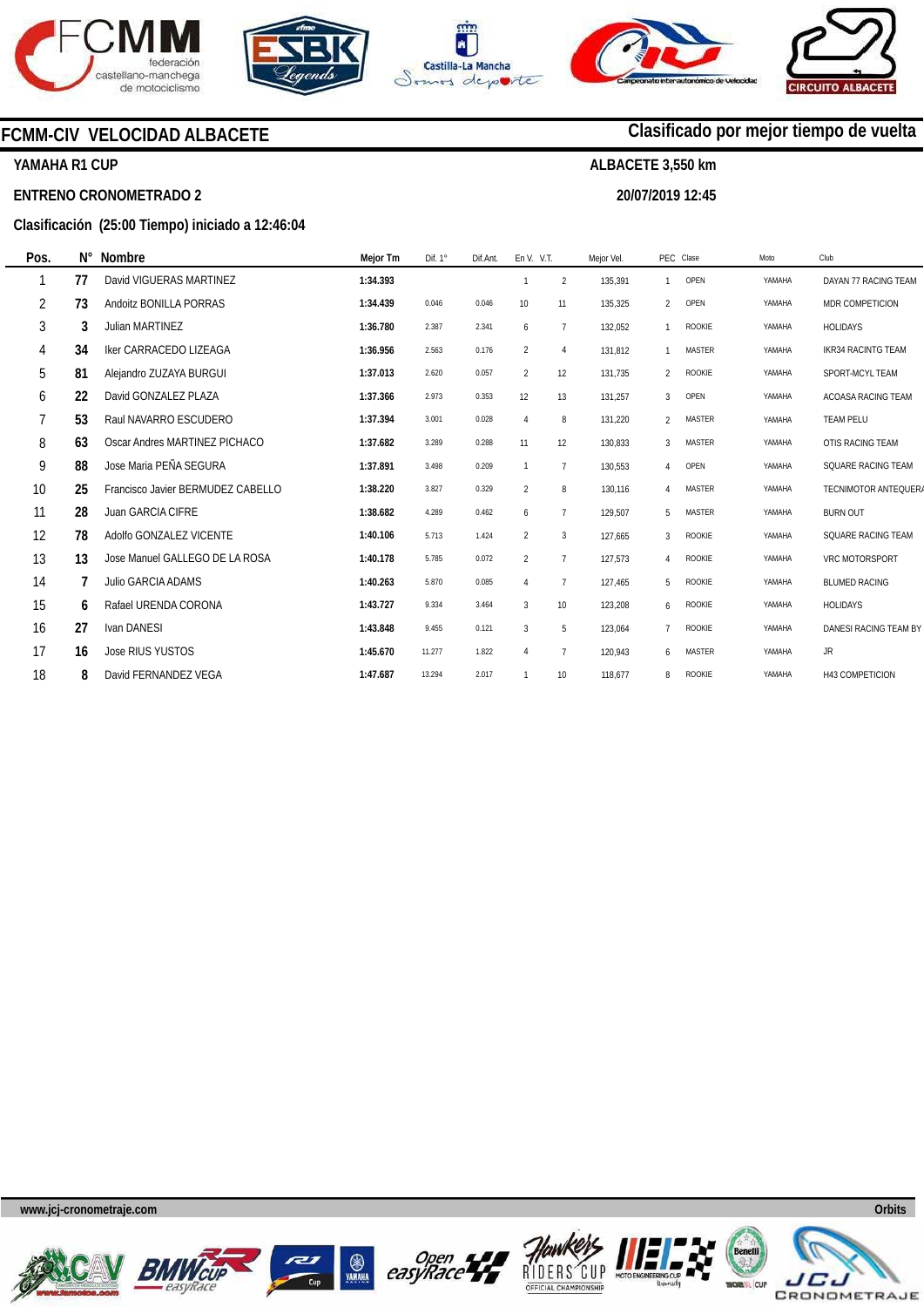







**20/07/2019 12:45** 



# **FCMM-CIV VELOCIDAD ALBACETE**

# **YAMAHA R1 CUP**

#### **ENTRENO CRONOMETRADO 2**

#### **Clasificación (25:00 Tiempo) iniciado a 12:46:04**

| Vuelta              | T. Vuelta                    | S1     | S2     | S3     | V.Max   |
|---------------------|------------------------------|--------|--------|--------|---------|
|                     | (77) David VIGUERAS MARTINEZ |        |        |        |         |
| 1                   | 1:34.393                     | 37.933 | 31.668 | 24.792 | 250,871 |
| p <sub>2</sub>      | 2:46.195                     | 37.989 | 31.665 |        | 245,734 |
|                     | (73) Andoitz BONILLA PORRAS  |        |        |        |         |
| 1                   | 1:36.358                     | 39.192 | 32.219 | 24.947 | 235,294 |
| 2                   | 1:35.106                     | 38.273 | 32.025 | 24.808 | 250,000 |
| 3                   | 1:35.108                     | 38.478 | 31.923 | 24.707 | 251,748 |
| 4                   | 1:34.726                     | 38.048 | 31.872 | 24.806 | 251,748 |
| p <sub>5</sub>      | 1:49.806                     | 44.419 | 33.286 |        | 251,748 |
| 6                   | 5:58.652                     |        | 33.478 | 28.552 |         |
| 7                   | 1:39.131                     | 41.732 | 32.388 | 25.011 | 239,203 |
| 8                   | 1:35.957                     | 38.071 | 32.456 | 25.430 | 249,135 |
| 9                   | 1:34.853                     | 38.051 | 31.997 | 24.805 | 256,228 |
| 10                  | 1:34.439                     | 37.938 | 31.704 | 24.797 | 253,521 |
| p11                 | 1:44.094                     | 38.551 | 31.994 |        | 251,748 |
| (3) Julian MARTINEZ |                              |        |        |        |         |
| 1                   | 1:38.307                     | 39.438 | 33.124 | 25.745 | 234,528 |
| 2                   | 1:38.048                     | 39.432 | 32.909 | 25.707 | 230,769 |
| 3                   | 1:37.131                     | 39.341 | 32.622 | 25.168 | 230,769 |
| 4                   | 1:37.138                     | 39.079 | 32.643 | 25.416 | 239,203 |
| 5                   | 1:37.376                     | 38.957 | 32.914 | 25.505 | 240,803 |
| 6                   | 1:36.780                     | 38.998 | 32.738 | 25.044 | 232,258 |
| p7                  | 1:54.755                     | 44.837 | 36.698 |        | 214,286 |
|                     | (34) Iker CARRACEDO LIZEAGA  |        |        |        |         |
| 1                   | 1:37.508                     | 39.190 | 32.774 | 25.544 | 239,203 |
| 2                   | 1:36.956                     | 39.229 | 32.252 | 25.475 | 239,203 |
| 3                   | 1:37.317                     | 39.020 | 32.651 | 25.646 | 241,611 |
| p4                  | 1:47.921                     | 42.648 | 34.679 |        | 240,000 |
|                     | (81) Alejandro ZUZAYA BURGUI |        |        |        |         |
| 1                   | 1:37.427                     | 39.543 | 32.438 | 25.446 | 244,068 |
| 2                   | 1:37.013                     | 39.040 | 32.464 | 25.509 | 241,611 |
| 3                   | 1:38.362                     | 39.026 | 33.521 | 25.815 | 227,848 |
| 4                   | 1:37.774                     | 39.147 | 32.942 | 25.685 | 242,424 |
| р5                  | 1:47.250                     | 39.380 | 34.805 |        | 237,624 |
| 6                   | 2:52.477                     |        | 34.370 | 26.224 |         |
| 7                   | 1:39.607                     | 39.639 | 33.141 | 26.827 | 236,842 |
| 8                   | 1:45.517                     | 43.173 | 35.942 | 26.402 | 234,528 |
| 9                   | 1:42.326                     | 41.629 | 34.364 | 26.333 | 205,128 |
| 10                  | 1:41.983                     | 39.233 | 34.702 | 28.048 | 229,299 |
| 11                  | 1:45.295                     | 41.773 | 35.686 | 27.836 | 208,696 |
| p12                 | 1:57.825                     | 48.393 | 36.387 |        | 206,897 |
|                     |                              |        |        |        |         |

| Vuelta                  | T. Vuelta                                      | S1     | S2     | S3     | V.Max   |
|-------------------------|------------------------------------------------|--------|--------|--------|---------|
|                         | (22) David GONZALEZ PLAZA                      |        |        |        |         |
| 1                       | 1:38.321                                       | 39.929 | 32.928 | 25.464 | 238,411 |
| 2                       | 1:37.579                                       | 39.563 | 32.808 | 25.208 | 230,769 |
| 3                       | 1:37.857                                       | 39.679 | 32.788 | 25.390 | 226,415 |
| 4                       | 1:37.964                                       | 39.742 | 32.640 | 25.582 | 232,258 |
| 5                       | 1:37.990                                       | 39.717 | 32.780 | 25.493 | 236,842 |
| 6                       | 1:38.368                                       | 39.761 | 32.702 | 25.905 | 230,032 |
| p7                      | 1:51.004                                       | 43.215 | 36.800 |        | 227,129 |
| 8                       | 3:19.343                                       |        | 33.020 | 25.961 |         |
| 9                       | 1:37.681                                       | 39.496 | 32.497 | 25.688 | 234,528 |
| 10                      | 1:37.998                                       | 39.819 | 32.751 | 25.428 | 233,766 |
| 11                      | 1:37.608                                       | 39.547 | 32.544 | 25.517 | 247,423 |
| 12                      | 1:37.366                                       | 39.540 | 32.467 | 25.359 | 236,066 |
| p13                     | 1:54.938                                       | 44.135 | 37.788 |        | 234,528 |
|                         | (53) Raul NAVARRO ESCUDERO                     |        |        |        |         |
| 1                       | 1:38.451                                       | 40.169 | 32.917 | 25.365 | 220,183 |
| p2                      | 1:46.867                                       | 39.432 | 32.891 |        | 230,769 |
| 3                       | 4:50.996                                       |        | 33.699 | 25.790 |         |
| 4                       | 1:37.394                                       | 39.424 | 32.643 | 25.327 | 228,571 |
| 5                       | 1:37.705                                       | 39.412 | 32.816 | 25.477 | 233,766 |
| 6                       | 1:37.549                                       | 39.485 | 32.414 | 25.650 | 238,411 |
| 7                       | 1:37.544                                       | 39.605 | 32.620 | 25.319 | 236,066 |
| p8                      | 1:55.181                                       | 44.232 | 36.586 |        | 227,848 |
|                         |                                                |        |        |        |         |
| 1                       | (63) Oscar Andres MARTINEZ PICHACO<br>1:39.457 | 40.165 | 33.588 | 25.704 | 217,523 |
| 2                       | 1:40.586                                       | 39.898 | 34.872 | 25.816 | 220,859 |
| 3                       | 1:39.155                                       | 39.676 | 33.464 | 26.015 | 216,867 |
| 4                       | 1:40.002                                       | 39.947 | 33.242 | 26.813 | 216,867 |
| 5                       | 1:41.426                                       | 41.237 | 34.321 | 25.868 | 211,765 |
| 6                       | 1:38.664                                       | 39.699 | 33.056 | 25.909 | 214,925 |
| 7                       | 1:38.747                                       | 39.871 | 33.126 | 25.750 | 220,183 |
| p8                      | 1:56.488                                       | 45.166 | 37.198 |        | 227,129 |
| 9                       | 3:45.100                                       |        | 35.624 | 26.412 |         |
| 10                      | 1:38.550                                       | 39.656 | 33.129 | 25.765 | 220,183 |
| 11                      | 1:37.682                                       | 39.340 | 32.688 | 25.654 | 222,222 |
| 12                      | 1:37.910                                       | 39.325 | 32.989 | 25.596 | 225,000 |
|                         |                                                |        |        |        |         |
|                         | (88) Jose Maria PEÑA SEGURA                    |        |        |        |         |
| 1                       | 1:37.891                                       | 39.521 | 32.874 | 25.496 | 235,294 |
| $\overline{\mathbf{c}}$ | 1:38.076                                       | 39.768 | 32.888 | 25.420 | 220,183 |
| 3                       | 1:38.432                                       | 39.306 | 33.293 | 25.833 | 236,842 |
| p4                      | 1:42.311                                       | 39.563 | 32.976 |        | 237,624 |
| 5                       | 2:33.499                                       |        | 33.476 | 25.912 |         |
| 6                       | 1:38.298                                       | 39.437 | 33.154 | 25.707 | 240,000 |

**www.jcj-cronometraje.com Orbits** 







p7



**2:38.346** 

1:31.646

35.234



237,624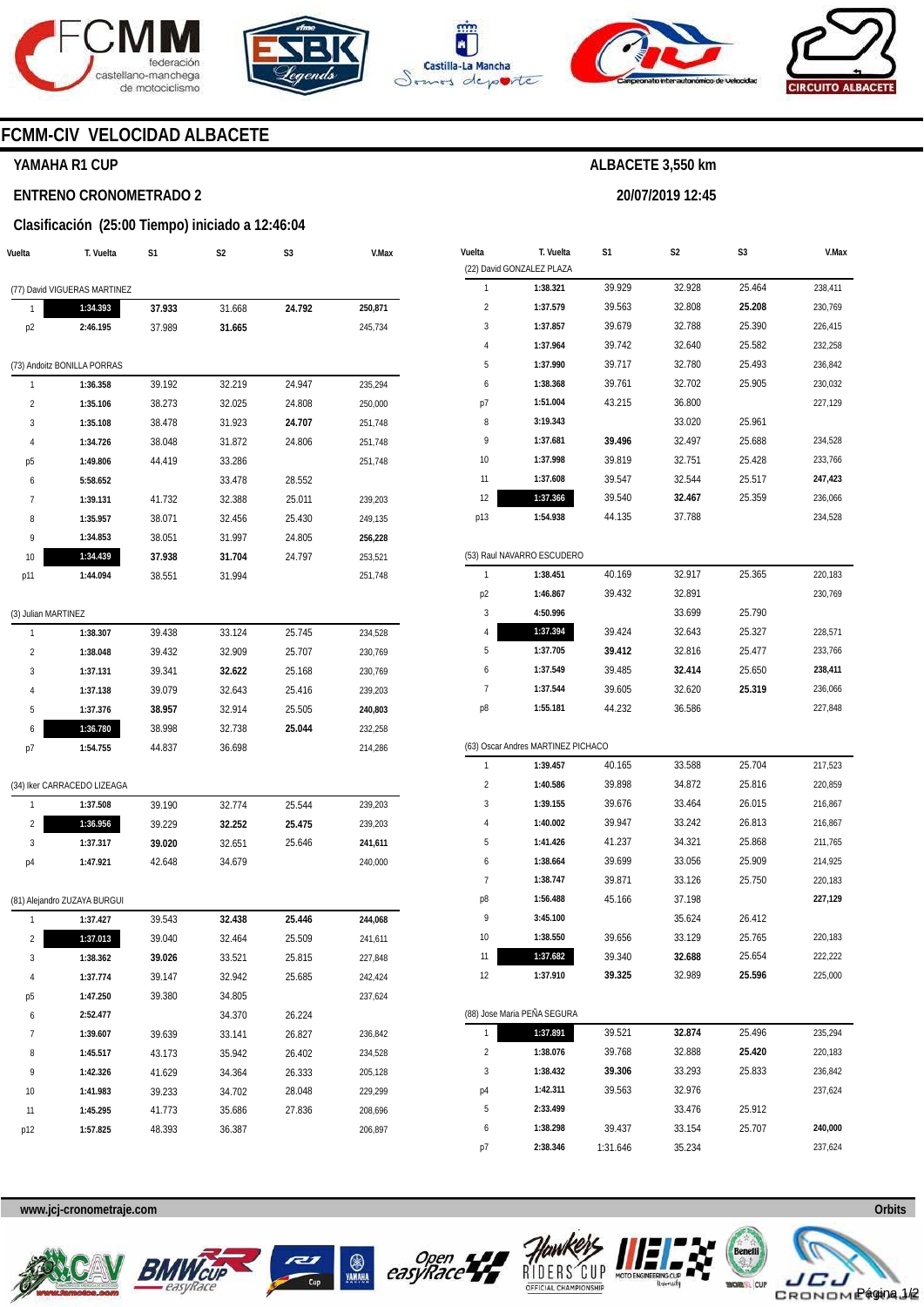







**20/07/2019 12:45** 



# **FCMM-CIV VELOCIDAD ALBACETE**

### **YAMAHA R1 CUP**

#### **ENTRENO CRONOMETRADO 2**

#### **Clasificación (25:00 Tiempo) iniciado a 12:46:04**

| Vuelta                 | T. Vuelta                                          | S1     | S2               | S3     | V.Max              |
|------------------------|----------------------------------------------------|--------|------------------|--------|--------------------|
|                        |                                                    |        |                  |        |                    |
| 1                      | (25) Francisco Javier BERMUDEZ CABELLO<br>1:39.712 | 40.235 | 33.433           | 26.044 | 228,571            |
| 2                      | 1:38.220                                           | 39.525 | 32.850           | 25.845 | 239,203            |
| p3                     | 1:48.297                                           | 41.905 | 34.327           |        | 223,602            |
| 4                      | 3:05.928                                           |        | 34.237           | 26.529 |                    |
| 5                      | 1:39.649                                           | 40.287 | 33.305           | 26.057 | 237,624            |
| 6                      | 1:40.350                                           | 40.225 | 33.985           | 26.140 | 239,203            |
| 7                      | 1:38.285                                           | 39.720 | 32.894           | 25.671 | 231,511            |
| p8                     | 1:57.365                                           | 48.964 | 34.657           |        | 236,842            |
|                        |                                                    |        |                  |        |                    |
| (28) Juan GARCIA CIFRE |                                                    |        |                  |        |                    |
| 1                      | 1:39.097                                           | 40.295 | 32.994           | 25.808 | 230,032            |
| $\overline{2}$         | 1:38.799                                           | 39.678 | 33.251           | 25.870 | 239,203            |
| 3                      | 1:49.041                                           | 40.357 | 40.026           | 28.658 | 229,299            |
| 4                      | 1:39.247                                           | 40.429 | 33.085           | 25.733 | 231,511            |
| 5                      | 1:38.683                                           | 39.743 | 33.129           | 25.811 | 230,032            |
| 6                      | 1:38.682                                           | 39.633 | 33.094           | 25.955 | 243,243            |
| p7                     | 1:58.599                                           | 43.191 | 37.942           |        | 234,528            |
|                        |                                                    |        |                  |        |                    |
|                        | (78) Adolfo GONZALEZ VICENTE                       |        |                  |        |                    |
| 1                      | 1:40.266                                           | 40.453 | 33.621           | 26.192 | 230,769            |
| 2                      | 1:40.106                                           | 40.385 | 33.589           | 26.132 | 227,129            |
| 3                      | 1:40.439                                           | 40.371 | 33.998           | 26.070 | 226,415            |
|                        |                                                    |        |                  |        |                    |
|                        | (13) Jose Manuel GALLEGO DE LA ROSA                |        |                  |        |                    |
| 1                      | 1:40.937                                           | 40.937 | 33.775           | 26.225 | 232,258            |
| 2<br>3                 | 1:40.178                                           | 40.394 | 33.552           | 26.232 | 230,769            |
|                        | 1:41.694                                           | 41.102 | 33.855           | 26.737 | 238,411            |
| p4<br>5                | 1:54.933                                           | 41.304 | 34.928           | 26.660 | 239,203            |
|                        | 3:41.947                                           | 41.339 | 34.523<br>34.479 | 49.705 |                    |
| 6                      | 2:05.523<br>1:50.278                               | 42.054 | 35.220           |        | 239,203<br>234,528 |
| p7                     |                                                    |        |                  |        |                    |
| (7) Julio GARCIA ADAMS |                                                    |        |                  |        |                    |
| 1                      | 2:03.064                                           |        | 34.155           | 26.678 |                    |
| 2                      | 1:41.748                                           | 41.013 | 34.087           | 26.648 | 221,538            |
| 3                      | 1:40.604                                           | 40.740 | 33.700           | 26.164 | 220,183            |
| 4                      | 1:40.263                                           | 40.450 | 33.617           | 26.196 | 223,602            |
| р5                     | 1:48.606                                           | 40.627 | 33.910           |        | 228,571            |
| p6                     | 2:27.609                                           |        | 35.557           |        |                    |
| p7                     | 2:23.275                                           |        | 34.637           |        |                    |
|                        |                                                    |        |                  |        |                    |
|                        | (6) Rafael URENDA CORONA                           |        |                  |        |                    |
| 1                      | 1:44.669                                           | 41.744 | 35.535           | 27.390 | 222,222            |
| 2                      | 1:44.609                                           | 42.088 | 35.187           | 27.334 | 216,867            |
| 3                      | 1:43.727                                           | 41.753 | 35.066           | 26.908 | 231,511            |

| Vuelta                  | T. Vuelta                | S1     | S2     | S3     | V.Max   |  |  |  |  |  |
|-------------------------|--------------------------|--------|--------|--------|---------|--|--|--|--|--|
| 4                       | 1:43.834                 | 41.922 | 34.915 | 26.997 | 221,538 |  |  |  |  |  |
| 5                       | 1:45.308                 | 42.260 | 35.478 | 27.570 | 224,299 |  |  |  |  |  |
| 6                       | 1:44.778                 | 41.838 | 35.494 | 27.446 | 227,848 |  |  |  |  |  |
| 7                       | 1:44.150                 | 41.820 | 35.104 | 27.226 | 233,010 |  |  |  |  |  |
| 8                       | 1:44.913                 | 42.193 | 35.309 | 27.411 | 226,415 |  |  |  |  |  |
| 9                       | 1:44.550                 | 42.077 | 35.275 | 27.198 | 236,842 |  |  |  |  |  |
| p10                     | 2:07.003                 | 48.841 | 41.223 |        | 242,424 |  |  |  |  |  |
|                         |                          |        |        |        |         |  |  |  |  |  |
| (27) Ivan DANESI        |                          |        |        |        |         |  |  |  |  |  |
| 1                       | 1:44.361                 | 41.792 | 35.015 | 27.554 | 221,538 |  |  |  |  |  |
| 2                       | 1:44.063                 | 41.763 | 35.061 | 27.239 | 210,526 |  |  |  |  |  |
| 3                       | 1:43.848                 | 41.697 | 34.907 | 27.244 | 217,523 |  |  |  |  |  |
| 4                       | 1:44.437                 | 42.052 | 35.120 | 27.265 | 218,845 |  |  |  |  |  |
| р5                      | 1:50.089                 | 42.962 | 36.130 |        | 206,897 |  |  |  |  |  |
|                         |                          |        |        |        |         |  |  |  |  |  |
| (16) Jose RIUS YUSTOS   |                          |        |        |        |         |  |  |  |  |  |
| 1                       | 1:46.386                 | 42.879 | 35.718 | 27.789 | 220,859 |  |  |  |  |  |
| $\overline{\mathbf{c}}$ | 1:46.932                 | 43.611 | 35.509 | 27.812 | 214,925 |  |  |  |  |  |
| 3                       | 1:45.964                 | 43.090 | 35.610 | 27.264 | 213,018 |  |  |  |  |  |
| 4                       | 1:45.670                 | 42.480 | 35.526 | 27.664 | 213,018 |  |  |  |  |  |
| 5                       | 1:46.341                 | 42.523 | 35.742 | 28.076 | 224,299 |  |  |  |  |  |
| 6                       | 1:45.926                 | 42.914 | 35.517 | 27.495 | 222,910 |  |  |  |  |  |
| p7                      | 1:54.688                 | 43.830 | 37.354 |        | 223,602 |  |  |  |  |  |
|                         |                          |        |        |        |         |  |  |  |  |  |
|                         | (8) David FERNANDEZ VEGA |        |        |        |         |  |  |  |  |  |
| 1                       | 1:47.687                 | 43.349 | 36.626 | 27.712 | 224,299 |  |  |  |  |  |
| $\overline{c}$          | 1:48.336                 | 43.673 | 36.861 | 27.802 | 227,129 |  |  |  |  |  |
| 3                       | 1:48.270                 | 43.488 | 36.738 | 28.044 | 227,848 |  |  |  |  |  |
| 4                       | 1:48.731                 | 43.964 | 37.021 | 27.746 | 220,183 |  |  |  |  |  |
| 5                       | 1:54.493                 | 43.696 | 39.462 | 31.335 | 227,129 |  |  |  |  |  |
| p6                      | 1:56.910                 | 44.911 | 38.910 |        | 230,769 |  |  |  |  |  |
| 7                       | 4:26.580                 |        | 39.428 | 28.984 |         |  |  |  |  |  |
| 8                       | 1:50.921                 | 44.525 | 37.828 | 28.568 | 223,602 |  |  |  |  |  |
| 9                       | 1:48.245                 | 43.131 | 36.834 | 28.280 | 227,129 |  |  |  |  |  |
| 10                      | 1:48.195                 | 42.979 | 37.077 | 28.139 | 230,769 |  |  |  |  |  |









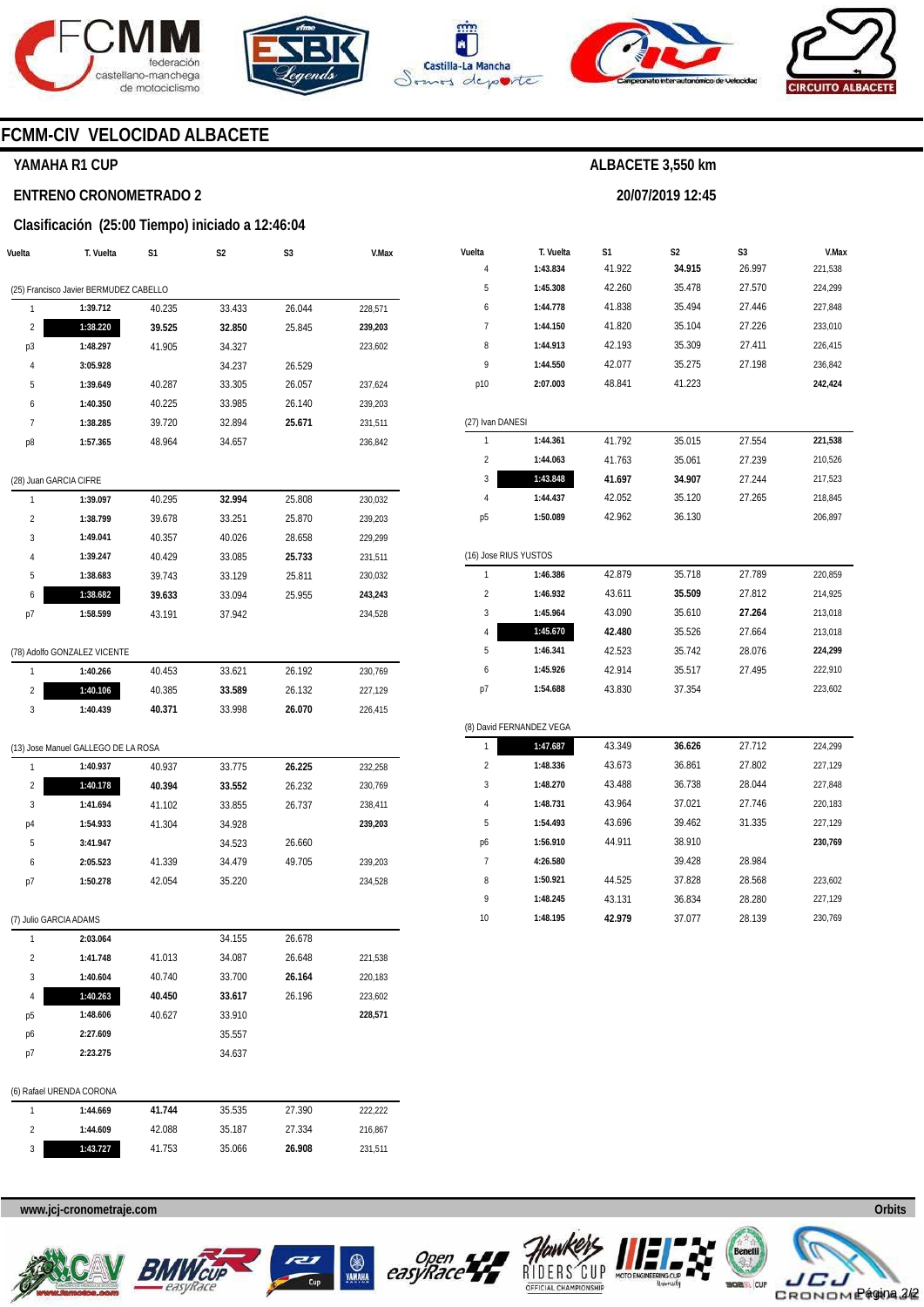







**20/07/2019 08:55** 

**Clasificado por mejor tiempo de vuelta**



### **YAMAHA R1 CUP**

#### **ENTRENO CRONOMETRADO 1**

#### **Clasificación (20:00 Tiempo) iniciado a 8:55:04**

| Pos. | $N^{\circ}$ | <b>Nombre</b>                     | Mejor Tm | Dif. $1^\circ$ | Dif.Ant. | En V. V.T.     |                 | Mejor Vel. |                           | PEC Clase     | Moto   | Club                      |
|------|-------------|-----------------------------------|----------|----------------|----------|----------------|-----------------|------------|---------------------------|---------------|--------|---------------------------|
|      | 73          | Andoitz BONILLA PORRAS            | 1:34.198 |                |          | 8              | 9               | 135,672    |                           | OPEN          | YAMAHA | MDR COMPETICION           |
| 2    | 77          | David VIGUERAS MARTINEZ           | 1:34.602 | 0.404          | 0.404    | 9              | 10 <sup>°</sup> | 135,092    | $\mathfrak{p}$            | OPEN          | YAMAHA | DAYAN 77 RACING TEAM      |
| 3    | 34          | <b>Iker CARRACEDO LIZEAGA</b>     | 1:36.198 | 2.000          | 1.596    | $\overline{3}$ | 10 <sup>°</sup> | 132,851    |                           | <b>MASTER</b> | YAMAHA | <b>IKR34 RACINTG TEAM</b> |
| 4    | 3           | Julian MARTINEZ                   | 1:36.462 | 2.264          | 0.264    | 5              | 8               | 132,487    |                           | <b>ROOKIE</b> | YAMAHA | <b>HOLIDAYS</b>           |
| 5    | 53          | Raul NAVARRO ESCUDERO             | 1:36.907 | 2.709          | 0.445    | $\overline{7}$ | 9               | 131,879    | $\mathfrak{p}$            | <b>MASTER</b> | YAMAHA | <b>TEAM PELU</b>          |
| 6    | 22          | David GONZALEZ PLAZA              | 1:37.063 | 2.865          | 0.156    | 8              | 9               | 131,667    | 3                         | OPEN          | YAMAHA | ACOASA RACING TEAM        |
| 7    | 81          | Alejandro ZUZAYA BURGUI           | 1:37.104 | 2.906          | 0.041    |                | 10 <sup>°</sup> | 131,611    | $\mathfrak{p}$            | <b>ROOKIE</b> | YAMAHA | SPORT-MCYL TEAM           |
| 8    | 88          | Jose Maria PEÑA SEGURA            | 1:39.003 | 4.805          | 1.899    | 5              | 10 <sup>°</sup> | 129,087    | 4                         | OPEN          | YAMAHA | SQUARE RACING TEAM        |
| 9    |             | <b>Julio GARCIA ADAMS</b>         | 1:39.302 | 5.104          | 0.299    | $\overline{7}$ | 9               | 128.698    | 3                         | <b>ROOKIE</b> | YAMAHA | <b>BLUMED RACING</b>      |
| 10   | 28          | Juan GARCIA CIFRE                 | 1:39.455 | 5.257          | 0.153    | $\overline{4}$ | 6               | 128.500    | 3                         | <b>MASTER</b> | YAMAHA | <b>BURN OUT</b>           |
| 11   | 25          | Francisco Javier BERMUDEZ CABELLO | 1:40.211 | 6.013          | 0.756    | 3              | 8               | 127,531    | $\boldsymbol{\varLambda}$ | <b>MASTER</b> | YAMAHA | TECNIMOTOR ANTEQUERA      |
| 12   | 63          | Oscar Andres MARTINEZ PICHACO     | 1:40.252 | 6.054          | 0.041    |                | 6               | 127,479    | 5                         | <b>MASTER</b> | YAMAHA | OTIS RACING TEAM          |
| 13   | 13          | Jose Manuel GALLEGO DE LA ROSA    | 1:41.000 | 6.802          | 0.748    | 9              | 9               | 126,535    | $\Delta$                  | <b>ROOKIE</b> | YAMAHA | VRC MOTORSPORT            |
| 14   | 78          | Adolfo GONZALEZ VICENTE           | 1:41.116 | 6.918          | 0.116    | $\overline{7}$ | 9               | 126,389    | 5                         | <b>ROOKIE</b> | YAMAHA | SQUARE RACING TEAM        |
| 15   | 27          | Ivan DANESI                       | 1:42.339 | 8.141          | 1.223    | 8              | 10 <sup>°</sup> | 124,879    | 6                         | <b>ROOKIE</b> | YAMAHA | DANESI RACING TEAM BY     |
| 16   | 6           | Rafael URENDA CORONA              | 1:42.828 | 8.630          | 0.489    | 10             | 11              | 124,285    |                           | ROOKIE        | YAMAHA | <b>HOLIDAYS</b>           |
| 17   | 16          | <b>Jose RIUS YUSTOS</b>           | 1:44.131 | 9.933          | 1.303    | $\overline{7}$ | 10              | 122,730    | 6                         | <b>MASTER</b> | YAMAHA | <b>JR</b>                 |
| 18   | 8           | David FERNANDEZ VEGA              | 1:47.540 | 13.342         | 3.409    | 4              | 6               | 118,840    | 8                         | ROOKIE        | YAMAHA | H43 COMPETICION           |











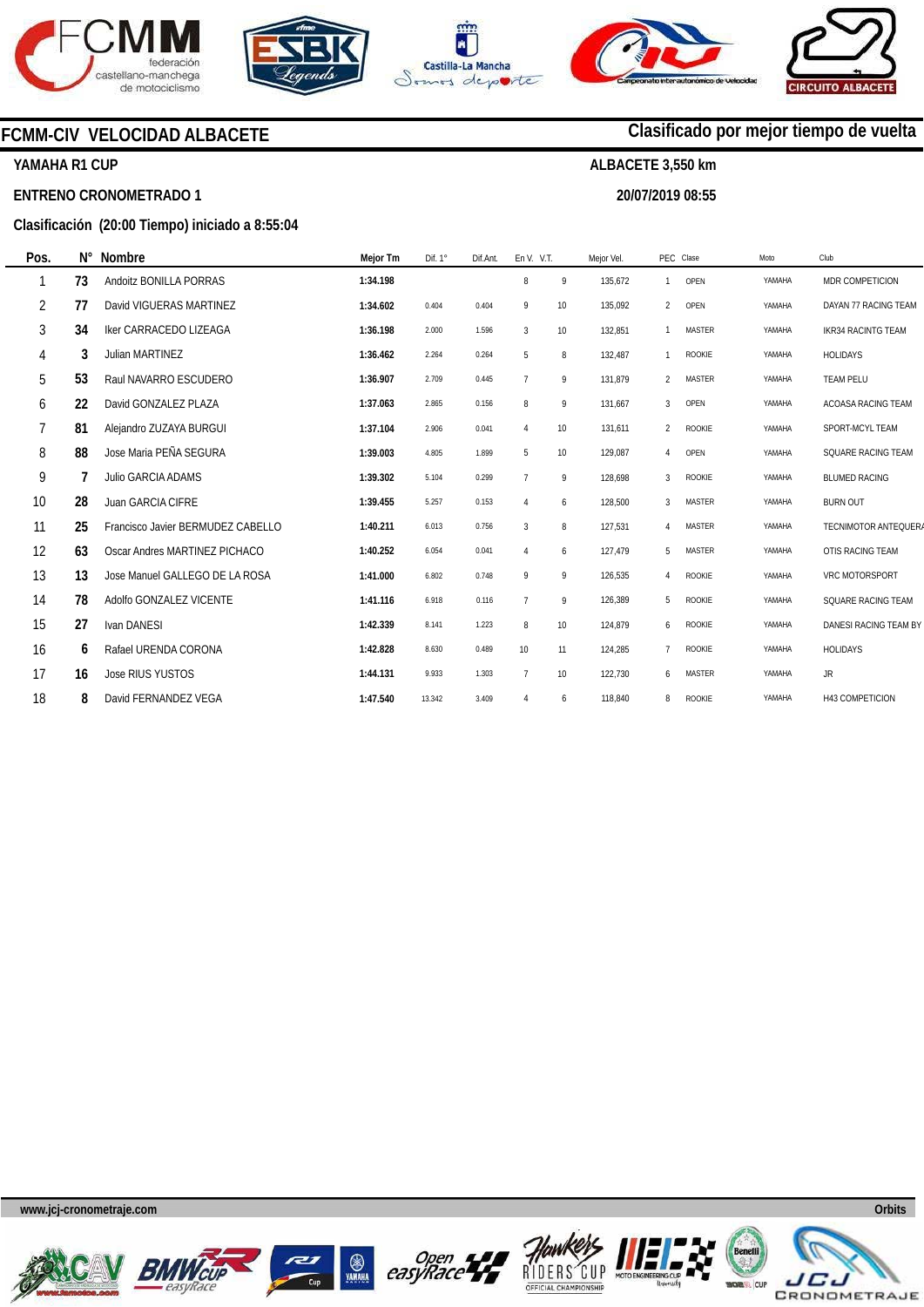







**20/07/2019 08:55** 



# **FCMM-CIV VELOCIDAD ALBACETE**

#### **YAMAHA R1 CUP**

#### **ENTRENO CRONOMETRADO 1**

#### **Clasificación (20:00 Tiempo) iniciado a 8:55:04**

| Vuelta              | T. Vuelta                    | S1     | S2     | S3     | V.Max   |
|---------------------|------------------------------|--------|--------|--------|---------|
|                     | (73) Andoitz BONILLA PORRAS  |        |        |        |         |
| 1                   | 1:38.234                     | 39.476 | 32.823 | 25.935 | 240,000 |
| $\overline{2}$      | 1:35.856                     | 38.392 | 31.943 | 25.521 | 237,624 |
| 3                   | 1:38.546                     | 39.692 | 33.067 | 25.787 | 239,203 |
| 4                   | 1:34.863                     | 38.083 | 31.915 | 24.865 | 242,424 |
|                     | 1:44.081                     | 39.422 | 32.774 |        | 244,068 |
| р5<br>6             | 5:06.907                     |        | 33.868 | 27.543 |         |
| 7                   | 1:34.479                     | 37.974 | 31.716 | 24.789 | 243,243 |
| 8                   |                              | 37.622 | 31.856 | 24.720 | 252,632 |
|                     | 1:34.198                     |        |        |        |         |
| p9                  | 1:42.329                     | 37.843 | 32.235 |        | 254,417 |
|                     | (77) David VIGUERAS MARTINEZ |        |        |        |         |
| 1                   | 2:34.288                     |        | 33.077 | 25.632 |         |
| $\overline{2}$      | 1:35.515                     | 38.272 | 32.032 | 25.211 | 238,411 |
| 3                   | 1:35.473                     | 38.533 | 32.104 | 24.836 | 250,871 |
| 4                   | 1:34.873                     | 38.151 | 32.012 | 24.710 | 249,135 |
| p <sub>5</sub>      | 1:45.508                     | 39.646 | 33.558 |        | 247,423 |
| 6                   | 3:03.174                     |        | 32.276 | 25.401 |         |
| 7                   | 1:34.757                     | 38.061 | 31.964 | 24.732 | 255,319 |
| 8                   | 1:34.935                     | 38.587 | 31.701 | 24.647 | 250,000 |
| 9                   | 1:34.602                     | 38.202 | 31.810 | 24.590 | 258,065 |
| 10                  | 1:34.801                     | 38.008 | 31.851 | 24.942 | 253,521 |
|                     |                              |        |        |        |         |
|                     | (34) Iker CARRACEDO LIZEAGA  |        |        |        |         |
| 1                   | 1:37.068                     | 39.351 | 32.543 | 25.174 | 238,411 |
| 2                   | 1:38.689                     | 40.505 | 32.894 | 25.290 | 244,068 |
| 3                   | 1:36.198                     | 38.947 | 32.098 | 25.153 | 240,803 |
| 4                   | 1:37.069                     | 39.070 | 32.559 | 25.440 | 234,528 |
| 5                   | 1:36.729                     | 39.041 | 32.442 | 25.246 | 242,424 |
| p6                  | 1:46.342                     | 40.392 | 34.185 |        | 240,803 |
| 7                   | 3:50.104                     |        | 33.648 | 26.033 |         |
| 8                   | 1:36.984                     | 38.921 | 32.720 | 25.343 | 239,203 |
| 9                   | 1:36.506                     | 38.680 | 32.196 | 25.630 | 241,611 |
| 10                  | 1:37.838                     | 39.596 | 32.639 | 25.603 | 228,571 |
| (3) Julian MARTINEZ |                              |        |        |        |         |
| 1                   | 1:39.389                     | 39.812 | 34.069 | 25.508 | 239,203 |
| 2                   | 1:37.215                     | 39.323 | 32.685 | 25.207 | 233,766 |
| 3                   | 1:36.971                     | 39.177 | 32.701 | 25.093 | 240,000 |
| 4                   | 1:37.220                     | 38.789 | 32.573 | 25.858 | 239,203 |
| 5                   | 1:36.462                     | 38.884 | 32.350 | 25.228 | 238,411 |
| 6                   | 1:36.831                     | 39.008 | 32.394 | 25.429 | 231,511 |
| 7                   | 1:37.694                     | 39.159 | 32.488 | 26.047 | 230,032 |
|                     |                              |        |        |        |         |

| Vuelta                 | T. Vuelta                    | S1     | S2     | S3     | V.Max   |
|------------------------|------------------------------|--------|--------|--------|---------|
| 1                      | 1:38.639                     | 40.095 | 33.082 | 25.462 | 218,845 |
| $\overline{2}$         | 1:38.621                     | 40.048 | 33.028 | 25.545 | 222,910 |
| p3                     | 1:42.988                     | 39.980 | 33.309 |        | 221,538 |
| 4                      | 5:23.184                     |        | 34.271 | 26.040 |         |
| 5                      | 1:37.359                     | 39.437 | 32.581 | 25.341 | 227,848 |
| 6                      | 1:38.605                     | 40.317 | 32.941 | 25.347 | 221,538 |
| 7                      | 1:36.907                     | 39.044 | 32.553 | 25.310 | 233,010 |
| 8                      | 1:37.436                     | 39.214 | 32.646 | 25.576 | 232,258 |
| 9                      | 1:37.502                     | 39.320 | 32.704 | 25.478 | 227,848 |
|                        | (22) David GONZALEZ PLAZA    |        |        |        |         |
| 1                      | 1:38.893                     | 40.325 | 33.118 | 25.450 | 234,528 |
| 2                      | 1:39.397                     | 40.379 | 33.792 | 25.226 | 236,842 |
| 3                      | 1:37.632                     | 39.264 | 32.676 | 25.692 | 230,769 |
| 4                      | 1:37.445                     | 39.552 | 32.569 | 25.324 | 238,411 |
| 5                      | 1:37.185                     | 39.339 | 32.731 | 25.115 | 237,624 |
| 6                      | 1:38.645                     | 39.782 | 32.683 | 26.180 | 240,803 |
| 7                      | 1:40.120                     | 41.577 | 33.117 | 25.426 | 236,842 |
| 8                      | 1:37.063                     | 39.335 | 32.474 | 25.254 | 235,294 |
| p9                     | 2:01.921                     | 47.208 | 40.517 |        | 236,842 |
|                        | (81) Alejandro ZUZAYA BURGUI |        |        |        |         |
| 1                      | 1:44.909                     | 40.759 | 33.370 | 30.780 | 227,848 |
| $\overline{2}$         | 1:38.261                     | 39.630 | 32.880 | 25.751 | 222,910 |
| 3                      | 1:37.388                     | 39.293 | 32.528 | 25.567 | 237,624 |
| 4                      | 1:37.104                     | 38.791 | 32.623 | 25.690 | 244,898 |
| 5                      | 1:40.641                     | 40.457 | 33.479 | 26.705 | 222,222 |
| 6                      | 1:37.297                     | 39.725 | 32.269 | 25.303 | 243,243 |
| 7                      | 1:38.851                     | 40.648 | 32.823 | 25.380 | 224,299 |
| p8                     | 1:44.278                     | 39.230 | 34.363 |        | 240,803 |
| 9                      | 3:08.873                     |        | 33.659 | 25.672 |         |
| 10                     | 1:37.739                     | 39.347 | 32.885 | 25.507 | 242,424 |
|                        | (88) Jose Maria PEÑA SEGURA  |        |        |        |         |
| 1                      | 1:39.534                     | 40.319 | 33.534 | 25.681 | 234,528 |
| 2                      | 1:39.234                     | 40.188 | 33.371 | 25.675 | 233,010 |
| 3                      | 1:39.517                     | 39.944 | 32.985 | 26.588 | 235,294 |
| 4                      | 1:39.622                     | 40.116 | 33.553 | 25.953 | 239,203 |
| 5                      | 1:39.003                     | 39.925 | 33.234 | 25.844 | 234,528 |
| 6                      | 1:39.677                     | 40.208 | 33.418 | 26.051 | 230,769 |
| p7                     | 1:45.799                     | 40.630 | 33.584 |        | 229,299 |
| 8                      | 3:01.982                     |        | 33.886 | 26.677 |         |
| 9                      | 1:39.577                     | 39.931 | 33.830 | 25.816 | 236,842 |
| p10                    | 1:46.417                     | 41.901 | 33.912 |        | 225,705 |
| (7) Julio GARCIA ADAMS |                              |        |        |        |         |
| 1                      | 1:41.825                     | 41.299 | 34.169 | 26.357 | 220,183 |

(53) Raul NAVARRO ESCUDERO

**www.jcj-cronometraje.com Orbits** 







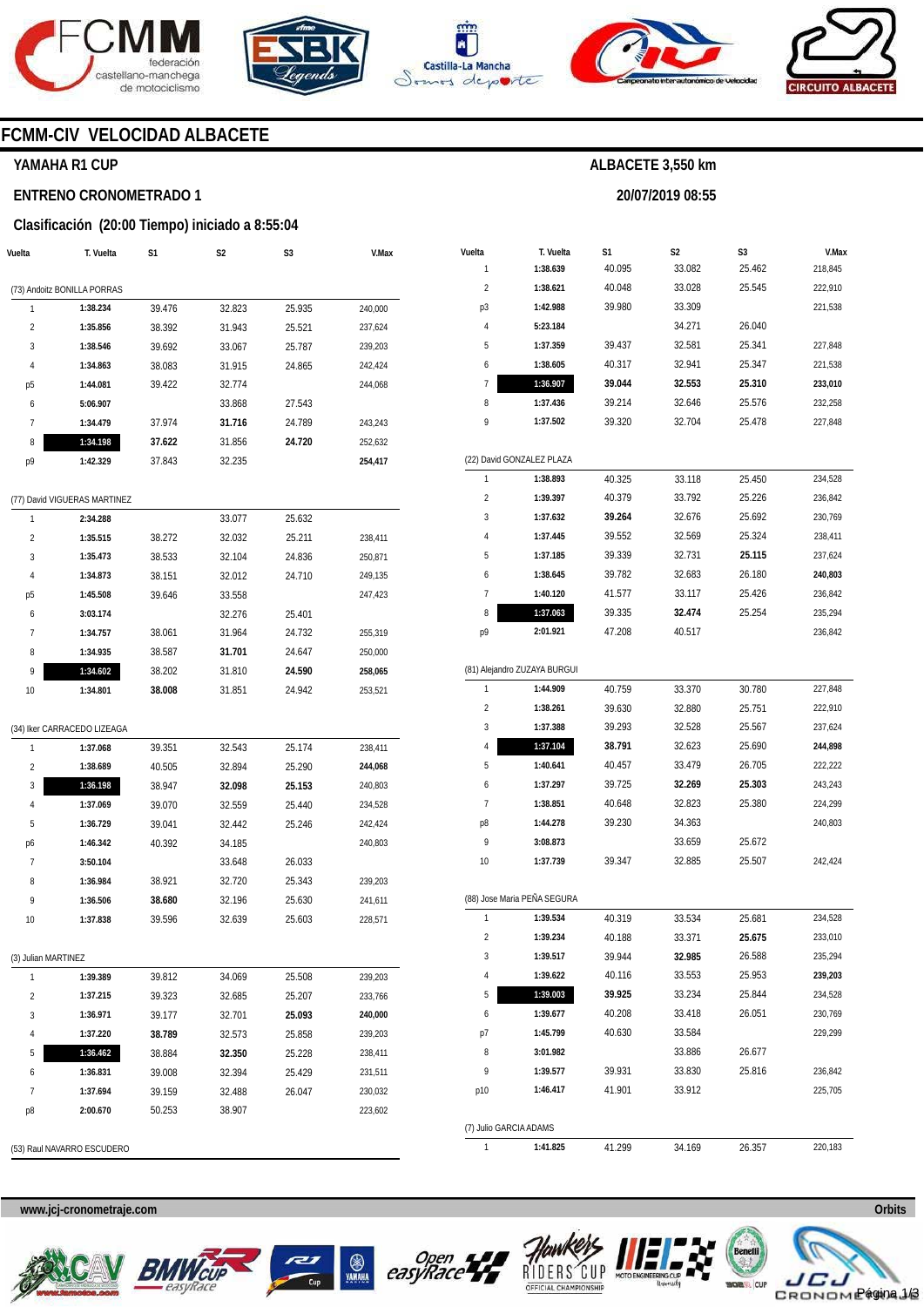





**1:44.131 1:45.877 1:45.753 1:46.690** 

RIDERS

42.095 42.731 42.860 43.404 **35.025**  35.446 35.456 36.100 **27.011**  27.700 27.437 27.186



**ALBACETE 3,550 km** 



### **FCMM-CIV VELOCIDAD ALBACETE**

#### **YAMAHA R1 CUP**

#### **ENTRENO CRONOMETRADO 1**

#### **Clasificación (20:00 Tiempo) iniciado a 8:55:04**

| Vuelta         | T. Vuelta              | S1     | S <sub>2</sub> | S <sub>3</sub> | V.Max   |
|----------------|------------------------|--------|----------------|----------------|---------|
| $\overline{2}$ | 1:43.485               | 41.104 | 35.406         | 26.975         | 219,512 |
| p3             | 1:51.425               | 42.350 | 35.732         |                | 221,538 |
| 4              | 2:04.308               |        | 33.670         | 26.970         |         |
| 5              | 1:40.180               | 40.739 | 33.512         | 25.929         | 214,925 |
| 6              | 1:39.758               | 40.171 | 33.629         | 25.958         | 226,415 |
| 7              | 1:39.302               | 39.949 | 33.380         | 25.973         | 229.299 |
| 8              | 1:39.370               | 40.102 | 33.409         | 25.859         | 227,129 |
| p9             | 2:04.355               | 48.764 | 40.150         |                | 240,000 |
|                |                        |        |                |                |         |
|                | (28) Juan GARCIA CIFRE |        |                |                |         |

|    | 1:40.958 | 41.046 | 33.866 | 26.046 | 219,512 |
|----|----------|--------|--------|--------|---------|
| p2 | 1:46.955 | 40.483 | 33.441 |        | 227,129 |
| 3  | 3:08.137 |        | 34.438 | 26.392 |         |
| 4  | 1:39.455 | 40.550 | 33.001 | 25.904 | 227,848 |
| 5  | 1:42.438 | 40.780 | 34.809 | 26.849 | 236.842 |
| 6  | 1:47.640 | 45.959 | 35.159 | 26.522 | 213,018 |

### (25) Francisco Javier BERMUDEZ CABELLO

| 1              | 1:41.717 | 40.760 | 34.779 | 26.178 | 226,415 |
|----------------|----------|--------|--------|--------|---------|
| $\mathfrak{p}$ | 1:42.438 | 40.563 | 35.563 | 26.312 | 227,848 |
| 3              | 1:40.211 | 40.447 | 33.777 | 25.987 | 226.415 |
| 4              | 1:47.085 | 40.090 | 33.864 | 33.131 | 236.066 |
| p <sub>5</sub> | 1:49.638 | 40.328 | 34.700 |        | 235.294 |
| 6              | 3:03.943 |        | 34.345 | 26.417 |         |
| 7              | 1:40.815 | 40.145 | 34.401 | 26.269 | 236,842 |
| p8             | 1:47.866 | 40.320 | 34.699 |        | 231,511 |
|                |          |        |        |        |         |

# (63) Oscar Andres MARTINEZ PICHACO

|               | 1:42.029 | 41.598 | 34.275 | 26.156 | 216.216 |
|---------------|----------|--------|--------|--------|---------|
| $\mathfrak z$ | 1:40.686 | 40.703 | 33.891 | 26.092 | 216.867 |
| 3             | 1:41.210 | 40.685 | 34.002 | 26.523 | 216.867 |
| 4             | 1:40.252 | 40.399 | 33.677 | 26.176 | 216.867 |
| 5             | 1:40.311 | 40.381 | 33.826 | 26.104 | 218.845 |
| p6            | 1:46.910 | 40.310 | 34.143 |        | 215.569 |

#### (13) Jose Manuel GALLEGO DE LA ROSA

| 1              | 1:44.890 | 42.364 | 34.930 | 27.596 | 233.766 |
|----------------|----------|--------|--------|--------|---------|
| $\overline{2}$ | 1:43.232 | 41.450 | 34.839 | 26.943 | 226.415 |
| 3              | 1:41.593 | 41.355 | 34.124 | 26.114 | 243.243 |
| p4             | 1:53.633 | 41.654 | 35.210 |        | 234.528 |
| 5              | 3:51.881 |        | 34.734 | 26.403 |         |
| 6              | 1:41.644 | 41.207 | 34.074 | 26.363 | 226.415 |
| 7              | 1:41.266 | 40.710 | 34.191 | 26.365 | 227.848 |
| 8              | 1:41.722 | 41.096 | 34.306 | 26.320 | 240.000 |
| 9              | 1:41.000 | 40.576 | 33.950 | 26.474 | 242.424 |
|                |          |        |        |        |         |

(78) Adolfo GONZALEZ VICENTE

**www.jcj-cronometraje.com Orbits** 







**www.mylaps.com** 

CRONOME<sup>agina 2/3</sup>

**Lice** JCJ

234,528 230,032 227,129 **235,294**